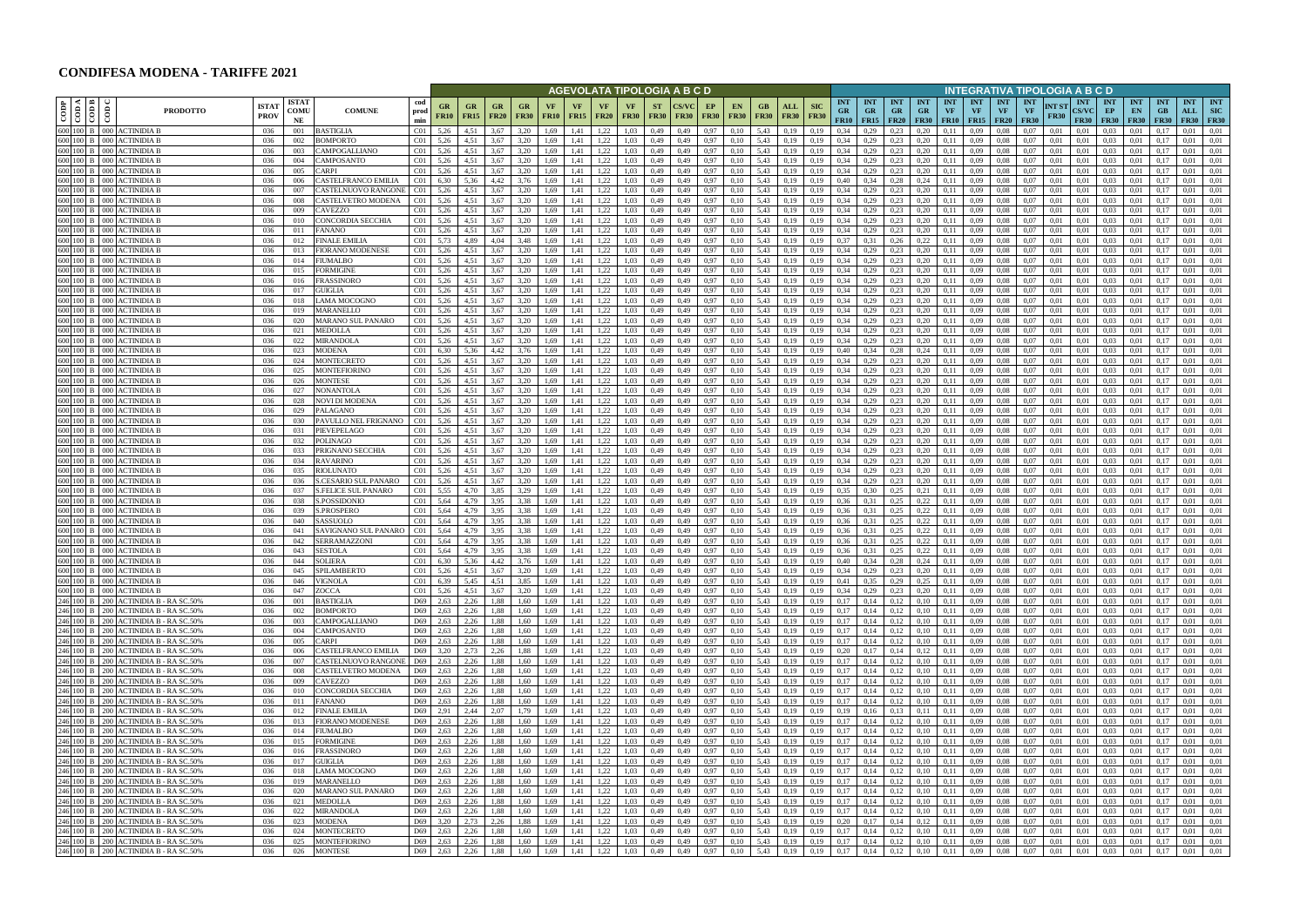|                                                                                                                                             |                                                                                  |                             |                            |                                           |                        |                   |                          |                                                         |                          |                   |                    |                                  |                   |                          | AGEVOLATA TIPOLOGIA A B C D               |                   |                                          |                    |                        |                                                      |                            |                                               |                                        |                         |                                        |                                        | INTEGRATIVA TIPOLOGIA A B C D   |                      |                                           |                                 |                                 |                           |                                       |                   |
|---------------------------------------------------------------------------------------------------------------------------------------------|----------------------------------------------------------------------------------|-----------------------------|----------------------------|-------------------------------------------|------------------------|-------------------|--------------------------|---------------------------------------------------------|--------------------------|-------------------|--------------------|----------------------------------|-------------------|--------------------------|-------------------------------------------|-------------------|------------------------------------------|--------------------|------------------------|------------------------------------------------------|----------------------------|-----------------------------------------------|----------------------------------------|-------------------------|----------------------------------------|----------------------------------------|---------------------------------|----------------------|-------------------------------------------|---------------------------------|---------------------------------|---------------------------|---------------------------------------|-------------------|
| ≺ I ¤<br>CODP<br>$\frac{1}{60}$<br>$\epsilon$                                                                                               | <b>PRODOTTO</b>                                                                  | <b>ISTA1</b><br><b>PROV</b> | <b>ISTAT</b><br>COMU<br>NE | <b>COMUNE</b>                             | cod<br>prod<br>min     | GR<br><b>FR10</b> | <b>GR</b><br><b>FR15</b> | <b>GR</b><br><b>FR20</b>                                | <b>GR</b><br><b>FR30</b> | VF<br><b>FR10</b> | VF.<br><b>FR15</b> | VF<br><b>FR20</b>                | VF<br><b>FR30</b> | <b>ST</b><br><b>FR30</b> | <b>CS/VC</b><br><b>FR30</b>               | EP<br><b>FR30</b> | EN.<br><b>FR30</b>                       | GB.<br><b>FR30</b> | ALL<br><b>FR30</b>     | <b>INT</b><br><b>SIC</b><br><b>GR</b><br><b>FR30</b> | <b>INT</b><br><b>GR</b>    | <b>INT</b><br><b>GR</b><br>FR10   FR15   FR20 | <b>INT</b><br><b>GR</b><br><b>FR30</b> | <b>INT</b><br><b>VF</b> | <b>INT</b><br><b>VF</b><br>$FR10$ FR15 | <b>INT</b><br><b>VF</b><br><b>FR20</b> | <b>INT</b><br>VF<br><b>FR30</b> | NT ST<br><b>FR30</b> | <b>INT</b><br><b>CS/VC</b><br><b>FR30</b> | <b>INT</b><br>EP<br><b>FR30</b> | <b>INT</b><br>EN<br><b>FR30</b> | <b>INT</b><br>GB<br>F R30 | <b>INT</b><br>ALL<br><b>FR30 FR30</b> | <b>INT</b><br>SIC |
| 246 100 B<br>246 100 B<br>200 L                                                                                                             | 200 ACTINIDIA B - RA SC.50%<br><b>ACTINIDIA B - RA SC.50%</b>                    | 036<br>036                  | 027<br>028                 | <b>NONANTOLA</b><br>NOVI DI MODENA        | D69<br>D69             | 2,63<br>2,63      | 2,26<br>2,26             | 1,88<br>1,88                                            | 1.60<br>1.60             | 1.69<br>1,69      | 1,41<br>1,41       | 1,22<br>1,22                     | 1.03<br>1.03      | 0,49<br>0,49             | 0,49<br>0,49                              | 0,97<br>0,97      | 0.10<br>0,10                             | 5,43<br>5,43       | 0.19<br>0,19           | 0.19<br>0.17<br>0,19<br>0.17                         | 0,14                       | 0,12<br>0,12                                  | 0.10<br>0,10                           | 0.11<br>0,11            | 0.09<br>0.09                           | 0.08<br>0.08                           | 0.07<br>0.07                    | 0.01<br>0,01         | 0.01<br>0,01                              | 0.03<br>0.03                    | 0.01<br>0,01                    | 0.17                      | 0.01<br>0.01                          | 0.01<br>0.01      |
| 246 100 B                                                                                                                                   | 200 ACTINIDIA B - RA SC.50%                                                      | 036                         | 029                        | PALAGANO                                  | D69                    | 2.63              | 2,26                     | 1,88                                                    | 1.60                     | 1,69              | 1,41               | 1,22                             | 1,03              | 0,49                     | 0,49                                      | 0,97              | 0,10                                     | 5,43               | 0,19                   | 0,17<br>0,19                                         | 0,14                       | 0,12                                          | 0,10                                   | 0,11                    | 0,09                                   | 0.08                                   | 0.07                            | 0,01                 | 0,01                                      | 0.03                            | 0,01                            | 0.17                      | 0.01                                  | 0,01              |
| 246 100 B                                                                                                                                   | 200 ACTINIDIA B - RA SC.50%                                                      | 036                         | 030                        | PAVULLO NEL FRIGNANO                      | D69                    | 2.63              | 2.26                     | 1.88                                                    | 1.60                     | 1.69              | 1.41               | 1,22                             | 1.03              | 0,49                     | 0,49                                      | 0,97              | 0,10                                     | 5,43               | 0.19                   | 0.17<br>0.19                                         | 0,14                       | 0,12                                          | 0,10                                   | 0.11                    | 0.09                                   | 0.08                                   | 0.07                            | 0.01                 | 0.01                                      | 0.03                            | 0.01                            | 0.17                      | 0.01                                  | 0.01              |
| 246 100 B<br><b>200</b>                                                                                                                     | <b>ACTINIDIA B - RA SC.50%</b>                                                   | 036                         | 031                        | PIEVEPELAGO                               | D69                    | 2.63              | 2.26                     | 1.88                                                    | 1.60                     | 1.69              | 1.41               | 1,22                             | 1.03              | 0.49                     | 0.49                                      | 0.97              | 0.10                                     | 5.43               | 0.19                   | 0.17<br>0.19                                         | 0.14                       | 0,12                                          | 0.10                                   | 0.11                    | 0.09                                   | 0.08                                   | 0.07                            | 0.01                 | 0.01                                      | 0.03                            | 0.01                            | 0.17                      | 0.01                                  | 0.01              |
| 246 100 B<br>246 100 B                                                                                                                      | 200 ACTINIDIA B - RA SC.50%<br>200 ACTINIDIA B - RA SC.50%                       | 036                         | 032                        | POLINAGO                                  | D69                    | 2.63              | 2.26                     | 1.88                                                    | 1.60                     | 1.69              | 1,41               | 1,22                             | 1.03              | 0,49                     | 0,49                                      | 0,97              | 0,10                                     | 5,43               | 0,19                   | 0.17<br>0.19                                         | 0,14                       | 0,12                                          | 0,10                                   | 0.11                    | 0.09                                   | 0.08                                   | 0.07                            | 0.01                 | 0.01                                      | 0.03                            | 0,01                            | 0.17                      | 0.01                                  | 0.01              |
|                                                                                                                                             | 246 100 B 200 ACTINIDIA B - RA SC.50%                                            | -036<br>-036                | 033<br>034                 | PRIGNANO SECCHIA<br><b>RAVARINO</b>       | D69<br>D69             | 2.63<br>2.63      | 2.26<br>2.26             | 1.88<br>1.88                                            | 1.60<br>1,60             | 1.69<br>1.69      | 1.41<br>1.41       | 1,22<br>1,22                     | 1.03<br>1.03      | 0.49<br>0.49             | 0.49<br>0,49                              | 0.97<br>0,97      | 0,10<br>0,10                             | 5.43<br>5.43       | 0.19<br>0,19           | 0.17<br>0.19<br>0.17<br>0.19                         | 0.14<br>0,14               | 0,12<br>0,12                                  | 0,10<br>0,10                           | 0.11<br>0.11            | 0.09<br>0.09                           | 0.08<br>0.08                           | 0.07<br>0.07                    | 0.01<br>0.01         | 0.01<br>0.01                              | 0.03<br>0.03                    | 0.01<br>0.01                    | 0.17<br>0.17              | 0.01<br>0.01                          | 0.01<br>0.01      |
|                                                                                                                                             | 246 100 B   200 ACTINIDIA B - RA SC.50%                                          | 036                         | 035                        | <b>RIOLUNATO</b>                          | D69                    | 2.63              | 2,26                     | 1.88                                                    | 1,60                     | 1,69              | 1,41               | 1,22                             | 1.03              | 0,49                     | 0.49                                      | 0,97              | 0,10                                     | 5,43               | 0,19                   | 0.17<br>0.19                                         | 0,14                       | 0,12                                          | 0,10                                   | 0,11                    | 0.09                                   | 0.08                                   | 0.07                            | 0.01                 | 0.01                                      | 0.03                            | 0,01                            | 0,17                      | 0.01                                  | 0.01              |
| 246 100 B                                                                                                                                   | 200 ACTINIDIA B - RA SC.50%                                                      | 036                         | 036                        | <b>S.CESARIO SUL PANARO</b>               | D69                    | 2,63              | 2,26                     | 1.88                                                    | 1,60                     | 1,69              | 1.41               | 1,22                             | 1.03              | 0,49                     | 0,49                                      | 0,97              | 0,10                                     | 5,43               | 0.19                   | 0.17<br>0.19                                         | 0,14                       | 0,12                                          | 0,10                                   | 0,11                    | 0.09                                   | 0.08                                   | 0.07                            | 0.01                 | 0.01                                      | 0.03                            | 0,01                            | 0.17                      | 0.01                                  | 0.01              |
| 246 100 B                                                                                                                                   | 200 ACTINIDIA B - RA SC.50%                                                      | 036                         | 037                        | S.FELICE SUL PANARO                       | D69                    | 2,82              | 2,44                     | 1,97                                                    | 1,69                     | 1,69              | 1,41               | 1,22                             | 1.03              | 0,49                     | 0,49                                      | 0,97              | 0,10                                     | 5,43               | 0,19                   | 0.18<br>0.19                                         | 0,16                       | 0,13                                          | 0,11                                   | 0,11                    | 0.09                                   | 0.08                                   | 0.07                            | 0.01                 | 0,01                                      | 0.03                            | 0,01                            | 0,17                      | 0.01                                  | 0.01              |
|                                                                                                                                             | 246 100 B 200 ACTINIDIA B - RA SC.50%<br>246 100 B   200 ACTINIDIA B - RA SC.50% | 036<br>036                  | 038<br>039                 | S.POSSIDONIO<br>S.PROSPERO                | D69<br>D69             | 2,82<br>2.82      | 2,44<br>2.44             | 1,97<br>1.97                                            | 1,69<br>1.69             | 1,69<br>1.69      | 1,41<br>1,41       | 1,22<br>1,22                     | 1,03<br>1.03      | 0,49<br>0,49             | 0,49<br>0.49                              | 0,97<br>0.97      | 0,10<br>0,10                             | 5,43<br>5,43       | 0,19<br>0.19           | 0,19<br>0.18<br>0.19<br>0.18                         | 0,16<br>0.16               | 0,13<br>0,13                                  | 0,11<br>0,11                           | 0,11<br>0,11            | 0,09<br>0.09                           | 0.08<br>0.08                           | 0.07<br>0.07                    | 0,01<br>0.01         | 0,01<br>0.01                              | 0,03<br>0.03                    | 0,01<br>0.01                    | 0,17<br>0.17              | 0,01<br>0,01                          | 0,01<br>0.01      |
|                                                                                                                                             | 246 100 B   200 ACTINIDIA B - RA SC.50%                                          | 036                         | 040                        | SASSUOLO                                  | D69                    | 2,82              | 2,44                     | 1.97                                                    | 1,69                     | 1,69              | 1,41               | 1,22                             | 1.03              | 0,49                     | 0,49                                      | 0,97              | 0,10                                     | 5,43               | 0,19                   | 0,19<br>0.18                                         | 0,16                       | 0,13                                          | 0,11                                   | 0,11                    | 0,09                                   | 0.08                                   | 0.07                            | 0,01                 | 0.01                                      | 0.03                            | 0,01                            | 0.17                      | 0,01                                  | 0.01              |
|                                                                                                                                             | 246 100 B   200 ACTINIDIA B - RA SC.50%                                          | 036                         | 041                        | SAVIGNANO SUL PANARO                      | D69                    | 2,82              | 2,44                     | 1,97                                                    | 1,69                     | 1,69              | 1,41               | 1,22                             | 1,03              | 0,49                     | 0,49                                      | 0,97              | 0,10                                     | 5,43               | 0,19                   | 0.18<br>0.19                                         | 0,16                       | 0,13                                          | 0,11                                   | 0,11                    | 0,09                                   | 0.08                                   | 0.07                            | 0,01                 | 0,01                                      | 0,03                            | 0,01                            | 0.17                      | 0,01                                  | 0.01              |
| 246 100 B                                                                                                                                   | 200 ACTINIDIA B - RA SC.50%                                                      | 036                         | 042                        | SERRAMAZZONI                              | D69                    | 2.82              | 2.44                     | 1.97                                                    | 1.69                     | 1.69              | 1.41               | 1,22                             | 1.03              | 0.49                     | 0.49                                      | 0.97              | 0.10                                     | 5.43               | 0.19                   | 0.18<br>0.19                                         | 0.16                       | 0,13                                          | 0.11                                   | 0.11                    | 0.09                                   | 0.08                                   | 0.07                            | 0.01                 | 0.01                                      | 0.03                            | 0.01                            | 0.17                      | 0.01                                  | 0.01              |
| 246 100 B<br>246 100 B                                                                                                                      | 200 ACTINIDIA B - RA SC.50%<br>200 ACTINIDIA B - RA SC.50%                       | 036<br>036                  | 043<br>044                 | <b>SESTOLA</b><br>SOLIERA                 | D69<br>D <sub>69</sub> | 2.82<br>3.20      | 2.44<br>2,73             | 1.97<br>2.26                                            | 1.69<br>1.88             | 1.69<br>1.69      | 1.41<br>1,41       | 1,22<br>1,22                     | 1.03<br>1.03      | 0.49<br>0,49             | 0.49<br>0.49                              | 0.97<br>0,97      | 0.10<br>0,10                             | 5.43<br>5,43       | 0.19<br>0.19           | 0.18<br>0.19<br>0.20<br>0.19                         | 0.16<br>0.17               | 0,13<br>0,14                                  | 0,11<br>0,12                           | 0.11<br>0.11            | 0.09<br>0,09                           | 0.08<br>0.08                           | 0.07<br>0.07                    | 0.01<br>0.01         | 0.01<br>0.01                              | 0.03<br>0.03                    | 0.01<br>0.01                    | 0.17<br>0.17              | 0.01<br>0.01                          | 0.01<br>0.01      |
| 246 100 B<br>200                                                                                                                            | ACTINIDIA B - RA SC.50%                                                          | 036                         | 045                        | SPILAMBERTO                               | D69                    | 2.63              | 2.26                     | 1.88                                                    |                          | 1.69              | 1.41               | 1,22                             | 1.03              | 0.49                     | 0.49                                      | 0.97              | 0.10                                     | 5.43               | 0.19                   | 0.17                                                 |                            |                                               | 0,10                                   | 0.11                    | 0.09                                   | 0.08                                   | 0.07                            | 0.01                 | 0.01                                      | 0.03                            | 0.01                            |                           | 0.01                                  | 0.01              |
| 246 100 B<br><b>200</b>                                                                                                                     | ACTINIDIA B - RA SC.50%                                                          | 036                         | 046                        | VIGNOLA                                   | D69                    | 3.20              | 2.73                     | 2.26                                                    | 1.88                     | 1.69              | 1.41               | 1,22                             | 1.03              | 0.49                     | 0.49                                      | 0.97              | 0.10                                     | 5.43               | 0.19                   | 0.20<br>0.19                                         |                            | 0.14                                          | 0,12                                   | 0.11                    | 0.09                                   | 0.08                                   | 0.07                            | 0.01                 | 0.01                                      | 0.03                            | 0.01                            |                           | 0.01                                  | 0.01              |
| 246 100 B<br>200 L                                                                                                                          | ACTINIDIA B - RA SC.50%                                                          | 036                         | 047                        | ZOCCA                                     | D69                    | 2.63              | 2,26                     | 1.88                                                    |                          | 1.69              | 1,41               | 1,22                             | 1.03              | 0,49                     | 0,49                                      | 0,97              | 0,10                                     | 5,43               | 0.19                   | 0.17<br>0.19                                         | 0.14                       | 0,12                                          | 0,10                                   | 0.11                    | 0.09                                   | 0.08                                   | 0.07                            | 0.01                 | 0.01                                      | 0,03                            | 0.01                            | $0.1^{\circ}$             | 0.01                                  | 0.01              |
| 941 100 B                                                                                                                                   | 100 ACTINIDIA B - RA SC.80%                                                      | 036                         | 001                        | BASTIGLIA                                 | D69                    | 1.03              | 0.85                     | 0.75                                                    | 0.66                     | 1.69              | 1.41               | 1,22                             | 1.03              | 0.49                     | 0.49                                      | 0,97              | 0.10                                     | 5.43               | 0.19                   | 0.07<br>0.19                                         | 0.05                       | 0,05                                          | 0,04                                   | 0.11                    | 0.09                                   | 0.08                                   | 0.07                            | 0.01                 | 0.01                                      | 0.03                            | 0.01                            |                           | 0.01                                  | 0.01              |
| 941 100 B<br>941 100 B<br>100 l                                                                                                             | 100 ACTINIDIA B - RA SC.80%<br>ACTINIDIA B - RA SC.80%                           | 036<br>036                  | 002<br>003                 | BOMPORTO<br>CAMPOGALLIANO                 | D69<br>D69             | 1.03<br>1.03      | 0.85<br>0,85             | 0.75<br>0.75                                            | 0.66<br>0,66             | 1,69<br>1.69      | 1,41<br>1,41       | 1,22<br>1,22                     | 1.03<br>1.03      | 0,49<br>0,49             | 0,49<br>0,49                              | 0,97<br>0,97      | 0,10<br>0,10                             | 5,43<br>5,43       | 0.19<br>0.19           | 0.07<br>0,19<br>0.07<br>0,19                         | 0.05<br>0.05               | 0,05<br>0,05                                  | 0,04<br>0,04                           | 0,11<br>0,11            | 0.09<br>0.09                           | 0.08<br>0.08                           | 0.07<br>0.07                    | 0.01<br>0.01         | 0,01<br>0.01                              | 0.03<br>0.03                    | 0.01<br>0.01                    | 0.17                      | 0.01<br>0.01                          | 0.01<br>0.01      |
| 941 100 B<br>100 L                                                                                                                          | ACTINIDIA B - RA SC.80%                                                          | 036                         | 004                        | CAMPOSANTO                                | D69                    | 1.03              | 0.85                     | 0.75                                                    | 0,66                     | 1.69              | 1,41               | 1,22                             | 1.03              | 0,49                     | 0,49                                      | 0,97              | 0.10                                     | 5,43               | 0.19                   | 0.07<br>0.19                                         |                            | 0,05                                          | 0,04                                   | 0.11                    | 0.09                                   | 0.08                                   | 0.07                            | 0.01                 | 0,01                                      | 0.03                            | 0.01                            | $0.1^{\circ}$             | 0.01                                  | 0.01              |
| 941 100 B<br>100 L                                                                                                                          | ACTINIDIA B - RA SC.80%                                                          | 036                         | 005                        | `ARPI                                     | D69                    | 1.03              | 0.85                     | 0.75                                                    | 0.66                     | 1.69              | 1.41               | 1,22                             | 1.03              | 0,49                     | 0.49                                      | 0.97              | 0.10                                     | 5.43               | 0.19                   | 0.07<br>0.19                                         |                            | 0,05                                          | 0.04                                   | 0.11                    | 0.09                                   | 0.08                                   | 0.07                            | 0.01                 | 0.01                                      | 0.03                            | 0.01                            |                           | 0.01                                  | 0.01              |
| 941 100 B                                                                                                                                   | 100 ACTINIDIA B - RA SC.80%                                                      | 036                         | 006                        | CASTELFRANCO EMILIA                       | D69                    | 1,22              | 1,03                     | 0,85                                                    | 0.75                     | 1,69              | 1,41               | 1,22                             | 1,03              | 0,49                     | 0,49                                      | 0,97              | 0,10                                     | 5,43               | 0,19                   | 0.08<br>0,19                                         |                            | 0,05                                          | 0.05                                   | 0,11                    | 0,09                                   | 0.08                                   | 0.07                            | 0,01                 | 0,01                                      | 0,03                            | 0,01                            | 0,17                      | 0,01                                  | 0,01              |
| 941 100 B                                                                                                                                   | 100 ACTINIDIA B - RA SC.80%<br>941 100 B 100 ACTINIDIA B - RA SC.80%             | 036<br>036                  | 007<br>008                 | CASTELNUOVO RANGONE<br>CASTELVETRO MODENA | D69<br>D69             | 1.03<br>1.03      | 0.85<br>0.85             | 0.75<br>0.75                                            | 0.66                     | 1.69<br>1.69      | 1.41<br>1,41       | 1,22<br>1,22                     | 1.03<br>1.03      | 0,49<br>0,49             | 0.49<br>0,49                              | 0,97<br>0,97      | 0,10                                     | 5,43<br>5,43       | 0.19                   | 0.07<br>0.19<br>0.19<br>0.07                         | 0.05<br>0.05               | 0,05<br>0,05                                  | 0.04<br>0,04                           | 0.11<br>0.11            | 0.09<br>0.09                           | 0.08<br>0.08                           | 0.07<br>0.07                    | 0.01<br>0.01         | 0.01<br>0.01                              | 0.03<br>0.03                    | 0.01<br>0,01                    | 0.17<br>0.17              | 0.01<br>0.01                          | 0.01<br>0.01      |
| 941 100 B                                                                                                                                   | 100 ACTINIDIA B - RA SC.80%                                                      | 036                         | 009                        | CAVEZZO                                   | D69                    | 1.03              | 0.85                     | 0.75                                                    | 0,66<br>0.66             | 1.69              | 1,41               | 1,22                             | 1.03              | 0,49                     | 0,49                                      | 0,97              | 0,10<br>0,10                             | 5,43               | 0,19<br>0,19           | 0.07<br>0.19                                         | 0.05                       | 0.05                                          | 0,04                                   | 0.11                    | 0.09                                   | 0.08                                   | 0.07                            | 0.01                 | 0.01                                      | 0.03                            | 0.01                            | 0.17                      | 0.01                                  | 0.01              |
| 941 100 B<br>100 <sub>1</sub>                                                                                                               | <b>ACTINIDIA B - RA SC.80%</b>                                                   | 036                         | 010                        | CONCORDIA SECCHIA                         | D69                    | 1.03              | 0.85                     | 0.75                                                    | 0,66                     | 1.69              | 1.41               | 1,22                             | 1.03              | 0.49                     | 0,49                                      | 0,97              | 0,10                                     | 5.43               | 0.19                   | 0.07<br>0.19                                         | 0.05                       | 0.05                                          | 0.04                                   | 0.11                    | 0.09                                   | 0.08                                   | 0.07                            | 0.01                 | 0.01                                      | 0.03                            | 0.01                            | 0.17                      | 0.01                                  | 0.01              |
| 941 100 B<br>100 L                                                                                                                          | ACTINIDIA B - RA SC.80%                                                          | -036                        | 011                        | FANANO                                    | D69                    | 1.03              | 0.85                     | 0.75                                                    | 0.66                     | 1.69              | 1.41               | 1,22                             | 1.03              | 0.49                     | 0.49                                      | 0,97              | 0,10                                     | 5.43               | 0.19                   | 0.07<br>0.19                                         | 0.05                       | 0.05                                          | 0.04                                   | 0.11                    | 0.09                                   | 0.08                                   | 0.07                            | 0.01                 | 0.01                                      | 0.03                            | 0.01                            | 0.17                      | 0.01                                  | 0.01              |
|                                                                                                                                             | 941 100 B 100 ACTINIDIA B - RA SC.80%                                            | 036                         | 012                        | FINALE EMILIA                             | D69                    | 1,13              | 0.94                     | 0.75                                                    | 0,66                     | 1,69              | 1,41               | 1,22                             | 1.03              | 0,49                     | 0,49                                      | 0,97              | 0,10                                     | 5,43               | 0,19                   | 0,19<br>0.07                                         | 0,06                       | 0,05                                          | 0,04                                   | 0,11                    | 0,09                                   | 0.08                                   | 0.07                            | 0,01                 | 0,01                                      | 0.03                            | 0,01                            | 0,17                      | 0.01                                  | 0.01              |
| 941 100 B<br>100 <sup>1</sup><br>941 100 B                                                                                                  | <b>ACTINIDIA B - RA SC.80%</b><br>100 ACTINIDIA B - RA SC.80%                    | 036<br>036                  | 013<br>014                 | FIORANO MODENESE<br>FIUMALBO              | D69<br>D69             | 1.03<br>1,03      | 0.85<br>0.85             | 0,75<br>0,75                                            | 0,66<br>0,66             | 1.69<br>1,69      | 1,41<br>1,41       | 1,22<br>1,22                     | 1.03<br>1.03      | 0,49<br>0,49             | 0.49<br>0,49                              | 0.97<br>0,97      | 0,10<br>0,10                             | 5,43<br>5,43       | 0.19<br>0,19           | 0.19<br>0.07<br>0,19<br>0.07                         | 0.05<br>0,05               | 0.05<br>0,05                                  | 0,04<br>0,04                           | 0,11<br>0,11            | 0.09<br>0.09                           | 0.08<br>0.08                           | 0.07<br>0.07                    | 0.01<br>0,01         | 0.01<br>0.01                              | 0.03<br>0.03                    | 0.01<br>0,01                    | 0.17<br>0.17              | 0.01<br>0.01                          | 0.01<br>0,01      |
| 941 100 B                                                                                                                                   | 100 ACTINIDIA B - RA SC.80%                                                      | 036                         | 015                        | FORMIGINE                                 | D69                    | 1,03              | 0,85                     | 0,75                                                    | 0,66                     | 1,69              | 1,41               | 1,22                             | 1,03              | 0,49                     | 0,49                                      | 0,97              | 0,10                                     | 5,43               | 0,19                   | 0.07<br>0,19                                         | 0,05                       | 0,05                                          | 0,04                                   | 0,11                    | 0,09                                   | 0.08                                   | 0.07                            | 0,01                 | 0,01                                      | 0,03                            | 0,01                            | 0,17                      | 0,01                                  | 0,01              |
| 941 100 B                                                                                                                                   | 100 ACTINIDIA B - RA SC.80%                                                      | 036                         | 016                        | FRASSINORO                                | D69                    | 1,03              | 0.85                     | 0.75                                                    | 0,66                     | 1.69              | 1,41               | 1,22                             | 1.03              | 0,49                     | 0,49                                      | 0,97              | 0,10                                     | 5,43               | 0.19                   | 0,19<br>0.07                                         | 0.05                       | 0,05                                          | 0,04                                   | 0,11                    | 0,09                                   | 0.08                                   | 0.07                            | 0,01                 | 0.01                                      | 0.03                            | 0,01                            | 0.17                      | 0,01                                  | 0.01              |
| 941 100 B                                                                                                                                   | 100 ACTINIDIA B - RA SC.80%                                                      | 036                         | 017                        | GUIGLIA                                   | D69                    | 1,03              | 0.85                     | 0,75                                                    | 0,66                     | 1.69              | 1,41               | 1,22                             | 1.03              | 0,49                     | 0,49                                      | 0,97              | 0,10                                     | 5,43               | 0,19                   | 0,07<br>0.19                                         | 0.05                       | 0,05                                          | 0,04                                   | 0,11                    | 0.09                                   | 0.08                                   | 0.07                            | 0.01                 | 0,01                                      | 0.03                            | 0,01                            | 0.17                      | 0.01                                  | 0.01              |
| 941 100 B<br>941 100 B                                                                                                                      | 100 ACTINIDIA B - RA SC.80%<br>100 ACTINIDIA B - RA SC.80%                       | 036<br>036                  | 018<br>019                 | LAMA MOCOGNO<br><b>MARANELLO</b>          | D69<br>D69             | 1,03<br>1.03      | 0,85<br>0.85             | 0,75<br>0.75                                            | 0,66<br>0.66             | 1,69<br>1.69      | 1,41<br>1.41       | 1,22<br>1,22                     | 1,03<br>1.03      | 0,49<br>0,49             | 0,49<br>0.49                              | 0,97<br>0.97      | 0,10<br>0.10                             | 5,43<br>5.43       | 0,19<br>0.19           | 0,19<br>0,07<br>0.07                                 | 0.05<br>0.05               | 0,05<br>0,05                                  | 0,04<br>0,04                           | 0,11<br>0.11            | 0,09<br>0.09                           | 0.08<br>0.08                           | 0.07<br>0.07                    | 0,01<br>0.01         | 0.01<br>0.01                              | 0,03<br>0.03                    | 0,01<br>0.01                    | 0.17<br>0.17              | 0,01<br>0.01                          | 0.01<br>0.01      |
| 941 100 B<br>100                                                                                                                            | <b>ACTINIDIA B - RA SC.80%</b>                                                   | 036                         | 020                        | MARANO SUL PANARO                         | D <sub>69</sub>        | 1.03              | 0.85                     | 0.75                                                    | 0.66                     | 1.69              | 1.41               | 1,22                             | 1.03              | 0,49                     | 0.49                                      | 0.97              | 0.10                                     | 5.43               | 0.19                   | 0.07<br>0.19                                         | 0.05                       | 0,05                                          | 0.04                                   | 0.11                    | 0.09                                   | 0.08                                   | 0.07                            | 0.01                 | 0.01                                      | 0.03                            | 0.01                            | 0.17                      | 0.01                                  | 0.01              |
| 941 100 B                                                                                                                                   | 100 ACTINIDIA B - RA SC.80%                                                      | 036                         | 021                        | <b>MEDOLLA</b>                            | D69                    | 1,03              | 0,85                     | 0,75                                                    | 0,66                     | 1,69              | 1,41               | 1,22                             | 1.03              | 0,49                     | 0,49                                      | 0,97              | 0,10                                     | 5,43               | 0,19                   | 0,07<br>0.19                                         | 0.05                       | 0,05                                          | 0,04                                   | 0,11                    | 0,09                                   | 0.08                                   | 0.07                            | 0.01                 | 0.01                                      | 0.03                            | 0,01                            | 0.17                      | 0,01                                  | 0.01              |
| 941 100 B                                                                                                                                   | 100 ACTINIDIA B - RA SC.80%                                                      | 036                         | 022                        | MIRANDOLA                                 | D69                    | 1.03              | 0.85                     | 0.75                                                    | 0.66                     | 1.69              | 1.41               | 1.22                             | 1.03              | 0.49                     | 0.49                                      | 0.97              | 0.10                                     | 5.43               | 0.19                   | 0.07<br>0.19                                         | 0.05                       | 0.05                                          | 0.04                                   | 0.11                    | 0.09                                   | 0.08                                   | 0.07                            | 0.01                 | 0.01                                      | 0.03                            | 0.01                            |                           | 0.01                                  | 0.01              |
|                                                                                                                                             | 941 100 B 100 ACTINIDIA B - RA SC.80%                                            | 036                         | 023                        | <b>MODENA</b><br><b>MONTECRETO</b>        | D69<br>D69             | 1,22              | 1.03                     | 0.85                                                    | 0.75                     | 1.69              | 1,41               | 1,22                             | 1.03              | 0.49                     | 0,49                                      | 0,97              | 0.10                                     | 5.43               | 0.19                   | 0.08<br>0.19                                         | 0.07                       | 0.05                                          | 0.05                                   | 0.11                    | 0.09                                   | 0.08                                   | 0.07                            | 0.01                 | 0.01                                      | 0.03                            | 0.01                            | 0.17                      | 0.01                                  | 0.01              |
|                                                                                                                                             | 941 100 B 100 ACTINIDIA B - RA SC.80%<br>941 100 B 100 ACTINIDIA B - RA SC.80%   | 036<br>036                  | 024<br>025                 | <b>MONTEFIORINO</b>                       | D69                    | 1.03<br>1,03      | 0.85<br>0.85             | 0.75<br>0,75                                            | 0.66<br>0,66             | 1.69<br>1,69      | 1.41<br>1,41       | 1,22<br>1,22                     | 1.03<br>1,03      | 0.49<br>0,49             | 0.49<br>0,49                              | 0.97<br>0,97      | 0.10<br>0,10                             | 5.43<br>5,43       | 0.19<br>0,19           | 0.19<br>0.07<br>0,19<br>0,07                         | 0.05<br>0.05               | 0.05<br>0,05                                  | 0.04<br>0,04                           | 0.11<br>0,11            | 0.09<br>0,09                           | 0.08<br>0.08                           | 0.07<br>0,07                    | 0.01<br>0,01         | 0.01<br>0,01                              | 0.03<br>0,03                    | 0.01<br>0,01                    | 0,17                      | 0.01<br>0.01                          | 0.01<br>0,01      |
|                                                                                                                                             | 941 100 B 100 ACTINIDIA B - RA SC.80%                                            | 036                         | 026                        | <b>MONTESE</b>                            | D69                    | 1.03              | 0,85                     | 0,75                                                    | 0,66                     | 1,69              | 1,41               | 1,22                             | 1,03              | 0,49                     | 0,49                                      | 0,97              | 0,10                                     | 5,43               | 0,19                   | 0,19<br>0,07                                         | 0,05                       | 0,05                                          | 0,04                                   |                         | $0,11$ 0.09                            | 0.08                                   | 0,07                            | 0,01                 | 0,01                                      | 0,03                            | 0,01                            | 0,17                      | 0,01                                  | 0,01              |
|                                                                                                                                             | 941 100 B 100 ACTINIDIA B - RA SC.80%                                            | 036                         | 027                        | <b>NONANTOLA</b>                          | D69                    | 1,03              | 0,85                     | 0,75                                                    | 0,66                     | 1,69              | 1,41               | 1,22                             | 1,03              | 0,49                     | 0,49                                      | 0,97              | 0,10                                     | 5,43               | 0,19                   | 0,07<br>0,19                                         | 0,05                       | 0,05                                          | 0,04                                   |                         | $0,11$ 0.09                            | 0,08                                   | 0,07                            | 0,01                 | 0,01                                      | 0,03                            | 0,01                            | 0,17                      | 0,01                                  | 0,01              |
|                                                                                                                                             | 941 100 B 100 ACTINIDIA B - RA SC.80%                                            | 036                         | 028                        | <b>NOVI DI MODENA</b>                     | D69                    | 1,03              | 0,85                     | 0,75                                                    | 0,66                     | 1,69              | 1,41               | 1,22                             | 1,03              | 0,49                     | 0,49 0,97                                 |                   | 0,10                                     |                    | 5,43 0,19              | 0,19<br>0,07                                         | 0,05                       | 0,05                                          | 0,04                                   |                         | $0,11$ 0.09                            | 0,08                                   | 0,07                            | 0,01                 | 0,01                                      | 0,03                            | 0,01                            | 0,17                      | 0,01                                  | 0,01              |
|                                                                                                                                             | 941 100 B 100 ACTINIDIA B - RA SC.80%<br>941 100 B 100 ACTINIDIA B - RA SC.80%   | 036<br>036                  | 029<br>030                 | PALAGANO<br>PAVULLO NEL FRIGNANO          | D69<br>D69             | 1,03<br>1,03      | 0,85<br>0,85             | 0,75<br>0,75                                            | 0,66<br>0,66             | 1,69<br>1,69      | 1,41<br>1,41       | 1,22<br>1,22                     | 1,03<br>1,03      | 0,49<br>0,49             | 0,49<br>0,49 0,97                         | 0,97              | 0,10<br>0,10                             |                    | 5,43 0,19<br>5,43 0,19 | 0,19<br>0,07<br>0,19<br>0,07                         | 0,05<br>0,05               | 0,05<br>0,05                                  | 0,04<br>0,04                           |                         | $0,11$ 0.09<br>$0,11$ 0,09             | 0,08<br>0,08                           | 0,07<br>0,07                    | 0,01<br>0,01         | 0,01<br>0,01                              | 0,03<br>0,03                    | 0,01<br>0,01                    | 0,17<br>0,17              | 0,01<br>0.01                          | 0,01<br>0,01      |
|                                                                                                                                             | 941 100 B 100 ACTINIDIA B - RA SC.80%                                            | 036                         | 031                        | PIEVEPELAGO                               | D69                    | 1,03              | 0,85                     | 0,75                                                    | 0,66                     | 1,69              | 1,41               | $1,22 \quad 1,03$                |                   | 0,49                     | 0,49 0,97                                 |                   | 0,10                                     |                    | 5,43 0,19              | 0,07<br>0,19                                         | 0,05                       | 0,05                                          | 0,04                                   |                         | $0,11$ 0.09                            | 0.08                                   | 0,07                            | 0,01                 | 0.01                                      | $0.03 \qquad 0.01$              |                                 | 0,17                      | $0,01$ $0,01$                         |                   |
|                                                                                                                                             | 941 100 B 100 ACTINIDIA B - RA SC.80%                                            | 036                         | 032                        | <b>POLINAGO</b>                           | D69                    | 1,03              | 0,85                     | 0,75 0,66                                               |                          | 1,69              | 1,41               | $1,22$ 1,03 0,49                 |                   |                          | 0,49 0,97                                 |                   | 0,10                                     |                    | 5,43 0,19              | 0,19<br>0,07                                         | 0,05                       | 0,05                                          | 0,04                                   |                         | $0,11$ 0.09                            | 0.08                                   | 0,07                            | 0,01                 | 0.01                                      | $0,03$ $0,01$                   |                                 | 0,17                      | 0.01                                  | 0,01              |
|                                                                                                                                             | 941 100 B 100 ACTINIDIA B - RA SC.80%                                            | 036                         | 033                        | PRIGNANO SECCHIA                          | D69                    | 1,03              | 0,85                     | 0,75                                                    | 0,66                     | 1,69              | 1,41               |                                  | $1,22$ 1,03       | 0,49                     | 0,49 0,97                                 |                   | 0,10                                     |                    | 5,43 0,19              | 0,19<br>0,07                                         | 0,05                       | 0,05                                          | 0,04                                   |                         | $0,11$ 0.09                            | 0,08                                   | 0,07                            | 0,01                 | 0,01                                      | $0,03$ 0.01                     |                                 | 0,17                      | 0,01                                  | 0,01              |
|                                                                                                                                             | 941 100 B 100 ACTINIDIA B - RA SC.80%<br>941 100 B 100 ACTINIDIA B - RA SC.80%   | 036<br>036                  | 034<br>035                 | <b>RAVARINO</b><br><b>RIOLUNATO</b>       | D69<br>D69             | 1,03<br>1,03      | 0,85<br>0,85             | 0,75<br>0,75                                            | 0,66<br>0,66             | 1,69<br>1,69      | 1,41<br>1,41       | $1,22$ 1,03<br>$1,22$ 1,03       |                   | 0,49<br>0,49             | $0,49$ 0.97<br>0,49                       | 0,97              | 0,10<br>0,10                             |                    | 5,43 0,19<br>5,43 0,19 | 0,07<br>0,19<br>0,07<br>0,19                         | 0,05<br>0,05               | 0,05<br>0,05                                  | 0,04<br>0,04                           | 0,11<br>0,11            | 0,09<br>0,09                           | 0,08<br>0,08                           | 0,07<br>0,07                    | 0,01<br>0,01         | 0,01<br>0,01                              | 0,03<br>0,03                    | 0,01<br>0,01                    | 0,17<br>0,17              | 0,01<br>0,01                          | 0,01<br>0,01      |
|                                                                                                                                             | 941 100 B 100 ACTINIDIA B - RA SC.80%                                            | 036                         | 036                        | S.CESARIO SUL PANARO                      | D69                    | 1,03              | 0,85                     | 0,75                                                    | 0,66                     | 1,69              | 1,41               | 1,22                             | 1,03              | 0,49                     | 0,49                                      | 0,97              | 0,10                                     |                    | 5,43 0,19              | 0,19<br>0,07                                         | 0,05                       | 0,05                                          | 0,04                                   | 0,11                    | 0,09                                   | 0,08                                   | 0,07                            | 0,01                 | 0,01                                      | 0,03                            | 0,01                            | 0,17                      | 0,01                                  | 0,01              |
|                                                                                                                                             | 941 100 B 100 ACTINIDIA B - RA SC.80%                                            | 036                         | 037                        | <b>S.FELICE SUL PANARO</b>                | D69                    | 1,13              | 0,94                     | 0,75                                                    | 0,66                     | 1,69              | 1,41               | $1,22$ 1,03                      |                   | 0,49                     | 0,49                                      | 0,97              | 0,10                                     |                    | 5,43 0,19              | 0,19<br>0,07                                         | 0,06                       | 0,05                                          | 0,04                                   |                         | $0,11$ 0.09                            | 0,08                                   | 0,07                            | 0,01                 | 0,01                                      | $0,03$ $0,01$                   |                                 | 0,17                      | 0,01                                  | 0,01              |
|                                                                                                                                             | 941 100 B 100 ACTINIDIA B - RA SC.80%                                            | 036                         | 038                        | S.POSSIDONIO                              | D69                    | 1,13              | 0,94                     | $0,75$ 0.66                                             |                          | 1,69              | 1,41               | $1,22 \quad 1,03$                |                   | 0,49                     | 0,49 0,97                                 |                   | 0,10                                     |                    | 5,43 0,19              | 0,19<br>0.07                                         | 0,06                       | 0,05                                          | 0,04                                   |                         | $0,11$ 0.09                            | 0,08                                   | 0,07                            | 0,01                 | 0,01                                      | $0,03$ $0,01$                   |                                 | 0,17                      | 0,01                                  | 0,01              |
|                                                                                                                                             | 941 100 B 100 ACTINIDIA B - RA SC.80%<br>941 100 B 100 ACTINIDIA B - RA SC.80%   | 036                         | 039                        | S.PROSPERO                                | D69<br>D69             | 1,13<br>1,13      | 0,94<br>0,94             | 0,75                                                    | 0,66                     | 1,69              | 1,41               | $1,22$ 1,03                      |                   | 0,49                     | 0,49                                      | 0,97              | 0,10                                     | 5,43 0,19          |                        | 0,19<br>0,07<br>0,07                                 | 0,06<br>0,06               | 0,05<br>0,05                                  | 0,04                                   |                         | $0,11$ 0.09                            | 0,08                                   | 0,07<br>0,07                    | 0,01<br>0,01         | 0,01                                      | 0,03                            | 0,01                            | 0,17                      | 0,01<br>0,01                          | 0,01<br>0,01      |
|                                                                                                                                             | 941 100 B 100 ACTINIDIA B - RA SC.80%                                            | 036<br>036                  | 040<br>041                 | SASSUOLO<br>SAVIGNANO SUL PANARO          | D69                    | 1,13              | 0,94                     | $0,75$ 0.66<br>0,75                                     | 0,66                     | 1,69<br>1,69      | 1,41<br>1,41       | $1,22$ 1,03<br>$1,22 \quad 1,03$ |                   | 0,49<br>0,49             | $0,49$ 0.97 0.10                          | $0,49$ 0.97 0.10  |                                          |                    | 5,43 0,19<br>5,43 0,19 | 0,19<br>0,19<br>0,07                                 | 0,06                       | 0,05                                          | 0,04<br>0,04                           |                         | $0,11$ $0,09$<br>$0,11$ 0.09           | 0.08<br>0.08                           | 0,07                            | 0,01                 | 0.01<br>0,01                              | $0,03$ $0,01$<br>$0,03$ $0,01$  |                                 | 0, 17<br>0,17             | 0,01                                  | 0,01              |
|                                                                                                                                             | 941 100 B 100 ACTINIDIA B - RA SC.80%                                            | 036                         | 042                        | SERRAMAZZONI                              | D69                    | 1,13              | 0,94                     | 0,75 0,66                                               |                          | 1,69              | 1,41               | $1,22 \quad 1,03$                |                   | 0,49                     | $0,49$ 0.97 0.10                          |                   |                                          |                    | 5,43 0,19              | 0,19                                                 | $0,07$ 0.06                | 0,05                                          | 0,04                                   |                         | $0,11$ $0,09$                          | 0,08                                   | 0,07                            | 0,01                 | 0,01                                      | $0,03$ $0,01$                   |                                 | 0,17                      | 0,01                                  | 0,01              |
|                                                                                                                                             | 941 100 B 100 ACTINIDIA B - RA SC.80%                                            | 036                         | 043                        | <b>SESTOLA</b>                            | D69                    | 1,13              | 0,94                     | $0,75$ 0.66                                             |                          | 1,69              | 1,41               | $1,22 \quad 1,03$                |                   | 0,49                     | $0,49$ 0.97 0.10                          |                   |                                          |                    | 5,43 0,19              | 0,19                                                 | $0.07\qquad 0.06$          | 0,05                                          | 0,04                                   |                         | $0,11$ $0,09$                          | 0.08                                   | 0,07                            | 0,01                 | 0,01                                      | $0,03$ $0,01$                   |                                 | 0.17                      | 0,01                                  | 0,01              |
|                                                                                                                                             | 941 100 B 100 ACTINIDIA B - RA SC.80%                                            | 036                         | 044                        | <b>SOLIERA</b>                            | D69                    | 1,22              | 1,03                     | 0,85 0,75                                               |                          | 1,69              | 1,41               | $1,22$ 1,03                      |                   | 0,49                     |                                           |                   | $0,49$ 0.97 0.10                         | 5,43 0,19          |                        | 0,19                                                 | $0,08$ 0.07                | 0,05                                          | 0,05                                   |                         | $0,11$ $0,09$                          | 0,08                                   | 0,07                            | 0,01                 | 0,01                                      | $0,03$ $0,01$                   |                                 | 0.17                      | 0,01                                  | 0,01              |
|                                                                                                                                             | 941 100 B 100 ACTINIDIA B - RA SC.80%<br>941 100 B 100 ACTINIDIA B - RA SC.80%   | 036<br>036                  | 045<br>046                 | SPILAMBERTO<br><b>VIGNOLA</b>             | D69<br>D69             | 1,03<br>1,32      | 0,85<br>1,13             | $0,75$ 0.66<br>0,94 0,75                                |                          | 1,69<br>1,69      | 1,41<br>1,41       | $1,22 \quad 1,03$<br>$1,22$ 1,03 |                   | 0,49<br>0,49             |                                           |                   | $0,49$ $0,97$ $0,10$<br>$0,49$ 0.97 0.10 |                    | 5,43 0,19<br>5,43 0,19 | 0,19<br>0,19                                         | $0,07$ 0.05<br>$0,08$ 0.07 | 0,05<br>0,06                                  | 0,04<br>0,05                           |                         | $0,11$ $0,09$<br>$0,11$ 0.09           | 0,08<br>0,08                           | 0,07<br>0,07                    | 0,01<br>0,01         | 0,01<br>0,01                              | $0,03$ $0,01$<br>$0,03$ $0,01$  |                                 | 0,17<br>0,17              | 0,01<br>0,01                          | 0,01<br>0,01      |
|                                                                                                                                             | 941 100 B 100 ACTINIDIA B - RA SC.80%                                            | 036                         | 047                        | <b>ZOCCA</b>                              | D69                    | 1,03              | 0,85                     | $0,75$ 0.66                                             |                          | 1,69              | 1,41               | 1,22                             | 1,03              | 0,49                     |                                           |                   | $0,49$ 0.97 0.10                         |                    | 5,43 0,19              | 0,19<br>0,07                                         | 0.05                       | 0,05                                          | 0,04                                   |                         | $0,11$ 0.09                            | 0.08                                   | 0,07                            | 0,01                 | 0,01                                      | $0,03$ $0,01$                   |                                 | 0,17                      | 0,01                                  | 0,01              |
| 073 073 0 000 AGLIO                                                                                                                         |                                                                                  | 036                         | 001                        | <b>BASTIGLIA</b>                          | D01                    | 3,74              | 3,15                     | $2,64$ 2,21                                             |                          | 0,51              | 0,43               | 0,34                             | 0,26              | 0,49                     |                                           | $0,97$ 1,94       | 0,10                                     |                    | 0,97 0,49              | 0,49<br>0,66                                         | 0,55                       | 0,46                                          | 0,39                                   |                         | $0,09$ 0.07                            | 0,06                                   | 0,04                            | 0,01                 | 0,03                                      | $0,06$ 0.01                     |                                 | 0,03                      | 0,01                                  | 0,01              |
| 073 073 0 000 AGLIO                                                                                                                         |                                                                                  | 036                         | 002                        | <b>BOMPORTO</b>                           | D01                    | 3,74              | 3,15                     | 2,64                                                    | 2,21                     | 0,51              | 0,43               | 0,34                             | 0,26              | 0,49                     | 0,97                                      | 1,94              | 0,10                                     | 0,97               | 0,49                   | 0,49<br>0,66                                         | 0,55                       | 0,46                                          | 0,39                                   |                         | $0,09$ $0,07$                          | 0,06                                   | 0,04                            | 0,01                 | 0.03                                      | 0,06                            | 0,01                            | 0,03                      | 0,01                                  | 0.01              |
| 073 073 0 000 AGLIO<br>073 073 0 000 AGLIO                                                                                                  |                                                                                  | 036<br>036                  | 003                        | CAMPOGALLIANO<br>CAMPOSANTO               | D01<br>D01             | 3,74              | 3,15                     | 2,64                                                    | 2,21                     | 0,51              | 0,43<br>0,43       | 0,34                             | 0,26              | 0,49<br>0,49             |                                           | $0,97$ 1,94       | 0,10                                     | 0,97               | 0,49                   | 0,49<br>0,66<br>0,49<br>0,66                         | 0,55<br>0,55               | 0,46<br>0,46                                  | 0,39                                   |                         | $0,09$ 0.07                            | 0,06                                   | 0,04<br>0,04                    | 0,01<br>0,01         | 0,03<br>0,03                              | 0,06<br>$0,06$ 0.01             | 0,01                            | 0,03                      | 0,01                                  | 0,01<br>0,01      |
|                                                                                                                                             |                                                                                  | 036                         | 004<br>005                 | CARPI                                     | D01                    | 3,74<br>3,74      | 3,15<br>3,15             | $2,64$ $2,21$ 0.51<br>$2,64$ 2,21 0,51                  |                          |                   | 0,43               | $0,34$ $0,26$<br>$0,34$ $0,26$   |                   | 0,49                     |                                           |                   | $0,97$   1,94   0,10<br>$0,97$ 1,94 0,10 |                    | 0,97 0,49<br>0,97 0,49 | 0,49<br>0,66                                         | 0,55                       | 0,46                                          | 0,39<br>0,39                           |                         | $0,09$ 0.07<br>$0,09$ 0.07             | 0,06<br>0,06                           | 0,04                            | 0,01                 | 0,03                                      | $0,06$ $0,01$                   |                                 | 0,03<br>0,03              | 0,01<br>0.01                          | 0,01              |
| $\begin{array}{ c c c c c c } \hline 073 & 073 & 0 & 000 & \text{AGLIO} \\ \hline 073 & 073 & 0 & 000 & \text{AGLIO} \\ \hline \end{array}$ |                                                                                  | 036                         | 006                        | CASTELFRANCO EMILIA                       | D <sub>01</sub>        |                   |                          | $3,74$ $3,15$ $2,64$ $2,21$ $0,51$                      |                          |                   | 0,43               |                                  | $0,34$ $0,26$     | 0,49                     |                                           |                   | $0,97$ 1,94 0,10                         |                    | 0,97 0,49              | 0,49<br>0,66                                         |                            |                                               | $0,55$ 0,46 0,39                       |                         | $0,09$ 0.07                            | 0,06                                   | 0,04                            | 0,01                 | $0,03$ 0.06 0.01 0.03                     |                                 |                                 |                           | 0.01                                  | 0,01              |
| $\begin{array}{ c c c c c c } \hline 073 & 073 & 0 & 000 & \text{AGLIO} \\ \hline 073 & 073 & 0 & 000 & \text{AGLIO} \\ \hline \end{array}$ |                                                                                  | 036                         | 007                        | CASTELNUOVO RANGONE                       |                        |                   |                          | $D01 \mid 3,74 \mid 3,15 \mid 2,64 \mid 2,21 \mid 0,51$ |                          |                   | 0,43               | $0,34$ $0,26$                    |                   | 0,49                     |                                           |                   | $0,97$ 1,94 0,10                         |                    | 0,97 0,49              | 0,49                                                 | 0,66                       | $0,55$ 0,46                                   | 0,39                                   |                         | $0,09$ 0.07                            | 0,06                                   | 0,04                            | 0,01                 | 0,03                                      | $0,06$ 0.01                     |                                 | 0,03                      | $0,01$ $0,01$                         |                   |
|                                                                                                                                             |                                                                                  | 036                         | 008                        | <b>CASTELVETRO MODENA</b>                 |                        |                   |                          | D01 3,74 3,15 2,64 2,21 0,51 0,43                       |                          |                   |                    |                                  |                   |                          | $0,34$ 0.26 0.49 0.97 1.94 0.10 0.97 0.49 |                   |                                          |                    |                        | $0,49$ 0.66 0.55 0.46 0.39                           |                            |                                               |                                        |                         | $0,09$ 0.07                            | 0,06                                   | 0,04                            | 0,01                 | $0,03$ $0,06$ $0,01$ $0,03$               |                                 |                                 |                           | $0,01$ $0,01$                         |                   |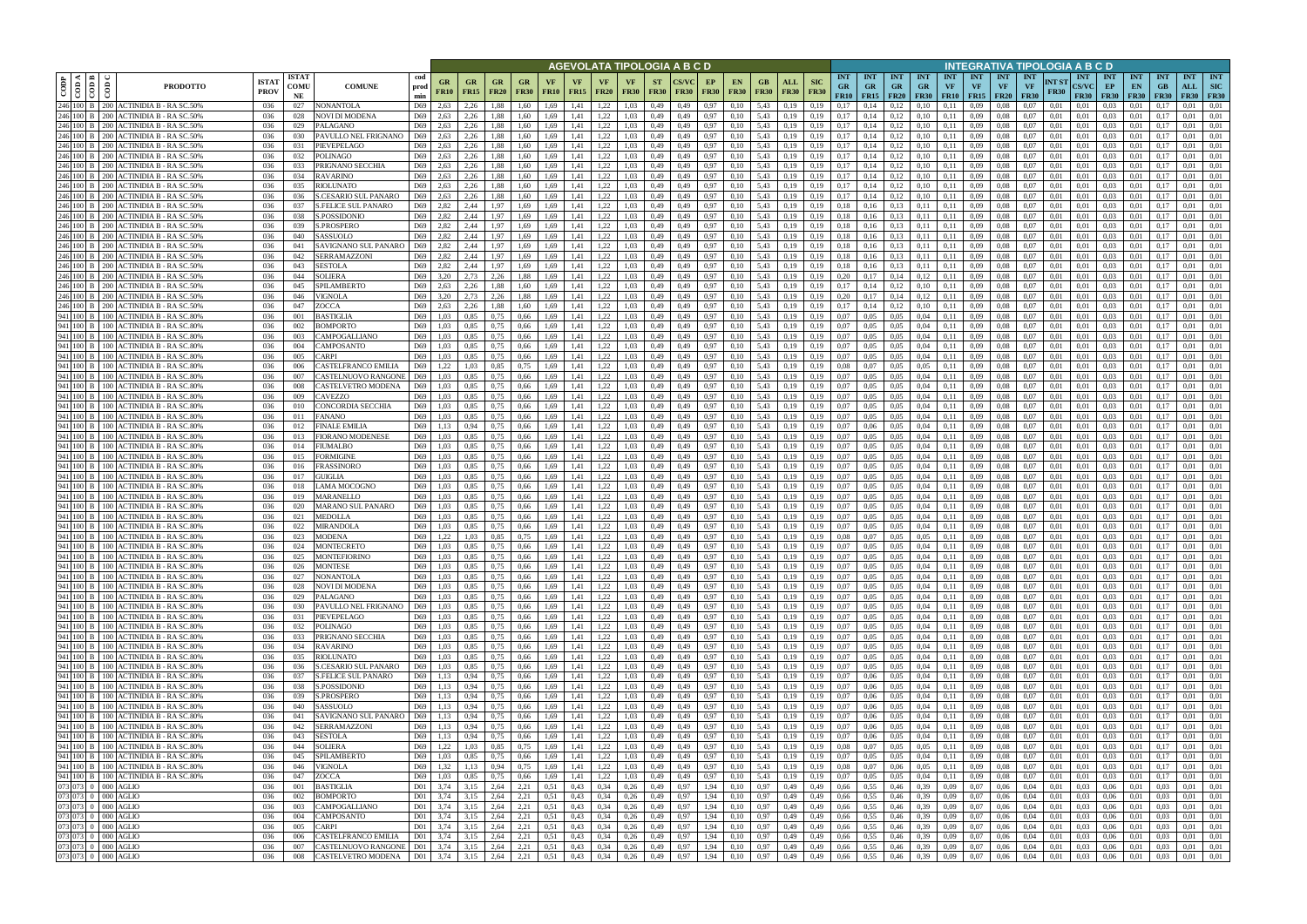|                            |                                                        |                                                                        |                            |                                          |                                               |                   |                          |                          |                          |                   |              |                          |                            |                          | AGEVOLATA TIPOLOGIA A B C D |              |                                         |                        |                    |                           |                                        |                                          |                         |                                        |                         |                                             |                                            | INTEGRATIVA TIPOLOGIA A B C D   |                      |                                           |                                 |                                 |                           |                   |                                              |
|----------------------------|--------------------------------------------------------|------------------------------------------------------------------------|----------------------------|------------------------------------------|-----------------------------------------------|-------------------|--------------------------|--------------------------|--------------------------|-------------------|--------------|--------------------------|----------------------------|--------------------------|-----------------------------|--------------|-----------------------------------------|------------------------|--------------------|---------------------------|----------------------------------------|------------------------------------------|-------------------------|----------------------------------------|-------------------------|---------------------------------------------|--------------------------------------------|---------------------------------|----------------------|-------------------------------------------|---------------------------------|---------------------------------|---------------------------|-------------------|----------------------------------------------|
| $\overline{\mathrm{CODP}}$ | $\frac{10000000000000}{\pi}$<br>$\overline{\text{co}}$ | <b>ISTAT</b><br><b>PRODOTTO</b><br><b>PROV</b>                         | <b>ISTAT</b><br>COMU<br>NE | <b>COMUNE</b>                            | cod<br>prod<br>min                            | GR<br><b>FR10</b> | <b>GR</b><br><b>FR15</b> | GR<br><b>FR20</b>        | <b>GR</b><br><b>FR30</b> | VF<br><b>FR10</b> | VF<br>FR15   | <b>VF</b><br><b>FR20</b> | <b>VF</b><br><b>FR30</b>   | <b>ST</b><br><b>FR30</b> | <b>CS/VC</b><br><b>FR30</b> | EP           | <b>EN</b><br><b>FR30</b><br><b>FR30</b> | GB<br><b>FR30</b>      | ALL<br><b>FR30</b> | <b>SIC</b><br><b>FR30</b> | <b>INT</b><br><b>GR</b><br><b>FR10</b> | <b>INT</b><br><b>GR</b><br>$FR15$ $FR20$ | <b>INT</b><br><b>GR</b> | <b>INT</b><br><b>GR</b><br><b>FR30</b> | <b>INT</b><br><b>VF</b> | <b>INT</b><br><b>VF</b><br><b>FR10</b> FR15 | <b>INT</b><br>$\mathbf{VF}$<br><b>FR20</b> | <b>INT</b><br>VF<br><b>FR30</b> | NT ST<br><b>FR30</b> | <b>INT</b><br><b>CS/VC</b><br><b>FR30</b> | <b>INT</b><br>EP<br><b>FR30</b> | <b>INT</b><br>EN<br><b>FR30</b> | <b>INT</b><br>GB<br>F R30 | <b>INT</b><br>ALL | <b>INT</b><br><b>SIC</b><br><b>FR30 FR30</b> |
|                            | 073 073 0 000 AGLIO<br>073 073 0 000 AGLIO             | 036<br>036                                                             | 009<br>010                 | CAVEZZO<br>CONCORDIA SECCHIA             | D01<br>D <sub>01</sub>                        | 3,74<br>3,74      | 3,15<br>3,15             | 2,64<br>2,64             | 2,21<br>2,21             | 0.51<br>0,51      | 0,43<br>0,43 | 0,34<br>0,34             | 0,26<br>0,26               | 0,49<br>0,49             | 0.97<br>0,97                | 1,94<br>1,94 | 0,10<br>0,10                            | 0.97<br>0.97           | 0,49<br>0,49       | 0,49<br>0,49              | 0,66<br>0,66                           | 0.55<br>0,55                             | 0.46<br>0,46            | 0.39<br>0,39                           | 0.09<br>0,09            | 0.07<br>0,07                                | 0.06<br>0,06                               | 0.04<br>0.04                    | 0.01<br>0,01         | 0.03<br>0.03                              | 0.06<br>0.06                    | 0.01                            | 0.03                      | 0.01<br>0,01      | 0,01<br>0,01                                 |
| 073 073                    | $0$ 000 AGLIO                                          | 036                                                                    | 011                        | FANANO                                   | D <sub>01</sub>                               |                   | 3,15                     | 2,64                     | 2,21                     | 0,51              | 0,43         | 0,34                     | 0,26                       | 0,49                     | 0.97                        | 1,94         | 0,10                                    | 0,97                   | 0,49               | 0,49                      | 0,66                                   | 0.55                                     | 0,46                    | 0.39                                   | 0,09                    | 0,07                                        | 0,06                                       | 0.04                            | 0.01                 | 0.03                                      | 0,06                            |                                 |                           | 0.01              | 0,01                                         |
|                            | 073 073 0 000 AGLIO                                    | 036                                                                    | 012                        | <b>FINALE EMILIA</b>                     | D <sub>01</sub>                               | 3,74              | 3,15                     | 2,64                     | 2,21                     | 0.51              | 0,43         | 0,34                     | 0,26                       | 0,49                     | 0,97                        | 1,94         | 0,10                                    | 0.97                   | 0,49               | 0,49                      | 0,66                                   | 0.55                                     | 0,46                    | 0.39                                   | 0.09                    | 0.07                                        | 0,06                                       | 0,04                            | 0,01                 | 0.03                                      | 0,06                            | 0,01                            | 0.03                      | 0.01              | 0,01                                         |
|                            | 073 073 0 000 AGLIO<br>073 073 0 000 AGLIO             | 036                                                                    | 013                        | FIORANO MODENESE                         | D01<br>D01                                    | 3,74              | 3,15                     | 2,64<br>2,64             | 2,21                     | 0.51              | 0,43         | 0.34                     | 0,26                       | 0,49                     | 0.97                        | 1,94         | 0.10                                    | 0,97                   | 0,49               | 0,49                      | 0,66                                   | 0.55                                     | 0,46                    | 0.39                                   | 0.09                    | 0.07                                        | 0,06                                       | 0.04                            | 0.01                 | 0.03                                      | 0.06                            | 0.01                            | 0.03                      | 0.01              | 0,01<br>0,01                                 |
|                            | 073 073 0 000 AGLIO                                    | 036<br>036                                                             | 014<br>015                 | FIUMALBO<br><b>FORMIGINE</b>             | D01                                           | 3,74<br>3.74      | 3,15<br>3,15             | 2,64                     | 2,21<br>2,21             | 0,51<br>0.51      | 0,43<br>0,43 | 0.34<br>0.34             | 0,26<br>0,26               | 0,49<br>0,49             | 0,97<br>0.97                | 1,94         | 0,10<br>1.94<br>0.10                    | 0.97<br>0.97           | 0,49<br>0,49       | 0,49<br>0.49              | 0,66<br>0,66                           | 0.55<br>0.55                             | 0,46<br>0,46            | 0.39<br>0.39                           | 0,09<br>0.09            | 0,07<br>0.07                                | 0,06<br>0.06                               | 0,04<br>0.04                    | 0,01<br>0.01         | 0.03<br>0.03                              | 0,06<br>0.06                    | 0,01<br>0.01                    | 0,03                      | 0,01<br>0.01      | 0,01                                         |
|                            | 073 073 0 000 AGLIO                                    | 036                                                                    | 016                        | FRASSINORO                               | D01                                           | 3.74              | 3,15                     | 2,64                     | 2,21                     | 0.51              | 0,43         | 0.34                     | 0,26                       | 0,49                     | 0.97                        | 1.94         | 0,10                                    | 0,97                   | 0,49               | 0,49                      | 0,66                                   | 0,55                                     | 0,46                    | 0.39                                   | 0.09                    | 0.07                                        | 0.06                                       | 0.04                            | 0.01                 | 0.03                                      | 0.06                            | 0,01                            | 0.03                      | 0,01              | 0,01                                         |
|                            | 073 073 0 000 AGLIO                                    | 036                                                                    | 017                        | GUIGLIA                                  | D01                                           | 3,74              | 3,15                     | 2,64                     | 2,21                     | 0.51              | 0,43         | 0.34                     | 0,26                       | 0,49                     | 0.97                        | 1,94         | 0,10                                    | 0.97                   | 0,49               | 0,49                      | 0,66                                   | 0,55                                     | 0,46                    | 0.39                                   | 0.09                    | 0,07                                        | 0,06                                       | 0.04                            | 0.01                 | 0.03                                      | 0,06                            | 0,01                            | 0.03                      | 0.01              | 0,01                                         |
|                            | 073 073 0 000 AGLIO<br>073 073 0 000 AGLIO             | 036<br>036                                                             | 018<br>019                 | LAMA MOCOGNO<br><b>MARANELLO</b>         | D01<br>D01                                    | 3,74<br>3.74      | 3,15<br>3,15             | 2,64<br>2,64             | 2,21<br>2,21             | 0.51<br>0.51      | 0,43<br>0,43 | 0.34<br>0.34             | 0,26<br>0,26               | 0,49<br>0,49             | 0.97<br>0.97                | 1,94<br>1,94 | 0,10<br>0,10                            | 0,97<br>0,97           | 0,49<br>0,49       | 0,49<br>0.49              | 0.66<br>0,66                           | 0.55<br>0.55                             | 0,46<br>0,46            | 0.39<br>0.39                           | 0,09<br>0.09            | 0.07<br>0.07                                | 0.06<br>0.06                               | 0.04<br>0.04                    | 0.01<br>0.01         | 0.03<br>0.03                              | 0.06<br>0.06                    | 0.01<br>0.01                    | 0.03<br>0.03              | 0.01<br>0.01      | 0,01<br>0,01                                 |
|                            | 073 073 0 000 AGLIO                                    | 036                                                                    | 020                        | MARANO SUL PANARO                        | D <sub>01</sub>                               | 3,74              | 3,15                     | 2,64                     | 2,21                     | 0,51              | 0,43         | 0,34                     | 0,26                       | 0,49                     | 0,97                        | 1,94         | 0,10                                    | 0,97                   | 0,49               | 0,49                      | 0,66                                   | 0,55                                     | 0,46                    | 0,39                                   | 0,09                    | 0,07                                        | 0,06                                       | 0,04                            | 0,01                 | 0,03                                      | 0,06                            | 0,01                            | 0.03                      | 0,01              | 0,01                                         |
|                            | 073 073 0 000 AGLIO                                    | 036                                                                    | 021                        | <b>MEDOLLA</b>                           | D <sub>01</sub>                               | 3.74              | 3,15                     | 2,64                     | 2,21                     | 0.51              | 0,43         | 0,34                     | 0,26                       | 0,49                     | 0.97                        | 1,94         | 0,10                                    | 0,97                   | 0,49               | 0,49                      | 0,66                                   | 0,55                                     | 0,46                    | 0.39                                   | 0,09                    | 0,07                                        | 0,06                                       | 0,04                            | 0.01                 | 0.03                                      | 0,06                            | 0,01                            | 0.03                      | 0,01              | 0,01                                         |
|                            | 073 073 0 000 AGLIO                                    | 036                                                                    | 022                        | <b>MIRANDOLA</b>                         | D01                                           | 3,74              | 3,15                     | 2,64                     | 2,21                     | 0,51              | 0,43         | 0,34                     | 0,26                       | 0,49                     | 0,97                        | 1,94         | 0,10                                    | 0,97                   | 0,49               | 0,49                      | 0,66                                   | 0,55                                     | 0,46                    | 0.39                                   | 0,09                    | 0,07                                        | 0,06                                       | 0,04                            | 0,01                 | 0.03                                      | 0,06                            | 0,01                            | 0.03                      | 0,01              | 0,01                                         |
|                            | 073 073 0 000 AGLIO<br>073 073 0 000 AGLIO             | 036<br>036                                                             | 023<br>024                 | MODENA<br>MONTECRETO                     | D <sub>01</sub><br>D01                        | 3,74<br>3,74      | 3,15<br>3,15             | 2,64<br>2,64             | 2,21<br>2,21             | 0,51<br>0,51      | 0,43<br>0,43 | 0,34<br>0,34             | 0,26<br>0,26               | 0,49<br>0,49             | 0.97<br>0.97                | 1,94<br>1,94 | 0,10<br>0,10                            | 0,97<br>0,97           | 0,49<br>0,49       | 0,49<br>0,49              | 0,66<br>0,66                           | 0,55<br>0,55                             | 0,46<br>0,46            | 0,39<br>0.39                           | 0,09<br>0,09            | 0,07<br>0,07                                | 0,06<br>0,06                               | 0,04<br>0.04                    | 0,01<br>0,01         | 0.03<br>0.03                              | 0,06<br>0,06                    | 0,01<br>0,01                    | 0,03<br>0.03              | 0,01<br>0,01      | 0,01<br>0,01                                 |
|                            | 073 073 0 000 AGLIO                                    | 036                                                                    | 025                        | MONTEFIORINO                             | D01                                           | 3,74              | 3,15                     | 2,64                     | 2,21                     | 0,51              | 0,43         | 0,34                     | 0,26                       | 0,49                     | 0,97                        | 1,94         | 0,10                                    | 0,97                   | 0,49               | 0,49                      | 0,66                                   | 0.55                                     | 0,46                    | 0.39                                   | 0,09                    | 0,07                                        | 0,06                                       | 0,04                            | 0.01                 | 0.03                                      | 0,06                            | 0,01                            | 0.03                      | 0,01              | 0,01                                         |
|                            | 073 073 0 000 AGLIO                                    | 036                                                                    | 026                        | <b>MONTESE</b>                           | D01                                           | 3,74              | 3,15                     | 2,64                     | 2,21                     | 0,51              | 0,43         | 0,34                     | 0,26                       | 0,49                     | 0,97                        | 1,94         | 0,10                                    | 0,97                   | 0,49               | 0,49                      | 0,66                                   | 0,55                                     | 0,46                    | 0.39                                   | 0,09                    | 0,07                                        | 0,06                                       | 0,04                            | 0,01                 | 0.03                                      | 0,06                            | 0,01                            | 0.03                      | 0,01              | 0,01                                         |
|                            | 073 073 0 000 AGLIO                                    | 036                                                                    | 027                        | <b>NONANTOLA</b>                         | D <sub>01</sub>                               | 3.74              | 3,15                     | 2.64                     | 2,21                     | 0,51              | 0,43         | 0,34                     | 0,26                       | 0,49                     | 0.97                        | 1,94         | 0,10                                    | 0,97                   | 0,49               | 0.49                      | 0,66                                   | 0.55                                     | 0,46                    | 0.39                                   | 0,09                    | 0,07                                        | 0,06                                       | 0.04                            | 0.01                 | 0.03                                      | 0.06                            | 0,01                            | 0.03                      | 0,01              | 0,01                                         |
|                            | 073 073 0 000 AGLIO<br>073 073 0 000 AGLIO             | 036<br>036                                                             | 028<br>029                 | NOVI DI MODENA<br>PALAGANO               | D <sub>01</sub><br>D <sub>01</sub>            | 3.74<br>3,74      | 3,15<br>3,15             | 2,64<br>2,64             | 2,21<br>2,21             | 0,51<br>0,51      | 0,43<br>0,43 | 0,34<br>0,34             | 0,26<br>0,26               | 0,49<br>0,49             | 0.97<br>0,97                | 1,94<br>1,94 | 0,10<br>0,10                            | 0,97<br>0,97           | 0,49<br>0,49       | 0,49<br>0,49              | 0.66<br>0,66                           | 0,55<br>0.55                             | 0,46<br>0,46            | 0.39<br>0,39                           | 0.09<br>0,09            | 0,07<br>0,07                                | 0.06<br>0,06                               | 0.04<br>0,04                    | 0.01<br>0,01         | 0.03<br>0.03                              | 0.06<br>0,06                    | 0.01<br>0,01                    | 0.03<br>0.03              | 0,01<br>0,01      | 0,01<br>0,01                                 |
|                            | 073 073 0 000 AGLIO                                    | 036                                                                    | 030                        | PAVULLO NEL FRIGNANO                     | D <sub>01</sub>                               | 3.74              | 3.15                     | 2.64                     | 2,21                     | 0.51              | 0,43         | 0,34                     | 0,26                       | 0,49                     | 0.97                        | 1.94         | 0.10                                    | 0,97                   | 0.49               | 0,49                      | 0,66                                   | 0.55                                     | 0,46                    | 0.39                                   | 0.09                    | 0,07                                        | 0,06                                       | 0.04                            | 0.01                 | 0.03                                      | 0.06                            | 0.01                            | 0.03                      | 0.01              | 0.01                                         |
|                            | 073 073 0 000 AGLIO                                    | 036                                                                    | 031                        | PIEVEPELAGO                              | D <sub>01</sub>                               | 3.74              |                          | 2.64                     | 2,21                     | 0.51              | 0,43         | 0,34                     | 0,26                       | 0,49                     | 0.97                        | 1.94         | 0,10                                    | 0,97                   | 0,49               | 0,49                      | 0,66                                   | 0.55                                     | 0,46                    | 0.39                                   | 0.09                    | 0,07                                        | 0,06                                       | 0,04                            | 0.01                 | 0.03                                      | 0.06                            | 0.01                            | 0.03                      | 0,01              | 0.01                                         |
|                            | 073 073 0 000 AGLIO                                    | 036                                                                    | 032                        | POLINAGO                                 | D01                                           | 3.74              | 3,15                     | 2.64                     | 2,21                     | 0.51              | 0,43         | 0.34                     | 0,26                       | 0,49                     | 0.97                        | 1.94         | 0,10                                    | 0,97                   | 0,49               | 0.49                      | 0,66                                   | 0.55                                     | 0,46                    | 0.39                                   | 0,09                    | 0,07                                        | 0.06                                       | 0.04                            | 0.01                 | 0.03                                      | 0,06                            | 0.01                            | 0.03                      | 0.01              | 0,01                                         |
|                            | 073 073 0 000 AGLIO<br>073 073 0 000 AGLIO             | 036<br>036                                                             | 033<br>034                 | PRIGNANO SECCHIA<br>RAVARINO             | D <sub>01</sub><br>D01                        | 3,74<br>3,74      | 3,15<br>3,15             | 2,64<br>2,64             | 2,21<br>2,21             | 0.51<br>0.51      | 0,43<br>0,43 | 0,34<br>0,34             | 0,26<br>0,26               | 0,49<br>0,49             | 0,97<br>0.97                | 1,94<br>1.94 | 0,10<br>0,10                            | 0.97<br>0,97           | 0,49<br>0.49       | 0,49<br>0,49              | 0,66<br>0,66                           | 0.55<br>0.55                             | 0,46<br>0,46            | 0,39<br>0.39                           | 0.09<br>0.09            | 0,07<br>0.07                                | 0,06<br>0,06                               | 0.04<br>0.04                    | 0,01<br>0.01         | 0.03<br>0.03                              | 0,06<br>0.06                    | 0,01<br>0.01                    | 0.03<br>0.03              | 0,01<br>0.01      | 0,01<br>0,01                                 |
|                            | 073 073 0 000 AGLIO                                    | 036                                                                    | 035                        | RIOLUNATO                                | D <sub>01</sub>                               | 3,74              | 3,15                     | 2,64                     | 2,21                     | 0.51              | 0,43         | 0,34                     | 0,26                       | 0,49                     | 0,97                        | 1,94         | 0,10                                    | 0,97                   | 0,49               | 0,49                      | 0,66                                   | 0,55                                     | 0,46                    | 0.39                                   | 0,09                    | 0,07                                        | 0,06                                       | 0.04                            | 0,01                 | 0.03                                      | 0,06                            | 0,01                            | 0.03                      | 0,01              | 0,01                                         |
| 073 073                    | $0$ 000 AGLIO                                          | 036                                                                    | 036                        | <b>S.CESARIO SUL PANARO</b>              | D01                                           | 3.74              | 3,15                     | 2,64                     | 2,21                     | 0.51              | 0,43         | 0.34                     | 0,26                       | 0,49                     | 0.97                        |              | 1,94<br>0.10                            | 0.97                   | 0,49               | 0,49                      | 0,66                                   |                                          | 0,46                    | 0.39                                   | 0.09                    | 0.07                                        | 0,06                                       | 0.04                            | 0.01                 | 0.03                                      | 0.06                            | 0.01                            |                           | 0.01              | 0.01                                         |
|                            | 073 073 0 000 AGLIO                                    | 036                                                                    | 037                        | <b>S.FELICE SUL PANARO</b>               | D <sub>01</sub>                               | 3,74              | 3,15                     | 2,64                     | 2,21                     | 0.51              | 0,43         | 0,34                     | 0,26                       | 0,49                     | 0,97                        | 1,94         | 0.10                                    | 0.97                   | 0,49               | 0,49                      | 0,66                                   | 0,55                                     | 0,46                    | 0.39                                   | 0.09                    | 0.07                                        | 0,06                                       | 0.04                            | 0,01                 | 0.03                                      | 0,06                            | 0,01                            | 0.03                      | 0.01              | 0,01                                         |
|                            | 073 073 0 000 AGLIO<br>073 073 0 000 AGLIO             | 036<br>036                                                             | 038<br>039                 | S.POSSIDONIO<br>S.PROSPERO               | D <sub>01</sub><br>D <sub>01</sub>            | 3,74<br>3.74      | 3,15<br>3,15             | 2,64<br>2,64             | 2,21<br>2,21             | 0.51<br>0.51      | 0,43<br>0,43 | 0.34<br>0.34             | 0,26<br>0,26               | 0,49<br>0,49             | 0,97<br>0.97                | 1,94<br>1,94 | 0,10<br>0,10                            | 0.97<br>0,97           | 0,49<br>0,49       | 0,49<br>0,49              | 0,66<br>0,66                           | 0,55<br>0.55                             | 0,46<br>0,46            | 0.39<br>0.39                           | 0.09<br>0,09            | 0,07<br>0.07                                | 0,06<br>0,06                               | 0.04<br>0.04                    | 0.01<br>0.01         | 0.03<br>0.03                              | 0.06<br>0.06                    | 0,01<br>0,01                    | 0.03<br>0.03              | 0,01<br>0,01      | 0,01<br>0,01                                 |
|                            | 073 073 0 000 AGLIO                                    | 036                                                                    | 040                        | SASSUOLO                                 | D01                                           | 3.74              | 3,15                     | 2,64                     | 2,21                     | 0.51              | 0,43         | 0.34                     | 0,26                       | 0,49                     | 0.97                        | 1,94         | 0.10                                    | 0.97                   | 0,49               | 0.49                      | 0,66                                   | 0.55                                     | 0,46                    | 0.39                                   | 0.09                    | 0.07                                        | 0.06                                       | 0.04                            | 0.01                 | 0.03                                      | 0.06                            | 0.01                            | 0.03                      | 0.01              | 0,01                                         |
|                            | 073 073 0 000 AGLIO                                    | 036                                                                    | 041                        | SAVIGNANO SUL PANARO                     | D01                                           | 3,74              | 3,15                     | 2,64                     | 2,21                     | 0.51              | 0,43         | 0,34                     | 0,26                       | 0,49                     | 0,97                        | 1,94         | 0,10                                    | 0,97                   | 0,49               | 0,49                      | 0,66                                   | 0,55                                     | 0,46                    | 0.39                                   | 0,09                    | 0,07                                        | 0,06                                       | 0.04                            | 0.01                 | 0.03                                      | 0,06                            | 0,01                            | 0.03                      | 0,01              | 0,01                                         |
|                            | 073 073 0 000 AGLIO<br>073 073 0 000 AGLIO             | 036                                                                    | 042                        | SERRAMAZZONI                             | D01                                           | 3.74              | 3,15                     | 2.64                     | 2,21                     | 0.51              | 0,43         | 0.34                     | 0,26                       | 0,49                     | 0.97                        | 1,94         | 0,10                                    | 0,97                   | 0,49               | 0,49                      | 0,66                                   | 0.55                                     | 0.46                    | 0.39                                   | 0.09                    | 0.07                                        | 0.06                                       | 0.04                            | 0.01                 | 0.03                                      | 0.06                            | 0.01                            | 0.03                      | 0.01              | 0,01                                         |
|                            | 073 073 0 000 AGLIO                                    | 036<br>036                                                             | 043<br>044                 | <b>SESTOLA</b><br>SOLIERA                | D01<br>D01                                    | 3,74<br>3,74      | 3,15<br>3,15             | 2,64<br>2,64             | 2,21<br>2,21             | 0.51<br>0,51      | 0,43<br>0,43 | 0,34<br>0,34             | 0,26<br>0,26               | 0,49<br>0,49             | 0,97<br>0,97                |              | 1,94<br>0,10<br>1,94<br>0,10            | 0,97<br>0,97           | 0,49<br>0,49       | 0,49<br>0,49              | 0.66<br>0,66                           | 0,55<br>0,55                             | 0,46<br>0,46            | 0.39<br>0,39                           | 0,09<br>0,09            | 0,07<br>0,07                                | 0,06<br>0,06                               | 0.04<br>0,04                    | 0.01<br>0.01         | 0.03<br>0,03                              | 0.06<br>0,06                    | 0,01<br>0,01                    | 0.03<br>0,03              | 0,01<br>0.01      | 0,01<br>0,01                                 |
|                            | 073 073 0 000 AGLIO                                    | 036                                                                    | 045                        | SPILAMBERTO                              | D01                                           | 3,74              | 3,15                     | 2,64                     | 2,21                     | 0.51              | 0,43         | 0,34                     | 0,26                       | 0,49                     | 0,97                        | 1,94         | 0,10                                    | 0,97                   | 0,49               | 0,49                      | 0,66                                   | 0,55                                     | 0,46                    | 0,39                                   | 0,09                    | 0,07                                        | 0,06                                       | 0,04                            | 0,01                 | 0.03                                      | 0,06                            | 0,01                            | 0.03                      | 0,01              | 0,01                                         |
|                            | 073 073 0 000 AGLIO                                    | 036                                                                    | 046                        | VIGNOLA                                  | D01                                           | 3,74              | 3,15                     | 2,64                     | 2,21                     | 0.51              | 0,43         | 0,34                     | 0,26                       | 0,49                     | 0,97                        | 1,94         | 0,10                                    | 0,97                   | 0,49               | 0,49                      | 0,66                                   | 0,55                                     | 0,46                    | 0.39                                   | 0,09                    | 0,07                                        | 0,06                                       | 0,04                            | 0.01                 | 0.03                                      | 0,06                            | 0,01                            | 0.03                      | 0,01              | 0,01                                         |
|                            | 073 073 0 000 AGLIO                                    | 036<br>693 093 B 000 ALBICOCCHE B<br>036                               | 047<br>001                 | ZOCCA<br><b>BASTIGLIA</b>                | D <sub>01</sub><br>CO <sub>2</sub>            | 3,74<br>10,25     | 3,15<br>8,74             | 2,64<br>7,14             | 2,21<br>6,11             | 0,51<br>0,94      | 0,43<br>0,85 | 0,34<br>0,66             | 0,26<br>0.56               | 0,49<br>0,49             | 0.97<br>0,49                | 1,94<br>0,97 | 0,10<br>0,10                            | 0,97<br>5,82           | 0,49<br>0,19       | 0,49<br>0,19              | 0,66<br>0,65                           | 0,55<br>0,56                             | 0,46<br>0,46            | 0,39<br>0.39                           | 0,09<br>0,06            | 0,07<br>0,05                                | 0,06<br>0,04                               | 0,04<br>0,04                    | 0,01<br>0.01         | 0,03<br>0,01                              | 0,06<br>0.03                    | 0,01<br>0,01                    | 0,03<br>0.18              | 0,01<br>0,01      | 0,01<br>0,01                                 |
|                            |                                                        | 693 093 B 000 ALBICOCCHE B<br>036                                      | 002                        | BOMPORTO                                 | CO <sub>2</sub>                               | 14,38             | 12.22                    | 10,06                    | 8,65                     | 0,94              | 0,85         | 0,66                     | 0,56                       | 0,49                     | 0,49                        | 0,97         | 0,10                                    | 5,82                   | 0,19               | 0,19                      | 0,92                                   | 0,78                                     | 0,64                    | 0.55                                   | 0,06                    | 0,05                                        | 0,04                                       | 0,04                            | 0,01                 | 0,01                                      | 0,03                            | 0,01                            | 0.18                      | 0,01              | 0,01                                         |
|                            |                                                        | 693 093 B 000 ALBICOCCHE B<br>036                                      | 003                        | CAMPOGALLIANO                            | CO <sub>2</sub>                               | 10,25             | 8,74                     | 7,14                     | 6,11                     | 0,94              | 0,85         | 0,66                     | 0,56                       | 0,49                     | 0,49                        | 0,97         | 0,10                                    | 5,82                   | 0,19               | 0,19                      | 0,65                                   | 0,56                                     | 0,46                    | 0.39                                   | 0,06                    | 0,05                                        | 0,04                                       | 0,04                            | 0,01                 | 0,01                                      | 0,03                            | 0,01                            | 0,18                      | 0,01              | 0,01                                         |
|                            |                                                        | 693 093 B 000 ALBICOCCHE B<br>036                                      | 004                        | CAMPOSANTO                               | CO <sub>2</sub>                               | 13.54             | 11.47                    | 9.49                     | 8.08                     | 0.94              | 0,85         | 0,66                     | 0.56                       | 0,49                     | 0.49                        | 0,97         | 0.10                                    | 5,82                   | 0.19               | 0.19                      | 0,86                                   | 0.73                                     | 0,61                    | 0,52                                   | 0,06                    | 0,05                                        | 0.04                                       | 0.04                            | 0.01                 | 0.01                                      | 0,03                            | 0,01                            | 0.18                      | 0,01              | 0,01                                         |
|                            |                                                        | 693 093 B 000 ALBICOCCHE B<br>036<br>693 093 B 000 ALBICOCCHE B<br>036 | 005<br>006                 | CARPI<br><b>CASTELFRANCO EMILIA</b>      | CO2<br>C <sub>02</sub> 18,05                  | 18,71             | 15,89                    | 13,07<br>15,32 12,60     | 11,19<br>10,81           | 0,94<br>0,94      | 0,85<br>0,85 | 0,66<br>0,66             | 0,56<br>0,56               | 0,49<br>0,49             | 0,49<br>0,49                | 0,97         | 0,10<br>0,97<br>0,10                    | 5,82<br>5,82           | 0,19<br>0,19       | 0,19<br>0,19              | 1,19<br>1,15                           | 1,01<br>0,98                             | 0,83<br>0,80            | 0,71<br>0,69                           | 0,06<br>0,06            | 0,05<br>0,05                                | 0,04<br>0,04                               | 0,04<br>0.04                    | 0,01<br>0,01         | 0.01<br>0,01                              | 0,03<br>0.03                    | 0,01<br>0,01                    | 0.18<br>0.18              | 0,01<br>0.01      | 0,01<br>0,01                                 |
|                            |                                                        | 693 093 B 000 ALBICOCCHE B<br>036                                      | 007                        | CASTELNUOVO RANGONE   C02   10,90        |                                               |                   | 9,31                     | 7,61                     | 6,58                     | 0,94              | 0,85         | 0,66                     | 0,56                       | 0,49                     | 0,49                        |              | 0,97<br>0,10                            | 5,82                   | 0,19               | 0,19                      | 0,70                                   | 0,59                                     | 0,49                    | 0,42                                   | 0,06                    | 0,05                                        | 0,04                                       | 0,04                            | 0,01                 | 0,01                                      | 0,03                            | 0,01                            | 0,18                      | 0,01              | 0,01                                         |
|                            |                                                        | 693 093 B 000 ALBICOCCHE B<br>036                                      | 008                        | CASTELVETRO MODENA                       | C <sub>02</sub> 13,63                         |                   | 11,56                    | 9,59                     | 8,18                     | 0,94              | 0,85         |                          | $0,66$ 0.56                | 0,49                     | 0,49                        |              | 0,97<br>0,10                            | 5,82                   | 0,19               | 0,19                      | 0,87                                   | 0,74                                     | 0,61                    | 0,52                                   | 0,06                    | 0,05                                        | 0,04                                       | 0,04                            | 0,01                 | 0,01                                      | 0,03                            | 0,01                            | 0,18                      | 0,01              | 0,01                                         |
|                            |                                                        | 693 093 B 000 ALBICOCCHE B<br>036<br>693 093 B 000 ALBICOCCHE B        | 009                        | CAVEZZO                                  | C <sub>02</sub> 9,96                          |                   | 8,46                     | 6,96                     | 6,02                     | 0,94              | 0,85         |                          | $0,66$ 0.56                | 0,49                     | 0,49                        |              | 0,97<br>0,10                            |                        | 5,82 0,19          | 0,19                      | 0,64                                   | 0,54                                     | 0,44                    | 0,38                                   | 0,06                    | 0,05                                        | 0,04                                       | 0,04                            | 0,01                 | 0,01                                      | $0,03$ $0,01$                   |                                 | 0,18                      | 0,01              | 0,01                                         |
|                            |                                                        | 036<br>693 093 B 000 ALBICOCCHE B<br>036                               | 010<br>011                 | CONCORDIA SECCHIA<br>FANANO              | $C02$ 9,96<br>$C02$ 9,96                      |                   | 8,46<br>8,46             | 6,96<br>6,96             | 6,02<br>6,02             | 0,94<br>0,94      | 0,85<br>0,85 |                          | 0,66 0,56<br>0,66 0,56     | 0,49<br>0,49             | 0,49<br>0,49                | 0,97         | 0,97<br>0,10<br>0,10                    | 5,82                   | 5,82 0,19<br>0,19  | 0,19<br>0,19              | 0,64<br>0,64                           | 0,54<br>0,54                             | 0,44<br>0,44            | 0,38<br>0,38                           | 0,06                    | $0.06\qquad 0.05$<br>0,05                   | 0,04<br>0,04                               | 0,04<br>0,04                    | 0,01<br>0,01         | 0,01<br>0,01                              | $0.03 \qquad 0.01$<br>0,03      | 0,01                            | 0,18<br>0,18              | 0,01<br>0,01      | 0,01<br>0,01                                 |
|                            |                                                        | 693 093 B 000 ALBICOCCHE B<br>036                                      | 012                        | <b>FINALE EMILIA</b>                     | C <sub>02</sub> 14,38                         |                   | 12,22                    | 10,06                    | 8,65                     | 0,94              | 0,85         | 0,66                     | 0,56                       | 0,49                     | 0,49                        | 0,97         | 0,10                                    | 5,82                   | 0,19               | 0,19                      | 0,92                                   | 0,78                                     | 0,64                    | 0,55                                   | 0,06                    | 0,05                                        | 0,04                                       | 0,04                            | 0,01                 | 0,01                                      | 0,03                            | 0,01                            | 0,18                      | 0,01              | 0,01                                         |
|                            |                                                        | 693 093 B 000 ALBICOCCHE B<br>036                                      | 013                        | <b>FIORANO MODENESE</b>                  | C <sub>02</sub> 9,96                          |                   | 8,46                     | 6,96                     | 6,02                     | 0,94              | 0,85         | 0,66                     | 0,56                       | 0,49                     | 0,49                        | 0,97         | 0,10                                    | 5,82                   | 0,19               | 0,19                      | 0,64                                   | 0,54                                     | 0,44                    | 0,38                                   | 0,06                    | 0,05                                        | 0,04                                       | 0,04                            | 0,01                 | 0,01                                      | 0,03                            | 0,01                            | 0,18                      | 0,01              | 0,01                                         |
|                            |                                                        | 693 093 B 000 ALBICOCCHE B<br>036<br>693 093 B 000 ALBICOCCHE B<br>036 | 014<br>015                 | FIUMALBO<br><b>FORMIGINE</b>             | $C02$ 9,96<br>$C02$ 9,96                      |                   | 8,46                     | 6,96<br>6,96             | 6,02<br>6,02             | 0,94<br>0,94      | 0,85<br>0,85 | 0,66<br>0,66             | 0,56<br>0,56               | 0,49<br>0,49             | 0,49<br>0,49                |              | 0,97<br>0,10<br>0,10                    | 5,82<br>5,82           | 0,19               | 0,19<br>0,19              | 0,64<br>0,64                           | 0,54<br>0,54                             | 0,44<br>0,44            | 0,38<br>0,38                           | 0,06<br>0,06            | 0,05<br>0,05                                | 0,04<br>0,04                               | 0,04<br>0,04                    | 0,01<br>0,01         | 0,01<br>0,01                              | 0,03<br>0,03                    | 0,01<br>0,01                    | 0,18<br>0,18              | 0,01<br>0,01      | 0,01<br>0,01                                 |
|                            |                                                        | $\overline{693}$ 093 B 000 ALBICOCCHE B<br>036                         | 016                        | <b>FRASSINORO</b>                        | $C02$ 9,96                                    |                   | 8,46<br>8,46             | 6,96                     | $6,02$ 0.94              |                   | 0,85         |                          | 0,66 0,56                  | 0,49                     | 0,49                        |              | 0,97<br>0,97<br>0,10                    | 5,82 0,19              | 0,19               | 0,19                      | 0,64                                   | $0,54$ 0,44                              |                         | 0,38                                   |                         | $0,06$ 0.05                                 | 0,04                                       | 0,04                            | 0,01                 | 0,01                                      | $0,03$ $0,01$                   |                                 | 0,18                      | 0.01              | 0,01                                         |
|                            |                                                        | 693 093 B 000 ALBICOCCHE B<br>036                                      | 017                        | <b>GUIGLIA</b>                           | $C02$ 9,96                                    |                   | 8,46                     | 6,96                     | 6,02 0,94                |                   | 0,85         |                          | 0,66 0,56                  | 0,49                     | 0,49                        |              | 0,97<br>0,10                            |                        | 5,82 0,19          | 0,19                      | 0,64                                   | $0,54$ 0,44                              |                         | 0,38                                   |                         | $0,06$ 0.05                                 | 0,04                                       | 0,04                            | 0,01                 | 0,01                                      | $0,03$ $0,01$                   |                                 | 0,18                      |                   | $0,01$ $0,01$                                |
|                            |                                                        | 693 093 B 000 ALBICOCCHE B<br>036                                      | 018                        | LAMA MOCOGNO                             | $C02$ 9,96                                    |                   | 8,46                     | 6,96                     | 6,02                     | 0,94              | 0,85         |                          | 0,66 0,56                  | 0,49                     | 0,49                        |              | 0,97<br>0,10                            | 5,82 0,19              |                    | 0,19                      | 0,64                                   | $0,54$ 0,44                              |                         | 0,38                                   |                         | $0,06$ 0.05                                 | 0,04                                       | 0,04                            | 0,01                 | 0,01                                      | 0,03                            | 0,01                            | 0,18                      | 0.01              | 0,01                                         |
|                            |                                                        | 693 093 B 000 ALBICOCCHE B<br>036<br>693 093 B 000 ALBICOCCHE B<br>036 | 019<br>020                 | MARANELLO<br>MARANO SUL PANARO           | C <sub>02</sub> 10,90<br>C <sub>02</sub> 9,96 |                   | 9,31<br>8,46             | 7,61<br>6,96             | 6,58<br>6,02             | 0,94<br>0,94      | 0,85<br>0,85 |                          | $0,66$ 0.56<br>$0,66$ 0.56 | 0,49<br>0,49             | 0,49<br>0,49                |              | 0,10<br>0,97<br>0,97<br>0,10            | $5,82$ 0,19            | 5,82 0,19          | 0,19<br>0,19              | 0,70<br>0,64                           | 0,59<br>$0,54$ 0.44                      | 0,49                    | 0,42<br>0,38                           | 0,06<br>0,06            | 0,05<br>0,05                                | 0,04<br>0,04                               | 0,04<br>0,04                    | 0,01<br>0,01         | 0,01<br>0,01                              | 0,03<br>$0,03$ 0.01             | 0,01                            | 0,18<br>0,18              | 0.01<br>0,01      | 0,01<br>0,01                                 |
|                            |                                                        | 693 093 B 000 ALBICOCCHE B<br>036                                      | 021                        | MEDOLLA                                  | C <sub>02</sub> 9,96                          |                   | 8,46                     | 6,96                     | 6,02                     | 0,94              | 0,85         |                          | 0,66 0,56                  | 0,49                     | 0,49                        |              | 0,97<br>0,10                            | 5,82 0,19              |                    | 0,19                      | 0,64                                   | $0,54$ 0,44                              |                         | 0,38                                   | 0,06                    | 0,05                                        | 0,04                                       | 0,04                            | 0,01                 | 0,01                                      | $0,03$ 0.01                     |                                 | 0,18                      | 0,01              | 0,01                                         |
|                            |                                                        | 693 093 B 000 ALBICOCCHE B<br>036                                      | 022                        | <b>MIRANDOLA</b>                         | $C02$ 9,96                                    |                   | 8,46                     | 6,96                     | 6,02                     | 0,94              | 0,85         |                          | $0,66$ 0.56                | 0,49                     | 0,49                        |              | 0,97<br>0,10                            |                        | 5,82 0,19          | 0,19                      | 0,64                                   | 0,54                                     | 0,44                    | 0,38                                   | 0,06                    | 0,05                                        | 0,04                                       | 0,04                            | 0,01                 | 0,01                                      | 0,03                            | 0,01                            | 0,18                      | 0,01              | 0,01                                         |
|                            |                                                        | 693 093 B 000 ALBICOCCHE B<br>036                                      | 023                        | <b>MODENA</b>                            | $C02$ 9,12                                    |                   | 7,71                     | 6,39                     | 5,45                     | 0,94              | 0,85         |                          | $0,66$ 0.56                | 0,49                     | 0,49                        |              | 0,97<br>0,10                            |                        | 5,82 0,19          | 0,19                      | 0,58                                   | 0,49                                     | 0,41                    | 0,35                                   | 0,06                    | 0,05                                        | 0,04                                       | 0,04                            | 0,01                 | 0,01                                      | 0,03                            | 0,01                            | 0,18                      | 0,01              | 0,01                                         |
|                            |                                                        | 693 093 B 000 ALBICOCCHE B<br>036<br>693 093 B 000 ALBICOCCHE B<br>036 | 024<br>025                 | <b>MONTECRETO</b><br><b>MONTEFIORINO</b> | $C02$ 9,96<br>$C02$ 9,96                      |                   | 8,46<br>8,46             | 6,96<br>6,96             | 6,02<br>6,02             | 0,94<br>0,94      | 0,85<br>0,85 |                          | $0,66$ 0.56<br>0,66 0,56   | 0,49<br>0,49             | 0,49<br>0,49                |              | 0,97<br>0,10<br>$0,97$ 0,10             | 5,82 0,19              | 5,82 0,19          | 0,19<br>0,19              | 0,64<br>0,64                           | 0,54<br>$0,54$ $0,44$                    | 0,44                    | 0,38<br>0,38                           | 0,06                    | 0,05<br>$0,06$ 0.05                         | 0,04<br>0,04                               | 0,04<br>0,04                    | 0,01<br>0,01         | 0,01<br>0,01                              | 0,03<br>$0,03$ 0.01             | 0,01                            | 0,18<br>  0.18            | 0,01<br>0,01      | 0,01<br>0,01                                 |
|                            |                                                        | 693 093 B 000 ALBICOCCHE B<br>036                                      | 026                        | <b>MONTESE</b>                           | $C02$ 9,96                                    |                   |                          | 8,46 6,96                | 6,02                     | 0.94              | 0,85         |                          | 0,66 0,56                  | 0,49                     | 0,49                        |              | $0,97$ 0,10                             |                        | 5,82 0,19          | 0,19                      |                                        | $0,64$ 0.54 0.44                         |                         | 0,38                                   |                         | $0,06$ 0.05                                 | 0,04                                       | 0,04                            | 0,01                 | 0,01                                      | $0,03$ $0,01$                   |                                 | 0,18                      | 0,01              | 0,01                                         |
|                            |                                                        | 693 093 B 000 ALBICOCCHE B<br>036                                      | 027                        | <b>NONANTOLA</b>                         | C <sub>02</sub> 18,61                         |                   |                          | $15,79$ 13,07 11,19 0,94 |                          |                   | 0,85         |                          | $0,66$ 0.56                | 0,49                     | 0,49                        |              | $0,97$ 0,10                             |                        | 5,82 0,19          | 0,19                      | 1,19                                   | 1,01                                     | 0,83                    | 0,71                                   |                         | $0,06$ 0.05                                 | 0,04                                       | 0,04                            | 0,01                 | 0,01                                      | 0,03                            | 0,01                            | 0,18                      | 0,01              | 0,01                                         |
|                            |                                                        | 693 093 B 000 ALBICOCCHE B<br>036                                      | 028                        | NOVI DI MODENA                           | $C02$ 9,96                                    |                   | 8,46                     | 6,96                     | 6,02                     | 0,94              | 0,85         | 0,66 0,56                |                            | 0,49                     | 0,49                        |              | $0,97$ $0,10$                           | 5,82 0,19              |                    | 0,19                      | 0,64                                   | 0,54                                     | 0,44                    | 0,38                                   |                         | $0,06$ 0.05                                 | 0,04                                       | 0,04                            | 0,01                 | 0,01                                      | 0,03                            | 0,01                            | 0,18                      | 0,01              | 0,01                                         |
|                            |                                                        | 693 093 B 000 ALBICOCCHE B<br>036<br>693 093 B 000 ALBICOCCHE B<br>036 | 029<br>030                 | PALAGANO<br>PAVULLO NEL FRIGNANO         | $C02$ 9.96<br>C <sub>02</sub> 9,96            |                   | 8,46<br>8,46             | 6,96<br>6,96             | 6,02<br>6,02             | 0,94<br>0,94      | 0,85<br>0,85 | $0,66$ 0.56              | $0,66$ 0.56                | 0,49<br>0,49             | 0,49<br>0,49                |              | $0,97$ 0,10<br>$0,97$ 0,10              | 5,82 0,19<br>5,82 0,19 |                    | 0,19<br>0,19              | 0,64<br>$0,64$ 0.54                    | 0,54                                     | 0,44<br>0,44            | 0,38<br>0,38                           |                         | $0,06$ 0.05<br>$0,06$ 0.05                  | 0,04<br>0,04                               | 0,04<br>0,04                    | 0,01<br>0,01         | 0,01<br>0,01                              | 0,03<br>$0,03$ $0,01$           | 0,01                            | 0,18<br>0,18              | 0,01<br>0,01      | 0,01<br>0,01                                 |
|                            |                                                        | 693 093 B 000 ALBICOCCHE B<br>036                                      | 031                        | PIEVEPELAGO                              | $C02$ 9,96                                    |                   | 8,46                     | 6,96                     | 6,02                     | 0,94              | 0,85         |                          | 0,66 0,56                  | 0,49                     | 0,49                        |              | $0,97$ $0,10$                           |                        | 5,82 0,19          | 0,19                      |                                        | $0,64$ 0.54 0.44                         |                         | 0,38                                   |                         | $0,06$ 0.05                                 | 0,04                                       | 0,04                            | 0,01                 | 0,01                                      | $0,03$ $0,01$                   |                                 | 0,18                      | 0,01              | 0,01                                         |
|                            |                                                        | 693 093 B 000 ALBICOCCHE B<br>036                                      | 032                        | POLINAGO                                 | C <sub>02</sub> 9,96                          |                   | 8,46                     | 6,96                     | 6,02                     | 0,94              | 0,85         |                          | 0,66 0,56                  | 0,49                     | 0,49                        | 0,97         | 0,10                                    | 5,82 0,19              |                    | 0,19                      | 0,64                                   | 0,54                                     | 0,44                    | 0,38                                   | 0,06                    | 0,05                                        | 0,04                                       | 0,04                            | 0,01                 | 0,01                                      | 0,03                            | 0,01                            | 0,18                      | 0,01              | 0,01                                         |
|                            |                                                        | 693 093 B 000 ALBICOCCHE B<br>036                                      | 033                        | PRIGNANO SECCHIA                         | $C02$ 9,96                                    |                   | 8,46                     | 6,96                     | 6,02                     | 0,94              | 0,85         |                          | $0,66$ 0.56                | 0,49                     | 0,49                        | 0,97         | 0,10                                    | 5,82                   | 0,19               | 0,19                      | 0,64                                   | 0,54                                     | 0,44                    | 0,38                                   | 0,06                    | 0,05                                        | 0,04                                       | 0,04                            | 0,01                 | 0,01                                      | 0,03                            | 0,01                            | 0,18                      | 0,01              | 0,01                                         |
|                            |                                                        | 693 093 B 000 ALBICOCCHE B<br>036<br>693 093 B 000 ALBICOCCHE B<br>036 | 034<br>035                 | RAVARINO<br>RIOLUNATO                    | C <sub>02</sub> 14,38<br>$C02$ 9.96           |                   | 12,22<br>8,46            | 10,06<br>6,96            | 8,65<br>6,02             | 0,94<br>0,94      | 0,85<br>0,85 | 0,66                     | 0,56<br>0,66 0,56          | 0,49<br>0,49             | 0,49<br>0,49                | 0,97         | 0,10<br>0,97<br>0,10                    | 5,82<br>5,82           | 0,19<br>0,19       | 0,19<br>0,19              | 0,92<br>0,64                           | 0,78<br>0,54                             | 0,64<br>0,44            | 0,55<br>0,38                           | 0,06<br>0,06            | 0,05<br>0,05                                | 0,04<br>0,04                               | 0,04<br>0,04                    | 0,01<br>0,01         | 0,01<br>0,01                              | 0,03<br>$0,03$ $0,01$           | 0,01                            | 0,18<br>0,18              | 0,01<br>0,01      | 0,01<br>0,01                                 |
|                            |                                                        | 693 093 B 000 ALBICOCCHE B<br>036                                      | 036                        | S.CESARIO SUL PANARO                     |                                               |                   |                          | $CO2$ 15,32 13,07 10,72  | 9,21                     | 0,94              | 0,85         |                          | 0,66 0,56                  | 0,49                     | 0,49                        |              | 0,97<br>0,10                            | 5,82 0,19              |                    | 0,19                      | 0,98                                   | 0,83 0,68                                |                         | 0,59                                   |                         | $0,06$ 0.05                                 | 0,04                                       | 0,04                            | 0,01                 | 0,01                                      | $0,03$ $0,01$                   |                                 | 0,18                      | 0,01              | 0,01                                         |
|                            |                                                        | 693 093 B 000 ALBICOCCHE B<br>036                                      | 037                        | <b>S.FELICE SUL PANARO</b>               |                                               |                   |                          | $C02$ 9,96 8,46 6,96     | 6,02                     | 0,94              | 0,85         |                          |                            |                          | $0,66$ 0.56 0.49 0.49       |              | $0,10$ $5,82$ $0,19$<br>0,97            |                        |                    |                           | $0,19$ 0.64 0.54 0.44 0.38             |                                          |                         |                                        |                         | $0,06$ 0.05                                 | 0,04                                       | 0,04                            | 0,01                 | $0,01$ $0,03$ $0,01$                      |                                 |                                 | 0,18                      |                   | $0,01$ $0,01$                                |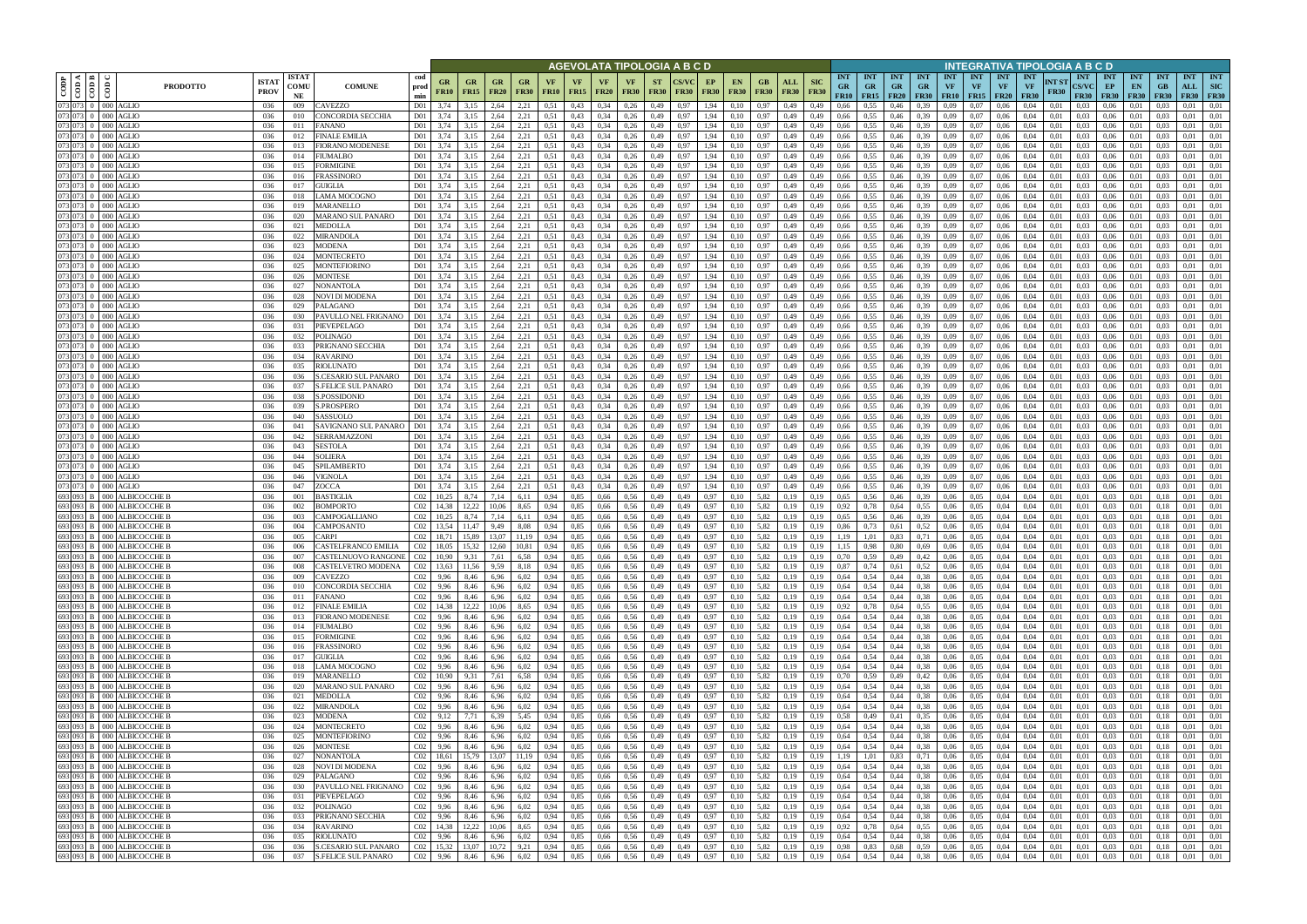|           |                                       |                                                                                     |                             |                            |                                                 |                                    |                      |                   |                                       |                                |                   |                   |                            |                   |                          | AGEVOLATA TIPOLOGIA A B C D |              |                                                                          |                        |                    |                                                          |                                 |                                        |                                                      |                                 |                         |                                             |                                        | INTEGRATIVA TIPOLOGIA A B C D |                      |                                           |                                   |                                 |                           |                           |                                  |
|-----------|---------------------------------------|-------------------------------------------------------------------------------------|-----------------------------|----------------------------|-------------------------------------------------|------------------------------------|----------------------|-------------------|---------------------------------------|--------------------------------|-------------------|-------------------|----------------------------|-------------------|--------------------------|-----------------------------|--------------|--------------------------------------------------------------------------|------------------------|--------------------|----------------------------------------------------------|---------------------------------|----------------------------------------|------------------------------------------------------|---------------------------------|-------------------------|---------------------------------------------|----------------------------------------|-------------------------------|----------------------|-------------------------------------------|-----------------------------------|---------------------------------|---------------------------|---------------------------|----------------------------------|
| CODP      | ≺ I ¤ I<br>$rac{1}{\sqrt{100}}$<br>ම් | <b>PRODOTTO</b>                                                                     | <b>ISTA7</b><br><b>PROV</b> | <b>ISTAT</b><br>COMU<br>NE | <b>COMUNE</b>                                   | cod<br>prod<br>min                 | GR<br>FR10           | GR<br><b>FR15</b> | <b>FR20</b>                           | <b>GR</b><br><b>FR30</b>       | VF<br><b>FR10</b> | VF<br><b>FR15</b> | <b>VF</b><br><b>FR20</b>   | VF<br><b>FR30</b> | <b>ST</b><br><b>FR30</b> | <b>FR30</b>                 | EP           | EN<br><b>FR30</b><br><b>FR30</b>                                         | GB.<br><b>FR30</b>     | ALL<br><b>FR30</b> | <b>SIC</b><br><b>FR30</b>                                | <b>INT</b><br><b>GR</b><br>FR10 | <b>INT</b><br><b>GR</b><br>$FR15$ FR20 | <b>INT</b><br><b>GR</b>                              | <b>INT</b><br>GR<br><b>FR30</b> | <b>INT</b><br><b>VF</b> | <b>INT</b><br><b>VF</b><br><b>FR10</b> FR15 | <b>INT</b><br><b>VF</b><br><b>FR20</b> | <b>INT</b><br>VF              | NT ST<br><b>FR30</b> | <b>INT</b><br><b>CS/VC</b><br><b>FR30</b> | <b>INT</b><br>EP<br><b>FR30</b>   | <b>INT</b><br>EN<br><b>FR30</b> | <b>INT</b><br><b>FR30</b> | <b>INT</b><br>ALL<br>FR30 | <b>INT</b><br>SIC<br><b>FR30</b> |
|           |                                       | 693 093 B 000 ALBICOCCHE B                                                          | 036                         | 038                        | S.POSSIDONIO                                    | CO2                                | 10.90                | 9,31              | 7,61                                  | 6,58                           | 0.94              | 0.85              | 0,66                       | 0.56              | 0,49                     | 0,49                        |              | 0,97<br>0.10                                                             | 5,82                   | 0.19               | 0.19                                                     | 0.70                            | 0.59                                   | 0,49                                                 | 0,42                            | 0.06                    | 0.05                                        | 0.04                                   | 0.04                          | 0.01                 | 0.01                                      | 0.03                              | 0.01                            |                           | 0.01                      | 0.01                             |
|           |                                       | 693 093 B 000 ALBICOCCHE B<br>693 093 B 000 ALBICOCCHE B                            | 036<br>036                  | 039<br>040                 | <b>S.PROSPERO</b><br>SASSUOLO                   | CO <sub>2</sub><br>CO <sub>2</sub> | 9,96<br>9,96         | 8,46<br>8,46      | 6,96<br>6,96                          | 6,02<br>6,02                   | 0,94<br>0.94      | 0,85<br>0.85      | 0,66<br>0,66               | 0.56<br>0,56      | 0,49<br>0,49             | 0,49<br>0,49                |              | 0,97<br>0.10<br>0,97<br>0.10                                             | 5,82<br>5,82           | 0,19<br>0,19       | 0,19<br>0.19                                             | 0,64<br>0.64                    | 0,54<br>0.54                           | 0,44<br>0,44                                         | 0.38<br>0.38                    | 0,06<br>0.06            | 0.05<br>0,05                                | 0,04<br>0,04                           | 0,04<br>0.04                  | 0,01<br>0,01         | 0,01<br>0,01                              | 0.03<br>0.03                      | 0,01<br>0,01                    | 0.18<br>0.13              | 0.01<br>0.01              | 0.01<br>0.01                     |
|           |                                       | 693 093 B 000 ALBICOCCHE B                                                          | 036                         | 041                        | SAVIGNANO SUL PANARO                            | CO <sub>2</sub>                    | 13.25                | 11.28             | 9.31                                  | 7,99                           | 0.94              | 0.85              | 0,66                       | 0.56              | 0,49                     | 0.49                        |              | 0,97<br>0.10                                                             | 5.82                   | 0.19               | 0.19                                                     | 0.85                            | 0.72                                   | 0.59                                                 | 0.51                            | 0.06                    | 0.05                                        | 0.04                                   | 0.04                          | 0.01                 | 0.01                                      | 0.03                              | 0.01                            | 0.18                      | 0.01                      | 0.01                             |
|           |                                       | 693 093 B 000 ALBICOCCHE B                                                          | 036                         | 042                        | <b>SERRAMAZZONI</b>                             | CO <sub>2</sub>                    | 9.96                 | 8.46              | 6.96                                  | 6,02                           | 0.94              | 0.85              | 0.66                       | 0.56              | 0,49                     | 0.49                        |              | 0.97<br>0.10                                                             | 5.82                   | 0.19               | 0.19                                                     | 0.64                            | 0.54                                   | 0.44                                                 | 0.38                            | 0.06                    | 0.05                                        | 0.04                                   | 0.04                          | 0.01                 | 0.01                                      | 0.03                              | 0.01                            |                           | 0.01                      | 0.01                             |
|           |                                       | 693 093 B 000 ALBICOCCHE B<br>693 093 B 000 ALBICOCCHE B                            | 036<br>036                  | 043<br>044                 | <b>SESTOLA</b><br>SOLIERA                       | CO <sub>2</sub><br>CO <sub>2</sub> | 9.96                 | 8,46              | 6.96<br>5.64                          | 6,02                           | 0.94              | 0.85<br>0.85      | 0,66                       | 0.56<br>0.56      | 0,49                     | 0,49                        |              | 0,97<br>0,10<br>0.97                                                     | 5,82<br>5.82           | 0.19               | 0.19<br>0.19                                             | 0.64<br>0.52                    | 0.54<br>0.44                           | 0,44<br>0.36                                         | 0.38                            | 0,06<br>0.06            | 0.05<br>0.05                                | 0.04<br>0.04                           | 0.04                          | 0.01                 | 0.01                                      | 0.03                              | 0,01<br>0.01                    | 0.18<br>0.18              | 0.01<br>0.01              | 0.01<br>0.01                     |
|           |                                       | 693 093 B 000 ALBICOCCHE B                                                          | -036                        | 045                        | SPILAMBERTO                                     | CO <sub>2</sub>                    | 8.08<br>12.03        | 6.86<br>10.25     | 8.46                                  | 4,89<br>7,24                   | 0.94<br>0.94      | 0.85              | 0.66<br>0.66               | 0.56              | 0,49<br>0,49             | 0.49<br>0.49                | 0,97         | 0.10<br>0,10                                                             | 5.82                   | 0.19<br>0.19       | 0.19                                                     | 0.77                            | 0.65                                   | 0,54                                                 | 0.31<br>0,46                    | 0.06                    | 0.05                                        | 0.04                                   | 0.04<br>0.04                  | 0.01<br>0.01         | 0.01<br>0.01                              | 0.03<br>0.03                      | 0.01                            | 0.18                      | 0.01                      | 0.01                             |
|           |                                       | 693 093 B 000 ALBICOCCHE B                                                          | 036                         | 046                        | VIGNOLA                                         | CO <sub>2</sub>                    | 12.03                | 10.25             | 8.46                                  | 7,24                           | 0.94              | 0.85              | 0.66                       | 0.56              | 0,49                     | 0.49                        | 0,97         | 0,10                                                                     | 5,82                   | 0,19               | 0.19                                                     | 0.77                            | 0.65                                   | 0,54                                                 | 0,46                            | 0.06                    | 0.05                                        | 0.04                                   | 0.04                          | 0.01                 | 0.01                                      | 0.03                              | 0,01                            | 0.18                      | 0.01                      | 0.01                             |
|           |                                       | 693 093 B 000 ALBICOCCHE E                                                          | 036                         | 047                        | ZOCCA                                           | CO <sub>2</sub>                    | 9,96                 | 8.46              | 6.96                                  | 6,02                           | 0.94              | 0,85              | 0,66                       | 0.56              | 0,49                     | 0,49                        |              | 0,97<br>0.10                                                             | 5,82                   | 0.19               | 0.19                                                     | 0.64                            | 0,54                                   | 0,44                                                 | 0.38                            | 0,06                    | 0,05                                        | 0,04                                   | 0.04                          | 0,01                 | 0.01                                      | 0.03                              | 0,01                            | 0.18                      | 0.01                      | 0,01                             |
|           |                                       | 250 093 B 200 ALBICOCCHE B - RA SC.50%<br>250 093 B   200 ALBICOCCHE B - RASC.50%   | 036<br>036                  | 001<br>002                 | BASTIGLIA<br>3OMPORTO                           | D70<br>D70                         | 5,17<br>7,24         | 4.42<br>6,11      | 3.67<br>5,08                          | 3,10<br>4,32                   | 0.94<br>0,94      | 0,85<br>0,85      | 0,66<br>0,66               | 0.56<br>0,56      | 0,49<br>0,49             | 0.49<br>0,49                | 0,97         | 0,97<br>0,10<br>0,10                                                     | 5,82<br>5,82           | 0,19<br>0,19       | 0.19<br>0,19                                             | 0.33<br>0,46                    | 0,28<br>0,39                           | 0,23<br>0,32                                         | 0,20<br>0,28                    | 0,06<br>0,06            | 0.05<br>0,05                                | 0,04<br>0,04                           | 0.04<br>0,04                  | 0.01<br>0,01         | 0.01<br>0,01                              | 0.03<br>0,03                      | 0,01<br>0,01                    | 0.18<br>0,18              | 0.01<br>0,01              | 0.01<br>0,01                     |
|           |                                       | 250 093 B 200 ALBICOCCHE B - RA SC.509                                              | 036                         | 003                        | CAMPOGALLIANO                                   | D70                                | 5,17                 | 4.42              | 3.67                                  | 3,10                           | 0.94              | 0,85              | 0,66                       | 0.56              | 0,49                     | 0.49                        | 0.97         | 0.10                                                                     | 5,82                   | 0.19               | 0.19                                                     | 0.33                            | 0.28                                   | 0,23                                                 | 0,20                            | 0,06                    | 0.05                                        | 0,04                                   | 0.04                          | 0.01                 | 0.01                                      | 0.03                              | 0.01                            | 0.18                      | 0,01                      | 0.01                             |
|           |                                       | 250 093 B   200 ALBICOCCHE B - RA SC.50%                                            | 036                         | 004                        | CAMPOSANTO                                      | D70                                | 6,77                 | 5,73              | 4.70                                  | 4,04                           | 0.94              | 0,85              | 0,66                       | 0.56              | 0,49                     | 0.49                        | 0,97         | 0.10                                                                     | 5,82                   | 0,19               | 0.19                                                     | 0,43                            | 0.37                                   | 0,30                                                 | 0,26                            | 0,06                    | 0,05                                        | 0,04                                   | 0.04                          | 0,01                 | 0.01                                      | 0.03                              | 0,01                            | 0.18                      | 0,01                      | 0.01                             |
|           |                                       | 250 093 B 200 ALBICOCCHE B - RA SC.509                                              | 036                         | 005                        | CARPI                                           | D70                                | 9,40                 | 7,99              | 6.58                                  | 5,64                           | 0,94              | 0,85              | 0,66                       | 0.56              | 0,49                     | 0,49                        |              | 0,97<br>0,10                                                             | 5,82                   | 0,19               | 0.19                                                     | 0,60                            | 0.51                                   | 0,42                                                 | 0.36                            | 0,06                    | 0,05                                        | 0,04                                   | 0.04                          | 0.01                 | 0.01                                      | 0,03                              | 0,01                            | 0.18                      | 0,01                      | 0.01                             |
|           |                                       | 250 093 B   200 ALBICOCCHE B - RASC.50%<br>250 093 B   200 ALBICOCCHE B - RA SC.50% | 036<br>036                  | 006<br>007                 | CASTELFRANCO EMILIA<br>CASTELNUOVO RANGONI      | D70<br>D70                         | 9.02<br>5.45         | 7.71<br>4.61      | 6.30<br>3.85                          | 5.45<br>3,29                   | 0.94<br>0.94      | 0.85<br>0.85      | 0.66<br>0.66               | 0.56<br>0.56      | 0.49<br>0,49             | 0.49<br>0.49                |              | 0.97<br>0.10<br>0.97<br>0.10                                             | 5.82<br>5.82           | 0.19<br>0.19       | 0.19<br>0.19                                             | 0.58<br>0.35                    | 0.49<br>0.29                           | 0.40<br>0.25                                         | 0.35<br>0.21                    | 0.06<br>0.06            | 0.05<br>0.05                                | 0.04<br>0.04                           | 0.04<br>0.04                  | 0.01<br>0.01         | 0.01<br>0.01                              | 0.03<br>0.03                      | 0.01<br>0.01                    | 01<br>0.18                | 0.01<br>0.01              | 0.01<br>0.01                     |
|           |                                       | 250 093 B   200 ALBICOCCHE B - RA SC.50%                                            | 036                         | 008                        | CASTELVETRO MODENA                              | D70                                | 6,86                 | 5.83              | 4,79                                  | 4.14                           | 0.94              | 0,85              | 0,66                       | 0,56              | 0,49                     | 0.49                        |              | 0,97<br>0.10                                                             | 5,82                   | 0.19               | 0.19                                                     | 0,44                            | 0.37                                   | 0,31                                                 | 0,26                            | 0.06                    | 0,05                                        | 0.04                                   | 0.04                          | 0.01                 | 0.01                                      | 0,03                              | 0.01                            | 01                        | 0.01                      | 0.01                             |
|           | 250 093 B 200                         | ALBICOCCHE B - RA SC.509                                                            | 036                         | 009                        | <b>AVEZZO</b>                                   | D70                                | 4.98                 | 4.23              | 3.48                                  | 3.01                           |                   | 0.85              | 0.66                       | 0.56              | 0,49                     | 0.49                        | 0.97         | 0.10                                                                     | 5.82                   | 0.19               |                                                          | 0.32                            |                                        | 0,22                                                 |                                 | 0.06                    | 0.05                                        | 0.04                                   | 0.04                          | 0.01                 | 0.01                                      | 0.03                              | 0.01                            |                           | 0.01                      | 0.01                             |
| 250 093 B | <b>200</b>                            | <b>ALBICOCCHE B</b><br>- RA SC.509                                                  | 036                         | 010                        | CONCORDIA SECCHIA                               | D70                                | 4.98                 | 4.23              | 3.48                                  | 3.01                           | 0.94              | 0.85<br>0.85      | 0.66                       | 0.56              | 0.49                     | 0.49                        | 0.97         | 0.10                                                                     | 5.82                   | 0.19               |                                                          | 0.32<br>0,32                    |                                        | 0,22                                                 |                                 | 0.06                    | 0.05<br>0.05                                | 0.04                                   | 0.04<br>0.04                  | 0.01                 | 0.01                                      | 0.03<br>0.03                      | 0.01                            |                           | 0.01<br>0.01              | 0.01<br>0.01                     |
|           |                                       | 250 093 B 200 ALBICOCCHE B - RA SC.509<br>250 093 B 200 ALBICOCCHE B - RA SC.50%    | 036<br>036                  | 011<br>012                 | FANANO<br>FINALE EMILIA                         | D70<br>D70                         | 4,98<br>7.24         | 4,23<br>6.11      | 3.48<br>5.08                          | 3.01<br>4,32                   | 0.94<br>0.94      | 0.85              | 0.66<br>0,66               | 0.56<br>0.56      | 0,49<br>0,49             | 0.49<br>0.49                | 0,97<br>0.97 | 0,10<br>0.10                                                             | 5,82<br>5.82           | 0.19<br>0.19       | 0.19<br>0.19                                             | 0,46                            | 0,27<br>0.39                           | 0,22<br>0,32                                         | 0.28                            | 0.06<br>0.06            | 0.05                                        | 0.04<br>0.04                           | 0.04                          | 0.01<br>0.01         | 0.01<br>0.01                              | 0.03                              | 0.01<br>0.01                    |                           | 0.01                      | 0.01                             |
|           |                                       | 250 093 B 200 ALBICOCCHE B - RA SC.509                                              | 036                         | 013                        | <b>FIORANO MODENESE</b>                         | D70                                | 4,98                 | 4.23              | 3.48                                  | 3,01                           | 0.94              | 0,85              | 0,66                       | 0.56              | 0,49                     | 0,49                        | 0,97         | 0,10                                                                     | 5,82                   | 0.19               | 0,19                                                     | 0.32                            | 0,27                                   | 0,22                                                 | 0.19                            | 0.06                    | 0.05                                        | 0,04                                   | 0.04                          | 0.01                 | 0,01                                      | 0.03                              | 0.01                            | 0.18                      | 0.01                      | 0.01                             |
|           |                                       | 250 093 B 200 ALBICOCCHE B - RA SC.509                                              | 036                         | 014                        | FIUMALBO                                        | D70                                | 4,98                 | 4,23              | 3.48                                  | 3,01                           | 0.94              | 0,85              | 0,66                       | 0.56              | 0,49                     | 0.49                        | 0,97         | 0.10                                                                     | 5,82                   | 0.19               | 0.19                                                     | 0,32                            | 0.27                                   | 0,22                                                 | 0.19                            | 0.06                    | 0.05                                        | 0.04                                   | 0.04                          | 0.01                 | 0.01                                      | 0.03                              | 0.01                            |                           | 0.01                      | 0.01                             |
| 250 093   | <b>B</b> 200                          | 250 093 B 200 ALBICOCCHE B - RA SC.509                                              | 036<br>036                  | 015<br>016                 | FORMIGINE                                       | D70<br>D70                         | 4.98                 | 4,23<br>4.23      | 3.48<br>3.48                          | 3.01<br>3.01                   | 0.94              | 0,85<br>0.85      | 0,66<br>0.66               | 0.56<br>0.56      | 0,49                     | 0,49<br>0.49                | 0.97<br>0.97 | 0.10<br>0.10                                                             | 5,82<br>5.82           | 0.19               | 0.19<br>0.19                                             | 0.32<br>0.32                    |                                        | 0,22                                                 | 0.19                            | 0,06<br>0.06            | 0.05<br>0.05                                | 0,04                                   | 0.04<br>0.04                  | 0.01<br>0.01         | 0.01                                      | 0.03<br>0.03                      | 0.01                            | 01                        | 0.01<br>0.01              | 0.01<br>0.01                     |
|           |                                       | ALBICOCCHE B - RA SC.509<br>250 093 B 200 ALBICOCCHE B - RA SC.509                  | 036                         | 017                        | FRASSINORO<br>GUIGLIA                           | D70                                | 4.98<br>4,98         | 4,23              | 3,48                                  | 3,01                           | 0.94<br>0,94      | 0,85              | 0,66                       | 0,56              | 0,49<br>0,49             | 0,49                        | 0,97         | 0,10                                                                     | 5,82                   | 0.19<br>0,19       | 0,19                                                     | 0,32                            | 0,27                                   | 0,22<br>0,22                                         | 0.19<br>0.19                    | 0,06                    | 0,05                                        | 0.04<br>0,04                           | 0,04                          | 0,01                 | 0.01<br>0,01                              | 0,03                              | 0.01<br>0,01                    | 0.18                      | 0,01                      | 0,01                             |
|           |                                       | 250 093 B 200 ALBICOCCHE B - RASC.50%                                               | 036                         | 018                        | LAMA MOCOGNO                                    | D70                                | 4.98                 | 4.23              | 3.48                                  | 3.01                           | 0.94              | 0.85              | 0.66                       | 0.56              | 0,49                     | 0.49                        |              | 0.97<br>0.10                                                             | 5.82                   | 0.19               | 0.19                                                     | 0.32                            | 0,27                                   | 0,22                                                 | 0,19                            | 0.06                    | 0.05                                        | 0.04                                   | 0.04                          | 0.01                 | 0.01                                      | 0.03                              | 0.01                            |                           | 0.01                      | 0.01                             |
|           |                                       | 250 093 B   200 ALBICOCCHE B - RASC.50%                                             | 036                         | 019                        | MARANELLO                                       | D70                                | 5,45                 | 4.61              | 3.85                                  | 3,29                           | 0.94              | 0.85              | 0,66                       | 0.56              | 0,49                     | 0,49                        |              | 0,97<br>0.10                                                             | 5,82                   | 0.19               | 0.19                                                     | 0.35                            | 0,29                                   | 0,25                                                 | 0,21                            | 0,06                    | 0.05                                        | 0.04                                   | 0.04                          | 0.01                 | 0.01                                      | 0.03                              | 0.01                            | 0.18                      | 0.01                      | 0.01                             |
|           |                                       | 250 093 B 200 ALBICOCCHE B - RA SC.509<br>250 093 B 200 ALBICOCCHE B - RA SC.50%    | 036<br>036                  | 020<br>021                 | MARANO SUL PANARO<br>MEDOLLA                    | D70<br>D70                         | 4.98<br>4.98         | 4.23<br>4.23      | 3.48<br>3.48                          | 3.01<br>3.01                   | 0.94<br>0.94      | 0.85<br>0.85      | 0.66<br>0.66               | 0.56<br>0.56      | 0,49<br>0,49             | 0.49<br>0.49                |              | 0,97<br>0.10<br>0,97<br>0.10                                             | 5,82<br>5.82           | 0.19<br>0.19       | 0.19<br>0.19                                             | 0.32<br>0.32                    | 0.27<br>0,27                           | 0,22<br>0,22                                         | 0,19<br>0,19                    | 0.06<br>0.06            | 0.05<br>0.05                                | 0.04<br>0.04                           | 0.04<br>0.04                  | 0.01<br>0.01         | 0.01<br>0.01                              | 0.03<br>0.03                      | 0.01<br>0.01                    | -0.18<br>0.18             | 0.01<br>0.01              | 0.01<br>0.01                     |
|           |                                       | 250 093 B 200 ALBICOCCHE B - RA SC.50%                                              | 036                         | 022                        | MIRANDOLA                                       | D70                                | 4.98                 | 4.23              | 3.48                                  | 3.01                           | 0.94              | 0.85              | 0.66                       | 0.56              | 0,49                     | 0.49                        |              | 0.97<br>0.10                                                             | 5.82                   | 0.19               | 0.19                                                     | 0.32                            | 0,27                                   | 0,22                                                 | 0,19                            | 0.06                    | 0.05                                        | 0.04                                   | 0.04                          | 0.01                 | 0.01                                      | 0.03                              | 0.01                            | 0.18                      | 0.01                      | 0.01                             |
|           |                                       | 250 093 B 200 ALBICOCCHE B - RA SC.50%                                              | 036                         | 023                        | <b>MODENA</b>                                   | D70                                | 4,61                 | 3,95              | 3.20                                  | 2,73                           | 0.94              | 0.85              | 0,66                       | 0.56              | 0,49                     | 0,49                        | 0,97         | 0,10                                                                     | 5,82                   | 0,19               | 0.19                                                     | 0,29                            | 0,25                                   | 0,20                                                 | 0,17                            | 0,06                    | 0,05                                        | 0,04                                   | 0.04                          | 0,01                 | 0,01                                      | 0.03                              | 0,01                            | 0,18                      | 0.01                      | 0,01                             |
|           |                                       | 250 093 B 200 ALBICOCCHE B - RA SC.509                                              | 036                         | 024                        | MONTECRETO                                      | D70                                | 4.98                 | 4.23              | 3.48                                  | 3.01                           | 0.94              | 0,85              | 0,66                       | 0.56              | 0,49                     | 0.49                        |              | 0.97<br>0,10                                                             | 5,82                   | 0.19               | 0.19                                                     | 0,32                            | 0,27                                   | 0,22                                                 | 0,19                            | 0.06                    | 0.05                                        | 0.04                                   | 0.04                          | 0.01                 | 0.01                                      | 0.03                              | 0.01                            | 0.18                      | 0.01                      | 0.01                             |
|           |                                       | 250 093 B 200 ALBICOCCHE B - RA SC.50%<br>250 093 B 200 ALBICOCCHE B - RA SC.50%    | 036<br>036                  | 025<br>026                 | MONTEFIORINO<br>MONTESE                         | D70<br>D70                         | 4,98<br>4,98         | 4.23<br>4,23      | 3.48<br>3,48                          | 3,01<br>3,01                   | 0.94<br>0,94      | 0,85<br>0,85      | 0,66<br>0,66               | 0.56<br>0,56      | 0,49<br>0,49             | 0,49<br>0,49                |              | 0,97<br>0,10<br>0,97<br>0,10                                             | 5,82<br>5,82           | 0.19<br>0,19       | 0.19<br>0.19                                             | 0,32<br>0,32                    | 0,27<br>0,27                           | 0,22<br>0,22                                         | 0,19<br>0,19                    | 0,06<br>0,06            | 0,05<br>0,05                                | 0,04<br>0,04                           | 0.04<br>0,04                  | 0,01<br>0,01         | 0.01<br>0,01                              | 0.03<br>0,03                      | 0,01<br>0,01                    | 0.18<br>0.18              | 0.01<br>0,01              | 0,01<br>0,01                     |
|           |                                       | 250 093 B   200 ALBICOCCHE B - RA SC.50%                                            | 036                         | 027                        | NONANTOLA                                       | D70                                | 9.31                 | 7.90              | 6.49                                  | 5,55                           | 0.94              | 0,85              | 0,66                       | 0.56              | 0,49                     | 0,49                        | 0,97         | 0.10                                                                     | 5,82                   | 0.19               | 0.19                                                     | 0.59                            | 0.50                                   | 0,41                                                 | 0.35                            | 0,06                    | 0,05                                        | 0,04                                   | 0.04                          | 0,01                 | 0.01                                      | 0.03                              | 0,01                            | 0.18                      | 0,01                      | 0.01                             |
|           |                                       | 250 093 B 200 ALBICOCCHE B - RA SC.509                                              | 036                         | 028                        | NOVI DI MODENA                                  | D70                                | 4.98                 | 4.23              | 3.48                                  | 3,01                           | 0.94              | 0,85              | 0,66                       | 0.56              | 0,49                     | 0,49                        | 0,97         | 0,10                                                                     | 5,82                   | 0.19               | 0.19                                                     | 0,32                            | 0,27                                   | 0,22                                                 | 0,19                            | 0,06                    | 0,05                                        | 0,04                                   | 0,04                          | 0.01                 | 0,01                                      | 0.03                              | 0,01                            | 0.18                      | 0,01                      | 0.01                             |
|           |                                       | 250 093 B 200 ALBICOCCHE B - RA SC.509                                              | 036                         | 029                        | PALAGANO                                        | D70                                | 4,98                 | 4,23              | 3,48                                  | 3,01                           | 0.94              | 0,85              | 0,66                       | 0,56              | 0,49                     | 0,49                        | 0,97         | 0.10                                                                     | 5,82                   | 0.19               | 0.19                                                     | 0,32                            | 0,27                                   | 0,22                                                 | 0,19                            | 0,06                    | 0,05                                        | 0,04                                   | 0.04                          | 0,01                 | 0.01                                      | 0,03                              | 0,01                            | 0.18                      | 0.01                      | 0.01                             |
|           |                                       | 250 093 B   200 ALBICOCCHE B - RA SC.509<br>250 093 B   200 ALBICOCCHE B - RASC.50% | 036<br>036                  | 030<br>031                 | PAVULLO NEL FRIGNANO<br>PIEVEPELAGO             | D70<br>D70                         | 4.98<br>4.98         | 4.23<br>4.23      | 3.48<br>3.48                          | 3.01<br>3.01                   | 0.94<br>0.94      | 0.85<br>0.85      | 0.66<br>0.66               | 0.56<br>0.56      | 0,49<br>0,49             | 0.49<br>0.49                |              | 0,97<br>0.10<br>0,97<br>0.10                                             | 5.82<br>5.82           | 0.19<br>0.19       | 0.19                                                     | 0.32<br>0.32                    | 0.27<br>0.27                           | 0,22<br>0,22                                         | 0.19<br>0.19                    | 0.06<br>0.06            | 0.05<br>0.05                                | 0.04<br>0.04                           | 0.04<br>0.04                  | 0.01<br>0.01         | 0.01<br>0.01                              | 0.03<br>0.03                      | 0.01<br>0.01                    | 01                        | 0.01<br>0.01              | 0.01<br>0.01                     |
|           |                                       | 250 093 B 200 ALBICOCCHE B - RA SC.509                                              | 036                         | 032                        | POLINAGO                                        | D70                                | 4,98                 | 4,23              | 3,48                                  | 3.01                           | 0.94              | 0,85              | 0,66                       | 0,56              | 0,49                     | 0.49                        | 0,97         | 0,10                                                                     | 5,82                   | 0,19               | 0.19                                                     | 0,32                            | 0,27                                   | 0,22                                                 | 0,19                            | 0,06                    | 0,05                                        | 0,04                                   | 0.04                          | 0.01                 | 0.01                                      | 0,03                              | 0,01                            | 0.18                      | 0,01                      | 0.01                             |
|           |                                       | 250 093 B 200 ALBICOCCHE B - RA SC.509                                              | 036                         | 033                        | PRIGNANO SECCHIA                                | D70                                | 4.98                 | 4.23              | 3.48                                  | 3.01                           | 0.94              | 0.85              | 0.66                       | 0.56              | 0.49                     | 0.49                        | 0.97         | 0.10                                                                     | 5.82                   | 0.19               | 0.19                                                     | 0.32                            |                                        | 0.22                                                 |                                 | 0.06                    | 0.05                                        | 0.04                                   | 0.04                          | 0.01                 | 0.01                                      | 0.03                              | 0.01                            |                           | 0.01                      | 0.01                             |
|           |                                       | 250 093 B 200 ALBICOCCHE B - RA SC.509                                              | 036                         | 034                        | <b>RAVARINO</b>                                 | D70                                | 7,24                 | 6.11              | 5.08                                  | 4,32                           | 0.94              | 0.85              | 0.66                       | 0.56              | 0,49                     | 0.49                        |              | 0,97<br>0.10                                                             | 5.82                   | 0.19               | 0.19                                                     | 0.46                            | 0.39                                   | 0,32                                                 | 0,28                            | 0.06                    | 0.05                                        | 0.04                                   | 0.04                          | 0.01                 | 0.01                                      | 0.03                              | 0.01                            | 0.18                      | 0.01                      | 0.01                             |
|           |                                       | 250 093 B 200 ALBICOCCHE B - RA SC.50%<br>250 093 B 200 ALBICOCCHE B - RA SC.50%    | 036<br>036                  | 035<br>036                 | <b>RIOLUNATO</b><br>S.CESARIO SUL PANARO        | D70<br>D70 7,71                    | 4.98                 | 4.23<br>6,58      | 3.48<br>5,36                          | 3.01<br>4,61                   | 0.94<br>0,94      | 0.85<br>0,85      | 0.66<br>0,66               | 0.56<br>0,56      | 0.49<br>0,49             | 0.49<br>0,49                | 0.97         | 0.10<br>0,97<br>0,10                                                     | 5.82<br>5,82           | 0.19<br>0,19       | 0.19<br>0,19                                             | 0.32<br>0,49                    | 0,27<br>0,42                           | 0,22<br>0,34                                         | 0.19<br>0,29                    | 0.06<br>0,06            | 0.05<br>0,05                                | 0.04<br>0,04                           | 0.04<br>0,04                  | 0.01<br>0,01         | 0.01<br>0,01                              | 0.03<br>0,03                      | 0.01<br>0,01                    | 0,18                      | 0.01<br>0,01              | 0.01<br>0,01                     |
|           |                                       | 250 093 B 200 ALBICOCCHE B - RA SC.50%                                              | 036                         | 037                        | <b>S.FELICE SUL PANARO</b>                      | D70                                | 4,98                 | 4,23              | 3,48                                  | 3,01                           | 0,94              | 0,85              | 0,66                       | 0,56              | 0,49                     | 0,49                        |              | 0,97<br>0,10                                                             | 5,82                   | 0,19               | 0,19                                                     | 0.32                            | 0,27                                   | 0,22                                                 | 0,19                            | 0,06                    | 0,05                                        | 0,04                                   | 0,04                          | 0,01                 | 0,01                                      | 0,03                              | 0,01                            | 0,18                      | 0,01                      | 0,01                             |
|           |                                       | 250 093 B 200 ALBICOCCHE B - RA SC.50%<br>250 093 B 200 ALBICOCCHE B - RA SC.50%    | 036                         | 038                        | S.POSSIDONIO                                    |                                    | D70 5,45             | 4,61              | 3,85                                  | 3,29                           | 0,94              | 0,85              | 0,66 0,56                  |                   | 0,49                     | 0,49                        |              | 0,97<br>0,10                                                             | 5,82                   | 0,19               | 0,19                                                     | 0,35                            | 0,29                                   | 0,25                                                 | 0,21                            |                         | $0,06$ 0.05                                 | 0,04                                   | 0,04                          | 0,01                 | 0,01                                      | $0,03$ 0.01                       |                                 | 0,18                      | 0,01                      | 0,01                             |
|           |                                       |                                                                                     | 036                         | 039                        | S.PROSPERO                                      |                                    | D70 4,98             |                   | 4,23 3,48                             | 3,01                           | 0,94              | 0,85              |                            | 0,66 0,56         | 0,49                     | 0,49                        |              | 0,97<br>0,10                                                             | 5,82 0,19              |                    | 0,19                                                     | 0,32                            | 0,27                                   | 0,22                                                 | 0,19                            |                         | $0,06$ 0.05                                 | 0,04                                   | 0,04                          | 0,01                 | 0,01                                      | 0,03                              | 0,01                            | 0,18                      | 0,01                      | 0,01                             |
|           |                                       | 250 093 B 200 ALBICOCCHE B - RA SC.50%<br>250 093 B 200 ALBICOCCHE B - RA SC.50%    | 036<br>036                  | 040<br>041                 | SASSUOLO<br>SAVIGNANO SUL PANARO                | D70<br>D70                         | 4,98<br>6,67         | 4,23<br>5,64      | 3,48<br>4,70                          | 3,01<br>4,04                   | 0,94<br>0,94      | 0,85<br>0,85      | $0,66$ 0.56                | 0,66 0,56         | 0,49<br>0,49             | 0,49<br>0,49                |              | 0,97<br>0,10<br>0,97<br>0,10                                             | 5,82<br>5,82 0,19      | 0,19               | 0,19<br>0,19                                             | 0,32<br>0,43                    | 0,27<br>0,36                           | 0,22<br>$0,30$ 0,26                                  | 0,19                            | 0,06                    | 0,05<br>$0,06$ 0.05                         | 0,04<br>0,04                           | 0,04<br>0,04                  | 0,01<br>0,01         | 0,01<br>0,01                              | 0,03<br>0,03                      | 0,01<br>0,01                    | 0,18<br>0,18              | 0,01<br>0.01              | 0,01<br>0,01                     |
|           |                                       | 250 093 B 200 ALBICOCCHE B - RA SC.50%<br>250 093 B 200 ALBICOCCHE B - RA SC.50%    | 036                         | 042                        | SERRAMAZZONI                                    |                                    | D70 4,98             |                   | 4,23 3,48                             | 3,01                           | 0.94              | 0,85              | 0,66 0,56                  |                   | 0,49                     | 0,49                        |              | 0,97<br>0,10                                                             | 5,82 0,19              |                    | 0,19                                                     | 0,32                            |                                        | $0,27$ $0,22$ $0,19$                                 |                                 |                         | $0,06$ 0.05                                 | 0,04                                   | 0,04                          | 0,01                 | 0.01                                      | $0.03 \qquad 0.01$                |                                 | 0,18                      |                           | $0,01$ $0,01$                    |
|           |                                       |                                                                                     | 036                         | 043                        | <b>SESTOLA</b>                                  | D70                                | 4,98                 |                   | 4,23 3,48                             | 3,01 0,94                      |                   | 0,85              | 0,66 0,56                  |                   | 0,49                     | 0,49                        |              | 0,97<br>0,10                                                             | 5,82 0,19              |                    | 0,19                                                     |                                 |                                        | $0,32$ $0,27$ $0,22$ $0,19$                          |                                 |                         | $0.06\qquad 0.05$                           | 0,04                                   | 0,04                          | 0,01                 | 0.01                                      | $0,03$ $0,01$                     |                                 | 0,18                      |                           | $0,01$ $0,01$                    |
|           |                                       | 250 093 B 200 ALBICOCCHE B - RA SC.50%<br>250 093 B 200 ALBICOCCHE B - RA SC.50%    | 036                         | 044                        | <b>SOLIERA</b>                                  |                                    | D70 4,04             |                   | $3,48$ $2,82$                         | 2,44 0,94                      |                   | 0,85              | 0,66 0,56                  |                   | 0,49                     | 0,49                        |              | 0,97<br>0,10                                                             | 5,82 0,19              |                    | 0,19                                                     | 0,26                            |                                        | $0,22$ $0,18$ $0,16$                                 |                                 |                         | $0,06$ 0.05                                 | 0,04                                   | 0,04                          | 0,01                 | 0,01                                      | $0,03$ $0,01$                     |                                 | 0,18                      |                           | $0,01$ 0.01                      |
|           |                                       | 250 093 B 200 ALBICOCCHE B - RA SC.50%                                              | 036<br>036                  | 045<br>046                 | SPILAMBERTO<br><b>VIGNOLA</b>                   | D70                                | D70 6,02<br>6,02     | 5,08<br>5,08      | 4,23<br>4,23                          | 3,57 0,94<br>3,57              | 0,94              | 0,85<br>0,85      | $0,66$ 0.56<br>$0,66$ 0.56 |                   | 0,49<br>0,49             | 0,49<br>0,49                |              | 0,97<br>0,10<br>0,97<br>0,10                                             | 5,82 0,19<br>5,82 0,19 |                    | 0,19<br>0,19                                             | 0,38<br>0,38                    | 0,32<br>0,32                           | 0,27<br>0,27                                         | 0,23<br>0,23                    | 0,06<br>0,06            | 0,05<br>0,05                                | 0,04<br>0,04                           | 0,04<br>0,04                  | 0,01<br>0,01         | 0,01<br>0,01                              |                                   | $0,03$ $0,01$<br>$0,03$ $0,01$  | 0,18<br>0,18              | 0,01<br>0,01              | 0,01<br>0,01                     |
|           |                                       | 250 093 B 200 ALBICOCCHE B - RA SC.50%                                              | 036                         | 047                        | ZOCCA                                           |                                    | D70 4,98             |                   | 4,23 3,48                             | 3,01                           | 0,94              | 0,85              |                            | 0,66 0,56         | 0,49                     | 0,49                        |              | 0,97<br>0,10                                                             | 5,82 0,19              |                    | 0,19                                                     | 0,32                            | $0,27$ $0,22$                          |                                                      | 0,19                            | 0,06                    | 0,05                                        | 0,04                                   | 0,04                          | 0,01                 | 0,01                                      |                                   | $0,03$ $0,01$                   | 0,18                      | 0,01                      | 0,01                             |
|           |                                       | 433 093 B 100 ALBICOCCHE B - RA SC.80%                                              | 036                         | 001                        | <b>BASTIGLIA</b>                                |                                    | D70 2,07             | 1,79              | 1,41                                  | 1,22                           | 0.94              | 0,85              | 0,66 0,56                  |                   | 0,49                     | 0,49                        |              | 0,97<br>0,10                                                             | 5,82 0,19              |                    | 0,19                                                     | 0,13                            | 0,11                                   | 0,09                                                 | 0,08                            | 0,06                    | 0,05                                        | 0,04                                   | 0,04                          | 0,01                 | 0,01                                      | $0,03$ 0.01                       |                                 | 0,18                      | 0,01                      | 0,01                             |
|           |                                       | 433 093 B 100 ALBICOCCHE B - RA SC 80%<br>433 093 B 100 ALBICOCCHE B - RA SC.80%    | 036<br>036                  | 002<br>003                 | <b>BOMPORTO</b><br>CAMPOGALLIANO                |                                    | D70 2,91<br>D70 2,07 | 1,79              | $2,44$ $2,07$<br>1,41                 | 1,79 0,94<br>1,22              | 0,94              | 0,85<br>0,85      | 0,66 0,56<br>0,66 0,56     |                   | 0,49<br>0,49             | 0,49<br>0,49                |              | 0,97<br>0,10<br>0,97<br>0,10                                             | 5,82 0,19<br>5,82 0,19 |                    | 0,19<br>0,19                                             | $0,13$ $0,11$                   |                                        | $0,19$ 0,16 0,13 0,11<br>0,09                        | 0,08                            | 0,06                    | 0,05<br>$0,06$ 0.05                         | 0,04<br>0,04                           | 0,04<br>0,04                  | 0,01<br>0,01         | 0,01<br>0,01                              | $0,03$ 0.01                       | $0,03$ $0,01$                   | 0.18<br>0,18              | 0,01<br>0,01              | 0,01<br>0,01                     |
|           |                                       | 433 093 B 100 ALBICOCCHE B - RA SC.80%                                              | 036                         | 004                        | CAMPOSANTO                                      |                                    | D70 2,73             | 2,35              | 1,88                                  | 1,60                           | 0,94              | 0,85              |                            | 0,66 0,56         | 0,49                     | 0,49                        |              | $0.97 \qquad 0.10$                                                       | 5,82 0,19              |                    | 0,19                                                     |                                 |                                        | $0,17$ 0,15 0,12 0,10                                |                                 |                         | $0.06\qquad 0.05$                           | 0,04                                   | 0,04                          | 0,01                 | 0,01                                      | $0.03 \qquad 0.01$                |                                 | 0,18                      | 0,01                      | 0,01                             |
|           |                                       | 433 093 B 100 ALBICOCCHE B - RA SC.80%                                              | 036                         | 005                        | CARPI                                           |                                    | D70 3,76             |                   | $3,20$ $2,63$                         | 2,26 0,94                      |                   | 0,85              | 0,66 0,56                  |                   | 0,49                     | 0,49                        |              | $0,97$ $0,10$                                                            | 5,82 0,19              |                    | 0,19                                                     |                                 |                                        | $0,24$ 0,20 0,17 0,14                                |                                 |                         | $0,06$ 0.05                                 | 0,04                                   | 0,04                          | 0,01                 | 0,01                                      | $0,03$ $0,01$                     |                                 | 0,18                      | 0,01                      | 0,01                             |
|           |                                       | 433 093 B 100 ALBICOCCHE B - RA SC.80%                                              | 036                         | 006                        | CASTELFRANCO EMILIA                             | D70 3,57                           |                      |                   | $3,01$ $2,54$                         | 2,16 0,94                      |                   | 0,85              | 0,66 0,56                  |                   | 0,49                     | 0,49                        |              | $0,97$ 0,10                                                              | 5,82 0,19              |                    | 0,19                                                     |                                 |                                        | $0,23$ 0,19 0,16 0,14                                |                                 |                         | $0,06$ 0.05                                 | 0,04                                   | 0,04                          | 0,01                 | 0,01                                      | $0,03$ $0,01$                     |                                 | 0,18                      | 0,01                      | 0,01                             |
|           |                                       | 433 093 B 100 ALBICOCCHE B - RA SC.80%<br>433 093 B 100 ALBICOCCHE B - RA SC.80%    | 036<br>036                  | 007<br>008                 | CASTELNUOVO RANGONE<br>CASTELVETRO MODENA       |                                    | D70 2,16<br>D70 2,73 | 2,35              | 1,88 1,50 1,32 0,94<br>1,88 1,60 0,94 |                                |                   | 0,85<br>0,85      | 0,66 0,56<br>0,66 0,56     |                   | 0,49<br>0,49             | 0,49<br>0,49                |              | $0,97$ 0,10<br>$0,97$ $0,10$                                             | 5,82 0,19<br>5,82 0,19 |                    | 0,19<br>0,19                                             |                                 |                                        | $0,14$ $0,12$ $0,10$ $0,08$<br>$0,17$ 0,15 0,12 0,10 |                                 |                         | $0,06$ 0.05<br>$0,06$ 0.05                  | 0,04<br>0,04                           | 0,04<br>0,04                  | 0,01<br>0,01         | 0.01                                      | $0,01$ 0.03 0.01<br>$0,03$ $0,01$ |                                 | 0,18<br>0,18              | 0,01<br>0,01              | 0,01<br>0,01                     |
|           |                                       | 433 093 B 100 ALBICOCCHE B - RA SC.80%                                              | 036                         | 009                        | CAVEZZO                                         |                                    | D70 1,97             | 1,69              | $1,41$ $1,22$ 0.94                    |                                |                   | 0,85              | 0,66 0,56                  |                   | 0,49                     | 0,49                        |              | $0,97$ $0,10$                                                            | 5,82 0,19              |                    | 0,19                                                     |                                 |                                        | $0,13$ 0,11 0,09 0,08                                |                                 |                         | $0,06$ 0.05                                 | 0,04                                   | 0,04                          | 0,01                 | 0.01                                      | $0,03$ $0,01$                     |                                 | 0,18                      | 0,01                      | 0,01                             |
|           |                                       | 433 093 B 100 ALBICOCCHE B - RA SC.80%                                              | 036                         | 010                        | CONCORDIA SECCHIA                               |                                    | D70 1,97             | 1,69              | $1,41$ $1,22$ 0.94                    |                                |                   | 0,85              | 0,66 0,56                  |                   | 0,49                     | 0,49                        |              | $0,97$ $0,10$                                                            | 5,82 0,19              |                    | 0,19                                                     |                                 |                                        | $0,13$ 0,11 0,09 0,08                                |                                 |                         | $0,06$ 0.05                                 | 0,04                                   | 0,04                          | 0,01                 |                                           | $0,01$ 0.03 0.01                  |                                 | 0,18                      | 0,01                      | 0,01                             |
|           |                                       | 433 093 B 100 ALBICOCCHE B - RA SC.80%                                              | 036                         | 011                        | FANANO                                          |                                    | D70 1.97             | 1,69              | 1,41                                  | $1,22 \quad 0,94$              |                   | 0,85              | 0,66 0,56                  |                   | 0,49                     | 0,49                        |              | $0,97$ 0.10                                                              | 5,82 0,19              |                    | 0,19                                                     |                                 |                                        | $0,13$ 0,11 0,09 0,08                                |                                 |                         | $0,06$ 0.05                                 | 0,04                                   | 0,04                          | 0,01                 | 0,01                                      | $0,03$ $0,01$                     |                                 | 0,18                      | 0.01                      | 0,01                             |
|           |                                       | 433 093 B 100 ALBICOCCHE B - RA SC.80%<br>433 093 B 100 ALBICOCCHE B - RA SC.80%    | 036<br>036                  | 012<br>013                 | <b>FINALE EMILIA</b><br><b>FIORANO MODENESE</b> | D70 2,91<br>D70                    | 1,97                 | 2,44<br>1,69      | 2,07<br>1,41                          | 1,79<br>1,22                   | 0,94<br>0,94      | 0,85<br>0,85      | 0,66 0,56                  | 0,66 0,56         | 0,49<br>0,49             | 0,49<br>0,49                |              | 0,97<br>0,10<br>0,97<br>0,10                                             | 5,82 0,19<br>5,82      | 0,19               | 0,19<br>0,19                                             | $0,19$ $0,16$<br>0,13           | 0,11                                   | 0,13<br>0,09                                         | 0,11<br>0,08                    | 0,06<br>0,06            | 0,05<br>0,05                                | 0,04<br>0,04                           | 0,04<br>0,04                  | 0,01<br>0,01         | 0,01<br>0,01                              | $0,03$ $0,01$<br>0,03             | 0.01                            | 0,18<br>0.18              | 0,01<br>0,01              | 0,01<br>0,01                     |
|           |                                       | 433 093 B 100 ALBICOCCHE B - RA SC.80%                                              | 036                         | 014                        | FIUMALBO                                        | D70                                | 1,97                 | 1,69              | 1,41                                  | 1,22                           | 0,94              | 0,85              | $0,66$ 0.56                |                   | 0,49                     | 0,49                        |              | 0,97<br>0,10                                                             | 5,82                   | 0,19               | 0,19                                                     | 0,13                            | 0,11                                   | 0,09                                                 | 0,08                            | 0,06                    | 0,05                                        | 0,04                                   | 0,04                          | 0,01                 | 0,01                                      | 0,03                              | 0,01                            | 0,18                      | 0,01                      | 0,01                             |
|           |                                       | 433 093 B 100 ALBICOCCHE B - RA SC.80%                                              | 036                         | 015                        | <b>FORMIGINE</b>                                |                                    | D70 1,97             | 1,69              | 1,41                                  | 1,22 0,94                      |                   | 0,85              | 0,66 0,56                  |                   |                          | $0,49$ $0,49$               |              | 0,97<br>0,10                                                             | 5,82 0,19              |                    | 0,19                                                     |                                 |                                        | $0,13$ 0,11 0,09 0,08                                |                                 |                         | $0,06$ 0.05                                 | 0,04                                   | 0,04                          | 0,01                 | 0,01                                      | $0,03$ $0,01$                     |                                 | 0,18                      | 0,01                      | 0,01                             |
|           |                                       | 433 093 B 100 ALBICOCCHE B - RA SC.80%<br>433 093 B 100 ALBICOCCHE B - RA SC.80%    | 036                         | 016                        | <b>FRASSINORO</b>                               |                                    | D70 1,97             | 1,69              | 1,41                                  | $1,22 \quad 0,94$              |                   | 0,85              | 0,66 0,56                  |                   |                          | 0,49 0,49                   |              | $0,10$ $5,82$ $0,19$<br>0,97                                             |                        |                    | 0,19                                                     |                                 |                                        | $0,13$ 0,11 0,09 0,08                                |                                 |                         | $0,06$ 0.05                                 | 0,04                                   | 0,04                          | 0,01                 | 0,01                                      |                                   | $0,03$ 0,01 0,18                |                           | 0,01                      | 0,01                             |
|           |                                       | 433 093 B 100 ALBICOCCHE B - RA SC.80%                                              | 036<br>036                  | 017<br>018                 | <b>GUIGLIA</b><br>LAMA MOCOGNO                  |                                    | D70 1,97<br>D70 1,97 | 1,69<br>1,69      | 1,41<br>1,41                          | $1,22 \quad 0,94$<br>1,22 0,94 |                   | 0,85<br>0,85      |                            |                   |                          | $0,66$ 0.56 0.49 0.49       |              | $0,97$ $0,10$<br>$0,66$ $0,56$ $0,49$ $0,49$ $0,97$ $0,10$ $5,82$ $0,19$ |                        | 5,82 0,19          | $0,19$ 0.13 0.11 0.09 0.08<br>$0,19$ 0.13 0.11 0.09 0.08 |                                 |                                        |                                                      |                                 |                         | $0,06$ 0.05<br>$0,06$ 0.05                  | 0,04<br>0,04                           | 0,04<br>0,04                  | 0,01<br>0,01         | 0,01<br>0,01                              | $0,03$ $0,01$                     | $0,03$ $0,01$ $0,18$            | 0,18                      |                           | $0,01$ $0,01$<br>$0,01$ $0,01$   |
|           |                                       | 433 093 B 100 ALBICOCCHE B - RA SC.80%                                              | 036                         | 019                        | <b>MARANELLO</b>                                |                                    |                      |                   | D70 2,16 1,88 1,50 1,32 0,94          |                                |                   | 0,85              |                            |                   |                          |                             |              | $0,66$ $0,56$ $0,49$ $0,49$ $0,97$ $0,10$ $5,82$ $0,19$                  |                        |                    | $0,19$ 0.14 0.12 0.10 0.08                               |                                 |                                        |                                                      |                                 |                         | $0,06$ 0.05                                 |                                        | $0,04$ 0.04                   | 0,01                 | $0,01$ 0.03 0.01 0.18                     |                                   |                                 |                           | $0,01$ $0,01$             |                                  |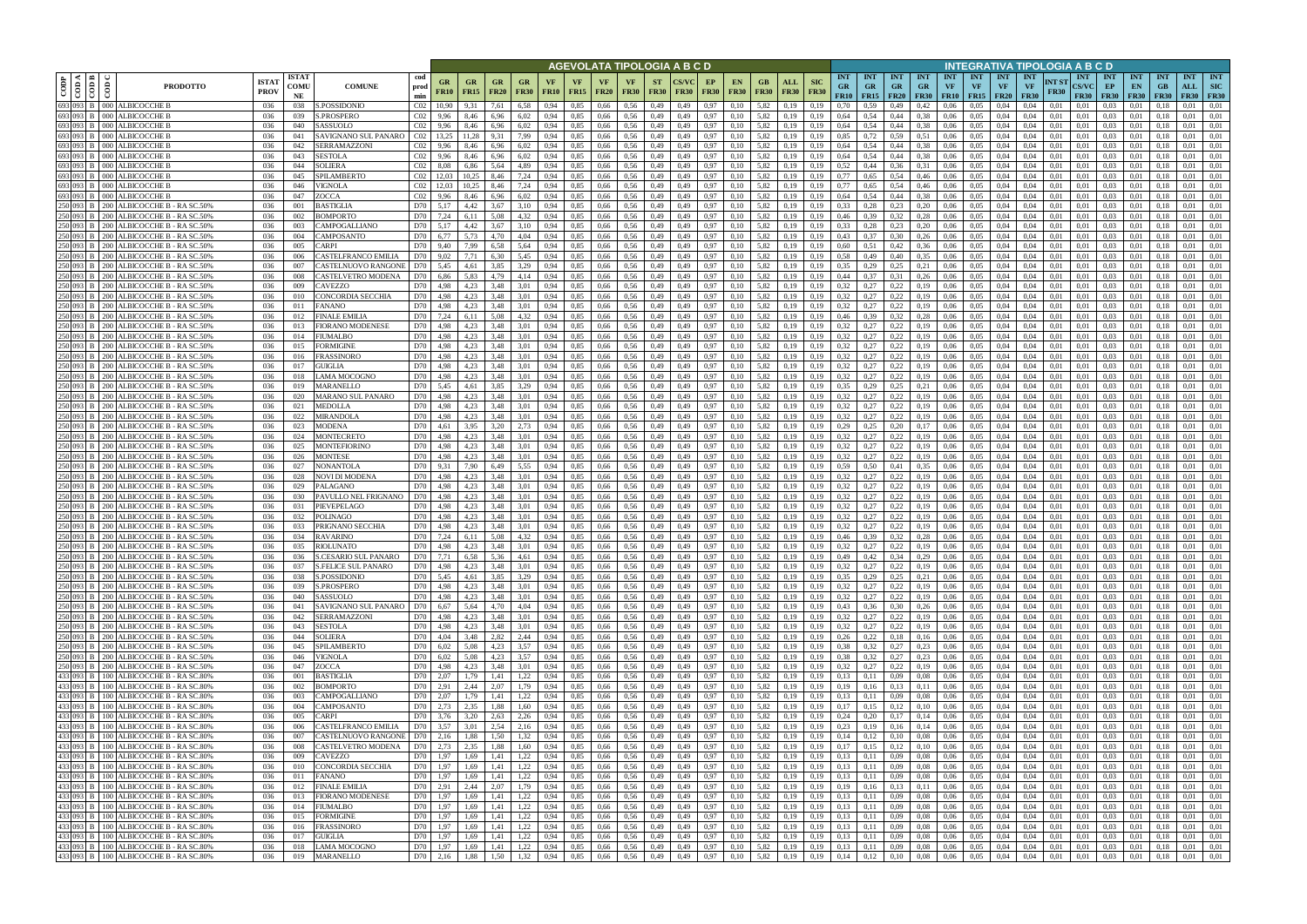|                                                   |                                       |                                                                                      |                             |                            |                                                    |                          |                                    |                              |                                                     |                     | <u>AGEVOLATA TIPOLOGIA A B C D</u>            |                                      |                          |               |                   |                                                         |                    |                        |                           |                                 |                                                     |                         |                                 |                         |                                             |                                        | INTEGRATIVA TIPOLOGIA A B C D   |                      |                                           |                                     |                                 |                                 |                                  |                                         |
|---------------------------------------------------|---------------------------------------|--------------------------------------------------------------------------------------|-----------------------------|----------------------------|----------------------------------------------------|--------------------------|------------------------------------|------------------------------|-----------------------------------------------------|---------------------|-----------------------------------------------|--------------------------------------|--------------------------|---------------|-------------------|---------------------------------------------------------|--------------------|------------------------|---------------------------|---------------------------------|-----------------------------------------------------|-------------------------|---------------------------------|-------------------------|---------------------------------------------|----------------------------------------|---------------------------------|----------------------|-------------------------------------------|-------------------------------------|---------------------------------|---------------------------------|----------------------------------|-----------------------------------------|
| $\overline{\overline{\mathsf{g}}\hspace{-0.5mm}}$ | ≺ I ¤ I<br>$rac{1}{\sqrt{100}}$<br>ම් | <b>PRODOTTO</b>                                                                      | <b>ISTA7</b><br><b>PROV</b> | <b>ISTAT</b><br>COMU<br>NE | <b>COMUNE</b>                                      | cod<br>prod<br>min       | GR<br><b>FR10</b>                  | GR<br><b>FR15</b>            | <b>GR</b><br><b>FR20</b><br><b>FR30</b>             | VF<br><b>FR10</b>   | <b>VF</b><br>VF<br><b>FR15</b><br><b>FR20</b> | VF<br><b>FR30</b>                    | <b>ST</b><br><b>FR30</b> | <b>FR30</b>   | EP<br><b>FR30</b> | EN<br><b>FR30</b>                                       | GB.<br><b>FR30</b> | ALL<br><b>FR30</b>     | <b>SIC</b><br><b>FR30</b> | <b>INT</b><br><b>GR</b><br>FR10 | <b>INT</b><br><b>GR</b><br>$FR15$ FR20              | <b>INT</b><br><b>GR</b> | <b>INT</b><br>GR<br><b>FR30</b> | <b>INT</b><br><b>VF</b> | <b>INT</b><br><b>VF</b><br><b>FR10</b> FR15 | <b>INT</b><br><b>VF</b><br><b>FR20</b> | <b>INT</b><br>VF<br><b>FR30</b> | NT ST<br><b>FR30</b> | <b>INT</b><br><b>CS/VC</b><br><b>FR30</b> | <b>INT</b><br>EP<br><b>FR30</b>     | <b>INT</b><br>EN<br><b>FR30</b> | <b>INT</b><br>GB<br><b>FR30</b> | <b>INT</b><br>ALL<br><b>FR30</b> | <b>INT</b><br><b>SIC</b><br><b>FR30</b> |
|                                                   |                                       | 433 093 B 100 ALBICOCCHE B - RA SC.809                                               | 036                         | 020                        | <b>MARANO SUL PANARO</b>                           | D70                      | 1,97                               | 1,69                         | 1.41<br>.22                                         | 0.94                | 0.85<br>0,66                                  | 0.56                                 | 0,49                     | 0.49          | 0,97              | 0.10                                                    | 5,82               | 0.19                   | 0.19                      | 0.13                            |                                                     | 0,09                    | 0.08                            | 0.06                    | 0.05                                        | 0.04                                   | 0.04                            | 0.01                 | 0.01                                      | 0.03                                | 0.01                            |                                 | 0.01                             | 0.01                                    |
|                                                   |                                       | 433 093 B 100 ALBICOCCHE B - RA SC.809<br>433 093 B   100 ALBICOCCHE B - RA SC.80%   | 036<br>036                  | 021<br>022                 | MEDOLLA<br>MIRANDOLA                               | D70<br>D70               | 1.97<br>1,97                       | 1,69<br>1,69                 | 1.41<br>1.22<br>1,22<br>1,41                        | 0,94<br>0.94        | 0,85<br>0,66<br>0.85<br>0,66                  | 0.56<br>0,56                         | 0,49<br>0,49             | 0,49<br>0,49  | 0,97<br>0,97      | 0,10<br>0.10                                            | 5,82<br>5,82       | 0.19<br>0,19           | 0,19<br>0.19              | 0.13<br>0,13                    | 0,11<br>0,11                                        | 0,09<br>0,09            | 0.08<br>0.08                    | 0,06<br>0.06            | 0.05<br>0.05                                | 0,04<br>0,04                           | 0.04<br>0.04                    | 0,01<br>0,01         | 0,01<br>0,01                              | 0.03<br>0.03                        | 0,01<br>0,01                    | 0.18<br>0.13                    | 0.01<br>0.01                     | 0.01<br>0.01                            |
|                                                   |                                       | 433 093 B   100 ALBICOCCHE B - RA SC.809                                             | 036                         | 023                        | <b>MODENA</b>                                      | D70                      | 1.79                               | 1.50                         | 1.22<br>1,03                                        | 0.94                | 0.85<br>0,66                                  | 0.56                                 | 0,49                     | 0.49          | 0,97              | 0.10                                                    | 5.82               | 0.19                   | 0.19                      | 0.11                            | 0.10                                                | 0.08                    | 0.07                            | 0.06                    | 0.05                                        | 0.04                                   | 0.04                            | 0.01                 | 0.01                                      | 0.03                                | 0.01                            | 0.18                            | 0.01                             | 0.01                                    |
| 433 093 B                                         |                                       | 100 ALBICOCCHE B - RA SC.80%                                                         | 036                         | 024                        | MONTECRETO                                         | D70                      | 1.97                               | 1.69                         | 1,22<br>1.41                                        | 0.94                | 0.85<br>0.66                                  | 0.56                                 | 0,49                     | 0.49          | 0.97              | 0.10                                                    | 5.82               | 0.19                   | 0.19                      | 0.13                            |                                                     | 0.09                    | 0.08                            | 0.06                    | 0.05                                        | 0.04                                   | 0.04                            | 0.01                 | 0.01                                      | 0.03                                | 0.01                            |                                 | 0.01                             | 0.01                                    |
|                                                   |                                       | 433 093 B   100 ALBICOCCHE B - RA SC.809<br>433 093 B 100 ALBICOCCHE B - RA SC.80%   | 036                         | 025<br>026                 | MONTEFIORINO<br>MONTESE                            | D70<br>D70               | 1.97                               | 1.69                         | 1,22<br>1.41<br>1,22                                | 0.94                | 0.85<br>0,66<br>0.85                          | 0.56<br>0.56                         | 0,49                     | 0,49          | 0,97<br>0.97      | 0,10                                                    | 5,82<br>5.82       | 0.19                   | 0.19<br>0.19              | 0.13<br>0.13                    | 0,11                                                | 0,09<br>0.09            | 0.08                            | 0,06<br>0.06            | 0.05<br>0.05                                | 0.04<br>0.04                           | 0.04                            | 0.01                 | 0.01                                      | 0.03<br>0.03                        | 0,01<br>0.01                    | 0.18<br>0.18                    | 0.01<br>0.01                     | 0.01<br>0.01                            |
|                                                   |                                       | 433 093 B 100 ALBICOCCHE B - RA SC.80%                                               | -036<br>036                 | 027                        | NONANTOLA                                          | D70                      | 1.97<br>3.76                       | 1.69<br>3.20                 | 1.41<br>2.63<br>2,26                                | 0.94<br>0.94        | 0.66<br>0.85<br>0.66                          | 0.56                                 | 0,49<br>0,49             | 0.49<br>0.49  | 0,97              | 0.10<br>0,10                                            | 5.82               | 0.19<br>0.19           | 0.19                      | 0.24                            | 0.11<br>0,20                                        | 0,17                    | 0.08<br>0,14                    | 0.06                    | 0.05                                        | 0.04                                   | 0.04<br>0.04                    | 0.01<br>0.01         | 0.01<br>0.01                              | 0.03                                | 0.01                            | 0.18                            | 0.01                             | 0.01                                    |
|                                                   |                                       | 433 093 B 100 ALBICOCCHE B - RA SC.80%                                               | 036                         | 028                        | NOVI DI MODENA                                     | D70                      | 1,97                               | 1,69                         | 1,22<br>1,41                                        | 0.94                | 0.85<br>0.66                                  | 0.56                                 | 0,49                     | 0.49          | 0,97              | 0,10                                                    | 5,82               | 0,19                   | 0.19                      | 0.13                            | 0,11                                                | 0,09                    | 0.08                            | 0.06                    | 0.05                                        | 0.04                                   | 0.04                            | 0.01                 | 0.01                                      | 0.03                                | 0,01                            | 0.18                            | 0.01                             | 0.01                                    |
|                                                   |                                       | 433 093 B 100 ALBICOCCHE B - RA SC.809                                               | 036                         | 029                        | PALAGANO                                           | D70                      | 1,97                               | 1.69                         | 1,22<br>1,41                                        | 0.94                | 0,85<br>0,66                                  | 0.56                                 | 0,49                     | 0,49          | 0,97              | 0.10                                                    | 5,82               | 0.19                   | 0.19                      | 0.13                            | 0,11                                                | 0,09                    | 0.08                            | 0,06                    | 0,05                                        | 0.04                                   | 0.04                            | 0,01                 | 0.01                                      | 0.03                                | 0,01                            | 0.18                            | 0.01                             | 0.01                                    |
|                                                   |                                       | 433 093 B   100 ALBICOCCHE B - RA SC.80%<br>433 093 B 100 ALBICOCCHE B - RA SC.809   | 036<br>036                  | 030<br>031                 | PAVULLO NEL FRIGNANO<br>PIEVEPELAGO                | D70<br>D70               | 1,97<br>1,97                       | 1.69<br>1,69                 | 1,41<br>1,22<br>1,41<br>1,22                        | 0.94<br>0,94        | 0,85<br>0,66<br>0,85<br>0,66                  | 0.56<br>0,56                         | 0,49<br>0,49             | 0.49<br>0,49  | 0.97<br>0,97      | 0,10<br>0,10                                            | 5,82<br>5,82       | 0,19<br>0,19           | 0.19<br>0,19              | 0,13<br>0,13                    | 0,11<br>0,11                                        | 0,09<br>0,09            | 0.08<br>0.08                    | 0.06<br>0,06            | 0.05<br>0,05                                | 0.04<br>0,04                           | 0.04<br>0,04                    | 0.01<br>0,01         | 0.01<br>0,01                              | 0.03<br>0,03                        | 0,01<br>0,01                    | 0.18<br>0,18                    | 0.01<br>0,01                     | 0.01<br>0,01                            |
|                                                   |                                       | 433 093 B   100 ALBICOCCHE B - RASC.80%                                              | 036                         | 032                        | POLINAGO                                           | D70                      | 1,97                               | 1.69                         | 1.22<br>1.41                                        | 0.94                | 0,85<br>0,66                                  | 0.56                                 | 0,49                     | 0.49          | 0.97              | 0.10                                                    | 5,82               | 0.19                   | 0.19                      | 0,13                            | 0.11                                                | 0.09                    | 0.08                            | 0,06                    | 0.05                                        | 0,04                                   | 0.04                            | 0.01                 | 0.01                                      | 0.03                                | 0.01                            | 0.18                            | 0,01                             | 0.01                                    |
|                                                   |                                       | 433 093 B 100 ALBICOCCHE B - RA SC.809                                               | 036                         | 033                        | PRIGNANO SECCHIA                                   | D70                      | 1,97                               | 1,69                         | 1,22<br>1,41                                        | 0.94                | 0,85<br>0,66                                  | 0.56                                 | 0,49                     | 0.49          | 0,97              | 0.10                                                    | 5,82               | 0,19                   | 0.19                      | 0,13                            | 0,11                                                | 0,09                    | 0.08                            | 0,06                    | 0,05                                        | 0,04                                   | 0.04                            | 0,01                 | 0.01                                      | 0.03                                | 0,01                            | 0.18                            | 0.01                             | 0.01                                    |
|                                                   |                                       | 433 093 B 100 ALBICOCCHE B - RA SC.809                                               | 036                         | 034                        | <b>RAVARINO</b>                                    | D70                      | 2,91                               | 2,44                         | 2.07<br>1,79                                        | 0,94                | 0,85<br>0,66                                  | 0.56                                 | 0,49                     | 0,49          | 0,97              | 0,10                                                    | 5,82               | 0,19                   | 0.19                      | 0,19                            | 0.16                                                | 0,13                    | 0,11                            | 0,06                    | 0,05                                        | 0,04                                   | 0.04                            | 0.01                 | 0.01                                      | 0,03                                | 0,01                            | 0.18                            | 0,01                             | 0.01                                    |
|                                                   |                                       | 433 093 B   100 ALBICOCCHE B - RA SC.809<br>433 093 B   100 ALBICOCCHE B - RA SC.809 | 036<br>036                  | 035<br>036                 | RIOLUNATO<br>S.CESARIO SUL PANARO                  | D70<br>D70               | 1.97<br>3.10                       | 1.69<br>2.63                 | 1.22<br>1.41<br>2.16<br>1.88                        | 0.94<br>0.94        | 0.85<br>0.66<br>0.85<br>0.66                  | 0.56<br>0.56                         | 0.49<br>0,49             | 0.49<br>0.49  | 0.97<br>0.97      | 0.10<br>0.10                                            | 5.82<br>5.82       | 0.19<br>0.19           | 0.19<br>0.19              | 0.13<br>0.20                    | 0.11<br>0.17                                        | 0,09<br>0.14            | 0.08<br>0.12                    | 0.06<br>0.06            | 0.05<br>0.05                                | 0.04<br>0.04                           | 0.04<br>0.04                    | 0.01<br>0.01         | 0.01<br>0.01                              | 0.03<br>0.03                        | 0.01<br>0.01                    | 01<br>0.18                      | 0.01<br>0.01                     | 0.01<br>0.01                            |
| 433 093 B                                         | <b>100</b>                            | ALBICOCCHE B - RA SC.809                                                             | 036                         | 037                        | <b>S.FELICE SUL PANARO</b>                         | D70                      | 1,97                               | 1.69                         | 1.41<br>1,22                                        | 0.94                | 0,85<br>0,66                                  | 0,56                                 | 0,49                     | 0.49          | 0,97              | 0.10                                                    | 5,82               | 0.19                   | 0.19                      | 0,13                            | 0.11                                                | 0,09                    | 0.08                            | 0.06                    | 0,05                                        | 0.04                                   | 0.04                            | 0.01                 | 0.01                                      | 0,03                                | 0.01                            | 01                              | 0.01                             | 0.01                                    |
| 433 093 B                                         | 100                                   | ALBICOCCHE B - RA SC.809                                                             | 036                         | 038                        | <b>S.POSSIDONIC</b>                                | D70                      | 2.16                               | 1.88                         | 1.50<br>1.32                                        |                     | 0.85<br>0.66                                  | 0.56                                 | 0.49                     | 0.49          | 0.97              | 0.10                                                    | 5.82               | 0.19                   |                           | 0.14                            |                                                     | 0.10                    | 0.08                            | 0.06                    | 0.05                                        | 0.04                                   | 0.04                            | 0.01                 | 0.01                                      | 0.03                                | 0.01                            |                                 | 0.01                             | 0.01                                    |
| 433 093 B                                         | 100                                   | <b>ALBICOCCHE B</b><br>- RA SC.809                                                   | 036                         | 039                        | <b>S.PROSPERO</b>                                  | D70                      | 1.97                               |                              | 1,22<br>1.41                                        |                     | 0.85<br>0.66                                  | 0.56                                 | 0.49                     | 0.49          | 0.97              | 0.10                                                    | 5.82               | 0.19                   | 0.19                      | 0.13                            |                                                     | 0.09                    | 0.08                            | 0.06                    | 0.05                                        | 0.04                                   | 0.04                            | 0.01                 | 0.01                                      | 0.03                                | 0.01                            |                                 | 0.01                             | 0.01                                    |
|                                                   |                                       | 433 093 B 100 ALBICOCCHE B - RA SC.809<br>433 093 B   100 ALBICOCCHE B - RA SC.80%   | 036<br>036                  | 040<br>041                 | SASSUOLO<br>SAVIGNANO SUL PANARO                   | D70<br>D70               | 1.97<br>2.63                       | 2.26                         | 1,22<br>1.41<br>1.88<br>1.60                        | 0.94                | 0.85<br>0.66<br>0.85<br>0,66                  | 0.56<br>0.56                         | 0,49<br>0,49             | 0.49<br>0.49  | 0,97<br>0.97      | 0.10<br>0.10                                            | 5,82<br>5.82       | 0.19<br>0.19           | 0.19<br>0.19              | 0,13<br>0,17                    | 0,1<br>0.14                                         | 0,09<br>0,12            | 0.08<br>0,10                    | 0.06<br>0.06            | 0.05<br>0.05                                | 0.04<br>0.04                           | 0.04<br>0.04                    | 0.01<br>0.01         | 0.01<br>0.01                              | 0.03<br>0.03                        | 0.01<br>0.01                    |                                 | 0.01<br>0.01                     | 0.01<br>0.01                            |
|                                                   |                                       | 433 093 B   100 ALBICOCCHE B - RA SC.80%                                             | 036                         | 042                        | SERRAMAZZONI                                       | D70                      | 1,97                               | 1,69                         | 1,41<br>1.22                                        |                     | 0,85<br>0,66                                  | 0.56                                 | 0,49                     | 0,49          | 0,97              | 0,10                                                    | 5,82               | 0.19                   | 0,19                      | 0.13                            | 0,11                                                | 0,09                    | 0.08                            | 0.06                    | 0.05                                        | 0,04                                   | 0.04                            | 0.01                 | 0,01                                      | 0.03                                | 0.01                            | 0.18                            | 0.01                             | 0.01                                    |
| 433 093 B                                         | l 100                                 | ALBICOCCHE B - RA SC.809                                                             | 036                         | 043                        | <b>SESTOLA</b>                                     | D70                      | 1.97                               | 1.69                         | 1,22<br>1,41                                        |                     | 0,85<br>0,66                                  | 0.56                                 | 0,49                     | 0.49          | 0,97              | 0.10                                                    | 5,82               | 0.19                   | 0.19                      | 0,13                            |                                                     | 0,09                    | 0,08                            | 0.06                    | 0.05                                        | 0.04                                   | 0.04                            | 0.01                 | 0.01                                      | 0.03                                | 0.01                            |                                 | 0.01                             | 0.01                                    |
|                                                   | 433 093 B 100                         | ALBICOCCHE B - RA SC.809                                                             | 036                         | 044                        | SOLIERA                                            | D70                      | 1.60                               |                              | 1.13<br>0.94                                        | 0.94                | 0,85<br>0,66                                  | 0.56                                 | 0,49                     | 0,49          | 0.97              | 0.10                                                    | 5,82               | 0.19                   | 0.19                      | 0.10                            |                                                     | 0,07                    | 0,06                            | 0,06                    | 0.05                                        | 0.04                                   | 0.04                            | 0.01                 | 0.01                                      | 0.03                                | 0.01                            | 01                              | 0.01                             | 0.01                                    |
| 433 093                                           | <b>B</b> 100                          | ALBICOCCHE B - RA SC.809<br>433 093 B   100 ALBICOCCHE B - RA SC.809                 | 036<br>036                  | 045<br>046                 | SPILAMBERTO<br>VIGNOLA                             | D70<br>D70               | 2.44<br>2,44                       | 2.07<br>2,07                 | .69<br>1,69<br>1,50                                 | .50<br>0.94<br>0,94 | 0.85<br>0.66<br>0,85<br>0,66                  | 0.56<br>0,56                         | 0,49<br>0,49             | 0.49<br>0,49  | 0.97<br>0,97      | 0.10<br>0,10                                            | 5.82<br>5,82       | 0.19<br>0,19           | 0.19<br>0,19              | 0.16<br>0,16                    | 0,13                                                | 0.11<br>0,11            | 0.10<br>0,10                    | 0.06<br>0,06            | 0.05<br>0,05                                | 0.04<br>0,04                           | 0.04<br>0,04                    | 0.01<br>0,01         | 0.01<br>0,01                              | 0.03<br>0,03                        | 0.01<br>0,01                    | 0.18                            | 0.01<br>0,01                     | 0.01<br>0,01                            |
|                                                   |                                       | 433 093 B   100 ALBICOCCHE B - RASC.80%                                              | 036                         | 047                        | ZOCCA                                              | D70                      | 1.97                               | 1.69                         | 1.22<br>1.41                                        | 0.94                | 0.85<br>0.66                                  | 0.56                                 | 0,49                     | 0.49          | 0.97              | 0.10                                                    | 5.82               | 0.19                   | 0.19                      | 0.13                            | 0.11                                                | 0.09                    | 0.08                            | 0.06                    | 0.05                                        | 0.04                                   | 0.04                            | 0.01                 | 0.01                                      | 0.03                                | 0.01                            |                                 | 0.01                             | 0.01                                    |
|                                                   |                                       | 645 094 B 000 ALBICOCCHE PRECOCI B                                                   | 036                         | 001                        | <b>BASTIGLIA</b>                                   | L12                      | 9.31                               | 7,90                         | 5,55<br>6.49                                        | 0.94                | 0.85<br>0,66                                  | 0.56                                 | 0,49                     | 0,49          | 0,97              | 0.10                                                    | 5,82               | 0.19                   | 0.19                      | 0.59                            | 0.50                                                | 0,41                    | 0.35                            | 0.06                    | 0.05                                        | 0.04                                   | 0.04                            | 0.01                 | 0.01                                      | 0.03                                | 0.01                            | 0.18                            | 0.01                             | 0.01                                    |
| 645 094 B                                         |                                       | 000 ALBICOCCHE PRECOCI B                                                             | 036                         | 002                        | <b>BOMPORTO</b>                                    | L12                      | 12.69                              | 10.81                        | 8.93<br>7,61                                        | 0.94                | 0.85<br>0.66                                  | 0.56                                 | 0,49                     | 0.49          | 0,97              | 0.10                                                    | 5.82               | 0.19                   | 0.19                      | 0.81                            | 0.69                                                | 0.57                    | 0,49                            | 0.06                    | 0.05                                        | 0.04                                   | 0.04                            | 0.01                 | 0.01                                      | 0.03                                | 0.01                            | -0.18                           | 0.01                             | 0.01                                    |
|                                                   |                                       | 645 094 B 000 ALBICOCCHE PRECOCI B<br>645 094 B 000 ALBICOCCHE PRECOCI B             | 036<br>036                  | 003<br>004                 | CAMPOGALLIANO<br>CAMPOSANTO                        | L12<br>L12               | 9.31<br>12.03                      | 7.90<br>10.25                | 5,55<br>6.49<br>8.46<br>7,24                        | 0.94<br>0.94        | 0.85<br>0.66<br>0.85<br>0.66                  | 0.56<br>0.56                         | 0,49<br>0,49             | 0.49<br>0.49  | 0,97<br>0.97      | 0.10<br>0.10                                            | 5.82<br>5.82       | 0.19<br>0.19           | 0.19<br>0.19              | 0.59<br>0.77                    | 0.50<br>0.65                                        | 0.41<br>0,54            | 0.35<br>0,46                    | 0.06<br>0.06            | 0.05<br>0.05                                | 0.04<br>0.04                           | 0.04<br>0.04                    | 0.01<br>0.01         | 0.01<br>0.01                              | 0.03<br>0.03                        | 0.01<br>0.01                    | 0.18<br>0.18                    | 0.01<br>0.01                     | 0.01<br>0.01                            |
|                                                   |                                       | 645 094 B 000 ALBICOCCHE PRECOCI B                                                   | -036                        | 005                        | CARPI                                              | L12                      | 16.64                              | 14,10                        | 9,96<br>11,66                                       | 0,94                | 0,85<br>0,66                                  | 0.56                                 | 0,49                     | 0,49          | 0,97              | 0,10                                                    | 5,82               | 0,19                   | 0,19                      | 1.06                            | 0,90                                                | 0,74                    | 0.64                            | 0,06                    | 0.05                                        | 0.04                                   | 0.04                            | 0,01                 | 0,01                                      | 0.03                                | 0,01                            | 0.18                            | 0.01                             | 0.01                                    |
|                                                   |                                       | 645 094 B 000 ALBICOCCHE PRECOCI B                                                   | 036                         | 006                        | CASTELFRANCO EMILIA                                | L12                      | 16.26                              | 13.82                        | 11.37<br>9,78                                       | 0.94                | 0.85<br>0,66                                  | 0.56                                 | 0,49                     | 0.49          | 0.97              | 0.10                                                    | 5,82               | 0.19                   | 0.19                      | 1.04                            | 0.88                                                | 0.73                    | 0.62                            | 0.06                    | 0.05                                        | 0.04                                   | 0.04                            | 0.01                 | 0.01                                      | 0.03                                | 0.01                            | 0.18                            | 0.01                             | 0.01                                    |
|                                                   |                                       | 645 094 B 000 ALBICOCCHE PRECOCI B<br>645 094 B 000 ALBICOCCHE PRECOCI B             | 036                         | 007                        | CASTELNUOVO RANGONI                                | L12                      | 9.59                               | 8,18                         | 6,67<br>5,73                                        | 0.94                | 0,85<br>0,66                                  | 0.56                                 | 0,49                     | 0,49          | 0,97              | 0,10                                                    | 5,82               | 0.19                   | 0.19                      | 0,61                            | 0,52                                                | 0,43                    | 0,37                            | 0,06                    | 0.05                                        | 0.04                                   | 0.04                            | 0,01                 | 0.01                                      | 0.03                                | 0,01                            | 0.18                            | 0.01                             | 0,01                                    |
|                                                   |                                       | 645 094 B 000 ALBICOCCHE PRECOCI B                                                   | 036<br>036                  | 008<br>009                 | CASTELVETRO MODENA<br>CAVEZZO                      | L12<br>L12               | 12,13<br>9,12                      | 10,34<br>7,71                | 8,46<br>7,24<br>6.39<br>5,45                        | 0,94<br>0.94        | 0,85<br>0,66<br>0,85<br>0,66                  | 0,56<br>0.56                         | 0,49<br>0,49             | 0,49<br>0,49  | 0,97<br>0,97      | 0,10<br>0.10                                            | 5,82<br>5,82       | 0,19<br>0.19           | 0.19<br>0.19              | 0,77<br>0.58                    | 0,66<br>0,49                                        | 0,54<br>0,41            | 0,46<br>0.35                    | 0,06<br>0,06            | 0,05<br>0,05                                | 0,04<br>0,04                           | 0,04<br>0.04                    | 0,01<br>0,01         | 0,01<br>0.01                              | 0,03<br>0.03                        | 0,01<br>0,01                    | 0.18<br>0.18                    | 0,01<br>0,01                     | 0,01<br>0.01                            |
|                                                   |                                       | 645 094 B 000 ALBICOCCHE PRECOCI B                                                   | 036                         | 010                        | CONCORDIA SECCHIA                                  | L12                      | 9,12                               | 7,71                         | 6,39<br>5,45                                        | 0.94                | 0,85<br>0,66                                  | 0.56                                 | 0,49                     | 0,49          | 0,97              | 0,10                                                    | 5,82               | 0.19                   | 0.19                      | 0,58                            | 0,49                                                | 0,41                    | 0.35                            | 0,06                    | 0,05                                        | 0,04                                   | 0,04                            | 0.01                 | 0,01                                      | 0.03                                | 0,01                            | 0.18                            | 0,01                             | 0.01                                    |
|                                                   |                                       | 645 094 B 000 ALBICOCCHE PRECOCI B                                                   | 036                         | 011                        | FANANO                                             | L12                      | 9,12                               | 7,71                         | 6,39<br>5,45                                        | 0.94                | 0,85<br>0,66                                  | 0,56                                 | 0,49                     | 0,49          | 0,97              | 0.10                                                    | 5,82               | 0.19                   | 0.19                      | 0.58                            | 0,49                                                | 0,41                    | 0.35                            | 0,06                    | 0,05                                        | 0,04                                   | 0.04                            | 0.01                 | 0.01                                      | 0.03                                | 0,01                            | 0.18                            | 0.01                             | 0.01                                    |
| 645 094 B                                         | $-000$                                | 645 094 B 000 ALBICOCCHE PRECOCL B<br><b>ALBICOCCHE PRECOCI B</b>                    | 036<br>036                  | 012<br>013                 | <b>FINALE EMILIA</b><br><b>FIORANO MODENESE</b>    | L12<br>L12               | 12.69<br>9.12                      | 10.81<br>7.71                | 8.93<br>7.61<br>6.39<br>5.45                        | 0.94<br>0.94        | 0.85<br>0.66<br>0.85<br>0.66                  | 0.56<br>0.56                         | 0,49<br>0,49             | 0.49<br>0.49  | 0,97<br>0.97      | 0.10<br>0.10                                            | 5.82<br>5.82       | 0.19<br>0.19           | 0.19                      | 0.81<br>0.58                    | 0.69<br>0.49                                        | 0.57<br>0.41            | 0.49<br>0.35                    | 0.06<br>0.06            | 0.05<br>0.05                                | 0.04<br>0.04                           | 0.04<br>0.04                    | 0.01<br>0.01         | 0.01<br>0.01                              | 0.03<br>0.03                        | 0.01<br>0.01                    | 01<br>0.18                      | 0.01<br>0.01                     | 0.01<br>0.01                            |
|                                                   |                                       | 645 094 B 000 ALBICOCCHE PRECOCI B                                                   | 036                         | 014                        | FIUMALBO                                           | L12                      | 9,12                               | 7,71                         | 6,39<br>5,45                                        | 0.94                | 0,85<br>0,66                                  | 0.56                                 | 0,49                     | 0.49          | 0,97              | 0,10                                                    | 5,82               | 0,19                   | 0.19                      | 0,58                            | 0,49                                                | 0,41                    | 0.35                            | 0,06                    | 0,05                                        | 0,04                                   | 0.04                            | 0.01                 | 0.01                                      | 0,03                                | 0,01                            | 0.18                            | 0,01                             | 0.01                                    |
|                                                   |                                       | 645 094 B 000 ALBICOCCHE PRECOCI B                                                   | 036                         | 015                        | FORMIGINE                                          | L12                      | 9.12                               | 7.71                         | 6.39<br>5.45                                        | 0.94                | 0.85<br>0.66                                  | 0.56                                 | 0.49                     | 0.49          | 0.97              | 0.10                                                    | 5.82               | 0.19                   | 0.19                      | 0.58                            | 0.49                                                | 0.41                    | 0.35                            | 0.06                    | 0.05                                        | 0.04                                   | 0.04                            | 0.01                 | 0.01                                      | 0.03                                | 0.01                            |                                 | 0.01                             | 0.01                                    |
|                                                   |                                       | 645 094 B 000 ALBICOCCHE PRECOCI B                                                   | 036                         | 016                        | FRASSINORO                                         | L12                      | 9,12                               | 7.71                         | 5.45<br>6.39                                        | 0.94                | 0.85<br>0.66                                  | 0.56                                 | 0,49                     | 0.49          | 0.97              | 0.10                                                    | 5.82               | 0.19                   | 0.19                      | 0.58                            | 0,49                                                | 0.41                    | 0.35                            | 0.06                    | 0.05                                        | 0.04                                   | 0.04                            | 0.01                 | 0.01                                      | 0.03                                | 0.01                            | 0.18                            | 0.01                             | 0.01                                    |
|                                                   |                                       | 645 094 B 000 ALBICOCCHE PRECOCI B<br>645 094 B 000 ALBICOCCHE PRECOCI B             | 036<br>036                  | 017<br>018                 | <b>GUIGLIA</b><br><b>LAMA MOCOGNO</b>              | $L12$ 9,12<br>$L12$ 9,12 |                                    | 7,71<br>7,71                 | 6.39<br>5,45<br>6,39<br>5,45                        | 0.94<br>0,94        | 0.85<br>0.66<br>0,85<br>0,66                  | 0.56<br>0,56                         | 0.49<br>0,49             | 0.49<br>0,49  | 0.97<br>0,97      | 0.10<br>0,10                                            | 5.82<br>5,82       | 0.19<br>0,19           | 0.19<br>0,19              | 0.58<br>0.58                    | 0.49<br>0,49                                        | 0.41<br>0,41            | 0.35<br>0,35                    | 0.06<br>0,06            | 0.05<br>0.05                                | 0.04<br>0,04                           | 0.04<br>0,04                    | 0.01<br>0,01         | 0.01<br>0,01                              | 0.03<br>0,03                        | 0.01<br>0,01                    | 0,18                            | 0.01<br>0,01                     | 0.01<br>0,01                            |
|                                                   |                                       | $645$ 094 B 000 ALBICOCCHE PRECOCI B                                                 | 036                         | 019                        | MARANELLO                                          | $L12$ 9.59               |                                    | 8,18                         | 6,67<br>5,73                                        | 0,94                | 0,85<br>0,66                                  | 0,56                                 | 0,49                     | 0,49          | 0,97              | 0,10                                                    | 5,82               | 0,19                   | 0,19                      | 0,61                            | 0,52                                                | 0,43                    | 0,37                            | 0,06                    | 0,05                                        | 0,04                                   | 0,04                            | 0,01                 | 0,01                                      | 0,03                                | 0,01                            | 0,18                            | 0,01                             | 0,01                                    |
|                                                   |                                       | 645 094 B 000 ALBICOCCHE PRECOCI B                                                   | 036                         | 020                        | MARANO SUL PANARO                                  | $L12$ 9,12               |                                    | 7,71                         | 6,39<br>5,45                                        | 0,94                | 0,85                                          | 0,66 0,56                            | 0,49                     | 0,49          | 0,97              | 0,10                                                    | 5,82               | 0,19                   | 0,19                      | 0,58                            | 0,49                                                | 0,41                    | 0,35                            | 0,06                    | 0,05                                        | 0,04                                   | 0,04                            | 0,01                 | 0,01                                      | 0,03                                | 0,01                            | 0,18                            | 0,01                             | 0,01                                    |
|                                                   |                                       | 645 094 B 000 ALBICOCCHE PRECOCI B                                                   | 036                         | 021                        | MEDOLLA                                            |                          | $L12$ 9,12                         | 7,71                         | 5,45<br>6,39                                        | 0.94                | 0,85                                          | 0,66 0,56                            | 0,49                     | 0,49          | 0,97              | 0,10                                                    |                    | 5,82 0,19              | 0,19                      | 0,58                            | 0,49                                                | 0,41                    | 0,35                            |                         | $0,06$ 0.05                                 | 0,04                                   | 0,04                            | 0,01                 | 0,01                                      | 0,03                                | 0,01                            | 0,18                            | 0,01                             | 0,01                                    |
|                                                   |                                       | 645 094 B 000 ALBICOCCHE PRECOCI B<br>645 094 B 000 ALBICOCCHE PRECOCI B             | 036<br>036                  | 022<br>023                 | <b>MIRANDOLA</b><br><b>MODENA</b>                  |                          | $L12$ 9,12<br>L <sub>12</sub> 7,90 | 7,71                         | 6,39<br>5,45<br>6,67 5,55<br>4,70                   | 0,94<br>0,94        | 0,85<br>0,66<br>0,85<br>0,66                  | 0,56<br>0,56                         | 0,49<br>0,49             | 0,49<br>0,49  | 0,97<br>0,97      | 0,10<br>0,10                                            | 5,82               | 0,19<br>5,82 0,19      | 0,19<br>0,19              | 0,58<br>0,50                    | 0,49<br>0,43                                        | 0,41<br>0,35            | 0,35<br>0,30                    | 0,06<br>0,06            | 0,05<br>0,05                                | 0,04<br>0,04                           | 0,04<br>0,04                    | 0,01<br>0,01         | 0,01<br>0,01                              | 0,03<br>0,03                        | 0,01<br>0,01                    | 0,18<br>0,18                    | 0,01<br>0.01                     | 0,01<br>0,01                            |
|                                                   |                                       | 645 094 B 000 ALBICOCCHE PRECOCI B                                                   | 036                         | 024                        | <b>MONTECRETO</b>                                  |                          | $L12$ 9,12                         | 7,71                         | 6,39<br>5,45                                        | 0.94                | 0,85                                          | 0,66 0,56                            | 0,49                     | 0,49          | 0,97              | 0,10                                                    |                    | 5,82 0,19              | 0,19                      | 0,58                            | $0,49$ $0,41$                                       |                         | 0,35                            |                         | $0,06$ 0.05                                 | 0,04                                   | 0,04                            | 0,01                 | 0.01                                      | $0.03 \qquad 0.01$                  |                                 | 0,18                            |                                  | $0,01$ $0,01$                           |
|                                                   |                                       | 645 094 B 000 ALBICOCCHE PRECOCI B                                                   | 036                         | 025                        | <b>MONTEFIORINO</b>                                |                          | $L12$ 9,12                         |                              | 7,71 6,39                                           | 5,45 0,94           | 0,85                                          | 0,66 0,56                            | 0,49                     | 0,49          | 0,97              | 0,10                                                    |                    | 5,82 0,19              | 0,19                      |                                 | $0,58$ $0,49$ $0,41$                                |                         | 0,35                            | 0,06                    | 0,05                                        | 0,04                                   | 0,04                            | 0,01                 | 0.01                                      | $0,03$ $0,01$                       |                                 | 0,18                            | 0.01                             | 0,01                                    |
|                                                   |                                       | 645 094 B 000 ALBICOCCHE PRECOCI B                                                   | 036                         | 026                        | <b>MONTESE</b>                                     | L12 9,12                 |                                    | 7,71                         | 6,39                                                | 5,45 0,94           | 0,85                                          | 0,66 0,56                            | 0,49                     | 0,49          | 0,97              | 0,10                                                    | 5,82 0,19          |                        | 0,19                      | 0,58                            | 0,49 0,41                                           |                         | 0,35                            | 0,06                    | 0,05                                        | 0,04                                   | 0,04                            | 0,01                 | 0,01                                      | $0,03$ $0,01$                       |                                 | 0,18                            | 0,01                             | 0,01                                    |
|                                                   |                                       | 645 094 B 000 ALBICOCCHE PRECOCI B<br>645 094 B 000 ALBICOCCHE PRECOCI B             | 036<br>036                  | 027<br>028                 | <b>NONANTOLA</b><br>NOVI DI MODENA                 | L12 9,12                 |                                    | $L12$ 16,54 14,10<br>7,71    | 9,96<br>11,56<br>6,39<br>5,45                       | 0,94<br>0,94        | 0,85<br>0,85                                  | $0,66$ 0.56<br>$0,66$ 0.56           | 0,49<br>0,49             | 0,49<br>0,49  | 0,97<br>0,97      | 0,10<br>0,10                                            |                    | 5,82 0,19<br>5,82 0,19 | 0,19<br>0,19              | 1,06<br>0,58                    | 0,90<br>0,49                                        | 0,74<br>0,41            | 0,64<br>0,35                    | 0,06<br>0,06            | 0,05<br>0,05                                | 0,04<br>0,04                           | 0,04<br>0,04                    | 0,01<br>0,01         | 0,01<br>0,01                              |                                     | $0,03$ $0,01$<br>$0,03$ $0,01$  | 0,18<br>0,18                    | 0.01<br>0,01                     | 0,01<br>0,01                            |
|                                                   |                                       | 645 094 B 000 ALBICOCCHE PRECOCI B                                                   | 036                         | 029                        | PALAGANO                                           |                          | $L12$ 9,12                         | 7,71                         | 5,45<br>6,39                                        | 0,94                | 0,85                                          | $0,66$ 0.56                          | 0,49                     | 0,49          | 0,97              | 0,10                                                    |                    | 5,82 0,19              | 0,19                      | 0,58                            | 0,49                                                | 0,41                    | 0,35                            | 0,06                    | 0,05                                        | 0,04                                   | 0,04                            | 0,01                 | 0,01                                      |                                     | $0,03$ $0,01$                   | 0,18                            | 0,01                             | 0,01                                    |
|                                                   |                                       | $645$ 094 B 000 ALBICOCCHE PRECOCI B                                                 | 036                         | 030                        | PAVULLO NEL FRIGNANO                               | $L12$ 9,12               |                                    | 7,71                         | 6,39<br>5,45                                        | 0.94                | 0,85                                          | 0,66 0,56                            | 0,49                     | 0,49          | 0,97              | 0,10                                                    |                    | 5,82 0,19              | 0,19                      | 0,58                            | 0,49                                                | 0,41                    | 0,35                            | 0,06                    | 0,05                                        | 0,04                                   | 0,04                            | 0,01                 | 0,01                                      | $0,03$ $0,01$                       |                                 | 0,18                            | 0,01                             | 0,01                                    |
|                                                   |                                       | 645 094 B 000 ALBICOCCHE PRECOCI B<br>$645$ 094 B 000 ALBICOCCHE PRECOCI B           | 036                         | 031                        | PIEVEPELAGO                                        | L12 9,12                 | $L12$ 9,12                         | 7,71 6,39                    |                                                     | 5,45 0,94           | 0,85                                          | 0,66 0,56                            | 0,49                     | 0,49          | 0,97              | 0,10                                                    |                    | 5,82 0,19<br>5,82 0,19 | 0,19                      | 0,58 0,49                       |                                                     | 0,41                    | 0,35                            | 0,06                    | 0,05                                        | 0,04                                   | 0,04                            | 0,01                 | 0,01                                      | $0,03$ 0.01                         |                                 | 0,18                            | 0,01                             | 0,01                                    |
|                                                   |                                       | 645 094 B 000 ALBICOCCHE PRECOCI B                                                   | 036<br>036                  | 032<br>033                 | POLINAGO<br>PRIGNANO SECCHIA                       |                          |                                    | 7,71<br>L12 $9,12$ 7,71 6,39 | 6,39<br>5,45<br>5,45                                | 0,94<br>0.94        | 0,85<br>0,85                                  | 0,66 0,56<br>0,66 0,56               | 0,49<br>0,49             | 0,49<br>0,49  | 0,97              | 0,10<br>$0.97\qquad 0.10$                               |                    | 5,82 0,19              | 0,19<br>0,19              | $0,58$ 0,49<br>0.58 0.49        |                                                     | 0,41<br>0,41            | 0,35<br>0,35                    | 0,06                    | 0,05<br>$0.06\qquad 0.05$                   | 0,04<br>0,04                           | 0,04<br>0,04                    | 0,01<br>0,01         | 0,01<br>0,01                              | $0.03 \qquad 0.01$                  | $0,03$ $0,01$                   | 0,18<br>0,18                    | 0,01<br>0,01                     | 0,01<br>0,01                            |
|                                                   |                                       | $645$ 094 B 000 ALBICOCCHE PRECOCI B                                                 | 036                         | 034                        | RAVARINO                                           |                          |                                    |                              | L12 12,69 10,81 8,93<br>7,61                        | 0,94                | 0,85                                          | 0,66 0,56                            | 0,49                     | 0,49          |                   | $0,97$ 0,10                                             |                    | 5,82 0,19              | 0,19                      | 0,81 0,69                       |                                                     | 0,57                    | 0,49                            |                         | $0,06$ 0.05                                 | 0,04                                   | 0,04                            | 0,01                 | 0,01                                      | $0,03$ 0.01                         |                                 | 0,18                            | 0,01                             | 0,01                                    |
|                                                   |                                       | 645 094 B 000 ALBICOCCHE PRECOCI B                                                   | 036                         | 035                        | RIOLUNATO                                          |                          | $L12$ 9,12                         |                              | 7,71 6,39<br>5,45                                   | 0,94                | 0,85                                          | 0,66 0,56                            | 0,49                     | 0,49          |                   | $0,97$ 0,10                                             |                    | 5,82 0,19              | 0,19                      | 0,58 0,49                       |                                                     | 0,41                    | 0,35                            |                         | $0,06$ 0.05                                 | 0,04                                   | 0,04                            | 0,01                 | 0,01                                      | $0,03$ $0,01$                       |                                 | 0,18                            | 0,01                             | 0,01                                    |
|                                                   |                                       | 645 094 B 000 ALBICOCCHE PRECOCI B<br>645 094 B 000 ALBICOCCHE PRECOCI B             | 036<br>036                  | 036<br>037                 | S.CESARIO SUL PANARO<br><b>S.FELICE SUL PANARO</b> |                          | $L12$ 9,12                         |                              | L12 13,63 11,56 9,59 8,18 0,94<br>7,71 6,39<br>5,45 | 0,94                | 0,85<br>0,85                                  | 0,66 0,56<br>0,66 0,56               | 0,49<br>0,49             | 0,49<br>0,49  |                   | $0,97$ 0,10<br>$0,97$ 0,10                              |                    | 5,82 0,19<br>5,82 0,19 | 0,19<br>0,19              | 0,58 0,49                       | $0,87$ 0.74 0.61                                    | 0,41                    | 0,52<br>0,35                    |                         | $0.06\qquad 0.05$<br>$0,06$ 0.05            | 0,04<br>0,04                           | 0,04<br>0,04                    | 0,01<br>0,01         | 0.01<br>0,01                              | $0.03 \qquad 0.01$<br>$0,03$ $0,01$ |                                 | 0,18<br>0,18                    | 0,01<br>0,01                     | 0,01<br>0,01                            |
|                                                   |                                       | 645 094 B 000 ALBICOCCHE PRECOCI B                                                   | 036                         | 038                        | S.POSSIDONIO                                       | $L12$ 9.59               |                                    |                              | 8,18 6,67                                           | 5,73 0,94           | 0,85                                          | 0,66 0,56                            | 0,49                     | 0,49          |                   | $0,97$ 0,10                                             |                    | 5,82 0,19              | 0,19                      | $0,61$ $0,52$                   |                                                     | 0,43                    | 0,37                            |                         | $0,06$ 0.05                                 | 0,04                                   | 0,04                            | 0,01                 | 0,01                                      | $0,03$ $0,01$                       |                                 | 0,18                            | 0,01                             | 0,01                                    |
|                                                   |                                       | 645 094 B 000 ALBICOCCHE PRECOCI B                                                   | 036                         | 039                        | S.PROSPERO                                         |                          | $L12$ 9,12                         |                              | 7,71 6,39                                           | 5,45 0,94           | 0,85                                          | 0,66 0,56                            | 0,49                     | 0,49          |                   | $0,97$ $0,10$                                           |                    | 5,82 0,19              | 0,19                      |                                 | $0,58$ $0,49$ $0,41$                                |                         | 0,35                            |                         | $0,06$ 0.05                                 | 0,04                                   | 0,04                            | 0,01                 | 0,01                                      | $0,03$ $0,01$                       |                                 | 0.18                            | 0,01                             | 0,01                                    |
|                                                   |                                       | 645 094 B 000 ALBICOCCHE PRECOCI B                                                   | 036                         | 040                        | SASSUOLO                                           |                          | $L12$ 9,12                         |                              | 7,71 6,39<br>5,45                                   | 0.94                | 0,85                                          | 0,66 0,56                            | 0,49                     | 0,49          |                   | $0,97$ 0.10                                             |                    | 5,82 0,19              | 0,19                      | 0,58 0,49                       |                                                     | 0,41                    | 0,35                            |                         | $0,06$ 0.05                                 | 0,04                                   | 0,04                            | 0,01                 | 0.01                                      | $0,03$ $0,01$                       |                                 | 0,18                            | 0,01                             | 0,01                                    |
|                                                   |                                       | 645 094 B 000 ALBICOCCHE PRECOCI B<br>$645$ 094 B 000 ALBICOCCHE PRECOCI B           | 036<br>036                  | 041<br>042                 | SAVIGNANO SUL PANARO<br>SERRAMAZZONI               | L12 11,75<br>$L12$ 9,12  |                                    | 9,96<br>7,71                 | 8,27<br>7,05<br>6,39<br>5,45                        | 0,94<br>0,94        | 0,85<br>0,85                                  | 0,66 0,56<br>0,66 0,56               | 0,49<br>0,49             | 0,49<br>0,49  | 0,97<br>0,97      | 0,10<br>0,10                                            | 5,82 0,19<br>5,82  | 0,19                   | 0,19<br>0,19              | $0,75$ 0.64<br>0,58             | 0,49                                                | 0,53<br>0,41            | 0,45<br>0,35                    | 0,06<br>0,06            | 0,05<br>0,05                                | 0,04<br>0,04                           | 0,04<br>0,04                    | 0,01<br>0,01         | 0,01<br>0,01                              | $0,03$ $0,01$<br>0,03               | 0.01                            | 0,18<br>0,18                    | 0,01<br>0,01                     | 0,01<br>0,01                            |
|                                                   |                                       | 645 094 B 000 ALBICOCCHE PRECOCI B                                                   | 036                         | 043                        | <b>SESTOLA</b>                                     | $L12$ 9,12               |                                    | 7,71                         | 6,39<br>5,45                                        | 0,94                | 0,85                                          | $0,66$ 0.56                          | 0,49                     | 0,49          | 0,97              | 0,10                                                    | 5,82               | 0,19                   | 0,19                      | 0,58                            | 0,49                                                | 0,41                    | 0,35                            | 0,06                    | 0,05                                        | 0,04                                   | 0,04                            | 0,01                 | 0,01                                      | 0,03                                | 0,01                            | 0,18                            | 0,01                             | 0,01                                    |
|                                                   |                                       | $645$ 094 B 000 ALBICOCCHE PRECOCI $\, {\bf B}$                                      | 036                         | 044                        | <b>SOLIERA</b>                                     |                          | $L12$ 7,14                         |                              | $6,11$ 4,98                                         | 4,32 0,94           | 0,85                                          | 0,66 0,56                            | 0,49 0,49                |               | 0,97              | 0,10                                                    |                    | 5,82 0,19              | 0,19                      | 0,46                            | 0,39                                                | 0,32                    | 0,28                            |                         | $0,06$ 0.05                                 | 0,04                                   | 0,04                            | 0,01                 | 0,01                                      | $0,03$ $0,01$                       |                                 | 0,18                            | 0,01                             | 0,01                                    |
|                                                   |                                       | 645 094 B 000 ALBICOCCHE PRECOCI B                                                   | 036                         | 045                        | SPILAMBERTO                                        |                          |                                    |                              | L12 10.62 9.02 7.43                                 | 6,39 0,94           | 0,85                                          | 0,66 0,56                            | 0,49 0,49                |               | 0,97              | 0,10                                                    |                    | 5,82 0,19              | 0,19                      | 0,68                            | $0,58$ 0.47 0.41                                    |                         |                                 |                         | $0,06$ 0.05                                 | 0,04                                   | 0,04                            | 0,01                 | 0,01                                      | $0,03$ $0,01$                       |                                 | 0,18                            | 0.01                             | 0,01                                    |
|                                                   |                                       | 645 094 B 000 ALBICOCCHE PRECOCI B<br>645 094 B 000 ALBICOCCHE PRECOCI B             | 036<br>036                  | 046<br>047                 | <b>VIGNOLA</b><br>ZOCCA                            |                          |                                    |                              | L12 10.62 9.02 7.43<br>L12 9,12 7,71 6,39 5,45 0,94 | 6,39 0,94           | 0,85<br>0,85                                  | $0,66$ 0.56 0.49 0.49<br>$0,66$ 0.56 |                          | $0,49$ $0,49$ | 0,97              | 0,10<br>$0,97$ 0,10 5,82 0,19                           |                    | 5,82 0,19              | 0,19                      |                                 | $0,19$ 0.68 0.58 0.47 0.41<br>$0,58$ 0.49 0.41 0.35 |                         |                                 |                         | $0,06$ 0.05<br>$0,06$ 0.05                  | 0,04<br>0,04                           | 0,04<br>0,04                    | 0,01<br>0,01         | 0,01<br>0,01                              | $0,03$ $0,01$                       | $0,03$ $0,01$ $0,18$            | 0,18                            | 0.01                             | 0,01<br>$0,01$ $0,01$                   |
|                                                   |                                       | 647 094 B 200 ALBICOCCHE PRECOCI B - RA SC.50%                                       | 036                         | 001                        | <b>BASTIGLIA</b>                                   |                          |                                    |                              | L90 4,70 4,04 3,29 2,82 0,94                        |                     | 0,85                                          |                                      |                          |               |                   | $0,66$ $0,56$ $0,49$ $0,49$ $0,97$ $0,10$ $5,82$ $0,19$ |                    |                        |                           |                                 | $0,19$ 0,30 0,26 0,21 0,18                          |                         |                                 |                         | $0,06$ 0.05                                 |                                        | $0,04$ 0.04                     | 0,01                 | $0,01$ 0.03 0.01 0.18                     |                                     |                                 |                                 | $0,01$ $0,01$                    |                                         |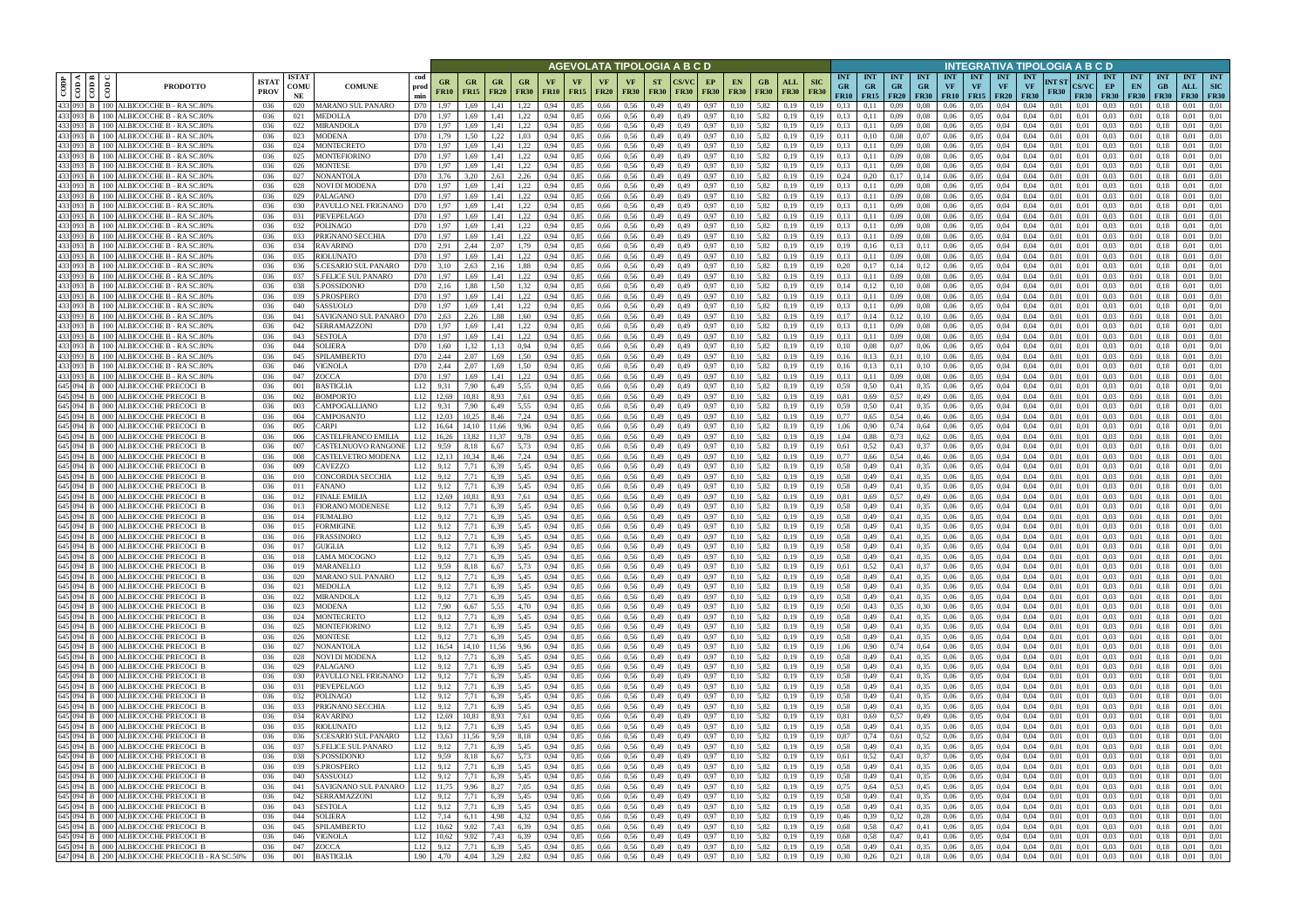|      |                        |              |                                                                                                    |                             |                            |                                                                           |                                         |                               |                                              |                          |                   |              |                          | AGEVOLATA TIPOLOGIA A B C D                          |                          |              |                   |                          |                                                                   |                           |                                                          |                                        |                         |                                 |                                  |                                 |                                        | INTEGRATIVA TIPOLOGIA A B C D |              |                                           |                                     |                                 |                                 |                           |                                         |
|------|------------------------|--------------|----------------------------------------------------------------------------------------------------|-----------------------------|----------------------------|---------------------------------------------------------------------------|-----------------------------------------|-------------------------------|----------------------------------------------|--------------------------|-------------------|--------------|--------------------------|------------------------------------------------------|--------------------------|--------------|-------------------|--------------------------|-------------------------------------------------------------------|---------------------------|----------------------------------------------------------|----------------------------------------|-------------------------|---------------------------------|----------------------------------|---------------------------------|----------------------------------------|-------------------------------|--------------|-------------------------------------------|-------------------------------------|---------------------------------|---------------------------------|---------------------------|-----------------------------------------|
| CODP | k I ≊ I<br>$rac{1}{2}$ | $\epsilon$   | <b>PRODOTTO</b>                                                                                    | <b>ISTA1</b><br><b>PROV</b> | <b>ISTAT</b><br>COMU<br>NE | <b>COMUNE</b>                                                             | cod<br>GR<br>prod<br><b>FR10</b><br>min | G <sub>R</sub><br><b>FR15</b> | GR<br><b>FR20</b>                            | GR<br><b>FR30</b>        | VF<br><b>FR10</b> | <b>FR15</b>  | VF<br><b>FR20</b>        | VF<br><b>FR30</b>                                    | <b>ST</b><br><b>FR30</b> | <b>FR30</b>  | EP<br><b>FR30</b> | <b>EN</b><br><b>FR30</b> | ALL<br>GB.<br><b>FR30</b><br><b>FR30</b>                          | <b>SIC</b><br><b>FR30</b> | <b>INT</b><br><b>GR</b><br>FR10                          | <b>INT</b><br><b>GR</b><br>$FR15$ FR20 | <b>INT</b><br><b>GR</b> | <b>INT</b><br>GR<br><b>FR30</b> | <b>INT</b><br>VF<br><b>FR10</b>  | <b>INT</b><br>VF<br><b>FR15</b> | <b>INT</b><br><b>VF</b><br><b>FR20</b> | <b>INT</b><br>VF              | NT ST        | <b>INT</b><br><b>CS/VC</b><br><b>FR30</b> | <b>INT</b><br>EP<br><b>FR30</b>     | <b>INT</b><br>EN<br><b>FR30</b> | <b>INT</b><br>GB<br><b>FR30</b> | <b>INT</b><br>ALL<br>FR30 | <b>INT</b><br><b>SIC</b><br><b>FR30</b> |
|      | 647 094                |              | 200   ALBICOCCHE PRECOCI B - RA SC.50%                                                             | 036                         | 002                        | BOMPORTO                                                                  | L90<br>6.39                             | 5,45                          | 4.51                                         | 3.85                     | 0.94              | 0.85         | 0.66                     | 0.56                                                 | 0,49                     | 0.49         | 0.97              | 0.10                     | 5.82<br>0.19                                                      | 0.19                      | 0.41                                                     | 0.35                                   | 0.29                    | 0.25                            | 0.06                             | 0.05                            | 0.04                                   | 0.04                          | 0.01         | 0.01                                      | 0.03                                | 0.01                            |                                 | $_{0.01}$                 | 0.01                                    |
|      | 647 094<br>647 094     | 200-<br>200- | ALBICOCCHE PRECOCI B - RA SC.50%<br>ALBICOCCHE PRECOCI B - RA SC.50%                               | 036<br>036                  | 003<br>004                 | <b>CAMPOGALLIANO</b><br>CAMPOSANTO                                        | L90<br>4.70<br>L90<br>6.02              | 4,04<br>5.08                  | 3.29<br>4.23                                 | 2,82<br>3,57             | 0.94<br>0.94      | 0,85<br>0,85 | 0,66<br>0.66             | 0.56<br>0,56                                         | 0,49<br>0,49             | 0,49<br>0.49 | 0,97<br>0,97      | 0.10<br>0.10             | 5,82<br>0,19<br>5,82<br>0,19                                      | 0.19<br>0.19              | 0.30<br>0.38                                             | 0,26<br>0.32                           | 0,21<br>0,27            | 0.18<br>0.23                    | 0.06<br>0.06                     | 0.05<br>0,05                    | 0,04<br>0.04                           | 0.04<br>0.04                  | 0,01<br>0,01 | 0,01<br>0,01                              | 0.03<br>0.03                        | 0.01<br>0,01                    | 0.18<br>0.13                    | 0.01<br>0.01              | 0.01<br>0,01                            |
|      | 647 094 B              | 200-         | ALBICOCCHE PRECOCI B - RA SC.50%                                                                   | 036                         | 005                        | <b>ARPI</b>                                                               | L90<br>8.37                             | 7.14                          | 5.83                                         | 4,98                     | 0.94              | 0.85         | 0.66                     | 0.56                                                 | 0,49                     | 0.49         | 0.97              | 0.10                     | 5.82<br>0.19                                                      | 0.19                      | 0.53                                                     | 0,46                                   | 0.37                    | 0.32                            | 0.06                             | 0.05                            | 0.04                                   | 0.04                          | 0.01         | 0.01                                      | 0.03                                | 0.01                            | 0.18                            | 0.01                      | 0.01                                    |
|      | 647 094                |              | ALBICOCCHE PRECOCI B - RA SC.50%                                                                   | 036                         | 006                        | CASTELFRANCO EMILIA                                                       | L90<br>8.18                             | 6.96                          | 5.73                                         | 4.89                     | 0.94              | 0.85         | 0.66                     | 0.56                                                 | 0.49                     | 0.49         | 0.97              | 0.10                     | 5.82<br>0.19                                                      | 0.19                      | 0.52                                                     | 0.44                                   | 0.37                    | 0.31                            | 0.06                             | 0.05                            | 0.04                                   | 0.04                          | 0.01         | 0.01                                      | 0.03                                | 0.01                            |                                 | 0.01                      | 0.01                                    |
|      | 647 094                | 200-         | ALBICOCCHE PRECOCI B - RA SC.50%                                                                   | 036                         | 007                        | CASTELNUOVO RANGONE                                                       | L90<br>4.79                             | 4,04                          | 3.38                                         | 2,91                     | 0.94              | 0,85         | 0,66                     | 0.56                                                 | 0,49                     | 0.49         | 0.97              | 0.10                     | 5,82<br>0,19                                                      | 0.19                      | 0,31                                                     | 0,26                                   | 0,22                    | 0.19                            | 0.06                             | 0.05                            | 0.04                                   | 0.04                          | 0.01         | 0.01                                      | 0.03                                | 0.01                            | 0.18                            | 0.01                      | 0.01                                    |
|      | 647 094                |              | ALBICOCCHE PRECOCI B - RA SC.50%                                                                   | 036                         | 008                        | CASTELVETRO MODENA                                                        | L90<br>6.11                             | 5.17                          | 4.32                                         | 3.67                     | 0.94              | 0.85         | 0.66                     | 0.56                                                 | 0.49                     | 0.49         | 0.97              | 0.10                     | 5.82<br>0.19                                                      | 0.19                      | 0.39                                                     | 0.33                                   | 0.28                    | 0.23                            | 0.06                             | 0.05                            | 0.04                                   | 0.04                          | 0.01         | 0.01                                      | 0.03                                | 0.01                            | 0.18                            | 0.01                      | 0.01                                    |
|      | 647 094 B<br>647 094 B |              | ALBICOCCHE PRECOCI B - RA SC.50%<br>ALBICOCCHE PRECOCI B - RA SC.50%                               | 036<br>036                  | 009<br>010                 | CAVEZZO<br>CONCORDIA SECCHIA                                              | L90<br>4,61<br>L90<br>4,61              | 3.95<br>3.95                  | 3.20<br>3.20                                 | 2.73<br>2,73             | 0.94<br>0.94      | 0.85<br>0.85 | 0.66<br>0.66             | 0.56<br>0.56                                         | 0,49<br>0,49             | 0.49<br>0.49 | 0.97<br>0.97      | 0.10<br>0.10             | 5.82<br>0.19<br>5.82<br>0.19                                      | 0.19<br>0.19              | 0.29<br>0,29                                             | 0,25<br>0.25                           | 0,20<br>0,20            | 0,17<br>0,17                    | 0.06<br>0.06                     | 0.05<br>0.05                    | 0.04<br>0.04                           | 0.04<br>0.04                  | 0.01<br>0.01 | 0.01<br>0.01                              | 0.03<br>0.03                        | 0.01<br>0.01                    | 0.18<br>0.18                    | 0.01<br>0.01              | 0.01<br>0.01                            |
|      | 647 094                |              | ALBICOCCHE PRECOCI B - RA SC.50%                                                                   | 036                         | 011                        | FANANO                                                                    | L90<br>4,61                             | 3,95                          | 3.20                                         | 2,73                     | 0.94              | 0,85         | 0,66                     | 0.56                                                 | 0,49                     | 0.49         | 0.97              | 0.10                     | 5,82<br>0.19                                                      | 0.19                      | 0,29                                                     | 0,25                                   | 0,20                    | 0,17                            | 0,06                             | 0.05                            | 0.04                                   | 0.04                          | 0.01         | 0.01                                      | 0.03                                | 0.01                            | 0.18                            | 0.01                      | 0.01                                    |
|      | 647 094                |              | ALBICOCCHE PRECOCI B - RA SC.50%                                                                   | 036                         | 012                        | FINALE EMILIA                                                             | L90<br>6,39                             | 5.45                          | 4.51                                         | 3,85                     | 0.94              | 0,85         | 0,66                     | 0.56                                                 | 0,49                     | 0.49         | 0.97              | 0.10                     | 5,82<br>0.19                                                      | 0.19                      | 0,41                                                     | 0.35                                   | 0,29                    | 0,25                            | 0.06                             | 0.05                            | 0.04                                   | 0.04                          | 0.01         | 0.01                                      | 0.03                                | 0,01                            | 0.18                            | 0.01                      | 0.01                                    |
|      | 647 094                |              | ALBICOCCHE PRECOCI B - RA SC.50%                                                                   | 036                         | 013                        | FIORANO MODENESE                                                          | L90<br>4,61                             | 3,95                          | 3,20                                         | 2,73                     | 0,94              | 0,85         | 0,66                     | 0,56                                                 | 0,49                     | 0,49         | 0,97              | 0,10                     | 5,82<br>0,19                                                      | 0,19                      | 0,29                                                     | 0,25                                   | 0,20                    | 0,17                            | 0,06                             | 0.05                            | 0,04                                   | 0,04                          | 0,01         | 0.01                                      | 0,03                                | 0,01                            | 0.18                            | 0,01                      | 0,01                                    |
|      | 647 094 B<br>647 094 B |              | ALBICOCCHE PRECOCI B - RA SC.50%                                                                   | 036                         | 014                        | FIUMALBO                                                                  | L90<br>4,61                             | 3.95                          | 3.20                                         | 2.73                     | 0.94              | 0,85         | 0,66                     | 0.56                                                 | 0,49                     | 0.49         | 0.97              | 0.10                     | 5.82<br>0.19                                                      | 0.19                      | 0.29                                                     | 0.25                                   | 0.20                    | 0,17                            | 0.06                             | 0.05                            | 0,04                                   | 0.04                          | 0.01         | 0.01                                      | 0.03                                | 0.01                            | 0.18                            | 0,01                      | 0.01                                    |
|      | 647 094 B              |              | ALBICOCCHE PRECOCI B - RA SC.50%<br>ALBICOCCHE PRECOCI B - RA SC.50%                               | 036<br>036                  | 015<br>016                 | FORMIGINE<br>FRASSINORO                                                   | L90<br>4,61<br>L90<br>4,61              | 3,95<br>3,95                  | 3.20<br>3.20                                 | 2,73<br>2,73             | 0.94<br>0.94      | 0,85<br>0,85 | 0,66<br>0,66             | 0.56<br>0,56                                         | 0,49<br>0,49             | 0.49<br>0.49 | 0,97<br>0,97      | 0.10<br>0.10             | 5,82<br>0,19<br>5,82<br>0,19                                      | 0.19<br>0.19              | 0,29<br>0,29                                             | 0.25<br>0.25                           | 0,20<br>0,20            | 0,17<br>0,17                    | 0,06<br>0,06                     | 0.05<br>0,05                    | 0,04<br>0,04                           | 0.04<br>0.04                  | 0.01<br>0.01 | 0.01<br>0.01                              | 0.03<br>0,03                        | 0,01<br>0,01                    | 0.18<br>0.18                    | 0.01<br>0,01              | 0.01<br>0.01                            |
|      | 647 094                |              | ALBICOCCHE PRECOCI B - RA SC.50%                                                                   | 036                         | 017                        | <b>GUIGLIA</b>                                                            | L90<br>4.61                             | 3.95                          | 3.20                                         | 2.73                     | 0.94              | 0.85         | 0.66                     | 0.56                                                 | 0.49                     | 0.49         | 0.97              | 0.10                     | 5.82<br>0.19                                                      | 0.19                      | 0.29                                                     | 0.25                                   | 0.20                    | 0.17                            | 0.06                             | 0.05                            | 0.04                                   | 0.04                          | 0.01         | 0.01                                      | 0.03                                | 0.01                            | -0.1                            | 0.01                      | 0.01                                    |
|      | 647 094                |              | ALBICOCCHE PRECOCI B - RA SC.50%                                                                   | 036                         | 018                        | LAMA MOCOGNO                                                              | L90<br>4.61                             | 3.95                          | 3.20                                         | 2.73                     | 0.94              | 0.85         | 0.66                     | 0.56                                                 | 0.49                     | 0.49         | 0.97              | 0.10                     | 5.82<br>0.19                                                      | 0.19                      | 0.29                                                     | 0.25                                   | 0.20                    | 0.17                            | 0.06                             | 0.05                            | 0.04                                   | 0.04                          | 0.01         | 0.01                                      | 0.03                                | 0.01                            | 0.18                            | 0.01                      | 0.01                                    |
|      | 647 094                |              | ALBICOCCHE PRECOCI B - RA SC.50%                                                                   | 036                         | 019                        | MARANELLO                                                                 | L90<br>4.79                             | 4.04                          | 3.38                                         | 2,91                     | 0.94              | 0,85         | 0,66                     | 0,56                                                 | 0,49                     | 0.49         | 0.97              | 0.10                     | 5,82<br>0.19                                                      | 0.19                      | 0,31                                                     | 0.26                                   | 0.22                    | 0.19                            | 0.06                             | 0.05                            | 0.04                                   | 0.04                          | 0.01         | 0.01                                      | 0.03                                | 0.01                            | 01                              | 0.01                      | 0.01                                    |
|      | 647 094 B<br>647 094   |              | <b>\LBICOCCHE PRECOCI B - RA SC.50%</b><br>ALBICOCCHE PRECOCI B - RA SC.50%                        | 036<br>036                  | 020<br>021                 | MARANO SUL PANARO<br>MEDOLLA                                              | L90<br>4.61<br>L90<br>4.61              | 3.95<br>3.95                  | 3.20<br>3.20                                 | 2.73<br>2.73             | 0.94<br>0.94      | 0.85<br>0.85 | 0.66<br>0.66             | 0.56<br>0.56                                         | 0.49<br>0.49             |              | 0.97<br>0.97      | 0.10<br>0.10             | 5.82<br>0.19<br>5.82<br>0.19                                      |                           | 0.29<br>0.29                                             | 0.25                                   | 0.20<br>0.20            |                                 | 0.06<br>0.06                     | 0.05<br>0.05                    | 0.04<br>0.04                           | 0.04<br>0.04                  | 0.01<br>0.01 | 0.01<br>0.01                              | 0.03<br>0.03                        | $0.0^{\circ}$                   |                                 | 0.01<br>0.01              | 0.01<br>0.01                            |
|      | 647 094 B              |              | ALBICOCCHE PRECOCI B - RA SC.50%                                                                   | 036                         | 022                        | <b>MIRANDOLA</b>                                                          | L90<br>4.61                             | 3.95                          | 3.20                                         | 2,73                     | 0.94              | 0,85         | 0.66                     | 0.56                                                 | 0.49                     |              | 0.97              | 0.10                     | 5.82<br>0.19                                                      |                           | 0,29                                                     | 0.25                                   | 0,20                    |                                 | 0.06                             | 0.05                            | 0.04                                   | 0.04                          | 0.01         | 0.01                                      | 0.03                                | 0.0                             |                                 | 0.01                      | 0.01                                    |
|      | 647 094                | 200.         | ALBICOCCHE PRECOCI B - RA SC.50%                                                                   | 036                         | 023                        | MODENA                                                                    | L90<br>3.95                             | 3.38                          | 2.73                                         | 2.35                     | 0.94              | 0.85         | 0.66                     | 0.56                                                 | 0.49                     | 0.49         | 0.97              | 0.10                     | 5.82<br>0.19                                                      | 0.19                      | 0.25                                                     | 0.22                                   | 0.17                    | 0.15                            | 0.06                             | 0.05                            | 0.04                                   | 0.04                          | 0.01         | 0.01                                      | 0.03                                | 0.01                            |                                 | 0.01                      | 0.01                                    |
|      | 647 094 B              | 200 I        | ALBICOCCHE PRECOCI B - RA SC.50%                                                                   | 036                         | 024                        | MONTECRETO                                                                | L90<br>4,61                             | 3,95                          | 3.20                                         | 2.73                     | 0.94              | 0,85         | 0.66                     | 0.56                                                 | 0,49                     | 0.49         | 0.97              | 0.10                     | 5.82<br>0,19                                                      | 0,19                      | 0,29                                                     | 0.25                                   | 0,20                    | 0,17                            | 0.06                             | 0.05                            | 0,04                                   | 0.04                          | 0.01         | 0.01                                      | 0.03                                | 0.01                            | 0.18                            | 0.01                      | 0.01                                    |
|      | 647 094                | 200.         | ALBICOCCHE PRECOCI B - RA SC.50%                                                                   | 036                         | 025                        | MONTEFIORINC                                                              | L90<br>4,61                             | 3,95                          | 3.20                                         | 2,73                     | 0.94              | 0,85         | 0,66                     | 0.56                                                 | 0,49                     | 0.49         | 0.97              | 0.10                     | 5,82<br>0.19                                                      |                           | 0,29                                                     | 0.25                                   | 0,20                    | 0,17                            | 0.06                             | 0.05                            | 0.04                                   | 0.04                          | 0.01         | 0.01                                      | 0.03                                | 0.01                            |                                 | 0.01                      | 0.01                                    |
|      | 647 094<br>647 094     |              | ALBICOCCHE PRECOCI B - RA SC.50%<br>ALBICOCCHE PRECOCI B - RA SC.50%                               | 036<br>036                  | 026<br>027                 | MONTESE<br>NONANTOLA                                                      | L90<br>L90<br>8.27                      | 3,95<br>7.05                  | 3.20<br>5.83                                 | 2.73<br>4.98             | 0.94<br>0.94      | 0,85<br>0.85 | 0,66<br>0,66             | 0.56<br>0.56                                         | 0,49<br>0.49             |              | 0.97<br>0.97      | 0.10                     | 5.82<br>0.19<br>5.82<br>0.19                                      |                           | 0,29<br>0.53                                             | 0.25<br>0.45                           | 0,20<br>0.37            | 0.17<br>0.32                    | 0.06<br>0.06                     | 0.05<br>0.05                    | 0.04<br>0.04                           | 0.04<br>0.04                  | 0.01<br>0.01 | 0.01<br>0.01                              | 0.03<br>0.03                        | 0.01<br>0.01                    | 01                              | 0.01<br>0.01              | 0.01<br>0.01                            |
|      | 647 094                | 200-         | ALBICOCCHE PRECOCI B - RA SC.50%                                                                   | 036                         | 028                        | NOVI DI MODENA                                                            | L90<br>4,61                             | 3,95                          | 3,20                                         | 2,73                     | 0,94              | 0,85         | 0,66                     | 0,56                                                 | 0,49                     | 0.49         | 0,97              | 0.10                     | 5,82<br>0,19                                                      | 0,19                      | 0,29                                                     | 0,25                                   | 0,20                    | 0,17                            | 0,06                             | 0,05                            | 0,04                                   | 0,04                          | 0,01         | 0,01                                      | 0.03                                | 0,01                            | 0.18                            | 0,01                      | 0,01                                    |
|      | 647 094                |              | ALBICOCCHE PRECOCI B - RA SC.50%                                                                   | 036                         | 029                        | PALAGANO                                                                  | L90<br>4.61                             | 3.95                          | 3.20                                         | 2.73                     | 0.94              | 0.85         | 0.66                     | 0.56                                                 | 0.49                     |              | 0.97              | 0.10                     | 5.82<br>0.19                                                      | 0.19                      | 0.29                                                     | 0.25                                   | 0.20                    | 0.17                            | 0.06                             | 0.05                            | 0.04                                   | 0.04                          | 0.01         | 0.01                                      | 0.03                                | 0.01                            |                                 | 0.01                      | 0.01                                    |
|      | 647 094 B              | 200 I        | ALBICOCCHE PRECOCI B - RA SC.50%                                                                   | 036                         | 030                        | PAVULLO NEL FRIGNANO                                                      | L90<br>4.61                             | 3.95                          | 3.20                                         | 2,73                     | 0.94              | 0.85         | 0.66                     | 0.56                                                 | 0,49                     | 0.49         | 0.97              | 0.10                     | 5.82<br>0.19                                                      | 0.19                      | 0,29                                                     | 0,25                                   | 0,20                    | 0,17                            | 0.06                             | 0.05                            | 0.04                                   | 0.04                          | 0.01         | 0.01                                      | 0.03                                | 0.01                            | 0.18                            | 0.01                      | 0.01                                    |
|      | 647 094                |              | ALBICOCCHE PRECOCI B - RA SC.50%                                                                   | 036                         | 031                        | PIEVEPELAGO                                                               | L90<br>4.61                             | 3.95                          | 3.20<br>3.20                                 | 2,73                     | 0.94              | 0.85         | 0.66                     | 0.56                                                 | 0,49                     | 0.49         | 0.97              | 0.10                     | 5.82<br>0.19                                                      | 0.19                      | 0,29                                                     | 0.25                                   | 0.20                    | 0.17                            | 0.06                             | 0.05                            | 0.04                                   | 0.04                          | 0.01         | 0.01                                      | 0.03<br>0.03                        | 0.01                            | 0.18                            | 0.01                      | 0.01                                    |
|      | 647 094 B<br>647 094   |              | ALBICOCCHE PRECOCI B - RA SC.50%<br>ALBICOCCHE PRECOCI B - RA SC.50%                               | 036<br>036                  | 032<br>033                 | POLINAGO<br>PRIGNANO SECCHIA                                              | L90<br>4.61<br>L90<br>4.61              | 3.95<br>3.95                  | 3.20                                         | 2.73<br>2.73             | 0.94<br>0.94      | 0.85<br>0.85 | 0.66<br>0.66             | 0.56<br>0.56                                         | 0.49<br>0.49             | 0.49<br>0.49 | 0.97<br>0.97      | 0.10<br>0.10             | 5.82<br>0.19<br>5.82<br>0.19                                      | 0.19<br>0.19              | 0.29<br>0.29                                             | 0,25<br>0.25                           | 0,20<br>0,20            | 0,17<br>0,17                    | 0.06<br>0.06                     | 0.05<br>0.05                    | 0.04<br>0.04                           | 0.04<br>0.04                  | 0.01<br>0.01 | 0.01<br>0.01                              | 0.03                                | 0.01<br>0.01                    | 0.18<br>0.18                    | 0.01<br>0.01              | 0.01<br>0.01                            |
|      | 647 094 B              |              | ALBICOCCHE PRECOCI B - RA SC.50%                                                                   | 036                         | 034                        | RAVARINO                                                                  | L90<br>6,39                             | 5,45                          | 4.51                                         | 3,85                     | 0.94              | 0,85         | 0.66                     | 0.56                                                 | 0,49                     | 0.49         | 0,97              | 0,10                     | 5.82<br>0,19                                                      | 0.19                      | 0,41                                                     | 0,35                                   | 0,29                    | 0,25                            | 0,06                             | 0.05                            | 0.04                                   | 0.04                          | 0,01         | 0.01                                      | 0.03                                | 0,01                            | 0.18                            | 0.01                      | 0.01                                    |
|      | 647 094                |              | ALBICOCCHE PRECOCI B - RA SC.50%                                                                   | 036                         | 035                        | RIOLUNATO                                                                 | L90<br>4.61                             | 3.95                          | 3.20                                         | 2.73                     | 0.94              | 0,85         | 0,66                     | 0.56                                                 | 0,49                     | 0.49         | 0.97              | 0.10                     | 5,82<br>0.19                                                      | 0.19                      | 0.29                                                     | 0.25                                   | 0,20                    | 0,17                            | 0.06                             | 0.05                            | 0.04                                   | 0.04                          | 0.01         | 0.01                                      | 0.03                                | 0.01                            | 0.18                            | 0.01                      | 0.01                                    |
|      | 647 094                |              | ALBICOCCHE PRECOCI B - RA SC.50%                                                                   | 036                         | 036                        | S.CESARIO SUL PANARO                                                      | L90<br>6,86                             | 5,83                          | 4.79                                         | 4,14                     | 0.94              | 0,85         | 0,66                     | 0.56                                                 | 0,49                     | 0.49         | 0,97              | 0.10                     | 5,82<br>0,19                                                      | 0.19                      | 0.44                                                     | 0.37                                   | 0,31                    | 0,26                            | 0,06                             | 0.05                            | 0,04                                   | 0.04                          | 0,01         | 0.01                                      | 0.03                                | 0.01                            | 0.18                            | 0.01                      | 0,01                                    |
|      | 647 094<br>647 094     |              | ALBICOCCHE PRECOCI B - RA SC.50%<br>ALBICOCCHE PRECOCI B - RA SC.50%                               | 036<br>036                  | 037<br>038                 | S.FELICE SUL PANARO<br>S.POSSIDONIO                                       | L90<br>4,61<br>L90<br>4,79              | 3,95<br>4.04                  | 3,20<br>3.38                                 | 2,73<br>2,91             | 0.94<br>0.94      | 0,85<br>0,85 | 0,66<br>0,66             | 0.56<br>0.56                                         | 0,49<br>0,49             | 0.49<br>0.49 | 0,97<br>0,97      | 0,10<br>0.10             | 5,82<br>0,19<br>5.82<br>0,19                                      | 0.19<br>0.19              | 0,29<br>0.31                                             | 0,25<br>0,26                           | 0,20<br>0,22            | 0,17<br>0,19                    | 0,06<br>0,06                     | 0,05<br>0.05                    | 0,04<br>0,04                           | 0,04<br>0.04                  | 0,01<br>0,01 | 0,01<br>0.01                              | 0,03<br>0.03                        | 0,01<br>0,01                    | 0.18<br>0.18                    | 0,01<br>0.01              | 0,01<br>0.01                            |
|      | 647 094 B              |              | ALBICOCCHE PRECOCI B - RA SC.50%                                                                   | 036                         | 039                        | S.PROSPERO                                                                | L90<br>4.61                             | 3.95                          | 3.20                                         | 2.73                     | 0.94              | 0,85         | 0,66                     | 0.56                                                 | 0,49                     | 0.49         | 0,97              | 0.10                     | 5,82<br>0,19                                                      | 0.19                      | 0,29                                                     | 0.25                                   | 0,20                    | 0,17                            | 0,06                             | 0.05                            | 0,04                                   | 0.04                          | 0.01         | 0.01                                      | 0.03                                | 0.01                            | 0.18                            | 0,01                      | 0.01                                    |
|      | 647 094                |              | ALBICOCCHE PRECOCI B - RA SC.50%                                                                   | 036                         | 040                        | SASSUOLO                                                                  | L90<br>4,61                             | 3,95                          | 3,20                                         | 2,73                     | 0.94              | 0,85         | 0,66                     | 0,56                                                 | 0,49                     | 0.49         | 0,97              | 0.10                     | 5,82<br>0,19                                                      | 0.19                      | 0,29                                                     | 0.25                                   | 0,20                    | 0,17                            | 0.06                             | 0,05                            | 0.04                                   | 0.04                          | 0.01         | 0.01                                      | 0.03                                | 0,01                            | 0.18                            | 0.01                      | 0.01                                    |
|      | 647 094                |              | ALBICOCCHE PRECOCI B - RA SC.50%                                                                   | 036                         | 041                        | SAVIGNANO SUL PANARO                                                      | L90<br>5.92                             | 5.08                          | 4.14                                         | 3.57                     | 0.94              | 0.85         | 0.66                     | 0.56                                                 | 0.49                     |              | 0.97              | 0.10                     | 5.82<br>0.19                                                      |                           | 0.38                                                     |                                        | 0.26                    | 0.23                            | 0.06                             | 0.05                            | 0.04                                   | 0.04                          | 0.01         | 0.01                                      | 0.03                                | 0.01                            | 01                              | 0.01                      | 0.01                                    |
|      | 647 094                |              | ALBICOCCHE PRECOCI B - RA SC.50%                                                                   | 036                         | 042                        | SERRAMAZZONI                                                              | L90<br>4.61                             | 3.95                          | 3.20                                         | 2.73                     | 0.94              | 0.85         | 0.66                     | 0.56                                                 | 0.49                     | 0.49         | 0.97              | 0.10                     | 5.82<br>0.19                                                      | 0.19                      | 0.29                                                     | 0.25                                   | 0.20                    | 0.17                            | 0.06                             | 0.05                            | 0.04                                   | 0.04                          | 0.01         | 0.01                                      | 0.03                                | 0.01                            | 01                              | 0.01                      | 0.01                                    |
|      | 647 094<br>647 094 B   |              | ALBICOCCHE PRECOCI B - RA SC.50%<br>ALBICOCCHE PRECOCI B - RA SC.50%                               | 036<br>036                  | 043<br>044                 | SESTOLA<br>SOLIERA                                                        | L90<br>4,61<br>L90<br>3.57              | 3,95<br>3.01                  | 3.20<br>2.54                                 | 2,73<br>2.16             | 0.94<br>0.94      | 0,85<br>0.85 | 0,66<br>0.66             | 0,56<br>0.56                                         | 0,49<br>0.49             | 0.49         | 0,97<br>0.97      | 0.10<br>0.10             | 5,82<br>0,19<br>5.82<br>0.19                                      | 0.19                      | 0,29<br>0.23                                             | 0.25                                   | 0,20<br>0.16            | 0,17                            | 0.06<br>0.06                     | 0.05<br>0.05                    | 0,04<br>0.04                           | 0.04<br>0.04                  | 0.01<br>0.01 | 0.01<br>0.01                              | 0,03<br>0.03                        | 0.01                            | 0.18                            | 0,01<br>0.01              | 0.01<br>0.01                            |
|      | 647 094 B              |              | 200 ALBICOCCHE PRECOCI B - RA SC.50%                                                               | 036                         | 045                        | SPILAMBERTO                                                               | L90<br>5.36                             | 4.51                          | 3.76                                         | 3.20                     | 0.94              | 0.85         | 0.66                     | 0.56                                                 | 0.49                     | 0.49         | 0.97              | 0.10                     | 5.82<br>0.19                                                      | 0.19                      | 0.34                                                     | 0.29                                   | 0.24                    | 0,20                            | 0.06                             | 0.05                            | 0.04                                   | 0.04                          | 0.01         | 0.01                                      | 0.03                                | 0.01                            | 0.18                            | 0.01                      | 0.01                                    |
|      | 647 094 B              |              | 200 ALBICOCCHE PRECOCI B - RA SC.50%                                                               | 036                         | 046                        | VIGNOLA                                                                   | L90<br>5.36                             | 4.51                          | 3.76                                         | 3,20                     | 0.94              | 0.85         | 0.66                     | 0.56                                                 | 0.49                     | 0.49         | 0.97              | 0.10                     | 5.82<br>0.19                                                      | 0.19                      | 0.34                                                     | 0.29                                   | 0.24                    | 0.20                            | 0.06                             | 0.05                            | 0.04                                   | 0.04                          | 0.01         | 0.01                                      | 0.03                                | 0.01                            |                                 | 0.01                      | 0.01                                    |
|      |                        |              | 647 094 B 200 ALBICOCCHE PRECOCI B - RA SC.50%                                                     | 036                         | 047                        | ZOCCA                                                                     | L90<br>4,61                             | 3,95                          | 3,20                                         | 2,73                     | 0,94              | 0,85         | 0,66                     | 0,56                                                 | 0,49                     | 0,49         | 0,97              | 0,10                     | 5,82<br>0,19                                                      | 0,19                      | 0,29                                                     | 0,25                                   | 0,20                    | 0,17                            | 0,06                             | 0,05                            | 0,04                                   | 0,04                          | 0,01         | 0,01                                      | 0,03                                | 0,01                            | 0,18                            | 0,01                      | 0,01                                    |
|      |                        |              | 653 094 B 100 ALBICOCCHE PRECOCI B - RA SC.80%<br>653 094 B 100 ALBICOCCHE PRECOCI B - RA SC.80%   | 036<br>036                  | 001<br>002                 | <b>BASTIGLIA</b><br>BOMPORTO                                              | L90<br>1.88<br>$L90 \quad 2,54$         | 1,60<br>2,16                  | 1,32<br>1,79                                 | 1,13<br>1,50             | 0,94<br>0,94      | 0,85<br>0,85 | 0,66<br>0,66 0,56        | 0,56                                                 | 0,49<br>0,49             | 0,49<br>0,49 | 0,97<br>0,97      | 0,10<br>0,10             | 5,82<br>0,19<br>5,82 0,19                                         | 0,19<br>0,19              | 0,12<br>0,16                                             | $0,10$ $0,08$<br>$0,14$ $0,11$         |                         | 0,07<br>0,10                    | 0,06<br>0,06                     | 0,05<br>0,05                    | 0,04<br>0,04                           | 0.04<br>0,04                  | 0,01<br>0,01 | 0,01<br>0,01                              | 0.03<br>$0,03$ 0.01                 | 0.01                            | 0.18<br>0,18                    | 0,01<br>0,01              | 0,01<br>0,01                            |
|      |                        |              | 653 094 B 100 ALBICOCCHE PRECOCI B - RA SC.80%                                                     | 036                         | 003                        | CAMPOGALLIANO                                                             | $L90 \, 1.88$                           | 1,60                          | 1,32                                         | $1,13$ 0.94              |                   | 0,85         |                          | 0,66 0,56                                            | 0,49                     | 0,49         | 0,97              | 0,10                     | 5,82 0,19                                                         |                           | $0,19$ $0,12$                                            | $0,10 \qquad 0,08$                     |                         | 0,07                            | $0,06$ 0.05                      |                                 | 0,04                                   | 0,04                          | 0,01         | 0,01                                      | $0.03 \qquad 0.01$                  |                                 | 0,18                            | 0,01                      | 0,01                                    |
|      |                        |              | 653 094 B 100 ALBICOCCHE PRECOCI B - RA SC.80%                                                     | 036                         | 004                        | CAMPOSANTO                                                                | $L90 \, 2,44$                           | 2,07                          | 1,69                                         | 1,50 0,94                |                   | 0,85         | 0,66 0,56                |                                                      | 0,49                     | 0,49         | 0,97              | 0,10                     | 5,82<br>0,19                                                      | 0,19                      | 0,16                                                     | $0,13$ $0,11$                          |                         | 0,10                            | 0,06                             | 0,05                            | 0,04                                   | 0,04                          | 0,01         | 0,01                                      | 0,03                                | 0,01                            | 0,18                            | 0,01                      | 0,01                                    |
|      |                        |              | 653 094 B 100 ALBICOCCHE PRECOCI B - RA SC.80%                                                     | 036                         | 005                        | CARPI                                                                     | $L90 \, \overline{\phantom{0}}\,$ 3,29  | 2,82 2,35                     |                                              | 1,97                     | 0,94              | 0,85         | 0,66 0,56                |                                                      | 0,49                     | 0,49         | 0,97              | 0,10                     | 5,82 0,19                                                         | 0,19                      | 0,21                                                     | $0,18$ $0,15$                          |                         | 0,13                            | $0,06$ 0.05                      |                                 | 0,04                                   | 0,04                          | 0,01         | 0,01                                      | 0,03                                | 0,01                            | 0,18                            | 0.01                      | 0,01                                    |
|      |                        |              | 653 094 B 100 ALBICOCCHE PRECOCI B - RA SC.80%<br>653 094 B 100 ALBICOCCHE PRECOCI B - RA SC.80%   | 036                         | 006                        | CASTELFRANCO EMILIA                                                       | $L90$ 3,29                              | 2,82 2,35                     |                                              | 1,97                     | 0,94              | 0,85         | 0,66 0,56                |                                                      | 0,49                     | 0,49         | 0,97              | 0,10                     | 5,82 0,19                                                         |                           | $0,19$ $0,21$<br>$0.19$ 0.12 0.10 0.08 0.07              | $0,18$ $0,15$                          |                         | 0,13                            | $0.06\qquad 0.05$<br>$0,06$ 0.05 |                                 | 0,04                                   | 0,04                          | 0,01         | 0.01                                      | $0.03 \qquad 0.01$                  |                                 | 0,18                            |                           | $0,01$ $0,01$                           |
|      |                        |              | 653 094 B 100 ALBICOCCHE PRECOCI B - RA SC.80%                                                     | 036<br>036                  | 007<br>008                 | CASTELNUOVO RANGONE L90 1,88<br>CASTELVETRO MODENA                        | $L90 \quad 2,44$                        | $1,60$ $1,32$<br>2,07         | 1,69                                         | $1,13$ 0.94<br>1,50 0,94 |                   | 0,85<br>0,85 | 0,66 0,56                | $0,66$ 0.56                                          | 0,49<br>0,49             | 0,49<br>0,49 | 0,97<br>0,97      | 0,10                     | 5,82 0,19<br>$0,10$ $5,82$ $0,19$                                 | 0,19                      | $0,16$ $0,13$ $0,11$                                     |                                        |                         | 0,10                            | $0,06$ 0.05                      |                                 | 0,04<br>0,04                           | 0,04<br>0,04                  | 0,01<br>0,01 | 0,01<br>0,01                              | $0.03 \qquad 0.01$<br>$0,03$ $0,01$ |                                 | 0,18<br>  0, 18                 | $0,01$ 0.01               | $0,01$ $0,01$                           |
|      |                        |              | 653 094 B 100 ALBICOCCHE PRECOCI B - RA SC.80%                                                     | 036                         | 009                        | CAVEZZO                                                                   | $L90 \quad 1.79$                        | 1,50                          | 1,22                                         | 1,03                     | 0,94              | 0,85         | 0,66 0,56                |                                                      | 0,49                     | 0,49         | 0,97              | 0,10                     | 5,82 0,19                                                         | 0,19                      | 0,11                                                     | $0,10$ $0,08$                          |                         | 0,07                            | 0,06                             | 0,05                            | 0,04                                   | 0,04                          | 0,01         | 0,01                                      | $0,03$ $0,01$                       |                                 | 0,18                            | 0,01                      | 0,01                                    |
|      |                        |              | 653 094 B 100 ALBICOCCHE PRECOCI B - RA SC.80%                                                     | 036                         | 010                        | CONCORDIA SECCHIA                                                         | $L90 \t1,79$                            | 1,50                          | 1,22                                         | 1,03                     | 0,94              | 0,85         | 0,66 0,56                |                                                      | 0,49                     | 0,49         | 0,97              | 0,10                     | 5,82 0,19                                                         | 0,19                      | 0,11                                                     | $0,10$ $0,08$                          |                         | 0,07                            | 0,06                             | 0,05                            | 0,04                                   | 0,04                          | 0,01         | 0,01                                      | $0,03$ 0.01                         |                                 | 0,18                            | 0,01                      | 0,01                                    |
|      |                        |              | 653 094 B   100 ALBICOCCHE PRECOCI B - RA SC.80%                                                   | 036                         | 011                        | FANANO                                                                    | $L90 \, 1,79$                           | 1,50                          | 1,22                                         | 1,03                     | 0,94              | 0,85         | 0,66 0,56                |                                                      | 0,49                     | 0,49         | 0,97              | 0,10                     | 5,82 0,19                                                         | 0,19                      | 0,11                                                     | $0,10$ $0,08$                          |                         | 0,07                            | 0,06                             | 0,05                            | 0,04                                   | 0,04                          | 0,01         | 0,01                                      | $0,03$ $0,01$                       |                                 | 0,18                            | 0,01                      | 0,01                                    |
|      |                        |              | 653 094 B 100 ALBICOCCHE PRECOCI B - RA SC.80%<br>653 094 B   100 ALBICOCCHE PRECOCI B - RA SC.80% | 036<br>036                  | 012<br>013                 | <b>FINALE EMILIA</b><br><b>FIORANO MODENESE</b>                           | $L90 \, 2,54$<br>$L90 \t1,79$           | 2,16<br>1,50                  | 1,79<br>1,22                                 | $1,50$ 0.94<br>1,03 0,94 |                   | 0,85<br>0,85 |                          | 0,66 0,56<br>0,66 0,56                               | 0,49<br>0,49             | 0,49<br>0,49 | 0,97<br>0,97      | 0,10<br>0,10             | 5,82 0,19<br>5,82 0,19                                            | 0,19<br>0,19              | 0,16                                                     | $0,14$ $0,11$<br>$0,11$ $0,10$ $0,08$  |                         | 0,10<br>0,07                    | 0,06<br>0,06                     | 0,05<br>0,05                    | 0,04<br>0,04                           | 0,04<br>0,04                  | 0,01<br>0,01 | 0,01<br>0,01                              | 0.03 0.01<br>$0,03$ $0,01$          |                                 | 0,18<br>0,18                    | 0,01<br>0.01              | 0,01<br>0,01                            |
|      |                        |              | 653 094 B 100 ALBICOCCHE PRECOCI B - RA SC.80%                                                     | 036                         | 014                        | FIUMALBO                                                                  | $L90 \, 1,79$                           | 1,50                          | 1,22                                         | 1,03 0,94                |                   | 0,85         |                          | 0,66 0,56                                            | 0,49                     | 0,49         | 0,97              | 0,10                     | 5,82 0,19                                                         | 0,19                      |                                                          | $0,11$ $0,10$ $0,08$                   |                         | 0,07                            | 0,06                             | 0,05                            | 0,04                                   | 0,04                          | 0,01         | 0,01                                      | $0,03$ 0.01                         |                                 | 0,18                            | 0.01                      | 0,01                                    |
|      |                        |              | 653 094 B 100 ALBICOCCHE PRECOCI B - RA SC.80%                                                     | 036                         | 015                        | <b>FORMIGINE</b>                                                          | $L90 \quad 1.79$                        | 1,50                          | 1,22                                         | 1,03 0,94                |                   | 0,85         |                          | $0,66$ $0,56$ $0,49$                                 |                          | 0,49         | 0,97              | 0,10                     | 5,82 0,19                                                         | 0,19                      |                                                          | $0,11$ $0,10$ $0,08$                   |                         | 0,07                            | $0.06$ 0.05                      |                                 | 0,04                                   | 0,04                          | 0,01         | 0,01                                      | $0.03 \qquad 0.01$                  |                                 | 0,18                            | 0,01                      | 0,01                                    |
|      |                        |              | 653 094 B 100 ALBICOCCHE PRECOCI B - RA SC.80%                                                     | 036                         | 016                        | <b>FRASSINORO</b>                                                         | $L90 \t1,79$                            | 1,50                          | 1,22                                         | 1,03 0,94                |                   | 0,85         |                          | $0,66$ $0,56$ $0,49$                                 |                          | 0,49         | 0,97              | 0,10                     | 5,82 0,19                                                         | 0,19                      |                                                          | $0,11$ $0,10$ $0,08$                   |                         | 0,07                            | $0.06$ 0.05                      |                                 | 0,04                                   | 0,04                          | 0,01         | 0,01                                      | $0,03$ $0,01$                       |                                 | 0,18                            | 0,01                      | 0,01                                    |
|      |                        |              | 653 094 B 100 ALBICOCCHE PRECOCI B - RA SC.80%<br>653 094 B 100 ALBICOCCHE PRECOCI B - RA SC.80%   | 036                         | 017                        | <b>GUIGLIA</b>                                                            | $L90 \t1,79$                            | 1,50                          | 1,22                                         | 1,03 0,94                |                   | 0,85         |                          | $0,66$ $0,56$ $0,49$                                 |                          | 0,49         | 0,97              | 0,10                     | 5,82 0,19                                                         | 0,19                      | $0,11$ $0,10$ $0,08$                                     |                                        |                         | 0,07                            | $0,06$ 0.05                      |                                 | 0,04                                   | 0,04                          | 0,01         | 0,01                                      | $0,03$ $0,01$                       |                                 | 0.18                            | 0,01                      | 0,01                                    |
|      |                        |              | 653 094 B   100 ALBICOCCHE PRECOCI B - RA SC.80%                                                   | 036<br>036                  | 018<br>019                 | LAMA MOCOGNO<br>MARANELLO                                                 | $L90 \t1.79$<br>$L90$ 1,88              | 1,50<br>1,60                  | $1,22$ $1,03$ $0,94$<br>$1,32$ $1,13$ $0,94$ |                          |                   | 0,85<br>0,85 |                          | $0,66$ $0,56$ $0,49$ $0,49$<br>$0,66$ 0.56 0.49 0.49 |                          |              | 0,97<br>0,97      | 0,10<br>0,10             | 5,82 0,19<br>5,82 0,19                                            |                           | $0,19$ 0.11 0.10 0.08 0.07<br>$0,19$ 0.12 0.10 0.08 0.07 |                                        |                         |                                 | $0.06\qquad 0.05$<br>$0.06$ 0.05 |                                 | 0,04<br>0,04                           | 0,04<br>0,04                  | 0,01<br>0,01 | 0,01<br>0,01                              | $0.03 \qquad 0.01$<br>$0,03$ $0,01$ |                                 | 0.18<br>0,18                    | 0,01<br>0,01              | 0,01<br>0,01                            |
|      |                        |              | 653 094 B 100 ALBICOCCHE PRECOCI B - RA SC.80%                                                     | 036                         | 020                        | MARANO SUL PANARO                                                         | $L90 \t1.79$                            | 1,50                          | 1,22                                         | 1,03                     | 0,94              | 0,85         |                          | 0,66 0,56                                            | 0,49                     | 0.49         | 0,97              | 0,10                     | 5,82 0,19                                                         | 0,19                      | $0,11$ $0,10$ $0,08$                                     |                                        |                         | 0,07                            | $0.06 \qquad 0.05$               |                                 | 0,04                                   | 0,04                          | 0,01         | 0.01                                      | $0,03$ $0,01$                       |                                 | 0,18                            | 0,01                      | 0,01                                    |
|      |                        |              | 653 094 B 100 ALBICOCCHE PRECOCI B - RA SC.80%                                                     | 036                         | 021                        | <b>MEDOLLA</b>                                                            | $L90 \t1.79$                            | 1,50                          | 1,22                                         | 1,03 0,94                |                   | 0,85         | $0,66$ 0.56              |                                                      | 0,49                     | 0,49         | 0,97              | 0,10                     | 5,82 0,19                                                         | 0,19                      | $0,11$ $0,10$ $0,08$                                     |                                        |                         | 0,07                            | 0,06                             | 0,05                            | 0,04                                   | 0,04                          | 0,01         | 0,01                                      | $0,03$ $0,01$                       |                                 | 0,18                            | $0,01$ $0,01$             |                                         |
|      |                        |              | 653 094 B 100 ALBICOCCHE PRECOCI B - RA SC.80%                                                     | 036                         | 022                        | <b>MIRANDOLA</b>                                                          | $L90 \mid 1,79$                         | $1,50$ $1,22$                 |                                              | 1,03 0,94                |                   | 0,85         |                          | 0,66 0,56                                            | 0,49 0,49                |              | 0,97              | 0,10                     | 5,82 0,19                                                         | 0,19                      |                                                          | $0,11$ $0,10$ $0,08$                   |                         | 0,07                            | $0,06$ 0.05                      |                                 | 0,04                                   | 0,04                          | 0,01         | 0,01                                      | $0,03$ $0,01$                       |                                 | 0,18                            | 0,01                      | 0,01                                    |
|      |                        |              | 653 094 B 100 ALBICOCCHE PRECOCI B - RA SC.80%<br>653 094 B 100 ALBICOCCHE PRECOCI B - RA SC.80%   | 036<br>036                  | 023<br>024                 | <b>MODENA</b><br>MONTECRETO                                               | $L90 \, 1,60$<br>L90<br>1.79            | 1,32<br>1,50                  | 1,13<br>1,22                                 | 0,94<br>1,03             | 0,94<br>0,94      | 0,85<br>0,85 | 0,66 0,56<br>$0,66$ 0.56 |                                                      | 0,49<br>0,49             | 0,49<br>0,49 | 0,97<br>0,97      | 0,10<br>0,10             | 5,82 0,19<br>5,82<br>0,19                                         | 0,19<br>0,19              | $0,10$ $0,08$<br>0,11                                    | 0,10                                   | 0,07<br>0.08            | 0,06<br>0,07                    | 0,06<br>0,06                     | 0,05<br>0,05                    | 0,04<br>0,04                           | 0,04<br>0,04                  | 0,01<br>0,01 | 0,01<br>0,01                              | $0,03$ $0,01$<br>0,03               | 0.01                            | 0,18<br>0.18                    | 0,01<br>0,01              | 0,01<br>0.01                            |
|      |                        |              | 653 094 B 100 ALBICOCCHE PRECOCI B - RA SC.80%                                                     | 036                         | 025                        | MONTEFIORINO                                                              | L90<br>1,79                             | 1,50                          | 1,22                                         | 1,03                     | 0,94              | 0,85         | 0,66 0,56                |                                                      | 0,49                     | 0,49         | 0,97              | 0,10                     | 5,82<br>0,19                                                      | 0,19                      | 0,11                                                     | 0,10                                   | 0,08                    | 0,07                            | 0,06                             | 0,05                            | 0,04                                   | 0,04                          | 0,01         | 0,01                                      | 0,03                                | 0,01                            | 0,18                            | 0,01                      | 0,01                                    |
|      |                        |              | 653 094 B 100 ALBICOCCHE PRECOCI B - RA SC.80%                                                     | 036                         | 026                        | <b>MONTESE</b>                                                            | $L90 \t1,79$                            | 1,50                          | 1,22                                         | 1,03 0,94                |                   | 0,85         | 0,66 0,56                |                                                      | 0,49 0,49                |              | 0,97              | 0,10                     | 5,82 0,19                                                         |                           | $0,19$ $0,11$ $0,10$ $0,08$                              |                                        |                         | 0,07                            | $0,06$ 0.05                      |                                 | 0,04                                   | 0,04                          | 0,01         | 0,01                                      | $0,03$ $0,01$                       |                                 | 0,18                            | 0,01                      | 0,01                                    |
|      |                        |              | 653 094 B 100 ALBICOCCHE PRECOCI B - RA SC.80%                                                     | 036                         | 027                        | <b>NONANTOLA</b>                                                          | $L90 \t3,29$                            | 2,82                          | 2,35                                         | 1,97 0,94                |                   | 0,85         |                          | $0,66$ $0,56$                                        | 0,49 0,49                |              | 0,97              |                          | $0,10$ 5,82 0,19 0,19 0,21 0,18 0,15 0,13                         |                           |                                                          |                                        |                         |                                 | $0,06$ 0.05                      |                                 | 0,04                                   | 0,04                          | 0,01         | 0,01                                      | $0,03$ 0.01 0.18                    |                                 |                                 | $0,01$ $0,01$             |                                         |
|      |                        |              | 653 094 B 100 ALBICOCCHE PRECOCI B - RA SC.80%<br>653 094 B 100 ALBICOCCHE PRECOCI B - RA SC.80%   | 036                         | 028                        | <b>NOVI DI MODENA</b>                                                     | $L90 \t1.79$                            | $1,50$ $1,22$ $1,03$ $0,94$   |                                              |                          |                   | 0,85         |                          | $0,66$ $0,56$ $0,49$ $0,49$                          |                          |              | 0,97              |                          | $0,10$ 5,82 0,19                                                  |                           | $0,19$ 0,11 0,10 0,08 0,07                               |                                        |                         |                                 | $0.06\qquad 0.05$                |                                 | 0,04                                   | 0,04                          | 0,01         | 0,01                                      | $0.03 \qquad 0.01 \qquad 0.18$      |                                 |                                 | $0.01 \qquad 0.01$        |                                         |
|      |                        |              | 653 094 B 100 ALBICOCCHE PRECOCI B - RA SC.80%                                                     | 036<br>036                  | 029<br>030                 | PALAGANO<br>PAVULLO NEL FRIGNANO   L90   1,79   1,50   1,22   1,03   0,94 | L90 1,79 1,50 1,22 1,03 0,94            |                               |                                              |                          |                   | 0,85         |                          | $0,85$ 0.66 0.56 0.49 0.49<br>$0,66$ 0.56 0.49 0.49  |                          |              | 0,97<br>0,97      |                          | $0,10$ 5,82 0,19 0,19 0,11 0,10 0,08 0,07<br>$0,10$ $5,82$ $0,19$ |                           | $0,19$ 0,11 0,10 0,08 0,07                               |                                        |                         |                                 | $0,06$ 0.05<br>$0,06$ 0.05       |                                 |                                        | $0,04$ 0.04<br>$0,04$ 0.04    | 0,01         | 0,01<br>$0,01$ 0.01 0.03 0.01             | $0,03$ $0,01$ $0,18$                |                                 | 0,18                            | $0,01$ $0,01$             | $0,01$ $0,01$                           |
|      |                        |              |                                                                                                    |                             |                            |                                                                           |                                         |                               |                                              |                          |                   |              |                          |                                                      |                          |              |                   |                          |                                                                   |                           |                                                          |                                        |                         |                                 |                                  |                                 |                                        |                               |              |                                           |                                     |                                 |                                 |                           |                                         |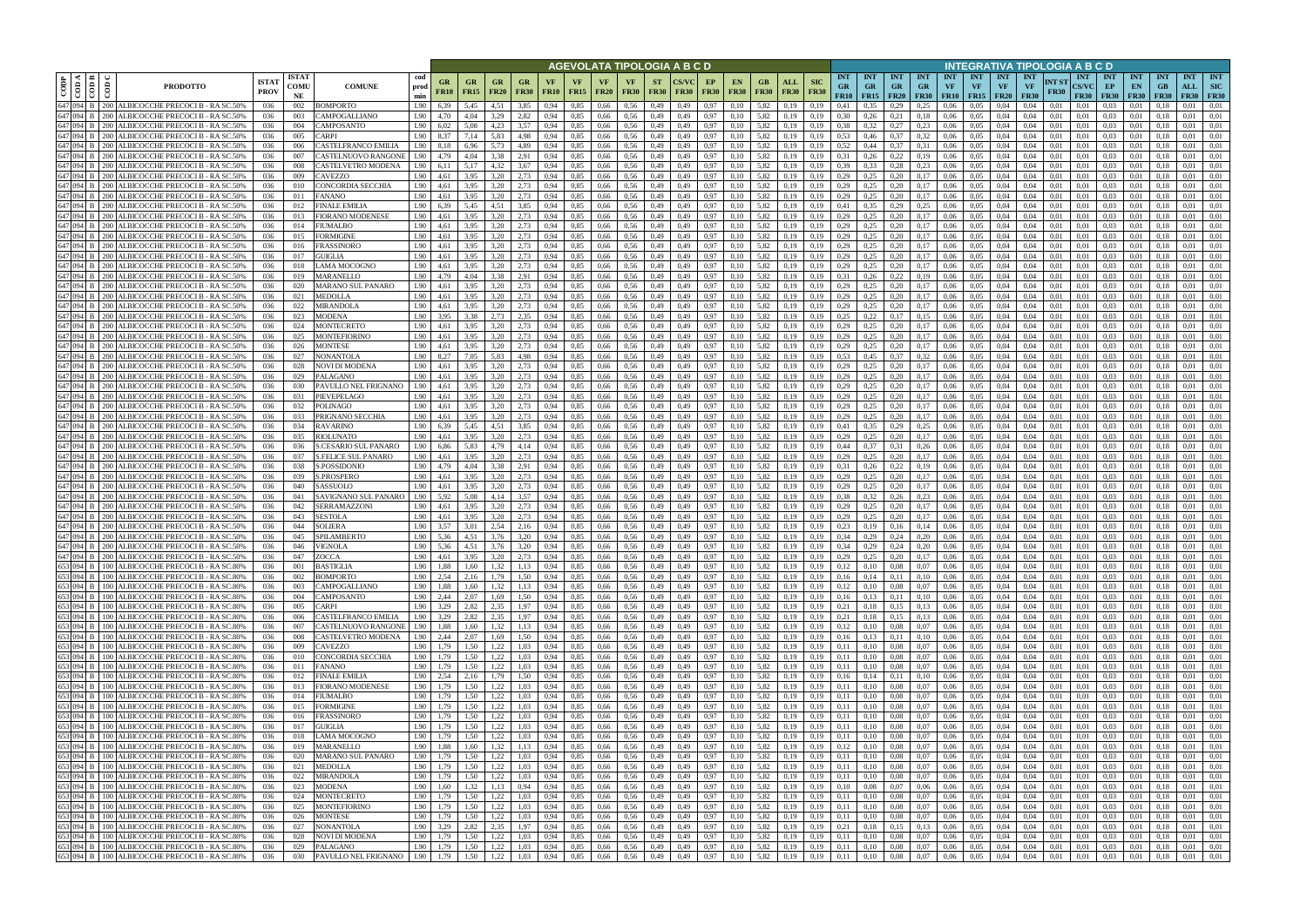|      |                                              |                                                                                       |                             |                            |                                                           |                      |                                                                |                   |                          |                   |                      |                            | <u>AGEVOLATA TIPOLOGIA A B C D</u> |                          |              |                   |                          |                            |                                                                                                                             |                                    |                                               |                         |                                 |                                   |                                 |                                        | INTEGRATIVA TIPOLOGIA A B C D                   |                                           |                                        |                                 |                                 |                                |                                         |
|------|----------------------------------------------|---------------------------------------------------------------------------------------|-----------------------------|----------------------------|-----------------------------------------------------------|----------------------|----------------------------------------------------------------|-------------------|--------------------------|-------------------|----------------------|----------------------------|------------------------------------|--------------------------|--------------|-------------------|--------------------------|----------------------------|-----------------------------------------------------------------------------------------------------------------------------|------------------------------------|-----------------------------------------------|-------------------------|---------------------------------|-----------------------------------|---------------------------------|----------------------------------------|-------------------------------------------------|-------------------------------------------|----------------------------------------|---------------------------------|---------------------------------|--------------------------------|-----------------------------------------|
| CODP | k I ≊ I<br>$\frac{\cos \theta}{\cos \theta}$ | $\epsilon$<br><b>PRODOTTO</b>                                                         | <b>ISTA1</b><br><b>PROV</b> | <b>ISTAT</b><br>COMU<br>NE | cod<br><b>COMUNE</b><br>prod<br>min                       | GR<br><b>FR10</b>    | $G_{R}$<br><b>FR15</b>                                         | GR<br><b>FR20</b> | GR<br><b>FR30</b>        | VF<br><b>FR10</b> | VF<br><b>FR15</b>    | VF.<br><b>FR20</b>         | <b>VF</b><br><b>FR30</b>           | <b>ST</b><br><b>FR30</b> | <b>FR30</b>  | EP<br><b>FR30</b> | <b>EN</b><br><b>FR30</b> | GB.<br><b>FR30</b>         | <b>SIC</b><br>ALL<br><b>FR30</b><br><b>FR30</b>                                                                             | <b>INT</b><br><b>GR</b><br>FR10    | <b>INT</b><br><b>GR</b><br>$FR15$ FR20        | <b>INT</b><br><b>GR</b> | <b>INT</b><br>GR<br><b>FR30</b> | <b>INT</b><br>VF<br><b>FR10</b>   | <b>INT</b><br>VF<br><b>FR15</b> | <b>INT</b><br><b>VF</b><br><b>FR20</b> | <b>INT</b><br>NT ST<br><b>VF</b><br><b>FR30</b> | <b>INT</b><br><b>CS/VC</b><br><b>FR30</b> | <b>INT</b><br>EP<br><b>FR30</b>        | <b>INT</b><br>EN<br><b>FR30</b> | <b>INT</b><br>GB<br><b>FR30</b> | <b>INT</b><br>ALL<br>FR30      | <b>INT</b><br><b>SIC</b><br><b>FR30</b> |
|      | 653 094                                      | 100 ALBICOCCHE PRECOCI B - RA SC.80%                                                  | 036                         | 031                        | PIEVEPELAGO<br>L90                                        | 1.79                 | 1,50                                                           | 1.22              | 1.03                     | 0.94              | 0.85                 | 0,66                       | 0.56                               | 0,49                     | 0.49         | 0.97              | 0.10                     | 5,82                       | 0.19<br>0.19                                                                                                                | 0.11                               |                                               | 0.08                    | 0.07                            | 0.06                              | 0.05                            | 0.04                                   | 0.04<br>0.01                                    | 0.01                                      | 0.03                                   | 0.01                            |                                 | 0.01                           | 0.01                                    |
|      | 653 094 B<br>653 094                         | ALBICOCCHE PRECOCI B - RA SC.80%<br>$00-$<br>ALBICOCCHE PRECOCI B - RA SC.80%<br>(0() | 036<br>036                  | 032<br>033                 | POLINAGO<br>L90<br>PRIGNANO SECCHIA<br>L90                | 1.79<br>1.79         | 1,50<br>1,50                                                   | 1.22<br>1.22      | 1,03<br>1,03             | 0.94<br>0.94      | 0,85<br>0,85         | 0,66<br>0,66               | 0.56<br>0,56                       | 0,49<br>0,49             | 0,49<br>0.49 | 0,97<br>0,97      | 0,10<br>0.10             | 5,82<br>5,82               | 0.19<br>0,19<br>0.19<br>0,19                                                                                                | 0,11<br>0,11                       | 0.10<br>0.10                                  | 0,08<br>0.08            | 0,07<br>0,07                    | 0.06<br>0.06                      | 0.05<br>0,05                    | 0,04<br>0.04                           | 0.04<br>0,01<br>0.04<br>0,01                    | 0,01<br>0,01                              | 0.03<br>0.03                           | 0.01<br>0,01                    | 0.18<br>0.13                    | 0.01<br>0.01                   | 0.01<br>0,01                            |
|      | 653 094 B                                    | ALBICOCCHE PRECOCI B - RA SC.80%<br>100 I                                             | 036                         | 034                        | <b>RAVARINO</b><br>L90                                    | 2.54                 | 2.16                                                           | 1.79              | 1,50                     | 0.94              | 0.85                 | 0.66                       | 0.56                               | 0,49                     | 0.49         | 0.97              | 0.10                     | 5.82                       | 0.19<br>0.19                                                                                                                | 0.16                               | 0,14                                          | 0.11                    | 0.10                            | 0.06                              | 0.05                            | 0.04                                   | 0.04<br>0.01                                    | 0.01                                      | 0.03                                   | 0.01                            | 0.18                            | 0.01                           | 0.01                                    |
|      | 653 094                                      | ALBICOCCHE PRECOCI B - RA SC.80%                                                      | 036                         | 035                        | RIOLUNATO<br>L90                                          | 1.79                 | 1.50                                                           | 1.22              | 1.03                     | 0.94              | 0.85                 | 0.66                       | 0.56                               | 0.49                     | 0.49         | 0.97              | 0.10                     | 5.82                       | 0.19<br>0.19                                                                                                                | 0.11                               | 0.10                                          | 0.08                    | 0.07                            | 0.06                              | 0.05                            | 0.04                                   | 0.04<br>0.01                                    | 0.01                                      | 0.03                                   | 0.01                            |                                 | 0.01                           | 0.01                                    |
|      | 653 094 B<br>653 094 B                       | ALBICOCCHE PRECOCI B - RA SC.80%<br>$00-$<br>ALBICOCCHE PRECOCI B - RA SC.80%         | 036<br>036                  | 036<br>037                 | S.CESARIO SUL PANARO<br>L90<br>S.FELICE SUL PANARO<br>L90 | 2,73<br>1.79         | 2,35<br>1.50                                                   | 1.88<br>1.22      | 1,60<br>1.03             | 0.94<br>0.94      | 0,85<br>0.85         | 0,66<br>0.66               | 0.56<br>0.56                       | 0,49<br>0.49             | 0.49<br>0.49 | 0.97<br>0.97      | 0.10<br>0.10             | 5,82<br>5.82               | 0.19<br>0,19<br>0.19<br>0.19                                                                                                | 0.17<br>0.11                       | 0,15<br>0.10                                  | 0.12<br>0.08            | 0,10<br>0.07                    | 0.06<br>0.06                      | 0.05<br>0.05                    | 0.04<br>0.04                           | 0.04<br>0.01<br>0.04<br>0.01                    | 0.01<br>0.01                              | 0.03<br>0.03                           | 0.01<br>0.01                    | 0.18<br>0.18                    | 0.01<br>0.01                   | 0.01<br>0.01                            |
|      | 653 094 B                                    | ALBICOCCHE PRECOCI B - RA SC.80%                                                      | 036                         | 038                        | S.POSSIDONIO<br>L90                                       | 1,88                 | 1.60                                                           | 1.32              | 1,13                     | 0.94              | 0.85                 | 0.66                       | 0.56                               | 0,49                     | 0.49         | 0.97              | 0.10                     | 5.82                       | 0.19<br>0.19                                                                                                                | 0.12                               | 0,10                                          | 0.08                    | 0,07                            | 0.06                              | 0.05                            | 0.04                                   | 0.04<br>0.01                                    | 0.01                                      | 0.03                                   | 0.01                            | 0.18                            | 0.01                           | 0.01                                    |
|      | 653 094 B                                    | ALBICOCCHE PRECOCI B - RA SC.80%                                                      | 036                         | 039                        | S.PROSPERO<br>L90                                         | 1.79                 | 1.50                                                           | 1,22              | 1.03                     | 0.94              | 0.85                 | 0.66                       | 0.56                               | 0,49                     | 0.49         | 0.97              | 0.10                     | 5,82                       | 0,19<br>0.19                                                                                                                | 0,11                               | 0,10                                          | 0.08                    | 0,07                            | 0.06                              | 0.05                            | 0.04                                   | 0.01<br>0.04                                    | 0.01                                      | 0.03                                   | 0.01                            | 0.18                            | 0.01                           | 0.01                                    |
|      | 653 094 B<br>653 094                         | ALBICOCCHE PRECOCI B - RA SC.80%<br>ALBICOCCHE PRECOCI B - RA SC.80%                  | 036                         | 040                        | L90<br>SASSUOLO                                           | 1.79                 | 1.50                                                           | 1,22              | 1,03                     | 0.94              | 0,85                 | 0,66                       | 0.56                               | 0,49                     | 0.49         | 0,97              | 0.10                     | 5,82                       | 0,19<br>0.19                                                                                                                | 0.11                               | 0,10                                          | 0,08                    | 0,07                            | 0,06                              | 0.05                            | 0.04                                   | 0.04<br>0,01                                    | 0.01                                      | 0.03                                   | 0.01                            | 0.18                            | 0.01                           | 0.01                                    |
|      | 653 094 B                                    | ALBICOCCHE PRECOCI B - RA SC.809                                                      | 036<br>036                  | 041<br>042                 | SAVIGNANO SUL PANARO<br>L90<br>SERRAMAZZONI<br>L90        | 2.35<br>1,79         | 1.97<br>1,50                                                   | 1.69<br>1,22      | 1,41<br>1,03             | 0.94<br>0,94      | 0,85<br>0,85         | 0,66<br>0,66               | 0.56<br>0,56                       | 0,49<br>0,49             | 0.49<br>0,49 | 0.97<br>0,97      | 0.10<br>0,10             | 5,82<br>5,82               | 0,19<br>0.19<br>0,19<br>0,19                                                                                                | 0,15<br>0,11                       | 0,13<br>0,10                                  | 0,11<br>0,08            | 0.09<br>0,07                    | 0.06<br>0,06                      | 0.05<br>0.05                    | 0.04<br>0,04                           | 0.04<br>0.01<br>0,04<br>0,01                    | 0.01<br>0.01                              | 0.03<br>0,03                           | 0,01<br>0,01                    | 0.18<br>0.18                    | 0.01<br>0,01                   | 0.01<br>0,01                            |
|      | 653 094 B                                    | ALBICOCCHE PRECOCI B - RA SC.80%                                                      | 036                         | 043                        | SESTOLA<br>L90                                            | 1.79                 | 1.50                                                           | 1.22              | 1.03                     | 0.94              | 0,85                 | 0,66                       | 0.56                               | 0,49                     | 0.49         | 0.97              | 0.10                     | 5,82                       | 0.19<br>0.19                                                                                                                | 0.11                               | 0.10                                          | 0.08                    | 0.07                            | 0.06                              | 0.05                            | 0,04                                   | 0.04<br>0.01                                    | 0.01                                      | 0.03                                   | 0.01                            | 0.18                            | 0,01                           | 0.01                                    |
|      | 653 094 B                                    | ALBICOCCHE PRECOCI B - RA SC.80%                                                      | 036                         | 044                        | SOLIERA<br>L90                                            | 1,41                 | 1,22                                                           | 1.03              | 0.85                     | 0.94              | 0,85                 | 0,66                       | 0,56                               | 0,49                     | 0.49         | 0,97              | 0.10                     | 5,82                       | 0,19<br>0.19                                                                                                                | 0.09                               | 0.08                                          | 0,07                    | 0.05                            | 0,06                              | 0.05                            | 0,04                                   | 0.04<br>0,01                                    | 0.01                                      | 0.03                                   | 0,01                            | 0.18                            | 0.01                           | 0.01                                    |
|      | 653 094 B<br>653 094                         | ALBICOCCHE PRECOCI B - RA SC.809<br>ALBICOCCHE PRECOCI B - RA SC.80%                  | 036<br>036                  | 045<br>046                 | SPILAMBERTO<br>L90<br>VIGNOLA<br>L90                      | 2,16<br>2.16         | 1,88<br>1.88                                                   | 1.50<br>1.50      | 1,32<br>1.32             | 0.94<br>0.94      | 0,85<br>0.85         | 0,66<br>0.66               | 0,56<br>0.56                       | 0,49<br>0.49             | 0.49<br>0.49 | 0,97<br>0.97      | 0.10<br>0.10             | 5,82<br>5.82               | 0,19<br>0.19<br>0.19<br>0.19                                                                                                | 0,14<br>0.14                       | 0,12<br>0.12                                  | 0,10<br>0.10            | 0.08<br>0.08                    | 0,06<br>0.06                      | 0,05<br>0.05                    | 0,04<br>0.04                           | 0.04<br>0.01<br>0.01<br>0.04                    | 0.01<br>0.01                              | 0,03<br>0.03                           | 0,01<br>0.01                    | 0.18<br>-0.1                    | 0,01<br>0.01                   | 0.01<br>0.01                            |
|      | 653 094 B                                    | ALBICOCCHE PRECOCI B - RA SC.80%                                                      | 036                         | 047                        | ZOCCA<br>L90                                              | 1.79                 | 1.50                                                           | 1.22              | 1.03                     | 0.94              | 0.85                 | 0.66                       | 0.56                               | 0.49                     | 0.49         | 0.97              | 0.10                     | 5.82                       | 0.19<br>0.19                                                                                                                | 0.11                               | 0.10                                          | 0.08                    | 0.07                            | 0.06                              | 0.05                            | 0.04                                   | 0.01<br>0.04                                    | 0.01                                      | 0.03                                   | 0.01                            | 0.18                            | 0.01                           | 0.01                                    |
|      | 015 015 0                                    | <b>BARBABIETOLA DA SEME</b>                                                           | 036                         | 001                        | C67<br>BASTIGLIA                                          | 3.55                 | 2.98                                                           | 2.50              | 2,11                     | 1.15              | 0,96                 | 0.77                       | 0.67                               | 0,49                     | 0.49         | 0,97              | 0.10                     | 0,49                       | 0,49<br>0.49                                                                                                                | 0.15                               | 0,12                                          | 0.10                    | 0.09                            | 0.05                              | 0.04                            | 0.03                                   | 0.03<br>0.01                                    | 0.01                                      | 0,03                                   | 0.01                            | 0.01                            | 0.01                           | 0.01                                    |
|      | $015$ 015 0<br>015 015                       | BARBABIETOLA DA SEME<br>000 <sup>1</sup><br><b>BARBABIETOLA DA SEME</b>               | 036<br>036                  | 002                        | <b>BOMPORTO</b><br>C67<br>C67                             | 3.55<br>3.55         | 2.98<br>2.98                                                   | 2.50<br>2.50      | 2.11                     |                   | 0.96                 | 0.77<br>0.77               | 0.67                               | 0.49                     |              | 0.97              | 0.10                     | 0.49                       | 0.49<br>0.49<br>0.49                                                                                                        | 0.15<br>0.15                       |                                               |                         | 0.09                            | 0.05<br>0.05                      | 0.04<br>0.04                    | 0.03                                   | 0.03<br>0.01<br>0.01                            | 0.01<br>0.01                              | 0.03                                   | 0.0                             |                                 | 0.01                           | 0.01<br>0.01                            |
|      | $015$ 015 0                                  | <b>BARBABIETOLA DA SEME</b><br>000 l                                                  | 036                         | 003<br>004                 | <b>CAMPOGALLIANO</b><br>C67<br><b>CAMPOSANTO</b>          | 3.55                 | 2.98                                                           | 2.50              | 2.11<br>2,11             | 1.15              | 0.96<br>0.96         | 0.77                       | 0.67<br>0.67                       | 0.49<br>0,49             |              | 0.97<br>0,97      | 0.10<br>0.10             | 0.49<br>0.49               | 0.49<br>0.49                                                                                                                | 0.15                               |                                               | 0.10<br>0.10            | 0.09<br>0.09                    | 0.05                              | 0.04                            | 0.03<br>0.03                           | 0.03<br>0.03<br>0.01                            | 0.01                                      | 0.03<br>0.03                           | 0.0<br>0.0                      |                                 | 0.01<br>0.01                   | 0.01                                    |
|      | $015$ 015 0                                  | <b>BARBABIETOLA DA SEME</b><br>000 I                                                  | 036                         | 005                        | C67<br>`ARPI                                              | 3.55                 | 2.98                                                           | 2.50              | 2.11                     | 1.15              | 0.96                 | 0.77                       | 0.67                               | 0,49                     | 0.49         | 0.97              | 0.10                     | 0.49                       | 0.49<br>0.49                                                                                                                | 0.15                               | 0.12                                          | 0,10                    | 0.09                            | 0.05                              | 0.04                            | 0.03                                   | 0.03<br>0.01                                    | 0.01                                      | 0.03                                   | 0.01                            |                                 | 0.01                           | 0.01                                    |
|      | $015 \ 015 \ 0$                              | 000 BARBABIETOLA DA SEME                                                              | 036                         | 006                        | C67<br><b>ASTELFRANCO EMILIA</b>                          | 3.55                 | 2.98                                                           | 2.50              | 2.11                     | 1.15              | 0,96                 | 0.77                       | 0.67                               | 0,49                     | 0.49         | 0.97              | 0.10                     | 0.49                       | 0,49<br>0,49                                                                                                                | 0.15                               | 0,12                                          | 0,10                    | 0.09                            | 0.05                              | 0.04                            | 0.03                                   | 0.03<br>0.01                                    | 0.01                                      | 0.03                                   | 0.01                            | 0.01                            | 0.01                           | 0.01                                    |
|      | 015 015                                      | <b>BARBABIETOLA DA SEME</b><br>DOC<br><b>BARBABIETOLA DA SEME</b><br>000 I            | 036<br>036                  | 007<br>008                 | CASTELNUOVO RANGONI<br>C67<br>C67<br>CASTELVETRO MODENA   | 3.55<br>3.55         | 2,98<br>2,98                                                   | 2.50<br>2.50      | 2,11<br>2.11             | 1.15<br>1.15      | 0,96<br>0,96         | 0.77                       | 0.67<br>0.67                       | 0,49<br>0,49             | 0.49<br>0.49 | 0.97<br>0.97      | 0.10<br>0.10             | 0,49<br>0.49               | 0.49<br>0.49<br>0,49<br>0,49                                                                                                | 0.15<br>0.15                       |                                               | 0,10<br>0.10            | 0.09<br>0.09                    | 0,05<br>0.05                      | 0.04<br>0.04                    | 0.03                                   | 0.03<br>0.01<br>0.03<br>0.01                    | 0.01<br>0.01                              | 0.03<br>0.03                           | 0.01<br>0.01                    | 0.01                            | 0.01<br>0.01                   | 0.01<br>0.01                            |
|      |                                              | <b>BARBABIETOLA DA SEME</b>                                                           | 036                         | 009                        | CAVEZZO<br>C67                                            | 3.55                 | 2.98                                                           | 2.50              | 2.11                     |                   | 0.96                 | 0.77                       | 0.67                               | 0,49                     |              | 0.97              |                          | 0.49                       | 0.49<br>0.49                                                                                                                | 0.15                               |                                               | 0.10                    | 0.09                            | 0.05                              | 0.04                            |                                        | 0.03<br>0.01                                    | 0.01                                      | 0.03                                   | 0.01                            |                                 | 0.01                           | 0.01                                    |
|      | 015 015                                      | 000 BARBABIETOLA DA SEME                                                              | 036                         | 010                        | C67<br>CONCORDIA SECCHIA                                  | 3,55                 | 2,98                                                           | 2.50              | 2,11                     | 1,15              | 0,96                 | 0,77                       | 0.67                               | 0,49                     | 0.49         | 0,97              | 0,10                     | 0,49                       | 0,49<br>0,49                                                                                                                | 0.15                               | 0,12                                          | 0,10                    | 0.09                            | 0,05                              | 0,04                            | 0.03                                   | 0,03<br>0,01                                    | 0,01                                      | 0,03                                   | 0,01                            | 0,01                            | 0,01                           | 0,01                                    |
|      | 015 015                                      | 000 BARBABIETOLA DA SEME                                                              | 036                         | 011                        | C67<br>FANANO                                             | 3.55                 | 2.98                                                           | 2.50              | 2.11                     | 1.15              | 0.96                 | 0.77                       | 0.67                               | 0.49                     | 0.49         | 0.97              | 0.10                     | 0.49                       | 0.49<br>0.49                                                                                                                | 0.15                               | 0.12                                          | 0.10                    | 0.09                            | 0.05                              | 0.04                            | 0.03                                   | 0.03<br>0.01                                    | 0.01                                      | 0.03                                   | 0.01                            | 0.01                            | 0.01                           | 0.01                                    |
|      | $015$ 015 0<br>015 015                       | 000 BARBABIETOLA DA SEME<br>000 BARBABIETOLA DA SEME                                  | 036<br>036                  | 012<br>013                 | <b>FINALE EMILIA</b><br>C67<br>C67<br>FIORANO MODENESE    | 3.55<br>3.55         | 2.98<br>2.98                                                   | 2.50<br>2.50      | 2,11<br>2,11             | 1.15<br>1.15      | 0,96<br>0.96         | 0.77<br>0.77               | 0.67<br>0.67                       | 0,49<br>0,49             | 0.49<br>0.49 | 0.97<br>0.97      | 0.10<br>0.10             | 0.49<br>0.49               | 0,49<br>0,49<br>0,49<br>0.49                                                                                                | 0.15<br>0.15                       | 0,12<br>0,12                                  | 0,10<br>0.10            | 0.09<br>0.09                    | 0,05<br>0.05                      | 0.04<br>0.04                    | 0.03<br>0.03                           | 0.03<br>0.01<br>0.03<br>0.01                    | 0.01<br>0.01                              | 0.03<br>0.03                           | 0.01<br>0.01                    | 0.01<br>-0.01                   | 0.01<br>0.01                   | 0.01<br>0.01                            |
|      | $015$ 015 0                                  | <b>BARBABIETOLA DA SEME</b><br>0001                                                   | 036                         | 014                        | C67<br>FIUMALBO                                           | 3.55                 | 2.98                                                           | 2.50              | 2.11                     | 1.15              | 0.96                 | 0.77                       | 0.67                               | 0.49                     | 0.49         | 0.97              | 0.10                     | 0.49                       | 0.49<br>0.49                                                                                                                | 0.15                               | 0,12                                          | 0.10                    | 0.09                            | 0.05                              | 0.04                            | 0.03                                   | 0.03<br>0.01                                    | 0.01                                      | 0.03                                   | 0.01                            | 0.01                            | 0.01                           | 0.01                                    |
|      | 015 015                                      | BARBABIETOLA DA SEME                                                                  | 036                         | 015                        | FORMIGINE<br>C67                                          | 3.55                 | 2.98                                                           | 2.50              | 2.11                     | -1.15             | 0.96                 | 0.77                       | 0.67                               | 0.49                     | 0.49         | 0.97              | 0.10                     | 0.49                       | 0.49<br>0.49                                                                                                                | 0.15                               | 0,12                                          | 0.10                    | 0.09                            | 0.05                              | 0.04                            | 0.03                                   | 0.01<br>0.03                                    | 0.01                                      | 0.03                                   | 0.01                            | 0.01                            | 0.01                           | 0.01                                    |
|      | $015$ 015 0<br>015 015                       | 000 BARBABIETOLA DA SEME                                                              | 036                         | 016                        | C67<br>FRASSINORO                                         | 3,55                 | 2,98                                                           | 2.50              | 2,11                     | 1,15              | 0,96                 | 0,77                       | 0.67                               | 0,49                     | 0.49         | 0,97              | 0,10                     | 0,49                       | 0,49<br>0,49                                                                                                                | 0,15                               | 0,12                                          | 0,10                    | 0.09                            | 0,05                              | 0.04                            | 0.03                                   | 0.03<br>0,01                                    | 0.01                                      | 0,03                                   | 0,01                            | 0.01                            | 0.01                           | 0.01                                    |
|      | $015$ 015 0                                  | <b>BARBABIETOLA DA SEME</b><br>000 I<br>000 BARBABIETOLA DA SEME                      | 036<br>036                  | 017<br>018                 | C67<br>GUIGLIA<br>C67<br>LAMA MOCOGNO                     | 3.55<br>3,55         | 2.98<br>2,98                                                   | 2.50<br>2.50      | 2.11<br>2,11             | 1.15<br>1,15      | 0.96<br>0,96         | 0.77<br>0,77               | 0.67<br>0.67                       | 0,49<br>0,49             | 0.49<br>0.49 | 0.97<br>0,97      | 0.10<br>0.10             | 0.49<br>0,49               | 0.49<br>0.49<br>0,49<br>0.49                                                                                                | 0,15<br>0,15                       | 0,12<br>0,12                                  | 0,10<br>0,10            | 0.09<br>0.09                    | 0.05<br>0,05                      | 0.04<br>0.04                    | 0.03<br>0.03                           | 0.03<br>0.01<br>0.03<br>0,01                    | 0.01<br>0.01                              | 0.03<br>0.03                           | 0.01<br>0,01                    | 0.01<br>0.01                    | 0.01<br>0.01                   | 0.01<br>0,01                            |
|      | $015$ 015 0                                  | <b>BARBABIETOLA DA SEME</b>                                                           | 036                         | 019                        | MARANELLO<br>C67                                          | 3,55                 | 2.98                                                           | 2.50              | 2,11                     | 1,15              | 0,96                 | 0,77                       | 0.67                               | 0,49                     | 0,49         | 0,97              | 0,10                     | 0,49                       | 0,49<br>0,49                                                                                                                | 0,15                               | 0,12                                          | 0,10                    | 0.09                            | 0.05                              | 0,04                            | 0.03                                   | 0,03<br>0,01                                    | 0,01                                      | 0,03                                   | 0,01                            | 0,01                            | 0,01                           | 0,01                                    |
|      | $015$ 015 0                                  | <b>BARBABIETOLA DA SEME</b>                                                           | 036                         | 020                        | C67<br>MARANO SUL PANARO                                  | 3,55                 | 2.98                                                           | 2.50              | 2,11                     | 1,15              | 0,96                 | 0.77                       | 0.67                               | 0,49                     | 0.49         | 0,97              | 0.10                     | 0,49                       | 0,49<br>0.49                                                                                                                | 0.15                               | 0,12                                          | 0,10                    | 0,09                            | 0.05                              | 0.04                            | 0.03                                   | 0.03<br>0,01                                    | 0.01                                      | 0.03                                   | 0,01                            | 0.01                            | 0,01                           | 0.01                                    |
|      | $015$ 015 0<br>$015$ 015 0                   | <b>BARBABIETOLA DA SEME</b><br>000.<br><b>BARBABIETOLA DA SEME</b><br>000.            | 036<br>036                  | 021<br>022                 | C67<br>MEDOLLA<br>C67<br>MIRANDOLA                        | 3.55<br>3,55         | 2.98<br>2,98                                                   | 2.50<br>2.50      | 2.11<br>2,11             | 1.15<br>1,15      | 0,96<br>0,96         | 0.77<br>0.77               | 0.67<br>0,67                       | 0,49<br>0,49             | 0.49<br>0.49 | 0,97<br>0,97      | 0.10<br>0.10             | 0,49<br>0,49               | 0,49<br>0.49<br>0,49<br>0.49                                                                                                | 0,15<br>0,15                       | 0.12<br>0,12                                  | 0,10<br>0,10            | 0,09<br>0.09                    | 0,05<br>0,05                      | 0.04<br>0,04                    | 0.03<br>0.03                           | 0,03<br>0.01<br>0,03<br>0.01                    | 0.01<br>0.01                              | 0,03<br>0,03                           | 0,01<br>0,01                    | 0.01<br>0.01                    | 0,01<br>0.01                   | 0.01<br>0.01                            |
|      | $015$ 015 0                                  | <b>BARBABIETOLA DA SEME</b><br>000.                                                   | 036                         | 023                        | MODENA<br>C67                                             | 3.55                 | 2.98                                                           | 2.50              | 2.11                     | 1.15              | 0.96                 | 0.77                       | 0.67                               | 0.49                     | 0.49         | 0.97              | 0.10                     | 0.49                       | 0.49<br>0.49                                                                                                                | 0.15                               |                                               | 0.10                    | 0.09                            | 0.05                              | 0.04                            | 0.03                                   | 0.03<br>0.01                                    | 0.01                                      | 0.03                                   | 0.01                            | 0.01                            | 0.01                           | 0.01                                    |
|      | 015 015                                      | <b>BARBABIETOLA DA SEME</b>                                                           | 036                         | 024                        | C67<br>MONTECRETO                                         | 3.55                 | 2.98                                                           | 2.50              | 2.11                     | 1.15              | 0.96                 | 0.77                       | 0.67                               | 0.49                     | 0.49         | 0.97              | 0.10                     | 0.49                       | 0.49<br>0.49                                                                                                                | 0.15                               | 0.12                                          | 0.10                    | 0.09                            | 0.05                              | 0.04                            | 0.03                                   | 0.03<br>0.01                                    | 0.01                                      | 0.03                                   | 0.01                            | 0.01                            | 0.01                           | 0.01                                    |
|      | $015$ 015 0                                  | <b>BARBABIETOLA DA SEME</b><br>000 l                                                  | 036                         | 025                        | C67<br>MONTEFIORINO                                       | 3.55                 | 2.98                                                           | 2.50              | 2,11                     | 1.15              | 0,96                 | 0.77                       | 0,67                               | 0,49                     | 0.49         | 0,97              | 0.10                     | 0,49                       | 0,49<br>0.49                                                                                                                | 0,15                               | 0,12                                          | 0,10                    | 0,09                            | 0,05                              | 0.04                            | 0,03                                   | 0.03<br>0.01                                    | 0.01                                      | 0,03                                   | 0,01                            | 0.01                            | 0,01                           | 0.01                                    |
|      | $015$ 015 0                                  | 000 BARBABIETOLA DA SEME<br>015 015 0 000 BARBABIETOLA DA SEME                        | 036<br>036                  | 026<br>027                 | C67<br>MONTESE<br>C67<br>NONANTOLA                        | 3.55<br>3.55         | 2.98<br>2.98                                                   | 2.50<br>2.50      | 2.11<br>2.11             | 1.15<br>1.15      | 0.96<br>0.96         | 0.77<br>0.77               | 0.67<br>0.67                       | 0.49<br>0.49             | 0.49<br>0.49 | 0.97<br>0.97      | 0.10<br>0.10             | 0.49<br>0.49               | 0.49<br>0.49<br>0.49<br>0.49                                                                                                | 0.15<br>0.15                       | 0,12                                          | 0.10<br>0.10            | 0.09<br>0.09                    | 0.05<br>0.05                      | 0.04<br>0.04                    | 0.03<br>0.03                           | 0.03<br>0.01<br>0.03<br>0.01                    | 0.01<br>0.01                              | 0.03<br>0.03                           | 0.01<br>0.01                    | 0.01                            | 0.01<br>0.01                   | 0.01<br>0.01                            |
|      |                                              | $015$ 015 0   000 BARBABIETOLA DA SEME                                                | 036                         | 028                        | C67<br>NOVI DI MODENA                                     | 3.55                 | 2.98                                                           | 2.50              | 2.11                     | 1.15              | 0.96                 | 0.77                       | 0.67                               | 0.49                     | 0.49         | 0.97              | 0.10                     | 0.49                       | 0.49<br>0.49                                                                                                                | 0.15                               | 0.12                                          | 0.10                    | 0.09                            | 0.05                              | 0.04                            | 0.03                                   | 0.03<br>0.01                                    | 0.01                                      | 0.03                                   | 0.01                            | 0.01                            | 0.01                           | 0.01                                    |
|      |                                              | 015 015 0 000 BARBABIETOLA DA SEME                                                    | 036                         | 029                        | PALAGANO                                                  | C <sub>67</sub> 3.55 | 2,98                                                           | 2,50              | 2,11                     | 1,15              | 0,96                 | 0,77                       | 0,67                               | 0,49                     | 0,49         | 0,97              | 0,10                     | 0,49                       | 0,49<br>0,49                                                                                                                | 0.15                               | 0,12                                          | 0,10                    | 0,09                            | 0.05                              | 0,04                            | 0.03                                   | 0,03<br>0,01                                    | 0,01                                      | 0,03                                   | 0,01                            | 0,01                            | 0,01                           | 0,01                                    |
|      |                                              | 015 015 0 000 BARBABIETOLA DA SEME<br>015 015 0 000 BARBABIETOLA DA SEME              | 036<br>036                  | 030<br>031                 | PAVULLO NEL FRIGNANO<br>C67<br>PIEVEPELAGO                | 3.55<br>C67 3,55     | 2,98<br>2,98                                                   | 2.50<br>2,50      | 2,11<br>2,11             | 1,15<br>1,15      | 0,96<br>0,96         | 0,77<br>$0,77$ 0.67        | 0,67                               | 0,49<br>0,49             | 0,49<br>0,49 | 0,97<br>0,97      | 0,10<br>0,10             | 0,49<br>$0,49$ $0,49$      | 0,49<br>0,49<br>0,49                                                                                                        | 0,15<br>0,15                       | 0,12<br>$0,12$ $0,10$                         | 0,10                    | 0,09<br>0,09                    | 0.05<br>0,05                      | 0,04<br>0,04                    | 0.03<br>0,03                           | 0,03<br>0,01<br>0,03<br>0,01                    | 0,01<br>0,01                              | 0,03<br>0,03                           | 0,01<br>0,01                    | 0,01<br>0,01                    | 0,01<br>0,01                   | 0,01<br>0,01                            |
|      |                                              | 015 015 0 000 BARBABIETOLA DA SEME                                                    | 036                         | 032                        | POLINAGO                                                  | C <sub>67</sub> 3,55 | 2,98                                                           | 2,50              | 2,11                     | 1,15              | 0,96                 | $0,77$ 0.67                |                                    | 0,49                     | 0,49         | 0,97              | 0,10                     | $0,49$ $0,49$              | 0,49                                                                                                                        | 0,15                               | $0,12$ $0,10$                                 |                         | 0,09                            | $0,05$ 0.04                       |                                 | 0,03                                   | 0,01<br>0,03                                    | 0,01                                      | 0,03                                   | 0,01                            | 0,01                            | 0.01                           | 0,01                                    |
|      |                                              | 015 015 0 000 BARBABIETOLA DA SEME                                                    | 036                         | 033                        | PRIGNANO SECCHIA                                          | C67 3,55             | 2,98                                                           | 2,50              | 2,11                     | 1,15              | 0,96                 | $0,77$ 0.67                |                                    | 0,49                     | 0,49         | 0,97              | 0,10                     | 0,49 0,49                  | 0,49                                                                                                                        | 0,15                               | $0,12$ $0,10$                                 |                         | 0,09                            | 0,05                              | 0,04                            | 0,03                                   | 0,03<br>0,01                                    | 0,01                                      | 0,03                                   | 0,01                            | 0,01                            | 0.01                           | 0,01                                    |
|      |                                              | 015 015 0 000 BARBABIETOLA DA SEME                                                    | 036                         | 034                        | <b>RAVARINO</b>                                           | C67 3,55             | 2,98                                                           | 2,50              | 2,11                     | 1,15              | 0,96                 | $0,77$ 0.67                |                                    | 0,49                     | 0,49         | 0,97              | 0,10                     | 0,49 0,49                  | 0,49                                                                                                                        | 0,15                               | $0,12$ $0,10$ $0,09$                          |                         |                                 | $0,05$ 0.04                       |                                 | 0,03                                   | 0,03<br>0,01                                    | 0,01                                      | 0,03                                   | 0,01                            | 0,01                            | 0.01                           | 0,01                                    |
|      |                                              | 015 015 0 000 BARBABIETOLA DA SEME<br>015 015 0 000 BARBABIETOLA DA SEME              | 036<br>036                  | 035<br>036                 | RIOLUNATO<br>S.CESARIO SUL PANARO                         | C67 3,55<br>C67 3.55 | 2,98<br>2,98 2,50                                              | 2,50              | 2,11<br>$2,11$ 1,15      | 1,15              | 0,96<br>0,96         | $0,77$ 0.67<br>$0,77$ 0.67 |                                    | 0,49<br>0,49             | 0,49<br>0,49 | 0,97<br>0,97      | 0,10<br>0,10             | 0,49 0,49<br>0,49 0,49     | 0,49                                                                                                                        | 0,15<br>$0,49$ 0.15 0.12 0.10 0.09 | $0,12$ $0,10$ $0,09$                          |                         |                                 | $0,05$ 0.04                       | $0.05 \qquad 0.04$              | 0,03<br>0,03                           | 0,03<br>0,01<br>0,03<br>0,01                    | 0.01<br>0,01                              | $0.03 \qquad 0.01$<br>0,03             | 0,01                            | 0,01<br>0,01                    |                                | $0,01$ $0,01$<br>$0,01$ $0,01$          |
|      |                                              | 015 015 0 000 BARBABIETOLA DA SEME                                                    | 036                         | 037                        | <b>S.FELICE SUL PANARO</b>                                | C67 3,55             | 2,98 2,50                                                      |                   | $2,11$ 1,15              |                   | 0,96                 | $0,77$ 0.67                |                                    | 0,49                     | 0,49         | 0,97              | 0,10                     | 0,49 0,49                  | 0,49                                                                                                                        |                                    | $0,15$ $0,12$ $0,10$ $0,09$                   |                         |                                 | $0,05$ 0.04                       |                                 | 0,03                                   | 0,03<br>0,01                                    | 0,01                                      | $0,03$ $0,01$                          |                                 | 0,01                            | $0,01$ 0.01                    |                                         |
|      |                                              | 015 015 0 000 BARBABIETOLA DA SEME                                                    | 036                         | 038                        | S.POSSIDONIO                                              | C67 3.55             | 2,98                                                           | 2,50              | 2,11                     | 1,15              | 0,96                 | $0,77$ 0.67                |                                    | 0,49                     | 0,49         | 0,97              | 0,10                     | $0,49$ $0,49$              | 0,49                                                                                                                        | 0,15                               | $0,12$ $0,10$                                 |                         | 0,09                            | 0,05                              | 0,04                            | 0,03                                   | 0,03<br>0,01                                    | 0,01                                      | $0,03$ $0,01$                          |                                 | 0,01                            | 0.01                           | 0,01                                    |
|      |                                              | 015 015 0 000 BARBABIETOLA DA SEME<br>015 015 0 000 BARBABIETOLA DA SEME              | 036<br>036                  | 039<br>040                 | S.PROSPERO<br>SASSUOLO                                    | C67 3,55<br>C67 3.55 | 2,98<br>2,98                                                   | 2,50<br>2,50      | 2,11<br>2,11             | 1,15<br>1,15      | 0,96<br>0,96         | $0,77$ 0.67<br>$0,77$ 0.67 |                                    | 0,49<br>0,49             | 0,49<br>0,49 | 0,97<br>0,97      | 0,10<br>0,10             | 0,49<br>$0,49$ 0,49        | 0,49<br>0,49<br>0,49                                                                                                        | 0,15<br>0,15                       | $0,12$ $0,10$<br>$0,12$ $0,10$                |                         | 0,09<br>0,09                    | 0,05<br>0,05                      | 0,04<br>0,04                    | 0,03<br>0,03                           | 0,03<br>0,01<br>0,03<br>0,01                    | 0,01<br>0,01                              | $0,03$ $0,01$<br>$0,03$ $0,01$         |                                 | 0,01<br>0,01                    | 0,01<br>0.01                   | 0,01<br>0,01                            |
|      |                                              | 015 015 0 000 BARBABIETOLA DA SEME                                                    | 036                         | 041                        | SAVIGNANO SUL PANARO                                      | C67 3,55             | 2,98                                                           | 2,50              | 2,11                     | 1,15              | 0,96                 | $0,77$ 0.67                |                                    | 0,49                     | 0,49         | 0,97              | 0,10                     | 0,49                       | 0,49<br>0,49                                                                                                                | 0,15                               | $0,12$ $0,10$                                 |                         | 0,09                            | 0,05                              | 0,04                            | 0,03                                   | 0,03<br>0,01                                    | 0,01                                      | $0.03 \qquad 0.01$                     |                                 | 0,01                            | 0,01                           | 0,01                                    |
|      |                                              | 015 015 0 000 BARBABIETOLA DA SEME                                                    | 036                         | 042                        | SERRAMAZZONI                                              | C67 3.55             | 2,98                                                           | 2,50              | 2,11 1,15                |                   | 0,96                 | $0,77$ 0.67                |                                    | 0,49                     | 0,49         | 0,97              | 0,10                     | 0,49 0,49                  | 0,49                                                                                                                        |                                    | $0,15$ $0,12$ $0,10$                          |                         | 0,09                            | 0,05                              | 0,04                            | 0,03                                   | 0,03<br>0,01                                    | 0,01                                      | $0,03$ 0.01                            |                                 | 0,01                            | 0,01                           | 0,01                                    |
|      |                                              | 015 015 0 000 BARBABIETOLA DA SEME                                                    | 036                         | 043                        | <b>SESTOLA</b>                                            | C67 3,55             | 2,98                                                           | 2,50              | $2,11$ 1,15              |                   | 0,96                 | $0,77$ 0.67                |                                    | 0,49                     | 0,49         | 0,97              | 0,10                     | 0,49 0,49                  | 0,49                                                                                                                        | 0,15                               | $0,12$ $0,10$                                 |                         | 0,09                            | 0,05                              | 0,04                            | 0,03                                   | 0,03<br>0,01                                    | 0,01                                      | $0,03$ $0,01$                          |                                 | 0,01                            | 0,01                           | 0,01                                    |
|      |                                              | 015 015 0 000 BARBABIETOLA DA SEME<br>015 015 0 000 BARBABIETOLA DA SEME              | 036<br>036                  | 044<br>045                 | SOLIERA<br>SPILAMBERTO                                    | C67 3.55<br>C67 3,55 | 2,98<br>2,98                                                   | 2,50<br>2,50      | 2,11 1,15<br>$2,11$ 1,15 |                   | 0,96<br>0,96         | $0,77$ 0.67<br>$0,77$ 0.67 |                                    | 0,49<br>0,49             | 0,49<br>0,49 | 0,97<br>0,97      | 0,10<br>0,10             | 0,49 0,49<br>0,49 0,49     | 0,49<br>0,49                                                                                                                |                                    | $0,15$ $0,12$ $0,10$<br>$0,15$ $0,12$ $0,10$  |                         | 0,09<br>0,09                    | $0.05 \qquad 0.04$<br>$0,05$ 0.04 |                                 | 0,03<br>0,03                           | 0,03<br>0,01<br>0,03<br>0,01                    | 0,01<br>0,01                              | $0.03 \qquad 0.01$<br>$0,03$ 0.01      |                                 | 0,01<br>0,01                    | 0,01<br>0,01                   | 0,01<br>0,01                            |
|      |                                              | 015 015 0 000 BARBABIETOLA DA SEME                                                    | 036                         | 046                        | <b>VIGNOLA</b>                                            | C67 3,55             | 2,98                                                           | 2,50              | $2,11 \quad 1,15$        |                   | 0,96                 | $0,77$ 0.67                |                                    | 0,49                     | 0,49         | 0,97              | 0,10                     | 0,49 0,49                  | 0,49                                                                                                                        |                                    | $0,15$ $0,12$ $0,10$ $0,09$                   |                         |                                 | 0,05                              | 0,04                            | 0,03                                   | 0,03<br>0,01                                    | 0,01                                      | $0,03$ $0,01$                          |                                 | 0,01                            | 0,01                           | 0,01                                    |
|      |                                              | 015 015 0 000 BARBABIETOLA DA SEME                                                    | 036                         | 047                        | ZOCCA                                                     | C67 3.55             | 2,98 2,50 2,11 1,15                                            |                   |                          |                   | 0,96                 |                            | $0,77$ 0.67                        | 0,49                     | 0.49         | 0,97              | 0,10                     | 0,49 0,49                  | 0,49                                                                                                                        |                                    | $0,15$ $0,12$ $0,10$ $0,09$                   |                         |                                 | $0.05 \qquad 0.04$                |                                 | 0,03                                   | 0,03<br>0,01                                    | 0.01                                      | $0.03 \qquad 0.01$                     |                                 | 0.01                            | 0,01                           | 0,01                                    |
|      |                                              | 118 118 0 000 BIETOLE DA COSTE<br>118 118 0 000 BIETOLE DA COSTE                      | 036<br>036                  | 001                        | <b>BASTIGLIA</b>                                          | D05 3,40<br>D05 3,40 | 2,89                                                           | 2,38              | 2,04 0,51                |                   | 0,43                 | $0,34$ 0,26<br>$0,34$ 0,26 |                                    | 0,49                     | 0.97         | 1,36<br>1,36      | 0,00<br>0,00             | 0,49 0,49                  | 0,49                                                                                                                        |                                    | $0,60$ 0.51 0.42 0.36<br>$0,60$ $0,51$ $0,42$ |                         |                                 | $0,09$ 0.07                       |                                 | 0,06<br>0,06                           | 0,04<br>0,01<br>0,04<br>0,01                    | 0,03<br>0,03                              | $0.04\qquad 0.00$<br>$0.04\qquad 0.00$ |                                 | 0.01<br>  0.01                  | 0,01<br>0,01                   | 0,01<br>0,01                            |
|      |                                              | 118 118 0 000 BIETOLE DA COSTE                                                        | 036                         | 002<br>003                 | BOMPORTO<br>CAMPOGALLIANO                                 | D05 3,40             | 2,89<br>2,89                                                   | 2,38<br>2,38      | 2,04 0,51<br>2,04 0,51   |                   | 0,43<br>0,43         | $0,34$ 0,26                |                                    | 0,49<br>0,49             | 0,97<br>0,97 | 1,36              | 0,00                     | 0,49 0,49<br>$0,49$ $0,49$ | 0,49<br>0,49                                                                                                                |                                    | $0,60$ 0.51 0.42 0.36                         |                         | 0,36                            | $0,09$ 0.07<br>0,09               | 0,07                            | 0,06                                   | 0,04<br>0,01                                    |                                           | $0.03 \qquad 0.04 \qquad 0.00$         |                                 | 0.01                            | 0,01                           | 0,01                                    |
|      |                                              | 118 118 0 000 BIETOLE DA COSTE                                                        | 036                         | 004                        | CAMPOSANTO                                                | D05 3,40             | 2,89                                                           | 2,38              | 2,04 0,51                |                   | 0,43                 |                            | $0,34$ 0,26                        | 0,49                     | 0,97         | 1,36              | 0,00                     | 0,49 0,49                  | 0,49                                                                                                                        |                                    | $0,60$ 0.51 0.42 0.36                         |                         |                                 | $0,09$ 0.07                       |                                 | 0,06                                   | 0,04<br>0,01                                    |                                           | $0.03 \qquad 0.04 \qquad 0.00$         |                                 | 0,01                            | 0,01                           | 0,01                                    |
|      |                                              | 118 118 0 000 BIETOLE DA COSTE                                                        | 036                         | 005                        | CARPI                                                     | D05 3,40             | 2,89                                                           | 2,38              | 2,04                     | 0,51              | 0,43                 | $0,34$ 0,26                |                                    | 0,49                     | 0,97         | 1,36              | 0,00                     | 0,49 0,49                  | 0,49                                                                                                                        | 0,60                               | 0,51                                          | 0,42                    | 0,36                            | 0,09                              | 0,07                            | 0,06                                   | 0,04<br>0,01                                    | 0,03                                      | $0,04$ 0.00                            |                                 | 0,01                            | 0,01                           | 0,01                                    |
|      |                                              | 118 118 0 000 BIETOLE DA COSTE<br>118 118 0 000 BIETOLE DA COSTE                      | 036<br>036                  | 006<br>007                 | CASTELFRANCO EMILIA<br>CASTELNUOVO RANGONE                | D05 3,40<br>D05 3,40 | 2,89<br>2,89                                                   | 2,38<br>2,38      | 2,04<br>2,04             | 0.51<br>0,51      | 0,43<br>0,43         | $0,34$ 0,26<br>$0,34$ 0,26 |                                    | 0,49<br>0,49             | 0,97<br>0,97 | 1,36<br>1,36      | 0,00<br>0,00             | 0,49<br>0,49               | 0,49<br>0,49<br>0,49<br>0,49                                                                                                | 0,60<br>0,60                       | 0,51<br>0,51                                  | 0,42<br>0,42            | 0,36<br>0,36                    | 0,09<br>0,09                      | 0,07<br>0,07                    | 0,06<br>0,06                           | 0,04<br>0,01<br>0,04<br>0,01                    | 0,03<br>0,03                              | 0,04<br>0,04                           | 0.00<br>0,00                    | 0,01<br>0,01                    | 0,01<br>0,01                   | 0,01<br>0,01                            |
|      |                                              | 118 118 0 000 BIETOLE DA COSTE                                                        | 036                         | 008                        | CASTELVETRO MODENA                                        | D05 3,40             | 2,89 2,38                                                      |                   | 2,04 0,51                |                   | 0,43                 | $0,34$ $0,26$              |                                    | 0,49 0,97                |              | 1,36              | 0,00                     | 0,49 0,49                  | 0,49                                                                                                                        | 0,60                               | $0,51$ 0,42 0,36                              |                         |                                 | $0,09$ 0.07                       |                                 | 0,06                                   | 0,04<br>0,01                                    | 0,03                                      |                                        | $0,04$ 0,00 0,01                |                                 | 0,01                           | 0,01                                    |
|      |                                              | 118 118 0 000 BIETOLE DA COSTE                                                        | 036                         | 009                        | CAVEZZO                                                   | D05 3,40             | 2,89                                                           | 2,38              | 2,04 0,51                |                   | $0,43$ 0.34 0.26     |                            |                                    | 0,49 0,97                |              | 1,36              | 0,00                     | $0,49$ $0,49$              |                                                                                                                             | $0,49$ $0,60$                      | $0,51$ $0,42$ $0,36$                          |                         |                                 | $0,09$ 0.07                       |                                 | 0,06                                   | 0,04<br>0,01                                    | 0,03                                      | $0,04$ $0,00$ $0,01$                   |                                 |                                 | 0,01                           | 0,01                                    |
|      |                                              | 118 118 0 000 BIETOLE DA COSTE                                                        | 036                         | 010                        | CONCORDIA SECCHIA                                         | D05 3,40             | 2,89 2,38                                                      |                   | 2,04 0,51                |                   | $0,43$ 0,34 0,26     |                            |                                    | 0,49 0,97                |              | 1,36              | 0,00                     | $0,49$ $0,49$              |                                                                                                                             | $0,49$ $0,60$                      | $0,51$ 0.42 0.36                              |                         |                                 | $0,09$ 0.07                       |                                 | 0,06                                   | 0,01<br>0,04                                    |                                           | $0,03$ 0.04 0.00 0.01                  |                                 |                                 |                                | $0,01$ $0,01$                           |
|      |                                              | 118 118 0 000 BETOLE DA COSTE<br>118 118 0 000 BIETOLE DA COSTE                       | 036<br>036                  | 011<br>012                 | FANANO<br><b>FINALE EMILIA</b>                            |                      | $D05$ 3,40 2,89 2,38 2,04 0,51<br>D05 3,40 2,89 2,38 2,04 0,51 |                   |                          |                   | $0,43$ $0,34$ $0,26$ |                            |                                    | 0,49 0,97                |              | 1,36              | 0,00                     | 0,49 0,49                  | $0.43$   $0.34$   $0.26$   $0.49$   $0.97$   $1.36$   $0.00$   $0.49$   $0.49$   $0.49$   $0.60$   $0.51$   $0.42$   $0.36$ | $0,49$ 0.60 0.51 0.42 0.36         |                                               |                         |                                 | $0,09$ 0.07<br>$0,09$ $0,07$      |                                 | 0,06                                   | 0,04<br>0,01<br>$0,06$ 0.04                     | $0,01$ 0.03 0.04 0.00 0.01                | $0,03$ 0.04 0.00 0.01                  |                                 |                                 | $0,01$ $0,01$<br>$0,01$ $0,01$ |                                         |
|      |                                              |                                                                                       |                             |                            |                                                           |                      |                                                                |                   |                          |                   |                      |                            |                                    |                          |              |                   |                          |                            |                                                                                                                             |                                    |                                               |                         |                                 |                                   |                                 |                                        |                                                 |                                           |                                        |                                 |                                 |                                |                                         |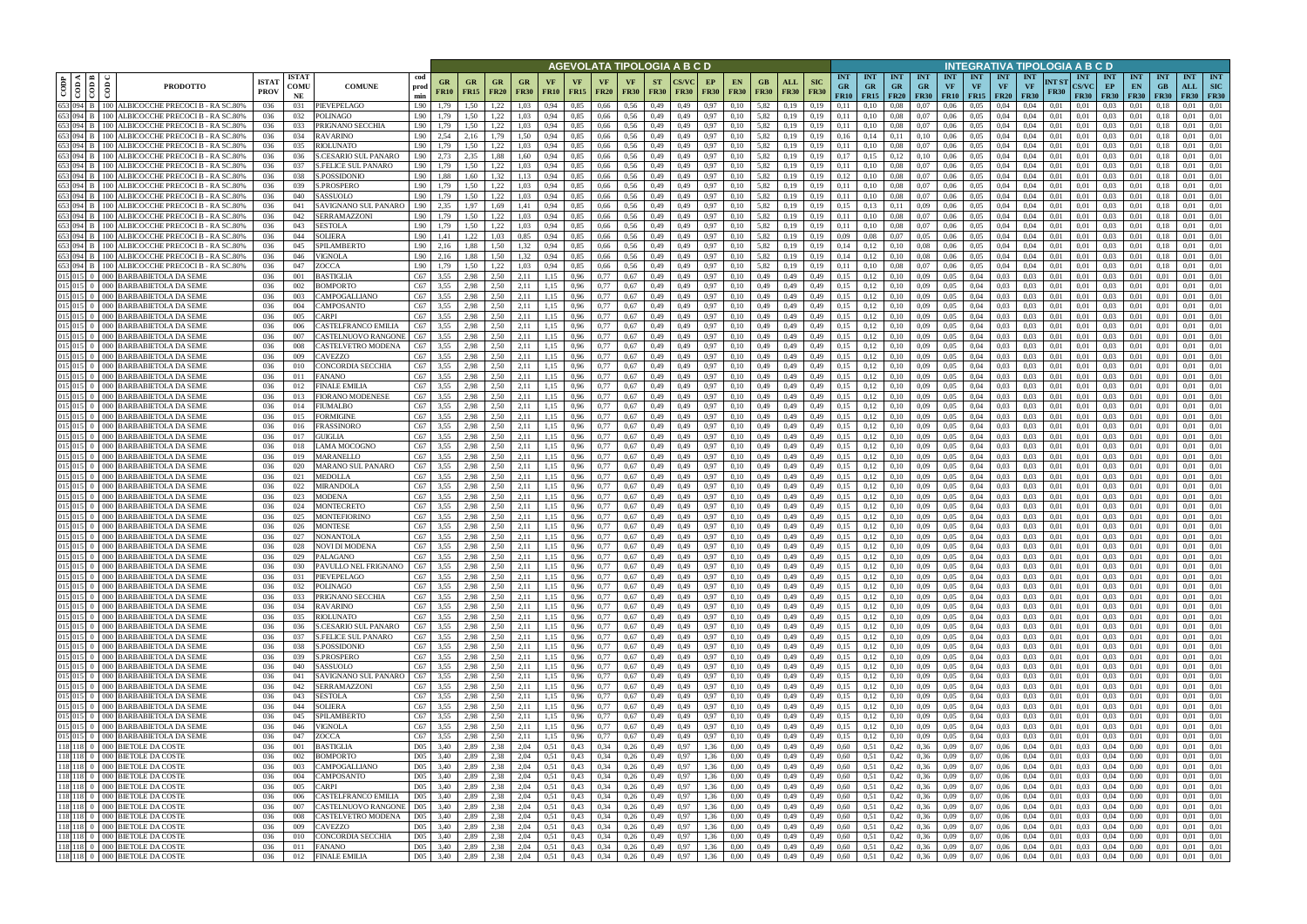|                     |                                      |                                                                                          |                             |                            |                                                                                                       |                                    |                   |                   |              |                                          |                          |                          |                                                     |                      |                          | AGEVOLATA TIPOLOGIA A B C D |                   |                            |                            |              |                           |                                 |                                        |                                         |                                 |                            |                                            |                                 |                                        |                      | INTEGRATIVA TIPOLOGIA A B C D                       |                                 |                                 |                           |                                  |                                         |
|---------------------|--------------------------------------|------------------------------------------------------------------------------------------|-----------------------------|----------------------------|-------------------------------------------------------------------------------------------------------|------------------------------------|-------------------|-------------------|--------------|------------------------------------------|--------------------------|--------------------------|-----------------------------------------------------|----------------------|--------------------------|-----------------------------|-------------------|----------------------------|----------------------------|--------------|---------------------------|---------------------------------|----------------------------------------|-----------------------------------------|---------------------------------|----------------------------|--------------------------------------------|---------------------------------|----------------------------------------|----------------------|-----------------------------------------------------|---------------------------------|---------------------------------|---------------------------|----------------------------------|-----------------------------------------|
| $rac{op}{\sqrt{2}}$ | K I ⊯<br>$\frac{1}{6}$ $\frac{1}{6}$ | ලී<br><b>PRODOTTO</b>                                                                    | <b>ISTA7</b><br><b>PROV</b> | <b>ISTAT</b><br>comu<br>NE | <b>COMUNE</b>                                                                                         | cod<br>prod<br>min                 | GR<br><b>FR10</b> | GR<br><b>FR15</b> | <b>FR20</b>  | GR<br><b>FR30</b>                        | <b>VF</b><br><b>FR10</b> | <b>VF</b><br><b>FR15</b> | VF<br><b>FR20</b>                                   | VF<br><b>FR30</b>    | <b>ST</b><br><b>FR30</b> | CS/VC<br><b>FR30</b>        | EP<br><b>FR30</b> | <b>EN</b><br><b>FR30</b>   | GB<br><b>FR30</b>          | <b>FR30</b>  | <b>SIC</b><br><b>FR30</b> | <b>INT</b><br><b>GR</b><br>FR10 | <b>INT</b><br><b>GR</b><br><b>FR15</b> | <b>INT</b><br><b>GR</b><br><b>FR20</b>  | <b>INT</b><br>GR<br><b>FR30</b> | <b>INT</b><br>VF           | <b>INT</b><br><b>VF</b><br>$FR10$   $FR15$ | <b>INT</b><br>VF<br><b>FR20</b> | <b>INT</b><br><b>VF</b><br><b>FR30</b> | NT ST<br><b>FR30</b> | <b>INT</b><br>CS/VC<br><b>FR30</b>                  | <b>INT</b><br>EP<br><b>FR30</b> | <b>INT</b><br>EN<br><b>FR30</b> | <b>INT</b><br>GB<br>F R30 | <b>INT</b><br>ALL<br><b>FR30</b> | <b>INT</b><br><b>SIC</b><br><b>FR30</b> |
|                     |                                      | 118 118 0 000 BIETOLE DA COSTE                                                           | 036                         | 013                        | <b>IORANO MODENESE</b>                                                                                | D <sub>05</sub>                    | 3.40              | 2.89              | 2.38         | 2.04                                     | 0,51                     | 0,43                     |                                                     | 0,26                 | 0,49                     | ),97                        | 1.36              | 0.00                       | 0,49                       | 0.49         | 0.49                      | 0.60                            |                                        | 0,42                                    | 0.36                            | 0.09                       | 0.07                                       | 0.06                            | 0.04                                   | 0.01                 | 0.03                                                |                                 | 0.00                            |                           | 0.01                             | 0.01                                    |
|                     | 118 118 0<br>118 118                 | 000 BIETOLE DA COSTI<br>000 BIETOLE DA COSTI                                             | 036<br>036                  | 014<br>015                 | <b>IUMALBO</b><br>ORMIGINE                                                                            | D <sub>05</sub><br>D <sub>05</sub> | 3.40              | 2,89<br>2,89      | 2.38<br>2.38 | 2,04<br>2.04                             | 0,51                     | 0,43<br>0,43             |                                                     | 0,26<br>0,26         | 0,49<br>0,49             | ),97<br>).97                | 1,36<br>1.36      | 0.00<br>$_{0.00}$          | 0,49<br>0,49               | 0,49         | 0,49<br>0,49              | 0,60<br>0,60                    | 0.51                                   | 0,42<br>0,42                            | 0.36<br>0.36                    | 0,09<br>0,09               | 0,07<br>0,07                               | 0.06<br>0,06                    | 0.04<br>0.04                           | 0.01<br>0.01         | 0.03<br>0.03                                        | 0.04<br>0.04                    | 0.00<br>0.00                    | 0.01                      | 0.01<br>0.01                     | 0.01<br>0.01                            |
|                     |                                      | 118 118 0 000 BIETOLE DA COSTE                                                           | 036                         | 016                        | RASSINORO                                                                                             | D <sub>05</sub>                    | 3,40              | 2.89              | 2.38         | 2,04                                     | 0.51                     | 0,43                     | 0.34                                                | 0,26                 | 0,49                     | 0.97                        | 1.36              | 0.00                       | 0,49                       | 0,49         | 0,49                      | 0,60                            | 0,51                                   | 0,42                                    | 0,36                            | 0,09                       | 0,07                                       | 0,06                            | 0.04                                   | 0.01                 | 0.03                                                | 0.04                            | 0,00                            | 0.01                      | 0,01                             | 0.01                                    |
|                     |                                      | 118 118 0 000 BIETOLE DA COSTE                                                           | 036                         | 017                        | <b>GUIGLIA</b>                                                                                        | D <sub>05</sub>                    | 3.40              | 2.89              | 2.38         | 2.04                                     | 0.51                     | 0,43                     |                                                     | 0,26                 | 0.49                     | 0.97                        | 1.36              | 0.00                       | 0.49                       | 0.49         | 0.49                      | 0.60                            | 0.51                                   | 0,42                                    | 0.36                            | 0.09                       | 0.07                                       | 0,06                            | 0.04                                   | 0.01                 | 0.03                                                |                                 | 0.00                            |                           | 0.01                             | 0.01                                    |
|                     |                                      | 118 118 0 000 BIETOLE DA COSTE                                                           | 036                         | 018                        | AMA MOCOGNO.                                                                                          | D <sub>05</sub>                    | 3,40              | 2.89              | 2,38         | 2,04                                     | 0.51                     | 0,43                     | 0.34                                                | 0,26                 | 0,49                     | 0,97                        | 1,36              | 0.00                       | 0,49                       | 0,49         | 0,49                      | 0,60                            | 0,51                                   | 0,42                                    | 0,36                            | 0,09                       | 0,07                                       | 0,06                            | 0.04                                   | 0.01                 | 0.03                                                | 0.04                            | 0,00                            | 0.01                      | 0,01                             | 0,01                                    |
|                     |                                      | 118 118 0 000 BIETOLE DA COSTE                                                           | 036                         | 019                        | MARANELLO                                                                                             | D <sub>05</sub>                    | 3.40              | 2.89              | 2.38         | 2.04                                     | 0.51                     | 0,43                     |                                                     | 0.26                 | 0.49                     | ).97                        | 1.36              | $0.00\,$                   | 0.49                       | 0.49         | 0.49                      | 0.60                            | 0.51                                   | 0,42                                    | 0.36                            | 0.09                       | 0.07                                       | 0.06                            | 0.04                                   | 0.01                 | 0.03                                                | 0.04                            | 0.00                            |                           | 0.01                             | 0.01                                    |
|                     |                                      | 118 118 0 000 BIETOLE DA COSTE                                                           | 036                         | 020                        | MARANO SUL PANARO                                                                                     | D <sub>05</sub>                    | 3.40              | 2.89              | 2.38         | 2.04                                     | 0.51                     | 0,43                     | 0.34                                                | 0,26                 | 0,49                     | 0.97                        | 1.36              | 0.00                       | 0.49                       | 0.49         | 0.49                      | 0.60                            | 0.51                                   | 0,42                                    | 0,36                            | 0,09                       | 0.07                                       | 0.06                            | 0.04                                   | 0.01                 | 0.03                                                | 0.04                            | 0.00                            | 0.01                      | 0.01                             | 0.01                                    |
|                     |                                      | 118 118 0 000 BIETOLE DA COSTE                                                           | 036                         | 021                        | MEDOLLA                                                                                               | D <sub>05</sub>                    | 3.40              | 2,89              | 2.38         | 2,04                                     | 0.51                     | 0,43                     | 0.34                                                | 0.26                 | 0,49                     | 0.97                        | 1.36              | 0.00                       | 0.49                       | 0,49         | 0.49                      | 0.60                            | 0.51                                   | 0,42                                    | 0.36                            | 0.09                       | 0.07                                       | 0,06                            | 0.04                                   | 0.01                 | 0.03                                                | 0.04                            | 0.00                            | -0.01                     | 0.01                             | 0,01                                    |
|                     | $118$ 118 0                          | 118 118 0 000 BETOLE DA COSTE<br>000 BIETOLE DA COSTE                                    | 036<br>036                  | 022<br>023                 | MIRANDOLA<br>MODENA                                                                                   | D <sub>05</sub><br>D <sub>05</sub> | 3.40<br>3.40      | 2.89<br>2.89      | 2.38<br>2.38 | 2,04<br>2,04                             | 0.51<br>0.51             | 0.43<br>0,43             | 0.34<br>0.34                                        | 0,26<br>0,26         | 0,49<br>0,49             | 0.97<br>0.97                |                   | 0.00<br>$0.00\,$           | 0.49<br>0.49               | 0,49<br>0,49 | 0,49<br>0.49              | 0.60<br>0.60                    | 0.51<br>0.51                           | 0,42<br>0,42                            | 0,36<br>0.36                    | 0,09<br>0.09               | 0.07<br>0.07                               | 0.06<br>0.06                    | 0.04<br>0.04                           | 0.01<br>0.01         | 0.03<br>0.03                                        | 0.04<br>0.04                    | 0.00<br>0.00                    | 0.01<br>0.01              | 0.01<br>0.01                     | 0.01<br>0.01                            |
|                     |                                      | 118 118 0 000 BIETOLE DA COSTE                                                           | 036                         | 024                        | <b>MONTECRETO</b>                                                                                     | D <sub>05</sub>                    | 3.40              | 2.89              | 2.38         | 2,04                                     | 0,51                     | 0,43                     | 0.34                                                | 0,26                 | 0,49                     | 0.97                        | 1.36              | 0.00                       | 0,49                       | 0,49         | 0,49                      | 0.60                            | 0.51                                   | 0,42                                    | 0,36                            | 0,09                       | 0,07                                       | 0,06                            | 0.04                                   | 0.01                 | 0.03                                                | 0.04                            | 0,00                            | 0.01                      | 0.01                             | 0,01                                    |
|                     |                                      | 118 118 0 000 BIETOLE DA COSTE                                                           | 036                         | 025                        | MONTEFIORINO                                                                                          | D <sub>05</sub>                    | 3.40              | 2.89              | 2.38         | 2,04                                     | 0.51                     | 0,43                     | 0.34                                                | 0,26                 | 0,49                     | 0.97                        | 1.36              | 0.00                       | 0,49                       | 0,49         | 0,49                      | 0.60                            | 0.51                                   | 0,42                                    | 0,36                            | 0,09                       | 0.07                                       | 0,06                            | 0.04                                   | 0.01                 | 0.03                                                | 0,04                            | 0,00                            | 0.01                      | 0.01                             | 0.01                                    |
|                     |                                      | 118 118 0 000 BIETOLE DA COSTE                                                           | 036                         | 026                        | <b>MONTESE</b>                                                                                        | D <sub>05</sub>                    | 3,40              | 2.89              | 2.38         | 2,04                                     | 0.51                     | 0,43                     | 0.34                                                | 0,26                 | 0,49                     | 0,97                        | 1,36              | 0.00                       | 0,49                       | 0,49         | 0,49                      | 0.60                            | 0,51                                   | 0,42                                    | 0,36                            | 0,09                       | 0,07                                       | 0,06                            | 0.04                                   | 0,01                 | 0.03                                                | 0.04                            | 0,00                            | 0.01                      | 0.01                             | 0,01                                    |
|                     |                                      | 118 118 0 000 BETOLE DA COSTE                                                            | 036                         | 027                        | VONANTOLA                                                                                             | D <sub>05</sub>                    | 3,40              | 2,89              | 2,38         | 2,04                                     | 0.51                     | 0,43                     | 0.34                                                | 0,26                 | 0,49                     | 0,97                        | 1,36              | 0,00                       | 0,49                       | 0,49         | 0,49                      | 0,60                            | 0,51                                   | 0,42                                    | 0,36                            | 0,09                       | 0,07                                       | 0,06                            | 0,04                                   | 0.01                 | 0.03                                                | 0,04                            | 0,00                            | 0,01                      | 0,01                             | 0,01                                    |
|                     |                                      | 118 118 0 000 BETOLE DA COSTE                                                            | 036                         | 028                        | <b>JOVI DI MODENA</b>                                                                                 | D <sub>05</sub>                    | 3.40              | 2.89              | 2.38         | 2,04                                     | 0.51                     | 0,43                     | 0.34                                                | 0,26                 | 0,49                     | 0.97                        | 1.36              | 0.00                       | 0,49                       | 0,49         | 0,49                      | 0,60                            | 0.51                                   | 0,42                                    | 0,36                            | 0,09                       | 0.07                                       | 0,06                            | 0.04                                   | 0.01                 | 0.03                                                | 0.04                            | 0,00                            | 0.01                      | 0.01                             | 0.01                                    |
|                     |                                      | 118 118 0 000 BIETOLE DA COSTE<br>118 118 0 000 BIETOLE DA COSTE                         | 036                         | 029<br>030                 | <b>ALAGANO</b><br><b>PAVULLO NEL FRIGNANO</b>                                                         | D <sub>05</sub><br>D <sub>05</sub> | 3.40              | 2.89<br>2.89      | 2.38<br>2,38 | 2,04                                     | 0.51<br>0.51             | 0,43<br>0,43             | 0.34<br>0.34                                        | 0,26                 | 0,49                     | 0,97<br>0.97                | 1.36<br>1.36      | 0.00                       | 0,49                       | 0,49         | 0,49                      | 0,60                            | 0,51                                   | 0,42                                    | 0,36<br>0,36                    | 0,09                       | 0.07                                       | 0,06                            | 0.04<br>0.04                           | 0.01                 | 0.03<br>0.03                                        | 0.04<br>0.04                    | 0,00                            | 0.01<br>0.01              | 0,01<br>0.01                     | 0.01<br>0.01                            |
|                     |                                      | 118 118 0 000 BETOLE DA COSTE                                                            | 036<br>036                  | 031                        | PIEVEPELAGO                                                                                           | D <sub>05</sub>                    | 3,40<br>3.40      | 2.89              | 2.38         | 2,04<br>2.04                             | 0.51                     | 0.43                     | 0.34                                                | 0,26<br>0.26         | 0,49<br>0.49             | 0.97                        | 1.36              | 0.00<br>0.00               | 0,49<br>0.49               | 0,49<br>0.49 | 0,49<br>0.49              | 0,60<br>0.60                    | 0,51<br>0.51                           | 0,42<br>0,42                            | 0,36                            | 0,09<br>0.09               | 0,07<br>0.07                               | 0,06<br>0.06                    | 0.04                                   | 0,01<br>0.01         | 0.03                                                | 0.04                            | 0,00<br>0.00                    | 0.01                      | 0.01                             | 0.01                                    |
|                     |                                      | 118 118 0 000 BIETOLE DA COSTE                                                           | 036                         | 032                        | <b>OLINAGO</b>                                                                                        | D <sub>05</sub>                    | 3.40              | 2.89              | 2.38         | 2.04                                     | 0.51                     | 0.43                     | 0.34                                                | 0.26                 | 0.49                     | ).97                        | 1.36              | 0.00                       | 0.49                       | 0.49         | 0.49                      | 0.60                            | 0.51                                   | 0,42                                    | 0.36                            | 0.09                       | 0.07                                       | 0.06                            | 0.04                                   | 0.01                 | 0.03                                                | 0.04                            | 0.00                            | 0.01                      | 0.01                             | 0.01                                    |
|                     |                                      | 118 118 0 000 BIETOLE DA COSTE                                                           | 036                         | 033                        | PRIGNANO SECCHIA                                                                                      | D <sub>05</sub>                    | 3.40              | 2,89              | 2,38         | 2,04                                     | 0.51                     | 0,43                     | 0.34                                                | 0.26                 | 0,49                     | 0.97                        | 1.36              | 0.00                       | 0,49                       | 0,49         | 0.49                      | 0,60                            | 0.51                                   | 0,42                                    | 0,36                            | 0,09                       | 0,07                                       | 0.06                            | 0.04                                   | 0.01                 | 0.03                                                | 0.04                            | 0,00                            | 0.01                      | 0,01                             | 0.01                                    |
|                     |                                      | $118$ $118$ 0 000 BETOLE DA COSTE                                                        | 036                         | 034                        | RAVARINO                                                                                              | D <sub>05</sub>                    | 3.40              | 2.89              | 2.38         | 2.04                                     | 0.51                     | 0.43                     | 0.34                                                | 0.26                 | 0.49                     | 0.97                        | 1.36              | 0.00                       | 0.49                       | 0.49         | 0.49                      | 0.60                            | 0.51                                   | 0.42                                    | 0.36                            | 0.09                       | 0.07                                       | 0.06                            | 0.04                                   | 0.01                 | 0.03                                                | 0.04                            | 0.00                            | 0.01                      | 0.01                             | 0.01                                    |
|                     |                                      | 118 118 0 000 BETOLE DA COSTE                                                            | 036                         | 035                        | RIOLUNATO                                                                                             | D <sub>05</sub>                    | 3.40              | 2.89              | 2.38         | 2.04                                     | 0.51                     | 0.43                     |                                                     | 0.26                 | 0.49                     | 0.97                        | 1.36              | 0.00                       | 0.49                       | 0.49         | 0.49                      | 0.60                            | 0.51                                   | 0.42                                    | 0.36                            | 0.09                       | 0.07                                       | 0.06                            | 0.04                                   | 0.01                 | 0.03                                                | 0.04                            | 0.00                            | 0.01                      | 0.01                             | 0.01                                    |
|                     | 118 118                              | 000 BIETOLE DA COSTI                                                                     | 036                         | 036                        | CESARIO SUL PANARO                                                                                    | D <sub>05</sub>                    | 3.40              | 2.89              | 2.38         | 2.04                                     | 0.51                     | 0,43                     |                                                     | 0.26                 | 0.49                     | 0.97                        |                   | 0.00                       | 0.49                       | 0.49         | 0.49                      | 0.60                            |                                        | 0,42                                    | 0,36                            | 0.09                       | 0.07                                       | 0.06                            | 0.04                                   | 0.01                 | 0.03                                                | 0.04                            | 0.00                            | $0.0^{\circ}$             | 0.01                             | 0.01                                    |
|                     | 118 118<br>118 118                   | 000 BIETOLE DA COSTI<br>000 BIETOLE DA COSTI                                             | 036<br>036                  | 037<br>038                 | FELICE SUL PANARO<br>.POSSIDONIO                                                                      | D <sub>05</sub><br>D <sub>05</sub> | 3.40<br>3.40      | 2.89<br>2.89      | 2.38<br>2.38 | 2,04<br>2.04                             | 0,51<br>0.51             | 0,43<br>0.43             |                                                     | 0,26<br>0,26         | 0,49<br>0.49             | ),97<br>).97                | 1.36              | 0.00<br>0.00               | 0,49<br>0.49               | 0,49<br>0.49 | 0.49<br>0.49              | 0,60<br>0.60                    | 0.51<br>0.51                           | 0,42<br>0,42                            | 0.36<br>0.36                    | 0,09<br>0.09               | 0,07<br>0.07                               | 0.06<br>0.06                    | 0.04<br>0.04                           | 0.01                 | 0.03<br>0.03                                        | 0.04<br>0.04                    | 0.00<br>0.00                    | 0.01                      | 0.01<br>0.01                     | 0.01<br>0.01                            |
|                     |                                      | 118 118 0 000 BETOLE DA COSTE                                                            | 036                         | 039                        | PROSPERO                                                                                              | D <sub>05</sub>                    | 3.40              | 2,89              | 2,38         | 2,04                                     | 0.51                     | 0,43                     | 0,34                                                | 0,26                 | 0,49                     | 0,97                        | 1.36              | 0,00                       | 0,49                       | 0,49         | 0,49                      | 0,60                            | 0,51                                   | 0,42                                    | 0,36                            | 0,09                       | 0,07                                       | 0,06                            | 0.04                                   | 0,01                 | 0.03                                                | 0,04                            | 0.00                            | 0,01                      | 0,01                             | 0,01                                    |
|                     | $118$ 118 0                          | 000 BIETOLE DA COSTE                                                                     | 036                         | 040                        | <b>ASSUOLO</b>                                                                                        | D <sub>05</sub>                    | 3.40              | 2.89              | 2.38         | 2.04                                     |                          | 0.43                     |                                                     | 0.26                 | 0.49                     | 0.97                        | 1.36              |                            | 0.49                       | 0.49         | 0.49                      | 0.60                            | 0.51                                   | 0,42                                    | 0.36                            | 0.09                       | 0.07                                       | 0.06                            | 0.04                                   | 0.01                 | 0.03                                                |                                 | 0.00                            |                           | 0.01                             | 0.01                                    |
|                     |                                      | 118 118 0 000 BIETOLE DA COSTE                                                           | 036                         | 041                        | AVIGNANO SUL PANARO                                                                                   | D <sub>05</sub>                    | 3,40              | 2.89              | 2.38         | 2,04                                     | 0,51                     | 0,43                     |                                                     | 0,26                 | 0,49                     | ),97                        | 1.36              | 0.00                       | 0,49                       | 0,49         | 0,49                      | 0,60                            | 0.51                                   | 0,42                                    | 0.36                            | 0,09                       | 0.07                                       | 0,06                            | 0.04                                   | 0.01                 | 0.03                                                | 0.04                            | 0,00                            | 0.01                      | 0.01                             | 0.01                                    |
|                     | 118 118 0                            | 000 BIETOLE DA COSTE                                                                     | 036                         | 042                        | <b>ERRAMAZZONI</b>                                                                                    | D <sub>05</sub>                    | 3,40              | 2,89              | 2,38         | 2,04                                     | 0,51                     | 0,43                     |                                                     | 0,26                 | 0,49                     | ).97                        | 1.36              |                            | 0,49                       | 0,49         | 0,49                      | 0,60                            | 0.51                                   | 0,42                                    | 0.36                            | 0,09                       | 0.07                                       | 0,06                            | 0.04                                   | 0.01                 | 0.03                                                |                                 | 0,00                            | 0.01                      | 0.01                             | 0,01                                    |
|                     |                                      | 118 118 0 000 BETOLE DA COSTE                                                            | 036                         | 043                        | SESTOLA                                                                                               | D <sub>05</sub>                    | 3.40              | 2.89              | 2.38         | 2.04                                     | 0.51                     | 0,43                     | 0.34                                                | 0,26                 | 0,49                     | 0.97                        | 1.36              | 0.00                       | 0.49                       | 0.49         | 0.49                      | 0.60                            | 0.51                                   | 0,42                                    | 0,36                            | 0,09                       | 0.07                                       | 0.06                            | 0.04                                   | 0.01                 | 0.03                                                | 0.04                            | 0.00                            | 0.01                      | 0.01                             | 0.01                                    |
|                     |                                      | 118 118 0 000 BETOLE DA COSTE<br>118 118 0 000 BIETOLE DA COSTE                          | 036<br>036                  | 044<br>045                 | <b>OLIERA</b><br>PILAMBERTO                                                                           | D <sub>05</sub><br>D <sub>05</sub> | 3.40<br>3.40      | 2.89<br>2,89      | 2.38<br>2,38 | 2.04<br>2,04                             | 0.51<br>0,51             | 0,43<br>0,43             | 0.34<br>0,34                                        | 0.26<br>0,26         | 0,49<br>0,49             | 0.97<br>0,97                | 1.36<br>1.36      | 0.00<br>0.00               | 0.49<br>0,49               | 0.49<br>0,49 | 0.49<br>0,49              | 0.60<br>0.60                    | 0.51<br>0,51                           | 0,42<br>0,42                            | 0.36<br>0,36                    | 0.09<br>0,09               | 0.07<br>0,07                               | 0.06<br>0,06                    | 0.04<br>0.04                           | 0.01<br>0.01         | 0.03<br>0.03                                        | 0.04<br>0.04                    | 0.00<br>0,00                    | 0.01<br>0.01              | 0.01<br>0.01                     | 0.01<br>0,01                            |
|                     |                                      | 118 118 0 000 BIETOLE DA COSTE                                                           | 036                         | 046                        | VIGNOLA                                                                                               | D <sub>05</sub>                    | 3.40              | 2.89              | 2.38         | 2.04                                     | 0.51                     | 0.43                     | 0.34                                                | 0,26                 | 0,49                     | 0.97                        |                   | 0.00                       | 0.49                       | 0,49         | 0.49                      | 0.60                            | 0.51                                   | 0,42                                    | 0.36                            | 0.09                       | 0.07                                       | 0.06                            | 0.04                                   | 0.01                 | 0.03                                                | 0.04                            | 0.00                            | 0.01                      | 0.01                             | 0.01                                    |
|                     |                                      | 118 118 0 000 BIETOLE DA COSTE                                                           | 036                         | 047                        | <b>ZOCCA</b>                                                                                          | D <sub>05</sub>                    | 3.40              | 2.89              | 2.38         | 2,04                                     | 0.51                     | 0.43                     | 0.34                                                | 0,26                 | 0,49                     | 0.97                        | 1.36              | 0.00                       | 0.49                       | 0,49         | 0,49                      | 0.60                            | 0.51                                   | 0,42                                    | 0,36                            | 0,09                       | 0.07                                       | 0.06                            | 0.04                                   | 0.01                 | 0.03                                                | 0.04                            | 0,00                            | 0.01                      | 0.01                             | 0.01                                    |
|                     | 028 028                              | 000 BIETOLA DA ZUCCHERO (RADICE)                                                         | 036                         | 001                        | BASTIGLIA                                                                                             | D <sub>04</sub>                    | 2.64              | 2,21              | 1,87         | 1,62                                     | 0,43                     | 0,34                     | 0,26                                                | 0,17                 | 0,49                     | 0.97                        | 1.46              | 0,10                       | 0,97                       | 0,49         | 0,49                      | 0.46                            | 0.39                                   | 0,33                                    | 0,28                            | 0.07                       | 0.06                                       | 0.04                            | 0.03                                   | 0.01                 | 0.03                                                | 0.04                            | 0,01                            | 0.03                      | 0.01                             | 0.01                                    |
|                     | 028 028                              | 000 BIETOLA DA ZUCCHERO (RADICE)                                                         | 036                         | 002                        | <b>BOMPORTO</b>                                                                                       | D <sub>04</sub>                    | 2,64              | 2,21              | 1.87         | 1,62                                     | 0,43                     | 0,34                     | 0,26                                                | 0,17                 | 0,49                     | 0,97                        | 1,46              | 0,10                       | 0.97                       | 0,49         | 0,49                      | 0.46                            | 0.39                                   | 0,33                                    | 0,28                            | 0,07                       | 0.06                                       | 0,04                            | 0.03                                   | 0,01                 | 0.03                                                | 0.04                            | 0,01                            | 0.03                      | 0.01                             | 0,01                                    |
|                     | 028 028                              | 000 BIETOLA DA ZUCCHERO (RADICE)                                                         | 036                         | 003                        | 'AMPOGALLIANO                                                                                         | D <sub>04</sub>                    | 2,64              | 2,21              | 1,87         | 1,62                                     | 0.43                     | 0,34                     | 0.26                                                | 0,17                 | 0,49                     | 0,97                        | 1.46              | 0,10                       | 0,97                       | 0,49         | 0,49                      | 0,46                            | 0.39                                   | 0,33                                    | 0,28                            | 0.07                       | 0.06                                       | 0,04                            | 0.03                                   | 0.01                 | 0.03                                                | 0.04                            | 0,01                            | 0.03                      | 0,01                             | 0,01                                    |
|                     | 028 028<br>028 028                   | 000 BIETOLA DA ZUCCHERO (RADICE)                                                         | 036                         | 004                        | <b>AMPOSANTO</b>                                                                                      | D <sub>04</sub>                    | 2,64              | 2,21              | 1,87         | 1,62                                     | 0,43                     | 0,34                     | 0,26                                                | 0,17                 | 0,49                     | 0,97                        | 1,46              | 0,10                       | 0.97                       | 0,49         | 0,49                      | 0,46                            | 0,39                                   | 0,33                                    | 0,28                            | 0,07                       | 0,06                                       | 0,04                            | 0.03                                   | 0,01                 | 0.03                                                | 0,04                            | 0,01                            | 0.03                      | 0,01                             | 0,01<br>0.01                            |
|                     | 028 028                              | 000 BIETOLA DA ZUCCHERO (RADICE)<br>000 BIETOLA DA ZUCCHERO (RADICE)                     | 036<br>036                  | 005<br>006                 | 'ARPI<br>'ASTELFRANCO EMILIA                                                                          | D <sub>04</sub><br>D <sub>04</sub> | 2.64<br>2,64      | 2.21<br>2.21      | 1,87<br>1,87 | 1,62<br>1,62                             | 0.43<br>0,43             | 0,34<br>0,34             | 0.26<br>0.26                                        | 0.17<br>0,17         | 0,49<br>0,49             | 0,97<br>0,97                | 1,46<br>1,46      | 0,10<br>0,10               | 0,97<br>0,97               | 0,49<br>0,49 | 0,49<br>0,49              | 0,46<br>0,46                    | 0.39<br>0,39                           | 0,33<br>0,33                            | 0,28<br>0,28                    | 0,07<br>0,07               | 0,06<br>0,06                               | 0,04<br>0,04                    | 0.03<br>0.03                           | 0.01<br>0,01         | 0.03<br>0.03                                        | 0.04<br>0,04                    | 0,01<br>0,01                    | 0.03<br>0.03              | 0,01<br>0,01                     | 0.01                                    |
|                     | 028 028                              | 000 BIETOLA DA ZUCCHERO (RADICE)                                                         | 036                         | 007                        | 'ASTELNUOVO RANGONE                                                                                   | D <sub>04</sub>                    | 2,64              | 2,21              | 1,87         | 1,62                                     | 0.43                     | 0,34                     | 0.26                                                | 0,17                 | 0,49                     | 0.97                        | 1,46              | 0,10                       | 0.97                       | 0,49         | 0,49                      | 0,46                            | 0.39                                   | 0,33                                    | 0,28                            | 0,07                       | 0,06                                       | 0,04                            | 0.03                                   | 0.01                 | 0.03                                                | 0.04                            | 0,01                            | 0.03                      | 0,01                             | 0.01                                    |
|                     | 028 028                              | 000 BIETOLA DA ZUCCHERO (RADICE)                                                         | 036                         | 008                        | <b>ASTELVETRO MODENA</b>                                                                              | D <sub>04</sub>                    | 2.64              | 2.21              | 1.87         | 1.62                                     | 0.43                     | 0.34                     | 0.26                                                |                      | 0.49                     | ).97                        | 1.46              |                            | 0.97                       | 0.49         | 0.49                      | 0.46                            |                                        | 0.33                                    | 0.28                            | 0.07                       | 0.06                                       | 0.04                            | 0.03                                   | 0.01                 | 0.03                                                | 0.04                            | 0.01                            | 0.03                      | 0.01                             | 0.01                                    |
|                     |                                      | 028 028 0 000 BIETOLA DA ZUCCHERO (RADICE)                                               | 036                         | 009                        | <b>AVEZZO</b>                                                                                         | D <sub>04</sub>                    | 2.64              | 2.21              | 1.87         | 1,62                                     | 0.43                     | 0.34                     | 0.26                                                | 0.17                 | 0.49                     | 0.97                        | 1.46              | 0.10                       | 0.97                       | 0.49         | 0.49                      | 0.46                            | 0.39                                   | 0,33                                    | 0,28                            | 0.07                       | 0.06                                       | 0.04                            | 0.03                                   | 0.01                 | 0.03                                                | 0.04                            | 0.01                            | 0.03                      | 0.01                             | 0.01                                    |
|                     |                                      | 028 028 0 000 BIETOLA DA ZUCCHERO (RADICE)                                               | 036                         | 010                        | CONCORDIA SECCHIA                                                                                     | D <sub>04</sub>                    | 2.64              | 2,21              | 1.87         | 1,62                                     | 0.43                     | 0.34                     | 0.26                                                | 0.17                 | 0.49                     | 0.97                        | 1.46              | 0.10                       | 0.97                       | 0.49         | 0.49                      | 0.46                            | 0.39                                   | 0.33                                    | 0.28                            | 0.07                       | 0.06                                       | 0.04                            | 0.03                                   | 0.01                 | 0.03                                                | 0.04                            | 0.01                            | 0.03                      | 0.01                             | 0.01                                    |
|                     |                                      | 028 028 0 000 BIETOLA DA ZUCCHERO (RADICE)<br>028 028 0 000 BIETOLA DA ZUCCHERO (RADICE) | 036<br>036                  | 011<br>012                 | <b>FANANO</b><br>FINALE EMILIA                                                                        | D04<br>D04                         | 2,64<br>2,64      | 2,21<br>2,21      | 1,87<br>1,87 | 1,62<br>1,62                             | 0,43<br>0,43             | 0,34<br>0,34             | 0,26<br>0,26                                        | 0,17<br>0,17         | 0,49<br>0,49             | 0,97<br>0,97                | 1,46<br>1,46      | 0,10<br>0,10               | 0,97<br>0,97               | 0,49<br>0,49 | 0,49<br>0,49              | 0,46<br>0,46                    | 0,39<br>0,39                           | 0,33<br>0,33                            | 0,28<br>0,28                    |                            | $0,07$ 0.06<br>$0,07$ 0.06                 | 0,04<br>0,04                    | 0.03<br>0,03                           | 0,01<br>0,01         | 0,03<br>0,03                                        | 0,04<br>$0,04$ 0.01             | 0,01                            | 0,03<br>0,03              | 0,01<br>0,01                     | 0,01<br>0,01                            |
|                     |                                      | 028 028 0 000 BIETOLA DA ZUCCHERO (RADICE)                                               | 036                         | 013                        | <b>FIORANO MODENESE</b>                                                                               | D04                                | 2,64              | 2,21              | 1,87         | 1,62                                     | 0,43                     | 0,34                     | 0,26                                                | 0,17                 | 0,49                     | 0,97                        | 1,46              | 0,10                       | $0,97$ 0,49                |              | 0,49                      | 0,46                            | 0,39                                   | 0,33                                    | 0,28                            | $0,07$ 0.06                |                                            | 0,04                            | 0,03                                   | 0,01                 | 0,03                                                | $0,04$ $0,01$                   |                                 | 0,03                      | 0,01                             | 0,01                                    |
|                     |                                      | 028 028 0 000 BIETOLA DA ZUCCHERO (RADICE)                                               | 036                         | 014                        | FIUMALBO                                                                                              | D04                                | 2,64              | 2,21              | 1,87         | 1,62                                     | 0,43                     | 0,34                     |                                                     | $0,26$ $0,17$ $0,49$ |                          | 0,97                        | 1,46              | 0,10                       | 0,97 0,49                  |              | 0,49                      | 0,46                            | 0,39                                   | 0,33                                    | 0,28                            | $0,07$ 0.06                |                                            | 0,04                            | 0,03                                   | 0,01                 | 0,03                                                | $0,04$ 0.01                     |                                 | 0,03                      | 0,01                             | 0,01                                    |
|                     |                                      | 028 028 0 000 BIETOLA DA ZUCCHERO (RADICE)                                               | 036                         | 015                        | FORMIGINE                                                                                             | D <sub>04</sub>                    | 2,64              | 2,21              | 1,87         | 1,62                                     | 0,43                     | 0,34                     | 0,26                                                | 0,17                 | 0,49                     | 0,97                        | 1,46              | 0,10                       | 0,97 0,49                  |              | 0,49                      | 0,46                            | 0,39                                   | 0,33                                    | 0,28                            | $0,07$ 0.06                |                                            | 0,04                            | 0,03                                   | 0,01                 | 0,03                                                | $0,04$ 0.01                     |                                 | 0,03                      | 0,01                             | 0,01                                    |
|                     |                                      | 028 028 0 000 BIETOLA DA ZUCCHERO (RADICE)                                               | 036                         | 016                        | FRASSINORO                                                                                            | D04                                | 2,64              | 2,21              | 1,87         | 1,62                                     | 0,43                     | 0,34                     | 0,26                                                | 0,17                 | 0,49                     | 0,97                        | 1,46              | 0,10                       | 0,97                       | 0,49         | 0,49                      | 0,46                            | 0,39                                   | 0,33                                    | 0,28                            | $0,07$ 0.06                |                                            | 0,04                            | 0,03                                   | 0,01                 | 0,03                                                | 0,04                            | 0,01                            | 0,03                      | 0,01                             | 0,01                                    |
|                     |                                      | 028 028 0 000 BIETOLA DA ZUCCHERO (RADICE)<br>028 028 0 000 BIETOLA DA ZUCCHERO (RADICE) | 036                         | 017                        | <b>JUIGLIA</b>                                                                                        | D <sub>04</sub>                    | 2,64              | 2,21              | 1,87         | 1,62                                     | 0,43                     | 0,34                     | 0,26                                                | 0,17                 | 0,49                     | 0,97                        | 1,46              | 0,10                       | 0,97                       | 0,49         | 0,49                      | 0,46                            | 0,39                                   | 0,33                                    | 0,28                            | $0,07$ 0.06                |                                            | 0,04                            | 0,03                                   | 0,01                 | 0.03                                                | 0,04                            | 0,01                            | 0,03                      | 0,01                             | 0,01                                    |
|                     |                                      | 028 028 0 000 BIETOLA DA ZUCCHERO (RADICE)                                               | 036<br>036                  | 018<br>019                 | AMA MOCOGNO<br>MARANELLO                                                                              | D <sub>04</sub><br>D <sub>04</sub> | 2,64<br>2,64      | 2,21<br>2,21      | 1,87<br>1,87 | 1,62<br>1,62                             | 0,43<br>0,43             | 0,34<br>0,34             | 0.26<br>0,26                                        | 0,17<br>0,17         | 0,49<br>0,49             | 0.97<br>0,97                | 1,46<br>1,46      | 0,10<br>0,10               | 0,97 0,49<br>0,97          | 0,49         | 0,49<br>0,49              | 0,46<br>0,46                    | 0,39<br>0,39                           | 0,33<br>0,33                            | 0,28<br>0,28                    | $0,07$ 0.06                | $0,07$ 0.06                                | 0,04<br>0,04                    | 0,03<br>0,03                           | 0,01<br>0,01         | 0,03<br>0,03                                        | 0,04<br>0,04                    | 0,01<br>0,01                    | 0,03<br>0,03              | 0,01<br>0,01                     | 0,01<br>0,01                            |
|                     |                                      | 028 028 0 000 BIETOLA DA ZUCCHERO (RADICE)                                               | 036                         | 020                        | MARANO SUL PANARO                                                                                     |                                    | D04 2.64          | 2,21              | 1,87         | 1,62                                     |                          |                          | $0,43$ 0.34 0.26 0.17                               |                      | 0,49                     | $0,97$ 1,46                 |                   | 0,10                       | 0,97 0,49                  |              | 0,49                      | 0,46                            | 0,39                                   | 0,33                                    | 0,28                            |                            | $0,07$ 0.06                                | 0,04                            | 0,03                                   | 0,01                 | 0,03                                                | $0,04$ 0.01                     |                                 | 0,03                      | 0.01                             | 0,01                                    |
|                     |                                      | 028 028 0 000 BIETOLA DA ZUCCHERO (RADICE)                                               | 036                         | 021                        | MEDOLLA                                                                                               |                                    | D04 2,64          | 2,21              | 1,87         | 1,62                                     |                          | $0,43$ $0,34$            | $0,26$ $0,17$                                       |                      | 0,49                     | 0,97 1,46                   |                   | 0,10                       | 0,97 0,49                  |              | 0,49                      | 0,46                            | 0,39                                   | 0,33                                    | 0,28                            | $0,07$ 0.06                |                                            | 0,04                            | 0,03                                   | 0,01                 | 0,03                                                | $0,04$ 0.01                     |                                 | 0,03                      | 0.01                             | 0,01                                    |
|                     |                                      | 028 028 0 000 BIETOLA DA ZUCCHERO (RADICE)                                               | 036                         | 022                        | MIRANDOLA                                                                                             | D <sub>04</sub>                    | 2,64              | 2,21              | 1,87         | 1,62                                     | 0,43                     | 0,34                     | 0,26                                                | 0,17                 | 0,49                     | 0,97                        | 1,46              | 0,10                       | 0,97 0,49                  |              | 0,49                      | 0,46                            | 0,39                                   | 0,33                                    | 0,28                            |                            | $0,07$ 0.06                                | 0,04                            | 0,03                                   | 0,01                 | 0,03                                                | 0,04                            | 0,01                            | 0,03                      | 0.01                             | 0,01                                    |
|                     |                                      | 028 028 0 000 BIETOLA DA ZUCCHERO (RADICE)                                               | 036                         | 023                        | MODENA                                                                                                |                                    | D04 2.64          | 2,21              |              | $1,87$ $1,62$ 0.43                       |                          | 0,34                     | $0,26$ $0,17$                                       |                      | 0,49                     | 0,97                        | 1,46              | 0,10                       | 0,97 0,49                  |              | 0,49                      | 0,46                            | 0,39                                   | 0,33                                    | 0,28                            |                            | $0,07$ 0.06                                | 0,04                            | 0,03                                   | 0,01                 | 0,03                                                | $0,04$ $0,01$                   |                                 | 0,03                      | 0.01                             | 0,01                                    |
|                     |                                      | 028 028 0 000 BIETOLA DA ZUCCHERO (RADICE)<br>028 028 0 000 BIETOLA DA ZUCCHERO (RADICE) | 036                         | 024                        | MONTECRETO                                                                                            | D <sub>04</sub>                    | 2,64              | 2,21              |              | $1,87$ 1.62 0.43                         |                          | 0,34                     | 0,26                                                | 0,17                 | 0,49                     | $0,97$ 1,46                 |                   | 0,10                       | 0,97 0,49                  |              | 0,49                      | 0,46                            | 0,39                                   | 0,33                                    | 0,28                            |                            | $0,07$ 0.06                                | 0,04                            | 0,03                                   | 0,01                 | 0,03                                                | $0,04$ 0.01                     |                                 | 0,03                      | 0.01                             | 0,01                                    |
|                     |                                      | 028 028 0 000 BIETOLA DA ZUCCHERO (RADICE)                                               | 036<br>036                  | 025<br>026                 | MONTEFIORINO<br>MONTESE                                                                               | D <sub>04</sub>                    | D04 2,64<br>2,64  | 2,21<br>2,21      | 1,87<br>1,87 | 1,62<br>1,62                             | 0,43<br>0,43             | 0,34<br>0,34             | $0,26$ 0,17<br>0,26                                 | 0,17                 | 0,49<br>0,49             | 0,97<br>0,97                | 1,46<br>1,46      | 0,10<br>0,10               | $0,97$ 0,49<br>$0,97$ 0,49 |              | 0,49<br>0,49              | 0,46<br>0,46                    | 0,39<br>0,39                           | 0,33<br>0,33                            | 0,28<br>0,28                    | $0,07$ 0,06<br>$0,07$ 0.06 |                                            | 0,04<br>0,04                    | 0,03<br>0,03                           | 0,01<br>0,01         | 0,03<br>0,03                                        | $0,04$ $0,01$<br>0,04           | 0,01                            | 0,03<br>0,03              | 0.01<br>0,01                     | 0,01<br>0,01                            |
|                     |                                      | 028 028 0 000 BETOLA DA ZUCCHERO (RADICE)                                                | 036                         | 027                        | NONANTOLA                                                                                             | D <sub>04</sub>                    | 2,64              | 2,21              | 1,87         | 1,62                                     | 0,43                     | 0,34                     | 0,26                                                | 0,17                 | 0,49                     | 0,97                        | 1,46              | 0,10                       | 0,97                       | 0,49         | 0,49                      | 0,46                            | 0,39                                   | 0,33                                    | 0,28                            | $0,07$ 0.06                |                                            | 0,04                            | 0,03                                   | 0,01                 | 0,03                                                | 0,04                            | 0,01                            | 0,03                      | 0,01                             | 0,01                                    |
|                     |                                      | 028 028 0 000 BIETOLA DA ZUCCHERO (RADICE)                                               | 036                         | 028                        | NOVI DI MODENA                                                                                        | D <sub>04</sub>                    | 2,64              | 2,21              | 1,87         | 1,62                                     | 0,43                     | 0,34                     | 0,26                                                | 0,17                 | 0,49                     | 0,97                        | 1,46              | 0,10                       | $0,97$ 0,49                |              | 0,49                      | 0,46                            | 0,39                                   | 0,33                                    | 0,28                            | $0,07$ 0.06                |                                            | 0,04                            | 0,03                                   | 0,01                 | 0,03                                                | 0,04                            | 0,01                            | 0,03                      | 0,01                             | 0,01                                    |
|                     |                                      | 028 028 0 000 BIETOLA DA ZUCCHERO (RADICE)                                               | 036                         | 029                        | PALAGANO                                                                                              | D <sub>04</sub>                    | 2,64              | 2,21              | 1,87         | 1,62                                     | 0,43                     | 0,34                     | $0,26$ $0,17$                                       |                      | 0,49                     | $0,97$ 1,46                 |                   | 0,10                       | $0,97$ 0.49                |              | 0,49                      | 0,46                            | 0,39                                   | 0,33                                    | 0,28                            | $0,07$ 0.06                |                                            | 0,04                            | 0,03                                   | 0,01                 | 0,03                                                | $0,04$ 0.01                     |                                 | 0,03                      | 0,01                             | 0,01                                    |
|                     |                                      | 028 028 0 000 BIETOLA DA ZUCCHERO (RADICE)                                               | 036                         | 030                        | PAVULLO NEL FRIGNANO                                                                                  | D04                                | 2,64              | 2,21              |              | 1,87 1,62                                | 0,43                     | 0,34                     | $0,26$ $0,17$                                       |                      | 0,49                     | 0,97 1,46                   |                   | 0,10                       | $0,97$ 0.49                |              | 0,49                      | 0,46                            | 0,39                                   | 0,33                                    | 0,28                            | $0,07$ 0.06                |                                            | 0,04                            | 0,03                                   | 0,01                 | 0,03                                                | $0,04$ 0.01                     |                                 | 0,03                      | 0,01                             | 0,01                                    |
|                     |                                      | 028 028 0 000 BIETOLA DA ZUCCHERO (RADICE)<br>028 028 0 000 BIETOLA DA ZUCCHERO (RADICE) | 036                         | 031                        | PIEVEPELAGO                                                                                           | D <sub>04</sub>                    | 2,64              | 2,21              |              | 1,87 1,62                                | 0,43                     | 0,34                     | $0,26$ 0,17                                         |                      | 0,49                     | 0,97 1,46                   |                   | 0,10                       | $0,97$ 0.49                |              | 0,49                      | 0,46                            | 0,39                                   | 0,33                                    | 0,28                            | $0,07$ 0.06                |                                            | 0,04                            | 0,03                                   | 0,01                 | 0,03                                                | $0,04$ 0.01                     |                                 | 0,03                      | 0,01                             | 0,01                                    |
|                     |                                      |                                                                                          | 036<br>036                  | 032<br>033                 | POLINAGO<br>PRIGNANO SECCHIA                                                                          | D <sub>04</sub><br>D <sub>04</sub> | 2,64<br>2,64      | 2,21<br>2,21      |              | $1,87$ $1,62$ 0.43<br>$1,87$ $1,62$ 0.43 |                          |                          | $0,34$ $0,26$ $0,17$<br>$0,34$ $0,26$ $0,17$ $0,49$ |                      | 0,49                     | $0,97$ 1,46<br>0,97 1,46    |                   | 0,10<br>0,10               | 0,97 0,49<br>0,97 0,49     |              | 0,49<br>0,49              | 0,46<br>0,46                    | 0,39<br>0,39                           | 0,33<br>0,33                            | 0,28<br>0,28                    | $0,07$ 0.06                | $0,07$ 0.06                                | 0,04<br>0,04                    | 0,03<br>0,03                           | 0,01<br>0,01         | $0.03$ $0.04$ $0.01$ $0.03$<br>$0,03$ $0,04$ $0,01$ |                                 |                                 | 0,03                      | 0.01<br>0,01                     | 0,01<br>0,01                            |
|                     |                                      | 028 028 0 000 BIETOLA DA ZUCCHERO (RADICE)<br>028 028 0 000 BIETOLA DA ZUCCHERO (RADICE) | 036                         | 034                        | <b>RAVARINO</b>                                                                                       | D <sub>04</sub>                    | 2,64              | 2,21              |              | 1,87 1,62                                | 0,43                     |                          | $0,34$ $0,26$ $0,17$                                |                      | 0,49                     | 0,97                        | 1,46              | 0,10                       | 0,97 0,49                  |              | 0,49                      | 0,46                            | 0,39                                   | 0,33                                    | 0,28                            | $0,07$ 0,06                |                                            | 0,04                            | 0,03                                   | 0,01                 |                                                     | $0,03$ $0,04$ $0,01$            |                                 | 0,03                      | 0,01                             | 0,01                                    |
|                     |                                      | 028 028 0 000 BIETOLA DA ZUCCHERO (RADICE)                                               | 036                         | 035                        | RIOLUNATO                                                                                             | D04                                | 2,64              | 2,21              | 1,87         | 1,62                                     | 0,43                     | 0,34                     | $0,26$ $0,17$                                       |                      | 0,49                     | 0,97                        | 1,46              | 0,10                       | $0,97$ 0,49                |              | 0,49                      | 0,46                            | 0,39                                   | 0,33                                    | 0,28                            | $0,07$ 0.06                |                                            | 0,04                            | 0,03                                   | 0,01                 | 0,03                                                | $0,04$ 0.01                     |                                 | 0,03                      | 0,01                             | 0,01                                    |
|                     |                                      | 028 028 0 000 BIETOLA DA ZUCCHERO (RADICE)                                               | 036                         | 036                        | S.CESARIO SUL PANARO                                                                                  | D04                                | 2,64              | 2,21              | 1,87         | 1,62                                     | 0,43                     | 0,34                     | 0,26                                                | 0,17                 | 0,49                     | 0,97                        | 1,46              | 0,10                       | 0,97 0,49                  |              | 0,49                      | 0,46                            | 0,39                                   | 0,33                                    | 0,28                            | $0,07$ 0.06                |                                            | 0,04                            | 0,03                                   | 0,01                 | 0,03                                                | $0,04$ 0.01                     |                                 | 0,03                      | 0,01                             | 0,01                                    |
|                     |                                      | 028 028 0 000 BIETOLA DA ZUCCHERO (RADICE)                                               | 036                         | 037                        | S.FELICE SUL PANARO                                                                                   | D <sub>04</sub>                    | 2,64              | 2,21              | 1,87         | 1,62                                     | 0,43                     | 0,34                     | 0,26                                                | 0,17                 | 0,49                     | 0,97                        | 1,46              | 0,10                       | $0,97$ 0,49                |              | 0,49                      | 0,46                            | 0,39                                   | 0,33                                    | 0,28                            | $0,07$ 0.06                |                                            | 0,04                            | 0,03                                   | 0,01                 | 0,03                                                | $0,04$ 0.01                     |                                 | 0,03                      | 0,01                             | 0,01                                    |
|                     |                                      | 028 028 0 000 BIETOLA DA ZUCCHERO (RADICE)                                               | 036                         | 038                        | <b>S.POSSIDONIO</b>                                                                                   | D <sub>04</sub>                    | 2,64              | 2,21              | 1,87         | 1,62                                     | 0,43                     | 0,34                     | 0,26                                                | 0,17                 | 0,49                     | 0,97                        | 1,46              | 0,10                       | $0,97$ 0,49                |              | 0,49                      | 0,46                            | 0,39                                   | 0,33                                    | 0,28                            | $0,07$ 0.06                |                                            | 0,04                            | 0,03                                   | 0,01                 | 0,03                                                | $0,04$ 0.01                     |                                 | 0,03                      | 0,01                             | 0,01                                    |
|                     |                                      | 028 028 0 000 BIETOLA DA ZUCCHERO (RADICE)<br>028 028 0 000 BIETOLA DA ZUCCHERO (RADICE) | 036                         | 039<br>040                 | S.PROSPERO                                                                                            | D <sub>04</sub>                    | 2,64<br>D04 2,64  | 2,21<br>2,21      | 1,87<br>1,87 | 1,62<br>1,62                             | 0,43<br>0,43             | 0,34<br>0,34             | $0,26$ $0,17$                                       | $0,26$ $0,17$        | 0,49<br>0,49             | 0,97<br>0,97                | 1,46<br>1,46      | 0,10<br>0,10               | 0,97 0,49<br>0,97 0,49     |              | 0,49                      | 0,46<br>0,46                    | 0,39<br>0,39                           | 0,33                                    | 0,28<br>0,28                    | $0,07$ 0.06                |                                            | 0,04<br>0,04                    | 0,03<br>0,03                           | 0,01<br>0,01         | 0,03<br>0,03                                        | $0,04$ $0,01$<br>$0,04$ 0.01    |                                 | 0,03                      | 0,01<br>0,01                     | 0,01<br>0,01                            |
|                     |                                      | 028 028 0 000 BIETOLA DA ZUCCHERO (RADICE)                                               | 036<br>036                  | 041                        | SASSUOLO<br>SAVIGNANO SUL PANARO   D04   2,64   2,21   1,87   1,62   0,43   0,34   0,26   0,17   0,49 |                                    |                   |                   |              |                                          |                          |                          |                                                     |                      |                          |                             |                   | $0.97$ 1.46 0.10 0.97 0.49 |                            |              | 0,49<br>0,49              |                                 |                                        | 0,33<br>$0,46$ 0.39 0.33 0.28 0.07 0.06 |                                 | $0,07$ 0.06                |                                            | 0,04                            |                                        | $0,03$ $0,01$        |                                                     |                                 |                                 | 0,03                      | $0,03$ 0.04 0.01 0.03 0.01 0.01  |                                         |
|                     |                                      |                                                                                          |                             |                            |                                                                                                       |                                    |                   |                   |              |                                          |                          |                          |                                                     |                      |                          |                             |                   |                            |                            |              |                           |                                 |                                        |                                         |                                 |                            |                                            |                                 |                                        |                      |                                                     |                                 |                                 |                           |                                  |                                         |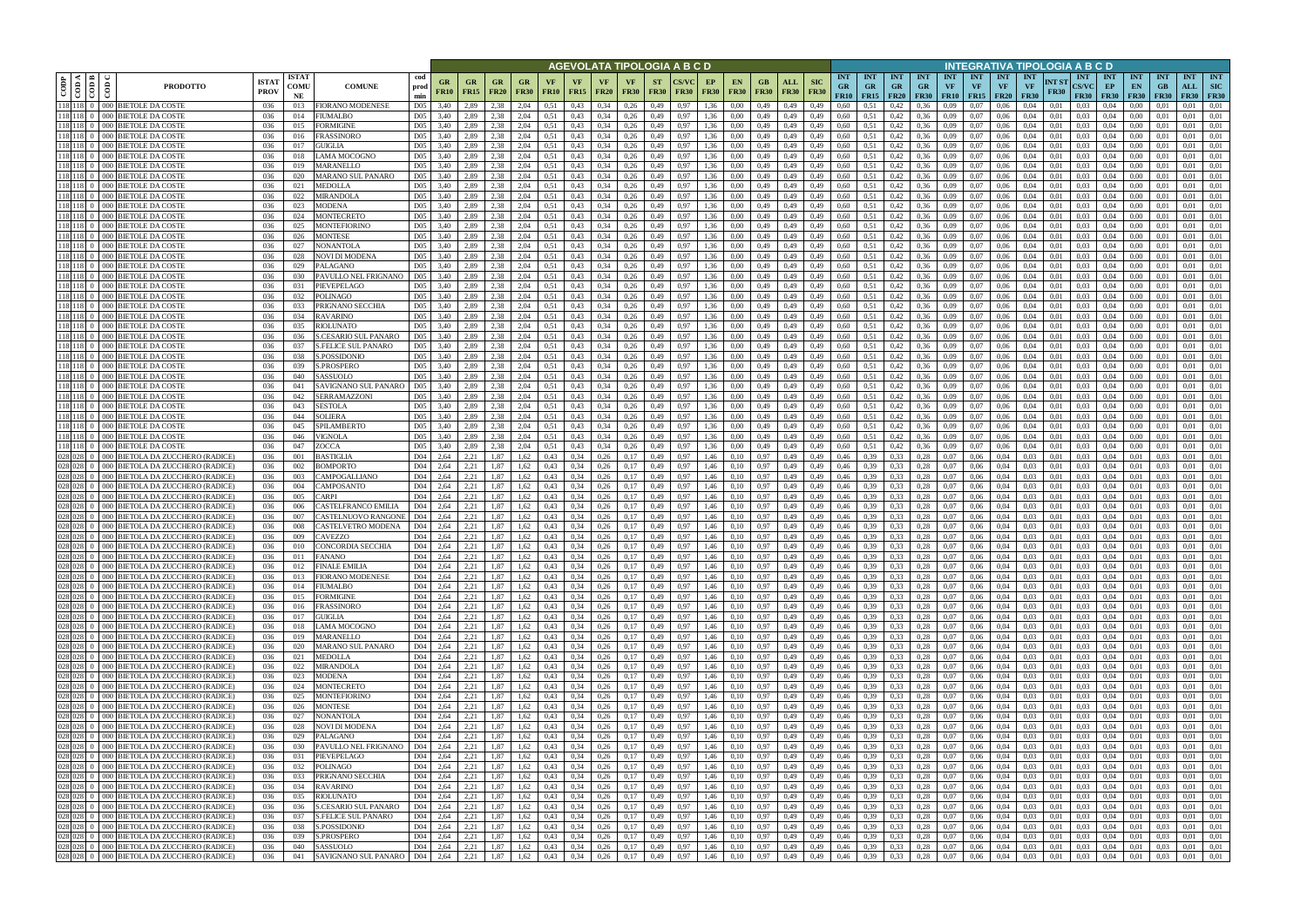|                                      |                                                                                           |                             |                            |                                                          |                                              |                          |                   |                   |                   |                          |                              | AGEVOLATA TIPOLOGIA A B C D |                          |                      |                                               |                                         |                           |                                 |                                        |                         |                                        |                     |                                      |                                        | NTEGRATIVA TIPOLOGIA A B C D           |                      |                                    |                                 |                                 |                                 |                                  |                                         |
|--------------------------------------|-------------------------------------------------------------------------------------------|-----------------------------|----------------------------|----------------------------------------------------------|----------------------------------------------|--------------------------|-------------------|-------------------|-------------------|--------------------------|------------------------------|-----------------------------|--------------------------|----------------------|-----------------------------------------------|-----------------------------------------|---------------------------|---------------------------------|----------------------------------------|-------------------------|----------------------------------------|---------------------|--------------------------------------|----------------------------------------|----------------------------------------|----------------------|------------------------------------|---------------------------------|---------------------------------|---------------------------------|----------------------------------|-----------------------------------------|
| ≺ ∣ ≃<br>CODP<br>$rac{1}{\sqrt{10}}$ | $\frac{6}{2}$<br><b>PRODOTTO</b>                                                          | <b>ISTA7</b><br><b>PROV</b> | <b>ISTAT</b><br>comu<br>NE | cod<br><b>COMUNE</b><br>prod<br>min                      | GR<br><b>FR10</b>                            | <b>GR</b><br><b>FR15</b> | GR<br><b>FR20</b> | GR<br><b>FR30</b> | VF<br><b>FR10</b> | <b>VF</b><br><b>FR15</b> | <b>VF</b><br><b>FR20</b>     | <b>VF</b><br><b>FR30</b>    | <b>ST</b><br><b>FR30</b> | CS/VC<br><b>FR30</b> | EP<br><b>EN</b><br><b>FR30</b><br><b>FR30</b> | GВ<br>ALL<br><b>FR30</b><br><b>FR30</b> | <b>SIC</b><br><b>FR30</b> | <b>INT</b><br><b>GR</b><br>FR10 | <b>INT</b><br><b>GR</b><br>$FR15$ FR20 | <b>INT</b><br><b>GR</b> | <b>INT</b><br><b>GR</b><br><b>FR30</b> | <b>INT</b><br>VF    | <b>INT</b><br>VF<br><b>FR10</b> FR15 | <b>INT</b><br><b>VF</b><br><b>FR20</b> | <b>INT</b><br><b>VF</b><br><b>FR30</b> | NT ST<br><b>FR30</b> | <b>INT</b><br>CS/VC<br><b>FR30</b> | <b>INT</b><br>EP<br><b>FR30</b> | <b>INT</b><br>EN<br><b>FR30</b> | <b>INT</b><br>GB<br><b>FR30</b> | <b>INT</b><br>ALL<br><b>FR30</b> | <b>INT</b><br><b>SIC</b><br><b>FR30</b> |
| 028 028<br>028 028                   | 000 BIETOLA DA ZUCCHERO (RADICE)                                                          | 036                         | 042                        | SERRAMAZZONI<br>D04                                      | 2,64                                         | 2,21                     | 1.87              | 1.62              | 0,43              | 0,34                     | 0,26                         | 0,17                        | 0,49                     | 0.97                 | 1,46<br>0.10                                  | 0,97<br>0,49                            | 0,49                      | 0.46                            |                                        | 0.33                    | 0.28                                   | 0.07                | 0.06                                 | 0.04                                   | 0.03                                   | 0.01                 | 0.03                               | 0.04                            |                                 |                                 | 0.01                             | 0.01                                    |
| 028 028                              | 000 <sub>1</sub><br>BIETOLA DA ZUCCHERO (RADICE)<br>BIETOLA DA ZUCCHERO (RADICE)<br>)OO I | 036<br>036                  | 043<br>044                 | D04<br>SESTOLA<br>SOLIERA<br>D <sub>04</sub>             | 2,64                                         | 2,21<br>2,21             | 1,87<br>1,87      | 1,62<br>.62       | 0,43<br>0,43      | 0,34<br>0,34             | 0,26<br>0,26                 | 0,17<br>0,17                | 0,49<br>0,49             | 0,97<br>0.97         | 1,46<br>0,10<br>1,46<br>0,10                  | 0.97<br>0,49<br>0.97<br>0,49            | 0,49<br>0,49              | 0,46<br>0,46                    | 0.39                                   | 0,33<br>0,33            | 0,28<br>0,28                           | 0,07<br>$_{0.07}$   | 0,06<br>0,06                         | 0,04<br>0,04                           | 0,03<br>0,03                           | 0,01<br>0,01         | 0.03<br>0.03                       | 0,04<br>0,04                    | 0.01<br>0.0                     | 0.03                            | 0,01<br>0.01                     | 0,01<br>0,01                            |
| 028 028                              | 000 BIETOLA DA ZUCCHERO (RADICE)                                                          | 036                         | 045                        | SPILAMBERTO<br>D04                                       | 2,64                                         | 2,21                     | 1,87              | 1,62              | 0,43              | 0,34                     | 0,26                         | 0,17                        | 0,49                     | 0,97                 | 1,46<br>0,10                                  | 0,97<br>0,49                            | 0,49                      | 0,46                            | 0,39                                   | 0,33                    | 0,28                                   | 0,07                | 0,06                                 | 0,04                                   | 0,03                                   | 0,01                 | 0.03                               | 0,04                            | 0,01                            | 0.03                            | 0,01                             | 0,01                                    |
| 028 028                              | 000 BIETOLA DA ZUCCHERO (RADICE)                                                          | 036                         | 046                        | VIGNOLA<br>D04                                           | 2,64                                         | 2,21                     | 1,87              | 1,62              | 0,43              | 0,34                     | 0,26                         | 0,17                        | 0,49                     | 0.97                 | 1,46<br>0.10                                  | 0,97<br>0,49                            | 0,49                      | 0,46                            | 0.39                                   | 0,33                    | 0,28                                   | 0,07                | 0,06                                 | 0,04                                   | 0.03                                   | 0.01                 | 0.03                               | 0.04                            | 0.01                            | 0.03                            | 0.01                             | 0.01                                    |
| 028 028 0                            | 000 BIETOLA DA ZUCCHERO (RADICE)                                                          | 036                         | 047                        | ZOCCA<br>D04                                             | 2,64                                         | 2,21                     | 1,87              | 1,62              | 0,43              | 0,34                     | 0,26                         | 0,17                        | 0,49                     | 0,97                 | 1,46<br>0,10                                  | 0.97<br>0,49                            | 0,49                      | 0,46                            | 0,39                                   | 0,33                    | 0,28                                   | 0,07                | 0,06                                 | 0,04                                   | 0,03                                   | 0,01                 | 0.03                               | 0,04                            | 0,01                            | 0,03                            | 0,01                             | 0,01                                    |
| 095 095 A<br>095 095 A               | 000 CACHI<br>000 CACHI                                                                    | 036<br>036                  | 001<br>002                 | BASTIGLIA<br>C36<br>BOMPORTO<br>C36                      | 9.40<br>9,40                                 | 7.99<br>7,99             | 6.58<br>6.58      | 5,64<br>5,64      | 0.94<br>0.94      | 0,85<br>0,85             | 0.66<br>0,66                 | 0,56<br>0,56                | 0,49<br>0,49             | 0.49                 | 0,97<br>0.10<br>0,97<br>0.10                  | 4.17<br>0,19<br>4.17<br>0,19            | 0.19<br>0.19              | 0.60<br>0,60                    | 0.51<br>0.51                           | 0,42<br>0,42            | 0.36<br>0.36                           | 0.06<br>0,06        | 0.05<br>0.05                         | 0.04<br>0.04                           | 0.04<br>0.04                           | 0.01<br>0.01         | 0.01<br>0.01                       | 0.03<br>0.03                    | 0.01<br>0,01                    | 0.13                            | 0.01<br>0.01                     | 0.01<br>0,01                            |
| 095 095 A                            | 000 CACHI                                                                                 | 036                         | 003                        | CAMPOGALLIANO<br>C36                                     | 9,40                                         | 7,99                     | 6,58              | 5,64              | 0,94              | 0,85                     | 0,66                         | 0,56                        | 0,49                     | 0.49                 | 0,97<br>0.10                                  | 4,17<br>0,19                            | 0.19                      | 0,60                            | 0,51                                   | 0,42                    | 0.36                                   | 0.06                | 0,05                                 | 0.04                                   | 0.04                                   | 0.01                 | 0.01                               | 0,03                            | 0,01                            | 0.13                            | 0.01                             | 0,01                                    |
| 095 095 A                            | $000$ CACH                                                                                | 036                         | 004                        | C36<br>CAMPOSANTO                                        | 9,40                                         | 7,99                     | 6.58              | 5,64              | 0.94              | 0.85                     | 0,66                         | 0.56                        | 0,49                     | 0.49                 | 0,97<br>0.10                                  | 4,17<br>0,19                            | 0.19                      | 0.60                            | 0,51                                   | 0,42                    | 0.36                                   | 0.06                | 0.05                                 | 0.04                                   | 0.04                                   | 0.01                 | 0.01                               | 0.03                            | 0.01                            | 0.13                            | 0.01                             | 0.01                                    |
| 095 095 A                            | 000 CACH                                                                                  | 036                         | 005                        | C36<br>CARPI                                             | 9.40                                         | 7.99                     | 6.58              | 5,64              | 0.94              | 0,85                     | 0,66                         | 0.56                        | 0,49                     | 0.49                 | 0,97<br>0.10                                  | 4,17<br>0,19                            | 0.19                      | 0.60                            | 0.51                                   | 0,42                    | 0.36                                   | 0.06                | 0.05                                 | 0.04                                   | 0.04                                   | 0.01                 | 0.01                               | 0.03                            | 0.01                            | 0.13                            | 0.01                             | 0.01                                    |
| 095 095 A<br>095 095 A               | 000 CACHI<br>000 CACH                                                                     | 036<br>036                  | 006                        | CASTELFRANCO EMILIA<br>C36<br>C36<br>CASTELNUOVO RANGONI | 9,40<br>9,40                                 | 7,99<br>7,99             | 6.58<br>6,58      | 5,64<br>5,64      | 0,94<br>0,94      | 0,85<br>0,85             | 0,66<br>0,66                 | 0,56<br>0,56                | 0,49<br>0,49             | 0,49                 | 0,97<br>0,10<br>0,97<br>0,10                  | 4,17<br>0,19<br>4,17<br>0,19            | 0,19<br>0,19              | 0.60<br>0,60                    | 0,51<br>0,51                           | 0,42<br>0,42            | 0,36<br>0.36                           | 0,06<br>0,06        | 0,05<br>0.05                         | 0,04<br>0,04                           | 0,04<br>0,04                           | 0,01<br>0.01         | 0.01<br>0.01                       | 0,03<br>0,03                    | 0,01<br>0,01                    | 0,13                            | 0,01<br>0,01                     | 0,01<br>0,01                            |
| 095 095 A                            | 000 CACHI                                                                                 | 036                         | 007<br>008                 | C36<br>CASTELVETRO MODENA                                | 9,40                                         | 7,99                     | 6.58              | 5,64              | 0,94              | 0,85                     | 0,66                         | 0,56                        | 0,49                     | 0,49<br>0,49         | 0,97<br>0,10                                  | 4,17<br>0,19                            | 0,19                      | 0,60                            | 0,51                                   | 0,42                    | 0.36                                   | 0,06                | 0.05                                 | 0,04                                   | 0,04                                   | 0,01                 | 0.01                               | 0,03                            | 0,01                            | 0,13<br>0,13                    | 0,01                             | 0,01                                    |
| 095 095 A                            | 000 CACHI                                                                                 | 036                         | 009                        | C36<br>CAVEZZO                                           | 9,40                                         | 7,99                     | 6,58              | 5,64              | 0,94              | 0,85                     | 0,66                         | 0,56                        | 0,49                     | 0.49                 | 0,97<br>0,10                                  | 4,17<br>0,19                            | 0,19                      | 0,60                            | 0,51                                   | 0,42                    | 0,36                                   | 0,06                | 0,05                                 | 0,04                                   | 0,04                                   | 0,01                 | 0,01                               | 0,03                            | 0,01                            | 0,13                            | 0,01                             | 0,01                                    |
| 095 095 A                            | 000<br>CACHI                                                                              | 036                         | 010                        | CONCORDIA SECCHIA<br>C36                                 | 9,40                                         | 7,99                     | 6,58              | 5,64              | 0,94              | 0,85                     | 0,66                         | 0,56                        | 0,49                     | 0.49                 | 0,97<br>0.10                                  | 4,17<br>0,19                            | 0.19                      | 0,60                            | 0,51                                   | 0,42                    | 0.36                                   | 0,06                | 0,05                                 | 0,04                                   | 0.04                                   | 0,01                 | 0.01                               | 0,03                            | 0,01                            | 0.13                            | 0,01                             | 0,01                                    |
| 095 095 A<br>095 095 A               | 000<br>CACHI<br>000<br>CACHI                                                              | 036<br>036                  | 011<br>012                 | <b>FANANO</b><br>C36<br>FINALE EMILIA<br>C36             | 9,40<br>9,40                                 | 7,99<br>7,99             | 6,58<br>6,58      | 5,64<br>5,64      | 0,94<br>0,94      | 0,85<br>0,85             | 0,66<br>0,66                 | 0,56<br>0,56                | 0,49<br>0,49             | 0.49<br>0,49         | 0,97<br>0,10<br>0,97<br>0,10                  | 4,17<br>0,19<br>4,17<br>0,19            | 0.19<br>0,19              | 0,60<br>0,60                    | 0,51<br>0,51                           | 0,42<br>0,42            | 0.36<br>0.36                           | 0,06<br>0,06        | 0,05<br>0,05                         | 0,04<br>0,04                           | 0,04<br>0,04                           | 0,01<br>0,01         | 0.01<br>0,01                       | 0,03<br>0,03                    | 0,01<br>0,01                    | 0.13<br>0,13                    | 0,01<br>0,01                     | 0,01<br>0,01                            |
| 095 095 A                            | 000 CACH                                                                                  | 036                         | 013                        | FIORANO MODENESE<br>C36                                  | 9,40                                         | 7,99                     | 6.58              | 5.64              | 0.94              | 0,85                     | 0,66                         | 0.56                        | 0,49                     | 0.49                 | 0,97<br>0.10                                  | 4,17<br>0,19                            | 0.19                      | 0,60                            | 0.51                                   | 0,42                    | 0.36                                   | 0,06                | 0,05                                 | 0,04                                   | 0.04                                   | 0.01                 | 0.01                               | 0,03                            | 0,01                            | 0.13                            | 0,01                             | 0.01                                    |
| 095 095 A                            | CACHI<br>000                                                                              | 036                         | 014                        | FIUMALBO<br>C36                                          | 9,40                                         | 7,99                     | 6.58              | 5,64              | 0.94              | 0,85                     | 0,66                         | 0,56                        | 0,49                     | 0.49                 | 0,97<br>0.10                                  | 4,17<br>0,19                            | 0.19                      | 0.60                            | 0.51                                   | 0,42                    | 0.36                                   | 0.06                | 0,05                                 | 0.04                                   | 0.04                                   | 0.01                 | 0.01                               | 0,03                            | 0.01                            | 0.13                            | 0.01                             | 0.01                                    |
|                                      | 095 095 A 000 CACH                                                                        | 036                         | 015                        | C36<br>FORMIGINE                                         | 9,40                                         | 7,99                     | 6,58              | 5,64              | 0,94              | 0,85                     | 0,66                         | 0,56                        | 0,49                     | 0,49                 | 0,97<br>0,10                                  | 4,17<br>0,19                            | 0,19                      | 0,60                            | 0.51                                   | 0,42                    | 0,36                                   | 0,06                | 0,05                                 | 0,04                                   | 0,04                                   | 0,01                 | 0,01                               | 0,03                            | 0,01                            | 0,13                            | 0,01                             | 0,01                                    |
| 095 095                              | `ACHI<br>000                                                                              | 036                         | 016                        | C36<br>FRASSINORO                                        | 9.40                                         | 7.99                     | 6.58              | 5.64              | 0.94              | 0,85                     | 0,66                         | 0.56                        | 0,49                     |                      | 0,97<br>0.10                                  | 4,17<br>0.19                            | 0.19                      | 0,60                            | 0.51                                   | 0,42                    | 0.36                                   | 0.06                | 0,05                                 | 0.04                                   | 0.04                                   | 0.01                 | 0.01                               | 0,03                            | 0.0                             |                                 | 0.01                             | 0.01                                    |
| 095 095 A<br>095 095                 | 000<br>`ACHI<br>CACHI<br>000 <sub>1</sub>                                                 | 036<br>036                  | 017<br>018                 | C36<br>GUIGLIA<br>C36<br>LAMA MOCOGNO                    | 9,40<br>9,40                                 | 7,99<br>7,99             | 6.58<br>6.58      | 5.64<br>5.64      | 0.94<br>0,94      | 0,85<br>0,85             | 0,66<br>0,66                 | 0.56<br>0,56                | 0,49<br>0,49             | 0.49<br>0.49         | 0,97<br>0.10<br>0,97<br>0.10                  | 4,17<br>0,19<br>4,17<br>0.19            | 0.19                      | 0.60<br>0,60                    | 0.51<br>0.51                           | 0,42<br>0,42            | 0.36<br>0.36                           | 0.06<br>0.06        | 0.05<br>0.05                         | 0.04<br>0.04                           | 0,04<br>0.04                           | 0.01<br>0.01         | 0.01<br>0.01                       | 0,03<br>0,03                    | 0.01<br>0.0                     | 0.13                            | 0,01<br>0.01                     | 0.01<br>0,01                            |
|                                      | 095 095 A 000 CACH                                                                        | 036                         | 019                        | C36<br>MARANELLO                                         | 9,40                                         | 7,99                     | 6,58              | 5,64              | 0,94              | 0,85                     | 0,66                         | 0,56                        | 0,49                     | 0,49                 | 0,97<br>0,10                                  | 4,17<br>0,19                            | 0,19                      | 0,60                            | 0,51                                   | 0,42                    | 0.36                                   | 0,06                | 0.05                                 | 0,04                                   | 0,04                                   | 0,01                 | 0,01                               | 0,03                            | 0.01                            | 0.13                            | 0,01                             | 0,01                                    |
| 095 095 A                            | 000 CACH                                                                                  | 036                         | 020                        | C36<br>MARANO SUL PANARO                                 | 9,40                                         | 7,99                     | 6,58              | 5,64              | 0.94              | 0,85                     | 0,66                         | 0.56                        | 0,49                     | 0.49                 | 0.97<br>0.10                                  | 4,17<br>0.19                            | 0.19                      | 0,60                            | 0.51                                   | 0,42                    | 0.36                                   | 0.06                | 0.05                                 | 0.04                                   | 0.04                                   | 0.01                 | 0.01                               | 0.03                            | 0.01                            |                                 | 0.01                             | 0.01                                    |
| 095 095 A<br>095 095                 | $000$ CACHI                                                                               | 036                         | 021                        | C36<br>MEDOLLA                                           | 9,40                                         | 7,99                     | 6,58              | 5,64              | 0,94              | 0,85                     | 0,66                         | 0,56                        | 0,49                     | 0,49                 | 0,10<br>0,97                                  | 4,17<br>0,19                            |                           | 0,60                            | 0,51                                   | 0,42                    | 0.36                                   | 0,06                | 0,05                                 | 0,04                                   | 0,04                                   | 0,01                 | 0,01                               | 0,03                            | 0,01                            | 0,13                            | 0.01                             | 0,01                                    |
| 095 095 A                            | CACHI<br>000 IO<br>000 CACHI                                                              | 036<br>036                  | 022<br>023                 | C36<br>MIRANDOLA<br>C36<br>MODENA                        | 9.40<br>9,40                                 | 7,99<br>7,99             | 6.58<br>6,58      | 5,64<br>5,64      | 0.94<br>0,94      | 0,85<br>0,85             | 0,66<br>0,66                 | 0.56<br>0,56                | 0,49<br>0,49             | 0.49<br>0,49         | 0.97<br>0,97<br>0.10                          | 4,17<br>0,19<br>4,17<br>0,19            | 0.19<br>0,19              | 0,60<br>0,60                    | 0,51                                   | 0,42<br>0,42            | 0.36<br>0.36                           | 0.06<br>0,06        | 0.05<br>0.05                         | 0.04<br>0,04                           | 0.04<br>0,04                           | 0.01<br>0,01         | 0.01<br>0,01                       | 0.03<br>0.03                    | 0.01<br>0.01                    | 0.13                            | 0.01<br>0.01                     | 0.01<br>0.01                            |
| 095 095 A                            | 000 CACHI                                                                                 | 036                         | 024                        | C36<br>MONTECRETO                                        | 9,40                                         | 7,99                     | 6,58              | 5,64              | 0,94              | 0,85                     | 0,66                         | 0,56                        | 0,49                     | 0.49                 | 0,97<br>0,10                                  | 4,17<br>0,19                            | 0.19                      | 0,60                            | 0,51                                   | 0,42                    | 0.36                                   | 0,06                | 0,05                                 | 0,04                                   | 0.04                                   | 0,01                 | 0,01                               | 0.03                            | 0,01                            | 0.13                            | 0,01                             | 0,01                                    |
|                                      | 095 095 A 000 CACH                                                                        | 036                         | 025                        | MONTEFIORINO<br>C36                                      | 9,40                                         | 7,99                     | 6.58              | 5,64              | 0.94              | 0,85                     | 0,66                         | 0.56                        | 0,49                     | 0.49                 | 0,97<br>0.10                                  | 4,17<br>0,19                            | 0.19                      | 0,60                            | 0.51                                   | 0,42                    | 0.36                                   | 0,06                | 0.05                                 | 0,04                                   | 0.04                                   | 0.01                 | 0.01                               | 0.03                            | 0,01                            | 0.13                            | 0.01                             | 0,01                                    |
| 095 095 A                            | 000 CACHI                                                                                 | 036                         | 026                        | <b>MONTESE</b><br>C36                                    | 9,40                                         | 7.99                     | 6.58              | 5,64              | 0.94              | 0,85                     | 0,66                         | 0.56                        | 0,49                     | 0.49                 | 0,97<br>0.10                                  | 4,17<br>0,19                            | 0.19                      | 0,60                            | 0.51                                   | 0,42                    | 0.36                                   | 0.06                | 0.05                                 | 0.04                                   | 0.04                                   | 0.01                 | 0.01                               | 0.03                            | 0.01                            | $0.1^{\circ}$                   | 0.01                             | 0,01                                    |
| 095 095 A<br>095 095 A               | 000 CACHI<br>000 CACH                                                                     | 036<br>036                  | 027<br>028                 | C36<br>NONANTOLA<br>NOVI DI MODENA                       | 9,40<br>C <sub>36</sub> 9.40                 | 7,99<br>7.99             | 6,58<br>6.58      | 5,64<br>5.64      | 0,94<br>0.94      | 0,85<br>0,85             | 0,66<br>0,66                 | 0,56<br>0,56                | 0,49<br>0,49             | 0.49<br>0.49         | 0,97<br>0,10<br>0,97<br>0.10                  | 4,17<br>0,19<br>4,17<br>0,19            | 0,19<br>0.19              | 0,60<br>0.60                    | 0,51<br>0,51                           | 0,42<br>0,42            | 0.36<br>0.36                           | 0,06<br>0.06        | 0,05<br>0.05                         | 0,04<br>0.04                           | 0.04<br>0.04                           | 0,01<br>0.01         | 0.01<br>0.01                       | 0.03<br>0.03                    | 0,01<br>0.01                    | 0.13<br>0.13                    | 0,01<br>0.01                     | 0,01<br>0.01                            |
|                                      | 095 095 A 000 CACH                                                                        | 036                         | 029                        | C36<br>PALAGANO                                          | 9,40                                         | 7,99                     | 6.58              | 5,64              | 0.94              | 0,85                     | 0,66                         | 0,56                        | 0,49                     | 0.49                 | 0,97<br>0,10                                  | 4,17<br>0,19                            | 0,19                      | 0.60                            | 0,51                                   | 0,42                    | 0.36                                   | 0,06                | 0.05                                 | 0,04                                   | 0.04                                   | 0.01                 | 0.01                               | 0.03                            | 0,01                            | 0.13                            | 0.01                             | 0,01                                    |
| 095 095 A                            | 000 CACH                                                                                  | 036                         | -030                       | PAVULLO NEL FRIGNANO<br>C36                              | 9,40                                         | 7,99                     | 6,58              | 5,64              | 0,94              | 0,85                     | 0,66                         | 0,56                        | 0,49                     | 0,49                 | 0,97<br>0,10                                  | 4,17<br>0,19                            | 0,19                      | 0.60                            | 0,51                                   | 0,42                    | 0,36                                   | 0,06                | 0,05                                 | 0,04                                   | 0,04                                   | 0,01                 | 0.01                               | 0,03                            | 0,01                            | 0,13                            | 0.01                             | 0,01                                    |
| 095 095 A                            | 000 CACHI                                                                                 | 036                         | 031                        | PIEVEPELAGO<br>C36                                       | 9,40                                         | 7,99                     | 6.58              | 5,64              | 0,94              | 0,85                     | 0,66                         | 0,56                        | 0,49                     | 0,49                 | 0,97<br>0.10                                  | 4,17<br>0,19                            | 0,19                      | 0.60                            | 0,51                                   | 0,42                    | 0.36                                   | 0,06                | 0,05                                 | 0,04                                   | 0,04                                   | 0,01                 | 0,01                               | 0,03                            | 0,01                            | 0.13                            | 0,01                             | 0,01                                    |
| 095 095 A<br>095 095 A               | 000 CACHI                                                                                 | 036                         | 032                        | C36<br>POLINAGO<br>C36                                   | 9,40                                         | 7,99                     | 6,58<br>6,58      | 5,64              | 0.94<br>0,94      | 0,85<br>0,85             | 0,66                         | 0,56                        | 0,49                     | 0,49<br>0,49         | 0,97<br>0,10                                  | 4,17<br>0,19<br>4,17                    | 0,19<br>0,19              | 0,60<br>0,60                    | 0,51                                   | 0,42                    | 0.36                                   | 0,06                | 0,05<br>0.05                         | 0,04                                   | 0,04<br>0,04                           | 0,01                 | 0.01                               | 0,03<br>0,03                    | 0,01                            | 0,13<br>0,13                    | 0,01<br>0,01                     | 0,01<br>0,01                            |
| 095 095 A                            | 000 CACH<br>CACHI<br>000                                                                  | 036<br>036                  | 033<br>034                 | PRIGNANO SECCHIA<br><b>RAVARINO</b><br>C36               | 9,40<br>9,40                                 | 7,99<br>7,99             | 6,58              | 5,64<br>5,64      | 0.94              | 0,85                     | 0,66<br>0,66                 | 0,56<br>0.56                | 0,49<br>0,49             | 0.49                 | 0,97<br>0,10<br>0,97<br>0,10                  | 0,19<br>4,17<br>0,19                    | 0.19                      | 0,60                            | 0,51<br>0,51                           | 0,42<br>0,42            | 0,36<br>0.36                           | 0,06<br>0,06        | 0.05                                 | 0,04<br>0,04                           | 0,04                                   | 0,01<br>0,01         | 0,01<br>0,01                       | 0,03                            | 0,01<br>0,01                    | 0,13                            | 0,01                             | 0,01                                    |
| 095 095 A                            | 000<br>CACHI                                                                              | 036                         | 035                        | C36<br>RIOLUNATO                                         | 9,40                                         | 7,99                     | 6,58              | 5,64              | 0,94              | 0,85                     | 0,66                         | 0,56                        | 0,49                     | 0,49                 | 0,97<br>0,10                                  | 4,17<br>0,19                            | 0,19                      | 0,60                            | 0.51                                   | 0,42                    | 0.36                                   | 0,06                | 0,05                                 | 0,04                                   | 0,04                                   | 0,01                 | 0,01                               | 0,03                            | 0,01                            | 0.13                            | 0,01                             | 0,01                                    |
| 095 095 A                            | 000 CACHI                                                                                 | 036                         | 036                        | C36<br>S.CESARIO SUL PANARO                              | 9,40                                         | 7,99                     | 6,58              | 5,64              | 0,94              | 0,85                     | 0,66                         | 0,56                        | 0,49                     | 0.49                 | 0,97<br>0,10                                  | 4,17<br>0,19                            | 0,19                      | 0,60                            | 0,51                                   | 0,42                    | 0.36                                   | 0,06                | 0,05                                 | 0,04                                   | 0,04                                   | 0,01                 | 0,01                               | 0,03                            | 0,01                            | 0,13                            | 0,01                             | 0,01                                    |
| 095 095 A                            | CACHI<br>000<br>095 095 A 000 CACHI                                                       | 036<br>036                  | 037<br>038                 | <b>S.FELICE SUL PANARO</b><br>C36                        | 9,40<br>$C36$ 9,40                           | 7,99                     | 6.58<br>6,58      | 5.64              | 0.94              | 0,85<br>0,85             | 0,66                         | 0,56                        | 0,49                     | 0.49                 | 0,97<br>0.10                                  | 4,17<br>0.19<br>4,17                    | 0.19                      | 0.60                            | 0.51                                   | 0,42                    | 0.36                                   | 0,06                | 0.05                                 | 0.04                                   | 0.04                                   | 0.01                 | 0.01<br>0.01                       | 0,03<br>0,03                    | 0.01                            | 0.13<br>0.13                    | 0,01<br>0,01                     | 0,01<br>0,01                            |
|                                      | 095 095 A 000 CACHI                                                                       | 036                         | 039                        | S.POSSIDONIO<br><b>S.PROSPERO</b>                        | $C36$ 9.40                                   | 7,99<br>7.99             | 6.58              | 5,64<br>5,64      | 0,94<br>0,94      | 0,85                     | 0,66<br>0,66                 | 0,56<br>0,56                | 0,49<br>0,49             | 0,49<br>0.49         | 0,97<br>0,10<br>0,97<br>0,10                  | 0,19<br>4,17<br>0,19                    | 0,19<br>0,19              | 0,60<br>0,60                    | 0.51<br>0,51                           | 0,42<br>0,42            | 0,36<br>0,36                           | 0,06<br>0,06        | 0,05<br>0,05                         | 0,04<br>0.04                           | 0,04<br>0.04                           | 0,01<br>0,01         | 0.01                               | 0.03                            | 0,01<br>0,01                    | 0.13                            | 0.01                             | 0,01                                    |
|                                      | 095 095 A 000 CACHI                                                                       | 036                         | 040                        | SASSUOLO                                                 | C36 9,40                                     | 7,99                     | 6,58              | 5,64              | 0,94              | 0,85                     | 0,66 0,56                    |                             | 0,49                     | 0,49                 | 0,10<br>0,97                                  | $4,17$ 0,19                             | 0,19                      | 0,60                            | 0,51                                   | 0,42                    | 0,36                                   | 0,06                | 0,05                                 | 0,04                                   | 0,04                                   | 0,01                 | 0,01                               | 0,03                            | 0,01                            | 0,13                            | 0,01                             | 0,01                                    |
|                                      | 095 095 A 000 CACHI                                                                       | 036                         | 041                        | SAVIGNANO SUL PANARO                                     | C36 13.63                                    | 11,56                    | 9,59              | 8,18              | 0,94              | 0,85                     | $0,66$ 0.56                  |                             | 0,49                     | 0,49                 | 0,97<br>0,10                                  | $4,17$ 0,19                             | 0,19                      | 0,87                            | 0,74                                   | 0,61                    | 0,52                                   | 0,06                | 0,05                                 | 0,04                                   | 0,04                                   | 0,01                 | 0,01                               | 0,03                            | 0.01                            | 0,13                            | 0,01                             | 0,01                                    |
|                                      | 095 095 A 000 CACHI<br>095 095 A 000 CACHI                                                | 036<br>036                  | 042<br>043                 | SERRAMAZZONI<br><b>SESTOLA</b>                           | C36 9,40<br>$C36$ 9.40                       | 7,99<br>7,99             | 6,58<br>6,58      | 5,64<br>5,64      | 0,94<br>0,94      | 0,85<br>0,85             | $0,66$ 0.56                  | $0,66$ 0.56                 | 0,49<br>0,49             | 0,49<br>0,49         | 0,10<br>0,97<br>0,97<br>0,10                  | $4,17$ 0,19<br>$4,17$ 0,19              | 0,19<br>0,19              | 0,60<br>0,60                    | 0,51<br>0,51                           | 0,42<br>0,42            | 0,36<br>0,36                           | 0,06<br>0,06        | 0,05<br>0,05                         | 0,04<br>0,04                           | 0,04<br>0,04                           | 0,01<br>0,01         | 0,01<br>0,01                       | $0,03$ $0,01$<br>0,03           | 0,01                            | 0,13<br>0,13                    | 0,01<br>0,01                     | 0,01<br>0,01                            |
|                                      | 095 095 A 000 CACHI                                                                       | 036                         | 044                        | <b>SOLIERA</b>                                           | C36 9,40                                     | 7,99                     | 6,58              | 5,64              | 0,94              | 0,85                     | $0,66$ 0.56                  |                             | 0,49                     | 0,49                 | 0,97<br>0,10                                  | $4,17$ 0,19                             | 0,19                      | 0,60                            | 0,51                                   | 0,42                    | 0,36                                   | 0,06                | 0,05                                 | 0,04                                   | 0,04                                   | 0,01                 | 0,01                               | 0,03                            | 0,01                            | 0,13                            | 0,01                             | 0,01                                    |
|                                      | 095 095 A 000 CACHI                                                                       | 036                         | 045                        | SPILAMBERTO                                              | C36 9,40                                     | 7,99                     | 6,58              | 5,64              | 0,94              | 0,85                     | 0,66                         | 0,56                        | 0,49                     | 0,49                 | 0,97<br>0,10                                  | $4,17$ 0,19                             | 0,19                      | 0,60                            | 0,51                                   | 0,42                    | 0,36                                   | 0,06                | 0,05                                 | 0,04                                   | 0,04                                   | 0,01                 | 0,01                               | 0,03                            | 0,01                            | 0,13                            | 0,01                             | 0,01                                    |
|                                      | 095 095 A 000 CACHI                                                                       | 036                         | 046                        | <b>VIGNOLA</b>                                           | C36 10,81                                    | 9,21                     | 7,61              | 6,49              | 0,94              | 0,85                     | 0,66                         | 0,56                        | 0,49                     | 0,49                 | 0,97<br>0,10                                  | 4,17<br>0,19                            | 0,19                      | 0,69                            | 0,59                                   | 0,49                    | 0,41                                   | 0,06                | 0,05                                 | 0,04                                   | 0,04                                   | 0,01                 | 0,01                               | 0,03                            | 0,01                            | 0,13                            | 0,01                             | 0,01                                    |
|                                      | 095 095 A 000 CACHI<br>031 031 0 000 CECE                                                 | 036<br>036                  | 047<br>001                 | ZOCCA<br><b>BASTIGLIA</b>                                | C36 9,40<br>D <sub>12</sub> 5,19             | 7,99<br>4,42             | 6,58<br>3,66      | 5,64<br>3,15      | 0,94<br>0,51      | 0,85<br>0,43             | 0,66<br>$0,34$ $0,26$        | 0,56                        | 0,49<br>0,49             | 0,49<br>0,49         | 0,97<br>0,10<br>1,36<br>0,00                  | $4,17$ 0,19<br>$0,49$ $0,49$            | 0,19<br>0,49              | 0,60<br>0,91                    | 0,51<br>0,78                           | 0,42<br>0,64            | 0,36<br>0,55                           | 0,06<br>0,09        | 0,05<br>0,07                         | 0,04<br>0,06                           | 0,04<br>0,04                           | 0,01<br>0,01         | 0,01<br>0,01                       | 0,03<br>0,04                    | 0,01<br>0,00                    | 0,13<br>0,01                    | 0,01<br>0,01                     | 0,01<br>0,01                            |
|                                      | 031 031 0 000 CECE                                                                        | 036                         | 002                        | <b>BOMPORTO</b>                                          | D <sub>12</sub> 5,19                         | 4,42 3,66                |                   | $3,15$ 0.51       |                   | 0,43                     | $0,34$ 0,26                  |                             | 0,49                     | 0,49                 | 1,36<br>0,00                                  | $0,49$ $0,49$                           | 0,49                      | 0,91                            | 0,78                                   | 0,64                    | 0,55                                   |                     | $0,09$ 0.07                          | 0,06                                   | 0,04                                   | 0,01                 | 0,01                               | 0,04                            | $0,00$ $0,01$                   |                                 | 0,01                             | 0,01                                    |
|                                      | 031 031 0 000 CECE                                                                        | 036                         | 003                        | CAMPOGALLIANO                                            | D <sub>12</sub> 5,19                         | 4,42 3,66                |                   | $3,15$ 0.51       |                   | 0,43                     | $0,34$ 0,26                  |                             | 0,49                     | 0,49                 | 1,36<br>0,00                                  | 0,49 0,49                               | 0,49                      | 0,91                            | $0,78$ 0.64                            |                         | 0,55                                   |                     | $0,09$ 0.07                          | 0,06                                   | 0,04                                   | 0,01                 | 0,01                               | 0,04                            | $0,00$ $0,01$                   |                                 |                                  | $0,01$ $0,01$                           |
|                                      | 031 031 0 000 CECE                                                                        | 036                         | 004                        | CAMPOSANTO                                               | D <sub>12</sub> 5,19                         |                          | 4,42 3,66         | 3,15              | 0,51              | 0,43                     | $0,34$ 0,26                  |                             | 0,49                     | 0,49                 | 1,36<br>0,00                                  | $0,49$ $0,49$                           | 0,49                      | 0,91                            | 0,78                                   | 0,64                    | 0,55                                   |                     | $0,09$ 0.07                          | 0,06                                   | 0,04                                   | 0,01                 | 0,01                               | 0,04                            | $0,00$ $0,01$                   |                                 | 0,01                             | 0,01                                    |
|                                      | 031 031 0 000 CECE<br>031 031 0 000 CECE                                                  | 036<br>036                  | 005<br>006                 | CARPI<br>CASTELFRANCO EMILIA                             | D <sub>12</sub> 5,19<br>D <sub>12</sub> 5,19 | 4,42<br>4,42             | 3,66<br>3,66      | 3,15<br>3,15      | 0,51<br>0,51      | 0,43<br>0,43             | $0,34$ 0,26<br>$0,34$ 0,26   |                             | 0,49<br>0,49             | 0,49<br>0,49         | 1,36<br>0,00<br>1,36<br>0,00                  | 0,49<br>0,49<br>0,49<br>0,49            | 0,49<br>0,49              | 0,91<br>0,91                    | 0,78<br>0,78                           | 0,64<br>0,64            | 0,55<br>0,55                           | 0,09<br>0,09        | 0,07<br>0,07                         | 0,06<br>0,06                           | 0,04<br>0,04                           | 0,01<br>0,01         | 0,01<br>0,01                       | 0,04<br>0,04                    | $0,00$ $0,01$<br>$0,00$ $0,01$  |                                 | 0,01<br>0,01                     | 0,01<br>0,01                            |
|                                      | 031 031 0 000 CECE                                                                        | 036                         | 007                        | CASTELNUOVO RANGONE                                      | D <sub>12</sub> 5,19                         | 4,42                     | 3,66              | 3,15              | 0,51              | 0,43                     | $0,34$ 0,26                  |                             | 0,49                     | 0,49                 | 1,36<br>0,00                                  | 0,49<br>0,49                            | 0,49                      | 0,91                            | 0,78                                   | 0,64                    | 0,55                                   | 0,09                | 0,07                                 | 0,06                                   | 0,04                                   | 0,01                 | 0,01                               | 0,04                            | $0,00$ $0,01$                   |                                 | 0,01                             | 0,01                                    |
|                                      | 031 031 0 000 CECE                                                                        | 036                         | 008                        | CASTELVETRO MODENA                                       | D <sub>12</sub> 5,19                         | 4,42                     | 3,66              | 3,15              | 0,51              | 0,43                     | $0,34$ 0,26                  |                             | 0,49                     | 0,49                 | 1,36<br>0,00                                  | 0,49<br>0,49                            | 0,49                      | 0,91                            | 0,78                                   | 0,64                    | 0,55                                   | 0,09                | 0,07                                 | 0,06                                   | 0,04                                   | 0,01                 | 0,01                               | 0,04                            | $0.00\,$                        | 0,01                            | 0,01                             | 0,01                                    |
|                                      | 031 031 0 000 CECE                                                                        | 036                         | 009                        | CAVEZZO                                                  | D <sub>12</sub> 5,19                         | 4,42                     | 3,66              | 3,15              | 0,51              | 0,43                     | $0,34$ 0,26                  |                             | 0,49                     | 0,49                 | 1,36<br>0,00                                  | 0,49<br>0,49                            | 0,49                      | 0,91                            | 0,78                                   | 0,64                    | 0,55                                   | 0,09                | 0,07                                 | 0,06                                   | 0,04                                   | 0,01                 | 0,01                               | 0,04                            | 0,00                            | 0.01                            | 0,01                             | 0,01                                    |
|                                      | 031 031 0 000 CECE<br>031 031 0 000 CECE                                                  | 036<br>036                  | 010<br>011                 | CONCORDIA SECCHIA<br><b>FANANO</b>                       | D <sub>12</sub> 5,19<br>D <sub>12</sub> 5,19 | 4,42<br>4,42             | 3,66<br>3,66      | 3,15<br>3,15      | 0,51<br>0,51      | 0,43<br>0,43             | $0,34$ 0,26<br>$0,34$ $0,26$ |                             | 0,49<br>0,49             | 0,49<br>0,49         | 1,36<br>0,00<br>1,36<br>0,00                  | 0,49<br>0,49<br>$0,49$ $0,49$           | 0,49<br>0,49              | 0,91<br>0,91                    | 0,78<br>$0,78$ 0.64                    | 0,64                    | 0,55<br>0,55                           | 0,09<br>$0,09$ 0.07 | 0,07                                 | 0,06<br>0,06                           | 0,04<br>0,04                           | 0,01<br>0,01         | 0,01<br>0,01                       | 0,04<br>$0,04$ 0,00 0,01        | 0,00                            | 0,01                            | 0,01<br>0,01                     | 0,01<br>0,01                            |
|                                      | 031 031 0 000 CECE                                                                        | 036                         | 012                        | <b>FINALE EMILIA</b>                                     | D <sub>12</sub> 5,19                         | 4,42                     | 3,66              | $3,15$ 0.51       |                   | 0,43                     | $0,34$ 0,26                  |                             | 0,49                     | 0,49                 | 1,36<br>0,00                                  | 0,49 0,49                               | 0,49                      | 0,91                            | $0,78$ 0.64                            |                         | 0,55                                   |                     | $0,09$ 0.07                          | 0,06                                   | 0,04                                   | 0,01                 | 0,01                               | $0.04$ 0.00 0.01                |                                 |                                 | 0,01                             | 0,01                                    |
|                                      | 031 031 0 000 CECE                                                                        | 036                         | 013                        | <b>FIORANO MODENESE</b>                                  | D <sub>12</sub> 5,19                         | 4,42                     | 3,66              | $3,15$ 0.51       |                   | 0,43                     | $0,34$ 0,26                  |                             | 0,49                     | 0,49                 | 1,36<br>0,00                                  | $0,49$ $0,49$                           | 0,49                      | 0,91                            | $0,78$ 0.64                            |                         | 0,55                                   | $0,09$ 0.07         |                                      | 0,06                                   | 0,04                                   | 0,01                 | 0,01                               | 0,04                            | $0,00$ $0,01$                   |                                 | 0,01                             | 0,01                                    |
|                                      | 031 031 0 000 CECE                                                                        | 036                         | 014                        | <b>FIUMALBO</b>                                          | D <sub>12</sub> 5,19                         | 4,42                     | 3,66              | $3,15$ 0.51       |                   | 0,43                     | $0,34$ 0,26                  |                             | 0,49                     | 0,49                 | 1,36<br>0,00                                  | $0,49$ $0,49$                           | 0,49                      | 0,91                            | 0,78                                   | 0,64                    | 0,55                                   | 0,09                | 0,07                                 | 0,06                                   | 0,04                                   | 0,01                 | 0,01                               | 0,04                            | 0,00                            | 0,01                            | 0,01                             | 0,01                                    |
|                                      | 031 031 0 000 CECE<br>031 031 0 000 CECE                                                  | 036<br>036                  | 015<br>016                 | <b>FORMIGINE</b><br><b>FRASSINORO</b>                    | D <sub>12</sub> 5,19<br>D <sub>12</sub> 5,19 | 4,42<br>4,42             | 3,66<br>3,66      | 3,15<br>3,15      | 0,51<br>0,51      | 0,43<br>0,43             | $0,34$ 0,26<br>$0,34$ 0,26   |                             | 0,49<br>0,49             | 0,49<br>0,49         | 1,36<br>0,00<br>1,36<br>0,00                  | $0,49$ 0.49<br>0,49<br>0,49             | 0,49<br>0,49              | 0,91<br>0,91                    | 0,78<br>0,78                           | 0,64<br>0,64            | 0,55<br>0,55                           | 0,09<br>0,09        | 0,07<br>0,07                         | 0,06<br>0,06                           | 0,04<br>0,04                           | 0,01<br>0,01         | 0,01<br>0,01                       | 0,04<br>0,04                    | 0,00<br>0,00                    | 0,01<br>0,01                    | 0,01<br>0,01                     | 0,01<br>0,01                            |
|                                      | 031 031 0 000 CECE                                                                        | 036                         | 017                        | <b>GUIGLIA</b>                                           | D <sub>12</sub> 5,19                         | 4,42                     | 3,66              | $3,15$ 0.51       |                   | 0,43                     | $0,34$ 0,26                  |                             | 0,49                     | 0,49                 | 1,36<br>0,00                                  | $0,49$ $0,49$                           | 0,49                      | 0,91                            | 0,78                                   | 0,64                    | 0,55                                   | $0,09$ 0.07         |                                      | 0,06                                   | 0,04                                   | 0,01                 | 0,01                               | $0.04\qquad 0.00$               |                                 | 0,01                            | 0,01                             | 0,01                                    |
|                                      | 031 031 0 000 CECE                                                                        | 036                         | 018                        | LAMA MOCOGNO                                             | D <sub>12</sub> 5,19                         | 4,42                     | 3,66              | 3,15              | 0,51              | 0,43                     | $0,34$ 0,26                  |                             | 0,49                     | 0,49                 | 1,36<br>0,00                                  | 0,49<br>0,49                            | 0,49                      | 0,91                            | 0,78                                   | 0,64                    | 0,55                                   | 0,09                | 0,07                                 | 0,06                                   | 0,04                                   | 0,01                 | 0,01                               | 0,04                            | 0,00                            | 0,01                            | 0,01                             | 0,01                                    |
|                                      | 031 031 0 000 CECE                                                                        | 036                         | 019                        | <b>MARANELLO</b>                                         | D <sub>12</sub> 5,19                         | 4,42                     | 3,66              | 3,15              | 0,51              | 0,43                     | $0,34$ 0,26                  |                             | 0,49                     | 0,49                 | 1,36<br>0,00                                  | 0,49<br>0,49                            | 0,49                      | 0,91                            | 0,78                                   | 0,64                    | 0,55                                   | 0,09                | 0,07                                 | 0,06                                   | 0,04                                   | 0,01                 | 0,01                               | 0,04                            | 0,00                            | 0,01                            | 0,01                             | 0,01                                    |
|                                      | 031 031 0 000 CECE<br>031 031 0 000 CECE                                                  | 036<br>036                  | 020                        | <b>MARANO SUL PANARO</b><br>MEDOLLA                      | D <sub>12</sub> 5,19<br>D <sub>12</sub> 5,19 | 4,42<br>4,42             | 3,66<br>3,66      | 3,15<br>3,15      | 0,51              | 0,43                     | $0,34$ 0,26<br>$0,34$ $0,26$ |                             | 0,49                     | 0,49<br>0,49         | 1,36<br>0,00<br>1,36<br>0,00                  | 0,49<br>0,49<br>$0,49$ $0,49$           | 0,49                      | 0,91<br>0,91                    | 0,78                                   | 0,64<br>0,64            | 0,55<br>0,55                           | 0,09<br>0,09        | 0,07<br>0,07                         | 0,06                                   | 0,04<br>0,04                           | 0,01<br>0,01         | 0,01<br>0,01                       | 0,04<br>0,04                    | 0,00<br>0,00                    | 0,01                            | 0,01<br>0,01                     | 0,01<br>0,01                            |
|                                      | 031 031 0 000 CECE                                                                        | 036                         | 021<br>022                 | <b>MIRANDOLA</b>                                         | D <sub>12</sub> 5,19                         | 4,42                     | 3,66              | $3,15$ 0.51       | 0.51              | 0,43<br>0,43             | $0,34$ 0,26                  |                             | 0,49<br>0,49             | 0,49                 | 1,36<br>0,00                                  | $0,49$ $0,49$                           | 0,49<br>0,49              | 0,91                            | 0,78<br>0,78                           | 0,64                    | 0,55                                   | 0,09                | 0,07                                 | 0,06<br>0,06                           | 0,04                                   | 0,01                 | 0,01                               | $0,04$ 0.00                     |                                 | 0,01<br>0,01                    | 0,01                             | 0,01                                    |
|                                      | 031 031 0 000 CECE                                                                        | 036                         | 023                        | <b>MODENA</b>                                            | D <sub>12</sub> 5,19                         | 4,42                     | 3,66              | $3,15$ 0.51       |                   |                          |                              | $0,43$ 0,34 0,26            | $0,49$ 0,49 1,36         |                      | 0,00                                          | $0,49$ $0,49$                           |                           | $0,49$ 0.91 0.78 0.64 0.55      |                                        |                         |                                        | 0,09                | 0,07                                 | 0,06                                   | 0,04                                   | 0,01                 | $0,01$ 0.04 0.00 0.01              |                                 |                                 |                                 |                                  | $0,01$ 0.01                             |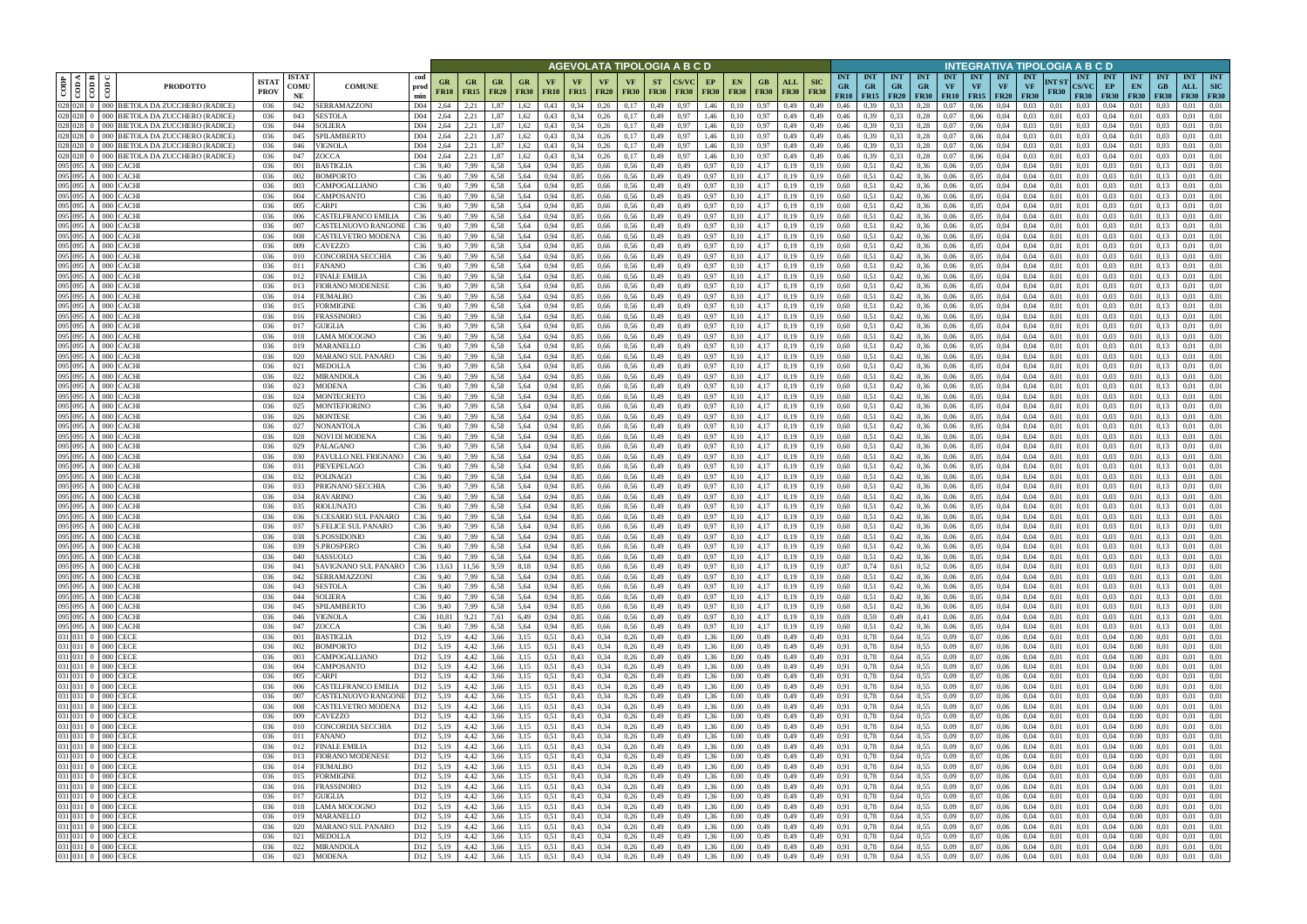|         |                                                          |                                                                  |                             |                            |                                                    |                                    |                          |                   |                   |                          |                       |                   |                   | AGEVOLATA TIPOLOGIA A B C D   |                          |              |                   |                   |                    |                            |                           |                                        |                                          |                   |                                        |                  |                                             |                                        |                             |                       | NTEGRATIVA TIPOLOGIA A B C D              |                            |                                 |                                 |                                       |                   |
|---------|----------------------------------------------------------|------------------------------------------------------------------|-----------------------------|----------------------------|----------------------------------------------------|------------------------------------|--------------------------|-------------------|-------------------|--------------------------|-----------------------|-------------------|-------------------|-------------------------------|--------------------------|--------------|-------------------|-------------------|--------------------|----------------------------|---------------------------|----------------------------------------|------------------------------------------|-------------------|----------------------------------------|------------------|---------------------------------------------|----------------------------------------|-----------------------------|-----------------------|-------------------------------------------|----------------------------|---------------------------------|---------------------------------|---------------------------------------|-------------------|
| CODP    | $\leq$ $\leq$ $\leq$<br>$\overline{5}$<br>$\overline{c}$ | $\overline{\text{co}}$<br><b>PRODOTTO</b>                        | <b>ISTA1</b><br><b>PROV</b> | <b>ISTAT</b><br>COMU<br>NE | <b>COMUNE</b>                                      | cod<br>prod<br>min                 | <b>GR</b><br><b>FR10</b> | GR<br><b>FR15</b> | <b>GR</b><br>FR20 | <b>GR</b><br><b>FR30</b> | VF<br><b>FR10</b>     | VF<br><b>FR15</b> | VF<br><b>FR20</b> | <b>VF</b><br><b>FR30</b>      | <b>ST</b><br><b>FR30</b> | <b>FR30</b>  | EP<br><b>FR30</b> | EN<br><b>FR30</b> | GB.<br><b>FR30</b> | ALL<br><b>FR30</b>         | <b>SIC</b><br><b>FR30</b> | <b>INT</b><br><b>GR</b><br><b>FR10</b> | <b>INT</b><br><b>GR</b><br>$FR15$ $FR20$ | <b>INT</b><br>GR. | <b>INT</b><br><b>GR</b><br><b>FR30</b> | <b>INT</b><br>VF | <b>INT</b><br><b>VF</b><br><b>FR10 FR15</b> | <b>INT</b><br><b>VF</b><br><b>FR20</b> | <b>INT</b><br>VF            | INT ST<br><b>FR30</b> | <b>INT</b><br><b>CS/VC</b><br><b>FR30</b> | INT<br>EP<br><b>FR30</b>   | <b>INT</b><br>EN<br><b>FR30</b> | <b>INT</b><br>GB<br><b>FR30</b> | <b>INT</b><br>ALL<br><b>FR30 FR30</b> | <b>INT</b><br>SIC |
|         |                                                          | 031 031 0 000 CECE                                               | 036                         | 024                        | MONTECRETO                                         | D <sub>12</sub>                    | 5,19                     | 4,42              | 3,66              | 3.15                     | 0,51                  | 0,43              | 0,34              | 0,26                          | 0,49                     | 0,49         | 1,36              | 0,00              | 0,49               | 0,49                       | 0,49                      | 0.91                                   | 0.78                                     | 0,64              | 0,55                                   | 0.09             | 0.07                                        | 0,06                                   | 0.04                        | 0,01                  | 0.01                                      | 0.04                       | 0.00                            |                                 | 0.01                                  | 0,01              |
|         |                                                          | 031 031 0 000 CECE<br>031 031 0 000 CECE                         | 036<br>036                  | 025<br>026                 | MONTEFIORINO<br>MONTESE                            | D <sub>12</sub><br>D <sub>12</sub> | 5,19<br>5,19             | 4,42<br>4,42      | 3,66<br>3,66      | 3,15<br>3,15             | 0,51<br>0,51          | 0,43<br>0,43      | 0,34<br>0,34      | 0,26<br>0,26                  | 0,49<br>0,49             | 0,49<br>0,49 | 1,36<br>1,36      | 0,00<br>0,00      | 0,49<br>0,49       | 0,49<br>0,49               | 0,49<br>0,49              | 0,91<br>0,91                           | 0,78<br>0,78                             | 0,64<br>0,64      | 0,55<br>0.55                           | 0,09<br>0.09     | 0,07<br>0,07                                | 0,06<br>0,06                           | 0,04<br>0,04                | 0,01<br>0,01          | 0,01<br>0,01                              | 0,04<br>0,04               | 0,00<br>0,00                    | 0,01<br>0,01                    | 0.01<br>0,01                          | 0,01<br>0,01      |
|         |                                                          | 031 031 0 000 CECE                                               | 036                         | 027                        | <b>NONANTOLA</b>                                   | D <sub>12</sub>                    | 5,19                     | 4,42              | 3.66              | 3,15                     | 0,51                  | 0,43              | 0,34              | 0,26                          | 0,49                     | 0.49         | 1,36              | 0.00              | 0,49               | 0,49                       | 0,49                      | 0,91                                   | 0,78                                     | 0,64              | 0.55                                   | 0.09             | 0.07                                        | 0,06                                   | 0.04                        | 0,01                  | 0.01                                      | 0.04                       | 0.00                            | 0.01                            | 0,01                                  | 0,01              |
|         |                                                          | 031 031 0 000 CECE                                               | 036                         | 028                        | NOVI DI MODENA                                     | D <sub>12</sub>                    | 5,19                     | 4,42              | 3.66              | 3,15                     | 0,51                  | 0,43              | 0,34              | 0,26                          | 0,49                     | 0.49         | 1,36              | 0.00              | 0,49               | 0,49                       | 0,49                      | 0,91                                   | 0.78                                     | 0,64              | 0.55                                   | 0.09             | 0.07                                        | 0.06                                   | 0.04                        | 0.01                  | 0.01                                      | 0.04                       | 0.00                            | 0.01                            | 0.01                                  | 0,01              |
|         |                                                          | 031 031 0 000 CECE                                               | 036                         | 029                        | PALAGANO                                           | D <sub>12</sub>                    | 5,19                     | 4,42              | 3.66              | 3,15                     | 0,51                  | 0,43              | 0,34              | 0,26                          | 0,49                     | 0.49         | 1,36              | 0,00              | 0,49               | 0,49                       | 0,49                      | 0,91                                   | 0,78                                     | 0,64              | 0.55                                   | 0.09             | 0,07                                        | 0,06                                   | 0,04                        | 0,01                  | 0,01                                      | 0,04                       | 0,00                            | 0.01                            | 0,01                                  | 0,01              |
|         |                                                          | 031 031 0 000 CECE                                               | 036                         | 030                        | PAVULLO NEL FRIGNANO                               | D12                                | 5,19                     | 4,42              | 3.66              | 3,15                     | 0.51                  | 0,43              | 0,34              | 0,26                          | 0,49                     | 0.49         | 1,36              | 0.00              | 0,49               | 0,49                       | 0,49                      | 0,91                                   | 0,78                                     | 0,64              | 0.55                                   | 0.09             | 0.07                                        | 0.06                                   | 0.04                        | 0.01                  | 0.01                                      | 0.04                       | 0.00                            | 0.01                            | 0.01                                  | 0,01              |
|         |                                                          | 031 031 0 000 CECE<br>031 031 0 000 CECE                         | 036<br>036                  | 031<br>032                 | PIEVEPELAGO<br><b>POLINAGO</b>                     | D <sub>12</sub><br>D <sub>12</sub> | 5,19<br>5,19             | 4,42<br>4,42      | 3.66<br>3,66      | 3,15<br>3,15             | 0,51<br>0.51          | 0,43<br>0,43      | 0,34<br>0,34      | 0,26<br>0,26                  | 0,49<br>0,49             | 0.49<br>0,49 | 1,36<br>1,36      | 0.00<br>0,00      | 0,49<br>0,49       | 0,49<br>0,49               | 0,49<br>0,49              | 0,91<br>0,91                           | 0,78<br>0,78                             | 0,64<br>0,64      | 0.55<br>0.55                           | 0,09<br>0,09     | 0.07<br>0,07                                | 0,06<br>0,06                           | 0.04<br>0,04                | 0,01<br>0,01          | 0.01<br>0.01                              | 0,04<br>0,04               | $0.00\,$<br>$0.00\,$            | 0.01<br>0.01                    | 0,01<br>0.01                          | 0,01<br>0,01      |
|         |                                                          | 031 031 0 000 CECE                                               | 036                         | 033                        | PRIGNANO SECCHIA                                   | D <sub>12</sub>                    | 5,19                     | 4,42              | 3,66              | 3,15                     | 0,51                  | 0,43              | 0,34              | 0,26                          | 0,49                     | 0,49         | 1,36              | 0,00              | 0,49               | 0,49                       | 0,49                      | 0,91                                   | 0,78                                     | 0,64              | 0.55                                   | 0,09             | 0,07                                        | 0,06                                   | 0,04                        | 0,01                  | 0,01                                      | 0,04                       | 0,00                            | 0,01                            | 0.01                                  | 0,01              |
|         |                                                          | 031 031 0 000 CECE                                               | 036                         | 034                        | <b>RAVARINO</b>                                    | D <sub>12</sub>                    | 5,19                     | 4,42              | 3,66              | 3,15                     | 0,51                  | 0,43              | 0,34              | 0,26                          | 0,49                     | 0,49         | 1,36              | 0,00              | 0,49               | 0,49                       | 0,49                      | 0,91                                   | 0,78                                     | 0,64              | 0.55                                   | 0,09             | 0,07                                        | 0,06                                   | 0,04                        | 0,01                  | 0.01                                      | 0,04                       | 0,00                            | 0,01                            | 0,01                                  | 0,01              |
|         |                                                          | 031 031 0 000 CECE                                               | 036                         | 035                        | RIOLUNATO                                          | D <sub>12</sub>                    | 5,19                     | 4,42              | 3,66              | 3,15                     | 0,51                  | 0,43              | 0,34              | 0,26                          | 0,49                     | 0,49         | 1,36              | 0,00              | 0,49               | 0,49                       | 0,49                      | 0,91                                   | 0,78                                     | 0,64              | 0,55                                   | 0,09             | 0,07                                        | 0,06                                   | 0,04                        | 0,01                  | 0,01                                      | 0,04                       | 0,00                            | 0,01                            | 0,01                                  | 0,01              |
|         |                                                          | 031 031 0 000 CECE                                               | 036                         | 036                        | S.CESARIO SUL PANARO                               | D <sub>12</sub>                    | 5,19                     | 4,42              | 3,66              | 3,15                     | 0.51                  | 0,43              | 0,34              | 0,26                          | 0,49                     | 0,49         | 1,36              | 0,00              | 0,49               | 0,49                       | 0,49                      | 0,91                                   | 0,78                                     | 0,64              | 0.55                                   | 0,09             | 0,07                                        | 0,06                                   | 0,04                        | 0,01                  | 0,01                                      | 0,04                       | 0,00                            | 0,01                            | 0,01                                  | 0,01              |
|         |                                                          | 031 031 0 000 CECE<br>031 031 0 000 CECE                         | 036<br>036                  | 037<br>038                 | S.FELICE SUL PANARO<br>S.POSSIDONIO                | D <sub>12</sub><br>D12             | 5,19<br>5,19             | 4,42<br>4,42      | 3,66<br>3,66      | 3,15<br>3,15             | 0,51<br>0,51          | 0,43<br>0,43      | 0,34<br>0,34      | 0,26<br>0,26                  | 0,49<br>0,49             | 0,49<br>0,49 | 1,36<br>1,36      | 0,00<br>0,00      | 0,49<br>0,49       | 0,49<br>0,49               | 0,49<br>0,49              | 0,91<br>0,91                           | 0,78<br>0,78                             | 0,64<br>0,64      | 0.55<br>0.55                           | 0,09<br>0,09     | 0,07<br>0,07                                | 0,06<br>0,06                           | 0,04<br>0,04                | 0,01<br>0,01          | 0,01<br>0.01                              | 0,04<br>0,04               | 0,00<br>0,00                    | 0,01<br>0,01                    | 0,01<br>0,01                          | 0,01<br>0,01      |
|         |                                                          | 031 031 0 000 CECE                                               | 036                         | 039                        | <b>S.PROSPERO</b>                                  | D <sub>12</sub>                    | 5.19                     | 4.42              | 3.66              | 3,15                     | 0,51                  | 0,43              | 0,34              | 0,26                          | 0,49                     | 0.49         | 1,36              | 0.00              | 0,49               | 0,49                       | 0.49                      | 0,91                                   | 0.78                                     | 0,64              | 0,55                                   | 0.09             | 0,07                                        | 0,06                                   | 0.04                        | 0.01                  | 0.01                                      | 0,04                       | 0.00                            | 0.01                            | 0,01                                  | 0,01              |
|         |                                                          | 031 031 0 000 CECE                                               | 036                         | 040                        | SASSUOLO                                           | D <sub>12</sub>                    | 5.19                     | 4.42              | 3.66              | 3,15                     | 0,51                  | 0,43              | 0,34              | 0,26                          | 0,49                     | 0.49         | 1,36              | 0.00              | 0,49               | 0,49                       | 0,49                      | 0,91                                   | 0.78                                     | 0,64              | 0.55                                   | 0.09             | 0,07                                        | 0,06                                   | 0.04                        | 0.01                  | 0.01                                      | 0,04                       | 0.00                            | 0.01                            | 0,01                                  | 0,01              |
|         |                                                          | 031 031 0 000 CECE                                               | 036                         | 041                        | SAVIGNANO SUL PANARO                               | D <sub>12</sub>                    | 5,19                     | 4,42              | 3,66              | 3,15                     | 0,51                  | 0,43              | 0,34              | 0,26                          | 0,49                     | 0.49         | 1,36              | 0,00              | 0,49               | 0,49                       | 0,49                      | 0,91                                   | 0,78                                     | 0,64              | 0,55                                   | 0.09             | 0,07                                        | 0,06                                   | 0,04                        | 0,01                  | 0.01                                      | 0,04                       | 0,00                            | 0.01                            | 0,01                                  | 0,01              |
|         |                                                          | 031 031 0 000 CECE<br>031 031 0 000 CECE                         | 036<br>036                  | 042<br>043                 | SERRAMAZZONI                                       | D <sub>12</sub>                    | 5,19<br>5.19             | 4,42              | 3.66<br>3.66      | 3,15                     | 0.51<br>0.51          | 0,43              | 0,34              | 0,26                          | 0,49                     | 0,49         | 1.36<br>1.36      | 0.00              | 0,49               | 0,49                       | 0,49                      | 0,91                                   | 0.78                                     | 0,64              | 0,55                                   | 0.09             | 0,07<br>0.07                                | 0,06                                   | 0,04<br>0.04                | 0.01                  | 0.01                                      | 0.04                       | 0.00                            | 0.01                            | 0,01<br>0.01                          | 0.01<br>0.01      |
|         |                                                          | 031 031 0 000 CECE                                               | 036                         | 044                        | SESTOLA<br><b>SOLIERA</b>                          | D <sub>12</sub><br>D <sub>12</sub> | 5,19                     | 4,42<br>4,42      | 3.66              | 3,15<br>3,15             | 0,51                  | 0,43<br>0,43      | 0,34<br>0,34      | 0,26<br>0,26                  | 0,49<br>0,49             | 0.49<br>0,49 | 1,36              | 0.00<br>0,00      | 0,49<br>0,49       | 0,49<br>0,49               | 0.49<br>0,49              | 0,91<br>0,91                           | 0.78<br>0,78                             | 0,64<br>0,64      | 0,55<br>0,55                           | 0.09<br>0,09     | 0,07                                        | 0.06<br>0,06                           | 0,04                        | 0.01<br>0,01          | 0.01<br>0.01                              | 0,04<br>0,04               | 0.00<br>0,00                    | 0.01<br>0,01                    | 0,01                                  | 0,01              |
| 031 031 |                                                          | 0 000 CECE                                                       | 036                         | 045                        | SPILAMBERTO                                        | D <sub>12</sub>                    | 5.19                     | 4,42              | 3.66              | 3,15                     | 0,51                  | 0,43              | 0,34              | 0,26                          | 0,49                     | 0,49         | 1,36              | 0,00              | 0,49               | 0,49                       | 0,49                      | 0.91                                   | 0.78                                     | 0,64              | 0.55                                   | 0.09             | 0,07                                        | 0,06                                   | 0.04                        | 0.01                  | 0,01                                      | 0,04                       | 0.00                            | 0,01                            | 0.01                                  | 0,01              |
|         |                                                          | 031 031 0 000 CECE                                               | 036                         | 046                        | VIGNOLA                                            | D <sub>12</sub>                    | 5,19                     | 4,42              | 3,66              | 3,15                     | 0,51                  | 0,43              | 0,34              | 0,26                          | 0,49                     | 0,49         | 1,36              | 0,00              | 0,49               | 0,49                       | 0,49                      | 0,91                                   | 0,78                                     | 0,64              | 0.55                                   | 0.09             | 0,07                                        | 0,06                                   | 0,04                        | 0,01                  | 0,01                                      | 0,04                       | $0.00\,$                        | 0,01                            | 0,01                                  | 0,01              |
|         |                                                          | 031 031 0 000 CECE                                               | 036                         | 047                        | ZOCCA                                              | D <sub>12</sub>                    | 5,19                     | 4,42              | 3,66              | 3,15                     | 0.51                  | 0,43              | 0,34              | 0,26                          | 0,49                     | 0.49         | 1,36              | 0,00              | 0,49               | 0,49                       | 0,49                      | 0.91                                   | 0.78                                     | 0,64              | 0,55                                   | 0.09             | 0,07                                        | 0,06                                   | 0.04                        | 0.01                  | 0.01                                      | 0,04                       | 0,00                            | 0,01                            | 0.01                                  | 0,01              |
|         |                                                          | 689 089 B 000 CILIEGIE B<br>689 089 B 000 CILIEGIE B             | 036<br>036                  | 001<br>002                 | <b>BASTIGLIA</b><br>BOMPORTO                       | C <sub>37</sub><br>C37             | 11.37                    | 9,68<br>9.68      | 7.99<br>7.99      | 6,86<br>6,86             | 2,44<br>2,44          | 2,07<br>2.07      | 1,69<br>.69       | 1.50<br>1.50                  | 0,49<br>0,49             | 0.49<br>0.49 | 2,62<br>2,62      | 0.10<br>0.10      | 5,63<br>5,63       | 0,19<br>0,19               |                           | 0,73<br>0.73                           | 0,62<br>0.62                             | 0,51<br>0,51      | 0,44<br>0,44                           | 0,16<br>0,16     | 0,13<br>0,13                                | 0,11                                   | 0.10<br>0.10                | 0.01<br>0.01          | 0.01<br>0.01                              | 0.08<br>0.08               | 0.01<br>0.01                    | $0.1^{\circ}$                   | 0,01<br>0.01                          | 0,01<br>0.01      |
|         |                                                          | 689 089 B 000 CILIEGIE B                                         | 036                         | 003                        | CAMPOGALLIANO                                      | C37                                | 11,37                    | 9,68              | 7,99              | 6,86                     | 2,44                  | 2,07              | 1,69              | 1,50                          | 0,49                     | 0,49         | 2,62              | 0,10              | 5,63               | 0,19                       | 0,19                      | 0,73                                   | 0,62                                     | 0,51              | 0,44                                   | 0,16             | 0,13                                        | 0,11                                   | 0,10                        | 0,01                  | 0,01                                      | 0,08                       | 0,01                            | 0,17                            | 0,01                                  | 0,01              |
|         |                                                          | 689 089 B 000 CILIEGIE B                                         | 036                         | 004                        | CAMPOSANTO                                         | C37 11,37                          |                          | 9.68              | 7,99              | 6,86                     | 2,44                  | 2.07              | 1,69              | 1.50                          | 0,49                     | 0.49         | 2,62              | 0.10              | 5,63               | 0,19                       | 0.19                      | 0,73                                   | 0,62                                     | 0,51              | 0,44                                   | 0,16             | 0,13                                        | 0.11                                   | 0.10                        | 0.01                  | 0.01                                      | 0.08                       | 0,01                            | 0.17                            | 0.01                                  | 0,01              |
|         |                                                          | 689 089 B 000 CILIEGIE B                                         | 036                         | 005                        | CARPI                                              | C37                                | 11.37                    | 9.68              | 7.99              | 6,86                     | 2,44                  | 2,07              | 1,69              | 1.50                          | 0,49                     | 0.49         | 2,62              | 0.10              | 5,63               | 0,19                       | 0,19                      | 0,73                                   | 0,62                                     | 0,51              | 0,44                                   | 0,16             | 0,13                                        | 0,11                                   | 0,10                        | 0,01                  | 0.01                                      | 0.08                       | 0,01                            | 0.17                            | 0,01                                  | 0,01              |
|         |                                                          | 689 089 B 000 CILIEGIE B                                         | 036                         | 006                        | CASTELFRANCO EMILIA                                | C37                                | 13,63                    | 11.56             | 9.59              | 8,18                     | 2,44                  | 2,07              | 1,69              | 1,50                          | 0,49                     | 0.49         | 2,62              | 0,10              | 5,63               | 0,19                       | 0.19                      | 0,87                                   | 0,74                                     | 0,61              | 0,52                                   | 0,16             | 0,13                                        | 0,11                                   | 0.10                        | 0.01                  | 0.01                                      | 0.08                       | 0.01                            | 0.17                            | 0.01                                  | 0,01              |
|         |                                                          | 689 089 B 000 CILIEGIE B<br>689 089 B 000 CILIEGIE B             | 036<br>036                  | 007<br>008                 | CASTELNUOVO RANGONE<br>CASTELVETRO MODENA          | C37<br>C37                         | 13,63<br>13,63           | 11,56<br>11.56    | 9.59<br>9,59      | 8,18<br>8,18             | 2,44<br>2,44          | 2,07<br>2,07      | 1,69<br>1,69      | 1.50<br>1.50                  | 0,49<br>0,49             | 0.49<br>0.49 | 2,62<br>2,62      | 0.10<br>0,10      | 5,63<br>5,63       | 0,19<br>0,19               | 0,19<br>0,19              | 0,87<br>0,87                           | 0,74<br>0,74                             | 0,61<br>0,61      | 0,52<br>0,52                           | 0,16<br>0,16     | 0,13<br>0,13                                | 0.11<br>0,11                           | 0.10<br>0.10                | 0.01<br>0.01          | 0.01<br>0.01                              | 0.08<br>0.08               | 0.01<br>0.01                    | 0.17<br>0.17                    | 0.01<br>0.01                          | 0,01<br>0,01      |
|         |                                                          | 689 089 B 000 CILIEGIE B                                         | 036                         | 009                        | CAVEZZO                                            | C37                                | 11,37                    | 9,68              | 7.99              | 6,86                     | 2,44                  | 2,07              | 1,69              | 1,50                          | 0,49                     | 0,49         | 2,62              | 0,10              | 5,63               | 0,19                       | 0,19                      | 0,73                                   | 0,62                                     | 0,51              | 0,44                                   | 0,16             | 0,13                                        | 0,11                                   | 0,10                        | 0,01                  | 0,01                                      | 0,08                       | 0,01                            | 0,17                            | 0,01                                  | 0,01              |
|         | 689 089 B 000                                            | <b>CILIEGIE B</b>                                                | 036                         | 010                        | CONCORDIA SECCHIA                                  | C37                                | 11,37                    | 9,68              | 7,99              | 6,86                     | 2,44                  | 2,07              | 1,69              | 1.50                          | 0,49                     | 0,49         | 2,62              | 0,10              | 5,63               | 0,19                       | 0,19                      | 0,73                                   | 0,62                                     | 0.51              | 0,44                                   | 0,16             | 0,13                                        | 0,11                                   | 0.10                        | 0,01                  | 0.01                                      | 0.08                       | 0,01                            | 0,17                            | 0,01                                  | 0,01              |
|         |                                                          | 689 089 B 000 CILIEGIE B                                         | 036                         | 011                        | FANANO                                             | C <sub>37</sub>                    | 11,37                    | 9,68              | 7.99              | 6,86                     | 2,44                  | 2,07              | 1,69              | 1,50                          | 0,49                     | 0,49         | 2,62              | 0,10              | 5,63               | 0,19                       | 0,19                      | 0,73                                   | 0,62                                     | 0.51              | 0,44                                   | 0,16             | 0,13                                        | 0,11                                   | 0,10                        | 0,01                  | 0.01                                      | 0.08                       | 0,01                            | 0,17                            | 0,01                                  | 0,01              |
|         |                                                          | 689 089 B 000 CILIEGIE B                                         | 036                         | 012                        | FINALE EMILIA                                      | C <sub>37</sub>                    | 13,63                    | 11,56             | 9,59              | 8,18                     | 2,44                  | 2,07              | 1,69              | 1,50                          | 0,49                     | 0,49         | 2,62              | 0,10              | 5,63               | 0,19                       | 0,19                      | 0,87                                   | 0,74                                     | 0,61              | 0,52                                   | 0,16             | 0,13                                        | 0,11                                   | 0,10                        | 0,01                  | 0,01                                      | 0.08                       | 0,01                            | 0,17                            | 0,01                                  | 0,01              |
|         |                                                          | 689 089 B 000 CILIEGIE B<br>689 089 B 000 CILIEGIE B             | 036<br>036                  | 013<br>014                 | FIORANO MODENESE<br><b>FIUMALBO</b>                | C37<br>C37                         | 11,37<br>11,37           | 9,68<br>9.68      | 7,99<br>7,99      | 6,86<br>6,86             | 2,44<br>2,44          | 2,07<br>2,07      | 1,69<br>1,69      | 1,50<br>1,50                  | 0,49<br>0,49             | 0,49<br>0,49 | 2,62<br>2,62      | 0,10<br>0,10      | 5,63<br>5,63       | 0,19<br>0,19               | 0,19<br>0,19              | 0,73<br>0,73                           | 0,62<br>0,62                             | 0,51<br>0,51      | 0,44<br>0,44                           | 0,16<br>0,16     | 0,13<br>0,13                                | 0,11<br>0,11                           | 0,10<br>0,10                | 0,01<br>0,01          | 0,01<br>0,01                              | 0.08<br>0,08               | 0,01<br>0,01                    | 0.17<br>0,17                    | 0,01<br>0,01                          | 0,01<br>0,01      |
|         | 689 089 B 000                                            | CILIEGIE B                                                       | 036                         | 015                        | FORMIGINE                                          | C37                                | 13,63                    | 11,56             | 9,59              | 8,18                     | 2,44                  | 2,07              | 1,69              | 1,50                          | 0,49                     | 0,49         | 2,62              | 0,10              | 5,63               | 0,19                       | 0,19                      | 0,87                                   | 0,74                                     | 0,61              | 0,52                                   | 0,16             | 0,13                                        | 0,11                                   | 0,10                        | 0,01                  | 0,01                                      | 0.08                       | 0,01                            | 0,17                            | 0,01                                  | 0,01              |
|         | 689 089 B 000                                            | CILIEGIE B                                                       | 036                         | 016                        | FRASSINORO                                         | C37 11.37                          |                          | 9.68              | 7,99              | 6,86                     | 2,44                  | 2,07              | 1,69              | 1.50                          | 0,49                     | 0.49         | 2,62              | 0.10              | 5,63               | 0,19                       | 0.19                      | 0,73                                   | 0,62                                     | 0,51              | 0,44                                   | 0,16             | 0,13                                        | 0,11                                   | 0.10                        | 0.01                  | 0.01                                      | 0,08                       | 0,01                            | 0.17                            | 0,01                                  | 0.01              |
|         | 689 089 B 000                                            | <b>CILIEGIE B</b>                                                | 036                         | 017                        | <b>GUIGLIA</b>                                     | C37                                | 11.37                    | 9.68              | 7.99              | 6,86                     | 2,44                  | 2,07              | 1,69              | 1,50                          | 0,49                     | 0.49         | 2,62              | 0.10              | 5,63               | 0,19                       | 0.19                      | 0,73                                   | 0,62                                     | 0,51              | 0,44                                   | 0,16             | 0,13                                        | 0.11                                   | 0.10                        | 0.01                  | 0.01                                      | 0,08                       | 0.01                            | 0.17                            | 0,01                                  | 0,01              |
|         | 689 089 B 000                                            | CILIEGIE B                                                       | 036                         | 018                        | LAMA MOCOGNO                                       | C37 11,37                          |                          | 9.68              | 7,99              | 6,86                     | 2,44                  | 2,07              | 1,69              | 1,50                          | 0,49                     | 0,49         | 2,62              | 0,10              | 5,63               | 0,19                       | 0,19                      | 0,73                                   | 0,62                                     | 0,51              | 0,44                                   | 0,16             | 0,13                                        | 0,11                                   | 0,10                        | 0,01                  | 0.01                                      | 0.08                       | 0,01                            | 0,17                            | 0,01                                  | 0,01              |
|         | 689 089 B 000                                            | CILIEGIE B<br>689 089 B 000 CILIEGIE B                           | 036<br>036                  | 019<br>020                 | MARANELLO<br>MARANO SUL PANARO                     | C37 13.63<br>$C37$ 13,63           |                          | 11.56<br>11.56    | 9.59<br>9,59      | 8.18<br>8,18             | 2.44<br>2,44          | 2.07<br>2,07      | 1.69<br>1,69      | 1.50<br>1,50                  | 0.49<br>0,49             | 0.49<br>0,49 | 2,62<br>2,62      | 0.10<br>0,10      | 5.63<br>5,63       | 0.19<br>0,19               | 0.19<br>0,19              | 0,87<br>0,87                           | 0,74<br>0,74                             | 0.61<br>0,61      | 0,52<br>0,52                           | 0,16<br>0,16     | 0,13<br>0,13                                | 0.11<br>0,11                           | 0.10<br>0,10                | 0.01<br>0,01          | 0.01<br>0.01                              | 0.08<br>0.08               | 0.01<br>0.01                    | 0.17<br>0.17                    | 0.01<br>0,01                          | 0.01<br>0,01      |
|         |                                                          | 689 089 B 000 CILIEGIE B                                         | 036                         | 021                        | <b>MEDOLLA</b>                                     | C37 11,37                          |                          | 9,68              | 7,99              | 6,86                     | 2,44                  | 2,07              | 1,69              | 1,50                          | 0,49                     | 0.49         | 2,62              | 0.10              |                    | 5,63 0,19                  | 0,19                      | 0,73                                   | 0,62                                     | 0,51              | 0,44                                   | 0,16             | 0,13                                        | 0,11                                   | 0,10                        | 0.01                  | 0.01                                      | 0.08                       | 0.01                            | 0.17                            | 0.01                                  | 0,01              |
|         |                                                          | 689 089 B 000 CILIEGIE B                                         | 036                         | 022                        | <b>MIRANDOLA</b>                                   | C37 11,37                          |                          | 9,68              | 7,99              | 6,86                     | 2,44                  | 2,07              | 1,69              | 1,50                          | 0,49                     | 0,49         | 2,62              | 0,10              | 5,63               | 0,19                       | 0,19                      | 0,73                                   | 0,62                                     | 0,51              | 0,44                                   | 0,16             | 0,13                                        | 0,11                                   | 0,10                        | 0,01                  | 0,01                                      | 0.08                       | 0,01                            | 0,17                            | 0.01                                  | 0,01              |
|         |                                                          | 689 089 B 000 CILIEGIE B                                         | 036                         | 023                        | <b>MODENA</b>                                      | C37 11,37                          |                          | 9,68              | 7.99              | 6,86                     | 2,44                  | 2,07              | 1,69              | 1,50                          | 0,49                     | 0,49         | 2,62              | 0,10              | 5,63               | 0,19                       | 0,19                      | 0,73                                   | 0,62                                     | 0,51              | 0,44                                   | 0,16             | 0,13                                        | 0,11                                   | 0,10                        | 0,01                  | 0,01                                      | 0.08                       | 0.01                            | 0,17                            | 0,01                                  | 0,01              |
|         |                                                          | 689 089 B 000 CILIEGIE B<br>689 089 B 000 CILIEGIE B             | 036                         | 024                        | <b>MONTECRETO</b><br><b>MONTEFIORINO</b>           | C37 11,37                          |                          | 9,68              | 7,99              | 6,86                     | 2,44                  | 2,07              | 1,69              | 1,50                          | 0,49                     | 0,49         | 2,62              | 0,10              |                    | 5,63 0,19                  | 0,19                      | 0,73                                   | $0,62$ 0.51                              |                   | 0,44                                   | 0,16             | 0,13                                        | 0,11                                   | 0,10                        | 0,01                  | 0,01                                      | 0,08                       | 0,01                            | 0,17                            | 0,01                                  | 0,01              |
|         |                                                          | 689 089 B 000 CILIEGIE B                                         | 036<br>036                  | 025<br>026                 | MONTESE                                            | C37 11,37<br>C37 13,63             |                          | 9,68<br>11,56     | 7,99<br>9,59      | 6,86 2,44<br>8,18 2,44   |                       | 2,07<br>2,07      | 1,69              | 1,69 1,50<br>1,50             | 0,49<br>0,49             | 0,49<br>0,49 | 2,62<br>2,62      | 0,10<br>0,10      |                    | 5,63 0,19<br>5,63 0,19     | 0,19<br>0,19              | 0,73<br>0,87                           | 0,62<br>0,74                             | 0,51<br>0,61      | 0,44<br>0,52                           | 0,16<br>0,16     | 0,13<br>0,13                                | 0,11<br>0,11                           | 0,10<br>0,10                | 0,01<br>0,01          | 0,01<br>0,01                              | 0.08<br>0.08               | 0,01<br>0,01                    | 0,17<br>0,17                    | 0.01<br>0,01                          | 0,01<br>0,01      |
|         |                                                          | 689 089 B 000 CILIEGIE B                                         | 036                         | 027                        | <b>NONANTOLA</b>                                   | C37 11,37                          |                          | 9,68              | 7,99              | 6,86 2,44                |                       | 2,07              | 1,69              | 1,50                          | 0,49                     | 0,49         | 2,62              | 0,10              |                    | 5,63 0,19                  | 0,19                      | 0,73                                   | 0,62                                     | 0,51              | 0,44                                   | 0,16             | 0,13                                        | 0,11                                   | 0,10                        | 0,01                  | 0,01                                      | 0,08                       | 0,01                            | 0,17                            | 0.01                                  | 0,01              |
|         |                                                          | 689 089 B 000 CILIEGIE B                                         | 036                         | 028                        | <b>NOVI DI MODENA</b>                              | C37 11,37                          |                          | 9,68              | 7,99              | 6,86 2,44                |                       | 2,07              |                   | 1,69 1,50                     | 0,49                     | 0,49         | 2,62              | 0,10              |                    | 5,63 0,19                  | 0,19                      | 0,73                                   | $0,62$ $0,51$                            |                   | 0,44                                   | 0,16             | 0,13                                        | 0,11                                   | 0,10                        | 0,01                  | 0.01                                      | $0.08$ 0.01                |                                 | 0,17                            |                                       | $0,01$ $0,01$     |
|         |                                                          | 689 089 B 000 CILIEGIE B                                         | 036                         | 029                        | <b>PALAGANO</b>                                    | C37 11,37                          |                          | 9,68 7,99         |                   | 6,86 2,44                |                       | 2,07              |                   | 1,69 1,50                     | 0,49                     | 0,49         | 2,62              | 0,10              |                    | 5,63 0,19                  |                           | $0,19$ $0,73$                          | $0,62$ $0,51$                            |                   | 0,44                                   | 0,16             | 0,13                                        | 0,11                                   | 0,10                        | 0,01                  | 0.01                                      | 0.08                       | 0,01                            | 0,17                            |                                       | $0,01$ $0,01$     |
|         |                                                          | 689 089 B 000 CILIEGIE B<br>689 089 B 000 CILIEGIE B             | 036<br>036                  | 030<br>031                 | PAVULLO NEL FRIGNANO<br>PIEVEPELAGO                | C37 11,37<br>C37 11,37             |                          | 9,68<br>9,68      | 7,99<br>7,99      | 6,86 2,44<br>6,86 2,44   |                       | 2,07<br>2,07      | 1,69              | 1,69 1,50<br>1,50             | 0,49<br>0,49             | 0,49<br>0,49 | 2,62<br>2,62      | 0,10<br>0,10      |                    | 5,63 0,19<br>5,63 0,19     | 0,19<br>0,19              | 0,73<br>0,73                           | $0,62$ $0,51$<br>0,62                    | 0,51              | 0,44<br>0,44                           | 0,16<br>0,16     | 0,13<br>0,13                                | 0,11<br>0,11                           | 0,10<br>0,10                | 0,01<br>0,01          | 0,01<br>0,01                              | $0,08$ 0.01<br>0,08        | 0,01                            | 0,17<br>0,17                    | $0,01$ 0.01<br>0,01                   | 0,01              |
|         |                                                          | 689 089 B 000 CILIEGIE B                                         | 036                         | 032                        | POLINAGO                                           | $C37$ 11,37                        |                          | 9,68              | 7,99              | 6,86 2,44                |                       | 2,07              | 1,69              | 1,50                          | 0,49                     | 0,49         | 2,62              | 0,10              |                    | 5,63 0,19                  | 0,19                      | 0,73                                   | 0,62                                     | 0,51              | 0,44                                   | 0,16             | 0,13                                        | 0,11                                   | 0,10                        | 0,01                  | 0,01                                      | 0,08                       | 0,01                            | 0,17                            | 0,01                                  | 0,01              |
|         |                                                          | 689 089 B 000 CILIEGIE B                                         | 036                         | 033                        | PRIGNANO SECCHIA                                   | C37 11,37                          |                          | 9,68              | 7,99              | 6,86 2,44                |                       | 2,07              |                   | 1,69 1,50                     | 0,49                     | 0,49         | 2,62              | 0,10              |                    | 5,63 0,19                  | 0,19                      | 0,73                                   | 0,62                                     | 0,51              | 0,44                                   | 0,16             | 0,13                                        | 0,11                                   | 0,10                        | 0,01                  | 0,01                                      | $0,08$ 0.01                |                                 | 0,17                            | 0.01                                  | 0,01              |
|         |                                                          | 689 089 B 000 CILIEGIE B                                         | 036                         | 034                        | <b>RAVARINO</b>                                    | C37 11,37                          |                          | 9,68              | 7,99              | 6,86 2,44                |                       | 2,07              |                   | 1,69 1,50                     | 0,49                     | 0,49         | 2,62              | 0,10              |                    | 5,63 0,19                  | 0,19                      | 0,73                                   | 0,62                                     | 0,51              | 0,44                                   | 0,16             | 0,13                                        | 0,11                                   | 0,10                        | 0,01                  | 0,01                                      | $0,08$ 0.01                |                                 | 0,17                            | 0,01                                  | 0,01              |
|         |                                                          | 689 089 B 000 CILIEGIE B<br>689 089 B 000 CILIEGIE B             | 036<br>036                  | 035<br>036                 | <b>RIOLUNATO</b><br>S.CESARIO SUL PANARO           | C37 11,37<br>C37 13,63             |                          | 9,68<br>11,56     | 7,99<br>9,59      | 6,86 2,44<br>8,18 2,44   |                       | 2,07<br>2,07      |                   | 1,69 1,50<br>1,69 1,50        | 0,49<br>0,49             | 0,49<br>0,49 | 2,62<br>2,62      | 0,10<br>0,10      |                    | 5,63 0,19<br>5,63 0,19     | 0,19<br>0,19              | 0,73<br>0,87                           | 0,62<br>$0,74$ 0.61                      | 0,51              | 0,44<br>0,52                           | 0,16<br>0,16     | 0,13<br>0,13                                | 0,11<br>0,11                           | 0,10<br>0,10                | 0,01<br>0,01          | 0,01<br>0,01                              | $0,08$ 0.01<br>0,08        | 0,01                            | 0,17<br>0,17                    | 0,01<br>0,01                          | 0,01<br>0,01      |
|         |                                                          | 689 089 B 000 CILIEGIE B                                         | 036                         | 037                        | <b>S.FELICE SUL PANARO</b>                         | C37 11,37                          |                          | 9,68              | 7,99              | 6,86 2,44                |                       | 2,07              |                   | 1,69 1,50                     | 0,49                     | 0,49         | 2,62              | 0,10              |                    | 5,63 0,19                  | 0,19                      | 0,73                                   | $0,62$ $0,51$                            |                   | 0,44                                   | 0,16             | 0,13                                        | 0,11                                   | 0,10                        | 0,01                  | 0,01                                      | $0.08$ 0.01                |                                 | 0,17                            | 0,01                                  | 0,01              |
|         |                                                          | 689 089 B 000 CILIEGIE B                                         | 036                         | 038                        | S.POSSIDONIO                                       | C37 11,37                          |                          | 9,68              | 7,99              | 6,86 2,44                |                       | 2,07              |                   | 1,69 1,50                     | 0,49                     | 0,49         | 2,62              | 0,10              |                    | 5,63 0,19                  | 0,19                      | 0,73                                   | $0,62$ 0.51                              |                   | 0,44                                   | 0,16             | 0,13                                        | 0,11                                   | 0,10                        | 0,01                  | 0,01                                      | $0,08$ 0.01                |                                 | 0,17                            | 0,01                                  | 0,01              |
|         |                                                          | 689 089 B 000 CILIEGIE B                                         | 036                         | 039                        | S.PROSPERO                                         | C37 11,37                          |                          | 9,68              | 7,99              | 6,86 2,44                |                       | 2,07              |                   | 1,69 1,50                     | 0,49                     | 0,49         | 2,62              | 0,10              |                    | 5,63 0,19                  | 0,19                      | 0,73                                   | $0,62$ $0,51$                            |                   | 0,44                                   | 0,16             | 0,13                                        | 0,11                                   | 0,10                        | 0,01                  | 0,01                                      | $0,08$ 0.01                |                                 | 0,17                            | 0,01                                  | 0,01              |
|         |                                                          | 689 089 B 000 CILIEGIE B                                         | 036                         | 040                        | SASSUOLO                                           | C37 11,37                          |                          | 9,68              | 7,99              | 6,86 2,44                |                       | 2,07              |                   | 1,69 1,50                     | 0,49                     | 0,49         | 2,62              | 0,10              |                    | 5,63 0,19                  | 0,19                      | 0,73                                   | $0,62$ $0,51$                            |                   | 0,44                                   |                  | $0,16$ $0,13$                               | 0,11                                   | 0,10                        | 0,01                  | 0.01                                      | $0.08$ 0.01                |                                 | 0,17                            | 0,01                                  | 0,01              |
|         |                                                          | 689 089 B 000 CILIEGIE B<br>689 089 B 000 CILIEGIE B             | 036<br>036                  | 041<br>042                 | SAVIGNANO SUL PANARO   C37   13,63<br>SERRAMAZZONI | C37 11,37                          |                          | 11,56<br>9,68     | 9,59<br>7,99      | 8,18 2,44<br>6,86 2,44   |                       | 2,07<br>2,07      |                   | 1,69 1,50<br>1,69 1,50        | 0,49<br>0,49             | 0,49<br>0,49 | 2,62<br>2,62      | 0,10<br>0,10      |                    | 5,63 0,19<br>5,63 0,19     | 0,19<br>0,19              | 0,87<br>0,73                           | $0,74$ $0,61$<br>$0,62$ $0,51$           |                   | 0,52<br>0,44                           | 0,16<br>0,16     | 0,13<br>0,13                                | 0,11<br>0,11                           | 0,10<br>0,10                | 0,01<br>0,01          | 0,01<br>0,01                              | $0.08$ 0.01<br>$0,08$ 0.01 |                                 | 0,17<br>0,17                    | 0,01<br>0,01                          | 0,01<br>0,01      |
|         |                                                          | 689 089 B 000 CILIEGIE B                                         | 036                         | 043                        | <b>SESTOLA</b>                                     | C37 11,37                          |                          | 9,68              | 7,99              | 6,86 2,44                |                       | 2,07              | 1,69              | 1,50                          | 0,49                     | 0,49         | 2,62              | 0,10              |                    | 5,63 0,19                  | 0,19                      | 0,73                                   | $0,62$ $0,51$                            |                   | 0,44                                   | 0,16             | 0,13                                        | 0,11                                   | 0,10                        | 0,01                  | 0.01                                      | $0.08$ 0.01                |                                 | 0,17                            | 0,01                                  | 0,01              |
|         |                                                          | 689 089 B 000 CILIEGIE B                                         | 036                         | 044                        | <b>SOLIERA</b>                                     | C37 11,37                          |                          | 9,68              | 7,99              | 6,86 2,44                |                       | 2,07              |                   | 1,69 1,50                     | 0,49                     | 0,49         | 2,62              | 0,10              |                    | 5,63 0,19                  | 0,19                      | 0,73                                   | $0,62$ $0,51$                            |                   | 0,44                                   | 0,16             | 0,13                                        | 0,11                                   | 0,10                        | 0,01                  | 0.01                                      | $0.08$ 0.01                |                                 | 0,17                            | 0,01                                  | 0,01              |
|         |                                                          | 689 089 B 000 CILIEGIE B                                         | 036                         | 045                        | SPILAMBERTO                                        | C37 11,37                          |                          | 9,68              | 7,99              | 6,86                     | 2,44                  | 2,07              | 1,69              | 1,50                          | 0,49                     | 0,49         | 2,62              | 0,10              |                    | $5,63$ 0,19                | 0,19                      | 0,73                                   | 0,62                                     | 0,51              | 0,44                                   | 0,16             | 0,13                                        | 0,11                                   | 0,10                        | 0,01                  | 0,01                                      | $0,08$ 0.01                |                                 | 0,17                            | 0,01                                  | 0,01              |
|         |                                                          | 689 089 B 000 CILIEGIE B                                         | 036                         | 046                        | VIGNOLA                                            | C37 13,63                          |                          | 11,56             | 9,59              | 8,18                     | 2,44                  | 2,07              | 1,69              | 1,50                          | 0,49                     | 0,49         | 2,62              | 0,10              | 5,63               | 0,19                       | 0,19                      | 0,87                                   | 0,74                                     | 0,61              | 0,52                                   | 0,16             | 0,13                                        | 0,11                                   | 0,10                        | 0,01                  | 0,01                                      | 0.08                       | 0.01                            | 0,17                            | 0,01                                  | 0,01              |
|         |                                                          | 689 089 B 000 CILIEGIE B<br>270 089 B 200 CILIEGIE B - RA SC.50% | 036<br>036                  | 047<br>001                 | ZOCCA<br><b>BASTIGLIA</b>                          | C37 11,37<br>D71 5,73              |                          | 9,68<br>4,89      | 7,99<br>4,04      | 6,86<br>3,48 2,44        | 2,44                  | 2,07<br>2,07      | 1,69              | 1,50<br>1,69 1,50             | 0,49<br>0,49             | 0,49<br>0,49 | 2,62<br>2,62      | 0,10<br>0,10      | 5,63               | 0,19<br>5,63 0,19          | 0,19<br>0,19              | 0,73<br>0,37                           | 0,62<br>0,31                             | 0,51<br>0,26      | 0,44<br>0,22                           | 0,16<br>0,16     | 0,13<br>0,13                                | 0,11<br>0,11                           | 0,10<br>0,10                | 0,01<br>0,01          | 0,01<br>0,01                              | 0,08<br>$0,08$ 0.01        | 0,01                            | 0,17<br>0,17                    | 0,01<br>0,01                          | 0,01<br>0,01      |
|         |                                                          | 270 089 B 200 CILIEGIE B - RA SC.50%                             | 036                         | 002                        | <b>BOMPORTO</b>                                    | D71 5,73                           |                          | 4,89              | 4,04              | 3,48 2,44                |                       | 2,07              |                   | 1,69 1,50                     | 0,49                     | 0,49         | 2,62              | 0,10              |                    | 5,63 0,19 0,19             |                           | 0,37                                   | $0,31$ $0,26$                            |                   | 0,22                                   | 0,16             | 0,13                                        | 0,11                                   | 0,10                        | 0,01                  | 0,01                                      |                            | $0.08$ 0.01 0.17                |                                 | 0,01                                  | 0,01              |
|         |                                                          | 270 089 B 200 CILIEGIE B - RA SC.50%                             | 036                         | 003                        | CAMPOGALLIANO                                      | D71 5,73                           |                          | 4,89              |                   | $4,04$ 3,48 2,44         |                       | 2,07              |                   | 1,69 1,50                     |                          | 0,49 0,49    | 2,62              | 0,10              |                    | 5,63 0,19 0,19 0,37        |                           |                                        | $0,31$ $0,26$                            |                   | 0,22                                   |                  | $0,16$ 0.13                                 | 0,11                                   | 0,10                        | 0,01                  | 0,01                                      | $0.08$ $0.01$ $0.17$       |                                 |                                 | 0,01                                  | 0,01              |
|         |                                                          | 270 089 B 200 CILIEGIE B - RA SC.50%                             | 036                         | 004                        | CAMPOSANTO                                         | D71 5,73                           |                          | 4,89              |                   |                          | $4,04$ 3,48 2,44 2,07 |                   |                   | 1,69 1,50                     | 0,49                     | 0,49         | 2,62              |                   |                    | $0,10$ 5,63 0,19 0,19 0,37 |                           |                                        | $0,31$ $0,26$                            |                   | 0,22                                   |                  | $0,16$ $0,13$                               | 0,11                                   | 0,10                        | 0,01                  | 0,01                                      | $0,08$ $0,01$ $0,17$       |                                 |                                 |                                       | $0,01$ $0,01$     |
|         |                                                          | 270 089 B 200 CILIEGIE B - RA SC.50%                             | 036                         | 005                        | <b>CARPI</b>                                       | D71 5,73                           |                          | 4,89              |                   |                          |                       |                   |                   | 4,04 3,48 2,44 2,07 1,69 1,50 |                          |              |                   |                   |                    |                            |                           |                                        |                                          |                   |                                        |                  |                                             |                                        | $0,16$ $0,13$ $0,11$ $0,10$ |                       | $0,01$ 0.01 0.08 0.01 0.17                |                            |                                 |                                 | $0,01$ $0,01$                         |                   |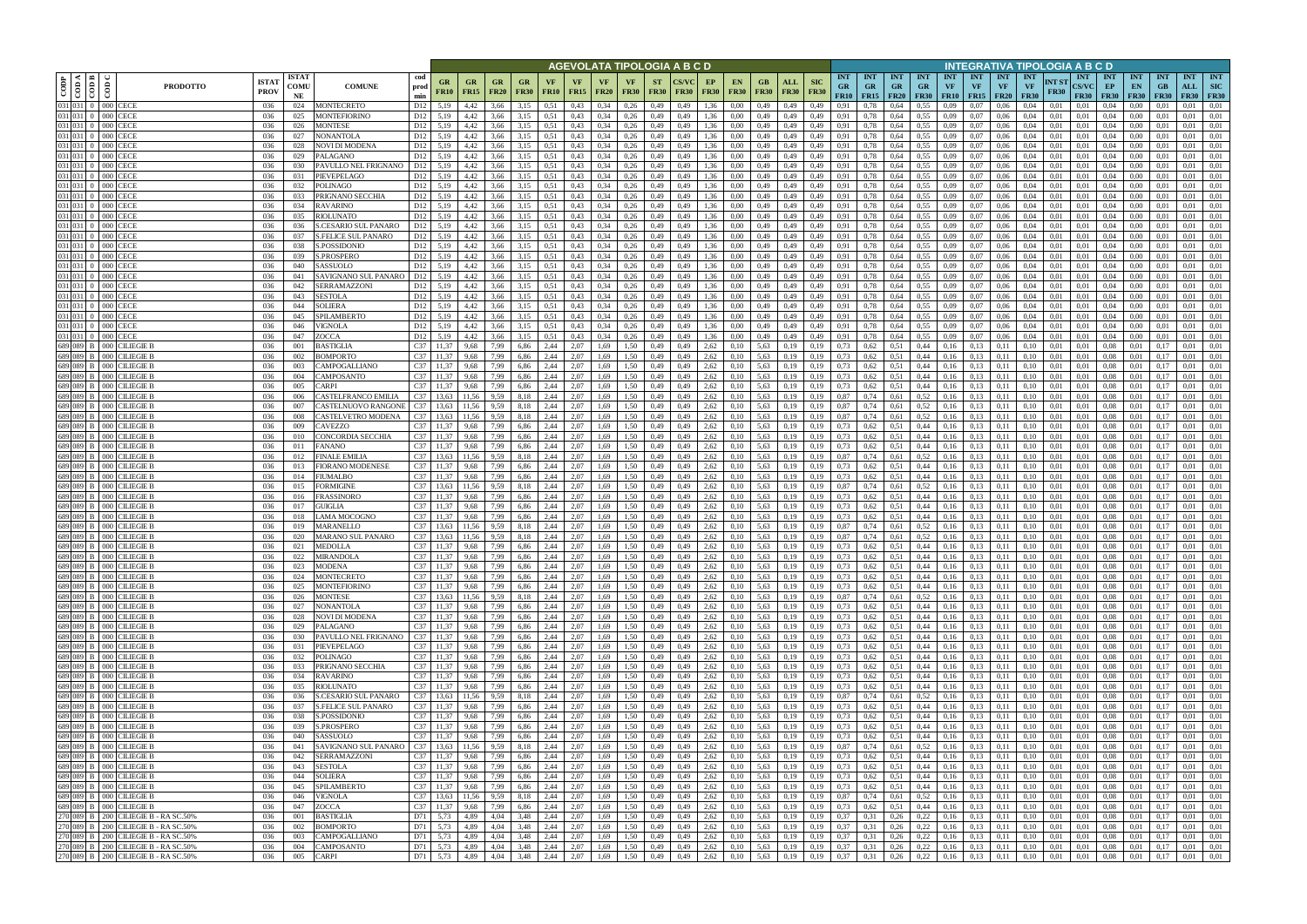|                              |                                                                              |                            |                            |                                             |                    |                                   |                          |                                |                                                  |                   |                   |                   |                                  |                          | AGEVOLATA TIPOLOGIA A B C D                                                                                        |                   |                                                          |                   |                           |                           |                                 |                                        |                                                            |                                 |                  |                                            |                                 | INTEGRATIVA TIPOLOGIA A B C D       |                      |                                           |                                 |                                          |               |                   |                                              |
|------------------------------|------------------------------------------------------------------------------|----------------------------|----------------------------|---------------------------------------------|--------------------|-----------------------------------|--------------------------|--------------------------------|--------------------------------------------------|-------------------|-------------------|-------------------|----------------------------------|--------------------------|--------------------------------------------------------------------------------------------------------------------|-------------------|----------------------------------------------------------|-------------------|---------------------------|---------------------------|---------------------------------|----------------------------------------|------------------------------------------------------------|---------------------------------|------------------|--------------------------------------------|---------------------------------|-------------------------------------|----------------------|-------------------------------------------|---------------------------------|------------------------------------------|---------------|-------------------|----------------------------------------------|
| ≺ ⊫ m<br>CODP<br>$rac{1}{2}$ | <b>PRODOTTO</b>                                                              | <b>ISTA</b><br><b>PROV</b> | <b>ISTAT</b><br>COMU<br>NE | <b>COMUNE</b>                               | cod<br>prod<br>min | GR<br><b>FR10</b>                 | <b>GR</b><br><b>FR15</b> | <b>GR</b><br><b>FR20</b>       | <b>GR</b><br><b>FR30</b>                         | VF<br><b>FR10</b> | VF<br><b>FR15</b> | VF<br><b>FR20</b> | VF<br><b>FR30</b>                | <b>ST</b><br><b>FR30</b> | <b>CS/VC</b><br><b>FR30</b>                                                                                        | EP<br><b>FR30</b> | EN.<br><b>FR30</b>                                       | GB<br><b>FR30</b> | <b>ALL</b><br><b>FR30</b> | <b>SIC</b><br><b>FR30</b> | <b>INT</b><br><b>GR</b><br>FR10 | <b>INT</b><br><b>GR</b><br>$FR15$ FR20 | <b>INT</b><br><b>GR</b>                                    | <b>INT</b><br>GR<br><b>FR30</b> | <b>INT</b><br>VF | <b>INT</b><br><b>VF</b><br>$FR10$   $FR15$ | <b>INT</b><br>VF<br><b>FR20</b> | INT<br>VF<br><b>FR30</b>            | NT ST<br><b>FR30</b> | <b>INT</b><br><b>CS/VC</b><br><b>FR30</b> | <b>INT</b><br>EP<br><b>FR30</b> | <b>INT</b><br>EN<br>$F$ R30 FR30         | <b>INT</b>    | <b>INT</b><br>ALL | <b>INT</b><br><b>SIC</b><br><b>FR30 FR30</b> |
| 270 089 B<br>270 089 B       | 200 CILIEGIE B - RA SC.50%<br>200 CILIEGIE B - RA SC.50%                     | 036<br>036                 | 006<br>007                 | CASTELFRANCO EMILIA<br>CASTELNUOVO RANGONE  | D71<br>D71         | 6.86<br>6,86                      | 5,83<br>5,83             | 4,79<br>4,79                   | 4.14<br>4,14                                     | 2,44<br>2,44      | 2.07<br>2,07      | 1.69<br>1.69      | 1.50<br>1,50                     | 0,49<br>0,49             | 0,49<br>0,49                                                                                                       | 2,62<br>2,62      | 0,10<br>0,10                                             | 5.63<br>5,63      | 0.19<br>0,19              | 0.19<br>0,19              | 0.44<br>0.44                    | 0.37                                   | 0.31<br>0,31                                               | 0.26<br>0,26                    | 0.16<br>0.16     | 0.13<br>0,13                               | 0.11<br>0,11                    | 0.10                                | 0.01<br>0.01         | 0.01<br>0,01                              | 0.08<br>0.08                    | 0.01<br>0.01                             | 0.17          | 0.01<br>0.01      | 0.01<br>0.01                                 |
| 270 089 B                    | 200 CILIEGIE B - RA SC.50%                                                   | 036                        | 008                        | CASTELVETRO MODENA                          |                    | 6,86                              | 5,83                     | 4,79                           |                                                  | 2,44              | 2,07              | 1.69              | 1,50                             | 0,49                     | 0.49                                                                                                               | 2,62              | 0,10                                                     | 5,63              | 0.19                      | 0,19                      | 0,44                            |                                        | 0,31                                                       | 0,26                            | 0.16             | 0.13                                       | 0,11                            |                                     | 0.01                 | 0,01                                      | 0.08                            | 0.01                                     |               | 0.01              | 0.01                                         |
| 270 089 B                    | 200 CILIEGIE B - RA SC.50%                                                   | 036                        | 009                        | CAVEZZO                                     | D71                | 5,73                              | 4.89                     | 4.04                           | 3,48                                             | 2,44              | 2,07              | 1,69              | 1,50                             | 0,49                     | 0,49                                                                                                               | 2,62              | 0,10                                                     | 5.63              | 0,19                      | 0,19                      | 0.37                            | 0.31                                   | 0,26                                                       | 0,22                            | 0,16             | 0.13                                       | 0,11                            | 0.10                                | 0,01                 | 0,01                                      | 0.08                            | 0,01                                     | 0.17          | 0.01              | 0.01                                         |
| 270 089 B                    | 200 CILIEGIE B - RA SC.50%                                                   | 036                        | 010                        | CONCORDIA SECCHIA                           | D71                | 5,73                              | 4.89                     | 4.04                           | 3,48                                             | 2,44              | 2.07              | 1,69              | 1,50                             | 0,49                     | 0,49                                                                                                               | 2,62              | 0.10                                                     | 5.63              | 0.19                      | 0.19                      | 0.37                            | 0.31                                   | 0,26                                                       | 0,22                            | 0,16             | 0.13                                       | 0.11                            | 0.10                                | 0.01                 | 0,01                                      | 0.08                            | 0.01                                     |               | 0.01              | 0.01                                         |
| 270 089 B                    | 270 089 B   200 CILIEGIE B - RA SC.50%<br>200 CILIEGIE B - RA SC.50%         | 036<br>036                 | 011<br>012                 | FANANO<br>FINALE EMILIA                     | D71<br>D71         | 5,73<br>6.86                      | 4,89<br>5.83             | 4,04<br>4.79                   | 3,48<br>4.14                                     | 2,44<br>2.44      | 2,07<br>2.07      | 1,69<br>1.69      | 1,50<br>1.50                     | 0,49<br>0,49             | 0,49<br>0.49                                                                                                       | 2,62<br>2,62      | 0,10                                                     | 5,63<br>5.63      | 0,19<br>0.19              | 0,19<br>0.19              | 0,37<br>0.44                    | 0.31<br>0.37                           | 0,26<br>0.31                                               | 0,22<br>0,26                    | 0,16<br>0.16     | 0,13<br>0,13                               | 0,11<br>0.11                    | 0,10                                | 0,01<br>0.01         | 0,01<br>0.01                              | 0.08<br>0.08                    | 0,01<br>0.01                             | 0,17          | 0,01<br>0.01      | 0,01<br>0.01                                 |
| 270 089 B                    | 200 CILIEGIE B - RA SC.50%                                                   | 036                        | 013                        | FIORANO MODENESE                            | D71                | 5.73                              | 4.89                     | 4.04                           | 3,48                                             | 2.44              | 2.07              | 1.69              | 1.50                             | 0,49                     | 0,49                                                                                                               | 2,62              | 0,10<br>0,10                                             | 5.63              | 0.19                      | 0.19                      | 0.37                            | 0.31                                   | 0,26                                                       | 0,22                            | 0,16             | 0,13                                       | 0.11                            |                                     | 0.01                 | 0.01                                      | 0.08                            | 0.01                                     | 0.17          | 0.01              | 0.01                                         |
| 270 089 B                    | 200 CILIEGIE B - RA SC.50%                                                   | 036                        | 014                        | <b>IUMALBO</b>                              | D71                | 5,73                              | 4.89                     | 4.04                           | 3.48                                             | 2.44              | 2,07              | 1.69              | 1,50                             | 0,49                     | 0,49                                                                                                               | 2,62              | 0,10                                                     | 5,63              | 0,19                      | 0.19                      | 0.37                            | 0.31                                   | 0,26                                                       | 0,22                            | 0.16             | 0,13                                       | 0,11                            |                                     | 0.01                 | 0.01                                      | 0.08                            | 0,01                                     | 0.17          | 0.01              | 0,01                                         |
|                              | 270 089 B 200 CILIEGIE B - RA SC.50%                                         | -036                       | 015                        | FORMIGINE                                   | D71                | 6.86                              | 5.83                     | 4.79                           | 4.14                                             | 2.44              | 2.07              | 1.69              | 1.50                             | 0.49                     | 0,49                                                                                                               | 2.62              | 0,10                                                     | 5.63              | 0.19                      | 0.19                      | 0.44                            | 0.37                                   | 0.31                                                       | 0,26                            | 0,16             | 0,13                                       | 0.11                            | 0.10                                | 0.01                 | 0.01                                      | 0.08                            | 0.01                                     | 0.17          | 0.01              | 0.01                                         |
| 270 089 B                    | 200 CILIEGIE B - RA SC.50%<br>270 089 B 200 CILIEGIE B - RA SC.50%           | -036<br>036                | 016<br>017                 | <b>FRASSINORO</b><br>GUIGLIA                | D71<br>D71         | 5.73<br>5,73                      | 4.89<br>4.89             | 4.04<br>4.04                   | 3.48<br>3,48                                     | 2.44<br>2,44      | 2.07<br>2.07      | 1.69<br>1,69      | 1.50<br>1.50                     | 0.49<br>0,49             | 0.49<br>0,49                                                                                                       | 2.62<br>2,62      | 0,10<br>0,10                                             | 5.63<br>5,63      | 0.19<br>0,19              | 0.19<br>0.19              | 0.37<br>0.37                    | 0.31<br>0.31                           | 0,26<br>0,26                                               | 0,22<br>0,22                    | 0.16<br>0,16     | 0.13<br>0,13                               | 0.11<br>0,11                    | 0.10                                | 0.01<br>0.01         | 0.01<br>0,01                              | 0.08<br>0.08                    | 0.01<br>0,01                             | 0.17<br>0,17  | 0.01<br>0.01      | 0.01<br>0.01                                 |
| 270 089 B                    | 200 CILIEGIE B - RA SC.50%                                                   | 036                        | 018                        | LAMA MOCOGNO                                | D71                | 5.73                              | 4.89                     | 4.04                           | 3,48                                             | 2.44              | 2.07              | 1.69              | 1.50                             | 0,49                     | 0,49                                                                                                               | 2,62              | 0,10                                                     | 5,63              | 0,19                      | 0.19                      | 0.37                            | 0,31                                   | 0,26                                                       | 0,22                            | 0,16             | 0,13                                       | 0,11                            | 0.10                                | 0.01                 | 0,01                                      | 0.08                            | 0,01                                     | 0,1           | 0.01              | 0.01                                         |
| 270 089 B                    | 200 CILIEGIE B - RA SC.50%                                                   | 036                        | 019                        | <b>MARANELLO</b>                            | D71                | 6,86                              | 5,83                     | 4,79                           | 4,14                                             | 2,44              | 2.07              | 1,69              | 1.50                             | 0,49                     | 0,49                                                                                                               | 2,62              | 0,10                                                     | 5,63              | 0,19                      | 0,19                      | 0.44                            | 0,37                                   | 0,31                                                       | 0,26                            | 0,16             | 0,13                                       | 0,11                            | 0.10                                | 0,01                 | 0,01                                      | 0.08                            | 0,01                                     | 0,17          | 0.01              | 0.01                                         |
| 270 089 B                    | 200 CILIEGIE B - RA SC.50%                                                   | 036                        | 020                        | MARANO SUL PANARO                           | D71                | 6,86                              | 5,83                     | 4,79                           | 4,14                                             | 2,44              | 2,07              | 1,69              | 1,50                             | 0,49                     | 0,49                                                                                                               | 2,62              | 0,10                                                     | 5,63              | 0,19                      | 0,19                      | 0,44                            | 0,37                                   | 0,31                                                       | 0,26                            | 0,16             | 0,13                                       | 0,11                            | 0.10                                | 0,01                 | 0,01                                      | 0,08                            | 0,01                                     | 0,17          | 0,01              | 0,01                                         |
| 270 089 B<br>270 089 B       | 200 CILIEGIE B - RA SC.50%<br>200 CILIEGIE B - RA SC.50%                     | 036<br>036                 | 021<br>022                 | <b>MEDOLLA</b><br><b>MIRANDOLA</b>          | D71<br>D71         | 5,73<br>5,73                      | 4.89<br>4.89             | 4.04<br>4.04                   | 3,48<br>3,48                                     | 2,44<br>2,44      | 2,07<br>2,07      | 1,69<br>1,69      | 1,50<br>1,50                     | 0,49<br>0,49             | 0,49<br>0,49                                                                                                       | 2,62<br>2,62      | 0,10<br>0,10                                             | 5,63<br>5,63      | 0.19<br>0,19              | 0.19<br>0.19              | 0.37<br>0.37                    | 0.31<br>0,31                           | 0,26<br>0,26                                               | 0,22<br>0,22                    | 0,16<br>0,16     | 0.13<br>0.13                               | 0.11<br>0,11                    | 0.10<br>0.10                        | 0,01<br>0.01         | 0.01<br>0.01                              | 0.08<br>0.08                    | 0,01<br>0,01                             | 0.17<br>0.17  | 0.01<br>0,01      | 0.01<br>0.01                                 |
|                              | 270 089 B 200 CILIEGIE B - RA SC.50%                                         | 036                        | 023                        | MODENA                                      | D71                | 5,73                              | 4,89                     | 4,04                           | 3,48                                             | 2,44              | 2,07              | 1,69              | 1,50                             | 0,49                     | 0,49                                                                                                               | 2,62              | 0,10                                                     | 5,63              | 0,19                      | 0,19                      | 0,37                            | 0,31                                   | 0,26                                                       | 0,22                            | 0,16             | 0,13                                       | 0,11                            | 0,10                                | 0,01                 | 0,01                                      | 0.08                            | 0,01                                     | 0.17          | 0,01              | 0.01                                         |
| 270 089 B                    | 200 CILIEGIE B - RA SC.50%                                                   | 036                        | 024                        | <b>MONTECRETO</b>                           | D71                | 5.73                              | 4.89                     | 4.04                           | 3.48                                             | 2.44              | 2.07              | 1.69              | 1.50                             | 0,49                     | 0.49                                                                                                               | 2,62              | 0,10                                                     | 5.63              | 0.19                      | 0.19                      | 0.37                            | 0.31                                   | 0,26                                                       | 0,22                            | 0,16             | 0,13                                       | 0.11                            | 0.10                                | 0.01                 | 0.01                                      | 0.08                            | 0.01                                     | 0.17          | 0.01              | 0.01                                         |
| 270 089 B                    | 200 CILIEGIE B - RA SC.50%                                                   | 036                        | 025                        | MONTEFIORINO                                | D71                | 5.73                              | 4.89                     | 4.04                           | 3.48                                             | 2.44              | 2,07              | 1.69              | 1,50                             | 0,49                     | 0.49                                                                                                               | 2,62              | 0,10                                                     | 5.63              | 0.19                      | 0.19                      | 0.37                            | 0.31                                   | 0,26                                                       | 0,22                            | 0,16             | 0.13                                       | 0.11                            | 0.10                                | 0.01                 | 0.01                                      | 0.08                            | 0.01                                     | 0.17          | 0.01              | 0.01                                         |
|                              | 270 089 B 200 CILIEGIE B - RA SC.50%<br>200 CILIEGIE B - RA SC.50%           | 036<br>036                 | 026                        | <b>MONTESE</b>                              | D71<br>D71         | 6,86<br>5.73                      | 5,83                     | 4,79                           | 4,14                                             | 2,44<br>2.44      | 2,07<br>2.07      | 1,69              | 1,50                             | 0,49                     | 0,49                                                                                                               | 2,62<br>2.62      | 0,10                                                     | 5,63<br>5.63      | 0,19                      | 0,19                      | 0,44<br>0.37                    | 0,37                                   | 0,31                                                       | 0,26                            | 0,16             | 0,13                                       | 0,11                            | 0.10                                | 0,01                 | 0,01                                      | 0.08                            | 0,01                                     | 0.17          | 0,01<br>0.01      | 0.01<br>0.01                                 |
| 270 089 B<br>270 089 B       | 200 CILIEGIE B - RA SC.50%                                                   | 036                        | 027<br>028                 | <b>NONANTOLA</b><br>NOVI DI MODENA          | D71                | 5.73                              | 4.89<br>4.89             | 4.04<br>4.04                   | 3.48<br>3.48                                     | 2.44              | 2.07              | 1.69<br>1.69      | 1.50<br>1.50                     | 0.49<br>0,49             | 0.49<br>0.49                                                                                                       | 2.62              | 0.10<br>0,10                                             | 5.63              | 0.19<br>0.19              | 0.19                      | 0.37                            | 0.31<br>0.31                           | 0,26<br>0,26                                               | 0,22<br>0,22                    | 0.16<br>0.16     | 0.13<br>0.13                               | 0.11<br>0.11                    |                                     | 0.01<br>0.01         | 0.01<br>0.01                              | 0.08<br>0.08                    | 0.01<br>0.01                             | $0.1^{\circ}$ | 0.01              | 0.01                                         |
| 270 089 B                    | 200 CILIEGIE B - RA SC.50%                                                   | 036                        | 029                        | PALAGANO                                    | D71                | 5.73                              | 4.89                     | 4.04                           | 3.48                                             | 2.44              | 2.07              | 1.69              | 1.50                             | 0.49                     | 0.49                                                                                                               | 2,62              | 0,10                                                     | 5.63              | 0.19                      | 0.19                      | 0.37                            | 0.31                                   | 0,26                                                       | 0,22                            | 0.16             | 0,13                                       | 0.11                            |                                     | 0.01                 | 0.01                                      | 0.08                            | 0.01                                     |               | 0.01              | 0.01                                         |
| 270 089 B                    | 200 CILIEGIE B - RA SC.50%                                                   | 036                        | 030                        | PAVULLO NEL FRIGNANO                        | D71                | 5.73                              | 4.89                     | 4,04                           | 3,48                                             | 2,44              | 2.07              | 1.69              | 1.50                             | 0,49                     | 0,49                                                                                                               | 2,62              | 0,10                                                     | 5.63              | 0,19                      | 0,19                      | 0.37                            | 0,31                                   | 0,26                                                       | 0,22                            | 0,16             | 0,13                                       | 0,11                            | 0.10                                | 0.01                 | 0,01                                      | 0.08                            | 0.01                                     | 0.17          | 0.01              | 0.01                                         |
| 270 089 B                    | 200 CILIEGIE B - RA SC.50%<br>200 CILIEGIE B - RA SC.50%                     | 036                        | 031                        | PIEVEPELAGO                                 | D71                | 5.73                              | 4.89                     | 4.04                           | 3,48                                             | 2.44              | 2.07              | 1.69              | 1.50                             | 0.49                     | 0.49                                                                                                               | 2,62              | 0,10                                                     | 5.63              | 0.19                      | 0.19                      | 0.37                            | 0.31                                   | 0,26                                                       | 0,22                            | 0,16             | 0.13                                       | 0.11                            |                                     | 0.01                 | 0.01                                      | 0.08                            | 0.01                                     |               | 0.01              | 0.01                                         |
| 270 089 B<br>270 089 B       | 200 CILIEGIE B - RA SC.50%                                                   | 036<br>036                 | 032<br>033                 | POLINAGO<br>PRIGNANO SECCHIA                | D71<br>D71         | 5,73<br>5.73                      | 4,89<br>4.89             | 4,04<br>4.04                   | 3,48<br>3.48                                     | 2,44<br>2.44      | 2,07<br>2.07      | 1,69<br>1.69      | 1,50<br>1,50                     | 0,49<br>0,49             | 0,49<br>0.49                                                                                                       | 2,62<br>2,62      | 0,10<br>0.10                                             | 5,63<br>5,63      | 0,19<br>0.19              | 0,19<br>0.19              | 0.37<br>0.37                    | 0,31                                   | 0,26<br>0,26                                               | 0,22<br>0,22                    | 0.16<br>0.16     | 0,13<br>0.13                               | 0,11<br>0.11                    |                                     | 0,01<br>0.01         | 0,01<br>0.01                              | 0.08<br>0.08                    | 0,01<br>0.01                             | $0.1^{\circ}$ | 0.01<br>0.01      | 0.01<br>0.01                                 |
| 270 089 B                    | 200 CILIEGIE B - RA SC.50%                                                   | 036                        | 034                        | <b>RAVARINO</b>                             | D71                | 5,73                              | 4.89                     | 4.04                           | 3,48                                             | 2,44              | 2,07              | 1,69              | 1,50                             | 0,49                     | 0,49                                                                                                               | 2,62              | 0,10                                                     | 5,63              | 0.19                      | 0,19                      | 0.37                            | 0.31                                   | 0,26                                                       | 0,22                            | 0,16             | 0.13                                       | 0.11                            | 0.10                                | 0.01                 | 0,01                                      | 0.08                            | 0,01                                     | 0.17          | 0.01              | 0.01                                         |
| 270 089 B                    | 200 CILIEGIE B - RA SC.50%                                                   | 036                        | 035                        | <b>RIOLUNATO</b>                            | D71                | 5,73                              | 4.89                     | 4.04                           | 3,48                                             | 2,44              | 2,07              | 1,69              | 1,50                             | 0,49                     | 0,49                                                                                                               | 2,62              | 0,10                                                     | 5,63              | 0,19                      | 0,19                      | 0,37                            | 0,31                                   | 0,26                                                       | 0,22                            | 0,16             | 0,13                                       | 0,11                            | 0.10                                | 0,01                 | 0,01                                      | 0.08                            | 0,01                                     | -0.13         | 0.01              | 0,01                                         |
| 270 089 B<br>270 089 B       | 200 CILIEGIE B - RA SC.50%<br>200 CILIEGIE B - RA SC.50%                     | 036<br>036                 | 036                        | S.CESARIO SUL PANARO<br>S.FELICE SUL PANARO | D71<br>D71         | 6.86<br>5.73                      | 5.83<br>4.89             | 4.79<br>4.04                   | 4.14<br>3.48                                     | 2.44<br>2.44      | 2.07<br>2.07      | 1.69<br>1.69      | 1.50<br>1.50                     | 0,49                     | 0,49<br>0.49                                                                                                       | 2,62<br>2,62      | 0,10                                                     | 5,63<br>5.63      | 0.19                      | 0.19                      | 0.44<br>0.37                    | 0.37                                   | 0.31                                                       | 0,26<br>0,22                    | 0,16             | 0,13<br>0.13                               | 0.11                            |                                     | 0.01<br>0.01         | 0.01                                      | 0.08                            | 0.01<br>0.01                             | 0.17          | 0.01<br>0.01      | 0.01<br>0.01                                 |
| 270 089 B                    | 200 CILIEGIE B - RA SC.50%                                                   | 036                        | 037<br>038                 | S.POSSIDONIO                                | D71                | 5,73                              | 4,89                     | 4.04                           | 3,48                                             | 2,44              | 2,07              | 1,69              | 1,50                             | 0,49<br>0,49             | 0,49                                                                                                               | 2,62              | 0,10<br>0,10                                             | 5,63              | 0.19<br>0,19              | 0.19<br>0.19              | 0.37                            | 0.31<br>0,31                           | 0,26<br>0,26                                               | 0,22                            | 0.16<br>0,16     | 0,13                                       | 0.11<br>0,11                    | 0.10                                | 0.01                 | 0.01<br>0.01                              | 0.08<br>0.08                    | 0,01                                     | 0.17          | 0.01              | 0,01                                         |
| 270 089 B                    | 200 CILIEGIE B - RA SC.50%                                                   | -036                       | 039                        | S.PROSPERO                                  | D71                | 5.73                              | 4.89                     | 4.04                           | 3.48                                             | 2.44              | 2.07              | 1.69              | 1.50                             | 0,49                     | 0.49                                                                                                               | 2.62              | 0,10                                                     | 5.63              | 0.19                      | 0.19                      | 0.37                            | 0.31                                   | 0,26                                                       | 0,22                            | 0.16             | 0,13                                       | 0.11                            |                                     | 0.01                 | 0.01                                      | 0.08                            | 0.01                                     | 0.17          | 0.01              | 0.01                                         |
|                              | 270 089 B   200 CILIEGIE B - RASC.50%                                        | -036                       | 040                        | SASSUOLO                                    | D71                | 5.73                              | 4.89                     | 4.04                           | 3.48                                             | 2.44              | 2.07              | 1.69              | 1.50                             | 0,49                     | 0,49                                                                                                               | 2,62              | 0,10                                                     | 5.63              | 0.19                      | 0.19                      | 0.37                            | 0.31                                   | 0,26                                                       | 0,22                            | 0,16             | 0,13                                       | 0.11                            | 0.10                                | 0.01                 | 0.01                                      | 0.08                            | 0.01                                     | 0.17          | 0.01              | 0.01                                         |
| 270 089 B                    | 270 089 B   200 CILIEGIE B - RA SC.50%<br>200 CILIEGIE B - RA SC.50%         | 036<br>036                 | 041<br>042                 | SAVIGNANO SUL PANARO<br>SERRAMAZZONI        | D71<br>D71         | 6,86<br>5,73                      | 5,83<br>4.89             | 4,79<br>4.04                   | 4,14<br>3,48                                     | 2,44<br>2,44      | 2,07<br>2.07      | 1,69<br>1,69      | 1.50<br>1.50                     | 0,49<br>0,49             | 0,49<br>0,49                                                                                                       | 2,62<br>2,62      | 0,10<br>0,10                                             | 5.63<br>5,63      | 0,19                      | 0.19<br>0.19              | 0.44<br>0.37                    | 0,37<br>0,31                           | 0,31<br>0,26                                               | 0,26<br>0,22                    | 0,16<br>0,16     | 0,13<br>0,13                               | 0,11<br>0.11                    | 0.10<br>0.10                        | 0.01<br>0,01         | 0,01<br>0.01                              | 0.08<br>0.08                    | 0,01<br>0,01                             | 0,17<br>0.17  | 0.01<br>0.01      | 0,01<br>0,01                                 |
| 270 089 B                    | 200 CILIEGIE B - RA SC.50%                                                   | 036                        | 043                        | SESTOLA                                     | D71                | 5,73                              | 4.89                     | 4.04                           | 3,48                                             | 2,44              | 2,07              | 1.69              | 1.50                             | 0,49                     | 0,49                                                                                                               | 2,62              | 0,10                                                     | 5,63              | 0,19<br>0,19              | 0.19                      | 0.37                            | 0.31                                   | 0,26                                                       | 0,22                            | 0,16             | 0,13                                       | 0,11                            | 0.10                                | 0.01                 | 0,01                                      | 0.08                            | 0,01                                     | 0.17          | 0.01              | 0,01                                         |
| 270 089 B                    | 200 CILIEGIE B - RA SC.50%                                                   | 036                        | 044                        | SOLIERA                                     | D71                | 5,73                              | 4,89                     | 4,04                           | 3,48                                             | 2,44              | 2,07              | 1,69              | 1,50                             | 0,49                     | 0,49                                                                                                               | 2,62              | 0,10                                                     | 5,63              | 0,19                      | 0,19                      | 0,37                            | 0,31                                   | 0,26                                                       | 0,22                            | 0,16             | 0,13                                       | 0,11                            | 0,10                                | 0,01                 | 0,01                                      | 0,08                            | 0,01                                     | 0,17          | 0,01              | 0,01                                         |
| 270 089 B                    | 200 CILIEGIE B - RA SC.50%                                                   | 036                        | 045                        | SPILAMBERTO                                 | D71                | 5,73                              | 4.89                     | 4.04                           | 3,48                                             | 2,44              | 2,07              | 1,69              | 1.50                             | 0,49                     | 0,49                                                                                                               | 2,62              | 0,10                                                     | 5,63              | 0.19                      | 0.19                      | 0,37                            | 0,31                                   | 0,26                                                       | 0,22                            | 0,16             | 0,13                                       | 0,11                            | 0.10                                | 0.01                 | 0,01                                      | 0.08                            | 0,01                                     | 0.17          | 0,01              | 0.01                                         |
| 270 089 B                    | 200 CILIEGIE B - RA SC.50%<br>270 089 B   200 CILIEGIE B - RA SC.50%         | 036<br>036                 | 046<br>047                 | VIGNOLA<br>ZOCCA                            | D71<br>D71         | 6,86<br>5,73                      | 5,83<br>4,89             | 4,79<br>4,04                   | 4,14<br>3,48                                     | 2,44<br>2,44      | 2,07<br>2,07      | 1,69<br>1,69      | 1,50<br>1,50                     | 0,49<br>0,49             | 0,49<br>0,49                                                                                                       | 2,62<br>2,62      | 0,10<br>0,10                                             | 5,63<br>5,63      | 0,19<br>0,19              | 0,19<br>0,19              | 0,44<br>0,37                    | 0,37<br>0,31                           | 0,31<br>0,26                                               | 0,26<br>0,22                    | 0,16<br>0,16     | 0,13<br>0,13                               | 0,11<br>0,11                    | 0.10<br>0.10                        | 0,01<br>0,01         | 0,01<br>0,01                              | 0.08<br>0,08                    | 0,01<br>0,01                             | 0.17<br>0,17  | 0,01<br>0,01      | 0.01<br>0.01                                 |
|                              | 435 089 B 100 CILIEGIE B - RASC.80%                                          | 036                        | 001                        | BASTIGLIA                                   | D71                | 2.26                              | 1.88                     | 1.60                           | 1.32                                             | 2.44              | 2.07              | 1.69              | 1.50                             | 0.49                     | 0.49                                                                                                               | 2.62              | 0.10                                                     | 5.63              | 0.19                      |                           | 0.14                            | 0.12                                   | 0,10                                                       | 0.08                            | 0,16             | 0.13                                       | 0.11                            | 0.10                                | 0.01                 | 0.01                                      | 0.08                            | 0.01                                     | 0.17          | 0.01              | 0.01                                         |
|                              | 435 089 B 100 CILIEGIE B - RA SC.80%                                         | 036                        | 002                        | <b>BOMPORTO</b>                             | D71                | 2.26                              | 1.88                     | 1.60                           | 1.32                                             | 2.44              | 2,07              | 1.69              | 1.50                             | 0,49                     | 0,49                                                                                                               | 2,62              | 0,10                                                     | 5.63              | 0,19                      | 0.19                      | 0.14                            | 0,12                                   | 0,10                                                       | 0.08                            | 0,16             | 0.13                                       | 0.11                            | 0.10                                | 0.01                 | 0.01                                      | 0.08                            | 0.01                                     | 0.17          | 0.01              | 0.01                                         |
|                              | 435 089 B 100 CILIEGIE B - RASC.80%                                          | 036                        | 003                        | CAMPOGALLIANO                               | D71                | 2.26                              | 1.88                     | 1.60                           | 1,32                                             | 2.44              | 2.07              | 1.69              | 1.50                             | 0.49                     | 0.49                                                                                                               | 2,62              | 0.10                                                     | 5.63              | 0.19                      | 0.19                      | 0.14                            | 0,12                                   | 0.10                                                       | 0.08                            | 0.16             | 0.13                                       | 0.11                            | 0.10                                | 0.01                 | 0.01                                      | 0.08                            | 0.01                                     | 0.17          | 0.01              | 0.01                                         |
|                              | 435 089 B 100 CILIEGIE B - RA SC.80%<br>435 089 B 100 CILIEGIE B - RA SC.80% | 036<br>036                 | 004<br>005                 | CAMPOSANTO<br>CARPI                         | D71<br>D71         | 2,26<br>2,26                      | 1,88<br>1,88             | $1,60$ $1,32$<br>$1,60$ $1,32$ |                                                  | 2,44<br>2,44      | 2,07<br>2,07      | 1,69<br>1,69      | 1,50<br>1,50                     | 0,49<br>0,49             | 0,49<br>0,49                                                                                                       |                   | $2,62$ 0,10<br>$2,62$ 0,10                               | 5,63              | 0,19<br>5,63 0,19         | 0,19<br>0,19              | $0,14$ $0,12$<br>0,14           | 0,12                                   | 0,10<br>0,10                                               | 0,08<br>0.08                    |                  | $0,16$ $0,13$<br>$0,16$ 0.13               | 0,11<br>0,11                    | 0,10<br>0,10                        | 0,01<br>0,01         | 0,01<br>0,01                              | 0.08<br>0.08                    | 0,01<br>0,01                             | 0,17<br>0,17  | 0,01<br>0,01      | 0,01<br>0,01                                 |
|                              | 435 089 B 100 CILIEGIE B - RA SC.80%                                         | 036                        | 006                        | CASTELFRANCO EMILIA                         |                    | D71 2,73                          | 2,35                     | 1,88 1,60                      |                                                  | 2,44              | 2,07              | 1,69              | 1,50                             | 0,49                     | 0,49                                                                                                               |                   | $2,62$ 0,10                                              | 5,63 0,19         |                           | 0,19                      | $0,17$ 0,15                     |                                        | 0,12                                                       | 0,10                            |                  | $0,16$ $0,13$                              | 0,11                            | 0,10                                | 0,01                 | 0,01                                      | $0.08$ 0.01                     |                                          | 0,17          | 0,01              | 0,01                                         |
|                              | 435 089 B 100 CILIEGIE B - RA SC.80%                                         | 036                        | 007                        | CASTELNUOVO RANGONE                         |                    | D71 2,73                          | 2,35                     |                                | 1,88 1,60 2,44                                   |                   | 2,07              | 1,69              | 1,50                             | 0,49                     |                                                                                                                    |                   | $0,49$ 2.62 0.10                                         | 5,63 0,19         |                           | 0,19                      |                                 | $0,17$ $0,15$                          | 0,12                                                       | 0,10                            |                  | $0,16$ $0,13$                              | 0,11                            | 0,10                                | 0,01                 | 0.01                                      | $0.08$ 0.01                     |                                          | 0,17          | 0,01              | 0,01                                         |
|                              | 435 089 B 100 CILIEGIE B - RA SC.80%<br>435 089 B 100 CILIEGIE B - RA SC.80% | 036<br>036                 | 008<br>009                 | CASTELVETRO MODENA<br>CAVEZZO               | D71                | D71 2,73<br>2,26                  | 2,35<br>1,88             | 1,88 1,60<br>1,60              | 1,32                                             | 2,44              | 2,07<br>2,07      | 1,69<br>1,69      | 1,50<br>1,50                     | 0,49<br>0,49             | 0,49<br>0,49                                                                                                       | 2,62              | $2,62$ 0.10<br>0,10                                      | 5,63 0,19<br>5,63 | 0,19                      | 0,19<br>0,19              | 0,17<br>0,14                    | 0,15<br>0,12                           | 0,12<br>0,10                                               | 0,10<br>0,08                    |                  | $0,16$ $0,13$<br>$0,16$ $0,13$             | 0,11<br>0,11                    | 0,10<br>0,10                        | 0,01<br>0,01         | 0,01<br>0,01                              | $0.08$ 0.01<br>0,08             | 0,01                                     | 0,17<br>0,17  | 0.01<br>0,01      | 0,01<br>0,01                                 |
|                              | 435 089 B 100 CILIEGIE B - RA SC.80%                                         | 036                        | 010                        | CONCORDIA SECCHIA                           | D71                | 2,26                              | 1,88                     | 1,60                           | 1,32                                             | 2,44<br>2,44      | 2,07              | 1,69              | 1,50                             | 0,49                     | 0,49                                                                                                               | 2,62              | 0,10                                                     | 5,63              | 0,19                      | 0,19                      | 0,14                            | 0,12                                   | 0,10                                                       | 0,08                            |                  | $0,16$ $0,13$                              | 0,11                            | 0,10                                | 0,01                 | 0,01                                      | 0.08                            | 0,01                                     | 0,17          | 0,01              | 0,01                                         |
|                              | 435 089 B 100 CILIEGIE B - RA SC.80%                                         | 036                        | 011                        | FANANO                                      | D71                | 2,26                              | 1,88                     | 1,60                           | 1,32                                             | 2,44              | 2,07              | 1,69              | 1,50                             | 0,49                     |                                                                                                                    | $0,49$ 2,62       | 0,10                                                     |                   | 5,63 0,19                 | 0,19                      | 0,14                            | 0,12                                   | 0,10                                                       | 0.08                            |                  | $0,16$ 0.13                                | 0,11                            | 0,10                                | 0,01                 | 0,01                                      | 0,08                            | 0,01                                     | 0,17          | 0.01              | 0,01                                         |
|                              | 435 089 B 100 CILIEGIE B - RA SC.80%                                         | 036                        | 012                        | <b>FINALE EMILIA</b>                        | D71                | 2,73                              | 2,35                     | 1,88                           | 1,60                                             | 2,44              | 2,07              | 1,69              | 1,50                             | 0,49                     |                                                                                                                    |                   | $0,49$ 2,62 0,10                                         |                   | 5,63 0,19                 | 0,19                      | 0,17                            | 0,15                                   | 0,12                                                       | 0,10                            |                  | $0,16$ $0,13$                              | 0,11                            | 0,10                                | 0,01                 | 0,01                                      | 0,08                            | 0,01                                     | 0,17          | 0,01              | 0,01                                         |
|                              | 435 089 B 100 CILIEGIE B - RA SC.80%                                         | 036<br>036                 | 013<br>014                 | <b>FIORANO MODENESE</b><br><b>FIUMALBO</b>  |                    | D71 2,26<br>D71 2,26 1,88         | 1,88                     | $1,60$ $1,32$ $2,44$           |                                                  |                   | 2,07<br>2,07      |                   | 1,69 1,50 0,49                   |                          |                                                                                                                    |                   | $0,49$ 2,62 0,10 5,63 0,19<br>$0,49$ 2,62 0,10 5,63 0,19 |                   |                           | 0,19<br>0,19              | 0,14                            |                                        | $0,12$ $0,10$<br>$0,14$ $0,12$ $0,10$ $0,08$               | 0,08                            |                  | $0,16$ $0,13$                              | 0,11<br>0,11                    | 0,10<br>0,10                        | 0,01<br>0,01         | 0,01<br>0,01                              |                                 | $0,08$ 0.01<br>$0.08$ 0.01 0.17          | 0,17          |                   | $0,01$ $0,01$<br>$0,01$ $0,01$               |
|                              | 435 089 B 100 CLIEGIE B - RA SC.80%<br>435 089 B 100 CLIEGIE B - RA SC.80%   | 036                        | 015                        | <b>FORMIGINE</b>                            |                    |                                   | $D71$ 2,73 2,35          | $1,88$ 1,60 2,44               | $1,60$ $1,32$ $2,44$                             |                   | 2,07              |                   | 1,69 1,50 0,49<br>1,69 1,50 0,49 |                          |                                                                                                                    |                   | $0,49$ 2,62 0,10                                         |                   | 5,63 0,19                 | 0,19                      |                                 |                                        | $0,17$ $0,15$ $0,12$                                       | 0,10                            |                  | $0,16$ $0,13$<br>$0,16$ $0,13$             | 0,11                            | 0,10                                | 0,01                 | 0,01                                      |                                 | $0,08$ $0,01$                            | 0,17          |                   | $0,01$ 0.01                                  |
|                              | 435 089 B 100 CILIEGIE B - RA SC.80%                                         | 036                        | 016                        | <b>FRASSINORO</b>                           | D71                | 2,26                              | 1,88                     | $1,60$ $1,32$                  |                                                  | 2,44              | 2,07              |                   | 1,69 1,50                        | 0,49                     |                                                                                                                    |                   | $0,49$ 2.62 0.10                                         |                   | 5,63 0,19                 | 0,19                      | 0,14                            | 0,12                                   | 0,10                                                       | 0,08                            |                  | $0,16$ $0,13$                              | 0,11                            | 0,10                                | 0,01                 | 0,01                                      | $0,08$ $0,01$                   |                                          | 0,17          |                   | $0,01$ 0.01                                  |
|                              | 435 089 B 100 CILIEGIE B - RA SC.80%                                         | 036                        | 017                        | <b>GUIGLIA</b>                              |                    | D71 2,26 1,88                     |                          |                                | $1,60$ 1,32 2,44                                 |                   | 2,07              |                   | 1,69 1,50                        | 0,49                     |                                                                                                                    |                   | $0,49$ 2,62 0,10                                         |                   | 5,63 0,19                 | 0,19                      | 0,14                            | $0,12$ $0,10$                          |                                                            | 0,08                            |                  | $0,16$ $0,13$                              | 0,11                            | 0,10                                | 0,01                 | 0,01                                      | $0,08$ 0.01                     |                                          | 0,17          | 0.01              | 0,01                                         |
|                              | 435 089 B 100 CILIEGIE B - RA SC.80%<br>435 089 B 100 CILIEGIE B - RA SC.80% | 036<br>036                 | 018<br>019                 | LAMA MOCOGNO<br><b>MARANELLO</b>            |                    | D71 2,26 1,88<br>$D71$ 2,73 2,35  |                          |                                | $1,60$ $1,32$ $2,44$<br>$1,88$ $1,60$ $2,44$     |                   | 2,07<br>2,07      |                   | 1,69 1,50<br>1,69 1,50           | 0,49<br>0,49             |                                                                                                                    | $0,49$ 2,62       | $0,49$ 2,62 0,10<br>0,10                                 |                   | 5,63 0,19<br>5,63 0,19    | 0,19<br>0,19              | 0,14                            | $0,12$ $0,10$<br>$0,17$ $0,15$         | 0,12                                                       | 0,08<br>0,10                    |                  | $0,16$ $0,13$<br>$0,16$ $0,13$             | 0,11<br>0,11                    | 0,10<br>0,10                        | 0,01<br>0,01         | 0,01<br>0,01                              | $0.08$ 0.01                     | $0,08$ 0.01                              | 0,17<br>0,17  | 0,01<br>0,01      | 0,01<br>0,01                                 |
|                              | 435 089 B 100 CILIEGIE B - RA SC.80%                                         | 036                        | 020                        | <b>MARANO SUL PANARO</b>                    |                    | $D71$ 2,73 2,35                   |                          | 1,88 1,60                      |                                                  | 2,44              | 2,07              |                   | 1,69 1,50                        | 0,49                     |                                                                                                                    |                   | $0,49$ 2,62 0,10                                         |                   | 5,63 0,19                 | 0,19                      |                                 | $0,17$ $0,15$                          | 0,12                                                       | 0,10                            |                  | $0,16$ $0,13$                              | 0,11                            | 0,10                                | 0,01                 | 0,01                                      | $0,08$ 0.01                     |                                          | 0,17          | 0,01              | 0,01                                         |
|                              | 435 089 B 100 CILIEGIE B - RA SC.80%                                         | 036                        | 021                        | <b>MEDOLLA</b>                              |                    | $D71$ 2,26 1,88                   |                          |                                | $1,60$ $1,32$ $2,44$                             |                   | 2,07              |                   | 1,69 1,50                        | 0,49                     |                                                                                                                    | $0,49$ 2,62 0,10  |                                                          |                   | 5,63 0,19                 | 0,19                      | 0,14                            | 0,12                                   | 0,10                                                       | 0,08                            |                  | $0,16$ $0,13$                              | 0,11                            | 0,10                                | 0,01                 | 0,01                                      | $0,08$ 0.01                     |                                          | 0,17          | 0,01              | 0,01                                         |
|                              | 435 089 B 100 CILIEGIE B - RA SC.80%                                         | 036                        | 022                        | <b>MIRANDOLA</b>                            |                    | $D71$ 2,26 1,88                   |                          |                                | $1,60$ $1,32$ $2,44$                             |                   | 2,07              |                   | $1,69$ $1,50$ 0.49               |                          | $0,49$ $2,62$ $0,10$                                                                                               |                   |                                                          |                   | 5,63 0,19                 | 0,19                      |                                 |                                        | $0,14$ $0,12$ $0,10$ $0,08$                                |                                 |                  | $0,16$ $0,13$                              | 0,11                            | 0,10                                | 0,01                 | 0.01                                      |                                 | $0,08$ 0.01 0.17                         |               | 0.01              | 0,01                                         |
|                              | 435 089 B 100 CILIEGIE B - RA SC.80%<br>435 089 B 100 CILIEGIE B - RA SC.80% | 036<br>036                 | 023<br>024                 | <b>MODENA</b><br><b>MONTECRETO</b>          |                    | $D71$ 2,26 1,88<br>D71 2,26 1,88  |                          |                                | $1,60$   $1,32$   $2,44$<br>$1,60$ $1,32$ $2,44$ |                   | 2,07<br>2,07      |                   | 1,69 1,50 0,49<br>1,69 1,50 0,49 |                          | $0,49$ 2,62 0,10                                                                                                   |                   | $0,49$ 2,62 0,10 5,63 0,19                               |                   | 5,63 0,19                 | 0,19<br>0,19              |                                 |                                        | $0,14$ $0,12$ $0,10$ $0,08$<br>$0,14$ $0,12$ $0,10$ $0,08$ |                                 |                  | $0,16$ $0,13$<br>$0,16$ $0,13$             | 0,11<br>0,11                    | 0,10<br>0,10                        | 0,01<br>0,01         | 0.01<br>0,01                              |                                 | $0,08$ $0,01$ $0,17$<br>$0,08$ 0.01 0.17 |               | 0,01<br>0.01      | 0,01<br>0,01                                 |
|                              | 435 089 B 100 CILIEGIE B - RA SC.80%                                         | 036                        | 025                        | <b>MONTEFIORINO</b>                         |                    | D71 2,26 1,88                     |                          |                                | $1,60$ $1,32$ $2,44$                             |                   | 2,07              |                   | $1,69$ $1,50$                    | 0,49                     |                                                                                                                    |                   | $0,49$ 2,62 0,10                                         |                   | 5,63 0,19                 | 0,19                      |                                 | $0,14$ $0,12$                          | $0,10$ $0,08$                                              |                                 |                  | $0,16$ $0,13$                              | 0,11                            | 0,10                                | 0,01                 | 0,01                                      |                                 | $0,08$ 0.01                              | 0,17          | 0,01              | 0,01                                         |
|                              | 435 089 B 100 CILIEGIE B - RA SC.80%                                         | 036                        | 026                        | <b>MONTESE</b>                              |                    | $D71$ 2,73 2,35                   |                          |                                | $1,88$ $1,60$ $2,44$                             |                   | 2,07              |                   | 1,69 1,50                        | 0,49                     |                                                                                                                    |                   | $0,49$ 2,62 0,10                                         |                   | 5,63 0,19                 | 0,19                      |                                 | $0,17$ $0,15$                          | 0,12                                                       | 0,10                            |                  | $0,16$ $0,13$                              | 0,11                            | 0,10                                | 0,01                 | 0,01                                      | $0,08$ 0.01                     |                                          | 0,17          | 0,01              | 0,01                                         |
|                              | 435 089 B 100 CILIEGIE B - RA SC.80%                                         | 036                        | 027                        | <b>NONANTOLA</b>                            |                    | D71 2,26 1,88                     |                          |                                | $1,60$ 1,32 2,44                                 |                   | 2,07              |                   | 1,69 1,50                        | 0,49                     |                                                                                                                    |                   | $0,49$ 2,62 0,10                                         |                   | $5,63$ 0,19               | 0,19                      |                                 | $0,14$ $0,12$                          | 0,10                                                       | 0,08                            |                  | $0,16$ $0,13$                              | 0,11                            | 0,10                                | 0,01                 | 0,01                                      | $0,08$ 0.01                     |                                          | 0,17          | 0,01              | 0,01                                         |
|                              | 435 089 B 100 CILIEGIE B - RA SC.80%<br>435 089 B 100 CILIEGIE B - RA SC.80% | 036<br>036                 | 028<br>029                 | <b>NOVI DI MODENA</b><br>PALAGANO           |                    | D71 2,26 1,88<br>$D71 \quad 2,26$ | 1,88                     | $1,60$ $1,32$                  | $1,60$ $1,32$ $2,44$                             | 2,44              | 2,07<br>2,07      | 1,69              | $1,69$ $1,50$ 0.49<br>1,50       | 0,49                     | 0,49                                                                                                               |                   | $0,49$ 2,62 0,10<br>$2,62$ 0,10                          | 5,63 0,19         | 5,63 0,19                 | 0,19<br>0,19              | $0,14$ $0,12$                   | $0,14$ $0,12$ $0,10$                   | 0,10                                                       | 0,08<br>0,08                    |                  | $0,16$ $0,13$<br>$0,16$ $0,13$             | 0,11<br>0,11                    | 0,10<br>0,10                        | 0,01<br>0,01         | 0.01<br>0,01                              | $0.08$ 0.01<br>0,08             | 0,01                                     | 0,17<br>0,17  | 0.01<br>0,01      | 0,01<br>0,01                                 |
|                              | 435 089 B 100 CILIEGIE B - RA SC.80%                                         | 036                        | 030                        | PAVULLO NEL FRIGNANO                        |                    | D71 2,26                          | 1,88                     | 1,60                           | 1,32                                             | 2,44              | 2,07              | 1,69              | 1,50                             | 0,49                     | 0,49                                                                                                               | 2,62              | 0,10                                                     |                   | 5,63 0,19                 | 0,19                      | 0,14                            | 0,12                                   | 0,10                                                       | 0,08                            |                  | $0,16$ $0,13$                              | 0,11                            | 0,10                                | 0,01                 | 0,01                                      | 0,08                            | 0,01                                     | 0,17          | 0,01              | 0,01                                         |
|                              | 435 089 B 100 CILIEGIE B - RA SC.80%                                         | 036                        | 031                        | PIEVEPELAGO                                 | D71                | 2,26                              | 1,88                     | 1,60                           | 1,32                                             | 2,44              | 2,07              | 1,69              | 1,50                             | 0,49                     | 0,49                                                                                                               | 2,62              | 0,10                                                     |                   | 5,63 0,19                 | 0,19                      | $0,14$ $0,12$                   |                                        | 0,10                                                       | 0,08                            |                  | $0,16$ $0,13$                              | 0,11                            | 0,10                                | 0,01                 | 0,01                                      | 0.08                            | 0,01                                     | 0,17          | 0,01              | 0,01                                         |
|                              | 435 089 B 100 CILIEGIE B - RA SC.80%                                         | 036                        | 032                        | POLINAGO                                    | D71                | 2,26                              | 1,88                     | 1,60 1,32                      |                                                  | 2,44              | 2,07              | 1,69              | 1,50                             | 0,49                     |                                                                                                                    |                   | $0,49$ 2,62 0,10                                         |                   | 5,63 0,19                 | 0,19                      |                                 | $0,14$ $0,12$                          | 0,10                                                       | 0,08                            |                  | $0,16$ $0,13$                              | 0,11                            | 0,10                                | 0,01                 | 0.01                                      | $0.08$ 0.01                     |                                          | 0,17          | 0,01              | 0,01                                         |
|                              | 435 089 B 100 CILIEGIE B - RA SC.80%<br>435 089 B 100 CILIEGIE B - RA SC.80% | 036<br>036                 | 033<br>034                 | PRIGNANO SECCHIA<br><b>RAVARINO</b>         |                    | D71 2,26                          | 1,88<br>D71 2,26 1,88    | $1,60$ $1,32$ $2,44$ $2,07$    | $1,60$ $1,32$ $2,44$                             |                   | 2,07              |                   | 1,69 1,50                        | 0,49                     | $1,69$   $1,50$   $0,49$   $0,49$   $2,62$   $0,10$   $5,63$   $0,19$   $0,19$   $0,14$   $0,12$   $0,10$   $0,08$ |                   | $0,49$ 2,62 0,10 5,63 0,19                               |                   |                           | 0,19                      |                                 |                                        | $0,14$ $0,12$ $0,10$ $0,08$                                |                                 |                  | $0,16$ $0,13$                              | 0,11                            | 0,10<br>$0,16$ $0,13$ $0,11$ $0,10$ | 0,01<br>0,01         | 0,01<br>$0,01$ $0,08$ $0,01$ $0,17$       | $0,08$ 0.01                     |                                          | 0,17          | 0,01              | 0,01<br>$0,01$ $0,01$                        |
|                              |                                                                              |                            |                            |                                             |                    |                                   |                          |                                |                                                  |                   |                   |                   |                                  |                          |                                                                                                                    |                   |                                                          |                   |                           |                           |                                 |                                        |                                                            |                                 |                  |                                            |                                 |                                     |                      |                                           |                                 |                                          |               |                   |                                              |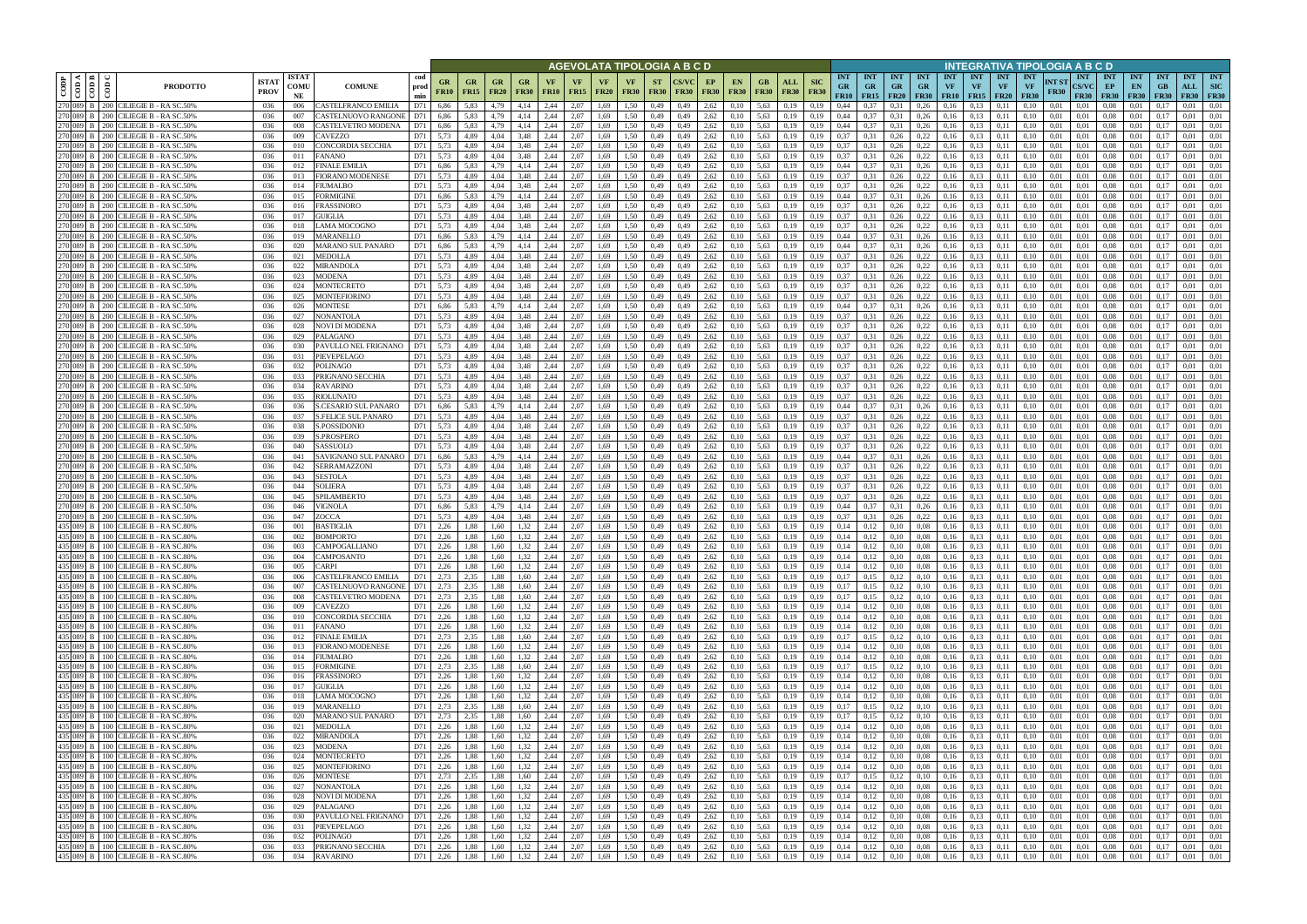|                                |                                                               |                                                                           |                             |                            |                                                           |                          |                                |                   |                            |                   |                   |                                | AGEVOLATA TIPOLOGIA A B C D |                          |              |                   |                          |                        |                    |                           |                                                          |                                        |                      |                                        |                     |                                      |                                        | INTEGRATIVA TIPOLOGIA A B C D                   |                                           |                                 |                                 |                                 |                                  |                                         |
|--------------------------------|---------------------------------------------------------------|---------------------------------------------------------------------------|-----------------------------|----------------------------|-----------------------------------------------------------|--------------------------|--------------------------------|-------------------|----------------------------|-------------------|-------------------|--------------------------------|-----------------------------|--------------------------|--------------|-------------------|--------------------------|------------------------|--------------------|---------------------------|----------------------------------------------------------|----------------------------------------|----------------------|----------------------------------------|---------------------|--------------------------------------|----------------------------------------|-------------------------------------------------|-------------------------------------------|---------------------------------|---------------------------------|---------------------------------|----------------------------------|-----------------------------------------|
| CODP                           | $\triangleleft$   $\triangleq$  <br>$rac{\text{1}}{\text{1}}$ | දී<br><b>PRODOTTO</b>                                                     | <b>ISTA1</b><br><b>PROV</b> | <b>ISTAT</b><br>COMU<br>NE | cod<br><b>COMUNE</b><br>prod<br>min                       | <b>GR</b><br><b>FR10</b> | <b>GR</b><br><b>FR15</b>       | GR<br><b>FR20</b> | GR.<br><b>FR30</b>         | VF<br><b>FR10</b> | VF<br><b>FR15</b> | <b>VF</b><br><b>FR20</b>       | <b>VF</b><br><b>FR30</b>    | <b>ST</b><br><b>FR30</b> | <b>FR30</b>  | EP<br><b>FR30</b> | <b>EN</b><br><b>FR30</b> | GB.<br><b>FR30</b>     | ALL<br><b>FR30</b> | <b>SIC</b><br><b>FR30</b> | <b>INT</b><br><b>GR</b><br>FR10                          | <b>INT</b><br><b>GR</b><br>$FR15$ FR20 | INT<br><b>GR</b>     | <b>INT</b><br><b>GR</b><br><b>FR30</b> | <b>INT</b><br>VF    | <b>INT</b><br>VF<br><b>FR10</b> FR15 | <b>INT</b><br><b>VF</b><br><b>FR20</b> | <b>INT</b><br>NT ST<br><b>VF</b><br><b>FR30</b> | <b>INT</b><br><b>CS/VC</b><br><b>FR30</b> | <b>INT</b><br>EP<br><b>FR30</b> | <b>INT</b><br>EN<br><b>FR30</b> | <b>INT</b><br>GB<br><b>FR30</b> | <b>INT</b><br>ALL<br><b>FR30</b> | <b>INT</b><br><b>SIC</b><br><b>FR30</b> |
| 435 089                        | B                                                             | 100 CILIEGIE B - RA SC.80%                                                | 036                         | 035                        | RIOLUNATO<br>D71                                          | 2,26                     | 1,88                           | 1.60              | .32                        | 2,44              | 2.07              | 1,69                           | 1.50                        | 0,49                     | 0.49         | 2,62              | 0.10                     | 5,63                   | 0.19               | 0.19                      | 0.14                                                     |                                        | 0.10                 | 0.08                                   | 0.16                | 0.13                                 | 0.11                                   | 0.10<br>0.01                                    | 0.01                                      | 0.08                            | 0.01                            |                                 | 0.01                             | 0.01                                    |
| 435 089 B<br>435 089 B         |                                                               | CILIEGIE B - RA SC.80%<br>$1001$ $\epsilon$<br>100 CILIEGIE B - RA SC.80% | 036<br>036                  | 036<br>037                 | S.CESARIO SUL PANARO<br>D71<br>S.FELICE SUL PANARO<br>D71 | 2,73<br>2,26             | 2,35<br>1,88                   | 1,88<br>1,60      | 1,60<br>1,32               | 2,44<br>2,44      | 2,07<br>2.07      | 1,69<br>1,69                   | 1,50<br>1,50                | 0,49<br>0,49             | 0,49<br>0.49 | 2,62<br>2,62      | 0,10<br>0,10             | 5,63<br>5,63           | 0.19<br>0,19       | 0,19<br>0,19              | 0,17<br>0,14                                             | 0,15<br>0,12                           | 0.12<br>0,10         | 0,10<br>0.08                           | 0,16<br>0,16        | 0,13<br>0,13                         | 0.11<br>0,11                           | 0,10<br>0,01<br>0,10<br>0,01                    | 0,01<br>0,01                              | 0.08<br>0,08                    | 0,01<br>0,01                    | 0.17<br>0.17                    | 0.01<br>0.01                     | 0,01<br>0,01                            |
| 435 089 B                      |                                                               | 100 CILIEGIE B - RA SC.80%                                                | 036                         | 038                        | S.POSSIDONIO<br>D71                                       | 2,26                     | 1.88                           | 1.60              | 1,32                       | 2,44              | 2.07              | 1.69                           | 1.50                        | 0,49                     | 0.49         | 2,62              | 0.10                     | 5.63                   | 0.19               | 0.19                      | 0.14                                                     | 0,12                                   | 0.10                 | 0.08                                   | 0,16                | 0.13                                 | 0.11                                   | 0.10<br>0.01                                    | 0.01                                      | 0.08                            | 0.01                            | 0.17                            | 0.01                             | 0.01                                    |
| 435 089 B                      |                                                               | CILIEGIE B - RA SC.80%<br>100 I                                           | 036                         | 039                        | S.PROSPERO                                                | D71 2.26                 | 1.88                           | 1.60              | 1.32                       | 2.44              | 2.07              | 1.69                           | 1.50                        | 0,49                     | 0.49         | 2,62              | 0.10                     | 5.63                   | 0.19               | 0.19                      | 0.14                                                     | 0,12                                   | 0.10                 | 0.08                                   | 0.16                | 0.13                                 | 0.11                                   | 0.01                                            | 0.01                                      | 0.08                            | 0.01                            |                                 | 0.01                             | 0.01                                    |
| 435 089 B                      |                                                               | 100 CILIEGIE B - RA SC.80%                                                | 036                         | 040                        | SASSUOLO<br>D71                                           | 2,26                     | 1,88                           | 1.60              | 1,32                       | 2,44              | 2.07              | 1,69                           | 1.50                        | 0,49                     | 0.49         | 2,62              | 0.10                     | 5,63                   | 0,19               | 0.19                      | 0,14                                                     | 0,12                                   | 0,10                 | 0.08                                   | 0,16                | 0,13                                 | 0,11                                   | 0,10<br>0.01                                    | 0.01                                      | 0.08                            | 0,01                            | 0.17                            | 0.01                             | 0,01                                    |
| 435 089 B<br>435 089 B         |                                                               | CILIEGIE B - RA SC.80%<br>100 I<br>CILIEGIE B - RA SC.80%<br>100 I        | 036<br>036                  | 041<br>042                 | SAVIGNANO SUL PANARO<br><b>SERRAMAZZONI</b><br>D71        | D71 2,73<br>2,26         | 2.35<br>1.88                   | 1.88<br>1.60      | 1.60<br>1,32               | 2.44<br>2,44      | 2.07<br>2.07      | 1.69<br>1.69                   | 1.50<br>1.50                | 0,49<br>0,49             | 0.49<br>0.49 | 2.62<br>2,62      | 0,10<br>0,10             | 5.63<br>5.63           | 0.19<br>0,19       | 0.19<br>0.19              | 0,17<br>0.14                                             | 0,15                                   | 0,12<br>0,10         | 0,10                                   | 0.16<br>0,16        | 0,13<br>0,13                         | 0.11<br>0.11                           | 0.10<br>0.01<br>0.10<br>0.01                    | 0.01<br>0.01                              | 0.08<br>0.08                    | 0.01<br>0.01                    | 0.17<br>0.17                    | 0.01<br>0.01                     | 0.01<br>0.01                            |
| 435 089 B                      |                                                               | CILIEGIE B - RA SC.80%<br>100 I                                           | 036                         | 043                        | SESTOLA                                                   | D71 2,26                 | 1.88                           | 1.60              | 1,32                       | 2,44              | 2.07              | 1,69                           | 1,50                        | 0,49                     | 0.49         | 2,62              | 0,10                     | 5,63                   | 0,19               | 0,19                      | 0,14                                                     | 0,12<br>0,12                           | 0,10                 | 0.08<br>0.08                           | 0,16                | 0,13                                 | 0,11                                   | 0.01<br>0.10                                    | 0,01                                      | 0.08                            | 0,01                            | 0,17                            | 0.01                             | 0,01                                    |
| 435 089 B                      |                                                               | 100 l<br>CILIEGIE B - RA SC.80%                                           | 036                         | 044                        | SOLIERA<br>D71                                            | 2,26                     | 1,88                           | 1.60              | 1,32                       | 2,44              | 2,07              | 1,69                           | 1.50                        | 0,49                     | 0,49         | 2,62              | 0,10                     | 5,63                   | 0,19               | 0,19                      | 0,14                                                     | 0,12                                   | 0,10                 | 0.08                                   | 0,16                | 0,13                                 | 0,11                                   | 0,10<br>0,01                                    | 0,01                                      | 0.08                            | 0,01                            | 0.17                            | 0.01                             | 0,01                                    |
| 435 089 B                      |                                                               | <b>CILIEGIE B - RA SC.80%</b><br>100 I                                    | 036                         | 045                        | SPILAMBERTO<br>D71                                        | 2,26                     | 1,88                           | 1,60              | 1,32                       | 2,44              | 2,07              | 1,69                           | 1.50                        | 0,49                     | 0.49         | 2,62              | 0,10                     | 5,63                   | 0,19               | 0,19                      | 0,14                                                     | 0,12                                   | 0,10                 | 0.08                                   | 0,16                | 0,13                                 | 0,11                                   | 0,10<br>0.01                                    | 0,01                                      | 0,08                            | 0,01                            | 0,17                            | 0,01                             | 0,01                                    |
| 435 089 B<br>435 089 B         |                                                               | CILIEGIE B - RA SC.80%<br>100 I                                           | 036                         | 046                        | VIGNOLA<br>D71                                            | 2,73                     | 2,35                           | 1,88              | 1,60                       | 2,44              | 2,07              | 1,69                           | 1,50                        | 0,49                     | 0.49         | 2,62              | 0,10                     | 5,63                   | 0,19               | 0,19                      | 0,17                                                     | 0,15                                   | 0,12                 | 0,10                                   | 0,16                | 0,13                                 | 0,11                                   | 0,10<br>0,01                                    | 0.01                                      | 0,08                            | 0,01                            | 0,17                            | 0,01                             | 0,01                                    |
| 055 055 0                      |                                                               | CILIEGIE B - RA SC.80%<br>100 l<br><b>CIPOLLA</b><br>000                  | 036<br>036                  | 047<br>001                 | ZOCCA<br>BASTIGLIA<br>C54                                 | D71 2,26<br>4,68         | 1.88<br>4.00                   | 1,60<br>3,32      | 1.32<br>2,81               | 2.44<br>0,51      | 2,07<br>0,43      | 1,69<br>0,34                   | 1.50<br>0,26                | 0,49<br>0,49             | 0.49<br>0.97 | 2,62<br>2,43      | 0.10<br>0.10             | 5,63<br>0,97           | 0,19<br>0,49       | 0.19<br>0,49              | 0,14<br>0,82                                             | 0,12<br>0,70                           | 0,10<br>0,58         | 0.08<br>0,49                           | 0,16<br>0,09        | 0,13<br>0,07                         | 0,11<br>0,06                           | 0.10<br>0.01<br>0,04<br>0,01                    | 0.01<br>0.03                              | 0.08<br>0,07                    | 0.01<br>0,01                    | 0.17<br>0.03                    | 0,01<br>0,01                     | 0,01<br>0,01                            |
| 055 055 0                      |                                                               | <b>CIPOLLA</b><br>000                                                     | 036                         | 002                        | BOMPORTO<br>C54                                           | 4,68                     | 4.00                           | 3,32              | 2,81                       | 0,51              | 0,43              | 0.34                           | 0,26                        | 0,49                     | 0.97         | 2,43              | 0,10                     | 0.97                   | 0,49               | 0,49                      | 0,82                                                     | 0,70                                   | 0,58                 | 0,49                                   | 0,09                | 0,07                                 | 0,06                                   | 0,04<br>0,01                                    | 0.03                                      | 0,07                            | 0,01                            | 0,03                            | 0,01                             | 0,01                                    |
| 055 055 0                      |                                                               | CIPOLLA                                                                   | 036                         | 003                        | C54<br>CAMPOGALLIANO                                      | 4.68                     | 4.00                           | 3.32              | 2,81                       | 0.51              | 0.43              | 0.34                           | 0,26                        | 0,49                     | 0.97         | 2,43              | 0.10                     | 0,97                   | 0.49               | 0.49                      | 0.82                                                     | 0.70                                   | 0,58                 | 0.49                                   | 0.09                | 0.07                                 | 0.06                                   | 0.04<br>0.01                                    | 0.03                                      | 0.07                            | 0.01                            | 0.03                            | 0.01                             | 0.01                                    |
| $055 \, 055 \, 0$<br>055 055 0 |                                                               | <b>CIPOLLA</b><br>000 l                                                   | 036                         | 004                        | C54<br>CAMPOSANTO                                         | 4.68                     | 4.00                           | 3.32              | 2,81                       | 0,51              | 0,43              | 0,34                           | 0,26                        | 0,49                     | 0.97         | 2,43              | 0.10                     | 0,97                   | 0,49               | 0.49                      | 0,82                                                     | 0.70                                   | 0.58                 | 0,49                                   | 0.09                | 0.07                                 | 0.06                                   | 0.04<br>0.01                                    | 0.03                                      | 0.07                            | 0.01                            | 0.03                            | 0,01                             | 0.01                                    |
| 055                            | 0550                                                          | <b>CIPOLLA</b><br><b>CIPOLLA</b><br>000 <sub>1</sub>                      | 036<br>036                  | 005<br>006                 | C54<br>CARPI<br>C54<br><b>CASTELFRANCO EMILIA</b>         | 4,68<br>4.68             | 4.00<br>4.00                   | 3.32<br>3.32      | 2,81<br>2.81               | 0,51<br>0.51      | 0,43<br>0,43      | 0,34<br>0,34                   | 0,26<br>0.26                | 0,49<br>0,49             | 0.97<br>0.97 | 2,43<br>2,43      | 0.10<br>0.10             | 0.97<br>0.97           | 0,49<br>0.49       | 0,49<br>0.49              | 0,82<br>0.82                                             | 0.70                                   | 0,58<br>0.58         | 0,49<br>0,49                           | 0.09<br>0.09        | 0,07<br>0.07                         | 0,06<br>0.06                           | 0.04<br>0.01<br>0.04<br>0.01                    | 0.03<br>0.03                              | 0,07<br>0.07                    | 0,01<br>0.01                    | 0.03<br>0.03                    | 0,01<br>0.01                     | 0,01<br>0.01                            |
| 055 055                        |                                                               | 'IPOLLA                                                                   | 036                         | 007                        | C54<br>CASTELNUOVO RANGONI                                | 4.68                     | 4.00                           | 3.32              | 2.81                       | 0.51              | 0,43              | 0,34                           | 0.26                        | 0.49                     | 0.97         | 2,43              | 0.10                     | 0.97                   | 0.49               | 0.49                      | 0.82                                                     | 0.70                                   | 0.58                 | 0,49                                   | 0.09                | 0.07                                 | 0.06                                   | 0.04<br>0.01                                    | 0.03                                      | 0.07                            | 0.0                             |                                 | 0.01                             | 0.01                                    |
| 055 055 0                      |                                                               | <b>CIPOLLA</b><br>000 l                                                   | 036                         | 008                        | C54<br>CASTELVETRO MODENA                                 | 4,68                     | 4,00                           | 3,32              | 2,81                       | 0,51              | 0,43              | 0,34                           | 0,26                        | 0,49                     | 0.97         | 2,43              | 0.10                     | 0,97                   | 0,49               | 0,49                      | 0,82                                                     | 0.70                                   | 0,58                 | 0,49                                   | 0,09                | 0,07                                 | 0,06                                   | 0,04<br>0.01                                    | 0.03                                      | 0,07                            | 0.01                            | 0.03                            | 0,01                             | 0,01                                    |
| 055 055 0                      |                                                               | <b>CIPOLLA</b><br>000.                                                    | 036                         | 009                        | C54<br>CAVEZZO                                            | 4,68                     | 4.00                           | 3.32              | 2.81                       | 0.51              | 0,43              | 0,34                           | 0,26                        | 0,49                     | 0.97         | 2.43              | 0.10                     | 0,97                   | 0,49               | 0,49                      | 0,82                                                     | 0.70                                   | 0,58                 | 0.49                                   | 0.09                | 0.07                                 | 0,06                                   | 0.04<br>0.01                                    | 0.03                                      | 0.07                            | 0.01                            | 0.03                            | 0.01                             | 0.01                                    |
| 055 055 0<br>055 055           |                                                               | 000<br>CIPOLLA<br><b>CIPOLLA</b><br>000 <sup>1</sup>                      | 036<br>036                  | 010<br>011                 | C54<br>CONCORDIA SECCHIA<br>C54<br>FANANO                 | 4,68<br>4,68             | 4,00<br>4.00                   | 3.32<br>3.32      | 2,81<br>2,81               | 0.51<br>0,51      | 0,43<br>0,43      | 0,34<br>0,34                   | 0,26<br>0,26                | 0,49<br>0,49             | 0.97<br>0.97 | 2,43<br>2,43      | 0,10<br>0,10             | 0,97<br>0.97           | 0,49<br>0,49       | 0,49<br>0,49              | 0,82<br>0,82                                             | 0.70<br>0.70                           | 0,58<br>0,58         | 0.49<br>0.49                           | 0.09<br>0,09        | 0.07<br>0,07                         | 0,06<br>0,06                           | 0,04<br>0.01<br>0.04<br>0.01                    | 0.03<br>0,03                              | 0,07<br>0.07                    | 0.01<br>0.01                    | 0.03                            | 0,01<br>0.01                     | 0,01<br>0,01                            |
| 055 055 0                      |                                                               | <b>CIPOLLA</b><br>0001                                                    | 036                         | 012                        | C54<br>FINALE EMILIA                                      | 4,68                     | 4,00                           | 3.32              | 2,81                       | 0,51              | 0,43              | 0,34                           | 0,26                        | 0,49                     | 0.97         | 2,43              | 0.10                     | 0.97                   | 0,49               | 0,49                      | 0,82                                                     | 0.70                                   | 0,58                 | 0,49                                   | 0,09                | 0.07                                 | 0,06                                   | 0.04<br>0.01                                    | 0.03                                      | 0.07                            | 0.01                            | 0.03                            | 0,01                             | 0.01                                    |
| 055 055                        |                                                               | <b>CIPOLLA</b><br>DOC                                                     | 036                         | 013                        | C54<br>FIORANO MODENESE                                   | 4.68                     | 4.00                           | 3.32              | 2.81                       | 0.51              | 0,43              | 0.34                           | 0.26                        | 0,49                     | 0.97         | 2,43              |                          | 0.97                   | 0,49               | 0.49                      | 0,82                                                     |                                        | 0.58                 | 0.49                                   | 0.09                | 0.07                                 | 0.06                                   | 0.04<br>0.01                                    | 0.03                                      | 0.07                            | 0.01                            |                                 | 0.01                             | 0.01                                    |
| 055 055 0                      |                                                               | 000 CIPOLLA                                                               | 036                         | 014                        | C54<br>FIUMALBO                                           | 4,68                     | 4,00                           | 3.32              | 2,81                       | 0,51              | 0,43              | 0,34                           | 0,26                        | 0,49                     | 0,97         | 2,43              | 0,10                     | 0.97                   | 0,49               | 0,49                      | 0,82                                                     | 0,70                                   | 0,58                 | 0,49                                   | 0,09                | 0,07                                 | 0,06                                   | 0,04<br>0,01                                    | 0.03                                      | 0.07                            | 0,01                            | 0,03                            | 0,01                             | 0,01                                    |
| $055$ 055 0<br>055 055 0       |                                                               | <b>CIPOLLA</b><br>0001<br>000 CIPOLLA                                     | 036<br>036                  | 015                        | C54<br>FORMIGINE<br>C54<br>FRASSINORO                     | 4.68<br>4.68             | 4.00<br>4.00                   | 3.32<br>3.32      | 2,81<br>2,81               | 0.51<br>0.51      | 0,43<br>0,43      | 0.34<br>0,34                   | 0,26<br>0,26                | 0,49<br>0,49             | 0.97<br>0.97 | 2,43<br>2,43      | 0.10<br>0.10             | 0.97<br>0,97           | 0,49<br>0,49       | 0.49<br>0,49              | 0,82<br>0,82                                             | 0.70                                   | 0.58<br>0,58         | 0,49<br>0,49                           | 0.09<br>0,09        | 0.07<br>0.07                         | 0.06<br>0,06                           | 0.04<br>0.01<br>0.04<br>0.01                    | 0.03<br>0.03                              | 0.07<br>0.07                    | 0.01<br>0,01                    | 0.03<br>0.03                    | 0.01<br>0.01                     | 0.01<br>0,01                            |
| 055 055 0                      |                                                               | <b>CIPOLLA</b><br>000                                                     | 036                         | 016<br>017                 | C54<br>GUIGLIA                                            | 4.68                     | 4.00                           | 3.32              | 2,81                       | 0.51              | 0,43              | 0.34                           | 0,26                        | 0,49                     | 0.97         | 2,43              | 0.10                     | 0.97                   | 0,49               | 0.49                      | 0,82                                                     | 0,70<br>0.70                           | 0,58                 | 0,49                                   | 0.09                | 0.07                                 | 0,06                                   | 0.04<br>0.01                                    | 0.03                                      | 0.07                            | 0.01                            | 0.03                            | 0.01                             | 0,01                                    |
| $055 \ 055 \ 0$                |                                                               | <b>CIPOLLA</b><br>000                                                     | 036                         | 018                        | C54<br>LAMA MOCOGNO                                       | 4,68                     | 4.00                           | 3.32              | 2,81                       | 0.51              | 0,43              | 0.34                           | 0,26                        | 0,49                     | 0.97         | 2,43              | 0.10                     | 0.97                   | 0,49               | 0,49                      | 0.82                                                     | 0.70                                   | 0,58                 | 0,49                                   | 0.09                | 0.07                                 | 0.06                                   | 0.04<br>0.01                                    | 0.03                                      | 0.07                            | 0.01                            | 0.03                            | 0.01                             | 0.01                                    |
| $055 \ 055 \ 0$                |                                                               | <b>CIPOLLA</b><br>000 <sup>1</sup>                                        | 036                         | 019                        | C54<br>MARANELLO                                          | 4.68                     | 4.00                           | 3.32              | 2,81                       | 0.51              | 0,43              | 0.34                           | 0,26                        | 0,49                     | 0.97         | 2,43              | 0.10                     | 0,97                   | 0,49               | 0.49                      | 0,82                                                     | 0.70                                   | 0,58                 | 0,49                                   | 0.09                | 0.07                                 | 0.06                                   | 0.01<br>0.04                                    | 0.03                                      | 0.07                            | 0.01                            | 0.03                            | 0.01                             | 0.01                                    |
| 055 055 0                      |                                                               | 000 CIPOLLA                                                               | 036                         | 020                        | C54<br>MARANO SUL PANARO                                  | 4,68                     | 4,00                           | 3.32              | 2,81                       | 0,51              | 0,43              | 0,34                           | 0,26                        | 0,49                     | 0.97         | 2,43              | 0,10                     | 0,97                   | 0,49               | 0,49                      | 0,82                                                     | 0,70                                   | 0,58                 | 0,49                                   | 0.09                | 0.07                                 | 0,06                                   | 0,04<br>0,01                                    | 0,03                                      | 0,07                            | 0,01                            | 0.03                            | 0,01                             | 0,01                                    |
| $055 \ 055 \ 0$<br>055 055 0   |                                                               | <b>CIPOLLA</b><br>$000 -$<br><b>CIPOLLA</b><br>000                        | 036<br>036                  | 021<br>022                 | C54<br>MEDOLLA<br>C54<br>MIRANDOLA                        | 4,68<br>4,68             | 4.00<br>4.00                   | 3,32<br>3,32      | 2,81<br>2,81               | 0.51<br>0,51      | 0,43<br>0,43      | 0,34<br>0,34                   | 0,26<br>0,26                | 0,49<br>0,49             | 0.97<br>0.97 | 2,43<br>2,43      | 0,10<br>0,10             | 0,97<br>0,97           | 0,49<br>0,49       | 0.49<br>0,49              | 0,82<br>0,82                                             | 0,70<br>0,70                           | 0,58<br>0,58         | 0,49<br>0,49                           | 0,09<br>0,09        | 0.07<br>0,07                         | 0,06<br>0,06                           | 0.04<br>0.01<br>0,04<br>0,01                    | 0.03<br>0.03                              | 0,07<br>0,07                    | 0.01<br>0,01                    | 0.03<br>0.03                    | 0,01<br>0.01                     | 0,01<br>0,01                            |
| 055 055 0                      |                                                               | <b>CIPOLLA</b><br>$000 -$                                                 | 036                         | 023                        | C54<br>MODENA                                             | 4,68                     | 4,00                           | 3,32              | 2,81                       | 0,51              | 0,43              | 0,34                           | 0,26                        | 0,49                     | 0.97         | 2,43              | 0,10                     | 0,97                   | 0,49               | 0,49                      | 0,82                                                     | 0,70                                   | 0,58                 | 0,49                                   | 0,09                | 0,07                                 | 0,06                                   | 0,04<br>0,01                                    | 0.03                                      | 0,07                            | 0,01                            | 0,03                            | 0,01                             | 0,01                                    |
| 055 055 0                      |                                                               | <b>CIPOLLA</b><br>000                                                     | 036                         | 024                        | C54<br>MONTECRETO                                         | 4,68                     | 4.00                           | 3.32              | 2,81                       | 0,51              | 0,43              | 0,34                           | 0,26                        | 0,49                     | 0.97         | 2,43              | 0.10                     | 0.97                   | 0,49               | 0,49                      | 0,82                                                     | 0,70                                   | 0,58                 | 0,49                                   | 0,09                | 0,07                                 | 0,06                                   | 0,04<br>0,01                                    | 0.03                                      | 0,07                            | 0,01                            | 0.03                            | 0.01                             | 0,01                                    |
| 055 055 0                      |                                                               | <b>CIPOLLA</b><br>000                                                     | 036                         | 025                        | C54<br>MONTEFIORINO                                       | 4,68                     | 4.00                           | 3,32              | 2,81                       | 0,51              | 0,43              | 0,34                           | 0,26                        | 0,49                     | 0,97         | 2,43              | 0,10                     | 0,97                   | 0,49               | 0,49                      | 0,82                                                     | 0,70                                   | 0,58                 | 0,49                                   | 0,09                | 0,07                                 | 0,06                                   | 0,04<br>0.01                                    | 0.03                                      | 0,07                            | 0,01                            | 0.03                            | 0,01                             | 0,01                                    |
| 055 055 0<br>$055 \ 055 \ 0$   |                                                               | <b>CIPOLLA</b><br>000<br><b>CIPOLLA</b><br>000                            | 036<br>036                  | 026<br>027                 | C54<br>MONTESE<br>NONANTOLA<br>C54                        | 4,68<br>4.68             | 4.00<br>4.00                   | 3,32<br>3.32      | 2,81<br>2,81               | 0,51<br>0,51      | 0,43<br>0,43      | 0,34<br>0,34                   | 0,26<br>0,26                | 0,49<br>0,49             | 0,97<br>0.97 | 2,43<br>2,43      | 0.10<br>0.10             | 0.97<br>0.97           | 0,49<br>0,49       | 0,49<br>0.49              | 0,82<br>0,82                                             | 0,70<br>0.70                           | 0,58<br>0,58         | 0,49<br>0,49                           | 0,09<br>0.09        | 0,07<br>0,07                         | 0,06<br>0,06                           | 0,04<br>0,01<br>0.04<br>0.01                    | 0.03<br>0.03                              | 0,07<br>0,07                    | 0,01<br>0.01                    | 0.03<br>0.03                    | 0,01<br>0,01                     | 0,01<br>0.01                            |
| $055$ 055 0                    |                                                               | 'IPOLLA                                                                   | 036                         | 028                        | C54<br>NOVI DI MODENA                                     | 4.68                     | 4.00                           | 3.32              | 2,81                       | 0.51              | 0,43              | 0.34                           | 0,26                        | 0,49                     | 0.97         | 2,43              | 0.10                     | 0.97                   | 0,49               | 0.49                      | 0,82                                                     | 0.70                                   | 0,58                 | 0,49                                   | 0.09                | 0,07                                 | 0.06                                   | 0.04<br>0.01                                    | 0.03                                      | 0,07                            | 0.01                            | 0.03                            | 0.01                             | 0,01                                    |
| $055 \ 055 \ 0$                |                                                               | <b>CIPOLLA</b><br>000                                                     | 036                         | 029                        | C54<br>PALAGANO                                           | 4,68                     | 4.00                           | 3,32              | 2,81                       | 0,51              | 0,43              | 0,34                           | 0,26                        | 0,49                     | 0.97         | 2,43              | 0,10                     | 0.97                   | 0,49               | 0,49                      | 0,82                                                     | 0,70                                   | 0,58                 | 0,49                                   | 0,09                | 0,07                                 | 0,06                                   | 0,04<br>0,01                                    | 0.03                                      | 0,07                            | 0,01                            | 0.03                            | 0,01                             | 0,01                                    |
| 055 055 0                      |                                                               | 'IPOLLA<br>000                                                            | 036                         | 030                        | C54<br>PAVULLO NEL FRIGNANO                               | 4.68                     | 4.00                           | 3.32              | 2.81                       | 0.51              | 0.43              | 0.34                           | 0.26                        | 0.49                     | 0.97         | 2.43              | 0.10                     | 0.97                   | 0.49               | 0.49                      | 0.82                                                     | 0.70                                   | 0.58                 | 0,49                                   | 0.09                | 0.07                                 | 0.06                                   | 0.04<br>0.01                                    | 0.03                                      | 0.07                            | 0.01                            | 0.03                            | 0.01                             | 0.01                                    |
| 055 055 0 000 0                |                                                               | CIPOLLA<br>055 055 0 000 CIPOLLA                                          | 036<br>036                  | 031<br>032                 | C54<br>PIEVEPELAGO<br><b>POLINAGO</b>                     | 4,68<br>C54 4.68         | 4.00<br>4.00                   | 3,32<br>3,32      | 2,81<br>2,81               | 0,51<br>0,51      | 0,43<br>0,43      | 0,34<br>$0,34$ 0,26            | 0,26                        | 0,49<br>0,49             | 0.97<br>0.97 | 2,43<br>2,43      | 0.10<br>0.10             | 0,97<br>0.97           | 0,49<br>0,49       | 0,49<br>0.49              | 0,82<br>0,82                                             | 0.70<br>0.70                           | 0,58<br>0.58         | 0,49<br>0.49                           | 0,09<br>0.09        | 0.07<br>0.07                         | 0.06<br>0.06                           | 0,04<br>0,01<br>0.04<br>0.01                    | 0.03<br>0.03                              | 0.07<br>0.07                    | 0.01<br>0.01                    | 0.03<br>0.03                    | 0,01<br>0.01                     | 0,01<br>0.01                            |
|                                |                                                               | 055 055 0 000 CIPOLLA                                                     | 036                         | 033                        | PRIGNANO SECCHIA                                          | C54 4,68                 | 4,00                           | 3,32              | 2,81                       | 0,51              | 0,43              | 0,34                           | 0,26                        | 0,49                     | 0,97         | 2,43              | 0,10                     | 0,97                   | 0,49               | 0,49                      | 0,82                                                     | 0,70                                   | 0,58                 | 0,49                                   | 0,09                | 0,07                                 | 0,06                                   | 0,04<br>0,01                                    | 0,03                                      | 0,07                            | 0,01                            | 0,03                            | 0.01                             | 0,01                                    |
|                                |                                                               | 055 055 0 000 CIPOLLA                                                     | 036                         | 034                        | C54<br>RAVARINO                                           | 4,68                     | 4,00                           | 3,32              | 2,81                       | 0,51              | 0,43              | $0,34$ 0.26                    |                             | 0,49                     | 0,97         | 2,43              | 0,10                     | 0,97                   | 0,49               | 0,49                      | 0,82                                                     | 0,70                                   | 0,58                 | 0,49                                   | 0,09                | 0,07                                 | 0,06                                   | 0,04<br>0,01                                    | 0.03                                      | 0,07                            | 0,01                            | 0,03                            | 0.01                             | 0,01                                    |
|                                |                                                               | 055 055 0 000 CIPOLLA<br>055 055 0 000 CIPOLLA                            | 036                         | 035                        | RIOLUNATO                                                 | C54 4,68                 | 4,00                           | 3,32              | 2,81                       | 0,51              | 0,43              | $0,34$ 0,26                    |                             | 0,49                     | 0,97         | 2,43              | 0,10                     | 0,97                   | 0,49               | 0,49                      | 0,82                                                     | 0,70                                   | 0,58                 | 0,49                                   | 0,09                | 0,07                                 | 0,06                                   | 0,04<br>0,01                                    | 0,03                                      | 0,07                            | 0,01                            | 0,03                            | 0,01                             | 0,01                                    |
|                                |                                                               | 055 055 0 000 CIPOLLA                                                     | 036<br>036                  | 036<br>037                 | S.CESARIO SUL PANARO<br><b>S.FELICE SUL PANARO</b>        | C54 4,68<br>C54 4,68     | 4,00<br>4,00                   | 3,32<br>3,32      | 2,81<br>2,81               | 0,51<br>0,51      | 0,43<br>0,43      | $0,34$ 0,26<br>$0,34$ 0,26     |                             | 0,49<br>0,49             | 0,97<br>0,97 | 2,43<br>2,43      | 0,10<br>0,10             | 0,97 0,49<br>0,97      | 0,49               | 0,49<br>0,49              | 0,82<br>0,82                                             | 0,70<br>0,70                           | 0,58<br>0,58         | 0,49<br>0,49                           | $0,09$ 0.07<br>0,09 | 0,07                                 | 0,06<br>0,06                           | 0,04<br>0,01<br>0,04<br>0,01                    | 0,03<br>0,03                              | 0,07<br>0,07                    | 0,01<br>0,01                    | 0,03<br>0,03                    | 0,01<br>0,01                     | 0,01<br>0,01                            |
|                                |                                                               | 055 055 0 000 CIPOLLA                                                     | 036                         | 038                        | S.POSSIDONIO                                              | C54 4,68                 | 4,00                           | 3,32              | 2,81                       | 0,51              | 0,43              | $0,34$ 0.26                    |                             | 0,49                     | 0,97         | 2,43              | 0,10                     | 0,97 0,49              |                    | 0,49                      | 0,82                                                     | 0,70                                   | 0,58                 | 0,49                                   | $0,09$ 0.07         |                                      | 0,06                                   | 0,04<br>0,01                                    | 0,03                                      | 0,07                            | 0,01                            | 0,03                            | 0,01                             | 0,01                                    |
|                                |                                                               | 055 055 0 000 CIPOLLA                                                     | 036                         | 039                        | S.PROSPERO                                                | C54 4,68                 | 4,00                           | 3,32              | 2,81                       | 0,51              | 0,43              | $0,34$ 0,26                    |                             | 0,49                     | 0,97         | 2,43              | 0,10                     | 0,97                   | 0,49               | 0,49                      | 0,82                                                     | $0,70$ $0,58$                          |                      | 0,49                                   | $0,09$ 0.07         |                                      | 0,06                                   | 0,04<br>0,01                                    | 0,03                                      | 0,07                            | 0,01                            | 0,03                            | 0,01                             | 0,01                                    |
|                                |                                                               | 055 055 0 000 CIPOLLA                                                     | 036                         | 040                        | SASSUOLO                                                  | C54 4.68                 |                                | $4,00$ $3,32$     | 2,81                       | 0.51              | 0,43              | $0,34$ 0,26                    |                             | 0,49                     | 0,97         | 2,43              | 0,10                     | 0,97 0,49              |                    | 0,49                      | 0,82                                                     | $0,70$ $0,58$                          |                      | 0,49                                   | $0.09 \quad 0.07$   |                                      | 0,06                                   | 0,04<br>0,01                                    | 0,03                                      | 0,07                            | 0,01                            | 0,03                            | 0,01                             | 0,01                                    |
|                                |                                                               | 055 055 0 000 CIPOLLA<br>055 055 0 000 CIPOLLA                            | 036<br>036                  | 041<br>042                 | SAVIGNANO SUL PANARO   C54   4,68<br><b>SERRAMAZZONI</b>  | C54 4,68                 | 4,00<br>4,00                   | 3,32<br>3,32      | 2,81<br>2,81               | 0,51<br>0,51      | 0,43<br>0,43      | $0,34$ 0,26<br>0,34            | 0,26                        | 0,49<br>0,49             | 0,97<br>0,97 | 2,43<br>2,43      | 0,10<br>0,10             | 0,97<br>$0,97$ 0.49    | 0,49               | 0,49<br>0,49              | 0,82<br>0,82                                             | $0,70$ $0,58$<br>0,70                  | 0,58                 | 0,49<br>0,49                           | $0,09$ 0.07<br>0,09 | 0,07                                 | 0,06<br>0,06                           | 0,04<br>0,01<br>0,01<br>0,04                    | 0,03<br>0,03                              | 0,07<br>0,07                    | $0,\!01$<br>0,01                | 0,03<br>0,03                    | 0,01<br>0.01                     | 0,01<br>0,01                            |
|                                |                                                               | 055 055 0 000 CIPOLLA                                                     | 036                         | 043                        | <b>SESTOLA</b>                                            | C54 4,68                 | 4,00                           | 3,32              | 2,81                       | 0,51              | 0,43              | 0,34                           | 0,26                        | 0,49                     | 0,97         | 2,43              | 0,10                     | 0,97                   | 0,49               | 0,49                      | 0,82                                                     | $0,70$ 0.58                            |                      | 0,49                                   | 0,09                | 0,07                                 | 0,06                                   | 0,04<br>0,01                                    | 0,03                                      | 0,07                            | 0,01                            | 0,03                            | 0.01                             | 0,01                                    |
|                                |                                                               | 055 055 0 000 CIPOLLA                                                     | 036                         | 044                        | <b>SOLIERA</b>                                            | C54 4,68                 | 4,00                           | 3,32              | 2,81                       | 0,51              | 0,43              | $0,34$ 0,26                    |                             | 0,49                     | 0,97         | 2,43              | 0,10                     | 0,97 0,49              |                    | 0,49                      | 0,82                                                     | $0,70$ $0,58$                          |                      | 0,49                                   | 0,09                | 0,07                                 | 0,06                                   | 0,04<br>0,01                                    | 0,03                                      | 0,07                            | 0,01                            | 0,03                            | 0,01                             | 0,01                                    |
|                                |                                                               | 055 055 0 000 CIPOLLA                                                     | 036                         | 045                        | SPILAMBERTO                                               | C54 4,68                 | 4,00                           | 3,32              | 2,81                       | 0,51              | 0,43              | $0,34$ 0,26                    |                             | 0,49                     | 0,97         | 2,43              | 0,10                     | 0,97                   | 0,49               | 0,49                      | 0,82                                                     | $0,70$ $0,58$                          |                      | 0,49                                   | 0,09                | 0,07                                 | 0,06                                   | 0,04<br>0,01                                    | 0,03                                      |                                 | $0,07$ 0.01                     | 0,03                            | 0,01                             | 0,01                                    |
|                                |                                                               | 055 055 0 000 CIPOLLA<br>055 055 0 000 CIPOLLA                            | 036<br>036                  | 046<br>047                 | <b>VIGNOLA</b><br>ZOCCA                                   | C54 4,68<br>C54 4,68     | 4,00<br>4,00                   | 3,32<br>3,32      | 2,81<br>2,81               | 0,51<br>0,51      | 0,43<br>0,43      | $0,34$ $0,26$<br>$0,34$ $0,26$ |                             | 0,49<br>0,49             | 0,97<br>0,97 | 2,43<br>2,43      | 0,10<br>0,10             | 0,97 0,49<br>0,97      | 0,49               | 0,49<br>0,49              | 0,82<br>0,82                                             | $0,70$ $0,58$<br>$0,70$ $0,58$         |                      | 0,49<br>0,49                           | 0,09<br>0,09        | 0,07<br>0,07                         | 0,06<br>0,06                           | 0,04<br>0,01<br>0,04<br>0,01                    | 0,03<br>0,03                              | 0,07                            | $0,07$ 0.01<br>0,01             | 0,03<br>0,03                    | 0,01<br>0,01                     | 0,01<br>0,01                            |
|                                |                                                               | 045 045 0 000 CIPOLLA DA SEME                                             | 036                         | 001                        | <b>BASTIGLIA</b>                                          | $C72$ 4,22               | 3,55                           | 2,98              | $2,50$ 1,15                |                   | 0,96              | $0,77$ 0.67                    |                             | 0,49                     | 0,68         | 1,46              | 0,10                     | 0,97 0,49              |                    | 0,49                      | $0,18$ $0,15$ $0,12$                                     |                                        |                      | 0,10                                   | $0,05$ 0.04         |                                      | 0.03                                   | 0,03<br>0,01                                    | 0,02                                      |                                 | $0.04 \qquad 0.01$              | 0,03                            | 0,01                             | 0,01                                    |
|                                |                                                               | 045 045 0 000 CIPOLLA DA SEME                                             | 036                         | 002                        | <b>BOMPORTO</b>                                           | $C72$ 4,22               | 3,55                           | 2,98              | $2,50$ 1,15                |                   | 0,96              | $0,77$ 0.67                    |                             | 0,49                     | 0,68         | 1,46              | 0,10                     | 0,97 0,49              |                    | 0,49                      | $0,18$ $0,15$ $0,12$                                     |                                        |                      | 0,10                                   | $0,05$ 0.04         |                                      | 0,03                                   | 0,03<br>0,01                                    | 0,02                                      |                                 | $0,04$ 0.01                     | 0,03                            | 0,01                             | 0,01                                    |
|                                |                                                               | 045 045 0 000 CIPOLLA DA SEME                                             | 036                         | 003                        | CAMPOGALLIANO                                             | C72 4,22                 | 3,55                           | 2,98              | 2,50 1,15                  |                   | 0,96              | $0,77$ 0.67                    |                             | 0,49                     | 0,68         | 1,46              | 0,10                     | $0,97$ 0,49            |                    | 0,49                      | $0,18$ 0,15 0,12 0,10                                    |                                        |                      |                                        | 0,05                | 0,04                                 | 0,03                                   | 0,03<br>0,01                                    | 0,02                                      | 0,04                            | 0,01                            | 0,03                            | 0,01                             | 0,01                                    |
|                                |                                                               | 045 045 0 000 CIPOLLA DA SEME<br>045 045 0 000 CIPOLLA DA SEME            | 036<br>036                  | 004                        | CAMPOSANTO<br>CARPI                                       | C72 4,22<br>$C72$ 4,22   | 3,55<br>3,55                   | 2,98<br>2,98      | $2,50$ 1,15<br>$2,50$ 1,15 |                   | 0,96              | $0,77$ 0.67<br>$0,77$ 0.67     |                             | 0,49                     | 0,68         | 1,46              | 0,10                     | 0,97 0,49              |                    | 0,49                      | $0,18$ 0,15 0,12 0,10<br>$0,18$ 0,15 0,12 0,10           |                                        |                      |                                        | $0.05$ 0.04         | 0,04                                 | 0,03                                   | 0,03<br>0,01<br>0,03                            | 0,02                                      |                                 | $0,04$ $0,01$<br>$0,04$ 0.01    | 0,03                            | 0,01<br>0,01                     | 0,01<br>0,01                            |
|                                |                                                               | 045 045 0 000 CIPOLLA DA SEME                                             | 036                         | 005<br>006                 | CASTELFRANCO EMILIA                                       | $C72$ 4,22               | 3,55                           | 2,98              | 2,50 1,15                  |                   | 0,96<br>0,96      | $0,77$ 0.67                    |                             | 0,49<br>0,49             | 0,68<br>0,68 | 1,46<br>1,46      | 0,10<br>0,10             | 0,97 0,49<br>0,97 0,49 |                    | 0,49<br>0,49              | 0,18                                                     | $0,15$ $0,12$                          |                      | 0,10                                   | 0,05<br>0,05        | 0,04                                 | 0,03<br>0,03                           | 0,01<br>0,03<br>0,01                            | 0,02<br>0,02                              |                                 | $0,04$ 0.01                     | 0,03<br>0,03                    | 0,01                             | 0,01                                    |
|                                |                                                               | 045 045 0 000 CIPOLLA DA SEME                                             | 036                         | 007                        | CASTELNUOVO RANGONE                                       | $C72$ 4,22               | 3,55                           | 2,98              | $2,50$ 1,15                |                   | 0,96              | $0,77$ 0.67                    |                             | 0,49                     | 0,68         | 1,46              | 0,10                     | $0,97$ 0,49            |                    | 0,49                      | $0,18$ 0,15 0,12 0,10                                    |                                        |                      |                                        | 0,05                | 0,04                                 | 0,03                                   | 0,03<br>0,01                                    | 0,02                                      |                                 | $0,04$ 0.01                     | 0,03                            | 0,01                             | 0,01                                    |
|                                |                                                               | 045 045 0 000 CIPOLLA DA SEME                                             | 036                         | 008                        | CASTELVETRO MODENA                                        | C72 4,22                 | 3,55                           | 2,98              | $2,50$ 1,15                |                   | 0,96              | $0,77$ 0.67                    |                             | 0,49                     | 0,68         | 1,46              | 0,10                     | 0,97 0,49              |                    | 0,49                      | 0,18                                                     | $0,15$ $0,12$                          |                      | 0,10                                   | $0,05$ 0.04         |                                      | 0.03                                   | 0,03<br>0,01                                    |                                           | $0,02 \quad 0,04 \quad 0,01$    |                                 | 0,03                            | 0,01                             | 0,01                                    |
|                                |                                                               | 045 045 0 000 CIPOLLA DA SEME<br>045 045 0 000 CIPOLLA DA SEME            | 036                         | 009                        | CAVEZZO                                                   | $C72$ 4,22               | 3,55                           | 2,98              | 2,50                       | 1,15              | 0,96              | $0,77$ 0.67                    |                             | 0,49                     | 0,68         | 1,46              | 0,10                     | 0,97                   | 0,49               | 0,49                      | 0,18                                                     | 0,15                                   | 0,12                 | 0,10                                   | 0,05                | 0,04                                 | 0,03                                   | 0,03<br>0,01                                    | 0,02                                      |                                 | $0,04$ 0.01                     | 0,03                            | 0,01                             | 0,01                                    |
|                                |                                                               | 045 045 0 000 CIPOLLA DA SEME                                             | 036<br>036                  | 010<br>011                 | CONCORDIA SECCHIA<br>FANANO                               | $C72$ 4,22<br>$C72$ 4,22 | 3,55<br>3,55                   | 2,98<br>2,98      | 2,50<br>2,50               | 1,15<br>1,15      | 0,96<br>0,96      | 0,77<br>$0,77$ 0.67            | 0,67                        | 0,49<br>0,49             | 0,68<br>0,68 | 1,46<br>1,46      | 0,10<br>0,10             | 0,97<br>0,97           | 0,49<br>0,49       | 0,49<br>0,49              | 0,18<br>0,18                                             | 0,15<br>0,15                           | 0,12<br>0,12         | 0,10<br>0,10                           | 0,05<br>0,05        | 0,04<br>0,04                         | 0.03<br>0,03                           | 0,03<br>0,01<br>0,03<br>0,01                    | 0,02<br>0,02                              | 0,04<br>0,04                    | 0.01<br>0,01                    | 0,03<br>0,03                    | 0,01<br>0,01                     | 0,01<br>0,01                            |
|                                |                                                               | 045 045 0 000 CIPOLLA DA SEME                                             | 036                         | 012                        | <b>FINALE EMILIA</b>                                      | $C72$ 4,22               | 3,55                           | 2,98              | 2,50 1,15                  |                   | 0,96              | $0,77$ 0.67                    |                             | 0,49                     | 0,68         | 1,46              | 0,10                     | 0,97 0,49              |                    | 0,49                      | 0,18                                                     | $0,15$ $0,12$                          |                      | 0,10                                   | 0,05                | 0,04                                 | 0,03                                   | 0,03<br>0,01                                    | 0,02                                      |                                 | $0,04$ $0,01$                   | 0,03                            | 0,01                             | 0,01                                    |
|                                |                                                               | 045 045 0 000 CIPOLLA DA SEME                                             | 036                         | 013                        | <b>FIORANO MODENESE</b>                                   | C72 4,22                 | 3,55                           | 2,98              | $2,50$ 1,15                |                   | 0,96              | $0,77$ 0.67                    |                             | 0,49                     | 0,68         | 1,46              | 0,10                     | 0,97 0,49              |                    | 0,49                      | 0,18                                                     |                                        | $0,15$ $0,12$ $0,10$ |                                        | 0,05                | 0,04                                 | 0,03                                   | 0,03<br>0,01                                    | 0,02                                      | 0,04                            | 0,01                            | 0,03                            | 0,01                             | 0,01                                    |
|                                |                                                               | 045 045 0 000 CIPOLLA DA SEME                                             | 036                         | 014                        | FIUMALBO                                                  | $C72$ 4,22               |                                | $3,55$ 2,98       | 2,50 1,15                  |                   | 0,96              | $0,77$ 0.67                    |                             | 0,49 0,68                |              | 1,46              | 0,10                     | 0,97 0,49              |                    |                           | $0,49$ $0,18$                                            |                                        | $0,15$ $0,12$ $0,10$ |                                        | $0,05$ 0.04         |                                      | 0,03                                   | 0,03<br>0,01                                    | 0,02                                      |                                 | $0,04$ 0.01                     | 0,03                            | 0,01                             | 0,01                                    |
|                                |                                                               | 045 045 0 000 CIPOLLA DA SEME<br>045 045 0 000 CIPOLLA DA SEME            | 036<br>036                  | 015<br>016                 | <b>FORMIGINE</b><br><b>FRASSINORO</b>                     |                          | $C72$ 4,22 3,55 2,98 2,50 1,15 |                   |                            |                   | $0,96$ 0,77 0,67  |                                | $0.96$ 0.77 0.67 0.49 0.68  | 0,49                     | 0,68         | 1,46<br>1,46      | 0,10<br>$0,10$ 0.97 0.49 | 0,97 0,49              |                    |                           | $0,49$ 0,18 0,15 0,12 0,10<br>$0,49$ 0,18 0,15 0,12 0,10 |                                        |                      |                                        | $0,05$ 0.04         | $0,05$ 0.04                          | 0,03                                   | 0,03<br>0,01<br>$0,03$ 0.03<br>0,01             | 0,02                                      | $0,02 \qquad 0,04 \qquad 0,01$  | $0,04$ $0,01$                   | 0,03<br>0,03                    |                                  | $0,01$ $0,01$<br>$0,01$ $0,01$          |
|                                |                                                               |                                                                           |                             |                            |                                                           |                          |                                |                   |                            |                   |                   |                                |                             |                          |              |                   |                          |                        |                    |                           |                                                          |                                        |                      |                                        |                     |                                      |                                        |                                                 |                                           |                                 |                                 |                                 |                                  |                                         |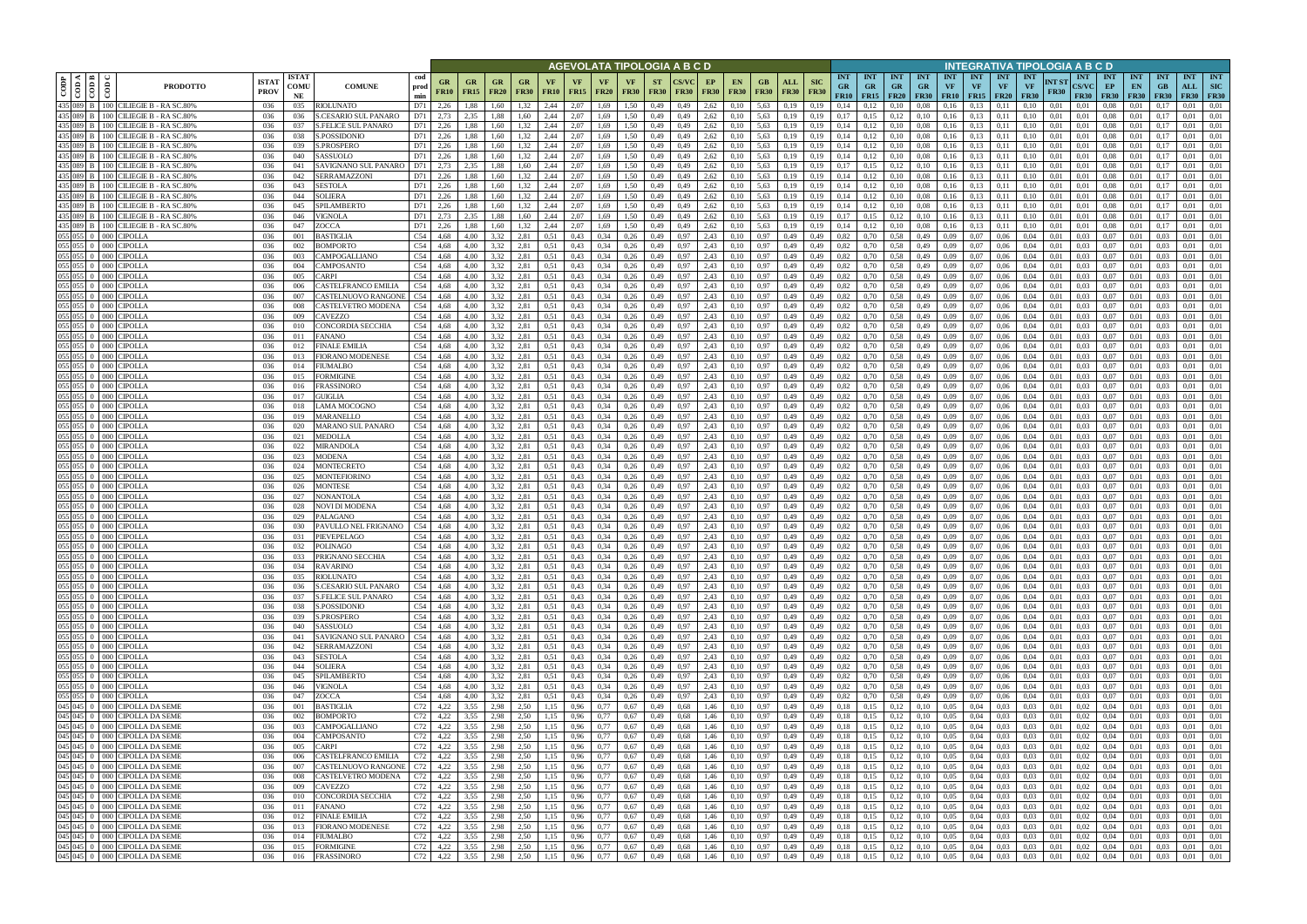|      |                                                                   |                                                                              |                             |                                   |                                            |                        |                      |                          |                   |                        |                   |                   |                          | AGEVOLATA TIPOLOGIA A B C D |                          |              |                   |                   |                   |                                      |                           |                                 |                                          |                   |                                      |                                 |                                 |                                        |                                        |                       | NTEGRATIVA TIPOLOGIA A B C D              |                                          |                                 |                                 |                                  |                                  |
|------|-------------------------------------------------------------------|------------------------------------------------------------------------------|-----------------------------|-----------------------------------|--------------------------------------------|------------------------|----------------------|--------------------------|-------------------|------------------------|-------------------|-------------------|--------------------------|-----------------------------|--------------------------|--------------|-------------------|-------------------|-------------------|--------------------------------------|---------------------------|---------------------------------|------------------------------------------|-------------------|--------------------------------------|---------------------------------|---------------------------------|----------------------------------------|----------------------------------------|-----------------------|-------------------------------------------|------------------------------------------|---------------------------------|---------------------------------|----------------------------------|----------------------------------|
| CODP | ا دە ا<br>$\blacktriangleleft$<br>$\overline{c}$<br>$\frac{1}{2}$ | $\overline{\text{co}}$<br><b>PRODOTTO</b>                                    | <b>ISTA1</b><br><b>PROV</b> | <b>ISTAT</b><br><b>COMU</b><br>NE | <b>COMUNE</b>                              | cod<br>prod<br>min     | GR<br><b>FR10</b>    | <b>GR</b><br><b>FR15</b> | <b>GR</b><br>FR20 | GR.<br><b>FR30</b>     | VF<br><b>FR10</b> | VF<br><b>FR15</b> | <b>VF</b><br><b>FR20</b> | <b>VF</b><br><b>FR30</b>    | <b>ST</b><br><b>FR30</b> | <b>FR30</b>  | EP<br><b>FR30</b> | EN<br><b>FR30</b> | GВ<br><b>FR30</b> | ALL<br><b>FR30</b>                   | <b>SIC</b><br><b>FR30</b> | <b>INT</b><br><b>GR</b><br>FR10 | <b>INT</b><br><b>GR</b><br>$FR15$ $FR20$ | <b>INT</b><br>GR. | <b>INT</b><br>$G_{R}$<br><b>FR30</b> | <b>INT</b><br>VF<br><b>FR10</b> | <b>INT</b><br>VF<br><b>FR15</b> | <b>INT</b><br><b>VF</b><br><b>FR20</b> | <b>INT</b><br><b>VF</b><br><b>FR30</b> | INT ST<br><b>FR30</b> | <b>INT</b><br><b>CS/VC</b><br><b>FR30</b> | <b>INT</b><br>EP<br><b>FR30</b>          | <b>INT</b><br>EN<br><b>FR30</b> | <b>INT</b><br>GB<br><b>FR30</b> | <b>INT</b><br>ALL<br><b>FR30</b> | <b>INT</b><br>SIC<br><b>FR30</b> |
|      |                                                                   | 045 045 0 000 CIPOLLA DA SEME                                                | 036                         | 017                               | <b>GUIGLIA</b>                             | C72                    | 4,22                 | 3,55                     | 2.98              | 2.50                   | 1.15              | 0,96              | 0.77                     | 0,67                        | 0,49                     | 0,68         | 1,46              | 0,10              | 0.97              | 0,49                                 | 0,49                      | 0.18                            |                                          | 0.12              | 0.10                                 | 0.05                            | 0.04                            | 0.03                                   | 0.03                                   | 0.01                  | 0.02                                      | 0.04                                     | 0.01                            | 0.03                            | 0.01                             | 0.01                             |
|      |                                                                   | 045 045 0 000 CIPOLLA DA SEME<br>045 045 0 000 CIPOLLA DA SEME               | 036<br>036                  | 018<br>019                        | LAMA MOCOGNO<br>MARANELLO                  | C72<br>C72             | 4,22<br>4,22         | 3,55<br>3,55             | 2,98<br>2.98      | 2,50<br>2,50           | 1.15<br>1,15      | 0,96<br>0,96      | 0,77<br>0,77             | 0,67<br>0,67                | 0,49<br>0,49             | 0,68<br>0.68 | 1,46<br>1,46      | 0,10<br>0,10      | 0,97<br>0,97      | 0,49<br>0,49                         | 0,49<br>0,49              | 0.18<br>0,18                    | 0,15<br>0,15                             | 0.12<br>0,12      | 0,10<br>0,10                         | 0,05<br>0.05                    | 0,04<br>0,04                    | 0.03<br>0,03                           | 0,03<br>0,03                           | 0,01<br>0,01          | 0,02<br>0,02                              | 0,04<br>0,04                             | 0,01<br>0,01                    | 0.03<br>0.03                    | 0,01<br>0.01                     | 0,01<br>0,01                     |
|      |                                                                   | 045 045 0 000 CIPOLLA DA SEME                                                | 036                         | 020                               | <b>MARANO SUL PANARO</b>                   | C72                    | 4,22                 | 3,55                     | 2.98              | 2,50                   | 1.15              | 0,96              | 0,77                     | 0.67                        | 0,49                     | 0.68         | 1,46              | 0.10              | 0.97              | 0,49                                 | 0,49                      | 0.18                            | 0,15                                     | 0.12              | 0.10                                 | 0.05                            | 0.04                            | 0.03                                   | 0.03                                   | 0.01                  | 0.02                                      | 0.04                                     | 0.01                            | 0.03                            | 0.01                             | 0.01                             |
|      |                                                                   | 045 045 0 000 CIPOLLA DA SEME                                                | 036                         | 021                               | MEDOLLA                                    | C72                    | 4,22                 | 3.55                     | 2.98              | 2.50                   | 1.15              | 0.96              | 0.77                     | 0.67                        | 0,49                     | 0.68         | 1,46              | 0.10              | 0.97              | 0,49                                 | 0.49                      | 0.18                            | 0.15                                     | 0.12              | 0.10                                 | 0.05                            | 0.04                            | 0.03                                   | 0.03                                   | 0.01                  | 0.02                                      | 0.04                                     | 0.01                            | 0.03                            | 0.01                             | 0.01                             |
|      |                                                                   | 045 045 0 000 CIPOLLA DA SEME                                                | 036                         | 022                               | MIRANDOLA                                  | C72                    | 4,22                 | 3.55                     | 2.98              | 2,50                   | 1.15              | 0,96              | 0,77                     | 0,67                        | 0,49                     | 0.68         | 1,46              | 0.10              | 0,97              | 0,49                                 | 0,49                      | 0,18                            | 0,15                                     | 0,12              | 0,10                                 | 0,05                            | 0.04                            | 0.03                                   | 0.03                                   | 0,01                  | 0,02                                      | 0,04                                     | 0,01                            | 0.03                            | 0.01                             | 0,01                             |
|      |                                                                   | 045 045 0 000 CIPOLLA DA SEME                                                | 036                         | 023                               | <b>MODENA</b>                              | C72                    | 4,22                 | 3.55                     | 2.98              | 2.50                   | 1.15              | 0.96              | 0,77                     | 0,67                        | 0,49                     | 0.68         | 1.46              | 0.10              | 0,97              | 0.49                                 | 0.49                      | 0,18                            | 0,15                                     | 0.12              | 0,10                                 | 0.05                            | 0.04                            | 0.03                                   | 0.03                                   | 0.01                  | 0.02                                      | 0.04                                     | 0.01                            | 0.03                            | 0.01                             | 0.01                             |
|      |                                                                   | 045 045 0 000 CIPOLLA DA SEME<br>045 045 0 000 CIPOLLA DA SEME               | 036<br>036                  | 024<br>025                        | MONTECRETO<br>MONTEFIORINO                 | C72<br>C72             | 4,22<br>4,22         | 3.55<br>3.55             | 2.98<br>2.98      | 2.50<br>2,50           | 1.15<br>1,15      | 0,96<br>0,96      | 0,77<br>0,77             | 0,67<br>0,67                | 0,49<br>0,49             | 0.68<br>0.68 | 1,46<br>1,46      | 0.10<br>0,10      | 0.97<br>0,97      | 0,49<br>0,49                         | 0,49<br>0,49              | 0.18<br>0.18                    | 0,15<br>0,15                             | 0,12<br>0,12      | 0,10<br>0,10                         | 0,05<br>0,05                    | 0.04<br>0.04                    | 0.03<br>0.03                           | 0.03<br>0.03                           | 0.01<br>0.01          | 0.02<br>0,02                              | 0.04<br>0,04                             | 0.01<br>0,01                    | 0.03<br>0.03                    | 0.01<br>0.01                     | 0.01<br>0,01                     |
|      |                                                                   | 045 045 0 000 CIPOLLA DA SEME                                                | 036                         | 026                               | <b>MONTESE</b>                             | C72                    | 4,22                 | 3,55                     | 2.98              | 2,50                   | 1,15              | 0,96              | 0,77                     | 0,67                        | 0,49                     | 0.68         | 1,46              | 0.10              | 0,97              | 0,49                                 | 0,49                      | 0,18                            | 0,15                                     | 0,12              | 0,10                                 | 0,05                            | 0.04                            | 0,03                                   | 0,03                                   | 0,01                  | 0.02                                      | 0,04                                     | 0,01                            | 0.03                            | 0.01                             | 0,01                             |
|      |                                                                   | 045 045 0 000 CIPOLLA DA SEME                                                | 036                         | 027                               | NONANTOLA                                  | C72                    | 4,22                 | 3,55                     | 2.98              | 2,50                   | 1,15              | 0,96              | 0,77                     | 0.67                        | 0,49                     | 0.68         | 1,46              | 0.10              | 0,97              | 0,49                                 | 0,49                      | 0,18                            | 0,15                                     | 0,12              | 0,10                                 | 0.05                            | 0.04                            | 0,03                                   | 0,03                                   | 0.01                  | 0.02                                      | 0,04                                     | 0,01                            | 0.03                            | 0,01                             | 0,01                             |
|      |                                                                   | 045 045 0 000 CIPOLLA DA SEMI                                                | 036                         | 028                               | NOVI DI MODENA                             | C72                    | 4,22                 | 3,55                     | 2,98              | 2,50                   | 1,15              | 0,96              | 0,77                     | 0,67                        | 0,49                     | 0.68         | 1,46              | 0,10              | 0,97              | 0,49                                 | 0,49                      | 0,18                            | 0,15                                     | 0,12              | 0,10                                 | 0,05                            | 0,04                            | 0,03                                   | 0,03                                   | 0,01                  | 0.02                                      | 0,04                                     | 0,01                            | 0,03                            | 0,01                             | 0,01                             |
|      |                                                                   | 045 045 0 000 CIPOLLA DA SEME                                                | 036                         | 029                               | PALAGANO                                   | C72                    | 4.22                 | 3.55                     | 2.98              | 2.50                   | 1.15              | 0,96              | 0,77                     | 0,67                        | 0,49                     | 0.68         | 1,46              | 0.10              | 0,97              | 0,49                                 | 0,49                      | 0,18                            | 0.15                                     | 0.12              | 0,10                                 | 0,05                            | 0.04                            | 0.03                                   | 0.03                                   | 0.01                  | 0.02                                      | 0,04                                     | 0.01                            | 0.03                            | 0,01                             | 0.01                             |
|      |                                                                   | 045 045 0 000 CIPOLLA DA SEME                                                | 036                         | 030                               | PAVULLO NEL FRIGNANO                       | C72                    | 4,22                 | 3,55                     | 2,98              | 2,50                   | 1.15              | 0,96              | 0,77                     | 0,67                        | 0,49                     | 0.68         | 1,46              | 0.10              | 0,97              | 0,49                                 | 0,49                      | 0,18                            | 0,15                                     | 0,12              | 0,10                                 | 0,05                            | 0,04                            | 0.03                                   | 0,03                                   | 0,01                  | 0.02                                      | 0,04                                     | 0,01                            | 0.03                            | 0,01                             | 0,01                             |
|      |                                                                   | 045 045 0 000 CIPOLLA DA SEME<br>$045$ $045$ $0$ $000$ CIPOLLA DA SEMI       | 036<br>036                  | 031<br>032                        | PIEVEPELAGO<br><b>POLINAGO</b>             | C72<br>C72             | 4,22<br>4.22         | 3,55<br>3.55             | 2,98<br>2.98      | 2,50<br>2,50           | 1,15<br>1.15      | 0,96<br>0.96      | 0,77<br>0.77             | 0,67<br>0,67                | 0,49<br>0,49             | 0.68<br>0.68 | 1,46<br>1.46      | 0,10<br>0.10      | 0,97<br>0,97      | 0,49<br>0.49                         | 0,49<br>0.49              | 0,18<br>0.18                    | 0.15<br>0.15                             | 0,12<br>0.12      | 0,10<br>0.10                         | 0,05<br>0.05                    | 0,04<br>0.04                    | 0.03<br>0.03                           | 0,03<br>0.03                           | 0,01<br>0.01          | 0.02<br>0.02                              | 0,04<br>0.04                             | 0,01<br>0.01                    | 0,03<br>0.03                    | 0,01<br>0.01                     | 0.01<br>0.01                     |
|      |                                                                   | 045 045 0 000 CIPOLLA DA SEMI                                                | 036                         | 033                               | PRIGNANO SECCHIA                           | C72                    | 4,22                 | 3.55                     | 2.98              | 2,50                   | 1.15              | 0,96              | 0.77                     | 0,67                        | 0,49                     | 0.68         | 1.46              | 0.10              | 0,97              | 0,49                                 | 0.49                      | 0,18                            | 0.15                                     | 0.12              | 0.10                                 | 0.05                            | 0.04                            | 0.03                                   | 0.03                                   | 0.01                  | 0.02                                      | 0.04                                     | 0.01                            | 0.03                            | 0,01                             | 0.01                             |
|      |                                                                   | 045 045 0 000 CIPOLLA DA SEMI                                                | 036                         | 034                               | <b>RAVARINO</b>                            | C72                    | 4,22                 | 3.55                     | 2.98              | 2,50                   | 1.15              | 0,96              | 0.77                     | 0,67                        | 0,49                     | 0.68         | 1,46              | 0.10              | 0,97              | 0,49                                 | 0,49                      | 0,18                            | 0.15                                     | 0.12              | 0.10                                 | 0,05                            | 0,04                            | 0.03                                   | 0,03                                   | 0.01                  | 0.02                                      | 0,04                                     | 0.01                            | 0.03                            | 0.01                             | 0,01                             |
|      |                                                                   | 045 045 0 000 CIPOLLA DA SEMI                                                | 036                         | 035                               | <b>RIOLUNATO</b>                           | C72                    | 4,22                 | 3.55                     | 2.98              | 2.50                   |                   | 0,96              | 0.77                     | 0.67                        | 0.49                     | 0.68         | 1.46              | 0.10              | 0,97              | 0.49                                 | 0.49                      | 0.18                            |                                          | 0.12              | 0.10                                 | 0.05                            | 0.04                            | 0.03                                   | 0.03                                   | 0.01                  | 0.02                                      | 0.04                                     | 0.01                            | 0.03                            | 0.01                             | 0.01                             |
|      |                                                                   | 045 045 0 000 CIPOLLA DA SEMI                                                | 036                         | 036                               | S.CESARIO SUL PANARO                       | C72                    | 4,22                 | 3.55                     | 2.98              | 2,50                   |                   | 0,96              | 0.77                     | 0,67                        | 0.49                     | 0.68         | 1.46              | 0.10              | 0,97              | 0.49                                 | 0.49                      | 0.18                            | 0.15                                     | 0.12              | 0.10                                 | 0.05                            | 0.04                            | 0.03                                   | 0.03                                   | 0.01                  | 0.02                                      | 0.04                                     | 0.01                            | 0.03                            | 0.01                             | 0.01                             |
|      |                                                                   | 045 045 0 000 CIPOLLA DA SEMI                                                | 036                         | 037                               | <b>S.FELICE SUL PANARO</b>                 | C72                    | 4,22                 | 3,55                     | 2.98              | 2,50                   | 1.15              | 0,96              | 0.77                     | 0,67                        | 0,49                     | 0.68         | 1,46              | 0.10              | 0,97              | 0,49                                 | 0,49                      | 0,18                            |                                          | 0,12              | 0,10                                 | 0,05                            | 0.04                            | 0.03                                   | 0,03                                   | 0.01                  | 0.02                                      | 0,04                                     | 0.01                            | 0.03                            | 0,01                             | 0.01                             |
|      |                                                                   | 045 045 0 000 CIPOLLA DA SEMI<br>$\left 045\right 045$ 0 000 CIPOLLA DA SEMI | 036                         | 038                               | S.POSSIDONIO                               | C72                    | 4.22                 | 3.55                     | 2.98              | 2.50<br>2.50           |                   | 0,96              | 0.77                     | 0,67                        | 0,49                     | 0.68         | 1,46              | 0.10              | 0,97              | 0,49                                 | 0,49                      | 0,18                            | 0.15                                     | 0,12              | 0,10                                 | 0.05                            | 0.04                            | 0.03                                   | 0.03                                   | 0.01                  | 0.02                                      | 0,04                                     | 0.01                            | 0.03                            | 0.01                             | 0.01                             |
|      |                                                                   | 045 045 0 000 CIPOLLA DA SEME                                                | 036<br>036                  | 039<br>040                        | S.PROSPERO<br>SASSUOLO                     | C72<br>C72             | 4,22<br>4,22         | 3,55<br>3,55             | 2.98<br>2.98      | 2,50                   | 1.15              | 0,96<br>0,96      | 0,77<br>0.77             | 0,67<br>0,67                | 0,49<br>0,49             | 0.68<br>0.68 | 1,46<br>1,46      | 0,10<br>0,10      | 0.97<br>0,97      | 0,49<br>0,49                         | 0,49<br>0,49              | 0,18<br>0.18                    | 0,15                                     | 0,12<br>0,12      | 0,10<br>0,10                         | 0.05<br>0.05                    | 0.04<br>0,04                    | 0,03<br>0.03                           | 0,03<br>0,03                           | 0.01<br>0.01          | 0,02<br>0,02                              | 0,04<br>0,04                             | 0.01<br>0.01                    | 0.03<br>0.03                    | 0,01<br>0.01                     | 0.01<br>0,01                     |
|      |                                                                   | 045 045 0 000 CIPOLLA DA SEME                                                | 036                         | 041                               | SAVIGNANO SUL PANARO                       | C72                    | 4,22                 | 3,55                     | 2.98              | 2,50                   |                   | 0,96              | 0.77                     | 0.67                        | 0,49                     | 0.68         | 1,46              | 0.10              | 0,97              | 0,49                                 | 0,49                      | 0,18                            |                                          | 0.12              | 0,10                                 | 0.05                            | 0,04                            | 0.03                                   | 0.03                                   | 0.01                  | 0.02                                      | 0.04                                     | 0.01                            | 0.03                            | 0,01                             | 0.01                             |
|      |                                                                   | 045 045 0 000 CIPOLLA DA SEME                                                | 036                         | 042                               | <b>SERRAMAZZON</b>                         | C72                    | 4,22                 | 3,55                     | 2.98              | 2.50                   |                   | 0.96              | 0.77                     | 0,67                        | 0,49                     | 0.68         | 1,46              | 0.10              | 0.97              | 0,49                                 | 0.49                      | 0.18                            |                                          | 0.12              | 0.10                                 | 0.05                            | 0.04                            |                                        | 0.03                                   | 0.01                  | 0.02                                      | 0.04                                     | 0.01                            | 0.03                            | 0.01                             | 0.01                             |
|      |                                                                   | 045 045 0 000 CIPOLLA DA SEME                                                | 036                         | 043                               | SESTOLA                                    | C72                    | 4,22                 | 3,55                     | 2,98              | 2,50                   | 1,15              | 0,96              | 0,77                     | 0,67                        | 0,49                     | 0.68         | 1,46              | 0,10              | 0,97              | 0,49                                 | 0,49                      | 0,18                            | 0,15                                     | 0,12              | 0,10                                 | 0,05                            | 0,04                            | 0.03                                   | 0,03                                   | 0,01                  | 0.02                                      | 0,04                                     | 0,01                            | 0,03                            | 0,01                             | 0,01                             |
|      |                                                                   | 045 045 0 000 CIPOLLA DA SEME                                                | 036                         | 044                               | <b>SOLIERA</b>                             | C72                    | 4.22                 | 3.55                     | 2.98              | 2,50                   | 1.15              | 0,96              | 0,77                     | 0,67                        | 0,49                     | 0.68         | 1,46              | 0.10              | 0.97              | 0,49                                 | 0.49                      | 0,18                            | 0,15                                     | 0,12              | 0,10                                 | 0.05                            | 0.04                            | 0.03                                   | 0.03                                   | 0.01                  | 0.02                                      | 0.04                                     | 0.01                            | 0.03                            | 0.01                             | 0.01                             |
|      |                                                                   | 045 045 0 000 CIPOLLA DA SEME                                                | 036                         | 045                               | SPILAMBERTO                                | C72                    | 4,22                 | 3.55                     | 2.98              | 2,50                   | 1.15              | 0,96              | 0,77                     | 0,67                        | 0,49                     | 0.68         | 1,46              | 0.10              | 0,97              | 0,49                                 | 0,49                      | 0,18                            | 0,15                                     | 0,12              | 0,10                                 | 0,05                            | 0.04                            | 0.03                                   | 0.03                                   | 0.01                  | 0,02                                      | 0.04                                     | 0,01                            | 0.03                            | 0.01                             | 0.01                             |
|      |                                                                   | 045 045 0 000 CIPOLLA DA SEME<br>045 045 0 000 CIPOLLA DA SEME               | 036<br>036                  | 046<br>047                        | VIGNOLA<br>ZOCCA                           | C72<br>C72             | 4,22<br>4,22         | 3.55<br>3.55             | 2.98<br>2.98      | 2,50<br>2,50           | 1.15<br>1.15      | 0,96<br>0,96      | 0,77<br>0,77             | 0,67<br>0.67                | 0,49<br>0,49             | 0.68<br>0.68 | 1,46<br>1,46      | 0.10<br>0.10      | 0,97<br>0.97      | 0,49<br>0,49                         | 0.49<br>0,49              | 0,18<br>0.18                    | 0,15<br>0,15                             | 0,12<br>0,12      | 0,10<br>0,10                         | 0.05<br>0.05                    | 0.04<br>0.04                    | 0.03<br>0.03                           | 0.03<br>0.03                           | 0.01<br>0.01          | 0.02<br>0.02                              | 0.04<br>0.04                             | 0.01<br>0.01                    | 0.03<br>0.03                    | 0.01<br>0.01                     | 0,01<br>0.01                     |
|      |                                                                   | 011 011 A 000 COCOMERI                                                       | 036                         | -001                              | BASTIGLIA                                  | C <sub>33</sub>        | 11,73                | 9.95                     | 8.25              | 7.06                   | 0.51              | 0,43              | 0,34                     | 0,26                        | 0,49                     | 1.94         | 0.97              | 0.00              | 0.68              | 0,49                                 | 0.49                      | 2.07                            | 1,75                                     | 1,45              | 1,24                                 | 0.09                            | 0.07                            | 0.06                                   | 0.04                                   | 0.01                  | 0.06                                      | 0.03                                     | 0.00                            | 0.02                            | 0.01                             | 0.01                             |
|      |                                                                   | 011 011 A 000 COCOMERI                                                       | 036                         | 002                               | <b>BOMPORTO</b>                            | C33                    | 11,48                | 9,78                     | 8.08              | 6,89                   | 0.51              | 0,43              | 0,34                     | 0,26                        | 0,49                     | 1.94         | 0,97              | 0.00              | 0,68              | 0,49                                 | 0,49                      | 2,02                            | 1,72                                     | 1,42              | 1,21                                 | 0.09                            | 0.07                            | 0,06                                   | 0,04                                   | 0,01                  | 0,06                                      | 0,03                                     | $0.00\,$                        | 0.02                            | 0.01                             | 0,01                             |
|      |                                                                   | 011 011 A 000 COCOMERI                                                       | 036                         | 003                               | CAMPOGALLIANO                              | C33                    | 11,31                | 9,61                     | 7,91              | 6,80                   | 0.51              | 0,43              | 0,34                     | 0,26                        | 0,49                     | 1.94         | 0.97              | 0.00              | 0,68              | 0,49                                 | 0.49                      | 1,99                            | 1,69                                     | 1,39              | 1,20                                 | 0.09                            | 0.07                            | 0,06                                   | 0.04                                   | 0.01                  | 0.06                                      | 0.03                                     | 0.00                            | 0.02                            | 0.01                             | 0,01                             |
|      |                                                                   | 011 011 A 000 COCOMERI                                                       | 036                         | 004                               | CAMPOSANTO                                 | C <sub>33</sub>        | 10,37                | 8.84                     | 7,23              | 6,21                   | 0,51              | 0,43              | 0,34                     | 0,26                        | 0,49                     | 1,94         | 0,97              | 0.00              | 0,68              | 0,49                                 | 0,49                      | 1,83                            | 1,56                                     | 1,27              | 1,09                                 | 0,09                            | 0,07                            | 0,06                                   | 0,04                                   | 0,01                  | 0,06                                      | 0,03                                     | 0,00                            | 0.02                            | 0.01                             | 0,01                             |
|      |                                                                   | 011 011 A 000 COCOMERI                                                       | 036                         | 005                               | CARPI                                      | C33                    | 13,09                | 11.14                    | 9,18              | 7,82                   | 0.51              | 0,43              | 0,34                     | 0,26                        | 0,49                     | 1,94         | 0,97              | 0,00              | 0,68              | 0,49                                 | 0,49                      | 2,31                            | 1,96                                     | 1,62              | 1,38                                 | 0.09                            | 0,07                            | 0,06                                   | 0,04                                   | 0,01                  | 0,06                                      | 0,03                                     | 0,00                            | 0,02                            | 0,01                             | 0,01                             |
|      |                                                                   | 011 011 A 000 COCOMERI<br>011 011 A 000 COCOMERI                             | 036<br>036                  | -006<br>-007                      | CASTELFRANCO EMILIA<br>CASTELNUOVO RANGONE | C <sub>33</sub><br>C33 | 9,61<br>8,08         | 8,16<br>6.89             | 6,72<br>5,70      | 5,78<br>4,85           | 0,51<br>0,51      | 0,43<br>0,43      | 0,34<br>0,34             | 0,26<br>0,26                | 0,49<br>0,49             | 1,94<br>1,94 | 0,97<br>0,97      | 0.00<br>0,00      | 0,68<br>0.68      | 0,49<br>0,49                         | 0,49<br>0,49              | 1,69<br>1,42                    | 1,44<br>1,21                             | 1,18<br>1,00      | 1,02<br>0.85                         | 0.09<br>0,09                    | 0,07<br>0,07                    | 0,06<br>0,06                           | 0.04<br>0,04                           | 0,01<br>0.01          | 0,06<br>0,06                              | 0,03<br>0,03                             | 0,00<br>0,00                    | 0.02<br>0.02                    | 0,01<br>0,01                     | 0,01<br>0,01                     |
|      |                                                                   | 011 011 A 000 COCOMERI                                                       | 036                         | 008                               | CASTELVETRO MODENA                         | C <sub>33</sub>        | 9,61                 | 8,16                     | 6,72              | 5,78                   | 0,51              | 0,43              | 0,34                     | 0,26                        | 0,49                     | 1,94         | 0,97              | 0.00              | 0,68              | 0,49                                 | 0,49                      | 1,69                            | 1,44                                     | 1,18              | 1,02                                 | 0,09                            | 0,07                            | 0,06                                   | 0,04                                   | 0,01                  | 0,06                                      | 0,03                                     | 0,00                            | 0.02                            | 0,01                             | 0,01                             |
|      |                                                                   | 011 011 A 000 COCOMERI                                                       | 036                         | 009                               | CAVEZZO                                    | C <sub>33</sub>        | 9,61                 | 8.16                     | 6.72              | 5.78                   | 0.51              | 0,43              | 0,34                     | 0,26                        | 0,49                     | 1.94         | 0.97              | 0.00              | 0,68              | 0,49                                 | 0.49                      | 1.69                            | l.44                                     | 1.18              | 1,02                                 | 0.09                            | 0,07                            | 0,06                                   | 0.04                                   | 0.01                  | 0.06                                      | 0,03                                     | 0.00                            | 0.02                            | 0,01                             | 0.01                             |
|      | 011 011 A 000                                                     | <b>COCOMERI</b>                                                              | 036                         | 010                               | CONCORDIA SECCHIA                          | C <sub>33</sub>        | 9,95                 | 8.42                     | 6.97              | 5,95                   | 0.51              | 0,43              | 0,34                     | 0,26                        | 0,49                     | 1.94         | 0.97              | 0.00              | 0,68              | 0,49                                 | 0.49                      | 1,75                            | 1,48                                     | 1,23              | 1,05                                 | 0.09                            | 0,07                            | 0.06                                   | 0.04                                   | 0.01                  | 0.06                                      | 0,03                                     | 0.00                            | 0.02                            | 0.01                             | 0.01                             |
|      |                                                                   | 011 011 A 000 COCOMER                                                        | 036                         | 011                               | FANANO                                     | C <sub>33</sub>        | 9,61                 | 8,16                     | 6,72              | 5,78                   | 0,51              | 0,43              | 0,34                     | 0,26                        | 0,49                     | 1,94         | 0,97              | 0.00              | 0,68              | 0,49                                 | 0,49                      | 1,69                            | 1,44                                     | 1.18              | 1,02                                 | 0.09                            | 0,07                            | 0,06                                   | 0,04                                   | 0,01                  | 0,06                                      | 0,03                                     | 0,00                            | 0.02                            | 0,01                             | 0,01                             |
|      |                                                                   | 011 011 A 000 COCOMERI                                                       | 036                         | 012                               | FINALE EMILIA                              | C <sub>33</sub>        | 11.31                | 9.61                     | 7.91              | 6.80                   | 0.51              | 0.43              | 0.34                     | 0.26                        | 0.49                     | 1.94         | 0.97              | 0.00              | 0.68              | 0.49                                 | 0.49                      | 1.99                            | 1.69                                     | 1.39              | 1.20                                 | 0.09                            | 0.07                            | 0.06                                   | 0.04                                   | 0.01                  | 0.06                                      | 0.03                                     | 0.00                            | 0.02                            | 0.01                             | 0.01                             |
|      |                                                                   | 011 011 A 000 COCOMERI<br>011 011 A 000 COCOMERI                             | 036<br>036                  | 013<br>014                        | <b>FIORANO MODENESE</b><br><b>FIUMALBO</b> | C <sub>33</sub><br>C33 | 9,61<br>9,61         | 8.16<br>8.16             | 6,72<br>6,72      | 5,78<br>5,78           | 0,51<br>0.51      | 0,43<br>0,43      | 0,34<br>0.34             | 0,26<br>0,26                | 0,49<br>0.49             | 1,94<br>1.94 | 0.97<br>0.97      | 0.00<br>0.00      | 0.68<br>0.68      | 0,49<br>0.49                         | 0,49<br>0.49              | 1.69<br>1.69                    | 1,44<br>1,44                             | 1.18<br>1.18      | 1,02<br>1,02                         | 0.09<br>0.09                    | 0.07<br>0.07                    | 0.06<br>0.06                           | 0,04<br>0.04                           | 0.01<br>0.01          | 0.06<br>0.06                              | 0.03<br>0.03                             | 0.00<br>0.00                    | 0.02<br>0.02                    | 0,01<br>0.01                     | 0.01<br>0.01                     |
|      |                                                                   | 011 011 A 000 COCOMERI                                                       | 036                         | 015                               | <b>FORMIGINE</b>                           | C33                    | 9,61                 | 8,16                     | 6,72              | 5,78                   | 0,51              | 0,43              | 0,34                     | 0,26                        | 0,49                     | 1,94         | 0,97              | 0,00              | 0.68              | 0,49                                 | 0,49                      | 1,69                            | 1,44                                     | 1,18              | 1,02                                 | 0.09                            | 0,07                            | 0,06                                   | 0,04                                   | 0,01                  | 0,06                                      | 0,03                                     | 0,00                            | 0,02                            | 0,01                             | 0,01                             |
|      |                                                                   | 011 011 A 000 COCOMERI                                                       | 036                         | 016                               | <b>FRASSINORO</b>                          | C33                    | 9,61                 | 8,16                     | 6,72              | 5,78                   | 0,51              | 0,43              | 0,34                     | 0,26                        | 0,49                     | 1,94         | 0,97              | 0,00              | 0,68              | 0,49                                 | 0,49                      | 1,69                            | 1,44                                     | 1,18              | 1,02                                 | 0,09                            | 0,07                            | 0,06                                   | 0,04                                   | 0,01                  | 0,06                                      | 0,03                                     | 0.00                            | 0,02                            | 0,01                             | 0,01                             |
|      |                                                                   | 011 011 A 000 COCOMERI                                                       | 036                         | 017                               | <b>GUIGLIA</b>                             | C33                    | 9,61                 | 8,16                     | 6,72              | 5,78                   | 0,51              | 0,43              | 0,34                     | 0,26                        | 0,49                     | 1,94         | 0,97              | 0,00              |                   | 0,68 0,49                            | 0,49                      | 1,69                            | 1,44                                     | 1,18              | 1,02                                 | 0,09                            | 0,07                            | 0,06                                   | 0,04                                   | 0,01                  | 0,06                                      | 0,03                                     | 0,00                            | 0,02                            | 0,01                             | 0,01                             |
|      |                                                                   | 011 011 A 000 COCOMERI                                                       | 036                         | 018                               | LAMA MOCOGNO                               | C33                    | 9,61                 | 8,16                     | 6,72              | 5,78                   | 0, 51             | 0,43              | 0,34                     | 0,26                        | 0,49                     | 1,94         | 0,97              | 0,00              |                   | 0,68 0,49                            | 0,49                      | 1,69                            | 1,44                                     | 1,18              | 1,02                                 | 0,09                            | 0,07                            | 0,06                                   | 0,04                                   | 0,01                  | 0,06                                      | 0,03                                     | 0,00                            | 0,02                            | 0,01                             | 0,01                             |
|      |                                                                   | 011 011 A 000 COCOMERI<br>011 011 A 000 COCOMERI                             | 036                         | 019                               | MARANELLO                                  | C33                    | 9,61                 | 8,16                     | 6,72              | 5,78                   | 0,51              | 0,43              | 0,34                     | 0,26                        | 0,49                     | 1,94         | 0,97              | 0,00              |                   | 0,68 0,49                            | 0,49                      | 1,69                            | 1,44                                     | 1,18              | 1,02                                 | 0,09                            | 0,07                            | 0,06                                   | 0,04                                   | 0,01                  | 0,06                                      | 0,03                                     | 0,00                            | 0,02                            | 0,01                             | 0,01                             |
|      |                                                                   | 011 011 A 000 COCOMERI                                                       | 036<br>036                  | 020<br>021                        | MARANO SUL PANARO<br><b>MEDOLLA</b>        | $C33$ 9,61             | $C33$ 7,99           | 8,16<br>6,80             | 6,72<br>5,61      | 5,78<br>$4,76$ 0.51    | 0,51              | 0,43<br>0,43      | 0,34<br>0,34             | 0,26<br>0,26                | 0,49<br>0,49             | 1,94<br>1,94 | 0,97<br>0,97      | 0,00<br>0,00      |                   | $0,68$ 0,49<br>0,68 0,49             | 0,49<br>0,49              | 1,69<br>1,41                    | 1,44<br>1,20 0,99                        | 1,18              | 1,02<br>0,84                         | 0,09<br>0,09                    | 0,07<br>0,07                    | 0,06<br>0,06                           | 0,04<br>0,04                           | 0,01<br>0,01          | 0,06<br>0,06                              | 0,03<br>0,03                             | 0,00<br>$0.00\,$                | 0,02<br>0,02                    | 0,01<br>0,01                     | 0,01<br>0,01                     |
|      |                                                                   | 011 011 A 000 COCOMERI                                                       | 036                         | 022                               | <b>MIRANDOLA</b>                           |                        | C33 12.67            | 10,80 8,84               |                   | 7,57 0,51              |                   | 0,43              | 0,34                     | 0,26                        | 0,49                     | 1,94         | 0,97              | 0,00              |                   | 0,68 0,49                            | 0,49                      | 2,23                            | 1,90 1,56                                |                   | 1,33                                 |                                 | $0.09\qquad 0.07$               | 0,06                                   | 0,04                                   | 0,01                  | 0,06                                      | 0,03                                     | $0.00\,$                        | 0,02                            | 0,01                             | 0,01                             |
|      |                                                                   | 011 011 A 000 COCOMERI                                                       | 036                         | 023                               | <b>MODENA</b>                              |                        | $C33$ 11,90          | 10,12                    | 8,33              | $7,14$ 0.51            |                   | 0,43              | 0,34                     | 0,26                        | 0,49                     | 1,94         | 0,97              | 0,00              |                   | 0,68 0,49                            | 0,49                      | 2,10                            | 1,78 1,47                                |                   | 1,26                                 | 0,09                            | 0,07                            | 0,06                                   | 0,04                                   | 0,01                  | 0,06                                      | 0,03                                     | 0,00                            | 0,02                            | 0,01                             | 0,01                             |
|      |                                                                   | 011 011 A 000 COCOMERI                                                       | 036                         | 024                               | <b>MONTECRETO</b>                          | $C33$ 9,61             |                      | 8,16                     | 6,72              | 5,78                   | 0,51              | 0,43              | 0,34                     | 0,26                        | 0,49                     | 1,94         | 0,97              | 0,00              |                   | $0,68$ 0.49                          | 0,49                      | 1,69                            | 1,44                                     | 1,18              | 1,02                                 | 0,09                            | 0,07                            | 0,06                                   | 0,04                                   | 0,01                  | 0,06                                      | 0,03                                     | 0,00                            | 0,02                            | 0,01                             | 0,01                             |
|      |                                                                   | 011 011 A 000 COCOMERI                                                       | 036                         | 025                               | <b>MONTEFIORINO</b>                        | C33 9,61               |                      | 8,16                     | 6,72              | 5,78                   | 0,51              | 0,43              | 0,34                     | 0,26                        | 0,49                     | 1,94         | 0,97              | 0,00              | 0,68              | 0,49                                 | 0,49                      | 1,69                            | $1,44$ 1,18                              |                   | 1,02                                 | 0,09                            | 0,07                            | 0,06                                   | 0,04                                   | 0,01                  | 0,06                                      | 0,03                                     | 0,00                            | 0,02                            | 0.01                             | 0,01                             |
|      |                                                                   | 011 011 A 000 COCOMERI<br>011 011 A 000 COCOMERI                             | 036<br>036                  | 026<br>027                        | MONTESE<br><b>NONANTOLA</b>                |                        | C33 9,61<br>C33 9,61 | 8,16<br>8,16             | 6,72<br>6,72      | 5,78 0,51<br>5,78 0,51 |                   | 0,43<br>0,43      | 0,34<br>0,34             | 0,26<br>0,26                | 0,49<br>0,49             | 1,94<br>1,94 | 0,97<br>0,97      | 0,00<br>0,00      |                   | $0,68$ 0.49<br>0,68 0,49             | 0,49<br>0,49              | 1,69<br>1,69                    | $1,44$ $1,18$<br>$1,44$ $1,18$           |                   | 1,02<br>1,02                         | 0,09<br>0,09                    | 0,07<br>0,07                    | 0,06<br>0,06                           | 0,04<br>0,04                           | 0,01<br>0,01          | 0,06<br>0,06                              | 0,03<br>0,03                             | $0.00\,$<br>0,00                | 0,02<br>0,02                    | 0,01<br>0,01                     | 0,01<br>0,01                     |
|      |                                                                   | 011 011 A 000 COCOMERI                                                       | 036                         | 028                               | NOVI DI MODENA                             | C33                    | 9,61                 | 8,16                     | 6,72              | 5,78 0,51              |                   | 0,43              | 0,34                     | 0,26                        | 0,49                     | 1,94         | 0,97              | 0,00              |                   | 0,68 0,49                            | 0,49                      | 1,69                            | $1,44$ $1,18$                            |                   | 1,02                                 | 0,09                            | 0,07                            | 0,06                                   | 0,04                                   | 0,01                  | 0,06                                      | 0,03                                     | 0,00                            | 0,02                            | 0,01                             | 0,01                             |
|      |                                                                   | 011 011 A 000 COCOMERI                                                       | 036                         | 029                               | PALAGANO                                   | C33                    | 9,61                 | 8,16                     | 6,72              | 5,78                   | 0,51              | 0,43              | 0,34                     | 0,26                        | 0,49                     | 1,94         | 0,97              | 0,00              |                   | $0,68$ 0,49                          | 0,49                      | 1,69                            | $1,44$ $1,18$                            |                   | 1,02                                 | 0,09                            | 0,07                            | 0,06                                   | 0,04                                   | 0,01                  | 0,06                                      | 0,03                                     | 0,00                            | 0,02                            | 0,01                             | 0,01                             |
|      |                                                                   | 011 011 A 000 COCOMERI                                                       | 036                         | 030                               | PAVULLO NEL FRIGNANO                       |                        | C33 9,61             | 8,16                     | 6,72              | 5,78 0,51              |                   | 0,43              | 0,34                     | 0,26                        | 0,49                     | 1,94         | 0,97              | 0,00              |                   | 0,68 0,49                            | 0,49                      | 1,69                            | $1,44$ $1,18$                            |                   | 1,02                                 | 0,09                            | 0,07                            | 0,06                                   | 0,04                                   | 0,01                  | 0,06                                      | 0,03                                     | 0,00                            | 0,02                            | 0,01                             | 0.01                             |
|      |                                                                   | 011 011 A 000 COCOMERI                                                       | 036                         | 031                               | PIEVEPELAGO                                |                        | $C33$ 9,61           | 8,16                     | 6,72              | 5,78 0,51              |                   | 0,43              | 0,34                     | 0,26                        | 0,49                     | 1,94         | 0,97              | 0,00              |                   | 0,68 0,49                            | 0,49                      | 1,69                            | $1,44$ $1,18$                            |                   | 1,02                                 | 0,09                            | 0,07                            | 0,06                                   | 0,04                                   | 0,01                  | 0,06                                      | 0,03                                     | 0,00                            | 0,02                            | 0,01                             | 0.01                             |
|      |                                                                   | 011 011 A 000 COCOMERI                                                       | 036                         | 032                               | POLINAGO                                   |                        | $C33$ 9,61           | 8,16                     | 6,72              | 5,78 0,51              |                   | 0,43              | 0,34                     | 0,26                        | 0,49                     | 1,94         | 0,97              | 0,00              |                   | 0,68 0,49                            | 0,49                      | 1,69                            | $1,44$ $1,18$                            |                   | 1,02                                 | 0,09                            | 0,07                            | 0,06                                   | 0,04                                   | 0,01                  | 0,06                                      | 0,03                                     | 0,00                            | 0,02                            | 0,01                             | 0,01                             |
|      |                                                                   | 011 011 A 000 COCOMERI<br>011 011 A 000 COCOMERI                             | 036<br>036                  | 033<br>034                        | PRIGNANO SECCHIA<br><b>RAVARINO</b>        | $C33$ 9,61             | C33 9.61             | 8,16<br>8,16             | 6,72<br>6,72      | 5,78 0,51<br>5,78 0,51 |                   | 0,43<br>0,43      | 0,34                     | $0,34$ $0,26$<br>0,26       | 0,49<br>0,49             | 1,94<br>1,94 | 0,97<br>0,97      | 0,00<br>0,00      |                   | 0,68 0,49<br>0,68 0,49               | 0,49<br>0,49              | 1,69<br>1,69                    | $1,44$ $1,18$<br>$1,44$ 1,18             |                   | 1,02<br>1,02                         | 0,09<br>0,09                    | 0,07<br>0,07                    | 0,06<br>0,06                           | 0,04<br>0,04                           | 0,01<br>0,01          | 0,06<br>0,06                              | $0.03 \qquad 0.00$<br>$0.03 \qquad 0.00$ |                                 | 0,02<br>0,02                    | 0,01<br>0,01                     | 0,01<br>0,01                     |
|      |                                                                   | 011 011 A 000 COCOMERI                                                       | 036                         | 035                               | <b>RIOLUNATO</b>                           |                        | $C33$ 9.61           | 8,16                     | 6,72              | 5,78 0,51              |                   | 0,43              |                          | $0,34$ 0,26                 | 0,49                     | 1,94         | 0,97              | 0,00              |                   | 0,68 0,49                            | 0,49                      | 1,69                            | $1,44$ 1,18                              |                   | 1,02                                 | 0,09                            | 0,07                            | 0,06                                   | 0,04                                   | 0,01                  | 0,06                                      | 0,03                                     | 0,00                            | 0,02                            | 0,01                             | 0,01                             |
|      |                                                                   | 011 011 A 000 COCOMERI                                                       | 036                         | 036                               | <b>S.CESARIO SUL PANARO</b>                | C33 9,61               |                      | 8,16                     | 6,72              | 5,78 0,51              |                   | 0,43              | 0,34                     | 0,26                        | 0,49                     | 1,94         | 0,97              | 0,00              |                   | 0,68 0,49                            | 0,49                      | 1,69                            | 1,44 1,18                                |                   | 1,02                                 | 0,09                            | 0,07                            | 0,06                                   | 0,04                                   | 0,01                  | 0,06                                      | $0.03 \qquad 0.00$                       |                                 | 0,02                            | 0,01                             | 0,01                             |
|      |                                                                   | 011 011 A 000 COCOMERI                                                       | 036                         | 037                               | <b>S.FELICE SUL PANARO</b>                 |                        | $C33$ 11,31          | 9,61                     | 7,91              | 6,80 0,51              |                   | 0,43              |                          | $0,34$ 0,26                 | 0,49                     | 1,94         | 0,97              | 0,00              |                   | 0,68 0,49                            | 0,49                      | 1,99                            | $1,69$ $1,39$                            |                   | 1,20                                 | 0,09                            | 0,07                            | 0,06                                   | 0,04                                   | 0,01                  | 0,06                                      | $0.03 \qquad 0.00$                       |                                 | 0,02                            | 0,01                             | 0,01                             |
|      |                                                                   | 011 011 A 000 COCOMERI                                                       | 036                         | 038                               | S.POSSIDONIO                               |                        | $C33$ 9,61           | 8,16                     | 6,72              | 5,78                   | 0,51              | 0,43              | 0,34                     | 0,26                        | 0,49                     | 1,94         | 0,97              | 0,00              |                   | $0,68$ 0,49                          | 0,49                      | 1,69                            | 1,44                                     | 1,18              | 1,02                                 | 0,09                            | 0,07                            | 0,06                                   | 0,04                                   | 0,01                  | 0,06                                      | 0,03                                     | 0,00                            | 0,02                            | 0,01                             | 0,01                             |
|      |                                                                   | 011 011 A 000 COCOMERI                                                       | 036                         | 039                               | S.PROSPERO                                 |                        | C33 12,41            | 10,54                    | 8,67              | 7,48                   | 0,51              | 0,43              | 0,34                     | 0,26                        | 0,49                     | 1,94         | 0,97              | 0,00              | 0,68              | 0,49                                 | 0,49                      | 2,19                            | 1,86                                     | 1,53              | 1,32                                 | 0,09                            | 0,07                            | 0,06                                   | 0,04                                   | 0,01                  | 0,06                                      | 0,03                                     | 0.00                            | 0,02                            | 0.01                             | 0,01                             |
|      |                                                                   | 011 011 A 000 COCOMERI<br>011 011 A 000 COCOMERI                             | 036                         | 040                               | SASSUOLO                                   | C33                    | 9,61                 | 8,16                     | 6,72              | 5,78                   | 0,51              | 0,43              | 0,34                     | 0,26<br>$0,34$ 0,26         | 0,49                     | 1,94         | 0,97              | 0,00              | 0,68              | 0,49                                 | 0,49                      | 1,69                            | 1,44                                     | 1,18              | 1,02                                 | 0,09                            | 0,07                            | 0,06                                   | 0,04                                   | 0,01                  | 0,06                                      | 0,03                                     | 0,00<br>0,00                    | 0,02                            | 0.01<br>0.01                     | 0,01<br>0,01                     |
|      |                                                                   | 011 011 A 000 COCOMERI                                                       | 036<br>036                  | 041<br>042                        | SAVIGNANO SUL PANARO<br>SERRAMAZZONI       | $C33$ 9,61             | $C33$ 9,61           | 8,16<br>8,16             | 6,72<br>6,72      | 5,78 0,51<br>5,78 0,51 |                   | 0,43<br>0,43      | 0,34                     | 0,26                        | 0,49<br>0,49             | 1,94<br>1,94 | 0,97<br>0,97      | 0,00<br>0,00      |                   | 0,68 0,49<br>$0,68$ 0,49             | 0,49<br>0,49              | 1,69<br>1,69                    | 1,44 1,18<br>$1,44$ 1,18                 |                   | 1,02<br>1,02                         | 0,09<br>0,09                    | 0,07<br>0,07                    | 0,06<br>0,06                           | 0,04<br>0,04                           | 0,01<br>0,01          | 0,06<br>0,06                              | 0,03<br>0,03                             | 0,00                            | 0,02<br>0,02                    | 0,01                             | 0,01                             |
|      |                                                                   | 011 011 A 000 COCOMERI                                                       | 036                         | 043                               | <b>SESTOLA</b>                             |                        | $C33$ 9,61           | 8,16                     |                   | $6,72$ $5,78$ $0,51$   |                   | 0,43              |                          | $0,34$ $0,26$               | 0,49                     | 1,94         | 0,97              | 0,00              |                   | $0,68$ 0,49                          |                           | $0,49$ 1,69                     | $1,44$ $1,18$                            |                   | 1,02                                 |                                 | 0.09 0.07                       | 0,06                                   | 0,04                                   | 0,01                  | 0,06                                      | 0,03                                     | $0.00\,$                        | 0,02                            | 0,01                             | 0,01                             |
|      |                                                                   | 011 011 A 000 COCOMERI                                                       | 036                         | 044                               | <b>SOLIERA</b>                             |                        | $C33$ 9,61           | 8,16                     |                   | 6,72 5,78 0,51         |                   | 0,43              |                          | $0,34$ 0,26                 | 0,49                     | 1,94         | 0,97              | 0,00              |                   | 0,68 0,49                            | 0,49                      | 1,69                            | 1,44 1,18                                |                   | 1,02                                 | $0,09$ 0.07                     |                                 | 0,06                                   | 0,04                                   | 0,01                  | 0,06                                      | 0,03                                     | 0,00                            | 0,02                            |                                  | $0,01$ $0,01$                    |
|      |                                                                   | 011 011 A 000 COCOMERI                                                       | 036                         |                                   | 045 SPILAMBERTO                            |                        | C33 9,61             | 8,16                     |                   | $6,72$ $5,78$ $0,51$   |                   |                   |                          | $0,43$ 0.34 0.26            | 0,49                     | 1,94         | 0,97              | 0,00              |                   | $0,68$ 0.49 0.49 1.69 1.44 1.18 1.02 |                           |                                 |                                          |                   |                                      |                                 | $0,09$ 0.07                     | 0,06                                   | 0,04                                   | 0,01                  | $0,06$ $0,03$ $0,00$                      |                                          |                                 | 0,02                            |                                  | $0,01$ 0.01                      |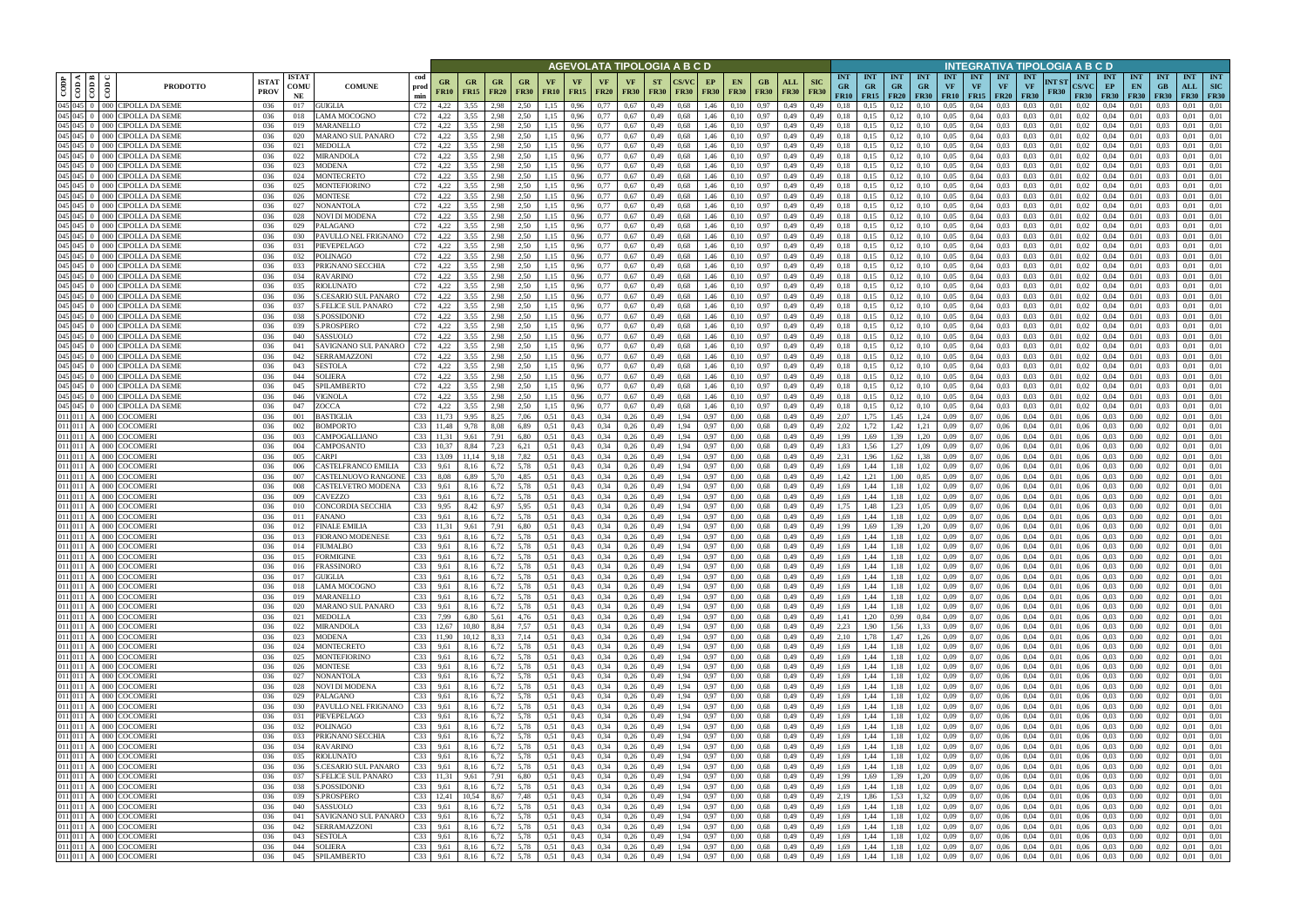|                        |                               |                                                      |                             |                            |                                                        |                                  |                                               |                              |                   |                          |                                | AGEVOLATA TIPOLOGIA A B C D |                          |                      |                                               |                   |                            |                           |                                                |                                        |                         |                                        |                  |                                      |                                        | NTEGRATIVA TIPOLOGIA A B C D           |                      |                                    |                                         |                                 |                           |                                  |                                         |
|------------------------|-------------------------------|------------------------------------------------------|-----------------------------|----------------------------|--------------------------------------------------------|----------------------------------|-----------------------------------------------|------------------------------|-------------------|--------------------------|--------------------------------|-----------------------------|--------------------------|----------------------|-----------------------------------------------|-------------------|----------------------------|---------------------------|------------------------------------------------|----------------------------------------|-------------------------|----------------------------------------|------------------|--------------------------------------|----------------------------------------|----------------------------------------|----------------------|------------------------------------|-----------------------------------------|---------------------------------|---------------------------|----------------------------------|-----------------------------------------|
| CODP                   | ≺ I ⊨<br>$\frac{1}{\sqrt{2}}$ | $\frac{6}{2}$<br><b>PRODOTTO</b>                     | <b>ISTA7</b><br><b>PROV</b> | <b>ISTAT</b><br>comu<br>NE | cod<br><b>COMUNE</b><br>prod<br>min                    | GR<br><b>FR10</b>                | <b>GR</b><br>GR<br><b>FR15</b><br><b>FR20</b> | GR<br><b>FR30</b>            | VF<br><b>FR10</b> | <b>VF</b><br><b>FR15</b> | <b>VF</b><br><b>FR20</b>       | <b>VF</b><br><b>FR30</b>    | <b>ST</b><br><b>FR30</b> | CS/VC<br><b>FR30</b> | EP<br><b>EN</b><br><b>FR30</b><br><b>FR30</b> | GВ<br><b>FR30</b> | ALL<br><b>FR30</b>         | <b>SIC</b><br><b>FR30</b> | <b>INT</b><br><b>GR</b><br>FR10                | <b>INT</b><br><b>GR</b><br>$FR15$ FR20 | <b>INT</b><br><b>GR</b> | <b>INT</b><br><b>GR</b><br><b>FR30</b> | <b>INT</b><br>VF | <b>INT</b><br>VF<br><b>FR10</b> FR15 | <b>INT</b><br><b>VF</b><br><b>FR20</b> | <b>INT</b><br><b>VF</b><br><b>FR30</b> | NT ST<br><b>FR30</b> | <b>INT</b><br>CS/VC<br><b>FR30</b> | <b>INT</b><br>EP<br><b>FR30</b>         | <b>INT</b><br>EN<br><b>FR30</b> | <b>INT</b><br>GB<br>F R30 | <b>INT</b><br>ALL<br><b>FR30</b> | <b>INT</b><br><b>SIC</b><br><b>FR30</b> |
| $\overline{011}$ 011 A |                               | 011 011 A 000 COCOMER                                | 036                         | 046                        | C <sub>33</sub><br>VIGNOLA                             | 9,61                             | 8,16<br>6,72                                  | 5.78                         | 0.51              | 0,43                     | 0,34                           | 0,26                        | 0,49                     | 1,94                 | 0.97<br>0.00                                  | 0.68              | 0,49                       | 0,49                      | 1.69                                           | .44                                    |                         | 1,02                                   | 0.09             | 0.07                                 | 0.06                                   | 0.04                                   | 0.01                 | 0.06                               | 0.03                                    | 0.00                            |                           | 0.01                             | 0.01                                    |
| 017 017                |                               | <b>COCOMER</b><br>000<br>000 COLZA                   | 036<br>036                  | 047<br>001                 | ZOCCA<br>C <sub>33</sub><br><b>BASTIGLIA</b><br>C32    | 9,61                             | 6,72<br>1.53                                  | 5,78<br>.28                  | 0,51<br>0,51      | 0,43<br>0,43             | 0,34<br>0,34                   | 0,26<br>0,26                | 0,49<br>0,49             | .94<br>0.49          | 0,97<br>0.00<br>0,49<br>0.10                  | 0,68<br>0,49      | 0,49<br>0,49               | 0,49<br>0,49              | 1,69<br>0,37                                   | ,44                                    | 1,18<br>0,27            | 1,02<br>0,22                           | 0.09<br>0.09     | 0.07<br>0,07                         | 0,06<br>0,06                           | 0,04<br>0.04                           | 0,01<br>0.01         | 0,06<br>0.01                       | 0.03<br>0,01                            | 0.00<br>0.01                    | 0,02                      | 0,01<br>0.01                     | 0,01<br>0,01                            |
|                        | 017 017 0                     | 000 COLZA                                            | 036                         | 002                        | C32<br>BOMPORTO                                        | 2,13                             | 1.79                                          | 1.53<br>1,28                 | 0.51              | 0,43                     | 0,34                           | 0,26                        | 0,49                     | 0,49                 | 0,10<br>0,49                                  | 0,49              | 0,49                       | 0,49                      | 0,37                                           | 0,31                                   | 0,27                    | 0,22                                   | 0.09             | 0.07                                 | 0,06                                   | 0,04                                   | 0,01                 | 0.01                               | 0.01                                    | 0,01                            | 0.01                      | 0.01                             | 0,01                                    |
| 017 017                |                               | 000 COLZA                                            | 036                         | 003                        | C32<br>CAMPOGALLIANO                                   | 2,13                             | 1.79<br>1.53                                  | 1,28                         | 0.51              | 0,43                     | 0,34                           | 0,26                        | 0,49                     | 0.49                 | 0,49<br>0.10                                  | 0,49              | 0,49                       | 0,49                      | 0,37                                           | 0.31                                   | 0,27                    | 0,22                                   | 0.09             | 0.07                                 | 0,06                                   | 0.04                                   | 0.01                 | 0,01                               | 0.01                                    | 0.01                            | 0.01                      | 0.01                             | 0,01                                    |
| $\overline{017}$ 017 0 |                               | 000 COLZA                                            | 036                         | 004                        | C32<br>CAMPOSANTO                                      | 2,13                             | 1,79<br>1,53                                  | 1,28                         | 0.51              | 0,43                     | 0,34                           | 0,26                        | 0,49                     | 0,49                 | 0,10<br>0,49                                  | 0,49              | 0,49                       | 0,49                      | 0,37                                           | 0,31                                   | 0,27                    | 0,22                                   | 0.09             | 0,07                                 | 0,06                                   | 0,04                                   | 0,01                 | 0.01                               | 0.01                                    | 0,01                            | 0,01                      | 0,01                             | 0,01                                    |
| 017 017<br>017 017     |                               | COLZA<br>DOO 1<br>000 COLZA                          | 036<br>036                  | 005<br>006                 | CARPI<br>C32<br>CASTELFRANCO EMILIA<br>C32             | 2.13<br>2,13                     | 1.53<br>1.79<br>1.53<br>1,79                  | 1,28<br>1,28                 | 0.51<br>0.51      | 0,43<br>0,43             | 0.34<br>0.34                   | 0,26<br>0,26                | 0,49<br>0,49             | 0.49                 | 0,49<br>0.10<br>0,49<br>0.10                  | 0.49<br>0.49      | 0,49<br>0,49               | 0.49<br>0,49              | 0,37<br>0,37                                   | 0.31                                   | 0,27<br>0,27            | 0,22<br>0,22                           | 0.09<br>0.09     | 0.07<br>0.07                         | 0.06<br>0,06                           | 0.04<br>0.04                           | 0.01<br>0.01         | 0.01<br>0.01                       | 0.01<br>0.01                            | 0.01<br>0,01                    | 0.01                      | 0.01<br>0.01                     | 0,01<br>0,01                            |
| 017 017                |                               | 000 COLZA                                            | 036                         | 007                        | C32<br>CASTELNUOVO RANGONI                             | 2,13                             | 1,53<br>1,79                                  | 1,28                         | 0.51              | 0,43                     | 0.34                           | 0,26                        | 0,49                     | 0.49                 | 0,49<br>0.10                                  | 0,49              | 0,49                       | 0.49                      | 0,37                                           | 0,31                                   | 0,27                    | 0,22                                   | 0.09             | 0.07                                 | 0,06                                   | 0.04                                   | 0.01                 | 0.01                               | 0.01                                    | 0,01                            | 0.01                      | 0.01                             | 0,01                                    |
| 017 017 0              |                               | 000 COLZA                                            | 036                         | 008                        | C32<br>CASTELVETRO MODENA                              | 2,13                             | 1.53<br>1,79                                  | 1,28                         | 0.51              | 0,43                     | 0.34                           | 0,26                        | 0,49                     | 0.49                 | 0,49<br>0.10                                  | 0.49              | 0,49                       | 0,49                      | 0.37                                           | 0,31                                   | 0,27                    | 0,22                                   | 0.09             | 0.07                                 | 0.06                                   | 0.04                                   | 0.01                 | 0.01                               | 0.01                                    | 0.01                            | 0.01                      | 0.01                             | 0,01                                    |
| 017 017                |                               | <b>COLZA</b><br>000 <sub>1</sub>                     | 036                         | 009                        | CAVEZZO                                                | C32<br>2,13                      | 1.53<br>1,79                                  | 1,28                         | 0.51              | 0,43                     | 0.34                           | 0,26                        | 0,49                     | 0.49                 | 0,49<br>0.10                                  | 0,49              | 0,49                       | 0.49                      | 0,37                                           | 0.31                                   | 0,27                    | 0,22                                   | 0.09             | 0.07                                 | 0.06                                   | 0.04                                   | 0.01                 | 0.01                               | 0.01                                    | 0.01                            | 0.01                      | 0.01                             | 0,01                                    |
| 017 017 0              |                               | 000 COLZA                                            | 036                         | 010                        | CONCORDIA SECCHIA<br>C32                               | 2,13                             | 1,53<br>1,79                                  | 1,28                         | 0,51              | 0,43                     | 0,34                           | 0,26                        | 0,49                     | 0,49                 | 0,49<br>0,10                                  | 0,49              | 0,49                       | 0,49                      | 0,37                                           | 0,31                                   | 0,27                    | 0,22                                   | 0,09             | 0,07                                 | 0,06                                   | 0,04                                   | 0,01                 | 0.01                               | 0,01                                    | 0,01                            | 0.01                      | 0,01                             | 0,01                                    |
| 017 017<br>017 017     |                               | <b>COLZA</b><br>0001<br>000 COLZA                    | 036<br>036                  | 011<br>012                 | C32<br>FANANO<br>FINALE EMILIA<br>C32                  | 2,13<br>2,13                     | 1.53<br>1,79<br>1.53<br>1,79                  | 1,28<br>1,28                 | 0,51<br>0,51      | 0,43<br>0,43             | 0,34<br>0,34                   | 0,26<br>0,26                | 0,49<br>0,49             | 0,49<br>0,49         | 0,49<br>0,10<br>0,49<br>0,10                  | 0,49<br>0,49      | 0,49<br>0,49               | 0,49<br>0,49              | 0,37<br>0,37                                   | 0,31<br>0,31                           | 0,27<br>0,27            | 0,22<br>0,22                           | 0,09<br>0,09     | 0,07<br>0,07                         | 0,06<br>0,06                           | 0,04<br>0,04                           | 0.01<br>0,01         | 0.01<br>0.01                       | 0,01<br>0,01                            | 0,01<br>0,01                    | 0,01<br>0,01              | 0,01<br>0.01                     | 0,01<br>0,01                            |
| 017 017 0              |                               | 000 COLZA                                            | 036                         | 013                        | C32<br>FIORANO MODENESE                                | 2,13                             | 1,79<br>1,53                                  | 1,28                         | 0,51              | 0,43                     | 0.34                           | 0,26                        | 0,49                     | 0.49                 | 0,49<br>0,10                                  | 0,49              | 0,49                       | 0,49                      | 0,37                                           | 0,31                                   | 0,27                    | 0,22                                   | 0,09             | 0,07                                 | 0,06                                   | 0,04                                   | 0,01                 | 0,01                               | 0,01                                    | 0,01                            | 0,01                      | 0,01                             | 0,01                                    |
| 017 017                |                               | COLZA                                                | 036                         | 014                        | FIUMALBO<br>C32                                        | 2,13                             | 1.53<br>1,79                                  | 1,28                         | 0,51              | 0,43                     | 0.34                           | 0,26                        | 0,49                     | 0.49                 | 0,49<br>0.10                                  | 0,49              | 0,49                       | 0,49                      | 0,37                                           | 0.31                                   | 0,27                    | 0,22                                   | 0,09             | 0,07                                 | 0,06                                   | 0.04                                   | 0,01                 | 0.01                               | 0,01                                    | 0,01                            | 0.01                      | 0,01                             | 0,01                                    |
|                        | 017 017 0                     | COLZA<br>000 <sub>1</sub>                            | 036                         | 015                        | FORMIGINE                                              | $C32$ 2,13                       | 1,53<br>1,79                                  | 1,28                         | 0,51              | 0,43                     | 0,34                           | 0,26                        | 0,49                     | 0.49                 | 0,49<br>0,10                                  | 0,49              | 0,49                       | 0,49                      | 0,37                                           | 0.31                                   | 0,27                    | 0,22                                   | 0,09             | 0,07                                 | 0,06                                   | 0,04                                   | 0,01                 | 0.01                               | 0,01                                    | 0,01                            | 0,01                      | 0,01                             | 0,01                                    |
| 017 017<br>017 017 0   |                               | COLZA<br><b>COLZA</b><br>000                         | 036<br>036                  | 016<br>017                 | FRASSINORO<br><b>GUIGLIA</b>                           | C32<br>2,13<br>$C32$ 2.13        | 1,53<br>1,79<br>1.53<br>1.79                  | 1,28<br>1.28                 | 0,51<br>0,51      | 0,43<br>0,43             | 0,34<br>0,34                   | 0,26<br>0,26                | 0,49<br>0,49             | 0,49<br>0.49         | 0,49<br>0,10<br>0,49<br>0.10                  | 0,49<br>0,49      | 0,49<br>0,49               | 0,49<br>0.49              | 0,37<br>0,37                                   | 0,31<br>0.31                           | 0,27<br>0,27            | 0,22<br>0,22                           | 0,09<br>0.09     | 0,07<br>0,07                         | 0,06<br>0,06                           | 0,04<br>0.04                           | 0,01<br>0.01         | 0.01<br>0.01                       | 0,01<br>0,01                            | 0,01<br>0,01                    | 0,01<br>0.01              | 0,01<br>0,01                     | 0,01<br>0,01                            |
|                        | $017$ 017 0                   | COLZA<br>000-                                        | 036                         | 018                        | LAMA MOCOGNO                                           | $C32$ 2,13                       | 1.53<br>1.79                                  | 1,28                         | 0.51              | 0,43                     | 0,34                           | 0,26                        | 0,49                     | 0.49                 | 0,49<br>0.10                                  | 0,49              | 0,49                       | 0.49                      | 0,37                                           | 0.31                                   | 0,27                    | 0,22                                   | 0.09             | 0,07                                 | 0.06                                   | 0.04                                   | 0.01                 | 0.01                               | 0,01                                    | 0,01                            | 0.01                      | 0,01                             | 0,01                                    |
|                        | 017 017 0                     | COLZA<br>000                                         | 036                         | 019                        | <b>MARANELLO</b>                                       | $C32$ 2,13                       | 1,53<br>1,79                                  | 1,28                         | 0,51              | 0,43                     | 0,34                           | 0,26                        | 0,49                     | 0,49                 | 0,49<br>0,10                                  | 0,49              | 0,49                       | 0,49                      | 0,37                                           | 0,31                                   | 0,27                    | 0,22                                   | 0,09             | 0,07                                 | 0,06                                   | 0,04                                   | 0,01                 | 0.01                               | 0,01                                    | 0,01                            | 0,01                      | 0,01                             | 0,01                                    |
| 017 017                |                               | COLZA                                                | 036                         | 020                        | C32<br>MARANO SUL PANARO                               | 2,13                             | 1.53<br>1.79                                  | 1.28                         | 0.51              | 0,43                     | 0,34                           | 0,26                        | 0,49                     |                      | 0,49<br>0.10                                  | 0,49              | 0.49                       | 0.49                      | 0,37                                           |                                        | 0,27                    | 0,22                                   | 0.09             | 0.07                                 | 0.06                                   | 0.04                                   | 0.01                 | 0.01                               | 0.01                                    | 0.0                             |                           | 0.01                             | 0.01                                    |
| 017 017                | 017 017 0                     | COLZA<br>000 <sub>1</sub>                            | 036                         | 021                        | MEDOLLA                                                | C32<br>2,13                      | 1.53<br>1.79                                  | 1.28                         | 0.51              | 0,43                     | 0,34                           | 0,26                        | 0,49                     | 0.49                 | 0,49<br>0.10                                  | 0,49              | 0.49                       | 0,49                      | 0,37                                           |                                        | 0,27                    | 0,22                                   | 0.09             | 0.07                                 | 0,06                                   | 0,04                                   | 0.01                 | 0.01                               | 0,01                                    | 0.01                            | 0.01                      | 0,01                             | 0.01                                    |
| 017 017 0              |                               | COLZA<br>OOC<br>000 COLZA                            | 036<br>036                  | 022<br>023                 | C32<br>MIRANDOLA<br>C32<br>MODENA                      | 2.13<br>2,13                     | 1.53<br>1.79<br>1.53<br>1.79                  | 1,28<br>1,28                 | 0,51<br>0.51      | 0,43<br>0,43             | 0,34<br>0,34                   | 0,26<br>0,26                | 0,49<br>0,49             | 0.49<br>0,49         | 0,49<br>0.10<br>0,49<br>0,10                  | 0.49<br>0,49      | 0.49<br>0,49               | 0.49<br>0,49              | 0,37<br>0,37                                   | 0.31<br>0.31                           | 0,27<br>0,27            | 0,22<br>0,22                           | 0.09<br>0,09     | 0.07<br>0.07                         | 0.06<br>0,06                           | 0.04<br>0,04                           | 0.01<br>0,01         | 0.01<br>0,01                       | 0,01<br>0,01                            | 0.01<br>0.01                    | 0.01<br>0,01              | 0.01<br>0,01                     | 0,01<br>0,01                            |
| 017 017                |                               | COLZA<br>000 <sub>1</sub>                            | 036                         | 024                        | C32<br>MONTECRETO                                      | 2,13                             | 1.53<br>1.79                                  | 1,28                         | 0.51              | 0,43                     | 0,34                           | 0,26                        | 0,49                     | 0.49                 | 0,49<br>0.10                                  | 0,49              | 0.49                       | 0,49                      | 0,37                                           | 0.31                                   | 0,27                    | 0,22                                   | 0.09             | 0.07                                 | 0.06                                   | 0.04                                   | 0.01                 | 0.01                               | 0.01                                    | 0.01                            | 0.01                      | 0.01                             | 0.01                                    |
| 017 017 0              |                               | 000 COLZA                                            | 036                         | 025                        | C32<br>MONTEFIORINC                                    | 2,13                             | 1,79<br>1,53                                  | 1,28                         | 0,51              | 0,43                     | 0,34                           | 0,26                        | 0,49                     | 0.49                 | 0,49<br>0,10                                  | 0,49              | 0,49                       | 0,49                      | 0,37                                           | 0.31                                   | 0,27                    | 0,22                                   | 0,09             | 0,07                                 | 0,06                                   | 0,04                                   | 0,01                 | 0,01                               | 0,01                                    | 0,01                            | 0,01                      | 0.01                             | 0,01                                    |
| 017 017                |                               | COLZA<br>)OO I                                       | 036                         | 026                        | MONTESE<br>C32                                         |                                  | 1.53<br>l.79                                  | 1.28                         | 0.51              | 0,43                     | 0,34                           | 0,26                        | 0,49                     | 0.49                 | 0,49                                          | 0,49              | 0,49                       | 0.49                      | 0,37                                           |                                        | 0,27                    | 0,22                                   | 0.09             | 0.07                                 | 0,06                                   | 0.04                                   | 0.01                 | 0.01                               | 0.01                                    | 0.01                            |                           | 0.01                             | 0.01                                    |
| 017 017<br>017 017     |                               | 000 COLZA<br>000 COLZA                               | 036<br>036                  | 027<br>028                 | C32<br>NONANTOLA<br>C32<br>NOVI DI MODENA              | 2,13<br>2,13                     | 1.53<br>1,79<br>1,79<br>1,53                  | 1,28<br>1,28                 | 0.51<br>0.51      | 0,43<br>0,43             | 0,34<br>0.34                   | 0,26<br>0,26                | 0,49<br>0,49             | 0,49<br>0.49         | 0,49<br>0.10<br>0,49<br>0,10                  | 0,49<br>0,49      | 0,49<br>0,49               | 0,49<br>0,49              | 0,37<br>0,37                                   | 0.31<br>0,31                           | 0,27<br>0,27            | 0,22<br>0,22                           | 0,09<br>0.09     | 0.07<br>0,07                         | 0,06<br>0,06                           | 0,04<br>0.04                           | 0,01<br>0,01         | 0,01<br>0,01                       | 0.01<br>0.01                            | 0,01<br>0,01                    | 0.01<br>0,01              | 0.01<br>0.01                     | 0,01<br>0,01                            |
| 017 017 0              |                               | 000 COLZA                                            | 036                         | 029                        | C32<br>PALAGANO                                        | 2,13                             | 1.53<br>1.79                                  | 1,28                         | 0.51              | 0,43                     | 0.34                           | 0,26                        | 0,49                     | 0.49                 | 0,49<br>0.10                                  | 0.49              | 0,49                       | 0,49                      | 0.37                                           | 0.31                                   | 0,27                    | 0,22                                   | 0.09             | 0.07                                 | 0,06                                   | 0.04                                   | 0.01                 | 0.01                               | 0.01                                    | 0,01                            | 0.01                      | 0.01                             | 0,01                                    |
| 017 017                |                               | 000 COLZA                                            | 036                         | 030                        | PAVULLO NEL FRIGNANO<br>C32                            | 2,13                             | 1.53<br>1,79                                  | 1,28                         | 0.51              | 0,43                     | 0.34                           | 0,26                        | 0,49                     | 0.49                 | 0,49<br>0.10                                  | 0.49              | 0,49                       | 0.49                      | 0,37                                           | 0.31                                   | 0,27                    | 0,22                                   | 0.09             | 0.07                                 | 0.06                                   | 0.04                                   | 0.01                 | 0.01                               | 0.01                                    | 0.01                            | 0.01                      | 0.01                             | 0,01                                    |
| 017 017                |                               | 000 COLZA                                            | 036                         | 031                        | PIEVEPELAGO<br>C32                                     | 2,13                             | 1,53<br>1,79                                  | 1,28                         | 0.51              | 0,43                     | 0.34                           | 0,26                        | 0,49                     | 0.49                 | 0,49<br>0.10                                  | 0,49              | 0,49                       | 0,49                      | 0,37                                           | 0,31                                   | 0,27                    | 0,22                                   | 0,09             | 0.07                                 | 0,06                                   | 0.04                                   | 0,01                 | 0.01                               | 0.01                                    | 0,01                            | 0.01                      | 0,01                             | 0,01                                    |
| 017 017                |                               | COLZA<br>000 I                                       | 036                         | 032                        | POLINAGO                                               | $C32$ 2,13                       | 1.53<br>1.79                                  | 1,28                         | 0.51              | 0,43                     | 0.34                           | 0,26                        | 0,49                     | 0.49                 | 0,49<br>0.10                                  | 0.49              | 0,49                       | 0.49                      | 0,37                                           | 0,31                                   | 0,27                    | 0,22                                   | 0.09             | 0.07                                 | 0.06                                   | 0.04                                   | 0.01                 | 0.01                               | 0.01                                    | 0.01                            | 0.01                      | 0.01                             | 0,01                                    |
| 017 017 0<br>017 017   |                               | 000 COLZA<br>000 COLZA                               | 036<br>036                  | 033<br>034                 | PRIGNANO SECCHIA<br>RAVARINO                           | $C32$ 2,13<br>$C32$ 2,13         | 1.53<br>1,79<br>1,79<br>1,53                  | 1,28<br>1,28                 | 0.51<br>0,51      | 0,43<br>0,43             | 0.34<br>0,34                   | 0,26<br>0,26                | 0,49<br>0,49             | 0.49<br>0,49         | 0,49<br>0,10<br>0,49<br>0,10                  | 0,49<br>0,49      | 0,49<br>0,49               | 0,49<br>0,49              | 0,37<br>0,37                                   | 0,31<br>0,31                           | 0,27<br>0,27            | 0,22<br>0,22                           | 0.09<br>0,09     | 0.07<br>0,07                         | 0,06<br>0,06                           | 0.04<br>0,04                           | 0.01<br>0,01         | 0.01<br>0,01                       | 0.01<br>0,01                            | 0,01<br>0,01                    | 0.01<br>0,01              | 0.01<br>0.01                     | 0,01<br>0,01                            |
| 017 017                |                               | COLZA<br>000 I                                       | 036                         | 035                        | C32<br>RIOLUNATO                                       | 2,13                             | 1.53<br>1,79                                  | 1,28                         | 0,51              | 0,43                     | 0,34                           | 0,26                        | 0,49                     | 0,49                 | 0,49<br>0,10                                  | 0,49              | 0,49                       | 0,49                      | 0,37                                           | 0,31                                   | 0,27                    | 0,22                                   | 0,09             | 0,07                                 | 0,06                                   | 0,04                                   | 0,01                 | 0.01                               | 0,01                                    | 0,01                            | 0,01                      | 0,01                             | 0,01                                    |
| 017 017                |                               | <b>COLZA</b><br>0001                                 | 036                         | 036                        | S.CESARIO SUL PANARO                                   | C32<br>2,13                      | 1,53<br>1,79                                  | 1,28                         | 0,51              | 0,43                     | 0,34                           | 0,26                        | 0,49                     | 0.49                 | 0,49<br>0,10                                  | 0,49              | 0,49                       | 0,49                      | 0,37                                           | 0,31                                   | 0,27                    | 0,22                                   | 0,09             | 0,07                                 | 0,06                                   | 0,04                                   | 0.01                 | 0.01                               | 0,01                                    | 0,01                            | 0,01                      | 0,01                             | 0,01                                    |
| 017 017                |                               | COLZA<br>000 I                                       | 036                         | 037                        | S.FELICE SUL PANARO                                    | C32<br>2,13                      | 1,53<br>1,79                                  | 1,28                         | 0,51              | 0,43                     | 0,34                           | 0,26                        | 0,49                     | 0.49                 | 0,49<br>0,10                                  | 0,49              | 0,49                       | 0,49                      | 0,37                                           | 0,31                                   | 0,27                    | 0,22                                   | 0,09             | 0,07                                 | 0,06                                   | 0,04                                   | 0,01                 | 0,01                               | 0,01                                    | 0,01                            | 0,01                      | 0,01                             | 0,01                                    |
| 017 017 0              | 017 017 0                     | COLZA<br>000<br>COLZA<br>000 <sub>1</sub>            | 036<br>036                  | 038<br>039                 | S.POSSIDONIO<br>S.PROSPERO                             | $C32$ 2,13<br>$C32$ 2,13         | 1,53<br>1,79<br>1.53<br>1,79                  | 1,28<br>1,28                 | 0,51<br>0,51      | 0,43<br>0,43             | 0,34<br>0,34                   | 0,26<br>0,26                | 0,49<br>0,49             | 0.49<br>0,49         | 0,49<br>0,10<br>0,49<br>0,10                  | 0,49<br>0,49      | 0,49<br>0,49               | 0,49<br>0,49              | 0,37<br>0,37                                   | 0,31<br>0,31                           | 0,27<br>0,27            | 0,22<br>0,22                           | 0,09<br>0,09     | 0,07<br>0,07                         | 0,06<br>0,06                           | 0,04<br>0,04                           | 0.01<br>0,01         | 0.01<br>0,01                       | 0,01<br>0,01                            | 0,01<br>0,01                    | 0,01<br>0,01              | 0,01<br>0,01                     | 0,01<br>0,01                            |
|                        | 017 017 0                     | COLZA<br>000                                         | 036                         | 040                        | C32<br>SASSUOLO                                        | 2,13                             | 1,53<br>1,79                                  | 1,28                         | 0,51              | 0,43                     | 0,34                           | 0,26                        | 0,49                     | 0.49                 | 0,49<br>0,10                                  | 0,49              | 0,49                       | 0,49                      | 0,37                                           | 0,31                                   | 0,27                    | 0,22                                   | 0,09             | 0,07                                 | 0,06                                   | 0,04                                   | 0,01                 | 0,01                               | 0,01                                    | 0,01                            | 0,01                      | 0,01                             | 0,01                                    |
| 017 017                |                               | COLZA                                                | 036                         | 041                        | C32<br>SAVIGNANO SUL PANARO                            | 2,13                             | 1.53<br>1.79                                  | 1.28                         | 0,51              | 0,43                     | 0,34                           | 0,26                        | 0,49                     | 0.49                 | 0,49<br>0.10                                  | 0,49              | 0,49                       | 0.49                      | 0,37                                           | 0.31                                   | 0,27                    | 0,22                                   | 0,09             | 0,07                                 | 0.06                                   | 0.04                                   | 0.01                 | 0.01                               | 0,01                                    | 0,01                            | 0.01                      | 0,01                             | 0,01                                    |
|                        |                               | 017 017 0 000 COLZA                                  | 036                         | 042                        | SERRAMAZZONI                                           | $C32$ 2,13                       | 1,53<br>1,79                                  | 1,28                         | 0.51              | 0,43                     | 0,34                           | 0,26                        | 0,49                     | 0,49                 | 0,49<br>0,10                                  | 0,49              | 0,49                       | 0,49                      | 0,37                                           | 0,31                                   | 0,27                    | 0,22                                   | 0,09             | 0,07                                 | 0,06                                   | 0,04                                   | 0,01                 | 0.01                               | 0,01                                    | 0,01                            | 0,01                      | 0,01                             | 0,01                                    |
|                        |                               | 017 017 0 000 COLZA                                  | 036                         | 043                        | <b>SESTOLA</b>                                         | $C32$ 2,13                       | 1,79<br>1.53                                  | 1,28                         | 0,51              | 0,43                     | 0,34                           | 0,26                        | 0,49                     | 0,49                 | 0,49<br>0,10                                  | 0,49              | 0,49                       | 0,49                      | 0,37                                           | 0,31                                   | 0,27                    | 0,22                                   | 0.09             | 0,07                                 | 0,06                                   | 0.04                                   | 0,01                 | 0.01                               | 0,01                                    | 0,01                            | 0.01                      | 0.01                             | 0,01                                    |
|                        |                               | 017 017 0 000 COLZA<br>017 017 0 000 COLZA           | 036<br>036                  | 044<br>045                 | <b>SOLIERA</b><br>SPILAMBERTO                          | $C32$ 2,13<br>$C32$ 2,13         | 1,79<br>1,79<br>1,53                          | 1,53<br>1,28<br>1,28         | 0,51<br>0,51      | 0,43<br>0,43             | $0,34$ $0,26$<br>$0,34$ $0,26$ |                             | 0,49<br>0,49             | 0,49<br>0,49         | 0,49<br>0,10<br>0,49<br>0,10                  | 0,49<br>0,49      | 0,49<br>0,49               | 0,49<br>0,49              | 0,37<br>0,37                                   | 0,31<br>0,31                           | 0,27<br>0,27            | 0,22<br>0,22                           | 0,09<br>0,09     | 0,07<br>0,07                         | 0,06<br>0,06                           | 0,04<br>0,04                           | 0,01<br>0,01         | 0.01<br>0.01                       | $0.01 \quad 0.01$<br>$0.01 \qquad 0.01$ |                                 | 0,01<br>0,01              | 0.01<br>0,01                     | 0,01<br>0,01                            |
|                        |                               | 017 017 0 000 COLZA                                  | 036                         | 046                        | <b>VIGNOLA</b>                                         | $C32$ 2,13                       | 1,79                                          | 1,53<br>1,28                 | 0,51              | 0,43                     | $0,34$ 0,26                    |                             | 0,49                     | 0,49                 | 0,49<br>0,10                                  |                   | $0,49$ $0,49$              | 0,49                      | 0,37                                           | 0,31                                   | 0,27                    | 0,22                                   | 0,09             | 0,07                                 | 0,06                                   | 0,04                                   | 0,01                 | 0,01                               | $0.01 \qquad 0.01$                      |                                 | 0,01                      | 0,01                             | 0,01                                    |
|                        |                               | 017 017 0 000 COLZA                                  | 036                         | 047                        | ZOCCA                                                  | $C32$ 2,13                       | 1,79<br>1,53                                  | 1,28                         | 0,51              | 0,43                     |                                | $0.34$ 0.26                 | 0,49                     | 0,49                 | 0,49<br>0,10                                  |                   | 0.49 0.49                  | 0,49                      | 0,37                                           | 0,31                                   | 0,27                    | 0,22                                   | $0,09$ 0.07      |                                      | 0,06                                   | 0,04                                   | 0,01                 | 0.01                               | $0.01 \qquad 0.01$                      |                                 | 0,01                      | 0,01                             | 0.01                                    |
|                        |                               | 117 117 0 000 COLZA SEME                             | 036                         | 001                        | <b>BASTIGLIA</b>                                       | D45 4,03                         | 2,78<br>3,46                                  | 2,40                         | 0,58              | 0,48                     | $0,38$ $0,29$                  |                             | 0,49                     | 0,49                 | 0,49<br>0,10                                  |                   | 0,49 0,49                  | 0,49                      | 0,17                                           | $0,14$ $0,12$                          |                         | 0,10                                   | 0,02             | 0,02                                 | 0,02                                   | 0,01                                   | 0,01                 | 0,01                               | $0.01 \qquad 0.01$                      |                                 | 0,01                      | 0,01                             | 0,01                                    |
|                        |                               | 117 117 0 000 COLZA SEME<br>117 117 0 000 COLZA SEME | 036<br>036                  | 002<br>003                 | BOMPORTO<br>CAMPOGALLIANO                              | D45 4,03<br>D45<br>4,03          | 3,46<br>2,78<br>3,46<br>2,78                  | 2,40<br>2,40                 | 0,58<br>0,58      | 0,48<br>0,48             | $0,38$ $0,29$<br>$0,38$ 0,29   |                             | 0,49<br>0,49             | 0,49<br>0,49         | 0,49<br>0,10<br>0,49<br>0,10                  | 0,49              | 0,49 0,49<br>0,49          | 0,49<br>0,49              | 0,17<br>0,17                                   | $0,14$ $0,12$<br>0,14                  | 0,12                    | 0,10<br>0,10                           | 0,02<br>0,02     | 0,02<br>0,02                         | 0,02<br>0,02                           | 0,01<br>0,01                           | 0,01<br>0,01         | 0,01<br>0,01                       | 0,01<br>0,01                            | 0,01<br>0,01                    | 0,01<br>0,01              | 0,01<br>0,01                     | 0,01<br>0,01                            |
|                        |                               | 117 117 0 000 COLZA SEME                             | 036                         | 004                        | CAMPOSANTO                                             | D45<br>4,03                      | 3,46<br>2,78                                  | 2,40                         | 0,58              | 0,48                     | $0,38$ $0,29$                  |                             | 0,49                     | 0,49                 | 0,49<br>0,10                                  |                   | 0,49 0,49                  | 0,49                      | 0,17                                           | $0,14$ $0,12$                          |                         | 0,10                                   | 0,02             | 0,02                                 | 0,02                                   | 0,01                                   | 0,01                 | 0,01                               | 0.01                                    | 0,01                            | 0,01                      | 0,01                             | 0,01                                    |
|                        |                               | 117 117 0 000 COLZA SEME                             | 036                         | 005                        | CARPI                                                  | D45 4,03                         | 3,46<br>2,78                                  | 2,40                         | 0,58              | 0,48                     | $0,38$ $0,29$                  |                             | 0,49                     | 0,49                 | 0,49<br>0,10                                  |                   | 0,49 0,49                  | 0,49                      | 0,17                                           | $0,14$ $0,12$                          |                         | 0,10                                   | 0,02             | 0,02                                 | 0,02                                   | 0,01                                   | 0,01                 | 0,01                               | 0,01                                    | 0,01                            | 0,01                      | 0,01                             | 0,01                                    |
|                        |                               | 117 117 0 000 COLZA SEME                             | 036                         | 006                        | <b>CASTELFRANCO EMILIA</b>                             | D <sub>45</sub> 4,03             | $3,46$ $2,78$                                 |                              | 2,40 0,58         | 0,48                     | $0,38$ $0,29$                  |                             | 0,49                     | 0,49                 | 0,49<br>0,10                                  |                   | 0,49 0,49                  |                           | $0,49$ $0,17$                                  | $0,14$ $0,12$ $0,10$                   |                         |                                        |                  | $0,02 \quad 0,02$                    | 0,02                                   | 0,01                                   | 0,01                 | 0.01                               | $0,01$ $0,01$                           |                                 | 0,01                      |                                  | $0,01$ $0,01$                           |
|                        |                               | 117 117 0 000 COLZA SEME<br>117 117 0 000 COLZA SEME | 036<br>036                  | 007<br>008                 | CASTELNUOVO RANGONE   D45   4,03<br>CASTELVETRO MODENA | D45 4,03                         | $3,46$ 2,78<br>3,46 2,78                      | 2,40                         | 2,40 0,58<br>0,58 | $0,48$ 0,38 0,29<br>0,48 |                                | 0,38 0,29                   | 0,49<br>0,49             | 0,49<br>0,49         | 0,49<br>0,10<br>0,49<br>0,10                  |                   | 0,49 0,49<br>0,49 0,49     | 0,49                      | $0,49$ 0.17 0.14 0.12 0.10<br>0,17             | $0,14$ $0,12$ $0,10$                   |                         |                                        |                  | $0,02$ 0.02<br>$0,02$ 0.02           | 0,02<br>0,02                           | 0,01<br>0,01                           | 0,01<br>0,01         | 0.01<br>0,01                       | $0,01$ $0,01$<br>0,01                   | 0,01                            | 0,01<br>0,01              | 0.01                             | $0,01$ $0,01$<br>0,01                   |
|                        |                               | 117 117 0 000 COLZA SEME                             | 036                         | 009                        | CAVEZZO                                                | D <sub>45</sub> 4,03             | 3,46<br>2,78                                  | 2,40                         | 0,58              | 0,48                     | $0,38$ 0,29                    |                             | 0,49                     | 0,49                 | 0,10<br>0,49                                  |                   | $0,49$ $0,49$              | 0,49                      | 0,17                                           | $0,14$ $0,12$                          |                         | 0,10                                   |                  | $0,02$ 0.02                          | 0,02                                   | 0,01                                   | 0,01                 | 0,01                               | $0.01 \qquad 0.01$                      |                                 | 0,01                      | 0,01                             | 0,01                                    |
|                        |                               | 117 117 0 000 COLZA SEME                             | 036                         | 010                        | CONCORDIA SECCHIA                                      | D <sub>45</sub> 4,03             | 3,46 2,78                                     | 2,40                         | 0,58              | 0,48                     | $0,38$ $0,29$                  |                             | 0,49                     | 0,49                 | 0,49<br>0,10                                  |                   | 0,49 0,49                  | 0,49                      | 0,17                                           | $0,14$ $0,12$ $0,10$                   |                         |                                        |                  | $0,02$ 0.02                          | 0,02                                   | 0,01                                   | 0,01                 | 0,01                               | $0.01 \qquad 0.01$                      |                                 | 0,01                      | 0.01                             | 0,01                                    |
|                        |                               | 117 117 0 000 COLZA SEME                             | 036                         | 011                        | FANANO                                                 | D45 4,03                         | 2,78<br>3,46                                  | 2,40                         | 0,58              | 0,48                     | $0,38$ $0,29$                  |                             | 0,49                     | 0,49                 | 0,49<br>0,10                                  |                   | 0,49 0,49                  | 0,49                      | 0,17                                           | $0,14$ $0,12$                          |                         | 0,10                                   | 0,02             | 0,02                                 | 0,02                                   | 0,01                                   | 0,01                 | 0,01                               | $0,01$ $0,01$                           |                                 | 0,01                      | 0.01                             | 0,01                                    |
|                        |                               | 117 117 0 000 COLZA SEME                             | 036                         | 012                        | <b>FINALE EMILIA</b>                                   | D <sub>45</sub> 4,03             | 2,78<br>3,46                                  | 2,40                         | 0,58              | 0,48                     | $0,38$ $0,29$                  |                             | 0,49                     | 0,49                 | 0,49<br>0,10                                  | 0,49              | 0,49                       | 0,49                      | 0,17                                           | $0,14$ $0,12$                          |                         | 0,10                                   | 0,02             | 0,02                                 | 0,02                                   | 0,01                                   | 0,01                 | 0,01                               | $0,01$ $0,01$                           |                                 | 0,01                      | 0,01                             | 0,01                                    |
|                        |                               | 117 117 0 000 COLZA SEME<br>117 117 0 000 COLZA SEME | 036<br>036                  | 013<br>014                 | <b>FIORANO MODENESE</b><br>FIUMALBO                    | D45 4,03<br>D45 4,03             | 3,46<br>2,78<br>2,78<br>3,46                  | 2,40<br>2,40                 | 0,58<br>0,58      | 0,48<br>0,48             | $0,38$ $0,29$<br>$0,38$ $0,29$ |                             | 0,49<br>0,49             | 0,49<br>0,49         | 0,49<br>0,10<br>0,49<br>0,10                  |                   | $0,49$ $0,49$<br>0,49 0,49 | 0,49<br>0,49              | 0,17<br>0,17                                   | $0,14$ $0,12$<br>$0,14$ $0,12$         |                         | 0,10<br>0,10                           | 0,02<br>0,02     | 0,02<br>0,02                         | 0,02<br>0,02                           | 0,01<br>0,01                           | 0,01<br>0,01         | 0,01<br>0,01                       | $0,01$ $0,01$<br>$0,01$ $0,01$          |                                 | 0,01<br>0,01              | 0,01<br>0,01                     | 0,01<br>0,01                            |
|                        |                               | 117 117 0 000 COLZA SEME                             | 036                         | 015                        | <b>FORMIGINE</b>                                       | D45 4,03                         | 3,46                                          | 2,78                         | 2,40 0,58         | 0,48                     | $0,38$ $0,29$                  |                             | 0,49                     | 0.49                 | 0,49<br>0,10                                  |                   | 0,49 0,49                  | 0,49                      | $0,17$ 0,14 0,12 0,10                          |                                        |                         |                                        | $0,02$ 0.02      |                                      | 0,02                                   | 0,01                                   | 0,01                 | 0,01                               | $0.01 \qquad 0.01$                      |                                 | 0.01                      | 0,01                             | 0,01                                    |
|                        |                               | 117 117 0 000 COLZA SEME                             | 036                         | 016                        | FRASSINORO                                             | D <sub>45</sub> 4,03             | 3,46<br>2,78                                  |                              | 2,40 0.58         | 0,48                     | $0,38$ $0,29$                  |                             | 0,49                     | 0,49                 | 0,49<br>0,10                                  |                   | 0,49 0,49                  | 0,49                      | $0,17$ 0,14 0,12 0,10                          |                                        |                         |                                        |                  | $0,02$ 0.02                          | 0,02                                   | 0,01                                   | 0,01                 | 0.01                               |                                         | $0,01$ 0.01 0.01                |                           | 0,01                             | 0,01                                    |
|                        |                               | 117 117 0 000 COLZA SEME                             | 036                         | 017                        | <b>GUIGLIA</b>                                         | D45 4,03                         | 3,46                                          | 2,78                         | 2,40 0,58         | 0,48                     | $0,38$ $0,29$                  |                             | 0,49                     | 0,49                 | 0,49<br>0,10                                  |                   | 0,49 0,49                  | 0,49                      | $0,17$ 0,14 0,12 0,10                          |                                        |                         |                                        |                  | $0,02$ 0.02                          | 0,02                                   | 0,01                                   | 0,01                 | 0,01                               | $0,01$ $0,01$                           |                                 | 0,01                      | 0,01                             | 0,01                                    |
|                        |                               | 117 117 0 000 COLZA SEME<br>117 117 0 000 COLZA SEME | 036<br>036                  | 018<br>019                 | LAMA MOCOGNO<br><b>MARANELLO</b>                       | D <sub>45</sub> 4,03<br>D45 4,03 | 3,46<br>3,46                                  | 2,78<br>2,40<br>2,78<br>2,40 | 0,58<br>0,58      | 0,48<br>0,48             | $0,38$ $0,29$<br>$0,38$ $0,29$ |                             | 0,49<br>0,49             | 0,49<br>0,49         | 0,49<br>0,10<br>0,49<br>0,10                  |                   | 0,49 0,49<br>0,49 0,49     | 0,49<br>0,49              | $0,17$ 0,14 0,12 0,10<br>$0,17$ 0,14 0,12 0,10 |                                        |                         |                                        | $0,02$ 0.02      | $0,02 \quad 0,02$                    | 0,02<br>0,02                           | 0,01<br>0,01                           | 0,01<br>0,01         | 0,01<br>0,01                       | $0,01$ $0,01$<br>$0.01 \qquad 0.01$     |                                 | 0,01<br>0,01              | 0,01<br>0,01                     | 0,01<br>0,01                            |
|                        |                               | 117 117 0 000 COLZA SEME                             | 036                         | 020                        | MARANO SUL PANARO                                      | D45 4,03                         | 3,46                                          | 2,78<br>2,40                 | 0,58              | 0,48                     | $0,38$ $0,29$                  |                             | 0,49                     | 0,49                 | 0,49<br>0,10                                  |                   | 0,49 0,49                  | 0,49                      | $0,17$ 0,14 0,12 0,10                          |                                        |                         |                                        | 0,02             | 0,02                                 | 0,02                                   | 0,01                                   | 0,01                 | 0,01                               | $0,01$ $0,01$                           |                                 | 0,01                      | 0,01                             | 0,01                                    |
|                        |                               | 117 117 0 000 COLZA SEME                             | 036                         | 021                        | MEDOLLA                                                | D45 4,03                         | 3,46                                          | 2,78                         | 2,40 0.58         | 0,48                     |                                | 0,38 0,29                   | 0,49                     | 0,49                 | 0,49<br>0,10                                  |                   | 0,49 0,49                  | 0,49                      | $0,17$ 0,14 0,12 0,10                          |                                        |                         |                                        |                  | $0.02 \qquad 0.02$                   | 0,02                                   | 0,01                                   | 0,01                 | 0,01                               | $0,01$ $0,01$                           |                                 | 0,01                      | 0,01                             | 0,01                                    |
|                        |                               | 117 117 0 000 COLZA SEME                             | 036                         | 022                        | <b>MIRANDOLA</b>                                       | D45 4,03                         | 3,46                                          | 2,78<br>2,40                 | 0,58              | 0,48                     | $0,38$ 0,29                    |                             | 0,49                     | 0,49                 | 0,49<br>0,10                                  |                   | 0,49 0,49                  | 0,49                      | 0,17                                           | $0,14$ $0,12$                          |                         | 0,10                                   | 0,02             | 0,02                                 | 0,02                                   | 0,01                                   | 0,01                 | 0,01                               | $0,01$ $0,01$                           |                                 | 0,01                      | 0,01                             | 0,01                                    |
|                        |                               | 117 117 0 000 COLZA SEME                             | 036                         | 023                        | <b>MODENA</b>                                          | D <sub>45</sub> 4,03             | 3,46                                          | 2,78<br>2,40                 | 0,58              | 0,48                     | $0,38$ $0,29$                  |                             | 0,49                     | 0,49                 | 0,49<br>0,10                                  | 0,49              | 0,49                       | 0,49                      | 0,17                                           | 0,14                                   | 0,12                    | 0,10                                   | 0,02             | 0,02                                 | 0,02                                   | 0,01                                   | 0,01                 | 0,01                               | 0,01                                    | 0,01                            | 0,01                      | 0.01                             | 0,01                                    |
|                        |                               | 117 117 0 000 COLZA SEME<br>117 117 0 000 COLZA SEME | 036<br>036                  | 024<br>025                 | <b>MONTECRETO</b><br><b>MONTEFIORINO</b>               | D45 4,03<br>D45 4,03             | 3,46<br>3,46                                  | 2,78<br>2,40<br>2,78<br>2,40 | 0,58<br>0,58      | 0,48<br>0,48             | $0,38$ 0,29                    | $0,38$ $0,29$               | 0,49<br>0,49             | 0,49<br>0,49         | 0,49<br>0,10<br>0,49<br>0,10                  | 0,49              | 0,49<br>0.49 0.49          | 0,49<br>0,49              | 0,17<br>0,17                                   | 0,14<br>$0,14$ $0,12$                  | 0,12                    | 0,10<br>0,10                           | 0,02<br>0,02     | 0,02<br>0,02                         | 0,02<br>0,02                           | 0,01<br>0,01                           | 0,01<br>0,01         | 0,01<br>0,01                       | 0.01<br>$0.01 \qquad 0.01$              | 0,01                            | 0,01<br>0,01              | 0,01<br>0,01                     | 0,01<br>0.01                            |
|                        |                               | 117 117 0 000 COLZA SEME                             | 036                         | 026                        | <b>MONTESE</b>                                         | D <sub>45</sub> 4,03             | 3,46                                          | 2,78<br>2,40                 | 0,58              | 0,48                     | $0,38$ $0,29$                  |                             | 0,49                     | 0,49                 | 0,49<br>0,10                                  |                   | 0,49 0,49                  | 0,49                      | 0,17                                           | $0,14$ $0,12$ $0,10$                   |                         |                                        | 0,02             | 0,02                                 | 0,02                                   | 0,01                                   | 0,01                 | 0,01                               | $0,01$ $0,01$                           |                                 | 0,01                      | 0,01                             | 0,01                                    |
|                        |                               | 117 117 0 000 COLZA SEME                             | 036                         | 027                        | <b>NONANTOLA</b>                                       | D45 4,03                         | $3,46$ $2,78$ $2,40$                          |                              | 0,58              |                          |                                | $0,48$ 0,38 0,29            | 0,49 0,49                |                      | 0,49                                          |                   | $0,10$ $0,49$ $0,49$       |                           | $0,49$ $0,17$ $0,14$ $0,12$ $0,10$             |                                        |                         |                                        | 0,02             | 0,02                                 | 0,02                                   | 0,01                                   | 0,01                 | $0,01$ $0,01$ $0,01$               |                                         |                                 | 0,01                      |                                  | $0,01$ 0.01                             |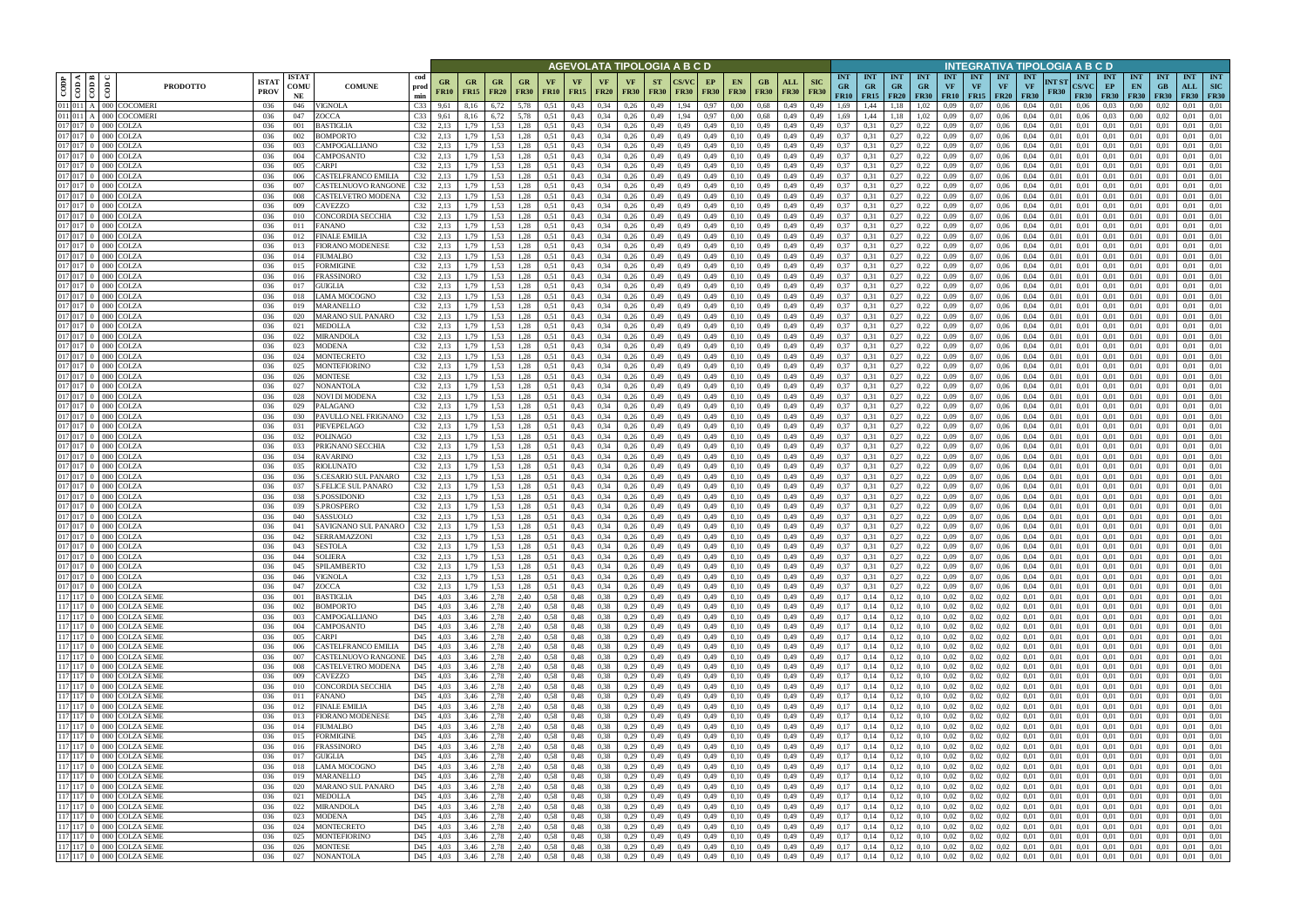|                        |                                        |                                                                      |                             |                            |                                                    |                        |                      |                          |                                   |                   |                   |                   |                     |                   |                          | AGEVOLATA TIPOLOGIA A B C D               |                                      |                    |                    |                                |                                        |                                     |                                          |                         |                                        |                                        |                         |                                        | INTEGRATIVA TIPOLOGIA A B C D   |                      |                                           |                                     |                                 |                                 |                                  |                                  |
|------------------------|----------------------------------------|----------------------------------------------------------------------|-----------------------------|----------------------------|----------------------------------------------------|------------------------|----------------------|--------------------------|-----------------------------------|-------------------|-------------------|-------------------|---------------------|-------------------|--------------------------|-------------------------------------------|--------------------------------------|--------------------|--------------------|--------------------------------|----------------------------------------|-------------------------------------|------------------------------------------|-------------------------|----------------------------------------|----------------------------------------|-------------------------|----------------------------------------|---------------------------------|----------------------|-------------------------------------------|-------------------------------------|---------------------------------|---------------------------------|----------------------------------|----------------------------------|
| $\rm{cop}$             | kt I ⊯<br>$\frac{1}{60}$<br>$\epsilon$ | <b>PRODOTTO</b>                                                      | <b>ISTA1</b><br><b>PROV</b> | <b>ISTAT</b><br>COMU<br>NE | <b>COMUNE</b>                                      | cod<br>prod<br>min     | GR<br><b>FR10</b>    | <b>GR</b><br><b>FR15</b> | <b>GR</b><br><b>FR20</b>          | GR<br><b>FR30</b> | VF<br><b>FR10</b> | VF<br><b>FR15</b> | VF<br><b>FR20</b>   | VF<br><b>FR30</b> | <b>ST</b><br><b>FR30</b> | <b>CS/VC</b><br><b>FR30</b>               | EP<br><b>FR30</b>                    | EN.<br><b>FR30</b> | GB.<br><b>FR30</b> | ALL<br><b>FR30</b>             | <b>SIC</b><br><b>GR</b><br><b>FR30</b> | <b>INT</b><br>FR10                  | <b>INT</b><br><b>GR</b><br>$FR15$ $FR20$ | <b>INT</b><br><b>GR</b> | <b>INT</b><br><b>GR</b><br><b>FR30</b> | <b>INT</b><br><b>VF</b><br>$FR10$ FR15 | <b>INT</b><br><b>VF</b> | <b>INT</b><br><b>VF</b><br><b>FR20</b> | <b>INT</b><br>VF<br><b>FR30</b> | NT ST<br><b>FR30</b> | <b>INT</b><br><b>CS/VC</b><br><b>FR30</b> | <b>INT</b><br>EP<br><b>FR30</b>     | <b>INT</b><br>EN<br><b>FR30</b> | <b>INT</b><br>GB<br><b>FR30</b> | <b>INT</b><br>ALL<br><b>FR30</b> | <b>INT</b><br>SIC<br><b>FR30</b> |
|                        |                                        | 117 117 0 000 COLZA SEME<br>117 117 0 000 COLZA SEME                 | 036<br>036                  | 028<br>029                 | <b>NOVI DI MODENA</b><br>PALAGANO                  | D45<br>D45             | 4.03<br>4.03         | 3,46<br>3,46             | 2.78<br>2.78                      | 2.40<br>2,40      | 0.58              | 0,48<br>0,48      | 0.38<br>0.38        | 0,29<br>0,29      | 0,49<br>0,49             | 0,49<br>0,49                              | 0,49<br>0,49                         | 0.10<br>0,10       | 0,49<br>0,49       | 0.49                           | 0.49<br>0.17<br>0,17<br>0,49           |                                     | 0,14                                     | 0,12<br>0,12            | 0.10<br>0,10                           | 0.02<br>0,02                           | 0.02<br>0.02            | 0.02<br>0,02                           | 0.01<br>0,01                    | 0.01<br>0,01         | 0.01<br>0,01                              | 0.01<br>0.01                        | 0.01<br>0,01                    |                                 | 0.01<br>0.01                     | 0.01<br>0,01                     |
| 117 117 0              |                                        | 000 COLZA SEME                                                       | 036                         | 030                        | PAVULLO NEL FRIGNANO                               | D45                    | 4,03                 | 3,46                     | 2,78                              | 2,40              | 0.58<br>0.58      | 0,48              | 0.38                | 0,29              | 0,49                     | 0,49                                      | 0,49                                 | 0,10               | 0,49               | 0,49<br>0,49                   | 0,17<br>0,49                           |                                     | 0,14                                     | 0,12                    | 0,10                                   | 0,02                                   | 0,02                    | 0,02                                   | 0.01                            | 0,01                 | 0,01                                      | 0,01                                | 0,01                            | 0,01<br>0,01                    | 0,01                             | 0,01                             |
|                        |                                        | 117 117 0 000 COLZA SEME                                             | 036                         | 031                        | PIEVEPELAGO                                        | D45                    | 4.03                 | 3.46                     | 2.78                              | 2,40              | 0.58              | 0,48              | 0.38                | 0.29              | 0,49                     | 0,49                                      | 0,49                                 | 0,10               | 0,49               | 0.49                           | 0.17<br>0.49                           |                                     | 0,14                                     | 0,12                    | 0,10                                   | 0,02                                   | 0.02                    | 0,02                                   | 0.01                            | 0.01                 | 0.01                                      | 0.01                                | 0,01                            | 0.01                            | 0.01                             | 0.01                             |
| 117 117 0              |                                        | 000 COLZA SEME                                                       | 036                         | 032                        | <b>POLINAGO</b>                                    | D45                    | 4.03                 | 3.46                     | 2.78                              | 2.40              | 0.58              | 0.48              | 0.38                | 0.29              | 0,49                     | 0.49                                      | 0,49                                 | 0,10               | 0,49               | 0.49                           | 0.49<br>0.17                           |                                     | 0.14                                     | 0,12                    | 0,10                                   | 0.02                                   | 0.02                    | 0.02                                   | 0.01                            | 0.01                 | 0.01                                      | 0.01                                | 0.01                            | 0.01                            | 0.01                             | 0.01                             |
|                        |                                        | 117 117 0 000 COLZA SEME<br>117 117 0 000 COLZA SEME                 | 036<br>036                  | 033<br>034                 | PRIGNANO SECCHIA<br><b>RAVARINO</b>                | D45<br>D45             | 4.03<br>4.03         | 3.46<br>3.46             | 2.78<br>2.78                      | 2,40<br>2.40      | 0.58<br>0.58      | 0,48<br>0.48      | 0.38<br>0.38        | 0,29<br>0.29      | 0,49<br>0,49             | 0,49<br>0.49                              | 0,49<br>0,49                         | 0,10<br>0,10       | 0,49<br>0,49       | 0,49<br>0.49                   | 0.17<br>0.49<br>0.49<br>0.17           |                                     | 0,14<br>0.14                             | 0,12<br>0,12            | 0,10<br>0,10                           | 0,02<br>0.02                           | 0,02<br>0.02            | 0,02<br>0.02                           | 0.01<br>0.01                    | 0.01<br>0.01         | 0,01<br>0.01                              | 0.01<br>0.01                        | 0,01<br>0.01                    | 0.01<br>0.01                    | 0.01<br>0.01                     | 0,01<br>0.01                     |
|                        |                                        | 117 117 0 000 COLZA SEME                                             | -036                        | 035                        | <b>RIOLUNATO</b>                                   | D45                    | 4.03                 | 3.46                     | 2.78                              | 2,40              | 0.58              | 0.48              | 0.38                | 0,29              | 0,49                     | 0,49                                      | 0,49                                 | 0,10               | 0,49               | 0,49                           | 0.49                                   | 0.17                                | 0,14                                     | 0,12                    | 0,10                                   | 0,02                                   | 0,02                    | 0.02                                   | 0.01                            | 0.01                 | 0.01                                      | 0.01                                | 0,01                            | 0.01                            | 0.01                             | 0.01                             |
|                        |                                        | 117 117 0 000 COLZA SEME                                             | 036                         | 036                        | <b>S.CESARIO SUL PANARO</b>                        | D45                    | 4.03                 | 3.46                     | 2,78                              | 2,40              | 0.58              | 0,48              | 0.38                | 0,29              | 0,49                     | 0,49                                      | 0,49                                 | 0,10               | 0,49               | 0,49                           | 0.49                                   | 0,17                                | 0,14                                     | 0,12                    | 0,10                                   | 0,02                                   | 0,02                    | 0,02                                   | 0.01                            | 0.01                 | 0,01                                      | 0,01                                | 0,01                            | 0.01                            | 0.01                             | 0,01                             |
| $117$ 117 0            |                                        | 117 117 0 000 COLZA SEME<br>000 COLZA SEME                           | 036<br>036                  | 037<br>038                 | <b>S.FELICE SUL PANARO</b><br>S.POSSIDONIO         | D45<br>D45             | 4,03<br>4.03         | 3,46<br>3.46             | 2.78<br>2.78                      | 2,40<br>2,40      | 0.58<br>0.58      | 0.48<br>0,48      | 0.38<br>0.38        | 0,29<br>0,29      | 0,49<br>0,49             | 0,49<br>0,49                              | 0,49<br>0,49                         | 0,10<br>0,10       | 0,49<br>0,49       | 0,49<br>0,49                   | 0,17<br>0,49<br>0.49                   | 0,17                                | 0,14<br>0,14                             | 0,12<br>0,12            | 0,10<br>0,10                           | 0,02<br>0,02                           | 0,02<br>0.02            | 0,02<br>0,02                           | 0,01<br>0.01                    | 0,01<br>0.01         | 0,01<br>0,01                              | 0,01<br>0,01                        | 0,01<br>0,01                    | 0.01<br>0.01                    | 0.01<br>0,01                     | 0,01<br>0,01                     |
|                        |                                        | 117 117 0 000 COLZA SEME                                             | 036                         | 039                        | <b>S.PROSPERO</b>                                  | D45                    | 4,03                 | 3,46                     | 2,78                              | 2,40              | 0.58              | 0,48              | 0.38                | 0,29              | 0,49                     | 0,49                                      | 0,49                                 | 0,10               | 0,49               | 0,49                           | 0,17<br>0,49                           |                                     | 0,14                                     | 0,12                    | 0,10                                   | 0,02                                   | 0,02                    | 0,02                                   | 0,01                            | 0,01                 | 0,01                                      | 0,01                                | 0,01                            | 0,01                            | 0,01                             | 0,01                             |
|                        |                                        | 117 117 0 000 COLZA SEME                                             | 036                         | 040                        | SASSUOLO                                           | D45                    | 4.03                 | 3.46                     | 2.78                              | 2,40              | 0.58              | 0,48              | 0.38                | 0.29              | 0,49                     | 0,49                                      | 0.49                                 | 0,10               | 0,49               | 0,49                           | 0.49                                   | 0,17                                | 0,14                                     | 0,12                    | 0,10                                   | 0,02                                   | 0.02                    | 0,02                                   | 0.01                            | 0.01                 | 0.01                                      | 0,01                                | 0,01                            | 0.01                            | 0,01                             | 0.01                             |
|                        |                                        | 117 117 0 000 COLZA SEME<br>117 117 0 000 COLZA SEME                 | 036<br>036                  | 041<br>042                 | SAVIGNANO SUL PANARO<br>SERRAMAZZONI               | D45<br>D45             | 4,03<br>4,03         | 3,46<br>3,46             | 2.78<br>2.78                      | 2,40<br>2,40      | 0.58<br>0,58      | 0,48<br>0,48      | 0.38<br>0.38        | 0,29<br>0,29      | 0,49<br>0,49             | 0,49<br>0,49                              | 0,49<br>0,49                         | 0,10<br>0,10       | 0,49<br>0,49       | 0,49<br>0,49                   | 0,49<br>0,49                           | 0,17<br>0,17                        | 0,14<br>0,14                             | 0,12<br>0,12            | 0,10<br>0,10                           | 0,02<br>0,02                           | 0,02<br>0,02            | 0,02<br>0,02                           | 0.01<br>0,01                    | 0,01<br>0,01         | 0,01<br>0,01                              | 0,01<br>0,01                        | 0,01<br>0,01                    | 0.01<br>0.01                    | 0,01<br>0,01                     | 0,01<br>0.01                     |
|                        |                                        | 117 117 0 000 COLZA SEME                                             | 036                         | 043                        | SESTOLA                                            | D45                    | 4.03                 | 3.46                     | 2.78                              | 2.40              | 0.58              | 0.48              | 0.38                | 0,29              | 0,49                     | 0.49                                      | 0,49                                 | 0.10               | 0,49               | 0.49                           | 0.17<br>0.49                           |                                     | 0.14                                     | 0,12                    | 0.10                                   | 0,02                                   | 0.02                    | 0.02                                   | 0.01                            | 0.01                 | 0.01                                      | 0.01                                | 0.01                            | 0.01                            | 0.01                             | 0.01                             |
|                        |                                        | 117 117 0 000 COLZA SEME                                             | 036                         | 044                        | SOLIERA                                            | D45                    | 4.03                 | 3.46                     | 2.78                              | 2.40              | 0.58              | 0.48              | 0.38                | 0.29              | 0,49                     | 0,49                                      | 0.49                                 | 0,10               | 0,49               | 0.49                           | 0.49                                   | 0.17                                | 0.14                                     | 0,12                    | 0,10                                   | 0,02                                   | 0.02                    | 0.02                                   | 0.01                            | 0.01                 | 0.01                                      | 0.01                                | 0.01                            | 0.01                            | 0,01                             | 0.01                             |
|                        |                                        | 117 117 0 000 COLZA SEME<br>117 117 0 000 COLZA SEME                 | 036<br>036                  | 045<br>046                 | SPILAMBERTO<br>VIGNOLA                             | D45<br>D45             | 4.03<br>4.03         | 3.46<br>3.46             | 2.78<br>2.78                      | 2.40<br>2.40      | 0.58              | 0,48<br>0.48      | 0.38<br>0.38        | 0,29<br>0.29      | 0,49<br>0,49             | 0,49<br>0.49                              | 0,49<br>0.49                         | 0,10<br>0.10       | 0,49<br>0.49       | 0,49<br>0.49                   | 0,17<br>0.49<br>0.17<br>0.49           |                                     | 0.14                                     | 0,12<br>0,12            | 0,10<br>0,10                           | 0,02<br>0,02                           | 0,02<br>0.02            | 0.02<br>0.02                           | 0.01<br>0.01                    | 0.01<br>0.01         | 0.01<br>0.01                              | 0,01<br>0.01                        | 0,01<br>0.01                    | 0.01<br>$0.0^{\circ}$           | 0,01<br>0.01                     | 0,01<br>0.01                     |
| 117 117 0              |                                        | 000 COLZA SEME                                                       | 036                         | 047                        | ZOCCA                                              | D45                    | 4.03                 | 3.46                     | 2.78                              | 2.40              | 0.58              | 0.48              | 0.38                | 0.29              | 0.49                     | 0.49                                      | 0,49                                 | 0.10               | 0.49               | 0.49                           | 0.17<br>0.49                           |                                     |                                          | 0,12                    | 0,10                                   | 0.02                                   | 0.02                    | 0.02                                   | 0.01                            | 0.01                 | 0.01                                      | 0.01                                | 0.01                            | $0.0^{\circ}$                   | 0.01                             | 0.01                             |
| 230 110 0              |                                        | 000 CORIANDOLO DA SEME                                               | 036                         | 001                        | BASTIGLIA                                          | C86                    | 2.69                 | 2.30                     | 1,92                              | 1.63              |                   | 0,96              |                     | 0.67              | 0,49                     | 0,49                                      | 0,97                                 | 0,10               | 0,49               | 0,49                           | 0,11<br>0.49                           |                                     | 0.10                                     | 0,08                    | 0,07                                   | 0,05                                   | 0.04                    | 0.03                                   | 0.03                            | 0.01                 | 0.01                                      | 0,03                                | 0,01                            | 0.01                            | 0.01                             | 0.01                             |
|                        |                                        | 230 110 0 000 CORIANDOLO DA SEME                                     | 036                         | 002                        | BOMPORTO                                           | C86                    | 2.69                 | 2.30                     | 1.92                              | 1.63              |                   | 0,96              | 0.77                | 0.67              | 0,49                     | 0,49                                      | 0,97                                 | 0,10               | 0,49               | 0.49                           | 0,11<br>0,49                           |                                     | 0.10                                     | 0.08                    | 0.07                                   | 0.05                                   | 0.04                    | 0.03                                   | 0.03                            | 0.01                 | 0.01                                      | 0.03                                | 0.01                            | 0.01                            | 0.01                             | 0.01                             |
| 230 110 0              |                                        | 230 110 0 000 CORIANDOLO DA SEME<br>000 CORIANDOLO DA SEME           | 036<br>036                  | 003<br>004                 | CAMPOGALLIANO<br>CAMPOSANTO                        | C86<br>C86             | 2.69<br>2.69         | 2.30<br>2,30             | 1.92<br>.92                       | 1.63<br>1.63      |                   | 0,96<br>0,96      | 0.77                | 0.67<br>0,67      | 0,49<br>0,49             | 0,49<br>0,49                              | 0,97<br>0,97                         | 0,10<br>0,10       | 0,49<br>0,49       | 0,49<br>0.49                   | 0,11<br>0,49<br>0,11<br>0,49           |                                     | 0,10                                     | 0.08<br>0,08            | 0,07<br>0,07                           | 0.05<br>0,05                           | 0.04<br>0,04            | 0.03<br>0,03                           | 0.03<br>0.03                    | 0,01<br>0.01         | 0,01<br>0,01                              | 0.03<br>0.03                        | 0.01<br>0,01                    | 0.01                            | 0.01<br>0.01                     | 0.01<br>0,01                     |
| 230 110 0              |                                        | 000 CORIANDOLO DA SEME                                               | 036                         | 005                        | <b>ARPI</b>                                        | C86                    | 2.69                 | 2.30                     | .92                               | 1.63              |                   | 0,96              |                     | 0,67              | 0,49                     | 0,49                                      | 0,97                                 | 0,10               | 0,49               | 0.49                           | 0,49<br>0.11                           |                                     |                                          | 0,08                    | 0,07                                   | 0,05                                   | 0,04                    | 0.03                                   | 0.03                            | 0.01                 | 0,01                                      | 0.03                                | 0,01                            | 0.01                            | 0,01                             | 0.01                             |
| 230 110 0              | $000 -$                                | <b>CORIANDOLO DA SEME</b>                                            | 036                         | 006                        | CASTELFRANCO EMILIA                                | C86                    | 2.69                 | 2.30                     | .92                               | 1.63              |                   | 0.96              |                     | 0.67              | 0,49                     | 0.49                                      | 0,97                                 | 0.10               | 0,49               | 0.49                           | 0.49<br>0.11                           |                                     |                                          | 0.08                    | 0.07                                   | 0,05                                   | 0.04                    | 0.03                                   | 0.03                            | 0.01                 | 0.01                                      | 0.03                                | 0.01                            |                                 | 0.01                             | 0.01                             |
| 230 110 0<br>230 110 0 |                                        | 000 CORIANDOLO DA SEME<br>000 CORIANDOLO DA SEME                     | 036<br>036                  | 007<br>008                 | CASTELNUOVO RANGONE<br>CASTELVETRO MODENA          | C86<br>C86             | 2,69<br>2.69         | 2,30<br>2.30             | .92<br>1.92                       | 1,63<br>1.63      | 1,15              | 0,96<br>0.96      | 0.77                | 0,67<br>0.67      | 0,49<br>0,49             | 0,49<br>0.49                              | 0,97<br>0,97                         | 0,10<br>0,10       | 0,49<br>0,49       | 0,49<br>0.49                   | 0,49<br>0,11<br>0.49<br>0.11           |                                     | 0.10                                     | 0.08<br>0.08            | 0,07<br>0.07                           | 0,05<br>0.05                           | 0,04<br>0.04            | 0.03<br>0.03                           | 0,03<br>0.03                    | 0,01<br>0.01         | 0,01<br>0.01                              | 0,03<br>0.03                        | 0,01<br>0,01                    | 0,01<br>0.01                    | 0,01<br>0.01                     | 0,01<br>0.01                     |
| 230 110 0              |                                        | 000 CORIANDOLO DA SEME                                               | 036                         | 009                        | CAVEZZO                                            | C86                    | 2.69                 | 2.30                     | 1.92                              | 1,63              | 1,15              | 0,96              | 0.77                | 0.67              | 0,49                     | 0,49                                      | 0,97                                 | 0,10               | 0,49               | 0,49                           | 0,49<br>0.11                           |                                     | 0,10                                     | 0.08                    | 0,07                                   | 0,05                                   | 0.04                    | 0.03                                   | 0.03                            | 0.01                 | 0.01                                      | 0.03                                | 0,01                            | 0.01                            | 0.01                             | 0,01                             |
| 230 110 0              |                                        | 000 CORIANDOLO DA SEME                                               | 036                         | 010                        | CONCORDIA SECCHIA                                  | C86                    | 2.69                 | 2.30                     | 1.92                              | 1.63              | 1,15              | 0.96              | 0.77                | 0.67              | 0,49                     | 0,49                                      | 0,97                                 | 0,10               | 0,49               | 0,49                           | 0,11<br>0.49                           |                                     | 0.10                                     | 0.08                    | 0.07                                   | 0.05                                   | 0.04                    | 0.03                                   | 0.03                            | 0.01                 | 0.01                                      | 0.03                                | 0,01                            | 0.01                            | 0.01                             | 0,01                             |
| 230 110 0<br>230 110 0 | $000 -$                                | 000 CORIANDOLO DA SEME<br><b>CORIANDOLO DA SEME</b>                  | 036<br>-036                 | 011<br>012                 | FANANO<br><b>FINALE EMILIA</b>                     | C86<br>C86             | 2.69<br>2.69         | 2.30<br>2.30             | 1.92<br>1.92                      | 1.63<br>1.63      | 1.15<br>1.15      | 0.96<br>0.96      | 0.77<br>0.77        | 0.67<br>0.67      | 0,49<br>0,49             | 0,49<br>0.49                              | 0,97<br>0,97                         | 0,10<br>0,10       | 0,49<br>0,49       | 0,49<br>0,49                   | 0.49<br>0.11<br>0.49<br>0.11           |                                     | 0.10<br>0.10                             | 0,08<br>0.08            | 0.07<br>0.07                           | 0.05<br>0.05                           | 0.04<br>0.04            | 0.03<br>0.03                           | 0.03<br>0.03                    | 0.01<br>0.01         | 0.01<br>0.01                              | 0.03<br>0.03                        | 0.01<br>0.01                    | 0.01<br>0.01                    | 0.01<br>0.01                     | 0.01<br>0.01                     |
|                        |                                        | 230 110 0 000 CORIANDOLO DA SEME                                     | 036                         | 013                        | FIORANO MODENESE                                   | C86                    | 2.69                 | 2,30                     | 1,92                              | 1,63              | 1,15              | 0,96              | 0,77                | 0.67              | 0,49                     | 0,49                                      | 0,97                                 | 0,10               | 0,49               | 0,49                           | 0,49<br>0,11                           |                                     | 0,10                                     | 0,08                    | 0,07                                   | 0,05                                   | 0,04                    | 0.03                                   | 0.03                            | 0,01                 | 0,01                                      | 0,03                                | 0,01                            | 0.01                            | 0.01                             | 0,01                             |
| 230 110 0              | $000 -$                                | CORIANDOLO DA SEME                                                   | 036                         | 014                        | FIUMALBO                                           | C86                    | 2.69                 | 2.30                     | 1,92                              | 1.63              | 1,15              | 0,96              | 0.77                | 0.67              | 0,49                     | 0,49                                      | 0.97                                 | 0,10               | 0,49               | 0,49                           | 0.49<br>0,11                           |                                     | 0,10                                     | 0.08                    | 0,07                                   | 0,05                                   | 0.04                    | 0.03                                   | 0.03                            | 0.01                 | 0.01                                      | 0.03                                | 0.01                            | 0.01                            | 0,01                             | 0,01                             |
| 230 110 0<br>230 110 0 |                                        | 000 CORIANDOLO DA SEME<br>000 CORIANDOLO DA SEME                     | 036<br>036                  | 015<br>016                 | FORMIGINE<br>FRASSINORO                            | C86<br>C86             | 2,69<br>2,69         | 2.30<br>2,30             | 1,92<br>1,92                      | 1,63<br>1,63      | 1,15<br>1,15      | 0,96<br>0,96      | 0,77<br>0,77        | 0,67<br>0.67      | 0,49<br>0,49             | 0,49<br>0,49                              | 0,97<br>0,97                         | 0,10<br>0,10       | 0,49<br>0,49       | 0,49<br>0,49                   | 0,49<br>0,11<br>0,11<br>0,49           |                                     | 0,10<br>0,10                             | 0,08<br>0,08            | 0,07<br>0,07                           | 0,05<br>0,05                           | 0,04<br>0,04            | 0.03<br>0.03                           | 0.03<br>0,03                    | 0,01<br>0,01         | 0,01<br>0,01                              | 0.03<br>0,03                        | 0,01<br>0,01                    | 0.01<br>0,01                    | 0.01<br>0,01                     | 0,01<br>0,01                     |
| 230 110 0              |                                        | 000 CORIANDOLO DA SEME                                               | 036                         | 017                        | GUIGLIA                                            | C86                    | 2,69                 | 2.30                     | 1.92                              | 1,63              | 1.15              | 0,96              | 0.77                | 0,67              | 0,49                     | 0,49                                      | 0,97                                 | 0,10               | 0,49               | 0,49                           | 0,49<br>0,11                           |                                     | 0,10                                     | 0,08                    | 0,07                                   | 0,05                                   | 0,04                    | 0.03                                   | 0.03                            | 0,01                 | 0,01                                      | 0.03                                | 0,01                            | 0.01                            | 0,01                             | 0.01                             |
| 230 110 0              |                                        | 000 CORIANDOLO DA SEME                                               | 036                         | 018                        | LAMA MOCOGNO                                       | C86                    | 2,69                 | 2.30                     | 1,92                              | 1,63              | 1.15              | 0,96              | 0,77                | 0,67              | 0,49                     | 0,49                                      | 0,97                                 | 0,10               | 0,49               | 0,49                           | 0,49                                   | 0,11                                | 0,10                                     | 0,08                    | 0,07                                   | 0,05                                   | 0,04                    | 0.03                                   | 0,03                            | 0.01                 | 0,01                                      | 0,03                                | 0,01                            | 0.01                            | 0,01                             | 0,01                             |
| 230 110 0              |                                        | 230 110 0 000 CORIANDOLO DA SEME                                     | 036                         | 019                        | <b>MARANELLO</b>                                   | C86                    | 2,69                 | 2,30                     | 1,92                              | 1,63              | 1,15              | 0,96              | 0.77                | 0,67              | 0,49                     | 0,49                                      | 0,97                                 | 0,10               | 0,49               | 0,49                           | 0,49<br>0,11                           |                                     | 0,10                                     | 0,08                    | 0,07                                   | 0.05                                   | 0,04                    | 0.03                                   | 0.03                            | 0,01                 | 0.01                                      | 0,03                                | 0,01                            | 0.01                            | 0,01                             | 0,01                             |
| 230 110 0              | 000<br>000                             | <b>CORIANDOLO DA SEME</b><br>CORIANDOLO DA SEME                      | 036<br>036                  | 020<br>021                 | MARANO SUL PANARO<br><b>MEDOLLA</b>                | C86<br>C86             | 2.69<br>2.69         | 2.30<br>2.30             | 1.92<br>1.92                      | 1.63<br>1.63      |                   | 0.96<br>0.96      | 0.77                | 0.67<br>0.67      | 0,49<br>0,49             | 0,49<br>0.49                              | 0,97<br>0,97                         | 0,10<br>0.10       | 0,49<br>0,49       | 0.49<br>0.49                   | 0,11<br>0.49<br>0,11<br>0.49           |                                     | 0.10<br>0.10                             | 0,08<br>0,08            | 0,07<br>0.07                           | 0,05<br>0,05                           | 0.04<br>0.04            | 0.03<br>0.03                           | 0.03<br>0.03                    | 0.01<br>0.01         | 0.01<br>0.01                              | 0.03<br>0.03                        | 0.01<br>0.01                    | 0.01<br>0.01                    | 0,01<br>0.01                     | 0.01<br>0.01                     |
|                        |                                        | 230 110 0 000 CORIANDOLO DA SEME                                     | 036                         | 022                        | MIRANDOLA                                          | C86                    | 2.69                 | 2,30                     | 1,92                              | 1.63              | 1.15              | 0,96              | 0.77                | 0.67              | 0,49                     | 0,49                                      | 0,97                                 | 0,10               | 0,49               | 0,49                           | 0,11<br>0,49                           |                                     | 0,10                                     | 0,08                    | 0,07                                   | 0,05                                   | 0,04                    | 0.03                                   | 0.03                            | 0,01                 | 0,01                                      | 0,03                                | 0,01                            | 0.01                            | 0,01                             | 0,01                             |
| 230 110 0              | 000                                    | <b>CORIANDOLO DA SEME</b>                                            | 036                         | 023                        | MODENA                                             | C86                    | 2.69                 | 2.30                     | 1.92                              | 1.63              |                   | 0.96              | 0.77                | 0.67              | 0.49                     | 0.49                                      | 0.97                                 | 0.10               | 0.49               | 0.49                           | 0.49<br>0.11                           |                                     | 0.10                                     | 0.08                    | 0.07                                   | 0.05                                   | 0.04                    | 0.03                                   | 0.03                            | 0.01                 | 0.01                                      | 0.03                                | 0.01                            | 0.01                            | 0.01                             | 0.01                             |
|                        |                                        | 230 110 0 000 CORIANDOLO DA SEME<br>230 110 0 000 CORIANDOLO DA SEME | 036<br>036                  | 024<br>025                 | MONTECRETO<br><b>MONTEFIORINO</b>                  | C86<br>C86             | 2.69<br>2.69         | 2.30<br>2.30             | 1,92<br>1,92                      | 1.63<br>1.63      | 1.15<br>1.15      | 0,96<br>0.96      | 0.77<br>0.77        | 0.67<br>0.67      | 0,49<br>0.49             | 0,49<br>0.49                              | 0,97<br>0.97                         | 0,10<br>0.10       | 0.49<br>0.49       | 0,49<br>0.49                   | 0,11<br>0.49<br>0.11<br>0.49           |                                     | 0.10<br>0.10                             | 0.08<br>0.08            | 0,07<br>0.07                           | 0,05<br>0.05                           | 0.04<br>0.04            | 0.03<br>0.03                           | 0.03<br>0.03                    | 0.01<br>0.01         | 0.01<br>0.01                              | 0.03<br>0.03                        | 0.01<br>0.01                    | 0.01<br>0.01                    | 0,01<br>0.01                     | 0,01<br>0.01                     |
|                        |                                        | 230 110 0 000 CORIANDOLO DA SEME                                     | 036                         | 026                        | <b>MONTESE</b>                                     | C86                    | 2,69                 | 2,30                     | 1,92                              | 1,63              | 1,15              | 0,96              | 0,77                | 0,67              | 0,49                     | 0,49                                      | 0,97                                 | 0,10               | 0,49               | 0,49                           | 0,49<br>0,11                           |                                     | 0,10                                     | 0.08                    | 0,07                                   | 0,05                                   | 0,04                    | 0.03                                   | 0,03                            | 0,01                 | 0,01                                      | 0,03                                | 0,01                            | 0,01                            | 0.01                             | 0,01                             |
|                        |                                        | 230 110 0 000 CORIANDOLO DA SEME                                     | 036                         | 027                        | <b>NONANTOLA</b>                                   | C86                    | 2.69                 | 2,30                     | 1,92                              | 1,63              | 1,15              | 0,96              | 0,77                | 0,67              | 0,49                     | 0,49                                      | 0,97                                 | 0,10               | 0,49               | 0,49                           | 0,11<br>0,49                           |                                     | 0,10                                     | 0.08                    | 0,07                                   | 0.05                                   | 0,04                    | 0.03                                   | 0,03                            | 0,01                 | 0,01                                      | 0,03                                | 0,01                            | 0,01                            | 0,01                             | 0,01                             |
|                        |                                        | 230 110 0 000 CORIANDOLO DA SEME<br>230 110 0 000 CORIANDOLO DA SEME | 036<br>036                  | 028<br>029                 | NOVI DI MODENA<br>PALAGANO                         | C86<br>C86             | 2,69<br>2,69         | 2,30<br>2,30             | 1,92 1,63<br>1,92                 | 1,63              | 1,15<br>1,15      | 0,96<br>0,96      | 0,77<br>0,77        | 0,67<br>0,67      | 0,49<br>0,49             | 0,49<br>0,49                              | 0,97<br>0,97                         | 0,10<br>0,10       | 0,49               | 0,49<br>$0,49$ $0,49$          | 0,49<br>0,49                           | 0,11<br>0,11                        | 0,10<br>0,10                             | 0,08<br>0,08            | 0,07<br>0,07                           | $0,05$ 0.04<br>$0,05$ 0.04             |                         | 0,03<br>0,03                           | 0,03<br>0,03                    | 0,01<br>0,01         | 0,01<br>0,01                              | 0,03<br>0,03                        | 0,01<br>0,01                    | 0,01<br>0,01                    | 0,01<br>0,01                     | 0,01<br>0,01                     |
|                        |                                        | 230 110 0 000 CORIANDOLO DA SEME                                     | 036                         | 030                        | PAVULLO NEL FRIGNANO                               | C86                    | 2,69                 | 2,30                     | 1,92                              | 1,63              | 1,15              | 0,96              | 0,77                | 0,67              | 0,49                     | 0,49                                      | 0,97                                 | 0,10               | 0,49               | 0,49                           | 0,49<br>0,11                           |                                     | 0,10                                     | 0,08                    | 0,07                                   | $0,05$ 0.04                            |                         | 0,03                                   | 0,03                            | 0,01                 | 0,01                                      | 0,03                                | 0,01                            | 0,01                            | 0,01                             | 0,01                             |
|                        |                                        | 230 110 0 000 CORIANDOLO DA SEME                                     | 036                         | 031                        | PIEVEPELAGO                                        | C86                    | 2,69                 | 2,30                     | 1,92                              | 1,63              | 1,15              | 0,96              | 0,77                | 0,67              | 0,49                     | $0,49$ 0.97                               |                                      | 0,10               |                    | $0,49$ $0,49$                  | 0,49<br>0,11                           |                                     | 0,10                                     | 0,08                    | 0,07                                   | $0,05$ 0.04                            |                         | 0,03                                   | 0,03                            | 0,01                 | 0,01                                      | 0,03                                | 0,01                            | 0,01                            | 0.01                             | 0,01                             |
|                        |                                        | 230 110 0 000 CORIANDOLO DA SEME<br>230 110 0 000 CORIANDOLO DA SEME | 036<br>036                  | 032<br>033                 | POLINAGO<br>PRIGNANO SECCHIA                       | C86<br>C86             | 2,69<br>2,69         | 2,30<br>2,30             | 1,92 1,63<br>$1,92$ 1.63 1.15     |                   | 1,15              | 0,96<br>0,96      | 0,77<br>0,77        | 0,67<br>0,67      | 0,49<br>0,49             | $0,49$ 0.97<br>0,49 0,97                  |                                      | 0,10<br>0,10       | 0,49 0,49          | $0,49$ $0,49$                  | 0,49<br>0,49<br>0,11                   | 0,11                                | 0,10<br>0,10                             | 0,08<br>0.08            | 0,07<br>0,07                           | $0,05$ 0.04<br>$0.05 \qquad 0.04$      |                         | 0,03<br>0,03                           | 0,03<br>0,03                    | 0,01<br>0,01         | 0.01<br>0.01                              | 0,03<br>0,03                        | 0,01<br>0,01                    | 0,01<br>0,01                    | 0.01                             | $0,01$ $0,01$<br>0,01            |
|                        |                                        | 230 110 0 000 CORIANDOLO DA SEME                                     | 036                         | 034                        | RAVARINO                                           | C86                    | 2,69                 | 2,30                     | 1,92 1,63                         |                   | 1,15              | 0,96              | 0,77                | 0,67              | 0,49                     | 0,49 0,97                                 |                                      | 0,10               |                    | 0,49 0,49                      | 0,49                                   | 0,11                                | 0,10                                     | 0,08                    | 0,07                                   | $0,05$ 0.04                            |                         | 0,03                                   | 0,03                            | 0,01                 | 0,01                                      | 0,03                                | 0,01                            | 0,01                            | 0,01                             | 0,01                             |
|                        |                                        | 230 110 0 000 CORIANDOLO DA SEME                                     | 036                         | 035                        | <b>RIOLUNATO</b>                                   | C86                    | 2,69                 | 2,30                     | 1,92                              | 1,63              | 1,15              | 0,96              | 0,77                | 0,67              | 0,49                     | 0,49                                      | 0,97                                 | 0,10               |                    | $0,49$ $0,49$                  | 0,49                                   | 0,11                                | 0,10                                     | 0,08                    | 0,07                                   | $0,05$ 0.04                            |                         | 0,03                                   | 0,03                            | 0,01                 | 0,01                                      | 0,03                                | 0,01                            | 0,01                            | 0.01                             | 0,01                             |
|                        |                                        | 230 110 0 000 CORIANDOLO DA SEME<br>230 110 0 000 CORIANDOLO DA SEME | 036<br>036                  | 036<br>037                 | S.CESARIO SUL PANARO<br><b>S.FELICE SUL PANARO</b> | C86<br>C86             | 2,69<br>2,69         | 2,30<br>2,30             | $1,92$ 1,63<br>$1,92$ 1,63        |                   | 1,15<br>1,15      | 0,96<br>0,96      | 0,77<br>0,77        | 0,67<br>0,67      | 0,49<br>0,49             | 0,49<br>0,49                              | 0,97<br>0,97                         | 0,10<br>0,10       | 0,49               | 0,49<br>0,49 0,49              | 0,49<br>0,49                           | 0,11<br>0,11                        | 0,10<br>0,10                             | 0,08<br>0,08            | 0,07<br>0,07                           | $0,05$ 0.04<br>0,05                    | 0,04                    | 0,03<br>0,03                           | 0,03<br>0,03                    | 0,01<br>0,01         | 0,01<br>0,01                              | 0,03<br>$0,03$ $0,01$               | 0,01                            | 0,01<br>0,01                    | 0.01<br>0,01                     | 0,01<br>0,01                     |
|                        |                                        | 230 110 0 000 CORIANDOLO DA SEME                                     | 036                         | 038                        | S.POSSIDONIO                                       | C86                    | 2,69                 | 2,30                     | $1,92$ 1,63                       |                   | 1,15              | 0,96              | 0,77                | 0,67              | 0,49                     | 0,49                                      | 0,97                                 | 0,10               |                    | $0,49$ $0,49$                  | 0,49                                   | 0,11                                | 0,10                                     | 0,08                    | 0,07                                   | $0,05$ 0.04                            |                         | 0,03                                   | 0,03                            | 0,01                 | 0,01                                      | $0,03$ $0,01$                       |                                 | 0,01                            | 0,01                             | 0,01                             |
|                        |                                        | 230 110 0 000 CORIANDOLO DA SEME                                     | 036                         | 039                        | S.PROSPERO                                         | C86                    | 2,69                 | 2,30                     | 1,92 1,63                         |                   | 1,15              | 0,96              | 0,77                | 0,67              | 0,49                     |                                           | $0,49$ 0.97                          | 0,10               |                    | $0,49$ $0,49$                  | 0,49                                   | 0,11                                | 0,10                                     | 0,08                    | 0,07                                   | $0,05$ 0.04                            |                         | 0,03                                   | 0.03                            | 0,01                 | 0,01                                      | $0,03$ $0,01$                       |                                 | 0,01                            | 0,01                             | 0,01                             |
|                        |                                        | 230 110 0 000 CORIANDOLO DA SEME<br>230 110 0 000 CORIANDOLO DA SEME | 036<br>036                  | 040<br>041                 | SASSUOLO<br>SAVIGNANO SUL PANARO                   | C86<br>C86             | 2,69<br>2,69         | 2,30<br>2,30             | $1,92$ 1,63<br>$1,92$ 1,63        |                   | 1,15<br>1,15      | 0,96<br>0,96      | 0,77<br>$0.77$ 0.67 | 0,67              | 0,49<br>0,49             | 0,49<br>0,49                              | 0,97<br>0,97                         | 0,10<br>0,10       |                    | $0,49$ $0,49$<br>$0,49$ $0,49$ | 0,49<br>0,49                           | 0,11<br>0,11                        | 0,10<br>0,10                             | 0,08<br>0,08            | 0,07<br>0,07                           | $0,05$ 0.04<br>$0.05 \qquad 0.04$      |                         | 0,03<br>0,03                           | 0,03<br>0,03                    | 0,01<br>0,01         | 0,01<br>0,01                              | 0,03<br>$0.03 \qquad 0.01$          | 0,01                            | 0,01<br>0,01                    | 0,01<br>0,01                     | 0,01<br>0,01                     |
|                        |                                        | 230 110 0 000 CORIANDOLO DA SEME                                     | 036                         | 042                        | SERRAMAZZONI                                       | C86                    | 2,69                 | 2,30                     | 1,92 1,63                         |                   | 1,15              | 0,96              | $0,77$ 0.67         |                   | 0,49                     | 0,49 0,97                                 |                                      | 0,10               |                    | $0,49$ $0,49$                  | 0,49                                   | 0,11                                | 0,10                                     | 0,08                    | 0,07                                   | $0,05$ 0.04                            |                         | 0.03                                   | 0,03                            | 0,01                 | 0,01                                      | $0,03$ $0,01$                       |                                 | 0,01                            | 0,01                             | 0,01                             |
|                        |                                        | 230 110 0 000 CORIANDOLO DA SEME                                     | 036                         | 043                        | <b>SESTOLA</b>                                     | C86                    | 2,69                 | 2,30                     | 1,92 1,63                         |                   | 1,15              | 0,96              | $0,77$ 0.67         |                   | 0,49                     | 0,49                                      | $0,97$ 0,10                          |                    |                    | $0,49$ $0,49$                  | 0,49                                   | $0,11$ $0,10$                       |                                          | 0,08                    | 0,07                                   | $0,05$ 0.04                            |                         | 0.03                                   | 0,03                            | 0,01                 | 0,01                                      | $0,03$ $0,01$                       |                                 | 0.01                            | 0,01                             | 0,01                             |
|                        |                                        | 230 110 0 000 CORIANDOLO DA SEME<br>230 110 0 000 CORIANDOLO DA SEME | 036<br>036                  | 044<br>045                 | <b>SOLIERA</b><br>SPILAMBERTO                      | C86<br>C86             | 2,69<br>2,69         | 2,30<br>2,30             | 1,92 1,63<br>$1,92$ 1,63          |                   | 1,15<br>1,15      | 0,96<br>0,96      | $0,77$ 0.67<br>0,77 | 0.67              | 0,49<br>0,49             |                                           | $0,49$ 0.97 0.10<br>$0,49$ 0.97 0.10 |                    |                    | $0,49$ $0,49$<br>$0,49$ $0,49$ | 0,49<br>0,49                           | $0,11$ $0,10$<br>$0,11$ $0,10$      |                                          | 0,08<br>0,08            | 0,07<br>0,07                           | $0,05$ 0.04<br>$0.05 \qquad 0.04$      |                         | 0.03<br>0.03                           | 0,03<br>0,03                    | 0,01<br>0,01         | 0,01<br>0,01                              | $0,03$ $0,01$<br>$0.03 \qquad 0.01$ |                                 | 0,01<br>  0.01                  | 0,01<br>0,01                     | 0,01<br>0,01                     |
|                        |                                        | 230 110 0 000 CORIANDOLO DA SEME                                     | 036                         | 046                        | <b>VIGNOLA</b>                                     | C86                    | 2,69                 | 2,30                     | 1,92 1,63                         |                   | 1,15              | 0,96              | $0,77$ 0.67         |                   | 0,49                     |                                           | $0,49$ 0.97 0.10                     |                    |                    | $0,49$ $0,49$                  | 0,49                                   | $0,11$ $0,10$                       |                                          | 0,08                    | 0,07                                   | $0,05$ 0.04                            |                         | 0.03                                   | 0,03                            | 0,01                 | 0,01                                      | $0.03 \qquad 0.01$                  |                                 | 0,01                            | 0,01                             | 0,01                             |
|                        |                                        | 230 110 0 000 CORIANDOLO DA SEME                                     | 036                         | 047                        | <b>ZOCCA</b>                                       | C86                    | 2,69                 | 2,30                     | 1,92 1,63                         |                   | 1,15              | 0,96              | $0,77$ 0.67         |                   | 0,49                     |                                           | $0,49$ $0,97$ $0,10$                 |                    | 0,49 0,49          |                                | 0,49                                   | $0,11$ $0,10$                       |                                          | 0,08                    | 0,07                                   | $0,05$ 0.04                            |                         | 0.03                                   | 0,03                            | 0,01                 | 0,01                                      | $0,03$ 0.01                         |                                 | 0.01                            | 0,01                             | 0,01                             |
|                        |                                        | 137 137 0 000 ERBA MEDICA                                            | 036                         | 001                        | <b>BASTIGLIA</b>                                   | D <sub>15</sub>        | 1,87                 | 1,62                     | $1,28$ 1,11 0,43                  |                   |                   | 0,34              | $0,26$ $0,17$       |                   | 0,49                     |                                           | $0,49$ $0,97$ $0,10$                 |                    | 0,49 0,49          |                                | 0,49                                   | $0.33 \qquad 0.28$                  |                                          | 0,22                    | 0,19                                   | $0,07$ 0.06                            |                         | 0,04                                   | 0,03                            | 0,01                 | 0,01                                      | $0,03$ 0.01                         |                                 | 0,01                            | 0,01                             | 0,01                             |
|                        |                                        | 137 137 0 000 ERBA MEDICA<br>137 137 0 000 ERBA MEDICA               | 036<br>036                  | 002<br>003                 | <b>BOMPORTO</b><br>CAMPOGALLIANO                   | D <sub>15</sub><br>D15 | 1,87<br>1,87         | 1,62<br>1,62             | $1,28$ 1,11<br>1,28               |                   | 0,43<br>0.43      | 0,34<br>0,34      | 0,26<br>0,26        | 0,17<br>0,17      | 0,49<br>0,49             | 0,49<br>0,49                              | 0,97<br>0,97                         | 0,10<br>0,10       | 0,49<br>0,49       | 0,49<br>0,49                   | 0,49<br>0,49                           | $0,33$ $0,28$<br>0,33               | 0,28                                     | 0,22<br>0,22            | 0,19<br>0,19                           | $0,07$ 0.06<br>0,07                    | 0,06                    | 0,04<br>0,04                           | 0,03<br>0,03                    | 0,01<br>0,01         | 0,01<br>0,01                              | $0,03$ 0.01<br>0,03                 | 0.01                            | 0,01<br>0,01                    | 0,01<br>0,01                     | 0,01<br>0,01                     |
|                        |                                        | 137 137 0 000 ERBA MEDICA                                            | 036                         | 004                        | CAMPOSANTO                                         | D15                    | 1,87                 | 1,62                     | 1,28                              | 1,11              | 0,43              | 0,34              | 0,26                | 0,17              | 0,49                     | 0,49                                      | 0,97                                 | 0,10               | 0,49               | 0,49                           | 0,49                                   | 0,33                                | 0,28                                     | 0,22                    | 0,19                                   | $0,07$ 0.06                            |                         | 0,04                                   | 0,03                            | 0,01                 | 0,01                                      | 0,03                                | 0,01                            | 0,01                            | 0,01                             | 0,01                             |
|                        |                                        | 137 137 0 000 ERBA MEDICA                                            | 036                         | 005                        | CARPI                                              | D <sub>15</sub>        | 1,87                 | 1,62                     | $1,28$ 1,11                       |                   | 0,43              | 0,34              | $0,26$ 0.17         |                   | 0,49                     | 0,49 0,97                                 |                                      | 0,10               | 0,49 0,49          |                                | 0,49                                   | $0,33$ $0,28$                       |                                          | 0,22                    | 0,19                                   | $0,07$ 0.06                            |                         | 0,04                                   | 0,03                            | 0,01                 | 0,01                                      | $0,03$ $0,01$                       |                                 | 0,01                            | 0,01                             | 0,01                             |
|                        |                                        | 137 137 0 000 ERBA MEDICA<br>137 137 0 000 ERBA MEDICA               | 036<br>036                  | 006<br>007                 | CASTELFRANCO EMILIA<br>CASTELNUOVO RANGONE         | D15<br>D <sub>15</sub> | 1,87<br>1,87         | 1,62<br>1,62             | $1,28$ $1,11$<br>$1,28$ 1,11 0,43 |                   | 0,43              | 0,34<br>0,34      | $0,26$ 0,17         | $0,26$ $0,17$     | 0,49<br>0,49             | $0,49$ $0,97$                             | 0,49 0,97                            | 0,10<br>0,10       |                    | 0,49 0,49<br>0,49 0,49         | 0,49<br>0,49                           | $0.33 \qquad 0.28$<br>$0,33$ $0,28$ |                                          | 0,22<br>$0,22$ $0,19$   | 0,19                                   | $0,07$ 0.06<br>$0,07$ 0.06             |                         | 0,04<br>0,04                           | 0,03<br>0,03                    | 0,01<br>0,01         | 0,01<br>0,01                              | $0,03$ $0,01$<br>$0,03$ $0,01$      |                                 | 0,01<br>0,01                    | 0.01<br>0.01                     | 0,01<br>0,01                     |
|                        |                                        | 137 137 0 000 ERBA MEDICA                                            | 036                         | 008                        | CASTELVETRO MODENA                                 |                        | D <sub>15</sub> 1,87 | 1,62                     | $1,28$ $1,11$                     |                   | 0,43              | 0,34              | $0,26$ $0,17$       |                   | 0,49                     |                                           |                                      | $0,49$ 0.97 0.10   |                    | 0,49 0,49                      | 0,49                                   | $0,33$ $0,28$                       |                                          | $0,22$ $0,19$           |                                        | $0,07$ 0.06                            |                         | 0,04                                   | 0,03                            | 0,01                 | 0,01                                      | $0,03$ $0,01$                       |                                 | 0,01                            |                                  | $0,01$ $0,01$                    |
|                        |                                        | 137 137 0 000 ERBA MEDICA                                            | 036                         | 009                        | CAVEZZO                                            |                        |                      |                          | D15 1,87 1,62 1,28 1,11 0,43 0,34 |                   |                   |                   |                     |                   |                          | $0,26$ 0.17 0.49 0.49 0.97 0.10 0.49 0.49 |                                      |                    |                    |                                | $0,49$ 0.33 0.28 0.22 0.19             |                                     |                                          |                         |                                        | $0,07$ 0.06                            |                         | 0,04                                   | 0,03                            | 0,01                 | $0,01$ $0,03$ $0,01$ $0,01$               |                                     |                                 |                                 | $0,01$ $0,01$                    |                                  |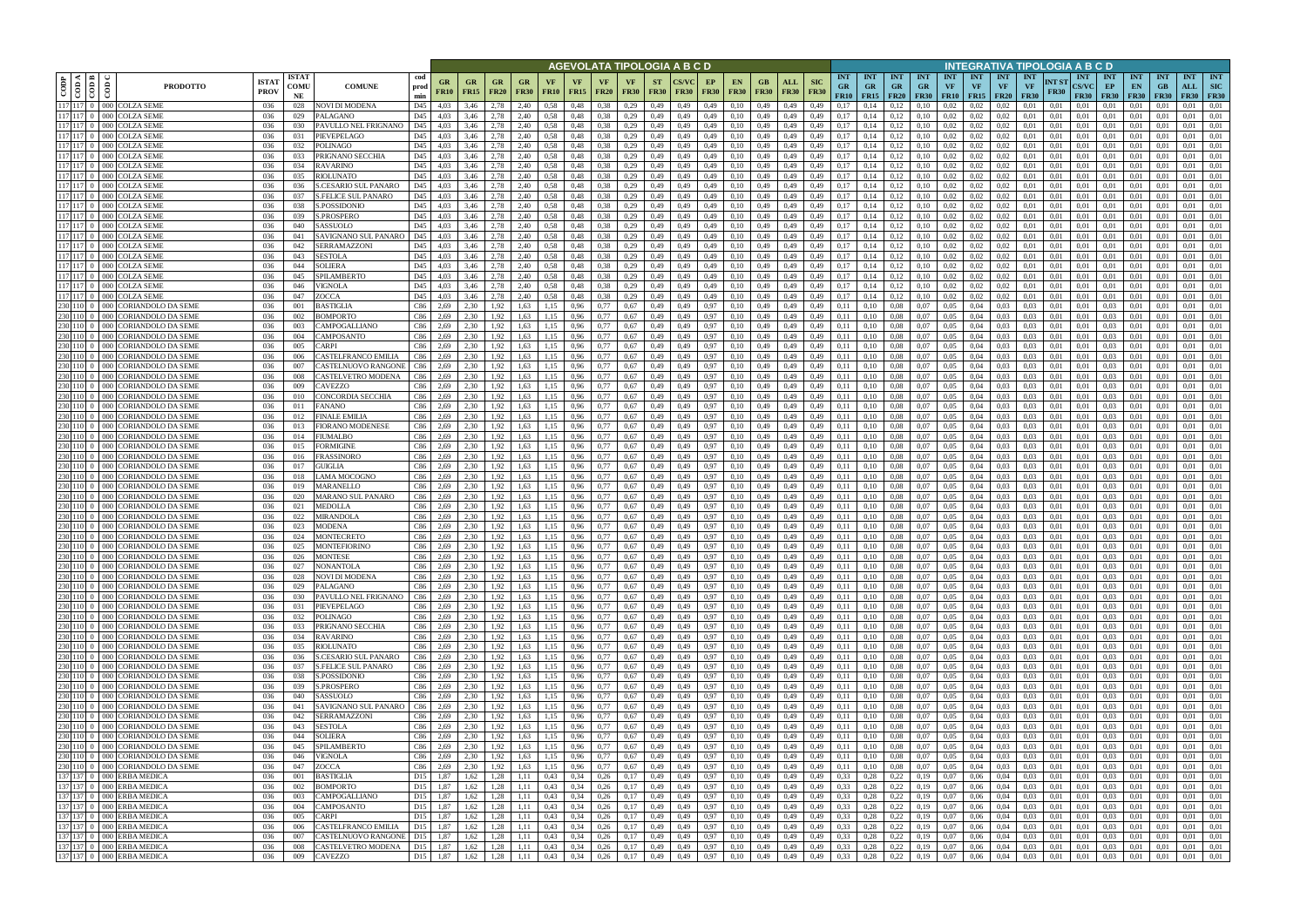|                           |                                            |                                                                        |                            |                            |                                                    |                                    |                      |                          |                          |                            |                   |                   |                   |                            |                          | AGEVOLATA TIPOLOGIA A B C D |                                |             |                                  |                                         |                                 |                                        |                                  |                                      |                        |                                             |                                        |                                        | NTEGRATIVA TIPOLOGIA A B C D   |                                           |                                 |                                                               |                              |                                |                                         |
|---------------------------|--------------------------------------------|------------------------------------------------------------------------|----------------------------|----------------------------|----------------------------------------------------|------------------------------------|----------------------|--------------------------|--------------------------|----------------------------|-------------------|-------------------|-------------------|----------------------------|--------------------------|-----------------------------|--------------------------------|-------------|----------------------------------|-----------------------------------------|---------------------------------|----------------------------------------|----------------------------------|--------------------------------------|------------------------|---------------------------------------------|----------------------------------------|----------------------------------------|--------------------------------|-------------------------------------------|---------------------------------|---------------------------------------------------------------|------------------------------|--------------------------------|-----------------------------------------|
| $\overline{\mathrm{COP}}$ | <b>⊲ Im</b><br>$\frac{\text{1}}{\text{1}}$ | <b>PRODOTTO</b>                                                        | <b>ISTA</b><br><b>PROV</b> | <b>ISTAT</b><br>comu<br>NE | <b>COMUNE</b>                                      | cod<br>prod<br>min                 | GR<br><b>FR10</b>    | <b>GR</b><br><b>FR15</b> | <b>GR</b><br><b>FR20</b> | GR<br><b>FR30</b>          | VF<br><b>FR10</b> | VF<br><b>FR15</b> | VF<br><b>FR20</b> | <b>VF</b><br><b>FR30</b>   | <b>ST</b><br><b>FR30</b> | <b>FR30</b>                 | EP<br><b>EN</b><br><b>FR30</b> | <b>FR30</b> | GВ<br><b>FR30</b><br><b>FR30</b> | <b>SIC</b><br><b>ALL</b><br><b>FR30</b> | <b>INT</b><br>GR<br><b>FR10</b> | <b>INT</b><br><b>GR</b><br><b>FR15</b> | <b>INT</b><br><b>GR</b><br>F R20 | <b>INT</b><br>$G_{R}$<br><b>FR30</b> | <b>INT</b><br>VF       | <b>INT</b><br><b>VF</b><br><b>FR10</b> FR15 | <b>INT</b><br><b>VF</b><br><b>FR20</b> | <b>INT</b><br><b>VF</b><br><b>FR30</b> | $\bf NT\ S1$<br><b>FR30</b>    | <b>INT</b><br><b>CS/VC</b><br><b>FR30</b> | <b>INT</b><br>EP<br><b>FR30</b> | <b>INT</b><br><b>INT</b><br>EN.<br><b>FR30</b><br><b>FR30</b> | <b>GB</b><br>ALL             | <b>INT</b><br><b>FR30</b>      | <b>INT</b><br><b>SIC</b><br><b>FR30</b> |
| 137                       | 137 137 0                                  | 000 ERBA MEDICA<br>000 ERBA MEDICA                                     | 036<br>036                 | 010<br>011                 | CONCORDIA SECCHIA<br>FANANO                        | D <sub>15</sub><br>D <sub>15</sub> | 1.87<br>1,87         | 1,62<br>1,62             | 1.28<br>1.28             | 1.11                       | 0,43<br>0,43      | 0,34<br>0,34      | 0,26<br>0,26      | 0,17<br>0,17               | 0,49<br>0,49             | 0.49<br>0,49                | 0.97<br>0.10<br>0,97<br>0.10   |             | 0,49<br>0,49                     | 0,49<br>0.49<br>0,49<br>0,49            | 0.33<br>0,33                    | 0.28<br>0,28                           | 0.22<br>0,22                     | 0.19<br>0,19                         | 0.07<br>0.07           | 0.06<br>0,06                                | 0.04<br>0,04                           | 0.03<br>0.03                           | 0.01<br>0,01                   | 0.01<br>0.01                              | 0.03<br>0.03                    | 0.01<br>0.01                                                  | 0.01<br>0.01<br>0,01         |                                | 0.01<br>0,01                            |
| 137                       |                                            | <b>ERBA MEDICA</b><br>000 I                                            | 036                        | 012                        | FINALE EMILIA                                      | D <sub>15</sub>                    | 1.87                 | 1,62                     | 1.28                     |                            | 0,43              | 0,34              | 0,26              | 0,17                       | 0,49                     | 0.49                        | 0.97<br>0.10                   |             | 0,49<br>0,49                     | 0,49                                    | 0,33                            | 0.28                                   | 0,22                             | 0,19                                 | 0.07                   | 0,06                                        | 0,04                                   | 0,03                                   | 0,01                           | $_{0.01}$                                 | 0.03                            | 0.01                                                          | 0,01                         |                                | 0,01                                    |
|                           | 137 137 0                                  | 000 ERBA MEDICA                                                        | 036                        | 013                        | FIORANO MODENESE                                   | D15                                | 1,87                 | 1,62                     | 1,28                     | 1,11                       | 0,43              | 0,34              | 0,26              | 0,17                       | 0,49                     | 0,49                        | 0,97<br>0,10                   |             | 0,49                             | 0,49<br>0,49                            | 0,33                            | 0,28                                   | 0.22                             | 0,19                                 | 0,07                   | 0,06                                        | 0,04                                   | 0,03                                   | 0,01                           | 0,01                                      | 0.03                            | 0.01<br>0.01                                                  | 0,01                         |                                | 0,01                                    |
|                           | 137 137 0                                  | 000 ERBA MEDICA                                                        | 036                        | 014                        | FIUMALBO                                           | D <sub>15</sub>                    | 1,87                 | 1,62                     | 1.28                     | 1.11                       | 0,43              | 0,34              | 0,26              | 0,17                       | 0,49                     | 0.49                        | 0,97<br>0,10                   |             | 0,49                             | 0,49<br>0,49                            | 0,33                            | 0.28                                   | 0.22                             | 0.19                                 | 0.07                   | 0,06                                        | 0.04                                   | 0,03                                   | 0.01                           | 0.01                                      | 0.03                            | 0.01<br>0.01                                                  | 0.01                         |                                | 0,01                                    |
|                           | 137 137 0<br>137 137                       | 000 ERBA MEDICA<br>000 ERBA MEDICA                                     | 036<br>036                 | 015<br>016                 | FORMIGINE<br>FRASSINORO                            | D15<br>D15                         | 1,87<br>1.87         | 1,62<br>1.62             | 1,28<br>1.28             | 1,11<br>1.11               | 0,43<br>0,43      | 0,34<br>0.34      | 0,26<br>0.26      | 0,17<br>0,17               | 0,49<br>0,49             | 0,49<br>0.49                | 0,97<br>0,10<br>0.97<br>0.10   |             | 0,49<br>0.49                     | 0,49<br>0,49<br>0,49<br>0.49            | 0,33<br>0,33                    | 0,28<br>0.28                           | 0,22<br>0,22                     | 0,19<br>0.19                         | 0,07<br>0.07           | 0,06<br>0.06                                | 0,04<br>0.04                           | 0,03<br>0.03                           | 0,01<br>0.01                   | 0,01<br>0.01                              | 0,03<br>0.03                    | 0,01<br>0,01<br>0.01<br>0.01                                  | 0,01<br>0.01                 |                                | 0,01<br>0.01                            |
|                           | 137 137 0                                  | 000 ERBA MEDICA                                                        | 036                        | 017                        | GUIGLIA                                            | D15                                | 1,87                 | 1.62                     | 1.28                     | 1.11                       | 0,43              | 0.34              | 0.26              | 0,17                       | 0,49                     | 0.49                        | 0.97<br>0.10                   |             | 0.49                             | 0,49<br>0.49                            | 0.33                            | 0,28                                   | 0,22                             | 0.19                                 | 0.07                   | 0.06                                        | 0.04                                   | 0.03                                   | 0.01                           | 0.01                                      | 0.03                            | 0.01<br>0.01                                                  | 0.01                         |                                | 0.01                                    |
|                           | 137 137 0                                  | 000 ERBA MEDICA                                                        | 036                        | 018                        | LAMA MOCOGNO                                       | D15                                | 1,87                 | 1,62                     | 1,28                     | 1,11                       | 0,43              | 0.34              | 0,26              | 0,17                       | 0,49                     | 0.49                        | 0.97<br>0.10                   |             | 0,49                             | 0,49<br>0.49                            | 0,33                            | 0,28                                   | 0,22                             | 0,19                                 | 0.07                   | 0,06                                        | 0.04                                   | 0,03                                   | 0.01                           | $_{0.01}$                                 | 0.03                            | 0.01<br>0.01                                                  | 0,01                         |                                | 0,01                                    |
|                           | 137 137 0                                  | 000 ERBA MEDICA                                                        | 036                        | 019                        | MARANELLO                                          | D15                                | 1,87                 | 1.62                     | 1.28                     | 1.11                       | 0.43              | 0,34              | 0,26              | 0,17                       | 0,49                     | 0.49                        | 0.97<br>0.10                   |             | 0.49                             | 0,49<br>0,49                            | 0.33                            | 0,28                                   | 0,22                             | 0.19                                 | 0.07                   | 0.06                                        | 0.04                                   | 0.03                                   | 0,01                           | 0.01                                      | 0.03                            | 0.01<br>0.01                                                  | 0.01                         |                                | 0.01                                    |
|                           | 137 137 0<br>137 137 0                     | 000 ERBA MEDICA<br>000 ERBA MEDICA                                     | 036<br>036                 | 020<br>021                 | <b>MARANO SUL PANARO</b><br>MEDOLLA                | D15<br>D15                         | 1,87<br>1,87         | 1.62<br>1,62             | 1.28<br>1.28             | 1.11<br>1,11               | 0.43<br>0,43      | 0,34<br>0,34      | 0,26<br>0,26      | 0,17<br>0,17               | 0.49<br>0,49             | 0.49<br>0,49                | 0.97<br>0.10<br>0,97<br>0.10   |             | 0,49<br>0,49                     | 0,49<br>0.49<br>0,49<br>0,49            | 0,33<br>0,33                    | 0.28<br>0,28                           | 0.22<br>0,22                     | 0.19<br>0,19                         | 0.07<br>0,07           | 0.06<br>0,06                                | 0.04<br>0,04                           | 0.03<br>0,03                           | 0.01<br>0,01                   | 0.01<br>0,01                              | 0.03<br>0,03                    | 0.01<br>0.01<br>0,01<br>0.01                                  | 0.01<br>0.01                 |                                | 0.01<br>0,01                            |
|                           | 137 137 0                                  | ERBA MEDICA<br>000 <sup>1</sup>                                        | 036                        | 022                        | MIRANDOLA                                          | D15                                | 1,87                 | 1.62                     | 1.28                     | 1,11                       | 0,43              | 0,34              | 0,26              | 0,17                       | 0,49                     | 0.49                        | 0.97<br>0.10                   |             | 0,49                             | 0,49<br>0.49                            | 0,33                            | 0,28                                   | 0,22                             | 0,19                                 | 0.07                   | 0,06                                        | 0.04                                   | 0,03                                   | 0,01                           | 0.01                                      | 0.03                            | 0.01<br>0.01                                                  | 0,01                         |                                | 0,01                                    |
|                           | 137 137 0                                  | $000 -$<br><b>ERBA MEDICA</b>                                          | 036                        | 023                        | MODENA                                             | D15                                | 1,87                 | 1,62                     | 1.28                     | 1,11                       | 0,43              | 0,34              | 0,26              | 0,17                       | 0,49                     | 0,49                        | 0,97<br>0.10                   |             | 0,49                             | 0,49<br>0,49                            | 0,33                            | 0,28                                   | 0,22                             | 0,19                                 | 0,07                   | 0,06                                        | 0,04                                   | 0,03                                   | 0,01                           | 0,01                                      | 0.03                            | 0.01<br>0.01                                                  | 0.01                         |                                | 0,01                                    |
|                           | 137 137 0                                  | <b>ERBA MEDICA</b><br>$000 -$                                          | 036                        | 024                        | MONTECRETO                                         | D <sub>15</sub>                    | 1,87                 | 1,62                     | 1,28                     | 1,11                       | 0,43              | 0,34              | 0,26              | 0,17                       | 0,49                     | 0,49                        | 0,97<br>0,10                   |             | 0,49                             | 0,49<br>0,49                            | 0,33                            | 0,28                                   | 0,22                             | 0,19                                 | 0,07                   | 0,06                                        | 0,04                                   | 0,03                                   | 0,01                           | 0,01                                      | 0,03                            | 0,01<br>0.01                                                  | 0,01                         |                                | 0,01                                    |
| 137<br>137                | $137 \quad 0$<br>$137 \quad 0$             | <b>ERBA MEDIC</b><br>000 I<br><b>ERBA MEDIC</b><br>000 <sub>1</sub>    | 036<br>036                 | 025<br>026                 | MONTEFIORINO<br>MONTESE                            | D15<br>D15                         | 1,87<br>1,87         | 1,62<br>1,62             | 1,28<br>1,28             | 1.11<br>1.11               | 0,43<br>0,43      | 0,34<br>0,34      | 0,26<br>0,26      | 0,17<br>0,17               | 0,49<br>0,49             | 0.49<br>0.49                | 0,97<br>0.10<br>0.97<br>0.10   |             | 0,49<br>0,49                     | 0,49<br>0.49<br>0,49<br>0.49            | 0,33<br>0.33                    | 0.28<br>0.28                           | 0,22<br>0,22                     | 0,19<br>0,19                         | 0.07<br>0.07           | 0,06<br>0,06                                | 0.04<br>0.04                           | 0,03<br>0,03                           | 0,01<br>0,01                   | 0.01<br>0.01                              | 0.03<br>0,03                    | 0.01<br>0.01<br>0.01<br>0.01                                  | 0.01<br>0,01                 |                                | 0,01<br>0,01                            |
| 137                       | 137 0                                      | <b>ERBA MEDIC</b><br>000 <sub>1</sub>                                  | 036                        | 027                        | NONANTOLA                                          | D15                                | 1,87                 | 1,62                     | 1,28                     | 1,11                       | 0,43              | 0,34              | 0,26              | 0,17                       | 0,49                     | 0,49                        | 0,97<br>0,10                   |             | 0,49                             | 0,49<br>0,49                            | 0.33                            | 0,28                                   | 0,22                             | 0,19                                 | 0.07                   | 0,06                                        | 0,04                                   | 0,03                                   | 0,01                           | 0.01                                      | 0,03                            | 0,01<br>0,01                                                  | 0,01                         |                                | 0,01                                    |
|                           | $137$ 137 0                                | 000 ERBA MEDIC                                                         | 036                        | 028                        | NOVI DI MODENA                                     | D15                                | 1.87                 | 1.62                     | 1.28                     | 1.11                       | 0,43              | 0.34              | 0.26              | 0,17                       | 0.49                     | 0.49                        | 0.97<br>0.10                   |             | 0,49                             | 0,49<br>0.49                            | 0,33                            | 0.28                                   | 0,22                             | 0.19                                 | 0.07                   | 0.06                                        | 0.04                                   | 0,03                                   | 0.01                           | 0.01                                      | 0.03                            | 0.01<br>0.01                                                  | 0.01                         |                                | 0.01                                    |
|                           | $137$ 137 0                                | 000 ERBA MEDIC.                                                        | 036                        | 029                        | PALAGANO                                           | D15                                | 1.87                 | 1.62                     | 1.28                     | 1.11                       | 0,43              | 0.34              | 0,26              | 0,17                       | 0.49                     | 0.49                        | 0.10<br>0.97                   |             | 0,49                             | 0,49<br>0.49                            | 0.33                            | 0.28                                   | 0,22                             | 0.19                                 | 0.07                   | 0.06                                        | 0.04                                   | 0.03                                   | 0.01                           | 0.01                                      | 0.03                            | 0.01<br>0.01                                                  | 0.01                         |                                | 0.01                                    |
|                           | 137 137 0                                  | 000 ERBA MEDIC                                                         | 036                        | -030                       | PAVULLO NEL FRIGNANO                               | D <sub>15</sub>                    | 1,87                 | 1,62                     | 1,28                     | 1,11                       | 0,43              | 0,34              | 0,26              | 0,17                       | 0,49                     | 0,49                        | 0,97<br>0.10                   |             | 0,49                             | 0,49<br>0,49                            | 0,33                            | 0.28                                   | 0,22                             | 0,19                                 | 0.07                   | 0,06                                        | 0,04                                   | 0,03                                   | 0,01                           | 0,01                                      | 0,03                            | 0,01<br>0.01                                                  | 0,01                         |                                | 0,01                                    |
| 137                       | $137$ 137 0                                | ERBA MEDIC.<br>000 <sub>1</sub><br>000 ERBA MEDIC                      | 036<br>036                 | 031<br>032                 | <b>PIEVEPELAGO</b><br>POLINAGO                     | D <sub>15</sub><br>D15             | 1.87<br>1.87         | 1.62<br>1.62             | 1.28<br>1.28             |                            | 0.43<br>0,43      | 0,34<br>0,34      | 0.26<br>0.26      | 0,17<br>0,17               | 0.49<br>0,49             | 0.49<br>0.49                | 0.97<br>0.10<br>0.97<br>0.10   |             | 0.49<br>0,49<br>0,49<br>0.49     | 0.49                                    | 0.33<br>0,33                    | 0.28<br>0.28                           | 0,22<br>0,22                     | 0.19<br>0.19                         | $_{0.07}$<br>$_{0.07}$ | 0.06<br>0.06                                | 0.04<br>0.04                           | 0,03<br>0,03                           | 0.01<br>0.01                   | 0.01<br>0.01                              | 0.03<br>0,03                    | 0.01<br>0.01                                                  | 0.01<br>0,01                 |                                | 0.01<br>0.01                            |
| 137                       | 137 0                                      | <b>ERBA MEDIC</b><br>000 <sub>1</sub>                                  | 036                        | 033                        | PRIGNANO SECCHIA                                   | D <sub>15</sub>                    | 1.87                 | 1,62                     | 1.28                     | 1,11                       | 0,43              | 0.34              | 0,26              | 0,17                       | 0.49                     | 0.49                        | 0.97<br>0.10                   |             | 0,49<br>0,49                     | 0.49                                    | 0,33                            | 0.28                                   | 0,22                             | 0.19                                 | $_{0.07}$              | 0.06                                        | 0.04                                   | 0,03                                   | 0.01                           | 0.01                                      | 0.03                            | 0.01                                                          | 0.01                         |                                | 0.01                                    |
|                           | $137$ 137 0                                | 000 ERBA MEDICA                                                        | 036                        | 034                        | RAVARINO                                           | D <sub>15</sub>                    | 1,87                 | 1,62                     | 1.28                     | 1.11                       | 0,43              | 0,34              | 0,26              | 0,17                       | 0,49                     | 0,49                        | 0.10<br>0,97                   |             | 0,49                             | 0,49<br>0,49                            | 0,33                            | 0,28                                   | 0,22                             | 0,19                                 | 0,07                   | 0,06                                        | 0,04                                   | 0,03                                   | 0,01                           | 0,01                                      | 0.03                            | 0.01<br>0.01                                                  | 0,01                         |                                | 0,01                                    |
|                           | $137$ 137 0                                | 000 ERBA MEDICA                                                        | 036                        | 035                        | RIOLUNATO                                          | D <sub>15</sub>                    | 1.87                 | 1,62                     | 1.28                     | 1.11                       | 0,43              | 0,34              | 0,26              | 0,17                       | 0,49                     | 0.49                        | 0.97<br>0.10                   |             | 0,49                             | 0,49<br>0.49                            | 0,33                            | 0.28                                   | 0,22                             | 0.19                                 | 0.07                   | 0.06                                        | 0.04                                   | 0.03                                   | 0.01                           | 0.01                                      | 0.03                            | 0.01<br>0.01                                                  | 0.01                         |                                | 0.01                                    |
| 137                       | 13700<br>137 137 0                         | 000 ERBA MEDICA<br><b>ERBA MEDICA</b><br>000 I                         | 036<br>036                 | 036<br>037                 | <b>S.CESARIO SUL PANARO</b><br>S.FELICE SUL PANARO | D15<br>D <sub>15</sub>             | 1,87<br>1,87         | 1,62<br>1,62             | 1,28<br>1.28             | 1,11<br>1.11               | 0,43<br>0,43      | 0,34<br>0.34      | 0,26<br>0,26      | 0,17<br>0,17               | 0,49<br>0,49             | 0,49<br>0.49                | 0.10<br>0,97<br>0.97<br>0.10   |             | 0,49<br>0,49<br>0.49<br>0,49     | 0,49<br>0.49                            | 0,33<br>0.33                    | 0,28<br>0.28                           | 0,22<br>0.22                     | 0,19<br>0.19                         | $_{0.07}$<br>0.07      | 0,06<br>0,06                                | 0,04<br>0.04                           | 0,03<br>0,03                           | 0,01<br>0.01                   | 0,01<br>0.01                              | 0,03<br>0.03                    | 0.01<br>0.01                                                  | 0,01<br>0.01<br>0.01         |                                | 0,01<br>0,01                            |
|                           | 137 137 0                                  | 000 ERBA MEDICA                                                        | 036                        | 038                        | S.POSSIDONIO                                       | D <sub>15</sub>                    | 1,87                 | 1,62                     | 1,28                     | 1,11                       | 0,43              | 0,34              | 0,26              | 0,17                       | 0,49                     | 0.49                        | 0,97<br>0.10                   |             | 0,49                             | 0,49<br>0,49                            | 0,33                            | 0,28                                   | 0.22                             | 0,19                                 | 0.07                   | 0,06                                        | 0,04                                   | 0,03                                   | 0,01                           | 0.01                                      | 0.03                            | 0.01<br>0.01                                                  | 0,01                         |                                | 0,01                                    |
| 137                       | $137 \quad 0$                              | 000 ERBA MEDICA                                                        | 036                        | 039                        | S.PROSPERO                                         | D <sub>15</sub>                    | 1,87                 | 1,62                     | 1,28                     | 1,11                       | 0,43              | 0,34              | 0,26              | 0,17                       | 0,49                     | 0.49                        | 0,97<br>0,10                   |             | 0,49                             | 0,49<br>0,49                            | 0,33                            | 0.28                                   | 0,22                             | 0,19                                 | 0.07                   | 0,06                                        | 0,04                                   | 0,03                                   | 0,01                           | 0.01                                      | 0.03                            | 0.01<br>0,01                                                  | 0,01                         |                                | 0,01                                    |
|                           | 137 137 0                                  | 000 ERBA MEDICA                                                        | 036                        | 040                        | SASSUOLO                                           | D15                                | 1.87                 | 1,62                     | 1.28                     | 1,11                       | 0,43              | 0,34              | 0,26              | 0,17                       | 0,49                     | 0.49                        | 0.97<br>0.10                   |             | 0.49                             | 0,49<br>0.49                            | 0,33                            | 0,28                                   | 0,22                             | 0.19                                 | 0.07                   | 0.06                                        | 0.04                                   | 0.03                                   | 0.01                           | 0.01                                      | 0.03                            | 0.01<br>0.01                                                  | 0.01                         |                                | 0.01                                    |
|                           | 137 137 0<br>137 137 0                     | 000 ERBA MEDICA<br>000 ERBA MEDICA                                     | 036<br>036                 | 041<br>042                 | SAVIGNANO SUL PANARO<br>SERRAMAZZONI               | D <sub>15</sub><br>D15             | 1,87<br>1,87         | 1.62<br>1,62             | 1.28<br>1.28             | 1.11<br>1,11               | 0,43<br>0,43      | 0.34<br>0,34      | 0.26<br>0,26      | 0,17<br>0,17               | 0,49<br>0,49             | 0.49<br>0.49                | 0.97<br>0.10<br>0.97<br>0.10   |             | 0,49<br>0,49                     | 0,49<br>0.49<br>0,49<br>0,49            | 0.33<br>0,33                    | 0.28<br>0,28                           | 0.22<br>0,22                     | 0.19<br>0,19                         | 0.07<br>0.07           | 0.06<br>0,06                                | 0.04<br>0,04                           | 0.03<br>0,03                           | 0.01<br>0,01                   | 0.01<br>0.01                              | 0.03<br>0.03                    | 0.01<br>0.01<br>0.01<br>0.01                                  | 0.01<br>0.01                 |                                | 0.01<br>0,01                            |
|                           | 137 137 0                                  | 000 ERBA MEDICA                                                        | 036                        | 043                        | <b>SESTOLA</b>                                     | D15                                | 1.87                 | 1.62                     | 1.28                     | 1.11                       | 0.43              | 0.34              | 0,26              | 0,17                       | 0,49                     | 0.49                        | 0.97<br>0.10                   |             | 0,49                             | 0,49<br>0.49                            | 0,33                            | 0.28                                   | 0.22                             | 0.19                                 | 0.07                   | 0.06                                        | 0.04                                   | 0.03                                   | 0.01                           | 0.01                                      | 0.03                            | 0.01<br>0.01                                                  | 0.01                         |                                | 0.01                                    |
|                           | 137 137 0                                  | 000 ERBA MEDICA                                                        | 036                        | 044                        | <b>SOLIERA</b>                                     | D15                                | 1,87                 | 1.62                     | 1.28                     | 1,11                       | 0.43              | 0,34              | 0,26              | 0,17                       | 0,49                     | 0.49                        | 0,97<br>0.10                   |             | 0,49                             | 0,49<br>0,49                            | 0.33                            | 0,28                                   | 0,22                             | 0.19                                 | 0.07                   | 0.06                                        | 0,04                                   | 0.03                                   | 0,01                           | 0.01                                      | 0.03                            | 0.01<br>0.01                                                  | 0.01                         |                                | 0.01                                    |
|                           | 137 137 0                                  | 000 ERBA MEDICA                                                        | 036                        | 045                        | SPILAMBERTO                                        | D <sub>15</sub>                    | 1,87                 | 1,62                     | 1,28                     | 1,11                       | 0,43              | 0,34              | 0,26              | 0,17                       | 0,49                     | 0.49                        | 0,97<br>0.10                   |             | 0,49                             | 0,49<br>0,49                            | 0,33                            | 0,28                                   | 0,22                             | 0,19                                 | 0.07                   | 0,06                                        | 0,04                                   | 0,03                                   | 0,01                           | 0.01                                      | 0,03                            | 0.01<br>0.01                                                  | 0,01                         |                                | 0,01                                    |
|                           | 137 137<br>137 137                         | ERBA MEDICA<br>000-<br>ERBA MEDICA<br>000-                             | 036<br>036                 | 046<br>047                 | VIGNOLA<br>ZOCCA                                   | D <sub>15</sub><br>D15             | 1,87<br>1,87         | 1,62<br>1.62             | 1.28<br>1,28             | 1,11<br>1,11               | 0,43<br>0,43      | 0,34<br>0,34      | 0,26<br>0,26      | 0,17<br>0,17               | 0,49<br>0,49             | 0.49<br>0,49                | 0,97<br>0.10<br>0.97<br>0.10   |             | 0,49<br>0,49                     | 0,49<br>0,49<br>0,49<br>0,49            | 0,33<br>0,33                    | 0,28<br>0,28                           | 0,22<br>0,22                     | 0,19<br>0,19                         | 0,07<br>0.07           | 0,06<br>0,06                                | 0,04<br>0.04                           | 0,03<br>0,03                           | 0,01<br>0,01                   | 0.01<br>0.01                              | 0.03<br>0.03                    | 0.01<br>0.01<br>0.01<br>0.01                                  | 0.01<br>0,01                 |                                | 0,01<br>0,01                            |
|                           | 037 037                                    | ERBA MEDICA DA SEME<br>000 I                                           | 036                        | 001                        | BASTIGLIA                                          | C68                                | 5,95                 | 5,09                     | 4,13                     | 3,55                       | 1,15              | 0,96              | 0,77              | 0,67                       | 0,49                     | 0,49                        | 0,97<br>0,10                   |             | 0,49                             | 0,49<br>0,49                            | 0,25                            | 0,21                                   | 0,17                             | 0,15                                 | 0,05                   | 0,04                                        | 0.03                                   | 0,03                                   | 0,01                           | 0,01                                      | 0.03                            | 0,01<br>0,01                                                  | 0,01                         |                                | 0,01                                    |
|                           | 037 037 0                                  | ERBA MEDICA DA SEME<br>000 <sup>1</sup>                                | 036                        | 002                        | <b>BOMPORTO</b>                                    | C68                                | 5,95                 | 5.09                     | 4.13                     | 3.55                       | 1.15              | 0,96              | 0.77              | 0,67                       | 0,49                     | 0.49                        | 0.97<br>0.10                   |             | 0,49                             | 0,49<br>0.49                            | 0,25                            | 0.21                                   | 0,17                             | 0.15                                 | 0,05                   | 0,04                                        | 0.03                                   | 0,03                                   | 0,01                           | 0.01                                      | 0,03                            | 0.01<br>0.01                                                  | 0,01                         |                                | 0,01                                    |
|                           | 037 037 0                                  | ERBA MEDICA DA SEME<br>000 I                                           | 036                        | 003                        | CAMPOGALLIANO                                      | C68                                | 5,95                 | 5,09                     | 4.13                     | 3,55                       | 1.15              | 0,96              | 0,77              | 0,67                       | 0,49                     | 0,49                        | 0,97<br>0,10                   |             | 0,49                             | 0,49<br>0,49                            | 0,25                            | 0.21                                   | 0,17                             | 0.15                                 | 0,05                   | 0,04                                        | 0.03                                   | 0,03                                   | 0,01                           | 0,01                                      | 0,03                            | 0.01<br>0.01                                                  | 0,01                         |                                | 0,01                                    |
|                           | 037 037 0<br>037 037                       | 000 ERBA MEDICA DA SEME<br>ERBA MEDICA DA SEME<br>000 <sup>1</sup>     | 036<br>036                 | 004<br>005                 | CAMPOSANTO<br>CARPI                                | C68<br>C68                         | 5,95<br>5.95         | 5,09<br>5.09             | 4,13<br>4.13             | 3,55<br>3.55               | 1,15              | 0,96<br>0.96      | 0,77<br>0.77      | 0,67<br>0,67               | 0,49<br>0.49             | 0,49<br>0.49                | 0,97<br>0,10<br>0.97<br>0.10   |             | 0,49<br>0,49                     | 0,49<br>0,49<br>0.49<br>0.49            | 0,25<br>0,25                    | 0,21<br>0.21                           | 0,17<br>0.17                     | 0.15<br>0.15                         | 0,05<br>0.05           | 0,04<br>0.04                                | 0.03<br>0.03                           | 0,03<br>0.03                           | 0,01<br>0.01                   | 0.01<br>0.01                              | 0,03<br>0.03                    | 0.01<br>0,01<br>0.01<br>0.01                                  | 0,01<br>0.01                 |                                | 0,01<br>0.01                            |
|                           |                                            | 037 037 0 000 ERBA MEDICA DA SEME                                      | 036                        | 006                        | CASTELFRANCO EMILIA                                | C68                                | 5,95                 | 5.09                     | 4.13                     | 3,55                       | 1.15              | 0,96              | 0,77              | 0,67                       | 0,49                     | 0.49                        | 0.97<br>0.10                   |             | 0,49                             | 0,49<br>0.49                            | 0,25                            | 0,21                                   | 0,17                             | 0.15                                 | 0.05                   | 0.04                                        | 0.03                                   | 0,03                                   | 0,01                           | 0.01                                      | 0.03                            | 0.01<br>0.01                                                  | 0.01                         |                                | 0.01                                    |
|                           |                                            | 037 037 0 000 ERBA MEDICA DA SEME                                      | 036                        | 007                        | CASTELNUOVO RANGONE                                | C68                                | 5,95                 | 5.09                     | 4.13                     | 3,55                       | 1.15              | 0,96              | 0.77              | 0,67                       | 0.49                     | 0.49                        | 0.97<br>0.10                   |             | 0.49                             | 0,49<br>0.49                            | 0,25                            | 0,21                                   | 0.17                             | 0.15                                 | 0.05                   | 0.04                                        | 0.03                                   | 0.03                                   | 0.01                           | 0.01                                      | 0.03                            | 0.01<br>0.01                                                  | 0.01                         |                                | 0.01                                    |
|                           |                                            | 037 037 0 000 ERBA MEDICA DA SEME                                      | 036                        | 008                        | CASTELVETRO MODENA                                 | C68                                | 5,95                 | 5,09                     | 4,13                     | 3,55                       | 1,15              | 0,96              | 0,77              | 0,67                       | 0,49                     | 0,49                        | 0,97<br>0,10                   |             | 0,49<br>0,49                     | 0,49                                    | 0,25                            | 0,21                                   | 0,17                             | 0,15                                 | 0,05                   | 0,04                                        | 0,03                                   | 0,03                                   | 0,01                           | 0,01                                      | 0.03                            | 0,01                                                          | 0,01<br>0,01                 |                                | 0,01                                    |
|                           |                                            | 037 037 0 000 ERBA MEDICA DA SEME<br>037 037 0 000 ERBA MEDICA DA SEME | 036<br>036                 | 009<br>010                 | CAVEZZO<br>CONCORDIA SECCHIA                       | C68                                | 5,95<br>C68 5,95     | 5,09<br>5,09             | 4,13<br>4,13             | $3,55$ 1,15<br>$3,55$ 1,15 |                   | 0,96<br>0,96      | 0,77<br>0,77      | 0,67<br>0,67               | 0,49<br>0,49             | 0,49<br>0,49                | 0,97<br>0,10<br>0,10<br>0,97   |             | 0.49<br>0,49 0,49                | 0,49<br>0,49<br>0,49                    | 0,25<br>0,25                    | 0,21<br>0,21                           | 0,17<br>0,17                     | 0,15<br>0,15                         | 0.05<br>0,05           | 0,04<br>0,04                                | 0,03<br>0,03                           | 0,03                                   | 0,01<br>$0,03$ 0.01            | 0,01<br>0,01                              | 0,03<br>0,03                    | 0.01<br>0,01                                                  | 0,01<br>0,01<br>0,01<br>0,01 |                                | 0,01<br>0,01                            |
|                           |                                            | 037 037 0 000 ERBA MEDICA DA SEME                                      | 036                        | 011                        | FANANO                                             |                                    | C68 5.95             | 5,09                     | 4,13                     | $3,55$ 1,15                |                   | 0,96              | 0,77              | 0,67                       | 0,49                     | 0,49                        | 0,97<br>0,10                   |             | $0,49$ 0,49 0,49                 |                                         | 0,25                            | 0,21                                   | 0,17                             | 0,15                                 | 0,05                   | 0,04                                        | 0,03                                   |                                        | $0,03$ $0,01$                  | 0,01                                      | 0,03                            | 0.01                                                          | 0,01                         | 0,01                           | 0,01                                    |
|                           |                                            | 037 037 0 000 ERBA MEDICA DA SEME                                      | 036                        | 012                        | <b>FINALE EMILIA</b>                               |                                    | C68 5,95             | 5,09                     | 4,13                     | $3,55$ 1,15                |                   | 0,96              | 0,77              | 0,67                       | 0,49                     | 0,49                        | 0,97<br>0,10                   |             | $0,49$ 0.49                      | 0,49                                    | 0,25                            | 0,21                                   | 0,17                             | 0,15                                 | 0,05                   | 0,04                                        | 0.03                                   |                                        | $0.03 \qquad 0.01$             | 0,01                                      | 0,03                            | 0.01<br>0,01                                                  |                              | 0,01                           | 0,01                                    |
|                           |                                            | 037 037 0 000 ERBA MEDICA DA SEME                                      | 036                        | 013                        | FIORANO MODENESE                                   |                                    | C68 5,95             | 5,09                     | 4,13                     | $3,55$ 1,15                |                   | 0,96              | 0,77              | 0,67                       | 0,49                     | 0,49                        | 0,97<br>0,10                   |             | 0,49<br>0,49                     | 0,49                                    | 0,25                            | 0,21                                   | 0,17                             | 0,15                                 | 0,05                   | 0,04                                        | 0,03                                   | 0,03                                   | 0,01                           | 0,01                                      | 0,03                            | 0,01                                                          | 0,01                         | 0,01                           | 0,01                                    |
|                           |                                            | 037 037 0 000 ERBA MEDICA DA SEME<br>037 037 0 000 ERBA MEDICA DA SEME | 036<br>036                 | 014<br>015                 | FIUMALBO<br><b>FORMIGINE</b>                       | C68                                | 5,95<br>C68 5.95     | 5,09<br>5,09             | 4,13<br>4,13             | $3,55$ 1,15<br>$3,55$ 1,15 |                   | 0,96<br>0,96      | 0,77<br>0,77      | 0,67<br>0,67               | 0,49<br>0,49             | 0,49<br>0,49                | 0,97<br>0,10<br>0,97<br>0,10   |             | 0,49<br>0,49 0,49                | 0,49<br>0,49<br>0.49                    | 0,25<br>0,25                    | 0,21<br>0,21                           | 0,17<br>0,17                     | 0,15<br>0,15                         | 0,05<br>0,05           | 0,04<br>0,04                                | 0,03<br>0.03                           | 0,03<br>0,03                           | 0,01<br>0,01                   | 0,01<br>0,01                              | 0,03<br>0,03                    | 0,01<br>0,01                                                  | 0,01<br>0,01<br>0,01         | 0.01                           | 0,01<br>0,01                            |
|                           |                                            | 037 037 0 000 ERBA MEDICA DA SEME                                      | 036                        | 016                        | <b>FRASSINORO</b>                                  |                                    | C68 5,95             | 5,09                     | 4,13                     | $3,55$ 1,15                |                   | 0,96              | 0,77              | 0,67                       | 0,49                     | 0,49                        | 0,97<br>0,10                   |             | 0,49                             | 0,49<br>0,49                            | 0,25                            | 0,21                                   | 0,17                             | 0,15                                 | 0,05                   | 0,04                                        | 0,03                                   | 0,03                                   | 0,01                           | 0,01                                      | 0,03                            | 0,01                                                          | 0,01                         | 0,01                           | 0,01                                    |
|                           |                                            | 037 037 0 000 ERBA MEDICA DA SEME                                      | 036                        | 017                        | <b>GUIGLIA</b>                                     |                                    | C68 5.95             | 5,09                     | 4,13                     | $3,55$ 1,15                |                   | 0,96              |                   | $0,77$ 0.67                | 0,49                     | 0,49                        | 0,97<br>0,10                   |             | $0,49$ 0,49 0,49                 |                                         | 0,25                            | 0,21                                   | 0,17                             | 0,15                                 |                        | $0.05$ 0.04                                 | 0,03                                   |                                        | $0,03$ $0,01$                  | 0.01                                      | 0,03                            | 0,01<br>0,01                                                  |                              | $0,01$ $0,01$                  |                                         |
|                           |                                            | 037 037 0 000 ERBA MEDICA DA SEME                                      | 036                        | 018                        | LAMA MOCOGNO                                       |                                    | C68 5,95             | 5,09                     |                          | $4,13$ $3,55$ $1,15$       |                   | 0,96              |                   | $0,77$ 0.67                | 0,49                     | 0,49                        | 0,97<br>0,10                   |             | $0,49$ 0,49 0,49                 |                                         | 0,25                            | $0,21$ $0,17$                          |                                  | 0,15                                 |                        | $0,05$ 0.04                                 | 0,03                                   |                                        | $0,03$ $0,01$                  | 0,01                                      | 0,03                            | 0,01<br>0.01                                                  |                              | $0,01$ $0,01$                  |                                         |
|                           |                                            | 037 037 0 000 ERBA MEDICA DA SEME<br>037 037 0 000 ERBA MEDICA DA SEME | 036<br>036                 | 019<br>020                 | MARANELLO<br>MARANO SUL PANARO                     |                                    | C68 5,95<br>C68 5,95 | 5,09<br>5,09             | 4,13<br>4,13             | $3,55$ 1,15<br>$3,55$ 1,15 |                   | 0,96<br>0,96      | 0,77              | $0,77$ 0.67<br>0,67        | 0,49<br>0,49             | 0,49<br>0,49                | 0,97<br>0,10<br>0,97<br>0,10   |             | $0,49$ 0,49 0,49<br>0,49 0,49    | 0,49                                    | 0,25<br>0,25                    | 0,21<br>0,21                           | 0,17<br>0,17                     | 0,15<br>0.15                         | 0,05                   | $0,05$ 0.04<br>0,04                         | 0,03<br>0,03                           | 0,03                                   | $0,03$ $0,01$<br>0,01          | 0,01<br>0,01                              | 0,03<br>0,03                    | 0,01<br>0,01<br>0.01                                          | 0,01                         | $0,01$ $0,01$<br>$0,01$ $0,01$ |                                         |
|                           |                                            | 037 037 0 000 ERBA MEDICA DA SEME                                      | 036                        | 021                        | <b>MEDOLLA</b>                                     |                                    | C68 5,95             | 5,09                     | 4,13                     | $3,55$ 1,15                |                   | 0,96              |                   | $0,77$ 0.67                | 0,49                     | 0,49                        | 0,97<br>0,10                   |             | $0,49$ $0,49$                    | 0,49                                    | 0,25                            | 0,21                                   | 0,17                             | 0,15                                 | 0,05                   | 0,04                                        | 0,03                                   |                                        | $0,03$ 0.01                    | 0,01                                      | 0,03                            | 0.01                                                          | 0,01                         | 0,01                           | 0,01                                    |
|                           |                                            | 037 037 0 000 ERBA MEDICA DA SEME                                      | 036                        | 022                        | <b>MIRANDOLA</b>                                   |                                    | C68 5,95             | 5,09                     | 4,13                     | $3,55$ 1,15                |                   | 0,96              |                   | $0,77$ 0.67                | 0,49                     | 0,49                        | 0,97<br>0,10                   |             | 0,49 0,49                        | 0,49                                    | 0,25                            | 0,21                                   | 0,17                             | 0,15                                 | 0,05                   | 0,04                                        | 0,03                                   | 0,03                                   | 0,01                           | 0,01                                      | 0,03                            | 0,01<br>0,01                                                  |                              | 0,01                           | 0,01                                    |
|                           |                                            | 037 037 0 000 ERBA MEDICA DA SEME                                      | 036                        | 023                        | <b>MODENA</b>                                      |                                    | C68 5,95             | 5,09                     | 4,13                     | $3,55$ 1,15                |                   | 0,96              | 0,77              | 0,67                       | 0,49                     | 0,49                        | 0,97<br>0,10                   |             | $0,49$ 0.49                      | 0.49                                    | 0,25                            | 0,21                                   | 0,17                             | 0,15                                 | 0,05                   | 0,04                                        | 0.03                                   |                                        | $0,03$ $0,01$                  | 0,01                                      | 0,03                            | 0,01<br>0,01                                                  | 0,01                         |                                | 0,01                                    |
|                           |                                            | 037 037 0 000 ERBA MEDICA DA SEME<br>037 037 0 000 ERBA MEDICA DA SEME | 036<br>036                 | 024<br>025                 | <b>MONTECRETO</b><br><b>MONTEFIORINO</b>           |                                    | C68 5,95<br>C68 5,95 | 5,09<br>5,09             | 4,13<br>4,13             | $3,55$ 1,15<br>$3,55$ 1,15 |                   | 0,96<br>0,96      | 0,77<br>0,77      | 0,67<br>0,67               | 0,49<br>0,49             | 0,49<br>0,49                | 0,97<br>0,10<br>0,97<br>0,10   |             | $0,49$ $0,49$<br>$0,49$ $0,49$   | 0,49<br>0,49                            | 0,25<br>0,25                    | 0,21<br>0,21                           | 0,17<br>0,17                     | 0,15<br>0,15                         | 0,05<br>0,05           | 0,04<br>0,04                                | 0.03<br>0,03                           |                                        | $0,03$ 0.01<br>$0,03$ 0.01     | 0,01<br>0,01                              | 0,03<br>0,03                    | 0.01<br>0,01<br>0,01<br>0,01                                  | 0,01<br>0,01                 |                                | 0,01<br>0,01                            |
|                           |                                            | 037 037 0 000 ERBA MEDICA DA SEME                                      | 036                        | 026                        | <b>MONTESE</b>                                     |                                    | C68 5,95             | 5,09                     | 4,13                     | $3,55$ 1,15                |                   | 0,96              |                   | $0,77$ 0.67                | 0,49                     | 0,49                        | 0,97<br>0,10                   |             | $0,49$ 0,49 0,49                 |                                         | 0,25                            | 0,21                                   | 0,17                             | 0,15                                 | 0,05                   | 0,04                                        | 0,03                                   |                                        | $0,03$ $0,01$                  | 0,01                                      | 0,03                            | 0.01<br>0,01                                                  |                              | 0,01                           | 0,01                                    |
|                           |                                            | 037 037 0 000 ERBA MEDICA DA SEME                                      | 036                        | 027                        | <b>NONANTOLA</b>                                   |                                    | C68 5.95             | 5,09                     | 4,13                     | 3,55 1,15                  |                   | 0,96              |                   | $0,77$ 0.67                | 0,49                     | 0,49                        | 0,97<br>0,10                   |             | $0,49$ 0,49 0,49                 |                                         | 0,25                            | $0,21$ $0,17$                          |                                  | 0,15                                 | 0,05                   | $0,04$ 0.03                                 |                                        |                                        | $0,03$ $0,01$                  | 0,01                                      | 0,03                            | 0.01                                                          | 0,01                         | 0,01                           | 0,01                                    |
|                           |                                            | 037 037 0 000 ERBA MEDICA DA SEME                                      | 036                        | 028                        | NOVI DI MODENA                                     |                                    | C68 5,95             | 5,09                     | 4,13                     | $3,55$ 1,15                |                   | 0,96              |                   | $0,77$ 0.67                | 0,49                     | 0,49                        | 0,97<br>0,10                   |             | $0,49$ $0,49$ $0,49$             |                                         | 0,25                            | 0,21                                   | 0,17                             | 0,15                                 | 0,05                   | 0,04                                        | 0,03                                   |                                        | $0,03$ $0,01$                  | 0,01                                      | 0,03                            | 0.01<br>0,01                                                  | 0,01                         |                                | 0,01                                    |
|                           |                                            | 037 037 0 000 ERBA MEDICA DA SEME                                      | 036                        | 029                        | <b>PALAGANO</b>                                    |                                    | C68 5.95             | 5,09                     |                          | $4,13$ $3,55$ $1,15$       |                   | 0,96              |                   | $0,77$ 0.67                | 0,49                     | 0,49                        | 0,97<br>0,10                   |             | $0,49$ $0,49$                    | 0,49                                    | 0,25                            | 0,21                                   | 0,17                             | 0,15                                 | 0,05                   | 0,04                                        | 0,03                                   |                                        | $0,03$ $0,01$                  | 0,01                                      | 0,03                            | 0,01<br>0,01                                                  |                              | 0,01                           | 0,01                                    |
|                           |                                            | 037 037 0 000 ERBA MEDICA DA SEME<br>037 037 0 000 ERBA MEDICA DA SEME | 036<br>036                 | 030<br>031                 | PAVULLO NEL FRIGNANO<br>PIEVEPELAGO                |                                    | C68 5.95<br>C68 5,95 | 5,09<br>5,09             | 4,13<br>4,13             | $3,55$ 1,15<br>$3,55$ 1,15 |                   | 0,96<br>0,96      |                   | $0,77$ 0.67<br>$0,77$ 0.67 | 0,49<br>0,49             | 0,49<br>0,49                | 0,97<br>0,10<br>0,97<br>0,10   |             | $0,49$ $0,49$<br>0,49 0,49       | 0,49<br>0,49                            | 0,25<br>0,25                    | 0,21<br>0,21                           | 0,17<br>0,17                     | 0,15<br>0,15                         | 0,05<br>0,05           | 0,04<br>0,04                                | 0,03<br>0,03                           |                                        | $0,03$ $0,01$<br>$0,03$ $0,01$ | 0,01<br>0,01                              | 0,03<br>0,03                    | 0,01<br>0,01<br>0,01<br>0,01                                  | 0,01<br>0,01                 |                                | 0,01<br>0,01                            |
|                           |                                            | 037 037 0 000 ERBA MEDICA DA SEME                                      | 036                        | 032                        | POLINAGO                                           |                                    | C68 5.95             | 5,09                     | 4,13                     | $3,55$ 1,15                |                   | 0,96              |                   | $0,77$ 0.67                | 0,49                     | 0,49                        | 0,97<br>0,10                   |             | $0,49$ $0,49$ $0,49$             |                                         | 0,25                            | 0,21                                   | 0,17                             | 0,15                                 | 0,05                   | 0,04                                        | 0,03                                   |                                        | $0,03$ $0,01$                  | 0,01                                      | 0,03                            | 0.01                                                          | 0,01                         | 0,01                           | 0,01                                    |
|                           |                                            | 037 037 0 000 ERBA MEDICA DA SEME                                      | 036                        | 033                        | PRIGNANO SECCHIA                                   |                                    | C68 5,95             | 5,09                     | 4,13                     | $3,55$ 1,15                |                   | 0,96              | 0,77              | 0,67                       | 0,49                     | 0,49                        | 0,97<br>0,10                   |             | $0,49$ 0.49                      | 0,49                                    | 0,25                            | 0,21                                   | 0,17                             | 0,15                                 | 0,05                   | 0,04                                        | 0,03                                   |                                        | $0,03$ 0.01                    | 0,01                                      | 0,03                            | 0,01                                                          | 0,01<br>0,01                 |                                | 0,01                                    |
|                           |                                            | 037 037 0 000 ERBA MEDICA DA SEME                                      | 036                        | 034                        | RAVARINO                                           |                                    | C68 5,95             | 5,09                     | 4,13                     | $3,55$ 1,15                |                   | 0,96              | 0,77              | 0,67                       | 0,49                     | 0,49                        | 0,97<br>0,10                   |             | 0,49<br>0,49                     | 0,49                                    | 0,25                            | 0,21                                   | 0,17                             | 0,15                                 | 0,05                   | 0,04                                        | 0,03                                   |                                        | $0,03$ $0,01$                  | 0,01                                      | 0,03                            | 0,01                                                          | 0,01<br>0,01                 |                                | 0,01                                    |
|                           |                                            | 037 037 0 000 ERBA MEDICA DA SEME<br>037 037 0 000 ERBA MEDICA DA SEME | 036<br>036                 | 035<br>036                 | RIOLUNATO<br>S.CESARIO SUL PANARO                  | C68                                | 5,95<br>C68 5,95     | 5,09<br>5,09             | 4,13<br>4,13             | $3,55$ 1,15<br>$3,55$ 1,15 |                   | 0,96<br>0,96      | 0,77<br>0,77      | 0,67<br>0,67               | 0,49<br>0,49             | 0,49<br>0,49                | 0,10<br>0,97<br>0,97<br>0,10   |             | 0,49<br>0,49<br>$0,49$ 0,49 0,49 | 0,49                                    | 0,25<br>0,25                    | 0,21<br>0,21                           | 0,17<br>0,17                     | 0,15<br>0,15                         | 0,05<br>0,05           | 0,04<br>0,04                                | 0.03<br>0,03                           |                                        | $0,03$ 0.01<br>$0,03$ $0,01$   | 0,01<br>0,01                              | 0,03<br>0,03                    | 0,01<br>0.01                                                  | 0,01<br>0,01<br>0,01         | 0,01                           | 0,01<br>0,01                            |
|                           |                                            | 037 037 0 000 ERBA MEDICA DA SEME                                      | 036                        | 037                        | <b>S.FELICE SUL PANARO</b>                         |                                    | C68 5,95             | 5,09                     |                          | $4,13$ $3,55$ $1,15$       |                   | 0,96              | 0,77              | 0,67                       | 0,49                     | 0,49                        | 0,97<br>0,10                   |             | $0,49$ 0,49 0,49                 |                                         | 0,25                            | 0,21                                   | 0,17                             | 0,15                                 | 0,05                   | 0,04                                        | 0,03                                   |                                        | $0,03$ 0,01                    | 0,01                                      | 0,03                            | 0,01                                                          | 0,01                         | $0,01$ $0,01$                  |                                         |
|                           |                                            | 037 037 0 000 ERBA MEDICA DA SEME                                      | 036                        | 038                        | S.POSSIDONIO                                       |                                    | C68 5,95             | 5,09                     |                          | $4,13$ $3,55$ $1,15$       |                   |                   |                   | $0.96$ 0.77 0.67           |                          | 0,49 0,49                   | 0,97                           |             | $0,10$ $0,49$ $0,49$ $0,49$      |                                         | 0,25                            | $0,21$ 0,17 0,15                       |                                  |                                      |                        | $0,05$ 0.04 0.03                            |                                        |                                        | $0,03$ $0,01$                  | 0,01                                      | 0,03                            | 0,01                                                          | 0,01                         | $0,01$ $0,01$                  |                                         |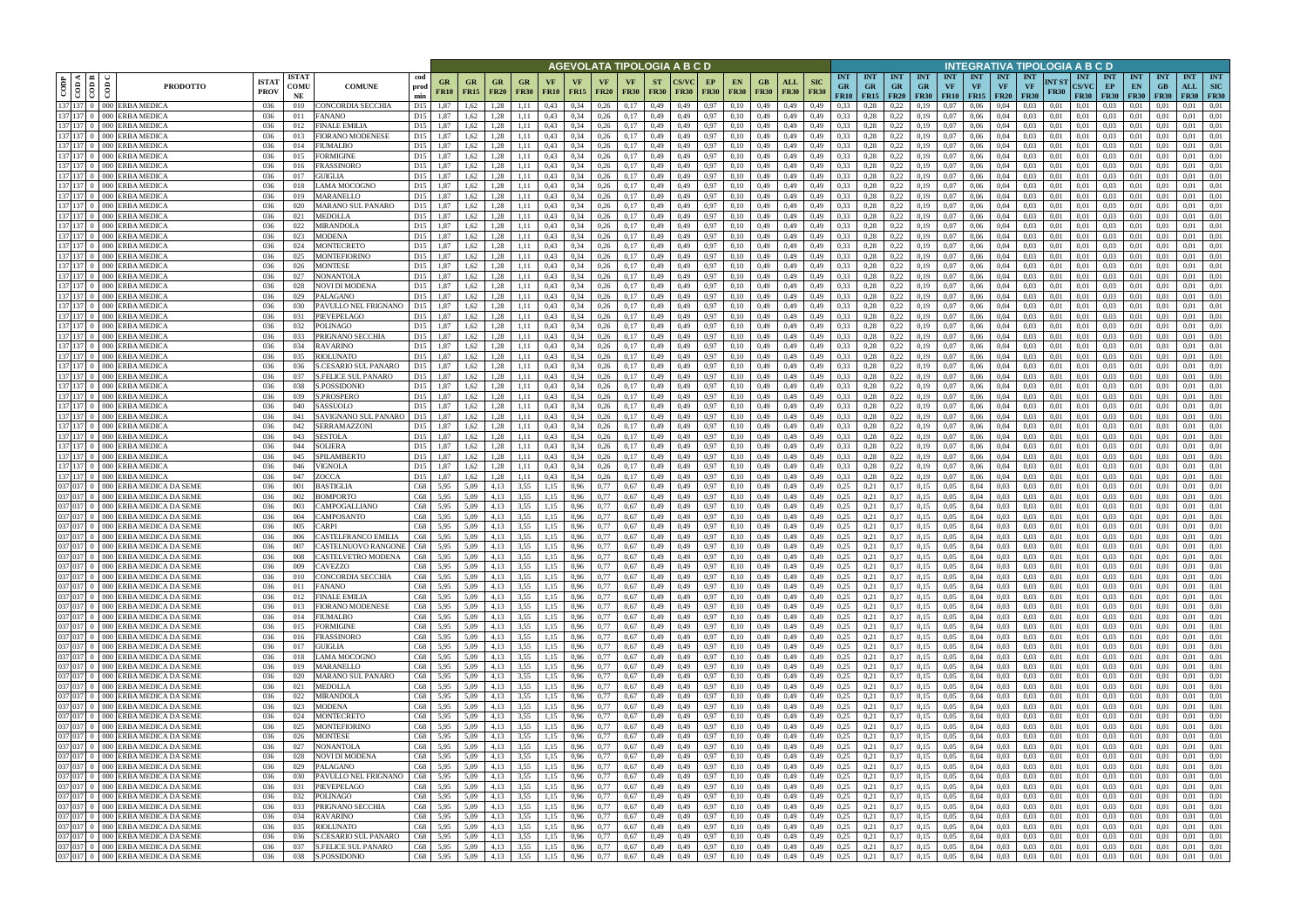|             |                                                 |                                                              |                             |                            |                                                    |                      |                                    | AGEVOLATA TIPOLOGIA A B C D |                                                      |                          |                   |                   |                            |                              |                          |              |                   |                                                   |                            |                    |                           |                                                                   |                                        |                                |                                        | INTEGRATIVA TIPOLOGIA A B C D |                                             |                                        |                                 |                      |                                           |                                  |                                 |                                           |                                  |                                         |
|-------------|-------------------------------------------------|--------------------------------------------------------------|-----------------------------|----------------------------|----------------------------------------------------|----------------------|------------------------------------|-----------------------------|------------------------------------------------------|--------------------------|-------------------|-------------------|----------------------------|------------------------------|--------------------------|--------------|-------------------|---------------------------------------------------|----------------------------|--------------------|---------------------------|-------------------------------------------------------------------|----------------------------------------|--------------------------------|----------------------------------------|-------------------------------|---------------------------------------------|----------------------------------------|---------------------------------|----------------------|-------------------------------------------|----------------------------------|---------------------------------|-------------------------------------------|----------------------------------|-----------------------------------------|
| CODP        | $\frac{\overline{1000}}{\overline{1000}}$<br>ම් | <b>PRODOTTO</b>                                              | <b>ISTA7</b><br><b>PROV</b> | <b>ISTAT</b><br>COMU<br>NE | <b>COMUNE</b>                                      | cod<br>prod<br>min   | GR<br>FR10                         | GR<br><b>FR15</b>           | GR<br><b>FR20</b>                                    | <b>GR</b><br><b>FR30</b> | VF<br><b>FR10</b> | VF<br><b>FR15</b> | <b>VF</b><br><b>FR20</b>   | <b>VF</b><br><b>FR30</b>     | <b>ST</b><br><b>FR30</b> | <b>FR30</b>  | EP<br><b>FR30</b> | <b>EN</b><br><b>FR30</b>                          | GB.<br><b>FR30</b>         | ALL<br><b>FR30</b> | <b>SIC</b><br><b>FR30</b> | <b>INT</b><br><b>GR</b><br>FR10                                   | <b>INT</b><br><b>GR</b><br>$FR15$ FR20 | <b>INT</b><br><b>GR</b>        | <b>INT</b><br><b>GR</b><br><b>FR30</b> | <b>INT</b><br>VF              | <b>INT</b><br><b>VF</b><br><b>FR10</b> FR15 | <b>INT</b><br><b>VF</b><br><b>FR20</b> | <b>INT</b><br>VF<br><b>FR30</b> | NT ST<br><b>FR30</b> | <b>INT</b><br><b>CS/VC</b><br><b>FR30</b> | <b>INT</b><br>EP<br><b>FR30</b>  | <b>INT</b><br>EN<br><b>FR30</b> | <b>INT</b><br>GB<br><b>FR30</b>           | <b>INT</b><br>ALL<br><b>FR30</b> | <b>INT</b><br><b>SIC</b><br><b>FR30</b> |
| 037 037     |                                                 | 0 000 ERBA MEDICA DA SEME                                    | 036                         | 039                        | S.PROSPERO                                         | C68                  | 5,95                               | 5,09                        | 4.13                                                 | 3,55                     | 1,15              | 0,96              | 0.77                       | 0.67                         | 0,49                     | 0,49         | 0,97              | 0.10                                              | 0,49                       | 0.49               | 0.49                      | 0.25                                                              |                                        | 0.17                           | 0.15                                   | 0.05                          | 0.04                                        | 0.03                                   | 0.03                            | 0.01                 | 0.01                                      | 0.03                             | 0.01                            |                                           | 0.01                             | 0.01                                    |
| 037 037     |                                                 | 037 037 0 000 ERBA MEDICA DA SEME<br>000 ERBA MEDICA DA SEME | 036<br>036                  | 040<br>041                 | SASSUOLO<br>SAVIGNANO SUL PANARO                   | C68<br>C68           | 5,95<br>5,95                       | 5,09<br>5,09                | 4,13<br>4,13                                         | 3,55<br>3,55             | 1,15<br>1,15      | 0,96<br>0,96      | 0,77<br>0.77               | 0.67<br>0.67                 | 0,49<br>0,49             | 0,49<br>0,49 | 0,97<br>0,97      | 0,10<br>0,10                                      | 0,49<br>0,49               | 0,49<br>0,49       | 0,49<br>0,49              | 0.25<br>0,25                                                      | 0,21<br>0,21                           | 0,17<br>0,17                   | 0.15<br>0,15                           | 0,05<br>0,05                  | 0,04<br>0,04                                | 0.03<br>0.03                           | 0,03<br>0.03                    | 0,01<br>0,01         | 0,01<br>0,01                              | 0.03<br>0.03                     | 0,01<br>0,01                    | 0,01<br>-0.01                             | 0.01<br>0.01                     | 0,01<br>0,01                            |
|             |                                                 | 037 037 0 000 ERBA MEDICA DA SEME                            | 036                         | 042                        | SERRAMAZZONI                                       | C68                  | 5,95                               | 5,09                        | 4.13                                                 | 3,55                     | 1.15              | 0.96              | 0.77                       | 0.67                         | 0,49                     | 0,49         | 0,97              | 0.10                                              | 0,49                       | 0.49               | 0,49                      | 0.25                                                              | 0,21                                   | 0.17                           | 0.15                                   | 0.05                          | 0.04                                        | 0.03                                   | 0.03                            | 0.01                 | 0.01                                      | 0.03                             | 0.01                            | 0.01                                      | 0.01                             | 0.01                                    |
| 037 037     |                                                 | 000 ERBA MEDICA DA SEME                                      | 036                         | 043                        | <b>SESTOLA</b>                                     | C68                  | 5.95                               | 5.09                        | 4.13                                                 | 3.55                     | 1.15              | 0.96              | 0.77                       | 0.67                         | 0,49                     | 0.49         | 0,97              | 0.10                                              | 0.49                       | 0.49               | 0.49                      | 0.25                                                              | 0.21                                   | 0.17                           | 0.15                                   | 0.05                          | 0.04                                        | 0.03                                   | 0.03                            | 0.01                 | 0.01                                      | 0.03                             | 0.01                            | 0.01                                      | 0.01                             | 0.01                                    |
| 037 037     |                                                 | 037 037 0 000 ERBA MEDICA DA SEME<br>000 ERBA MEDICA DA SEME | 036<br>036                  | 044                        | <b>SOLIERA</b><br>SPILAMBERTO                      | C68<br>C68           | 5,95<br>5.95                       | 5,09                        | 4.13<br>4.13                                         | 3,55<br>3.55             | 1,15<br>1.15      | 0.96<br>0.96      | 0.77<br>0.77               | 0.67<br>0.67                 | 0,49                     | 0,49         | 0,97              | 0,10                                              | 0,49<br>0.49               | 0,49               | 0.49<br>0.49              | 0.25<br>0.25                                                      | 0,21                                   | 0,17                           | 0,15                                   | 0,05<br>0.05                  | 0,04<br>0.04                                | 0.03<br>0.03                           | 0.03<br>0.03                    | 0.01<br>0.01         | 0.01                                      | 0.03<br>0.03                     | 0,01<br>0.01                    | 0.01<br>0.01                              | 0.01<br>0.01                     | 0,01<br>0.01                            |
|             |                                                 | 037 037 0 0 000 ERBA MEDICA DA SEME                          | 036                         | 045<br>046                 | <b>VIGNOLA</b>                                     | C68                  | 5,95                               | 5.09<br>5.09                | 4.13                                                 | 3,55                     | 1.15              | 0.96              | 0.77                       | 0.67                         | 0,49<br>0,49             | 0.49<br>0,49 | 0,97<br>0,97      | 0,10<br>0,10                                      | 0,49                       | 0.49<br>0,49       | 0,49                      | 0.25                                                              | 0,21<br>0,21                           | 0,17<br>0,17                   | 0,15<br>0,15                           | 0.05                          | 0.04                                        | 0.03                                   | 0.03                            | 0.01                 | 0.01<br>0.01                              | 0.03                             | 0.01                            | 0.01                                      | 0.01                             | 0.01                                    |
|             |                                                 | 037 037 0 000 ERBA MEDICA DA SEME                            | 036                         | 047                        | ZOCCA                                              | C68                  | 5,95                               | 5,09                        | 4,13                                                 | 3,55                     | 1,15              | 0,96              | 0.77                       | 0,67                         | 0,49                     | 0.49         | 0,97              | 0,10                                              | 0,49                       | 0,49               | 0.49                      | 0.25                                                              | 0,21                                   | 0,17                           | 0,15                                   | 0.05                          | 0.04                                        | 0.03                                   | 0.03                            | 0.01                 | 0.01                                      | 0.03                             | 0,01                            | 0.01                                      | 0.01                             | 0,01                                    |
|             | $021$ 021 0 000                                 | <b>FAGIOLO FRESCO</b>                                        | 036                         | 001                        | <b>BASTIGLIA</b>                                   | C45                  | 2,98                               | 2.55                        | 2,13                                                 | 1,79                     | 0.51              | 0,43              | 0.34                       | 0,26                         | 0,49                     | 0,49         | 1,46              | 0.00                                              | 0,97                       | 0,49               | 0,49                      | 0,52                                                              | 0,45                                   | 0,37                           | 0.31                                   | 0,09                          | 0,07                                        | 0,06                                   | 0.04                            | 0,01                 | 0.01                                      | 0.04                             | 0,00                            | 0.03                                      | 0.01                             | 0,01                                    |
|             | 021 021 0 000<br>$021$ 021 0 000                | <b>FAGIOLO FRESCO</b><br><b>FAGIOLO FRESCO</b>               | 036<br>036                  | 002<br>003                 | 3OMPORTO<br>CAMPOGALLIANO                          | C45<br>C45           | 2,98<br>2,98                       | 2.55<br>2,55                | 2,13<br>2,13                                         | 1,79<br>1,79             | 0.51<br>0.51      | 0,43<br>0,43      | 0.34<br>0.34               | 0,26<br>0,26                 | 0,49<br>0,49             | 0,49<br>0,49 | 1,46<br>1,46      | 0,00<br>0,00                                      | 0,97<br>0,97               | 0,49<br>0,49       | 0.49<br>0,49              | 0,52<br>0,52                                                      | 0,45<br>0,45                           | 0,37<br>0,37                   | 0.31<br>0,31                           | 0,09<br>0,09                  | 0.07<br>0,07                                | 0,06<br>0,06                           | 0.04<br>0,04                    | 0.01<br>0,01         | 0,01<br>0,01                              | 0,04<br>0.04                     | 0,00<br>0,00                    | 0.03<br>0,03                              | 0.01<br>0,01                     | 0,01<br>0,01                            |
|             |                                                 | 021 021 0 000 FAGIOLO FRESCO                                 | 036                         | 004                        | CAMPOSANTO                                         | C45                  | 2.98                               | 2.55                        | 2.13                                                 | 1.79                     | 0.51              | 0,43              | 0,34                       | 0.26                         | 0,49                     | 0.49         | 1,46              | 0.00                                              | 0,97                       | 0,49               | 0.49                      | 0,52                                                              | 0.45                                   | 0.37                           | 0.31                                   | 0,09                          | 0.07                                        | 0,06                                   | 0.04                            | 0.01                 | 0.01                                      | 0,04                             | 0.00                            | 0.03                                      | 0,01                             | 0.01                                    |
|             |                                                 | 021 021 0 000 FAGIOLO FRESCO                                 | 036                         | 005                        | CARPI                                              | C45                  | 2,98                               | 2,55                        | 2.13                                                 | 1,79                     | 0,51              | 0,43              | 0,34                       | 0,26                         | 0,49                     | 0,49         | 1,46              | 0.00                                              | 0,97                       | 0,49               | 0,49                      | 0,52                                                              | 0.45                                   | 0,37                           | 0.31                                   | 0,09                          | 0,07                                        | 0,06                                   | 0.04                            | 0,01                 | 0,01                                      | 0,04                             | 0,00                            | 0.03                                      | 0,01                             | 0,01                                    |
|             |                                                 | 021 021 0 000 FAGIOLO FRESCO                                 | 036                         | 006                        | CASTELFRANCO EMILIA                                | C45                  | 2,98                               | 2,55                        | 2,13                                                 | 1,79                     | 0.51              | 0,43              | 0,34                       | 0,26                         | 0,49                     | 0,49         | 1,46              | 0,00                                              | 0.97                       | 0,49               | 0,49                      | 0,52                                                              | 0,45                                   | 0,37                           | 0.31                                   | 0,09                          | 0,07                                        | 0,06                                   | 0,04                            | 0.01                 | 0,01                                      | 0,04                             | 0,00                            | 0.03                                      | 0,01                             | 0.01                                    |
|             |                                                 | 021 021 0 000 FAGIOLO FRESCO<br>021 021 0 000 FAGIOLO FRESCO | 036<br>036                  | 007<br>008                 | CASTELNUOVO RANGONI<br>CASTELVETRO MODENA          | C45<br>C45           | 2.98<br>2.98                       | 2.55<br>2.55                | 2.13<br>2.13                                         | 1.79<br>1.79             | 0.51<br>0.51      | 0.43<br>0.43      | 0.34<br>0.34               | 0.26<br>0.26                 | 0,49<br>0,49             | 0.49<br>0.49 | 1.46<br>1.46      | 0.00<br>0.00                                      | 0,97<br>0.97               | 0.49<br>0,49       | 0.49<br>0.49              | 0.52<br>0,52                                                      | 0.45<br>0.45                           | 0,37<br>0.37                   | 0.31<br>0.31                           | 0.09<br>0.09                  | 0.07<br>0.07                                | 0.06<br>0.06                           | 0.04<br>0.04                    | 0.01<br>0.01         | 0.01<br>0.01                              | 0.04<br>0.04                     | 0.00<br>0.00                    | 0.03<br>0.03                              | 0.01<br>0.01                     | 0.01<br>0.01                            |
|             | 021 021 0 000                                   | <b>FAGIOLO FRESCO</b>                                        | 036                         | 009                        | CAVEZZO                                            | C45                  | 2,98                               | 2,55                        | 2,13                                                 | 1.79                     | 0.51              | 0,43              | 0.34                       | 0,26                         | 0,49                     | 0.49         | 1,46              | 0.00                                              | 0,97                       | 0,49               | 0.49                      | 0,52                                                              | 0.45                                   | 0,37                           | 0.31                                   | 0,09                          | 0,07                                        | 0,06                                   | 0.04                            | 0.01                 | 0.01                                      | 0.04                             | 0.00                            | 0.03                                      | 0.01                             | 0,01                                    |
|             | $021$ 021 0 000                                 | <b>FAGIOLO FRESCO</b>                                        | 036                         | 010                        | CONCORDIA SECCHIA                                  | C45                  | 2.98                               | 2.55                        | 2.13                                                 | .79                      | 0.51              | 0,43              | 0.34                       | 0.26                         | 0,49                     | 0.49         | 1.46              | 0.00                                              | 0.97                       | 0.49               |                           | 0.52                                                              |                                        | 0.37                           | 0.31                                   | 0.09                          | 0.07                                        | 0.06                                   | 0.04                            | 0.01                 | 0.01                                      | 0.04                             | 0.00                            |                                           | 0.01                             | 0.01                                    |
| $021$ 021 0 | 000                                             | AGIOLO FRESCO                                                | 036                         | 011                        | FANANO                                             | C45                  | 2.98                               | 2.55                        | 2.13                                                 | 79                       | 0.51              | 0.43              | 0.34                       | 0.26                         | 0.49                     | 0.49         | 1.46              | 0.00                                              | 0.97                       | 0.49               | 0.49                      | 0,52                                                              | 0.45                                   | 0.37                           | 0.31                                   | 0.09                          | 0.07                                        | 0.06                                   | 0.04                            | 0.01                 | 0.01                                      | 0.04                             | 0.00                            |                                           | 0.01                             | 0.01                                    |
|             | 021 021 0 000                                   | <b>FAGIOLO FRESCO</b><br>021 021 0 000 FAGIOLO FRESCO        | 036<br>036                  | 012<br>013                 | FINALE EMILIA<br><b>FIORANO MODENESE</b>           | C45<br>C45           | 2.98<br>2.98                       | 2,55<br>2.55                | 2,13<br>2.13                                         | .79<br>1.79              | 0.51<br>0.51      | 0,43<br>0.43      | 0.34<br>0.34               | 0,26<br>0,26                 | 0,49<br>0,49             | 0.49<br>0.49 | 1.46<br>1.46      | 0.00<br>0.00                                      | 0,97<br>0,97               | 0,49<br>0.49       | 0,49                      | 0,52<br>0,52                                                      | 0.45<br>0,45                           | 0,37<br>0,37                   | 0.31<br>0.31                           | 0,09<br>0.09                  | 0,07<br>0.07                                | 0.06<br>0,06                           | 0,04<br>0.04                    | 0.01<br>0.01         | 0.01<br>0.01                              | 0.04<br>0.04                     | 0.00<br>0.00                    | 0.03<br>0.03                              | 0.01<br>0.01                     | 0.01<br>0.01                            |
|             |                                                 | 021 021 0 000 FAGIOLO FRESCO                                 | 036                         | 014                        | FIUMALBO                                           | C45                  | 2.98                               | 2.55                        | 2.13                                                 | 1.79                     | 0.51              | 0,43              | 0,34                       | 0,26                         | 0,49                     | 0,49         | 1,46              | 0.00                                              | 0.97                       | 0,49               | 0,49                      | 0,52                                                              | 0,45                                   | 0,37                           | 0.31                                   | 0,09                          | 0.07                                        | 0,06                                   | 0.04                            | 0.01                 | 0,01                                      | 0.04                             | $0.00\,$                        | 0.03                                      | 0.01                             | 0.01                                    |
| 021 021 0   | 000                                             | <b>FAGIOLO FRESCO</b>                                        | 036                         | 015                        | FORMIGINE                                          | C45                  | 2,98                               | 2,55                        | 2,13                                                 | l.79                     | 0.51              | 0,43              | 0.34                       | 0,26                         | 0,49                     | 0.49         | 1,46              | 0.00                                              | 0,97                       | 0,49               | 0,49                      | 0,52                                                              | 0,45                                   | 0,37                           | 0.31                                   | 0,09                          | 0.07                                        | 0,06                                   | 0.04                            | 0.01                 | 0,01                                      | 0,04                             | 0.00                            |                                           | 0.01                             | 0.01                                    |
| 021 021     | $0 \quad 000$                                   | FAGIOLO FRESCO                                               | 036                         | 016                        | <b>RASSINORO</b>                                   | C45                  | 2.98                               | 2,55                        | 2.13                                                 | .79                      | 0.51              | 0,43              | 0.34                       | 0.26                         | 0,49                     | 0,49         | 1.46              | 0.00                                              | 0,97                       | 0,49               | 0,49                      | 0,52                                                              | 0,45                                   | 0,37                           | 0.31                                   | 0,09                          | 0.07                                        | 0,06                                   | 0.04                            | 0.01                 | 0,01                                      | 0.04                             | 0.00                            | 0.03                                      | 0.01                             | 0.01                                    |
| 021 021     | $-000$                                          | AGIOLO FRESCO<br>021 021 0 000 FAGIOLO FRESCO                | 036<br>036                  | 017<br>018                 | <b>GUIGLIA</b><br>LAMA MOCOGNO                     | C45<br>C45           | 2.98<br>2,98                       | 2,55<br>2,55                | 2.13<br>2,13                                         | 1,79                     | 0.51              | 0.43<br>0,43      | 0.34<br>0,34               | 0.26<br>0,26                 | 0,49<br>0,49             | 0.49<br>0,49 | 1.46<br>1,46      | 0.00<br>0,00                                      | 0.97<br>0.97               | 0.49<br>0,49       | 0.49<br>0,49              | 0,52<br>0,52                                                      | 0.45<br>0,45                           | 0.37<br>0,37                   | 0.31<br>0.31                           | 0.09<br>0,09                  | 0.07<br>0,07                                | 0.06<br>0,06                           | 0.04<br>0,04                    | 0.01<br>0,01         | 0.01<br>0,01                              | 0.04<br>0,04                     | 0.00<br>0,00                    | 0,03                                      | 0.01<br>0,01                     | 0.01<br>0,01                            |
| 021 021 0   |                                                 | 000 FAGIOLO FRESCO                                           | 036                         | 019                        | MARANELLO                                          | C45                  | 2.98                               | 2.55                        | 2,13                                                 | 1,79                     | 0.51              | 0.43              | 0.34                       | 0,26                         | 0,49                     | 0.49         | 1,46              | 0.00                                              | 0.97                       | 0,49               | 0.49                      | 0.52                                                              | 0,45                                   | 0,37                           | 0.31                                   | 0.09                          | 0.07                                        | 0.06                                   | 0.04                            | 0.01                 | 0.01                                      | 0.04                             | 0.00                            | 0.03                                      | 0.01                             | 0.01                                    |
|             |                                                 | 021 021 0 000 FAGIOLO FRESCO                                 | 036                         | 020                        | MARANO SUL PANARO                                  | C45                  | 2,98                               | 2,55                        | 2,13                                                 | 1,79                     | 0.51              | 0,43              | 0.34                       | 0,26                         | 0,49                     | 0,49         | 1,46              | 0.00                                              | 0,97                       | 0,49               | 0,49                      | 0.52                                                              | 0,45                                   | 0,37                           | 0.31                                   | 0.09                          | 0.07                                        | 0,06                                   | 0.04                            | 0.01                 | 0.01                                      | 0.04                             | 0.00                            | 0.03                                      | 0.01                             | 0.01                                    |
|             | $021$ 021 0 000                                 | <b>FAGIOLO FRESCO</b>                                        | 036                         | 021                        | MEDOLLA                                            | C45                  | 2.98                               | 2,55                        | 2,13                                                 | 1,79                     | 0.51              | 0,43              | 0.34                       | 0,26                         | 0,49                     | 0.49         | 1,46              | 0.00                                              | 0.97                       | 0,49               | 0.49                      | 0,52                                                              | 0,45                                   | 0,37                           | 0.31                                   | 0.09                          | 0.07                                        | 0.06                                   | 0.04                            | 0.01                 | 0.01                                      | 0.04                             | 0.00                            | 0.03                                      | 0.01                             | 0,01                                    |
|             | $021$ 021 0 000<br>$021$ 021 0 000              | <b>FAGIOLO FRESCO</b><br>FAGIOLO FRESCO                      | 036<br>036                  | 022<br>023                 | MIRANDOLA<br>MODENA                                | C45<br>C45           | 2.98<br>2.98                       | 2.55<br>2.55                | 2.13<br>2,13                                         | 1,79<br>1,79             | 0.51<br>0.51      | 0.43<br>0.43      | 0.34<br>0.34               | 0,26<br>0,26                 | 0,49<br>0,49             | 0.49<br>0.49 | 1,46<br>1.46      | 0.00<br>0.00                                      | 0.97<br>0.97               | 0,49<br>0.49       | 0.49<br>0.49              | 0.52<br>0,52                                                      | 0,45<br>0.45                           | 0,37<br>0,37                   | 0.31<br>0.31                           | 0.09<br>0.09                  | 0.07<br>0.07                                | 0.06<br>0.06                           | 0.04<br>0.04                    | 0.01<br>0.01         | 0.01<br>0.01                              | 0.04<br>0.04                     | 0.00<br>0.00                    | 0.03<br>0.03                              | 0.01<br>0.01                     | 0.01<br>0.01                            |
|             |                                                 | 021 021 0 000 FAGIOLO FRESCO                                 | 036                         | 024                        | MONTECRETO                                         | C45                  | 2,98                               | 2,55                        | 2,13                                                 | 1,79                     | 0,51              | 0,43              | 0,34                       | 0,26                         | 0,49                     | 0,49         | 1,46              | 0,00                                              | 0,97                       | 0,49               | 0,49                      | 0,52                                                              | 0,45                                   | 0,37                           | 0.31                                   | 0,09                          | 0,07                                        | 0,06                                   | 0.04                            | 0,01                 | 0,01                                      | 0,04                             | $0.00\,$                        | 0.03                                      | 0.01                             | 0,01                                    |
| 021 021 0   | $-000$                                          | FAGIOLO FRESCO                                               | 036                         | 025                        | MONTEFIORINO                                       | C45                  | 2,98                               | 2.55                        | 2,13                                                 | 1,79                     | 0.51              | 0,43              | 0.34                       | 0,26                         | 0,49                     | 0.49         | 1.46              | 0.00                                              | 0.97                       | 0,49               | 0.49                      | 0,52                                                              | 0,45                                   | 0,37                           | 0.31                                   | 0.09                          | 0.07                                        | 0,06                                   | 0.04                            | 0.01                 | 0.01                                      | 0.04                             | 0.00                            | 0.03                                      | 0.01                             | 0,01                                    |
|             | 021 021 0 000                                   | 021 021 0 000 FAGIOLO FRESCO<br>FAGIOLO FRESCO               | 036<br>036                  | 026<br>027                 | MONTESE<br>NONANTOLA                               | C45<br>C45           | 2,98<br>2,98                       | 2,55<br>2,55                | 2,13<br>2,13                                         | 1,79<br>1,79             | 0.51              | 0,43              | 0.34<br>0,34               | 0,26<br>0,26                 | 0,49                     | 0,49<br>0,49 | 1,46<br>1,46      | 0.00                                              | 0.97                       | 0,49<br>0,49       | 0,49                      | 0,52<br>0,52                                                      | 0,45<br>0,45                           | 0,37<br>0,37                   | 0.31                                   | 0,09<br>0,09                  | 0,07<br>0,07                                | 0,06<br>0,06                           | 0.04<br>0,04                    | 0,01<br>0,01         | 0,01<br>0,01                              | 0.04<br>0,04                     | 0,00<br>0,00                    | 0.03<br>0.03                              | 0.01<br>0,01                     | 0,01<br>0,01                            |
|             |                                                 | 021 021 0 000 FAGIOLO FRESCO                                 | 036                         | 028                        | NOVI DI MODENA                                     | C45                  | 2,98                               | 2,55                        | 2.13                                                 | 1,79                     | 0.51<br>0,51      | 0,43<br>0,43      | 0.34                       | 0,26                         | 0,49<br>0,49             | 0,49         | 1,46              | 0,00<br>0.00                                      | 0,97<br>0,97               | 0,49               | 0,49<br>0,49              | 0,52                                                              | 0.45                                   | 0,37                           | 0,31<br>0.31                           | 0,09                          | 0,07                                        | 0,06                                   | 0.04                            | 0,01                 | 0,01                                      | 0.04                             | 0,00                            | 0.03                                      | 0,01                             | 0.01                                    |
|             |                                                 | 021 021 0 000 FAGIOLO FRESCO                                 | 036                         | 029                        | PALAGANO                                           | C45                  | 2.98                               | 2.55                        | 2.13                                                 | 1,79                     | 0.51              | 0,43              | 0,34                       | 0,26                         | 0,49                     | 0,49         | 1,46              | 0,00                                              | 0.97                       | 0,49               | 0,49                      | 0,52                                                              | 0.45                                   | 0,37                           | 0.31                                   | 0,09                          | 0,07                                        | 0,06                                   | 0,04                            | 0.01                 | 0,01                                      | 0,04                             | 0,00                            | 0.03                                      | 0,01                             | 0.01                                    |
|             |                                                 | 021 021 0 000 FAGIOLO FRESCO                                 | 036                         | 030                        | PAVULLO NEL FRIGNANO                               | C45                  | 2,98                               | 2,55                        | 2,13                                                 | 1,79                     | 0.51              | 0,43              | 0,34                       | 0,26                         | 0,49                     | 0,49         | 1,46              | 0.00                                              | 0,97                       | 0,49               | 0,49                      | 0,52                                                              | 0.45                                   | 0,37                           | 0.31                                   | 0,09                          | 0,07                                        | 0,06                                   | 0,04                            | 0,01                 | 0.01                                      | 0,04                             | 0,00                            | 0.03                                      | 0.01                             | 0.01                                    |
|             | $021$ 021 0 000                                 | 021 021 0 000 FAGIOLO FRESCO<br><b>FAGIOLO FRESCO</b>        | 036<br>036                  | 031<br>032                 | PIEVEPELAGO<br>POLINAGO                            | C45<br>C45           | 2.98<br>2.98                       | 2.55<br>2.55                | 2.13<br>2.13                                         | 1.79<br>1.79             | 0.51<br>0.51      | 0,43<br>0.43      | 0.34<br>0.34               | 0.26<br>0.26                 | 0,49<br>0,49             | 0.49<br>0.49 | 1,46<br>1,46      | 0.00<br>0.00                                      | 0,97<br>0,97               | 0,49<br>0,49       | 0.49<br>0.49              | 0,52<br>0,52                                                      | 0.45<br>0.45                           | 0,37<br>0,37                   | 0.31<br>0.31                           | 0.09<br>0.09                  | 0.07<br>0.07                                | 0.06<br>0.06                           | 0.04<br>0.04                    | 0.01<br>0.01         | 0.01<br>0.01                              | 0.04<br>0.04                     | 0.00<br>0.00                    | 0.03<br>0.03                              | 0.01<br>0.01                     | 0.01<br>0.01                            |
|             |                                                 | 021 021 0 000 FAGIOLO FRESCO                                 | 036                         | 033                        | PRIGNANO SECCHIA                                   | C45                  | 2,98                               | 2,55                        | 2,13                                                 | 1,79                     | 0.51              | 0,43              | 0,34                       | 0,26                         | 0,49                     | 0,49         | 1,46              | 0.00                                              | 0,97                       | 0,49               | 0.49                      | 0,52                                                              | 0.45                                   | 0,37                           | 0.31                                   | 0,09                          | 0,07                                        | 0,06                                   | 0,04                            | 0.01                 | 0,01                                      | 0,04                             | 0,00                            | 0.03                                      | 0,01                             | 0,01                                    |
|             |                                                 | 021 021 0 000 FAGIOLO FRESCO                                 | 036                         | 034                        | RAVARINO                                           | C45                  | 2.98                               | 2.55                        | 2.13                                                 | l.79                     | 0.51              | 0.43              | 0.34                       | 0.26                         | 0.49                     | 0.49         | 1.46              | 0.00                                              | 0.97                       | 0.49               | 0.49                      | 0.52                                                              | 0.45                                   | 0.37                           | 0.31                                   | 0.09                          | 0.07                                        | 0.06                                   | 0.04                            | 0.01                 | 0.01                                      | 0.04                             | 0.00                            | 0.03                                      | 0.01                             | 0.01                                    |
|             |                                                 | 021 021 0 000 FAGIOLO FRESCO                                 | 036                         | 035                        | <b>RIOLUNATO</b>                                   | C45                  | 2,98                               | 2,55                        | 2,13                                                 | 1.79                     | 0.51              | 0,43              | 0.34                       | 0,26                         | 0,49                     | 0,49         | 1,46              | 0.00                                              | 0.97                       | 0,49               | 0,49                      | 0,52                                                              | 0.45                                   | 0,37                           | 0,31                                   | 0.09                          | 0.07                                        | 0.06                                   | 0.04                            | 0.01                 | 0.01                                      | 0.04                             | 0.00                            | 0.03                                      | 0,01                             | 0,01                                    |
|             |                                                 | 021 021 0 000 FAGIOLO FRESCO<br>021 021 0 000 FAGIOLO FRESCO | 036<br>036                  | 036<br>037                 | S.CESARIO SUL PANARO<br><b>S.FELICE SUL PANARO</b> | C <sub>45</sub> 2,98 | C <sub>45</sub> 2,98               | 2,55<br>2,55                | 2,13<br>2,13                                         | 1,79<br>1,79             | 0.51<br>0,51      | 0.43<br>0,43      | 0.34<br>0,34               | 0,26<br>0,26                 | 0.49<br>0,49             | 0.49<br>0,49 | 1.46<br>1,46      | 0.00<br>0,00                                      | 0.97<br>0,97               | 0.49<br>0,49       | 0.49<br>0,49              | 0,52<br>0,52                                                      | 0,45<br>0,45                           | 0,37<br>0,37                   | 0.31<br>0,31                           | 0.09<br>0,09                  | 0.07<br>0,07                                | 0.06<br>0,06                           | 0.04<br>0,04                    | 0.01<br>0,01         | 0.01<br>0,01                              | 0.04<br>0,04                     | 0.00<br>0,00                    | 0.03<br>0,03                              | 0.01<br>0,01                     | 0.01<br>0,01                            |
|             |                                                 | 021 021 0 000 FAGIOLO FRESCO                                 | 036                         | 038                        | S.POSSIDONIO                                       |                      | C <sub>45</sub> 2,98               | 2,55                        | 2,13                                                 | 1,79                     | 0,51              | 0,43              | 0,34                       | 0,26                         | 0,49                     | 0,49         | 1,46              | 0,00                                              | 0,97                       | 0,49               | 0,49                      | 0,52                                                              | 0,45                                   | 0,37                           | 0,31                                   | 0,09                          | 0,07                                        | 0,06                                   | 0,04                            | 0,01                 | 0,01                                      | 0,04                             | 0,00                            | 0,03                                      | 0,01                             | 0,01                                    |
|             |                                                 | 021 021 0 000 FAGIOLO FRESCO                                 | 036                         | 039                        | S.PROSPERO                                         |                      | $C45$ 2,98                         | 2,55                        | 2,13                                                 | 1,79                     | 0,51              | 0,43              |                            | $0,34$ 0,26                  | 0,49                     | 0,49         | 1,46              | 0,00                                              | 0,97                       | 0,49               | 0,49                      | 0,52                                                              | 0,45                                   | 0,37                           | 0,31                                   | 0,09                          | 0,07                                        | 0,06                                   | 0,04                            | 0,01                 | 0,01                                      | 0,04                             | 0,00                            | 0,03                                      | 0,01                             | 0,01                                    |
|             |                                                 | 021 021 0 000 FAGIOLO FRESCO<br>021 021 0 000 FAGIOLO FRESCO | 036                         | 040                        | SASSUOLO                                           |                      | $C45$ 2,98                         |                             | 2,55 2,13                                            | 1,79                     | 0.51              | 0,43              |                            | $0,34$ $0,26$                | 0,49                     | 0,49         | 1,46              | 0,00                                              | 0,97                       | 0,49               | 0,49                      | 0,52                                                              | 0,45                                   | 0,37                           | 0,31                                   |                               | $0,09$ 0.07                                 | 0,06                                   | 0,04                            | 0,01                 | 0,01                                      | 0,04                             | $0.00\,$                        | 0,03                                      | 0,01                             | 0,01                                    |
|             |                                                 | 021 021 0 000 FAGIOLO FRESCO                                 | 036<br>036                  | 041<br>042                 | SAVIGNANO SUL PANARO<br>SERRAMAZZONI               | C <sub>45</sub> 2,98 | $C45$ 2,98                         | 2,55<br>2,55                | 2,13<br>2,13                                         | 1,79<br>1,79             | 0,51<br>0,51      | 0,43<br>0,43      | 0,34                       | 0,26<br>$0,34$ 0,26          | 0,49<br>0,49             | 0,49<br>0,49 | 1,46<br>1,46      | 0,00<br>0,00                                      | 0,97<br>$0,97$ 0,49        | 0,49               | 0,49<br>0,49              | 0,52<br>0,52                                                      | 0,45<br>0,45                           | 0,37<br>0,37                   | 0,31<br>0,31                           | 0,09                          | 0,07<br>$0,09$ 0.07                         | 0,06<br>0,06                           | 0,04<br>0,04                    | 0,01<br>0,01         | 0,01<br>0,01                              | 0,04<br>0,04                     | 0,00<br>0,00                    | 0,03<br>  0,03                            | 0.01<br>0.01                     | 0,01<br>0,01                            |
|             |                                                 | 021 021 0 000 FAGIOLO FRESCO                                 | 036                         | 043                        | <b>SESTOLA</b>                                     |                      | $C45$ 2,98                         |                             | 2,55 2,13                                            | 1,79                     | 0,51              | 0,43              |                            | $0,34$ 0,26                  | 0,49                     | 0,49         | 1,46              | 0,00                                              | $0,97$ 0,49                |                    | 0,49                      | 0,52                                                              | $0,45$ 0,37                            |                                | 0,31                                   |                               | $0,09$ $0,07$                               | 0,06                                   | 0,04                            | 0,01                 | 0.01                                      | 0,04                             | $0,00$ 0.03                     |                                           |                                  | $0,01$ $0,01$                           |
|             |                                                 | 021 021 0 000 FAGIOLO FRESCO                                 | 036                         | 044                        | <b>SOLIERA</b>                                     |                      | C <sub>45</sub> 2,98               |                             | 2,55 2,13                                            | 1,79                     | 0,51              | 0,43              |                            | $0,34$ $0,26$                | 0,49                     | 0,49         | 1,46              | 0,00                                              | 0,97 0,49                  |                    | 0,49                      | 0,52                                                              | $0,45$ 0.37                            |                                | 0,31                                   |                               | $0,09$ 0.07                                 | 0,06                                   | 0,04                            | 0,01                 | 0,01                                      | 0,04                             |                                 | $0,00$ 0.03                               | 0.01                             | 0,01                                    |
|             |                                                 | 021 021 0 000 FAGIOLO FRESCO<br>021 021 0 000 FAGIOLO FRESCO | 036                         | 045                        | SPILAMBERTO                                        |                      | C <sub>45</sub> 2,98<br>$C45$ 2,98 | $2,55$ $2,13$               |                                                      | 1,79                     | 0,51              | 0,43              | $0,34$ 0,26                |                              | 0,49                     | 0,49         | 1,46              | 0,00                                              | 0,97                       | 0,49               | 0,49                      | 0,52                                                              | 0,45 0,37                              |                                | 0,31                                   |                               | $0,09$ 0.07                                 | 0,06                                   | 0,04                            | 0,01                 | 0,01                                      | 0,04                             | $0,00$ 0.03                     |                                           | 0,01                             | 0,01                                    |
|             |                                                 | 021 021 0 000 FAGIOLO FRESCO                                 | 036<br>036                  | 046<br>047                 | <b>VIGNOLA</b><br>ZOCCA                            |                      | $C45$ 2,98                         | 2,55<br>2,55                | 2,13<br>2,13                                         | 1,79<br>1,79             | 0,51<br>0,51      | 0,43<br>0,43      | $0,34$ 0,26<br>$0,34$ 0,26 |                              | 0,49<br>0,49             | 0,49<br>0,49 | 1,46<br>1,46      | 0,00<br>0,00                                      | 0,97 0,49<br>0,97          | 0,49               | 0,49<br>0,49              | 0,52<br>0,52                                                      | 0,45<br>0,45                           | 0,37<br>0,37                   | 0,31<br>0,31                           | 0,09<br>0,09                  | 0,07<br>0,07                                | 0,06<br>0,06                           | 0,04<br>0,04                    | 0,01<br>0,01         | 0,01<br>0,01                              | 0,04<br>0,04                     | 0,00<br>0,00                    | 0,03<br>0,03                              | 0.01<br>0,01                     | 0,01<br>0,01                            |
|             |                                                 | 686 419 0 000 FAGIOLO SECCO                                  | 036                         | 001                        | <b>BASTIGLIA</b>                                   |                      | $L40$ 2,98                         |                             | $2,55$ 2,13                                          | 1,79                     | 0,51              | 0,43              |                            | $0,34$ 0,26                  | 0,49                     | 0,49         | 1,46              | 0,00                                              |                            | $0,97$ 0.49        | 0,49                      | 0,52                                                              | 0,45                                   | 0,37                           | 0,31                                   | 0,09                          | 0,07                                        | 0,06                                   | 0,04                            | 0,01                 | 0,01                                      | 0,04                             | 0,00                            | 0,03                                      | 0,01                             | 0,01                                    |
|             |                                                 | 686 419 0 000 FAGIOLO SECCO                                  | 036                         | 002                        | <b>BOMPORTO</b>                                    |                      | $L40$ 2,98                         |                             | $2,55$ 2,13                                          | 1,79                     | 0,51              | 0,43              |                            | $0,34$ $0,26$                | 0,49                     | 0,49         | 1,46              | 0,00                                              | 0,97                       | 0,49               | 0,49                      | 0,52                                                              | 0,45                                   | 0,37                           | 0,31                                   | 0,09                          | 0,07                                        | 0,06                                   | 0,04                            | 0,01                 | 0,01                                      | 0,04                             | 0,00                            | 0,03                                      | 0,01                             | 0,01                                    |
|             |                                                 | 686 419 0 000 FAGIOLO SECCO<br>686 419 0 000 FAGIOLO SECCO   | 036                         | 003<br>004                 | CAMPOGALLIANO                                      |                      | $L40$ 2,98<br>L <sub>40</sub> 2,98 |                             | 2,55 2,13                                            | 1,79                     | 0,51              | 0,43<br>0,43      |                            | $0,34$ $0,26$<br>$0,34$ 0,26 | 0,49                     | 0,49<br>0,49 | 1,46<br>1,46      | 0,00                                              | $0,97$ 0,49<br>$0,97$ 0,49 |                    | 0,49<br>0,49              | 0,52<br>0,52                                                      | 0,45                                   | 0,37<br>0,37                   | 0,31                                   |                               | $0,09$ 0.07                                 | 0,06                                   | 0,04<br>0,04                    | 0,01<br>0,01         | 0,01<br>0,01                              | 0,04<br>0,04                     | 0,00<br>0,00                    | 0,03<br>0,03                              | 0,01                             | 0,01<br>0,01                            |
|             |                                                 | 686 419 0 000 FAGIOLO SECCO                                  | 036<br>036                  | 005                        | CAMPOSANTO<br>CARPI                                |                      | L <sub>40</sub> 2,98               |                             | 2,55 2,13<br>2,55 2,13                               | 1,79<br>1,79             | 0,51<br>0,51      | 0,43              |                            | $0,34$ 0,26                  | 0,49<br>0,49             | 0,49         | 1,46              | 0,00<br>0,00                                      | $0,97$ 0,49                |                    | 0,49                      | $0,52$ 0.45                                                       | 0,45                                   | 0,37                           | 0,31<br>0,31                           |                               | $0,09$ 0.07<br>$0,09$ 0.07                  | 0,06<br>0,06                           | 0,04                            | 0,01                 | 0,01                                      | 0,04                             | $0.00\,$                        | 0,03                                      | 0,01<br>0,01                     | 0,01                                    |
|             |                                                 | 686 419 0 000 FAGIOLO SECCO                                  | 036                         | 006                        | CASTELFRANCO EMILIA                                |                      | $L40 \t 2,98$                      |                             | 2,55 2,13                                            | 1,79                     | 0,51              | 0,43              |                            | $0,34$ 0,26                  | 0,49                     | 0,49         |                   | $1,46$ 0,00                                       | 0,97 0,49                  |                    | 0,49                      | $0,52$ 0,45                                                       |                                        | $0,37$ 0,31                    |                                        |                               | $0,09$ 0.07                                 | 0,06                                   | 0,04                            | 0,01                 | 0,01                                      | 0,04                             | $0,00$ 0.03                     |                                           | 0,01                             | 0,01                                    |
|             |                                                 | 686 419 0 000 FAGIOLO SECCO                                  | 036                         | 007                        | CASTELNUOVO RANGONE                                |                      | $L40 \quad 2.98$                   |                             | 2,55 2,13                                            | 1,79                     | 0,51              | 0,43              |                            | $0,34$ 0,26                  | 0,49                     | 0,49         |                   | $1,46$ 0,00                                       | 0,97 0,49                  |                    | 0,49                      | $0,52$ $0,45$                                                     |                                        | $0,37$ $0,31$                  |                                        |                               | $0,09$ 0.07                                 | 0,06                                   | 0,04                            | 0,01                 | 0,01                                      | 0,04                             | $0,00$ 0.03                     |                                           | 0,01                             | 0,01                                    |
|             |                                                 | 686 419 0 000 FAGIOLO SECCO<br>686 419 0 000 FAGIOLO SECCO   | 036                         | 008                        | CASTELVETRO MODENA                                 |                      | $LA0 = 2,98$<br>$L40$ 2,98         |                             | $2,55$ $2,13$                                        | 1,79                     | 0,51              | 0,43              |                            | $0,34$ $0,26$                | 0,49                     | 0,49         |                   | 1,46 0,00                                         | 0,97 0,49                  |                    | 0,49                      | $0,52$ 0.45                                                       |                                        | $0,37$ 0,31                    |                                        |                               | $0,09$ 0.07                                 | 0,06                                   | 0,04                            | 0,01                 | 0,01                                      | $0.04$ 0.00 0.03                 |                                 |                                           | 0,01                             | 0,01                                    |
|             |                                                 | 686 419 0 000 FAGIOLO SECCO                                  | 036<br>036                  | 009<br>010                 | CAVEZZO<br>CONCORDIA SECCHIA                       |                      | $L40 \quad 2.98$                   |                             | $2,55$ $2,13$<br>2,55 2,13                           | 1,79<br>1,79             | 0,51<br>0,51      | 0,43<br>0,43      |                            | $0,34$ 0,26<br>$0,34$ 0,26   | 0,49<br>0,49             | 0,49<br>0,49 |                   | 1,46 0,00<br>1,46 0,00                            | $0,97$ 0,49<br>0,97 0,49   |                    | 0,49<br>0,49              | $0,52$ 0.45<br>$0,52$ 0.45                                        |                                        | $0,37$ $0,31$<br>$0,37$ $0,31$ |                                        |                               | $0,09$ 0.07<br>$0,09$ 0.07                  | 0,06<br>0,06                           | 0,04<br>0,04                    | 0,01<br>0,01         | 0,01<br>0,01                              | $0.04\qquad 0.00$<br>$0,04$ 0.00 |                                 | 0,03<br>0,03                              | 0,01<br>0,01                     | 0,01<br>0,01                            |
|             |                                                 | 686 419 0 000 FAGIOLO SECCO                                  | 036                         | 011                        | FANANO                                             |                      | $L40$ 2,98                         |                             | $2,55$ $2,13$                                        | 1,79                     | 0,51              | 0,43              |                            | $0,34$ 0,26                  | 0,49                     | 0,49         |                   | 1,46 0,00                                         | $0,97$ 0.49                |                    | 0,49                      | $0,52$ 0.45                                                       |                                        | $0,37$ $0,31$                  |                                        |                               | $0,09$ 0.07                                 | 0,06                                   | 0,04                            | 0,01                 | 0,01                                      | $0,04$ 0.00                      |                                 | 0,03                                      | 0,01                             | 0,01                                    |
|             |                                                 | 686 419 0 000 FAGIOLO SECCO                                  | 036                         | 012                        | <b>FINALE EMILIA</b>                               |                      | L <sub>40</sub> 2,98               |                             | $2,55$ $2,13$                                        | 1,79                     | 0,51              | 0,43              |                            | $0,34$ $0,26$                | 0,49                     | 0,49         |                   | 1,46 0,00                                         | $0,97$ 0,49                |                    | 0,49                      | $0,52$ $0,45$                                                     |                                        | 0,37                           | 0,31                                   |                               | $0,09$ 0.07                                 | 0,06                                   | 0,04                            | 0,01                 | 0,01                                      | $0,04$ 0.00                      |                                 | 0.03                                      | 0,01                             | 0,01                                    |
|             |                                                 | 686 419 0 000 FAGIOLO SECCO                                  | 036                         | 013                        | FIORANO MODENESE                                   |                      | L <sub>40</sub> 2,98               |                             | $2,55$ $2,13$                                        | 1,79                     | 0,51              | 0,43              |                            | $0,34$ 0,26                  | 0,49                     | 0,49         | 1,46              | 0,00                                              | 0,97                       | 0,49               | 0,49                      | $0,52$ 0,45                                                       |                                        | 0,37                           | 0,31                                   | 0,09                          | 0,07                                        | 0,06                                   | 0,04                            | 0,01                 | 0,01                                      | $0,04$ 0.00                      |                                 | 0,03                                      | 0,01                             | 0,01                                    |
|             |                                                 | 686 419 0 000 FAGIOLO SECCO<br>686 419 0 000 FAGIOLO SECCO   | 036<br>036                  | 014<br>015                 | FIUMALBO<br><b>FORMIGINE</b>                       | L40<br>L40           | 2,98<br>2,98                       | 2,55<br>2,55                | 2,13<br>2,13                                         | 1,79<br>1,79             | 0.51<br>0,51      | 0,43<br>0,43      |                            | $0,34$ 0,26<br>$0,34$ 0,26   | 0,49<br>0,49             | 0,49<br>0,49 | 1,46<br>1,46      | 0,00<br>0,00                                      | 0,97<br>0,97               | 0,49<br>0,49       | 0,49<br>0,49              | 0,52<br>0,52                                                      | 0,45<br>0,45                           | 0,37<br>0,37                   | 0,31<br>0,31                           | 0,09<br>0,09                  | 0,07<br>0,07                                | 0,06<br>0,06                           | 0,04<br>0,04                    | 0,01<br>0,01         | 0,01<br>0,01                              | 0,04<br>0,04                     | 0,00<br>0,00                    | 0,03<br>0,03                              | 0,01<br>0,01                     | 0,01<br>0,01                            |
|             |                                                 | 686 419 0 000 FAGIOLO SECCO                                  | 036                         | 016                        | FRASSINORO                                         |                      | $L40$ 2,98                         |                             | 2,55 2,13                                            | 1,79                     | 0,51              | 0,43              |                            | $0,34$ $0,26$                |                          | 0,49 0,49    | 1,46              | 0,00                                              | $0,97$ 0,49                |                    | 0,49                      | 0,52                                                              | 0,45 0,37                              |                                | 0,31                                   |                               | $0,09$ 0.07                                 | 0,06                                   | 0,04                            | 0,01                 | 0,01                                      | $0,04$ 0.00                      |                                 | 0,03                                      | 0,01                             | 0,01                                    |
|             |                                                 | 686 419 0 000 FAGIOLO SECCO                                  | 036                         | 017                        | <b>GUIGLIA</b>                                     |                      | $L40$ 2,98                         |                             | 2,55 2,13                                            | 1,79                     | 0,51              | 0,43              |                            | $0,34$ $0,26$                | 0,49                     | 0,49         | 1,46              | 0,00                                              | 0,97 0,49                  |                    | 0,49                      | 0,52                                                              | $0,45$ 0,37 0,31                       |                                |                                        |                               | $0,09$ $0,07$                               | 0,06                                   | 0,04                            | 0,01                 | 0,01                                      | 0,04                             |                                 | $0,00$ 0.03                               | 0.01                             | 0,01                                    |
|             |                                                 | 686 419 0 000 FAGIOLO SECCO                                  | 036                         | 018                        | LAMA MOCOGNO                                       |                      |                                    |                             | $L40$ 2,98 2,55 2,13                                 | 1,79                     | 0,51              | 0,43              |                            | $0,34$ $0,26$                |                          | 0,49 0,49    | 1,46              | 0,00                                              | 0,97 0,49                  |                    |                           | $0,49$ $0,52$                                                     | $0,45$ 0.37 0.31                       |                                |                                        |                               | $0,09$ 0.07                                 | 0,06                                   | 0,04                            | 0,01                 | 0,01                                      | $0,04$ 0,00 0,03                 |                                 |                                           | 0.01                             | 0,01                                    |
|             |                                                 | 686 419 0 000 FAGIOLO SECCO<br>686 419 0 000 FAGIOLO SECCO   | 036<br>036                  | 019<br>020                 | MARANELLO<br>MARANO SUL PANARO                     |                      |                                    |                             | $L40$ 2,98 2,55 2,13<br>L40 2,98 2,55 2,13 1,79 0,51 | 1,79                     | 0,51              | 0,43              |                            | $0,34$ 0,26                  |                          | 0,49 0,49    |                   | 1,46 0,00<br>$0,43$ 0.34 0.26 0.49 0.49 1.46 0.00 | 0,97 0,49                  | 0,97 0,49          | 0,49                      | $0,52$ $0,45$ $0,37$ $0,31$<br>$0,49$ $0,52$ $0,45$ $0,37$ $0,31$ |                                        |                                |                                        |                               | $0,09$ $0,07$<br>$0,09$ 0.07                | 0,06<br>0,06                           | 0,04<br>0,04                    | 0,01<br>0,01         | 0,01                                      |                                  |                                 | $0,04$ 0,00 0,03<br>$0,01$ 0.04 0.00 0.03 | $0,01$ $0,01$                    | $0,01$ $0,01$                           |
|             |                                                 |                                                              |                             |                            |                                                    |                      |                                    |                             |                                                      |                          |                   |                   |                            |                              |                          |              |                   |                                                   |                            |                    |                           |                                                                   |                                        |                                |                                        |                               |                                             |                                        |                                 |                      |                                           |                                  |                                 |                                           |                                  |                                         |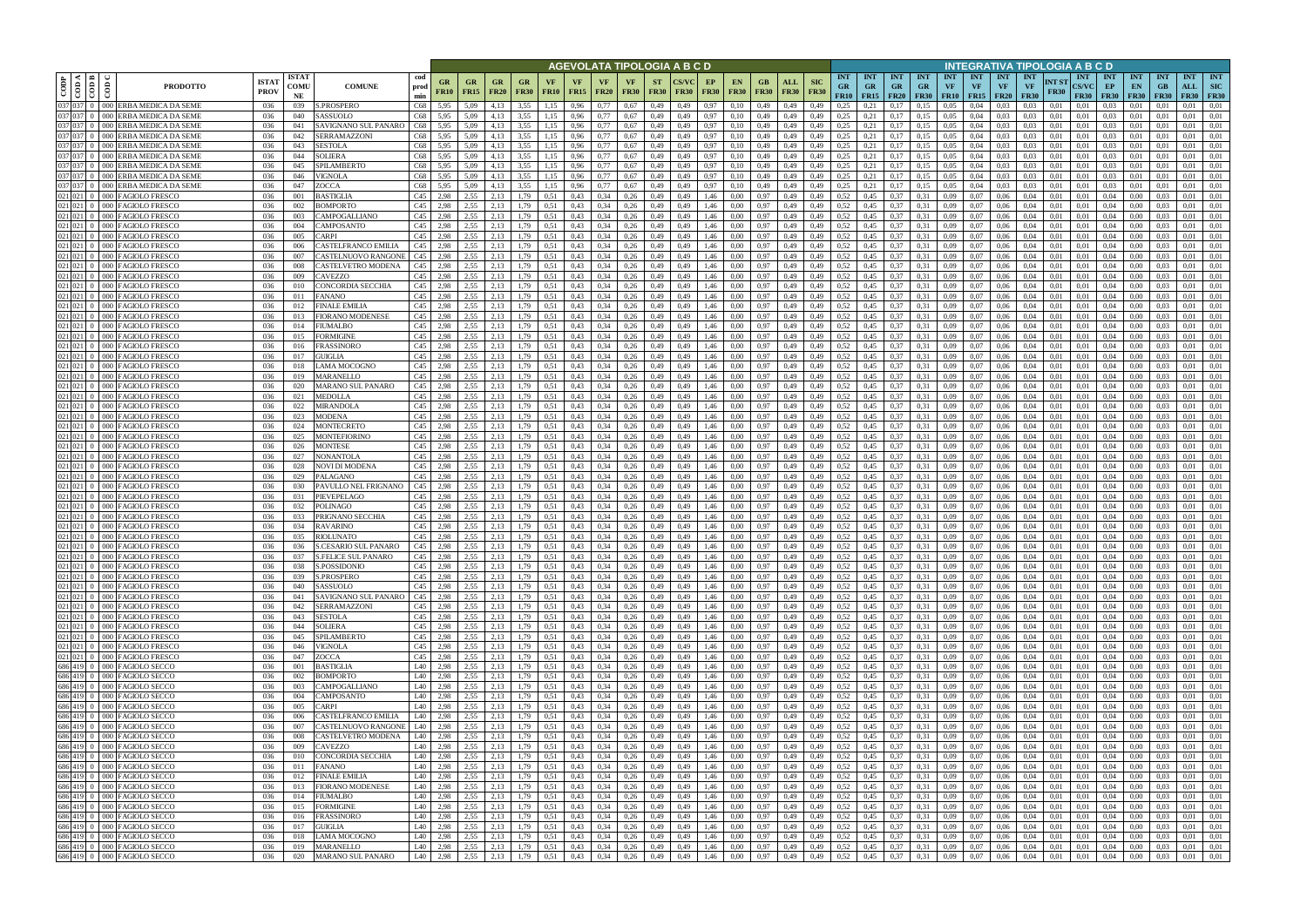|                    |                                |                                                                           |            |                            |                                                    |                          | AGEVOLATA TIPOLOGIA A B C D |                   |                                |                            |                   |                   |                            |                                |                          |                   |                   |                                           |                            |                    |                           |                                        |                                        |                         |                                        |                         |                                             |                                        | INTEGRATIVA TIPOLOGIA A B C D   |                      |                                           |                                 |                                 |                                 |                                  |                                         |
|--------------------|--------------------------------|---------------------------------------------------------------------------|------------|----------------------------|----------------------------------------------------|--------------------------|-----------------------------|-------------------|--------------------------------|----------------------------|-------------------|-------------------|----------------------------|--------------------------------|--------------------------|-------------------|-------------------|-------------------------------------------|----------------------------|--------------------|---------------------------|----------------------------------------|----------------------------------------|-------------------------|----------------------------------------|-------------------------|---------------------------------------------|----------------------------------------|---------------------------------|----------------------|-------------------------------------------|---------------------------------|---------------------------------|---------------------------------|----------------------------------|-----------------------------------------|
| CODP               | $\overline{\text{cond}}$<br>ම් | <b>ISTA7</b><br><b>PRODOTTO</b><br><b>PROV</b>                            |            | <b>ISTAT</b><br>COMU<br>NE | <b>COMUNE</b>                                      | cod<br>prod<br>min       | GR<br><b>FR10</b>           | GR<br><b>FR15</b> | GR<br><b>FR20</b>              | <b>GR</b><br><b>FR30</b>   | VF<br><b>FR10</b> | VF<br><b>FR15</b> | <b>VF</b><br><b>FR20</b>   | <b>VF</b><br><b>FR30</b>       | <b>ST</b><br><b>FR30</b> | <b>FR30</b>       | EP<br><b>FR30</b> | <b>EN</b><br><b>FR30</b>                  | GB<br><b>FR30</b>          | ALL<br><b>FR30</b> | <b>SIC</b><br><b>FR30</b> | <b>INT</b><br><b>GR</b><br><b>FR10</b> | <b>INT</b><br><b>GR</b><br>$FR15$ FR20 | <b>INT</b><br><b>GR</b> | <b>INT</b><br><b>GR</b><br><b>FR30</b> | <b>INT</b><br><b>VF</b> | <b>INT</b><br><b>VF</b><br><b>FR10</b> FR15 | <b>INT</b><br><b>VF</b><br><b>FR20</b> | <b>INT</b><br>VF<br><b>FR30</b> | NT ST<br><b>FR30</b> | <b>INT</b><br><b>CS/VC</b><br><b>FR30</b> | <b>INT</b><br>EP<br><b>FR30</b> | <b>INT</b><br>EN<br><b>FR30</b> | <b>INT</b><br>GB<br><b>FR30</b> | <b>INT</b><br>ALL<br><b>FR30</b> | <b>INT</b><br><b>SIC</b><br><b>FR30</b> |
|                    |                                | 686 419 0 000 FAGIOLO SECCO<br>036                                        |            | 021                        | <b>MEDOLLA</b>                                     | L40                      | 2,98                        | 2,55              | 2.13                           | .79                        | 0.51              | 0,43              | 0.34                       | 0,26                           | 0,49                     | 0,49              | 1,46              | 0.00                                      | 0.97                       | 0,49               | 0,49                      | 0.52                                   | 0.45                                   | 0.37                    | 0.31                                   | 0.09                    | 0.07                                        | 0.06                                   | 0.04                            | 0.01                 | 0.01                                      | 0.04                            | 0.00                            |                                 | 0.01                             | 0.01                                    |
| 686 419 0          |                                | 686 419 0 000 FAGIOLO SECCO<br>036<br>000 FAGIOLO SECCO<br>036            |            | 022<br>023                 | MIRANDOLA<br>MODENA                                | L40<br>L40               | 2.98<br>2,98                | 2,55<br>2,55      | 2.13<br>2,13                   | .79<br>1,79                | 0.51<br>0.51      | 0,43<br>0,43      | 0,34<br>0.34               | 0,26<br>0,26                   | 0,49<br>0,49             | 0,49<br>0,49      | 1,46<br>1,46      | 0.00<br>0.00                              | 0.97<br>0.97               | 0,49<br>0,49       | 0,49<br>0,49              | 0,52<br>0,52                           | 0,45<br>0,45                           | 0,37<br>0,37            | 0.31<br>0.31                           | 0.09<br>0,09            | 0.07<br>0,07                                | 0,06<br>0,06                           | 0,04<br>0,04                    | 0,01<br>0,01         | 0,01<br>0,01                              | 0,04<br>0,04                    | 0,00<br>0,00                    | 0.03<br>0.03                    | 0.01<br>0.01                     | 0,01<br>0,01                            |
|                    |                                | 686 419 0 000 FAGIOLO SECCO<br>036                                        |            | 024                        | MONTECRETO                                         | L40                      | 2.98                        | 2,55              | 2.13                           | 1,79                       | 0.51              | 0.43              | 0.34                       | 0.26                           | 0,49                     | 0,49              | 1,46              | 0.00                                      | 0,97                       | 0,49               | 0,49                      | 0.52                                   | 0,45                                   | 0,37                    | 0.31                                   | 0.09                    | 0.07                                        | 0,06                                   | 0.04                            | 0.01                 | 0.01                                      | 0.04                            | 0.00                            | 0.03                            | 0.01                             | 0,01                                    |
| 686 419            | $-000$                         | <b>FAGIOLO SECCO</b>                                                      | 036        | 025                        | <b>MONTEFIORINO</b>                                | L40                      | 2.98                        | 2.55              | 2,13                           | l.79                       | 0.51              | 0.43              | 0.34                       | 0.26                           | 0,49                     | 0.49              | 1,46              | 0.00                                      | 0.97                       | 0,49               | 0.49                      | 0,52                                   | 0,45                                   | 0.37                    | 0.31                                   | 0.09                    | 0.07                                        | 0.06                                   | 0.04                            | 0.01                 | 0.01                                      | 0.04                            | 0.00                            |                                 | 0.01                             | 0.01                                    |
|                    |                                | 686 419 0 000 FAGIOLO SECCO<br>036                                        |            | 026                        | <b>MONTESE</b>                                     | L40                      | 2,98                        | 2,55              | 2,13                           | 1,79                       | 0.51              | 0,43              | 0,34                       | 0,26                           | 0,49                     | 0,49              | 1,46              | 0.00                                      | 0,97                       | 0,49               | 0,49                      | 0,52                                   | 0,45                                   | 0,37                    | 0.31                                   | 0,09                    | 0.07                                        | 0,06                                   | 0.04                            | 0.01                 | 0,01                                      | 0.04                            | 0,00                            | 0.03                            | 0.01                             | 0,01                                    |
|                    |                                | 686 419 0 000 FAGIOLO SECCO<br>036<br>686 419 0 000 FAGIOLO SECCO<br>-036 |            | 027<br>028                 | NONANTOLA<br>NOVI DI MODENA                        | L40<br>L40               | 2.98<br>2,98                | 2.55<br>2,55      | 2,13<br>2,13                   | 1,79<br>1,79               | 0.51<br>0.51      | 0,43<br>0,43      | 0.34<br>0.34               | 0,26<br>0,26                   | 0,49<br>0,49             | 0.49<br>0,49      | 1,46<br>1,46      | 0.00<br>0.00                              | 0,97<br>0.97               | 0,49<br>0,49       | 0.49<br>0,49              | 0,52<br>0.52                           | 0,45<br>0,45                           | 0,37<br>0,37            | 0.31<br>0.31                           | 0.09<br>0,09            | 0.07<br>0,07                                | 0.06<br>0,06                           | 0.04<br>0.04                    | 0.01<br>0.01         | 0.01<br>0.01                              | 0.04<br>0.04                    | 0.00<br>0.00                    | 0.03<br>0.03                    | 0.01<br>0.01                     | 0.01<br>0.01                            |
|                    |                                | 686 419 0 000 FAGIOLO SECCO<br>036                                        |            | 029                        | PALAGANO                                           | L40                      | 2,98                        | 2.55              | 2,13                           | 1,79                       | 0.51              | 0,43              | 0.34                       | 0,26                           | 0,49                     | 0,49              | 1,46              | 0,00                                      | 0.97                       | 0,49               | 0.49                      | 0,52                                   | 0,45                                   | 0,37                    | 0.31                                   | 0,09                    | 0,07                                        | 0,06                                   | 0.04                            | 0.01                 | 0,01                                      | 0,04                            | $0.00\,$                        | 0.03                            | 0.01                             | 0,01                                    |
|                    |                                | 686 419 0 000 FAGIOLO SECCO<br>036                                        |            | 030                        | PAVULLO NEL FRIGNANO                               | L40                      | 2,98                        | 2,55              | 2,13                           | 1,79                       | 0.51              | 0,43              | 0,34                       | 0,26                           | 0,49                     | 0,49              | 1,46              | 0,00                                      | 0,97                       | 0,49               | 0,49                      | 0,52                                   | 0,45                                   | 0,37                    | 0.31                                   | 0,09                    | 0,07                                        | 0,06                                   | 0,04                            | 0,01                 | 0,01                                      | 0,04                            | 0,00                            | 0.03                            | 0.01                             | 0,01                                    |
| 686 419            | $000 -$                        | FAGIOLO SECCO<br>036<br>686 419 0 000 FAGIOLO SECCO                       |            | 031                        | PIEVEPELAGO                                        | L40<br>L40               | 2,98                        | 2,55<br>2,55      | 2,13<br>2,13                   | 1,79                       | 0.51<br>0.51      | 0,43<br>0,43      | 0,34<br>0,34               | 0,26                           | 0,49                     | 0,49<br>0,49      | 1,46              | 0,00<br>0,00                              | 0,97                       | 0,49               | 0.49<br>0,49              | 0,52<br>0,52                           | 0,45                                   | 0,37                    | 0.31                                   | 0,09                    | 0,07<br>0,07                                | 0,06<br>0,06                           | 0,04<br>0,04                    | 0.01<br>0,01         | 0,01<br>0,01                              | 0.04                            | 0,00                            | 0.03<br>0,03                    | 0,01<br>0,01                     | 0,01<br>0,01                            |
|                    |                                | 036<br>686 419 0 000 FAGIOLO SECCO<br>036                                 |            | 032<br>033                 | POLINAGO<br>PRIGNANO SECCHIA                       | L40                      | 2,98<br>2,98                | 2.55              | 2.13                           | 1,79<br>1,79               | 0,51              | 0,43              | 0,34                       | 0,26<br>0,26                   | 0,49<br>0,49             | 0,49              | 1,46<br>1,46      | 0,00                                      | 0,97<br>0,97               | 0,49<br>0,49       | 0.49                      | 0,52                                   | 0,45<br>0.45                           | 0,37<br>0,37            | 0,31<br>0.31                           | 0,09<br>0,09            | 0,07                                        | 0,06                                   | 0,04                            | 0.01                 | 0,01                                      | 0,04<br>0,04                    | 0,00<br>0,00                    | 0.03                            | 0,01                             | 0,01                                    |
|                    |                                | 686 419 0 000 FAGIOLO SECCO<br>036                                        |            | 034                        | <b>RAVARINO</b>                                    | L40                      | 2,98                        | 2,55              | 2,13                           | 1,79                       | 0,51              | 0,43              | 0,34                       | 0,26                           | 0,49                     | 0,49              | 1,46              | 0.00                                      | 0,97                       | 0,49               | 0,49                      | 0,52                                   | 0.45                                   | 0,37                    | 0.31                                   | 0,09                    | 0,07                                        | 0,06                                   | 0,04                            | 0,01                 | 0,01                                      | 0,04                            | 0,00                            | 0.03                            | 0,01                             | 0,01                                    |
|                    |                                | 686 419 0 000 FAGIOLO SECCO<br>036                                        |            | 035                        | <b>RIOLUNATO</b>                                   | L40                      | 2,98                        | 2,55              | 2,13                           | 1,79                       | 0,51              | 0,43              | 0,34                       | 0,26                           | 0,49                     | 0,49              | 1,46              | 0,00                                      | 0,97                       | 0,49               | 0,49                      | 0,52                                   | 0,45                                   | 0,37                    | 0.31                                   | 0,09                    | 0,07                                        | 0,06                                   | 0,04                            | 0,01                 | 0,01                                      | 0,04                            | 0,00                            | 0.03                            | 0,01                             | 0,01                                    |
|                    |                                | 686 419 0 000 FAGIOLO SECCO<br>036<br>686 419 0 000 FAGIOLO SECCO<br>036  |            | 036<br>037                 | S.CESARIO SUL PANARO<br><b>S.FELICE SUL PANARO</b> | L40<br>L40               | 2.98<br>2,98                | 2.55<br>2,55      | 2.13<br>2.13                   | 1.79<br>1.79               | 0.51<br>0.51      | 0.43<br>0,43      | 0.34<br>0.34               | 0.26<br>0,26                   | 0,49<br>0,49             | 0.49<br>0.49      | 1.46<br>1,46      | 0.00<br>0.00                              | 0,97<br>0,97               | 0,49<br>0,49       | 0.49<br>0.49              | 0,52<br>0,52                           | 0.45<br>0.45                           | 0,37<br>0,37            | 0.31<br>0.31                           | 0.09<br>0.09            | 0.07<br>0.07                                | 0.06<br>0.06                           | 0.04<br>0.04                    | 0.01<br>0.01         | 0.01<br>0.01                              | 0.04<br>0.04                    | 0.00<br>0.00                    | 0.03<br>0.03                    | 0.01<br>0,01                     | 0.01<br>0.01                            |
|                    |                                | 686 419 0 000 FAGIOLO SECCO<br>036                                        |            | 038                        | <b>S.POSSIDONIC</b>                                | L40                      | 2,98                        | 2,55              | 2,13                           | 1,79                       | 0.51              | 0,43              | 0,34                       | 0,26                           | 0,49                     | 0.49              | 1,46              | 0.00                                      | 0,97                       | 0,49               | 0.49                      | 0,52                                   | 0.45                                   | 0,37                    | 0.31                                   | 0,09                    | 0,07                                        | 0,06                                   | 0.04                            | 0.01                 | 0.01                                      | 0,04                            | 0,00                            | 0.03                            | 0.01                             | 0,01                                    |
|                    |                                | 686 419 0 000 FAGIOLO SECCO<br>036                                        |            | 039                        | <b>S.PROSPERO</b>                                  | L40                      | 2.98                        | 2.55              | 2.13                           | .79                        | 0.51              | 0,43              | 0,34                       | 0.26                           | 0,49                     | 0.49              | 1.46              | 0.00                                      | 0,97                       | 0.49               | 0.49                      | 0,52                                   |                                        | 0,37                    | 0.31                                   | 0.09                    | 0.07                                        | 0.06                                   | 0.04                            | 0.01                 | 0.01                                      | 0.04                            | 0.00                            | 0.03                            | 0.01                             | 0.01                                    |
|                    | 686 419 0 000                  | FAGIOLO SECCO<br>036                                                      |            | 040                        | SASSUOLO                                           | L40                      | 2.98                        | 2.55              | 2.13                           | 79                         | 0.51              | 0,43              | 0,34                       | 0.26                           | 0,49                     | 0.49              | 1.46              | 0.00                                      | 0,97                       | 0.49               | 0.49                      | 0,52                                   | 0.45                                   | 0,37                    | 0.31                                   | 0.09                    | 0.07                                        | 0.06                                   | 0.04                            | 0.01                 | 0.01                                      | 0.04                            | 0.00                            |                                 | 0.01                             | 0.01                                    |
|                    |                                | 686 419 0 000 FAGIOLO SECCO<br>036<br>686 419 0 000 FAGIOLO SECCO<br>036  | 041        | 042                        | SAVIGNANO SUL PANARO<br>SERRAMAZZONI               | L40<br>L40               | 2.98<br>2.98                | 2,55<br>2.55      | 2,13<br>2.13                   | .79<br>1.79                | 0.51<br>0.51      | 0,43<br>0,43      | 0,34<br>0.34               | 0,26<br>0,26                   | 0,49<br>0,49             | 0,49<br>0,49      | 1.46<br>1,46      | 0.00<br>0.00                              | 0,97<br>0,97               | 0,49<br>0.49       | 0,49                      | 0,52<br>0,52                           | 0.45<br>0,45                           | 0,37<br>0,37            | 0.31<br>0.31                           | 0,09<br>0.09            | 0,07<br>0.07                                | 0,06<br>0,06                           | 0,04<br>0.04                    | 0.01<br>0.01         | 0,01<br>0,01                              | 0,04<br>0.04                    | 0.00<br>0.00                    | 0.03<br>0.03                    | 0,01<br>0.01                     | 0,01<br>0.01                            |
|                    |                                | 686 419 0 000 FAGIOLO SECCO<br>036                                        |            | 043                        | <b>SESTOLA</b>                                     | L40                      | 2,98                        | 2.55              | 2.13                           | 1,79                       | 0.51              | 0,43              | 0,34                       | 0,26                           | 0,49                     | 0,49              | 1,46              | 0.00                                      | 0.97                       | 0,49               | 0,49                      | 0,52                                   | 0,45                                   | 0,37                    | 0.31                                   | 0,09                    | 0,07                                        | 0,06                                   | 0.04                            | 0,01                 | 0,01                                      | 0.04                            | 0.00                            | 0.03                            | 0,01                             | 0.01                                    |
| 686 419 0          |                                | 000 FAGIOLO SECCO<br>036                                                  |            | 044                        | SOLIERA                                            | L40                      | 2,98                        | 2,55              | 2,13                           | l.79                       | 0,51              | 0,43              | 0.34                       | 0,26                           | 0,49                     | 0,49              | 1,46              | 0.00                                      | 0,97                       | 0,49               | 0,49                      | 0,52                                   | 0,45                                   | 0,37                    | 0.31                                   | 0,09                    | 0,07                                        | 0,06                                   | 0.04                            | 0.01                 | 0.01                                      | 0,04                            | 0.00                            |                                 | 0.01                             | 0,01                                    |
|                    |                                | 686 419 0 000 FAGIOLO SECCO<br>036                                        |            | 045                        | SPILAMBERTO                                        | L40                      | 2,98                        | 2,55              | 2.13                           | .79                        | 0.51              | 0,43              | 0,34                       | 0,26                           | 0,49                     | 0,49              | 1,46              | 0.00                                      | 0,97                       | 0,49               | 0,49                      | 0,52                                   | 0,45                                   | 0,37                    | 0.31                                   | 0,09                    | 0.07                                        | 0,06                                   | 0.04                            | 0.01                 | 0,01                                      | 0.04                            | 0.00                            | 0.03                            | 0,01                             | 0.01                                    |
| 686 419            | $0 - 000$                      | AGIOLO SECCO<br>036<br>686 419 0 000 FAGIOLO SECCO<br>036                 |            | 046<br>047                 | VIGNOLA<br>ZOCCA                                   | L40<br>L40               | 2.98<br>2,98                | 2,55<br>2,55      | 2.13<br>2,13                   | 1,79                       | 0.51<br>0.51      | 0.43<br>0,43      | 0.34<br>0,34               | 0.26<br>0,26                   | 0,49<br>0,49             | 0.49<br>0,49      | 1.46<br>1,46      | 0.00<br>0,00                              | 0.97<br>0,97               | 0,49<br>0,49       | 0.49<br>0,49              | 0,52<br>0,52                           | 0.45<br>0,45                           | 0.37<br>0,37            | 0.31<br>0.31                           | 0.09<br>0,09            | 0.07<br>0,07                                | 0,06<br>0,06                           | 0.04<br>0,04                    | 0.01<br>0,01         | 0.01<br>0,01                              | 0.04<br>0,04                    | 0.00<br>0,00                    | 0,03                            | 0.01<br>0,01                     | 0.01<br>0,01                            |
| 067 067            |                                | A 000 FRAGOLE<br>036                                                      |            | 001                        | <b>BASTIGLIA</b>                                   | C38                      | 3.74                        | 3,15              | 2,64                           | 2,21                       | 0.51              | 0.43              | 0.34                       | 0,26                           | 0,49                     | 0.49              | 1,46              | 0.10                                      | 0,97                       | 0,49               | 0.49                      | 0,66                                   | 0.55                                   | 0,46                    | 0.39                                   | 0.09                    | 0.07                                        | 0.06                                   | 0.04                            | 0.01                 | 0.01                                      | 0.04                            | 0.01                            | 0.03                            | 0.01                             | 0.01                                    |
|                    |                                | 067 067 A 000 FRAGOLE<br>036                                              |            | 002                        | <b>BOMPORTO</b>                                    | C38                      | 3,74                        | 3,15              | 2,64                           | 2,21                       | 0.51              | 0,43              | 0.34                       | 0,26                           | 0,49                     | 0,49              | 1,46              | 0,10                                      | 0,97                       | 0,49               | 0,49                      | 0,66                                   | 0.55                                   | 0,46                    | 0.39                                   | 0,09                    | 0.07                                        | 0,06                                   | 0.04                            | 0.01                 | 0.01                                      | 0.04                            | 0,01                            | 0.03                            | 0,01                             | 0,01                                    |
| 067 067            |                                | A 000 FRAGOLE<br>036<br>067 067 A 000 FRAGOLI                             |            | 003<br>004                 | CAMPOGALLIANO                                      | C38<br>C38               | 3,74<br>3.74                | 3,15              | 2,64<br>2.64                   | 2,21                       | 0.51<br>0.51      | 0,43<br>0,43      | 0.34<br>0.34               | 0,26<br>0,26                   | 0,49                     | 0,49<br>0.49      | 1,46<br>1,46      | 0,10                                      | 0.97<br>0,97               | 0,49               | 0.49                      | 0,66<br>0.66                           | 0.55<br>0.55                           | 0,46                    | 0.39                                   | 0.09<br>0.09            | 0.07<br>0.07                                | 0,06                                   | 0.04<br>0.04                    | 0.01<br>0.01         | 0.01<br>0.01                              | 0.04<br>0.04                    | 0.01<br>0.01                    | 0.03<br>0.03                    | 0.01<br>0.01                     | 0,01<br>0.01                            |
| 067 067            |                                | 036<br>A 000 FRAGOLE<br>036                                               |            | 005                        | CAMPOSANTO<br>CARPI                                | C38                      | 3.74                        | 3,15<br>3.15      | 2.64                           | 2,21<br>2,21               | 0.51              | 0,43              | 0.34                       | 0,26                           | 0,49<br>0,49             | 0.49              | 1,46              | 0,10<br>0,10                              | 0.97                       | 0,49<br>0,49       | 0,49<br>0.49              | 0.66                                   | 0.55                                   | 0,46<br>0.46            | 0.39<br>0.39                           | 0.09                    | 0.07                                        | 0,06<br>0.06                           | 0.04                            | 0.01                 | 0.01                                      | 0.04                            | 0.01                            | 0.03                            | 0.01                             | 0.01                                    |
|                    |                                | 067 067 A 000 FRAGOLE<br>036                                              |            | 006                        | CASTELFRANCO EMILIA                                | C38                      | 3,74                        | 3,15              | 2,64                           | 2,21                       | 0,51              | 0,43              | 0,34                       | 0,26                           | 0,49                     | 0,49              | 1,46              | 0,10                                      | 0,97                       | 0,49               | 0,49                      | 0,66                                   | 0,55                                   | 0,46                    | 0,39                                   | 0,09                    | 0,07                                        | 0,06                                   | 0,04                            | 0,01                 | 0,01                                      | 0,04                            | 0,01                            | 0.03                            | 0,01                             | 0,01                                    |
| 067 067            |                                | A 000 FRAGOLE<br>036                                                      |            | 007                        | CASTELNUOVO RANGONI                                | C38                      | 4,76                        | 4.08              | 3,32                           | 2,89                       | 0.51              | 0,43              | 0,34                       | 0,26                           | 0,49                     | 0,49              | 1,46              | 0,10                                      | 0,97                       | 0,49               | 0,49                      | 0,84                                   | 0,72                                   | 0,58                    | 0.51                                   | 0,09                    | 0.07                                        | 0,06                                   | 0.04                            | 0.01                 | 0,01                                      | 0.04                            | 0,01                            | 0.03                            | 0,01                             | 0,01                                    |
| 067 067            |                                | 067 067 A 000 FRAGOLE<br>036<br>A 000 FRAGOLI<br>036                      |            | 008<br>009                 | CASTELVETRO MODENA<br>CAVEZZO                      | C38<br>C38               | 4,76<br>3,74                | 4,08<br>3,15      | 3,32<br>2,64                   | 2,89<br>2,21               | 0.51<br>0.51      | 0,43<br>0,43      | 0,34<br>0,34               | 0,26<br>0,26                   | 0,49<br>0,49             | 0,49<br>0,49      | 1,46<br>1,46      | 0,10<br>0,10                              | 0,97<br>0,97               | 0,49<br>0,49       | 0,49<br>0,49              | 0,84<br>0,66                           | 0,72<br>0,55                           | 0,58<br>0,46            | 0,51<br>0,39                           | 0,09<br>0,09            | 0,07<br>0,07                                | 0,06<br>0,06                           | 0,04<br>0,04                    | 0,01<br>0,01         | 0,01<br>0,01                              | 0.04<br>0,04                    | 0,01<br>0,01                    | 0.03<br>0.03                    | 0,01<br>0,01                     | 0,01<br>0,01                            |
|                    |                                | 067 067 A 000 FRAGOLI<br>036                                              |            | 010                        | CONCORDIA SECCHIA                                  | C38                      | 3,74                        | 3,15              | 2,64                           | 2,21                       | 0,51              | 0,43              | 0,34                       | 0,26                           | 0,49                     | 0,49              | 1,46              | 0,10                                      | 0,97                       | 0,49               | 0,49                      | 0,66                                   | 0,55                                   | 0,46                    | 0.39                                   | 0,09                    | 0,07                                        | 0,06                                   | 0,04                            | 0,01                 | 0,01                                      | 0,04                            | 0,01                            | 0.03                            | 0,01                             | 0,01                                    |
|                    |                                | 067 067 A 000 FRAGOLE<br>036                                              | 011        |                            | FANANO                                             | C38                      | 3,74                        | 3,15              | 2,64                           | 2,21                       | 0,51              | 0,43              | 0,34                       | 0,26                           | 0,49                     | 0,49              | 1,46              | 0,10                                      | 0,97                       | 0,49               | 0,49                      | 0,66                                   | 0.55                                   | 0,46                    | 0.39                                   | 0,09                    | 0,07                                        | 0,06                                   | 0,04                            | 0,01                 | 0,01                                      | 0,04                            | 0,01                            | 0.03                            | 0,01                             | 0,01                                    |
|                    |                                | 067 067 A 000 FRAGOLE<br>036                                              |            | 012                        | <b>FINALE EMILIA</b>                               | C38                      | 3,74                        | 3,15              | 2,64                           | 2,21                       | 0,51              | 0,43              | 0,34                       | 0,26                           | 0,49                     | 0,49              | 1,46              | 0,10                                      | 0,97                       | 0,49               | 0,49                      | 0,66                                   | 0.55                                   | 0,46                    | 0.39                                   | 0,09                    | 0,07                                        | 0,06                                   | 0,04                            | 0,01                 | 0.01                                      | 0,04                            | 0,01                            | 0.03                            | 0,01                             | 0,01                                    |
| 067 067<br>067 067 |                                | A 000 FRAGOLI<br>036<br>$A$ 000 FRAGOLE<br>036                            |            | 013<br>014                 | <b>FIORANO MODENESE</b><br>FIUMALBO                | C38<br>C38               | 3.74<br>3.74                | 3.15<br>3.15      | 2.64<br>2.64                   | 2,21<br>2,21               | 0.51<br>0.51      | 0,43<br>0,43      | 0.34<br>0.34               | 0,26<br>0,26                   | 0,49<br>0,49             | 0.49<br>0.49      | 1,46<br>1,46      | 0,10<br>0.10                              | 0,97<br>0,97               | 0,49<br>0,49       | 0.49<br>0.49              | 0.66<br>0.66                           | 0.55<br>0.55                           | 0,46<br>0,46            | 0.39<br>0.39                           | 0.09<br>0.09            | 0,07<br>0,07                                | 0,06<br>0.06                           | 0.04<br>0.04                    | 0.01<br>0.01         | 0.01<br>0.01                              | 0.04<br>0,04                    | 0.01<br>0.01                    | 0.03<br>0.03                    | 0,01<br>0.01                     | 0.01<br>0,01                            |
| 067 067            |                                | A 000 FRAGOLI<br>036                                                      |            | 015                        | FORMIGINE                                          | C38                      | 3,74                        | 3,15              | 2,64                           | 2,21                       | 0.51              | 0,43              | 0,34                       | 0,26                           | 0,49                     | 0,49              | 1,46              | 0,10                                      | 0,97                       | 0,49               | 0,49                      | 0,66                                   | 0.55                                   | 0,46                    | 0.39                                   | 0,09                    | 0,07                                        | 0,06                                   | 0,04                            | 0,01                 | 0,01                                      | 0,04                            | 0,01                            | 0.03                            | 0,01                             | 0,01                                    |
| 067 067            |                                | A 000 FRAGOLE<br>036                                                      |            | 016                        | FRASSINORO                                         | C38                      | 3.74                        | 3.15              | 2.64                           | 2.21                       | 0.51              | 0.43              | 0.34                       | 0.26                           | 0.49                     | 0.49              | 1.46              | 0.10                                      | 0.97                       | 0.49               | 0.49                      | 0.66                                   | 0.55                                   | 0.46                    | 0.39                                   | 0.09                    | 0.07                                        | 0.06                                   | 0.04                            | 0.01                 | 0.01                                      | 0.04                            | 0.01                            | 0.03                            | 0.01                             | 0.01                                    |
|                    |                                | 067 067 A 000 FRAGOLE<br>036<br>067 067 A 000 FRAGOLE                     | 036        | 017<br>018                 | <b>GUIGLIA</b><br><b>LAMA MOCOGNO</b>              | C38<br>C38               | 3.74<br>3,74                | 3,15<br>3,15      | 2.64<br>2,64                   | 2,21<br>2,21               | 0.51<br>0.51      | 0,43<br>0.43      | 0,34<br>0.34               | 0,26                           | 0,49<br>0,49             | 0,49<br>0.49      | 1,46<br>1,46      | 0,10<br>0.10                              | 0,97<br>0,97               | 0,49<br>0,49       | 0,49<br>0.49              | 0,66<br>0,66                           | 0.55<br>0.55                           | 0,46<br>0.46            | 0,39<br>0.39                           | 0,09<br>0.09            | 0.07<br>0.07                                | 0.06<br>0.06                           | 0,04<br>0.04                    | 0,01<br>0.01         | 0.01<br>0.01                              | 0.04<br>0.04                    | 0.01<br>0.01                    | 0.03<br>0.03                    | 0,01<br>0.01                     | 0,01<br>0.01                            |
|                    |                                | 067 067 A 000 FRAGOLE                                                     | 036        | 019                        | <b>MARANELLO</b>                                   | C38                      | 3,74                        | 3,15              | 2,64                           | 2,21                       | 0,51              | 0,43              | 0,34                       | 0,26<br>0,26                   | 0,49                     | 0,49              | 1,46              | 0,10                                      | 0.97                       | 0,49               | 0,49                      | 0,66                                   | 0.55                                   | 0,46                    | 0,39                                   | 0,09                    | 0,07                                        | 0,06                                   | 0,04                            | 0,01                 | 0,01                                      | 0,04                            | 0,01                            | 0,03                            | 0.01                             | 0,01                                    |
|                    |                                | 067 067 A 000 FRAGOLE                                                     | 036        | 020                        | MARANO SUL PANARO                                  | C38                      | 3,74                        | 3,15              | 2,64                           | 2,21                       | 0,51              | 0,43              | 0,34                       | 0,26                           | 0,49                     | 0,49              | 1,46              | 0,10                                      | 0,97                       | 0,49               | 0,49                      | 0,66                                   | 0,55                                   | 0,46                    | 0,39                                   | 0,09                    | 0,07                                        | 0,06                                   | 0,04                            | 0,01                 | 0,01                                      | 0,04                            | 0,01                            | 0,03                            | 0.01                             | 0,01                                    |
|                    |                                | 067 067 A 000 FRAGOLE                                                     | 036        | 021                        | MEDOLLA                                            | C38 3,74                 |                             | 3,15              | 2,64                           | 2,21                       | 0,51              | 0,43              | $0,34$ 0,26                |                                | 0,49                     | 0,49              | 1,46              | 0,10                                      | 0,97                       | 0,49               | 0,49                      | 0,66                                   | 0,55                                   | 0,46                    | 0,39                                   | 0,09                    | 0,07                                        | 0,06                                   | 0,04                            | 0,01                 | 0,01                                      | 0,04                            | 0,01                            | 0,03                            | 0,01                             | 0,01                                    |
|                    |                                | 067 067 A 000 FRAGOLE<br>067 067 A 000 FRAGOLE                            | 036<br>036 | 022<br>023                 | <b>MIRANDOLA</b><br><b>MODENA</b>                  | C38 3,74<br>$C38$ 3,74   |                             | 3,15<br>3,15      | 2,64<br>2,64                   | 2,21<br>2,21               | 0.51<br>0,51      | 0,43<br>0,43      | $0,34$ 0,26<br>0,34        | 0,26                           | 0,49<br>0,49             | 0,49<br>0,49      | 1,46<br>1,46      | 0,10<br>0,10                              | 0,97<br>0,97               | 0,49<br>0,49       | 0,49<br>0,49              | 0,66<br>0,66                           | 0,55<br>0,55                           | 0,46<br>0,46            | 0,39<br>0,39                           | 0,09                    | $0,09$ 0.07<br>0,07                         | 0,06<br>0,06                           | 0,04<br>0,04                    | 0,01<br>0,01         | 0,01<br>0,01                              | 0,04<br>0,04                    | 0,01<br>0,01                    | 0,03<br>0,03                    | 0,01<br>0,01                     | 0,01<br>0,01                            |
|                    |                                | 067 067 A 000 FRAGOLE                                                     | 036        | 024                        | <b>MONTECRETO</b>                                  | $C38$ 3,74               |                             | 3,15              | 2,64                           | 2,21                       | 0,51              | 0,43              | 0,34                       | 0,26                           | 0,49                     | 0,49              | 1,46              | 0,10                                      | 0,97                       | 0,49               | 0,49                      | 0,66                                   | 0,55                                   | 0,46                    | 0,39                                   |                         | $0,09$ 0.07                                 | 0,06                                   | 0,04                            | 0,01                 | 0,01                                      | 0,04                            | 0,01                            | 0,03                            | 0,01                             | 0,01                                    |
|                    |                                | 067 067 A 000 FRAGOLE                                                     | 036        | 025                        | <b>MONTEFIORINO</b>                                | $C38$ 3,74               |                             | 3,15              | 2,64                           | 2,21                       | 0,51              | 0,43              | $0,34$ $0,26$              |                                | 0,49                     | 0,49              | 1,46              | 0,10                                      | 0,97                       | 0,49               | 0,49                      | 0,66                                   | 0,55                                   | 0,46                    | 0,39                                   |                         | $0,09$ 0.07                                 | 0,06                                   | 0,04                            | 0,01                 | 0,01                                      | 0,04                            | 0,01                            | 0,03                            | 0.01                             | 0,01                                    |
|                    |                                | 067 067 A 000 FRAGOLE                                                     | 036        | 026                        | <b>MONTESE</b>                                     | $C38$ 3,74               |                             |                   | 3,15 2,64                      | 2,21                       | 0,51              | 0,43              |                            | $0,34$ $0,26$                  | 0,49                     | 0,49              | 1,46              | 0,10                                      |                            | 0,97 0,49          | 0,49                      | 0,66                                   | 0,55                                   | 0,46                    | 0,39                                   |                         | $0,09$ 0.07                                 | 0,06                                   | 0,04                            | 0,01                 | 0,01                                      | 0,04                            | 0,01                            | 0,03                            | 0,01                             | 0,01                                    |
|                    |                                | 067 067 A 000 FRAGOLE<br>067 067 A 000 FRAGOLE                            | 036<br>036 | 027<br>028                 | <b>NONANTOLA</b><br>NOVI DI MODENA                 | $C38$ 3,74<br>$C38$ 3,74 |                             | 3,15<br>3,15      | 2,64<br>2,64                   | 2,21<br>2,21               | 0,51<br>0,51      | 0,43<br>0,43      | $0,34$ 0,26<br>0,34        | 0,26                           | 0,49<br>0,49             | 0,49<br>0,49      | 1,46<br>1,46      | 0,10<br>0,10                              | 0,97<br>0,97               | 0,49<br>0,49       | 0,49<br>0,49              | 0,66<br>0,66                           | 0,55<br>0,55                           | 0,46<br>0,46            | 0,39<br>0,39                           | 0,09                    | $0,09$ 0.07<br>0,07                         | 0,06<br>0,06                           | 0,04<br>0,04                    | 0,01<br>0,01         | 0,01<br>0,01                              | 0,04<br>0,04                    | $0,\!01$<br>0,01                | 0,03<br>0,03                    | 0,01<br>0,01                     | 0,01<br>0,01                            |
|                    |                                | 067 067 A 000 FRAGOLE                                                     | 036        | 029                        | PALAGANO                                           | C38 3,74                 |                             | 3,15              | 2,64                           | 2,21                       | 0,51              | 0,43              | $0,34$ 0,26                |                                | 0,49                     | 0,49              | 1,46              | 0,10                                      | 0,97                       | 0,49               | 0,49                      | 0,66                                   | 0,55                                   | 0,46                    | 0,39                                   | 0,09                    | 0,07                                        | 0,06                                   | 0,04                            | 0,01                 | 0,01                                      | 0,04                            | 0,01                            | 0,03                            | 0.01                             | 0,01                                    |
|                    |                                | 067 067 A 000 FRAGOLE                                                     | 036        | 030                        | PAVULLO NEL FRIGNANO                               | $C38$ 3,74               |                             | 3,15              | 2,64                           | 2,21                       | 0,51              | 0,43              | $0,34$ 0,26                |                                | 0,49                     | 0,49              | 1,46              | 0,10                                      | 0,97                       | 0,49               | 0,49                      | 0,66                                   | 0,55                                   | 0,46                    | 0,39                                   | 0,09                    | 0,07                                        | 0,06                                   | 0,04                            | 0,01                 | 0,01                                      | 0,04                            | 0,01                            | 0,03                            | 0,01                             | 0,01                                    |
|                    |                                | 067 067 A 000 FRAGOLE<br>067 067 A 000 FRAGOLE                            | 036        | 031                        | PIEVEPELAGO                                        | C38 3,74                 |                             | 3,15              | 2,64                           | 2,21                       | 0,51              | 0,43              | $0,34$ 0,26                |                                | 0,49                     | 0,49              | 1,46              | 0,10                                      | 0,97                       | 0,49               | 0,49                      | 0,66                                   | 0,55                                   | 0,46                    | 0,39                                   | 0,09                    | 0,07                                        | 0,06                                   | 0,04                            | 0,01                 | 0,01                                      | $0,04$ $0,01$                   |                                 | 0,03                            | 0,01                             | 0,01                                    |
|                    |                                | 067 067 A 000 FRAGOLE<br>036                                              | 036        | 032<br>033                 | POLINAGO<br>PRIGNANO SECCHIA                       | $C38$ 3,74<br>$C38$ 3,74 |                             | 3,15<br>3,15      | 2,64<br>2,64                   | 2,21<br>2,21               | 0,51<br>0,51      | 0,43<br>0,43      | $0,34$ 0,26<br>$0,34$ 0,26 |                                | 0,49<br>0,49             | 0,49<br>0,49      | 1,46<br>1,46      | 0,10<br>0,10                              | 0,97                       | 0,97 0,49<br>0,49  | 0,49<br>0,49              | 0,66<br>0,66                           | 0,55<br>0,55                           | 0,46<br>0,46            | 0,39<br>0,39                           |                         | $0,09$ 0.07<br>$0,09$ 0.07                  | 0,06<br>0,06                           | 0,04<br>0,04                    | 0,01<br>0,01         | 0,01<br>0,01                              | 0,04<br>0,04                    | 0,01<br>0,01                    | 0,03<br>0,03                    | 0,01<br>0,01                     | 0,01<br>0,01                            |
|                    |                                | 067 067 A 000 FRAGOLE                                                     | 036        | 034                        | <b>RAVARINO</b>                                    | C38 3.74                 |                             | 3,15              | 2,64                           | 2,21                       | 0,51              | 0,43              | $0,34$ 0,26                |                                | 0,49                     | 0,49              | 1,46              | 0,10                                      | $0,97$ 0,49                |                    | 0,49                      | 0,66                                   | 0,55                                   | 0,46                    | 0,39                                   |                         | $0,09$ 0.07                                 | 0,06                                   | 0,04                            | 0,01                 | 0,01                                      | 0,04                            | 0,01                            | 0,03                            | 0,01                             | 0,01                                    |
|                    |                                | 067 067 A 000 FRAGOLE<br>036                                              |            | 035                        | RIOLUNATO                                          | $C38$ 3,74               |                             | 3,15              | 2,64                           | 2,21                       | 0,51              | 0,43              | $0,34$ 0,26                |                                | 0,49                     | 0,49              |                   | $1,46$ 0,10                               | $0,97$ 0,49                |                    | 0,49                      | 0,66                                   | 0,55                                   | 0,46                    | 0,39                                   |                         | $0,09$ 0.07                                 | 0,06                                   | 0,04                            | 0,01                 | 0,01                                      | $0,04$ 0.01                     |                                 | 0,03                            | 0,01                             | 0,01                                    |
|                    |                                | 067 067 A 000 FRAGOLE<br>036<br>067 067 A 000 FRAGOLE                     |            | 036                        | S.CESARIO SUL PANARO<br><b>S.FELICE SUL PANARO</b> | $C38$ 3,74               |                             | 3,15              | 2,64                           | 2,21                       | 0,51              | 0,43              | $0,34$ 0,26                |                                | 0,49                     | 0,49              |                   | $1,46$ 0,10                               | 0,97                       | 0,49               | 0,49                      | 0,66                                   | 0,55                                   | 0,46                    | 0,39                                   |                         | $0,09$ 0.07                                 | 0,06                                   | 0,04                            | 0,01                 | 0,01                                      | 0,04                            | 0,01                            | 0,03                            | 0,01                             | 0,01                                    |
|                    |                                | 036<br>067 067 A 000 FRAGOLE<br>036                                       |            | 037<br>038                 | S.POSSIDONIO                                       | $C38$ 3,74<br>$C38$ 3,74 |                             | 3,15              | $3,15$ $2,64$<br>2,64          | $2,21$ 0.51<br>2,21        | 0,51              | 0,43<br>0,43      | $0,34$ 0,26<br>$0,34$ 0,26 |                                | 0,49<br>0,49             | 0,49<br>0,49      |                   | 1,46 0,10<br>$1,46$ 0,10                  | $0,97$ 0,49<br>$0,97$ 0,49 |                    | 0,49<br>0,49              | 0,66<br>0,66                           | 0,55<br>0,55                           | 0,46<br>0,46            | 0,39<br>0,39                           |                         | $0,09$ 0.07<br>$0,09$ 0.07                  | 0,06<br>0,06                           | 0,04<br>0,04                    | 0,01<br>0,01         | 0,01<br>0,01                              | 0,04<br>0,04                    | 0,01<br>0,01                    | 0,03<br>0,03                    | 0,01<br>0,01                     | 0,01<br>0,01                            |
|                    |                                | 067 067 A 000 FRAGOLE<br>036                                              | 039        |                            | S.PROSPERO                                         | $C38$ 3,74               |                             |                   | $3,15$ $2,64$                  | 2,21                       | 0,51              | 0,43              | $0,34$ 0,26                |                                | 0,49                     | 0,49              |                   | $1,46$ 0,10                               | 0,97                       | 0,49               | 0,49                      | 0,66                                   | 0,55                                   | 0,46                    | 0,39                                   |                         | $0,09$ 0.07                                 | 0,06                                   | 0,04                            | 0,01                 | 0,01                                      | $0,04$ 0.01                     |                                 | 0,03                            | 0,01                             | 0,01                                    |
|                    |                                | 067 067 A 000 FRAGOLE<br>036                                              |            | 040                        | SASSUOLO                                           | $C38$ 3,74               |                             | 3,15              | 2,64                           | $2,21$ 0.51                |                   | 0,43              | $0,34$ 0,26                |                                | 0,49                     | 0,49              |                   | $1,46$ 0,10                               | $0,97$ 0.49                |                    | 0,49                      | 0,66                                   | 0,55                                   | 0,46                    | 0,39                                   |                         | $0,09$ 0.07                                 | 0,06                                   | 0,04                            | 0,01                 | 0,01                                      | $0,04$ $0,01$                   |                                 | 0,03                            | 0,01                             | 0,01                                    |
|                    |                                | 067 067 A 000 FRAGOLE<br>036<br>067 067 A 000 FRAGOLE                     | 036        | 041<br>042                 | SAVIGNANO SUL PANARO<br>SERRAMAZZONI               | C38 3,74<br>$C38$ 3,74   |                             | 3,15<br>3,15      | 2,64<br>2,64                   | $2,21$ 0.51<br>2,21        | 0,51              | 0,43<br>0,43      | $0,34$ 0,26                | $0,34$ $0,26$                  | 0,49<br>0,49             | 0,49<br>0,49      | 1,46              | $1,46$ 0,10<br>0,10                       | $0,97$ 0,49<br>0,97        | 0,49               | 0,49<br>0,49              | 0,66<br>0,66                           | 0,55<br>0,55                           | 0,46<br>0,46            | 0,39<br>0,39                           | 0,09                    | $0,09$ 0.07<br>0,07                         | 0,06<br>0,06                           | 0,04<br>0,04                    | 0,01<br>0,01         | 0,01<br>0,01                              | $0,04$ $0,01$<br>$0,04$ 0.01    |                                 | 0,03<br>0,03                    | 0,01<br>0,01                     | 0,01<br>0,01                            |
|                    |                                | 067 067 A 000 FRAGOLE                                                     | 036        | 043                        | <b>SESTOLA</b>                                     | C38                      | 3,74                        | 3,15              | 2,64                           | 2,21                       | 0.51              | 0,43              |                            | $0,34$ 0,26                    | 0,49                     | 0,49              | 1,46              | 0,10                                      | 0,97                       | 0,49               | 0,49                      | 0,66                                   | 0,55                                   | 0,46                    | 0,39                                   | 0,09                    | 0,07                                        | 0,06                                   | 0,04                            | 0,01                 | 0,01                                      | 0,04                            | 0,01                            | 0,03                            | 0,01                             | 0,01                                    |
|                    |                                | 067 067 A 000 FRAGOLE                                                     | 036        | 044                        | SOLIERA                                            | C38 3,74                 |                             | 3,15              | 2,64                           | 2,21                       | 0,51              | 0,43              | $0,34$ 0,26                |                                | 0,49                     | 0,49              | 1,46              | 0,10                                      | 0,97                       | 0,49               | 0,49                      | 0,66                                   | 0,55                                   | 0,46                    | 0,39                                   | 0,09                    | 0,07                                        | 0,06                                   | 0,04                            | 0,01                 | 0,01                                      | 0,04                            | 0,01                            | 0,03                            | 0,01                             | 0,01                                    |
|                    |                                | $\overline{067}$ 067   A   000   FRAGOLE                                  | 036        | 045                        | SPILAMBERTO                                        | $C38$ 3,74               |                             | 3,15              | 2,64                           | 2,21                       | 0,51              | 0,43              |                            | $0,34$ $0,26$                  | 0,49                     | 0,49              | 1,46              | 0,10                                      | $0,97$ 0,49                |                    | 0,49                      | 0,66                                   | 0,55                                   | 0,46                    | 0,39                                   |                         | $0,09$ 0.07                                 | 0,06                                   | 0,04                            | 0,01                 | 0,01                                      | $0,04$ $0,01$                   |                                 | 0,03                            | 0,01                             | 0,01                                    |
|                    |                                | 067 067 A 000 FRAGOLE<br>036<br>067 067 A 000 FRAGOLE                     | 036        | 046<br>047                 | <b>VIGNOLA</b><br>ZOCCA                            |                          | C38 3,74                    | 3,15              | 2,64<br>$C38$ 3,74 3,15 2,64   | 2,21<br>$2,21 \qquad 0,51$ | 0,51              | 0,43<br>0,43      |                            | $0,34$ $0,26$<br>$0,34$ $0,26$ | 0,49                     | 0,49<br>0,49 0,49 | 1,46              | 0,10<br>$1,46$ 0.10                       | 0,97<br>0,97 0,49          | 0,49               | 0,49<br>0,49              | 0,66<br>0,66                           | 0,55<br>0,55                           | 0,46<br>$0,46$ 0,39     | 0,39                                   |                         | $0,09$ 0.07<br>$0,09$ 0.07                  | 0,06<br>0,06                           | 0,04<br>0,04                    | 0,01<br>0,01         | 0,01<br>0,01                              | 0,04<br>$0,04$ $0,01$           | 0,01                            | 0,03<br>0,03                    | 0,01<br>0.01                     | 0,01<br>0,01                            |
|                    |                                | 901 901 0 000 FRUMENTO DURO                                               | 036        | 001                        | <b>BASTIGLIA</b>                                   |                          |                             | $H10$ 2,44 2,07   | 1,70                           | 1,48 0,81                  |                   | 0,67              |                            | 0,59 0,52                      |                          | 0,49 0,49         |                   | $0,49$ $0,10$                             | 0,49 0,49                  |                    | 0,49                      | 0,86                                   | 0,73                                   | $0,60$ $0,52$           |                                        |                         | $0,29$ $0,23$                               | 0,21                                   | 0,18                            | 0,01                 | 0,01                                      | $0,01$ $0,01$                   |                                 | 0,01                            |                                  | $0,01$ $0,01$                           |
|                    |                                | 901 901 0 000 FRUMENTO DURO                                               | 036        | 002                        | <b>BOMPORTO</b>                                    |                          |                             |                   | $H10$ 2,44 2,07 1,70 1,48 0,81 |                            |                   | 0,67              |                            |                                |                          |                   |                   | $0,59$ 0.52 0.49 0.49 0.49 0.10 0.49 0.49 |                            |                    |                           | $0,49$ 0,86 0,73 0,60 0,52             |                                        |                         |                                        |                         | $0,29$ $0,23$                               | 0,21                                   | 0,18                            | 0,01                 | $0,01$ 0.01 0.01                          |                                 |                                 | 0,01                            | $0,01$ $0,01$                    |                                         |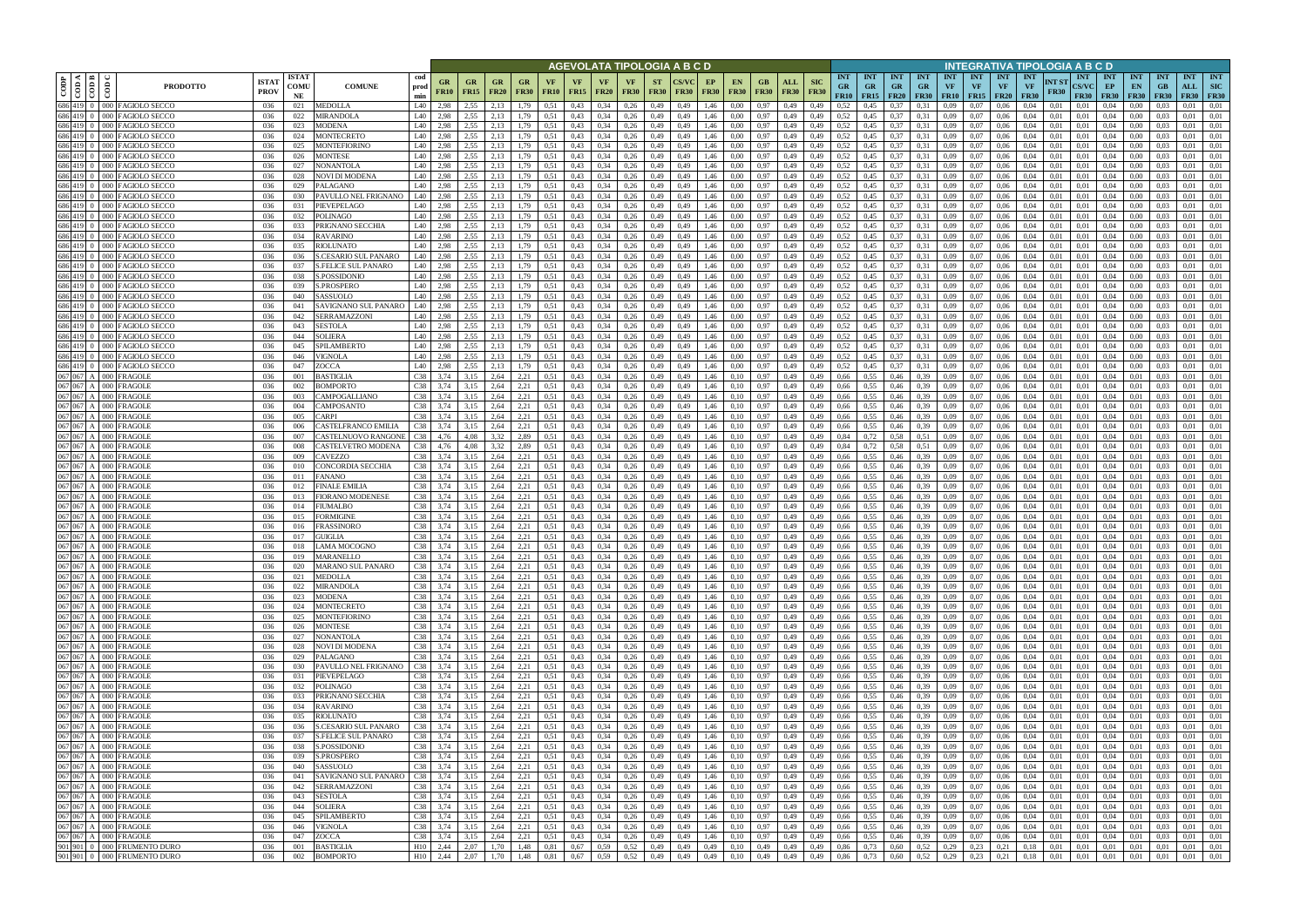|                                        |                                                                            |                             |                            |                                             |                                    |                              |                          |                                |                   |                   |                   |                            |                   |                          | AGEVOLATA TIPOLOGIA A B C D          |                   |                                              |                    |                                |                            |                                 |                                        |                                        |                                        |                         |                                        |                                        | INTEGRATIVA TIPOLOGIA A B C D   |                      |                                           |                                 |                                 |                                 |                                  |                                         |
|----------------------------------------|----------------------------------------------------------------------------|-----------------------------|----------------------------|---------------------------------------------|------------------------------------|------------------------------|--------------------------|--------------------------------|-------------------|-------------------|-------------------|----------------------------|-------------------|--------------------------|--------------------------------------|-------------------|----------------------------------------------|--------------------|--------------------------------|----------------------------|---------------------------------|----------------------------------------|----------------------------------------|----------------------------------------|-------------------------|----------------------------------------|----------------------------------------|---------------------------------|----------------------|-------------------------------------------|---------------------------------|---------------------------------|---------------------------------|----------------------------------|-----------------------------------------|
| ⊲ ∣ ≃<br>CODP<br>$\frac{1}{100}$<br>දි | <b>PRODOTTO</b>                                                            | <b>ISTA1</b><br><b>PROV</b> | <b>ISTAT</b><br>COMU<br>NE | <b>COMUNE</b>                               | cod<br>prod<br>min                 | GR<br><b>FR10</b>            | <b>GR</b><br><b>FR15</b> | <b>GR</b><br><b>FR20</b>       | GR<br><b>FR30</b> | VF<br><b>FR10</b> | VF<br><b>FR15</b> | VF<br><b>FR20</b>          | VF<br><b>FR30</b> | <b>ST</b><br><b>FR30</b> | <b>CS/VC</b><br><b>FR30</b>          | EP<br><b>FR30</b> | EN.<br><b>FR30</b>                           | GB.<br><b>FR30</b> | ALL<br><b>FR30</b>             | <b>SIC</b><br><b>FR30</b>  | <b>INT</b><br><b>GR</b><br>FR10 | <b>INT</b><br><b>GR</b><br><b>FR15</b> | <b>INT</b><br><b>GR</b><br><b>FR20</b> | <b>INT</b><br><b>GR</b><br><b>FR30</b> | <b>INT</b><br><b>VF</b> | <b>INT</b><br><b>VF</b><br>$FR10$ FR15 | <b>INT</b><br><b>VF</b><br><b>FR20</b> | <b>INT</b><br>VF<br><b>FR30</b> | NT ST<br><b>FR30</b> | <b>INT</b><br><b>CS/VC</b><br><b>FR30</b> | <b>INT</b><br>EP<br><b>FR30</b> | <b>INT</b><br>EN<br><b>FR30</b> | <b>INT</b><br>GB<br><b>FR30</b> | <b>INT</b><br>ALL<br><b>FR30</b> | <b>INT</b><br><b>SIC</b><br><b>FR30</b> |
| 901 901 0                              | 000 FRUMENTO DURO                                                          | 036                         | 003                        | CAMPOGALLIANO                               | H10                                | 2,52                         | 2,15                     | 1.78                           | 1.48              | 0.81              | 0,67              | 0.59                       | 0.52              | 0,49                     | 0,49                                 | 0,49              | 0.10                                         | 0,49               | 0.49                           | 0.49                       | 0.88                            |                                        | 0,62                                   | 0.52                                   | 0.29                    | 0.23                                   | 0.21                                   | 0.18                            | 0.01                 | 0.01                                      | 0.01                            | 0.01                            |                                 | 0.01                             | 0.01                                    |
| 901 901 0<br>901 901 0                 | 000 FRUMENTO DURO<br>000 FRUMENTO DURO                                     | 036<br>036                  | 004<br>005                 | CAMPOSANTO<br>CARPI                         | H10<br>H10                         | 2,52<br>2,52                 | 2.15<br>2,15             | 1,78<br>1.78                   | 1,48<br>1,48      | 0.81<br>0.81      | 0,67<br>0,67      | 0.59<br>0.59               | 0,52<br>0,52      | 0,49<br>0,49             | 0,49<br>0,49                         | 0,49<br>0,49      | 0,10<br>0,10                                 | 0,49<br>0,49       | 0,49<br>0,49                   | 0,49<br>0,49               | 0.88<br>0.88                    | 0,75<br>0,75                           | 0,62<br>0,62                           | 0,52<br>0.52                           | 0,29<br>0,29            | 0,23<br>0,23                           | 0,21<br>0,21                           | 0,18<br>0,18                    | 0,01<br>0,01         | 0,01<br>0,01                              | 0.01<br>0,01                    | 0,01<br>0,01                    | 0,01<br>0,01                    | 0.01<br>0.01                     | 0,01<br>0,01                            |
| 901 901 0                              | 000 FRUMENTO DURO                                                          | 036                         | 006                        | CASTELFRANCO EMILIA                         | H10                                | 2,52                         | 2.15                     | 1.78                           | 1,48              | 0.81              | 0.67              | 0.59                       | 0.52              | 0,49                     | 0,49                                 | 0,49              | 0,10                                         | 0,49               | 0.49                           | 0.49                       | 0.88                            | 0.75                                   | 0,62                                   | 0,52                                   | 0,29                    | 0.23                                   | 0.21                                   | 0.18                            | 0.01                 | 0.01                                      | 0.01                            | 0,01                            | 0.01                            | 0.01                             | 0.01                                    |
| 901 901 0                              | 000 FRUMENTO DURO                                                          | 036                         | 007                        | CASTELNUOVO RANGONE                         | H10                                | 2,52                         | 2.15                     | 1.78                           | 1.48              | 0.81              | 0.67              | 0.59                       | 0.52              | 0,49                     | 0.49                                 | 0,49              | 0,10                                         | 0,49               | 0.49                           | 0.49                       | 0.88                            | 0.75                                   | 0.62                                   | 0.52                                   | 0.29                    | 0.23                                   | 0.21                                   |                                 | 0.01                 | 0.01                                      | 0.01                            | 0.01                            | 0.01                            | 0.01                             | 0.01                                    |
| 901 901 0                              | 000 FRUMENTO DURO                                                          | 036                         | 008                        | CASTELVETRO MODENA                          | H10                                | 2,52                         | 2,15                     | 1.78                           | 1,48              | 0.81              | 0,67              | 0.59                       | 0,52              | 0,49                     | 0,49                                 | 0,49              | 0,10                                         | 0,49               | 0,49                           | 0.49                       | 0.88                            | 0,75                                   | 0,62                                   | 0,52                                   | 0,29                    | 0,23                                   | 0,21                                   | 0.18                            | 0.01                 | 0.01                                      | 0.01                            | 0,01                            | 0.01                            | 0.01                             | 0,01                                    |
| 901 901 0<br>901 901 0                 | 000 FRUMENTO DURO<br>000 FRUMENTO DURC                                     | 036<br>-036                 | 009<br>010                 | CAVEZZO<br>CONCORDIA SECCHIA                | H10<br>H10                         | 2.52<br>2.52                 | 2.15<br>2,15             | 1.78<br>1.78                   | 1.48<br>1,48      | 0.81<br>0.81      | 0.67<br>0.67      | 0.59<br>0.59               | 0.52<br>0.52      | 0,49<br>0,49             | 0.49<br>0,49                         | 0,49<br>0,49      | 0,10<br>0,10                                 | 0,49<br>0,49       | 0.49<br>0,49                   | 0.49<br>0.49               | 0.88<br>0.88                    | 0.75<br>0,75                           | 0,62<br>0,62                           | 0,52<br>0,52                           | 0,29<br>0,29            | 0,23<br>0,23                           | 0.21<br>0,21                           | 0.18<br>0.18                    | 0.01<br>0.01         | 0.01<br>0.01                              | 0.01<br>0.01                    | 0.01<br>0,01                    | 0.01<br>0.01                    | 0.01<br>0.01                     | 0.01<br>0.01                            |
| 901 901 0                              | 000 FRUMENTO DURO                                                          | 036                         | 011                        | <b>FANANO</b>                               | H10                                | 2,52                         | 2,15                     | 1.78                           | 1.48              | 0.81              | 0,67              | 0.59                       | 0.52              | 0,49                     | 0,49                                 | 0,49              | 0,10                                         | 0,49               | 0,49                           | 0.49                       | 0.88                            | 0,75                                   | 0,62                                   | 0,52                                   | 0,29                    | 0,23                                   | 0,21                                   | 0.18                            | 0.01                 | 0,01                                      | 0,01                            | 0,01                            | 0.01                            | 0.01                             | 0,01                                    |
| 901 901 0                              | 000 FRUMENTO DURO                                                          | 036                         | 012                        | FINALE EMILIA                               | H <sub>10</sub>                    | 2,52                         | 2.15                     | 1.78                           | 1,48              | 0,81              | 0,67              | 0.59                       | 0,52              | 0,49                     | 0,49                                 | 0,49              | 0,10                                         | 0,49               | 0,49                           | 0,49                       | 0.88                            | 0,75                                   | 0,62                                   | 0,52                                   | 0,29                    | 0,23                                   | 0,21                                   | 0.18                            | 0,01                 | 0,01                                      | 0,01                            | 0,01                            | 0.01                            | 0.01                             | 0,01                                    |
| 901 901 0                              | 000 FRUMENTO DURO                                                          | 036                         | 013                        | FIORANO MODENESI                            | H10                                | 2,52                         | 2,15                     | 1.78                           | 1,48              | 0,81              | 0,67              | 0.59                       | 0,52              | 0,49                     | 0,49                                 | 0,49              | 0,10                                         | 0,49               | 0,49                           | 0.49                       | 0.88                            | 0,75                                   | 0.62                                   | 0.52                                   | 0,29                    | 0,23                                   | 0,21                                   | 0.18                            | 0.01                 | 0,01                                      | 0,01                            | 0,01                            | 0.01                            | 0,01                             | 0,01                                    |
| 901 901 0<br>901 901 0                 | 000 FRUMENTO DURO<br>000 FRUMENTO DURO                                     | 036<br>036                  | 014<br>015                 | <b>IUMALBO</b><br>FORMIGINE                 | H10<br>H10                         | 2,52<br>2,52                 | 2,15<br>2.15             | 1,78<br>1.78                   | 1,48<br>1,48      | 0,81<br>0.81      | 0,67<br>0,67      | 0.59<br>0.59               | 0,52<br>0.52      | 0,49<br>0,49             | 0,49<br>0,49                         | 0,49<br>0,49      | 0,10<br>0,10                                 | 0,49<br>0,49       | 0,49<br>0,49                   | 0,49<br>0.49               | 0.88<br>0.88                    | 0,75<br>0.75                           | 0,62<br>0,62                           | 0,52<br>0,52                           | 0,29<br>0,29            | 0,23<br>0.23                           | 0,21<br>0.21                           | 0,18<br>0.18                    | 0,01<br>0.01         | 0,01<br>0.01                              | 0,01<br>0,01                    | 0,01<br>0,01                    | 0,01<br>0.01                    | 0,01<br>0,01                     | 0,01<br>0.01                            |
|                                        | 901 901 0 000 FRUMENTO DURO                                                | 036                         | 016                        | FRASSINORO                                  | H10                                | 2,52                         | 2.15                     | 1,78                           | 1,48              | 0,81              | 0,67              | 0.59                       | 0.52              | 0,49                     | 0,49                                 | 0,49              | 0,10                                         | 0,49               | 0,49                           | 0,49                       | 0,88                            | 0,75                                   | 0,62                                   | 0,52                                   | 0,29                    | 0,23                                   | 0,21                                   | 0.18                            | 0,01                 | 0.01                                      | 0,01                            | 0,01                            | 0.01                            | 0,01                             | 0,01                                    |
|                                        | 901 901 0 000 FRUMENTO DURO                                                | 036                         | 017                        | GUIGLIA                                     | H10                                | 2,52                         | 2,15                     | 1,78                           | 1,48              | 0,81              | 0,67              | 0.59                       | 0.52              | 0,49                     | 0,49                                 | 0,49              | 0,10                                         | 0,49               | 0,49                           | 0,49                       | 0.88                            | 0,75                                   | 0,62                                   | 0.52                                   | 0,29                    | 0,23                                   | 0,21                                   | 0.18                            | 0,01                 | 0,01                                      | 0,01                            | 0,01                            | 0.01                            | 0,01                             | 0.01                                    |
| 901 901 0                              | 000 FRUMENTO DURO                                                          | 036                         | 018                        | LAMA MOCOGNO                                | H10                                | 2.52                         | 2.15                     | 1.78                           | 1.48              | 0.81              | 0.67              | 0.59                       | 0.52              | 0.49                     | 0.49                                 | 0,49              | 0.10                                         | 0.49               | 0.49                           | 0.49                       | 0.88                            | 0.75                                   | 0,62                                   | 0.52                                   | 0,29                    | 0.23                                   | 0.21                                   | 0.18                            | 0.01                 | 0.01                                      | 0.01                            | 0.01                            | 0.01                            | 0.01                             | 0.01                                    |
| 901 901 0                              | 901 901 0 000 FRUMENTO DURO                                                | 036                         | 019                        | <b>MARANELLO</b><br>MARANO SUL PANARO       | H10<br>H10                         | 2.52<br>2,52                 | 2.15                     | 1.78<br>1.78                   | 1.48              | 0.81              | 0,67              | 0.59<br>0.59               | 0.52              | 0,49                     | 0,49<br>0.49                         | 0.49              | 0,10                                         | 0.49               | 0.49                           | 0.49                       | 0.88                            | 0.75                                   | 0,62                                   | 0,52<br>0.52                           | 0,29<br>0,29            | 0.23<br>0,23                           | 0,21                                   | 0.18                            | 0.01<br>0.01         | 0.01<br>0.01                              | 0.01                            | 0,01                            | 0.01                            | 0,01<br>0,01                     | 0.01<br>0,01                            |
| 901 901 0                              | 000 FRUMENTO DURO<br>000 FRUMENTO DURC                                     | 036<br>036                  | 020<br>021                 | <b>MEDOLLA</b>                              | H10                                | 2,52                         | 2,15<br>2.15             | .78                            | 1.48<br>1.48      | 0.81              | 0,67<br>0.67      | 0.59                       | 0,52<br>0.52      | 0,49<br>0,49             | 0.49                                 | 0,49<br>0.49      | 0,10<br>0.10                                 | 0,49<br>0.49       | 0,49<br>0.49                   | 0.49<br>0.49               | 0.88<br>0.88                    | 0,75<br>0.75                           | 0.62<br>0.62                           | 0,52                                   | 0,29                    | 0.23                                   | 0,21<br>0,21                           | 0.18                            | 0.01                 | 0.01                                      | 0,01<br>0.01                    | 0,01<br>0.01                    | 0.01<br>$0.0^{\circ}$           | 0.01                             | 0.01                                    |
| 901 901 0                              | 000 FRUMENTO DURO                                                          | 036                         | 022                        | MIRANDOLA                                   | H10                                | 2.44                         | 2.07                     | 1.70                           | 1.48              |                   | 0.67              | 0.59                       | 0.52              | 0.49                     | 0.49                                 | 0,49              | 0.10                                         | 0.49               | 0.49                           | 0.49                       | 0.86                            | 0.73                                   | 0,60                                   | 0,52                                   | 0,29                    | 0.23                                   | 0.21                                   |                                 | 0.01                 | 0.01                                      | 0.01                            | 0.01                            |                                 | 0.01                             | 0.01                                    |
| 901 901 0                              | 000 FRUMENTO DURO                                                          | 036                         | 023                        | <b>MODENA</b>                               | H10                                | 2.59                         | 2,22                     | 1.85                           | 1.55              | 0.81              | 0,67              | 0.59                       | 0,52              | 0,49                     | 0,49                                 | 0,49              | 0,10                                         | 0,49               | 0,49                           | 0.49                       | 0.91                            | 0.78                                   | 0,65                                   | 0.55                                   | 0,29                    | 0,23                                   | 0,21                                   | 0.18                            | 0.01                 | 0.01                                      | 0,01                            | 0,01                            | 0.01                            | 0,01                             | 0,01                                    |
|                                        | 901 901 0 000 FRUMENTO DURO                                                | 036                         | 024                        | MONTECRETO                                  | H10                                | 2.52                         | 2.15                     | 1.78                           | 1.48              | 0.81              | 0.67              | 0.59                       | 0.52              | 0,49                     | 0,49                                 | 0,49              | 0,10                                         | 0,49               | 0.49                           | 0,49                       | 0.88                            | 0.75                                   | 0,62                                   | 0,52                                   | 0,29                    | 0.23                                   | 0,21                                   | 0.18                            | 0.01                 | 0,01                                      | 0,01                            | 0.01                            | 0.01                            | 0.01                             | 0.01                                    |
| 901 901 0                              | 901 901 0 000 FRUMENTO DURO<br>000 FRUMENTO DURO                           | 036<br>036                  | 025<br>026                 | MONTEFIORINO<br>MONTESE                     | H10<br>H10                         | 2.52<br>2,52                 | 2.15<br>2,15             | 1.78<br>1.78                   | 1,48<br>1.48      | 0.81              | 0,67<br>0,67      | 0.59<br>0.59               | 0.52<br>0,52      | 0,49<br>0,49             | 0,49<br>0,49                         | 0,49<br>0,49      | 0,10<br>0,10                                 | 0,49<br>0,49       | 0,49<br>0.49                   | 0,49<br>0,49               | 0.88<br>0.88                    | 0,75<br>0,75                           | 0,62<br>0,62                           | 0,52<br>0.52                           | 0,29<br>0,29            | 0,23<br>0,23                           | 0,21<br>0.21                           | 0,18                            | 0,01<br>0.01         | 0,01<br>0,01                              | 0.01<br>0,01                    | 0,01<br>0,01                    | 0,01                            | 0,01<br>0.01                     | 0.01<br>0,01                            |
| 901 901 0                              | 000 FRUMENTO DURO                                                          | 036                         | 027                        | NONANTOLA                                   | H10                                | 2.89                         | 2,44                     | 2.00                           |                   |                   | 0,67              | 0.59                       | 0.52              | 0,49                     | 0,49                                 | 0,49              | 0.10                                         | 0,49               | 0.49                           | 0,49                       | 1.01                            | 0,86                                   | 0,70                                   | 0,60                                   | 0,29                    | 0,23                                   | 0.21                                   |                                 | 0.01                 | 0,01                                      | 0.01                            | 0,01                            | 0.01                            | 0.01                             | 0.01                                    |
| 901 901 0                              | 000 FRUMENTO DURO                                                          | 036                         | 028                        | NOVI DI MODENA                              | H10                                | 2,52                         |                          | .78                            | .48               |                   | 0.67              | 0.59                       | 0.52              | 0,49                     | 0.49                                 | 0,49              | 0.10                                         | 0,49               | 0.49                           | 0.49                       | 0.88                            |                                        | 0,62                                   | 0.52                                   | 0,29                    | 0.23                                   | 0.21                                   |                                 | 0.01                 | 0.01                                      | 0.01                            | 0.01                            |                                 | 0.01                             | 0.01                                    |
| 901 901 0                              | 000 FRUMENTO DURO                                                          | 036                         | 029                        | <b>PALAGANO</b>                             | H10                                | 2,52                         | 2,15                     | 1,78                           | 1,48              | 0.81              | 0,67              | 0,59                       | 0,52              | 0,49                     | 0,49                                 | 0,49              | 0,10                                         | 0,49               | 0,49                           | 0,49                       | 0.88                            | 0,75                                   | 0,62                                   | 0.52                                   | 0,29                    | 0,23                                   | 0,21                                   | 0,18                            | 0,01                 | 0,01                                      | 0,01                            | 0,01                            | 0,01                            | 0,01                             | 0,01                                    |
| 901 901 0<br>901 901 0                 | 000 FRUMENTO DURO<br>000 FRUMENTO DURO                                     | 036<br>036                  | 030<br>031                 | PAVULLO NEL FRIGNANO<br>PIEVEPELAGO         | H10<br>H10                         | 2.52<br>2,52                 | 2.15<br>2,15             | 1.78<br>1.78                   | 1,48<br>1,48      | 0.81<br>0.81      | 0.67<br>0,67      | 0.59<br>0.59               | 0.52<br>0.52      | 0,49<br>0,49             | 0.49<br>0,49                         | 0,49<br>0,49      | 0,10<br>0,10                                 | 0,49<br>0,49       | 0.49<br>0,49                   | 0.49<br>0,49               | 0.88<br>0.88                    | 0.75<br>0.75                           | 0,62<br>0,62                           | 0,52<br>0,52                           | 0,29<br>0,29            | 0.23<br>0,23                           | 0.21<br>0,21                           | 0.18<br>0.18                    | 0.01<br>0.01         | 0.01<br>0.01                              | 0.01<br>0.01                    | 0,01<br>0,01                    | 0.01<br>0.01                    | 0.01<br>0,01                     | 0.01<br>0,01                            |
| 901 901 0                              | 000 FRUMENTO DURO                                                          | 036                         | 032                        | POLINAGO                                    | H10                                | 2,52                         | 2,15                     | 1.78                           | 1,48              | 0.81              | 0,67              | 0.59                       | 0.52              | 0,49                     | 0,49                                 | 0,49              | 0,10                                         | 0,49               | 0,49                           | 0.49                       | 0.88                            | 0.75                                   | 0,62                                   | 0,52                                   | 0,29                    | 0,23                                   | 0,21                                   | 0.18                            | 0.01                 | 0.01                                      | 0.01                            | 0,01                            | -0.01                           | 0.01                             | 0,01                                    |
| 901 901 0                              | 000 FRUMENTO DURO                                                          | 036                         | 033                        | PRIGNANO SECCHIA                            | H10                                | 2.52                         | 2.15                     | 1.78                           | 1,48              | 0.81              | 0.67              | 0.59                       | 0.52              | 0,49                     | 0,49                                 | 0,49              | 0,10                                         | 0,49               | 0,49                           | 0.49                       | 0.88                            | 0.75                                   | 0,62                                   | 0,52                                   | 0,29                    | 0,23                                   | 0,21                                   | 0.18                            | 0.01                 | 0.01                                      | 0.01                            | 0,01                            | 0.01                            | 0.01                             | 0.01                                    |
| 901 901 0                              | 000 FRUMENTO DURO                                                          | 036                         | 034                        | <b>RAVARINO</b>                             | H10                                | 2.59                         | 2,22                     | 1.85                           | 1.55              | 0.81              | 0.67              | 0.59                       | 0.52              | 0,49                     | 0.49                                 | 0,49              | 0,10                                         | 0,49               | 0,49                           | 0.49                       | 0.91                            | 0.78                                   | 0.65                                   | 0.55                                   | 0,29                    | 0.23                                   | 0.21                                   | 0.18                            | 0.01                 | 0.01                                      | 0.01                            | 0.01                            | 0.01                            | 0.01                             | 0.01                                    |
| 901 901 0                              | 901 901 0 000 FRUMENTO DURO<br>000 FRUMENTO DURO                           | 036                         | 035                        | <b>RIOLUNATO</b>                            | H10<br>H10                         | 2,52<br>2,52                 | 2,15                     | 1,78<br>1.78                   | 1,48<br>1.48      | 0,81              | 0,67              | 0.59<br>0.59               | 0,52<br>0.52      | 0,49                     | 0,49                                 | 0,49              | 0,10                                         | 0,49               | 0,49                           | 0,49<br>0.49               | 0.88<br>0.88                    | 0,75                                   | 0,62                                   | 0,52<br>0.52                           | 0,29<br>0,29            | 0,23<br>0.23                           | 0,21                                   | 0,18                            | 0,01<br>0.01         | 0,01<br>0.01                              | 0,01                            | 0,01                            | 0.01<br>0.01                    | 0,01                             | 0,01                                    |
| 901 901 0                              | 000 FRUMENTO DURO                                                          | 036<br>036                  | 036<br>037                 | S.CESARIO SUL PANARO<br>S.FELICE SUL PANARO | H10                                | 2,52                         | 2,15<br>2,15             | 1,78                           | 1,48              | 0.81<br>0,81      | 0,67<br>0,67      | 0.59                       | 0,52              | 0,49<br>0,49             | 0,49<br>0,49                         | 0,49<br>0,49      | 0,10<br>0,10                                 | 0,49<br>0,49       | 0,49<br>0,49                   | 0,49                       | 0.88                            | 0,75<br>0,75                           | 0,62<br>0,62                           | 0,52                                   | 0,29                    | 0,23                                   | 0,21<br>0,21                           | 0.18<br>0,18                    | 0,01                 | 0,01                                      | 0,01<br>0,01                    | 0,01<br>0,01                    | 0.01                            | 0,01<br>0,01                     | 0,01<br>0,01                            |
| 901 901 0                              | 000 FRUMENTO DURO                                                          | 036                         | 038                        | S.POSSIDONIO                                | H10                                | 2,52                         | 2,15                     | 1,78                           | 1,48              | 0.81              | 0,67              | 0,59                       | 0,52              | 0,49                     | 0,49                                 | 0,49              | 0,10                                         | 0,49               | 0,49                           | 0,49                       | 0.88                            | 0,75                                   | 0,62                                   | 0,52                                   | 0,29                    | 0,23                                   | 0,21                                   | 0,18                            | 0,01                 | 0,01                                      | 0,01                            | 0,01                            | 0,01                            | 0,01                             | 0,01                                    |
| 901 901 0                              | 000 FRUMENTO DURO                                                          | 036                         | 039                        | S.PROSPERO                                  | H10                                | 2,59                         | 2,22                     | 1,85                           | 1,55              | 0,81              | 0,67              | 0.59                       | 0,52              | 0,49                     | 0,49                                 | 0,49              | 0,10                                         | 0,49               | 0,49                           | 0,49                       | 0,91                            | 0,78                                   | 0.65                                   | 0.55                                   | 0,29                    | 0,23                                   | 0,21                                   | 0.18                            | 0,01                 | 0,01                                      | 0,01                            | 0,01                            | 0.01                            | 0,01                             | 0.01                                    |
| 901 901 0<br>901 901 0                 | 000 FRUMENTO DURO<br>000 FRUMENTO DURO                                     | 036<br>036                  | 040<br>041                 | SASSUOLO<br>SAVIGNANO SUL PANARO            | H10<br>H10                         | 2.52<br>2,52                 | 2.15<br>2,15             | 1,78<br>1,78                   | 1,48<br>1,48      | 0,81<br>0,81      | 0,67<br>0,67      | 0.59<br>0.59               | 0.52<br>0.52      | 0,49<br>0,49             | 0,49<br>0,49                         | 0,49<br>0,49      | 0,10<br>0,10                                 | 0,49<br>0,49       | 0,49<br>0,49                   | 0,49<br>0,49               | 0,88<br>0.88                    | 0,75<br>0,75                           | 0,62<br>0,62                           | 0,52<br>0,52                           | 0,29<br>0,29            | 0,23<br>0,23                           | 0,21<br>0,21                           | 0.18<br>0,18                    | 0,01<br>0,01         | 0,01<br>0.01                              | 0,01<br>0,01                    | 0,01<br>0,01                    | 0.01<br>0.01                    | 0,01<br>0,01                     | 0,01<br>0,01                            |
| 901 901 0                              | 000 FRUMENTO DURO                                                          | 036                         | 042                        | SERRAMAZZONI                                | H10                                | 2,52                         | 2.15                     | 1.78                           | 1.48              | 0.81              | 0,67              | 0.59                       | 0.52              | 0,49                     | 0,49                                 | 0,49              | 0,10                                         | 0,49               | 0.49                           | 0.49                       | 0.88                            | 0.75                                   | 0.62                                   | 0,52                                   | 0,29                    | 0,23                                   | 0,21                                   | 0.18                            | 0.01                 | 0.01                                      | 0.01                            | 0.01                            | 0.01                            | 0,01                             | 0.01                                    |
| 901 901 0                              | 000 FRUMENTO DURO                                                          | 036                         | 043                        | SESTOLA                                     | H10                                | 2,52                         | 2.15                     | 1.78                           | 1.48              | 0.81              | 0,67              | 0.59                       | 0.52              | 0,49                     | 0.49                                 | 0,49              | 0.10                                         | 0,49               | 0.49                           | 0.49                       | 0.88                            | 0.75                                   | 0,62                                   | 0.52                                   | 0,29                    | 0,23                                   | 0.21                                   | 0.18                            | 0.01                 | 0.01                                      | 0,01                            | 0.01                            | 0.01                            | 0.01                             | 0.01                                    |
|                                        | 901 901 0 000 FRUMENTO DURO                                                | 036                         | 044                        | SOLIERA                                     | H10                                | 2,52                         | 2,15                     | 1,78                           | 1,48              | 0,81              | 0,67              | 0.59                       | 0.52              | 0,49                     | 0,49                                 | 0,49              | 0,10                                         | 0,49               | 0,49                           | 0.49                       | 0.88                            | 0,75                                   | 0.62                                   | 0,52                                   | 0,29                    | 0,23                                   | 0,21                                   | 0.18                            | 0,01                 | 0,01                                      | 0,01                            | 0,01                            | 0.01                            | 0,01                             | 0,01                                    |
|                                        | 901 901 0 000 FRUMENTO DURC<br>901 901 0 000 FRUMENTO DURO                 | 036                         | 045                        | SPILAMBERTO<br>VIGNOLA                      | H10<br>H10                         | 2.52                         | 2.15                     | 1.78                           | 1.48              | 0.81              | 0.67              | 0.59                       | 0.52              | 0.49                     | 0.49                                 | 0.49              | 0.10                                         | 0.49               | 0.49                           | 0.49                       | 0.88                            | 0.75                                   | 0.62                                   | 0.52                                   | 0.29                    | 0.23                                   | 0.21                                   |                                 | 0.01                 | 0.01                                      | 0.01                            | 0.01                            | 0.01                            | 0.01                             | 0.01<br>0.01                            |
|                                        | 901 901 0 000 FRUMENTO DURO                                                | 036<br>036                  | 046<br>047                 | ZOCCA                                       | H10                                | 2,52<br>2,52                 | 2.15<br>2,15             | 1.78<br>1.78                   | 1.48<br>1.48      | 0.81<br>0.81      | 0.67<br>0.67      | 0.59<br>0.59               | 0.52<br>0.52      | 0,49<br>0.49             | 0,49<br>0.49                         | 0,49<br>0.49      | 0,10<br>0.10                                 | 0.49<br>0.49       | 0,49<br>0.49                   | 0.49<br>0.49               | 0.88<br>0.88                    | 0.75<br>0.75                           | 0,62<br>0,62                           | 0,52<br>0,52                           | 0,29<br>0.29            | 0,23<br>0.23                           | 0,21<br>0.21                           | 0.18<br>0.18                    | 0.01<br>0.01         | 0.01<br>0.01                              | 0.01<br>0.01                    | 0.01<br>0.01                    | 0.01<br>0.01                    | 0,01<br>0.01                     | 0.01                                    |
|                                        | 022 146 0 000 FRUMENTO DURO DA SEME                                        | 036                         | 001                        | <b>BASTIGLIA</b>                            | H <sub>12</sub>                    | 3,84                         | 3,26                     | 2,69                           | 2,30              | 1,06              | 0,86              | 0,77                       | 0,67              | 0,49                     | 0,49                                 | 0,49              | 0,10                                         | 0,49               | 0,49                           | 0,49                       | 0,16                            | 0,14                                   | 0,11                                   | 0,10                                   | 0,04                    | 0,04                                   | 0.03                                   | 0,03                            | 0,01                 | 0,01                                      | 0,01                            | 0,01                            | 0,01                            | 0.01                             | 0,01                                    |
|                                        | 022 146 0 000 FRUMENTO DURO DA SEME                                        | 036                         | 002                        | <b>BOMPORTO</b>                             | H <sub>12</sub>                    | 3,55                         | 2,98                     | 2.50                           | 2,11              | 1,06              | 0,86              | 0,77                       | 0,67              | 0,49                     | 0,49                                 | 0,49              | 0,10                                         | 0,49               | 0,49                           | 0,49                       | 0,15                            | 0,12                                   | 0,10                                   | 0.09                                   |                         | $0,04$ 0.04                            | 0.03                                   | 0,03                            | 0,01                 | 0,01                                      | 0.01                            | 0,01                            | 0,01                            | 0.01                             | 0,01                                    |
|                                        | 022 146 0 000 FRUMENTO DURO DA SEME<br>022 146 0 000 FRUMENTO DURO DA SEME | 036<br>036                  | 003                        | CAMPOGALLIANO                               | H <sub>12</sub><br>H <sub>12</sub> | 2,88<br>2,88                 | 2,50                     | 2,02<br>2,02                   | 1,73<br>1,73      | 1,06              | 0,86              | 0,77<br>0,77               | 0,67              | 0,49                     | 0,49                                 | 0,49              | 0,10                                         | 0,49               | 0,49                           | 0,49                       | 0,12                            | 0,10<br>0,10                           | 0,08                                   | 0,07<br>0,07                           |                         | $0,04$ 0.04                            | 0,03                                   | 0,03<br>0,03                    | 0,01<br>0,01         | 0,01                                      | 0,01<br>0,01                    | 0,01                            | 0,01                            | 0,01<br>0.01                     | 0,01<br>0,01                            |
|                                        |                                                                            | 036                         | 004<br>005                 | CAMPOSANTO<br>CARPI                         | H <sub>12</sub>                    | 2,88                         | 2,50<br>2,50             | 2,02                           | 1,73              | 1,06<br>1,06      | 0,86<br>0,86      | 0,77                       | 0,67<br>0,67      | 0,49<br>0,49             | 0,49<br>0,49                         | 0,49<br>0,49      | 0,10<br>0,10                                 | 0,49               | $0,49$ $0,49$<br>0,49          | 0,49<br>0,49               | 0,12<br>0,12                    | 0,10                                   | 0,08<br>0,08                           | 0,07                                   |                         | $0,04$ 0.04<br>$0,04$ 0.04             | 0.03<br>0.03                           | 0,03                            | 0,01                 | 0,01<br>0,01                              | 0.01                            | 0,01<br>0,01                    | 0,01<br>0,01                    | 0.01                             | 0,01                                    |
|                                        | 022 146 0 000 FRUMENTO DURO DA SEME<br>022 146 0 000 FRUMENTO DURO DA SEME | 036                         | 006                        | CASTELFRANCO EMILIA                         | H12                                | 2,88                         | 2,50                     | 2,02                           | 1,73              | 1,06              | 0,86              | 0,77                       | 0,67              | 0,49                     | 0,49                                 | 0,49              | 0,10                                         |                    | $0,49$ $0,49$                  | 0,49                       | 0,12                            | 0,10                                   | 0,08                                   | 0,07                                   |                         | $0,04$ 0.04                            | 0,03                                   | 0,03                            | 0,01                 | 0,01                                      | 0,01                            | 0,01                            | 0,01                            | 0.01                             | 0,01                                    |
|                                        | 022 146 0 000 FRUMENTO DURO DA SEME                                        | 036                         | 007                        | CASTELNUOVO RANGONE                         | H12                                | 2,88                         | 2,50                     | 2,02                           | 1,73              | 1,06              | 0,86              | 0,77                       | 0,67              | 0,49                     | 0,49 0,49                            |                   | 0,10                                         | 0,49 0,49          |                                | 0,49                       | 0,12                            | 0,10                                   | 0,08                                   | 0,07                                   |                         | $0,04$ 0.04                            | 0,03                                   | 0,03                            | 0,01                 | 0,01                                      | 0,01                            | 0,01                            | 0,01                            | 0.01                             | 0,01                                    |
|                                        | 022 146 0 000 FRUMENTO DURO DA SEME<br>022 146 0 000 FRUMENTO DURO DA SEME | 036<br>036                  | 008<br>009                 | CASTELVETRO MODENA<br>CAVEZZO               | H12<br>H12                         | 2,88<br>2,88                 |                          | 2,50 2,02<br>2,50 2,02 1,73    | 1,73              | 1,06<br>1,06      | 0,86<br>0,86      | 0,77<br>0,77               | 0,67<br>0,67      | 0,49<br>0,49             | 0,49 0,49<br>0,49 0,49               |                   | 0,10<br>0,10                                 | 0,49 0,49          | $0,49$ $0,49$                  | 0,49<br>0,49               | 0,12<br>0,12                    | 0,10<br>0,10                           | 0.08<br>0,08                           | 0.07<br>0,07                           |                         | $0,04$ 0.04<br>$0,04$ 0.04             | 0.03<br>0,03                           | 0,03<br>0,03                    | 0,01<br>0,01         | 0.01<br>0,01                              | 0,01<br>0,01                    | 0,01<br>0,01                    | 0,01<br>0,01                    | 0.01<br>0,01                     | 0,01<br>0,01                            |
|                                        | 022 146 0 000 FRUMENTO DURO DA SEME                                        | 036                         | 010                        | CONCORDIA SECCHIA                           | H12                                | 2,88                         | 2,50                     | 2,02                           | 1,73              | 1,06              | 0,86              | 0,77                       | 0,67              | 0,49                     | 0,49                                 | 0,49              | 0,10                                         | 0,49               | 0,49                           | 0,49                       | 0,12                            | 0,10                                   | 0,08                                   | 0,07                                   | 0,04                    | 0,04                                   | 0,03                                   | 0,03                            | 0,01                 | 0,01                                      | 0,01                            | 0,01                            | 0,01                            | 0.01                             | 0,01                                    |
|                                        | 022 146 0 000 FRUMENTO DURO DA SEME                                        | 036                         | 011                        | FANANO                                      | H <sub>12</sub>                    | 2,88                         | 2,50                     | 2,02                           | 1,73              | 1,06              | 0,86              | 0,77                       | 0,67              | 0,49                     | 0,49                                 | 0,49              | 0,10                                         | 0,49               | 0,49                           | 0,49                       | 0,12                            | 0,10                                   | 0,08                                   | 0,07                                   | 0,04                    | 0,04                                   | 0,03                                   | 0,03                            | 0,01                 | 0,01                                      | 0,01                            | 0,01                            | 0,01                            | 0,01                             | 0,01                                    |
|                                        | 022 146 0 000 FRUMENTO DURO DA SEME                                        | 036                         | 012                        | <b>FINALE EMILIA</b>                        | H12                                | 2,88                         | 2,50                     | 2,02                           | 1,73              | 1,06              | 0,86              | 0,77                       | 0,67              | 0,49                     | 0,49                                 | 0,49              | 0,10                                         |                    | $0,49$ $0,49$                  | 0,49                       | 0,12                            | 0,10                                   | 0,08                                   | 0,07                                   | 0,04                    | 0,04                                   | 0.03                                   | 0,03                            | 0,01                 | 0,01                                      | 0,01                            | 0,01                            | 0,01                            | 0,01                             | 0,01                                    |
|                                        | 022 146 0 000 FRUMENTO DURO DA SEME<br>022 146 0 000 FRUMENTO DURO DA SEME | 036<br>036                  | 013<br>014                 | <b>FIORANO MODENESE</b><br><b>FIUMALBO</b>  | H12<br>H12                         | 2,88<br>2,88                 | 2,50<br>2,50             | 2,02 1,73<br>2,02 1,73         |                   | 1,06<br>1,06      | 0,86<br>0,86      | 0,77<br>0,77               | 0,67<br>0,67      | 0,49<br>0,49             | 0,49<br>0,49 0,49                    | 0,49              | 0,10<br>0,10                                 |                    | $0,49$ $0,49$<br>$0,49$ $0,49$ | 0,49<br>0,49               | 0,12<br>0,12                    | 0,10<br>0,10                           | 0,08<br>0,08                           | 0,07<br>0,07                           |                         | $0,04$ 0.04<br>$0,04$ 0.04             | 0,03<br>0,03                           | 0.03<br>0,03                    | 0,01<br>0,01         | 0,01<br>0,01                              | $0,01$ $0,01$<br>$0,01$ $0,01$  |                                 | 0,01<br>0,01                    | 0,01<br>0,01                     | 0,01<br>0,01                            |
|                                        | 022 146 0 000 FRUMENTO DURO DA SEME                                        | 036                         | 015                        | <b>FORMIGINE</b>                            | H12                                | 2,88                         | 2,50                     | 2,02 1,73                      |                   | 1,06              | 0,86              | 0,77                       | 0,67              | 0,49                     | 0,49                                 | 0,49              | 0,10                                         | 0,49               | 0,49                           | 0,49                       | 0,12                            | 0,10                                   | 0,08                                   | 0,07                                   |                         | $0,04$ 0.04                            | 0,03                                   | 0,03                            | 0,01                 | 0,01                                      | 0,01                            | 0,01                            | 0,01                            | 0,01                             | 0,01                                    |
|                                        | 022 146 0 000 FRUMENTO DURO DA SEME                                        | 036                         | 016                        | FRASSINORO                                  | H12                                | 2,88                         | 2,50                     | 2,02 1,73                      |                   | 1,06              | 0,86              | $0.77$ 0.67                |                   | 0,49                     | 0,49                                 | 0,49              | 0,10                                         |                    | $0,49$ $0,49$                  | 0,49                       | $0,12$ $0,10$                   |                                        | 0.08                                   | 0,07                                   |                         | $0.04$ 0.04                            | 0,03                                   | 0,03                            | 0,01                 | 0.01                                      | $0,01$ $0,01$                   |                                 | 0.01                            | 0,01                             | 0,01                                    |
|                                        | 022 146 0 000 FRUMENTO DURO DA SEME                                        | 036                         | 017                        | <b>GUIGLIA</b>                              | H12                                | 2,88                         | 2,50                     | 2,02 1,73 1,06                 |                   |                   | 0,86              | $0,77$ 0.67                |                   | 0,49                     | 0,49 0,49                            |                   | 0,10                                         |                    | $0,49$ $0,49$                  | 0,49                       | $0,12$ $0,10$                   |                                        | 0,08                                   | 0,07                                   |                         | $0,04$ 0.04                            | 0,03                                   | 0,03                            | 0,01                 | 0,01                                      | $0,01$ $0,01$                   |                                 | 0.01                            | 0,01                             | 0,01                                    |
|                                        | 022 146 0 000 FRUMENTO DURO DA SEME<br>022 146 0 000 FRUMENTO DURO DA SEME | 036                         | 018<br>019                 | <b>LAMA MOCOGNO</b><br><b>MARANELLO</b>     | H <sub>12</sub><br>H <sub>12</sub> | 2,88<br>2,88                 | 2,50<br>2,50             | 2,02 1,73 1,06<br>2,02 1,73    |                   |                   | 0,86<br>0,86      | $0,77$ 0.67<br>$0,77$ 0.67 |                   | 0,49<br>0,49             | 0,49                                 | $0,49$ $0,10$     |                                              |                    | $0,49$ $0,49$                  | 0,49                       | $0,12$ $0,10$                   |                                        | 0,08<br>0.08                           | 0,07<br>0,07                           |                         | $0,04$ 0.04<br>$0,04$ 0.04             | 0,03<br>0,03                           | 0,03<br>0,03                    | 0,01<br>0,01         | 0,01<br>0.01                              | $0,01$ $0,01$                   |                                 | 0,01                            | 0,01<br>0,01                     | 0,01<br>0,01                            |
|                                        | 022 146 0 000 FRUMENTO DURO DA SEME                                        | 036<br>036                  | 020                        | MARANO SUL PANARO                           |                                    | H <sub>12</sub> 2,88         | 2,50                     | 2,02 1,73                      |                   | 1,06<br>1,06      | 0,86              | 0,77                       | 0.67              | 0,49                     | $0,49$ 0,49 0,10<br>$0,49$ 0,49 0,10 |                   |                                              | 0,49 0,49          | $0,49$ $0,49$                  | 0,49<br>0,49               | $0,12$ $0,10$<br>$0,12$ $0,10$  |                                        | 0,08                                   | 0,07                                   |                         | $0.04$ 0.04                            | 0,03                                   | 0,03                            | 0,01                 | 0,01                                      | $0,01$ $0,01$<br>$0,01$ $0,01$  |                                 | 0,01<br>  0.01                  | 0,01                             | 0,01                                    |
|                                        | 022 146 0 000 FRUMENTO DURO DA SEME                                        | 036                         | 021                        | <b>MEDOLLA</b>                              | H <sub>12</sub>                    | 2,88                         | 2,50                     | 2,02 1,73                      |                   | 1,06              | 0,86              | 0,77                       | 0,67              | 0,49                     | $0,49$ 0,49 0,10                     |                   |                                              |                    | $0,49$ $0,49$                  | 0,49                       | $0,12$ $0,10$                   |                                        | 0,08                                   | 0,07                                   |                         | $0,04$ 0.04                            | 0.03                                   | 0,03                            | 0,01                 | 0,01                                      | $0,01$ $0,01$                   |                                 | 0,01                            | 0,01                             | 0,01                                    |
|                                        | 022 146 0 000 FRUMENTO DURO DA SEME                                        | 036                         | 022                        | <b>MIRANDOLA</b>                            |                                    | H <sub>12</sub> 2,88         | 2,50                     | 2,02 1,73                      |                   | 1,06              | 0,86              | $0,77$ 0.67                |                   | 0,49                     |                                      |                   | $0,49$ $0,49$ $0,10$                         | 0,49 0,49          |                                | 0,49                       | $0,12$ $0,10$                   |                                        | 0,08                                   | 0,07                                   |                         | $0,04$ 0.04                            | 0.03                                   | 0,03                            | 0,01                 | 0,01                                      | $0,01$ $0,01$                   |                                 | 0,01                            | 0.01                             | 0,01                                    |
|                                        | 022 146 0 000 FRUMENTO DURO DA SEME<br>022 146 0 000 FRUMENTO DURO DA SEME | 036<br>036                  | 023<br>024                 | <b>MODENA</b><br><b>MONTECRETO</b>          | H12<br>H12                         | 3,36<br>2,88                 | 2,88<br>2,50             | 2,40 2,02<br>2,02 1,73         |                   | 1,06<br>1,06      | 0,86<br>0,86      | $0.77$ 0.67<br>0,77        | 0,67              | 0,49<br>0,49             | $0,49$ 0,49 0,10<br>0,49             | 0,49              | 0,10                                         |                    | $0,49$ $0,49$<br>$0,49$ $0,49$ | 0,49<br>0,49               | $0,14$ $0,12$<br>$0,12$ $0,10$  |                                        | 0,10<br>0,08                           | 0,08<br>0,07                           |                         | $0.04$ 0.04<br>$0,04$ 0.04             | 0.03<br>0,03                           | 0,03<br>0,03                    | 0,01<br>0,01         | 0.01<br>0,01                              | $0,01$ $0,01$<br>$0,01$ $0,01$  |                                 | 0,01<br>0,01                    | 0,01<br>0,01                     | 0,01<br>0,01                            |
|                                        | 022 146 0 000 FRUMENTO DURO DA SEME                                        | 036                         | 025                        | <b>MONTEFIORINO</b>                         | H <sub>12</sub>                    | 2,88                         | 2,50                     | 2,02                           | 1.73              | 1,06              | 0,86              | 0,77                       | 0,67              | 0,49                     | 0,49                                 | 0,49              | 0,10                                         | 0,49               | 0,49                           | 0,49                       | 0,12                            | 0,10                                   | 0,08                                   | 0,07                                   |                         | $0,04$ 0.04                            | 0.03                                   | 0,03                            | 0,01                 | 0,01                                      | 0,01                            | 0,01                            | 0,01                            | 0,01                             | 0.01                                    |
|                                        | 022 146 0 000 FRUMENTO DURO DA SEME                                        | 036                         | 026                        | <b>MONTESE</b>                              | H <sub>12</sub>                    | 2,88                         | 2,50                     | 2,02                           | 1,73              | 1,06              | 0,86              | 0,77                       | 0,67              | 0,49                     | 0,49                                 | 0,49              | 0,10                                         | 0,49               | 0,49                           | 0,49                       | 0,12                            | 0,10                                   | 0,08                                   | 0,07                                   |                         | $0,04$ 0.04                            | 0,03                                   | 0,03                            | 0,01                 | 0,01                                      | 0,01                            | 0,01                            | 0,01                            | 0,01                             | 0,01                                    |
|                                        | 022 146 0 000 FRUMENTO DURO DA SEME                                        | 036                         | 027                        | <b>NONANTOLA</b>                            | H12                                | 3,36                         | 2,88                     | 2,40 2,02                      |                   | 1,06              | 0,86              | 0,77                       | 0,67              | 0,49                     | $0,49$ $0,49$                        |                   | 0,10                                         | 0,49 0,49          |                                | 0,49                       |                                 | $0,14$ $0,12$                          | 0,10                                   | 0,08                                   |                         | $0,04$ 0.04                            | 0,03                                   | 0,03                            | 0,01                 | 0,01                                      | $0,01$ $0,01$                   |                                 | 0,01                            | 0,01                             | 0,01                                    |
|                                        | 022 146 0 000 FRUMENTO DURO DA SEME<br>022 146 0 000 FRUMENTO DURO DA SEME | 036                         | 028                        | NOVI DI MODENA                              | H <sub>12</sub>                    | 2,88                         | 2,50                     | 2,02 1,73                      |                   | 1,06              | 0,86              | 0,77                       | 0,67              | 0,49                     |                                      |                   | $0,49$ $0,49$ $0,10$                         |                    | 0,49 0,49                      | 0,49                       | 0,12                            | 0,10                                   | 0,08                                   | 0,07                                   |                         | $0,04$ 0.04                            | 0,03                                   | 0,03                            | 0,01                 | 0,01                                      | $0,01$ $0,01$                   |                                 | 0,01                            | 0.01                             | 0,01<br>0,01                            |
|                                        | 022 146 0 000 FRUMENTO DURO DA SEME                                        | 036<br>036                  | 029<br>030                 | PALAGANO<br>PAVULLO NEL FRIGNANO            | H12                                | 2,88<br>H <sub>12</sub> 2,88 | 2,50<br>2,50             | 2,02 1,73<br>2,02 1,73         |                   | 1,06<br>1,06      | 0,86<br>0,86      | 0,77<br>0,77               | 0,67<br>0,67      | 0,49<br>0,49             |                                      |                   | $0,49$ $0,49$ $0,10$<br>$0,49$ $0,49$ $0,10$ |                    | 0,49 0,49<br>0,49 0,49         | 0,49<br>0,49               |                                 | $0,12$ $0,10$<br>$0,12$ $0,10$         | 0,08<br>0,08                           | 0,07<br>0,07                           |                         | $0,04$ 0.04<br>$0,04$ 0.04             | 0,03<br>0,03                           | 0,03<br>0,03                    | 0,01<br>0,01         | 0,01<br>0,01                              | $0,01$ $0,01$<br>$0,01$ $0,01$  |                                 | 0,01<br>0,01                    | 0.01                             | $0,01$ $0,01$                           |
|                                        | 022 146 0 000 FRUMENTO DURO DA SEME                                        | 036                         | 031                        | PIEVEPELAGO                                 |                                    |                              |                          | $H12$ 2,88 2,50 2,02 1,73 1,06 |                   |                   | 0,86              | 0,77                       |                   |                          | $0,67$ 0,49 0,49 0,49 0,10 0,49 0,49 |                   |                                              |                    |                                | $0,49$ 0.12 0.10 0.08 0.07 |                                 |                                        |                                        |                                        |                         | $0,04$ 0.04                            | 0,03                                   | 0,03                            | 0,01                 | $0,01$ $0,01$ $0,01$ $0,01$               |                                 |                                 |                                 | $0,01$ $0,01$                    |                                         |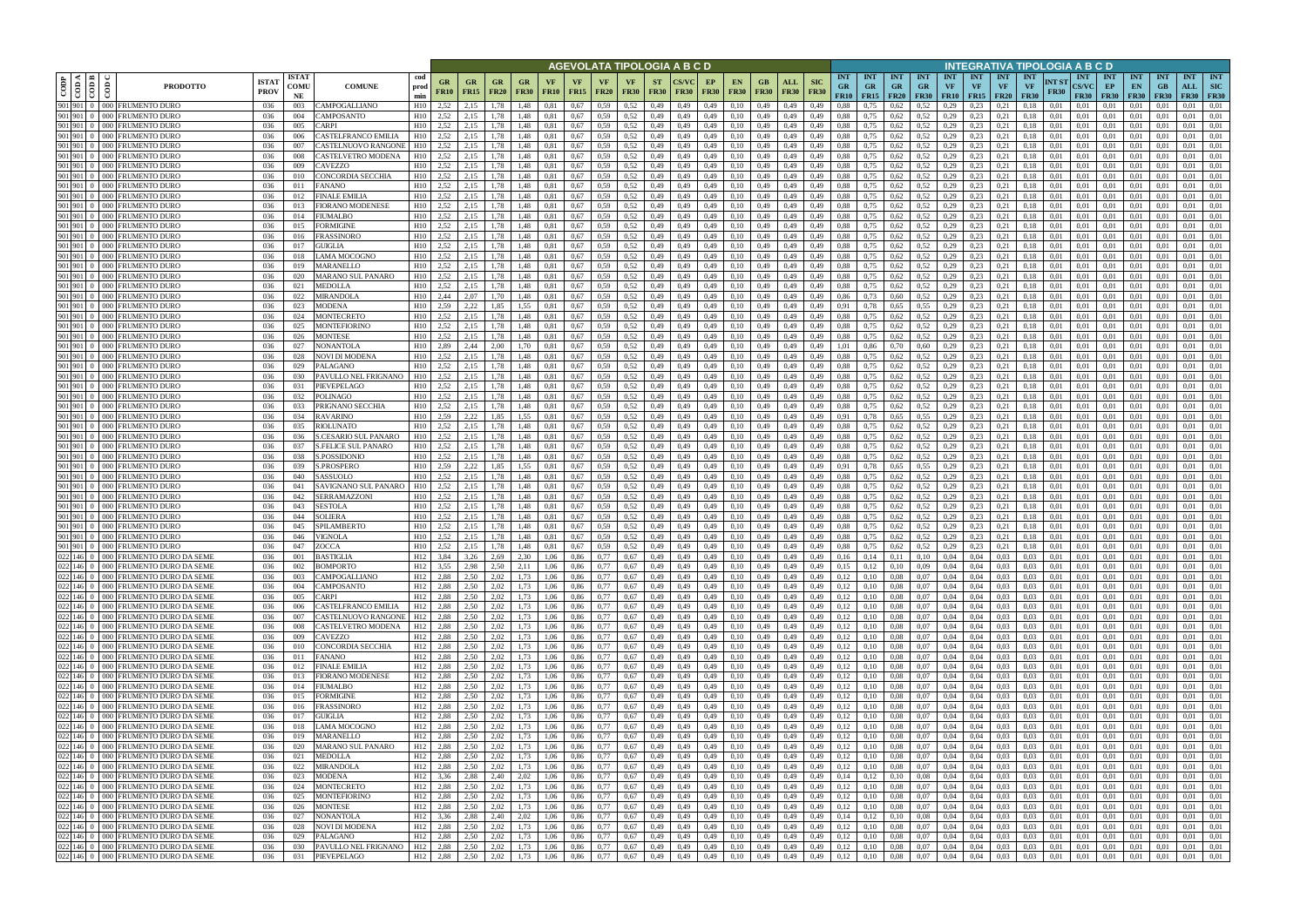|                                            |                                                                                        |                             |                            |                                                    |                        |                             |                           |                                                                   |                   |                   |                   |                            |                   |                          | AGEVOLATA TIPOLOGIA A B C D                                                                       |                            |                                              |                    |                                |                                    |                                 |                                        |                             |                                        |                  |                                        |                                        | INTEGRATIVA TIPOLOGIA A B C D   |                      |                                           |                                     |                                 |                                 |                                  |                                         |
|--------------------------------------------|----------------------------------------------------------------------------------------|-----------------------------|----------------------------|----------------------------------------------------|------------------------|-----------------------------|---------------------------|-------------------------------------------------------------------|-------------------|-------------------|-------------------|----------------------------|-------------------|--------------------------|---------------------------------------------------------------------------------------------------|----------------------------|----------------------------------------------|--------------------|--------------------------------|------------------------------------|---------------------------------|----------------------------------------|-----------------------------|----------------------------------------|------------------|----------------------------------------|----------------------------------------|---------------------------------|----------------------|-------------------------------------------|-------------------------------------|---------------------------------|---------------------------------|----------------------------------|-----------------------------------------|
| CODP<br>$rac{1}{100}$<br>8                 | <b>PRODOTTO</b>                                                                        | <b>ISTAT</b><br><b>PROV</b> | <b>ISTAT</b><br>COMU<br>NE | <b>COMUNE</b>                                      | cod<br>prod<br>min     | GR<br><b>FR10</b>           | <b>GR</b><br><b>FR15</b>  | <b>GR</b><br><b>FR20</b>                                          | GR<br><b>FR30</b> | VF<br><b>FR10</b> | VF<br><b>FR15</b> | VF<br><b>FR20</b>          | VF<br><b>FR30</b> | <b>ST</b><br><b>FR30</b> | <b>CS/VC</b><br><b>FR30</b>                                                                       | EP<br><b>FR30</b>          | EN.<br><b>FR30</b>                           | GB.<br><b>FR30</b> | ALL<br><b>FR30</b>             | <b>SIC</b><br><b>FR30</b>          | <b>INT</b><br><b>GR</b><br>FR10 | <b>INT</b><br><b>GR</b><br>$FR15$ FR20 | <b>INT</b><br><b>GR</b>     | <b>INT</b><br><b>GR</b><br><b>FR30</b> | <b>INT</b><br>VF | <b>INT</b><br><b>VF</b><br>$FR10$ FR15 | <b>INT</b><br><b>VF</b><br><b>FR20</b> | <b>INT</b><br>VF<br><b>FR30</b> | NT ST<br><b>FR30</b> | <b>INT</b><br><b>CS/VC</b><br><b>FR30</b> | <b>INT</b><br>EP<br><b>FR30</b>     | <b>INT</b><br>EN<br><b>FR30</b> | <b>INT</b><br>GB<br><b>FR30</b> | <b>INT</b><br>ALL<br><b>FR30</b> | <b>INT</b><br><b>SIC</b><br><b>FR30</b> |
| 146 0<br>$146 \quad 0$<br>000 <sub>1</sub> | 000 FRUMENTO DURO DA SEME<br>FRUMENTO DURO DA SEME                                     | 036<br>036                  | 032<br>033                 | <b>POLINAGO</b><br>PRIGNANO SECCHIA                | H12<br>H <sub>12</sub> | 2.88<br>2.88                | 2.50<br>2.50              | 2.02<br>2.02                                                      |                   | 1.06<br>1,06      | 0,86<br>0,86      | 0.77                       | 0,67<br>0,67      | 0,49<br>0,49             | 0,49<br>0,49                                                                                      | 0,49<br>0,49               | 0.10<br>0,10                                 | 0,49<br>0,49       | 0.49<br>0,49                   | 0.49<br>0,49                       | 0.12<br>0,12                    | 0.10                                   | 0.08<br>0.08                | 0.07<br>0,07                           | 0.04<br>0,04     | 0.04<br>0,04                           | 0.03<br>0.03                           | 0.03<br>0.03                    | 0.01<br>0,01         | 0.01<br>0,01                              | 0.01<br>0.01                        | 0.01<br>0,01                    | 0,01                            | 0.01<br>0.01                     | 0.01<br>0.01                            |
| 022 146 0                                  | 000 FRUMENTO DURO DA SEME                                                              | 036                         | 034                        | <b>RAVARINO</b>                                    | H <sub>12</sub>        | 3.36                        | 2,88                      | 2.40                                                              | 2,02              | 1,06              | 0,86              | 0.77                       | 0.67              | 0,49                     | 0,49                                                                                              | 0,49                       | 0,10                                         | 0,49               | 0,49                           | 0.49                               | 0,14                            | 0,12                                   | 0,10                        | 0.08                                   | 0,04             | 0,04                                   | 0.03                                   | 0.03                            | 0,01                 | 0,01                                      | 0,01                                | 0,01                            | -0.01                           | 0.01                             | 0,01                                    |
| 022 146 0                                  | 000 FRUMENTO DURO DA SEME                                                              | 036                         | 035                        | <b>RIOLUNATO</b>                                   | H12                    | 2.88                        | 2.50                      | 2.02                                                              | 1.73              | 1.06              | 0.86              | 0.77                       | 0.67              | 0,49                     | 0,49                                                                                              | 0,49                       | 0,10                                         | 0,49               | 0.49                           | 0.49                               | 0.12                            | 0.10                                   | 0.08                        | 0.07                                   | 0,04             | 0.04                                   | 0.03                                   | 0.03                            | 0.01                 | 0.01                                      | 0.01                                | 0,01                            | 0.01                            | 0.01                             | 0.01                                    |
| 022 146 0<br>ററല                           | FRUMENTO DURO DA SEME                                                                  | 036                         | 036                        | S.CESARIO SUL PANARO                               | H12                    | 2.88                        | 2.50                      | 2.02                                                              |                   | 1.06              | 0.86              | 0.77                       | 0.67              | 0,49                     | 0.49                                                                                              | 0,49                       | 0.10                                         | 0.49               | 0.49                           | 0.49                               | 0.12                            |                                        | 0.08                        | 0.07                                   | 0.04             | 0.04                                   | 0.03                                   | 0.03                            | 0.01                 | 0.01                                      | 0.01                                | 0.01                            | 0.01                            | 0.01                             | 0.01                                    |
| 022 146 0                                  | 000 FRUMENTO DURO DA SEME                                                              | 036                         | 037                        | S.FELICE SUL PANARO                                | H <sub>12</sub>        | 2.88                        | 2.50                      | 2.02                                                              |                   | 1.06              | 0.86              | 0.77                       | 0.67              | 0,49                     | 0,49                                                                                              | 0,49                       | 0,10                                         | 0,49               | 0,49                           | 0.49                               | 0.12                            | 0.10                                   | 0,08                        | 0.07                                   | 0,04             | 0,04                                   | 0.03                                   | 0.03                            | 0.01                 | 0.01                                      | 0.01                                | 0,01                            | 0.01                            | 0.01                             | 0,01                                    |
| 022 146 0<br>$022$ 146 0                   | 000 FRUMENTO DURO DA SEME<br>000 FRUMENTO DURO DA SEME                                 | -036<br>-036                | 038<br>039                 | S.POSSIDONIO<br>S.PROSPERO                         | H12<br>H12             | 2.88<br>3.36                | 2.50<br>2.88              | 2.02<br>2.40                                                      | 1.73<br>2,02      | 1.06<br>1.06      | 0.86<br>0.86      | 0.77<br>0.77               | 0.67<br>0.67      | 0.49<br>0,49             | 0.49<br>0,49                                                                                      | 0,49<br>0,49               | 0,10<br>0,10                                 | 0.49<br>0,49       | 0.49<br>0,49                   | 0.49<br>0.49                       | 0.12<br>0.14                    | 0.10<br>0,12                           | 0.08<br>0.10                | 0.07<br>0.08                           | 0.04<br>0.04     | 0.04<br>0.04                           | 0.03<br>0.03                           | 0.03<br>0.03                    | 0.01<br>0.01         | 0.01<br>0.01                              | 0.01<br>0.01                        | 0.01<br>0.01                    | 0.01<br>0.01                    | 0.01<br>0.01                     | 0.01<br>0.01                            |
| $022$ 146 0                                | 000 FRUMENTO DURO DA SEME                                                              | 036                         | 040                        | SASSUOLO                                           | H12                    | 2.88                        | 2.50                      | 2.02                                                              | 1,73              | 1,06              | 0,86              | 0.77                       | 0.67              | 0,49                     | 0.49                                                                                              | 0,49                       | 0,10                                         | 0,49               | 0,49                           | 0.49                               | 0,12                            | 0,10                                   | 0,08                        | 0,07                                   | 0.04             | 0.04                                   | 0.03                                   | 0.03                            | 0.01                 | 0.01                                      | 0,01                                | 0,01                            | 0.01                            | 0.01                             | 0,01                                    |
| 022 146 0<br>$000 -$                       | <b>FRUMENTO DURO DA SEMI</b>                                                           | 036                         | 041                        | SAVIGNANO SUL PANARO                               | H <sub>12</sub>        | 2,88                        | 2.50                      | 2.02                                                              | 1,73              | 1,06              | 0,86              | 0,77                       | 0.67              | 0,49                     | 0,49                                                                                              | 0,49                       | 0,10                                         | 0,49               | 0,49                           | 0.49                               | 0,12                            | 0,10                                   | 0,08                        | 0,07                                   | 0,04             | 0,04                                   | 0.03                                   | 0.03                            | 0.01                 | 0.01                                      | 0.01                                | 0,01                            | 0.01                            | 0.01                             | 0,01                                    |
| 022 146 0<br>000 <sub>1</sub>              | FRUMENTO DURO DA SEME                                                                  | 036                         | 042                        | SERRAMAZZONI                                       | H <sub>12</sub>        | 2.88                        | 2.50                      | 2.02                                                              | 1,73              | 1,06              | 0,86              | 0.77                       | 0.67              | 0,49                     | 0,49                                                                                              | 0,49                       | 0,10                                         | 0,49               | 0,49                           | 0.49                               | 0,12                            | 0,10                                   | 0,08                        | 0,07                                   | 0,04             | 0.04                                   | 0.03                                   | 0.03                            | 0.01                 | 0,01                                      | 0,01                                | 0,01                            | 0.01                            | 0.01                             | 0,01                                    |
| 022 146 0                                  | 000 FRUMENTO DURO DA SEME                                                              | 036                         | 043                        | SESTOLA                                            | H <sub>12</sub>        | 2,88                        | 2,50                      | 2,02                                                              | 1,73              | 1,06              | 0,86              | 0,77                       | 0.67              | 0,49                     | 0,49                                                                                              | 0,49                       | 0,10                                         | 0,49               | 0,49                           | 0,49                               | 0,12                            | 0,10                                   | 0,08                        | 0,07                                   | 0,04             | 0,04                                   | 0.03                                   | 0.03                            | 0,01                 | 0,01                                      | 0,01                                | 0,01                            | 0,01                            | 0,01                             | 0,01                                    |
| $022$ 146 0<br>$022$ 146 0                 | 000 FRUMENTO DURO DA SEME<br>000 FRUMENTO DURO DA SEME                                 | 036<br>036                  | 044<br>045                 | <b>SOLIERA</b><br>SPILAMBERTO                      | H12<br>H12             | 2.88<br>2,88                | 2.50<br>2.50              | 2.02<br>2.02                                                      | 1.73<br>1.73      | 1.06<br>1,06      | 0,86<br>0,86      | 0.77<br>0.77               | 0,67<br>0,67      | 0,49<br>0,49             | 0,49<br>0,49                                                                                      | 0.49<br>0,49               | 0,10<br>0,10                                 | 0,49<br>0,49       | 0,49<br>0,49                   | 0.49<br>0,49                       | 0,12<br>0,12                    | 0,10<br>0,10                           | 0,08<br>0,08                | 0,07<br>0,07                           | 0,04<br>0.04     | 0.04<br>0,04                           | 0.03<br>0.03                           | 0.03<br>0.03                    | 0.01<br>0,01         | 0.01<br>0.01                              | 0,01<br>0,01                        | 0,01<br>0,01                    | 0.01<br>0.01                    | 0,01<br>0,01                     | 0.01<br>0.01                            |
| $022$ 146 0                                | 000 FRUMENTO DURO DA SEME                                                              | 036                         | 046                        | VIGNOLA                                            | H12                    | 2,88                        | 2,50                      | 2.02                                                              | 1,73              | 1,06              | 0,86              | 0.77                       | 0.67              | 0,49                     | 0,49                                                                                              | 0,49                       | 0,10                                         | 0,49               | 0,49                           | 0.49                               | 0,12                            | 0,10                                   | 0,08                        | 0,07                                   | 0,04             | 0,04                                   | 0.03                                   | 0.03                            | 0,01                 | 0,01                                      | 0,01                                | 0,01                            | 0.01                            | 0,01                             | 0.01                                    |
| $022$ 146 0                                | 000 FRUMENTO DURO DA SEME                                                              | 036                         | 047                        | ZOCCA                                              | H12                    | 2.88                        | 2.50                      | 2.02                                                              | 1.73              | 1.06              | 0.86              | 0.77                       | 0.67              | 0.49                     | 0.49                                                                                              | 0.49                       | 0.10                                         | 0.49               | 0.49                           | 0.49                               | 0.12                            | 0.10                                   | 0,08                        | 0.07                                   | 0.04             | 0.04                                   | 0.03                                   | 0.03                            | 0.01                 | 0.01                                      | 0.01                                | 0.01                            | 0.01                            | 0.01                             | 0.01                                    |
| 001 001 0                                  | 000 FRUMENTO TENERO                                                                    | 036                         | 001                        | <b>BASTIGLIA</b>                                   | H11                    | 2.59                        | 2.22                      | 1.85                                                              | 1.55              | 0.81              | 0.67              | 0.59                       | 0.52              | 0,49                     | 0.49                                                                                              | 0.49                       | 0.10                                         | 0.49               | 0.49                           | 0.49                               | 0,91                            | 0.78                                   | 0,65                        | 0,55                                   | 0,29             | 0.23                                   | 0.21                                   | 0.18                            | 0.01                 | 0.01                                      | 0.01                                | 0.01                            | 0.01                            | 0.01                             | 0.01                                    |
| 001 001 0<br>001 001 0                     | 000 FRUMENTO TENERO                                                                    | 036                         | 002                        | <b>BOMPORTO</b>                                    | H11<br>H11             | 2.44<br>2.44                | 2.07                      | 1.70                                                              | 1.48              | 0.81              | 0,67              | 0.59                       | 0.52              | 0,49                     | 0.49                                                                                              | 0,49                       | 0,10                                         | 0,49               | 0.49                           | 0.49                               | 0.86                            | 0.73                                   | 0,60                        | 0.52                                   | 0,29             | 0,23                                   | 0.21                                   | 0.18                            | 0.01                 | 0.01                                      | 0,01                                | 0,01                            | 0.01                            | 0.01                             | 0.01                                    |
| 001 001 0<br>000                           | 000 FRUMENTO TENERO<br>FRUMENTO TENERO                                                 | 036<br>036                  | 003<br>004                 | CAMPOGALLIANO<br><b>CAMPOSANTO</b>                 | H11                    | 2.29                        | 2.07<br>1.92              | 1.70<br>.63                                                       | 1.48              | 0.81              | 0.67<br>0.67      | 0.59<br>0.59               | 0.52<br>0.52      | 0.49<br>0.49             | 0.49<br>0.49                                                                                      | 0.49<br>0.49               | 0.10<br>0.10                                 | 0.49<br>0.49       | 0.49<br>0.49                   | 0.49<br>0.49                       | 0.86<br>0.81                    | 0.73<br>0.68                           | 0.60<br>0.57                | 0,52<br>0,49                           | 0.29<br>0.29     | 0.23<br>0.23                           | 0.21<br>0.21                           |                                 | 0.01<br>0.01         | 0.01<br>0.01                              | 0.01<br>0.01                        | 0.01<br>0.01                    | $0.0^{\circ}$                   | 0.01<br>0.01                     | 0.01<br>0.01                            |
| 001 001 0                                  | 000 FRUMENTO TENERO                                                                    | 036                         | 005                        | <b>ARPI</b>                                        | H11                    | 2.37                        | 2.00                      | 1.63                                                              | 1.41              | 0.81              | 0,67              | 0.59                       | 0.52              | 0,49                     | 0,49                                                                                              | 0,49                       | 0,10                                         | 0,49               | 0.49                           | 0.49                               | 0.83                            | 0.70                                   | 0,57                        | 0,49                                   | 0,29             | 0,23                                   | 0,21                                   | 0.18                            | 0.01                 | 0.01                                      | 0,01                                | 0,01                            | 0.0                             | 0.01                             | 0.01                                    |
| 001 001 0                                  | 000 FRUMENTO TENERO                                                                    | 036                         | 006                        | <b>CASTELFRANCO EMILIA</b>                         | H11                    | 2.29                        | 1.92                      | 1.63                                                              | 1.41              | 0.81              | 0.67              | 0.59                       | 0.52              | 0,49                     | 0.49                                                                                              | 0,49                       | 0,10                                         | 0,49               | 0.49                           | 0.49                               | 0.81                            | 0.68                                   | 0,57                        | 0,49                                   | 0,29             | 0.23                                   | 0.21                                   | 0.18                            | 0.01                 | 0.01                                      | 0.01                                | 0.01                            |                                 | 0.01                             | 0.01                                    |
|                                            | 001 001 0 000 FRUMENTO TENERO                                                          | 036                         | 007                        | CASTELNUOVO RANGONE                                | H11                    | 2.29                        | 1,92                      | 1.63                                                              | 1.41              | 0.81              | 0,67              | 0.59                       | 0.52              | 0,49                     | 0,49                                                                                              | 0,49                       | 0,10                                         | 0,49               | 0,49                           | 0,49                               | 0,81                            | 0,68                                   | 0,57                        | 0,49                                   | 0,29             | 0.23                                   | 0,21                                   | 0,18                            | 0,01                 | 0,01                                      | 0.01                                | 0.01                            | 0.01                            | 0.01                             | 0.01                                    |
| 001 001 0<br>001 001 0                     | 000 FRUMENTO TENERO                                                                    | 036                         | 008                        | CASTELVETRO MODENA                                 | H11                    | 2,29                        | 1,92                      | 1.63<br>.63                                                       | 1.41              |                   | 0,67              | 0.59                       | 0.52              | 0,49                     | 0,49                                                                                              | 0,49                       | 0,10                                         | 0,49               | 0.49                           | 0,49                               | 0.81<br>0.81                    | 0,68                                   | 0,57                        | 0,49                                   | 0,29             | 0,23                                   | 0.21                                   |                                 | 0.01                 | 0,01                                      | 0,01                                | 0,01                            |                                 | 0.01<br>0.01                     | 0.01                                    |
| 001 001 0                                  | 000 FRUMENTO TENERO<br>000 FRUMENTO TENERO                                             | 036<br>036                  | 009<br>010                 | CAVEZZO<br>CONCORDIA SECCHIA                       | H11<br>H11             | 2,29<br>2,29                | 1.92                      | .63                                                               | 1.41<br>l.41      |                   | 0,67<br>0.67      | 0.59<br>0.59               | 0.52<br>0.52      | 0,49<br>0,49             | 0,49<br>0.49                                                                                      | 0,49<br>0,49               | 0.10<br>0.10                                 | 0,49<br>0,49       | 0.49<br>0.49                   | 0,49<br>0.49                       | 0.81                            | 0,68<br>0.68                           | 0,57<br>0,57                | 0,49<br>0,49                           | 0,29<br>0,29     | 0.23<br>0.23                           | 0.21<br>0.21                           |                                 | 0.01<br>0.01         | 0,01<br>0.01                              | 0.01<br>0.01                        | 0,01<br>0.01                    | 0.01                            | 0.01                             | 0.01<br>0.01                            |
| 001 001 0                                  | 000 FRUMENTO TENERO                                                                    | 036                         | 011                        | <b>ANANO</b>                                       | H11                    | 2,29                        | 1,92                      | 1,63                                                              | 1,41              | 0.81              | 0,67              | 0,59                       | 0,52              | 0,49                     | 0,49                                                                                              | 0,49                       | 0,10                                         | 0,49               | 0,49                           | 0,49                               | 0.81                            | 0,68                                   | 0,57                        | 0,49                                   | 0,29             | 0,23                                   | 0,21                                   | 0,18                            | 0,01                 | 0,01                                      | 0,01                                | 0,01                            | 0,01                            | 0,01                             | 0,01                                    |
| 001 001 0                                  | 000 FRUMENTO TENERO                                                                    | 036                         | 012                        | <b>FINALE EMILIA</b>                               | H11                    | 2.29                        | 1.92                      | 1.63                                                              | 1.41              | 0.81              | 0.67              | 0.59                       | 0.52              | 0,49                     | 0.49                                                                                              | 0,49                       | 0.10                                         | 0.49               | 0.49                           | 0.49                               | 0.81                            | 0.68                                   | 0,57                        | 0,49                                   | 0.29             | 0.23                                   | 0.21                                   | 0.18                            | 0.01                 | 0.01                                      | 0.01                                | 0,01                            | 0.01                            | 0.01                             | 0.01                                    |
| 001 001 0                                  | 000 FRUMENTO TENERO                                                                    | 036                         | 013                        | FIORANO MODENESE                                   | H11                    | 2,29                        | 1,92                      | 1.63                                                              | 1,41              | 0.81              | 0,67              | 0.59                       | 0.52              | 0,49                     | 0,49                                                                                              | 0,49                       | 0,10                                         | 0,49               | 0,49                           | 0.49                               | 0.81                            | 0.68                                   | 0,57                        | 0,49                                   | 0,29             | 0.23                                   | 0,21                                   | 0.18                            | 0.01                 | 0.01                                      | 0.01                                | 0,01                            | 0.01                            | 0.01                             | 0.01                                    |
| 001 001 0<br>001 001 0                     | 000 FRUMENTO TENERO<br>000 FRUMENTO TENERO                                             | 036<br>036                  | 014<br>015                 | FIUMALBO<br>FORMIGINE                              | H11<br>H11             | 2,29<br>2,29                | 1,92<br>1.92              | 1.63<br>1.63                                                      | 1.41<br>1.41      | 0.81<br>0.81      | 0.67<br>0.67      | 0.59<br>0.59               | 0.52<br>0.52      | 0,49<br>0,49             | 0.49<br>0,49                                                                                      | 0,49<br>0,49               | 0,10<br>0,10                                 | 0,49<br>0,49       | 0.49<br>0,49                   | 0.49<br>0.49                       | 0.81<br>0.81                    | 0.68<br>0.68                           | 0,57<br>0,57                | 0,49<br>0,49                           | 0,29<br>0,29     | 0,23<br>0,23                           | 0.21<br>0.21                           | 0.18<br>0.18                    | 0.01<br>0.01         | 0.01<br>0.01                              | 0.01<br>0.01                        | 0,01<br>0.01                    | -0.01<br>0.01                   | 0.01<br>0.01                     | 0.01<br>0.01                            |
| 001 001 0                                  | 000 FRUMENTO TENERO                                                                    | 036                         | 016                        | FRASSINORO                                         | H11                    | 2,29                        | 1.92                      | 1.63                                                              | 1.41              | 0.81              | 0.67              | 0.59                       | 0.52              | 0.49                     | 0.49                                                                                              | 0,49                       | 0,10                                         | 0,49               | 0.49                           | 0.49                               | 0.81                            | 0.68                                   | 0.57                        | 0,49                                   | 0,29             | 0.23                                   | 0.21                                   | 0.18                            | 0.01                 | 0.01                                      | 0.01                                | 0.01                            | 0.01                            | 0.01                             | 0.01                                    |
| 001 001 0                                  | 000 FRUMENTO TENERO                                                                    | 036                         | 017                        | GUIGLIA                                            | H11                    | 2,29                        | 1,92                      | 1.63                                                              | 1,41              | 0,81              | 0,67              | 0.59                       | 0.52              | 0,49                     | 0,49                                                                                              | 0,49                       | 0,10                                         | 0,49               | 0,49                           | 0,49                               | 0.81                            | 0,68                                   | 0,57                        | 0,49                                   | 0,29             | 0,23                                   | 0,21                                   | 0.18                            | 0,01                 | 0,01                                      | 0,01                                | 0,01                            | 0.01                            | 0.01                             | 0,01                                    |
| 001 001 0                                  | 000 FRUMENTO TENERO                                                                    | 036                         | 018                        | LAMA MOCOGNO                                       | H11                    | 2,29                        | 1.92                      | 1.63                                                              | 1,41              | 0.81              | 0,67              | 0.59                       | 0.52              | 0,49                     | 0.49                                                                                              | 0.49                       | 0,10                                         | 0,49               | 0,49                           | 0.49                               | 0.81                            | 0.68                                   | 0.57                        | 0,49                                   | 0,29             | 0.23                                   | 0.21                                   | 0.18                            | 0.01                 | 0.01                                      | 0,01                                | 0.01                            | 0.01                            | 0.01                             | 0.01                                    |
| 001 001 0                                  | 000 FRUMENTO TENERO                                                                    | 036                         | 019                        | MARANELLO                                          | H11                    | 2,29                        | 1,92                      | 1.63                                                              | 1,41              | 0,81              | 0,67              | 0.59                       | 0.52              | 0,49                     | 0,49                                                                                              | 0,49                       | 0,10                                         | 0,49               | 0,49                           | 0,49                               | 0.81                            | 0.68                                   | 0,57                        | 0,49                                   | 0,29             | 0,23                                   | 0,21                                   | 0,18                            | 0,01                 | 0,01                                      | 0,01                                | 0,01                            | 0.01                            | 0.01                             | 0,01                                    |
| 001 001 0<br>001 001 0                     | 000 FRUMENTO TENERO<br>000 FRUMENTO TENERO                                             | 036<br>036                  | 020<br>021                 | MARANO SUL PANARO<br><b>MEDOLLA</b>                | H11<br>H11             | 2,29<br>2,29                | 1,92<br>1.92              | 1,63<br>1.63                                                      | 1,41<br>1,41      | 0.81<br>0,81      | 0,67<br>0,67      | 0.59<br>0.59               | 0,52<br>0.52      | 0,49<br>0,49             | 0,49<br>0,49                                                                                      | 0,49<br>0,49               | 0,10<br>0,10                                 | 0,49<br>0,49       | 0,49<br>0,49                   | 0,49<br>0,49                       | 0.81<br>0.81                    | 0,68<br>0.68                           | 0,57<br>0,57                | 0,49<br>0,49                           | 0,29<br>0,29     | 0,23<br>0,23                           | 0,21<br>0,21                           | 0,18<br>0.18                    | 0,01<br>0,01         | 0,01<br>0.01                              | 0,01<br>0,01                        | 0,01<br>0,01                    | 0,01<br>0.01                    | 0,01<br>0,01                     | 0,01<br>0.01                            |
| 001 001 0                                  | 000 FRUMENTO TENERO                                                                    | 036                         | 022                        | <b>MIRANDOLA</b>                                   | H11                    | 2,29                        | 1.92                      | 1,63                                                              | 1,41              | 0,81              | 0,67              | 0.59                       | 0.52              | 0,49                     | 0,49                                                                                              | 0,49                       | 0,10                                         | 0,49               | 0,49                           | 0,49                               | 0,81                            | 0.68                                   | 0,57                        | 0,49                                   | 0,29             | 0,23                                   | 0,21                                   | 0.18                            | 0.01                 | 0,01                                      | 0,01                                | 0,01                            | 0.01                            | 0,01                             | 0.01                                    |
| 001 001 0                                  | 000 FRUMENTO TENERO                                                                    | 036                         | 023                        | <b>MODENA</b>                                      | H11                    | 2,37                        | 2,00                      | 1,63                                                              | 1,41              | 0,81              | 0,67              | 0.59                       | 0.52              | 0,49                     | 0,49                                                                                              | 0,49                       | 0,10                                         | 0,49               | 0,49                           | 0.49                               | 0.83                            | 0,70                                   | 0,57                        | 0,49                                   | 0,29             | 0,23                                   | 0,21                                   | 0.18                            | 0,01                 | 0.01                                      | 0,01                                | 0,01                            | 0.01                            | 0,01                             | 0.01                                    |
| 001 001 0                                  | 000 FRUMENTO TENERO                                                                    | 036                         | 024                        | <b>MONTECRETO</b>                                  | H11                    | 2,29                        | 1.92                      | 1.63                                                              | 1.41              | 0.81              | 0,67              | 0.59                       | 0.52              | 0,49                     | 0.49                                                                                              | 0.49                       | 0.10                                         | 0.49               | 0.49                           | 0.49                               | 0.81                            | 0.68                                   | 0,57                        | 0,49                                   | 0,29             | 0,23                                   | 0.21                                   | 0.18                            | 0.01                 | 0.01                                      | 0.01                                | 0.01                            | 0.01                            | 0.01                             | 0.01                                    |
| 001 001 0<br>$000$ $\Gamma$                | <b>FRUMENTO TENERO</b><br>001 001 0 000 FRUMENTO TENERO                                | 036<br>036                  | 025<br>026                 | MONTEFIORINO<br><b>MONTESE</b>                     | H11<br>H11             | 2,29<br>2,29                | 1.92<br>1,92              | 1.63<br>1,63                                                      | 1.41              | 0.81              | 0.67<br>0,67      | 0.59<br>0.59               | 0.52<br>0.52      | 0,49<br>0,49             | 0.49<br>0,49                                                                                      | 0.49<br>0,49               | 0.10                                         | 0.49<br>0,49       | 0.49                           | 0.49<br>0.49                       | 0.81<br>0.81                    | 0.68                                   | 0,57<br>0,57                | 0.49<br>0,49                           | 0,29<br>0,29     | 0.23<br>0,23                           | 0.21<br>0,21                           | 0.18<br>0.18                    | 0.01<br>0.01         | 0.01<br>0.01                              | 0.01<br>0,01                        | 0.01<br>0,01                    | 0.01<br>0.01                    | 0.01<br>0,01                     | 0.01<br>0,01                            |
| 001 001 0                                  | 000 FRUMENTO TENERO                                                                    | 036                         | 027                        | NONANTOLA                                          | H11                    | 2.52                        | 2.15                      | 1.78                                                              | 1,41<br>1.48      | 0,81<br>0.81      | 0.67              | 0.59                       | 0.52              | 0.49                     | 0.49                                                                                              | 0.49                       | 0,10<br>0.10                                 | 0.49               | 0,49<br>0.49                   | 0.49                               | 0.88                            | 0.68<br>0.75                           | 0.62                        | 0.52                                   | 0.29             | 0.23                                   | 0.21                                   |                                 | 0.01                 | 0.01                                      | 0.01                                | 0.01                            | 0.01                            | 0.01                             | 0.01                                    |
|                                            | 001 001 0 000 FRUMENTO TENERO                                                          | 036                         | 028                        | <b>NOVI DI MODENA</b>                              | H11                    | 2,29                        | 1,92                      | 1.63                                                              | 1.41              | 0.81              | 0.67              | 0.59                       | 0.52              | 0,49                     | 0,49                                                                                              | 0,49                       | 0,10                                         | 0.49               | 0,49                           | 0.49                               | 0.81                            | 0.68                                   | 0,57                        | 0,49                                   | 0,29             | 0.23                                   | 0,21                                   | 0.18                            | 0.01                 | 0.01                                      | 0.01                                | 0.01                            | 0.01                            | 0.01                             | 0.01                                    |
|                                            | 001 001 0 000 FRUMENTO TENERO                                                          | 036                         | 029                        | <b>PALAGANO</b>                                    | H11                    | 2,29                        | 1,92                      | 1.63                                                              | 1.41              | 0.81              | 0.67              | 0.59                       | 0.52              | 0.49                     | 0.49                                                                                              | 0.49                       | 0.10                                         | 0.49               | 0.49                           | 0.49                               | 0.81                            | 0.68                                   | 0.57                        | 0.49                                   | 0.29             | 0.23                                   | 0.21                                   | 0.18                            | 0.01                 | 0.01                                      | 0.01                                | 0.01                            | 0.01                            | 0.01                             | 0.01                                    |
|                                            | 001 001 0 000 FRUMENTO TENERO                                                          | 036                         | 030                        | PAVULLO NEL FRIGNANO   H11                         |                        | 2,29                        | 1,92                      | $1,63$ 1.41                                                       |                   | 0,81              | 0,67              | 0.59                       | 0,52              | 0,49                     | 0,49                                                                                              | 0,49                       | 0,10                                         | 0,49               | 0,49                           | 0,49                               | 0,81                            | 0,68                                   | 0,57                        | 0,49                                   | 0,29             | 0,23                                   | 0,21                                   | 0,18                            | 0,01                 | 0,01                                      | 0,01                                | 0,01                            | 0,01                            | 0,01                             | 0,01                                    |
|                                            | 001 001 0 000 FRUMENTO TENERO<br>001 001 0 000 FRUMENTO TENERO                         | 036<br>036                  | 031<br>032                 | PIEVEPELAGO<br><b>POLINAGO</b>                     | H11<br>H11             | 2,29<br>2,29                | 1,92<br>1,92              | 1,63<br>1,63 1,41                                                 | 1,41              | 0.81<br>0,81      | 0,67<br>0,67      | 0,59<br>0,59               | 0,52<br>0,52      | 0,49<br>0,49             | 0,49<br>0,49                                                                                      | 0,49<br>0,49               | 0,10<br>0,10                                 | 0,49<br>0,49       | 0,49<br>0,49                   | 0,49<br>0,49                       | 0,81<br>0,81                    | 0,68<br>0,68                           | 0,57<br>0,57                | 0,49<br>0,49                           |                  | $0,29$ 0.23<br>$0,29$ $0,23$           | 0,21<br>0,21                           | 0,18<br>0,18                    | 0,01<br>0,01         | 0,01<br>0,01                              | 0,01<br>0,01                        | 0,01<br>0,01                    | 0,01<br>0,01                    | 0,01<br>0,01                     | 0,01<br>0,01                            |
|                                            | 001 001 0 000 FRUMENTO TENERO                                                          | 036                         | 033                        | PRIGNANO SECCHIA                                   | H11                    | 2,29                        | 1,92                      | $1,63$ $1,41$                                                     |                   | 0,81              | 0,67              | 0,59                       | 0,52              | 0,49                     |                                                                                                   | $0,49$ $0,49$              | 0,10                                         |                    | $0,49$ $0,49$                  | 0,49                               | 0,81                            | 0,68                                   | 0,57                        | 0,49                                   |                  | $0,29$ $0,23$                          | 0,21                                   | 0,18                            | 0,01                 | 0,01                                      | 0,01                                | 0,01                            | 0,01                            | 0.01                             | 0,01                                    |
|                                            | 001 001 0 000 FRUMENTO TENERO                                                          | 036                         | 034                        | RAVARINO                                           | H11                    | 2,52                        | 2,15                      | 1,78                                                              | 1,48              | 0,81              | 0,67              | 0,59                       | 0,52              | 0,49                     | 0,49                                                                                              | 0,49                       | 0,10                                         | 0,49               | 0,49                           | 0,49                               | 0,88                            | 0,75                                   | 0,62                        | 0,52                                   |                  | $0,29$ 0,23                            | 0,21                                   | 0,18                            | 0,01                 | 0,01                                      | 0.01                                | 0,01                            | 0,01                            | 0.01                             | 0,01                                    |
|                                            | 001 001 0 000 FRUMENTO TENERO                                                          | 036                         | 035                        | <b>RIOLUNATO</b>                                   | H11                    | 2,29                        | 1,92                      | 1,63                                                              | 1,41              | 0,81              | 0,67              | 0,59                       | 0,52              | 0,49                     |                                                                                                   | 0,49 0,49                  | 0,10                                         |                    | $0,49$ $0,49$                  | 0,49                               | 0,81                            | 0,68                                   | 0,57                        | 0,49                                   |                  | $0,29$ 0.23                            | 0,21                                   | 0,18                            | 0,01                 | 0,01                                      | 0,01                                | $0,\!01$                        | 0,01                            | 0.01                             | 0,01                                    |
|                                            | 001 001 0 000 FRUMENTO TENERO<br>001 001 0 000 FRUMENTO TENERO                         | 036<br>036                  | 036<br>037                 | S.CESARIO SUL PANARO<br><b>S.FELICE SUL PANARO</b> |                        | H <sub>11</sub> 2,29        | 1,92<br>$H11$ 2,29 1,92   | $1,63$ 1,41<br>1,63 1,41                                          |                   | 0.81<br>0,81      | 0,67<br>0,67      | 0.59<br>0.59               | 0,52              | 0,49<br>$0,52$ 0.49      |                                                                                                   | $0,49$ $0,49$<br>0,49 0,49 | 0,10<br>0,10                                 |                    | 0,49 0,49<br>0,49 0,49         | 0,49<br>0,49                       | 0,81<br>0,81                    | 0,68<br>0.68                           | 0,57<br>0,57                | 0,49<br>0,49                           |                  | $0,29$ 0.23<br>$0,29$ 0.23             | 0,21<br>0,21                           | 0,18<br>0,18                    | 0,01<br>0,01         | 0.01<br>0,01                              | $0.01 \qquad 0.01$<br>$0,01$ $0,01$ |                                 | 0,01<br>0,01                    | 0.01                             | $0,01$ $0,01$<br>0,01                   |
|                                            | 001 001 0 000 FRUMENTO TENERO                                                          | 036                         | 038                        | S.POSSIDONIO                                       |                        |                             | H <sub>11</sub> 2,29 1,92 | $1,63$ $1,41$ $0,81$                                              |                   |                   | 0,67              |                            | 0,59 0,52         | 0,49                     |                                                                                                   | 0,49 0,49                  | 0,10                                         |                    | 0,49 0,49                      | 0,49                               | 0,81                            | 0,68                                   | 0,57                        | 0,49                                   |                  | $0,29$ $0,23$                          | 0,21                                   | 0,18                            | 0,01                 | 0,01                                      | $0,01$ $0,01$                       |                                 | 0,01                            | 0,01                             | 0,01                                    |
|                                            | 001 001 0 000 FRUMENTO TENERO                                                          | 036                         | 039                        | S.PROSPERO                                         |                        | $H11 \ 2,37$                | 2,00                      | $1,63$ 1,41                                                       |                   | 0,81              | 0,67              | 0,59                       | 0,52              | 0,49                     | 0,49                                                                                              | 0,49                       | 0,10                                         |                    | $0,49$ $0,49$                  | 0,49                               | 0,83                            | 0,70                                   | 0,57                        | 0,49                                   |                  | $0,29$ $0,23$                          | 0,21                                   | 0,18                            | 0,01                 | 0,01                                      | 0,01                                | 0,01                            | 0,01                            | 0.01                             | 0,01                                    |
|                                            | 001 001 0 000 FRUMENTO TENERO                                                          | 036                         | 040                        | SASSUOLO                                           | H11                    | 2,29                        | 1,92                      | $1,63$ 1,41                                                       |                   | 0,81              | 0,67              | 0,59                       | 0,52              | 0,49                     | 0,49                                                                                              | 0,49                       | 0,10                                         | 0,49               | 0,49                           | 0,49                               | 0.81                            | 0,68                                   | 0,57                        | 0,49                                   | 0,29             | 0,23                                   | 0,21                                   | 0,18                            | 0,01                 | 0,01                                      | 0,01                                | 0,01                            | 0,01                            | 0,01                             | 0,01                                    |
|                                            | 001 001 0 000 FRUMENTO TENERO<br>001 001 0 000 FRUMENTO TENERO                         | 036                         | 041                        | SAVIGNANO SUL PANARO                               | H11                    | 2,29                        | 1,92                      | $1,63$ $1,41$                                                     |                   | 0,81              | 0,67              | 0,59                       | 0,52              | 0,49                     | 0,49                                                                                              | 0,49                       | 0,10                                         |                    | 0,49 0,49                      | 0,49                               | 0,81                            | 0,68                                   | 0,57                        | 0,49                                   | 0,29             | 0,23                                   | 0,21                                   | 0,18                            | 0,01                 | 0,01                                      | $0,01$ $0,01$                       |                                 | 0,01                            | 0,01                             | 0,01                                    |
|                                            | 001 001 0 000 FRUMENTO TENERO                                                          | 036<br>036                  | 042<br>043                 | SERRAMAZZONI<br><b>SESTOLA</b>                     |                        | H11 2,29<br>$H11$ 2,29 1,92 | 1,92                      | $1,63$ $1,41$<br>$1,63$ $1,41$ 0.81                               |                   | 0,81              | 0,67<br>0,67      | 0,59<br>0,59               | 0,52<br>0,52      | 0,49<br>0,49             | 0,49                                                                                              | 0,49<br>$0,49$ $0,49$      | 0,10<br>0,10                                 |                    | $0,49$ $0,49$<br>$0,49$ $0,49$ | 0,49<br>0,49                       | 0,81<br>0,81                    | 0,68<br>0,68                           | 0,57<br>0,57                | 0,49<br>0,49                           |                  | $0,29$ $0,23$<br>$0,29$ $0,23$         | 0,21<br>0,21                           | 0,18<br>0,18                    | 0,01<br>0,01         | 0,01<br>0,01                              | $0,01$ $0,01$<br>$0,01$ $0,01$      |                                 | 0,01<br>0,01                    | 0,01<br>0,01                     | 0,01<br>0,01                            |
|                                            | 001 001 0 000 FRUMENTO TENERO                                                          | 036                         | 044                        | <b>SOLIERA</b>                                     | H11                    | 2,29                        | 1,92                      | $1,63$ $1,41$                                                     |                   | 0,81              | 0,67              | $0,59$ $0,52$              |                   | 0,49                     | 0,49                                                                                              | 0,49                       | 0,10                                         |                    | $0,49$ $0,49$                  | 0,49                               | 0,81                            | 0,68                                   | 0,57                        | 0,49                                   |                  | $0,29$ $0,23$                          | 0,21                                   | 0,18                            | 0,01                 | 0,01                                      | 0,01                                | 0,01                            | 0,01                            | 0,01                             | 0,01                                    |
|                                            | 001 001 0 000 FRUMENTO TENERO                                                          | 036                         | 045                        | SPILAMBERTO                                        |                        | $H11$ 2,29 1,92             |                           | $1,63$ $1,41$ 0.81                                                |                   |                   | 0,67              | $0.59 \quad 0.52$          |                   | 0,49                     | 0,49                                                                                              | 0,49                       | 0,10                                         |                    | $0,49$ $0,49$                  | 0,49                               | 0.81                            | 0,68                                   | 0,57                        | 0,49                                   |                  | $0,29$ $0,23$                          | 0,21                                   | 0,18                            | 0,01                 | 0.01                                      | $0,01$ $0,01$                       |                                 | 0.01                            | 0,01                             | 0,01                                    |
|                                            | 001 001 0 000 FRUMENTO TENERO                                                          | 036                         | 046                        | <b>VIGNOLA</b>                                     |                        | H <sub>11</sub> 2,29 1,92   |                           | $1,63$ $1,41$ 0.81                                                |                   |                   | 0,67              | 0,59 0,52                  |                   | 0,49                     |                                                                                                   | 0,49 0,49                  | 0,10                                         |                    | $0,49$ $0,49$                  | 0,49                               | 0.81                            | 0,68                                   | 0,57                        | 0,49                                   |                  | $0,29$ $0,23$                          | 0,21                                   | 0,18                            | 0,01                 | 0,01                                      | $0,01$ $0,01$                       |                                 | 0.01                            | 0,01                             | 0,01                                    |
|                                            | 001 001 0 000 FRUMENTO TENERO                                                          | 036                         | 047                        | ZOCCA                                              |                        | $H11$ 2,29 1,92             |                           | $1,63$ $1,41$ 0.81                                                |                   |                   | 0,67              | $0,59$ $0,52$              |                   | 0,49                     | 0,49                                                                                              | $0,49$ 0,10                |                                              |                    | 0,49 0,49                      | 0,49                               | 0,81 0,68                       |                                        | 0,57                        | 0,49                                   |                  | $0,29$ $0,23$                          | 0,21                                   | 0,18                            | 0,01                 | 0,01                                      | $0,01$ $0,01$                       |                                 | 0,01                            | 0,01                             | 0,01                                    |
|                                            | 699 304 0 000 FRUMENTO TENERO DA BIOMASSA<br>699 304 0 000 FRUMENTO TENERO DA BIOMASSA | 036<br>036                  | 001<br>002                 | <b>BASTIGLIA</b><br><b>BOMPORTO</b>                | L48<br>L48             | 1,70<br>1,70                | 1,45<br>1,45              | $1,19$ 1,02 0,43<br>$1,19$ 1,02 0,43                              |                   |                   | 0,34<br>0,34      | $0,26$ 0,17<br>$0,26$ 0.17 |                   | 0,49<br>0,49             |                                                                                                   |                            | $0,49$ $0,68$ $0,10$<br>$0,49$ $0,68$ $0,10$ |                    | 0,49 0,49<br>0,49 0,49         | 0,49<br>0,49                       | $0,30$ $0,25$                   | $0,30$ 0,25 0,21                       | 0,21                        | 0,18<br>0,18                           |                  | $0.07\qquad 0.06$<br>$0,07$ 0.06       | 0,04<br>0,04                           | 0,03<br>0,03                    | 0,01<br>0,01         | 0.01<br>0,01                              | $0,02$ 0.01<br>$0,02$ 0.01          |                                 | 0,01<br>0,01                    | 0,01<br>0,01                     | 0,01<br>0,01                            |
|                                            | 699 304 0 000 FRUMENTO TENERO DA BIOMASSA                                              | 036                         | 003                        | CAMPOGALLIANO                                      | L48                    | 1,70                        | 1,45                      | $1,19$ 1,02 0,43                                                  |                   |                   | 0,34              | $0,26$ 0.17                |                   | 0,49                     |                                                                                                   | 0,49 0,68                  | 0,10                                         |                    | $0,49$ $0,49$                  | 0,49                               |                                 | $0,30$ $0,25$                          | 0,21                        | 0,18                                   |                  | $0,07$ 0.06                            | 0,04                                   | 0,03                            | 0,01                 | 0,01                                      | $0,02$ 0.01                         |                                 | 0.01                            | 0,01                             | 0,01                                    |
|                                            | 699 304 0 000 FRUMENTO TENERO DA BIOMASSA                                              | 036                         | 004                        | CAMPOSANTO                                         | L48                    | 1,70                        | 1,45                      | $1,19$ $1,02$ $0,43$                                              |                   |                   | 0,34              | $0,26$ $0,17$              |                   | 0,49                     |                                                                                                   | 0,49 0,68                  | 0,10                                         |                    | 0,49 0,49                      | 0,49                               |                                 | $0,30$ $0,25$ $0,21$                   |                             | 0,18                                   |                  | $0,07$ 0.06                            | 0,04                                   | 0,03                            | 0,01                 | 0,01                                      | $0,02$ 0.01                         |                                 | 0,01                            | 0.01                             | 0,01                                    |
|                                            | 699 304 0 000 FRUMENTO TENERO DA BIOMASSA                                              | 036                         | 005                        | CARPI                                              | L48                    | 1,70                        | 1,45                      | $1,19$ $1,02$ $0,43$                                              |                   |                   | 0,34              |                            | $0,26$ $0,17$     | 0,49                     |                                                                                                   | 0,49 0,68                  | 0,10                                         |                    | 0,49 0,49                      | 0,49                               |                                 | $0,30$ $0,25$ $0,21$                   |                             | 0,18                                   |                  | $0,07$ 0.06                            | 0,04                                   | 0,03                            | 0,01                 | 0.01                                      | $0,02$ 0.01                         |                                 | 0.01                            | 0,01                             | 0,01                                    |
|                                            | 699 304 0 000 FRUMENTO TENERO DA BIOMASSA<br>699 304 0 000 FRUMENTO TENERO DA BIOMASSA | 036<br>036                  | 006<br>007                 | CASTELFRANCO EMILIA<br>CASTELNUOVO RANGONE         | L48<br>L48             | 1,70<br>1,70                | 1,45<br>1,45              | $1,19$ 1,02<br>1,19                                               | 1,02              | 0,43<br>0.43      | 0,34<br>0,34      | 0,26<br>0,26               | 0,17<br>0,17      | 0,49<br>0,49             | 0,49<br>0,49                                                                                      | 0,68<br>0,68               | 0,10<br>0,10                                 | 0,49               | $0,49$ $0,49$<br>0,49          | 0,49<br>0,49                       | 0,30<br>0,30                    | 0,25<br>0,25                           | 0,21<br>0,21                | 0,18<br>0,18                           | 0,07             | $0,07$ 0,06<br>0,06                    | 0,04<br>0,04                           | 0,03<br>0,03                    | 0,01<br>0,01         | 0,01<br>0,01                              | $0,02$ 0.01<br>0,02                 | 0,01                            | 0,01<br>0,01                    | 0,01<br>0,01                     | 0,01<br>0.01                            |
|                                            | 699 304 0 000 FRUMENTO TENERO DA BIOMASSA                                              | 036                         | 008                        | CASTELVETRO MODENA                                 | L48                    | 1,70                        | 1,45                      | 1,19                                                              | 1,02              | 0,43              | 0,34              | 0,26                       | 0,17              | 0,49                     | 0,49                                                                                              | 0,68                       | 0,10                                         | 0,49               | 0,49                           | 0,49                               | 0,30                            | 0,25                                   | 0,21                        | 0,18                                   |                  | $0,07$ 0.06                            | 0,04                                   | 0,03                            | 0,01                 | 0,01                                      | 0,02                                | 0,01                            | 0,01                            | 0,01                             | 0,01                                    |
|                                            | 699 304 0 000 FRUMENTO TENERO DA BIOMASSA                                              | 036                         | 009                        | CAVEZZO                                            | L48                    | 1,70                        | 1,45                      | 1,19 1,02                                                         |                   | 0,43              | 0,34              | $0,26$ 0.17                |                   | 0,49                     |                                                                                                   | 0,49 0,68                  | 0,10                                         |                    | 0,49 0,49                      | 0,49                               | 0,30                            | $0,25$ $0,21$                          |                             | 0,18                                   |                  | $0,07$ 0.06                            | 0,04                                   | 0,03                            | 0,01                 | 0,01                                      | $0,02$ 0.01                         |                                 | 0,01                            | 0,01                             | 0,01                                    |
|                                            | 699 304 0 000 FRUMENTO TENERO DA BIOMASSA                                              | 036                         | 010                        | CONCORDIA SECCHIA                                  | L48                    | 1,70                        |                           | $1,45$ 1,19 1,02 0,43                                             |                   |                   | 0,34              | $0,26$ $0,17$              |                   | 0,49                     |                                                                                                   | 0,49 0,68                  | 0,10                                         |                    | 0,49 0,49                      | 0,49                               |                                 | $0,30$ $0,25$ $0,21$                   |                             | 0,18                                   |                  | $0,07$ 0.06                            | 0,04                                   | 0,03                            | 0,01                 | 0,01                                      | $0,02$ $0,01$                       |                                 | 0,01                            | 0.01                             | 0,01                                    |
|                                            | 699 304 0 000 FRUMENTO TENERO DA BIOMASSA                                              | 036                         | 011                        | <b>FANANO</b>                                      | L48                    | 1,70                        |                           | $1,45$ $1,19$ $1,02$ $0,43$                                       |                   |                   | 0,34              | $0,26$ 0,17 0,49           |                   |                          |                                                                                                   |                            | $0,49$ $0,68$ $0,10$                         |                    | 0,49 0,49                      | $0,49$ $0,30$ $0,25$ $0,21$ $0,18$ |                                 |                                        |                             |                                        |                  | $0,07$ 0.06                            | 0,04                                   | 0,03                            | 0,01                 | 0,01                                      | $0,02$ $0,01$                       |                                 | 0,01                            | 0.01                             | 0,01                                    |
|                                            | 699 304 0 000 FRUMENTO TENERO DA BIOMASSA<br>699 304 0 000 FRUMENTO TENERO DA BIOMASSA | 036<br>036                  | 012<br>013                 | <b>FINALE EMILIA</b><br><b>FIORANO MODENESE</b>    |                        |                             |                           | L48 1,70 1,45 1,19 1,02 0,43<br>L48 1,70 1,45 1,19 1,02 0,43 0,34 |                   |                   | 0,34              | $0,26$ $0,17$              |                   | 0,49                     | $0.26$ $0.17$ $0.49$ $0.49$ $0.68$ $0.10$ $0.49$ $0.49$ $0.49$ $0.49$ $0.30$ $0.25$ $0.21$ $0.18$ |                            | $0,49$ $0,68$ $0,10$                         |                    | 0,49 0,49                      | 0,49                               |                                 |                                        | $0,30$ $0,25$ $0,21$ $0,18$ |                                        |                  | $0,07$ 0.06<br>$0,07$ 0.06             | 0,04                                   | 0,03<br>$0,04$ 0.03             | 0,01<br>0,01         | 0,01<br>$0,01$ $0,02$ $0,01$ $0,01$       | $0,02$ $0,01$                       |                                 | 0,01                            |                                  | $0,01$ $0,01$<br>$0,01$ $0,01$          |
|                                            |                                                                                        |                             |                            |                                                    |                        |                             |                           |                                                                   |                   |                   |                   |                            |                   |                          |                                                                                                   |                            |                                              |                    |                                |                                    |                                 |                                        |                             |                                        |                  |                                        |                                        |                                 |                      |                                           |                                     |                                 |                                 |                                  |                                         |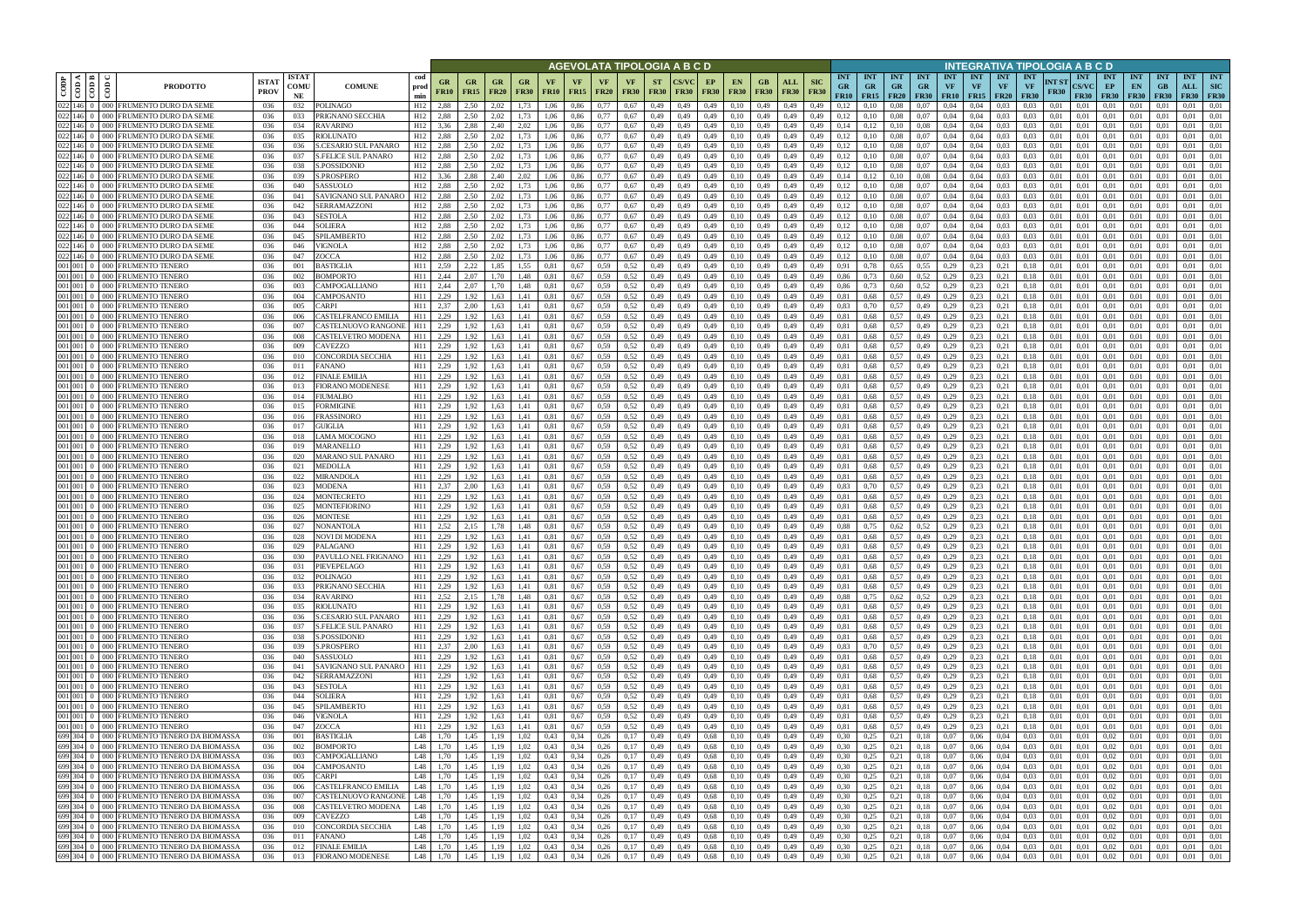|                                                       |                                                                                |                             |                            |                                                    | AGEVOLATA TIPOLOGIA A B C D        |                   |                          |                                               |                   |                   |                   |                            |                            |                          |                        |                   |                                                |                        |                    |                           |                                              |                                               |                   |                                      |                   |                         |                                                     |                                        | NTEGRATIVA TIPOLOGIA A B C D        |                                           |                          |                                 |                                 |                                              |                          |
|-------------------------------------------------------|--------------------------------------------------------------------------------|-----------------------------|----------------------------|----------------------------------------------------|------------------------------------|-------------------|--------------------------|-----------------------------------------------|-------------------|-------------------|-------------------|----------------------------|----------------------------|--------------------------|------------------------|-------------------|------------------------------------------------|------------------------|--------------------|---------------------------|----------------------------------------------|-----------------------------------------------|-------------------|--------------------------------------|-------------------|-------------------------|-----------------------------------------------------|----------------------------------------|-------------------------------------|-------------------------------------------|--------------------------|---------------------------------|---------------------------------|----------------------------------------------|--------------------------|
| CODP<br>$rac{1}{100}$<br>$\epsilon$                   | <b>PRODOTTO</b>                                                                | <b>ISTA1</b><br><b>PROV</b> | <b>ISTAT</b><br>COMU<br>NE | <b>COMUNE</b>                                      | cod<br>prod<br>min                 | GR<br><b>FR10</b> | <b>GR</b><br><b>FR15</b> | GR<br><b>FR20</b>                             | GR<br><b>FR30</b> | VF<br><b>FR10</b> | VF<br><b>FR15</b> | <b>VF</b><br><b>FR20</b>   | <b>VF</b><br><b>FR30</b>   | <b>ST</b><br><b>FR30</b> | <b>FR30</b>            | EP<br><b>FR30</b> | <b>EN</b><br><b>FR30</b>                       | <b>FR30</b>            | ALL<br><b>FR30</b> | <b>SIC</b><br><b>FR30</b> | <b>INT</b><br><b>GR</b>                      | <b>INT</b><br><b>GR</b><br>FR10   FR15   FR20 | <b>INT</b><br>GR. | <b>INT</b><br>$G_{R}$<br><b>FR30</b> | <b>INT</b><br>VF  | <b>INT</b><br><b>VF</b> | <b>INT</b><br><b>VF</b><br>$FR10$   $FR15$   $FR20$ | <b>INT</b><br><b>VF</b><br><b>FR30</b> | INT ST<br><b>FR30</b>               | <b>INT</b><br><b>CS/VC</b><br><b>FR30</b> | INT<br>EP<br><b>FR30</b> | <b>INT</b><br>EN<br><b>FR30</b> | <b>INT</b><br>GB<br><b>FR30</b> | <b>INT</b><br><b>ALL</b><br><b>FR30 FR30</b> | <b>INT</b><br><b>SIC</b> |
| 699 304 0                                             | 000 FRUMENTO TENERO DA BIOMASSA                                                | 036                         | 014                        | <b>FIUMALBO</b>                                    | L48                                | 1.70              | 1,45                     | 1.19                                          | 1.02              | 0.43              | 0.34              | 0,26                       | 0.17                       | 0,49                     | 0.49                   | 0.68              | 0.10                                           | 0.49                   | 0,49               | 0.49                      | 0.30                                         | 0.25                                          | 0.21              | 0.18                                 | 0.07              | 0.06                    | 0.04                                                | 0.03                                   | 0.01                                | 0.01                                      | 0.02                     | 0.01                            | 0.01                            | 0.01                                         | 0,01                     |
| 699 304 0<br>000 I<br>699 304 0<br>000 E              | <b>FRUMENTO TENERO DA BIOMASSA</b><br>FRUMENTO TENERO DA BIOMASSA              | 036<br>036                  | 015<br>016                 | FORMIGINE<br><b>FRASSINORO</b>                     | L48<br>L48                         | 1.70<br>1.70      | 1,45<br>1,45             | 1,19<br>1.19                                  | 1,02<br>1,02      | 0,43<br>0.43      | 0,34<br>0.34      | 0,26<br>0.26               | 0,17<br>0,17               | 0,49<br>0,49             | 0,49<br>0.49           | 0,68<br>0,68      | 0,10<br>0.10                                   | 0,49<br>0,49           | 0,49<br>0,49       | 0,49<br>0,49              | 0.30<br>0,30                                 | 0,25<br>0,25                                  | 0,21<br>0,21      | 0,18<br>0.18                         | $_{0.07}$<br>0.07 | 0,06<br>0,06            | 0,04<br>0.04                                        | 0,03<br>0.03                           | 0,01<br>0,01                        | 0,01<br>0.01                              | 0,02<br>0,02             | 0.01<br>0,01                    | 0.01<br>0.01                    | 0,01<br>0,01                                 | 0,01<br>0,01             |
| 699 304 0<br>000 <sub>1</sub>                         | FRUMENTO TENERO DA BIOMASSA                                                    | 036                         | 017                        | <b>GUIGLIA</b>                                     | L48                                | 1.70              | 1.45                     | 1.19                                          | 1.02              | 0.43              | 0.34              | 0.26                       | 0.17                       | 0,49                     | 0.49                   | 0.68              | 0.10                                           | 0.49                   | 0,49               | 0.49                      | 0.30                                         | 0.25                                          | 0.21              | 0.18                                 | 0.07              | 0.06                    | 0.04                                                | 0.03                                   | 0.01                                | 0.01                                      | 0.02                     | 0.01                            | 0.01                            | 0.01                                         | 0.01                     |
| 699 304 0<br>റററ                                      | FRUMENTO TENERO DA BIOMASSA                                                    | 036                         | 018                        | LAMA MOCOGNO                                       | L48                                | 1.70              | 1.45                     | 1.19                                          | 1.02              | 0.43              | 0.34              | 0.26                       | 0.17                       | 0,49                     | 0.49                   | 0.68              | 0.10                                           | 0.49                   | 0.49               | 0.49                      | 0.30                                         | 0.25                                          | 0.21              | 0.18                                 | 0.07              | 0.06                    | 0.04                                                | 0.03                                   | 0.01                                | 0.01                                      | 0.02                     | 0.01                            | 0.01                            | 0.01                                         | 0.01                     |
| 699 304 0<br>000                                      | FRUMENTO TENERO DA BIOMASSA                                                    | 036                         | 019                        | <b>MARANELLO</b>                                   | L48                                | 1.70              | 1,45                     | 1,19                                          | 1,02              | 0.43              | 0.34              | 0,26                       | 0,17                       | 0,49                     | 0,49                   | 0.68              | 0,10                                           | 0,49                   | 0,49               | 0,49                      | 0,30                                         | 0,25                                          | 0,21              | 0.18                                 | 0.07              | 0.06                    | 0,04                                                | 0,03                                   | 0,01                                | 0,01                                      | 0,02                     | 0.01                            | 0.01                            | 0,01                                         | 0,01                     |
| 699 304 0<br>000-<br>699 304 0<br>000 <sub>1</sub>    | <b>FRUMENTO TENERO DA BIOMASSA</b><br>FRUMENTO TENERO DA BIOMASSA              | 036<br>036                  | 020<br>021                 | <b>MARANO SUL PANARO</b><br><b>MEDOLLA</b>         | L48<br>L48                         | 1.70<br>1.70      | 1.45<br>1.45             | 1.19<br>1.19                                  | 1.02<br>1,02      | 0.43<br>0.43      | 0.34<br>0.34      | 0.26<br>0.26               | 0.17<br>0.17               | 0.49<br>0,49             | 0.49<br>0.49           | 0.68<br>0.68      | 0.10<br>0.10                                   | 0.49<br>0.49           | 0.49<br>0,49       | 0.49<br>0.49              | 0.30<br>0.30                                 | 0.25<br>0,25                                  | 0.21<br>0.21      | 0.18<br>0.18                         | 0.07<br>0.07      | 0.06<br>0.06            | 0.04<br>0.04                                        | 0.03<br>0.03                           | 0.01<br>0.01                        | 0.01<br>0.01                              | 0.02<br>0.02             | 0.01<br>0.01                    | 0.01<br>0.01                    | 0.01<br>0.01                                 | 0.01<br>0.01             |
| 699 304 0<br>000 I                                    | FRUMENTO TENERO DA BIOMASSA                                                    | 036                         | 022                        | <b>MIRANDOLA</b>                                   | L48                                | 1.70              | 1.45                     | 1,19                                          | 1,02              | 0.43              | 0.34              | 0.26                       | 0,17                       | 0,49                     | 0.49                   | 0.68              | 0.10                                           | 0.49                   | 0.49               | 0.49                      | 0.30                                         | 0.25                                          | 0,21              | 0,18                                 | 0.07              | 0.06                    | 0.04                                                | 0.03                                   | 0.01                                | 0.01                                      | 0.02                     | 0.01                            | 0.01                            | 0.01                                         | 0,01                     |
| 699 304 0<br>നവ                                       | FRUMENTO TENERO DA BIOMASSA                                                    | 036                         | 023                        | <b>MODENA</b>                                      | I 48                               | 1.70              | 1.45                     | 1,19                                          | 1,02              | 0.43              | 0.34              | 0,26                       | 0,17                       | 0,49                     | 0,49                   | 0.68              | 0.10                                           | 0.49                   | 0,49               | 0,49                      | 0.30                                         | 0,25                                          | 0,21              | 0,18                                 | 0.07              | 0.06                    | 0,04                                                | 0.03                                   | 0,01                                | 0.01                                      | 0.02                     | 0.01                            | 0.01                            | 0.01                                         | 0,01                     |
| 699 304 0                                             | FRUMENTO TENERO DA BIOMASSA                                                    | 036                         | 024                        | <b>MONTECRETO</b>                                  | <b>IA8</b>                         | 1.70              | 1,45                     | 1,19                                          | 1,02              | 0.43              | 0.34              | 0,26                       | 0,17                       | 0,49                     | 0,49                   | 0.68              | 0,10                                           | 0,49                   | 0,49               | 0.49                      | 0.30                                         | 0.25                                          | 0,21              | 0,18                                 | 0.07              | 0.06                    | 0.04                                                | 0.03                                   | 0,01                                | 0,01                                      | 0,02                     | 0.01                            | 0.01                            | 0,01                                         | 0,01                     |
| 699 304 0<br>000 <sub>1</sub>                         | FRUMENTO TENERO DA BIOMASSA                                                    | 036                         | 025                        | <b>MONTEFIORINO</b>                                | L48                                | 1,70              | 1,45                     | 1,19                                          | 1,02              | 0,43              | 0,34              | 0,26                       | 0,17                       | 0,49                     | 0,49                   | 0.68              | 0,10                                           | 0,49                   | 0,49               | 0,49                      | 0,30                                         | 0,25                                          | 0,21              | 0.18                                 | 0,07              | 0,06                    | 0,04                                                | 0,03                                   | 0,01                                | 0,01                                      | 0,02                     | 0,01                            | 0.01                            | 0,01                                         | 0,01                     |
| 699 304<br>000 I<br>699 304 0<br>$000 -$              | FRUMENTO TENERO DA BIOMASSA<br>FRUMENTO TENERO DA BIOMASSA                     | 036<br>036                  | 026<br>027                 | <b>MONTESE</b><br><b>NONANTOLA</b>                 | L48<br>L48                         | 1.70<br>1.70      | 1.45<br>1.45             | 1.19<br>1,19                                  | 1.02<br>1,02      | 0.43<br>0.43      | 0,34<br>0,34      | 0,26<br>0,26               | 0.17<br>0,17               | 0,49<br>0,49             | 0.49<br>0.49           | 0.68<br>0.68      | 0.10<br>0.10                                   | 0,49<br>0,49           | 0,49<br>0,49       | 0.49<br>0,49              | 0.30<br>0.30                                 | 0.25<br>0,25                                  | 0.21<br>0,21      | 0.18<br>0.18                         | 0.07<br>0.07      | 0.06<br>0,06            | 0.04<br>0.04                                        | 0.03<br>0,03                           | 0.01<br>0,01                        | 0.01<br>0.01                              | 0,02<br>0,02             | 0.01<br>0.01                    | 0.01<br>0.01                    | 0.01<br>0,01                                 | 0.01<br>0,01             |
| 699 304 0<br>000 <sub>1</sub>                         | FRUMENTO TENERO DA BIOMASSA                                                    | 036                         | 028                        | NOVI DI MODENA                                     | L48                                | 1,70              | 1,45                     | 1,19                                          | 1,02              | 0.43              | 0,34              | 0,26                       | 0,17                       | 0,49                     | 0,49                   | 0.68              | 0,10                                           | 0,49                   | 0,49               | 0.49                      | 0,30                                         | 0,25                                          | 0,21              | 0,18                                 | 0.07              | 0,06                    | 0,04                                                | 0,03                                   | 0,01                                | 0,01                                      | 0,02                     | 0,01                            | 0,01                            | 0,01                                         | 0,01                     |
| 699 304 0<br>000 <sub>1</sub>                         | FRUMENTO TENERO DA BIOMASSA                                                    | 036                         | 029                        | PALAGANO                                           | L48                                | 1.70              | 1.45                     | 1.19                                          | 1.02              | 0.43              | 0.34              | 0.26                       | 0.17                       | 0,49                     | 0.49                   | 0.68              | 0.10                                           | 0.49                   | 0.49               | 0.49                      | 0.30                                         | 0.25                                          | 0.21              | 0.18                                 | 0.07              | 0.06                    | 0.04                                                | 0.03                                   | 0.01                                | 0.01                                      | 0.02                     | 0.01                            | 0.01                            | 0.01                                         | 0.01                     |
| 699 304 0                                             | 000 FRUMENTO TENERO DA BIOMASSA                                                | 036                         | 030                        | PAVULLO NEL FRIGNANO                               | L48                                | 1.70              | 1.45                     | 1.19                                          | 1.02              | 0.43              | 0.34              | 0.26                       | 0.17                       | 0,49                     | 0.49                   | 0.68              | 0.10                                           | 0.49                   | 0.49               | 0.49                      | 0.30                                         | 0.25                                          | 0.21              | 0.18                                 | 0.07              | 0.06                    | 0.04                                                | 0.03                                   | 0.01                                | 0.01                                      | 0.02                     | 0.01                            | 0.01                            | 0.01                                         | 0.01                     |
| 699 304 0<br>$000 -$<br>699 304 0<br>000 <sub>1</sub> | FRUMENTO TENERO DA BIOMASSA<br>FRUMENTO TENERO DA BIOMASSA                     | 036<br>036                  | 031<br>032                 | PIEVEPELAGO<br><b>POLINAGO</b>                     | L48<br>L48                         | 1.70<br>1.70      | 1.45<br>1.45             | 1.19<br>1.19                                  | 1.02<br>1.02      | 0.43<br>0.43      | 0.34<br>0.34      | 0.26<br>0.26               | 0.17<br>0.17               | 0,49<br>0.49             | 0.49<br>0.49           | 0.68<br>0.68      | 0.10<br>0.10                                   | 0,49<br>0.49           | 0,49<br>0.49       | 0.49<br>0.49              | 0.30<br>0.30                                 | 0.25<br>0.25                                  | 0.21<br>0.21      | 0.18<br>0.18                         | 0.07<br>0.07      | 0.06<br>0.06            | 0.04<br>0.04                                        | 0.03<br>0.03                           | 0.01<br>0.01                        | 0.01<br>0.01                              | 0,02<br>0.02             | 0.01                            | 0.01<br>0.01                    | 0.01<br>0.01                                 | 0.01<br>0.01             |
| 699 304 0                                             | FRUMENTO TENERO DA BIOMASSA                                                    | 036                         | 033                        | PRIGNANO SECCHIA                                   | L48                                | 1.70              | 1.45                     | 1.19                                          | 1.02              | 0.43              | 0.34              | 0.26                       | 0.17                       | 0.49                     | 0.49                   | 0.68              | 0.10                                           | 0.49                   | 0.49               | 0.49                      | 0.30                                         | 0.25                                          | 0.21              | 0.18                                 | 0.07              | 0.06                    | 0.04                                                | 0.03                                   | 0.01                                | 0.01                                      | 0.02                     |                                 | 0.01                            | 0.01                                         | 0.01                     |
| 699 304 0<br>000 <sub>1</sub>                         | FRUMENTO TENERO DA BIOMASSA                                                    | 036                         | 034                        | <b>RAVARINO</b>                                    | L48                                | 1.70              | 1,45                     | 1,19                                          | 1,02              | 0,43              | 0,34              | 0.26                       | 0,17                       | 0,49                     | 0,49                   | 0,68              | 0,10                                           | 0,49                   | 0,49               | 0,49                      | 0.30                                         | 0,25                                          | 0,21              | 0,18                                 | 0.07              | 0.06                    | 0,04                                                | 0,03                                   | 0,01                                | 0.01                                      | 0,02                     | 0.01                            | 0.01                            | 0,01                                         | 0.01                     |
| 699<br>304                                            | RUMENTO TENERO DA BIOMASSA                                                     | 036                         | 035                        | RIOLUNATO                                          | L48                                | 1.70              | 1.45                     | .19                                           | .02               | 0.43              | 0.34              | 0.26                       | 0.17                       | 0,49                     | 0.49                   | 0.68              | 0.10                                           | 0.49                   | 0.49               | 0.49                      | 0.30                                         | 0.25                                          |                   |                                      | 0.07              | 0.06                    |                                                     | 0.03                                   | 0.01                                | 0.01                                      | 0.02                     |                                 | 0.01                            | 0.01                                         | 0.01                     |
| 304<br>699<br>റററ<br>699 304                          | RUMENTO TENERO DA BIOMASSA<br>RUMENTO TENERO DA BIOMASSA                       | 036<br>036                  | 036<br>037                 | S.CESARIO SUL PANARC<br><b>S.FELICE SUL PANARO</b> | L48<br>L48                         |                   | 1.45<br>1,45             |                                               | 1.02<br>1.02      | 0.43<br>0.43      | 0,34<br>0.34      | 0,26<br>0,26               | 0.17<br>0.17               | 0,49<br>0,49             | 0.49<br>0.49           | 0.68<br>0.68      | 0.10<br>0.10                                   | 0.49<br>0,49           | 0.49<br>0,49       | 0.49                      | 0.30<br>0,30                                 | 0.25<br>0,25                                  | 0,2<br>0,21       | 0,18<br>0,18                         | ).07<br>0.07      | 0.06<br>0,06            | 0.04                                                | 0,03<br>0,03                           | 0,01<br>0,01                        | 0.01<br>0.01                              | 0,02<br>0,02             |                                 | 0.01<br>0.01                    | 0,01<br>0,01                                 | 0.01<br>0,01             |
| 699 304 0<br>000 E                                    | FRUMENTO TENERO DA BIOMASSA                                                    | 036                         | 038                        | S.POSSIDONIO                                       | L48                                | 1.70              | 1.45                     | 1.19                                          | 1,02              | 0.43              | 0,34              | 0,26                       | 0.17                       | 0,49                     | 0,49                   | 0.68              | 0.10                                           | 0,49                   | 0,49               | 0,49                      | 0.30                                         | 0,25                                          | 0.21              | 0,18                                 | 0,07              | 0.06                    | 0,04                                                | 0.03                                   | 0,01                                | 0,01                                      | 0.02                     | 0.01                            | 0.01                            | 0,01                                         | 0,01                     |
| 699 304 0<br>ററല                                      | FRUMENTO TENERO DA BIOMASSA                                                    | 036                         | 039                        | S.PROSPERO                                         | L48                                | 1.70              | 1.45                     | 1.19                                          | 1.02              | 0.43              | 0.34              | 0.26                       | 0.17                       | 0,49                     | 0.49                   | 0.68              | 0.10                                           | 0.49                   | 0.49               | 0.49                      | 0.30                                         | 0.25                                          | 0.21              | 0.18                                 | 0.07              | 0.06                    |                                                     | 0.03                                   | 0.01                                | 0.01                                      | 0.02                     | 0.01                            | 0.01                            | 0.01                                         | 0,01                     |
| 699 304 0<br>000 <sub>1</sub>                         | FRUMENTO TENERO DA BIOMASSA                                                    | 036                         | 040                        | SASSUOLO                                           | L48                                | 1.70              | 1,45                     | 1.19                                          | 1,02              | 0,43              | 0,34              | 0,26                       | 0,17                       | 0,49                     | 0,49                   | 0.68              | 0.10                                           | 0,49                   | 0,49               | 0,49                      | 0,30                                         | 0,25                                          | 0,21              | 0.18                                 | $_{0.07}$         | 0,06                    | 0,04                                                | 0,03                                   | 0,01                                | 0,01                                      | 0,02                     | 0,01                            | 0.01                            | 0,01                                         | 0,01                     |
| 699 304 0<br>റററ<br>699 304 0<br>ററല                  | FRUMENTO TENERO DA BIOMASSA<br>FRUMENTO TENERO DA BIOMASSA                     | 036<br>036                  | 041<br>042                 | SAVIGNANO SUL PANARO<br>SERRAMAZZONI               | L48<br>L48                         | 1.70<br>1.70      | 1.45<br>1,45             | 1.19<br>1.19                                  | 1,02<br>1,02      | 0.43<br>0.43      | 0.34<br>0.34      | 0.26<br>0.26               | 0.17<br>0.17               | 0,49<br>0,49             | 0.49<br>0.49           | 0.68<br>0.68      | 0.10<br>0.10                                   | 0.49<br>0.49           | 0.49<br>0,49       | 0.49<br>0,49              | 0.30<br>0.30                                 | 0.25<br>0,25                                  | 0.21<br>0.21      | 0.18<br>0.18                         | 0.07<br>0.07      | 0.06<br>0.06            | 0.04<br>0.04                                        | 0.03<br>0.03                           | 0.01<br>0.01                        | 0.01<br>0.01                              | 0.02<br>0.02             | 0.01<br>0.01                    | 0.01<br>0.01                    | 0.01<br>0.01                                 | 0.01<br>0.01             |
| 699 304 0<br>ററല                                      | FRUMENTO TENERO DA BIOMASSA                                                    | 036                         | 043                        | <b>SESTOLA</b>                                     | L48                                | 1.70              | 1,45                     | 1,19                                          | 1,02              | 0.43              | 0.34              | 0.26                       | 0,17                       | 0,49                     | 0.49                   | 0.68              | 0.10                                           | 0.49                   | 0,49               | 0.49                      | 0.30                                         | 0.25                                          | 0.21              | 0.18                                 | 0.07              | 0.06                    | 0.04                                                | 0.03                                   | 0.01                                | 0.01                                      | 0.02                     | 0.01                            | 0.01                            | 0,01                                         | 0,01                     |
| 699 304 0<br>$000 -$                                  | FRUMENTO TENERO DA BIOMASSA                                                    | 036                         | 044                        | <b>SOLIERA</b>                                     | L48                                | 1.70              | 1.45                     | 1.19                                          | 1,02              | 0.43              | 0.34              | 0.26                       | 0.17                       | 0,49                     | 0.49                   | 0.68              | 0.10                                           | 0.49                   | 0,49               | 0.49                      | 0.30                                         | 0,25                                          | 0,21              | 0,18                                 | 0.07              | 0.06                    | 0.04                                                | 0.03                                   | 0,01                                | 0.01                                      | 0.02                     | 0.01                            | 0.01                            | 0.01                                         | 0.01                     |
| 699 304 0                                             | FRUMENTO TENERO DA BIOMASSA                                                    | 036                         | 045                        | SPILAMBERTO                                        | L48                                | 1.70              | 1.45                     | 1.19                                          | 1,02              | 0.43              | 0.34              | 0.26                       | 0.17                       | 0,49                     | 0.49                   | 0.68              | 0.10                                           | 0.49                   | 0.49               | 0.49                      | 0.30                                         | 0,25                                          | 0,21              | 0.18                                 | 0.07              | 0.06                    | 0.04                                                | 0.03                                   | 0.01                                | 0.01                                      | 0.02                     | 0.01                            | 0.01                            | 0.01                                         | 0.01                     |
| 699 304 0<br>$000 -$<br>699 304 0<br>000 <sub>1</sub> | FRUMENTO TENERO DA BIOMASSA                                                    | 036                         | 046<br>047                 | VIGNOLA                                            | L48<br>I 48                        | 1,70<br>1.70      | 1,45<br>1.45             | 1,19                                          | 1,02              | 0,43<br>0.43      | 0,34<br>0.34      | 0,26<br>0.26               | 0,17                       | 0,49                     | 0,49<br>0.49           | 0.68<br>0.68      | 0,10                                           | 0,49                   | 0,49<br>0.49       | 0,49<br>0.49              | 0.30<br>0.30                                 | 0,25<br>0.25                                  | 0,21              | 0,18                                 | 0.07<br>0.07      | 0.06<br>0.06            | 0,04<br>0.04                                        | 0,03<br>0.03                           | 0,01                                | 0,01<br>0.01                              | 0,02<br>0.02             | 0.01<br>0.01                    | 0.01<br>0.01                    | 0,01                                         | 0,01                     |
| 192 147 0                                             | FRUMENTO TENERO DA BIOMASSA<br>000 FRUMENTO TENERO DA SEME                     | 036<br>036                  | 001                        | ZOCCA<br><b>BASTIGLIA</b>                          | H13                                | 3,36              | 2.88                     | 1,19<br>2.40                                  | 1,02<br>2,02      | 1,06              | 0,86              | 0,77                       | 0,17<br>0,67               | 0,49<br>0,49             | 0,49                   | 0,49              | 0,10<br>0,10                                   | 0,49<br>0,49           | 0,49               | 0,49                      | 0,14                                         | 0,12                                          | 0,21<br>0,10      | 0,18<br>0.08                         | 0,04              | 0.04                    | 0.03                                                | 0.03                                   | 0,01<br>0,01                        | 0,01                                      | 0,01                     | 0.01                            | 0.01                            | 0,01<br>0.01                                 | 0,01<br>0,01             |
| 192 147 0                                             | 000 FRUMENTO TENERO DA SEME                                                    | 036                         | 002                        | BOMPORTO                                           | H13                                | 3,17              | 2,69                     | 2,21                                          | 1,92              | 1,06              | 0,86              | 0,77                       | 0.67                       | 0,49                     | 0,49                   | 0,49              | 0,10                                           | 0,49                   | 0,49               | 0.49                      | 0,13                                         | 0,11                                          | 0,09              | 0.08                                 | 0,04              | 0.04                    | 0.03                                                | 0,03                                   | 0,01                                | 0,01                                      | 0,01                     | 0,01                            | 0.01                            | 0,01                                         | 0,01                     |
| 192 147 0<br>000 <sub>1</sub>                         | FRUMENTO TENERO DA SEME                                                        | 036                         | 003                        | CAMPOGALLIANO                                      | H13                                | 3,17              | 2.69                     | 2.21                                          | 1,92              | 1.06              | 0,86              | 0.77                       | 0,67                       | 0,49                     | 0.49                   | 0,49              | 0.10                                           | 0,49                   | 0,49               | 0.49                      | 0.13                                         | 0.11                                          | 0,09              | 0.08                                 | 0.04              | 0.04                    | 0.03                                                | 0.03                                   | 0,01                                | 0.01                                      | 0,01                     | 0.01                            | 0.01                            | 0.01                                         | 0.01                     |
| 192 147 0<br>192 147 0<br>$000 -$                     | 000 FRUMENTO TENERO DA SEME<br>FRUMENTO TENERO DA SEME                         | 036<br>036                  | 004<br>005                 | CAMPOSANTO<br>CARPI                                | H13<br>H13                         | 2.98<br>3,07      | 2.50<br>2,59             | 2.11<br>2,11                                  | 1,82<br>1,82      | 1.06<br>1,06      | 0,86<br>0,86      | 0,77<br>0.77               | 0,67<br>0,67               | 0,49<br>0,49             | 0,49<br>0,49           | 0,49<br>0,49      | 0.10<br>0.10                                   | 0,49<br>0,49           | 0,49<br>0,49       | 0.49<br>0.49              | 0,12<br>0,13                                 | 0.10<br>0,11                                  | 0,09<br>0,09      | 0.08<br>0.08                         | 0.04<br>0.04      | 0.04<br>0,04            | 0,03<br>0.03                                        | 0,03<br>0,03                           | 0.01<br>0,01                        | 0,01<br>0.01                              | 0,01<br>0,01             | 0.01<br>0,01                    | 0.01<br>0.01                    | 0,01<br>0,01                                 | 0,01<br>0,01             |
| 192 147 0<br>000                                      | FRUMENTO TENERO DA SEME                                                        | 036                         | 006                        | CASTELFRANCO EMILIA                                | H13                                | 2.98              | 2.50                     | 2.11                                          | 1.82              | 1.06              | 0.86              | 0.77                       | 0.67                       | 0,49                     | 0.49                   | 0.49              | 0.10                                           | 0.49                   | 0.49               | 0.49                      | 0,12                                         | 0.10                                          | 0.09              | 0.08                                 | 0.04              | 0.04                    | 0.03                                                | 0.03                                   | 0.01                                | 0.01                                      | 0,01                     | 0.01                            | 0.01                            | 0.01                                         | 0.01                     |
| 192 147 0<br>$000 -$                                  | FRUMENTO TENERO DA SEME                                                        | 036                         | 007                        | CASTELNUOVO RANGONI                                | H13                                | 2.98              | 2.50                     | 2.11                                          | 1.82              | 1.06              | 0.86              | 0.77                       | 0.67                       | 0,49                     | 0.49                   | 0.49              | 0.10                                           | 0.49                   | 0.49               | 0.49                      | 0.12                                         | 0.10                                          | 0.09              | 0.08                                 | 0.04              | 0.04                    | 0.03                                                | 0.03                                   | 0.01                                | 0.01                                      | 0,01                     | 0.01                            | 0.01                            | 0.01                                         | 0.01                     |
| 192 147 0<br>000 L                                    | FRUMENTO TENERO DA SEME                                                        | 036                         | 008                        | CASTELVETRO MODENA                                 | H13                                | 2,98              | 2,50                     | 2,11                                          | 1,82              | 1.06              | 0,86              | 0.77                       | 0.67                       | 0,49                     | 0.49                   | 0,49              | 0.10                                           | 0,49                   | 0,49               | 0.49                      | 0,12                                         | 0.10                                          | 0.09              | 0.08                                 | 0.04              | 0.04                    | 0.03                                                | 0,03                                   | 0.01                                | 0.01                                      | 0,01                     | 0.01                            | 0.01                            | 0,01                                         | 0.01                     |
| 192 147 0                                             | 000 FRUMENTO TENERO DA SEME                                                    | 036                         | 009<br>010                 | CAVEZZO                                            | H13<br>H13                         | 2.98              | 2.50                     | 2.11<br>2.11                                  | 1.82              | 1.06              | 0.86              | 0.77<br>0.77               | 0.67                       | 0.49                     | 0.49                   | 0.49              | 0.10                                           | 0.49                   | 0.49               | 0.49                      | 0.12                                         |                                               | 0.09              | 0.08                                 | 0.04              | 0.04                    |                                                     | 0.03                                   | 0.01                                | 0.01                                      | 0.01                     |                                 | 0.01                            | 0.01                                         | 0.01                     |
|                                                       | 192 147 0 000 FRUMENTO TENERO DA SEME<br>192 147 0 000 FRUMENTO TENERO DA SEME | 036<br>036                  | 011                        | CONCORDIA SECCHIA<br><b>FANANO</b>                 | H13                                | 2.98<br>2,98      | 2.50<br>2.50             | 2,11                                          | 1,82<br>1.82      | 1.06<br>1.06      | 0.86<br>0.86      | 0.77                       | 0.67<br>0.67               | 0,49<br>0.49             | 0.49<br>0.49           | 0.49<br>0.49      | 0.10                                           | 0.49<br>0.49           | 0.49<br>0.49       | 0.49<br>0.49              | 0,12<br>0,12                                 | 0.10<br>0.10                                  | 0.09<br>0.09      | 0.08<br>0.08                         | 0.04<br>0.04      | 0.04<br>0.04            | 0.03                                                | 0.03<br>0.03                           | 0.01<br>0.01                        | 0.01<br>0.01                              | 0.01<br>0.01             | 0.01                            | 0.01<br>0.01                    | 0,01<br>0.01                                 | 0.01<br>0.01             |
|                                                       | 192 147 0 000 FRUMENTO TENERO DA SEME                                          | 036                         | 012                        | <b>FINALE EMILIA</b>                               | H13                                | 2,98              | 2,50                     | 2,11                                          | 1,82              | 1,06              | 0,86              | 0,77                       | 0,67                       | 0,49                     | 0,49                   | 0,49              | 0,10                                           | 0,49                   | 0,49               | 0,49                      | 0,12                                         | 0,10                                          | 0,09              | 0,08                                 | 0,04              | 0,04                    | 0.03                                                | 0,03                                   | 0,01                                | 0,01                                      | 0,01                     | 0,01                            | 0,01                            | 0.01                                         | 0,01                     |
|                                                       | 192 147 0 000 FRUMENTO TENERO DA SEME                                          | 036                         | 013                        | <b>FIORANO MODENESE</b>                            | H13                                | 2,98              | 2,50                     | 2,11                                          | 1,82              | 1,06              | 0,86              | 0,77                       | 0,67                       | 0,49                     | 0,49                   | 0,49              | 0,10                                           | 0,49                   | 0,49               | 0,49                      | 0,12                                         | 0,10                                          | 0,09              | 0,08                                 | 0,04              | 0,04                    | 0.03                                                | 0,03                                   | 0,01                                | 0,01                                      | 0,01                     | 0,01                            | 0,01                            | 0,01                                         | 0,01                     |
|                                                       | 192 147 0 000 FRUMENTO TENERO DA SEME<br>192 147 0 000 FRUMENTO TENERO DA SEME | 036<br>036                  | 014                        | <b>FIUMALBO</b>                                    | H13<br>H13                         | 2,98<br>2,98      |                          | $2,50$ $2,11$                                 | 1,82<br>1,82      | 1,06<br>1,06      | 0,86<br>0,86      | $0,77$ 0.67                |                            | 0,49                     | 0,49                   | 0,49              | 0,10<br>0,10                                   | 0,49 0,49              |                    | 0,49                      | 0,12                                         | 0,10                                          | 0,09              | 0,08<br>0.08                         | 0,04              | 0,04<br>0,04            | 0,03<br>0,03                                        | 0,03<br>0,03                           | 0,01<br>0,01                        | 0,01<br>0,01                              | 0,01                     | 0,01<br>0,01                    | 0,01<br>0,01                    | 0,01<br>0,01                                 | 0,01<br>0,01             |
|                                                       | 192 147 0 000 FRUMENTO TENERO DA SEME                                          | 036                         | 015<br>016                 | <b>FORMIGINE</b><br><b>FRASSINORO</b>              | H13                                | 2,98              | 2,50                     | 2,50 2,11<br>2,11                             | 1,82              | 1,06              | 0,86              | $0,77$ 0.67<br>0,77        | 0,67                       | 0,49<br>0,49             | 0,49<br>0,49           | 0,49<br>0,49      | 0,10                                           | 0,49 0,49<br>0,49      | 0,49               | 0,49<br>0,49              | 0,12<br>0,12                                 | 0,10<br>0,10                                  | 0,09<br>0,09      | 0,08                                 | 0,04<br>0,04      | 0,04                    | 0,03                                                | 0,03                                   | 0,01                                | 0,01                                      | 0,01<br>0,01             | 0.01                            | 0,01                            | 0,01                                         | 0,01                     |
|                                                       | 192 147 0 000 FRUMENTO TENERO DA SEME                                          | 036                         | 017                        | <b>GUIGLIA</b>                                     | H13                                | 2,98              | $2,50$ $2,11$            |                                               | 1,82              | 1,06              | 0,86              | $0,77$ 0.67                |                            | 0,49                     | 0,49                   | 0,49              | 0,10                                           | 0,49 0,49              |                    | 0,49                      | 0,12                                         | 0,10                                          | 0,09              | 0,08                                 | 0,04              | 0,04                    | 0,03                                                | 0,03                                   | 0,01                                | 0,01                                      | 0,01                     | 0,01                            | 0,01                            | 0,01                                         | 0,01                     |
|                                                       | 192 147 0 000 FRUMENTO TENERO DA SEME                                          | 036                         | 018                        | <b>LAMA MOCOGNO</b>                                |                                    |                   |                          | H13 2,98 2,50 2,11                            | 1,82 1,06         |                   | 0,86              |                            | $0,77$ 0.67                | 0,49                     | 0,49                   | 0,49              | 0,10                                           | 0,49 0,49              |                    |                           | $0,49$ $0,12$                                | $0,10$ $0,09$                                 |                   | 0,08                                 |                   | $0,04$ 0.04             | 0,03                                                |                                        | $0,03$ $0,01$                       | 0,01                                      | 0,01                     | $0,01$ $0,01$                   |                                 | $0,01$ $0,01$                                |                          |
|                                                       | 192 147 0 000 FRUMENTO TENERO DA SEME<br>192 147 0 000 FRUMENTO TENERO DA SEME | 036<br>036                  | 019<br>020                 | MARANELLO<br><b>MARANO SUL PANARO</b>              |                                    |                   |                          | $H13$ 2,98 2,50 2,11<br>H13 2,98 2,50 2,11    | 1,82 1,06<br>1,82 | 1,06              | 0,86<br>0,86      | $0,77$ 0.67                | $0,77$ 0.67                | 0,49<br>0,49             | 0,49<br>0,49           | 0,49<br>0,49      | 0,10<br>0,10                                   | 0,49 0,49<br>0,49 0,49 |                    | 0,49                      | $0,49$ $0,12$ $0,10$ $0,09$<br>0,12          | $0,10$ $0,09$                                 |                   | 0.08<br>0,08                         | 0,04              | $0,04$ 0.04<br>0,04     | 0,03<br>0,03                                        | $0,03$ $0,01$<br>$0,03$ 0.01           |                                     | 0.01<br>0,01                              | 0,01<br>0,01             | $0,01$ 0.01<br>0,01             | 0,01                            | $0,01$ $0,01$<br>$0,01$ $0,01$               |                          |
|                                                       | 192 147 0 000 FRUMENTO TENERO DA SEME                                          | 036                         | 021                        | MEDOLLA                                            |                                    |                   |                          | $H13$ 2,98 2,50 2,11                          | 1,82              | 1,06              | 0,86              | $0,77$ 0.67                |                            | 0,49                     | 0,49                   | 0,49              | 0,10                                           | 0,49 0,49              |                    | 0,49                      | 0,12                                         | $0,10$ $0,09$                                 |                   | 0,08                                 |                   | $0,04$ 0.04             | 0,03                                                |                                        | $0,03$ $0,01$                       | 0,01                                      | 0,01                     | 0,01                            | 0,01                            | 0,01                                         | 0,01                     |
|                                                       | 192 147 0 000 FRUMENTO TENERO DA SEME                                          | 036                         | 022                        | <b>MIRANDOLA</b>                                   |                                    |                   |                          | H13 2,98 2,50 2,11                            | 1,82              | 1,06              | 0,86              |                            | $0,77$ 0.67                | 0,49                     | 0,49                   | 0,49              | 0,10                                           | 0,49 0,49              |                    | 0,49                      | $0,12$ 0,10 0,09                             |                                               |                   | 0,08                                 | 0,04              | 0,04                    | 0,03                                                |                                        | $0,03$ $0,01$                       | 0,01                                      | 0,01                     | 0,01                            | 0,01                            | $0,01$ $0,01$                                |                          |
|                                                       | 192 147 0 000 FRUMENTO TENERO DA SEME                                          | 036                         | 023                        | <b>MODENA</b>                                      |                                    |                   |                          | $H13$ 3,07 2,59 2,11                          | 1,82              | 1,06              | 0,86              | $0,77$ 0.67                |                            | 0,49                     | 0,49                   | 0,49              | 0,10                                           | 0,49 0,49              |                    | 0,49                      | 0,13                                         | $0,11$ $0,09$                                 |                   | 0,08                                 | 0,04              | 0,04                    | 0,03                                                | 0,03                                   | 0,01                                | 0,01                                      | 0,01                     | 0,01                            | 0,01                            | 0,01                                         | 0,01                     |
|                                                       | 192 147 0 000 FRUMENTO TENERO DA SEME<br>192 147 0 000 FRUMENTO TENERO DA SEME | 036<br>036                  | 024<br>025                 | <b>MONTECRETO</b><br><b>MONTEFIORINO</b>           | H13<br>H13                         | 2,98<br>2,98      | $2,50$ $2,11$<br>2,50    | 2,11                                          | 1,82<br>1,82      | 1,06<br>1,06      | 0,86<br>0,86      | $0,77$ 0.67<br>$0,77$ 0.67 |                            | 0,49<br>0,49             | 0,49<br>0,49           | 0,49<br>0,49      | 0,10<br>0,10                                   | 0,49<br>0,49 0,49      | 0,49               | 0,49<br>0,49              | 0,12<br>0,12                                 | $0,10$ $0,09$<br>$0,10$ $0,09$                |                   | 0,08<br>0,08                         | 0,04<br>0,04      | 0,04<br>0,04            | 0,03<br>0,03                                        | 0,03<br>0,03                           | 0,01<br>0,01                        | 0,01<br>0,01                              | 0,01<br>0,01             | 0,01<br>0,01                    | 0,01<br>0,01                    | 0,01<br>0,01                                 | 0,01<br>0,01             |
|                                                       | 192 147 0 000 FRUMENTO TENERO DA SEME                                          | 036                         | 026                        | <b>MONTESE</b>                                     | H13                                | 2,98              | 2,50                     | 2,11                                          | 1,82              | 1,06              | 0,86              | $0,77$ 0.67                |                            | 0,49                     | 0,49                   | 0,49              | 0,10                                           | 0,49                   | 0,49               | 0,49                      | 0,12                                         | $0,10$ $0,09$                                 |                   | 0,08                                 | 0,04              | 0,04                    | 0,03                                                | 0,03                                   | 0,01                                | 0,01                                      | 0,01                     | 0,01                            | 0,01                            | 0,01                                         | 0,01                     |
|                                                       | 192 147 0 000 FRUMENTO TENERO DA SEME                                          | 036                         | 027                        | <b>NONANTOLA</b>                                   |                                    |                   |                          | $H13$ 3.26 2.78 2.30                          | 1,92              | 1,06              | 0,86              | $0,77$ 0.67                |                            | 0,49                     | 0.49                   | 0,49              | 0,10                                           | 0,49 0,49              |                    | 0,49                      | $0,14$ $0,12$ $0,10$                         |                                               |                   | 0.08                                 | 0,04              | 0,04                    | 0,03                                                | $0,03$ $0,01$                          |                                     | 0,01                                      | 0,01                     | 0,01                            | 0,01                            | 0,01                                         | 0,01                     |
|                                                       | 192 147 0 000 FRUMENTO TENERO DA SEME                                          | 036                         | 028                        | NOVI DI MODENA                                     | H <sub>13</sub> 2,98               |                   |                          | $2,50$ $2,11$ $1,82$ $1,06$                   |                   |                   | 0,86              | $0,77$ 0.67                |                            | 0,49                     | 0,49                   | 0,49              | 0,10                                           | 0,49 0,49              |                    | 0,49                      | $0,12$ $0,10$ $0,09$                         |                                               |                   | 0,08                                 | 0,04              | 0,04                    | 0,03                                                |                                        | $0,03$ $0,01$                       | 0,01                                      | 0,01                     | 0,01                            | 0,01                            | 0,01                                         | 0,01                     |
|                                                       | 192 147 0 000 FRUMENTO TENERO DA SEME<br>192 147 0 000 FRUMENTO TENERO DA SEME | 036<br>036                  | 029                        | PALAGANO<br>PAVULLO NEL FRIGNANO                   | $H13$ 2,98<br>H <sub>13</sub> 2,98 |                   |                          | $2,50$ $2,11$ $1,82$ $1,06$<br>2,50 2,11 1,82 |                   | 1,06              | 0,86<br>0,86      | $0,77$ 0.67                | $0,77$ 0.67                | 0,49                     | 0,49<br>0.49           | 0,49<br>0,49      | 0,10<br>0,10                                   | 0,49 0,49              |                    | 0,49                      | $0,12$ $0,10$ $0,09$<br>$0,12$ $0,10$ $0,09$ |                                               |                   | 0,08<br>0.08                         | 0,04              | 0,04<br>$0,04$ 0.04     | 0,03<br>0,03                                        | $0,03$ $0,01$<br>$0,03$ $0,01$         |                                     | 0,01<br>0,01                              | 0,01                     | 0,01<br>0,01                    | 0,01<br>0,01                    | 0,01<br>0,01                                 | 0,01<br>0,01             |
|                                                       | 192 147 0 000 FRUMENTO TENERO DA SEME                                          | 036                         | 030<br>031                 | PIEVEPELAGO                                        | H <sub>13</sub> 2.98               |                   |                          | 2,50 2,11 1,82                                |                   | 1,06              | 0,86              | $0,77$ 0.67                |                            | 0,49<br>0,49             | 0.49                   | 0,49              | 0,10                                           | 0,49 0,49<br>0,49 0,49 |                    | 0,49<br>0,49              | $0,12$ $0,10$ $0,09$                         |                                               |                   | 0.08                                 | 0,04              | 0,04                    | 0,03                                                | $0,03$ $0,01$                          |                                     | 0,01                                      | 0,01<br>0,01             | 0,01                            | 0,01                            | 0.01                                         | 0,01                     |
|                                                       | 192 147 0 000 FRUMENTO TENERO DA SEME                                          | 036                         | 032                        | <b>POLINAGO</b>                                    | H <sub>13</sub> 2,98               |                   |                          | 2,50 2,11 1,82                                |                   | 1,06              | 0,86              | $0,77$ 0.67                |                            | 0,49                     | 0,49                   | 0,49              | 0,10                                           | 0,49 0,49              |                    | 0,49                      | $0,12$ $0,10$ $0,09$                         |                                               |                   | 0,08                                 | 0,04              | 0,04                    | 0,03                                                | 0,03                                   | 0,01                                | 0,01                                      | 0,01                     | 0,01                            | 0,01                            | 0,01                                         | 0,01                     |
|                                                       | 192 147 0 000 FRUMENTO TENERO DA SEME                                          | 036                         | 033                        | PRIGNANO SECCHIA                                   | H13                                | 2,98              | 2,50                     | 2,11                                          | 1,82              | 1,06              | 0,86              | $0,77$ 0.67                |                            | 0,49                     | 0,49                   | 0,49              | 0,10                                           | 0,49                   | 0,49               | 0,49                      | 0,12                                         | $0,10 \qquad 0,09$                            |                   | 0,08                                 | 0,04              | 0,04                    | 0,03                                                | 0,03                                   | 0,01                                | 0,01                                      | 0,01                     | 0,01                            | 0,01                            | 0,01                                         | 0,01                     |
|                                                       | 192 147 0 000 FRUMENTO TENERO DA SEME<br>192 147 0 000 FRUMENTO TENERO DA SEME | 036                         | 034                        | <b>RAVARINO</b>                                    | H13<br>H <sub>13</sub> 2,98        | 3,26              | 2,78<br>2,50             | 2,30<br>2,11                                  | 1,92<br>1,82      | 1,06              | 0,86<br>0,86      | $0,77$ 0.67<br>$0,77$ 0.67 |                            | 0,49<br>0,49             | 0,49                   | 0,49              | 0,10                                           | 0,49 0,49              |                    | 0,49                      | 0,14<br>0,12                                 | $0,12$ $0,10$                                 |                   | 0,08                                 | 0,04              | 0,04                    | 0,03                                                | $0,03$ $0,01$<br>0,03                  |                                     | 0,01                                      | 0,01<br>0,01             | 0,01                            | 0,01                            | 0,01                                         | 0,01<br>0,01             |
|                                                       | 192 147 0 000 FRUMENTO TENERO DA SEME                                          | 036<br>036                  | 035<br>036                 | RIOLUNATO<br>S.CESARIO SUL PANARO                  | H <sub>13</sub> 2,98               |                   |                          | $2,50$ $2,11$                                 | 1,82              | 1,06<br>1,06      | 0,86              | $0,77$ 0.67                |                            | 0,49                     | 0,49<br>0,49           | 0,49<br>0,49      | 0,10<br>0,10                                   | 0,49<br>0,49 0,49      | 0,49               | 0,49<br>0,49              | 0,12                                         | $0,10$ $0,09$<br>$0,10$ $0,09$                |                   | 0,08<br>0,08                         | 0,04<br>0,04      | 0,04<br>0,04            | 0,03<br>0,03                                        | $0,03$ $0,01$                          | 0,01                                | 0,01<br>0,01                              | 0,01                     | 0,01<br>0,01                    | 0,01<br>0,01                    | 0,01<br>0,01                                 | 0,01                     |
|                                                       | 192 147 0 000 FRUMENTO TENERO DA SEME                                          | 036                         | 037                        | <b>S.FELICE SUL PANARO</b>                         | H13                                | 2,98              | 2,50                     | 2,11                                          | 1,82              | 1,06              | 0,86              | 0,77                       | 0,67                       | 0,49                     | 0,49                   | 0,49              | 0,10                                           | 0,49                   | 0,49               | 0,49                      | 0,12                                         | 0,10                                          | 0,09              | 0,08                                 | 0,04              | 0,04                    | 0,03                                                | 0,03                                   | 0,01                                | 0,01                                      | 0,01                     | 0,01                            | 0,01                            | 0,01                                         | 0,01                     |
|                                                       | 192 147 0 000 FRUMENTO TENERO DA SEME                                          | 036                         | 038                        | S.POSSIDONIO                                       | H <sub>13</sub> 2,98               |                   |                          | $2,50$ $2,11$                                 | 1,82              | 1,06              | 0,86              | $0,77$ 0.67                |                            | 0,49                     | 0,49                   | 0,49              | 0,10                                           | 0,49 0,49              |                    | 0,49                      | 0,12                                         | 0,10                                          | 0,09              | 0,08                                 | 0,04              | 0,04                    | 0,03                                                | $0,03$ $0,01$                          |                                     | 0,01                                      | 0,01                     | 0,01                            | 0,01                            | 0,01                                         | 0,01                     |
|                                                       | 192 147 0 000 FRUMENTO TENERO DA SEME                                          | 036                         | 039                        | S.PROSPERO                                         | H13                                | 3,07              |                          | $2,59$ $2,11$                                 | 1,82              | 1,06              | 0,86              |                            | $0,77$ 0.67                | 0,49                     | 0,49                   | 0,49              | 0,10                                           | 0,49 0,49              |                    | 0,49                      | 0,13                                         | $0,11$ $0,09$                                 |                   | 0,08                                 | 0,04              | 0,04                    | 0,03                                                | 0,03                                   | 0,01                                | 0,01                                      | 0,01                     | 0,01                            | 0,01                            | 0,01                                         | 0,01                     |
|                                                       | 192 147 0 000 FRUMENTO TENERO DA SEME<br>192 147 0 000 FRUMENTO TENERO DA SEME | 036<br>036                  | 040<br>041                 | SASSUOLO<br>SAVIGNANO SUL PANARO                   | H13                                | 2,98              |                          | $2,50$ 2,11<br>$H13$ 2,98 2,50 2,11 1,82 1,06 | 1,82              | 1,06              | 0,86<br>0,86      |                            | $0,77$ 0.67<br>$0,77$ 0.67 |                          | 0,49 0,49<br>0,49 0,49 | 0,49<br>0,49      | 0,10<br>0,10                                   | 0,49 0,49              | 0,49 0,49          |                           | $0,49$ $0,12$<br>$0,49$ $0,12$               | $0,10 \qquad 0,09$<br>$0,10$ $0,09$           |                   | 0.08<br>0,08                         | 0,04              | 0,04<br>$0,04$ 0.04     | 0,03<br>0,03                                        |                                        | $0.03 \qquad 0.01$<br>$0,03$ $0,01$ | 0.01<br>0,01                              | 0,01<br>0,01             | 0,01<br>0,01                    | 0,01<br>0,01                    | $0,01$ $0,01$<br>$0,01$ $0,01$               |                          |
|                                                       | 192 147 0 000 FRUMENTO TENERO DA SEME                                          | 036                         | 042                        | SERRAMAZZONI                                       |                                    |                   |                          | $H13$ 2,98 2,50 2,11 1,82 1,06                |                   |                   |                   |                            |                            |                          |                        |                   | $0.86$ 0.77 0.67 0.49 0.49 0.49 0.10 0.49 0.49 |                        |                    |                           | $0,49$ $0,12$ $0,10$ $0,09$ $0,08$           |                                               |                   |                                      |                   |                         |                                                     |                                        |                                     |                                           |                          |                                 |                                 | $0,01$ $0,01$                                |                          |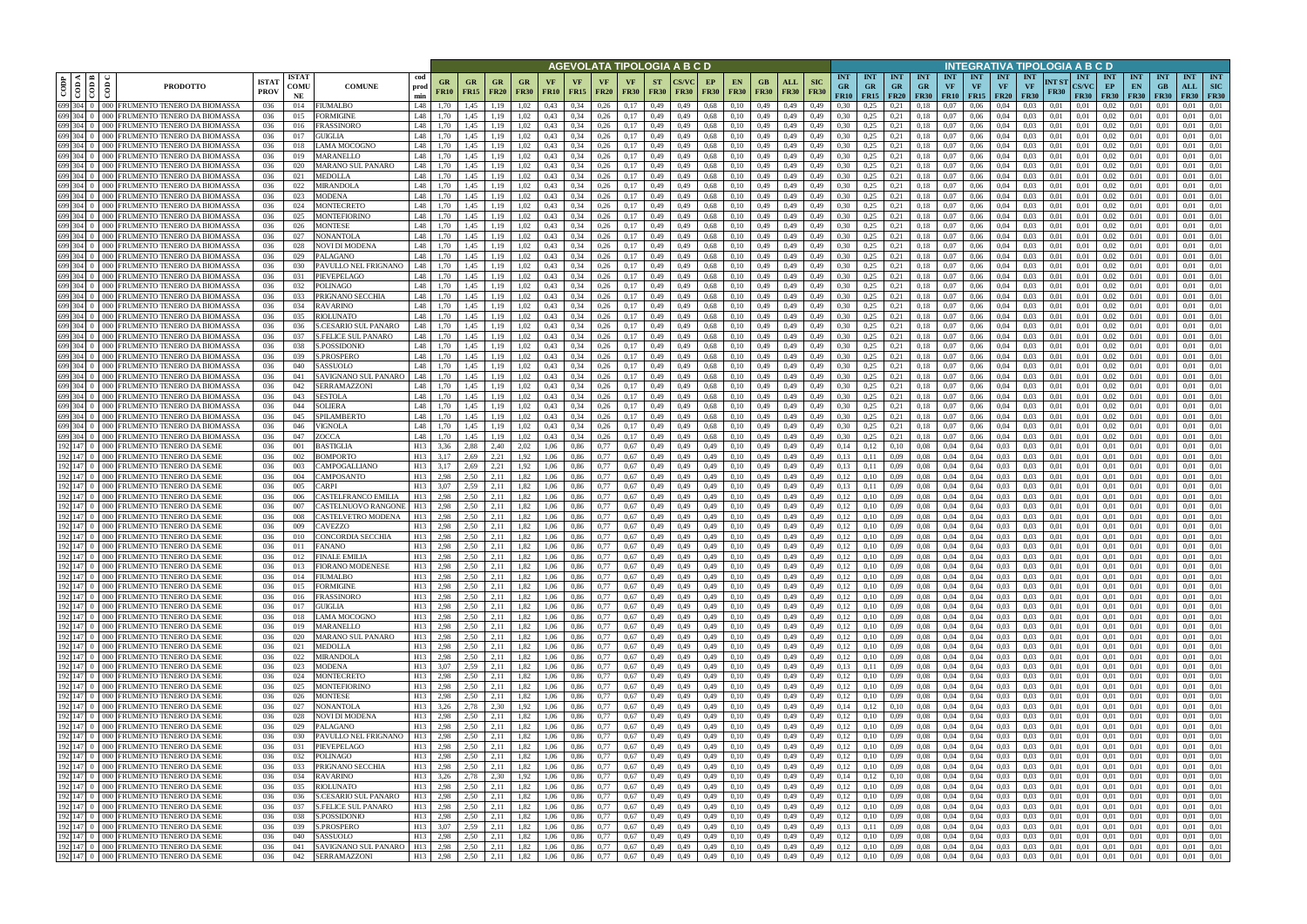|         |                                                     |                                                                      |                             |                            |                                                                  |                                              |                                              |                   |                          |                   |                   |                                | AGEVOLATA TIPOLOGIA A B C D               |                          |              |                   |                               |                   |                        |                           |                                                                  |                                          |                  |                                        |                  |                                      |                                        | INTEGRATIVA TIPOLOGIA A B C D |                      |                                           |                                 |                                      |                                 |                                  |                                         |
|---------|-----------------------------------------------------|----------------------------------------------------------------------|-----------------------------|----------------------------|------------------------------------------------------------------|----------------------------------------------|----------------------------------------------|-------------------|--------------------------|-------------------|-------------------|--------------------------------|-------------------------------------------|--------------------------|--------------|-------------------|-------------------------------|-------------------|------------------------|---------------------------|------------------------------------------------------------------|------------------------------------------|------------------|----------------------------------------|------------------|--------------------------------------|----------------------------------------|-------------------------------|----------------------|-------------------------------------------|---------------------------------|--------------------------------------|---------------------------------|----------------------------------|-----------------------------------------|
| CODP    | $\triangleleft$ $\blacksquare$<br>$rac{\cos}{\cos}$ | ĝ<br><b>PRODOTTO</b>                                                 | <b>ISTA1</b><br><b>PROV</b> | <b>ISTAT</b><br>COMU<br>NE | cod<br><b>COMUNE</b><br>prod<br>min                              | GR<br><b>FR10</b>                            | <b>GR</b><br><b>FR15</b>                     | GR<br><b>FR20</b> | GR.<br><b>FR30</b>       | VF<br><b>FR10</b> | VF<br><b>FR15</b> | <b>VF</b><br><b>FR20</b>       | <b>VF</b><br><b>FR30</b>                  | <b>ST</b><br><b>FR30</b> | <b>FR30</b>  | EP<br><b>FR30</b> | <b>EN</b><br><b>FR30</b>      | GВ<br><b>FR30</b> | ALL<br><b>FR30</b>     | <b>SIC</b><br><b>FR30</b> | <b>INT</b><br><b>GR</b><br>FR10                                  | <b>INT</b><br><b>GR</b><br>$FR15$ $FR20$ | INT<br><b>GR</b> | <b>INT</b><br><b>GR</b><br><b>FR30</b> | <b>INT</b><br>VF | <b>INT</b><br>VF<br><b>FR10</b> FR15 | <b>INT</b><br><b>VF</b><br><b>FR20</b> | <b>INT</b><br><b>VF</b>       | NT ST<br><b>FR30</b> | <b>INT</b><br><b>CS/VC</b><br><b>FR30</b> | <b>INT</b><br>EP<br><b>FR30</b> | <b>INT</b><br>EN<br><b>FR30</b>      | <b>INT</b><br>GB<br><b>FR30</b> | <b>INT</b><br>ALL<br><b>FR30</b> | <b>INT</b><br><b>SIC</b><br><b>FR30</b> |
|         | 192 147                                             | 000 FRUMENTO TENERO DA SEME                                          | 036                         | 043                        | SESTOLA<br>H13                                                   | 2.98                                         | 2,50                                         | 2.11              | 1.82                     | 1.06              | 0,86              | 0.77                           | 0.67                                      | 0,49                     | 0.49         | 0,49              | 0.10                          | 0,49              | 0,49                   | 0,49                      | 0.12                                                             |                                          | 0.09             | 0.08                                   | 0.04             | 0.04                                 | 0.03                                   | 0.03                          | 0.01                 | 0.01                                      | 0.01                            |                                      |                                 | 0.01                             | 0.01                                    |
| 192 147 | 192 147 0                                           | FRUMENTO TENERO DA SEME<br>000 l<br>FRUMENTO TENERO DA SEME<br>DOO 1 | 036<br>036                  | 044<br>045                 | SOLIERA<br>H13<br>SPILAMBERTO<br>H13                             | 2,98<br>2,98                                 | 2,50<br>2,50                                 | 2.11<br>2,11      | 1,82<br>1,82             | 1,06<br>1,06      | 0,86<br>0,86      | 0,77<br>0,77                   | 0.67<br>0,67                              | 0,49<br>0,49             | 0,49<br>0.49 | 0,49<br>0,49      | 0,10<br>0,10                  | 0,49<br>0,49      | 0,49<br>0,49           | 0,49<br>0,49              | 0,12<br>0,12                                                     | 0,10<br>0,10                             | 0,09<br>0,09     | 0.08<br>0.08                           | 0,04<br>0,04     | 0,04<br>0,04                         | 0.03<br>0.03                           | 0,03<br>0,03                  | 0,01<br>0,01         | 0,01<br>0,01                              | 0.01<br>0,01                    | 0,01<br>0,01                         | 0,01<br>-0.01                   | 0.01<br>0.01                     | 0,01<br>0,01                            |
|         | 192 147 0                                           | 000 FRUMENTO TENERO DA SEME                                          | 036                         | 046                        | VIGNOLA<br>H13                                                   | 2,98                                         | 2.50                                         | 2.11              | 1,82                     | 1.06              | 0.86              | 0.77                           | 0.67                                      | 0,49                     | 0.49         | 0,49              | 0.10                          | 0.49              | 0,49                   | 0,49                      | 0,12                                                             | 0,10                                     | 0,09             | 0.08                                   | 0,04             | 0.04                                 | 0.03                                   | 0.03                          | 0.01                 | 0.01                                      | 0.01                            | 0.01                                 | 0.01                            | 0.01                             | 0,01                                    |
| 192 147 |                                                     | FRUMENTO TENERO DA SEME<br>ാററ                                       | 036                         | 047                        | ZOCCA<br>H13                                                     | 2.98                                         | 2.50                                         | 2.11              | 1.82                     | 1.06              | 0.86              | 0.77                           | 0.67                                      | 0,49                     | 0.49         | 0,49              | 0.10                          | 0.49              | 0,49                   | 0.49                      | 0,12                                                             | 0.10                                     | 0.09             | 0.08                                   | 0.04             | 0.04                                 | 0.03                                   | 0.03                          | 0.01                 | 0.01                                      | 0.01                            | 0.01                                 | - 0.0                           | 0.01                             | 0.01                                    |
|         | 066 066 0<br>066 066 0                              | 000 GIRASOLE<br>GIRASOLI<br>000 <sup>1</sup>                         | 036<br>036                  | 001<br>002                 | <b>BASTIGLIA</b><br>C48<br>BOMPORTO<br>C <sub>48</sub>           | 2,38<br>2.38                                 | 2,04<br>2.04                                 | 1.70<br>1.70      | 1,45<br>1.45             | 0,60<br>0.60      | 0,51<br>0.51      | 0,43<br>0.43                   | 0,34<br>0.34                              | 0,49                     | 0.49<br>0.49 | 1,46<br>1.46      | 0.00<br>0.00                  | 0,49<br>0.49      | 0,49<br>0.49           | 0,49<br>0.49              | 0,42<br>0,42                                                     | 0,36<br>0.36                             | 0,30<br>0,30     | 0.25<br>0,25                           | 0.10<br>0.10     | 0.09<br>0.09                         | 0,07<br>0.07                           | 0,06<br>0.06                  | 0.01<br>0.01         | 0.01<br>0.01                              | 0.04<br>0.04                    | 0,00<br>0.00                         | 0.01<br>0.01                    | 0.01<br>0.01                     | 0,01<br>0.01                            |
|         | 066 066 0                                           | <b>GIRASOLI</b><br>$000 -$                                           | 036                         | 003                        | CAMPOGALLIANO<br>C48                                             | 2.38                                         | 2.04                                         | 1.70              | 1,45                     | 0.60              | 0,51              | 0,43                           | 0,34                                      | 0,49<br>0,49             | 0.49         | 1.46              | 0.00                          | 0.49              | 0,49                   | 0,49                      | 0,42                                                             | 0,36                                     | 0,30             | 0,25                                   | 0,10             | 0.09                                 | 0.07                                   | 0.06                          | 0.01                 | 0.01                                      | 0.04                            | 0.00                                 | 0.01                            | 0.01                             | 0.01                                    |
|         | 066 066 0                                           | <b>GIRASOLE</b><br>000 <sub>1</sub>                                  | 036                         | 004                        | CAMPOSANTO<br>C48                                                | 2.38                                         | 2.04                                         | 1,70              | 1,45                     | 0,60              | 0,51              | 0,43                           | 0,34                                      | 0,49                     | 0.49         | 1,46              | 0.00                          | 0,49              | 0,49                   | 0,49                      | 0,42                                                             | 0,36                                     | 0,30             | 0,25                                   | 0,10             | 0.09                                 | 0,07                                   | 0.06                          | 0.01                 | 0,01                                      | 0,04                            | 0,00                                 | 0.01                            | 0.01                             | 0,01                                    |
|         | 066 066 0                                           | GIRASOLI<br>$000 -$                                                  | 036                         | 005                        | <b>ARPI</b><br>C48                                               | 2,38                                         | 2,04                                         | 1.70              | 1,45                     | 0.60              | 0,51              | 0,43                           | 0,34                                      | 0,49                     | 0,49         | 1,46              | 0.00                          | 0,49              | 0,49                   | 0,49                      | 0,42                                                             | 0,36                                     | 0,30             | 0,25                                   | 0,10             | 0.09                                 | 0,07                                   | 0,06                          | 0,01                 | 0,01                                      | 0,04                            | 0,00                                 | 0.01                            | 0.01                             | 0,01                                    |
|         | 066 066<br>066 066 0                                | GIRASOLI<br>000 <sub>1</sub><br>GIRASOLI<br>000 I                    | 036<br>036                  | 006<br>007                 | CASTELFRANCO EMILIA<br>C48<br>CASTELNUOVO RANGONI<br>C48         | 2.38<br>2,38                                 | 2,04<br>2,04                                 | 1,70<br>1,70      | 1,45<br>1,45             | 0.60<br>0,60      | 0,51<br>0,51      | 0,43<br>0,43                   | 0,34<br>0,34                              | 0,49<br>0,49             | 0,49<br>0.49 | 1,46<br>1,46      | 0,00<br>0,00                  | 0,49<br>0,49      | 0,49<br>0,49           | 0,49<br>0,49              | 0,42<br>0,42                                                     | 0,36<br>0,36                             | 0,30<br>0,30     | 0,25<br>0,25                           | 0,10<br>0,10     | 0.09<br>0,09                         | 0.07<br>0,07                           | 0,06<br>0,06                  | 0.01<br>0,01         | 0,01<br>0,01                              | 0,04<br>0,04                    | 0,00<br>0,00                         | 0.01<br>0,01                    | 0,01<br>0,01                     | 0,01<br>0,01                            |
|         | 066 066 0                                           | GIRASOLI<br>000                                                      | 036                         | 008                        | C48<br>CASTELVETRO MODENA                                        | 2,38                                         | 2.04                                         | 1,70              | 1,45                     | 0,60              | 0,51              | 0,43                           | 0.34                                      | 0,49                     | 0.49         | 1,46              | 0.00                          | 0,49              | 0,49                   | 0,49                      | 0,42                                                             | 0,36                                     | 0,30             | 0,25                                   | 0,10             | 0,09                                 | 0,07                                   | 0,06                          | 0.01                 | 0,01                                      | 0,04                            | 0,00                                 | 0.01                            | 0,01                             | 0,01                                    |
|         | 0660600                                             | GIRASOLI<br>000                                                      | 036                         | 009                        | C48<br>CAVEZZO                                                   | 2,38                                         | 2,04                                         | 1,70              | 1,45                     | 0,60              | 0,51              | 0,43                           | 0,34                                      | 0,49                     | 0,49         | 1,46              | 0.00                          | 0,49              | 0,49                   | 0,49                      | 0,42                                                             | 0,36                                     | 0,30             | 0,25                                   | 0,10             | 0,09                                 | 0,07                                   | 0,06                          | 0,01                 | 0,01                                      | 0,04                            | 0,00                                 | 0.01                            | 0,01                             | 0,01                                    |
|         | 066 066 0                                           | GIRASOLI<br>000                                                      | 036                         | 010                        | C48<br>CONCORDIA SECCHIA                                         | 2,38                                         | 2,04                                         | 1,70              | 1,45                     | 0,60              | 0,51              | 0.43                           | 0,34                                      | 0,49                     | 0.49         | 1,46              | 0,00                          | 0,49              | 0,49                   | 0,49                      | 0,42                                                             | 0,36                                     | 0,30             | 0.25                                   | 0,10             | 0,09                                 | 0,07                                   | 0,06                          | 0,01                 | 0.01                                      | 0,04                            | 0,00                                 | 0,01                            | 0,01                             | 0,01                                    |
|         | 066 066 0<br>066 066 0                              | GIRASOLI<br>GIRASOLI<br>000                                          | 036<br>036                  | 011<br>012                 | <b>FANANO</b><br>C48<br><b>FINALE EMILIA</b><br>C48              | 2.38<br>2.38                                 | 2.04<br>2.04                                 | 1.70<br>1,70      | 1.45<br>1.45             | 0.60<br>0.60      | 0.51<br>0,51      | 0,43<br>0,43                   | 0.34<br>0,34                              | 0.49<br>0,49             | 0.49<br>0.49 | 1.46<br>1.46      | 0.00<br>0.00                  | 0,49<br>0,49      | 0,49<br>0,49           | 0.49<br>0.49              | 0,42<br>0,42                                                     | 0.36<br>0.36                             | 0,30<br>0.30     | 0.25<br>0,25                           | 0,10<br>0,10     | 0,09<br>0,09                         | 0.07<br>0,07                           | 0.06<br>0.06                  | 0.01<br>0.01         | 0.01<br>0.01                              | 0.04<br>0.04                    | 0.00<br>0.00                         | 0.01<br>0.01                    | 0.01<br>0,01                     | 0.01<br>0.01                            |
| 066 066 |                                                     | GIRASOLI                                                             | 036                         | 013                        | C48<br>FIORANO MODENESE                                          | 2,38                                         | 2,04                                         | 1.70              | 1,45                     | 0,60              | 0,51              | 0,43                           | 0,34                                      | 0,49                     | 0.49         | 1,46              | 0.00                          | 0,49              | 0,49                   | 0.49                      | 0,42                                                             | 0,36                                     | 0,30             | 0,25                                   | 0,10             | 0,09                                 | 0.07                                   | 0,06                          | 0.01                 | 0.01                                      | 0,04                            | 0,00                                 | 0.01                            | 0.01                             | 0,01                                    |
|         | 066 066 0                                           | GIRASOL<br>000 <sub>1</sub>                                          | 036                         | 014                        | C48<br>FIUMALBO                                                  | 2.38                                         | 2.04                                         | 1.70              | 1.45                     | 0.60              | 0,51              | 0.43                           | 0.34                                      | 0.49                     | 0.49         | 1.46              | 0.00                          | 0,49              | 0.49                   | 0.49                      | 0,42                                                             |                                          | 0.30             | 0,25                                   | 0.10             | 0.09                                 | 0.07                                   | 0.06                          | 0.01                 | 0.01                                      | 0.04                            | 0.00                                 | 0.01                            | 0.01                             | 0.01                                    |
| 066 066 |                                                     | <b>GIRASOLI</b>                                                      | 036                         | 015                        | C48<br>FORMIGINE                                                 | 2.38                                         | 2.04                                         | 1.70              | 1.45                     | 0.60              | 0.51              | 0,43                           | 0.34                                      | 0.49                     | 0.49         | 1.46              | 0.00                          | 0.49              | 0.49                   | 0.49                      | 0,42                                                             | 0.36                                     | 0,30             | 0,25                                   | 0.10             | 0.09                                 | 0.07                                   | 0.06                          | 0.01                 | 0.01                                      | 0.04                            | 0.00                                 |                                 | 0.01                             | 0.01                                    |
| 066 066 | 066 066 0                                           | GIRASOLI<br>000 <sub>1</sub><br>GIRASOLI<br>000 <sup>1</sup>         | 036<br>036                  | 016<br>017                 | FRASSINORO<br>C48<br>C48<br>GUIGLIA                              | 2.38<br>2.38                                 | 2.04<br>2.04                                 | 1.70<br>1.70      | 1,45<br>1.45             | 0,60<br>0.60      | 0,51<br>0.51      | 0,43<br>0.43                   | 0,34<br>0,34                              | 0,49<br>0,49             | 0,49<br>0.49 | 1,46<br>1,46      | 0.00<br>0.00                  | 0,49<br>0.49      | 0,49<br>0,49           | 0,49                      | 0,42<br>0,42                                                     | 0.36<br>0.36                             | 0,30<br>0,30     | 0,25<br>0,25                           | 0,10<br>0,10     | 0.09<br>0.09                         | 0.07<br>0.07                           | 0,06<br>0.06                  | 0.01<br>0.01         | 0.01<br>0,01                              | 0,04<br>0,04                    | 0.00<br>$0.00\,$                     | 0.01                            | 0,01<br>0.01                     | 0,01<br>0.01                            |
|         | 066 066 0                                           | 000 GIRASOLI                                                         | 036                         | 018                        | LAMA MOCOGNO<br>C48                                              | 2.38                                         | 2,04                                         | 1.70              | 1,45                     | 0,60              | 0,51              | 0,43                           | 0,34                                      | 0,49                     | 0,49         | 1,46              | 0.00                          | 0,49              | 0,49                   | 0,49                      | 0,42                                                             | 0,36                                     | 0,30             | 0.25                                   | 0,10             | 0.09                                 | 0,07                                   | 0,06                          | 0,01                 | 0,01                                      | 0,04                            | $0.00\,$                             | 0.01                            | 0.01                             | 0.01                                    |
| 066 066 |                                                     | GIRASOLI<br>000 <sup>1</sup>                                         | 036                         | 019                        | C48<br>MARANELLO                                                 | 2.38                                         | 2,04                                         | 1.70              | 1,45                     | 0,60              | 0,51              | 0,43                           | 0,34                                      | 0,49                     | 0.49         | 1,46              | 0.00                          | 0,49              | 0,49                   | 0,49                      | 0,42                                                             | 0,36                                     | 0,30             | 0,25                                   | $_{0.10}$        | 0,09                                 | 0.07                                   | 0,06                          | 0.01                 | 0,01                                      | 0,04                            | 0.00                                 |                                 | 0.01                             | 0,01                                    |
|         | 066 066 0                                           | <b>GIRASOL</b><br>000                                                | 036                         | 020                        | C48<br>MARANO SUL PANARO                                         | 2.38                                         | 2,04                                         | 1.70              | 1,45                     | 0,60              | 0,51              | 0,43                           | 0.34                                      | 0,49                     | 0.49         | 1,46              | 0.00                          | 0,49              | 0,49                   | 0,49                      | 0,42                                                             | 0,36                                     | 0.30             | 0,25                                   | 0,10             | 0.09                                 | 0.07                                   | 0,06                          | 0.01                 | 0,01                                      | 0.04                            | 0.00                                 | 0.01                            | 0,01                             | 0.01                                    |
|         | 066 066<br>066 066 0                                | GIRASOL<br>DOC<br>000 GIRASOLI                                       | 036<br>036                  | 021<br>022                 | C48<br>MEDOLLA<br>C48<br>MIRANDOLA                               | 2.38<br>2,38                                 | 2.04<br>2,04                                 | 1.70<br>1,70      | 1.45<br>1,45             | 0.60<br>0,60      | 0.51<br>0,51      | 0,43<br>0,43                   | 0.34<br>0,34                              | 0,49<br>0,49             | 0.49<br>0.49 | 1,46<br>1,46      | 0.00<br>0,00                  | 0,49<br>0,49      | 0,49<br>0,49           | 0.49<br>0,49              | 0,42<br>0,42                                                     | 0.36<br>0,36                             | 0.30<br>0,30     | 0.25<br>0,25                           | 0.10<br>0,10     | 0.09<br>0,09                         | 0.07                                   | 0.06<br>0,06                  | 0.01<br>0,01         | 0.01<br>0,01                              | 0.04<br>0,04                    | 0.00<br>0,00                         | 0,01                            | 0.01<br>0,01                     | 0.01<br>0,01                            |
|         | 066 066 0                                           | <b>GIRASOLE</b><br>000 <sub>1</sub>                                  | 036                         | 023                        | C48<br>MODENA                                                    | 2.38                                         | 2.04                                         | 1.70              | 1,45                     | 0.60              | 0.51              | 0,43                           | 0.34                                      | 0,49                     | 0.49         | 1,46              | 0.00                          | 0.49              | 0,49                   | 0.49                      | 0,42                                                             | 0,36                                     | 0,30             | 0.25                                   | 0.10             | 0.09                                 | 0.07                                   | 0.06                          | 0.01                 | 0.01                                      | 0.04                            | 0.00                                 | 0.01                            | 0.01                             | 0.01                                    |
|         | 066 066 0                                           | 000 GIRASOLE                                                         | 036                         | 024                        | C48<br>MONTECRETO                                                | 2.38                                         | 2,04                                         | 1.70              | 1,45                     | 0.60              | 0,51              | 0,43                           | 0.34                                      | 0,49                     | 0.49         | 1,46              | 0.00                          | 0,49              | 0,49                   | 0,49                      | 0,42                                                             | 0,36                                     | 0,30             | 0,25                                   | 0,10             | 0.09                                 | 0,07                                   | 0.06                          | 0.01                 | 0.01                                      | 0.04                            | 0,00                                 | 0.01                            | 0.01                             | 0,01                                    |
|         | 066 066 0                                           | GIRASOLI<br>000 <sub>1</sub>                                         | 036                         | 025                        | C48<br>MONTEFIORINO                                              | 2,38                                         | 2.04                                         | 1.70              | 1,45                     | 0.60              | 0,51              | 0,43                           | 0.34                                      | 0,49                     | 0.49         | 1,46              | 0.00                          | 0,49              | 0,49                   | 0.49                      | 0,42                                                             | 0,36                                     | 0,30             | 0.25                                   | 0.10             | 0.09                                 | 0.07                                   | 0.06                          | 0.01                 | 0.01                                      | 0.04                            | 0.00                                 | -0.01                           | 0.01                             | 0,01                                    |
|         | 066 066 0<br>066 066 0                              | GIRASOLI<br>$000 -$<br>GIRASOLI<br>000 I                             | 036<br>036                  | 026<br>027                 | C48<br>MONTESE<br>NONANTOLA<br>C <sub>48</sub>                   | 2.38<br>2,38                                 | 2.04<br>2.04                                 | 1.70<br>1.70      | 1,45<br>1,45             | 0.60<br>0.60      | 0.51<br>0,51      | 0,43<br>0,43                   | 0.34<br>0.34                              | 0,49<br>0,49             | 0.49<br>0.49 | 1,46<br>1.46      | 0.00<br>0.00                  | 0.49<br>0.49      | 0,49<br>0,49           | 0,49<br>0.49              | 0,42<br>0,42                                                     | 0,36<br>0,36                             | 0,30<br>0,30     | 0,25<br>0,25                           | 0.10<br>0.10     | 0.09<br>0.09                         | 0.07<br>0.07                           | 0.06<br>0.06                  | 0.01<br>0.01         | 0.01<br>0.01                              | 0.04<br>0.04                    | 0.00<br>0.00                         | 0.01<br>0.01                    | 0.01<br>0.01                     | 0.01<br>0.01                            |
|         | 066 066 0                                           | 000 GIRASOLE                                                         | 036                         | 028                        | C48<br>NOVI DI MODENA                                            | 2,38                                         | 2,04                                         | 1,70              | 1,45                     | 0,60              | 0,51              | 0,43                           | 0,34                                      | 0,49                     | 0,49         | 1,46              | 0.00                          | 0,49              | 0,49                   | 0,49                      | 0,42                                                             | 0,36                                     | 0,30             | 0,25                                   | 0,10             | 0,09                                 | 0,07                                   | 0,06                          | 0,01                 | 0,01                                      | 0,04                            | $0.00\,$                             | 0.01                            | 0.01                             | 0,01                                    |
| 066 066 |                                                     | GIRASOLI<br>000 I                                                    | 036                         | 029                        | C48<br>PALAGANO                                                  | 2.38                                         | 2.04                                         | 1,70              | 1,45                     | 0,60              | 0,51              | 0,43                           | 0.34                                      | 0,49                     | 0.49         | 1,46              | 0.00                          | 0,49              | 0,49                   | 0.49                      | 0,42                                                             | 0,36                                     | 0.30             | 0.25                                   | 0,10             | 0.09                                 | 0,07                                   | 0.06                          | 0.01                 | 0.01                                      | 0,04                            | 0.00                                 | 0.01                            | 0,01                             | 0,01                                    |
|         | 066 066 0                                           | GIRASOLI<br>$000 -$                                                  | 036                         | 030                        | C48<br>PAVULLO NEL FRIGNANO                                      | 2,38                                         | 2,04                                         | 1,70              | 1,45                     | 0,60              | 0,51              | 0,43                           | 0,34                                      | 0,49                     | 0,49         | 1,46              | 0.00                          | 0,49              | 0,49                   | 0,49                      | 0,42                                                             | 0,36                                     | 0,30             | 0.25                                   | 0,10             | 0.09                                 | 0,07                                   | 0,06                          | 0,01                 | 0.01                                      | 0,04                            | 0,00                                 | 0.01                            | 0.01                             | 0,01                                    |
|         | 066 066 0<br>066 066 0                              | GIRASOLI<br>000 <sub>1</sub><br>GIRASOLI                             | 036<br>036                  | 031<br>032                 | PIEVEPELAGO<br>C48<br>C48<br>POLINAGO                            | 2,38<br>2,38                                 | 2,04<br>2.04                                 | 1,70<br>1,70      | 1,45<br>1,45             | 0,60<br>0,60      | 0,51<br>0,51      | 0,43<br>0,43                   | 0,34<br>0,34                              | 0,49<br>0,49             | 0,49<br>0,49 | 1,46<br>1,46      | 0,00<br>0,00                  | 0,49<br>0,49      | 0,49<br>0,49           | 0,49<br>0,49              | 0,42<br>0,42                                                     | 0,36<br>0,36                             | 0,30<br>0,30     | 0,25<br>0.25                           | 0,10<br>0,10     | 0,09<br>0,09                         | 0.07<br>0,07                           | 0,06<br>0,06                  | 0,01<br>0,01         | 0,01<br>0,01                              | 0,04<br>0,04                    | 0,00<br>0,00                         | 0,01<br>0.01                    | 0,01<br>0,01                     | 0,01<br>0,01                            |
|         | 066 066 0                                           | GIRASOLI<br>000                                                      | 036                         | 033                        | PRIGNANO SECCHIA<br>C48                                          | 2,38                                         | 2.04                                         | 1,70              | 1,45                     | 0,60              | 0,51              | 0,43                           | 0,34                                      | 0,49                     | 0,49         | 1,46              | 0,00                          | 0,49              | 0,49                   | 0,49                      | 0,42                                                             | 0,36                                     | 0,30             | 0,25                                   | 0,10             | 0,09                                 | 0,07                                   | 0,06                          | 0,01                 | 0,01                                      | 0,04                            | 0,00                                 | 0,01                            | 0,01                             | 0,01                                    |
|         | 066 066 0                                           | <b>GIRASOLE</b><br>.000                                              | 036                         | 034                        | C48<br>RAVARINO                                                  | 2,38                                         | 2,04                                         | 1,70              | 1,45                     | 0,60              | 0,51              | 0,43                           | 0,34                                      | 0,49                     | 0,49         | 1,46              | 0,00                          | 0,49              | 0,49                   | 0,49                      | 0,42                                                             | 0,36                                     | 0,30             | 0.25                                   | 0,10             | 0,09                                 | 0,07                                   | 0,06                          | 0,01                 | 0.01                                      | 0,04                            | 0,00                                 | 0.01                            | 0,01                             | 0,01                                    |
| 066 066 | 066 066 0                                           | GIRASOLI<br>000                                                      | 036                         | 035                        | RIOLUNATO<br>C48                                                 | 2.38<br>2.38                                 | 2.04<br>2.04                                 | 1,70              | 1.45                     | 0,60              | 0,51              | 0,43                           | 0,34                                      | 0,49                     | 0.49         | 1,46              | 0.00                          | 0,49              | 0,49                   | 0.49                      | 0,42                                                             | 0.36                                     | 0,30             | 0,25                                   | 0.10             | 0,09                                 | 0.07                                   | 0.06                          | 0.01                 | 0.01                                      | 0.04                            | 0.00                                 | 0.01                            | 0,01<br>0.01                     | 0.01<br>0.01                            |
|         | 066 066 0                                           | <b>GIRASOLI</b><br>GIRASOLI<br>000                                   | 036<br>036                  | 036<br>037                 | <b>S.CESARIO SUL PANARO</b><br>C48<br>S.FELICE SUL PANARO<br>C48 | 2,38                                         | 2,04                                         | 1.70<br>1,70      | 1.45<br>1,45             | 0.60<br>0,60      | 0,51<br>0,51      | 0,43<br>0,43                   | 0,34<br>0,34                              | 0,49<br>0,49             | 0.49<br>0.49 | 1,46<br>1,46      | 0.00<br>0.00                  | 0,49<br>0,49      | 0,49<br>0,49           | 0.49<br>0,49              | 0,42<br>0,42                                                     | 0.36<br>0,36                             | 0,30<br>0,30     | 0,25<br>0,25                           | 0,10<br>0,10     | 0,09<br>0,09                         | 0.07<br>0,07                           | 0.06<br>0,06                  | 0.01<br>0,01         | 0.01<br>0,01                              | 0,04<br>0,04                    | 0.00<br>0,00                         | 0.01<br>0,01                    | 0,01                             | 0,01                                    |
|         | 066 066 0                                           | GIRASOLI<br>.000                                                     | 036                         | 038                        | C48<br><b>S.POSSIDONIC</b>                                       | 2.38                                         | 2.04                                         | 1.70              | 1.45                     | 0.60              | 0.51              | 0.43                           | 0.34                                      | 0.49                     | 0.49         | 1.46              | 0.00                          | 0.49              | 0.49                   | 0.49                      | 0.42                                                             | 0.36                                     | 0.30             | 0.25                                   | 0.10             | 0.09                                 | 0.07                                   | 0.06                          | 0.01                 | 0.01                                      | 0.04                            | 0.00                                 | 0.01                            | 0.01                             | 0.01                                    |
|         |                                                     | 066 066 0 000 GIRASOLE                                               | 036                         | 039                        | C48<br>S.PROSPERO                                                | 2.38                                         | 2.04                                         | 1,70              | 1,45                     | 0,60              | 0,51              | 0,43                           | 0,34                                      | 0,49                     | 0,49         | 1,46              | 0.00                          | 0,49              | 0,49                   | 0,49                      | 0,42                                                             | 0,36                                     | 0,30             | 0,25                                   | 0,10             | 0.09                                 | 0,07                                   | 0.06                          | 0,01                 | 0.01                                      | 0.04                            | 0.00                                 | 0.01                            | 0,01                             | 0,01                                    |
|         |                                                     | 066 066 0 000 GIRASOLE<br>066 066 0 000 GIRASOLE                     | 036<br>036                  | 040<br>041                 | C48<br>SASSUOLO<br>SAVIGNANO SUL PANARO   C48                    | 2.38<br>2,38                                 | 2.04<br>2,04                                 | 1,70<br>1,70      | 1,45<br>1,45             | 0.60<br>0,60      | 0.51<br>0,51      | 0.43<br>0,43                   | 0,34<br>0,34                              | 0.49<br>0,49             | 0.49<br>0,49 | 1.46<br>1,46      | 0.00<br>0,00                  | 0.49<br>0,49      | 0,49<br>0,49           | 0.49<br>0,49              | 0,42<br>0,42                                                     | 0,36<br>0,36                             | 0,30<br>0,30     | 0,25<br>0,25                           | 0.10<br>0,10     | 0.09<br>0,09                         | 0.07<br>0,07                           | 0.06<br>0,06                  | 0.01<br>0,01         | 0.01<br>0,01                              | 0.04<br>0,04                    | 0.00<br>0,00                         | 0.01<br>0,01                    | 0.01<br>0,01                     | 0.01<br>0,01                            |
|         |                                                     | 066 066 0 000 GIRASOLE                                               | 036                         | 042                        | SERRAMAZZONI                                                     | C <sub>48</sub> 2,38                         | 2,04                                         | 1,70              | 1,45                     | 0,60              | 0,51              | $0,43$ $0,34$                  |                                           | 0,49                     | 0,49         | 1,46              | 0,00                          | 0,49              | 0,49                   | 0,49                      | 0,42                                                             | 0,36                                     | 0,30             | 0,25                                   | 0,10             | 0,09                                 | 0,07                                   | 0,06                          | 0,01                 | 0,01                                      | 0,04                            | 0,00                                 | 0,01                            | 0,01                             | 0,01                                    |
|         |                                                     | 066 066 0 000 GIRASOLE                                               | 036                         | 043                        | <b>SESTOLA</b>                                                   | C <sub>48</sub> 2,38                         | 2,04                                         | 1,70              | 1,45                     | 0,60              | 0,51              | $0,43$ 0,34                    |                                           | 0,49                     | 0,49         | 1,46              | 0,00                          |                   | 0,49 0,49              | 0,49                      | 0,42                                                             | $0,36$ 0,30                              |                  | 0,25                                   | 0,10             | 0,09                                 | 0,07                                   | 0,06                          | 0,01                 | 0,01                                      | 0,04                            | 0,00                                 | 0,01                            | 0,01                             | 0,01                                    |
|         |                                                     | 066 066 0 000 GIRASOLE                                               | 036                         | 044                        | <b>SOLIERA</b>                                                   | C <sub>48</sub> 2,38                         | 2,04                                         | 1,70              | 1,45                     | 0,60              | 0,51              | $0,43$ $0,34$                  |                                           | 0,49                     | 0,49         | 1,46              | 0,00                          |                   | 0,49 0,49              | 0,49                      | 0,42                                                             | $0,36$ $0,30$                            |                  | 0,25                                   | 0,10             | 0,09                                 | 0,07                                   | 0,06                          | 0,01                 | 0,01                                      | 0,04                            | 0,00                                 | 0,01                            | 0.01                             | 0,01                                    |
|         |                                                     | 066 066 0 000 GIRASOLE<br>066 066 0 000 GIRASOLE                     | 036<br>036                  | 045<br>046                 | SPILAMBERTO<br><b>VIGNOLA</b>                                    | C <sub>48</sub> 2,38<br>C <sub>48</sub> 2,38 | 2,04<br>2,04                                 | 1,70<br>1,70      | 1,45<br>1,45             | 0,60<br>0,60      | 0,51<br>0,51      | $0,43$ $0,34$<br>$0,43$ $0,34$ |                                           | 0,49<br>0,49             | 0,49<br>0,49 | 1,46<br>1,46      | 0,00<br>0,00                  |                   | 0,49 0,49<br>0,49 0,49 | 0,49<br>0,49              | 0,42<br>0,42                                                     | 0,36<br>0,36                             | 0,30<br>0,30     | 0,25<br>0,25                           | 0,10<br>0,10     | 0,09<br>0,09                         | 0,07<br>0,07                           | 0,06<br>0,06                  | 0,01<br>0,01         | 0,01<br>0,01                              | 0,04<br>0,04                    | 0,00<br>$0,00$ $0,01$                | 0,01                            | 0.01<br>0,01                     | 0,01<br>0,01                            |
|         |                                                     | 066 066 0 000 GIRASOLE                                               | 036                         | 047                        | ZOCCA                                                            | C <sub>48</sub> 2,38                         | 2,04                                         | 1,70              | 1,45 0,60                |                   | 0,51              | $0,43$ $0,34$                  |                                           | 0,49                     | 0,49         | 1,46              | 0,00                          |                   | 0,49 0,49              | 0,49                      | 0,42                                                             | 0,36 0,30                                |                  | 0,25                                   | 0,10             | 0,09                                 | 0,07                                   | 0,06                          | 0,01                 | 0,01                                      | 0,04                            | $0,00$ $0,01$                        |                                 |                                  | $0,01$ $0,01$                           |
|         |                                                     | 005 005 0 000 MAIS DA GRANELLA                                       | 036                         | 001                        | <b>BASTIGLIA</b>                                                 | C <sub>03</sub> 2.98                         |                                              | $2,55$ $2,13$     | 1,79 0,77                |                   | 0,68              |                                | $0,51$ 0.43                               | 0,49                     | 0,49         | 0,68              | 0,00                          |                   | 0,49 0,49              | 0,97                      | 0,52                                                             | $0,45$ 0.37                              |                  | 0,31                                   |                  | $0,13$ 0.12                          | 0,09                                   | 0,07                          | 0,01                 | 0,01                                      | 0,02                            | $0,00$ $0,01$                        |                                 | 0,01                             | 0,03                                    |
|         |                                                     | 005 005 0 000 MAIS DA GRANELLA                                       | 036                         | 002                        | BOMPORTO                                                         | C <sub>03</sub> 3,57                         | 3,06                                         | 2,47              | 2,13 0,77                |                   | 0,68              |                                | $0,51$ 0.43                               | 0,49                     | 0,49         | 0,68              | 0,00                          |                   | 0,49 0,49              | 0,97                      | 0,63                                                             | $0,54$ 0,43                              |                  | 0,37                                   | $0,13$ $0,12$    |                                      | 0,09                                   | 0,07                          | 0,01                 | 0,01                                      | 0,02                            | $0,00$ $0,01$                        |                                 | 0,01                             | 0,03                                    |
|         |                                                     | 005 005 0 000 MAIS DA GRANELLA<br>005 005 0 000 MAIS DA GRANELLA     | 036<br>036                  | 003<br>004                 | CAMPOGALLIANO<br>CAMPOSANTO                                      | $C03$ 3,40<br>C03 2,98                       | 2,89<br>2,55                                 | 2,38<br>2,13      | 2,04<br>1,79             | 0,77<br>0,77      | 0,68<br>0,68      | $0,51$ 0.43<br>$0,51$ 0.43     |                                           | 0,49<br>0,49             | 0,49<br>0,49 | 0,68<br>0,68      | 0,00<br>0,00                  | 0,49<br>0,49      | 0,49<br>0,49           | 0,97<br>0,97              | 0,60<br>0,52                                                     | 0,51<br>$0,45$ 0,37                      | 0,42             | 0,36<br>0,31                           | 0,13<br>0,13     | 0,12<br>0,12                         | 0,09<br>0,09                           | 0,07<br>0,07                  | 0,01<br>0,01         | 0,01<br>0,01                              | 0,02<br>0,02                    | 0,00<br>0,00                         | 0,01<br>0,01                    | 0,01<br>0.01                     | 0,03<br>0,03                            |
|         |                                                     | 005 005 0 000 MAIS DA GRANELLA                                       | 036                         | 005                        | CARPI                                                            | C <sub>03</sub> 3,74                         | 3,15                                         | 2,64              | 2,21                     | 0,77              | 0,68              | $0,51$ 0.43                    |                                           | 0,49                     | 0,49         | 0,68              | 0,00                          | 0,49              | 0,49                   | 0,97                      | 0,66                                                             | $0,55$ 0.46                              |                  | 0,39                                   | 0,13             | 0,12                                 | 0,09                                   | 0,07                          | 0,01                 | 0,01                                      | 0,02                            | $0,00$ $0,01$                        |                                 | 0,01                             | 0,03                                    |
|         |                                                     | 005 005 0 000 MAIS DA GRANELLA                                       | 036                         | 006                        | CASTELFRANCO EMILIA                                              | C <sub>03</sub> 2,98                         | 2,55                                         | 2,13              | 1,79                     | 0,77              | 0,68              | $0,51$ 0.43                    |                                           | 0,49                     | 0,49         | 0,68              | 0,00                          | 0,49              | 0,49                   | 0,97                      | 0,52                                                             | $0,45$ $0,37$                            |                  | 0,31                                   | 0,13             | 0,12                                 | 0,09                                   | 0,07                          | 0,01                 | 0,01                                      | $0,02$ 0.00                     |                                      | 0.01                            | 0,01                             | 0,03                                    |
|         |                                                     | 005 005 0 000 MAIS DA GRANELLA<br>005 005 0 000 MAIS DA GRANELLA     | 036                         | 007                        | CASTELNUOVO RANGONE                                              | C <sub>03</sub> 2,55                         | 2,21                                         | 1,79              | $1,53$ 0,77<br>1,53 0,77 |                   | 0,68              | $0,51$ 0.43                    |                                           | 0,49                     | 0,49         | 0,68              | 0,00                          |                   | 0,49 0,49              | 0,97                      | 0,45<br>0,45                                                     | $0,39$ $0,31$                            |                  | 0,27                                   | 0,13             | 0,12                                 | 0,09                                   | 0,07                          | 0,01                 | 0,01                                      | $0,02$ 0.00                     |                                      | 0.01                            | 0,01                             | 0,03                                    |
|         |                                                     | 005 005 0 000 MAIS DA GRANELLA                                       | 036<br>036                  | 008<br>009                 | CASTELVETRO MODENA<br>CAVEZZO                                    | $C03$ 2,55<br>C <sub>03</sub> 3.57           | 2,21<br>3,06                                 | 1,79<br>2,47      | 2,13 0,77                |                   | 0,68<br>0,68      | $0,51$ 0.43<br>$0,51$ 0.43     |                                           | 0,49<br>0,49             | 0,49<br>0,49 | 0,68<br>0,68      | 0,00<br>0,00                  | 0,49              | 0,49<br>0,49 0,49      | 0,97<br>0,97              | 0,63                                                             | $0,39$ $0,31$<br>$0,54$ $0,43$           |                  | 0,27<br>0,37                           | 0,13             | 0,12<br>$0,13$ $0,12$                | 0,09<br>0,09                           | 0,07<br>0,07                  | 0,01<br>0,01         | 0,01<br>0,01                              | 0,02                            | 0,00<br>$0.02 \quad 0.00 \quad 0.01$ | 0,01                            | 0,01<br>0,01                     | 0,03<br>0,03                            |
|         |                                                     | 005 005 0 000 MAIS DA GRANELLA                                       | 036                         | 010                        | CONCORDIA SECCHIA                                                | $C03$ 2,38                                   | 2,04                                         | 1,70              | 1,45 0,77                |                   | 0,68              | $0,51$ 0.43                    |                                           | 0,49                     | 0,49         | 0,68              | 0,00                          |                   | 0,49 0,49              | 0,97                      | $0,42$ 0,36 0,30                                                 |                                          |                  | 0,25                                   | $0,13$ $0,12$    |                                      | 0,09                                   | 0,07                          | 0,01                 | 0,01                                      |                                 | $0,02$ 0,00 0,01                     |                                 | 0,01                             | 0,03                                    |
|         |                                                     | 005 005 0 000 MAIS DA GRANELLA                                       | 036                         | 011                        | FANANO                                                           | $C03$ 2,55                                   |                                              | 2,21 1,79         | 1,53 0,77                |                   | 0,68              | $0,51$ 0.43                    |                                           | 0,49                     | 0,49         | 0,68              | 0,00                          |                   | 0,49 0,49              | 0,97                      | $0,45$ $0,39$ $0,31$                                             |                                          |                  | 0,27                                   | 0,13             | 0,12                                 | 0,09                                   | 0,07                          | 0,01                 | 0,01                                      |                                 | $0,02$ $0,00$ $0,01$                 |                                 | 0,01                             | 0,03                                    |
|         |                                                     | 005 005 0 000 MAIS DA GRANELLA<br>005 005 0 000 MAIS DA GRANELLA     | 036<br>036                  | 012                        | <b>FINALE EMILIA</b><br><b>FIORANO MODENESE</b>                  | C <sub>03</sub> 3,32<br>$C03$ 2.55           |                                              | 2,81 2,30<br>1,79 | 1,96 0,77<br>1,53        |                   | 0,68              | $0,51$ 0.43<br>$0,51$ 0.43     |                                           | 0,49                     | 0.49         | 0,68              | 0,00<br>0,00                  |                   | 0,49 0,49              | 0,97                      | $0,58$ 0,49 0,40 0,34<br>$0,45$ $0,39$ $0,31$                    |                                          |                  | 0,27                                   |                  | $0,13$ $0,12$                        | 0,09                                   | 0,07                          | 0,01                 | 0,01<br>0,01                              |                                 | $0,02$ $0,00$ $0,01$                 |                                 | 0,01<br>0,01                     | 0,03<br>0,03                            |
|         |                                                     | 005 005 0 000 MAIS DA GRANELLA                                       | 036                         | 013<br>014                 | <b>FIUMALBO</b>                                                  | $C03$ 2.55                                   | 2,21                                         | 2,21 1,79         | 1,53 0,77                | 0,77              | 0,68<br>0,68      | $0,51$ 0.43                    |                                           | 0,49<br>0,49             | 0,49<br>0,49 | 0,68<br>0,68      | 0,00                          |                   | 0,49 0,49<br>0,49 0,49 | 0,97<br>0,97              | $0,45$ $0,39$ $0,31$                                             |                                          |                  | 0,27                                   | 0,13<br>0,13     | 0,12<br>0,12                         | 0,09<br>0,09                           | 0,07<br>0,07                  | 0,01<br>0,01         | 0,01                                      | $0,02$ 0.00<br>$0,02$ 0.00      |                                      | 0.01<br>  0.01                  | 0,01                             | 0,03                                    |
|         |                                                     | 005 005 0 000 MAIS DA GRANELLA                                       | 036                         | 015                        | <b>FORMIGINE</b>                                                 | C <sub>03</sub> 2.55                         | 2,21                                         | 1,79              | 1,53 0,77                |                   | 0,68              | $0,51$ 0.43                    |                                           | 0,49                     | 0,49         | 0,68              | 0,00                          |                   | 0,49 0,49              | 0,97                      | $0,45$ $0,39$ $0,31$                                             |                                          |                  | 0,27                                   | 0,13             | 0,12                                 | 0,09                                   | 0,07                          | 0,01                 | 0,01                                      | $0,02$ 0.00                     |                                      | 0,01                            | 0,01                             | 0,03                                    |
|         |                                                     | 005 005 0 000 MAIS DA GRANELLA                                       | 036                         | 016                        | <b>FRASSINORO</b>                                                | C <sub>03</sub> 2.55                         |                                              | 2,21 1,79         | $1,53$ 0,77              |                   | 0,68              |                                | $0,51$ 0.43                               | 0,49                     | 0,49         | 0,68              | 0,00                          |                   | 0,49 0,49              | 0,97                      | $0,45$ 0,39 0,31                                                 |                                          |                  | 0,27                                   | $0,13$ $0,12$    |                                      | 0,09                                   | 0,07                          | 0,01                 | 0,01                                      | $0,02$ 0.00                     |                                      | 0,01                            | 0,01                             | 0,03                                    |
|         |                                                     | 005 005 0 000 MAIS DA GRANELLA<br>005 005 0 000 MAIS DA GRANELLA     | 036                         | 017                        | <b>GUIGLIA</b>                                                   | $C03$ 2,55<br>$C03$ 2.55                     | 2,21                                         | 1,79              | 1,53<br>1,53             | 0,77              | 0,68              | $0,51$ 0.43                    |                                           | 0,49                     | 0,49         | 0,68              | 0,00                          |                   | 0,49 0,49              | 0,97                      | 0,45                                                             | 0,39                                     | 0,31             | 0,27                                   | 0,13             | 0,12                                 | 0,09                                   | 0,07                          | 0,01                 | 0,01                                      | $0,02 \qquad 0,00$<br>0,02      |                                      | 0,01                            | 0,01                             | 0,03<br>0,03                            |
|         |                                                     | 005 005 0 000 MAIS DA GRANELLA                                       | 036<br>036                  | 018<br>019                 | LAMA MOCOGNO<br>MARANELLO                                        | $C03$ 2,55                                   | 2,21<br>2,21                                 | 1,79<br>1,79      | 1,53                     | 0,77<br>0,77      | 0,68<br>0,68      | 0,51<br>$0,51$ 0.43            | 0,43                                      | 0,49<br>0,49             | 0,49<br>0,49 | 0,68<br>0,68      | 0,00<br>0,00                  | 0,49<br>0,49      | 0,49<br>0,49           | 0,97<br>0,97              | 0,45<br>0,45                                                     | 0,39<br>0,39                             | 0,31<br>0,31     | 0,27<br>0,27                           | 0,13<br>0,13     | 0,12<br>0,12                         | 0.09<br>0,09                           | 0,07<br>0,07                  | 0,01<br>0,01         | 0,01<br>0,01                              | 0,02                            | 0,00<br>0,00                         | 0,01<br>0,01                    | 0,01<br>0,01                     | 0,03                                    |
|         |                                                     | 005 005 0 000 MAIS DA GRANELLA                                       | 036                         | 020                        | MARANO SUL PANARO                                                | $C03$ 2,55                                   | 2,21                                         | 1,79              | $1,53$ 0,77              |                   | 0,68              | $0,51$ 0.43                    |                                           | 0,49                     | 0,49         | 0,68              | 0,00                          |                   | 0,49 0,49              | 0,97                      | 0,45                                                             | 0,39 0,31                                |                  | 0,27                                   |                  | $0,13$ $0,12$                        | 0,09                                   | 0,07                          | 0,01                 | 0,01                                      | $0,02$ 0.00                     |                                      | 0,01                            | 0,01                             | 0,03                                    |
|         |                                                     | 005 005 0 000 MAIS DA GRANELLA                                       | 036                         | 021                        | <b>MEDOLLA</b>                                                   | $C03$ 2,38                                   | 2,04                                         | 1,70              | 1,45 0,77                |                   | 0,68              | $0,51$ 0.43                    |                                           | 0,49                     | 0,49         | 0,68              | 0,00                          |                   | 0,49 0,49              | 0,97                      | 0,42                                                             | 0,36 0,30                                |                  | 0,25                                   | 0,13             | 0,12                                 | 0,09                                   | 0,07                          | 0,01                 | 0,01                                      | 0,02                            | $0,00$ $0,01$                        |                                 | 0,01                             | 0,03                                    |
|         |                                                     | 005 005 0 000 MAIS DA GRANELLA                                       | 036                         | 022                        | <b>MIRANDOLA</b>                                                 | $C03$ 3,74                                   |                                              | $3,15$ 2,64       | 2,21 0,77                |                   | 0,68              |                                | $0,51$ $0,43$                             | 0,49 0,49                |              | 0,68              | 0,00                          |                   | 0,49 0,49              |                           | 0,97 0,66                                                        | $0,55$ 0.46 0.39                         |                  |                                        |                  | $0,13$ $0,12$                        | 0,09                                   | 0,07                          | 0,01                 | 0,01                                      |                                 | $0,02 \quad 0,00 \quad 0,01$         |                                 | 0,01                             | 0,03                                    |
|         |                                                     | 005 005 0 000 MAIS DA GRANELLA<br>005 005 0 000 MAIS DA GRANELLA     | 036<br>036                  | 023<br>024                 | <b>MODENA</b><br><b>MONTECRETO</b>                               |                                              | $C03$ 2,55 2,21 1,79<br>$C03$ 2,55 2,21 1,79 |                   | 1,53 0,77<br>1,53 0,77   |                   | 0,68              |                                | $0,51$ 0.43<br>$0,68$ 0.51 0.43 0.49 0.49 | 0,49 0,49                |              | 0,68              | 0,00<br>$0,68$ 0.00 0.49 0.49 |                   | 0,49 0,49              |                           | $0,97$ $0,45$ $0,39$ $0,31$ $0,27$<br>$0,97$ 0.45 0.39 0.31 0.27 |                                          |                  |                                        | $0,13$ $0,12$    | $0,13$ $0,12$                        | 0,09<br>0,09                           | 0,07<br>0,07                  | 0,01<br>0,01         | 0,01<br>$0,01$ 0.02 0.00 0.01             |                                 | $0,02 \quad 0,00 \quad 0,01$         |                                 |                                  | $0,01$ 0.03<br>$0,01$ 0.03              |
|         |                                                     |                                                                      |                             |                            |                                                                  |                                              |                                              |                   |                          |                   |                   |                                |                                           |                          |              |                   |                               |                   |                        |                           |                                                                  |                                          |                  |                                        |                  |                                      |                                        |                               |                      |                                           |                                 |                                      |                                 |                                  |                                         |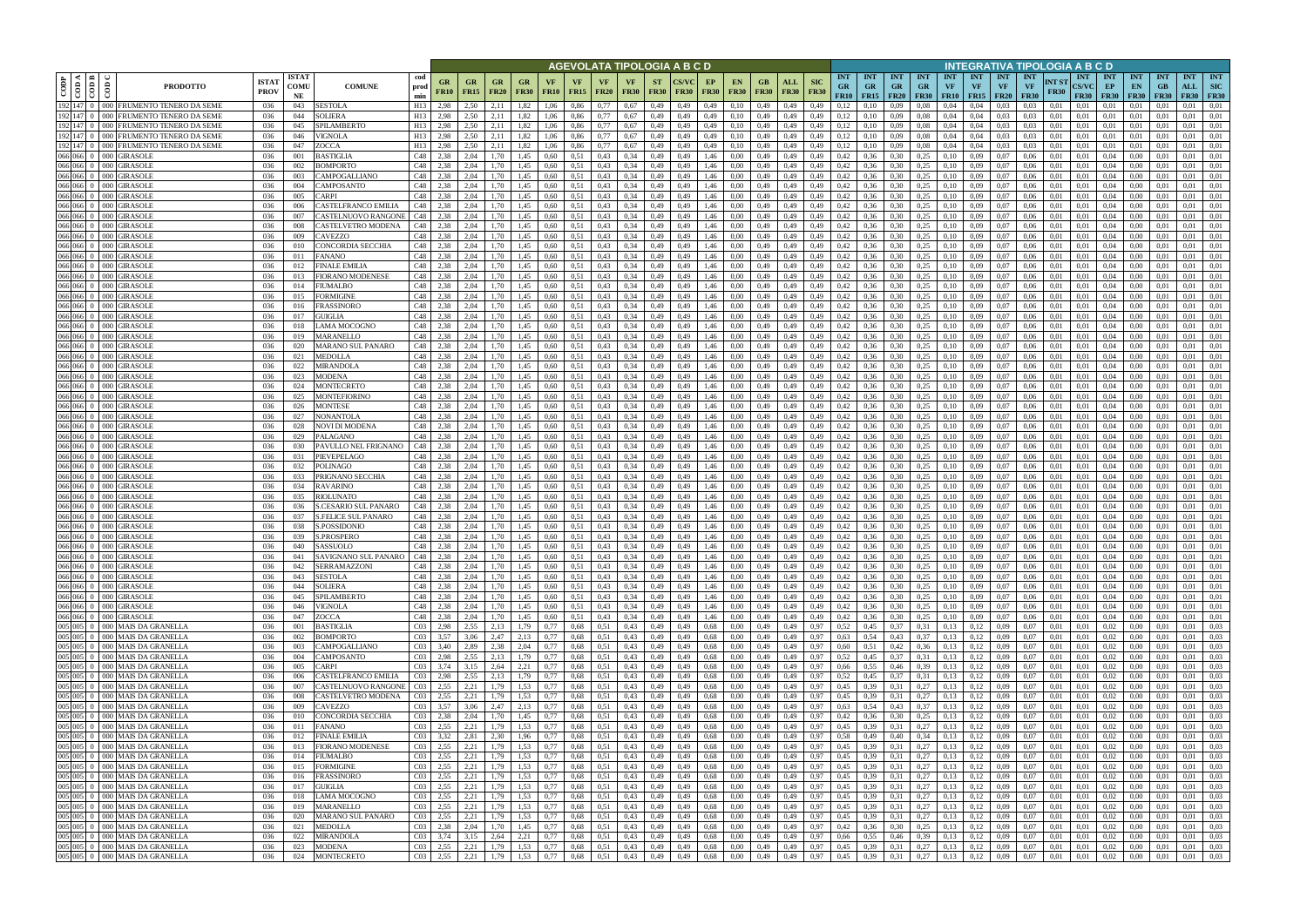|         |                                  |                                                                      |                             |                            |                                                    |                                                    |                        |                                     |                            |                   |                   |                              | AGEVOLATA TIPOLOGIA A B C D           |                          |              |                   |                          |                        |                                                 |                                 |                                        |                  |                                 |                                      |                  |                                        | INTEGRATIVA TIPOLOGIA A B C D |                      |                                           |                                   |                                                  |                                 |                                  |                                         |
|---------|----------------------------------|----------------------------------------------------------------------|-----------------------------|----------------------------|----------------------------------------------------|----------------------------------------------------|------------------------|-------------------------------------|----------------------------|-------------------|-------------------|------------------------------|---------------------------------------|--------------------------|--------------|-------------------|--------------------------|------------------------|-------------------------------------------------|---------------------------------|----------------------------------------|------------------|---------------------------------|--------------------------------------|------------------|----------------------------------------|-------------------------------|----------------------|-------------------------------------------|-----------------------------------|--------------------------------------------------|---------------------------------|----------------------------------|-----------------------------------------|
| CODP    | ≺ I ≃ I<br>$rac{1}{\cos \theta}$ | දී<br><b>PRODOTTO</b>                                                | <b>ISTA1</b><br><b>PROV</b> | <b>ISTAT</b><br>COMU<br>NE | cod<br><b>COMUNE</b><br>prod<br>min                | GR<br><b>FR10</b>                                  | $G_{R}$<br><b>FR15</b> | <b>FR20</b>                         | GR<br><b>FR30</b>          | VF<br><b>FR10</b> | VF<br><b>FR15</b> | <b>VF</b><br><b>FR20</b>     | <b>VF</b><br><b>FR30</b>              | <b>ST</b><br><b>FR30</b> | <b>FR30</b>  | EP<br><b>FR30</b> | <b>EN</b><br><b>FR30</b> | GB.<br><b>FR30</b>     | <b>SIC</b><br>ALL<br><b>FR30</b><br><b>FR30</b> | <b>INT</b><br><b>GR</b><br>FR10 | <b>INT</b><br><b>GR</b><br>$FR15$ FR20 | INT<br><b>GR</b> | <b>INT</b><br>GR<br><b>FR30</b> | <b>INT</b><br>VF<br><b>FR10</b> FR15 | <b>INT</b><br>VF | <b>INT</b><br><b>VF</b><br><b>FR20</b> | <b>INT</b><br><b>VF</b>       | NT ST<br><b>FR30</b> | <b>INT</b><br><b>CS/VC</b><br><b>FR30</b> | <b>INT</b><br>EP<br><b>FR30</b>   | <b>INT</b><br>EN<br><b>FR30</b>                  | <b>INT</b><br>GB<br><b>FR30</b> | <b>INT</b><br>ALL<br><b>FR30</b> | <b>INT</b><br><b>SIC</b><br><b>FR30</b> |
|         | $005 \ 005 \ 0$                  | 000 MAIS DA GRANELLA                                                 | 036                         | 025                        | MONTEFIORINO                                       | CO <sub>3</sub><br>2.55                            | 2,21                   | 1.79                                | 1.53                       | 0.77              | 0,68              | 0,51                         | 0.43                                  | 0,49                     | 0.49         | 0.68              | 0.00                     | 0.49                   | 0,49<br>0.97                                    | 0.45                            | 0.39                                   | 0.31             | 0.27                            | 0.13                                 | 0.12             | 0.09                                   | 0.07                          | 0.01                 | 0.01                                      | 0.02                              | 0.00                                             |                                 | 0.01                             | 0.03                                    |
| 005 005 | 005 005 0                        | 000 MAIS DA GRANELLA<br>000 MAIS DA GRANELLA                         | 036<br>036                  | 026<br>027                 | MONTESE<br>NONANTOLA                               | CO <sub>3</sub><br>2.55<br>CO <sub>3</sub><br>3,66 | 2,21<br>3,15           | 1.79<br>2.55                        | 1,53<br>2,21               | 0.77<br>0,77      | 0,68<br>0,68      | 0,51<br>0.51                 | 0,43<br>0,43                          | 0,49<br>0,49             | 0,49<br>0.49 | 0,68<br>0,68      | 0.00<br>0.00             | 0,49<br>0,49           | 0,49<br>0,97<br>0.97<br>0,49                    | 0,45<br>0,64                    | 0.39<br>0.55                           | 0.31<br>0,45     | 0,27<br>0.39                    | 0,13<br>0,13                         | 0,12<br>0,12     | 0.09<br>0.09                           | 0,07<br>0.07                  | 0,01<br>0,01         | 0.01<br>0,01                              | 0.02<br>0,02                      | 0,00<br>0,00                                     | 0,01<br>-0.01                   | 0.01<br>0.01                     | 0.03<br>0.03                            |
|         | 005 005 0                        | 000 MAIS DA GRANELLA                                                 | 036                         | 028                        | NOVI DI MODENA                                     | CO <sub>3</sub><br>3.32                            | 2,81                   | 2.30                                | 1,96                       | 0.77              | 0.68              | 0.51                         | 0.43                                  | 0,49                     | 0.49         | 0.68              | 0.00                     | 0.49                   | 0,49<br>0.97                                    | 0.58                            | 0,49                                   | 0.40             | 0.34                            | 0.13                                 | 0.12             | 0.09                                   | 0.07                          | 0.01                 | 0.01                                      | 0.02                              | 0.00                                             | 0.01                            | 0.01                             | 0.03                                    |
| 005 005 |                                  | 000 MAIS DA GRANELLA                                                 | 036                         | 029                        | PALAGANO                                           | CO <sub>3</sub><br>2.55                            | 2.21                   | 1.79                                | 1.53                       | 0.77              | 0.68              | 0.51                         | 0.43                                  | 0.49                     | 0.49         | 0.68              | 0.00                     | 0.49                   | 0.49<br>0.97                                    | 0.45                            | 0.39                                   | 0.31             | 0.27                            | 0.13                                 | 0.12             | 0.09                                   | 0.07                          | 0.01                 | 0.01                                      | 0.02                              | 0.00                                             |                                 | 0.01                             | 0.03                                    |
|         | 005 005 0                        | 000 MAIS DA GRANELLA                                                 | 036                         | -030                       | PAVULLO NEL FRIGNANO                               | CO <sub>3</sub><br>2,55                            | 2,21                   | 1.79                                | 1,53                       | 0.77              | 0.68              | 0,51                         | 0,43                                  | 0,49                     | 0.49         | 0,68              | 0.00                     | 0,49                   | 0,49<br>0,97                                    | 0,45                            | 0,39                                   | 0.31             | 0,27                            | 0.13                                 | 0,12             | 0.09                                   | 0.07                          | 0.01                 | 0.01                                      | 0.02                              | 0.00                                             | 0.01                            | 0.01                             | 0.03                                    |
|         | 005 005 0<br>005 005 0           | 000 MAIS DA GRANELLA<br>000 MAIS DA GRANELLA                         | 036<br>036                  | 031<br>032                 | PIEVEPELAGO<br>POLINAGO                            | CO <sub>3</sub><br>2.55<br>CO <sub>3</sub><br>2.55 | 2.21<br>2,21           | 1.79<br>1.79                        | 1.53<br>1.53               | 0.77<br>0.77      | 0.68<br>0.68      | 0.51<br>0.51                 | 0.43<br>0,43                          | 0.49<br>0,49             | 0.49<br>0.49 | 0.68<br>0.68      | 0.00<br>0.00             | 0.49<br>0.49           | 0.97<br>0.49<br>0.97<br>0,49                    | 0.45<br>0.45                    | 0.39<br>0,39                           | 0.31<br>0.31     | 0,27<br>0,27                    | 0.13<br>0.13                         | 0,12<br>0,12     | 0.09<br>0,09                           | 0.07<br>0.07                  | 0.01<br>0.01         | 0.01<br>0.01                              | 0.02<br>0.02                      | 0.00<br>0.00                                     | 0.01<br>0.01                    | 0.01<br>0.01                     | 0.03<br>0.03                            |
|         | 005 005 0                        | 000 MAIS DA GRANELLA                                                 | 036                         | 033                        | PRIGNANO SECCHIA                                   | 2.55<br>CO <sub>3</sub>                            | 2,21                   | 1,79                                | 1,53                       | 0.77              | 0,68              | 0.51                         | 0.43                                  | 0,49                     | 0.49         | 0.68              | 0.00                     | 0.49                   | 0,49<br>0.97                                    | 0.45                            | 0.39                                   | 0,31             | 0,27                            | 0.13                                 | 0,12             | 0,09                                   | 0.07                          | 0.01                 | 0.01                                      | 0,02                              | 0.00                                             | 0.01                            | 0.01                             | 0.03                                    |
| 005 005 |                                  | <b>MAIS DA GRANELLA</b><br>000 <sup>1</sup>                          | 036                         | 034                        | RAVARINO                                           | CO <sub>3</sub><br>3,32                            | 2,81                   | 2.30                                | 1,96                       | 0,77              | 0,68              | 0,51                         | 0,43                                  | 0,49                     | 0.49         | 0.68              | 0.00                     | 0,49                   | 0,49<br>0.97                                    | 0.58                            | 0,49                                   | 0,40             | 0,34                            | 0,13                                 | 0,12             | 0.09                                   | 0.07                          | 0,01                 | 0.01                                      | 0,02                              | 0,00                                             | 0.01                            | 0.01                             | 0.03                                    |
| 005 005 |                                  | <b>MAIS DA GRANELLA</b><br>000 <sup>1</sup>                          | 036                         | 035                        | RIOLUNATO                                          | CO <sub>3</sub><br>2,55                            | 2,21                   | 1.79                                | 1,53                       | 0,77              | 0,68              | 0.51                         | 0.43                                  | 0,49                     | 0.49         | 0.68              | 0.00                     | 0,49                   | 0,49<br>0.97                                    | 0,45                            | 0.39                                   | 0,31             | 0,27                            | 0.13                                 | 0,12             | 0.09                                   | 0.07                          | 0.01                 | 0,01                                      | 0,02                              | 0,00                                             | 0.01                            | 0.01                             | 0.03                                    |
|         | 005 005 0<br>005 005 0           | 000   MAIS DA GRANELLA<br><b>MAIS DA GRANELLA</b><br>000.            | 036<br>036                  | 036<br>037                 | S.CESARIO SUL PANARO<br><b>S.FELICE SUL PANARO</b> | CO <sub>3</sub><br>2,55<br>CO <sub>3</sub><br>3,83 | 2,21<br>3.23           | 1,79<br>2.72                        | 1,53<br>2.30               | 0,77<br>0.77      | 0,68<br>0,68      | 0,51<br>0.51                 | 0,43<br>0.43                          | 0,49<br>0,49             | 0.49<br>0.49 | 0.68<br>0.68      | 0,00<br>0.00             | 0,49<br>0,49           | 0,49<br>0,97<br>0,49<br>0.97                    | 0,45<br>0,67                    | 0,39<br>0.57                           | 0,31<br>0.48     | 0,27<br>0,40                    | 0,13<br>0.13                         | 0,12<br>0,12     | 0.09<br>0.09                           | 0,07<br>0.07                  | 0,01<br>0.01         | 0.01<br>0.01                              | 0,02<br>0.02                      | 0,00<br>0.00                                     | 0,01<br>0.01                    | 0,01<br>0,01                     | 0,03<br>0.03                            |
|         | $005 \ 005 \ 0$                  | 000 MAIS DA GRANELLA                                                 | 036                         | 038                        | S.POSSIDONIO                                       | CO <sub>3</sub><br>2,55                            | 2,21                   | 1.79                                | 1,53                       | 0,77              | 0,68              | 0.51                         | 0.43                                  | 0,49                     | 0.49         | 0.68              | 0.00                     | 0,49                   | 0,49<br>0.97                                    | 0,45                            | 0,39                                   | 0.31             | 0,27                            | 0.13                                 | 0,12             | 0.09                                   | 0.07                          | 0,01                 | 0.01                                      | 0,02                              | 0,00                                             | 0.01                            | 0.01                             | 0.03                                    |
|         | 005 005 0                        | 000 MAIS DA GRANELLA                                                 | 036                         | 039                        | S.PROSPERO                                         | CO <sub>3</sub><br>2,55                            | 2,21                   | 1.79                                | 1,53                       | 0,77              | 0,68              | 0.51                         | 0,43                                  | 0,49                     | 0.49         | 0.68              | 0.00                     | 0,49                   | 0,49<br>0.97                                    | 0,45                            | 0.39                                   | 0,31             | 0,27                            | 0,13                                 | 0,12             | 0.09                                   | 0.07                          | 0.01                 | 0.01                                      | 0,02                              | 0,00                                             | 0.01                            | 0,01                             | 0.03                                    |
|         | $005 \ 005 \ 0$                  | 000 MAIS DA GRANELLA                                                 | 036                         | 040                        | SASSUOLO                                           | CO <sub>3</sub><br>2.55                            | 2.21                   | 1.79                                | 1.53                       | 0.77              | 0.68              | 0.51                         | 0.43                                  | 0.49                     | 0.49         | 0.68              | 0.00                     | 0.49                   | 0.97<br>0.49                                    | 0.45                            | 0.39                                   | 0.31             | 0.27                            | 0.13                                 | 0.12             | 0.09                                   | 0.07                          | 0.01                 | 0.01                                      | 0.02                              | 0.00                                             | 0.01                            | 0.01                             | 0.03                                    |
| 005 005 | 005 005 0                        | 000 MAIS DA GRANELLA<br>000 MAIS DA GRANELLA                         | 036<br>036                  | 041<br>042                 | SAVIGNANO SUL PANARO<br>SERRAMAZZONI               | CO <sub>3</sub><br>2.72<br>CO <sub>3</sub><br>2,55 | 2.30<br>2,21           | 1.87<br>1.79                        | 1.62<br>1,53               | 0.77<br>0.77      | 0.68<br>0,68      | 0.51<br>0.51                 | 0.43<br>0,43                          | 0.49<br>0,49             | 0.49<br>0.49 | 0.68<br>0.68      | 0.00<br>0.00             | 0,49<br>0,49           | 0.49<br>0.97<br>0,49<br>0.97                    | 0.48<br>0,45                    | 0.40<br>0.39                           | 0.33<br>0.31     | 0.28<br>0,27                    | 0.13<br>0.13                         | 0.12<br>0,12     | 0.09<br>0.09                           | 0.07<br>0.07                  | 0.01<br>0.01         | 0.01<br>0.01                              | 0.02<br>0,02                      | 0.00<br>0.00                                     | 0.01<br>0.01                    | 0.01<br>0.01                     | 0.03<br>0.03                            |
|         | 005 005 0                        | 000 MAIS DA GRANELLA                                                 | 036                         | 043                        | SESTOLA                                            | CO <sub>3</sub><br>2.55                            | 2.21                   | 1.79                                | 1.53                       | 0.77              | 0.68              | 0.51                         | 0.43                                  | 0.49                     |              | 0.68              | 0.00                     | 0.49                   | 0.49<br>0.97                                    | 0.45                            | 0.39                                   | 0.31             | 0,27                            | 0.13                                 | 0.12             | 0.09                                   | 0.07                          | 0.01                 | 0.01                                      | 0.02                              | 0.00                                             |                                 | 0.01                             | 0.03                                    |
| 005 005 |                                  | 000 MAIS DA GRANELLA                                                 | 036                         | 044                        | <b>SOLIERA</b>                                     | CO <sub>3</sub><br>3.83                            | 3.23                   | 2.72                                | 2.30                       | 0.77              | 0.68              | 0.51                         | 0.43                                  | 0.49                     | 0.49         | 0.68              | 0.00                     | 0.49                   | 0.49<br>0.97                                    | 0.67                            | 0.57                                   | 0.48             | 0.40                            | 0.13                                 | 0.12             | 0.09                                   | 0.07                          | 0.01                 | 0.01                                      | 0.02                              | 0.00                                             |                                 | 0.01                             | 0.03                                    |
|         | 005 005 0                        | 000 MAIS DA GRANELLA                                                 | 036                         | 045                        | SPILAMBERTO                                        | CO <sub>3</sub><br>2.38                            | 2.04                   | 1.70                                | 1,45                       | 0,77              | 0.68              | 0.51                         | 0,43                                  | 0,49                     | 0.49         | 0,68              | 0.00                     | 0.49                   | 0.49<br>0.97                                    | 0,42                            | 0.36                                   | 0,30             | 0,25                            | 0.13                                 | 0,12             | 0.09                                   | 0.07                          | 0.01                 | 0.01                                      | 0,02                              | 0.00                                             |                                 | 0.01                             | 0.03                                    |
|         | $005 \, 005 \, 0$<br>005 005 0   | 000 MAIS DA GRANELLA<br>000 MAIS DA GRANELLA                         | 036<br>036                  | 046<br>047                 | VIGNOLA<br>ZOCCA                                   | CO <sub>3</sub><br>2.55<br>CO <sub>3</sub><br>2.55 | 2.21<br>2.21           | 1.79<br>1.79                        | 1.53<br>1,53               | 0.77<br>0,77      | 0.68<br>0,68      | 0.51<br>0.51                 | 0.43<br>0,43                          | 0,49<br>0,49             | 0.49<br>0,49 | 0.68<br>0.68      | 0.00<br>0.00             | 0.49<br>0,49           | 0.49<br>0.97<br>0,49<br>0,97                    | 0.45<br>0.45                    | 0.39<br>0.39                           | 0.31<br>0.31     | 0.27<br>0,27                    | 0.13<br>0,13                         | 0,12<br>0,12     | 0.09<br>0.09                           | 0.07<br>0.07                  | 0.01<br>0.01         | 0.01<br>0,01                              | 0.02<br>0,02                      | $0.00\,$<br>$0.00\,$                             | 0.01                            | 0.01<br>0.01                     | 0.03<br>0.03                            |
|         | 715 305 0                        | 000 MAIS DA BIOMASSA                                                 | 036                         | 001                        | BASTIGLIA                                          | L58<br>2.89                                        | 2,47                   | 2.04                                | 1.70                       | 0,43              | 0,34              | 0,26                         | 0,17                                  | 0,49                     | 0.49         | 0.68              | 0.00                     | 0,49                   | 0,49<br>0,49                                    | 0,51                            | 0.43                                   | 0,36             | 0.30                            | 0.07                                 | 0.06             | 0.04                                   | 0.03                          | 0.01                 | 0.01                                      | 0,02                              | 0.00                                             |                                 | 0.01                             | 0.01                                    |
|         | 715 305 0                        | 000 MAIS DA BIOMASSA                                                 | 036                         | 002                        | <b>BOMPORTO</b>                                    | L58<br>2.89                                        | 2,47                   | 2.04                                | .70                        | 0.43              | 0,34              | 0,26                         | 0.17                                  | 0,49                     | 0.49         | 0.68              | 0.00                     | 0,49                   | 0,49<br>0,49                                    | 0,51                            | 0.43                                   | 0.36             | 0.30                            | 0,07                                 | 0.06             | 0,04                                   | 0.03                          | 0.01                 | 0.01                                      | 0.02                              | 0.00                                             | 0.01                            | 0.01                             | 0.01                                    |
| 715 305 |                                  | MAIS DA BIOMASSA                                                     | 036                         | 003                        | CAMPOGALLIANO                                      | L58<br>2.89                                        | 2,47                   | 2.04                                | .70                        | 0.43              | 0.34              | 0,26                         | 0.17                                  | 0,49                     |              | 0.68              | 0.00                     | 0.49                   | 0,49<br>0.49                                    | 0,51                            | 0.43                                   | 0.36             | 0.30                            | 0.07                                 | 0.06             | 0.04                                   | 0.03                          | 0.01                 | 0.01                                      | 0.02                              | 0.00                                             |                                 | 0.01                             | 0.01                                    |
|         | 715 305 0<br>715 305 0           | 000 MAIS DA BIOMASSA                                                 | 036                         | 004                        | CAMPOSANTO                                         | L58<br>2,89<br>L58                                 | 2,47                   | 2,04<br>2.04                        | 1,70                       | 0.43              | 0,34              | 0,26                         | 0,17                                  | 0,49                     | 0.49         | 0.68              | 0.00                     | 0,49                   | 0,49<br>0,49                                    | 0,51<br>0.51                    | 0,43                                   | 0,36             | 0,30                            | 0,07                                 | 0,06             | 0,04                                   | 0,03<br>0.03                  | 0,01                 | 0,01                                      | 0,02                              | 0,00                                             | 0,01                            | 0,01                             | 0,01                                    |
|         | 715 305 0                        | 000 MAIS DA BIOMASSA<br>000 MAIS DA BIOMASSA                         | 036<br>036                  | 005<br>006                 | CARPI<br>CASTELFRANCO EMILIA                       | 2.89<br>L58<br>2.89                                | 2.47<br>2,47           | 2.04                                | 1.70<br>1,70               | 0.43<br>0.43      | 0.34<br>0,34      | 0.26<br>0.26                 | 0,17<br>0,17                          | 0,49<br>0,49             | 0.49<br>0.49 | 0.68<br>0.68      | 0.00<br>0.00             | 0.49<br>0,49           | 0.49<br>0.49<br>0,49<br>0,49                    | 0,51                            | 0.43<br>0,43                           | 0.36<br>0,36     | 0.30<br>0,30                    | 0.07<br>0.07                         | 0.06<br>0.06     | 0.04<br>0,04                           | 0.03                          | 0.01<br>0.01         | 0.01<br>0.01                              | 0.02<br>0.02                      | 0.00<br>0.00                                     | 0.01<br>0.01                    | 0.01<br>0.01                     | 0.01<br>0.01                            |
|         | 715 305 0                        | 000 MAIS DA BIOMASSA                                                 | 036                         | 007                        | CASTELNUOVO RANGONE                                | L58<br>2,89                                        | 2,47                   | 2.04                                | 1,70                       | 0.43              | 0.34              | 0.26                         | 0,17                                  | 0,49                     | 0.49         | 0.68              | 0.00                     | 0.49                   | 0,49<br>0.49                                    | 0,51                            | 0,43                                   | 0,36             | 0.30                            | 0.07                                 | 0.06             | 0.04                                   | 0.03                          | 0.01                 | 0.01                                      | 0.02                              | 0.00                                             | -0.01                           | 0.01                             | 0.01                                    |
|         | 715 305 0                        | 000 MAIS DA BIOMASSA                                                 | 036                         | 008                        | CASTELVETRO MODENA                                 | L58<br>2,89                                        | 2,47                   | 2.04                                | 1,70                       | 0.43              | 0.34              | 0.26                         | 0,17                                  | 0.49                     | 0.49         | 0.68              | 0.00                     | 0.49                   | 0.49<br>0.49                                    | 0.51                            | 0,43                                   | 0,36             | 0.30                            | 0.07                                 | 0.06             | 0.04                                   | 0.03                          | 0.01                 | 0.01                                      | 0.02                              | 0.00                                             | 0.01                            | 0.01                             | 0.01                                    |
|         | 715 305 0                        | <b>MAIS DA BIOMASSA</b><br>ാററ                                       | 036                         | 009                        | CAVEZZO                                            | L58 2,89                                           | 2.47                   | 2.04                                | 1.70                       | 0.43              | 0.34              | 0.26                         | 0,17                                  | 0,49                     | 0.49         | 0.68              | 0.00                     | 0.49                   | 0.49<br>0.49                                    | 0.51                            | 0.43                                   | 0.36             | 0.30                            | 0.07                                 | 0.06             | 0.04                                   | 0.03                          | 0.01                 | 0.01                                      | 0.02                              | 0.00                                             | 0.01                            | 0.01                             | 0.01                                    |
| 715 305 | 715 305 0                        | 000 MAIS DA BIOMASSA<br>MAIS DA BIOMASSA                             | 036<br>036                  | 010<br>011                 | CONCORDIA SECCHIA<br>FANANO                        | L58 2,89<br>L58 2,89                               | 2,47<br>2.47           | 2.04<br>2.04                        | 1,70<br>1,70               | 0,43<br>0.43      | 0,34<br>0.34      | 0,26<br>0,26                 | 0,17<br>0,17                          | 0,49<br>0,49             | 0.49<br>0.49 | 0,68<br>0.68      | 0.00<br>0.00             | 0,49<br>0,49           | 0,49<br>0,49<br>0,49<br>0.49                    | 0,51<br>0.51                    | 0,43<br>0.43                           | 0,36<br>0.36     | 0.30<br>0.30                    | 0,07<br>0.07                         | 0.06<br>0.06     | 0,04<br>0.04                           | 0.03<br>0.03                  | 0,01<br>0.01         | 0,01<br>0.01                              | 0,02<br>0.02                      | $0.00\,$<br>0.00                                 | 0.01<br>0.01                    | 0.01<br>0.01                     | 0,01<br>0,01                            |
|         | 715 305 0                        | <b>MAIS DA BIOMASSA</b><br>000 I                                     | 036                         | 012                        | FINALE EMILIA                                      | L58<br>2,89                                        | 2,47                   | 2.04                                | 1,70                       | 0.43              | 0,34              | 0,26                         | 0,17                                  | 0,49                     | 0.49         | 0.68              | 0.00                     | 0,49                   | 0,49<br>0,49                                    | 0,51                            | 0,43                                   | 0,36             | 0,30                            | 0,07                                 | 0.06             | 0,04                                   | 0.03                          | 0,01                 | 0.01                                      | 0,02                              | 0,00                                             | 0.01                            | 0.01                             | 0,01                                    |
|         | 715 305 0                        | MAIS DA BIOMASSA                                                     | 036                         | 013                        | FIORANO MODENESE                                   | L58<br>2,89                                        | 2,47                   | 2,04                                | 1,70                       | 0.43              | 0,34              | 0,26                         | 0,17                                  | 0,49                     | 0,49         | 0.68              | 0,00                     | 0,49                   | 0,49<br>0,49                                    | 0,51                            | 0,43                                   | 0,36             | 0,30                            | 0,07                                 | 0,06             | 0,04                                   | 0,03                          | 0,01                 | 0,01                                      | 0,02                              | 0,00                                             | 0,01                            | 0,01                             | 0,01                                    |
|         | 715 305 0                        | <b>MAIS DA BIOMASSA</b>                                              | 036                         | 014                        | FIUMALBO                                           | L58<br>2,89                                        | 2,47                   | 2.04                                | 1,70                       | 0.43              | 0,34              | 0,26                         | 0,17                                  | 0,49                     | 0.49         | 0.68              | 0.00                     | 0,49                   | 0,49<br>0,49                                    | 0.51                            | 0,43                                   | 0,36             | 0,30                            | 0,07                                 | 0,06             | 0,04                                   | 0,03                          | 0,01                 | 0.01                                      | 0,02                              | 0,00                                             | 0.01                            | 0.01                             | 0.01                                    |
|         | 715 305 0<br>715 305 0           | 000 MAIS DA BIOMASSA<br><b>MAIS DA BIOMASSA</b><br>$000 -$           | 036<br>036                  | 015<br>016                 | FORMIGINE<br>FRASSINORO                            | L58<br>2,89<br>L58<br>2,89                         | 2.47<br>2,47           | 2.04<br>2.04                        | 1,70<br>1,70               | 0,43<br>0,43      | 0,34<br>0,34      | 0,26<br>0,26                 | 0,17<br>0,17                          | 0,49<br>0,49             | 0,49<br>0.49 | 0.68<br>0.68      | 0.00<br>0.00             | 0,49<br>0,49           | 0,49<br>0,49<br>0,49<br>0,49                    | 0,51<br>0,51                    | 0,43<br>0,43                           | 0,36<br>0,36     | 0,30<br>0,30                    | 0,07<br>0.07                         | 0,06<br>0,06     | 0,04<br>0,04                           | 0,03<br>0,03                  | 0.01<br>0,01         | 0.01<br>0.01                              | 0,02<br>0,02                      | 0,00<br>0,00                                     | 0.01<br>0.01                    | 0,01<br>0.01                     | 0.01<br>0.01                            |
|         | 715 305 0                        | 000 MAIS DA BIOMASSA                                                 | 036                         | 017                        | <b>GUIGLIA</b>                                     | L58<br>2.89                                        | 2.47                   | 2.04                                | 1.70                       | 0.43              | 0.34              | 0.26                         | 0.17                                  | 0.49                     | 0.49         | 0.68              | 0.00                     | 0,49                   | 0.49<br>0.49                                    | 0.51                            | 0.43                                   | 0.36             | 0.30                            | 0.07                                 | 0.06             | 0.04                                   | 0.03                          | 0.01                 | 0.01                                      | 0.02                              | 0.00                                             | 0.01                            | 0.01                             | 0.01                                    |
|         | 715 305 0                        | MAIS DA BIOMASSA<br>000 <sup>1</sup>                                 | 036                         | 018                        | LAMA MOCOGNO                                       | L58<br>2.89                                        | 2.47                   | 2.04                                | 1.70                       | 0.43              | 0.34              | 0.26                         | 0.17                                  | 0.49                     | 0.49         | 0.68              | 0.00                     | 0,49                   | 0.49<br>0.49                                    | 0.51                            | 0.43                                   | 0.36             | 0.30                            | 0.07                                 | 0.06             | 0.04                                   | 0.03                          | 0.01                 | 0.01                                      | 0.02                              | 0.00                                             | 0.01                            | 0.01                             | 0.01                                    |
|         | 715 305 0                        | 000 MAIS DA BIOMASSA                                                 | 036                         | 019                        | MARANELLO                                          | L58<br>2,89                                        | 2,47                   | 2.04                                | 1.70                       | 0.43              | 0,34              | 0,26                         | 0,17                                  | 0,49                     | 0.49         | 0,68              | 0.00                     | 0,49                   | 0,49<br>0.49                                    | 0,51                            | 0.43                                   | 0,36             | 0.30                            | 0,07                                 | 0,06             | 0,04                                   | 0,03                          | 0.01                 | 0.01                                      | 0,02                              | 0,00                                             | 0.01                            | 0,01                             | 0,01                                    |
|         | 715 305 0                        | 000 MAIS DA BIOMASSA<br>715 305 0 000 MAIS DA BIOMASSA               | 036<br>036                  | 020<br>021                 | MARANO SUL PANARO<br><b>MEDOLLA</b>                | L58<br>2.89<br>L58<br>2.89                         | 2.47<br>2.47           | 2.04<br>2.04                        | 1.70<br>1.70               | 0.43<br>0.43      | 0.34<br>0,34      | 0.26<br>0,26                 | 0.17<br>0.17                          | 0.49<br>0,49             | 0.49<br>0.49 | 0.68<br>0.68      | 0.00<br>0.00             | 0.49<br>0.49           | 0.49<br>0.49<br>0.49<br>0.49                    | 0.51<br>0,51                    | 0.43<br>0,43                           | 0.36<br>0.36     | 0.30<br>0,30                    | 0.07<br>0,07                         | 0.06<br>0.06     | 0.04<br>0.04                           | 0.03<br>0.03                  | 0.01<br>0.01         | 0.01<br>0.01                              | 0.02<br>0.02                      | 0.00<br>0.00                                     | 0.01<br>0.01                    | 0.01<br>0.01                     | 0.01<br>0.01                            |
|         |                                  | 715 305 0 000 MAIS DA BIOMASSA                                       | 036                         | 022                        | <b>MIRANDOLA</b>                                   | <b>L58</b><br>2.89                                 | 2.47                   | 2.04                                | 1.70                       | 0.43              | 0.34              | 0,26                         | 0,17                                  | 0.49                     | 0.49         | 0.68              | 0.00                     | 0.49                   | 0.49<br>0.49                                    | 0.51                            | 0.43                                   | 0.36             | 0.30                            | 0.07                                 | 0.06             | 0.04                                   | 0.03                          | 0.01                 | 0.01                                      | 0.02                              | 0.00                                             | 0.01                            | 0.01                             | 0.01                                    |
|         |                                  | 715 305 0 000 MAIS DA BIOMASSA                                       | 036                         | 023                        | <b>MODENA</b>                                      | L58<br>2,89                                        | 2,47                   | 2,04                                | 1,70                       | 0.43              | 0,34              | 0,26                         | 0,17                                  | 0,49                     | 0,49         | 0,68              | 0,00                     | 0,49                   | 0,49<br>0,49                                    | 0,51                            | 0,43                                   | 0,36             | 0,30                            | 0,07                                 | 0,06             | 0,04                                   | 0,03                          | 0,01                 | 0,01                                      | 0,02                              | 0,00                                             | 0,01                            | 0.01                             | 0,01                                    |
|         |                                  | 715 305 0 000 MAIS DA BIOMASSA                                       | 036                         | 024                        | <b>MONTECRETO</b>                                  | L58<br>2.89                                        | 2,47                   | 2.04                                | 1,70                       | 0.43              | 0,34              | 0,26                         | 0,17                                  | 0,49                     | 0,49         | 0.68              | 0,00                     | 0,49                   | 0,49<br>0,49                                    | 0,51                            | 0,43                                   | 0,36             | 0,30                            | 0,07                                 | 0,06             | 0,04                                   | 0,03                          | 0,01                 | 0,01                                      | 0,02                              | $0.00\,$                                         | 0,01                            | 0.01                             | 0,01                                    |
|         |                                  | 715 305 0 000 MAIS DA BIOMASSA<br>715 305 0 000 MAIS DA BIOMASSA     | 036<br>036                  | 025<br>026                 | <b>MONTEFIORINO</b><br><b>MONTESE</b>              | L58 2,89<br>L58 2,89                               | 2,47                   | 2,04<br>2,47 2,04                   | 1,70<br>1,70               | 0,43<br>0,43      | 0,34<br>0,34      | $0,26$ 0,17<br>$0,26$ 0,17   |                                       | 0,49<br>0,49             | 0,49<br>0,49 | 0,68<br>0,68      | 0,00<br>0,00             | 0,49 0,49<br>0,49 0,49 | 0,49<br>0,49                                    | 0,51<br>0,51                    | 0,43<br>$0,43$ $0,36$                  | 0,36             | 0,30<br>0,30                    | 0,07<br>0,07                         | 0,06<br>0,06     | 0,04<br>0,04                           | 0,03<br>0,03                  | 0,01<br>0,01         | 0,01<br>0,01                              | 0,02<br>0,02                      | 0,00<br>0,00                                     | 0,01<br>0,01                    | 0,01<br>0,01                     | 0,01<br>0,01                            |
|         |                                  | 715 305 0 000 MAIS DA BIOMASSA                                       | 036                         | 027                        | <b>NONANTOLA</b>                                   | L58 2,89                                           | 2,47                   | 2,04                                | 1,70                       | 0,43              | 0,34              | $0,26$ 0,17                  |                                       | 0,49                     | 0,49         | 0,68              | 0,00                     | 0,49 0,49              | 0,49                                            | 0,51                            | 0,43                                   | 0,36             | 0,30                            | 0,07                                 | 0,06             | 0,04                                   | 0,03                          | 0,01                 | 0,01                                      | 0,02                              | $0.00\,$                                         | 0,01                            | 0.01                             | 0,01                                    |
|         |                                  | 715 305 0 000 MAIS DA BIOMASSA                                       | 036                         | 028                        | NOVI DI MODENA                                     | L58 2,89                                           |                        | 2,47 2,04                           | 1,70                       | 0,43              | 0,34              | $0,26$ $0,17$                |                                       | 0,49                     | 0,49         | 0,68              | 0,00                     | 0,49 0,49              | 0,49                                            | 0,51                            | 0,43                                   | 0,36             | 0,30                            | 0,07                                 | 0,06             | 0,04                                   | 0,03                          | 0,01                 | 0,01                                      | 0,02                              | $0,00$ $0,01$                                    |                                 | 0.01                             | 0,01                                    |
|         |                                  | 715 305 0 000 MAIS DA BIOMASSA<br>715 305 0 000 MAIS DA BIOMASSA     | 036                         | 029                        | PALAGANO                                           | L58 2,89                                           |                        | 2,47 2,04                           | 1,70                       | 0,43              | 0,34              | $0,26$ 0,17                  |                                       | 0,49                     | 0,49         | 0,68              | 0,00                     | $0,49$ $0,49$          | 0,49                                            | 0,51                            | $0,43$ $0,36$                          |                  | 0,30                            | 0,07                                 | 0,06             | 0,04                                   | 0,03                          | 0,01                 | 0,01                                      | 0,02                              | $0,00$ $0,01$                                    |                                 | 0,01                             | 0,01                                    |
|         |                                  | 715 305 0 000 MAIS DA BIOMASSA                                       | 036<br>036                  | 030<br>031                 | PAVULLO NEL FRIGNANO<br>PIEVEPELAGO                | L58 2,89<br>L58 2,89                               |                        | 2,47 2,04<br>2,47 2,04              | 1,70<br>1,70               | 0,43<br>0,43      | 0,34<br>0,34      | $0,26$ 0,17                  | $0,26$ $0,17$                         | 0,49<br>0,49             | 0,49<br>0,49 | 0,68<br>0,68      | 0,00<br>0,00             | 0,49 0,49<br>0,49 0,49 | 0,49                                            | 0,49 0,51<br>0,51               | $0,43$ 0,36 0,30<br>0,43 0,36          |                  | 0,30                            | $0.07 \qquad 0.06$<br>$0,07$ 0.06    |                  | 0,04<br>0,04                           | 0,03<br>0,03                  | 0,01<br>0,01         | 0.01<br>0,01                              | 0,02                              | $0,00$ $0,01$<br>$0,02 \quad 0,00 \quad 0,01$    |                                 | 0,01<br>0,01                     | 0,01<br>0,01                            |
|         |                                  | 715 305 0 000 MAIS DA BIOMASSA                                       | 036                         | 032                        | POLINAGO                                           | L58 2,89                                           |                        | $2,47$ 2,04                         | 1,70                       | 0,43              | 0,34              | $0,26$ $0,17$                |                                       | 0,49                     | 0,49         | 0,68              | 0,00                     | 0,49 0,49              | 0,49                                            | 0,51                            | $0,43$ $0,36$                          |                  | 0,30                            | 0,07                                 | 0,06             | 0,04                                   | 0,03                          | 0,01                 | 0,01                                      | 0,02                              | 0,00                                             | 0,01                            | 0.01                             | 0,01                                    |
|         |                                  | 715 305 0 000 MAIS DA BIOMASSA                                       | 036                         | 033                        | PRIGNANO SECCHIA                                   | L58 2,89                                           | 2,47                   | 2,04                                | 1,70                       | 0,43              | 0,34              | $0,26$ 0,17                  |                                       | 0,49                     | 0,49         | 0,68              | 0,00                     | 0,49                   | 0,49<br>0,49                                    | 0,51                            | $0,43$ $0,36$                          |                  | 0,30                            | 0,07                                 | 0,06             | 0,04                                   | 0,03                          | 0,01                 | 0,01                                      | 0,02                              | 0,00                                             | 0,01                            | 0.01                             | 0,01                                    |
|         |                                  | 715 305 0 000 MAIS DA BIOMASSA<br>715 305 0 000 MAIS DA BIOMASSA     | 036                         | 034                        | <b>RAVARINO</b>                                    | L58 2,89<br>L58 2,89                               |                        | $2,47$ 2,04<br>2,04                 | 1,70                       | 0,43              | 0,34              | $0,26$ 0,17                  |                                       | 0,49                     | 0,49         | 0,68              | 0,00                     | 0,49                   | 0,49<br>0,49                                    | 0,51                            | $0,43$ $0,36$                          |                  | 0,30                            | 0,07                                 | 0,06             | 0,04                                   | 0,03                          | 0,01                 | 0,01                                      | 0,02                              | $0,00$ $0,01$                                    |                                 | 0,01                             | 0,01                                    |
|         |                                  | 715 305 0 000 MAIS DA BIOMASSA                                       | 036<br>036                  | 035<br>036                 | RIOLUNATO<br>S.CESARIO SUL PANARO                  | L58 2,89                                           | 2,47                   | 2,47 2,04                           | 1,70<br>1,70               | 0,43<br>0,43      | 0,34<br>0,34      | $0,26$ 0,17<br>$0,26$ $0,17$ |                                       | 0,49<br>0,49             | 0,49<br>0,49 | 0,68<br>0,68      | 0,00<br>0,00             | 0,49<br>0,49 0,49      | 0,49<br>0,49<br>0,49                            | 0,51<br>0,51                    | $0,43$ $0,36$<br>$0,43$ $0,36$         |                  | 0,30<br>0,30                    | 0,07<br>0,07                         | 0,06<br>0,06     | 0,04<br>0,04                           | 0,03<br>0,03                  | 0,01<br>0,01         | 0,01<br>0,01                              |                                   | $0,02$ 0,00 0,01<br>$0.02 \quad 0.00 \quad 0.01$ |                                 | 0,01<br>0,01                     | 0,01<br>0,01                            |
|         |                                  | 715 305 0 000 MAIS DA BIOMASSA                                       | 036                         | 037                        | <b>S.FELICE SUL PANARO</b>                         | L58 2,89                                           | 2,47                   | 2,04                                | 1,70                       | 0,43              | 0,34              | $0,26$ $0,17$                |                                       | 0,49                     | 0,49         | 0,68              | 0,00                     | 0,49 0,49              | 0,49                                            | 0,51                            | $0,43$ $0,36$                          |                  | 0,30                            | 0,07                                 | 0,06             | 0,04                                   | 0,03                          | 0,01                 | 0,01                                      | 0,02                              | 0,00                                             | 0,01                            | 0,01                             | 0,01                                    |
|         |                                  | 715 305 0 000 MAIS DA BIOMASSA                                       | 036                         | 038                        | S.POSSIDONIO                                       | L58 2.89                                           | 2,47                   | 2,04                                | 1,70                       | 0,43              | 0,34              | $0,26$ $0,17$                |                                       | 0,49                     | 0,49         | 0,68              | 0,00                     | 0,49 0,49              | 0,49                                            | 0.51                            | $0,43$ 0.36                            |                  | 0,30                            | 0,07                                 | 0,06             | 0,04                                   | 0,03                          | 0,01                 | 0,01                                      |                                   | $0.02 \quad 0.00 \quad 0.01$                     |                                 | 0,01                             | 0,01                                    |
|         |                                  | 715 305 0 000 MAIS DA BIOMASSA<br>715 305 0 000 MAIS DA BIOMASSA     | 036<br>036                  | 039<br>040                 | S.PROSPERO<br>SASSUOLO                             | L58 2,89<br>L58 2.89                               | 2,47                   | 2,04<br>2,47 2,04                   | $1,70$ 0.43<br>$1,70$ 0.43 |                   | 0,34<br>0,34      | $0,26$ 0,17<br>$0,26$ $0,17$ |                                       | 0,49<br>0,49             | 0,49<br>0,49 | 0,68<br>0,68      | 0,00<br>0,00             | 0,49 0,49<br>0,49 0,49 | 0,49<br>0,49                                    | 0,51                            | $0,43$ 0,36<br>$0,51$ 0.43 0.36        |                  | 0,30<br>0,30                    | 0,07<br>0,07                         | 0,06<br>0,06     | 0,04<br>0,04                           | 0,03<br>0,03                  | 0,01<br>0,01         | 0,01<br>0,01                              | $0,02$ 0.00 0.01                  | $0.02 \quad 0.00 \quad 0.01$                     |                                 | 0,01<br>0,01                     | 0,01<br>0,01                            |
|         |                                  | 715 305 0 000 MAIS DA BIOMASSA                                       | 036                         | 041                        | SAVIGNANO SUL PANARO                               | L58 2.89                                           |                        | 2,47 2,04                           | $1,70$ 0.43                |                   | 0,34              |                              | $0,26$ $0,17$                         | 0,49                     | 0.49         | 0,68              | 0,00                     | 0,49 0,49              | 0,49                                            |                                 | $0,51$ 0.43 0.36 0.30                  |                  |                                 | $0.07\qquad 0.06$                    |                  | 0,04                                   | 0,03                          | 0,01                 | 0,01                                      | $0.02 \quad 0.00 \quad 0.01$      |                                                  |                                 | 0,01                             | 0,01                                    |
|         |                                  | 715 305 0 000 MAIS DA BIOMASSA                                       | 036                         | 042                        | SERRAMAZZONI                                       | L58 2,89                                           | 2,47                   | 2,04                                | 1,70                       | 0,43              | 0,34              | $0,26$ 0,17                  |                                       | 0,49                     | 0,49         | 0,68              | 0,00                     | 0,49 0,49              | 0,49                                            |                                 | $0,51$ 0.43 0.36 0.30                  |                  |                                 | $0,07$ 0.06                          |                  | 0,04                                   | 0,03                          | 0,01                 | 0,01                                      | $0.02 \quad 0.00$                 |                                                  | 0.01                            | 0,01                             | 0,01                                    |
|         |                                  | 715 305 0 000 MAIS DA BIOMASSA                                       | 036                         | 043                        | <b>SESTOLA</b>                                     | L58 2,89                                           | 2,47                   | 2,04                                | 1,70                       | 0,43              | 0,34              | $0,26$ 0.17                  |                                       | 0,49                     | 0,49         | 0,68              | 0,00                     | 0,49 0,49              | 0,49                                            |                                 | $0,51$ 0.43 0.36                       |                  | 0,30                            | 0,07                                 | 0,06             | 0,04                                   | 0,03                          | 0,01                 | 0,01                                      | $0.02 \quad 0.00$                 |                                                  | 0.01                            | 0,01                             | 0,01                                    |
|         |                                  | 715 305 0 000 MAIS DA BIOMASSA                                       | 036                         | 044                        | <b>SOLIERA</b>                                     | L58 2,89                                           | 2,47                   | 2,04                                | 1,70                       | 0,43              | 0,34              |                              | $0,26$ $0,17$                         | 0,49                     | 0,49         | 0,68              | 0,00                     | 0,49 0,49              | 0,49                                            |                                 | $0,51$ 0.43 0.36                       |                  | 0,30                            | 0,07                                 | 0,06             | 0,04                                   | 0,03                          | 0,01                 | 0.01                                      | $0,02$ 0.00                       |                                                  | 0.01                            | 0,01                             | 0,01                                    |
|         |                                  | 715 305 0 000 MAIS DA BIOMASSA<br>715 305 0 000 MAIS DA BIOMASSA     | 036<br>036                  | 045<br>046                 | SPILAMBERTO<br>VIGNOLA                             | L58 2,89<br>L58 2,89                               | 2,47<br>2,47           | 2,04<br>2,04                        | 1,70<br>1,70               | 0.43<br>0,43      | 0,34<br>0,34      |                              | $0,26$ $0,17$ $0,49$<br>$0,26$ $0,17$ | 0,49                     | 0,49<br>0,49 | 0,68<br>0,68      | 0,00<br>0,00             | 0,49 0,49<br>0,49 0,49 | 0,49<br>0,49                                    | 0,51                            | $0,51$ 0.43 0.36<br>0,43               | 0,36             | 0,30<br>0,30                    | $0.07\qquad 0.06$<br>0,07            | 0,06             | 0,04<br>0,04                           | 0,03<br>0,03                  | 0,01<br>0,01         | 0,01<br>0,01                              | $0.02 \qquad 0.00$<br>$0,02$ 0.00 |                                                  | 0,01<br>0,01                    | 0,01<br>0,01                     | 0,01<br>0,01                            |
|         |                                  | 715 305 0 000 MAIS DA BIOMASSA                                       | 036                         | 047                        | ZOCCA                                              | L58<br>2,89                                        | 2,47                   | 2,04                                | 1,70                       | 0,43              | 0,34              | $0,26$ 0,17                  |                                       | 0,49                     | 0,49         | 0,68              | 0,00                     | 0,49                   | 0,49<br>0,49                                    | 0,51                            | 0,43                                   | 0,36             | 0,30                            | 0,07                                 | 0,06             | 0,04                                   | 0,03                          | 0,01                 | 0,01                                      | 0,02                              | $0.00\,$                                         | 0,01                            | 0.01                             | 0.01                                    |
|         |                                  | 007 007 A 000 MAIS DA INSILAGGIO                                     | 036                         | 001                        | BASTIGLIA                                          | D23 3,23                                           | 2,72                   | 2,30                                | 1,96                       | 0,77              | 0,68              | $0,51$ 0.43                  |                                       | 0,49                     | 0,49         | 0,68              | 0,00                     | 0,49                   | 0,49<br>0,49                                    | 0,57                            | 0,48                                   | 0,40             | 0,34                            | 0,13                                 | 0,12             | 0,09                                   | 0,07                          | 0,01                 | 0,01                                      | 0,02                              | $0.00\,$                                         | 0,01                            | 0,01                             | 0,01                                    |
|         |                                  | $\boxed{007}$ 007   A $\boxed{000}$   MAIS DA INSILAGGIO             | 036                         | 002                        | BOMPORTO                                           | D23 3,57                                           | 3,06                   | 2,47                                | 2,13 0,77                  |                   | 0,68              | $0,51$ 0.43                  |                                       | 0,49 0,49                |              | 0,68              | 0,00                     | 0,49 0,49              | 0,49                                            | 0,63                            | $0,54$ $0,43$                          |                  | 0,37                            | $0,13$ $0,12$                        |                  | 0,09                                   | 0,07                          | 0,01                 | 0,01                                      | $0,02$ 0.00                       |                                                  | 0,01                            | 0.01                             | 0,01                                    |
|         |                                  | 007 007 A 000 MAIS DA INSILAGGIO<br>007 007 A 000 MAIS DA INSILAGGIO | 036<br>036                  | 003<br>004                 | CAMPOGALLIANO<br>CAMPOSANTO                        | D <sub>23</sub> 3.57<br>D <sub>23</sub> 2,47       | 3,06                   | 2,47<br>$2,13$ 1,70                 | 2,13 0,77<br>1,45 0,77     |                   | 0,68<br>0,68      |                              | $0,51$ 0.43<br>$0,51$ $0,43$          | 0,49<br>0,49 0,49        | 0,49         | 0,68<br>0,68      | $0.00\,$<br>0,00         | 0,49 0,49<br>0,49 0,49 |                                                 | $0,49$ $0,63$<br>$0,49$ $0,43$  | $0,54$ $0,43$<br>$0,37$ 0,30 0,25      |                  | 0,37                            | $0,13$ $0,12$<br>$0,13$ $0,12$       |                  | 0,09<br>0,09                           | 0,07<br>0,07                  | 0,01<br>0,01         | 0,01<br>0.01                              | $0,02$ $0,00$ $0,01$              | $0.02 \quad 0.00 \quad 0.01$                     |                                 | 0,01<br>0,01                     | 0,01<br>0,01                            |
|         |                                  | 007 007 A 000 MAIS DA INSILAGGIO                                     | 036                         | 005                        | CARPI                                              | D23 3,57                                           | 3,06                   | 2,47                                | 2,13 0,77                  |                   | 0,68              |                              | $0,51$ 0.43                           | 0,49                     | 0,49         | 0,68              | 0,00                     | 0,49 0,49              |                                                 | $0,49$ $0,63$                   | $0,54$ 0,43 0,37                       |                  |                                 | $0,13$ $0,12$                        |                  | 0,09                                   | 0,07                          | 0,01                 | 0,01                                      | $0,02 \quad 0,00 \quad 0,01$      |                                                  |                                 | $0,01$ $0,01$                    |                                         |
|         |                                  | 007 007 A 000 MAIS DA INSILAGGIO                                     | 036                         | 006                        | CASTELFRANCO EMILIA                                |                                                    |                        | $D23 \mid 3,23 \mid 2,72 \mid 2,30$ | 1,96 0,77                  |                   |                   |                              | $0,68$ 0.51 0.43 0.49 0.49            |                          |              | 0,68              |                          | $0,00$ $0,49$ $0,49$   |                                                 | $0,49$ 0.57 0.48 0.40 0.34      |                                        |                  |                                 | $0,13$ $0,12$                        |                  | 0,09                                   | 0,07                          | 0,01                 | $0,01$ 0.02 0.00 0.01                     |                                   |                                                  |                                 | $0,01$ $0,01$                    |                                         |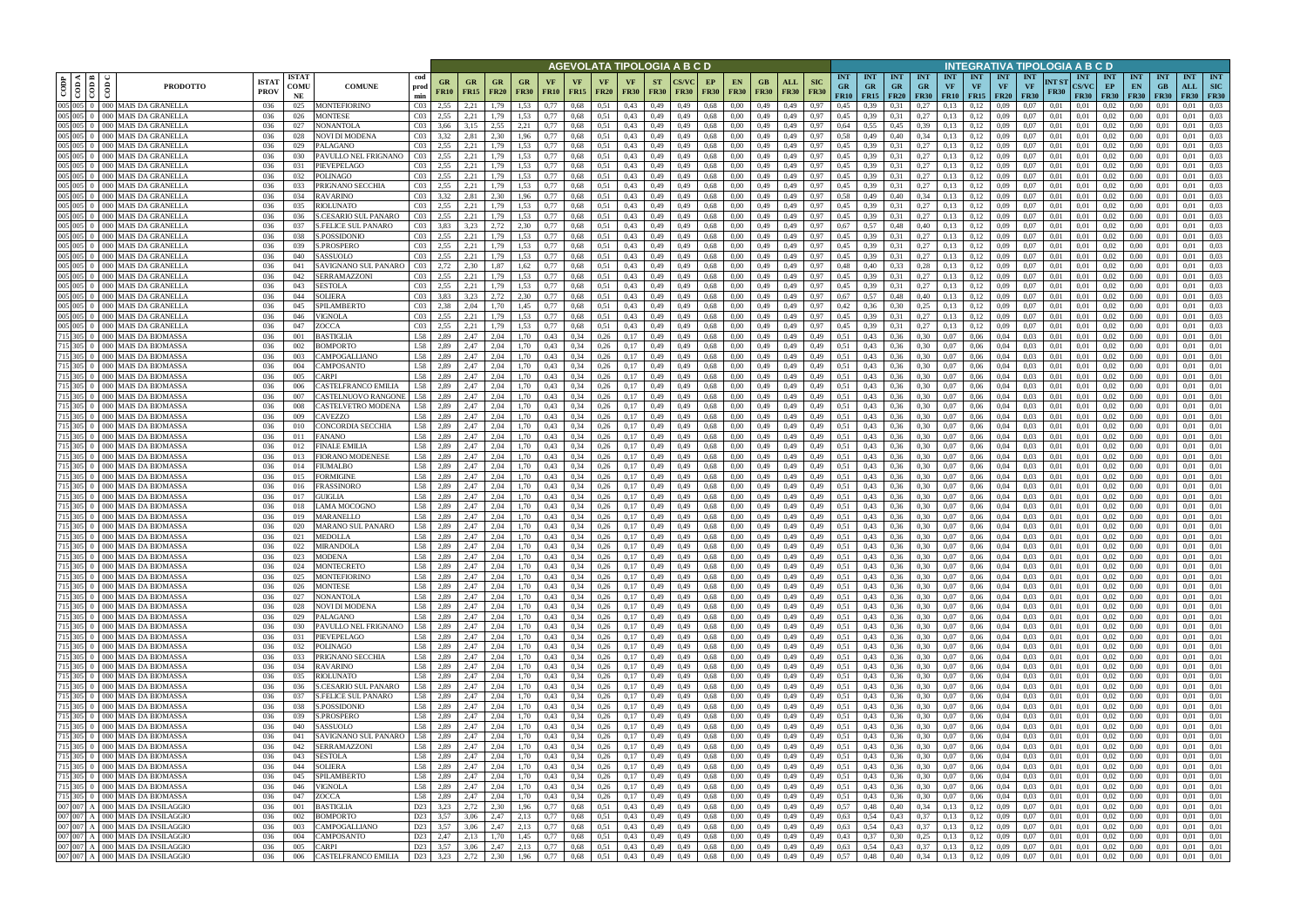|                    |                                       |                                                                |                             |                            |                                                                |                              |                          |                             |                    |                   |                   |                            | AGEVOLATA TIPOLOGIA A B C D |                          |              |                   |                          |                            |                    |                           |                                                        |                                        |                         |                                 |                                      |                  |                                        | INTEGRATIVA TIPOLOGIA A B C D          |                      |                                           |                                                              |                                 |                                 |                                  |                                         |
|--------------------|---------------------------------------|----------------------------------------------------------------|-----------------------------|----------------------------|----------------------------------------------------------------|------------------------------|--------------------------|-----------------------------|--------------------|-------------------|-------------------|----------------------------|-----------------------------|--------------------------|--------------|-------------------|--------------------------|----------------------------|--------------------|---------------------------|--------------------------------------------------------|----------------------------------------|-------------------------|---------------------------------|--------------------------------------|------------------|----------------------------------------|----------------------------------------|----------------------|-------------------------------------------|--------------------------------------------------------------|---------------------------------|---------------------------------|----------------------------------|-----------------------------------------|
| CODP               | $\leq$ $\leq$ $\leq$<br>$\frac{1}{2}$ | දී<br><b>PRODOTTO</b>                                          | <b>ISTA1</b><br><b>PROV</b> | <b>ISTAT</b><br>COMU<br>NE | cod<br><b>COMUNE</b><br>prod<br>min                            | GR<br><b>FR10</b>            | <b>GR</b><br><b>FR15</b> | GR<br><b>FR20</b>           | GR.<br><b>FR30</b> | VF<br><b>FR10</b> | VF<br><b>FR15</b> | <b>VF</b><br><b>FR20</b>   | <b>VF</b><br><b>FR30</b>    | <b>ST</b><br><b>FR30</b> | <b>FR30</b>  | EP<br><b>FR30</b> | <b>EN</b><br><b>FR30</b> | GB.<br><b>FR30</b>         | ALL<br><b>FR30</b> | <b>SIC</b><br><b>FR30</b> | <b>INT</b><br><b>GR</b><br>FR10                        | <b>INT</b><br><b>GR</b><br>$FR15$ FR20 | <b>INT</b><br><b>GR</b> | <b>INT</b><br>GR<br><b>FR30</b> | <b>INT</b><br>VF<br><b>FR10</b> FR15 | <b>INT</b><br>VF | <b>INT</b><br><b>VF</b><br><b>FR20</b> | <b>INT</b><br><b>VF</b><br><b>FR30</b> | NT ST<br><b>FR30</b> | <b>INT</b><br><b>CS/VC</b><br><b>FR30</b> | <b>INT</b><br>EP<br><b>FR30</b>                              | <b>INT</b><br>EN<br><b>FR30</b> | <b>INT</b><br>GB<br><b>FR30</b> | <b>INT</b><br>ALL<br><b>FR30</b> | <b>INT</b><br><b>SIC</b><br><b>FR30</b> |
|                    | 007 007 A                             | 000 MAIS DA INSILAGGIO                                         | 036                         | 007                        | CASTELNUOVO RANGONE<br>D23                                     | 3.57                         | 3,06                     | 2.47                        | 2.13               | 0.77              | 0,68              | 0.51                       | 0.43                        | 0,49                     | 0.49         | 0.68              | 0.00                     | 0.49                       | 0,49               | 0.49                      | 0.63                                                   | 0.54                                   | 0.43                    | 0.37                            | 0.13                                 | 0.12             | 0.09                                   | 0.07                                   | 0.01                 | 0.01                                      | 0.02                                                         | 0.00                            |                                 | 0.01                             | 0.01                                    |
| 007 007            | 007 007 A                             | 000 MAIS DA INSILAGGIO<br>000   MAIS DA INSILAGGIO             | 036<br>036                  | 008<br>009                 | D <sub>23</sub><br>CASTELVETRO MODENA<br>CAVEZZO<br>D23        | 2,89<br>3,23                 | 2,47<br>2,72             | 2.04<br>2.30                | 1,70<br>1,96       | 0,77<br>0,77      | 0,68<br>0,68      | 0,51<br>0.51               | 0,43<br>0,43                | 0,49<br>0,49             | 0,49<br>0.49 | 0.68<br>0,68      | 0.00<br>0.00             | 0,49<br>0,49               | 0,49<br>0,49       | 0,49<br>0,49              | 0,51<br>0,57                                           | 0.43<br>0,48                           | 0.36<br>0,40            | 0,30<br>0.34                    | 0,13<br>0,13                         | 0.12<br>0,12     | 0.09<br>0.09                           | 0,07<br>0.07                           | 0,01<br>0,01         | 0.01<br>0,01                              | 0.02<br>0,02                                                 | 0.00<br>0,00                    | 0.01<br>-0.01                   | 0.01<br>0.01                     | 0.01<br>0.01                            |
|                    | 007 007 A                             | 000 MAIS DA INSILAGGIO                                         | 036                         | 010                        | CONCORDIA SECCHIA<br>D23                                       | 2.47                         | 2,13                     | 1.70                        | 1,45               | 0.77              | 0.68              | 0.51                       | 0.43                        | 0,49                     | 0.49         | 0.68              | 0.00                     | 0.49                       | 0,49               | 0.49                      | 0.43                                                   | 0.37                                   | 0.30                    | 0.25                            | 0.13                                 | 0.12             | 0.09                                   | 0.07                                   | 0.01                 | 0.01                                      | 0.02                                                         | 0.00                            | 0.01                            | 0.01                             | 0.01                                    |
| 007 007            |                                       | 000 MAIS DA INSILAGGIO                                         | 036                         | 011                        | FANANO<br>D23                                                  | 2.89                         | 2.47                     | 2.04                        | 1.70               | 0.77              | 0.68              | 0.51                       | 0.43                        | 0.49                     | 0.49         | 0.68              | 0.00                     | 0.49                       | 0,49               | 0.49                      | 0.51                                                   | 0.43                                   | 0.36                    | 0.30                            | 0.13                                 | 0.12             | 0.09                                   | 0.07                                   | 0.01                 | 0.01                                      | 0.02                                                         | 0.00                            | -00                             | 0.01                             | 0.01                                    |
|                    | 007 007 A<br>007007A                  | 000 MAIS DA INSILAGGIO                                         | 036                         | 012                        | FINALE EMILIA<br>D23                                           | 2,89<br>D23 2,89             | 2,47<br>2.47             | 2.04<br>2.04                | 1,70               | 0.77              | 0.68              | 0,51                       | 0,43                        | 0,49                     | 0.49         | 0,68              | 0.00                     | 0,49                       | 0,49               | 0,49                      | 0,51<br>0.51                                           | 0,43                                   | 0,36                    | 0,30                            | 0.13                                 | 0,12             | 0.09                                   | 0.07<br>0.07                           | 0.01                 | 0.01                                      | 0.02                                                         | 0.00                            | 0.01                            | 0.01                             | 0.01                                    |
|                    | 007007A                               | 000 MAIS DA INSILAGGIO<br>000 MAIS DA INSILAGGIO               | 036<br>036                  | 013<br>014                 | FIORANO MODENESE<br>D23<br>FIUMALBO                            | 2,89                         | 2.47                     | 2.04                        | 1.70<br>1,70       | 0.77<br>0.77      | 0.68<br>0.68      | 0.51<br>0.51               | 0.43<br>0,43                | 0.49<br>0,49             | 0.49<br>0.49 | 0.68<br>0.68      | 0.00<br>0.00             | 0.49<br>0.49               | 0.49<br>0,49       | 0.49<br>0,49              | 0.51                                                   | 0.43<br>0,43                           | 0.36<br>0,36            | 0.30<br>0,30                    | 0.13<br>0.13                         | 0,12<br>0,12     | 0.09<br>0,09                           | 0.07                                   | 0.01<br>0.01         | 0.01<br>0.01                              | 0.02<br>0.02                                                 | 0.00<br>0.00                    | 0.01<br>0.01                    | 0.01<br>0.01                     | 0.01<br>0.01                            |
|                    | 007 007 A                             | 000 MAIS DA INSILAGGIO                                         | 036                         | 015                        | FORMIGINE                                                      | D <sub>23</sub> 2.55         | 2,21                     | 1,79                        | 1,53               | 0.77              | 0,68              | 0.51                       | 0.43                        | 0,49                     | 0.49         | 0.68              | 0.00                     | 0.49                       | 0,49               | 0.49                      | 0,45                                                   | 0.39                                   | 0,31                    | 0,27                            | 0.13                                 | 0,12             | 0,09                                   | 0.07                                   | 0.01                 | 0.01                                      | 0,02                                                         | $0.00\,$                        | 0.01                            | 0.01                             | 0.01                                    |
| 007 007            |                                       | 000 MAIS DA INSILAGGIO                                         | 036                         | 016                        | D23<br>FRASSINORO                                              | 2,89                         | 2,47                     | 2.04                        | 1,70               | 0.77              | 0,68              | 0,51                       | 0,43                        | 0,49                     | 0.49         | 0.68              | 0.00                     | 0,49                       | 0,49               | 0,49                      | 0.51                                                   | 0,43                                   | 0,36                    | 0,30                            | 0,13                                 | 0,12             | 0.09                                   | 0.07                                   | 0,01                 | 0.01                                      | 0,02                                                         | 0,00                            | 0.01                            | 0.01                             | 0.01                                    |
| 007 007            | 007 007 A                             | 000 MAIS DA INSILAGGIO<br>000 MAIS DA INSILAGGIO               | 036<br>036                  | 017<br>018                 | GUIGLIA<br>D <sub>23</sub><br>LAMA MOCOGNO<br>D23              | 2,89<br>2,89                 | 2.47<br>2,47             | 2.04<br>2,04                | 1,70<br>1,70       | 0,77<br>0,77      | 0,68<br>0,68      | 0.51<br>0,51               | 0.43<br>0,43                | 0,49<br>0,49             | 0.49<br>0.49 | 0.68<br>0.68      | 0.00<br>0,00             | 0,49<br>0,49               | 0,49<br>0,49       | 0.49<br>0,49              | 0,51<br>0,51                                           | 0,43<br>0,43                           | 0,36<br>0,36            | 0,30<br>0,30                    | 0,13<br>0,13                         | 0,12<br>0,12     | 0.09<br>0.09                           | 0.07<br>0,07                           | 0.01<br>0,01         | 0,01<br>0.01                              | 0,02<br>0,02                                                 | 0,00<br>0,00                    | 0.01<br>0,01                    | 0.01<br>0,01                     | 0.01<br>0,01                            |
|                    | 007 007 A                             | <b>MAIS DA INSILAGGIO</b><br>000 <sup>1</sup>                  | 036                         | 019                        | MARANELLO<br>D23                                               | 2.89                         | 2.47                     | 2.04                        | 1.70               | 0.77              | 0,68              | 0.51                       | 0.43                        | 0,49                     | 0.49         | 0.68              | 0.00                     | 0,49                       | 0,49               | 0.49                      | 0.51                                                   | 0.43                                   | 0.36                    | 0,30                            | 0.13                                 | 0,12             | 0.09                                   | 0.07                                   | 0.01                 | 0.01                                      | 0.02                                                         | 0.00                            | 0.01                            | 0,01                             | 0.01                                    |
|                    | 007 007 A                             | 000 MAIS DA INSILAGGIO                                         | 036                         | 020                        | MARANO SUL PANARO                                              | D23 2,89                     | 2,47                     | 2,04                        | 1,70               | 0,77              | 0,68              | 0.51                       | 0.43                        | 0,49                     | 0.49         | 0.68              | 0.00                     | 0,49                       | 0,49               | 0,49                      | 0,51                                                   | 0,43                                   | 0,36                    | 0,30                            | 0,13                                 | 0,12             | 0.09                                   | 0.07                                   | 0,01                 | 0.01                                      | 0,02                                                         | 0,00                            | 0.01                            | 0.01                             | 0.01                                    |
|                    | 007 007 A<br>007 007 A                | 000 MAIS DA INSILAGGIO                                         | 036                         | 021                        | MEDOLLA<br>D23                                                 | 2,89                         | 2,47                     | 2.04                        | 1,70               | 0,77              | 0,68              | 0.51                       | 0,43                        | 0,49                     | 0.49         | 0.68              | 0.00                     | 0,49                       | 0,49               | 0,49                      | 0,51                                                   | 0.43                                   | 0,36                    | 0,30                            | 0,13                                 | 0,12             | 0.09                                   | 0.07                                   | 0.01                 | 0.01                                      | 0,02                                                         | 0,00                            | 0.01                            | 0,01                             | 0.01                                    |
|                    | 007 007 A                             | 000 MAIS DA INSILAGGIO<br>000 MAIS DA INSILAGGIO               | 036<br>036                  | 022<br>023                 | MIRANDOLA<br>D <sub>23</sub><br>MODENA<br>D23                  | 4.34<br>3.83                 | 3.66<br>3.23             | 3.06<br>2.72                | 2.64<br>2.30       | 0.77<br>0.77      | 0.68<br>0.68      | 0.51<br>0.51               | 0.43<br>0.43                | 0.49<br>0.49             | 0.49<br>0.49 | 0.68<br>0.68      | 0.00<br>0.00             | 0.49<br>0,49               | 0.49<br>0.49       | 0.49<br>0.49              | 0.76<br>0.67                                           | 0.64<br>0.57                           | 0.54<br>0.48            | 0.46<br>0.40                    | 0.13<br>0.13                         | 0.12<br>0.12     | 0.09<br>0.09                           | 0.07<br>0.07                           | 0.01<br>0.01         | 0.01<br>0.01                              | 0.02<br>0.02                                                 | 0.00<br>0.00                    | 0.01<br>0.01                    | 0.01<br>0.01                     | 0.01<br>0.01                            |
|                    | 007 007 A                             | 000 MAIS DA INSILAGGIO                                         | 036                         | 024                        | MONTECRETO<br>D23                                              | 2,89                         | 2.47                     | 2.04                        | 1,70               | 0.77              | 0,68              | 0.51                       | 0,43                        | 0,49                     | 0.49         | 0.68              | 0.00                     | 0,49                       | 0,49               | 0.49                      | 0,51                                                   | 0,43                                   | 0,36                    | 0.30                            | 0.13                                 | 0,12             | 0.09                                   | 0.07                                   | 0.01                 | 0.01                                      | 0,02                                                         | 0.00                            | 0.01                            | 0.01                             | 0.01                                    |
| 007 007            |                                       | 000 MAIS DA INSILAGGIO                                         | 036                         | 025                        | D23<br>MONTEFIORINC                                            | 2.89                         | 2.47                     | 2.04                        | l.70               | 0.77              | 0.68              | 0.51                       | 0.43                        | 0.49                     | 0.49         | 0.68              | 0.00                     | 0.49                       | 0.49               | 0.49                      | 0.51                                                   |                                        | 0.36                    | 0.30                            | 0.13                                 | 0.12             | 0.09                                   | 0.07                                   | 0.01                 | 0.01                                      | 0.02                                                         | 0.00                            |                                 | 0.01                             | 0.01                                    |
| 007 007            | 007 007 A                             | 000 MAIS DA INSILAGGIO<br>000 MAIS DA INSILAGGIO               | 036<br>036                  | 026                        | MONTESE<br>D <sub>23</sub><br>D <sub>23</sub>                  | 2.89                         | 2.47<br>3.74             | 2.04<br>3.06                | l.70<br>2,64       | 0.77              | 0.68<br>0,68      | 0.51<br>0.51               | 0.43<br>0,43                | 0.49<br>0,49             | 0.49         | 0.68              | 0.00                     | 0.49<br>0.49               | 0.49<br>0.49       | 0.49                      | 0.51<br>0.78                                           | 0.43<br>0.66                           | 0.36<br>0,54            | 0.30                            | 0.13<br>0.13                         | 0.12<br>0,12     | 0.09<br>0.09                           | 0.07<br>0.07                           | 0.01<br>0.01         | 0.01<br>0.01                              | 0.02<br>0,02                                                 | 0.00<br>0.00                    |                                 | 0.01<br>0.01                     | 0.01<br>0.01                            |
| 007 007            |                                       | 000 MAIS DA INSILAGGIO                                         | 036                         | 027<br>028                 | NONANTOLA<br>D <sub>23</sub><br>NOVI DI MODENA                 | 4,42<br>2.55                 | 2.21                     | 1.79                        | 1.53               | 0,77<br>0.77      | 0.68              | 0.51                       | 0.43                        | 0,49                     | 0.49<br>0.49 | 0,68<br>0.68      | 0.00<br>0.00             | 0.49                       | 0.49               | 0.49                      | 0,45                                                   | 0.39                                   | 0.31                    | 0,46<br>0.27                    | 0.13                                 | 0,12             | 0.09                                   | 0.07                                   | 0.01                 | 0.01                                      | 0.02                                                         | 0.00                            | 0.01                            | 0.01                             | 0.01                                    |
|                    | 007 007 A                             | 000 MAIS DA INSILAGGIO                                         | 036                         | 029                        | D <sub>23</sub><br><b>PALAGANO</b>                             | 2.89                         | 2,47                     | 2.04                        | 1.70               | 0,77              | 0,68              | 0.51                       | 0.43                        | 0,49                     | 0,49         | 0.68              | 0.00                     | 0,49                       | 0,49               | 0,49                      | 0,51                                                   | 0,43                                   | 0,36                    | 0.30                            | 0,13                                 | 0,12             | 0,09                                   | 0.07                                   | 0.01                 | 0,01                                      | 0,02                                                         | $0.00\,$                        | 0.01                            | 0.01                             | 0.01                                    |
| 007 007            |                                       | 000   MAIS DA INSILAGGIO                                       | 036                         |                            | D <sub>23</sub><br>PAVULLO NEL FRIGNANO                        | 2,89                         | 2,47                     | 2.04                        | 1,70               | 0,77              | 0.68              | 0.51                       | 0,43                        | 0,49                     | 0.49         | 0.68              | 0.00                     | 0,49                       | 0,49               | 0,49                      | 0,51                                                   | 0.43                                   | 0,36                    | 0.30                            | 0,13                                 | 0,12             | 0.09                                   | 0.07                                   | 0.01                 | 0.01                                      | 0,02                                                         | 0.00                            |                                 | 0.01                             | 0.01                                    |
| 007 007<br>007 007 |                                       | 000   MAIS DA INSILAGGIO<br><b>MAIS DA INSILAGGIO</b><br>)00 I | 036<br>036                  | 031<br>032                 | PIEVEPELAGO<br>D <sub>23</sub><br>POLINAGO<br>D <sub>23</sub>  | 2.89<br>2.89                 | 2,47<br>2.47             | 2.04<br>2.04                | .70<br>.70         | 0.77              | 0,68<br>0.68      | 0.51<br>0.51               | 0.43<br>0.43                | 0,49                     | 0.49         | 0.68<br>0.68      | 0.00<br>0.00             | 0,49<br>0.49               | 0,49<br>0,49       | 0,49<br>0.49              | 0,51<br>0,51                                           | 0,43<br>0.43                           | 0.36<br>0.36            | 0.30<br>0.30                    | 0.13<br>0.13                         | 0.12<br>0.12     | 0.09<br>0.09                           | 0.07<br>0.07                           | 0.01<br>0.01         | 0.01<br>0.01                              | 0.02<br>0.02                                                 | 0.00<br>0.00                    | 0.01                            | 0.01<br>0.01                     | 0.01<br>0.01                            |
|                    | 007 007 A                             | 000 MAIS DA INSILAGGIO                                         | 036                         | 033                        | D23<br>PRIGNANO SECCHIA                                        | 2,89                         | 2,47                     | 2,04                        | 1,70               | 0,77              | 0,68              | 0.51                       | 0,43                        | 0,49<br>0,49             | 0.49         | 0.68              | 0.00                     | 0,49                       | 0,49               | 0,49                      | 0,51                                                   | 0,43                                   | 0,36                    | 0,30                            | 0,13                                 | 0,12             | 0.09                                   | 0,07                                   | 0,01                 | 0,01                                      | 0,02                                                         | 0,00                            | 0,01                            | 0,01                             | 0,01                                    |
|                    | 007 007 A                             | 000 MAIS DA INSILAGGIO                                         | 036                         | 034                        | <b>RAVARINO</b><br>D23                                         | 3.32                         | 2.81                     | 2.30                        | 1,96               | 0.77              | 0.68              | 0.51                       | 0.43                        | 0.49                     | 0.49         | 0.68              | 0.00                     | 0.49                       | 0,49               | 0.49                      | 0.58                                                   | 0,49                                   | 0.40                    | 0.34                            | 0.13                                 | 0.12             | 0.09                                   | 0.07                                   | 0.01                 | 0.01                                      | 0.02                                                         | 0.00                            | 0.01                            | 0.01                             | 0.01                                    |
|                    | 007 007 A                             | 000 MAIS DA INSILAGGIO                                         | 036                         | 035                        | D23<br>RIOLUNATO                                               | 2.89                         | 2,47                     | 2.04                        | 1,70               | 0.77              | 0,68              | 0.51                       | 0,43                        | 0,49                     | 0.49         | 0.68              | 0.00                     | 0,49                       | 0,49               | 0,49                      | 0,51                                                   | 0,43                                   | 0,36                    | 0,30                            | 0,13                                 | 0.12             | 0.09                                   | 0.07                                   | 0.01                 | 0.01                                      | 0.02                                                         | 0.00                            | 0.01                            | 0.01                             | 0.01                                    |
|                    | 007 007 A<br>007007A                  | 000 MAIS DA INSILAGGIO<br>000 MAIS DA INSILAGGIO               | 036<br>036                  | 036<br>037                 | S.CESARIO SUL PANARO<br>D23<br>S.FELICE SUL PANARO             | D <sub>23</sub> 2.55<br>5,02 | 2,21<br>4,25             | 1.79<br>3.49                | 1,53<br>2,98       | 0.77<br>0.77      | 0.68<br>0.68      | 0.51<br>0.51               | 0,43<br>0.43                | 0,49<br>0.49             | 0.49<br>0.49 | 0.68<br>0.68      | 0.00<br>0.00             | 0.49<br>0.49               | 0,49<br>0,49       | 0.49<br>0.49              | 0,45<br>0.88                                           | 0.39<br>0.75                           | 0.31<br>0.61            | 0.27<br>0,52                    | 0.13<br>0.13                         | 0,12<br>0,12     | 0.09<br>0.09                           | 0.07<br>0.07                           | 0.01<br>0.01         | 0.01<br>0.01                              | 0.02<br>0.02                                                 | 0.00<br>0.00                    | -0.01<br>0.01                   | 0.01<br>0.01                     | 0.01<br>0.01                            |
|                    | 007 007 A                             | 000   MAIS DA INSILAGGIO                                       | 036                         | 038                        | S.POSSIDONIO                                                   | D <sub>23</sub> 2,47         | 2.13                     | 1.70                        | 1.45               | 0.77              | 0.68              | 0.51                       | 0.43                        | 0.49                     | 0.49         | 0.68              | 0.00                     | 0.49                       | 0.49               | 0.49                      | 0.43                                                   | 0.37                                   | 0.30                    | 0,25                            | 0.13                                 | 0,12             | 0.09                                   | 0.07                                   | 0.01                 | 0.01                                      | 0.02                                                         | 0.00                            | 0.01                            | 0.01                             | 0.01                                    |
|                    | 007 007 A                             | 000 MAIS DA INSILAGGIO                                         | 036                         | 039                        | <b>S.PROSPERO</b>                                              | D23 2,47                     | 2,13                     | 1,70                        | 1,45               | 0,77              | 0,68              | 0.51                       | 0.43                        | 0,49                     | 0.49         | 0,68              | 0.00                     | 0,49                       | 0,49               | 0,49                      | 0,43                                                   | 0,37                                   | 0,30                    | 0,25                            | 0,13                                 | 0,12             | 0,09                                   | 0.07                                   | 0,01                 | 0,01                                      | 0,02                                                         | $0.00\,$                        | 0.01                            | 0.01                             | 0.01                                    |
| 007 007            |                                       | <b>MAIS DA INSILAGGIO</b><br>000 I                             | 036                         | -040                       | D <sub>23</sub><br>SASSUOLO                                    | 2.89                         | 2.47                     | 2.04                        | 1,70               | 0.77              | 0.68              | 0.51                       | 0.43                        | 0,49                     | 0.49         | 0.68              | 0.00                     | 0,49                       | 0,49               | 0.49                      | 0,51                                                   | 0.43                                   | 0.36                    | 0.30                            | 0.13                                 | 0,12             | 0.09                                   | 0.07                                   | 0.01                 | 0.01                                      | 0.02                                                         | 0.00                            | 0.01                            | 0.01                             | 0.01                                    |
|                    | 007 007 A<br>007 007 A                | 000 MAIS DA INSILAGGIO<br>000 MAIS DA INSILAGGIO               | 036<br>036                  | 041<br>042                 | D23<br>SAVIGNANO SUL PANARO<br>SERRAMAZZONI<br>D <sub>23</sub> | 2,89<br>2,89                 | 2,47<br>2,47             | 2.04<br>2,04                | 1,70<br>1,70       | 0,77<br>0,77      | 0,68<br>0,68      | 0.51<br>0,51               | 0,43<br>0,43                | 0,49<br>0,49             | 0.49<br>0,49 | 0.68<br>0.68      | 0.00<br>0,00             | 0,49<br>0,49               | 0,49<br>0,49       | 0,49<br>0,49              | 0,51<br>0,51                                           | 0,43<br>0,43                           | 0,36<br>0,36            | 0.30<br>0,30                    | 0,13<br>0.13                         | 0,12<br>0,12     | 0.09<br>0.09                           | 0.07<br>0,07                           | 0,01<br>0,01         | 0.01<br>0,01                              | 0,02<br>0,02                                                 | 0,00<br>0,00                    | 0.01<br>0,01                    | 0.01<br>0,01                     | 0,01<br>0,01                            |
|                    | 007 007 A                             | 000 MAIS DA INSILAGGIO                                         | 036                         | 043                        | SESTOLA<br>D23                                                 | 2,89                         | 2.47                     | 2.04                        | 1,70               | 0,77              | 0,68              | 0.51                       | 0.43                        | 0,49                     | 0.49         | 0.68              | 0.00                     | 0,49                       | 0,49               | 0,49                      | 0.51                                                   | 0,43                                   | 0,36                    | 0,30                            | 0,13                                 | 0,12             | 0.09                                   | 0.07                                   | 0,01                 | 0.01                                      | 0,02                                                         | 0,00                            | 0.01                            | 0.01                             | 0.01                                    |
|                    | 007 007 A                             | 000 MAIS DA INSILAGGIO                                         | 036                         | 044                        | SOLIERA<br>D23                                                 | 3.57                         | 3.06                     | 2,47                        | 2.13               | 0,77              | 0,68              | 0.51                       | 0.43                        | 0,49                     | 0.49         | 0.68              | 0.00                     | 0,49                       | 0,49               | 0,49                      | 0,63                                                   | 0.54                                   | 0,43                    | 0.37                            | 0,13                                 | 0,12             | 0.09                                   | 0,07                                   | 0.01                 | 0.01                                      | 0,02                                                         | 0,00                            | 0.01                            | 0,01                             | 0.01                                    |
|                    | 007 007 A                             | 000 MAIS DA INSILAGGIO                                         | 036                         | 045                        | D23<br>SPILAMBERTO                                             | 2,47                         | 2,13                     | 1.70                        | 1,45               | 0,77              | 0,68              | 0.51                       | 0.43                        | 0,49                     | 0.49         | 0.68              | 0.00                     | 0,49                       | 0,49               | 0,49                      | 0,43                                                   | 0.37                                   | 0,30                    | 0.25                            | 0,13                                 | 0,12             | 0.09                                   | 0,07                                   | 0,01                 | 0.01                                      | 0,02                                                         | 0,00                            | 0.01                            | 0.01                             | 0.01                                    |
|                    | 007 007 A<br>007 007 A                | 000 MAIS DA INSILAGGIO<br>000 MAIS DA INSILAGGIO               | 036<br>036                  | 046<br>047                 | VIGNOLA<br>D <sub>23</sub><br>ZOCCA<br>D23                     | 2.89<br>2.89                 | 2.47<br>2.47             | 2.04<br>2.04                | 1.70<br>1.70       | 0.77<br>0.77      | 0.68<br>0.68      | 0.51<br>0.51               | 0.43<br>0.43                | 0.49<br>0.49             | 0.49<br>0.49 | 0.68<br>0.68      | 0.00<br>0.00             | 0,49<br>0,49               | 0.49<br>0.49       | 0.49<br>0.49              | 0.51<br>0.51                                           | 0.43<br>0.43                           | 0.36<br>0.36            | 0.30<br>0.30                    | 0.13<br>0.13                         | 0,12<br>0,12     | 0.09<br>0.09                           | 0.07<br>0.07                           | 0.01<br>0.01         | 0.01<br>0.01                              | 0.02<br>0,02                                                 | 0.00<br>0.00                    | 0.01<br>0.01                    | 0.01<br>0.01                     | 0.01<br>0.01                            |
|                    | $105 \, 105 \, 0$                     | 000 MAIS DA SEME                                               | 036                         | 001                        | BASTIGLIA<br>C39                                               | 2,50                         | 2.11                     | 1.73                        | 1,54               | 0.86              | 0,77              | 0,58                       | 0,48                        | 0,49                     | 0.49         | 0.68              | 0.00                     | 0,49                       | 0,49               | 0,97                      | 0,10                                                   | 0,09                                   | 0,07                    | 0,06                            | 0,04                                 | 0,03             | 0,02                                   | 0,02                                   | 0.01                 | 0.01                                      | 0,02                                                         | 0,00                            | 0.01                            | 0,01                             | 0.03                                    |
|                    | $105 \, 105 \, 0$                     | 000 MAIS DA SEME                                               | 036                         | 002                        | C39<br>BOMPORTO                                                | 2.50                         | 2.11                     | 1.73                        | 1.54               | 0.86              | 0.77              | 0.58                       | 0.48                        | 0.49                     | 0.49         | 0.68              | 0.00                     | 0.49                       | 0.49               | 0.97                      | 0.10                                                   | 0.09                                   | 0.07                    | 0.06                            | 0.04                                 | 0.03             | 0.02                                   | 0.02                                   | 0.01                 | 0.01                                      | 0.02                                                         | 0.00                            | 0.01                            | 0.01                             | 0.03                                    |
|                    |                                       | 105 105 0 000 MAIS DA SEME<br>105 105 0 000 MAIS DA SEME       | 036<br>036                  | 003<br>004                 | C39<br><b><i>CAMPOGALLIANO</i></b><br>C39<br><b>CAMPOSANTO</b> | 2.50<br>2.50                 | 2.11<br>2.11             | 1.73<br>1.73                | 1.54<br>1.54       | 0.86<br>0.86      | 0,77<br>0.77      | 0.58<br>0.58               | 0.48<br>0.48                | 0,49<br>0.49             | 0.49<br>0.49 | 0.68<br>0.68      | 0.00                     | 0.49<br>0.49               | 0.49<br>0.49       | 0.97<br>0.97              | 0.10<br>0.10                                           | 0.09<br>0.09                           | 0.07<br>0.07            | 0,06<br>0.06                    | 0.04<br>0.04                         | 0.03<br>0.03     | 0.02<br>0.02                           | 0.02<br>0.02                           | 0.01<br>0.01         | 0.01<br>0.01                              | 0.02<br>0.02                                                 | 0.00<br>0.00                    | 0.01                            | 0.01<br>0.01                     | 0.03<br>0.03                            |
|                    |                                       | 105 105 0 000 MAIS DA SEME                                     | 036                         | 005                        | CARPI<br>C39                                                   | 2,50                         | 2,11                     | 1,73                        | 1,54               | 0,86              | 0,77              | 0,58                       | 0,48                        | 0,49                     | 0,49         | 0,68              | 0.00<br>0,00             | 0,49                       | 0,49               | 0,97                      | 0,10                                                   | 0,09                                   | 0,07                    | 0,06                            | 0,04                                 | 0,03             | 0,02                                   | 0,02                                   | 0,01                 | 0,01                                      | 0,02                                                         | 0,00                            | 0.01<br>0,01                    | 0.01                             | 0,03                                    |
|                    |                                       | 105 105 0 000 MAIS DA SEME                                     | 036                         | 006                        | CASTELFRANCO EMILIA                                            | C39 2.50                     | 2,11                     | 1,73                        | 1,54               | 0,86              | 0,77              | 0,58                       | 0,48                        | 0,49                     | 0,49         | 0,68              | 0,00                     | 0,49                       | 0,49               | 0,97                      | 0,10                                                   | 0,09                                   | 0,07                    | 0,06                            | 0,04                                 | 0,03             | 0,02                                   | 0,02                                   | 0,01                 | 0,01                                      | 0,02                                                         | 0,00                            | 0,01                            | 0,01                             | 0,03                                    |
|                    |                                       | 105 105 0 000 MAIS DA SEME                                     | 036                         | 007                        | CASTELNUOVO RANGONE                                            | C39 2,50                     | 2,11                     | 1,73                        | 1,54               | 0,86              | 0,77              | $0,58$ 0,48                |                             | 0,49                     | 0,49         | 0,68              | 0,00                     | 0,49 0,49                  |                    | 0,97                      | 0,10                                                   | 0,09                                   | 0,07                    | 0,06                            | 0,04                                 | 0,03             | 0,02                                   | 0,02                                   | 0,01                 | 0,01                                      | 0,02                                                         | 0,00                            | 0,01                            | 0,01                             | 0,03                                    |
|                    |                                       | 105 105 0 000 MAIS DA SEME<br>105 105 0 000 MAIS DA SEME       | 036<br>036                  | 008<br>009                 | CASTELVETRO MODENA<br>CAVEZZO                                  | C39 2,50<br>C39 2,50         | 2,11<br>2,11             | 1,73<br>1,73                | 1,54<br>1,54       | 0,86<br>0,86      | 0,77<br>0,77      | 0,58 0,48<br>0,58 0,48     |                             | 0,49<br>0,49             | 0,49<br>0,49 | 0,68<br>0,68      | 0,00<br>0,00             | 0,49 0,49<br>0,49 0,49     |                    | 0,97<br>0,97              | 0,10<br>0,10                                           | 0,09<br>0,09                           | 0,07<br>0,07            | 0,06<br>0,06                    | $0,04$ 0.03<br>0,04                  | 0,03             | 0,02<br>0,02                           | 0,02<br>0,02                           | 0,01<br>0,01         | 0,01<br>0,01                              | 0,02<br>0,02                                                 | $0.00\,$<br>0,00                | 0,01<br>0,01                    | 0,01<br>0,01                     | 0,03<br>0,03                            |
|                    |                                       | 105 105 0 000 MAIS DA SEME                                     | 036                         | 010                        | CONCORDIA SECCHIA                                              | C39 2,50                     | 2,11                     | 1,73                        | 1,54               | 0,86              | 0,77              | $0.58$ 0.48                |                             | 0,49                     | 0,49         | 0,68              | 0,00                     | 0,49 0,49                  |                    | 0,97                      | 0,10                                                   | 0,09                                   | 0,07                    | 0,06                            | $0,04$ 0.03                          |                  | 0,02                                   | 0,02                                   | 0,01                 | 0,01                                      | 0,02                                                         | $0,00$ $0,01$                   |                                 | 0,01                             | 0,03                                    |
|                    |                                       | 105 105 0 000 MAIS DA SEME                                     | 036                         | 011                        | FANANO                                                         | C39 2,50                     | 2,11                     | 1,73                        | 1,54               | 0,86              | 0,77              | 0,58 0,48                  |                             | 0,49                     | 0,49         | 0,68              | 0,00                     | 0,49 0,49                  |                    | 0,97                      | 0,10                                                   | 0,09 0,07                              |                         | 0,06                            | $0,04$ 0.03                          |                  | 0,02                                   | 0,02                                   | 0,01                 | 0,01                                      | $0.02$ $0.00$ $0.01$                                         |                                 |                                 | 0,01                             | 0,03                                    |
|                    |                                       | 105 105 0 000 MAIS DA SEME                                     | 036                         | 012                        | <b>FINALE EMILIA</b>                                           | C39 2.50                     | $2,11$ 1,73              |                             | 1,54 0,86          |                   | 0,77              |                            | 0,58 0,48                   | 0,49                     | 0,49         | 0,68              | 0,00                     | 0,49 0,49                  |                    |                           | $0,97$ 0,10                                            | 0,09 0,07                              |                         | 0,06                            | $0,04$ 0.03                          |                  | 0,02                                   | 0,02                                   | 0,01                 | 0.01                                      | $0.02 \quad 0.00 \quad 0.01$                                 |                                 |                                 | 0,01                             | 0,03                                    |
|                    |                                       | 105 105 0 000 MAIS DA SEME<br>105 105 0 000 MAIS DA SEME       | 036<br>036                  | 013<br>014                 | FIORANO MODENESE<br><b>FIUMALBO</b>                            | $C39$ 2,50<br>C39 2,50       | 2,11<br>2,11             | 1,73<br>1,73                | 1,54 0,86<br>1,54  | 0,86              | 0,77<br>0,77      | $0,58$ 0,48<br>$0,58$ 0.48 |                             | 0,49<br>0,49             | 0,49<br>0,49 | 0,68<br>0,68      | 0,00<br>0,00             | 0,49 0,49<br>$0,49$ $0,49$ |                    | 0,97<br>0,97              | 0,10<br>0,10                                           | 0,09 0,07<br>0,09                      | 0,07                    | 0,06<br>0,06                    | $0,04$ 0.03<br>0,04                  | 0,03             | 0,02<br>0,02                           | 0,02<br>0,02                           | 0,01<br>0,01         | 0,01<br>0,01                              | $0,02 \quad 0,00 \quad 0,01$<br>0,02                         | 0,00                            | 0,01                            | 0,01<br>0.01                     | 0,03<br>0,03                            |
|                    |                                       | 105 105 0 000 MAIS DA SEME                                     | 036                         | 015                        | <b>FORMIGINE</b>                                               | C39 2,50                     | 2,11                     | 1,73                        | 1,54               | 0,86              | 0,77              | $0,58$ 0,48                |                             | 0,49                     | 0,49         | 0,68              | 0,00                     | 0,49                       | 0,49               | 0,97                      | 0,10                                                   | $0,09$ 0.07                            |                         | 0,06                            | 0,04                                 | 0,03             | 0,02                                   | 0,02                                   | 0,01                 | 0,01                                      | $0,02$ 0.00                                                  |                                 | 0,01                            | 0.01                             | 0,03                                    |
|                    |                                       | 105 105 0 000 MAIS DA SEME                                     | 036                         | 016                        | <b>FRASSINORO</b>                                              | C39 2,50                     | 2,11                     | 1,73                        | 1,54               | 0,86              | 0,77              | $0,58$ 0.48                |                             | 0,49                     | 0,49         | 0,68              | 0,00                     | 0,49                       | 0,49               | 0,97                      | 0,10                                                   | 0,09                                   | 0,07                    | 0,06                            | 0,04                                 | 0,03             | 0,02                                   | 0,02                                   | 0,01                 | 0,01                                      | 0,02                                                         | $0,00$ $0,01$                   |                                 | 0,01                             | 0,03                                    |
|                    |                                       | 105 105 0 000 MAIS DA SEME                                     | 036                         | 017                        | <b>GUIGLIA</b>                                                 | C39 2,50                     | 2,11                     | 1,73                        | 1,54               | 0,86              | 0,77              | $0,58$ 0.48                |                             | 0,49                     | 0,49         | 0,68              | 0,00                     | 0,49                       | 0,49               | 0,97                      | 0,10                                                   | $0,09$ $0,07$                          |                         | 0,06                            | 0,04                                 | 0,03             | 0,02                                   | 0,02                                   | 0,01                 | 0,01                                      | $0,02$ 0.00 0.01                                             |                                 |                                 | 0,01                             | 0,03                                    |
|                    |                                       | 105 105 0 000 MAIS DA SEME<br>105 105 0 000 MAIS DA SEME       | 036<br>036                  | 018<br>019                 | LAMA MOCOGNO<br>MARANELLO                                      | C39 2,50<br>C39 2,50         | 2,11<br>2,11             | 1,73<br>1,73                | 1,54<br>1,54       | 0,86<br>0,86      | 0,77<br>0,77      | $0,58$ 0.48<br>0,58 0,48   |                             | 0,49<br>0,49             | 0,49<br>0,49 | 0,68<br>0,68      | 0,00<br>0,00             | 0,49 0,49<br>0,49 0,49     |                    | 0,97<br>0,97              | 0,10<br>0,10                                           | $0,09$ $0,07$<br>$0,09$ $0,07$         |                         | 0,06<br>0,06                    | 0,04<br>0,04                         | 0,03<br>0,03     | 0,02<br>0,02                           | 0,02<br>0,02                           | 0,01<br>0,01         | 0,01<br>0,01                              | $0,02$ 0,00 0,01<br>0,02                                     | 0,00                            | 0,01                            | 0,01<br>0,01                     | 0,03<br>0,03                            |
|                    |                                       | 105 105 0 000 MAIS DA SEME                                     | 036                         | 020                        | MARANO SUL PANARO                                              | $C39$ 2,50                   | 2,11                     | 1,73                        | 1,54               | 0,86              | 0,77              | $0.58$ 0.48                |                             | 0,49                     | 0,49         | 0,68              | 0,00                     | 0,49 0,49                  |                    | 0,97                      | 0,10                                                   | $0,09$ $0,07$                          |                         | 0,06                            | 0,04                                 | 0,03             | 0,02                                   | 0,02                                   | 0,01                 | 0,01                                      | $0.02 \quad 0.00 \quad 0.01$                                 |                                 |                                 | 0,01                             | 0,03                                    |
|                    |                                       | 105 105 0 000 MAIS DA SEME                                     | 036                         | 021                        | MEDOLLA                                                        | C39 2,50                     | 2,11                     | 1,73                        | 1,54 0,86          |                   | 0,77              | 0,58 0,48                  |                             | 0,49                     | 0,49         | 0,68              | 0,00                     | 0,49 0,49                  |                    | 0,97                      | 0,10                                                   | $0,09$ $0,07$                          |                         | 0,06                            | $0,04$ 0.03                          |                  | 0,02                                   | 0,02                                   | 0,01                 | 0,01                                      | $0,02$ 0,00 0,01                                             |                                 |                                 | 0,01                             | 0,03                                    |
|                    |                                       | 105 105 0 000 MAIS DA SEME<br>105 105 0 000 MAIS DA SEME       | 036                         | 022                        | <b>MIRANDOLA</b>                                               | C39 2,50<br>C39 2.50         | 2,11                     | 1,73                        | 1,54 0,86          |                   | 0,77              | 0,58 0,48                  |                             | 0,49                     | 0,49         | 0,68              | 0,00                     | 0,49 0,49                  |                    | 0,97                      | $0,10$ $0,09$ $0,07$                                   |                                        |                         | 0,06                            | 0,04                                 | 0,03             | 0,02                                   | 0,02                                   | 0,01                 | 0,01                                      | $0,02$ $0,00$ $0,01$                                         |                                 |                                 | 0,01                             | 0,03<br>0,03                            |
|                    |                                       | 105 105 0 000 MAIS DA SEME                                     | 036<br>036                  | 023<br>024                 | <b>MODENA</b><br><b>MONTECRETO</b>                             | C39 2.50                     | 2,11<br>2,11             | 1,73<br>1,73                | 1,54 0,86<br>1,54  | 0,86              | 0,77<br>0,77      | $0,58$ 0.48<br>0,58 0,48   |                             | 0,49<br>0,49             | 0.49<br>0,49 | 0,68<br>0,68      | 0,00<br>0,00             | 0,49 0,49<br>0,49 0,49     |                    | 0,97<br>0,97              | $0,10$ $0,09$ $0,07$<br>$0,10 \qquad 0,09 \qquad 0,07$ |                                        |                         | 0,06<br>0,06                    | $0,04$ 0.03<br>$0,04$ 0.03           |                  | 0,02<br>0,02                           | 0,02<br>0,02                           | 0,01<br>0,01         | 0,01<br>0,01                              | $0,02$ $0,00$ $0,01$<br>$0,02$ 0.00                          |                                 | 0.01                            | 0,01<br>0,01                     | 0,03                                    |
|                    |                                       | 105 105 0 000 MAIS DA SEME                                     | 036                         | 025                        | <b>MONTEFIORINO</b>                                            | $C39$ 2,50                   | 2,11                     | 1,73                        | 1,54               | 0,86              | 0,77              | $0,58$ 0.48                |                             | 0,49                     | 0,49         | 0,68              | 0,00                     | 0,49 0,49                  |                    | 0,97                      | $0,10$ $0,09$ $0,07$                                   |                                        |                         | 0,06                            | $0,04$ 0.03                          |                  | 0,02                                   | 0,02                                   | 0,01                 | 0,01                                      | $0,02$ 0.00                                                  |                                 | 0.01                            | 0,01                             | 0,03                                    |
|                    |                                       | 105 105 0 000 MAIS DA SEME                                     | 036                         | 026                        | <b>MONTESE</b>                                                 | C39 2.50                     | 2,11                     | 1,73                        | 1,54               | 0,86              | 0,77              | 0,58 0,48                  |                             | 0,49                     | 0,49         | 0,68              | 0,00                     | 0,49 0,49                  |                    | 0,97                      | $0,10$ $0,09$ $0,07$                                   |                                        |                         | 0,06                            | 0,04                                 | 0,03             | 0,02                                   | 0,02                                   | 0,01                 | 0.01                                      | $0,02$ 0.00                                                  |                                 | 0.01                            | 0,01                             | 0,03                                    |
|                    |                                       | 105 105 0 000 MAIS DA SEME<br>105 105 0 000 MAIS DA SEME       | 036<br>036                  | 027<br>028                 | <b>NONANTOLA</b><br>NOVI DI MODENA                             | C39 2.50<br>C39 2,50         | 2,11<br>2,11             | 1,73<br>1,73                | 1,54<br>1,54       | 0,86<br>0,86      | 0,77<br>0,77      | 0,58 0,48<br>$0,58$ 0,48   |                             | 0,49<br>0,49             | 0,49<br>0,49 | 0,68<br>0,68      | 0,00<br>0,00             | 0,49 0,49<br>0,49 0,49     |                    | 0,97<br>0,97              | $0,10$ $0,09$ $0,07$<br>0,10                           | 0,09                                   | 0,07                    | 0,06<br>0,06                    | $0,04$ 0.03<br>0,04                  | 0,03             | 0,02<br>0,02                           | 0,02<br>0,02                           | 0,01<br>0,01         | 0,01<br>0,01                              | $0,02$ 0.00<br>$0,02$ 0.00                                   |                                 | 0,01<br>0,01                    | 0,01<br>0,01                     | 0,03<br>0,03                            |
|                    |                                       | 105 105 0 000 MAIS DA SEME                                     | 036                         | 029                        | PALAGANO                                                       | $C39$ 2.50                   | 2,11                     | 1,73                        | 1,54               | 0,86              | 0,77              | $0,58$ 0.48                |                             | 0,49                     | 0,49         | 0,68              | 0,00                     | 0,49                       | 0,49               | 0,97                      | 0,10                                                   | 0,09                                   | 0,07                    | 0,06                            | 0,04                                 | 0,03             | 0,02                                   | 0,02                                   | 0,01                 | 0,01                                      | 0,02                                                         | 0.00                            | 0,01                            | 0,01                             | 0,03                                    |
|                    |                                       | 105 105 0 000 MAIS DA SEME                                     | 036                         | 030                        | PAVULLO NEL FRIGNANO                                           | C39 2,50                     | 2,11                     | 1,73                        | 1,54               | 0,86              | 0,77              | 0,58 0,48                  |                             | 0,49                     | 0,49         | 0,68              | 0,00                     | 0,49                       | 0,49               | 0,97                      | 0,10                                                   | 0,09                                   | 0,07                    | 0,06                            | 0,04                                 | 0,03             | 0,02                                   | 0,02                                   | 0,01                 | 0,01                                      | 0,02                                                         | 0,00                            | 0,01                            | 0,01                             | 0,03                                    |
|                    |                                       | 105 105 0 000 MAIS DA SEME                                     | 036                         | 031                        | PIEVEPELAGO                                                    | $C39$ 2,50                   | 2,11                     | 1,73                        | 1,54 0,86          |                   | 0,77              | 0,58 0,48                  |                             | 0,49 0,49                |              | 0,68              | 0,00                     | 0,49 0,49                  |                    | 0,97                      | $0,10$ $0,09$ $0,07$                                   |                                        |                         | 0,06                            | $0,04$ 0.03                          |                  | 0,02                                   | 0,02                                   | 0,01                 | 0,01                                      | $0,02 \quad 0,00 \quad 0,01$                                 |                                 |                                 | 0,01                             | 0,03                                    |
|                    |                                       | 105 105 0 000 MAIS DA SEME<br>105 105 0 000 MAIS DA SEME       | 036<br>036                  | 032<br>033                 | POLINAGO<br>PRIGNANO SECCHIA                                   | $C39$ 2.50<br>$C39$ 2,50     | 2,11                     | 1,73<br>2,11 1,73 1,54 0,86 | 1,54 0,86          |                   | 0,77<br>0,77      | 0,58 0,48                  | $0,58$ 0.48                 | 0,49<br>0,49 0,49        | 0,49         | 0,68<br>0,68      | 0,00<br>0,00             | 0,49 0,49<br>0,49 0,49     |                    | 0,97                      | 0,10<br>$0.97$ 0.10 0.09 0.07                          | 0,09 0,07                              |                         | 0,06<br>0,06                    | $0,04$ 0.03<br>$0,04$ 0.03           |                  | 0,02<br>0,02                           | 0,02<br>0,02                           | 0,01<br>0,01         | 0,01<br>0,01                              | $0,02 \quad 0,00 \quad 0,01$<br>$0.02 \quad 0.00 \quad 0.01$ |                                 |                                 | 0,01<br>0,01                     | 0,03<br>0,03                            |
|                    |                                       | 105 105 0 000 MAIS DA SEME                                     | 036                         | 034                        | <b>RAVARINO</b>                                                |                              | $C39$ 2,50 2,11          | 1,73 1,54 0,86              |                    |                   | 0,77              |                            | 0,58 0,48                   | 0,49 0,49                |              | 0,68              | 0,00                     | 0,49 0,49                  |                    |                           | $0.97$ 0.10 0.09 0.07                                  |                                        |                         | 0,06                            | $0,04$ 0.03                          |                  | 0,02                                   | 0,02                                   | 0,01                 | 0,01                                      | $0,02 \quad 0,00 \quad 0,01$                                 |                                 |                                 | $0,01$ 0.03                      |                                         |
|                    |                                       | 105 105 0 000 MAIS DA SEME                                     | 036                         | 035                        | <b>RIOLUNATO</b>                                               |                              |                          |                             |                    |                   |                   |                            | $0,77$ 0.58 0.48 0.49 0.49  |                          |              |                   | $0,68$ 0.00 0.49 0.49    |                            |                    |                           | $0.97$ 0.10 0.09 0.07 0.06                             |                                        |                         |                                 |                                      | $0,04$ 0.03      |                                        | $0,02$ $0,02$                          | 0,01                 | $0,01$ 0.02 0.00 0.01                     |                                                              |                                 |                                 | $0,01$ 0.03                      |                                         |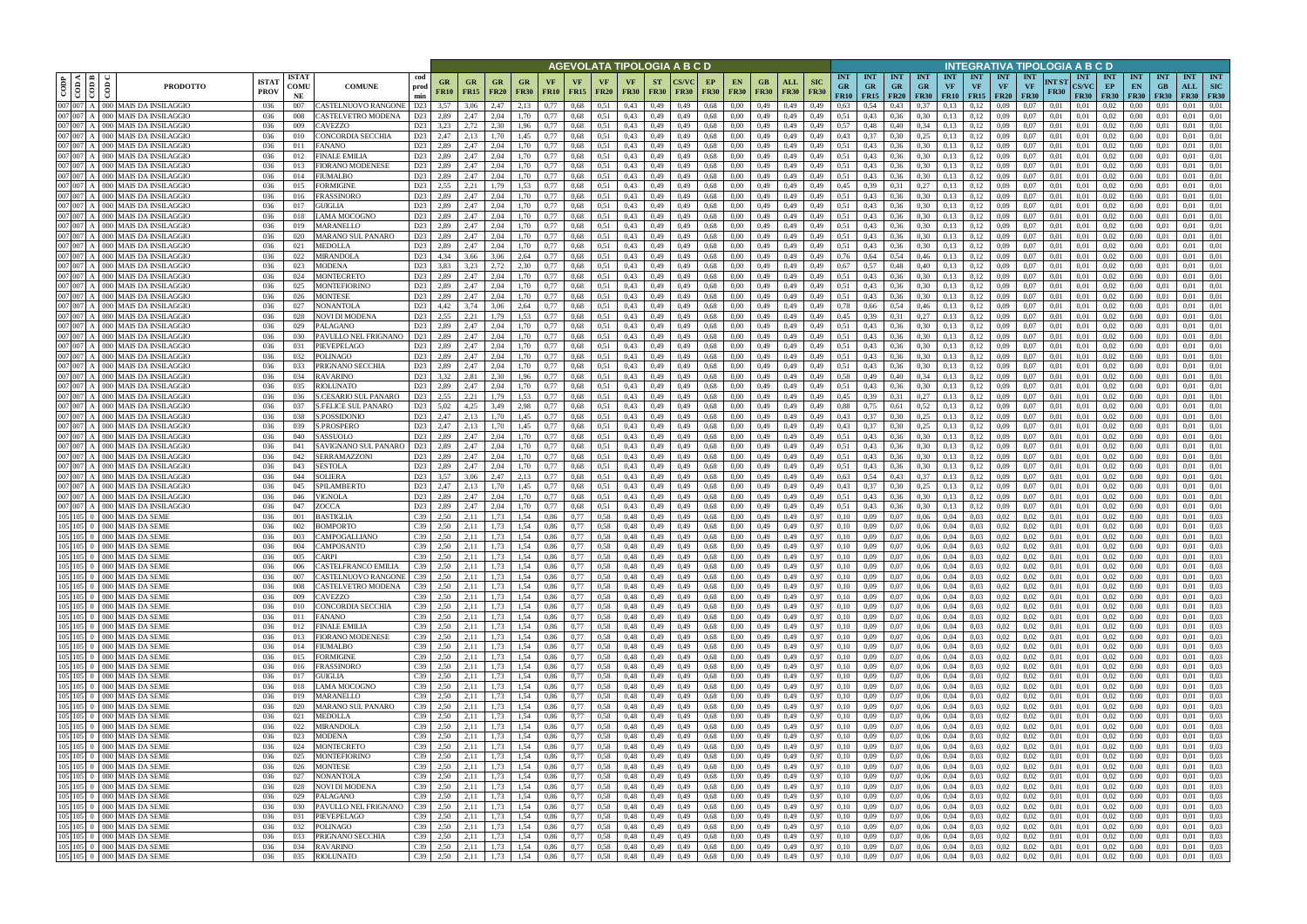|                    |                                    |                                                                                                                                                             |                            |                                             |                                              |                              |                                               |                          |                   |              |                                |                                |                          | AGEVOLATA TIPOLOGIA A B C D |                   |                              |                            |                    |                           |                                 |                                            |                         |                                        |                         |                                             |                                 | INTEGRATIVA TIPOLOGIA A B C D   |                      |                                    |                                 |                                 |                           |                                  |                                         |
|--------------------|------------------------------------|-------------------------------------------------------------------------------------------------------------------------------------------------------------|----------------------------|---------------------------------------------|----------------------------------------------|------------------------------|-----------------------------------------------|--------------------------|-------------------|--------------|--------------------------------|--------------------------------|--------------------------|-----------------------------|-------------------|------------------------------|----------------------------|--------------------|---------------------------|---------------------------------|--------------------------------------------|-------------------------|----------------------------------------|-------------------------|---------------------------------------------|---------------------------------|---------------------------------|----------------------|------------------------------------|---------------------------------|---------------------------------|---------------------------|----------------------------------|-----------------------------------------|
| CODP               | $\frac{10000000000000}{\pi}$<br>ම් | <b>ISTA</b><br><b>PRODOTTO</b><br><b>PROV</b>                                                                                                               | <b>ISTAT</b><br>COMU<br>NE | <b>COMUNE</b>                               | cod<br>prod<br>min                           | GR<br><b>FR10</b>            | <b>GR</b><br>GR<br><b>FR15</b><br><b>FR20</b> | <b>GR</b><br><b>FR30</b> | VF<br><b>FR10</b> | VF<br>FR15   | <b>VF</b><br><b>FR20</b>       | <b>VF</b><br><b>FR30</b>       | <b>ST</b><br><b>FR30</b> | <b>FR30</b>                 | EP<br><b>FR30</b> | <b>EN</b><br><b>FR30</b>     | GB<br><b>FR30</b>          | ALL<br><b>FR30</b> | <b>SIC</b><br><b>FR30</b> | <b>INT</b><br><b>GR</b><br>FR10 | <b>INT</b><br><b>GR</b><br>$FR15$   $FR20$ | <b>INT</b><br><b>GR</b> | <b>INT</b><br><b>GR</b><br><b>FR30</b> | <b>INT</b><br><b>VF</b> | <b>INT</b><br><b>VF</b><br><b>FR10</b> FR15 | <b>INT</b><br>VF<br><b>FR20</b> | <b>INT</b><br>VF<br><b>FR30</b> | NT ST<br><b>FR30</b> | <b>INT</b><br>CS/VC<br><b>FR30</b> | <b>INT</b><br>EP<br><b>FR30</b> | <b>INT</b><br>EN<br><b>FR30</b> | <b>INT</b><br>GB<br>F R30 | <b>INT</b><br>ALL<br><b>FR30</b> | <b>INT</b><br><b>SIC</b><br><b>FR30</b> |
|                    |                                    | 105 105 0 000 MAIS DA SEME<br>036<br>105 105 0 000 MAIS DA SEME<br>036                                                                                      | 036<br>037                 | S.CESARIO SUL PANARO<br>S.FELICE SUL PANARO | C39<br>C39                                   | 2,50<br>2,11<br>2,50<br>2,11 | 1.73<br>.73                                   | l.54<br>1.54             | 0.86<br>0,86      | 0,77<br>0,77 | 0.58<br>0,58                   | 0,48<br>0,48                   | 0,49<br>0,49             | 0.49<br>0,49                | 0.68<br>0.68      | 0.00<br>0.00                 | 0,49<br>0,49               | 0.49<br>0,49       | 0.97<br>0,97              | 0.10<br>0,10                    | 0.09<br>0.09                               | 0.07<br>0,07            | 0.06<br>0,06                           | 0.04<br>0,04            | 0.03<br>0.03                                | 0.02<br>0,02                    | 0.02<br>0,02                    | 0.01<br>0.01         | 0.01<br>0,01                       | 0.02<br>0,02                    | 0.00<br>0.00                    | 0.01                      | 0.01<br>0.01                     | 0.03<br>0.03                            |
|                    |                                    | 105 105 0 000 MAIS DA SEME<br>036                                                                                                                           | 038                        | .POSSIDONIC                                 | C39                                          | 2,50                         |                                               | .54                      | 0,86              | 0,77         | 0,58                           | 0,48                           | 0,49                     | 0.49                        | 0.68              | 0.00                         | 0,49                       | 0,49               | 0,97                      | 0,10                            |                                            | 0,07                    | 0,06                                   | 0,04                    | 0.03                                        | 0.02                            | 0,02                            | 0.01                 | 0.01                               | 0,02                            | 0.00                            |                           | 0.01                             | 0.03                                    |
|                    |                                    | 105 105 0 000 MAIS DA SEME<br>036                                                                                                                           | 039                        | <b>S.PROSPERO</b>                           | C39                                          | 2,50<br>2,11                 | 1.73                                          | 1,54                     | 0,86              | 0,77         | 0,58                           | 0,48                           | 0,49                     | 0,49                        | 0.68              | 0.00                         | 0,49                       | 0,49               | 0,97                      | 0,10                            | 0,09                                       | 0,07                    | 0,06                                   | 0,04                    | 0.03                                        | 0,02                            | 0,02                            | 0,01                 | 0,01                               | 0.02                            | 0,00                            | 0.01                      | 0.01                             | 0.03                                    |
|                    |                                    | 105 105 0 000 MAIS DA SEME<br>036<br>105 105 0 000 MAIS DA SEME                                                                                             | 040                        | SASSUOLO                                    | C39                                          | 2.50<br>2.11                 | 1.73                                          | 1,54                     | 0.86              | 0,77         | 0.58                           | 0,48                           | 0,49                     | 0,49                        | 0,68              | 0.00                         | 0,49                       | 0,49               | 0,97                      | 0,10                            | 0.09                                       | 0,07                    | 0,06                                   | 0,04                    | 0.03                                        | 0.02                            | 0.02                            | 0.01                 | 0,01                               | 0.02                            | 0.00                            | 0.01                      | 0.01                             | 0.03<br>0.03                            |
| 105 105            |                                    | 036<br>000 MAIS DA SEME<br>036                                                                                                                              | 041<br>042                 | SAVIGNANO SUL PANARO<br><b>SERRAMAZZONI</b> | C39<br>C39                                   | 2,50<br>2,11<br>2,50<br>2,11 | 1,73<br>1.73                                  | 1,54<br>1.54             | 0,86<br>0.86      | 0,77<br>0.77 | 0,58<br>0.58                   | 0,48<br>0,48                   | 0,49<br>0,49             | 0,49<br>0.49                | 0,68<br>0,68      | 0,00<br>0.00                 | 0,49<br>0,49               | 0,49<br>0,49       | 0,97<br>0.97              | 0,10<br>0.10                    | 0,09<br>0.09                               | 0,07<br>0,07            | 0,06<br>0.06                           | 0,04<br>0.04            | 0,03<br>0.03                                | 0,02<br>0.02                    | 0,02<br>0.02                    | 0,01<br>0.01         | 0,01<br>0.01                       | 0,02<br>0.02                    | 0,00<br>0.00                    | 0,01                      | 0,01<br>0.01                     | 0.03                                    |
|                    |                                    | 105 105 0 000 MAIS DA SEME<br>036                                                                                                                           | 043                        | <b>SESTOLA</b>                              | C39                                          | 2,50<br>2,11                 | 1.73                                          | 1,54                     | 0.86              | 0,77         | 0.58                           | 0,48                           | 0,49                     | 0,49                        | 0.68              | 0.00                         | 0,49                       | 0,49               | 0.97                      | 0.10                            | 0.09                                       | 0,07                    | 0,06                                   | 0,04                    | 0.03                                        | 0.02                            | 0.02                            | 0.01                 | 0.01                               | 0.02                            | 0,00                            | 0.01                      | 0.01                             | 0.03                                    |
|                    |                                    | 105 105 0 000 MAIS DA SEME<br>036                                                                                                                           | 044                        | <b>SOLIERA</b>                              | C39                                          | 2,50<br>2,11                 | 1,73                                          | 1,54                     | 0.86              | 0,77         | 0.58                           | 0,48                           | 0,49                     | 0,49                        | 0,68              | 0.00                         | 0,49                       | 0,49               | 0.97                      | 0,10                            | 0.09                                       | 0,07                    | 0,06                                   | 0.04                    | 0.03                                        | 0.02                            | 0.02                            | 0.01                 | 0.01                               | 0.02                            | 0,00                            | 0.01                      | 0.01                             | 0.03                                    |
|                    |                                    | 105 105 0 000 MAIS DA SEME<br>036<br>105 105 0 000 MAIS DA SEME<br>036                                                                                      | 045<br>046                 | SPILAMBERTO<br><b>VIGNOLA</b>               | C39<br>C39                                   | 2.50<br>2,11<br>2.50<br>2,11 | 1.73<br>1.73                                  | 1,54<br>1,54             | 0.86<br>0.86      | 0,77<br>0,77 | 0.58<br>0.58                   | 0,48<br>0.48                   | 0,49<br>0,49             | 0,49<br>0.49                | 0.68<br>0.68      | 0.00<br>0.00                 | 0.49<br>0.49               | 0,49               | 0.97<br>0.97              | 0.10<br>0.10                    | 0.09<br>0.09                               | 0,07<br>0.07            | 0,06<br>0,06                           | 0.04<br>0.04            | 0.03<br>0.03                                | 0.02<br>0.02                    | 0.02<br>0.02                    | 0.01<br>0.01         | 0.01<br>0.01                       | 0.02<br>0.02                    | 0.00<br>0.00                    | 0.01<br>0.01              | 0.01<br>0.01                     | 0.03<br>0.03                            |
|                    |                                    | 105 105 0 000 MAIS DA SEME<br>036                                                                                                                           | 047                        | ZOCCA                                       | C39                                          | 2,50<br>2,11                 | 1,73                                          | 1,54                     | 0,86              | 0,77         | 0,58                           | 0,48                           | 0,49                     | 0,49                        | 0.68              | 0,00                         | 0,49                       | 0,49<br>0,49       | 0,97                      | 0.10                            | 0,09                                       | 0,07                    | 0,06                                   | 0,04                    | 0,03                                        | 0,02                            | 0,02                            | 0,01                 | 0,01                               | 0,02                            | 0,00                            | 0.01                      | 0.01                             | 0.03                                    |
|                    |                                    | 205 205 A 000 MAIS DOLCE<br>036                                                                                                                             | 001                        | <b>BASTIGLIA</b>                            | D <sub>24</sub>                              | 2,98                         | 2.55<br>2,13                                  | 1,79                     | 0,77              | 0,68         | 0,51                           | 0,43                           | 0,49                     | 0,49                        | 0.68              | 0,00                         | 0,49                       | 0,49               | 0.97                      | 0,52                            | 0,45                                       | 0,37                    | 0.31                                   | 0,13                    | 0,12                                        | 0.09                            | 0.07                            | 0.01                 | 0,01                               | 0,02                            | 0,00                            | 0.01                      | 0,01                             | 0.03                                    |
|                    |                                    | 205 205 A 000 MAIS DOLCE<br>036                                                                                                                             | 002                        | BOMPORTO                                    | D24                                          | 2,98                         | 2,55<br>2,13                                  | 1,79                     | 0,77              | 0,68         | 0,51                           | 0,43                           | 0,49                     | 0,49                        | 0,68              | 0,00                         | 0,49                       | 0,49               | 0,97                      | 0,52                            | 0,45                                       | 0,37                    | 0.31                                   | 0,13                    | 0,12                                        | 0.09                            | 0.07                            | 0,01                 | 0,01                               | 0,02                            | 0,00                            | 0,01                      | 0.01                             | 0,03                                    |
| 205 205            |                                    | 205 205 A 000 MAIS DOLCE<br>036<br>A 000 MAIS DOLCE<br>036                                                                                                  | 003<br>004                 | CAMPOGALLIANO<br>CAMPOSANTO                 | D <sub>24</sub><br>D <sub>24</sub>           | 2,98<br>2,55<br>2,55<br>2,98 | 2,13<br>2.13                                  | 1,79<br>1,79             | 0,77<br>0.77      | 0,68<br>0,68 | 0,51<br>0.51                   | 0,43<br>0,43                   | 0,49<br>0,49             | 0,49<br>0,49                | 0.68<br>0.68      | 0,00<br>0.00                 | 0,49<br>0,49               | 0,49<br>0,49       | 0,97<br>0.97              | 0,52<br>0,52                    | 0,45<br>0,45                               | 0,37<br>0,37            | 0,31<br>0.31                           | 0,13<br>0.13            | 0,12<br>0,12                                | 0.09<br>0.09                    | 0,07<br>0.07                    | 0,01<br>0,01         | 0,01<br>0.01                       | 0,02<br>0,02                    | 0,00<br>0,00                    | 0,01<br>0.01              | 0,01<br>0.01                     | 0,03<br>0.03                            |
| 205 205            |                                    | A 000 MAIS DOLCE<br>036                                                                                                                                     | 005                        | CARPI                                       | D <sub>24</sub>                              | 2,98                         | 2,55<br>2,13                                  | 1,79                     | 0.77              | 0,68         | 0,51                           | 0,43                           | 0,49                     | 0,49                        | 0.68              | 0.00                         | 0,49                       | 0,49               | 0.97                      | 0,52                            | 0,45                                       | 0,37                    | 0.31                                   | 0,13                    | 0,12                                        | 0.09                            | 0.07                            | 0.01                 | 0.01                               | 0,02                            | 0,00                            | 0.01                      | 0,01                             | 0.03                                    |
| 205 205            |                                    | A 000 MAIS DOLCE<br>036                                                                                                                                     | 006                        | CASTELFRANCO EMILIA                         | D <sub>24</sub>                              | 2,55<br>2,98                 | 2,13                                          | 1,79                     | 0,77              | 0,68         | 0,51                           | 0.43                           | 0,49                     | 0,49                        | 0.68              | 0,00                         | 0,49                       | 0,49               | 0,97                      | 0,52                            | 0,45                                       | 0,37                    | 0.31                                   | 0,13                    | 0,12                                        | 0,09                            | 0,07                            | 0,01                 | 0,01                               | 0,02                            | 0,00                            | 0,01                      | 0,01                             | 0,03                                    |
|                    |                                    | 205 205 A 000 MAIS DOLCE<br>036                                                                                                                             | 007                        | CASTELNUOVO RANGONI                         | D <sub>24</sub>                              | 2.98                         | 2.55<br>2.13                                  | 1.79                     | 0,77              | 0,68         | 0.51                           | 0,43                           | 0,49                     | 0.49                        | 0,68              | 0.00                         | 0,49                       | 0,49               | 0.97                      | 0,52                            | 0.45                                       | 0,37                    | 0.31                                   | 0,13                    | 0,12                                        | 0.09                            | 0.07                            | 0.01                 | 0.01                               | 0.02                            | 0,00                            | 0.01                      | 0,01                             | 0.03                                    |
|                    |                                    | 205 205 A 000 MAIS DOLCE<br>036<br>205 205 A 000 MAIS DOLCE<br>036                                                                                          | 008<br>009                 | CASTELVETRO MODENA<br>CAVEZZO               | D24<br>D <sub>24</sub>                       | 2,98<br>2,55<br>2,98         | 2,55<br>2,13<br>2,13                          | 1,79<br>1,79             | 0,77<br>0,77      | 0,68<br>0,68 | 0.51<br>0.51                   | 0.43<br>0,43                   | 0,49<br>0,49             | 0.49<br>0,49                | 0.68<br>0.68      | 0.00<br>0,00                 | 0,49<br>0,49               | 0,49<br>0,49       | 0.97<br>0,97              | 0,52<br>0,52                    | 0.45<br>0.45                               | 0,37<br>0,37            | 0.31<br>0.31                           | 0,13<br>0,13            | 0,12<br>0,12                                | 0.09<br>0,09                    | 0.07<br>0,07                    | 0.01<br>0,01         | 0.01<br>0,01                       | 0.02<br>0,02                    | 0,00<br>0,00                    | 0.01<br>0,01              | 0.01<br>0,01                     | 0.03<br>0,03                            |
| 205 205            |                                    | A 000 MAIS DOLCE<br>036                                                                                                                                     | 010                        | CONCORDIA SECCHIA                           | D <sub>24</sub>                              | 2.98                         | 2,55<br>2.13                                  | 79                       | 0.77              | 0,68         | 0.51                           | 0,43                           | 0,49                     | 0.49                        | 0.68              | 0.00                         | 0,49                       | 0.49               | 0.97                      | 0,52                            | 0.45                                       | 0,37                    | 0.31                                   | 0.13                    | 0,12                                        | 0.09                            | 0.07                            | 0.01                 | 0.01                               | 0,02                            | 0.00                            | 0.01                      | 0.01                             | 0.03                                    |
|                    |                                    | 205 205 A 000 MAIS DOLCE<br>036                                                                                                                             | 011                        | FANANO                                      | D <sub>24</sub>                              | 2,98                         | 2.55<br>2,13                                  | .79                      | 0.77              | 0,68         | 0.51                           | 0,43                           | 0,49                     | 0.49                        | 0,68              | 0.00                         | 0,49                       | 0,49               | 0.97                      | 0,52                            |                                            | 0,37                    | 0.31                                   | 0.13                    | 0,12                                        | 0.09                            | 0.07                            | 0.01                 | 0.01                               | 0,02                            | 0.00                            | 0.01                      | 0,01                             | 0.03                                    |
| 205 205            |                                    | A 000 MAIS DOLCE<br>036                                                                                                                                     | 012                        | FINALE EMILIA                               | D <sub>24</sub>                              | 2.98                         | 2,55<br>2,13                                  | .79                      | 0.77              | 0,68         | 0.51                           | 0,43                           | 0,49                     | 0.49                        | 0,68              | 0.00                         | 0,49                       | 0.49               | 0.97                      | 0,52                            | 0.45                                       | 0,37                    | 0.31                                   | 0.13                    | 0,12                                        | 0.09                            | 0.07                            | 0.01                 | 0.01                               | 0,02                            | 0.00                            | 0.01                      | 0.01                             | 0.03                                    |
| 205 205            |                                    | 205 205 A 000 MAIS DOLCE<br>036<br>A 000 MAIS DOLCE<br>036                                                                                                  | 013<br>014                 | <b>FIORANO MODENESE</b><br>FIUMALBO         | D <sub>24</sub><br>D <sub>24</sub>           | 2,98<br>2,98                 | 2,55<br>2,13<br>2,55<br>2.13                  | 1.79<br>1.79             | 0.77<br>0.77      | 0,68<br>0,68 | 0.51<br>0.51                   | 0.43<br>0,43                   | 0,49<br>0,49             | 0,49<br>0.49                | 0.68<br>0.68      | 0,00<br>0.00                 | 0,49<br>0,49               | 0,49<br>0.49       | 0,97<br>0.97              | 0,52<br>0,52                    | 0,45<br>0,45                               | 0,37<br>0.37            | 0.31<br>0.31                           | 0,13<br>0.13            | 0,12<br>0,12                                | 0.09<br>0.09                    | 0.07<br>0.07                    | 0.01<br>0.01         | 0,01<br>0.01                       | 0,02<br>0,02                    | 0,00<br>0.00                    | 0,01                      | 0,01<br>0.01                     | 0,03<br>0.03                            |
|                    |                                    | 205 205 A 000 MAIS DOLCE<br>036                                                                                                                             | 015                        | FORMIGINE                                   | D24                                          | 2,98                         | 2,55<br>2,13                                  | .79                      |                   | 0,68         | 0,51                           | 0,43                           | 0,49                     | 0,49                        | 0.68              | 0,00                         | 0,49                       | 0,49               | 0,97                      | 0,52                            | 0,45                                       | 0,37                    | 0,31                                   | 0.13                    | 0,12                                        | 0.09                            | 0,07                            | 0,01                 | 0,01                               | 0,02                            | 0,00                            | 0,01                      | 0.01                             | 0.03                                    |
| 205 205            |                                    | A 000 MAIS DOLCE<br>036                                                                                                                                     | 016                        | FRASSINORO                                  | D <sub>24</sub>                              | 2.98                         | 2,55<br>2.13                                  | .79                      |                   | 0,68         | 0.51                           | 0,43                           | 0,49                     | 0.49                        | 0.68              | 0.00                         | 0,49                       | 0.49               | 0.97                      | 0,52                            | 0.45                                       | 0.37                    | 0.31                                   | 0.13                    | 0.12                                        | 0.09                            | 0.07                            | 0.01                 | 0.01                               | 0.02                            | 0.00                            |                           | 0.01                             | 0.03                                    |
| 205 205            |                                    | A 000 MAIS DOLCE<br>036                                                                                                                                     | 017                        | GUIGLIA                                     | D24                                          | 2,98                         | 2,55<br>2.13                                  | .79                      |                   | 0,68         | 0.51                           | 0,43                           | 0,49                     | 0,49                        | 0.68              | 0.00                         | 0,49                       | 0,49               | 0,97                      | 0,52                            | 0,45                                       | 0,37                    | 0.31                                   | 0,13                    | 0.12                                        | 0.09                            | 0,07                            | 0,01                 | 0,01                               | 0.02                            | 0,00                            | 0.01                      | 0.01                             | 0.03                                    |
| 205 205<br>205 205 |                                    | A 000 MAIS DOLCE<br>036<br>A 000 MAIS DOLCE<br>036                                                                                                          | 018<br>019                 | LAMA MOCOGNO<br>MARANELLO                   | D24<br>D <sub>24</sub>                       | 2,98<br>2,55<br>2,98         | 2,55<br>2,13<br>2,13                          | 1,79<br>1,79             | 0.77<br>0.77      | 0,68<br>0.68 | 0.51<br>0.51                   | 0,43<br>0,43                   | 0,49<br>0,49             | 0,49<br>0,49                | 0,68<br>0,68      | 0.00<br>0.00                 | 0,49<br>0,49               | 0,49<br>0,49       | 0.97<br>0.97              | 0,52<br>0.52                    | 0,45<br>0,45                               | 0,37<br>0,37            | 0.31<br>0.31                           | 0,13<br>0.13            | 0,12<br>0,12                                | 0,09<br>0.09                    | 0.07<br>0.07                    | 0,01<br>0.01         | 0,01<br>0.01                       | 0,02<br>0.02                    | 0,00<br>0,00                    | 0,01<br>0.01              | 0.01<br>0.01                     | 0.03<br>0.03                            |
| 205 205            |                                    | 000 MAIS DOLCE<br>036                                                                                                                                       | 020                        | MARANO SUL PANARO                           | D24                                          | 2,98                         | 2,55<br>2,13                                  | 1,79                     | 0.77              | 0.68         | 0.51                           | 0,43                           | 0,49                     | 0.49                        | 0,68              | 0.00                         | 0,49                       | 0,49               | 0.97                      | 0,52                            | 0,45                                       | 0,37                    | 0.31                                   | 0.13                    | 0,12                                        | 0.09                            | 0.07                            | 0.01                 | 0.01                               | 0.02                            | 0.00                            | 0.01                      | 0.01                             | 0.03                                    |
|                    |                                    | 205 205 A   000 MAIS DOLCE<br>036                                                                                                                           | 021                        | MEDOLLA                                     | D <sub>24</sub>                              | 2,55<br>2,98                 | 2,13                                          | 1,79                     | 0,77              | 0,68         | 0,51                           | 0,43                           | 0,49                     | 0,49                        | 0,68              | 0.00                         | 0,49                       | 0,49               | 0,97                      | 0,52                            | 0,45                                       | 0,37                    | 0.31                                   | 0,13                    | 0,12                                        | 0.09                            | 0.07                            | 0.01                 | 0,01                               | 0.02                            | 0,00                            | 0.01                      | 0.01                             | 0.03                                    |
|                    |                                    | 205 205 A 000 MAIS DOLCE<br>036                                                                                                                             | 022                        | <b>MIRANDOLA</b>                            | D <sub>24</sub>                              | 2.98                         | 2.55<br>2,13                                  | 1,79                     | 0.77              | 0.68         | 0.51                           | 0,43                           | 0,49                     | 0.49                        | 0.68              | 0.00                         | 0.49                       | 0.49               | 0.97                      | 0,52                            | 0,45                                       | 0,37                    | 0.31                                   | 0.13                    | 0,12                                        | 0.09                            | 0.07                            | 0.01                 | 0.01                               | 0.02                            | 0.00                            | 0.01                      | 0.01                             | 0.03                                    |
|                    |                                    | 205 205 A 000 MAIS DOLCE<br>-036<br>205 205 A 000 MAIS DOLCE<br>036                                                                                         | 023<br>024                 | <b>MODENA</b><br>MONTECRETO                 | D <sub>24</sub><br>D <sub>24</sub>           | 2.55<br>2,98<br>2,55<br>2,98 | 2,13<br>2,13                                  | 1,79<br>1,79             | 0,77<br>0,77      | 0.68<br>0,68 | 0,51<br>0.51                   | 0,43<br>0,43                   | 0,49<br>0,49             | 0,49<br>0,49                | 0,68<br>0,68      | 0.00<br>0,00                 | 0,49<br>0,49               | 0,49<br>0,49       | 0,97<br>0.97              | 0.52<br>0,52                    | 0,45<br>0,45                               | 0,37<br>0,37            | 0.31<br>0,31                           | 0,13<br>0,13            | 0,12<br>0,12                                | 0.09<br>0,09                    | 0.07<br>0.07                    | 0.01<br>0,01         | 0.01<br>0,01                       | 0.02<br>0,02                    | $0.00\,$<br>0,00                | 0.01<br>0,01              | 0.01<br>0.01                     | 0.03<br>0.03                            |
|                    |                                    | 205 205 A 000 MAIS DOLCE<br>036                                                                                                                             | 025                        | MONTEFIORINO                                | D <sub>24</sub>                              | 2,55<br>2,98                 | 2,13                                          | 1,79                     | 0,77              | 0,68         | 0,51                           | 0,43                           | 0,49                     | 0,49                        | 0.68              | 0,00                         | 0,49                       | 0,49               | 0,97                      | 0,52                            | 0,45                                       | 0,37                    | 0.31                                   | 0,13                    | 0,12                                        | 0.09                            | 0.07                            | 0,01                 | 0,01                               | 0,02                            | 0,00                            | 0.01                      | 0.01                             | 0,03                                    |
|                    |                                    | 205 205 A 000 MAIS DOLCE<br>036                                                                                                                             | 026                        | MONTESE                                     | D <sub>24</sub>                              | 2,98                         | 2.55<br>2,13                                  | 1,79                     | 0,77              | 0,68         | 0,51                           | 0,43                           | 0,49                     | 0,49                        | 0.68              | 0.00                         | 0,49                       | 0,49               | 0.97                      | 0,52                            | 0,45                                       | 0,37                    | 0.31                                   | 0,13                    | 0,12                                        | 0.09                            | 0.07                            | 0.01                 | 0,01                               | 0,02                            | 0,00                            | 0.01                      | 0,01                             | 0,03                                    |
|                    |                                    | 205 205 A 000 MAIS DOLCE<br>036<br>205 205 A 000 MAIS DOLCE                                                                                                 | 027                        | NONANTOLA                                   | D24<br>D <sub>24</sub>                       | 2,55<br>2,98                 | 2,13<br>2.55<br>2.13                          | 1,79                     | 0,77              | 0,68         | 0,51                           | 0,43                           | 0,49                     | 0,49                        | 0,68              | 0,00                         | 0,49                       | 0,49               | 0,97                      | 0,52                            | 0,45                                       | 0,37                    | 0,31                                   | 0,13                    | 0,12                                        | 0,09                            | 0,07                            | 0,01                 | 0,01                               | 0,02                            | 0,00                            | 0,01                      | 0,01                             | 0,03                                    |
|                    |                                    | 036<br>205 205 A 000 MAIS DOLCE<br>036                                                                                                                      | 028<br>029                 | NOVI DI MODENA<br>PALAGANO                  | D <sub>24</sub>                              | 2,98<br>2,55<br>2,98         | 2,13                                          | 1,79<br>1,79             | 0,77<br>0,77      | 0,68<br>0,68 | 0.51<br>0,51                   | 0,43<br>0,43                   | 0,49<br>0,49             | 0,49<br>0,49                | 0,68<br>0,68      | 0,00<br>0,00                 | 0,49<br>0,49               | 0,49<br>0,49       | 0.97<br>0,97              | 0,52<br>0,52                    | 0.45<br>0.45                               | 0,37<br>0,37            | 0.31<br>0.31                           | 0,13<br>0,13            | 0,12<br>0,12                                | 0.09<br>0.09                    | 0.07<br>0.07                    | 0.01<br>0,01         | 0,01<br>0,01                       | 0,02<br>0,02                    | 0,00<br>0,00                    | 0.01<br>0.01              | 0,01<br>0,01                     | 0,03<br>0,03                            |
|                    |                                    | 205 205 A 000 MAIS DOLCE<br>036                                                                                                                             | 030                        | PAVULLO NEL FRIGNANO                        | D <sub>24</sub>                              | 2,98<br>2,55                 | 2,13                                          | 1,79                     | 0,77              | 0,68         | 0,51                           | 0,43                           | 0,49                     | 0,49                        | 0.68              | 0,00                         | 0,49                       | 0,49               | 0.97                      | 0,52                            | 0,45                                       | 0,37                    | 0.31                                   | 0,13                    | 0,12                                        | 0.09                            | 0.07                            | 0,01                 | 0,01                               | 0,02                            | 0,00                            | 0,01                      | 0,01                             | 0,03                                    |
|                    |                                    | 205 205 A 000 MAIS DOLCE<br>036                                                                                                                             | 031                        | PIEVEPELAGO                                 | D <sub>24</sub>                              | 2.98                         | 2,55<br>2.13                                  | 1.79                     | 0.77              | 0,68         | 0.51                           | 0.43                           | 0,49                     | 0.49                        | 0.68              | 0.00                         | 0,49                       | 0.49               | 0.97                      | 0,52                            | 0.45                                       | 0,37                    | 0.31                                   | 0,13                    | 0,12                                        | 0.09                            | 0.07                            | 0.01                 | 0.01                               | 0,02                            | 0.00                            | 0.01                      | 0.01                             | 0.03                                    |
|                    |                                    | 205 205 A 000 MAIS DOLCE<br>036<br>205 205 A 000 MAIS DOLCE<br>036                                                                                          | 032<br>033                 | <b>POLINAGO</b><br>PRIGNANO SECCHIA         | D24<br>D <sub>24</sub> 2,98                  | 2,98                         | 2,55<br>2,13<br>2,55<br>2,13                  | 1,79<br>1,79             | 0,77<br>0.77      | 0,68<br>0.68 | 0,51<br>0.51                   | 0,43<br>0,43                   | 0,49<br>0,49             | 0,49<br>0.49                | 0,68<br>0,68      | 0.00<br>0.00                 | 0,49<br>0.49               | 0,49<br>0,49       | 0.97<br>0.97              | 0,52<br>0,52                    | 0,45<br>0,45                               | 0,37<br>0,37            | 0,31<br>0,31                           | 0,13<br>0,13            | 0,12<br>0,12                                | 0.09<br>0.09                    | 0.07<br>0.07                    | 0.01<br>0.01         | 0.01<br>0.01                       | 0,02<br>0.02                    | 0,00<br>$0.00\,$                | 0.01<br>0.01              | 0,01<br>0.01                     | 0,03<br>0.03                            |
|                    |                                    | 205 205 A 000 MAIS DOLCE<br>036                                                                                                                             | 034                        | <b>RAVARINO</b>                             | D <sub>24</sub> 2,98                         |                              | 2,55<br>2,13                                  | 1,79                     | 0,77              | 0,68         | $0,51$ 0.43                    |                                | 0,49                     | 0,49                        |                   | 0,68<br>0,00                 | 0,49                       | 0,49               | 0,97                      | 0,52                            | 0,45                                       | 0,37                    | 0,31                                   | 0,13                    | 0,12                                        | 0,09                            | 0,07                            | 0,01                 | 0,01                               | 0,02                            | $0.00\,$                        | 0,01                      | 0,01                             | 0,03                                    |
|                    |                                    | 205 205 A 000 MAIS DOLCE<br>036                                                                                                                             | 035                        | RIOLUNATO                                   | D <sub>24</sub> 2,98                         |                              | 2,55<br>2,13                                  | 1.79                     | 0,77              | 0,68         | $0,51$ 0.43                    |                                | 0,49                     | 0,49                        | 0,68              | 0,00                         | 0,49                       | 0,49               | 0,97                      | 0,52                            | 0,45                                       | 0,37                    | 0,31                                   | 0,13                    | 0,12                                        | 0.09                            | 0,07                            | 0,01                 | 0,01                               | 0,02                            | 0,00                            | 0,01                      | 0,01                             | 0,03                                    |
|                    |                                    | 205 205 A 000 MAIS DOLCE<br>036                                                                                                                             | 036                        | S.CESARIO SUL PANARO                        | D24 2,98                                     |                              | 2,55<br>2,13                                  | 1,79                     | 0,77              | 0,68         | $0,51$ 0.43                    |                                | 0,49                     | 0,49                        | 0,68              | 0,00                         | 0,49                       | 0,49               | 0,97                      | $0,52$ 0.45                     |                                            | 0,37                    | 0,31                                   | 0,13                    | 0,12                                        | 0,09                            | 0,07                            | 0,01                 | 0,01                               | $0,02$ 0.00                     |                                 | 0,01                      | 0,01                             | 0,03                                    |
|                    |                                    | 205 205 A 000 MAIS DOLCE<br>036<br>205 205 A 000 MAIS DOLCE<br>036                                                                                          | 037<br>038                 | <b>S.FELICE SUL PANARO</b><br>S.POSSIDONIO  | D <sub>24</sub> 2,98<br>D <sub>24</sub> 2,98 |                              | 2,55<br>2,13<br>2,55<br>2,13                  | 1,79<br>1,79             | 0,77<br>0,77      | 0,68<br>0,68 |                                | $0,51$ 0.43<br>$0,51$ $0,43$   | 0,49<br>0,49             | 0,49<br>0,49                | 0,68<br>0,68      | 0,00<br>0,00                 | $0,49$ 0,49<br>0,49        | 0,49               | 0,97<br>0,97              | 0,52<br>0,52                    | 0,45<br>0,45                               | 0,37<br>0,37            | 0,31<br>0,31                           | 0,13                    | $0,13$ $0,12$<br>0,12                       | 0,09<br>0,09                    | 0,07<br>0,07                    | 0,01<br>0,01         | 0,01<br>0,01                       | 0,02<br>0,02                    | 0,00<br>$0.00\,$                | 0,01<br>0,01              | 0,01<br>0,01                     | 0,03<br>0,03                            |
|                    |                                    | 036                                                                                                                                                         | 039                        | S.PROSPERO                                  | D <sub>24</sub> 2,98                         |                              | $2,55$ $2,13$                                 | 1,79                     | 0,77              | 0,68         | 0,51                           | 0,43                           | 0,49                     | 0,49                        | 0,68              | 0,00                         | 0,49                       | 0,49               | 0,97                      | 0,52                            | 0,45                                       | 0,37                    | 0,31                                   | 0,13                    | 0,12                                        | 0,09                            | 0,07                            | 0,01                 | 0,01                               | 0,02                            | 0,00                            | 0,01                      | 0,01                             | 0,03                                    |
|                    |                                    | 205 205 A 000 MAIS DOLCE<br>205 205 A 000 MAIS DOLCE<br>205 205 A 000 MAIS DOLCE<br>036                                                                     | 040                        | SASSUOLO                                    | D <sub>24</sub> 2,98                         |                              | 2,55<br>2,13                                  | 1,79                     | 0,77              | 0,68         | 0,51                           | 0,43                           | 0,49                     | 0,49                        | 0,68              | 0,00                         | 0,49                       | 0,49               | 0,97                      | 0,52                            | 0,45                                       | 0,37                    | 0,31                                   | 0,13                    | 0,12                                        | 0,09                            | 0,07                            | 0,01                 | 0,01                               | 0,02                            | 0,00                            | 0,01                      | 0,01                             | 0,03                                    |
|                    |                                    | 036                                                                                                                                                         | 041                        | SAVIGNANO SUL PANARO                        | D <sub>24</sub> 2,98                         |                              | 2,55<br>2,13                                  | 1,79                     | 0,77              | 0,68         | 0,51                           | 0,43                           | 0,49                     | 0,49                        | 0,68              | 0,00                         | 0,49                       | 0,49               | 0,97                      | 0,52                            | 0,45                                       | 0,37                    | 0,31                                   | 0,13                    | 0,12                                        | 0.09                            | 0,07                            | 0,01                 | 0,01                               | 0,02                            | 0,00                            | 0,01                      | 0,01                             | 0,03                                    |
|                    |                                    | $\begin{array}{ l l } \hline 205 & 205 & A & 000 & \text{MAIS DOLCE} \\ \hline 205 & 205 & A & 000 & \text{MAIS DOLCE} \\ \hline \end{array}$<br>036<br>036 | 042<br>043                 | SERRAMAZZONI<br><b>SESTOLA</b>              | D <sub>24</sub> 2,98<br>D <sub>24</sub> 2,98 |                              | 2,55<br>2,13<br>2,55 2,13                     | 1,79<br>1,79             | 0,77<br>0,77      | 0,68<br>0,68 | 0,51                           | 0,43<br>$0,51$ 0.43            | 0,49<br>0,49             | 0,49<br>0,49                | 0,68<br>0,68      | 0,00<br>0,00                 | $0,49$ 0,49<br>0,49 0,49   |                    | 0,97<br>0,97              | 0,52<br>0,52                    | 0,45<br>$0,45$ 0,37                        | 0,37                    | 0,31<br>0,31                           | 0,13                    | 0,12<br>$0,13$ $0,12$                       | 0,09<br>0,09                    | 0,07<br>0,07                    | 0,01<br>0,01         | 0,01<br>0,01                       | 0,02<br>$0,02$ 0.00 0.01        | 0,00                            | 0,01                      | 0,01<br>0.01                     | 0,03<br>0,03                            |
|                    |                                    | $\begin{array}{ l l l } \hline 205 & 205 & A & 000 & \text{MAIS DOLCE} \\ \hline 205 & 205 & A & 000 & \text{MAIS DOLCE} \\\hline \end{array}$<br>036       | 044                        | <b>SOLIERA</b>                              |                                              |                              | $D24$ 2,98 2,55 2,13                          | 1,79                     | 0,77              | 0,68         |                                | $0,51$ 0.43                    | 0,49                     | 0,49                        | 0,68              | 0,00                         | 0,49 0,49                  |                    | 0,97                      | 0,52                            | 0,45 0,37                                  |                         | 0,31                                   |                         | $0,13$ $0,12$                               | 0,09                            | 0,07                            | 0,01                 | 0,01                               | $0,02 \quad 0,00 \quad 0,01$    |                                 |                           |                                  | $0,01$ 0.03                             |
|                    |                                    | 036                                                                                                                                                         | 045                        | SPILAMBERTO                                 |                                              |                              | $D24$ 2,98 2,55 2,13                          | 1,79                     | 0,77              | 0,68         |                                | $0,51$ 0.43                    | 0,49                     | 0,49                        |                   | 0,68<br>0,00                 | 0,49 0,49                  |                    | 0,97                      | 0,52                            | 0,45                                       | 0,37                    | 0,31                                   |                         | $0,13$ 0.12                                 | 0,09                            | 0,07                            | 0,01                 | 0,01                               | 0,02                            | $0,00$ $0,01$                   |                           | 0.01                             | 0,03                                    |
|                    |                                    | 205 205 A 000 MAIS DOLCE<br>036<br>205 205 A 000 MAIS DOLCE<br>036                                                                                          | 046<br>047                 | <b>VIGNOLA</b><br>ZOCCA                     | D <sub>24</sub> 2,98<br>D <sub>24</sub> 2,98 |                              | 2,55 2,13<br>2,55 2,13                        | 1,79<br>1,79             | 0,77<br>0,77      | 0,68<br>0,68 | $0,51$ $0,43$                  | $0,51$ 0.43                    | 0,49<br>0,49             | 0,49<br>0,49                |                   | 0,68<br>0,00<br>0,68<br>0,00 | $0,49$ $0,49$<br>0,49 0,49 |                    | 0,97<br>0,97              | 0,52<br>0,52                    | 0,45<br>$0,45$ $0,37$                      | 0,37                    | 0,31<br>0,31                           |                         | $0,13$ $0,12$<br>$0,13$ 0.12                | 0,09<br>0,09                    | 0,07<br>0,07                    | 0,01<br>0,01         | 0,01<br>0,01                       | 0,02                            | 0,00<br>$0,02$ 0,00 0,01        | 0.01                      | 0.01<br>0.01                     | 0,03<br>0,03                            |
|                    |                                    | 058 058 A 000 MELANZANA<br>036                                                                                                                              | 001                        | <b>BASTIGLIA</b>                            | C58 2,98                                     |                              | $2,55$ $2,13$                                 | 1,79                     | 0,85              | 0,77         | $0,60$ $0,51$                  |                                | 0,49                     | 0,97                        | 0,97              | 0,00                         | 0,49                       | 0,49               | 0,49                      | 0,52                            | 0,45                                       | 0,37                    | 0,31                                   |                         | $0,15$ $0,13$                               | 0,10                            | 0,09                            | 0,01                 | 0,03                               | 0,03                            | $0,00$ $0,01$                   |                           | 0,01                             | 0,01                                    |
|                    |                                    | 058 058 A 000 MELANZANA<br>036                                                                                                                              | 002                        | BOMPORTO                                    | $C58$ 2,98                                   |                              | 2,55 2,13                                     | 1,79                     | 0,85              | 0,77         | $0,60$ $0,51$                  |                                | 0,49                     | 0,97                        | 0,97              | 0,00                         | 0,49                       | 0,49               | 0,49                      | 0,52                            | 0,45                                       | 0,37                    | 0,31                                   |                         | $0,15$ 0.13                                 | 0,10                            | 0,09                            | 0,01                 | 0.03                               | 0,03                            | 0,00                            | 0,01                      | 0,01                             | 0,01                                    |
|                    |                                    | 058 058 A 000 MELANZANA<br>036                                                                                                                              | 003                        | CAMPOGALLIANO                               | C58 2,98                                     |                              | 2,13<br>2,55                                  | 1,79                     | 0,85              | 0,77         | $0,60$ $0,51$                  |                                | 0,49                     | 0,97                        | 0,97              | 0,00                         | 0,49                       | 0,49               | 0,49                      | 0,52                            | 0,45                                       | 0,37                    | 0,31                                   |                         | $0,15$ 0.13                                 | 0,10                            | 0,09                            | 0,01                 | 0,03                               | 0,03                            | 0,00                            | 0.01                      | 0,01                             | 0,01                                    |
|                    |                                    | 058 058 A 000 MELANZANA<br>036<br>058 058 A 000 MELANZANA<br>036                                                                                            | 004<br>005                 | CAMPOSANTO<br>CARPI                         | $C58$ 2,98<br>C58 2,98                       |                              | 2,55<br>2,13<br>$2,55$ 2,13                   | 1,79<br>1,79             | 0,85<br>0,85      | 0,77<br>0,77 | $0,60$ $0,51$<br>$0,60$ $0,51$ |                                | 0,49<br>0,49             | 0,97<br>0,97                | 0,97<br>0,97      | 0,00<br>0,00                 | 0,49<br>$0,49$ 0,49        | 0,49               | 0,49<br>0,49              | 0,52                            | 0,45<br>$0,52$ 0.45                        | 0,37<br>$0,37$ 0,31     | 0,31                                   |                         | $0,15$ $0,13$<br>$0,15$ $0,13$              | 0,10<br>0,10                    | 0,09<br>0,09                    | 0,01<br>0,01         | 0,03<br>0,03                       | 0,03<br>0,03                    | 0,00<br>0,00                    | 0,01<br>  0.01            | 0,01<br>0,01                     | 0,01<br>0,01                            |
|                    |                                    | 058 058 A 000 MELANZANA<br>036                                                                                                                              | 006                        | CASTELFRANCO EMILIA                         | C58 2,98                                     |                              | 2,55 2,13                                     | 1,79                     | 0.85              | 0,77         |                                | $0,60$ $0,51$                  | 0,49                     | 0,97                        |                   | $0,97$ 0.00                  | 0,49 0,49                  |                    | 0,49                      |                                 | $0,52$ $0,45$                              | $0,37$ $0,31$           |                                        |                         | $0,15$ $0,13$                               | 0,10                            | 0,09                            | 0,01                 | 0.03                               | $0,03$ $0,00$ $0,01$            |                                 |                           | 0,01                             | 0,01                                    |
|                    |                                    | 058 058 A 000 MELANZANA<br>036                                                                                                                              | 007                        | CASTELNUOVO RANGONE                         | C58 2,98                                     |                              | 2,55 2,13                                     | 1,79                     | 0,85              | 0,77         |                                | $0,60$ $0,51$                  | 0,49                     | 0,97                        | 0,97              | 0,00                         | 0,49 0,49                  |                    | 0,49                      | $0,52$ 0.45                     |                                            | 0,37                    | 0,31                                   |                         | $0,15$ $0,13$                               | 0,10                            | 0,09                            | 0,01                 | 0,03                               | 0,03                            | $0,00$ $0,01$                   |                           | 0,01                             | 0,01                                    |
|                    |                                    | 058 058 A 000 MELANZANA<br>036                                                                                                                              | 008                        | CASTELVETRO MODENA                          | C58 2,98                                     |                              | $2,55$ $2,13$                                 | 1,79                     | 0,85              | 0,77         | $0,60$ $0,51$                  |                                | 0,49                     | 0,97                        |                   | 0,97<br>0,00                 | $0,49$ 0,49                |                    | 0,49                      | $0,52$ 0.45                     |                                            | 0,37                    | 0,31                                   |                         | $0,15$ $0,13$                               | 0,10                            | 0,09                            | 0,01                 | 0,03                               | 0,03                            | 0,00                            | 0.01                      | 0,01                             | 0,01                                    |
|                    |                                    | 058 058 A 000 MELANZANA<br>036<br>058 058 A 000 MELANZANA<br>036                                                                                            | 009<br>010                 | CAVEZZO<br>CONCORDIA SECCHIA                | C58 2,98<br>C58 2,98                         |                              | $2,55$ $2,13$<br>$2,55$ $2,13$                | 1,79<br>1,79             | 0,85<br>0,85      | 0,77<br>0,77 |                                | $0,60$ $0,51$<br>$0,60$ $0,51$ | 0,49<br>0,49             | 0,97<br>0,97                | 0,97<br>0,97      | 0,00<br>0,00                 | $0,49$ 0,49<br>0,49        | 0,49               | 0,49<br>0,49              | $0,52$ 0.45<br>$0,52$ 0,45      |                                            | 0,37<br>0,37            | 0,31<br>0,31                           |                         | $0,15$ $0,13$<br>$0,15$ 0.13                | 0,10<br>0,10                    | 0,09<br>0,09                    | 0,01<br>0,01         | 0,03<br>0,03                       | 0,03<br>0,03                    | 0,00<br>0,00                    | 0,01<br>  0,01            | 0,01<br>0,01                     | 0,01<br>0,01                            |
|                    |                                    | 058 058 A 000 MELANZANA<br>036                                                                                                                              | 011                        | FANANO                                      | C58 2,98                                     |                              | $2,55$ $2,13$                                 | 1,79                     | 0,85              | 0,77         |                                | 0,60 0,51                      | 0,49                     | 0,97                        | 0,97              | 0,00                         | $0,49$ 0,49                |                    | 0,49                      | $0,52$ 0.45                     |                                            | 0,37                    | 0,31                                   |                         | $0,15$ $0,13$                               | 0,10                            | 0,09                            | 0,01                 | 0,03                               | $0.03 \qquad 0.00$              |                                 | 0.01                      | 0,01                             | 0,01                                    |
|                    |                                    | 058 058 A 000 MELANZANA<br>036                                                                                                                              | 012                        | <b>FINALE EMILIA</b>                        | $C58$ 2,98                                   |                              | 2,55<br>2,13                                  | 1,79                     | 0,85              | 0,77         | $0,60$ $0,51$                  |                                | 0,49                     | 0,97                        | 0,97              | 0,00                         | 0,49                       | 0,49               | 0,49                      | 0,52                            | 0,45                                       | 0,37                    | 0,31                                   | 0,15                    | 0,13                                        | 0,10                            | 0,09                            | 0,01                 | 0,03                               | 0,03                            | 0,00                            | 0,01                      | 0,01                             | 0,01                                    |
|                    |                                    | 058 058 A 000 MELANZANA<br>036                                                                                                                              | 013                        | <b>FIORANO MODENESE</b>                     | C58 2,98                                     |                              | 2,55<br>2,13                                  | 1,79                     | 0,85              | 0,77         | $0,60$ $0,51$                  |                                | 0,49                     | 0,97                        | 0,97              | 0,00                         | 0,49                       | 0,49               | 0,49                      | 0,52                            | 0,45                                       | 0,37                    | 0,31                                   | 0,15                    | 0,13                                        | 0,10                            | 0,09                            | 0,01                 | 0,03                               | 0,03                            | 0,00                            | 0,01                      | 0,01                             | 0,01                                    |
|                    |                                    | 058 058 A 000 MELANZANA<br>036<br>058 058 A 000 MELANZANA<br>036                                                                                            | 014<br>015                 | <b>FIUMALBO</b><br><b>FORMIGINE</b>         | C58 2.98<br>C58 2,98                         |                              | 2,55<br>2,13<br>2,55<br>2,13                  | 1,79<br>1,79             | 0,85<br>0.85      | 0,77<br>0,77 |                                | $0,60$ $0,51$<br>$0,60$ $0,51$ | 0,49<br>0,49             | 0,97<br>0,97                | 0,97<br>0,97      | 0,00<br>0,00                 | 0,49<br>0,49               | 0,49<br>0,49       | 0,49<br>0,49              | 0,52<br>0,52                    | 0,45<br>0,45                               | 0,37<br>0,37            | 0,31<br>0,31                           | 0,15<br>0,15            | 0,13<br>0,13                                | 0,10<br>0,10                    | 0,09<br>0,09                    | 0,01<br>0,01         | 0,03<br>0,03                       | 0,03<br>0,03                    | 0,00<br>0,00                    | 0,01<br>0,01              | 0,01<br>0,01                     | 0,01<br>0,01                            |
|                    |                                    | 058 058 A 000 MELANZANA<br>036                                                                                                                              | 016                        | <b>FRASSINORO</b>                           |                                              |                              | $C58$ 2,98 2,55 2,13                          | 1,79                     | 0,85              | 0,77         |                                | $0,60$ $0,51$                  | 0,49                     | 0,97                        | 0,97              | 0,00                         | 0,49 0,49                  |                    | 0,49                      |                                 | $0,52$ 0,45 0,37                           |                         | 0,31                                   |                         | $0,15$ $0,13$                               | 0,10                            | 0,09                            | 0,01                 | 0,03                               | $0,03$ 0.00                     |                                 | 0,01                      | 0,01                             | 0,01                                    |
|                    |                                    | 058 058 A 000 MELANZANA<br>036                                                                                                                              | 017                        | <b>GUIGLIA</b>                              |                                              |                              | $C58$ 2,98 2,55 2,13                          | 1,79                     | 0,85              | 0,77         |                                |                                |                          | $0,60$ 0.51 0.49 0.97 0.97  |                   | 0,00                         |                            | $0,49$ $0,49$      |                           |                                 | $0,49$ $0,52$ $0,45$ $0,37$ $0,31$         |                         |                                        |                         | $0,15$ $0,13$                               | 0,10                            | 0,09                            | 0,01                 | $0,03$ 0.03 0.00 0.01              |                                 |                                 |                           |                                  | $0,01$ $0,01$                           |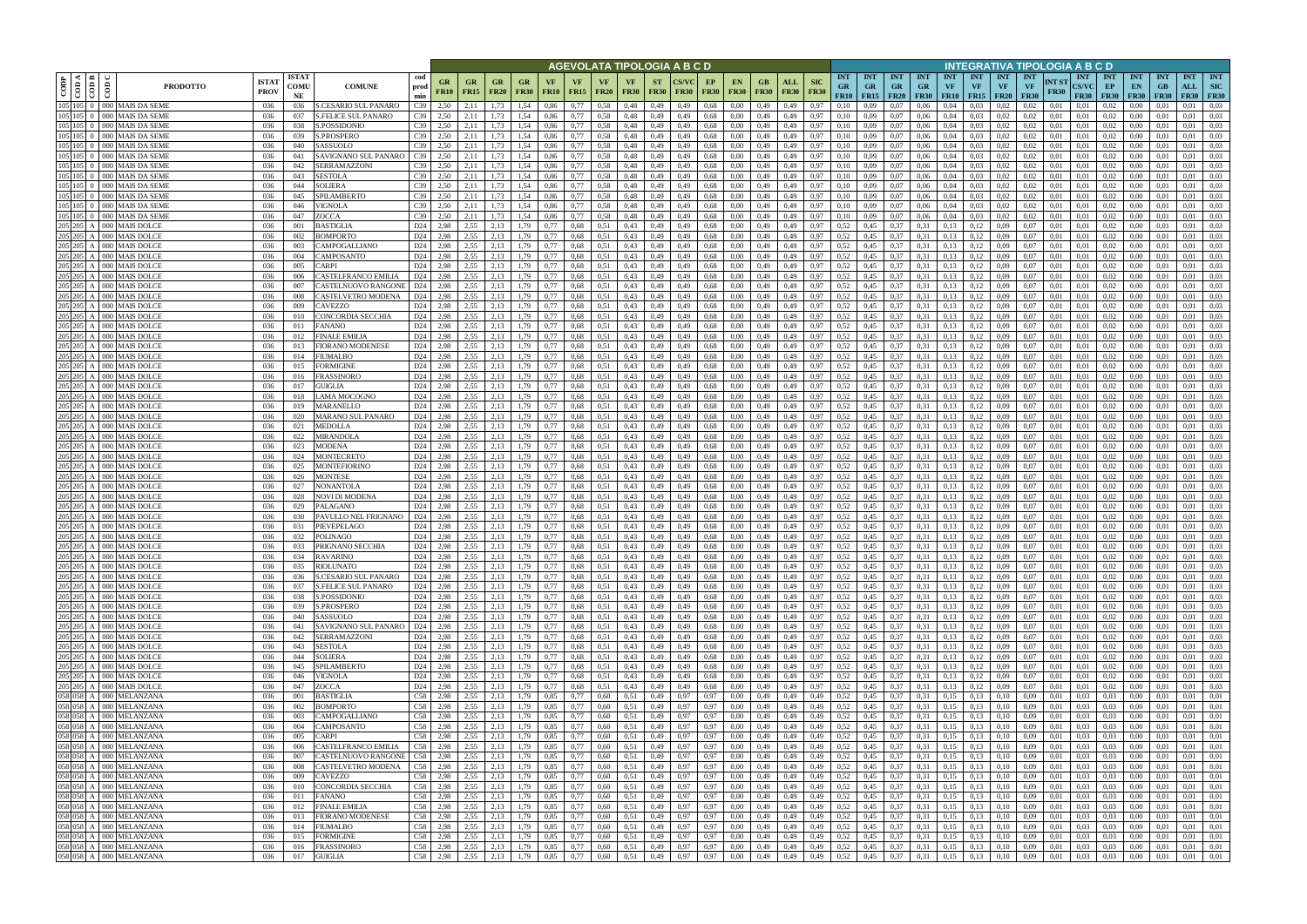|                                                                                                                                                                |                                              |                                                    |                             |                            |                                          |                    |                                    |                          |                                                                         |                      |                    |                   |                          |                            |                          | AGEVOLATA TIPOLOGIA A B C D |                   |                   |                    |                                      |                           |                                        |                                        |              |                                        |                  |                                             |                                        |                                        |                              | NTEGRATIVA TIPOLOGIA A B C D              |                                 |                                 |                                           |                                  |                                  |
|----------------------------------------------------------------------------------------------------------------------------------------------------------------|----------------------------------------------|----------------------------------------------------|-----------------------------|----------------------------|------------------------------------------|--------------------|------------------------------------|--------------------------|-------------------------------------------------------------------------|----------------------|--------------------|-------------------|--------------------------|----------------------------|--------------------------|-----------------------------|-------------------|-------------------|--------------------|--------------------------------------|---------------------------|----------------------------------------|----------------------------------------|--------------|----------------------------------------|------------------|---------------------------------------------|----------------------------------------|----------------------------------------|------------------------------|-------------------------------------------|---------------------------------|---------------------------------|-------------------------------------------|----------------------------------|----------------------------------|
| $\begin{array}{ c c }\n\hline\n\text{comp} \\ \hline\n\text{comp} \\ \hline\n\text{comp} \\ \hline\n\text{loop} \\ \hline\n\text{loop} \\ \hline\n\end{array}$ |                                              | <b>PRODOTTO</b>                                    | <b>ISTA7</b><br><b>PROV</b> | <b>ISTAT</b><br>COMU<br>NE | <b>COMUNE</b>                            | cod<br>prod<br>min | GR<br><b>FR10</b>                  | <b>GR</b><br><b>FR15</b> | GR<br><b>FR20</b>                                                       | GR<br><b>FR30</b>    | VF.<br><b>FR10</b> | VF<br><b>FR15</b> | <b>VF</b><br><b>FR20</b> | <b>VF</b><br><b>FR30</b>   | <b>ST</b><br><b>FR30</b> | <b>FR30</b>                 | EP<br><b>FR30</b> | EN<br><b>FR30</b> | GB.<br><b>FR30</b> | ALL<br><b>FR30</b>                   | <b>SIC</b><br><b>FR30</b> | <b>INT</b><br><b>GR</b><br><b>FR10</b> | <b>INT</b><br><b>GR</b><br>$FR15$ FR20 | INT<br>GR.   | <b>INT</b><br><b>GR</b><br><b>FR30</b> | <b>INT</b><br>VF | <b>INT</b><br><b>VF</b><br><b>FR10</b> FR15 | <b>INT</b><br><b>VF</b><br><b>FR20</b> | <b>INT</b><br><b>VF</b><br><b>FR30</b> | <b>INT ST</b><br><b>FR30</b> | <b>INT</b><br><b>CS/VC</b><br><b>FR30</b> | <b>INT</b><br>EP<br><b>FR30</b> | <b>INT</b><br>EN<br><b>FR30</b> | <b>INT</b><br><b>GB</b><br><b>FR30</b>    | <b>INT</b><br><b>ALL</b><br>FR30 | <b>INT</b><br>SIC<br><b>FR30</b> |
| 058 058                                                                                                                                                        |                                              | A 000 MELANZANA                                    | 036                         | 018                        | LAMA MOCOGNO                             | C58                | 2.98                               | 2,55                     | 2.13                                                                    | .79                  | 0.85               | 0,77              | 0.60                     | 0.51                       | 0,49                     | 0.97                        | 0,97              | 0.00              | 0,49               | 0,49                                 | 0,49                      | 0.52                                   | 0.45                                   | 0.37         | 0.31                                   | 0.15             | 0.13                                        | 0.10                                   | 0,09                                   | 0.01                         | 0.03                                      | 0.03                            | 0.00                            | 0.01                                      | 0.01                             | 0,01                             |
|                                                                                                                                                                |                                              | 058 058 A 000 MELANZANA<br>058 058 A 000 MELANZANA | 036<br>036                  | 019<br>020                 | MARANELLO<br>MARANO SUL PANARO           | C58<br>C58         | 2,98<br>2,98                       | 2,55<br>2,55             | 2.13<br>2,13                                                            | 1,79<br>1,79         | 0,85<br>0,85       | 0,77<br>0,77      | 0.60<br>0,60             | 0,51<br>0,51               | 0,49<br>0,49             | 0.97<br>0.97                | 0,97<br>0,97      | 0,00<br>0,00      | 0,49<br>0,49       | 0,49<br>0,49                         | 0,49<br>0,49              | 0,52<br>0,52                           | 0,45<br>0,45                           | 0,37<br>0,37 | 0.31<br>0,31                           | 0,15<br>0,15     | 0,13<br>0,13                                | 0,10<br>0,10                           | 0,09<br>0,09                           | 0,01<br>0,01                 | 0.03<br>$_{0.03}$                         | 0.03<br>0,03                    | 0.00<br>0,00                    | 0.01<br>0,01                              | 0,01<br>0,01                     | 0,01<br>0,01                     |
|                                                                                                                                                                |                                              | 058 058 A 000 MELANZANA                            | 036                         | 021                        | MEDOLLA                                  | C58                | 2,98                               | 2,55                     | 2.13                                                                    | 1,79                 | 0.85               | 0,77              | 0,60                     | 0.51                       | 0,49                     | 0.97                        | 0,97              | 0.00              | 0,49               | 0,49                                 | 0,49                      | 0,52                                   | 0,45                                   | 0,37         | 0.31                                   | 0,15             | 0,13                                        | 0,10                                   | 0,09                                   | 0,01                         | 0.03                                      | 0.03                            | 0.00                            | 0.01                                      | 0.01                             | 0,01                             |
| 058 058                                                                                                                                                        |                                              | 000 MELANZANA                                      | 036                         | 022                        | <b>MIRANDOLA</b>                         | C58                | 2.98                               | 2.55                     | 2.13                                                                    | 1.79                 | 0.85               | 0.77              | 0.60                     | 0.51                       | 0,49                     | 0.97                        | 0.97              | 0.00              | 0,49               | 0,49                                 | 0.49                      | 0,52                                   | 0,45                                   | 0.37         | 0.31                                   | 0.15             | 0,13                                        | 0.10                                   | 0.09                                   | 0.01                         | 0.03                                      | 0.03                            | 0.00                            | 0.01                                      | 0.01                             | 0,01                             |
|                                                                                                                                                                |                                              | 058 058 A 000 MELANZANA<br>058 058 A 000 MELANZANA | 036<br>036                  | 023<br>024                 | <b>MODENA</b><br>MONTECRETO              | C58                | 2,98<br>C <sub>58</sub> 2.98       | 2,55<br>2.55             | 2.13<br>2.13                                                            | 1,79<br>1,79         | 0.85<br>0.85       | 0,77<br>0,77      | 0,60<br>0.60             | 0,51<br>0.51               | 0,49<br>0,49             | 0.97<br>0.97                | 0,97<br>0,97      | 0.00<br>0.00      | 0,49<br>0,49       | 0,49<br>0,49                         | 0,49<br>0.49              | 0,52<br>0,52                           | 0,45<br>0.45                           | 0,37<br>0,37 | 0.31<br>0.31                           | 0,15<br>0,15     | 0,13<br>0,13                                | 0,10<br>0.10                           | 0,09<br>0.09                           | 0,01<br>0.01                 | 0.03<br>0.03                              | 0.03<br>0.03                    | 0,00<br>0.00                    | 0.01<br>0.01                              | 0,01<br>0.01                     | 0,01<br>0.01                     |
|                                                                                                                                                                |                                              | 058 058 A 000 MELANZANA                            | -036                        | 025                        | MONTEFIORINO                             |                    | C58 2.98                           | 2,55                     | 2.13                                                                    | 1,79                 | 0.85               | 0,77              | 0.60                     | 0,51                       | 0,49                     | 0.97                        | 0,97              | 0.00              | 0,49               | 0,49                                 | 0,49                      | 0,52                                   | 0,45                                   | 0,37         | 0.31                                   | 0,15             | 0,13                                        | 0,10                                   | 0,09                                   | 0,01                         | 0.03                                      | 0.03                            | $0.00\,$                        | 0.01                                      | 0.01                             | 0,01                             |
|                                                                                                                                                                |                                              | 058 058 A 000 MELANZANA                            | 036                         | 026                        | MONTESE                                  |                    | C58 2.98                           | 2.55                     | 2,13                                                                    | 1,79                 | 0,85               | 0,77              | 0,60                     | 0,51                       | 0,49                     | 0.97                        | 0,97              | 0.00              | 0,49               | 0,49                                 | 0,49                      | 0,52                                   | 0,45                                   | 0,37         | 0.31                                   | 0,15             | 0,13                                        | 0,10                                   | 0,09                                   | 0,01                         | 0.03                                      | 0,03                            | $0.00\,$                        | 0.01                                      | 0,01                             | 0,01                             |
|                                                                                                                                                                |                                              | 058 058 A 000 MELANZANA<br>058 058 A 000 MELANZANA | 036<br>036                  | 027<br>028                 | NONANTOLA<br>NOVI DI MODENA              | C58<br>C58         | 2,98<br>2,98                       | 2,55<br>2.55             | 2,13<br>2,13                                                            | 1,79<br>1,79         | 0,85<br>0,85       | 0,77<br>0,77      | 0,60<br>0,60             | 0,51<br>0,51               | 0,49<br>0,49             | 0.97<br>0.97                | 0,97<br>0,97      | 0.00<br>0,00      | 0,49<br>0,49       | 0,49<br>0,49                         | 0,49<br>0,49              | 0,52<br>0,52                           | 0,45<br>0,45                           | 0,37<br>0,37 | 0.31<br>0.31                           | 0,15<br>0,15     | 0,13<br>0,13                                | 0,10<br>0,10                           | 0,09<br>0,09                           | 0,01<br>0,01                 | 0.03<br>0.03                              | 0.03<br>0,03                    | 0,00<br>0,00                    | 0.01<br>0.01                              | 0,01<br>0,01                     | 0,01<br>0,01                     |
|                                                                                                                                                                |                                              | 058 058 A 000 MELANZANA                            | 036                         | 029                        | PALAGANO                                 | C58                | 2,98                               | 2,55                     | 2,13                                                                    | 1,79                 | 0,85               | 0,77              | 0,60                     | 0,51                       | 0,49                     | 0.97                        | 0,97              | 0,00              | 0,49               | 0,49                                 | 0,49                      | 0,52                                   | 0,45                                   | 0,37         | 0,31                                   | 0,15             | 0,13                                        | 0,10                                   | 0,09                                   | 0,01                         | 0,03                                      | 0,03                            | 0,00                            | 0,01                                      | 0,01                             | 0,01                             |
|                                                                                                                                                                |                                              | 058 058 A 000 MELANZANA                            | 036                         | 030                        | PAVULLO NEL FRIGNANO                     | C58                | 2,98                               | 2.55                     | 2.13                                                                    | 1,79                 | 0,85               | 0,77              | 0,60                     | 0.51                       | 0,49                     | 0.97                        | 0,97              | 0.00              | 0,49               | 0,49                                 | 0,49                      | 0,52                                   | 0.45                                   | 0,37         | 0.31                                   | 0,15             | 0,13                                        | 0,10                                   | 0,09                                   | 0,01                         | 0.03                                      | 0,03                            | 0.00                            | 0.01                                      | 0,01                             | 0,01                             |
|                                                                                                                                                                |                                              | 058 058 A 000 MELANZANA<br>058 058 A 000 MELANZANA | 036<br>036                  | 031<br>032                 | PIEVEPELAGO<br>POLINAGO                  | C58<br>C58         | 2,98<br>2,98                       | 2,55<br>2,55             | 2,13<br>2.13                                                            | 1,79<br>1,79         | 0,85<br>0,85       | 0,77<br>0,77      | 0,60<br>0,60             | 0.51<br>0,51               | 0,49<br>0,49             | 0.97<br>0.97                | 0,97<br>0,97      | 0.00<br>0,00      | 0,49<br>0,49       | 0,49<br>0,49                         | 0,49<br>0,49              | 0,52<br>0.52                           | 0,45<br>0,45                           | 0,37<br>0,37 | 0.31<br>0.31                           | 0,15<br>0,15     | 0,13<br>0,13                                | 0,10<br>0,10                           | 0,09<br>0,09                           | 0,01<br>0,01                 | 0.03<br>0.03                              | 0,03<br>0,03                    | 0,00<br>0,00                    | 0.01<br>0,01                              | 0,01<br>0,01                     | 0,01<br>0,01                     |
| 058 058                                                                                                                                                        |                                              | A 000 MELANZANA                                    | 036                         | 033                        | PRIGNANO SECCHIA                         | C58                | 2.98                               | 2.55                     | 2.13                                                                    | 1.79                 | 0.85               | 0.77              | 0.60                     | 0,51                       | 0,49                     | 0.97                        | 0,97              | 0.00              | 0,49               | 0,49                                 | 0.49                      | 0.52                                   | 0.45                                   | 0,37         | 0.31                                   | 0,15             | 0,13                                        | 0.10                                   | 0.09                                   | 0.01                         | 0.03                                      | 0,03                            | 0.00                            | 0.01                                      | 0.01                             | 0.01                             |
| 058 058                                                                                                                                                        |                                              | A 000 MELANZANA                                    | 036                         | 034                        | <b>RAVARINO</b>                          | C58                | 2.98                               | 2.55                     | 2.13                                                                    | 1.79                 | 0.85               | 0,77              | 0,60                     | 0,51                       | 0,49                     | 0.97                        | 0,97              | 0.00              | 0,49               | 0,49                                 | 0.49                      | 0,52                                   | 0.45                                   | 0.37         | 0.31                                   | 0,15             | 0,13                                        | 0,10                                   | 0,09                                   | 0.01                         | 0.03                                      | 0,03                            | 0.00                            | 0.01                                      | 0,01                             | 0.01                             |
| 058 058<br>058 058                                                                                                                                             |                                              | A 000 MELANZANA<br>A 000 MELANZANA                 | 036<br>036                  | 035<br>036                 | RIOLUNATO<br><b>S.CESARIO SUL PANARO</b> | C58<br>C58         | 2,98<br>2.98                       | 2,55<br>2.55             | 2,13<br>2.13                                                            | 1.79<br>.79          | 0,85<br>0.85       | 0,77<br>0,77      | 0,60<br>0.60             | 0,51<br>0.51               | 0,49<br>0,49             | 0.97<br>0.97                | 0,97<br>0,97      | 0.00<br>0.00      | 0,49<br>0,49       | 0,49<br>0,49                         | 0,49<br>0.49              | 0.52<br>0,52                           | 0,45<br>0.45                           | 0,37<br>0.37 | 0.31<br>0.31                           | 0,15<br>0.15     | 0,13<br>0,13                                | 0,10<br>0.10                           | 0,09<br>0.09                           | 0.01<br>0.01                 | 0.03<br>0.03                              | 0,03<br>0,03                    | 0.00<br>0.00                    | 0.01<br>0.01                              | 0,01<br>0,01                     | 0,01<br>0.01                     |
| 058 058                                                                                                                                                        |                                              | A 000 MELANZANA                                    | 036                         | 037                        | <b>S.FELICE SUL PANARO</b>               | C58                | 2.98                               | 2,55                     | 2.13                                                                    | .79                  | 0.85               | 0,77              | 0,60                     | 0,51                       | 0,49                     | 0.97                        | 0,97              | 0.00              | 0,49               | 0.49                                 | 0.49                      | 0,52                                   | 0.45                                   | 0.37         | 0.31                                   | 0.15             | 0,13                                        | 0.10                                   | 0.09                                   | 0.01                         | 0.03                                      | 0,03                            | 0.00                            | 0.01                                      | 0.01                             | 0.01                             |
| 058 058                                                                                                                                                        |                                              | A 000 MELANZANA                                    | 036                         | 038                        | S.POSSIDONIO                             | C58                | 2,98                               | 2,55                     | 2,13                                                                    | .79                  | 0.85               | 0,77              | 0,60                     | 0,51                       | 0,49                     | 0.97                        | 0,97              | 0.00              | 0,49               | 0,49                                 | 0,49                      | 0,52                                   | 0,45                                   | 0,37         | 0.31                                   | 0,15             | 0,13                                        | 0,10                                   | 0,09                                   | 0,01                         | 0.03                                      | 0,03                            | 0.00                            | 0.01                                      | 0,01                             | 0,01                             |
| 058 058                                                                                                                                                        |                                              | A 000 MELANZANA<br>058 058 A 000 MELANZANA         | 036<br>036                  | 039<br>040                 | S.PROSPERO<br>SASSUOLO                   | C58<br>C58         | 2.98<br>2.98                       | 2.55<br>2.55             | 2.13<br>2.13                                                            | 1.79<br>1.79         | 0.85               | 0.77<br>0,77      | 0,60<br>0,60             | 0,51<br>0,51               | 0,49<br>0,49             | 0.97<br>0.97                | 0,97              | 0.00<br>0.00      | 0,49<br>0,49       | 0,49<br>0,49                         | 0,49                      | 0,52<br>0,52                           | 0,45                                   | 0,37         | 0.31                                   | 0,15<br>0,15     | 0,13<br>0,13                                | 0,10                                   | 0,09<br>0,09                           | 0,01                         | 0.03                                      | 0.03<br>0,03                    | 0.00<br>0.00                    | 0.01<br>0.01                              | 0,01<br>0,01                     | 0,01<br>0,01                     |
| 058 058                                                                                                                                                        |                                              | A 000 MELANZANA                                    | 036                         | 041                        | SAVIGNANO SUL PANARO                     | C58                | 2,98                               | 2,55                     | 2,13                                                                    | l.79                 | 0,85<br>0.85       | 0,77              | 0,60                     | 0.51                       | 0,49                     | 0.97                        | 0,97<br>0,97      | 0.00              | 0,49               | 0,49                                 | 0,49<br>0,49              | 0,52                                   | 0,45<br>0,45                           | 0,37<br>0.37 | 0.31<br>0.31                           | 0,15             | 0,13                                        | 0,10<br>0.10                           | 0,09                                   | 0,01<br>0,01                 | 0.03<br>$_{0.03}$                         | 0,03                            | 0.00                            | 0.01                                      | 0,01                             | 0,01                             |
| 058 058                                                                                                                                                        |                                              | A 000 MELANZANA                                    | 036                         | 042                        | SERRAMAZZONI                             | C58                | 2,98                               | 2,55                     | 2.13                                                                    | .79                  | 0.85               | 0,77              | 0,60                     | 0.51                       | 0,49                     | 0.97                        | 0,97              | 0.00              | 0,49               | 0,49                                 | 0,49                      | 0,52                                   | 0,45                                   | 0.37         | 0.31                                   | 0,15             | 0,13                                        | 0.10                                   | 0,09                                   | 0,01                         | 0.03                                      | 0.03                            | 0.00                            | 0.01                                      | 0,01                             | 0,01                             |
| 058 058                                                                                                                                                        |                                              | A 000 MELANZANA                                    | 036                         | 043                        | SESTOLA                                  | C58                | 2.98                               | 2,55                     | 2.13                                                                    | .79                  | 0.85               | 0.77              | 0.60                     | 0.51                       | 0,49                     |                             | 0.97              | 0.00              | 0,49               | 0,49                                 | 0.49                      | 0,52                                   | 0.45                                   | 0.37         | 0.31                                   | 0.15             | 0,13                                        |                                        | 0.09                                   | 0.01                         | 0.03                                      | 0.03                            | 0.00                            | 0.01                                      | 0.01                             | 0,01                             |
| 058 058                                                                                                                                                        |                                              | 058 058 A 000 MELANZANA<br>A 000 MELANZANA         | 036<br>036                  | 044<br>045                 | SOLIERA<br>SPILAMBERTO                   | C58<br>C58         | 2,98<br>2.98                       | 2,55<br>2.55             | 2,13<br>2,13                                                            | 1,79<br>1,79         | 0,85<br>0.85       | 0,77<br>0.77      | 0,60<br>0.60             | 0.51<br>0,51               | 0,49<br>0,49             | 0.97<br>0.97                | 0,97<br>0,97      | 0,00<br>0.00      | 0,49<br>0,49       | 0,49<br>0,49                         | 0,49<br>0.49              | 0,52<br>0,52                           | 0,45<br>0,45                           | 0,37<br>0,37 | 0.31<br>0.31                           | 0,15<br>0,15     | 0,13<br>0,13                                | 0,10<br>0.10                           | 0,09<br>0.09                           | 0,01<br>0.01                 | 0.03<br>0.03                              | 0,03<br>0.03                    | 0,00<br>0.00                    | 0,01<br>0.01                              | 0,01<br>0.01                     | 0,01<br>0,01                     |
|                                                                                                                                                                |                                              | 058 058 A 000 MELANZANA                            | 036                         | 046                        | <b>VIGNOLA</b>                           | C <sub>58</sub>    | 2,98                               | 2,55                     | 2,13                                                                    | 1,79                 | 0.85               | 0,77              | 0,60                     | 0,51                       | 0,49                     | 0.97                        | 0,97              | 0.00              | 0,49               | 0,49                                 | 0,49                      | 0,52                                   | 0,45                                   | 0,37         | 0.31                                   | 0,15             | 0,13                                        | 0,10                                   | 0,09                                   | 0,01                         | 0.03                                      | 0.03                            | 0,00                            | 0.01                                      | 0,01                             | 0,01                             |
|                                                                                                                                                                |                                              | 058 058 A 000 MELANZANA                            | 036                         | 047                        | ZOCCA                                    | C <sub>58</sub>    | 2.98                               | 2.55                     | 2,13                                                                    | 1,79                 | 0.85               | 0.77              | 0,60                     | 0,51                       | 0,49                     | 0.97                        | 0.97              | 0.00              | 0,49               | 0,49                                 | 0,49                      | 0,52                                   | 0,45                                   | 0,37         | 0,31                                   | 0,15             | 0,13                                        | 0,10                                   | 0,09                                   | 0.01                         | 0.03                                      | 0.03                            | 0.00                            | 0.01                                      | 0,01                             | 0,01                             |
|                                                                                                                                                                | 683 083 B 000 MELE B<br>683 083 B 000 MELE B |                                                    | 036<br>036                  | 001<br>002                 | <b>BASTIGLIA</b><br><b>BOMPORTO</b>      |                    | C <sub>04</sub> 21.06<br>C04 22.37 | 17.86<br>18.99           | 14.76<br>15.70                                                          | 12.60<br>13.44       | 0.94<br>0.94       | 0,85<br>0,85      | 0,66<br>0,66             | 0.56<br>0.56               | 0,49<br>0,49             | 0.49<br>0.49                | 0,68<br>0.68      | 0.10<br>0.10      | 3.64<br>3,64       | 0,19<br>0,19                         | 0.19<br>0.19              | 1.34<br>1,43                           | 1,14<br>1,21                           | 0,94<br>1.00 | 0,80<br>0,86                           | 0.06<br>0.06     | 0.05<br>0.05                                | 0.04<br>0.04                           | 0.04<br>0.04                           | 0,01<br>0,01                 | 0,01<br>0.01                              | 0.02<br>0,02                    | 0.01<br>0.01                    | 0.11<br>0.11                              | 0.01<br>0.01                     | 0,01<br>0,01                     |
|                                                                                                                                                                | 683 083 B 000 MELE B                         |                                                    | 036                         | 003                        | CAMPOGALLIANO                            |                    | $C04$ 22,18                        | 18,89                    | 15,51                                                                   | 13,35                | 0,94               | 0,85              | 0,66                     | 0,56                       | 0,49                     | 0,49                        | 0,68              | 0,10              | 3,64               | 0,19                                 | 0,19                      | 1,42                                   | 1,21                                   | 0,99         | 0.85                                   | 0,06             | 0,05                                        | 0,04                                   | 0,04                                   | 0,01                         | 0,01                                      | 0,02                            | 0,01                            | 0,11                                      | 0,01                             | 0,01                             |
|                                                                                                                                                                | 683 083 B 000 MELE B                         |                                                    | 036                         | 004                        | CAMPOSANTO                               | CO4                | 15.23                              | 12.97                    | 10.62                                                                   | 9,12                 | 0.94               | 0,85              | 0,66                     | 0.56                       | 0,49                     | 0.49                        | 0.68              | 0.10              | 3,64               | 0,19                                 | 0.19                      | 0,97                                   | 0,83                                   | 0.68         | 0.58                                   | 0.06             | 0,05                                        | 0,04                                   | 0,04                                   | 0,01                         | 0.01                                      | 0,02                            | 0.01                            | 0,11                                      | 0,01                             | 0,01                             |
|                                                                                                                                                                | 683 083 B 000 MELE B<br>683 083 B 000 MELE B |                                                    | 036<br>036                  | 005<br>006                 | CARPI<br>CASTELFRANCO EMILIA             |                    | $C04$ 22,18<br>C04 21,90           | 18.89<br>18,61           | 15,51<br>15,32                                                          | 13,35<br>13,16       | 0.94<br>0,94       | 0,85<br>0,85      | 0,66<br>0,66             | 0,56<br>0,56               | 0,49<br>0,49             | 0,49<br>0,49                | 0,68<br>0,68      | 0,10<br>0,10      | 3,64<br>3,64       | 0,19<br>0,19                         | 0,19<br>0,19              | 1,42<br>1,40                           | 1,21<br>1,19                           | 0,99<br>0,98 | 0.85<br>0,84                           | 0,06<br>0.06     | 0,05<br>0,05                                | 0,04<br>0,04                           | 0,04<br>0,04                           | 0,01<br>0,01                 | 0,01<br>0,01                              | 0,02<br>0,02                    | 0,01<br>0,01                    | 0,11<br>0,11                              | 0,01<br>0,01                     | 0,01<br>0,01                     |
|                                                                                                                                                                | 683 083 B 000 MELE B                         |                                                    | 036                         | 007                        | CASTELNUOVO RANGONE                      |                    | C04 14,48                          | 12.31                    | 10.15                                                                   | 8,65                 | 0,94               | 0,85              | 0.66                     | 0,56                       | 0,49                     | 0,49                        | 0,68              | 0,10              | 3,64               | 0,19                                 | 0,19                      | 0,92                                   | 0,79                                   | 0.65         | 0.55                                   | 0.06             | 0,05                                        | 0,04                                   | 0,04                                   | 0,01                         | 0,01                                      | 0,02                            | 0,01                            | 0.11                                      | 0,01                             | 0,01                             |
|                                                                                                                                                                | 683 083 B 000 MELE B                         |                                                    | 036                         | 008                        | CASTELVETRO MODENA                       |                    | C04 11,94                          | 10.15                    | 8,37                                                                    | 7,14                 | 0.94               | 0,85              | 0,66                     | 0,56                       | 0,49                     | 0,49                        | 0,68              | 0,10              | 3,64               | 0,19                                 | 0,19                      | 0,76                                   | 0.65                                   | 0.53         | 0,46                                   | 0,06             | 0.05                                        | 0,04                                   | 0,04                                   | 0,01                         | 0,01                                      | 0,02                            | 0,01                            | 0,11                                      | 0,01                             | 0,01                             |
|                                                                                                                                                                | 683 083 B 000 MELE B<br>683 083 B 000 MELE E |                                                    | 036<br>036                  | 009<br>010                 | CAVEZZO<br>CONCORDIA SECCHIA             |                    | C04 21,90<br>C <sub>04</sub> 20.02 | 18,61<br>17.01           | 15,32<br>14.01                                                          | 13,16<br>12.03       | 0,94<br>0.94       | 0,85<br>0,85      | 0,66<br>0,66             | 0,56<br>0,56               | 0,49<br>0,49             | 0,49<br>0.49                | 0,68<br>0,68      | 0.10<br>0.10      | 3,64<br>3,64       | 0,19<br>0.19                         | 0,19<br>0.19              | 1,40<br>1,28                           | 1,19<br>1.09                           | 0,98<br>0,89 | 0,84<br>0,77                           | 0,06<br>0.06     | 0.05<br>0,05                                | 0,04<br>0.04                           | 0,04<br>0,04                           | 0,01<br>0,01                 | 0.01<br>0.01                              | 0,02<br>0,02                    | 0,01<br>0.01                    | 0,11<br>0.11                              | 0,01<br>0,01                     | 0,01<br>0,01                     |
|                                                                                                                                                                | 683 083 B 000 MELE B                         |                                                    | 036                         | 011                        | <b>FANANO</b>                            | CO4                | 10.53                              | 8.93                     | 7.33                                                                    | 6.30                 | 0.94               | 0,85              | 0,66                     | 0,56                       | 0,49                     | 0.49                        | 0,68              | 0.10              | 3,64               | 0,19                                 | 0.19                      | 0,67                                   | 0.57                                   | 0.47         | 0,40                                   | 0.06             | 0,05                                        | 0.04                                   | 0.04                                   | 0.01                         | 0.01                                      | 0,02                            | 0.01                            | 0.11                                      | 0.01                             | 0,01                             |
|                                                                                                                                                                | 683 083 B 000 MELE E                         |                                                    | 036                         | 012                        | FINALE EMILIA                            | CO4                | 18,14                              | 15,42                    | 12,69                                                                   | 10,90                | 0,94               | 0,85              | 0,66                     | 0,56                       | 0,49                     | 0.49                        | 0,68              | 0,10              | 3,64               | 0,19                                 | 0,19                      | 1,16                                   | 0,98                                   | 0,81         | 0,70                                   | 0.06             | 0,05                                        | 0,04                                   | 0,04                                   | 0,01                         | 0,01                                      | 0,02                            | 0.01                            | 0,11                                      | 0,01                             | 0,01                             |
|                                                                                                                                                                | 683 083 B 000 MELEB<br>683 083 B 000 MELE B  |                                                    | 036<br>036                  | 013<br>014                 | <b>FIORANO MODENESE</b><br>FIUMALBO      | CO4                | C04 11,94                          | 10.15<br>10.15           | 8.37<br>8,37                                                            | 7.14<br>7,14         | 0.94<br>0,94       | 0.85<br>0,85      | 0.66<br>0,66             | 0.56<br>0,56               | 0.49<br>0,49             | 0.49<br>0,49                | 0.68<br>0,68      | 0.10<br>0.10      | 3.64<br>3,64       | 0.19<br>0,19                         | 0.19<br>0,19              | 0.76<br>0,76                           | 0.65<br>0.65                           | 0.53<br>0,53 | 0.46<br>0,46                           | 0.06<br>0,06     | 0.05<br>0.05                                | 0.04<br>0,04                           | 0.04<br>0,04                           | 0.01<br>0,01                 | 0.01<br>0.01                              | 0.02<br>0,02                    | 0.01                            | 0.11<br>0.11                              | 0.01<br>0,01                     | 0.01<br>0,01                     |
|                                                                                                                                                                | 683 083 B 000 MELE B                         |                                                    | 036                         | 015                        | <b>FORMIGINE</b>                         |                    | C04 16.54                          |                          | 14.10 11.56                                                             | 9,96                 | 0.94               | 0.85              | 0,66 0,56                |                            | 0,49                     | 0.49                        | 0.68              | 0.10              | 3,64               | 0,19                                 | 0.19                      | 1.06                                   | 0,90                                   | 0,74         | 0.64                                   | 0.06             | 0.05                                        | 0.04                                   | 0.04                                   | 0,01                         | 0.01                                      | 0.02                            | 0.01                            | 0.11                                      | 0.01                             | 0.01                             |
|                                                                                                                                                                | 683 083 B 000 MELE B                         |                                                    | 036                         | 016                        | <b>FRASSINORO</b>                        |                    | C04 11,94                          | 10,15                    | 8,37                                                                    | 7,14                 | 0,94               | 0,85              | 0,66                     | 0,56                       | 0,49                     | 0,49                        | 0,68              | 0,10              | 3,64               | 0,19                                 | 0,19                      | 0,76                                   | 0,65                                   | 0,53         | 0,46                                   | 0,06             | 0,05                                        | 0,04                                   | 0,04                                   | 0,01                         | 0,01                                      | 0,02                            |                                 | 0,11                                      | 0,01                             | 0,01                             |
|                                                                                                                                                                | 683 083 B 000 MELE B                         | 683 083 B 000 MELE B                               | 036<br>036                  | 017<br>018                 | <b>GUIGLIA</b><br>LAMA MOCOGNO           |                    | C04 11,94<br>C04 11,94             | 10,15                    | 8,37<br>$10,15$ 8.37                                                    | 7,14<br>7,14         | 0,94<br>0,94       | 0,85<br>0,85      | 0,66<br>$0,66$ 0.56      | 0,56                       | 0,49<br>0,49             | 0,49<br>0,49                | 0,68<br>0,68      | 0,10<br>0,10      | 3,64               | 0,19<br>$3,64$ 0,19                  | 0,19<br>0,19              | 0,76<br>0,76                           | 0,65<br>0,65                           | 0,53<br>0,53 | 0,46<br>0,46                           | 0,06<br>0,06     | 0,05<br>0,05                                | 0,04<br>0,04                           | 0,04                                   | 0,01<br>$0,04$ 0,01          | 0,01<br>0,01                              | 0,02<br>0,02                    | 0,01<br>0,01                    | 0,11<br>0,11                              | 0,01<br>0,01                     | 0,01<br>0,01                     |
|                                                                                                                                                                |                                              | 683 083 B 000 MELE B                               | 036                         | 019                        | <b>MARANELLO</b>                         |                    | C04 11,94                          |                          | 10.15 8.37                                                              | 7,14                 | 0,94               | 0,85              |                          | 0,66 0,56                  | 0,49                     | 0,49                        | 0,68              | 0,10              |                    | $3,64$ 0,19                          | 0,19                      | 0,76                                   | 0,65                                   | 0,53         | 0,46                                   | 0,06             | 0,05                                        | 0,04                                   |                                        | $0,04$ 0.01                  | 0,01                                      | 0,02                            | 0,01                            | 0,11                                      | 0,01                             | 0,01                             |
|                                                                                                                                                                |                                              | 683 083 B 000 MELE B<br>683 083 B 000 MELE B       | 036                         | 020                        | MARANO SUL PANARO                        |                    | C04 11,94                          |                          | 10,15 8,37                                                              | 7,14                 | 0,94               | 0,85              | 0,66 0,56                |                            | 0,49                     | 0,49                        | 0,68              | 0,10              | 3,64               | 0,19                                 | 0,19                      | 0,76                                   | 0,65                                   | 0,53         | 0,46                                   | 0,06             | 0,05                                        | 0,04                                   | 0,04                                   | 0,01                         | 0,01                                      | 0,02                            | 0,01                            | 0,11                                      | 0,01                             | 0,01                             |
|                                                                                                                                                                |                                              | 683 083 B 000 MELE B                               | 036<br>036                  | 021<br>022                 | MEDOLLA<br><b>MIRANDOLA</b>              |                    |                                    |                          | $C04$ 18,14 15,42 12,69<br>$C04$   22,47   19,08   15,70   13,44   0,94 | 10,90                | 0,94               | 0,85<br>0,85      |                          | 0,66 0,56<br>0,66 0,56     | 0,49                     | 0,49<br>0,49                | 0,68<br>0,68      | 0,10<br>0,10      |                    | $3,64$ 0,19<br>$3,64$ 0,19           | 0,19                      | 1,16<br>1,43                           | 0,98                                   | 0,81         | 0,70<br>0,86                           | 0,06             | $0,06$ 0.05<br>0,05                         | 0,04<br>0,04                           |                                        | $0,04$ 0.01<br>$0,04$ $0,01$ | 0,01<br>0,01                              | 0,02<br>0,02                    | 0,01<br>0,01                    | 0,11                                      | 0,01<br>$0,01$ $0,01$            | 0,01                             |
|                                                                                                                                                                |                                              | 683 083 B 000 MELE B                               | 036                         | 023                        | MODENA                                   |                    |                                    |                          | $C04$ 21,06 17,86 14,76                                                 | 12,60 0,94           |                    | 0,85              |                          | 0,66 0,56                  | 0,49<br>0,49             | 0,49                        | 0,68              | 0,10              |                    | $3,64$ 0,19                          | 0,19                      | $0,19$ 1,34                            | $1,22$ $1,00$<br>$1,14$ 0,94           |              | 0,80                                   | 0,06             | 0,05                                        | 0,04                                   | 0,04                                   | 0,01                         | 0,01                                      | 0,02                            | 0,01                            | 0,11<br>0,11                              | $0,01$ $0,01$                    |                                  |
|                                                                                                                                                                |                                              | 683 083 B 000 MELE B                               | 036                         | 024                        | <b>MONTECRETO</b>                        |                    |                                    |                          | $CO4$ 11,94 10,15 8,37                                                  | 7,14 0,94            |                    | 0,85              | $0,66$ 0.56              |                            | 0,49                     | 0,49                        | 0,68              | 0,10              |                    | $\overline{3,64}$ 0,19               | 0,19                      | 0,76                                   | $0,65$ 0.53                            |              | 0,46                                   | 0,06             | 0,05                                        | 0,04                                   |                                        | $0,04$ 0.01                  | 0,01                                      | 0,02                            | 0,01                            | 0,11                                      | $0,01$ $0,01$                    |                                  |
|                                                                                                                                                                | 683 083 B 000 MELE B                         | 683 083 B 000 MELE B                               | 036<br>036                  | 025                        | <b>MONTEFIORINO</b><br><b>MONTESE</b>    |                    | $C04$ 21,90                        | 18,61                    | 15,32<br>$C04$ 11,94 10,15 8,37                                         | 13,16<br>7,14        | 0,94<br>0,94       | 0,85<br>0,85      | 0,66                     | $0,66$ 0.56<br>0,56        | 0,49<br>0,49             | 0,49                        | 0,68              | 0,10<br>0,10      | 3,64<br>3,64       | 0,19<br>0,19                         | 0,19<br>0,19              | 1,40<br>0,76                           | 1,19<br>0,65                           | 0,98<br>0,53 | 0,84<br>0,46                           | 0,06<br>0,06     | 0,05<br>0,05                                | 0,04<br>0,04                           | 0,04<br>0,04                           | 0,01                         | 0,01<br>0,01                              | 0,02<br>0,02                    | 0,01<br>0,01                    | 0,11<br>0,11                              | 0,01<br>0,01                     | 0,01<br>0,01                     |
|                                                                                                                                                                |                                              | 683 083 B 000 MELE B                               | 036                         | 026<br>027                 | <b>NONANTOLA</b>                         |                    | C04 18,80                          |                          | 15,98 13,16                                                             | 11,28                | 0,94               | 0,85              | 0,66                     | 0,56                       | 0,49                     | 0,49<br>0,49                | 0,68<br>0,68      | 0,10              |                    | $3,64$ 0,19                          | 0,19                      | 1,20                                   | 1,02                                   | 0,84         | 0,72                                   | 0,06             | 0,05                                        | 0,04                                   | 0,04                                   | 0,01<br>0,01                 | 0,01                                      | 0,02                            | 0,01                            | 0,11                                      | 0,01                             | 0,01                             |
|                                                                                                                                                                |                                              | 683 083 B 000 MELE B                               | 036                         | 028                        | NOVI DI MODENA                           |                    | C04 17,01                          |                          | 14,48 11,94                                                             | 10,25                | 0,94               | 0,85              | 0,66 0,56                |                            | 0,49                     | 0,49                        | 0,68              | 0,10              |                    | $3,64$ 0,19                          | 0,19                      | 1,09                                   | 0,92                                   | 0,76         | 0,65                                   | 0,06             | 0,05                                        | 0,04                                   | 0,04                                   | 0,01                         | 0,01                                      | 0,02                            | 0,01                            | 0,11                                      | 0,01                             | 0,01                             |
|                                                                                                                                                                |                                              | 683 083 B 000 MELE B<br>683 083 B 000 MELE B       | 036                         | 029                        | PALAGANO                                 |                    | $C04$ 11,94                        |                          | $10,15$ 8,37                                                            | 7,14                 | 0,94               | 0,85              |                          | 0,66 0,56                  | 0,49                     | 0,49                        | 0,68              | 0,10              |                    | $3,64$ 0,19                          | 0,19                      | 0,76                                   | 0,65                                   | 0,53         | 0,46                                   | 0,06             | 0,05                                        | 0,04                                   |                                        | $0,04$ 0.01                  | 0,01                                      | 0,02                            | 0,01                            | 0,11                                      | 0,01                             | 0,01                             |
|                                                                                                                                                                |                                              | 683 083 B 000 MELE B                               | 036<br>036                  | 030<br>031                 | PAVULLO NEL FRIGNANO<br>PIEVEPELAGO      |                    | C04 12,50<br>C04 11,94             |                          | $10,62$ 8,74<br>$10,15$ 8.37                                            | 7,52<br>7,14         | 0,94<br>0.94       | 0,85<br>0,85      |                          | 0,66 0,56<br>0,66 0,56     | 0,49<br>0,49             | 0,49<br>0,49                | 0,68<br>0,68      | 0,10<br>0,10      |                    | $3,64$ 0,19<br>$3,64$ 0.19           | 0,19<br>0,19              | 0,80<br>0,76                           | 0,68<br>$0,65$ 0.53                    | 0,56         | 0,48<br>0,46                           | 0,06<br>0,06     | 0,05<br>0,05                                | 0,04<br>0,04                           | 0,04                                   | 0,01<br>$0,04$ 0.01          | 0,01<br>0,01                              | 0,02<br>0,02                    | 0,01<br>0,01                    | 0,11<br>0,11                              | 0,01<br>0,01                     | 0,01<br>0,01                     |
|                                                                                                                                                                | 683 083 B 000 MELE B                         |                                                    | 036                         | 032                        | POLINAGO                                 |                    | C04 11,94                          |                          | $10,15$ 8,37                                                            | 7,14 0,94            |                    | 0,85              |                          | 0,66 0,56                  | 0,49                     | 0,49                        | 0,68              | 0,10              |                    | $3,64$ 0.19                          | 0,19                      | 0,76                                   | $0,65$ 0.53                            |              | 0,46                                   | 0,06             | 0,05                                        | 0,04                                   |                                        | $0,04$ 0.01                  | 0,01                                      | 0,02                            | 0,01                            | 0,11                                      | 0,01                             | 0,01                             |
|                                                                                                                                                                |                                              | 683 083 B 000 MELE B                               | 036                         | 033                        | PRIGNANO SECCHIA                         |                    | $C04$ 15,23                        |                          | 12,97 10,62                                                             | 9,12 0,94            |                    | 0,85              |                          | 0,66 0,56                  | 0,49                     | 0,49                        | 0,68              | 0,10              |                    | $3,64$ 0,19                          | 0,19                      | 0,97                                   | 0,83 0,68                              |              | 0,58                                   | 0,06             | 0,05                                        | 0,04                                   |                                        | $0,04$ 0.01                  | 0,01                                      | 0,02                            | 0,01                            | 0,11                                      | 0,01                             | 0,01                             |
|                                                                                                                                                                |                                              | 683 083 B 000 MELE B<br>683 083 B 000 MELE B       | 036<br>036                  | 034<br>035                 | <b>RAVARINO</b><br>RIOLUNATO             |                    | C <sub>04</sub> 11,94              |                          | $C04$   18,14   15,42   12,69   10,90   0,94<br>$10,15$ 8,37 7,14 0,94  |                      |                    | 0,85<br>0,85      |                          | 0,66 0,56<br>0,66 0,56     | 0,49<br>0,49             | 0,49<br>0,49                | 0,68<br>0,68      | 0,10<br>0,10      |                    | $3,64$ 0,19<br>$3,64$ 0,19           | 0,19<br>0,19              | 1,16<br>0,76                           | 0,98 0,81<br>$0,65$ 0.53               |              | 0,70<br>0,46                           | 0,06<br>0,06     | 0,05<br>0,05                                | 0,04<br>0,04                           |                                        | $0,04$ 0.01<br>$0,04$ 0.01   | 0,01<br>0,01                              | 0,02<br>0,02                    | 0,01<br>0,01                    | 0,11<br>0,11                              | 0,01<br>0,01                     | 0,01<br>0,01                     |
|                                                                                                                                                                |                                              | 683 083 B 000 MELE B                               | 036                         | 036                        | S.CESARIO SUL PANARO                     |                    | C <sub>04</sub> 20,40              |                          | 17,30  14,29  12,22  0,94                                               |                      |                    | 0,85              | 0,66 0,56                |                            | 0,49                     | 0,49                        | 0,68              | 0,10              |                    | $3,64$ 0,19                          | 0,19                      | 1,30                                   | $1,10$ 0.91                            |              | 0,78                                   | 0,06             | 0,05                                        | 0,04                                   |                                        | $0,04$ 0.01                  | 0,01                                      | 0,02                            | 0,01                            | 0,11                                      | 0,01                             | 0,01                             |
|                                                                                                                                                                |                                              | 683 083 B 000 MELE B                               | 036                         | 037                        | <b>S.FELICE SUL PANARO</b>               |                    |                                    |                          | C04 22,47 19,08 15,70 13,44 0,94                                        |                      |                    | 0,85              |                          | 0,66 0,56                  | 0,49                     | 0,49                        | 0,68              | 0,10              |                    | $3,64$ 0,19                          | 0,19                      | 1,43                                   | $1,22 \quad 1,00$                      |              | 0,86                                   | 0,06             | 0,05                                        | 0,04                                   |                                        | $0,04$ 0.01                  | 0,01                                      | 0,02                            | 0,01                            | 0,11                                      | 0,01                             | 0,01                             |
|                                                                                                                                                                |                                              | 683 083 B 000 MELE B<br>683 083 B 000 MELE B       | 036<br>036                  | 038<br>039                 | S.POSSIDONIO<br>S.PROSPERO               |                    | $C04$ 20,21<br>$C04$ 16,64         |                          | 17,20 14,19<br>14,10 11,66                                              | $12,13$ 0.94<br>9,96 | 0,94               | 0,85<br>0,85      | $0,66$ 0.56              | 0,66 0,56                  | 0,49<br>0,49             | 0,49<br>0,49                | 0,68<br>0,68      | 0,10<br>0,10      |                    | $3,64$ 0,19<br>$3,64$ 0,19           | 0,19<br>0,19              | 1,29<br>1,06                           | $1,10$ 0.91<br>0,90                    | 0,74         | 0,77<br>0,64                           | 0,06<br>0,06     | 0,05<br>0,05                                | 0,04<br>0,04                           | $0,04$ $0,01$                          | $0,04$ 0.01                  | 0,01<br>0,01                              | 0,02<br>0,02                    | 0,01<br>0,01                    | 0,11<br>0,11                              | 0,01<br>0,01                     | 0,01<br>0,01                     |
|                                                                                                                                                                |                                              | 683 083 B 000 MELE B                               | 036                         | 040                        | SASSUOLO                                 |                    | C04 11,94                          |                          | 10,15 8,37                                                              | 7,14                 | 0,94               | 0,85              |                          | $0,66$ 0.56                | 0,49                     | 0,49                        | 0,68              | 0,10              | 3,64               | 0,19                                 | 0,19                      | 0,76                                   | 0,65                                   | 0,53         | 0,46                                   | 0,06             | 0,05                                        | 0,04                                   | 0,04                                   | 0,01                         | 0,01                                      | 0,02                            | 0,01                            | 0,11                                      | 0,01                             | 0,01                             |
|                                                                                                                                                                |                                              | 683 083 B 000 MELE B                               | 036                         | 041                        | SAVIGNANO SUL PANARO                     |                    | C04 18,14                          |                          | 15,42 12,69                                                             | 10,90                | 0,94               | 0,85              | $0,66$ 0.56              |                            | 0,49                     | 0,49                        | 0,68              | 0,10              | 3,64               | 0,19                                 | 0,19                      | 1,16                                   | 0,98                                   | 0,81         | 0,70                                   | 0,06             | 0,05                                        | 0,04                                   |                                        | $0,04$ 0.01                  | 0,01                                      | 0,02                            | 0,01                            | 0,11                                      | 0,01                             | 0,01                             |
|                                                                                                                                                                |                                              | 683 083 B 000 MELE B<br>683 083 B 000 MELE B       | 036                         | 042                        | SERRAMAZZONI                             |                    |                                    |                          | $C04$ 11,94 10,15 8,37                                                  | 7,14 0,94            |                    | 0,85              |                          | 0,66 0,56                  | 0,49                     | 0,49                        | 0,68              | 0,10              |                    | $3,64$ 0,19                          |                           | $0,19$ 0,76                            | $0,65$ 0.53                            |              | 0,46                                   | 0,06             | 0,05                                        | 0,04                                   |                                        | $0,04$ 0.01                  | 0,01                                      | 0,02                            | 0,01                            | 0,11                                      | 0,01                             | 0,01                             |
|                                                                                                                                                                |                                              | 683 083 B 000 MELE B                               | 036<br>036                  | 043<br>044                 | <b>SESTOLA</b><br><b>SOLIERA</b>         |                    |                                    |                          | $C04$ 11,94 10,15 8,37<br>$C04$   21,90   18,61   15,32   13,16   0,94  | 7,14 0,94            |                    | 0,85<br>0,85      |                          | $0,66$ 0.56<br>$0,66$ 0.56 | 0,49                     | 0,49<br>0,49 0,49           | 0,68<br>0,68      | 0,10<br>0,10      |                    | $3,64$ 0,19<br>$3,64$ 0,19 0,19 1,40 | 0,19                      | 0,76                                   | $0,65$ 0.53<br>1,19 0,98               |              | 0,46<br>0,84                           | 0,06             | 0,05<br>$0,06$ 0.05                         | 0,04<br>0,04                           |                                        | $0,04$ 0.01<br>$0,04$ $0,01$ | 0,01<br>0,01                              | 0,02<br>0,02                    | 0,01<br>0,01                    | 0,11<br>0,11                              | $0,01$ $0,01$<br>$0,01$ $0,01$   |                                  |
|                                                                                                                                                                |                                              | 683 083 B 000 MELE B                               | 036                         | 045                        | SPILAMBERTO                              |                    |                                    |                          | $C04$ 17,86 15,23 12,50 10,72 0,94                                      |                      |                    | 0,85              |                          | 0,66 0,56                  | 0,49                     | 0,49                        | 0,68              | 0,10              |                    | $3,64$ 0,19 0,19 1,14                |                           |                                        | $0,97$ 0,80 0,68                       |              |                                        |                  | $0,06$ 0.05                                 | 0,04                                   |                                        | $0,04$ 0.01                  | 0,01                                      | 0,02                            | 0,01                            | 0,11                                      | $0,01$ $0,01$                    |                                  |
|                                                                                                                                                                | 683 083 B 000 MELE B                         |                                                    | 036                         | 046                        | <b>VIGNOLA</b>                           |                    |                                    |                          | $C04$ 16,64 14,10 11,66 9,96 0,94                                       |                      |                    |                   |                          |                            |                          | $0,85$ 0.66 0.56 0.49 0.49  |                   |                   |                    |                                      |                           |                                        |                                        |              |                                        |                  |                                             |                                        |                                        | $0,06$ 0.05 0.04 0.04 0.01   |                                           |                                 |                                 | $0,01$ $0,02$ $0,01$ $0,11$ $0,01$ $0,01$ |                                  |                                  |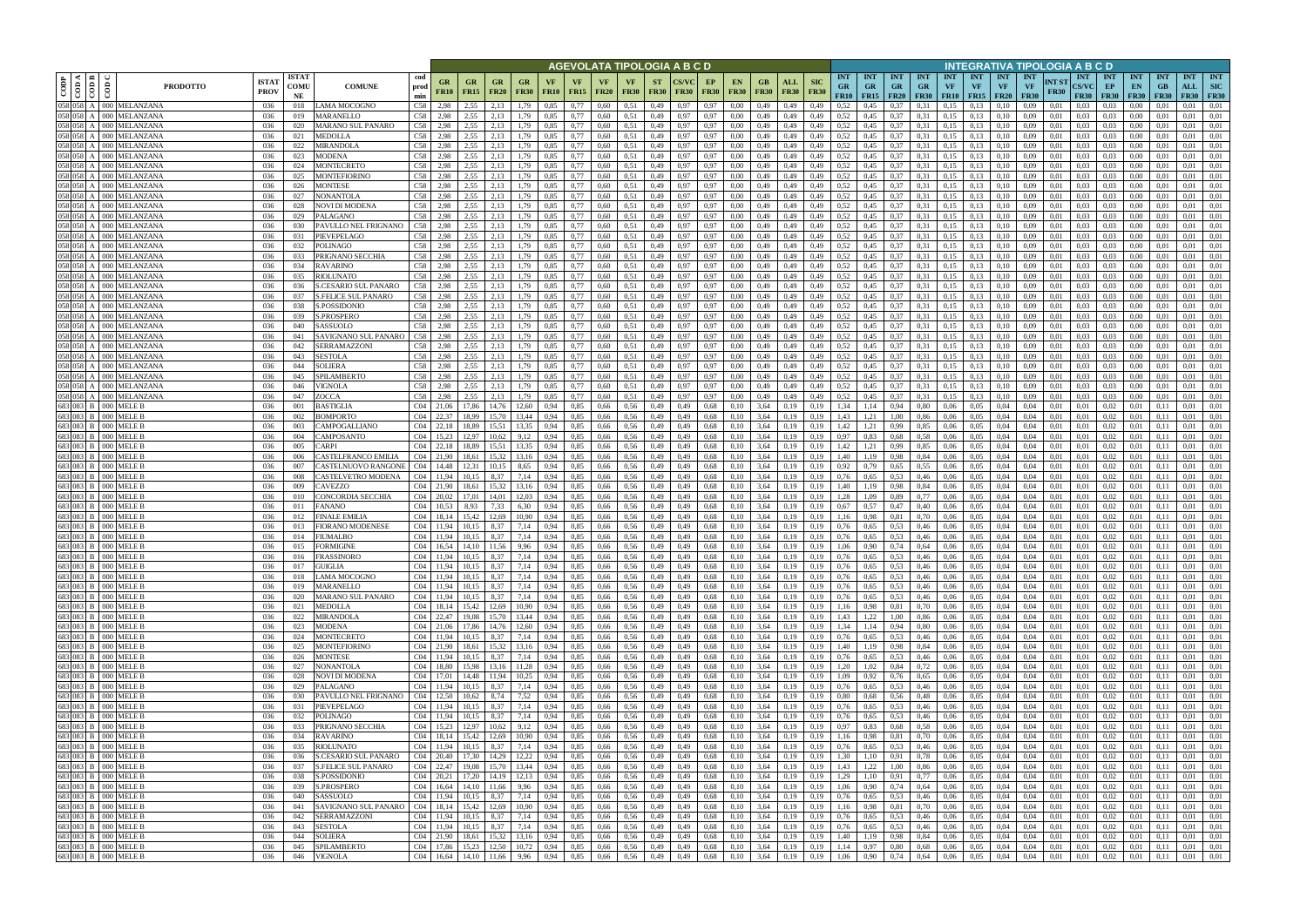|         |                                                                       |                                                                          |                            |                            |                                            |                      |                   |                       |                   |                          |                   |              |                          |                          |                          | AGEVOLATA TIPOLOGIA A B C D |                   |                               |                            |                           |                                    |                                 |                                        |                         |                                        |                         |                                                      |                                 | NTEGRATIVA TIPOLOGIA A B C D           |                      |                                    |                                   |                                 |                                 |                                  |                                         |
|---------|-----------------------------------------------------------------------|--------------------------------------------------------------------------|----------------------------|----------------------------|--------------------------------------------|----------------------|-------------------|-----------------------|-------------------|--------------------------|-------------------|--------------|--------------------------|--------------------------|--------------------------|-----------------------------|-------------------|-------------------------------|----------------------------|---------------------------|------------------------------------|---------------------------------|----------------------------------------|-------------------------|----------------------------------------|-------------------------|------------------------------------------------------|---------------------------------|----------------------------------------|----------------------|------------------------------------|-----------------------------------|---------------------------------|---------------------------------|----------------------------------|-----------------------------------------|
| CODP    | $\triangleleft$ $\blacksquare$<br>$ \tilde{e} \tilde{\bar{e}} $<br>ම් | <b>PRODOTTO</b>                                                          | <b>ISTA</b><br><b>PROV</b> | <b>ISTAT</b><br>COMU<br>NE | <b>COMUNE</b>                              | cod<br>prod<br>min   | GR<br><b>FR10</b> | GR<br><b>FR15</b>     | GR<br><b>FR20</b> | <b>GR</b><br><b>FR30</b> | VF<br><b>FR10</b> | VF<br>FR15   | <b>VF</b><br><b>FR20</b> | <b>VF</b><br><b>FR30</b> | <b>ST</b><br><b>FR30</b> | <b>FR30</b>                 | EP<br><b>FR30</b> | <b>EN</b><br><b>FR30</b>      | GB<br><b>FR30</b>          | <b>ALL</b><br><b>FR30</b> | <b>SIC</b><br><b>FR30</b>          | <b>INT</b><br><b>GR</b><br>FR10 | <b>INT</b><br><b>GR</b><br>$FR15$ FR20 | <b>INT</b><br><b>GR</b> | <b>INT</b><br><b>GR</b><br><b>FR30</b> | <b>INT</b><br><b>VF</b> | <b>INT</b><br><b>VF</b><br><b>FR10</b>   <b>FR15</b> | <b>INT</b><br>VF<br><b>FR20</b> | <b>INT</b><br><b>VF</b><br><b>FR30</b> | NT ST<br><b>FR30</b> | <b>INT</b><br>CS/VC<br><b>FR30</b> | <b>INT</b><br>EP<br><b>FR30</b>   | <b>INT</b><br>EN<br><b>FR30</b> | <b>INT</b><br>GB<br><b>FR30</b> | <b>INT</b><br>ALL<br><b>FR30</b> | <b>INT</b><br><b>SIC</b><br><b>FR30</b> |
|         | 683 083 B 000 MELE B                                                  | 253 083 B 200 MELE B - RASC.50%                                          | 036<br>036                 | 047<br>001                 | ZOCCA<br>3 ASTIGLIA                        | CO4<br>D76           | 11.94<br>10.53    | 10,15<br>8,93         | 8.37<br>7.33      | 7,14<br>6,30             | 0.94<br>0,94      | 0,85<br>0,85 | 0,66<br>0,66             | 0.56<br>0.56             | 0,49<br>0,49             | 0.49<br>0,49                | 0.68<br>0.68      | 0.10<br>0,10                  | 3,64<br>3,64               | 0.19<br>0,19              | 0.19<br>0,19                       | 0.76<br>0,67                    | 0.65<br>0.57                           | 0.53<br>0,47            | 0.46<br>0,40                           | 0.06<br>0,06            | 0.05<br>0.05                                         | 0.04<br>0,04                    | 0.04<br>0.04                           | 0.01<br>0.01         | 0.01<br>0,01                       | 0.02<br>0.02                      | 0.01                            | 0.1                             | 0.01<br>0.01                     | 0.01<br>0.01                            |
| 253 083 |                                                                       | <b>B</b>   200 MELE B - RA SC.50%                                        | 036                        | 002                        | 3OMPORTO                                   | D76                  |                   | 9,49                  | 7.80              | 6,67                     |                   | 0,85         | 0,66                     | 0.56                     | 0,49                     | 0.49                        | 0.68              | 0,10                          | 3,64                       | 0.19                      | 0.19                               | 0,71                            |                                        | 0,50                    | 0,43                                   | 0.06                    | 0.05                                                 | 0.04                            | 0.04                                   | 0.01                 | 0.01                               | 0,02                              | 0.01                            |                                 | 0.01                             | 0.01                                    |
|         |                                                                       | 253 083 B 200 MELE B - RASC.50%                                          | 036                        | 003                        | CAMPOGALLIANO                              | D76                  |                   | 9,40                  | 7.80              | 6,67                     | 0.94              | 0,85         | 0,66                     | 0.56                     | 0,49                     | 0,49                        | 0.68              | 0,10                          | 3,64                       | 0,19                      | 0,19                               | 0,71                            | 0,60                                   | 0,50                    | 0,43                                   | 0,06                    | 0.05                                                 | 0,04                            | 0,04                                   | 0,01                 | 0,01                               | 0.02                              | 0,01                            | 0.11                            | 0,01                             | 0.01                                    |
|         |                                                                       | 253 083 B 200 MELE B - RASC.50%                                          | 036                        | 004                        | CAMPOSANTO                                 | D76                  | 7.61              | 6,49                  | 5,36              | 4,61                     | 0.94              | 0,85         | 0,66                     | 0.56                     | 0,49                     | 0.49                        | 0,68              | 0.10                          | 3,64                       | 0.19                      | 0.19                               | 0,49                            | 0,41                                   | 0,34                    | 0,29                                   | 0,06                    | 0.05                                                 | 0,04                            | 0.04                                   | 0.01                 | 0,01                               | 0.02                              | 0.01                            |                                 | 0.01                             | 0.01                                    |
|         |                                                                       | 253 083 B   200 MELE B - RA SC.50%                                       | 036                        | 005                        | CARPI                                      | D76                  | 11.09             | 9,40                  | 7,80              | 6,67                     | 0,94              | 0,85         | 0,66                     | 0,56                     | 0,49                     | 0,49                        | 0.68              | 0,10                          | 3,64                       | 0,19                      | 0,19                               | 0,71                            | 0,60                                   | 0,50                    | 0,43                                   | 0,06                    | 0,05                                                 | 0,04                            | 0,04                                   | 0,01                 | 0,01                               | 0,02                              | 0,01                            | 0,11                            | 0,01                             | 0,01                                    |
|         |                                                                       | 253 083 B 200 MELE B - RA SC.50%<br>253 083 B 200 MELE B - RASC.50%      | 036<br>036                 | 006<br>007                 | CASTELFRANCO EMILIA<br>CASTELNUOVO RANGONE | D76<br>D76           | 7,24              | 9.31<br>6.11          | 7.71<br>5.08      | 6,58<br>4,32             | 0.94<br>0.94      | 0.85<br>0.85 | 0.66<br>0,66             | 0.56<br>0.56             | 0,49<br>0,49             | 0.49<br>0.49                | 0.68<br>0.68      | 0.10<br>0.10                  | 3.64<br>3.64               | 0.19<br>0.19              | 0.19<br>0.19                       | 0.70<br>0.46                    | 0.59<br>0.39                           | 0.49<br>0,32            | 0,42<br>0,28                           | 0.06<br>0,06            | 0.05<br>0.05                                         | 0.04<br>0.04                    | 0.04<br>0.04                           | 0.01<br>0.01         | 0.01<br>0.01                       | $0.02\,$<br>0.02                  | 0.01<br>0.01                    | 0.11                            | 0.01<br>0.01                     | 0.01<br>0.01                            |
|         |                                                                       | 253 083 B 200 MELE B - RA SC.50%                                         | 036                        | 008                        | CASTELVETRO MODENA                         | D76                  | 6,02              | 5.08                  | 4,23              | 3,57                     | 0.94              | 0.85         | 0,66                     | 0.56                     | 0,49                     | 0.49                        | 0,68              | 0,10                          | 3.64                       | 0,19                      | 0.19                               | 0,38                            | 0,32                                   | 0,27                    | 0,23                                   | 0.06                    | 0.05                                                 | 0.04                            | 0.04                                   | 0.01                 | 0.01                               | 0.02                              | 0,01                            | 0.11                            | 0.01                             | 0,01                                    |
|         |                                                                       | 253 083 B 200 MELE B - RA SC.50%                                         | 036                        | 009                        | <b>CAVEZZO</b>                             | D76                  | 11.00             | 9.31                  | 7.71              | 6,58                     | 0.94              | 0.85         | 0.66                     | 0.56                     | 0,49                     | 0.49                        | 0.68              | 0.10                          | 3.64                       | 0.19                      | 0.19                               | 0.70                            | 0.59                                   | 0,49                    | 0,42                                   | 0.06                    | 0.05                                                 | 0.04                            | 0.04                                   | 0.01                 | 0.01                               | 0.02                              | 0.01                            | 0.11                            | 0.01                             | 0.01                                    |
|         |                                                                       | 253 083 B   200 MELE B - RA SC.50%                                       | 036                        | 010                        | CONCORDIA SECCHIA                          | D76                  | 10.06             | 8.55                  | 7.05              | 6,02                     | 0.94              | 0.85         | 0.66                     | 0.56                     | 0,49                     | 0.49                        | 0.68              | 0.10                          | 3.64                       | 0.19                      | 0.19                               | 0.64                            | 0.55                                   | 0.45                    | 0.38                                   | 0.06                    | 0.05                                                 | 0.04                            | 0.04                                   | 0.01                 | 0.01                               | 0.02                              | 0.01                            | 0.11                            | 0.01                             | 0.01                                    |
|         |                                                                       | 253 083 B   200 MELE B - RA SC.50%                                       | -036                       | 011                        | FANANO                                     | D76                  | 5,26              | 4,51                  | 3.67              | 3,20                     | 0.94              | 0,85         | 0,66                     | 0.56                     | 0,49                     | 0,49                        | 0.68              | 0,10                          | 3.64                       | 0,19                      | 0.19                               | 0.34                            | 0,29                                   | 0,23                    | 0,20                                   | 0,06                    | 0,05                                                 | 0,04                            | 0,04                                   | 0,01                 | 0,01                               | 0,02                              | 0,01                            | 0,11                            | 0.01                             | 0.01                                    |
|         |                                                                       | 253 083 B   200 MELE B - RA SC.50%<br>253 083 B   200 MELE B - RA SC.50% | 036                        | 012                        | <b>FINALE EMILIA</b>                       | D76                  | 9,12              | 7,71                  | 6.39              | 5,45                     | 0.94              | 0,85         | 0,66                     | 0.56                     | 0,49                     | 0,49                        | 0.68              | 0,10                          | 3,64                       | 0,19                      | 0.19                               | 0.58<br>0.38                    | 0,49                                   | 0,41                    | 0.35                                   | 0,06                    | 0,05                                                 | 0,04                            | 0.04                                   | 0.01                 | 0,01                               | 0,02                              | 0,01                            | 0.1                             | 0.01                             | 0,01                                    |
|         |                                                                       | 253 083 B   200 MELE B - RA SC.50%                                       | 036<br>036                 | 013<br>014                 | FIORANO MODENESE<br>FIUMALBO               | D76<br>D76           | 6,02<br>6,02      | 5,08<br>5,08          | 4,23<br>4,23      | 3,57<br>3,57             | 0.94<br>0,94      | 0,85<br>0,85 | 0,66<br>0,66             | 0.56<br>0,56             | 0,49<br>0,49             | 0,49<br>0,49                | 0.68<br>0.68      | 0,10<br>0,10                  | 3,64<br>3,64               | 0.19<br>0,19              | 0.19<br>0.19                       | 0.38                            | 0,32<br>0,32                           | 0,27<br>0,27            | 0,23<br>0,23                           | 0,06<br>0,06            | 0,05<br>0,05                                         | 0,04<br>0,04                    | 0.04<br>0,04                           | 0,01<br>0,01         | 0,01<br>0,01                       | 0,02<br>0,02                      | 0,01<br>0,01                    | 0.1<br>0,11                     | 0.01<br>0,01                     | 0,01<br>0,01                            |
|         |                                                                       | 253 083 B   200 MELE B - RA SC.50%                                       | 036                        | 015                        | FORMIGINE                                  | D76                  | 8,27              | 7,05                  | 5.83              | 4,98                     | 0.94              | 0,85         | 0,66                     | 0.56                     | 0,49                     | 0.49                        | 0.68              | 0.10                          | 3,64                       | 0.19                      | 0.19                               | 0,53                            | 0,45                                   | 0,37                    | 0.32                                   | 0,06                    | 0,05                                                 | 0,04                            | 0.04                                   | 0.01                 | 0.01                               | 0,02                              | 0,01                            | 0.1                             | 0.01                             | 0.01                                    |
|         |                                                                       | 253 083 B   200 MELE B - RA SC.50%                                       | 036                        | 016                        | FRASSINORO                                 | D76                  | 6,02              | 5,08                  | 4.23              | 3,57                     | 0.94              | 0,85         | 0,66                     | 0.56                     | 0,49                     | 0.49                        | 0.68              | 0.10                          | 3,64                       | 0,19                      | 0.19                               | 0.38                            |                                        | 0,27                    | 0,23                                   | 0,06                    | 0.05                                                 | 0,04                            | 0.04                                   | 0.01                 | 0.01                               | 0,02                              | 0,01                            | 0.11                            | 0,01                             | 0.01                                    |
|         |                                                                       | 253 083 B 200 MELE B - RA SC.50%                                         | 036                        | 017                        | GUIGLIA                                    | D76                  | 6,02              | 5,08                  | 4,23              | 3,57                     | 0,94              | 0,85         | 0,66                     | 0,56                     | 0,49                     | 0,49                        | 0.68              | 0,10                          | 3,64                       | 0,19                      | 0,19                               | 0,38                            | 0,32                                   | 0,27                    | 0,23                                   | 0,06                    | 0,05                                                 | 0,04                            | 0,04                                   | 0,01                 | 0,01                               | 0,02                              | 0,01                            | 0.11                            | 0,01                             | 0,01                                    |
|         |                                                                       | 253 083 B   200 MELE B - RA SC.50%                                       | 036                        | 018                        | LAMA MOCOGNO                               | D76                  | 6.02              | 5.08                  | 4.23              | 3.57                     | 0.94              | 0.85         | 0,66                     | 0.56                     | 0,49                     | 0.49                        | 0.68              | 0.10                          | 3.64                       | 0.19                      | 0.19                               | 0.38                            | 0.32                                   | 0,27                    | 0.23                                   | 0.06                    | 0.05                                                 | 0.04                            | 0.04                                   | 0.01                 | 0.01                               | 0.02                              | 0.01                            | 0.11                            | 0.01                             | 0.01                                    |
|         |                                                                       | 253 083 B   200 MELE B - RA SC.50%<br>253 083 B   200 MELE B - RA SC.50% | 036<br>036                 | 019<br>020                 | <b>MARANELLO</b><br>MARANO SUL PANARO      | D76<br>D76           | 6.02<br>6,02      | 5.08<br>5,08          | 4.23<br>4.23      | 3.57<br>3,57             | 0.94<br>0,94      | 0.85<br>0,85 | 0.66<br>0,66             | 0.56<br>0,56             | 0,49<br>0,49             | 0.49<br>0,49                | 0.68<br>0.68      | 0.10<br>0,10                  | 3,64<br>3,64               | 0.19<br>0,19              | 0.19<br>0,19                       | 0.38<br>0.38                    | 0.32<br>0,32                           | 0,27<br>0,27            | 0.23<br>0,23                           | 0.06<br>0,06            | 0.05<br>0,05                                         | 0.04<br>0,04                    | 0.04<br>0,04                           | 0.01<br>0,01         | 0.01<br>0.01                       | 0.02<br>0,02                      | 0.01<br>0,01                    | 0.11<br>0,11                    | 0.01<br>0,01                     | 0.01<br>0.01                            |
|         |                                                                       | 253 083 B 200 MELE B - RASC.50%                                          | 036                        | 021                        | <b>MEDOLLA</b>                             | D76                  | 9.12              | 7.71                  | 6.39              | 5.45                     | 0.94              | 0.85         | 0.66                     | 0.56                     | 0,49                     | 0.49                        | 0.68              | 0.10                          | 3.64                       | 0.19                      | 0.19                               | 0.58                            | 0.49                                   | 0.41                    | 0.35                                   | 0.06                    | 0.05                                                 | 0.04                            | 0.04                                   | 0.01                 | 0.01                               | 0,02                              | 0.01                            |                                 | 0.01                             | 0.01                                    |
|         |                                                                       | 253 083 B 200 MELE B - RA SC.50%                                         | 036                        | 022                        | MIRANDOLA                                  | D76                  | 11.28             | 9.59                  | 7.90              | 6.77                     | 0.94              | 0,85         | 0.66                     | 0.56                     | 0,49                     | 0.49                        | 0,68              | 0.10                          | 3.64                       | 0.19                      |                                    | 0,72                            |                                        | 0,50                    | 0,43                                   | 0.06                    | 0.05                                                 | 0.04                            | 0.04                                   | 0.01                 | 0.01                               | 0,02                              | 0.01                            | 0.1                             | 0.01                             | 0.01                                    |
|         |                                                                       | 253 083 B 200 MELE B - RA SC.50%                                         | 036                        | 023                        | MODENA                                     | D76                  | 10.53             | 8.93                  | 7.33              | 6.30                     | 0.94              | 0.85         | 0.66                     | 0.56                     | 0,49                     | 0.49                        | 0,68              | 0,10                          | 3.64                       | 0.19                      | 0.19                               | 0.67                            | 0.57                                   | 0,47                    | 0,40                                   | 0.06                    | 0.05                                                 | 0.04                            | 0.04                                   | 0.01                 | 0.01                               | 0,02                              | 0.01                            |                                 | 0.01                             | 0.01                                    |
|         |                                                                       | 253 083 B   200 MELE B - RA SC.50%                                       | 036                        | 024                        | MONTECRETO                                 | D76                  | 6,02              | 5.08                  | 4,23              | 3,57                     | 0.94              | 0,85         | 0,66                     | 0.56                     | 0,49                     | 0,49                        | 0.68              | 0,10                          | 3,64                       | 0,19                      | 0,19                               | 0.38                            | 0,32                                   | 0,27                    | 0,23                                   | 0,06                    | 0.05                                                 | 0,04                            | 0.04                                   | 0.01                 | 0,01                               | 0,02                              | 0.01                            | 0.11                            | 0.01                             | 0.01                                    |
|         |                                                                       | 253 083 B 200 MELE B - RASC.50%<br>253 083 B   200 MELE B - RA SC.50%    | 036<br>036                 | 025<br>026                 | MONTEFIORINO<br>MONTESE                    | D76<br>D76           | 11.00<br>6,02     | 9.31<br>5,08          | 7.71<br>4,23      | 6.58<br>3,57             | 0.94<br>0,94      | 0.85<br>0,85 | 0,66<br>0,66             | 0.56<br>0,56             | 0,49<br>0,49             | 0.49<br>0,49                | 0.68<br>0.68      | 0.10<br>0,10                  | 3,64<br>3,64               | 0.19<br>0,19              | 0.19<br>0,19                       | 0.70<br>0.38                    | 0.59<br>0,32                           | 0,49<br>0,27            | 0,42<br>0,23                           | 0.06<br>0,06            | 0.05<br>0,05                                         | 0.04<br>0,04                    | 0.04<br>0,04                           | 0.01<br>0,01         | 0.01<br>0,01                       | 0.02<br>0,02                      | 0.01<br>0,01                    | 0,1                             | 0.01<br>0.01                     | 0.01<br>0.01                            |
| 253 083 |                                                                       | <b>B</b>   200 MELE B - RA SC.50%                                        | 036                        | 027                        | NONANTOLA                                  | D76                  | 9.40              | 7,99                  | 6.58              | 5,64                     | 0.94              | 0,85         | 0.66                     | 0.56                     | 0,49                     | 0.49                        | 0.68              | 0.10                          | 3,64                       | 0.19                      | 0.19                               | 0.60                            |                                        | 0,42                    | 0.36                                   | 0.06                    | 0.05                                                 | 0.04                            | 0.04                                   | 0.01                 | 0.01                               | 0.02                              | 0.01                            |                                 | 0.01                             | 0.01                                    |
|         |                                                                       | 253 083 B 200 MELE B - RASC.50%                                          | 036                        | 028                        | NOVI DI MODENA                             | D76                  | 8,55              | 7,24                  | 6,02              | 5,17                     | 0.94              | 0,85         | 0,66                     | 0.56                     | 0,49                     | 0,49                        | 0.68              | 0.10                          | 3,64                       | 0.19                      | 0,19                               | 0.55                            | 0,46                                   | 0,38                    | 0,33                                   | 0,06                    | 0.05                                                 | 0,04                            | 0.04                                   | 0,01                 | 0,01                               | 0.02                              | 0,01                            | 0.11                            | 0.01                             | 0.01                                    |
|         |                                                                       | 253 083 B 200 MELE B - RASC.50%                                          | 036                        | 029                        | PALAGANO                                   | D76                  | 6,02              | 5,08                  | 4,23              | 3,57                     | 0.94              | 0,85         | 0,66                     | 0,56                     | 0,49                     | 0,49                        | 0.68              | 0,10                          | 3,64                       | 0,19                      | 0.19                               | 0.38                            | 0.32                                   | 0,27                    | 0,23                                   | 0,06                    | 0,05                                                 | 0,04                            | 0.04                                   | 0.01                 | 0,01                               | 0.02                              | 0,01                            | (0.1)                           | 0.01                             | 0,01                                    |
|         |                                                                       | 253 083 B 200 MELE B - RASC.50%                                          | 036                        | 030                        | PAVULLO NEL FRIGNANO                       | D76                  | 6.30              | 5.36                  | 4.42              | 3,76                     | 0.94              | 0.85         | 0,66                     | 0.56                     | 0,49                     | 0.49                        | 0.68              | 0.10                          | 3.64                       | 0.19                      | 0.19                               | 0.40                            | 0.34                                   | 0,28                    | 0,24                                   | 0,06                    | 0.05                                                 | 0.04                            | 0.04                                   | 0.01                 | 0.01                               | 0.02                              | 0,01                            | 0.11                            | 0.01                             | 0.01                                    |
|         |                                                                       | 253 083 B 200 MELE B - RASC.50%<br>253 083 B   200 MELE B - RA SC.50%    | 036<br>036                 | 031<br>032                 | PIEVEPELAGO<br>POLINAGO                    | D76<br>D76           | 6.02<br>6,02      | 5.08<br>5,08          | 4.23<br>4,23      | 3,57<br>3,57             | 0.94<br>0.94      | 0.85<br>0.85 | 0.66<br>0,66             | 0.56<br>0,56             | 0,49<br>0,49             | 0.49<br>0,49                | 0.68<br>0,68      | 0.10<br>0,10                  | 3.64<br>3,64               | 0.19<br>0,19              | 0.19<br>0.19                       | 0.38<br>0.38                    | 0.32<br>0,32                           | 0,27<br>0,27            | 0.23<br>0,23                           | 0.06<br>0,06            | 0.05<br>0.05                                         | 0.04<br>0,04                    | 0.04<br>0.04                           | 0.01<br>0.01         | 0.01<br>0.01                       | 0.02<br>0.02                      | 0.01<br>0,01                    | 0.11                            | 0.01<br>0.01                     | 0.01<br>0,01                            |
|         |                                                                       | 253 083 B   200 MELE B - RA SC.50%                                       | 036                        | 033                        | PRIGNANO SECCHIA                           | D76                  | 7,61              | 6.49                  | 5.36              | 4.61                     | 0.94              | 0.85         | 0.66                     | 0.56                     | 0,49                     | 0.49                        | 0.68              | 0.10                          | 3.64                       | 0.19                      | 0.19                               | 0.49                            | 0,41                                   | 0.34                    | 0,29                                   | 0.06                    | 0.05                                                 | 0.04                            | 0.04                                   | 0.01                 | 0.01                               | 0.02                              | 0.01                            | 0.11                            | 0.01                             | 0.01                                    |
|         |                                                                       | 253 083 B 200 MELE B - RASC.50%                                          | -036                       | 034                        | <b>RAVARINO</b>                            | D76                  | 9,12              | 7,71                  | 6.39              | 5,45                     | 0.94              | 0.85         | 0,66                     | 0.56                     | 0,49                     | 0,49                        | 0,68              | 0,10                          | 3.64                       | 0.19                      | 0.19                               | 0.58                            | 0,49                                   | 0,41                    | 0.35                                   | 0.06                    | 0.05                                                 | 0.04                            | 0.04                                   | 0.01                 | 0.01                               | 0.02                              | 0.01                            | 0.11                            | 0.01                             | 0.01                                    |
|         |                                                                       | 253 083 B 200 MELE B - RASC.50%                                          | 036                        | 035                        | <b>RIOLUNATO</b>                           | D76                  | 6,02              | 5.08                  | 4,23              | 3,57                     | 0,94              | 0,85         | 0,66                     | 0.56                     | 0,49                     | 0.49                        | 0,68              | 0,10                          | 3,64                       | 0,19                      | 0.19                               | 0.38                            | 0,32                                   | 0,27                    | 0,23                                   | 0.06                    | 0.05                                                 | 0,04                            | 0.04                                   | 0.01                 | 0,01                               | 0,02                              | 0,01                            | 0,11                            | 0.01                             | 0,01                                    |
|         |                                                                       | 253 083 B   200 MELE B - RA SC.50%                                       | 036                        | 036                        | S.CESARIO SUL PANARO                       | D76                  | 10,25             | 8,74                  | 7,14              | 6,11                     | 0.94              | 0,85         | 0,66                     | 0.56                     | 0,49                     | 0,49                        | 0.68              | 0,10                          | 3,64                       | 0.19                      | 0.19                               | 0,65                            | 0,56                                   | 0,46                    | 0.39                                   | 0,06                    | 0,05                                                 | 0,04                            | 0.04                                   | 0,01                 | 0.01                               | 0,02                              | 0,01                            | 0.1                             | 0.01                             | 0,01                                    |
|         |                                                                       | 253 083 B   200 MELE B - RA SC.50%<br>253 083 B 200 MELE B - RA SC.50%   | 036<br>036                 | 037<br>038                 | S.FELICE SUL PANARO<br><b>S.POSSIDONIC</b> | D76<br>D76           | 11,28<br>10,15    | 9,59<br>8,65          | 7.90<br>7,14      | 6,77<br>6,11             | 0.94<br>0,94      | 0,85<br>0,85 | 0,66<br>0,66             | 0.56<br>0,56             | 0,49<br>0,49             | 0,49<br>0,49                | 0.68<br>0.68      | 0,10<br>0,10                  | 3,64<br>3,64               | 0.19<br>0,19              | 0.19<br>0,19                       | 0,72<br>0,65                    | 0,61<br>0,55                           | 0.50<br>0,46            | 0,43<br>0,39                           | 0,06<br>0,06            | 0,05<br>0,05                                         | 0,04<br>0,04                    | 0.04<br>0,04                           | 0.01<br>0,01         | 0,01<br>0,01                       | 0,02<br>0,02                      | 0,01<br>0,01                    | 0.1<br>0,11                     | 0,01<br>0,01                     | 0,01<br>0,01                            |
|         |                                                                       | 253 083 B   200 MELE B - RA SC.50%                                       | 036                        | 039                        | S.PROSPERO                                 | D76                  | 8.37              | 7,14                  | 5.83              | 4,98                     | 0.94              | 0,85         | 0,66                     | 0.56                     | 0,49                     | 0.49                        | 0.68              | 0,10                          | 3,64                       | 0.19                      | 0.19                               | 0,53                            | 0,46                                   | 0,37                    | 0.32                                   | 0,06                    | 0.05                                                 | 0,04                            | 0,04                                   | 0.01                 | 0,01                               | 0,02                              | 0,01                            | 0.11                            | 0,01                             | 0.01                                    |
|         |                                                                       | 253 083 B   200 MELE B - RA SC.50%                                       | 036                        | 040                        | SASSUOLO                                   | D76                  | 6,02              | 5,08                  | 4.23              | 3,57                     | 0.94              | 0,85         | 0,66                     | 0.56                     | 0,49                     | 0,49                        | 0,68              | 0,10                          | 3,64                       | 0,19                      | 0.19                               | 0,38                            | 0.32                                   | 0,27                    | 0,23                                   | 0,06                    | 0,05                                                 | 0,04                            | 0,04                                   | 0,01                 | 0,01                               | 0,02                              | 0,01                            | 0.11                            | 0,01                             | 0,01                                    |
|         |                                                                       | 253 083 B   200 MELE B - RA SC.50%                                       | 036                        | 041                        | SAVIGNANO SUL PANARO                       | D76                  | 9,12              | 7,71                  | 6,39              | 5,45                     | 0,94              | 0,85         | 0,66                     | 0,56                     | 0,49                     | 0,49                        | 0.68              | 0,10                          | 3,64                       | 0,19                      | 0.19                               | 0,58                            | 0,49                                   | 0,41                    | 0.35                                   | 0,06                    | 0,05                                                 | 0,04                            | 0,04                                   | 0.01                 | 0,01                               | 0,02                              | 0,01                            | 0,11                            | 0,01                             | 0,01                                    |
|         |                                                                       | 253 083 B   200 MELE B - RA SC.50%                                       | 036                        | 042                        | <b>SERRAMAZZONI</b>                        | D76                  | 6.02              | 5.08                  | 4.23              | 3.57                     | 0.94              | 0.85         | 0.66                     | 0.56                     | 0,49                     | 0.49                        | 0.68              | 0.10                          | 3.64                       | 0.19                      | 0.19                               | 0.38                            |                                        | 0,27                    | 0.23                                   | 0.06                    | 0.05                                                 | 0.04                            | 0.04                                   | 0.01                 | 0.01                               | 0,02                              | 0.01                            | 0.11                            | 0.01                             | 0.01                                    |
|         |                                                                       | 253 083 B 200 MELE B - RA SC.50%<br>253 083 B 200 MELE B - RASC.50%      | 036<br>036                 | 043<br>044                 | <b>SESTOLA</b><br><b>SOLIERA</b>           | D76<br>D76           | 6.02<br>11.00     | 5.08<br>9.31          | 4.23<br>7.71      | 3.57<br>6,58             | 0.94<br>0.94      | 0,85<br>0.85 | 0,66<br>0,66             | 0.56<br>0.56             | 0,49<br>0,49             | 0.49<br>0.49                | 0,68<br>0.68      | 0.10<br>0.10                  | 3.64<br>3.64               | 0,19<br>0.19              | 0.19<br>0.19                       | 0.38<br>0.70                    | 0.32<br>0,59                           | 0,27<br>0.49            | 0,23<br>0,42                           | 0,06<br>0.06            | 0.05<br>0.05                                         | 0.04<br>0.04                    | 0.04<br>0.04                           | 0.01<br>0.01         | 0.01<br>0.01                       | 0.02<br>0.02                      | 0,01<br>0.01                    | 0.11<br>0.11                    | 0.01<br>0.01                     | 0.01<br>0.01                            |
|         |                                                                       | 253 083 B 200 MELE B - RA SC.50%                                         | 036                        | 045                        | SPILAMBERTO                                | D76 8,93             |                   | 7,61                  | 6,30              | 5,36                     | 0,94              | 0,85         | 0,66                     | 0,56                     | 0,49                     | 0,49                        |                   | 0,68<br>0,10                  | 3,64                       | 0,19                      | 0,19                               | 0,57                            | 0,49                                   | 0,40                    | 0,34                                   | 0,06                    | 0,05                                                 | 0,04                            | 0,04                                   | 0,01                 | 0,01                               | 0,02                              | 0,01                            | 0,11                            | 0,01                             | 0,01                                    |
|         |                                                                       | 253 083 B 200 MELE B - RA SC.50%                                         | 036                        | 046                        | VIGNOLA                                    | D76 8,37             |                   | 7,14                  | 5,83              | 4,98                     | 0,94              | 0,85         |                          | $0,66$ 0.56              | 0,49                     | 0,49                        |                   | 0,68<br>0,10                  | 3,64                       | 0,19                      | 0,19                               | 0,53                            | 0,46                                   | 0,37                    | 0,32                                   | 0,06                    | 0,05                                                 | 0,04                            | 0,04                                   | 0,01                 | 0,01                               | 0,02                              | 0,01                            | 0,11                            | 0,01                             | 0,01                                    |
|         |                                                                       | 253 083 B 200 MELE B - RA SC.50%                                         | 036                        | 047                        | ZOCCA                                      | D76 6,02             |                   | 5,08                  | 4,23              | 3,57                     | 0,94              | 0,85         |                          | $0,66$ 0.56              | 0,49                     | 0,49                        |                   | 0,68<br>0,10                  | 3,64                       | 0,19                      | 0,19                               | 0,38                            | 0,32                                   | 0,27                    | 0,23                                   | 0,06                    | 0,05                                                 | 0,04                            | 0,04                                   | 0,01                 | 0,01                               | $0,02$ $0,01$                     |                                 | 0,11                            | 0,01                             | 0,01                                    |
|         |                                                                       | 294 083 B 100 MELE B - RA SC.80%                                         | 036                        | 001                        | <b>BASTIGLIA</b>                           | D76 4,23             |                   | 3,57                  | 3,01              | 2,54                     | 0,94              | 0,85         |                          | 0,66 0,56                | 0,49                     | 0,49                        |                   | 0,68<br>0,10                  | $3,64$ 0,19                |                           | 0,19                               | 0,27                            | $0,23$ $0,19$                          |                         | 0,16                                   |                         | $0.06\qquad 0.05$                                    | 0,04                            | 0,04                                   | 0,01                 | 0,01                               | $0.02 \qquad 0.01$                |                                 | 0,11                            | 0,01                             | 0,01                                    |
|         |                                                                       | 294 083 B 100 MELE B - RA SC.80%<br>294 083 B 100 MELE B - RA SC.80%     | 036                        | 002                        | <b>BOMPORTO</b><br><b>CAMPOGALLIANO</b>    | D76 4,51             |                   | 3,85                  | 3,20              | 2,73                     | 0,94              | 0,85         |                          | $0,66$ 0.56              | 0,49                     | 0,49                        |                   | 0,68<br>0,10                  | 3,64                       | 0,19                      | 0,19                               | 0,29                            | 0,25                                   | 0,20                    | 0,17                                   | 0,06                    | 0,05                                                 | 0,04                            | 0,04                                   | 0,01                 | 0,01                               | $0.02 \qquad 0.01$                |                                 | 0,11                            | 0,01                             | 0,01                                    |
|         |                                                                       |                                                                          | 036<br>036                 | 003<br>004                 | CAMPOSANTO                                 | D76 4,42<br>D76      | 3,01              | 3,76<br>2,54          | 3,10<br>2,07      | 2,63<br>1,79             | 0,94<br>0,94      | 0,85<br>0,85 | 0,66<br>0,66             | 0,56<br>0,56             | 0,49<br>0,49             | 0,49<br>0,49                |                   | 0,68<br>0,10<br>0,68<br>0,10  | 3,64<br>3,64               | 0,19<br>0,19              | 0,19<br>0,19                       | 0,28<br>0,19                    | 0,24<br>0,16                           | 0,20<br>0,13            | 0,17<br>0,11                           | 0,06<br>0,06            | 0,05<br>0,05                                         | 0,04<br>0,04                    | 0,04<br>0,04                           | 0,01<br>0,01         | 0,01<br>0,01                       | 0,02<br>0,02                      | 0,01<br>0,01                    | 0,11<br>0,11                    | 0,01<br>0,01                     | 0,01<br>0,01                            |
|         |                                                                       | 294 083 B 100 MELE B - RA SC.80%<br>294 083 B 100 MELE B - RA SC.80%     | 036                        | 005                        | CARPI                                      | D76                  | 4,42              | 3,76                  | 3,10              | 2,63                     | 0,94              | 0,85         | 0,66                     | 0,56                     | 0,49                     | 0,49                        |                   | 0,68<br>0,10                  | 3,64                       | 0,19                      | 0,19                               | 0,28                            | 0,24                                   | 0,20                    | 0,17                                   | 0,06                    | 0,05                                                 | 0,04                            | 0,04                                   | 0,01                 | 0,01                               | 0,02                              | 0,01                            | 0,11                            | 0,01                             | 0,01                                    |
|         |                                                                       | 294 083 B 100 MELE B - RA SC.80%<br>294 083 B 100 MELE B - RA SC.80%     | 036                        | 006                        | CASTELFRANCO EMILIA                        | D76 4,42             |                   | 3,76                  | 3,10              | 2,63                     | 0,94              | 0,85         | 0,66                     | 0,56                     | 0,49                     | 0,49                        |                   | 0,68<br>0,10                  | 3,64                       | 0,19                      | 0,19                               | 0,28                            | 0,24                                   | 0,20                    | 0,17                                   | 0,06                    | 0,05                                                 | 0,04                            | 0,04                                   | 0,01                 | 0,01                               | 0,02                              | 0,01                            | 0,11                            | 0,01                             | 0,01                                    |
|         |                                                                       |                                                                          | 036                        | 007                        | CASTELNUOVO RANGONE                        | D76 2,91             |                   | 2,44                  | 2,07              | 1,79 0,94                |                   | 0,85         |                          | 0,66 0,56                | 0,49                     | 0,49                        |                   | $0,68$ $0,10$                 | $3,64$ 0,19                |                           | 0,19                               | 0,19                            | 0,16                                   | 0,13                    | 0,11                                   |                         | $0,06$ 0.05                                          | 0,04                            | 0,04                                   | 0,01                 | 0,01                               | $0,02$ 0.01                       |                                 | 0,11                            | 0.01                             | 0,01                                    |
|         |                                                                       | 294 083 B 100 MELE B - RA SC.80%<br>294 083 B 100 MELE B - RA SC.80%     | 036<br>036                 | 008                        | CASTELVETRO MODENA                         | D76 2,35             |                   | 1,97                  | 1,69              | 1,41                     | 0,94              | 0,85         |                          | 0,66 0,56                | 0,49                     | 0,49                        |                   | $0,68$ 0,10                   | $3,64$ 0,19                |                           | 0,19                               | 0,15                            | $0,13$ $0,11$                          |                         | 0,09                                   |                         | $0,06$ 0.05                                          | 0,04                            | 0,04                                   | 0,01<br>0,01         | 0,01                               | $0,02$ 0.01                       |                                 | 0,11                            |                                  | $0,01$ $0,01$                           |
|         |                                                                       | 294 083 B 100 MELE B - RA SC.80%                                         | 036                        | 009<br>010                 | CAVEZZO<br>CONCORDIA SECCHIA               | D76 4,42<br>D76 4,04 |                   | $3,76$ $3,10$<br>3,48 | 2,82              | 2,63 0,94<br>$2,44$ 0.94 |                   | 0,85<br>0,85 |                          | 0,66 0,56<br>0,66 0,56   | 0,49<br>0,49             | 0,49<br>0,49                |                   | $0,68$ $0,10$<br>0,68<br>0,10 | $3,64$ 0,19<br>$3,64$ 0,19 |                           | 0,19<br>0,19                       | 0,28<br>0,26                    | $0,24$ $0,20$<br>0,22                  | 0,18                    | 0,17<br>0,16                           | 0,06                    | $0,06$ 0.05<br>0,05                                  | 0,04<br>0,04                    | 0,04<br>0,04                           | 0,01                 | 0,01<br>0,01                       | $0,02$ 0.01<br>$0.02 \qquad 0.01$ |                                 | 0,11<br>0,11                    | 0.01<br>0.01                     | 0,01<br>0,01                            |
|         |                                                                       | 294 083 B 100 MELE B - RA SC.80%                                         | 036                        | 011                        | FANANO                                     | D76 2,07             |                   | 1,79                  | 1,41              | $1,22$ 0,94              |                   | 0,85         |                          | $0,66$ 0.56              | 0,49                     | 0,49                        |                   | 0,68<br>0,10                  | $3,64$ 0.19                |                           | 0,19                               | 0,13                            | 0,11                                   | 0,09                    | 0,08                                   | 0,06                    | 0,05                                                 | 0,04                            | 0,04                                   | 0,01                 | 0,01                               | $0,02$ 0.01                       |                                 | 0,11                            | 0.01                             | 0,01                                    |
|         |                                                                       | 294 083 B 100 MELE B - RA SC.80%                                         | 036                        | 012                        | <b>FINALE EMILIA</b>                       | D76 3,67             |                   | 3,10                  | 2,54              | 2,16                     | 0,94              | 0,85         |                          | 0,66 0,56                | 0,49                     | 0,49                        |                   | 0,68<br>0,10                  | $3,64$ 0,19                |                           | 0,19                               | 0,23                            | 0,20                                   | 0,16                    | 0,14                                   | 0,06                    | 0,05                                                 | 0,04                            | 0,04                                   | 0,01                 | 0,01                               | $0,02$ 0.01                       |                                 | 0,11                            | 0,01                             | 0,01                                    |
|         |                                                                       | 294 083 B 100 MELE B - RA SC.80%                                         | 036                        | 013                        | FIORANO MODENESE                           | D76 2,35             |                   | 1,97                  | 1,69              | 1,41                     | 0,94              | 0,85         |                          | $0,66$ 0.56              | 0,49                     | 0,49                        |                   | 0,68<br>0,10                  | $3,64$ 0,19                |                           | 0,19                               | 0,15                            | 0,13                                   | 0,11                    | 0,09                                   | 0,06                    | 0,05                                                 | 0,04                            | 0,04                                   | 0,01                 | 0,01                               | 0,02                              | 0,01                            | 0,11                            | 0,01                             | 0,01                                    |
|         |                                                                       | 294 083 B 100 MELE B - RA SC.80%                                         | 036                        | 014                        | FIUMALBO                                   | D76 2,35             |                   | 1,97                  | 1,69              | 1,41                     | 0,94              | 0,85         |                          | $0,66$ 0.56              | 0,49                     | 0,49                        |                   | 0,68<br>0,10                  | $3,64$ 0.19                |                           | 0,19                               | 0,15                            | 0,13                                   | 0,11                    | 0,09                                   | 0,06                    | 0,05                                                 | 0,04                            | 0,04                                   | 0,01                 | 0,01                               | $0,02$ $0,01$                     |                                 | 0,11                            | 0,01                             | 0,01                                    |
|         |                                                                       | 294 083 B 100 MELE B - RA SC.80%                                         | 036<br>036                 | 015<br>016                 | <b>FORMIGINE</b><br><b>FRASSINORO</b>      | D76 3,29<br>D76 2,35 |                   | 2,82<br>1,97          | 2,35<br>1,69      | 1,97<br>1,41             | 0,94<br>0.94      | 0,85<br>0,85 |                          | $0,66$ 0.56<br>0,66 0,56 | 0,49<br>0,49             | 0,49<br>0,49                |                   | 0,68<br>0,10<br>$0,68$ $0,10$ | $3,64$ 0.19<br>$3,64$ 0,19 |                           | 0,19<br>0,19                       | 0,21<br>$0,15$ $0,13$ $0,11$    | 0,18                                   | 0,15                    | 0,13<br>0,09                           | 0,06                    | 0,05<br>$0,06$ 0.05                                  | 0,04<br>0,04                    | 0,04<br>0,04                           | 0,01<br>0,01         | 0,01<br>0,01                       | 0,02<br>$0,02$ 0.01               | 0,01                            | 0,11<br>  0, 11                 | 0,01<br>0,01                     | 0,01<br>0,01                            |
|         |                                                                       | 294 083 B 100 MELE B - RA SC.80%<br>294 083 B 100 MELE B - RA SC.80%     | 036                        | 017                        | <b>GUIGLIA</b>                             | D76 2,35             |                   | 1,97                  | 1,69              | 1,41 0,94                |                   | 0,85         |                          | 0,66 0,56                | 0,49                     | 0,49                        |                   | $0,68$ $0,10$                 | $3,64$ 0,19                |                           | 0,19                               | $0,15$ 0,13 0,11 0,09           |                                        |                         |                                        |                         | $0,06$ 0.05                                          | 0,04                            | 0,04                                   | 0,01                 | 0.01                               |                                   | $0,02 \quad 0,01 \quad 0,11$    |                                 | 0,01                             | 0.01                                    |
|         |                                                                       | 294 083 B 100 MELE B - RA SC.80%                                         | 036                        | 018                        | LAMA MOCOGNO                               | D76 2,35             |                   | 1,97                  | 1,69              | 1,41                     | 0,94              | 0,85         |                          | 0,66 0,56                | 0,49                     | 0,49                        |                   | 0,68<br>0,10                  | $3,64$ 0.19                |                           | 0,19                               | $0,15$ $0,13$ $0,11$            |                                        |                         | 0,09                                   |                         | $0,06$ 0.05                                          | 0,04                            | 0,04                                   | 0,01                 | 0,01                               | $0,02$ 0.01                       |                                 | 0, 11                           | 0,01                             | 0,01                                    |
|         |                                                                       | 294 083 B 100 MELE B - RA SC.80%                                         | 036                        | 019                        | <b>MARANELLO</b>                           | D76 2,35             |                   | 1,97                  | 1,69              | 1,41                     | 0,94              | 0,85         |                          | $0,66$ 0.56              | 0,49                     | 0,49                        |                   | $0,68$ 0,10                   | $3,64$ 0,19                |                           | 0,19                               | $0,15$ $0,13$                   |                                        | 0,11                    | 0,09                                   |                         | $0,06$ 0.05                                          | 0,04                            | 0,04                                   | 0,01                 | 0,01                               | $0,02$ 0.01                       |                                 | 0, 11                           | 0,01                             | 0,01                                    |
|         |                                                                       | 294 083 B 100 MELE B - RA SC.80%                                         | 036                        | 020                        | MARANO SUL PANARO                          | D76 2,35             |                   | 1,97                  | 1,69              | 1,41                     | 0,94              | 0,85         |                          | $0,66$ 0.56              | 0,49                     | 0,49                        |                   | 0,68<br>0,10                  | $3,64$ 0,19                |                           | 0,19                               | $0,15$ $0,13$                   |                                        | 0,11                    | 0,09                                   |                         | $0,06$ 0.05                                          | 0,04                            | 0,04                                   | 0,01                 | 0,01                               | 0,02                              | 0,01                            | 0,11                            | 0,01                             | 0,01                                    |
|         |                                                                       | 294 083 B 100 MELE B - RA SC.80%<br>294 083 B 100 MELE B - RA SC.80%     | 036<br>036                 | 021<br>022                 | MEDOLLA<br><b>MIRANDOLA</b>                | D76 3,67<br>D76 4,51 |                   | 3,10<br>3,85          | 2,54<br>3,20      | 2,16<br>$2,73$ 0.94      | 0,94              | 0,85<br>0,85 |                          | $0,66$ 0.56<br>0,66 0,56 | 0,49<br>0,49             | 0,49<br>0,49                |                   | 0,68<br>0,10<br>0,10<br>0,68  | $3,64$ 0,19<br>$3,64$ 0,19 |                           | 0,19<br>0,19                       | $0,23$ 0,20<br>$0,29$ $0,25$    |                                        | 0,16<br>0,20            | 0,14<br>0,17                           |                         | $0,06$ 0.05<br>$0,06$ 0.05                           | 0,04<br>0,04                    | 0,04<br>0,04                           | 0,01<br>0,01         | 0,01<br>0,01                       | $0,02$ 0.01<br>$0,02$ 0.01        |                                 | 0,11<br>0,11                    | 0,01<br>0,01                     | 0,01<br>0,01                            |
|         |                                                                       | 294 083 B 100 MELE B - RA SC.80%                                         | 036                        | 023                        | <b>MODENA</b>                              | D76 4,23             |                   | 3,57                  | 3,01              | 2,54                     | 0,94              | 0,85         | $0,66$ 0.56              |                          | 0,49                     | 0,49                        | 0,68              | 0,10                          | 3,64                       | 0,19                      | 0,19                               | 0,27                            | 0,23                                   | 0,19                    | 0,16                                   | 0,06                    | 0,05                                                 | 0,04                            | 0,04                                   | 0,01                 | 0,01                               | 0,02                              | 0,01                            | 0,11                            | 0,01                             | 0,01                                    |
|         |                                                                       | 294 083 B 100 MELE B - RA SC.80%                                         | 036                        | 024                        | <b>MONTECRETO</b>                          | D76 2,35             |                   | 1,97                  | 1,69              | 1,41                     | 0,94              | 0,85         | 0,66                     | 0,56                     | 0,49                     | 0,49                        | 0,68              | 0,10                          | 3,64                       | 0,19                      | 0,19                               | 0,15                            | 0,13                                   | 0,11                    | 0,09                                   | 0,06                    | 0,05                                                 | 0,04                            | 0,04                                   | 0,01                 | 0,01                               | 0,02                              | 0,01                            | 0,11                            | 0,01                             | 0,01                                    |
|         |                                                                       | 294 083 B 100 MELE B - RA SC.80%                                         | 036                        | 025                        | <b>MONTEFIORINO</b>                        | D76 4,42             |                   | 3,76                  | 3,10              | 2,63                     | 0,94              | 0,85         | 0,66                     | 0,56                     | 0,49                     | 0,49                        | 0,68              | 0,10                          | 3,64                       | 0,19                      | 0,19                               | 0,28                            | 0,24                                   | 0,20                    | 0,17                                   | 0,06                    | 0,05                                                 | 0,04                            | 0,04                                   | 0,01                 | 0,01                               | 0,02                              | 0,01                            | 0,11                            | 0,01                             | 0,01                                    |
|         |                                                                       | 294 083 B 100 MELE B - RA SC.80%                                         | 036                        | 026                        | <b>MONTESE</b>                             | D76 2,35             |                   | 1,97                  | 1,69              | 1,41                     | 0,94              | 0,85         |                          | $0,66$ 0.56              | 0,49                     | 0,49                        |                   | 0,68<br>0,10                  | 3,64                       | 0,19                      | 0,19                               | 0,15                            | 0,13                                   | 0,11                    | 0,09                                   | 0,06                    | 0,05                                                 | 0,04                            | 0,04                                   | 0,01                 | 0,01                               | $0.02 \qquad 0.01$                |                                 | 0,11                            | 0,01                             | 0,01                                    |
|         |                                                                       | 294 083 B 100 MELE B - RA SC.80%<br>294 083 B 100 MELE B - RA SC.80%     | 036                        | 027                        | <b>NONANTOLA</b>                           | D76 3,76             |                   | 3,20                  | 2,63              | 2,26                     | 0,94              | 0,85         |                          | 0,66 0,56                | 0,49                     | 0,49                        |                   | 0,68<br>0,10                  | $3,64$ 0,19                |                           | 0,19                               | $0,24$ $0,20$ $0,17$            |                                        |                         | 0,14                                   | 0,06                    | 0,05                                                 | 0,04                            | 0,04                                   | 0,01                 | 0,01                               | $0,02 \qquad 0,01$                |                                 | 0,11                            | 0,01                             | 0,01                                    |
|         |                                                                       |                                                                          | 036                        | 028                        | NOVI DI MODENA                             | D76 3,38 2,91 2,35   |                   |                       |                   | 2,07                     | 0,94              | 0,85         |                          | $0,66$ 0.56              |                          | 0,49 0,49                   |                   | 0,68<br>0,10                  | $3,64$ 0,19                |                           | $0,19$ $0,22$ $0,19$ $0,15$ $0,13$ |                                 |                                        |                         |                                        | 0,06                    | 0,05                                                 | 0,04                            | 0,04                                   | 0,01                 | 0,01                               | $0,02$ $0,01$                     |                                 | 0,11                            | 0,01                             | 0,01                                    |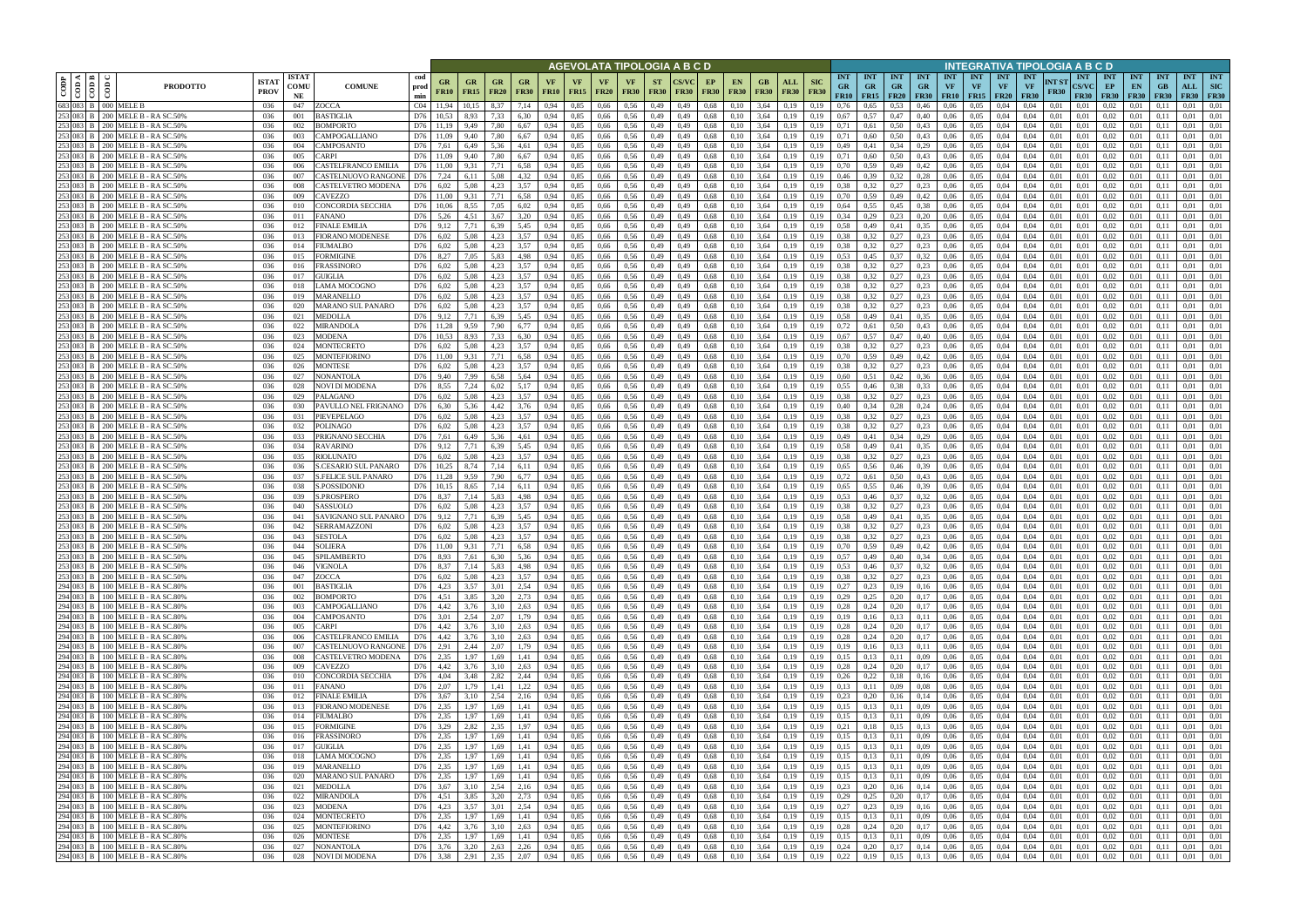|                    |                                |                                                                                                                                         |                             |                            |                                                    |                        |                         |                   |                          |                          |                   |                   |                            |                          |                          | AGEVOLATA TIPOLOGIA A B C D |                   |                                                                   |                          |                    |                           |                                        |                                           |                         |                                        |                         |                                             |                                        | INTEGRATIVA TIPOLOGIA A B C D   |                      |                                           |                                 |                                 |                                 |                                  |                                         |
|--------------------|--------------------------------|-----------------------------------------------------------------------------------------------------------------------------------------|-----------------------------|----------------------------|----------------------------------------------------|------------------------|-------------------------|-------------------|--------------------------|--------------------------|-------------------|-------------------|----------------------------|--------------------------|--------------------------|-----------------------------|-------------------|-------------------------------------------------------------------|--------------------------|--------------------|---------------------------|----------------------------------------|-------------------------------------------|-------------------------|----------------------------------------|-------------------------|---------------------------------------------|----------------------------------------|---------------------------------|----------------------|-------------------------------------------|---------------------------------|---------------------------------|---------------------------------|----------------------------------|-----------------------------------------|
| CODP               | $\overline{\text{cond}}$<br>ම් | <b>PRODOTTO</b>                                                                                                                         | <b>ISTA7</b><br><b>PROV</b> | <b>ISTAT</b><br>COMU<br>NE | <b>COMUNE</b>                                      | cod<br>prod<br>min     | GR<br><b>FR10</b>       | GR<br><b>FR15</b> | <b>GR</b><br><b>FR20</b> | <b>GR</b><br><b>FR30</b> | VF<br><b>FR10</b> | VF<br><b>FR15</b> | <b>VF</b><br><b>FR20</b>   | <b>VF</b><br><b>FR30</b> | <b>ST</b><br><b>FR30</b> | <b>FR30</b>                 | EP<br><b>FR30</b> | <b>EN</b><br><b>FR30</b>                                          | GB<br><b>FR30</b>        | ALL<br><b>FR30</b> | <b>SIC</b><br><b>FR30</b> | <b>INT</b><br><b>GR</b><br><b>FR10</b> | <b>INT</b><br><b>GR</b><br>$FR15$ $FR20$  | <b>INT</b><br><b>GR</b> | <b>INT</b><br><b>GR</b><br><b>FR30</b> | <b>INT</b><br><b>VF</b> | <b>INT</b><br><b>VF</b><br><b>FR10</b> FR15 | <b>INT</b><br><b>VF</b><br><b>FR20</b> | <b>INT</b><br>VF<br><b>FR30</b> | NT ST<br><b>FR30</b> | <b>INT</b><br><b>CS/VC</b><br><b>FR30</b> | <b>INT</b><br>EP<br><b>FR30</b> | <b>INT</b><br>EN<br><b>FR30</b> | <b>INT</b><br>GB<br><b>FR30</b> | <b>INT</b><br>ALL<br><b>FR30</b> | <b>INT</b><br><b>SIC</b><br><b>FR30</b> |
|                    |                                | 294 083 B 100 MELE B - RA SC.80%                                                                                                        | 036                         | 029                        | PALAGANO                                           | D76                    | 2,35                    | 1,97              | 1,69                     | 1,41                     | 0.94              | 0,85              | 0,66                       | 0.56                     | 0,49                     | 0,49                        | 0,68              | 0.10                                                              | 3,64                     | 0.19               | 0.19                      | 0.15                                   |                                           | 0.11                    | 0.09                                   | 0.06                    | 0.05                                        | 0.04                                   | 0.04                            | 0.01                 | 0.01                                      | 0.02                            | 0.01                            |                                 | 0.01                             | 0.01                                    |
|                    |                                | 294 083 B 100 MELE B - RA SC.80%<br>294 083 B 100 MELE B - RA SC.80%                                                                    | 036<br>036                  | 030<br>031                 | PAVULLO NEL FRIGNANO<br>PIEVEPELAGO                | D76<br>D76             | 2,54<br>2,35            | 2,16<br>1,97      | 1,79<br>1,69             | 1.50<br>1,41             | 0,94<br>0,94      | 0,85<br>0,85      | 0,66<br>0,66               | 0,56<br>0,56             | 0,49<br>0,49             | 0,49<br>0,49                | 0.68<br>0,68      | 0,10<br>0,10                                                      | 3,64<br>3,64             | 0,19<br>0,19       | 0,19<br>0,19              | 0,16<br>0.15                           | 0,14<br>0,13                              | 0,11<br>0,11            | 0,10<br>0,09                           | 0,06<br>0,06            | 0.05<br>0,05                                | 0,04<br>0,04                           | 0,04<br>0,04                    | 0,01<br>0,01         | 0,01<br>0,01                              | 0.02<br>0,02                    | 0,01<br>0,01                    | 0.11<br>(0.1)                   | 0.01<br>0.01                     | 0,01<br>0,01                            |
|                    |                                | 294 083 B 100 MELE B - RA SC.80%                                                                                                        | 036                         | 032                        | POLINAGO                                           | D76                    | 2.35                    | 1.97              | 1.69                     | 1,41                     | 0.94              | 0.85              | 0,66                       | 0.56                     | 0,49                     | 0,49                        | 0,68              | 0,10                                                              | 3,64                     | 0.19               | 0.19                      | 0.15                                   | 0,13                                      | 0,11                    | 0.09                                   | 0,06                    | 0.05                                        | 0,04                                   | 0.04                            | 0.01                 | 0.01                                      | 0.02                            | 0.01                            | 0.11                            | 0.01                             | 0,01                                    |
|                    |                                | 294 083 B   100 MELE B - RA SC.80%                                                                                                      | 036                         | 033                        | PRIGNANO SECCHIA                                   | D76                    | 3.01                    | 2,54              | 2.07                     | 1,79                     | 0.94              | 0.85              | 0.66                       | 0.56                     | 0,49                     | 0.49                        | 0.68              | 0.10                                                              | 3.64                     | 0.19               | 0.19                      | 0.19                                   | 0,16                                      | 0,13                    | 0,11                                   | 0.06                    | 0.05                                        | 0.04                                   | 0.04                            | 0.01                 | 0.01                                      | 0.02                            | 0.01                            |                                 | 0.01                             | 0.01                                    |
|                    |                                | 294 083 B   100 MELE B - RA SC.80%<br>294 083 B   100 MELE B - RA SC.80%                                                                | 036<br>036                  | 034<br>035                 | <b>RAVARINO</b><br><b>RIOLUNATO</b>                | D76<br>D76             | 3,67<br>2.35            | 3,10<br>1.97      | 2,54<br>1.69             | 2,16                     | 0,94<br>0.94      | 0,85<br>0.85      | 0,66<br>0.66               | 0,56<br>0.56             | 0,49                     | 0,49<br>0.49                | 0,68<br>0.68      | 0,10                                                              | 3,64<br>3.64             | 0,19<br>0.19       | 0.19<br>0.19              | 0,23<br>0.15                           | 0,20                                      | 0,16<br>0.11            | 0,14<br>0,09                           | 0,06<br>0.06            | 0,05<br>0.05                                | 0,04<br>0.04                           | 0.04<br>0.04                    | 0.01<br>0.01         | 0,01<br>0.01                              | 0.02<br>0.02                    | 0,01<br>0.01                    | 0.11<br>0.11                    | 0.01<br>0.01                     | 0,01<br>0.01                            |
|                    |                                | 294 083 B 100 MELE B - RA SC.80%                                                                                                        | -036                        | 036                        | <b>S.CESARIO SUL PANARO</b>                        | D76                    | 4,04                    | 3,48              | 2.82                     | 1,41<br>2,44             | 0.94              | 0.85              | 0.66                       | 0.56                     | 0,49<br>0,49             | 0,49                        | 0,68              | 0,10<br>0,10                                                      | 3,64                     | 0,19               | 0.19                      | 0.26                                   | 0,13<br>0,22                              | 0,18                    | 0,16                                   | 0,06                    | 0,05                                        | 0.04                                   | 0.04                            | 0.01                 | 0.01                                      | 0.02                            | 0,01                            | 0.11                            | 0.01                             | 0.01                                    |
|                    |                                | 294 083 B   100 MELE B - RA SC.80%                                                                                                      | 036                         | 037                        | <b>S.FELICE SUL PANARO</b>                         | D76                    | 4,51                    | 3.85              | 3,20                     | 2,73                     | 0,94              | 0,85              | 0,66                       | 0,56                     | 0,49                     | 0,49                        | 0,68              | 0,10                                                              | 3,64                     | 0,19               | 0.19                      | 0,29                                   | 0,25                                      | 0,20                    | 0,17                                   | 0,06                    | 0,05                                        | 0,04                                   | 0.04                            | 0.01                 | 0,01                                      | 0,02                            | 0,01                            | 0,11                            | 0.01                             | 0,01                                    |
|                    |                                | 294 083 B   100 MELE B - RA SC.80%                                                                                                      | 036                         | 038                        | <b>S.POSSIDONIO</b>                                | D76                    | 4,04                    | 3,48              | 2,82                     | 2,44                     | 0,94              | 0,85              | 0,66                       | 0,56                     | 0,49                     | 0,49                        | 0.68              | 0,10                                                              | 3,64                     | 0.19               | 0,19                      | 0,26                                   | 0,22                                      | 0,18                    | 0,16                                   | 0,06                    | 0,05                                        | 0,04                                   | 0,04                            | 0,01                 | 0,01                                      | 0,02                            | 0,01                            | 0.1                             | 0.01                             | 0,01                                    |
|                    |                                | 294 083 B   100 MELE B - RA SC.80%<br>294 083 B 100 MELE B - RA SC.80%                                                                  | 036<br>036                  | 039<br>040                 | S.PROSPERO<br>SASSUOLO                             | D76<br>D76             | 3,29<br>2,35            | 2,82<br>1,97      | 2.35<br>1,69             | 1,97<br>1,41             | 0,94<br>0,94      | 0,85<br>0,85      | 0,66<br>0,66               | 0,56<br>0,56             | 0,49<br>0,49             | 0,49<br>0,49                | 0.68<br>0,68      | 0,10<br>0,10                                                      | 3,64<br>3,64             | 0.19<br>0,19       | 0.19<br>0,19              | 0,21<br>0,15                           | 0,18<br>0,13                              | 0,15<br>0,11            | 0,13<br>0,09                           | 0,06<br>0,06            | 0,05<br>0,05                                | 0,04<br>0,04                           | 0,04<br>0,04                    | 0.01<br>0,01         | 0,01<br>0,01                              | 0,02<br>0,02                    | 0,01<br>0,01                    | 0,1<br>0,11                     | 0,01<br>0,01                     | 0,01<br>0,01                            |
|                    |                                | 294 083 B 100 MELE B - RA SC.80%                                                                                                        | 036                         | 041                        | SAVIGNANO SUL PANARO                               | D76                    | 3,67                    | 3,10              | 2.54                     | 2,16                     | 0.94              | 0,85              | 0,66                       | 0.56                     | 0,49                     | 0,49                        | 0,68              | 0,10                                                              | 3,64                     | 0,19               | 0.19                      | 0,23                                   | 0,20                                      | 0,16                    | 0,14                                   | 0,06                    | 0,05                                        | 0,04                                   | 0,04                            | 0.01                 | 0,01                                      | 0,02                            | 0,01                            | 0.11                            | 0,01                             | 0,01                                    |
|                    |                                | 294 083 B 100 MELE B - RA SC.80%                                                                                                        | 036                         | 042                        | <b>SERRAMAZZONI</b>                                | D76                    | 2,35                    | 1,97              | 1,69                     | 1,41                     | 0,94              | 0,85              | 0,66                       | 0,56                     | 0,49                     | 0,49                        | 0,68              | 0,10                                                              | 3,64                     | 0,19               | 0,19                      | 0,15                                   | 0,13                                      | 0,11                    | 0,09                                   | 0,06                    | 0,05                                        | 0,04                                   | 0,04                            | 0,01                 | 0,01                                      | 0,02                            | 0,01                            | 0.11                            | 0,01                             | 0,01                                    |
|                    |                                | 294 083 B 100 MELE B - RA SC.80%                                                                                                        | 036                         | 043                        | <b>SESTOLA</b>                                     | D76                    | 2,35                    | 1,97              | 1,69                     | 1,41                     | 0,94              | 0,85              | 0,66                       | 0,56                     | 0,49                     | 0,49                        | 0.68              | 0,10                                                              | 3,64                     | 0,19               | 0,19                      | 0,15                                   | 0,13                                      | 0,11                    | 0,09                                   | 0,06                    | 0,05                                        | 0,04                                   | 0,04                            | 0,01                 | 0,01                                      | 0,02                            | 0,01                            | 0,11                            | 0,01                             | 0,01                                    |
|                    |                                | 294 083 B 100 MELE B - RA SC.80%<br>294 083 B   100 MELE B - RA SC.80%                                                                  | 036<br>036                  | 044<br>045                 | <b>SOLIERA</b><br>SPILAMBERTO                      | D76<br>D76             | 4.42<br>3.57            | 3.76<br>3.01      | 3.10<br>2.54             | 2.63<br>2,16             | 0.94<br>0.94      | 0.85<br>0,85      | 0,66<br>0,66               | 0.56<br>0.56             | 0,49<br>0,49             | 0.49<br>0.49                | 0.68<br>0.68      | 0.10<br>0.10                                                      | 3,64<br>3,64             | 0.19<br>0.19       | 0.19<br>0.19              | 0.28<br>0,23                           | 0.24<br>0,19                              | 0,20<br>0,16            | 0,17<br>0,14                           | 0.06<br>0,06            | 0.05<br>0.05                                | 0.04<br>0.04                           | 0.04<br>0.04                    | 0.01<br>0.01         | 0.01<br>0.01                              | 0,02<br>0,02                    | 0.01<br>0.01                    | 0.11<br>0.11                    | 0.01<br>0,01                     | 0.01<br>0.01                            |
|                    |                                | 294 083 B 100 MELE B - RASC.80%                                                                                                         | 036                         | 046                        | VIGNOLA                                            | D76                    | 3,29                    | 2,82              | 2,35                     | 1,97                     | 0,94              | 0,85              | 0,66                       | 0,56                     | 0,49                     | 0.49                        | 0.68              | 0,10                                                              | 3,64                     | 0,19               | 0.19                      | 0,21                                   | 0,18                                      | 0,15                    | 0,13                                   | 0,06                    | 0,05                                        | 0,04                                   | 0.04                            | 0.01                 | 0.01                                      | 0,02                            | 0,01                            | 0.1                             | 0,01                             | 0,01                                    |
|                    |                                | 294 083 B 100 MELE B - RA SC.80%                                                                                                        | 036                         | 047                        | ZOCCA                                              | D76                    | 2.35                    | 1.97              | 1.69                     | 1.41                     | 0.94              | 0,85              | 0,66                       | 0.56                     | 0,49                     | 0.49                        | 0.68              | 0.10                                                              | 3.64                     | 0.19               | 0.19                      | 0.15                                   |                                           | 0.11                    | 0.09                                   | 0.06                    | 0.05                                        | 0.04                                   | 0.04                            | 0.01                 | 0.01                                      | 0,02                            | 0.01                            | 0.1                             | 0.01                             | 0.01                                    |
| 206 206            |                                | A 000 MELONI                                                                                                                            | 036                         | 001                        | BASTIGLIA                                          | C <sub>34</sub>        | 6.89                    | 5.87              | 4.85                     | 4.17                     | 0.51              | 0,43              | 0,34                       | 0.26                     | 0,49                     | .94                         | 0,97              | 0.00                                                              | 0.68                     | 0.49               | 0.49                      | 1.21                                   |                                           | 0,85                    | 0.73                                   | 0.09                    | 0.07                                        | 0.06                                   | 0.04                            | 0.01                 | 0.06                                      | 0.03                            | 0.00                            |                                 | 0.01                             | 0.01                                    |
| 206 206<br>206 206 |                                | A 000 MELONI<br>A 000 MELONI                                                                                                            | 036<br>036                  | 002<br>003                 | <b>BOMPORTO</b><br>CAMPOGALLIANO                   | C <sub>34</sub><br>C34 | 6,80<br>5,61            | 5,78<br>4,76      | 4,76<br>3.91             | 4,08<br>3,40             | 0.51<br>0.51      | 0,43<br>0,43      | 0,34<br>0.34               | 0,26<br>0,26             | 0,49<br>0,49             | .94<br>1.94                 | 0,97<br>0,97      | 0.00<br>0.00                                                      | 0,68<br>0.68             | 0,49<br>0.49       | 0,49<br>0,49              | 1.20<br>0,99                           | 0.84                                      | 0,84<br>0,69            | 0,72                                   | 0,09<br>0.09            | 0,07<br>0.07                                | 0,06                                   | 0,04<br>0.04                    | 0.01<br>0.01         | 0.06<br>0,06                              | 0,03<br>0.03                    | 0.00<br>0.00                    | 0.02                            | 0.01<br>0.01                     | 0,01<br>0.01                            |
|                    |                                | 206 206 A 000 MELONI                                                                                                                    | 036                         | 004                        | CAMPOSANTO                                         | C34                    | 7,14                    | 6,04              | 5,02                     | 4,25                     | 0.51              | 0,43              | 0,34                       | 0,26                     | 0,49                     | 1,94                        | 0,97              | 0.00                                                              | 0,68                     | 0,49               | 0,49                      | 1,26                                   | .06                                       | 0,88                    | 0.60<br>0,75                           | 0.09                    | 0,07                                        | 0,06<br>0,06                           | 0.04                            | 0,01                 | 0,06                                      | 0.03                            | $0.00\,$                        | 0.02                            | 0.01                             | 0.01                                    |
| 206 206            |                                | A 000 MELONI                                                                                                                            | 036                         | 005                        | CARPI                                              | C34                    | 8,67                    | 7,40              | 6,04                     | 5,19                     | 0.51              | 0,43              | 0.34                       | 0,26                     | 0,49                     | .94                         | 0,97              | 0.00                                                              | 0,68                     | 0,49               | 0,49                      | 1,53                                   | .30                                       | 1,06                    | 0.91                                   | 0,09                    | 0,07                                        | 0,06                                   | 0.04                            | 0.01                 | 0,06                                      | 0,03                            | 0.00                            | 0.02                            | 0.01                             | 0,01                                    |
| 206 206            |                                | A 000 MELONI                                                                                                                            | 036                         | 006                        | CASTELFRANCO EMILIA                                | C34                    | 9.18                    | 7,82              | 6,46                     | 5,53                     | 0.51              | 0,43              | 0,34                       | 0,26                     | 0,49                     | .94                         | 0,97              | 0.00                                                              | 0,68                     | 0,49               | 0,49                      | 1.62                                   | .38                                       |                         | 0.97                                   | 0,09                    | 0.07                                        | 0,06                                   | 0.04                            | 0.01                 | 0,06                                      | 0.03                            | 0.00                            | 0.02                            | 0,01                             | 0.01                                    |
| 206 206<br>206 206 |                                | A   000   MELONI<br>A 000 MELONI                                                                                                        | 036<br>036                  | 007<br>008                 | CASTELNUOVO RANGONI<br>CASTELVETRO MODENA          | C34<br>C <sub>34</sub> | 7,14<br>7,82            | 6.04<br>6,63      | 5.02<br>5,44             | 4,25<br>4,68             | 0.51<br>0.51      | 0,43<br>0,43      | 0.34<br>0,34               | 0,26<br>0,26             | 0,49<br>0,49             | .94<br>1,94                 | 0,97<br>0,97      | 0.00<br>0,00                                                      | 0,68<br>0,68             | 0,49<br>0,49       | 0,49<br>0,49              | 1,26<br>1,38                           |                                           | 0,88<br>0,96            | 0.75<br>0,82                           | 0.09<br>0,09            | 0.07<br>0,07                                | 0,06<br>0,06                           | 0.04<br>0,04                    | 0.01<br>0,01         | 0.06<br>0,06                              | 0.03<br>0,03                    | 0.00<br>0,00                    | 0,02                            | 0.01<br>0,01                     | 0.01<br>0,01                            |
| 206 206            |                                | A 000 MELONI                                                                                                                            | 036                         | 009                        | CAVEZZO                                            | C34                    | 7,82                    | 6,63              | 5.44                     | 4,68                     | 0.51              | 0.43              | 0.34                       | 0,26                     | 0,49                     | 1.94                        | 0,97              | 0.00                                                              | 0.68                     | 0,49               | 0.49                      | 1.38                                   | 1,17                                      | 0,96                    | 0,82                                   | 0.09                    | 0.07                                        | 0.06                                   | 0.04                            | 0.01                 | 0.06                                      | 0.03                            | 0.00                            | 0.02                            | 0.01                             | 0.01                                    |
|                    |                                | 206 206 A 000 MELONI                                                                                                                    | 036                         | 010                        | CONCORDIA SECCHIA                                  | C34                    | 9,86                    | 8,42              | 6,89                     | 5,95                     | 0.51              | 0,43              | 0,34                       | 0,26                     | 0,49                     | 1,94                        | 0,97              | 0.00                                                              | 0,68                     | 0,49               | 0,49                      | 1.74                                   | 1,48                                      | 1,21                    | 1,05                                   | 0,09                    | 0.07                                        | 0,06                                   | 0.04                            | 0.01                 | 0.06                                      | 0.03                            | 0,00                            | 0.02                            | 0.01                             | 0,01                                    |
|                    |                                | 206 206 A 000 MELONI                                                                                                                    | 036                         | 011                        | <b>FANANO</b>                                      | C34                    | 7,82                    | 6,63              | 5,44                     | 4,68                     | 0.51              | 0,43              | 0.34                       | 0,26                     | 0,49                     | 1,94                        | 0,97              | 0.00                                                              | 0,68                     | 0,49               | 0.49                      | 1,38                                   | 17                                        | 0,96                    | 0,82                                   | 0.09                    | 0.07                                        | 0,06                                   | 0.04                            | 0.01                 | 0.06                                      | 0.03                            | 0.00                            | 0.02                            | 0.01                             | 0,01                                    |
|                    |                                | 206 206 A 000 MELONI<br>206 206 A 000 MELONI                                                                                            | 036<br>036                  | 012<br>013                 | <b>FINALE EMILIA</b><br><b>FIORANO MODENESE</b>    | C34<br>C34             | 7,23<br>7,82            | 6,12<br>6,63      | 5.10<br>5.44             | 4,34<br>4,68             | 0.51<br>0.51      | 0.43<br>0,43      | 0.34<br>0.34               | 0,26<br>0,26             | 0,49<br>0,49             | 1,94<br>1,94                | 0,97<br>0,97      | 0.00<br>0.00                                                      | 0.68<br>0,68             | 0,49<br>0,49       | 0,49<br>0.49              | 1.27<br>1,38                           | .08<br>1,17                               | 0,90<br>0,96            | 0,76<br>0,82                           | 0.09<br>0.09            | 0.07<br>0.07                                | 0.06<br>0.06                           | 0.04<br>0.04                    | 0.01<br>0.01         | 0.06<br>0.06                              | 0.03<br>0.03                    | 0.00<br>0.00                    | 0.02<br>0.02                    | 0.01<br>0.01                     | 0.01<br>0.01                            |
|                    |                                | 206 206 A 000 MELONI                                                                                                                    | 036                         | 014                        | FIUMALBO                                           | C34                    | 7,82                    | 6,63              | 5,44                     | 4,68                     | 0,51              | 0,43              | 0,34                       | 0,26                     | 0,49                     | 1,94                        | 0,97              | 0,00                                                              | 0,68                     | 0,49               | 0,49                      | 1,38                                   | 1,17                                      | 0,96                    | 0,82                                   | 0,09                    | 0,07                                        | 0,06                                   | 0,04                            | 0,01                 | 0,06                                      | 0,03                            | $0.00\,$                        | 0.02                            | 0,01                             | 0,01                                    |
| 206 206            |                                | A 000 MELONI                                                                                                                            | 036                         | 015                        | FORMIGINE                                          | C34                    | 7,82                    | 6,63              | 5,44                     | 4,68                     | 0.51              | 0,43              | 0,34                       | 0,26                     | 0,49                     | 1,94                        | 0,97              | 0.00                                                              | 0.68                     | 0,49               | 0,49                      | 1,38                                   | 1,17                                      | 0,96                    | 0,82                                   | 0,09                    | 0.07                                        | 0,06                                   | 0.04                            | 0.01                 | 0.06                                      | 0.03                            | 0.00                            | 0.02                            | 0,01                             | 0,01                                    |
|                    |                                | 206 206 A 000 MELONI                                                                                                                    | 036                         | 016                        | FRASSINORO                                         | C34                    | 7,82                    | 6,63              | 5,44                     | 4,68                     | 0.51              | 0,43              | 0,34                       | 0,26                     | 0,49                     | 1,94                        | 0,97              | 0.00                                                              | 0,68                     | 0,49               | 0,49                      | 1,38                                   | 1,17                                      | 0,96                    | 0,82                                   | 0,09                    | 0,07                                        | 0,06                                   | 0,04                            | 0,01                 | 0,06                                      | 0.03                            | 0,00                            | 0.02                            | 0,01                             | 0,01                                    |
|                    | 206 206 A 000 MELONI           | 206 206 A 000 MELONI                                                                                                                    | 036<br>036                  | 017<br>018                 | GUIGLIA<br>LAMA MOCOGNO                            | C34<br>C34             | 7,82<br>7,82            | 6,63<br>6,63      | 5,44<br>5.44             | 4,68<br>4,68             | 0.51<br>0,51      | 0,43<br>0,43      | 0,34<br>0,34               | 0,26<br>0,26             | 0,49<br>0,49             | 1,94<br>1,94                | 0,97<br>0,97      | 0,00<br>0.00                                                      | 0,68<br>0,68             | 0,49<br>0,49       | 0,49<br>0,49              | 1,38<br>1,38                           | 1,17<br>1,17                              | 0,96<br>0,96            | 0,82<br>0,82                           | 0,09<br>0,09            | 0,07<br>0,07                                | 0,06<br>0,06                           | 0,04<br>0,04                    | 0,01<br>0,01         | 0,06<br>0,06                              | 0,03<br>0.03                    | 0,00<br>0,00                    | 0,02<br>0.02                    | 0,01<br>0,01                     | 0,01<br>0,01                            |
|                    |                                | 206 206 A 000 MELONI                                                                                                                    | 036                         | 019                        | <b>MARANELLO</b>                                   | C34                    | 7,82                    | 6,63              | 5,44                     | 4,68                     | 0,51              | 0,43              | 0,34                       | 0,26                     | 0,49                     | 1,94                        | 0,97              | 0,00                                                              | 0,68                     | 0,49               | 0,49                      | 1,38                                   | 1,17                                      | 0,96                    | 0,82                                   | 0,09                    | 0,07                                        | 0,06                                   | 0,04                            | 0,01                 | 0,06                                      | 0,03                            | 0,00                            | 0.02                            | 0,01                             | 0,01                                    |
|                    |                                | 206 206 A 000 MELONI                                                                                                                    | 036                         | 020                        | MARANO SUL PANARO                                  | C34                    | 7,82                    | 6,63              | 5,44                     | 4,68                     | 0,51              | 0,43              | 0,34                       | 0,26                     | 0,49                     | 1,94                        | 0,97              | 0.00                                                              | 0.68                     | 0,49               | 0,49                      | 1,38                                   | 1,17                                      | 0,96                    | 0,82                                   | 0,09                    | 0,07                                        | 0,06                                   | 0,04                            | 0,01                 | 0,06                                      | 0,03                            | 0,00                            | 0.02                            | 0,01                             | 0,01                                    |
| 206 206            |                                | A 000 MELONI                                                                                                                            | 036                         | 021                        | MEDOLLA                                            | C34                    | 7,82                    | 6.63              | 5.44                     | 4.68                     | 0.51              | 0,43              | 0.34                       | 0,26                     | 0,49                     | 1.94                        | 0,97              | 0.00                                                              | 0.68                     | 0,49               | 0.49                      | 1,38                                   | 1.17                                      | 0,96                    | 0,82                                   | 0.09                    | 0,07                                        | 0,06                                   | 0,04                            | 0.01                 | 0.06                                      | 0,03                            | 0.00                            | 0.02                            | 0,01                             | 0.01                                    |
| 206 206<br>206 206 |                                | A 000 MELONI<br>A 000 MELONI                                                                                                            | 036<br>036                  | 022<br>023                 | MIRANDOLA<br><b>MODENA</b>                         | C34<br>C34             | 10.54<br>8,67           | 8.93<br>7,40      | 7.40<br>6,04             | 6,29<br>5,19             | 0.51<br>0.51      | 0,43<br>0,43      | 0.34<br>0,34               | 0,26<br>0,26             | 0,49<br>0,49             | 1.94<br>1,94                | 0,97<br>0,97      | 0.00<br>0,00                                                      | 0,68<br>0,68             | 0,49<br>0,49       | 0.49<br>0,49              | 1,86<br>1,53                           | 1.57<br>1.30                              | 1.30<br>1,06            | 1,11<br>0.91                           | 0.09<br>0,09            | 0,07<br>0,07                                | 0.06<br>0,06                           | 0.04<br>0,04                    | 0.01<br>0,01         | 0.06<br>0,06                              | 0.03<br>0,03                    | 0.00<br>0,00                    | 0.02<br>0.02                    | 0.01<br>0,01                     | 0,01<br>0,01                            |
| 206 206            |                                | A 000 MELONI                                                                                                                            | 036                         | 024                        | <b>MONTECRETO</b>                                  | C <sub>34</sub>        | 7,82                    | 6.63              | 5.44                     | 4.68                     | 0.51              | 0.43              | 0.34                       | 0.26                     | 0.49                     | 1.94                        | 0.97              | 0.00                                                              | 0.68                     | 0.49               | 0.49                      | 1.38                                   | 1.17                                      | 0.96                    | 0,82                                   | 0.09                    | 0.07                                        | 0.06                                   | 0.04                            | 0.01                 | 0.06                                      | 0.03                            | 0.00                            | 0.02                            | 0.01                             | 0.01                                    |
|                    |                                | 206 206 A 000 MELONI<br>206 206 A 000 MELONI                                                                                            | 036                         | 025                        | <b>MONTEFIORINO</b>                                | C <sub>34</sub>        | 7,82                    | 6.63              | 5,44                     | 4,68                     | 0.51              | 0,43              | 0,34                       | 0,26                     | 0,49                     | 1,94                        | 0,97              | 0.00                                                              | 0.68                     | 0,49               | 0,49                      | 1,38                                   | 1,17                                      | 0,96                    | 0,82                                   | 0,09                    | 0.07                                        | 0.06                                   | 0,04                            | 0,01                 | 0.06                                      | 0.03                            | 0.00                            | 0.02                            | 0,01                             | 0,01                                    |
|                    |                                | 206 206 A 000 MELONI                                                                                                                    | 036                         | 026                        | <b>MONTESE</b>                                     | C34 7,82               |                         | 6.63              | 5.44                     | 4,68                     | 0.51              | 0.43              | 0.34                       | 0,26                     | 0.49                     | 1.94                        | 0.97              | 0.00                                                              | 0.68                     | 0,49               | 0.49                      | 1.38                                   | 1,17                                      | 0.96                    | 0.82                                   | 0.09                    | 0.07                                        | 0.06                                   | 0.04                            | 0.01                 | 0.06                                      | 0.03                            | 0.00                            | 0.02                            | 0.01                             | 0.01                                    |
|                    |                                | 206 206 A 000 MELONI                                                                                                                    | 036<br>036                  | 027<br>028                 | <b>NONANTOLA</b><br>NOVI DI MODENA                 | C34 9.69<br>C34 8.93   |                         | 8,25<br>7,57      | 6,80<br>6,29             | 5,78<br>5,36             | 0,51<br>0,51      | 0,43<br>0,43      | 0,34<br>0,34               | 0,26<br>0,26             | 0,49<br>0,49             | 1,94<br>1,94                | 0,97<br>0,97      | 0,00<br>0,00                                                      | 0.68<br>0,68             | 0,49<br>0,49       | 0,49<br>0,49              | 1,71<br>1,57                           | 1,45<br>1.33                              | 1,20<br>1,11            | 1,02<br>0,94                           | 0,09<br>0,09            | 0,07<br>0,07                                | 0,06<br>0,06                           | 0,04<br>0,04                    | 0,01<br>0,01         | 0,06<br>0,06                              | 0,03<br>0,03                    | 0,00<br>0,00                    | 0,02<br>0,02                    | 0.01<br>0.01                     | 0,01<br>0,01                            |
|                    |                                | 206 206 A 000 MELONI<br>206 206 A 000 MELONI                                                                                            | 036                         | 029                        | PALAGANO                                           | C34 7,82               |                         | 6,63              | 5,44                     | 4,68                     | 0,51              | 0,43              | $0,34$ 0,26                |                          | 0,49                     | 1,94                        | 0,97              | 0,00                                                              | 0,68                     | 0,49               | 0,49                      | 1,38                                   | 1,17                                      | 0,96                    | 0,82                                   | 0,09                    | 0,07                                        | 0,06                                   | 0,04                            | 0,01                 | 0,06                                      | 0,03                            | 0,00                            | 0,02                            | 0,01                             | 0,01                                    |
|                    |                                |                                                                                                                                         | 036                         | 030                        | PAVULLO NEL FRIGNANO                               | C34 7,82               |                         | 6,63              | 5,44                     | 4,68                     | 0.51              | 0,43              | $0,34$ 0,26                |                          | 0,49                     | 1,94                        | 0,97              | 0,00                                                              | $0,68$ 0.49              |                    | 0,49                      | 1,38                                   | 1,17                                      | 0,96                    | 0,82                                   |                         | $0,09$ 0.07                                 | 0,06                                   | 0,04                            | 0,01                 | 0,06                                      | 0,03                            | 0,00                            | 0,02                            | 0,01                             | 0,01                                    |
|                    |                                | 206 206 A 000 MELONI<br>206 206 A 000 MELONI                                                                                            | 036<br>036                  | 031<br>032                 | PIEVEPELAGO<br>POLINAGO                            | C34 7,82<br>C34 7,82   |                         | 6,63              | 5,44<br>5,44             | 4,68<br>4,68             | 0,51              | 0,43<br>0,43      | 0,34<br>0,34               | 0,26<br>0,26             | 0,49                     | 1,94                        | 0,97<br>0,97      | 0,00                                                              | 0,68<br>0,68 0,49        | 0,49               | 0,49<br>0,49              | 1,38                                   | 1,17                                      | 0,96                    | 0,82<br>0,82                           | 0,09                    | 0,07<br>$0,09$ 0.07                         | 0,06                                   | 0,04                            | 0,01<br>0,01         | 0,06<br>0,06                              | 0,03<br>0,03                    | 0,00<br>0,00                    | 0,02                            | 0.01<br>0.01                     | 0,01<br>0,01                            |
|                    |                                | 206 206 A 000 MELONI                                                                                                                    | 036                         | 033                        | PRIGNANO SECCHIA                                   | C34 7,82               |                         | 6,63<br>6,63      | 5,44                     | 4,68                     | 0,51<br>0,51      | 0,43              | $0,34$ $0,26$              |                          | 0,49<br>0,49             | 1,94<br>1,94                | 0,97              | 0,00<br>0,00                                                      | $0,68$ 0.49              |                    | 0,49                      | 1,38<br>1,38                           | 1,17<br>1,17                              | 0,96<br>0,96            | 0,82                                   |                         | $0,09$ 0.07                                 | 0,06<br>0,06                           | 0,04<br>0,04                    | 0,01                 | 0,06                                      | 0,03                            | $0,00$ $0,02$                   | 0,02                            | 0.01                             | 0,01                                    |
|                    |                                | 206 206 A 000 MELONI                                                                                                                    | 036                         | 034                        | <b>RAVARINO</b>                                    | C34 8.67               |                         | 7,40              | 6,04                     | 5,19                     | 0,51              | 0,43              | $0,34$ $0,26$              |                          | 0,49                     | 1,94                        | 0,97              | 0,00                                                              | $0,68$ 0.49              |                    | 0,49                      | 1,53                                   | 1,30 1,06                                 |                         | 0,91                                   |                         | $0,09$ 0.07                                 | 0,06                                   | 0,04                            | 0,01                 | 0,06                                      | 0,03                            | $0,00$ 0.02                     |                                 | 0.01                             | 0,01                                    |
|                    |                                | 206 206 A 000 MELONI<br>206 206 A 000 MELONI                                                                                            | 036                         | 035                        | RIOLUNATO                                          | C34 7,82               |                         | 6,63              | 5,44                     | 4,68                     | 0,51              | 0,43              | $0,34$ 0,26                |                          | 0,49                     | 1,94                        | 0,97              | 0,00                                                              | 0,68 0,49                |                    | 0,49                      | 1,38                                   | 1,17                                      | 0,96                    | 0,82                                   |                         | $0,09$ 0.07                                 | 0,06                                   | 0,04                            | 0,01                 | 0,06                                      | 0,03                            | $0,00$ $0,02$                   |                                 | 0,01                             | 0,01                                    |
|                    |                                | 206 206 A 000 MELONI                                                                                                                    | 036<br>036                  | 036<br>037                 | S.CESARIO SUL PANARO<br><b>S.FELICE SUL PANARO</b> | C34 7,82<br>C34 8,93   |                         | 6,63<br>7,57      | 5,44<br>6,29             | 4,68<br>5,36             | 0,51<br>0,51      | 0,43<br>0,43      | 0,34<br>$0,34$ 0,26        | 0,26                     | 0,49<br>0,49             | 1,94<br>1,94                | 0,97<br>0,97      | 0,00<br>0,00                                                      | 0,68<br>0,68             | 0,49<br>0,49       | 0,49<br>0,49              | 1,38<br>1,57                           | 1,17<br>1,33                              | 0,96<br>1,11            | 0,82<br>0,94                           | 0,09<br>0,09            | 0,07<br>0,07                                | 0,06<br>0,06                           | 0,04<br>0,04                    | 0,01<br>0,01         | 0,06<br>0,06                              | 0,03<br>0,03                    | 0,00<br>0,00                    | 0,02<br>0,02                    | 0.01<br>0,01                     | 0,01<br>0,01                            |
|                    |                                | 206 206 A 000 MELONI                                                                                                                    | 036                         | 038                        | S.POSSIDONIO                                       | C34 7,48               |                         | 6,38              | 5,27                     | 4,51                     | 0,51              | 0,43              | $0,34$ 0,26                |                          | 0,49                     | 1,94                        | 0,97              | 0,00                                                              | 0,68                     | 0,49               | 0,49                      | 1,32                                   | 1,12                                      | 0,93                    | 0,79                                   | 0,09                    | 0,07                                        | 0,06                                   | 0,04                            | 0,01                 | 0,06                                      | 0,03                            | 0,00                            | 0,02                            | 0,01                             | 0,01                                    |
|                    |                                | 206 206 A 000 MELONI                                                                                                                    | 036                         | 039                        | S.PROSPERO                                         | $C34$ 8,84             |                         | 7,48              | 6,21                     | 5,27                     | 0,51              | 0,43              | $0,34$ 0,26                |                          | 0,49                     | 1,94                        | 0,97              | 0,00                                                              | 0,68                     | 0,49               | 0,49                      | 1,56                                   | 1,32                                      | 1,09                    | 0,93                                   | 0,09                    | 0,07                                        | 0,06                                   | 0,04                            | 0,01                 | 0,06                                      | 0.03                            | 0,00                            | 0,02                            | 0,01                             | 0,01                                    |
|                    |                                | 206 206 A 000 MELONI<br>206 206 A 000 MELONI                                                                                            | 036                         | 040                        | SASSUOLO                                           | C34 7,82               |                         | 6,63              | 5,44                     | 4,68                     | 0,51              | 0,43              | $0,34$ 0,26                |                          | 0,49                     | 1,94                        | 0,97              | 0,00                                                              | 0,68 0,49                |                    | 0,49                      | 1,38                                   | 1,17                                      | 0,96                    | 0,82                                   |                         | $0,09$ 0.07                                 | 0,06                                   | 0,04                            | 0,01                 | 0,06                                      | 0,03                            | 0,00                            | 0.02                            | 0,01                             | 0,01                                    |
|                    |                                | 206 206 A 000 MELONI                                                                                                                    | 036<br>036                  | 041<br>042                 | SAVIGNANO SUL PANARO<br>SERRAMAZZONI               | C34 7,82<br>C34 7,82   |                         | 6,63<br>6,63      | 5,44<br>5,44             | 4,68<br>4,68             | 0,51<br>0,51      | 0,43<br>0,43      | $0,34$ 0,26<br>$0,34$ 0,26 |                          | 0,49<br>0,49             | 1,94<br>1,94                | 0,97<br>0,97      | 0,00<br>0,00                                                      | 0,68<br>$0,68$ 0.49      | 0,49               | 0,49<br>0,49              | 1,38<br>1,38                           | 1,17<br>1,17                              | 0,96<br>0,96            | 0,82<br>0,82                           |                         | $0,09$ 0.07<br>$0,09$ 0.07                  | 0,06<br>0,06                           | 0,04<br>0,04                    | 0,01<br>0,01         | 0,06<br>0,06                              | 0,03<br>0,03                    | 0,00<br>$0.00\,$                | 0,02<br>0,02                    | 0,01<br>0,01                     | 0,01<br>0,01                            |
|                    |                                | 206 206 A 000 MELONI<br>206 206 A 000 MELONI                                                                                            | 036                         | 043                        | <b>SESTOLA</b>                                     | C34 7,82               |                         | 6,63              | 5,44                     | 4,68                     | 0,51              | 0,43              | $0,34$ 0,26                |                          | 0,49                     | 1,94                        | 0,97              | 0,00                                                              | 0,68 0,49                |                    | 0,49                      | 1,38                                   | 1,17                                      | 0,96                    | 0,82                                   |                         | $0,09$ 0.07                                 | 0,06                                   | 0,04                            | 0,01                 | 0,06                                      | 0,03                            | 0,00                            | 0,02                            | 0,01                             | 0,01                                    |
|                    |                                |                                                                                                                                         | 036                         | 044                        | <b>SOLIERA</b>                                     | $C34$ 8,33             |                         | 7,06              | 5,87                     | 5,02                     | 0,51              | 0,43              | $0,34$ 0,26                |                          | 0,49                     | 1,94                        | 0,97              | 0,00                                                              | 0,68                     | 0,49               | 0,49                      | 1,47                                   | 1,24 1,03                                 |                         | 0,88                                   |                         | $0,09$ 0.07                                 | 0,06                                   | 0,04                            | 0,01                 | 0,06                                      | 0,03                            | $0,00 \qquad 0,02$              |                                 | 0,01                             | 0,01                                    |
|                    |                                | 206 206 A 000 MELONI<br>206 206 A 000 MELONI                                                                                            | 036                         | 045                        | SPILAMBERTO                                        | $C34$ 7,82             |                         | 6,63              | 5,44                     | 4,68                     | 0,51              | 0,43              | $0,34$ $0,26$              |                          | 0,49                     | 1,94                        |                   | $0,97$ 0.00                                                       | $0,68$ 0.49              |                    | 0,49                      | 1,38                                   | 1,17                                      | 0,96                    | 0,82                                   |                         | $0,09$ 0.07                                 | 0,06                                   | 0,04                            | 0,01                 | 0,06                                      | $0.03 \qquad 0.00$              |                                 | 0,02                            | 0,01                             | 0,01                                    |
|                    |                                | 206 206 A 000 MELONI                                                                                                                    | 036<br>036                  | 046<br>047                 | <b>VIGNOLA</b><br>ZOCCA                            | C34 7,82<br>C34 7,82   |                         | 6,63<br>6,63 5,44 | 5,44                     | 4,68<br>4,68             | 0,51<br>0,51      | 0,43<br>0,43      | $0,34$ 0,26<br>$0,34$ 0,26 |                          | 0,49<br>0,49             | 1,94<br>1,94                | 0,97<br>0,97      | 0,00<br>0,00                                                      | $0,68$ 0.49<br>0,68 0,49 |                    | 0,49<br>0,49              | 1,38<br>1,38                           | 1,17<br>1,17                              | 0,96<br>0,96            | 0,82<br>0,82                           |                         | $0,09$ 0.07<br>$0,09$ 0.07                  | 0,06<br>0,06                           | 0,04<br>0,04                    | 0,01<br>0,01         | 0,06<br>0,06                              | $0,03$ 0,00<br>$0,03$ 0.00      |                                 | 0,02<br>  0.02                  | 0,01<br>0,01                     | 0,01<br>0,01                            |
|                    |                                | 587 887 B 000 NETTARINE B                                                                                                               | 036                         | 001                        | <b>BASTIGLIA</b>                                   |                        | $C05$ 15,32 13,07 10,72 |                   |                          | 9,21 0,94                |                   | 0,85              | 0,66 0,56                  |                          | 0,49                     | 0,49                        | 0,97              | 0,10                                                              | 5,14 0,19                |                    | 0,19                      | 0,98                                   | 0,83                                      | 0,68                    | 0,59                                   |                         | $0,06$ 0.05                                 | 0,04                                   | 0,04                            | 0,01                 | 0,01                                      | $0,03$ $0,01$                   |                                 | 0,16                            | 0,01                             | 0,01                                    |
|                    |                                | 587 887 B 000 NETTARINE B                                                                                                               | 036                         | 002                        | <b>BOMPORTO</b>                                    |                        | C <sub>05</sub> 20,77   | 17,67 14,57       |                          | 12,50                    | 0,94              | 0,85              | 0,66 0,56                  |                          | 0,49                     | 0,49                        | 0,97              | 0,10                                                              | 5,14 0,19                |                    | 0,19                      | 1,33                                   | 1,13                                      | 0,93                    | 0,80                                   |                         | $0,06$ 0.05                                 | 0,04                                   | 0,04                            | 0,01                 | 0,01                                      | $0,03$ $0,01$                   |                                 | 0,16                            | 0,01                             | 0,01                                    |
|                    |                                | 587 887 B 000 NETTARINE B<br>587 887 B 000 NETTARINE B                                                                                  | 036                         | 003                        | CAMPOGALLIANO                                      | C05 18,89              |                         |                   | 16,07 13,25 11,37        |                          | 0,94              | 0,85              | 0,66 0,56                  |                          | 0,49                     | 0,49                        | 0,97              | 0,10                                                              | $5,14$ 0,19              |                    | 0,19                      | 1,21                                   | 1,03                                      | 0,85                    | 0,73                                   | 0,06                    | 0,05                                        | 0,04                                   | 0,04                            | 0,01                 | 0,01                                      | 0,03                            | 0,01                            | 0,16                            | 0,01                             | 0,01                                    |
|                    |                                |                                                                                                                                         | 036<br>036                  | 004<br>005                 | CAMPOSANTO<br>CARPI                                | C05 20,77<br>C05 17,86 |                         | 17,67<br>15,23    | 14,57<br>12,50           | 12,50<br>10,72           | 0,94<br>0,94      | 0,85<br>0,85      | 0,66<br>0,66               | 0,56<br>0,56             | 0,49<br>0,49             | 0,49<br>0,49                | 0,97<br>0,97      | 0,10<br>0,10                                                      | 5,14<br>5,14             | 0,19<br>0,19       | 0,19<br>0,19              | 1,33<br>1,14                           | 1,13<br>0,97                              | 0,93<br>0,80            | 0,80<br>0,68                           | 0,06<br>0,06            | 0,05<br>0,05                                | 0,04<br>0,04                           | 0,04<br>0,04                    | 0,01<br>0,01         | 0,01<br>0,01                              | 0,03<br>0,03                    | 0,01<br>0,01                    | 0,16<br>0,16                    | 0,01<br>0,01                     | 0,01<br>0,01                            |
|                    |                                | $\begin{tabular}{ c c c c c } \hline 587 & 887 & B & 000 & NETWORK B \\ \hline 587 & 887 & B & 000 & NETWORK B \\ \hline \end{tabular}$ | 036                         | 006                        | CASTELFRANCO EMILIA                                | C <sub>05</sub> 18,05  |                         | 15,32 12,60       |                          | 10,81                    | 0,94              | 0,85              |                            | 0,66 0,56                | 0,49                     | 0,49                        | 0,97              | 0,10                                                              | 5,14 0,19                |                    | 0,19                      | 1,15                                   | 0,98                                      | 0,80                    | 0,69                                   |                         | $0,06$ 0.05                                 | 0,04                                   | 0,04                            | 0,01                 | 0,01                                      | $0,03$ $0,01$                   |                                 | 0,16                            | 0,01                             | 0,01                                    |
|                    |                                | 587 887 B 000 NETTARINE B 587 887 B 000 NETTARINE B                                                                                     | 036                         | 007                        | CASTELNUOVO RANGONE                                |                        | $CO5$ 11,66 9,87 8,18   |                   |                          | 6,96                     | 0,94              | 0,85              | 0,66 0,56                  |                          | 0,49                     | 0,49                        | 0,97              | 0,10                                                              | $5,14$ 0,19              |                    | 0,19                      | 0,74                                   | 0,63                                      | 0,52                    | 0,44                                   |                         | $0,06$ 0.05                                 | 0,04                                   | 0,04                            | 0,01                 | 0,01                                      | 0,03                            | 0,01                            | 0,16                            | 0.01                             | 0,01                                    |
|                    |                                |                                                                                                                                         | 036                         | 008                        | CASTELVETRO MODENA                                 |                        |                         |                   | $C05$ 11,66 9,87 8,18    | 6,96 0,94                |                   | 0,85              |                            | 0,66 0,56                |                          | 0,49 0,49                   | 0,97              | 0,10                                                              | 5,14 0,19                |                    |                           | $0,19$ $0,74$                          | $0,63$ $0,52$ $0,44$                      |                         |                                        |                         | $0,06$ 0.05                                 | 0,04                                   | 0,04                            | 0,01                 | 0,01                                      | 0,03                            | 0,01                            | 0,16                            | 0.01                             | 0,01                                    |
|                    |                                | $\begin{tabular}{ c c c c c } \hline 587 & 887 & B & 000 & NETWORK B \\ \hline 587 & 887 & B & 000 & NETWORK B \\ \hline \end{tabular}$ | 036<br>036                  | 009<br>010                 | CAVEZZO<br>CONCORDIA SECCHIA                       |                        |                         |                   | $C05$ 15,04 12,78 10,53  | 9,02 0,94                |                   | 0,85<br>0,85      |                            | 0,66 0,56                |                          | 0,49 0,49                   | 0,97              | $0,10$ $5,14$ $0,19$<br>$0,66$ 0.56 0.49 0.49 0.97 0.10 5.14 0.19 |                          |                    | 0,19                      | 0,96                                   | $0,82$ 0.67<br>$0,19$ 0.77 0.65 0.54 0.46 |                         | 0,58                                   |                         | $0,06$ 0.05<br>$0,06$ 0.05                  | 0,04<br>0,04                           | 0,04<br>0,04                    | 0,01<br>0,01         | 0,01<br>$0,01$ $0,03$ $0,01$              | 0,03                            | 0,01                            | 0,16<br>0,16                    | $0,01$ $0,01$                    | $0,01$ $0,01$                           |
|                    |                                |                                                                                                                                         |                             |                            |                                                    |                        |                         |                   |                          |                          |                   |                   |                            |                          |                          |                             |                   |                                                                   |                          |                    |                           |                                        |                                           |                         |                                        |                         |                                             |                                        |                                 |                      |                                           |                                 |                                 |                                 |                                  |                                         |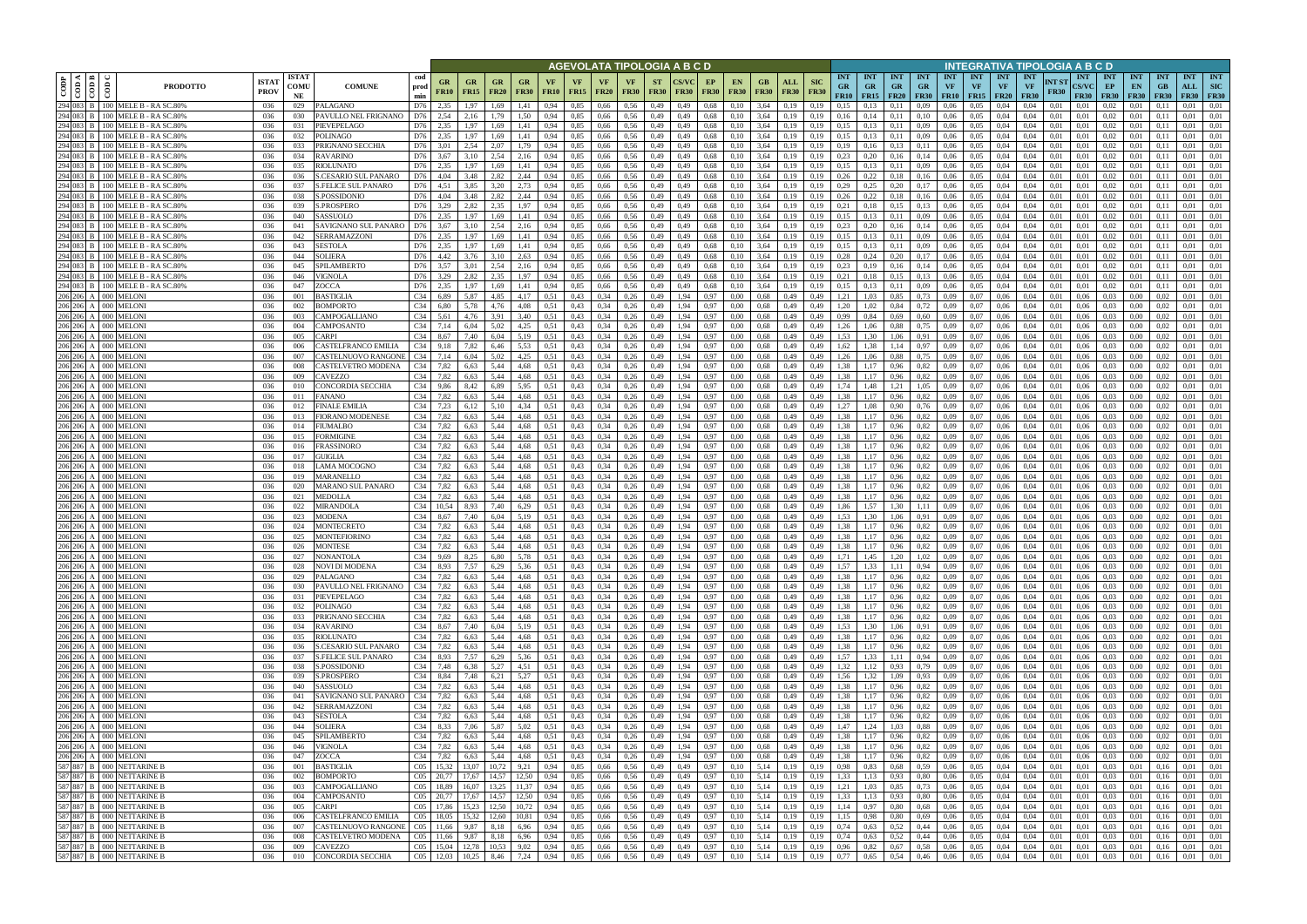|               |                       |                                                                                                                                                                                               |                                             |            |                                             |                                    |                      |                   |                                      |                                  |                   |              |                          |                          |                          | AGEVOLATA TIPOLOGIA A B C D            |              |                                                                                                                                                          |                   |                           |                           |                                 |                                            |                                                      |                                 |                         |                                            |                                 | INTEGRATIVA TIPOLOGIA A B C D                          |                      |                                    |                                   |                                 |                     |                                       |                                |
|---------------|-----------------------|-----------------------------------------------------------------------------------------------------------------------------------------------------------------------------------------------|---------------------------------------------|------------|---------------------------------------------|------------------------------------|----------------------|-------------------|--------------------------------------|----------------------------------|-------------------|--------------|--------------------------|--------------------------|--------------------------|----------------------------------------|--------------|----------------------------------------------------------------------------------------------------------------------------------------------------------|-------------------|---------------------------|---------------------------|---------------------------------|--------------------------------------------|------------------------------------------------------|---------------------------------|-------------------------|--------------------------------------------|---------------------------------|--------------------------------------------------------|----------------------|------------------------------------|-----------------------------------|---------------------------------|---------------------|---------------------------------------|--------------------------------|
| $_{\rm{COP}}$ | $\frac{1}{100}$<br>ම් | <b>PRODOTTO</b>                                                                                                                                                                               | <b>ISTAT</b><br><b>ISTAT</b><br><b>PROV</b> | COMU<br>NE | <b>COMUNE</b>                               | cod<br>prod<br>min                 | GR<br><b>FR10</b>    | GR<br><b>FR15</b> | GR<br><b>FR20</b>                    | <b>GR</b><br><b>FR30</b>         | VF<br><b>FR10</b> | VF<br>FR15   | <b>VF</b><br><b>FR20</b> | <b>VF</b><br><b>FR30</b> | <b>ST</b><br><b>FR30</b> | <b>FR30</b>                            | EP           | <b>EN</b><br><b>FR30</b><br><b>FR30</b>                                                                                                                  | GB<br><b>FR30</b> | <b>ALL</b><br><b>FR30</b> | <b>SIC</b><br><b>FR30</b> | <b>INT</b><br><b>GR</b><br>FR10 | <b>INT</b><br><b>GR</b><br>$FR15$   $FR20$ | <b>INT</b><br><b>GR</b>                              | <b>INT</b><br>GR<br><b>FR30</b> | <b>INT</b><br><b>VF</b> | <b>INT</b><br><b>VF</b><br>$FR10$   $FR15$ | <b>INT</b><br>VF<br><b>FR20</b> | <b>INT</b><br><b>VF</b><br><b>FR30</b>                 | NT ST<br><b>FR30</b> | <b>INT</b><br>CS/VC<br><b>FR30</b> | <b>INT</b><br>EP<br><b>FR30</b>   | <b>INT</b><br>EN<br><b>FR30</b> | <b>INT</b><br>F R30 | <b>INT</b><br>ALL<br><b>FR30 FR30</b> | <b>INT</b><br><b>SIC</b>       |
|               |                       | 587 887 B 000 NETTARINE B<br>587 887 B 000 NETTARINE B                                                                                                                                        | 036<br>011<br>036<br>012                    |            | FANANO<br><b>FINALE EMILIA</b>              | C <sub>05</sub><br>C <sub>05</sub> |                      | 10,25<br>16.36    | 8,46<br>13.54                        | 7,24<br>1.56                     | 0.94<br>0,94      | 0,85<br>0,85 | 0,66<br>0,66             | 0.56<br>0,56             | 0,49<br>0,49             | 0,49<br>0,49                           | 0,97<br>0,97 | 0,10<br>0,10                                                                                                                                             | 5,14<br>5,14      | 0.19<br>0,19              | 0.19<br>0,19              | 0.77<br>1,23                    | 0.65                                       | 0,54<br>0,86                                         | 0.46<br>0,74                    | 0.06<br>0,06            | 0.05<br>0,05                               | 0.04<br>0,04                    | 0.04<br>0.04                                           | 0.01<br>0.01         | 0.01<br>0,01                       | 0.03<br>0.03                      | 0.01                            | 0.16                | 0.01<br>0.01                          | 0.01<br>0.01                   |
|               |                       | 587 887 B 000 NETTARINE B                                                                                                                                                                     | 036<br>013                                  |            | FIORANO MODENESE                            | C <sub>05</sub>                    |                      |                   | 8.46                                 | 7,24                             | 0,94              | 0,85         | 0,66                     | 0,56                     | 0,49                     | 0.49                                   | 0,97         | 0,10                                                                                                                                                     | 5,14              | 0.19                      | 0,19                      | 0,77                            | 0,65                                       | 0,54                                                 | 0,46                            | 0,06                    | 0.05                                       | 0.04                            | 0.04                                                   | 0.01                 | 0.01                               | 0.03                              |                                 |                     | 0.01                                  | 0.01                           |
|               |                       | 587 887 B 000 NETTARINE B                                                                                                                                                                     | 036<br>014                                  |            | FIUMALBO                                    | CO <sub>5</sub>                    |                      | 10.25             | 8.46                                 | 7,24                             | 0.94              | 0,85         | 0,66                     | 0,56                     | 0,49                     | 0,49                                   | 0,97         | 0,10                                                                                                                                                     | 5,14              | 0,19                      | 0,19                      | 0,77                            | 0.65                                       | 0,54                                                 | 0,46                            | 0,06                    | 0.05                                       | 0,04                            | 0,04                                                   | 0,01                 | 0,01                               | 0.03                              | 0,01                            | 0.16                | 0.01                                  | 0.01                           |
|               |                       | 587 887 B 000 NETTARINE B<br>587 887 B 000 NETTARINE B                                                                                                                                        | 036<br>015                                  |            | FORMIGINE                                   | CO <sub>5</sub>                    |                      | 10.25             | 8.46                                 | 7,24                             | 0.94              | 0,85         | 0,66                     | 0.56                     | 0,49                     | 0.49                                   | 0,97         | 0.10                                                                                                                                                     | 5,14              | 0.19                      | 0,19                      | 0,77                            | 0.65                                       | 0,54                                                 | 0,46                            | 0,06                    | 0.05                                       | 0,04                            | 0.04                                                   | 0.01                 | 0,01                               | 0.03                              | 0.01                            |                     | 0.01                                  | 0.01                           |
| 587 887       |                       | 000 NETTARINE B                                                                                                                                                                               | 036<br>016<br>036<br>017                    |            | FRASSINORO<br>GUIGLIA                       | CO <sub>5</sub><br>CO <sub>5</sub> |                      | 10,25             | 8,46<br>8.46                         | 7,24<br>7,24                     | 0,94<br>0.94      | 0,85<br>0.85 | 0,66<br>0.66             | 0,56<br>0.56             | 0,49<br>0,49             | 0,49<br>0.49                           | 0,97<br>0,97 | 0,10<br>0.10                                                                                                                                             | 5,14<br>5.14      | 0,19<br>0.19              | 0,19                      | 0,77<br>0.77                    | 0.65<br>0.65                               | 0,54<br>0,54                                         | 0,46<br>0,46                    | 0,06<br>0.06            | 0,05<br>0.05                               | 0,04<br>0.04                    | 0,04<br>0.04                                           | 0,01<br>0.01         | 0,01<br>0.01                       | 0,03<br>0.03                      | 0,01<br>0.01                    | 0.16                | 0,01<br>0.01                          | 0,01<br>0.01                   |
|               |                       | 587 887 B 000 NETTARINE B                                                                                                                                                                     | 036<br>018                                  |            | <b>AMA MOCOGNO</b>                          | CO <sub>5</sub>                    |                      | 10.25             | 8.46                                 | 7,24                             | 0.94              | 0,85         | 0,66                     | 0.56                     | 0,49                     | 0,49                                   | 0,97         | 0.10                                                                                                                                                     | 5.14              | 0,19                      | 0.19                      | 0.77                            | 0,65                                       | 0,54                                                 | 0,46                            | 0,06                    | 0.05                                       | 0.04                            | 0.04                                                   | 0.01                 | 0.01                               | 0.03                              | 0,01                            | 0.16                | 0.01                                  | 0.01                           |
| 587 887 B     |                       | 000 NETTARINE B                                                                                                                                                                               | 036<br>019                                  |            | MARANELLO                                   | CO <sub>5</sub>                    |                      | 10.25             | 8,46                                 | 7,24                             | 0,94              | 0,85         | 0,66                     | 0,56                     | 0,49                     | 0.49                                   | 0,97         | 0,10                                                                                                                                                     | 5.14              | 0,19                      | 0.19                      | 0,77                            | 0,65                                       | 0,54                                                 | 0,46                            | 0.06                    | 0,05                                       | 0.04                            | 0.04                                                   | 0.01                 | 0.01                               | 0.03                              | 0,01                            | 0.16                | 0.01                                  | 0,01                           |
|               |                       | 587 887 B 000 NETTARINE B<br>587 887 B 000 NETTARINE B                                                                                                                                        | 036<br>020<br>036<br>021                    |            | <b>MARANO SUL PANARO</b><br>MEDOLLA         | CO <sub>5</sub><br>CO <sub>5</sub> | 12.03<br>15.04       | 10.25             | 8.46<br>10.53                        | 7,24<br>9.02                     | 0.94<br>0.94      | 0.85<br>0.85 | 0,66<br>0.66             | 0.56<br>0.56             | 0,49<br>0,49             | 0,49<br>0.49                           | 0,97<br>0,97 | 0,10                                                                                                                                                     | 5.14<br>5.14      | 0.19<br>0.19              | 0.19<br>0.19              | 0.77<br>0,96                    | 0.65<br>0.82                               | 0,54<br>0.67                                         | 0,46<br>0.58                    | 0.06<br>0.06            | 0.05<br>0.05                               | 0.04<br>0.04                    | 0.04<br>0.04                                           | 0.01<br>0.01         | 0.01<br>0.01                       | 0.03<br>0.03                      | 0.01<br>0.01                    | 0.16<br>0.16        | 0.01<br>0.01                          | 0.01<br>0.01                   |
|               |                       | 587 887 B 000 NETTARINE E                                                                                                                                                                     | 036<br>022                                  |            | MIRANDOLA                                   | CO <sub>5</sub>                    | 18,14                | 15,42             | 12,69                                | 10,90                            | 0,94              | 0,85         | 0,66                     | 0,56                     | 0,49                     | 0,49                                   | 0,97         | 0,10<br>0,10                                                                                                                                             | 5,14              | 0,19                      | 0,19                      | 1.16                            | 0,98                                       | 0,81                                                 | 0,70                            | 0,06                    | 0,05                                       | 0,04                            | 0,04                                                   | 0,01                 | 0,01                               | 0.03                              | 0,01                            | 0,16                | 0.01                                  | 0,01                           |
|               |                       | 587 887 B 000 NETTARINE E                                                                                                                                                                     | 036<br>023                                  |            | <b>MODENA</b>                               | CO <sub>5</sub>                    | 16,83                | 14,29             | 11.75                                | 10,06                            | 0,94              | 0,85         | 0,66                     | 0,56                     | 0,49                     | 0,49                                   | 0,97         | 0,10                                                                                                                                                     | 5,14              | 0,19                      | 0.19                      | 1,07                            | 0.91                                       | 0,75                                                 | 0,64                            | 0,06                    | 0,05                                       | 0,04                            | 0,04                                                   | 0.01                 | 0,01                               | 0.03                              | 0,01                            | 0.16                | 0,01                                  | 0,01                           |
|               |                       | 587 887 B 000 NETTARINE E                                                                                                                                                                     | 036<br>024                                  |            | MONTECRETO                                  | CO <sub>5</sub>                    | 12,03                | 10,25             | 8,46                                 | 7,24                             | 0,94              | 0,85         | 0,66                     | 0,56                     | 0,49                     | 0,49                                   | 0,97         | 0,10                                                                                                                                                     | 5,14              | 0.19                      | 0,19                      | 0,77                            | 0.65                                       | 0,54                                                 | 0,46                            | 0,06                    | 0,05                                       | 0,04                            | 0,04                                                   | 0,01                 | 0,01                               | 0.03                              | 0,01                            | 0.16                | 0.01                                  | 0,01                           |
|               |                       | 587 887 B 000 NETTARINE E<br>587 887 B 000 NETTARINE E                                                                                                                                        | 036<br>025<br>036<br>026                    |            | MONTEFIORINO<br>MONTESE                     | CO <sub>5</sub><br>CO <sub>5</sub> | 12,03<br>12.03       | 10,25<br>10.25    | 8,46<br>8,46                         | 7,24<br>7,24                     | 0,94<br>0.94      | 0,85<br>0,85 | 0,66<br>0,66             | 0,56<br>0.56             | 0,49<br>0,49             | 0,49<br>0.49                           | 0,97<br>0,97 | 0,10<br>0.10                                                                                                                                             | 5,14<br>5,14      | 0,19<br>0.19              | 0,19<br>0.19              | 0,77<br>0,77                    | 0,65<br>0.65                               | 0,54<br>0,54                                         | 0,46<br>0,46                    | 0,06<br>0,06            | 0,05<br>0,05                               | 0,04<br>0,04                    | 0,04<br>0.04                                           | 0,01<br>0.01         | 0,01<br>0.01                       | 0.03<br>0.03                      | 0,01<br>0,01                    | 0,16<br>0.16        | 0,01<br>0.01                          | 0,01<br>0.01                   |
|               |                       | 587 887 B 000 NETTARINE B                                                                                                                                                                     | 036<br>027                                  |            | NONANTOLA                                   | CO <sub>5</sub>                    | 15.32                | 13.07             | 10.72                                | 9,21                             | 0.94              | 0,85         | 0,66                     | 0.56                     | 0,49                     | 0.49                                   | 0,97         | 0.10                                                                                                                                                     | 5,14              | 0,19                      | 0.19                      | 0,98                            | 0,83                                       | 0,68                                                 | 0.59                            | 0,06                    | 0,05                                       | 0,04                            | 0.04                                                   | 0.01                 | 0.01                               | 0.03                              | 0,01                            | 0.16                | 0,01                                  | 0.01                           |
|               |                       | 587 887 B 000 NETTARINE B                                                                                                                                                                     | 036<br>028                                  |            | NOVI DI MODENA                              | CO <sub>5</sub>                    | 12.03                | 10.25             | 8,46                                 | 7,24                             | 0,94              | 0,85         | 0,66                     | 0,56                     | 0,49                     | 0,49                                   | 0,97         | 0,10                                                                                                                                                     | 5,14              | 0,19                      | 0,19                      | 0,77                            | 0.65                                       | 0,54                                                 | 0,46                            | 0,06                    | 0,05                                       | 0,04                            | 0,04                                                   | 0,01                 | 0,01                               | 0,03                              | 0,01                            | 0.16                | 0,01                                  | 0,01                           |
|               |                       | 587 887 B 000 NETTARINE B                                                                                                                                                                     | 036<br>029                                  |            | PALAGANO                                    | CO <sub>5</sub>                    | 12.03                | 10.25             | 8.46                                 | 7,24                             | 0.94              | 0,85         | 0,66                     | 0.56                     | 0,49                     | 0.49                                   | 0,97         | 0,10                                                                                                                                                     | 5.14              | 0.19                      | 0.19                      | 0,77                            | 0.65                                       | 0,54                                                 | 0,46                            | 0,06                    | 0.05                                       | 0.04                            | 0.04                                                   | 0.01                 | 0.01                               | 0.03                              | 0.01                            | 0.16                | 0.01                                  | 0.01                           |
|               |                       | 587 887 B 000 NETTARINE B<br>587 887 B 000 NETTARINE E                                                                                                                                        | 036<br>030<br>036                           |            | PAVULLO NEL FRIGNANO<br>PIEVEPELAGO         | CO <sub>5</sub><br>CO <sub>5</sub> | 12.03<br>12,03       | 10.25<br>10,25    | 8.46<br>8,46                         | 7,24<br>7,24                     | 0.94              | 0,85<br>0,85 | 0,66<br>0,66             | 0.56<br>0,56             | 0,49                     | 0.49<br>0,49                           | 0,97<br>0,97 | 0.10<br>0,10                                                                                                                                             | 5,14<br>5,14      | 0.19<br>0,19              | 0.19                      | 0,77<br>0,77                    | 0.65<br>0.65                               | 0,54<br>0,54                                         | 0,46                            | 0.06<br>0,06            | 0.05<br>0,05                               | 0.04<br>0,04                    | 0.04<br>0,04                                           | 0.01<br>0,01         | 0.01<br>0,01                       | 0.03<br>0,03                      | 0.01<br>0,01                    | 0.16<br>0.16        | 0.01<br>0,01                          | 0.01<br>0.01                   |
|               |                       | 587 887 B 000 NETTARINE E                                                                                                                                                                     | 031<br>036<br>032                           |            | POLINAGO                                    | CO <sub>5</sub>                    |                      | 10.25             | 8.46                                 | 7,24                             | 0,94<br>0.94      | 0,85         | 0.66                     | 0.56                     | 0,49<br>0,49             | 0.49                                   | 0,97         | 0.10                                                                                                                                                     | 5.14              | 0.19                      | 0,19<br>0.19              | 0,77                            | 0.65                                       | 0,54                                                 | 0,46<br>0,46                    | 0.06                    | 0.05                                       | 0.04                            | 0.04                                                   | 0.01                 | 0.01                               | 0.03                              | 0.01                            |                     | 0.01                                  | 0.01                           |
|               |                       | 587 887 B 000 NETTARINE B                                                                                                                                                                     | 036<br>033                                  |            | PRIGNANO SECCHIA                            | CO <sub>5</sub>                    |                      | 10.25             | 8.46                                 | 7,24                             | 0.94              | 0,85         | 0,66                     | 0.56                     | 0,49                     | 0.49                                   | 0,97         | 0.10                                                                                                                                                     | 5.14              | 0.19                      |                           | 0,77                            | 0.65                                       | 0,54                                                 | 0,46                            | 0.06                    | 0.05                                       | 0.04                            | 0,04                                                   | 0.01                 | 0.01                               | 0,03                              | 0.01                            |                     | 0,01                                  | 0.01                           |
|               |                       | 587 887 B 000 NETTARINE B                                                                                                                                                                     | 036<br>034                                  |            | RAVARINO                                    | CO <sub>5</sub>                    |                      | 16.07             | 13.25                                | 11.37                            | 0.94              | 0,85         | 0.66                     | 0.56                     | 0,49                     | 0.49                                   | 0,97         | 0,10                                                                                                                                                     | 5,14              | 0.19                      | 0.19                      | 1,21                            |                                            | 0,85                                                 | 0,73                            | 0.06                    | 0.05                                       | 0.04                            | 0.04                                                   | 0.01                 | 0.01                               | 0.03                              | 0.01                            |                     | 0.01                                  | 0.01                           |
|               |                       | 587 887 B 000 NETTARINE B<br>587 887 B 000 NETTARINE B                                                                                                                                        | 036<br>035<br>036                           |            | RIOLUNATO                                   | CO <sub>5</sub><br>CO <sub>5</sub> | 12.03                | 10,25<br>14.57    | 8.46                                 | 7,24<br>10.25                    | 0.94              | 0,85<br>0,85 | 0,66                     | 0,56<br>0.56             | 0,49                     | 0,49<br>0.49                           | 0,97<br>0.97 | 0,10                                                                                                                                                     | 5,14              | 0,19<br>0.19              | 0,19<br>0.19              | 0,77<br>1.09                    | 0.65<br>0.93                               | 0,54                                                 | 0,46                            | 0,06<br>0.06            | 0,05<br>0.05                               | 0,04<br>0.04                    | 0.04<br>0.04                                           | 0,01<br>0.01         | 0,01<br>0.01                       | 0.03<br>0.03                      | 0.01<br>0.01                    | 0.16                | 0,01<br>0.01                          | 0.01<br>0.01                   |
|               |                       | 587 887 B 000 NETTARINE B                                                                                                                                                                     | 036<br>036<br>037                           |            | S.CESARIO SUL PANARO<br>S.FELICE SUL PANARO | CO <sub>5</sub>                    |                      |                   | 11.94                                | 9.78                             | 0.94<br>0,94      | 0,85         | 0,66<br>0,66             | 0,56                     | 0,49<br>0,49             | 0,49                                   | 0,97         | 0.10<br>0,10                                                                                                                                             | 5,14<br>5,14      | 0,19                      | 0,19                      | 1,04                            | 0.89                                       | 0,76<br>0,73                                         | 0.65<br>0,62                    | 0,06                    | 0,05                                       | 0,04                            | 0,04                                                   | 0,01                 | 0.01                               | 0,03                              | 0.01                            |                     | 0.01                                  | 0,01                           |
| 587 887       |                       | <b>B</b> 000 NETTARINE E                                                                                                                                                                      | 036<br>038                                  |            | <b>S.POSSIDONIC</b>                         | CO <sub>5</sub>                    |                      |                   | 9.21                                 | 7.90                             | 0.94              | 0,85         | 0.66                     | 0.56                     | 0,49                     | 0.49                                   | 0.97         | 0.10                                                                                                                                                     | 5.14              | 0.19                      | 0.19                      | 0,84                            |                                            | 0,59                                                 | 0,50                            | 0.06                    | 0.05                                       | 0.04                            | 0.04                                                   | 0.01                 | 0.01                               | 0.03                              | 0.01                            |                     | 0.01                                  | 0.01                           |
|               |                       | 587 887 B 000 NETTARINE E                                                                                                                                                                     | 036<br>039                                  |            | <b>S.PROSPERO</b>                           | C <sub>05</sub>                    |                      |                   | 12.88                                | 11,09                            | 0.94              | 0,85         | 0,66                     | 0.56                     | 0,49                     | 0,49                                   | 0,97         | 0.10                                                                                                                                                     | 5,14              | 0,19                      | 0,19                      | 1.18                            | .00                                        | 0,82                                                 | 0,71                            | 0,06                    | 0.05                                       | 0,04                            | 0.04                                                   | 0,01                 | 0,01                               | 0.03                              | 0.01                            | 0.16                | 0.01                                  | 0.01                           |
|               |                       | 587 887 B 000 NETTARINE B<br>587 887 B 000 NETTARINE B                                                                                                                                        | 036<br>040                                  |            | SASSUOLO                                    | CO <sub>5</sub>                    |                      | 10.25             | 8,46<br>13.25                        | 7,24<br>11.37                    | 0.94              | 0,85<br>0.85 | 0,66                     | 0,56<br>0.56             | 0,49                     | 0,49                                   | 0,97         | 0,10                                                                                                                                                     | 5,14<br>5.14      | 0,19                      | 0,19                      | 0,77<br>1.21                    | 0,65                                       | 0,54                                                 | 0,46                            | 0,06                    | 0,05<br>0.05                               | 0,04                            | 0.04                                                   | 0.01                 | 0,01                               | 0.03<br>0.03                      | 0,01                            |                     | 0.01<br>0.01                          | 0,01<br>0.01                   |
| 587 887 B     |                       | 000 NETTARINE B                                                                                                                                                                               | 036<br>041<br>036<br>042                    |            | SAVIGNANO SUL PANARO<br><b>SERRAMAZZONI</b> | CO <sub>5</sub><br>CO <sub>5</sub> | 18.89                | 16.07<br>10.25    | 8.46                                 | 7,24                             | 0.94<br>0.94      | 0.85         | 0,66<br>0.66             | 0.56                     | 0,49<br>0,49             | 0,49<br>0.49                           | 0,97<br>0,97 | 0.10<br>0.10                                                                                                                                             | 5.14              | 0.19<br>0.19              | 0.19<br>0.19              | 0,77                            | 03<br>0.65                                 | 0,85<br>0,54                                         | 0.73<br>0,46                    | 0,06<br>0.06            | 0.05                                       | 0.04<br>0.04                    | 0.04<br>0.04                                           | 0.01<br>0.01         | 0.01<br>0.01                       | 0.03                              | 0,01<br>0.01                    | 0.16                | 0.01                                  | 0.01                           |
|               |                       | 587 887 B 000 NETTARINE B                                                                                                                                                                     | 036<br>043                                  |            | <b>SESTOLA</b>                              | CO <sub>5</sub>                    |                      | 10,25             | 8,46                                 | 7,24                             | 0,94              | 0,85         | 0,66                     | 0,56                     | 0,49                     | 0,49                                   | 0,97         | 0,10                                                                                                                                                     | 5,14              | 0,19                      | 0.19                      | 0,77                            | 0,65                                       | 0,54                                                 | 0,46                            | 0,06                    | 0,05                                       | 0,04                            | 0.04                                                   | 0.01                 | 0.01                               | 0.03                              | 0,01                            | 0.16                | 0.01                                  | 0,01                           |
|               |                       | 587 887 B 000 NETTARINE B                                                                                                                                                                     | 036<br>044                                  |            | SOLIERA                                     | CO <sub>5</sub>                    | 13.91                | 11.84             | 9.78                                 | 8,37                             | 0.94              | 0.85         | 0.66                     | 0.56                     | 0,49                     | 0.49                                   | 0,97         | 0,10                                                                                                                                                     | 5.14              | 0.19                      | 0.19                      | 0,89                            | 0.76                                       | 0,62                                                 | 0.53                            | 0.06                    | 0.05                                       | 0.04                            | 0.04                                                   | 0.01                 | 0.01                               | 0.03                              | 0.01                            | 0.16                | 0.01                                  | 0.01                           |
|               |                       | 587 887 B 000 NETTARINE B<br>587 887 B 000 NETTARINE B                                                                                                                                        | 036<br>045<br>046                           |            | SPILAMBERTO                                 | CO <sub>5</sub><br>CO <sub>5</sub> | 18,42                | 15.70             | 12,88                                | 11.09                            | 0.94              | 0.85         | 0,66                     | 0.56                     | 0,49                     | 0,49                                   | 0,97         | 0,10                                                                                                                                                     | 5.14              | 0,19                      | 0.19                      | 1.18                            | 1.00                                       | 0,82                                                 | 0,71                            | 0,06                    | 0.05                                       | 0.04                            | 0.04                                                   | 0.01<br>0.01         | 0.01                               | 0.03                              | 0,01                            | 0.16                | 0.01                                  | 0.01                           |
|               |                       | 587 887 B 000 NETTARINE E                                                                                                                                                                     | 036<br>036<br>047                           |            | VIGNOLA<br>ZOCCA                            | CO <sub>5</sub>                    | 18,61<br>12.03       | 15,79<br>10,25    | 13,07<br>8,46                        | 11,19<br>7,24                    | 0,94<br>0,94      | 0,85<br>0,85 | 0,66<br>0,66             | 0,56<br>0,56             | 0,49<br>0,49             | 0,49<br>0,49                           | 0,97<br>0,97 | 0,10<br>0,10                                                                                                                                             | 5,14<br>5,14      | 0,19<br>0.19              | 0,19<br>0,19              | 1,19<br>0,77                    | 1,01<br>0,65                               | 0,83<br>0,54                                         | 0,71<br>0,46                    | 0,06<br>0,06            | 0,05<br>0,05                               | 0,04<br>0,04                    | 0.04<br>0.04                                           | 0,01                 | 0,01<br>0,01                       | 0.03<br>0.03                      | 0,01<br>0,01                    | 0,16<br>0.16        | 0.01<br>0.01                          | 0,01<br>0,01                   |
| 203 887 B     |                       | 200 NETTARINE B - RA SC.50%                                                                                                                                                                   | 036<br>001                                  |            | BASTIGLIA                                   | D79                                | 7,71                 | 6.58              | 5,36                                 | 4,61                             | 0,94              | 0,85         | 0,66                     | 0,56                     | 0,49                     | 0,49                                   | 0,97         | 0,10                                                                                                                                                     | 5,14              | 0,19                      | 0.19                      | 0,49                            | 0,42                                       | 0,34                                                 | 0,29                            | 0,06                    | 0,05                                       | 0,04                            | 0.04                                                   | 0.01                 | 0,01                               | 0.03                              | 0,01                            | 0.16                | 0,01                                  | 0,01                           |
|               |                       | 203 887 B 200 NETTARINE B - RA SC.50%                                                                                                                                                         | 036<br>002                                  |            | 3OMPORTO                                    | D79                                | 10,43                | 8,84              | 7,33                                 | 6,30                             | 0,94              | 0,85         | 0,66                     | 0,56                     | 0,49                     | 0,49                                   | 0,97         | 0,10                                                                                                                                                     | 5,14              | 0,19                      | 0,19                      | 0,67                            | 0,56                                       | 0,47                                                 | 0,40                            | 0,06                    | 0,05                                       | 0,04                            | 0,04                                                   | 0,01                 | 0,01                               | 0,03                              | 0,01                            | 0,16                | 0,01                                  | 0,01                           |
|               |                       | 203 887 B 200 NETTARINE B - RA SC.50%<br>203 887 B 200 NETTARINE B - RA SC.50%                                                                                                                | 036<br>003<br>004                           |            | CAMPOGALLIANO<br>CAMPOSANTO                 | D79<br>D79                         | 9,49                 | 8,08<br>8,84      | 6,67<br>7.33                         | 5,73<br>6,30                     | 0.94              | 0,85<br>0,85 | 0,66                     | 0.56                     | 0,49<br>0,49             | 0.49                                   | 0,97         | 0,10                                                                                                                                                     | 5,14<br>5,14      | 0,19                      | 0.19                      | 0,61<br>0,67                    | 0.52                                       | 0,43                                                 | 0.37                            | 0,06                    | 0,05                                       | 0,04                            | 0,04                                                   | 0.01                 | 0,01                               | 0.03                              | 0,01                            | 0.16<br>0.16        | 0,01<br>0,01                          | 0.01<br>0,01                   |
|               |                       | 203 887 B 200 NETTARINE B - RA SC.50%                                                                                                                                                         | 036<br>036<br>005                           |            | CARPI                                       | D79                                | 10,43<br>8,93        | 7,61              | 6,30                                 | 5,36                             | 0,94<br>0,94      | 0,85         | 0,66<br>0,66             | 0,56<br>0,56             | 0,49                     | 0,49<br>0,49                           | 0,97<br>0,97 | 0,10<br>0,10                                                                                                                                             | 5,14              | 0,19<br>0,19              | 0,19<br>0,19              | 0,57                            | 0,56<br>0,49                               | 0,47<br>0,40                                         | 0,40<br>0.34                    | 0,06<br>0,06            | 0,05<br>0,05                               | 0,04<br>0,04                    | 0,04<br>0,04                                           | 0,01<br>0,01         | 0,01<br>0,01                       | 0,03<br>0,03                      | 0,01<br>0,01                    | 0.16                | 0,01                                  | 0.01                           |
|               |                       | 203 887 B   200 NETTARINE B - RA SC.50%                                                                                                                                                       | 036<br>006                                  |            | CASTELFRANCO EMILIA                         | D79                                | 9.02                 | 7.71              | 6.30                                 | 5.45                             | 0.94              | 0.85         | 0,66                     | 0.56                     | 0,49                     | 0.49                                   | 0,97         | 0.10                                                                                                                                                     | 5.14              | 0.19                      | 0.19                      | 0.58                            | 0.49                                       | 0,40                                                 | 0.35                            | 0.06                    | 0.05                                       | 0.04                            | 0.04                                                   | 0.01                 | 0.01                               | 0.03                              | 0.01                            | 0.16                | 0.01                                  | 0.01                           |
|               |                       | 203 887 B 200 NETTARINE B - RA SC.50%                                                                                                                                                         | 036<br>007                                  |            | CASTELNUOVO RANGONE                         | D79                                | 5,83                 | 4,98              | 4.04                                 | 3,48                             | 0,94              | 0,85         | 0,66                     | 0,56                     | 0,49                     | 0,49                                   | 0,97         | 0,10                                                                                                                                                     | 5,14              | 0,19                      | 0,19                      | 0,37                            | 0,32                                       | 0,26                                                 | 0,22                            | 0,06                    | 0,05                                       | 0.04                            | 0.04                                                   | 0,01                 | 0.01                               | 0.03                              | 0,01                            | 0.16                | 0,01                                  | 0,01                           |
|               |                       | 203 887 B 200 NETTARINE B - RA SC.50%<br>203 887 B 200 NETTARINE B - RA SC.50%                                                                                                                | 036<br>008<br>036<br>009                    |            | CASTELVETRO MODENA<br>CAVEZZO               | D79<br>D79 7,52                    | 5,83                 | 4,98<br>6,39      | 4.04<br>5,26                         | 3,48<br>4,51                     | 0.94<br>0,94      | 0.85<br>0,85 | 0,66<br>0,66             | 0,56<br>0,56             | 0,49<br>0,49             | 0.49<br>0,49                           | 0,97         | 0.10<br>0,10<br>0,97                                                                                                                                     | 5.14              | 0,19<br>5,14 0,19         | 0,19<br>0,19              | 0.37<br>0,48                    | 0,32<br>0,41                               | 0,26<br>0,34                                         | 0,22<br>0,29                    | 0.06<br>0,06            | 0.05<br>0,05                               | 0.04<br>0,04                    | 0.04<br>0,04                                           | 0.01<br>0,01         | 0.01<br>0,01                       | 0.03<br>$0.03 \qquad 0.01$        | 0.01                            | 0.16<br>0,16        | 0.01<br>0,01                          | 0.01<br>0,01                   |
|               |                       | 203 887 B 200 NETTARINE B - RA SC.50%                                                                                                                                                         | 036<br>010                                  |            | <b>CONCORDIA SECCHIA</b>                    | D79                                | 6,02                 | 5,08              | 4,23                                 | 3,57                             | 0,94              | 0,85         |                          | $0,66$ 0.56              | 0,49                     | 0,49                                   |              | 0,97<br>0,10                                                                                                                                             | 5,14              | 0,19                      | 0,19                      | 0.38                            | 0,32                                       | 0,27                                                 | 0,23                            | 0,06                    | 0,05                                       | 0,04                            | 0,04                                                   | 0,01                 | 0,01                               | 0,03                              | 0,01                            | 0,16                | 0,01                                  | 0.01                           |
|               |                       | 203 887 B 200 NETTARINE B - RA SC.50%                                                                                                                                                         | 036<br>011                                  |            | FANANO                                      |                                    | D79 6,02             | 5,08              | 4,23                                 | 3,57                             | 0,94              | 0,85         |                          | $0,66$ 0.56              | 0,49                     | 0,49                                   |              | 0,97<br>0,10                                                                                                                                             |                   | $5,14$ 0,19               | 0,19                      | 0,38                            | 0,32                                       | 0,27                                                 | 0,23                            | 0,06                    | 0,05                                       | 0,04                            | 0,04                                                   | 0,01                 | 0,01                               | $0,03$ $0,01$                     |                                 | 0,16                | 0,01                                  | 0,01                           |
|               |                       | 203 887 B 200 NETTARINE B - RA SC.50%                                                                                                                                                         | 036                                         | 012        | <b>FINALE EMILIA</b>                        |                                    | D79 9,68             | 8,27              | 6,77                                 | 5,83 0,94                        |                   | 0,85         |                          | 0,66 0,56                | 0,49                     | 0,49                                   |              | 0,97<br>0,10                                                                                                                                             |                   | $5,14$ 0,19               | 0,19                      | 0,62                            |                                            | $0,53$ 0.43 0.37                                     |                                 |                         | $0.06\qquad 0.05$                          | 0,04                            | 0,04                                                   | 0,01                 | 0.01                               | $0.03 \qquad 0.01$                |                                 | 0,16                | 0,01                                  | 0,01                           |
|               |                       | 203 887 B 200 NETTARINE B - RA SC.50%<br>203 887 B 200 NETTARINE B - RA SC.50%                                                                                                                | 036<br>013<br>036<br>014                    |            | FIORANO MODENESE<br><b>FIUMALBO</b>         | D79                                | D79 6,02<br>6,02     | 5,08<br>5,08      | 4,23<br>4,23                         | 3,57<br>3,57                     | 0,94<br>0,94      | 0,85<br>0,85 |                          | 0,66 0,56<br>0,66 0,56   | 0,49<br>0,49             | 0,49<br>0,49                           | 0,97         | 0,10<br>0,97<br>0,10                                                                                                                                     |                   | 5,14 0,19<br>5,14 0,19    | 0,19<br>0,19              | 0,38<br>0,38                    | 0,32<br>0,32                               | 0,27<br>0,27                                         | 0,23<br>0,23                    | 0,06<br>0,06            | 0,05<br>0,05                               | 0,04<br>0,04                    | 0,04<br>0,04                                           | 0,01<br>0,01         | 0,01<br>0,01                       | $0.03 \qquad 0.01$<br>0,03        | 0,01                            | 0,16<br>0,16        | 0.01<br>0,01                          | 0,01<br>0,01                   |
|               |                       |                                                                                                                                                                                               | 036<br>015                                  |            | <b>FORMIGINE</b>                            | D79                                | 6,02                 | 5,08              | 4,23                                 | 3,57                             | 0,94              | 0,85         |                          | $0,66$ 0.56              | 0,49                     | 0,49                                   |              | 0,97<br>0,10                                                                                                                                             |                   | $5,14$ 0,19               | 0,19                      | 0,38                            | 0,32                                       | 0,27                                                 | 0,23                            | 0,06                    | 0,05                                       | 0,04                            | 0,04                                                   | 0,01                 | 0,01                               | 0,03                              | 0,01                            | 0,16                | 0.01                                  | 0,01                           |
|               |                       | 203 887 B 200 NETTARINE B - RA SC.50%<br>203 887 B 200 NETTARINE B - RA SC.50%                                                                                                                | 036<br>016                                  |            | <b>FRASSINORO</b>                           | D79                                | 6,02                 | 5,08              | 4,23                                 | 3,57                             | 0,94              | 0,85         |                          | $0,66$ 0.56              | 0,49                     | 0,49                                   |              | 0,97<br>0,10                                                                                                                                             |                   | 5,14 0,19                 | 0,19                      | 0,38                            | 0,32                                       | 0,27                                                 | 0,23                            | 0,06                    | 0,05                                       | 0,04                            | 0,04                                                   | 0,01                 | 0,01                               | 0,03                              | 0,01                            | 0,16                | 0,01                                  | 0,01                           |
|               |                       | 203 887 B 200 NETTARINE B - RA SC.50%<br>203 887 B 200 NETTARINE B - RA SC.50%                                                                                                                | 036<br>017                                  |            | <b>GUIGLIA</b>                              |                                    | D79 6,02             | 5,08              | 4,23                                 | 3,57                             | 0,94              | 0,85         |                          | 0,66 0,56                | 0,49                     | 0,49                                   |              | 0,10<br>0,97                                                                                                                                             |                   | $5,14$ 0,19               | 0,19                      | 0,38                            | 0,32                                       | 0,27                                                 | 0,23                            | 0,06                    | 0,05                                       | 0,04                            | 0,04                                                   | 0,01                 | 0,01                               | 0,03                              | 0,01                            | 0,16                | 0,01                                  | 0,01                           |
|               |                       |                                                                                                                                                                                               | 036<br>018<br>036<br>019                    |            | LAMA MOCOGNO<br>MARANELLO                   |                                    | D79 6,02<br>D79 6,02 | 5,08<br>5,08      |                                      | 4,23 3,57 0,94<br>4,23 3,57 0,94 |                   | 0,85<br>0,85 |                          | 0,66 0,56                |                          | $0,66$ 0.56 0.49 0.49<br>$0,49$ $0,49$ |              | $0,97$ 0,10 5,14 0,19<br>$0,97$ $0,10$ $5,14$ $0,19$                                                                                                     |                   |                           | 0,19                      |                                 | $0,19$ $0,38$ $0,32$ $0,27$                | $0,38$ $0,32$ $0,27$ $0,23$                          | 0,23                            |                         | $0,06$ 0.05<br>$0,06$ 0.05                 | 0,04<br>0,04                    | 0,04<br>0,04                                           | 0,01<br>0,01         | 0,01<br>0,01                       | $0,03$ $0,01$<br>$0,03$ $0,01$    |                                 | 0,16<br>0,16        |                                       | $0,01$ $0,01$<br>$0,01$ $0,01$ |
|               |                       | 203 887 B 200 NETTARINE B - RA SC.50%<br>203 887 B 200 NETTARINE B - RA SC.50%                                                                                                                | 036<br>020                                  |            | MARANO SUL PANARO                           |                                    | D79 6,02             |                   | 5,08 4,23                            | 3,57 0,94                        |                   | 0,85         |                          | $0,66$ 0.56              | 0,49                     | 0,49                                   |              | $0,97$ $0,10$                                                                                                                                            |                   | 5,14 0,19                 | 0,19                      | 0,38                            | $0,32$ $0,27$                              |                                                      | 0,23                            |                         | $0,06$ 0.05                                | 0,04                            | 0,04                                                   | 0,01                 | 0,01                               | $0,03$ $0,01$                     |                                 | 0,16                | 0.01                                  | 0,01                           |
|               |                       | 203 887 B 200 NETTARINE B - RA SC.50%                                                                                                                                                         | 036<br>021                                  |            | MEDOLLA                                     |                                    | D79 7,52             | 6,39              | 5,26                                 | 4,51                             | 0,94              | 0,85         |                          | 0,66 0,56                | 0,49                     | 0,49                                   |              | 0,97<br>0,10                                                                                                                                             |                   | $5,14$ 0,19               | 0,19                      | 0,48                            | 0,41                                       | 0,34                                                 | 0,29                            | 0,06                    | 0,05                                       | 0,04                            | 0,04                                                   | 0,01                 | 0,01                               | $0.03 \qquad 0.01$                |                                 | 0,16                | 0.01                                  | 0,01                           |
|               |                       | 203 887 B 200 NETTARINE B - RA SC.50%<br>203 887 B 200 NETTARINE B - RA SC.50%                                                                                                                | 036<br>022                                  |            | <b>MIRANDOLA</b>                            |                                    | D79 9,12             | 7,71              | 6,39                                 | 5,45 0,94                        |                   | 0,85         |                          | 0,66 0,56                | 0,49                     | 0,49                                   |              | $0,97$ $0,10$                                                                                                                                            |                   | 5,14 0,19                 | 0,19                      |                                 | $0,58$ $0,49$ $0,41$                       |                                                      | 0,35                            |                         | $0,06$ 0.05                                | 0,04                            | 0,04                                                   | 0,01                 | 0,01                               | $0,03$ 0.01                       |                                 | 0,16                | 0.01                                  | 0,01                           |
|               |                       | 203 887 B 200 NETTARINE B - RA SC.50%                                                                                                                                                         | 036<br>023<br>036<br>024                    |            | <b>MODENA</b><br><b>MONTECRETO</b>          |                                    | D79 8,46<br>D79 6,02 | 7,24<br>5,08      | 5,92<br>4,23                         | 5,08 0,94<br>3,57                | 0,94              | 0,85<br>0,85 |                          | 0,66 0,56<br>0,66 0,56   | 0,49<br>0,49             | 0,49<br>0,49                           |              | 0,97<br>0,10<br>0,97<br>0,10                                                                                                                             |                   | $5,14$ 0,19<br>5,14 0,19  | 0,19<br>0,19              | 0,54<br>0,38                    | 0,46<br>0,32                               | 0,38<br>0,27                                         | 0,32<br>0,23                    | 0,06<br>0,06            | 0,05<br>0,05                               | 0,04<br>0,04                    | 0,04<br>0,04                                           | 0,01<br>0,01         | 0,01<br>0,01                       | $0,03$ 0.01<br>$0,03$ $0,01$      |                                 | 0,16<br>0,16        | 0,01<br>0,01                          | 0,01<br>0,01                   |
|               |                       | 203 887 B 200 NETTARINE B - RA SC.50%                                                                                                                                                         | 036<br>025                                  |            | <b>MONTEFIORINO</b>                         | D79 6,02                           |                      | 5,08              | 4,23                                 | 3,57                             | 0,94              | 0,85         |                          | 0,66 0,56                | 0,49                     | 0,49                                   |              | 0,97<br>0,10                                                                                                                                             |                   | $5,14$ 0,19               | 0,19                      | 0,38                            | 0,32                                       | 0,27                                                 | 0,23                            | 0,06                    | 0,05                                       | 0,04                            | 0,04                                                   | 0,01                 | 0,01                               | $0,03$ 0.01                       |                                 | 0,16                | 0,01                                  | 0,01                           |
|               |                       | 203 887 B 200 NETTARINE B - RA SC.50%                                                                                                                                                         | 036<br>026                                  |            | <b>MONTESE</b>                              |                                    | D79 6,02             | 5,08              | 4,23                                 | 3,57                             | 0,94              | 0,85         |                          | $0,66$ 0.56              | 0,49                     | 0,49                                   |              | $0,97$ 0,10                                                                                                                                              |                   | 5,14 0,19                 | 0,19                      | 0,38                            | 0,32                                       | 0,27                                                 | 0,23                            | 0,06                    | 0,05                                       | 0,04                            | 0,04                                                   | 0,01                 | 0,01                               | $0,03$ 0.01                       |                                 | 0,16                | 0,01                                  | 0,01                           |
|               |                       | 203 887 B 200 NETTARINE B - RA SC.50%<br>203 887 B 200 NETTARINE B - RA SC.50%                                                                                                                | 036<br>027                                  |            | <b>NONANTOLA</b>                            |                                    | D79 7,71             | 6,58              | 5,36                                 | 4,61                             | 0,94              | 0,85         |                          | 0,66 0,56                | 0,49                     | 0,49                                   |              | $0,97$ 0,10                                                                                                                                              |                   | $5,14$ 0,19               | 0,19                      |                                 |                                            | $0,49$ 0.42 0.34 0.29                                |                                 |                         | $0,06$ 0.05                                | 0,04                            | 0,04                                                   | 0,01                 | 0,01                               | $0,03$ $0,01$                     |                                 | 0,16                | 0,01                                  | 0,01                           |
|               |                       | 203 887 B 200 NETTARINE B - RA SC.50%                                                                                                                                                         | 036<br>028<br>036<br>029                    |            | NOVI DI MODENA<br>PALAGANO                  | D79 6,02                           | D79 6,02             | 5,08              | 5,08 4,23 3,57 0,94                  | $4,23$ $3,57$ 0.94               |                   | 0,85<br>0,85 |                          | 0,66 0,56<br>0,66 0,56   | 0,49<br>0,49             | 0,49<br>0,49                           |              | $0,97$ $0,10$<br>$0,97$ $0,10$                                                                                                                           |                   | 5,14 0,19<br>5,14 0,19    | 0,19<br>0,19              |                                 |                                            | $0,38$ 0.32 0.27 0.23<br>$0,38$ $0,32$ $0,27$ $0,23$ |                                 |                         | $0.06\qquad 0.05$<br>$0,06$ 0.05           | 0,04<br>0,04                    | 0,04<br>0,04                                           | 0,01<br>0,01         | 0.01<br>0,01                       | $0,03$ 0.01 0.16<br>$0,03$ $0,01$ |                                 | 0,16                | 0,01<br>0,01                          | 0,01<br>0,01                   |
|               |                       | 203 887 B 200 NETTARINE B - RA SC.50%                                                                                                                                                         | 036<br>030                                  |            | PAVULLO NEL FRIGNANO                        | D79 6,02                           |                      | 5,08              |                                      | 4,23 3,57 0,94                   |                   | 0,85         |                          | 0,66 0,56                | 0,49                     | 0,49                                   |              | $0,97$ $0,10$                                                                                                                                            |                   | $5,14$ 0,19               | 0,19                      | $0,38$ $0,32$                   |                                            | $0,27$ 0.23                                          |                                 |                         | $0,06$ 0.05                                | 0,04                            | 0,04                                                   | 0,01                 | 0,01                               | $0,03$ $0,01$                     |                                 | 0,16                | 0,01                                  | 0,01                           |
|               |                       | 203 887 B 200 NETTARINE B - RA SC.50%                                                                                                                                                         | 036<br>031                                  |            | PIEVEPELAGO                                 |                                    | D79 6,02             | 5,08              | 4,23                                 | 3,57 0,94                        |                   | 0,85         |                          | 0,66 0,56                | 0,49                     | 0,49                                   |              | $0,97$ 0,10                                                                                                                                              |                   | $5,14$ 0,19               | 0,19                      | 0,38                            | 0,32                                       | $0,27$ 0.23                                          |                                 |                         | $0.06$ 0.05                                | 0,04                            | 0,04                                                   | 0,01                 | 0,01                               | $0,03$ $0,01$                     |                                 | 0,16                | 0,01                                  | 0,01                           |
|               |                       | 203 887 B 200 NETTARINE B - RA SC.50%                                                                                                                                                         | 036<br>032                                  |            | POLINAGO                                    | D79 6,02                           |                      | 5,08              | 4,23                                 | 3,57 0,94                        |                   | 0,85         |                          | 0,66 0,56                | 0,49                     | 0,49                                   |              | $0,97$ $0,10$                                                                                                                                            |                   | $5,14$ 0,19               | 0,19                      | $0,38$ $0,32$                   |                                            | $0,27$ 0,23                                          |                                 |                         | $0,06$ 0.05                                | 0,04                            | 0,04                                                   | 0,01                 | 0,01                               | $0,03$ $0,01$                     |                                 | 0,16                | 0,01                                  | 0,01                           |
|               |                       | 203 887 B 200 NETTARINE B - RA SC.50%<br>203 887 B 200 NETTARINE B - RA SC.50%                                                                                                                | 036<br>033<br>036<br>034                    |            | PRIGNANO SECCHIA<br><b>RAVARINO</b>         | D79 9,49                           | D79 6,02             | 5,08<br>8,08      | 6,67                                 | 4,23 3,57 0,94<br>5,73           | 0,94              | 0,85<br>0,85 | 0,66 0,56                | 0,66 0,56                | 0,49<br>0,49             | 0,49<br>0,49                           |              | $0,97$ 0,10<br>0,97<br>0,10                                                                                                                              |                   | $5,14$ 0,19<br>5,14 0,19  | 0,19<br>0,19              | 0,61                            | 0,52                                       | $0,38$ 0.32 0.27 0.23<br>0,43                        | 0,37                            | 0,06                    | $0,06$ 0.05<br>0,05                        | 0,04<br>0,04                    | 0,04<br>0,04                                           | 0,01<br>0,01         | 0,01<br>0,01                       | $0,03$ $0,01$<br>$0,03$ $0,01$    |                                 | 0,16<br>0,16        | 0,01<br>0,01                          | 0,01<br>0,01                   |
|               |                       | 203 887 B 200 NETTARINE B - RA SC.50%                                                                                                                                                         | 036<br>035                                  |            | RIOLUNATO                                   | D79 6,02                           |                      | 5,08              | 4,23                                 | 3,57                             | 0,94              | 0,85         |                          | $0,66$ 0.56              | 0,49                     | 0,49                                   | 0,97         | 0,10                                                                                                                                                     |                   | $5,14$ 0,19               | 0,19                      | 0,38                            | 0,32                                       | 0,27                                                 | 0,23                            | 0,06                    | 0,05                                       | 0,04                            | 0,04                                                   | 0,01                 | 0,01                               | 0,03                              | 0,01                            | 0,16                | 0,01                                  | 0,01                           |
|               |                       | 203 887 B 200 NETTARINE B - RA SC.50%                                                                                                                                                         | 036<br>036                                  |            | S.CESARIO SUL PANARO                        | D79 8,55                           |                      | 7,24              | 6,02                                 | 5,17                             | 0,94              | 0,85         |                          | $0,66$ 0.56              | 0,49                     | 0,49                                   | 0,97         | 0,10                                                                                                                                                     |                   | $5,14$ 0,19               | 0,19                      | 0,55                            | 0,46                                       | 0,38                                                 | 0,33                            | 0,06                    | 0,05                                       | 0,04                            | 0,04                                                   | 0,01                 | 0,01                               | $0,03$ 0.01                       |                                 | 0,16                | 0,01                                  | 0,01                           |
|               |                       | 203 887 B 200 NETTARINE B - RA SC.50%                                                                                                                                                         | 036<br>037                                  |            | <b>S.FELICE SUL PANARO</b>                  |                                    | D79 8,18             | 6,96              | 5,73                                 | 4,89 0,94                        |                   | 0,85         |                          | 0,66 0,56                | 0,49                     | 0,49                                   |              | 0,97<br>0,10                                                                                                                                             |                   | 5,14 0,19                 | 0,19                      | 0,52                            | 0,44                                       | 0,37                                                 | 0,31                            |                         | $0.06\qquad 0.05$                          | 0,04                            | 0,04                                                   | 0,01                 | 0,01                               | $0,03$ $0,01$                     |                                 | 0,16                | 0,01                                  | 0,01                           |
|               |                       | $\begin{array}{ l c c c c } \hline 203 & 887 & \text{B} & 200 & \text{NETIARINE B - RA SC.50\%} \\ \hline 203 & 887 & \text{B} & 200 & \text{NETIARINE B - RA SC.50\%} \\ \hline \end{array}$ | 036<br>038<br>036<br>039                    |            | S.POSSIDONIO<br><b>S.PROSPERO</b>           |                                    | D79 6,58             | 5,64              | 4,61<br>D79 9,21 7,80 6,49 5,55 0,94 | 3,95 0,94                        |                   | 0,85<br>0,85 |                          | 0,66 0,56                |                          | 0,49 0,49                              |              | $0,10$ $5,14$ $0,19$<br>0,97<br>$\begin{bmatrix} 0.66 & 0.56 & 0.49 & 0.49 & 0.97 & 0.10 & 5.14 & 0.19 & 0.19 & 0.59 & 0.50 & 0.41 & 0.35 \end{bmatrix}$ |                   |                           | 0,19                      |                                 |                                            | $0,42$ $0,36$ $0,29$ $0,25$                          |                                 |                         | $0,06$ 0.05<br>$0,06$ 0.05                 | 0,04                            | 0,04<br>$0,04$ 0.04 0.01 0.01 0.03 0.01 0.16 0.01 0.01 | 0,01                 | 0,01                               | $0,03$ $0,01$                     |                                 | 0,16                | 0,01                                  | 0,01                           |
|               |                       |                                                                                                                                                                                               |                                             |            |                                             |                                    |                      |                   |                                      |                                  |                   |              |                          |                          |                          |                                        |              |                                                                                                                                                          |                   |                           |                           |                                 |                                            |                                                      |                                 |                         |                                            |                                 |                                                        |                      |                                    |                                   |                                 |                     |                                       |                                |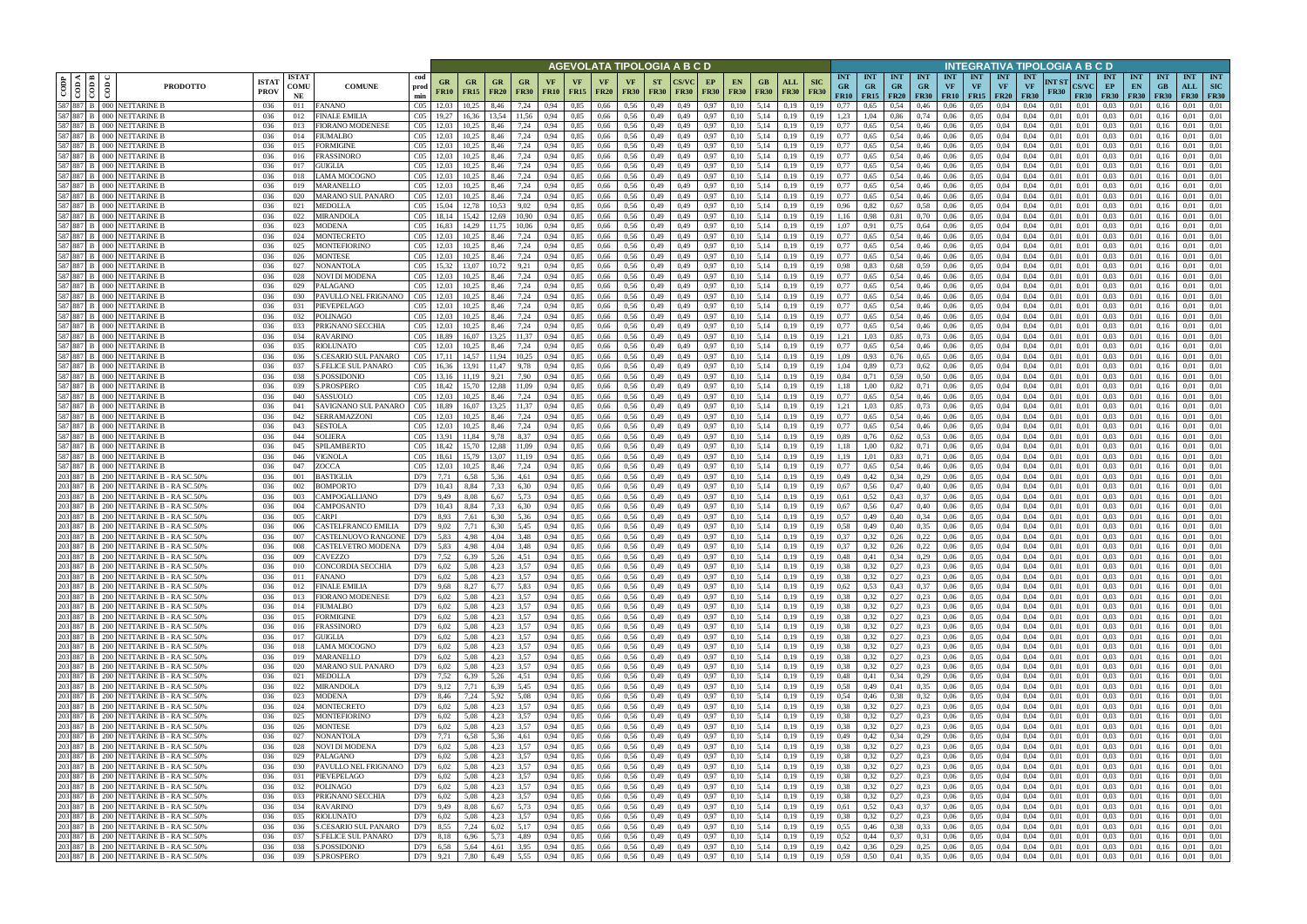|      |                            |                                                                                |                             |                            |                                                              |                                                                                    |                            |                     |                        |                   |                   |                            | AGEVOLATA TIPOLOGIA A B C D     |                          |              |                   |                              |                    |                                           |                           |                                                |                                        |                         |                                 |                                 |                                 |                                 |                                        |                      | NTEGRATIVA TIPOLOGIA A B C D                     |                                     |                                 |                                 |                                  |                                  |
|------|----------------------------|--------------------------------------------------------------------------------|-----------------------------|----------------------------|--------------------------------------------------------------|------------------------------------------------------------------------------------|----------------------------|---------------------|------------------------|-------------------|-------------------|----------------------------|---------------------------------|--------------------------|--------------|-------------------|------------------------------|--------------------|-------------------------------------------|---------------------------|------------------------------------------------|----------------------------------------|-------------------------|---------------------------------|---------------------------------|---------------------------------|---------------------------------|----------------------------------------|----------------------|--------------------------------------------------|-------------------------------------|---------------------------------|---------------------------------|----------------------------------|----------------------------------|
| CODP | <b>⊲ Im</b><br>$rac{1}{2}$ | <b>PRODOTTO</b>                                                                | <b>ISTAT</b><br><b>PROV</b> | <b>ISTAT</b><br>COMU<br>NE | cod<br><b>COMUNE</b><br>prod<br>min                          | GR<br><b>FR10</b>                                                                  | $_{\rm GR}$<br><b>FR15</b> | GR<br><b>FR20</b>   | GR<br><b>FR30</b>      | VF<br><b>FR10</b> | VF<br><b>FR15</b> | <b>VF</b><br><b>FR20</b>   | <b>VF</b><br><b>FR30</b>        | <b>ST</b><br><b>FR30</b> | FR30         | EP<br><b>FR30</b> | <b>EN</b><br><b>FR30</b>     | GB.<br><b>FR30</b> | ALL<br><b>FR30</b>                        | <b>SIC</b><br><b>FR30</b> | <b>INT</b><br><b>GR</b><br><b>FR10</b>         | <b>INT</b><br><b>GR</b><br>$FR15$ FR20 | <b>INT</b><br><b>GR</b> | <b>INT</b><br>GR<br><b>FR30</b> | <b>INT</b><br>VF<br><b>FR10</b> | <b>INT</b><br>VF<br><b>FR15</b> | <b>INT</b><br>VF<br><b>FR20</b> | <b>INT</b><br><b>VF</b><br><b>FR30</b> | NT ST<br><b>FR30</b> | <b>INT</b><br>CS/VC<br><b>FR30</b>               | <b>INT</b><br>EP<br><b>FR30</b>     | <b>INT</b><br>EN<br><b>FR30</b> | <b>INT</b><br>GB<br><b>FR30</b> | <b>INT</b><br>ALL<br><b>FR30</b> | <b>INT</b><br>SIC<br><b>FR30</b> |
| 203  | 203 887 B<br>887 B         | 200 NETTARINE B - RA SC.50%<br>200   NETTARINE B - RA SC.50%                   | 036<br>036                  | 040<br>041                 | SASSUOLO<br>D79<br>AVIGNANO SUL PANARO<br>D79                | 6,02<br>9,49                                                                       | 5.08<br>8.08               | 4.23<br>6.67        | 3.57<br>5.73           | 0.94<br>0.94      | 0,85<br>0,85      | 0,66<br>0,66               | 0.56<br>0.56                    | 0,49<br>0,49             | 0.49<br>0.49 | 0.97<br>0.97      | 0.10<br>0.10                 | 5,14<br>5,14       | 0.19<br>0,19                              | 0.19                      | 0.38<br>0,61                                   | 0.52                                   | 0.27<br>0,43            | 0.23<br>0.37                    | 0.06<br>0.06                    | 0.05<br>0.05                    | 0.04<br>0.04                    | 0.04<br>0.04                           | 0.01<br>0.01         | 0.01<br>0.01                                     | 0.03<br>0.03                        | 0.01                            | 0.16                            | 0.01                             | 0.01<br>0.01                     |
| 203  | 887                        | NETTARINE B - RA SC.50%<br>ו חסי                                               | 036                         | 042                        | SERRAMAZZONI<br>D79                                          | 6,02                                                                               |                            | 4.23                | 1,57                   | 0.94              | 0,85              | 0,66                       | 0.56                            | 0,49                     |              | 0.97              |                              | 5,14               |                                           |                           | 0.38                                           |                                        | 0,27                    | 0,23                            | 0.06                            | 0.05                            |                                 | 0.04                                   | 0.01                 | 0.01                                             | 0.03                                |                                 |                                 | 0.01                             | 0.01                             |
|      | 887 B                      | 200   NETTARINE B - RA SC.50%                                                  | 036                         | 043                        | SESTOLA<br>D79                                               | 6,02                                                                               | 5.08                       | 4.23                | 3,57                   | 0.94              | 0,85              | 0.66                       | 0.56                            | 0,49                     | 0.49         | 0.97              | 0.10                         | 5,14               | 0,19                                      | 0.19                      | 0.38                                           | 0.32                                   | 0,27                    | 0,23                            | 0,06                            | 0.05                            | 0,04                            | 0.04                                   | 0,01                 | 0,01                                             | 0.03                                | 0.01                            | 0.16                            | 0.01                             | 0.01                             |
|      | 887                        | 200 NETTARINE B - RA SC.50%                                                    | 036                         | 044                        | SOLIERA<br>D79                                               | 6.96                                                                               | 5,92                       | 4.89                | 4,14                   | 0.94              | 0.85              | 0,66                       | 0.56                            | 0,49                     | 0.49         | 0.97              | 0.10                         | 5.14               | 0.19                                      | 0.19                      | 0.44                                           | 0.38                                   | 0.31                    | 0,26                            | 0.06                            | 0.05                            | 0.04                            | 0.04                                   | 0.01                 | 0.01                                             | 0.03                                | 0.01                            |                                 | 0.01                             | 0.01                             |
|      | 203 887 B<br>203 887       | 200 NETTARINE B - RA SC.50%<br>NETTARINE B - RA SC.50%<br>200.                 | 036<br>036                  | 045<br>046                 | SPILAMBERTO<br>D79<br>VIGNOLA<br>D79                         | 9,21<br>9.31                                                                       | 7,80<br>7.90               | 6,49<br>6.49        | 5,55<br>5.55           | 0,94<br>0.94      | 0,85<br>0.85      | 0,66<br>0.66               | 0,56<br>0.56                    | 0,49<br>0.49             | 0.49         | 0,97<br>0.97      | 0.10                         | 5,14<br>5.14       | 0,19<br>0.19                              | 0.19                      | 0.59<br>0.59                                   | 0.50<br>0.50                           | 0,41<br>0.41            | 0.35<br>0.35                    | 0,06<br>0.06                    | 0,05<br>0.05                    | 0,04<br>0.04                    | 0.04<br>0.04                           | 0,01<br>0.01         | 0,01<br>0.01                                     | 0.03<br>0.03                        | 0,01<br>0.01                    | 0.16                            | 0,01<br>0.01                     | 0.01<br>0.01                     |
|      | 203 887                    | 200   NETTARINE B - RA SC.50%                                                  | 036                         | 047                        | D79<br>ZOCCA                                                 | 6.02                                                                               | 5.08                       | 4.23                | 3.57                   | 0.94              | 0.85              | 0.66                       | 0.56                            | 0.49                     |              | 0.97              | 0.10                         | 5.14               | 0.19                                      | 0.19                      | 0.38                                           | 0.32                                   | 0.27                    | 0.23                            | 0.06                            | 0.05                            | 0.04                            | 0.04                                   | 0.01                 | 0.01                                             | 0.03                                | 0.01                            | 01                              | 0.01                             | 0.01                             |
|      | 439 887                    | NETTARINE B - RA SC.80%<br>$00-$                                               | 036                         | 001                        | <b>BASTIGLIA</b><br>D79                                      | 3.10                                                                               | 2.63                       | 2.16                | 1.88                   | 0.94              | 0.85              | 0.66                       | 0.56                            | 0,49                     |              | 0.97              | 0.10                         | 5.14               | 0,19                                      | 0.19                      | 0,20                                           | 0,17                                   | 0.14                    | 0,12                            | 0.06                            | 0.05                            | 0.04                            | 0.04                                   | 0.01                 | 0.01                                             | 0.03                                | 0.01                            |                                 | 0.01                             | 0.01                             |
|      | 439 887 B                  | 100 NETTARINE B - RA SC.80%                                                    | 036                         | 002                        | D79<br>BOMPORTO                                              | 4,14                                                                               | 3.48                       | 2.91                | 2,44                   | 0.94              | 0.85              | 0.66                       | 0.56                            | 0.49                     | 0.49         | 0.97              | 0.10                         | 5.14               | 0.19                                      | 0.19                      | 0.26                                           | 0,22                                   | 0.19                    | 0.16                            | 0.06                            | 0.05                            | 0.04                            | 0.04                                   | 0.01                 | 0.01                                             | 0.03                                | 0.01                            | 0.16                            | 0.01                             | 0.01                             |
|      | 439 887 B<br>439 887 B     | 00 <sub>1</sub><br>NETTARINE B - RA SC.80%<br>100   NETTARINE B - RA SC.80%    | 036<br>036                  | 003<br>004                 | CAMPOGALLIANO<br>D79<br>D79<br>CAMPOSANTO                    | 3.76<br>4,14                                                                       | 3.20<br>3.48               | 2.63<br>2.91        | 2,26<br>2,44           | 0.94<br>0.94      | 0.85<br>0,85      | 0.66<br>0,66               | 0.56<br>0.56                    | 0.49<br>0,49             | 0.49<br>0.49 | 0.97<br>0,97      | 0.10<br>0.10                 | 5.14<br>5.14       | 0.19<br>0,19                              | 0.19<br>0.19              | 0.24<br>0.26                                   | 0.20<br>0,22                           | 0.17<br>0,19            | 0,14<br>0,16                    | 0.06<br>0,06                    | 0.05<br>0.05                    | 0.04<br>0.04                    | 0.04<br>0.04                           | 0.01<br>0.01         | 0.01<br>0.01                                     | 0.03<br>0.03                        | 0.01<br>0,01                    | 01<br>0.16                      | 0.01<br>0.01                     | 0.01<br>0.01                     |
|      | 439 887                    | NETTARINE B - RA SC.80%                                                        | 036                         | 005                        | CARPI<br>D79                                                 | 3.57                                                                               | 3.01                       | 2.54                | 2,16                   | 0.94              | 0,85              | 0,66                       | 0.56                            | 0,49                     |              | 0.97              | 0.10                         | 5,14               | 0.19                                      |                           | 0,23                                           | 0,19                                   | 0,16                    | 0,14                            | 0.06                            | 0.05                            | 0.04                            | 0.04                                   | 0.01                 | 0.01                                             | 0.03                                | 0,01                            | 0.16                            | 0.01                             | 0.01                             |
|      | 439 887 B                  | NETTARINE B - RA SC.80%                                                        | 036                         | 006                        | CASTELFRANCO EMILIA<br>D79                                   | 3,57                                                                               | 3.01                       | 2.54                | 2,16                   | 0.94              | 0,85              | 0,66                       | 0.56                            | 0,49                     | 0.49         | 0,97              | 0.10                         | 5.14               | 0,19                                      | 0.19                      | 0.23                                           | 0,19                                   | 0,16                    | 0,14                            | 0,06                            | 0.05                            | 0,04                            | 0.04                                   | 0,01                 | 0,01                                             | 0.03                                | 0,01                            | 0.16                            | 0.01                             | 0.01                             |
|      | 439 887 B                  | <b>NETTARINE B - RA SC.80%</b>                                                 | 036                         | 007                        | CASTELNUOVO RANGONI<br>D79                                   | 2,35                                                                               | 1,97                       | 1,69                | 1,41                   | 0,94              | 0,85              | 0,66                       | 0,56                            | 0,49                     | 0.49         | 0,97              | 0,10                         | 5,14               | 0,19                                      | 0.19                      | 0,15                                           | 0,13                                   | 0,11                    | 0.09                            | 0,06                            | 0,05                            | 0,04                            | 0.04                                   | 0,01                 | 0,01                                             | 0,03                                | 0,01                            | 0.16                            | 0,01                             | 0,01                             |
|      | 439 887<br>439 887 B       | NETTARINE B - RA SC.80%<br>NETTARINE B - RA SC.80%                             | 036<br>036                  | 008<br>009                 | CASTELVETRO MODENA<br>D79<br>D79<br>CAVEZZO                  | 2,35<br>3,01                                                                       | 1.97<br>2,54               | 1.69<br>2.07        | 1,41<br>1,79           | 0.94<br>0.94      | 0,85<br>0,85      | 0,66<br>0,66               | 0.56<br>0.56                    | 0,49<br>0,49             | 0.49<br>0.49 | 0,97<br>0.97      | 0.10<br>0.10                 | 5,14<br>5,14       | 0.19<br>0,19                              | 0.19<br>0.19              | 0.15<br>0,19                                   | 0.13<br>0.16                           | 0.11<br>0.13            | 0,09<br>0,11                    | 0,06<br>0,06                    | 0.05<br>0.05                    | 0.04<br>0,04                    | 0.04<br>0.04                           | 0.01<br>0.01         | 0.01<br>0.01                                     | 0.03<br>0.03                        | 0,01<br>0.01                    | 0.16<br>0.16                    | 0.01<br>0,01                     | 0.01<br>0.01                     |
|      | 439 887                    | NETTARINE B - RA SC.80%                                                        | 036                         | 010                        | D79<br>CONCORDIA SECCHIA                                     | 2,44                                                                               | 2,07                       | 1,69                | 1,50                   | 0,94              | 0,85              | 0,66                       | 0,56                            | 0,49                     | 0.49         | 0,97              | 0.10                         | 5,14               | 0,19                                      | 0.19                      | 0,16                                           | 0,13                                   | 0,11                    | 0,10                            | 0,06                            | 0,05                            | 0,04                            | 0,04                                   | 0,01                 | 0.01                                             | 0,03                                | 0,01                            | 0.16                            | 0,01                             | 0.01                             |
|      | 439 887 B                  | 100 NETTARINE B - RA SC.80%                                                    | 036                         | 011                        | D79<br>FANANO                                                | 2.44                                                                               | 2.07                       | 1.69                | 1.50                   | 0.94              | 0.85              | 0.66                       | 0.56                            | 0.49                     | 0.49         | 0.97              | 0.10                         | 5.14               | 0.19                                      |                           | 0.16                                           | 0.13                                   | 0.11                    | 0.10                            | 0.06                            | 0.05                            | 0.04                            | 0.04                                   | 0.01                 | 0.01                                             | 0.03                                | 0.01                            | 0.16                            | 0.01                             | 0.01                             |
|      | 439 887 B                  | NETTARINE B - RA SC.80%                                                        | 036                         | 012                        | FINALE EMILIA<br>D79                                         | 3.85                                                                               | 3.29                       | 2.73                | 2.35                   | 0.94              | 0.85              | 0.66                       | 0.56                            | 0.49                     | 0.49         | 0.97              | 0.10                         | 5.14               | 0.19                                      | 0.19                      | 0.25                                           | 0.21                                   | 0.17                    | 0.15                            | 0.06                            | 0.05                            | 0.04                            | 0.04                                   | 0.01                 | 0.01                                             | 0.03                                | 0.01                            |                                 | 0.01                             | 0.01                             |
|      | 439 887 B                  | 100 NETTARINE B - RA SC.809                                                    | 036                         | 013                        | D79<br>FIORANO MODENESE                                      | 2,44                                                                               | 2,07                       | 1.69                | 1,50                   | 0.94              | 0,85              | 0,66                       | 0,56                            | 0,49                     | 0.49         | 0,97              | 0.10                         | 5,14               | 0,19                                      | 0.19                      | 0,16                                           | 0,13                                   | 0,11                    | 0,10                            | 0.06                            | 0,05                            | 0,04                            | 0,04                                   | 0.01                 | 0.01                                             | 0,03                                | 0,01                            | 0.16                            | 0,01                             | 0.01                             |
|      | 439 887 B<br>439 887 B     | NETTARINE B - RA SC.80%<br>100 NETTARINE B - RA SC.80%                         | 036<br>036                  | 014<br>015                 | D79<br>FIUMALBO<br>D79<br>FORMIGINE                          | 2.44<br>2.44                                                                       | 2.07<br>2.07               | 1.69<br>1.69        | L.50<br>1.50           | 0.94<br>0.94      | 0.85<br>0,85      | 0.66<br>0.66               | 0.56<br>0.56                    | 0.49<br>0.49             |              | 0.97<br>0.97      | 0.10<br>0.10                 | 5.14<br>5.14       | 0.19<br>0.19                              |                           | 0.16<br>0.16                                   |                                        |                         |                                 | 0.06<br>0.06                    | 0.05<br>0.05                    | 0.04<br>0.04                    | 0.04<br>0.04                           | 0.01<br>0.01         | 0.01<br>0.01                                     | 0.03<br>0.03                        | $0.0^{\circ}$<br>0.0            |                                 | 0.01<br>0.01                     | 0.01<br>0.01                     |
|      | 439 887                    | <b>NETTARINE B - RA SC.80%</b>                                                 | 036                         | 016                        | D79<br>FRASSINORO                                            | 2.44                                                                               | 2.07                       | 1.69                | 1.50                   | 0.94              | 0.85              | 0.66                       | 0.56                            | 0.49                     |              | 0.97              | 0.10                         | 5.14               | 0.19                                      |                           | 0.16                                           |                                        |                         |                                 | 0.06                            | 0.05                            | 0.04                            | 0.04                                   | 0.01                 | 0.01                                             | 0.03                                | 0.0                             |                                 | 0.01                             | 0.01                             |
|      | 439 887 B                  | 100 NETTARINE B - RA SC.80%                                                    | 036                         | 017                        | GUIGLIA<br>D79                                               | 2,44                                                                               | 2.07                       | 1.69                | 1.50                   | 0.94              | 0,85              | 0,66                       | 0.56                            | 0,49                     | 0.49         | 0.97              | 0.10                         | 5,14               | 0.19                                      | 0.19                      | 0,16                                           | 0,13                                   | 0.11                    | 0,10                            | 0.06                            | 0.05                            | 0.04                            | 0.04                                   | 0.01                 | 0.01                                             | 0.03                                | 0.01                            | 0.16                            | 0.01                             | 0.01                             |
|      | 439 887 B<br>439 887 B     | 100 NETTARINE B - RA SC.80%                                                    | 036                         | 018                        | LAMA MOCOGNO<br>D79                                          | 2,44                                                                               | 2.07                       | 1.69                | 1.50                   | 0.94              | 0.85              | 0,66                       | 0.56                            | 0.49                     | 0.49         | 0.97              | 0.10                         | 5.14               | 0.19                                      | 0.19                      | 0.16                                           |                                        | 0.11                    | 0.10                            | 0.06                            | 0.05                            | 0.04                            | 0.04                                   | 0.01                 | 0.01                                             | 0.03                                | 0.01                            |                                 | 0.01                             | 0.01                             |
|      | 439 887                    | 100 NETTARINE B - RA SC.80%<br><b>NETTARINE B - RA SC.80%</b>                  | 036<br>036                  | 019<br>020                 | D79<br>MARANELLO<br>MARANO SUL PANARO<br>D79                 | 2,44<br>2.44                                                                       | 2,07<br>2.07               | 1.69<br>1.69        | 1,50<br>l.50           | 0.94<br>0.94      | 0,85<br>0.85      | 0,66<br>0,66               | 0.56<br>0.56                    | 0,49<br>0,49             | 0.49         | 0.97<br>0.97      | 0.10                         | 5,14<br>5.14       | 0,19<br>0.19                              |                           | 0,16<br>0.16                                   |                                        | 0.11                    | 0,10                            | 0.06<br>0.06                    | 0.05<br>0.05                    | 0,04                            | 0.04<br>0.04                           | 0.01                 | 0.01<br>0.01                                     | 0.03<br>0.03                        | 0.01                            |                                 | 0.01<br>0.01                     | 0.01<br>0.01                     |
|      | 439 887                    | 100 NETTARINE B - RA SC.80%                                                    | 036                         | 021                        | D79<br>MEDOLLA                                               | 3.01                                                                               | 2,54                       | 2.07                | l.79                   | 0.94              | 0,85              | 0,66                       | 0.56                            | 0,49                     | 0.49         | 0.97              | 0.10                         | 5,14               | 0,19                                      | 0.19                      | 0,19                                           |                                        | 0.13                    | 0,11                            | 0,06                            | 0.05                            | 0.04                            | 0.04                                   | 0.01                 | 0.01                                             | 0.03                                | 0.01                            |                                 | 0.01                             | 0.01                             |
|      | 439 887                    | 00 NETTARINE B - RA SC.80%                                                     | 036                         | 022                        | MIRANDOLA<br>D79                                             | 3.67                                                                               | 3,10                       | 2.54                | 2,16                   | 0.94              | 0,85              | 0,66                       | 0,56                            | 0,49                     | 0.49         | 0.97              | 0.10                         | 5.14               | 0,19                                      | 0.19                      | 0,23                                           | 0.20                                   | 0,16                    | 0,14                            | 0.06                            | 0.05                            | 0.04                            | 0.04                                   | 0.01                 | 0.01                                             | 0.03                                | 0.01                            |                                 | 0.01                             | 0.01                             |
|      | 439 887 B                  | 100 NETTARINE B - RA SC.80%                                                    | 036                         | 023                        | D79<br>MODENA                                                | 3.38                                                                               | 2.91                       | 2.35                | 2.07                   | 0.94              | 0.85              | 0.66                       | 0.56                            | 0,49                     | 0.49         | 0.97              | 0.10                         | 5.14               | 0.19                                      | 0.19                      | 0.22                                           | 0.19                                   | 0.15                    | 0.13                            | 0.06                            | 0.05                            | 0.04                            | 0.04                                   | 0.01                 | 0.01                                             | 0.03                                | 0.01                            | -0.1                            | 0.01                             | 0.01                             |
|      | 439 887<br>439 887 B       | NETTARINE B - RA SC.80%<br>$00-$<br>100   NETTARINE B - RA SC.80%              | 036<br>036                  | 024<br>025                 | MONTECRETO<br>D79<br>D79<br>MONTEFIORINO                     | 2.44<br>2,44                                                                       | 2.07<br>2,07               | 1.69<br>1.69        | 1.50<br>1,50           | 0.94<br>0.94      | 0.85<br>0,85      | 0.66<br>0,66               | 0.56<br>0.56                    | 0.49<br>0,49             | 0.49         | 0.97<br>0.97      | 0.10<br>0.10                 | 5.14<br>5.14       | 0.19<br>0,19                              | 0.19<br>0.19              | 0.16<br>0.16                                   | 0,13                                   | 0.11<br>0.11            | 0.10<br>0,10                    | 0.06<br>0.06                    | 0.05<br>0.05                    | 0.04<br>0.04                    | 0.04<br>0.04                           | 0.01<br>0.01         | 0.01<br>0.01                                     | 0.03<br>0.03                        | 0.01<br>0.01                    | 0.16                            | 0.01<br>0.01                     | 0.01<br>0.01                     |
|      | 439 887 B                  | NETTARINE B - RA SC.80%                                                        | 036                         | 026                        | MONTESE<br>D79                                               | 2.44                                                                               | 2.07                       | 1.69                | 1.50                   | 0.94              | 0.85              | 0.66                       | 0.56                            | 0.49                     | 0.49         | 0.97              | 0.10                         | 5.14               | 0.19                                      | 0.19                      | 0.16                                           | 0,13                                   | 0.11                    | 0,10                            | 0.06                            | 0.05                            | 0.04                            | 0.04                                   | 0.01                 | 0.01                                             | 0.03                                | 0.01                            | -0.1                            | 0.01                             | 0.01                             |
|      | 439 887 B                  | 100   NETTARINE B - RA SC.80%                                                  | 036                         | 027                        | NONANTOLA<br>D79                                             | 3.10                                                                               | 2.63                       | 2.16                | 1.88                   | 0.94              | 0.85              | 0.66                       | 0.56                            | 0,49                     | 0.49         | 0.97              | 0.10                         | 5.14               | 0.19                                      | 0.19                      | 0.20                                           | 0,17                                   | 0.14                    | 0,12                            | 0.06                            | 0.05                            | 0.04                            | 0.04                                   | 0.01                 | 0.01                                             | 0.03                                | 0.01                            | 0.16                            | 0.01                             | 0.01                             |
|      | 439 887 B                  | 100 I<br>NETTARINE B - RA SC.80%                                               | 036                         | 028                        | NOVI DI MODENA<br>D79                                        | 2,44                                                                               | 2.07                       | 1.69                | 1,50                   | 0.94              | 0,85              | 0.66                       | 0.56                            | 0,49                     | 0.49         | 0.97              | 0,10                         | 5.14               | 0,19                                      | 0.19                      | 0,16                                           | 0,13                                   | 0,11                    | 0,10                            | 0.06                            | 0.05                            | 0.04                            | 0.04                                   | 0.01                 | 0.01                                             | 0.03                                | 0,01                            | 0.16                            | 0.01                             | 0.01                             |
|      | 439 887<br>439 887         | <b>NETTARINE B - RA SC.80%</b><br>NETTARINE B - RA SC.80%                      | 036<br>036                  | 029<br>030                 | D79<br><b>PALAGANO</b><br><b>PAVULLO NEL FRIGNANO</b><br>D79 | 2,44<br>2,44                                                                       | 2.07<br>2.07               | 1.69<br>1.69        | 1,50<br>1,50           | 0.94<br>0.94      | 0,85<br>0,85      | 0,66<br>0,66               | 0.56<br>0.56                    | 0,49<br>0,49             | 0.49<br>0.49 | 0.97<br>0.97      | 0.10<br>0.10                 | 5.14<br>5,14       | 0.19<br>0,19                              | 0.19<br>0.19              | 0.16<br>0,16                                   | 0,13<br>0,13                           | 0,11<br>0,11            | 0,10<br>0,10                    | 0,06<br>0.06                    | 0.05<br>0.05                    | 0.04<br>0.04                    | 0.04<br>0.04                           | 0.01<br>0.01         | 0.01<br>0.01                                     | 0.03<br>0.03                        | 0.01<br>0.01                    | 0.16<br>0.16                    | 0.01<br>0.01                     | 0.01<br>0.01                     |
|      | 439 887                    | NETTARINE B - RA SC.80%                                                        | 036                         | 031                        | PIEVEPELAGO<br>D79                                           | 2,44                                                                               | 2,07                       | 1,69                | 1,50                   | 0,94              | 0,85              | 0,66                       | 0,56                            | 0,49                     | 0,49         | 0,97              | 0,10                         | 5,14               | 0,19                                      | 0,19                      | 0.16                                           | 0,13                                   | 0,11                    | 0,10                            | 0,06                            | 0,05                            | 0,04                            | 0,04                                   | 0,01                 | 0,01                                             | 0,03                                | 0,01                            | 0,16                            | 0,01                             | 0,01                             |
|      | 439 887 B                  | NETTARINE B - RA SC.80%                                                        | 036                         | 032                        | D79<br>POLINAGO                                              | 2,44                                                                               | 2.07                       | 1.69                | 1.50                   | 0.94              | 0,85              | 0,66                       | 0.56                            | 0,49                     | 0.49         | 0.97              | 0.10                         | 5,14               | 0,19                                      | 0.19                      | 0,16                                           | 0.13                                   | 0.11                    | 0,10                            | 0,06                            | 0.05                            | 0,04                            | 0.04                                   | 0.01                 | 0.01                                             | 0.03                                | 0.01                            | 0.16                            | 0,01                             | 0.01                             |
|      | 439 887 B                  | NETTARINE B - RA SC.80%                                                        | 036                         | 033                        | D79<br>PRIGNANO SECCHIA                                      | 2,44                                                                               | 2,07                       | 1.69                | 1,50                   | 0.94              | 0,85              | 0,66                       | 0.56                            | 0,49                     | 0.49         | 0,97              | 0.10                         | 5,14               | 0,19                                      | 0.19                      | 0,16                                           | 0,13                                   | 0,11                    | 0,10                            | 0,06                            | 0.05                            | 0,04                            | 0.04                                   | 0,01                 | 0.01                                             | 0.03                                | 0,01                            | 0.16                            | 0,01                             | 0.01                             |
|      | 439 887 B<br>439 887       | NETTARINE B - RA SC.80%<br>100 I<br>NETTARINE B - RA SC.80%                    | 036<br>036                  | 034<br>035                 | D79<br>RAVARINO<br>RIOLUNATO<br>D79                          | 3,76<br>2.44                                                                       | 3,20<br>2.07               | 2,63<br>1.69        | 2,26<br>1.50           | 0,94<br>0.94      | 0,85<br>0.85      | 0,66<br>0.66               | 0,56<br>0.56                    | 0,49<br>0.49             | 0.49         | 0,97<br>0.97      | 0.10                         | 5,14<br>5.14       | 0,19                                      | 0.19                      | 0,24<br>0.16                                   | 0,20<br>0.13                           | 0,17<br>0.11            | 0,14<br>0.10                    | 0,06<br>0.06                    | 0,05<br>0.05                    | 0,04<br>0.04                    | 0.04<br>0.04                           | 0.01<br>0.01         | 0.01<br>0.01                                     | 0,03<br>0.03                        | 0,01<br>0.01                    | 0.16                            | 0,01<br>0.01                     | 0.01<br>0.01                     |
|      | 439 887 B                  | 100 NETTARINE B - RA SC.80%                                                    | 036                         | 036                        | <b>S.CESARIO SUL PANARO</b><br>D79                           | 3.38                                                                               | 2.91                       | 2.35                | 2.07                   | 0.94              | 0.85              | 0.66                       | 0.56                            | 0,49                     | 0.49         | 0.97              | 0.10                         | 5.14               | 0.19<br>0,19                              | 0.19                      | 0,22                                           | 0.19                                   | 0.15                    | 0.13                            | 0.06                            | 0.05                            | 0.04                            | 0.04                                   | 0.01                 | 0.01                                             | 0.03                                | 0.01                            | 0.16                            | 0.01                             | 0.01                             |
|      | 439 887 B                  | 100 NETTARINE B - RA SC.80%                                                    | 036                         | 037                        | <b>S.FELICE SUL PANARO</b><br>D79                            | 3,29                                                                               | 2.82                       | 2.35                | 1.97                   | 0.94              | 0.85              | 0,66                       | 0.56                            | 0.49                     | 0.49         | 0.97              | 0.10                         | 5.14               | 0.19                                      | 0.19                      | 0.21                                           | 0.18                                   | 0.15                    | 0.13                            | 0.06                            | 0.05                            | 0.04                            | 0.04                                   | 0.01                 | 0.01                                             | 0.03                                | 0.01                            |                                 | 0.01                             | 0.01                             |
|      |                            | 439 887 B 100 NETTARINE B - RA SC.80%                                          | 036                         | 038                        | S.POSSIDONIO                                                 | D79 2,63                                                                           | 2,26                       | 1,88                | 1,60                   | 0,94              | 0,85              | 0,66 0,56                  |                                 | 0,49                     | 0,49         | 0,97              | 0,10                         |                    | 5,14 0,19                                 | 0,19                      | 0,17                                           | $0,14$ $0,12$                          |                         | 0,10                            | 0,06                            | 0,05                            | 0,04                            | 0,04                                   | 0,01                 | 0,01                                             | $0.03 \qquad 0.01$                  |                                 | 0,16                            | 0,01                             | 0,01                             |
|      |                            | 439 887 B 100 NETTARINE B - RA SC.80%<br>439 887 B 100 NETTARINE B - RASC.80%  | 036<br>036                  | 039<br>040                 | S.PROSPERO<br>SASSUOLO                                       | D79 3.67<br>D79 2,44                                                               | 3,10<br>2,07               | 2,54<br>1,69        | 2,16<br>1,50           | 0,94<br>0,94      | 0,85<br>0,85      | $0,66$ 0.56<br>0,66 0,56   |                                 | 0,49<br>0,49             | 0,49<br>0,49 | 0,97<br>0,97      | 0,10<br>0,10                 |                    | $5,14$ 0,19<br>5,14 0,19                  | 0,19<br>0,19              | 0,23                                           | $0,20$ $0,16$<br>$0,16$ $0,13$ $0,11$  |                         | 0,14<br>0,10                    | 0,06<br>0,06                    | 0,05<br>0,05                    | 0,04<br>0,04                    | 0,04<br>0,04                           | 0,01<br>0,01         | 0,01<br>0,01                                     | $0.03 \qquad 0.01$<br>$0,03$ $0,01$ |                                 | 0,16<br>0,16                    | 0,01<br>0,01                     | 0,01<br>0,01                     |
|      |                            | 439 887 B 100 NETTARINE B - RA SC.80%                                          | 036                         | 041                        | SAVIGNANO SUL PANARO   D79   3,76                            |                                                                                    | 3,20                       | 2,63                | 2,26 0,94              |                   | 0,85              |                            | 0,66 0,56                       | 0,49 0,49                |              | 0,97              | 0,10                         |                    | 5,14 0,19                                 | 0,19                      | $0,24$ 0,20 0,17 0,14                          |                                        |                         |                                 |                                 | $0.06\qquad 0.05$               | 0,04                            | 0,04                                   | 0,01                 | 0,01                                             | $0,03$ $0,01$                       |                                 | 0,16                            | 0,01                             | 0,01                             |
|      |                            | 439 887 B 100 NETTARINE B - RA SC.80%                                          | 036                         | 042                        | SERRAMAZZONI                                                 | D79 2,44                                                                           | 2,07                       | 1,69                | 1,50                   | 0,94              | 0,85              | 0,66 0,56                  |                                 | 0,49                     | 0,49         | 0,97              | 0,10                         |                    | 5,14 0,19                                 | 0,19                      | 0,16                                           | $0,13$ $0,11$                          |                         | 0,10                            | 0,06                            | 0,05                            | 0,04                            | 0,04                                   | 0,01                 | 0,01                                             | $0.03 \qquad 0.01$                  |                                 | 0,16                            | 0,01                             | 0,01                             |
|      |                            | 439 887 B 100 NETTARINE B - RA SC.80%                                          | 036                         | 043                        | <b>SESTOLA</b>                                               | D79 2,44                                                                           | 2,07                       | 1,69                | 1,50                   | 0,94              | 0,85              | 0,66 0,56                  |                                 | 0,49                     | 0,49         | 0,97              | 0,10                         | $5,14$ 0,19        |                                           | 0,19                      | 0,16                                           | $0,13$ $0,11$                          |                         | 0,10                            | 0,06                            | 0,05                            | 0,04                            | 0,04                                   | 0,01                 | 0,01                                             | 0,03                                | 0,01                            | 0,16                            | 0,01                             | 0,01                             |
|      |                            | 439 887 B 100 NETTARINE B - RA SC.80%<br>439 887 B 100 NETTARINE B - RA SC.80% | 036<br>036                  | 044<br>045                 | <b>SOLIERA</b><br>SPILAMBERTO                                | D79 2,82<br>D79 3.67                                                               | 2,44<br>3,10               | 1,97<br>2,54        | 1,69<br>2,16           | 0,94<br>0,94      | 0,85<br>0,85      | $0,66$ 0.56<br>0,66 0,56   |                                 | 0,49<br>0,49             | 0,49<br>0,49 | 0,97<br>0,97      | 0,10<br>0,10                 |                    | $5,14$ 0,19<br>5,14 0,19                  | 0,19<br>0,19              | 0,18<br>0,23                                   | $0,16$ $0,13$<br>$0,20$ $0,16$         |                         | 0,11<br>0,14                    | 0,06<br>0,06                    | 0,05<br>0,05                    | 0,04<br>0,04                    | 0,04<br>0,04                           | 0,01<br>0,01         | 0,01<br>0,01                                     | 0,03<br>0,03                        | 0,01<br>0,01                    | 0,16<br>0,16                    | 0.01<br>0,01                     | 0,01<br>0,01                     |
|      |                            | 439 887 B 100 NETTARINE B - RA SC.80%                                          | 036                         | 046                        | <b>VIGNOLA</b>                                               | D79 3,76                                                                           | 3,20                       | 2,63                | 2,26                   | 0,94              | 0,85              | 0.66 0.56                  |                                 | 0,49                     | 0,49         | 0,97              | 0,10                         |                    | $5,14$ 0,19                               | 0,19                      | $0,24$ $0,20$ $0,17$                           |                                        |                         | 0,14                            |                                 | $0,06$ 0.05                     | 0,04                            | 0,04                                   | 0,01                 | 0,01                                             | 0,03                                | 0,01                            | 0,16                            | 0,01                             | 0,01                             |
|      |                            | 439 887 B 100 NETTARINE B - RA SC.80%                                          | 036                         | 047                        | ZOCCA                                                        | D79 2,44                                                                           |                            | 2,07 1,69           | 1,50 0,94              |                   | 0,85              |                            | $0,66$ 0.56                     | 0,49 0,49                |              | 0,97              | $0,10$ $5,14$ $0,19$         |                    |                                           |                           | $0,19$ $0,16$ $0,13$ $0,11$ $0,10$             |                                        |                         |                                 |                                 | $0,06$ 0.05                     | 0,04                            | 0,04                                   | 0,01                 | 0,01                                             | $0,03$ $0,01$                       |                                 | 0,16                            |                                  | $0,01$ $0,01$                    |
|      |                            | 387 987 B 000 NETTARINE PRECOCI B                                              | 036                         | 001                        | <b>BASTIGLIA</b>                                             | C06 15,13 12,88 10,62                                                              |                            |                     | 9,12 0,94              |                   | 0,85              |                            | $0,66$ 0.56 0.49 0.49           |                          |              | 0,97              |                              |                    | $0,10$ $5,14$ $0,19$                      |                           | $0,19$ $0,97$ $0,82$ $0,68$ $0,58$             |                                        |                         |                                 |                                 | $0,06$ 0.05                     | 0,04                            | 0,04                                   | 0,01                 | 0,01                                             |                                     | $0,03$ $0,01$ $0,16$            |                                 |                                  | $0,01$ $0,01$                    |
|      |                            | 387 987 B 000 NETTARINE PRECOCI B<br>387 987 B 000 NETTARINE PRECOCI B         | 036<br>036                  | 002<br>003                 | <b>BOMPORTO</b><br><b>CAMPOGALLIANO</b>                      | $C06$   18,05   15,32   12,60   10,81   0,94<br>$C06$ 17,77 15,13 12,41 10,62 0,94 |                            |                     |                        |                   | 0,85<br>0,85      |                            | $0,66$ 0.56<br>$0,66$ 0.56      | 0,49 0,49<br>0,49        | 0,49         | 0,97<br>0,97      | $0,10$ $5,14$ $0,19$<br>0,10 |                    | 5,14 0,19                                 | 0,19                      | $0,19$ 1,15 0,98 0,80 0,69<br>1,13             | 0,97 0,79                              |                         | 0,68                            | 0,06                            | $0,06$ 0.05<br>0,05             | 0,04<br>0,04                    | 0,04<br>0,04                           | 0,01<br>0,01         | 0,01<br>0,01                                     | $0,03$ $0,01$<br>$0,03$ 0.01        |                                 | 0,16<br>0,16                    | 0,01                             | $0,01$ $0,01$<br>0,01            |
|      |                            | 387 987 B 000 NETTARINE PRECOCI B                                              | 036                         | 004                        | CAMPOSANTO                                                   | C06 16,54 14,10 11,56                                                              |                            |                     | 9,96 0,94              |                   | 0,85              |                            | 0,66 0,56                       | 0,49                     | 0,49         | 0,97              | 0,10                         |                    | 5,14 0,19                                 | 0,19                      | 1,06                                           | 0,90 0,74                              |                         | 0,64                            | 0,06                            | 0,05                            | 0,04                            | 0,04                                   | 0,01                 | 0,01                                             | $0,03$ $0,01$                       |                                 | 0,16                            | 0,01                             | 0,01                             |
|      |                            | 387 987 B 000 NETTARINE PRECOCI B                                              | 036                         | 005                        | CARPI                                                        | $C06$ 18,05 15,32 12,60                                                            |                            |                     | 10,81 0,94             |                   | 0,85              |                            | 0,66 0,56                       | 0,49                     | 0,49         | 0,97              | 0,10                         |                    | 5,14 0,19                                 | 0,19                      | 1,15                                           | 0,98 0,80                              |                         | 0,69                            | 0,06                            | 0,05                            | 0,04                            | 0,04                                   | 0,01                 | 0,01                                             | $0,03$ $0,01$                       |                                 | 0,16                            | 0,01                             | 0,01                             |
|      |                            | 387 987 B 000 NETTARINE PRECOCI B                                              | 036                         | 006                        | CASTELFRANCO EMILIA                                          | C <sub>06</sub> 18,05                                                              |                            | 15,32 12,60         | 10,81 0,94             |                   | 0,85              |                            | 0,66 0,56                       | 0,49                     | 0,49         | 0,97              | 0,10                         |                    | 5,14 0,19                                 | 0,19                      | 1,15                                           | 0,98 0,80                              |                         | 0,69                            | 0,06                            | 0,05                            | 0,04                            | 0,04                                   | 0,01                 | 0,01                                             | $0,03$ $0,01$                       |                                 | 0,16                            | 0,01                             | 0,01                             |
|      |                            | 387 987 B 000 NETTARINE PRECOCI B<br>387 987 B 000 NETTARINE PRECOCI B         | 036<br>036                  | 007<br>008                 | CASTELNUOVO RANGONE<br>CASTELVETRO MODENA                    | $C06$ 9,31<br>$C06$ 9,31                                                           | 7,90<br>7,90               | 6,49<br>6,49        | 5,55 0,94<br>5,55 0,94 |                   | 0,85<br>0,85      |                            | 0,66 0,56<br>0,66 0,56          | 0,49<br>0,49             | 0,49<br>0,49 | 0,97<br>0,97      | 0,10<br>0,10                 |                    | 5,14 0,19<br>5,14 0,19                    | 0,19<br>0,19              | 0,59<br>0,59                                   | $0,50$ $0,41$<br>$0,50$ $0,41$         |                         | 0,35<br>0,35                    | 0,06<br>0,06                    | 0,05<br>0,05                    | 0,04<br>0,04                    | 0,04<br>0,04                           | 0,01<br>0,01         | 0,01<br>0,01                                     | $0,03$ 0.01<br>$0,03$ $0,01$        |                                 | 0,16<br>0,16                    | 0,01<br>0,01                     | 0,01<br>0,01                     |
|      |                            | 387 987 B 000 NETTARINE PRECOCI B                                              | 036                         | 009                        | CAVEZZO                                                      | C06 14,66 12,50                                                                    |                            | 10,25               | 8,84 0,94              |                   | 0,85              |                            | $0,66$ 0.56 0.49 0.49           |                          |              | 0,97              | 0,10                         |                    | 5,14 0,19                                 | 0,19                      | $0,94$ 0,80 0,65                               |                                        |                         | 0,56                            | 0,06                            | 0,05                            | 0,04                            | 0,04                                   | 0,01                 | 0,01                                             | $0.03 \qquad 0.01$                  |                                 | 0,16                            | 0,01                             | 0,01                             |
|      |                            | 387 987 B 000 NETTARINE PRECOCI B                                              | 036                         | 010                        | <b>CONCORDIA SECCHIA</b>                                     | C <sub>06</sub> 8,18                                                               | 6,96                       | 5,73                | 4,89 0,94              |                   | 0,85              |                            | $0,66$ 0.56 0.49 0.49           |                          |              | 0,97              | 0,10                         |                    | 5,14 0,19                                 | 0,19                      | $0,52$ 0,44 0,37 0,31                          |                                        |                         |                                 |                                 | $0.06\qquad 0.05$               | 0,04                            | 0,04                                   | 0,01                 | 0.01                                             |                                     | $0,03$ $0,01$ $0,16$            |                                 | 0,01                             | 0,01                             |
|      |                            | 387 987 B 000 NETTARINE PRECOCI B                                              | 036                         | 011                        | FANANO                                                       | C <sub>06</sub> 9,96                                                               | 8,46                       | 6,96                | 6,02                   | 0,94              | 0,85              |                            | $0,66$ $0,56$ $0,49$            |                          | 0,49         | 0,97              | 0,10                         |                    | $5,14$ 0,19                               | 0,19                      | $0,64$ 0.54 0.44 0.38                          |                                        |                         |                                 |                                 | $0,06$ 0.05                     | 0,04                            | 0,04                                   | 0,01                 | 0,01                                             | $0,03$ $0,01$                       |                                 | 0,16                            | 0,01                             | 0,01                             |
|      |                            | 387 987 B 000 NETTARINE PRECOCI B<br>387 987 B 000 NETTARINE PRECOCI B         | 036<br>036                  | 012<br>013                 | <b>FINALE EMILIA</b><br>FIORANO MODENESE                     | C <sub>06</sub> 16,54<br>C <sub>06</sub> 9.96                                      | 8,46                       | 14,10 11,56<br>6,96 | 9,96<br>6,02           | 0,94<br>0,94      | 0,85<br>0,85      |                            | $0,66$ 0.56<br>0,66 0,56        | 0,49<br>0,49             | 0,49<br>0.49 | 0,97<br>0,97      | 0,10<br>0,10                 |                    | $5,14$ 0,19<br>5,14 0,19                  | 0,19<br>0,19              | $1,06$ 0.90 0.74 0.64<br>$0,64$ 0.54 0.44 0.38 |                                        |                         |                                 |                                 | $0,06$ 0.05<br>$0,06$ 0.05      | 0,04<br>0,04                    | 0,04<br>0,04                           | 0,01<br>0,01         | 0,01<br>0,01                                     | $0,03$ $0,01$<br>$0,03$ $0,01$      |                                 | 0,16<br>0,16                    | 0,01<br>0,01                     | 0,01<br>0,01                     |
|      |                            | 387 987 B 000 NETTARINE PRECOCI B                                              | 036                         | 014                        | <b>FIUMALBO</b>                                              | C <sub>06</sub> 9,96                                                               | 8,46                       | 6,96                | 6,02                   | 0,94              | 0,85              |                            | $0,66$ 0.56                     | 0,49                     | 0,49         | 0,97              | 0,10                         |                    | $5,14$ 0,19                               | 0,19                      | $0,64$ 0.54 0.44 0.38                          |                                        |                         |                                 | 0,06                            | 0,05                            | 0,04                            | 0,04                                   | 0,01                 | 0,01                                             | $0,03$ $0,01$                       |                                 | 0,16                            | 0,01                             | 0,01                             |
|      |                            | 387 987 B 000 NETTARINE PRECOCI B                                              | 036                         | 015                        | <b>FORMIGINE</b>                                             | C <sub>06</sub> 9,96                                                               | 8,46                       | 6,96                | 6,02                   | 0.94              | 0,85              |                            | 0,66 0,56                       | 0,49                     | 0,49         | 0,97              | 0,10                         |                    | 5,14 0,19                                 | 0,19                      | $0,64$ 0.54 0.44 0.38                          |                                        |                         |                                 |                                 | $0.06\qquad 0.05$               | 0,04                            | 0,04                                   | 0,01                 | 0.01                                             | $0,03$ $0,01$                       |                                 | 0,16                            | 0,01                             | 0,01                             |
|      |                            | 387 987 B 000 NETTARINE PRECOCI B                                              | 036                         | 016                        | FRASSINORO                                                   | C <sub>06</sub> 9,96                                                               | 8,46                       | 6,96                | 6,02                   | 0,94              | 0,85              | $0,66$ 0.56                |                                 | 0,49                     | 0,49         | 0,97              | 0,10                         |                    | 5,14 0,19                                 | 0,19                      | 0,64                                           | $0,54$ 0,44                            |                         | 0,38                            | 0,06                            | 0,05                            | 0,04                            | 0,04                                   | 0,01                 | 0,01                                             | $0,03$ $0,01$                       |                                 | 0,16                            | 0,01                             | 0,01                             |
|      |                            | 387 987 B 000 NETTARINE PRECOCI B<br>387 987 B 000 NETTARINE PRECOCI B         | 036<br>036                  | 017<br>018                 | GUIGLIA<br>LAMA MOCOGNO                                      | C <sub>06</sub> 9.96<br>C <sub>06</sub> 9.96                                       | 8,46<br>8,46               | 6,96<br>6,96        | 6,02<br>6,02           | 0,94<br>0,94      | 0,85<br>0,85      | $0,66$ 0.56<br>$0,66$ 0.56 |                                 | 0,49<br>0,49             | 0,49<br>0,49 | 0,97<br>0,97      | 0,10<br>0,10                 |                    | 5,14 0,19<br>$5,14$ 0,19                  | 0,19<br>0,19              | 0,64<br>0,64                                   | 0,54<br>$0,54$ $0,44$                  | 0,44                    | 0,38<br>0,38                    | 0,06<br>0,06                    | 0,05<br>0,05                    | 0,04<br>0,04                    | 0,04<br>0,04                           | 0,01<br>0,01         | 0,01<br>0,01                                     | 0,03<br>$0,03$ 0.01                 | 0,01                            | 0,16<br>0,16                    | 0,01<br>0,01                     | 0,01<br>0,01                     |
|      |                            | 387 987 B 000 NETTARINE PRECOCI B                                              | 036                         | 019                        | <b>MARANELLO</b>                                             | C <sub>06</sub> 9.96                                                               | 8,46                       | 6,96                | 6,02                   | 0,94              | 0,85              |                            | 0,66 0,56                       | 0,49                     | 0,49         | 0,97              | 0,10                         |                    | 5,14 0,19                                 | 0,19                      | 0,64                                           | $0,54$ 0,44                            |                         | 0,38                            | 0,06                            | 0,05                            | 0,04                            | 0,04                                   | 0,01                 | 0,01                                             | $0.03 \qquad 0.01$                  |                                 | 0,16                            | 0,01                             | 0,01                             |
|      |                            | 387 987 B 000 NETTARINE PRECOCI B                                              | 036                         | 020                        | MARANO SUL PANARO                                            | C <sub>06</sub> 9,96                                                               | 8,46                       | 6,96                | 6,02 0,94              |                   | 0,85              |                            | 0,66 0,56                       | 0,49 0,49                |              | 0,97              |                              |                    | $0,10$ $5,14$ $0,19$                      | 0,19                      | 0,64                                           | $0,54$ 0,44 0,38                       |                         |                                 |                                 | $0,06$ 0.05                     | 0,04                            | 0,04                                   | 0,01                 | 0,01                                             | $0,03$ $0,01$                       |                                 | 0,16                            | 0,01                             | 0,01                             |
|      |                            | 387 987 B 000 NETTARINE PRECOCI B                                              | 036                         | 021                        | <b>MEDOLLA</b>                                               | $C06$ 12,97 11,00 9,12 7,80 0,94                                                   |                            |                     |                        |                   |                   |                            | $0,85$ 0.66 0.56 0.49 0.49 0.97 |                          |              |                   |                              |                    | $0,10$ 5,14 0,19 0,19 0,83 0,70 0,58 0,50 |                           |                                                |                                        |                         |                                 |                                 | $0,06$ 0.05                     |                                 |                                        |                      | $0,04$ $0,04$ $0,01$ $0,01$ $0,03$ $0,01$ $0,16$ |                                     |                                 |                                 |                                  | $0,01$ $0,01$                    |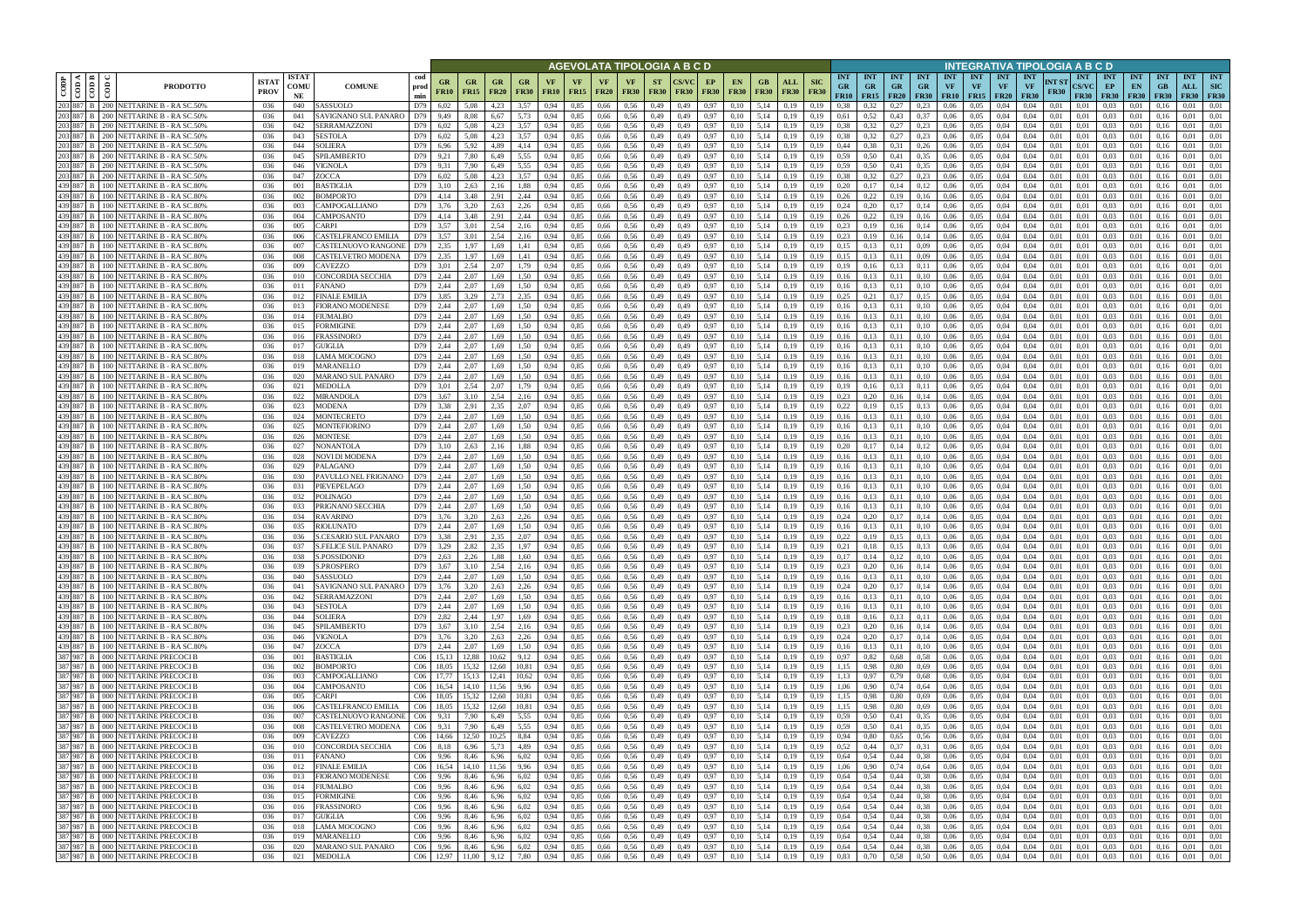|                      |                                                       |                                                                                                                                                                                                                                                                                                                                                                                                                                                                 |                            |                            |                                     |                                    |                      |                   |                            |                        |                   |              |                          |                          |                          | AGEVOLATA TIPOLOGIA A B C D |              |                                                                 |                            |                           |                                        |                                                |                                     |                                 |                         |                                             |                                 | INTEGRATIVA TIPOLOGIA A B C D          |                      |                                    |                                     |                                 |                     |                                  |                                  |
|----------------------|-------------------------------------------------------|-----------------------------------------------------------------------------------------------------------------------------------------------------------------------------------------------------------------------------------------------------------------------------------------------------------------------------------------------------------------------------------------------------------------------------------------------------------------|----------------------------|----------------------------|-------------------------------------|------------------------------------|----------------------|-------------------|----------------------------|------------------------|-------------------|--------------|--------------------------|--------------------------|--------------------------|-----------------------------|--------------|-----------------------------------------------------------------|----------------------------|---------------------------|----------------------------------------|------------------------------------------------|-------------------------------------|---------------------------------|-------------------------|---------------------------------------------|---------------------------------|----------------------------------------|----------------------|------------------------------------|-------------------------------------|---------------------------------|---------------------|----------------------------------|----------------------------------|
| CODP                 | $\leq$ $\blacksquare$<br>$\frac{1}{\cos \theta}$<br>ĝ | <b>PRODOTTO</b>                                                                                                                                                                                                                                                                                                                                                                                                                                                 | <b>ISTA</b><br><b>PROV</b> | <b>ISTAT</b><br>COMU<br>NE | <b>COMUNE</b>                       | cod<br>prod<br>min                 | GR<br><b>FR10</b>    | GR<br><b>FR15</b> | GR<br><b>FR20</b>          | GR<br><b>FR30</b>      | VF<br><b>FR10</b> | VF<br>FR15   | <b>VF</b><br><b>FR20</b> | VF<br><b>FR30</b>        | <b>ST</b><br><b>FR30</b> | <b>FR30</b>                 | EP           | EN<br><b>FR30</b><br><b>FR30</b>                                | GВ<br><b>FR30</b>          | <b>ALL</b><br><b>FR30</b> | <b>SIC</b><br><b>GR</b><br><b>FR30</b> | <b>INT</b><br><b>INT</b><br><b>GR</b><br>FR10  | <b>INT</b><br>GR<br>$FR15$   $FR20$ | <b>INT</b><br>GR<br><b>FR30</b> | <b>INT</b><br><b>VF</b> | <b>INT</b><br><b>VF</b><br><b>FR10</b> FR15 | <b>INT</b><br>VF<br><b>FR20</b> | <b>INT</b><br><b>VF</b><br><b>FR30</b> | NT ST<br><b>FR30</b> | <b>INT</b><br>CS/VC<br><b>FR30</b> | <b>INT</b><br>EP<br><b>FR30</b>     | <b>INT</b><br>EN<br><b>FR30</b> | <b>INT</b><br>F R30 | <b>INT</b><br>ALL<br><b>FR30</b> | <b>INT</b><br>SIC<br><b>FR30</b> |
| 387 987              |                                                       | 387 987 B   000 NETTARINE PRECOCI B                                                                                                                                                                                                                                                                                                                                                                                                                             | 036                        | 022                        | MIRANDOLA                           | C <sub>06</sub>                    |                      | 14,57<br>12.88    | 11.94                      | 10.25                  | 0.94              | 0.85         | 0,66                     | 0.56<br>0.56             | 0,49                     | 0.49                        | 0.97         | 0.10                                                            | 5.14                       | 0.19                      | 0.19<br>1.09<br>0.97                   |                                                | 0.76                                | 0.65                            | 0.06<br>0.06            | 0.05<br>0.05                                | 0.04                            | 0.04<br>0.04                           | 0.01<br>0.01         | 0.01<br>0.01                       | 0.03<br>0.03                        |                                 | 01                  | 0.01<br>0.01                     | 0.01                             |
| 387 987              |                                                       | <b>B</b> 000 NETTARINE PRECOCI B<br>000 NETTARINE PRECOCI B                                                                                                                                                                                                                                                                                                                                                                                                     | 036<br>036                 | 023<br>024                 | MODENA<br>MONTECRETO                | C <sub>06</sub><br>C <sub>06</sub> | 9.96                 |                   | 10.62<br>6.96              | 6.02                   |                   | 0,85<br>0.85 | 0,66<br>0,66             | 0.56                     | 0,49<br>0,49             | 0,49<br>0.49                | 0,97<br>0.97 | 0,10<br>0.10                                                    | 5,14<br>5,14               | 0,19<br>0.19              | 0.19<br>0.64<br>0.19                   | 0,82                                           | 0,68<br>0,44                        | 0.58<br>0.38                    | 0.06                    | 0.05                                        | 0.04<br>0.04                    | 0.04                                   | 0.01                 | 0.01                               | 0.03                                | 0.01<br>0.01                    |                     | 0.01                             | 0.01                             |
|                      |                                                       | 387 987 B   000 NETTARINE PRECOCI B                                                                                                                                                                                                                                                                                                                                                                                                                             | 036                        | 025                        | MONTEFIORINO                        | C <sub>06</sub>                    | 9,96                 | 8,46              | 6,96                       | 6,02                   | 0.94              | 0,85         | 0,66                     | 0.56                     | 0,49                     | 0,49                        |              | 0.10<br>0,97                                                    | 5,14                       | 0.19                      | 0,64<br>0,19                           | 0,54                                           | 0,44                                | 0.38                            | 0,06                    | 0.05                                        | 0,04                            | 0.04                                   | 0,01                 | 0,01                               | 0.03                                | 0.01                            | 0,16                | 0.01                             | 0.01                             |
| 387 987              |                                                       | 000 NETTARINE PRECOCI B                                                                                                                                                                                                                                                                                                                                                                                                                                         | 036                        | 026                        | MONTESE                             | C <sub>06</sub>                    | 9.96                 | 8.46              | 6.96                       | 6,02                   | 0.94              | 0.85         | 0,66                     | 0.56                     | 0,49                     | 0.49                        |              | 0.97<br>0.10                                                    | 5.14                       | 0.19                      | 0.19<br>0,64                           | 0.54                                           | 0,44                                | 0.38                            | 0.06                    | 0.05                                        | 0,04                            | 0.04                                   | 0.01                 | 0.01                               | 0.03                                | 0.01                            |                     | 0.01                             | 0.01                             |
|                      |                                                       | 387 987 B   000 NETTARINE PRECOCI B                                                                                                                                                                                                                                                                                                                                                                                                                             | 036                        | 027                        | NONANTOLA                           | C <sub>06</sub>                    | 15,13                | 12.88             | 10,62                      | 9,12                   | 0,94              | 0,85         | 0,66                     | 0,56                     | 0,49                     | 0,49                        |              | 0,97<br>0,10                                                    | 5,14                       | 0,19                      | 0,97<br>0,19                           | 0,82                                           | 0,68                                | 0.58                            | 0,06                    | 0,05                                        | 0,04                            | 0.04                                   | 0,01                 | 0,01                               | 0,03                                | 0,01                            | 0.16                | 0,01                             | 0,01                             |
| 387 987<br>387 987   |                                                       | <b>NETTARINE PRECOCI B</b><br>000 NETTARINE PRECOCI B                                                                                                                                                                                                                                                                                                                                                                                                           | 036<br>036                 | 028<br>029                 | NOVI DI MODENA<br>PALAGANO          | C <sub>06</sub><br>C <sub>06</sub> | 9.96<br>9.96         | 8.46              | 6.96<br>6.96               | 6,02<br>6,02           | 0.94<br>0.94      | 0.85<br>0.85 | 0.66<br>0.66             | 0.56<br>0.56             | 0,49<br>0,49             | 0.49<br>0.49                |              | 0.97<br>0.10<br>0.97<br>0.10                                    | 5.14<br>5.14               | 0.19<br>0.19              | 0.64<br>0.64<br>0.19                   | 0.54<br>0.54                                   | 0.44<br>0.44                        | 0.38<br>0.38                    | 0.06<br>0.06            | 0.05<br>0.05                                | 0.04<br>0.04                    | 0.04<br>0.04                           | 0.01<br>0.01         | 0.01<br>0.01                       | 0.03<br>0.03                        | 0.01<br>0.01                    | 0.16                | 0.01<br>0.01                     | 0.01<br>0.01                     |
| 387 987              | 000                                                   | <b>NETTARINE PRECOCIB</b>                                                                                                                                                                                                                                                                                                                                                                                                                                       | 036                        | 030                        | PAVULLO NEL FRIGNANO                | C <sub>06</sub>                    | 9,96                 | 8.46              | 6,96                       | 6,02                   | 0.94              | 0.85         | 0.66                     | 0.56                     | 0,49                     | 0.49                        |              | 0,97<br>0.10                                                    | 5.14                       | 0,19                      | 0,64<br>0.19                           | 0.54                                           | 0.44                                | 0.38                            | 0.06                    | 0.05                                        | 0.04                            | 0.04                                   | 0.01                 | 0.01                               | 0.03                                | 0.01                            | 0.16                | 0.01                             | 0.01                             |
|                      |                                                       | 387 987 B 000 NETTARINE PRECOCI B                                                                                                                                                                                                                                                                                                                                                                                                                               | 036                        | 031                        | PIEVEPELAGO                         | C <sub>06</sub>                    | 9,96                 | 8.46              | 6.96                       | 6.02                   | 0.94              | 0.85         | 0.66                     | 0.56                     | 0,49                     | 0.49                        |              | 0.97<br>0.10                                                    | 5.14                       | 0.19                      | 0.64<br>0.19                           | 0.54                                           | 0.44                                | 0.38                            | 0.06                    | 0.05                                        | 0.04                            | 0.04                                   | 0.01                 | 0.01                               | 0.03                                | 0.01                            | 0.16                | 0.01                             | 0.01                             |
| 387 987 B            | 000 <sup>1</sup>                                      | <b>NETTARINE PRECOCI B</b>                                                                                                                                                                                                                                                                                                                                                                                                                                      | 036                        | 032                        | <b>POLINAGO</b>                     | C <sub>06</sub>                    | 9.96                 | 8.46              | 6.96                       | 6.02                   | 0.94              | 0.85         | 0.66                     | 0.56                     | 0,49                     | 0.49                        |              | 0.97<br>0.10                                                    | 5.14                       | 0.19                      | 0.64<br>0.19                           | 0.54                                           | 0.44                                | 0.38                            | 0.06                    | 0.05                                        | 0.04                            | 0.04                                   | 0.01                 | 0.01                               | 0.03                                | 0.01                            | 0.16                | 0.01                             | 0.01                             |
|                      |                                                       | 387 987 B   000 NETTARINE PRECOCI B                                                                                                                                                                                                                                                                                                                                                                                                                             | 036                        | 033                        | PRIGNANO SECCHIA                    | C <sub>06</sub>                    | 9,96                 | 8,46              | 6.96                       | 6,02                   | 0.94              | 0,85         | 0,66                     | 0.56                     | 0,49                     | 0,49                        |              | 0,97<br>0,10                                                    | 5.14                       | 0,19                      | 0.64<br>0.19                           | 0,54                                           | 0,44                                | 0.38                            | 0,06                    | 0,05                                        | 0,04                            | 0.04                                   | 0.01                 | 0.01                               | 0.03                                | 0,01                            | 0.16                | 0.01                             | 0.01                             |
| 387 987 B            |                                                       | 000 NETTARINE PRECOCI B<br>387 987 B   000 NETTARINE PRECOCI B                                                                                                                                                                                                                                                                                                                                                                                                  | 036<br>036                 | 034<br>035                 | <b>RAVARINO</b><br>RIOLUNATO        | C <sub>06</sub><br>C <sub>06</sub> | 15.98<br>9,96        | 13.63<br>8,46     | 11.19<br>6.96              | 9,59<br>6,02           | 0.94<br>0.94      | 0,85<br>0,85 | 0,66<br>0,66             | 0.56<br>0.56             | 0,49<br>0,49             | 0.49<br>0,49                | 0,97         | 0.97<br>0,10<br>0,10                                            | 5,14<br>5.14               | 0,19<br>0.19              | 0.19<br>1.02<br>0.19<br>0.64           | 0.87<br>0,54                                   | 0,71<br>0,44                        | 0.61<br>0.38                    | 0.06<br>0,06            | 0.05<br>0,05                                | 0,04<br>0,04                    | 0.04<br>0.04                           | 0.01<br>0,01         | 0.01<br>0,01                       | 0.03<br>0.03                        | 0,01<br>0,01                    | 0.16<br>0.16        | 0.01<br>0.01                     | 0.01<br>0.01                     |
| 387 987 B            |                                                       | 000 NETTARINE PRECOCI B                                                                                                                                                                                                                                                                                                                                                                                                                                         | 036                        | 036                        | <b>S.CESARIO SUL PANARO</b>         | C <sub>06</sub>                    | 16.54                | 14,10             | 11.56                      | 9,96                   | 0.94              | 0,85         | 0,66                     | 0,56                     | 0,49                     | 0,49                        |              | 0,97<br>0,10                                                    | 5,14                       | 0,19                      | 0.19                                   | 1,06<br>0,90                                   | 0,74                                | 0,64                            | 0,06                    | 0,05                                        | 0,04                            | 0.04                                   | 0,01                 | 0,01                               | 0,03                                | 0,01                            | 0.16                | 0,01                             | 0,01                             |
| 387 987 B            | 000 <sup>1</sup>                                      | <b>NETTARINE PRECOCI B</b>                                                                                                                                                                                                                                                                                                                                                                                                                                      | 036                        | 037                        | <b>S.FELICE SUL PANARO</b>          | C <sub>06</sub>                    | 15,98                | 13.63             | 11.19                      | 9,59                   | 0.94              | 0,85         | 0,66                     | 0.56                     | 0,49                     | 0.49                        |              | 0,97<br>0.10                                                    | 5,14                       | 0.19                      | 1.02<br>0.19                           | 0.87                                           | 0,71                                | 0.61                            | 0,06                    | 0.05                                        | 0.04                            | 0.04                                   | 0.01                 | 0.01                               | 0.03                                | 0,01                            | 0.16                | 0.01                             | 0.01                             |
| 387 987 B            |                                                       | 000 NETTARINE PRECOCI B                                                                                                                                                                                                                                                                                                                                                                                                                                         | 036                        | 038                        | S.POSSIDONIC                        | C <sub>06</sub>                    | 10.53                | 8.93              | 7.33                       | 6.30                   | 0.94              | 0,85         | 0,66                     | 0.56                     | 0,49                     | 0.49                        |              | 0,97<br>0.10                                                    | 5,14                       | 0,19                      | 0,67<br>0.19                           | 0.57                                           | 0,47                                | 0,40                            | 0,06                    | 0.05                                        | 0,04                            | 0.04                                   | 0.01                 | 0.01                               | 0.03                                | 0.01                            | 0.16                | 0,01                             | 0.01                             |
|                      |                                                       | 387 987 B 000 NETTARINE PRECOCI B                                                                                                                                                                                                                                                                                                                                                                                                                               | 036                        | 039                        | S.PROSPERO                          | C <sub>06</sub>                    | 15.98                | 13,63             | 11,19                      | 9,59                   | 0.94              | 0,85         | 0,66                     | 0,56                     | 0,49                     | 0,49                        |              | 0,97<br>0.10                                                    | 5,14                       | 0,19                      | 1,02<br>0,19                           | 0,87                                           | 0,71                                | 0.61                            | 0,06                    | 0,05                                        | 0,04                            | 0.04                                   | 0,01                 | 0.01                               | 0,03                                | 0,01                            | 0.16                | 0,01                             | 0.01                             |
|                      |                                                       | 387 987 B 000 NETTARINE PRECOCI B<br>387 987 B 000 NETTARINE PRECOCI B                                                                                                                                                                                                                                                                                                                                                                                          | 036<br>036                 | 040<br>041                 | SASSUOLO<br>SAVIGNANO SUL PANARO    | C <sub>06</sub><br>CO6             | 9.96<br>17.11        | 8.46<br>14.57     | 6.96<br>11.94              | 6.02<br>10.25          | 0.94<br>0.94      | 0.85<br>0.85 | 0.66<br>0.66             | 0.56<br>0.56             | 0,49<br>0,49             | 0.49<br>0.49                |              | 0,97<br>0.10<br>0,97<br>0.10                                    | 5.14<br>5.14               | 0.19<br>0.19              | 0.64<br>0.19<br>0.19                   | 0.54<br>1.09<br>0.93                           | 0.44<br>0.76                        | 0.38<br>0.65                    | 0.06<br>0.06            | 0.05<br>0.05                                | 0.04<br>0.04                    | 0.04<br>0.04                           | 0.01<br>0.01         | 0.01<br>0.01                       | 0.03<br>0.03                        | 0.01<br>0.01                    | 0.16<br>0.16        | 0.01<br>0.01                     | 0.01<br>0.01                     |
|                      |                                                       | 387 987 B   000 NETTARINE PRECOCI E                                                                                                                                                                                                                                                                                                                                                                                                                             | 036                        | 042                        | <b>SERRAMAZZONI</b>                 | C <sub>06</sub>                    | 9,96                 | 8,46              | 6,96                       | 6,02                   | 0,94              | 0,85         | 0,66                     | 0.56                     | 0,49                     | 0,49                        |              | 0,97<br>0,10                                                    | 5,14                       | 0,19                      | 0,64<br>0.19                           | 0.54                                           | 0,44                                | 0.38                            | 0.06                    | 0,05                                        | 0,04                            | 0,04                                   | 0.01                 | 0.01                               | 0,03                                | 0,01                            | 0.16                | 0,01                             | 0.01                             |
| 387 987              | 000 <sup>1</sup>                                      | NETTARINE PRECOCI B                                                                                                                                                                                                                                                                                                                                                                                                                                             | 036                        | 043                        | SESTOLA                             | C <sub>06</sub>                    | 9.96                 | 8.46              | 6.96                       | 6.02                   | 0.94              | 0.85         | 0.66                     | 0.56                     | 0,49                     | 0.49                        | 0.97         |                                                                 | 5.14                       | 0.19                      | 0.64<br>0.19                           |                                                | 0.44                                |                                 | 0.06                    | 0.05                                        | 0.04                            | 0.04                                   | 0.01                 | 0.01                               | 0.03                                | 0.01                            |                     | 0.01                             | 0.01                             |
| 387 987 B            |                                                       | 000 NETTARINE PRECOCI E                                                                                                                                                                                                                                                                                                                                                                                                                                         | 036                        | 044                        | <b>SOLIERA</b>                      | C <sub>06</sub>                    | 12.69                |                   | 8.93                       | 7.61                   | 0.94              | 0.85         | 0.66                     | 0.56                     | 0,49                     | 0.49                        | 0,97         | 0.10                                                            | 5.14                       | 0.19                      | 0.81                                   | 0.69                                           | 0,57                                | 0,49                            | 0.06                    | 0.05                                        | 0.04                            | 0.04                                   | 0.01                 | 0.01                               | 0.03                                | 0.01                            |                     | 0.01                             | 0.01                             |
| 387 987              | 000 <sub>1</sub>                                      | NETTARINE PRECOCI B                                                                                                                                                                                                                                                                                                                                                                                                                                             | 036                        | 045                        | SPILAMBERTO                         | C <sub>06</sub>                    |                      |                   | 1.56                       | 9.96                   | 0.94              | 0.85         | 0.66                     | 0.56                     | 0,49                     | 0.49                        | 0.97         | 0.10                                                            | 5.14                       | 0.19                      | 1.06<br>0.19                           | 0.90                                           | 0,74                                | 0.64                            | 0.06                    | 0.05                                        | 0.04                            | 0.04                                   | 0.01                 | 0.01                               | 0.03                                | 0.01                            |                     | 0.01                             | 0.01                             |
| 387 987              | R                                                     | 387 987 B   000 NETTARINE PRECOCI B<br>000 NETTARINE PRECOCI B                                                                                                                                                                                                                                                                                                                                                                                                  | 036<br>036                 | 046<br>047                 | VIGNOLA<br>ZOCCA                    | C <sub>06</sub><br>C <sub>06</sub> | 18.42<br>9.96        | 15.70<br>8.46     | 12.88<br>6,96              | 11,09<br>6.02          | 0.94<br>0.94      | 0,85<br>0.85 | 0,66<br>0,66             | 0.56<br>0.56             | 0,49<br>0,49             | 0,49<br>0.49                | 0.97<br>0.97 | 0,10<br>0.10                                                    | 5,14<br>5.14               | 0.19<br>0.19              | 0,19<br>1.18<br>0.64<br>0.19           | 1.00<br>0.54                                   | 0,82<br>0.44                        | 0,71<br>0.38                    | 0,06<br>0.06            | 0.05<br>0.05                                | 0,04<br>0.04                    | 0.04<br>0.04                           | 0.01<br>0.01         | 0,01<br>0.01                       | 0.03<br>0.03                        | 0.01<br>0.01                    | 0.16                | 0.01<br>0.01                     | 0.01<br>0.01                     |
| 256 987 B            |                                                       | 200 NETTARINE PRECOCI B - RA SC.50%                                                                                                                                                                                                                                                                                                                                                                                                                             | 036                        | 001                        | 3 ASTIGLIA                          | D78                                | 7,61                 | 6,49              | 5,36                       | 4,61                   |                   | 0,85         | 0,66                     | 0.56                     | 0,49                     | 0,49                        | 0,97         | 0,10                                                            | 5,14                       | 0,19                      | 0,49<br>0,19                           | 0,41                                           | 0,34                                | 0,29                            | 0,06                    | 0.05                                        | 0,04                            | 0,04                                   | 0.01                 | 0.01                               | 0,03                                | 0.01                            |                     | 0.01                             |                                  |
| 256 987              | 200 l                                                 | NETTARINE PRECOCI B - RA SC.50%                                                                                                                                                                                                                                                                                                                                                                                                                                 | 036                        | 002                        | <b>BOMPORTO</b>                     | D78                                | 9.02                 |                   | 6.30                       | 5,45                   | 0.94              | 0.85         | 0.66                     | 0.56                     | 0,49                     |                             | 0.97         | 0.10                                                            | 5.14                       | 0.19                      | 0.58<br>0.19                           | 0.49                                           | 0.40                                | 0.35                            | 0.06                    | 0.05                                        | 0.04                            | 0.04                                   | 0.01                 | 0.01                               | 0.03                                | 0.01                            |                     | 0.01                             | 0.01                             |
| 256 987              |                                                       | 200 NETTARINE PRECOCI B - RA SC.50%                                                                                                                                                                                                                                                                                                                                                                                                                             | 036                        | 003                        | CAMPOGALLIANO                       | D78                                | 8.93                 | 7,61              | 6,30                       | 5,36                   | 0.94              | 0,85         | 0,66                     | 0.56                     | 0,49                     | 0,49                        | 0.97         | 0.10                                                            | 5,14                       | 0.19                      | 0,57<br>0.19                           | 0,49                                           | 0,40                                | 0,34                            | 0,06                    | 0.05                                        | 0,04                            | 0.04                                   | 0.01                 | 0.01                               | 0.03                                | 0.01                            | 01                  | 0.01                             | 0.01                             |
| 256 987              |                                                       | 200 NETTARINE PRECOCI B - RA SC.50%                                                                                                                                                                                                                                                                                                                                                                                                                             | 036                        | 004                        | CAMPOSANTO                          | D78                                | 8,27                 | 7,05              | 5,83                       | 4,98                   | 0.94              | 0.85         | 0,66                     | 0,56                     | 0,49                     | 0.49                        |              | 0,97<br>0.10                                                    | 5,14                       | 0,19                      | 0,53<br>0.19                           | 0,45                                           | 0,37                                | 0,32                            | 0.06                    | 0,05                                        | 0.04                            | 0.04                                   | 0.01                 | 0.01                               | 0.03                                | 0,01                            |                     | 0.01                             | 0.01                             |
| 256 987 B<br>256 987 | 200                                                   | 200 NETTARINE PRECOCI B - RA SC.50%<br>NETTARINE PRECOCI B - RA SC.50%                                                                                                                                                                                                                                                                                                                                                                                          | 036<br>036                 | 005<br>006                 | CARPI<br>CASTELFRANCO EMILIA        | D78<br>D78                         | 9.02<br>9.02         | 7,71<br>7.71      | 6.30<br>6.30               | 5,45<br>5,45           | 0.94<br>0.94      | 0.85<br>0.85 | 0,66<br>0.66             | 0.56<br>0.56             | 0,49<br>0,49             | 0.49<br>0.49                |              | 0.97<br>0.10<br>0.97<br>0.10                                    | 5.14<br>5.14               | 0.19<br>0.19              | 0.19<br>0.19                           | 0.58<br>0,49<br>0.58<br>0.49                   | 0.40<br>0.40                        | 0.35<br>0.35                    | 0.06<br>0.06            | 0.05<br>0.05                                | 0.04<br>0.04                    | 0.04<br>0.04                           | 0.01<br>0.01         | 0.01<br>0.01                       | 0.03<br>0.03                        | 0.01<br>0.01                    | 0.16                | 0.01<br>0.01                     | 0.01<br>0.01                     |
| 256 987 B            | <b>200</b>                                            | NETTARINE PRECOCI B - RA SC.50%                                                                                                                                                                                                                                                                                                                                                                                                                                 | 036                        | 007                        | CASTELNUOVO RANGONE                 | D78                                | 4.70                 | 4.04              | 3,29                       | 2,82                   | 0.94              | 0.85         | 0,66                     | 0.56                     | 0,49                     | 0,49                        |              | 0,97<br>0,10                                                    | 5.14                       | 0,19                      | 0.19                                   | 0.30<br>0,26                                   | 0,21                                | 0,18                            | 0,06                    | 0.05                                        | 0,04                            | 0.04                                   | 0.01                 | 0.01                               | 0.03                                | 0,01                            | 0.16                | 0.01                             | 0.01                             |
| 256 987              | <b>200</b>                                            | NETTARINE PRECOCI B - RA SC.50%                                                                                                                                                                                                                                                                                                                                                                                                                                 | 036                        | 008                        | CASTELVETRO MODENA                  | D78                                | 4.70                 | 4.04              | 3,29                       | 2.82                   | 0.94              | 0.85         | 0.66                     | 0.56                     | 0,49                     | 0.49                        |              | 0.97<br>0.10                                                    | 5.14                       | 0.19                      | 0.19                                   | 0.30<br>0.26                                   | 0,21                                | 0,18                            | 0.06                    | 0.05                                        | 0.04                            | 0.04                                   | 0.01                 | 0.01                               | 0.03                                | 0.01                            | 0.16                | 0.01                             | 0.01                             |
| 256 987 B            |                                                       | 200 NETTARINE PRECOCI B - RA SC.50%                                                                                                                                                                                                                                                                                                                                                                                                                             | 036                        | 009                        | <b>CAVEZZO</b>                      | D78                                | 7.33                 | 6,20              | 5.17                       | 4,42                   | 0.94              | 0.85         | 0.66                     | 0.56                     | 0,49                     | 0,49                        | 0,97         | 0,10                                                            | 5.14                       | 0.19                      | 0.19                                   | 0.47<br>0,40                                   | 0,33                                | 0,28                            | 0.06                    | 0.05                                        | 0.04                            | 0.04                                   | 0.01                 | 0.01                               | 0.03                                | 0.01                            | 0.16                | 0.01                             | 0.01                             |
| 256 987 B<br>256 987 | 200                                                   | 200 NETTARINE PRECOCI B - RA SC.50%                                                                                                                                                                                                                                                                                                                                                                                                                             | 036                        | 010                        | CONCORDIA SECCHIA                   | D78                                | 4,14                 | 3,48<br>4.23      | 2,91                       | 2,44                   | 0,94              | 0,85         | 0.66                     | 0.56                     | 0,49                     | 0.49                        |              | 0,97<br>0,10                                                    | 5,14<br>5.14               | 0,19                      | 0.19<br>0.32                           | 0,26<br>0,22                                   | 0,19                                | 0,16                            | 0.06                    | 0.05                                        | 0.04                            | 0.04                                   | 0.01                 | 0.01                               | 0.03<br>0.03                        | 0,01                            | 0.16                | 0.01<br>0.01                     | 0.01                             |
| 256 987              | 200 l                                                 | NETTARINE PRECOCI B - RA SC.50%<br>NETTARINE PRECOCI B - RA SC.50%                                                                                                                                                                                                                                                                                                                                                                                              | 036<br>036                 | 011<br>012                 | FANANO<br>FINALE EMILIA             | D78<br>D78                         | 4,98<br>8,27         | 7,05              | 3.48<br>5.83               | 3,01<br>4,98           | 0.94<br>0.94      | 0,85<br>0,85 | 0,66<br>0,66             | 0.56<br>0.56             | 0,49<br>0,49             | 0,49<br>0.49                |              | 0.97<br>0.10<br>0.97<br>0,10                                    | 5,14                       | 0.19<br>0.19              | 0.19<br>0.19                           | 0,27<br>0,53<br>0,45                           | 0,22<br>0,37                        | 0,19<br>0,32                    | 0,06<br>0.06            | 0,05<br>0.05                                | 0.04<br>0,04                    | 0.04<br>0.04                           | 0.01<br>0.01         | 0.01<br>0.01                       | 0.03                                | 0,01<br>0,01                    | 0.16<br>0.16        | 0,01                             | 0.01<br>0.01                     |
| 256 987 B            |                                                       | 200 NETTARINE PRECOCI B - RA SC.50%                                                                                                                                                                                                                                                                                                                                                                                                                             | 036                        | 013                        | <b>TORANO MODENESE</b>              | D78                                | 4,98                 | 4,23              | 3,48                       | 3,01                   | 0,94              | 0,85         | 0,66                     | 0,56                     | 0,49                     | 0,49                        | 0,97         | 0,10                                                            | 5,14                       | 0,19                      | 0,32<br>0,19                           | 0,27                                           | 0,22                                | 0,19                            | 0,06                    | 0,05                                        | 0,04                            | 0,04                                   | 0,01                 | 0,01                               | 0,03                                | 0,01                            | 0,16                | 0,01                             | 0,01                             |
| 256 987 B            |                                                       | 200 NETTARINE PRECOCI B - RA SC.50%                                                                                                                                                                                                                                                                                                                                                                                                                             | 036                        | 014                        | FIUMALBO                            | D78                                | 4,98                 | 4.23              | 3.48                       | 3.01                   | 0.94              | 0,85         | 0,66                     | 0.56                     | 0,49                     | 0.49                        | 0,97         | 0,10                                                            | 5,14                       | 0.19                      | 0.19                                   | 0.32<br>0.27                                   | 0,22                                | 0,19                            | 0,06                    | 0.05                                        | 0,04                            | 0.04                                   | 0.01                 | 0.01                               | 0.03                                | 0,01                            | 0.16                | 0,01                             | 0.01                             |
|                      |                                                       | 256 987 B   200 NETTARINE PRECOCI B - RASC.50%                                                                                                                                                                                                                                                                                                                                                                                                                  | 036                        | 015                        | FORMIGINE                           | D78                                | 4,98                 | 4.23              | 3,48                       | 3,01                   | 0.94              | 0,85         | 0,66                     | 0.56                     | 0,49                     | 0.49                        | 0,97         | 0.10                                                            | 5,14                       | 0,19                      | 0.19                                   | 0,32<br>0,27                                   | 0,22                                | 0,19                            | 0,06                    | 0,05                                        | 0,04                            | 0.04                                   | 0,01                 | 0.01                               | 0.03                                | 0,01                            | 0.16                | 0,01                             | 0.01                             |
| 256 987 B            |                                                       | 256 987 B   200 NETTARINE PRECOCI B - RA SC.50%<br>200 NETTARINE PRECOCI B - RA SC.50%                                                                                                                                                                                                                                                                                                                                                                          | 036<br>036                 | 016<br>017                 | FRASSINORO<br><b>GUIGLIA</b>        | D78<br>D78                         | 4,98<br>4.98         | 4.23<br>4.23      | 3.48<br>3.48               | 3,01<br>3.01           | 0,94<br>0.94      | 0,85<br>0.85 | 0,66<br>0.66             | 0.56<br>0.56             | 0,49<br>0.49             | 0,49<br>0.49                | 0.97         | 0,97<br>0,10<br>0.10                                            | 5,14<br>5.14               | 0,19<br>0.19              | 0,32<br>0.19<br>0.32                   | 0,27<br>0.27                                   | 0,22<br>0.22                        | 0,19<br>0.19                    | 0,06<br>0.06            | 0,05<br>0.05                                | 0,04<br>0.04                    | 0.04<br>0.04                           | 0.01<br>0.01         | 0.01<br>0.01                       | 0,03<br>0.03                        | 0,01<br>0.01                    | 0.16                | 0,01<br>0.01                     | 0.01<br>0.01                     |
|                      |                                                       | 256 987 B 200 NETTARINE PRECOCI B - RA SC.50%                                                                                                                                                                                                                                                                                                                                                                                                                   | 036                        | 018                        | LAMA MOCOGNO                        | D78                                | 4.98                 | 4.23              | 3.48                       | 3.01                   | 0.94              | 0.85         | 0,66                     | 0.56                     | 0,49                     | 0.49                        |              | 0,97<br>0.10                                                    | 5.14                       | 0.19                      | 0.32<br>0.19                           | 0.27                                           | 0,22                                | 0,19                            | 0.06                    | 0.05                                        | 0.04                            | 0.04                                   | 0.01                 | 0.01                               | 0.03                                | 0.01                            | 0.16                | 0.01                             | 0.01                             |
|                      |                                                       | 256 987 B 200 NETTARINE PRECOCI B - RA SC.50%                                                                                                                                                                                                                                                                                                                                                                                                                   | 036                        | 019                        | <b>MARANELLO</b>                    | D78                                | 4.98                 | 4.23              | 3.48                       | 3.01                   | 0.94              | 0.85         | 0.66                     | 0.56                     | 0.49                     | 0.49                        | 0.97         | 0.10                                                            | 5.14                       | 0.19                      | 0.32<br>0.19                           | 0,27                                           | 0,22                                | 0.19                            | 0.06                    | 0.05                                        | 0.04                            | 0.04                                   | 0.01                 | 0.01                               | 0.03                                | 0.01                            |                     | 0.01                             | 0.01                             |
|                      |                                                       | 256 987 B 200 NETTARINE PRECOCI B - RA SC.50%                                                                                                                                                                                                                                                                                                                                                                                                                   | 036                        | 020                        | MARANO SUL PANARO                   |                                    | D78 4,98             |                   | 4,23 3,48                  | 3,01                   | 0,94              | 0,85         |                          | $0,66$ 0.56              | 0,49                     | 0,49                        |              | $0,97$ 0,10                                                     | 5,14 0,19                  |                           | 0,19                                   | 0,32<br>0,27                                   | 0,22                                | 0,19                            | 0,06                    | 0,05                                        | 0,04                            | 0,04                                   | 0,01                 | 0,01                               | $0,03$ $0,01$                       |                                 | 0,16                | 0,01                             | 0,01                             |
|                      |                                                       | 256 987 B 200 NETTARINE PRECOCI B - RA SC.50%<br>256 987 B 200 NETTARINE PRECOCI B - RA SC.50%                                                                                                                                                                                                                                                                                                                                                                  | 036                        | 021                        | <b>MEDOLLA</b>                      |                                    | D78 6,49             | 5,55              | 4,51                       | 3,85                   | 0,94              | 0,85         |                          | $0,66$ 0.56              | 0,49                     | 0,49                        |              | 0,97<br>0,10                                                    | $5,14$ 0,19                |                           | 0,19                                   | 0,41<br>0,35                                   | 0,29                                | 0,25                            | 0,06                    | 0,05                                        | 0,04                            | 0,04                                   | 0,01                 | 0,01                               | $0.03 \qquad 0.01$                  |                                 | 0,16                | 0,01                             | 0,01                             |
|                      |                                                       | 256 987 B 200 NETTARINE PRECOCI B - RA SC.50%                                                                                                                                                                                                                                                                                                                                                                                                                   | 036<br>036                 | 022<br>023                 | <b>MIRANDOLA</b><br><b>MODENA</b>   |                                    | D78 8,55<br>D78 7,61 |                   | 7,24 6,02<br>6,49 5,36     | 5,17<br>4,61 0,94      | 0,94              | 0,85<br>0,85 |                          | $0,66$ 0.56<br>0,66 0,56 | 0,49<br>0,49             | 0,49<br>0,49                |              | 0,97<br>0,10<br>0,97<br>0,10                                    | $5,14$ 0,19<br>$5,14$ 0,19 |                           | 0,19<br>0,19                           | $0,55$ 0,46<br>$0,49$ 0.41 0.34 0.29           | 0,38                                | 0,33                            | 0,06                    | 0,05<br>$0.06\qquad 0.05$                   | 0,04<br>0,04                    | 0,04<br>0,04                           | 0,01<br>0,01         | 0,01<br>0.01                       | $0,03$ $0,01$<br>$0.03 \qquad 0.01$ |                                 | 0,16<br>0,16        | 0,01<br>0,01                     | 0,01<br>0,01                     |
|                      |                                                       |                                                                                                                                                                                                                                                                                                                                                                                                                                                                 | 036                        | 024                        | MONTECRETO                          |                                    | D78 4,98             | 4,23              | 3,48                       | 3,01                   | 0,94              | 0,85         |                          | $0,66$ 0.56              | 0,49                     | 0,49                        |              | 0,97<br>0,10                                                    | 5,14 0,19                  |                           | 0,19                                   | 0,32<br>0,27                                   | 0,22                                | 0,19                            | 0,06                    | 0,05                                        | 0,04                            | 0,04                                   | 0,01                 | 0,01                               | $0.03 \qquad 0.01$                  |                                 | 0,16                | 0.01                             | 0,01                             |
|                      |                                                       | $\frac{256}{987}\begin{array}{l}\text{B} \end{array} \begin{array}{l}\text{200}\end{array}\begin{array}{l}\text{NETTARINE PRECOCI B - RA SC.50\%}\\ \text{NETTARINE PRECOCI B - RA SC.50\%} \end{array}$                                                                                                                                                                                                                                                        | 036                        | 025                        | <b>MONTEFIORINO</b>                 |                                    | D78 4,98             |                   | 4,23 3,48                  | 3,01                   | 0,94              | 0,85         |                          | 0,66 0,56                | 0,49                     | 0,49                        |              | 0,97<br>0,10                                                    | 5,14 0,19                  |                           | 0,19                                   | 0,32<br>0,27                                   | 0,22                                | 0,19                            | 0,06                    | 0,05                                        | 0,04                            | 0,04                                   | 0,01                 | 0,01                               | 0,03                                | 0,01                            | 0,16                | 0,01                             | 0,01                             |
|                      |                                                       | $\begin{tabular}{ l l l l } \hline 256987 & B & 200 & NETWORK \\ \hline \end{tabular} \begin{tabular}{ l l l } \hline 256987 & B & 200 & NETWORK \\ \hline \end{tabular} \begin{tabular}{ l l l } \hline \texttt{R25698} & B & 200 & NETWORK \\ \hline \end{tabular} \begin{tabular}{ l l l } \hline \texttt{R25698} & A & B & 200 & NETWORK \\ \hline \end{tabular} \begin{tabular}{ l l l } \hline \texttt{R25698} & A & B & 20$                              | 036                        | 026                        | <b>MONTESE</b>                      | D78                                | 4,98                 | 4,23              | 3,48                       | 3,01                   | 0,94              | 0,85         |                          | $0,66$ 0.56              | 0,49                     | 0,49                        |              | 0,97<br>0,10                                                    | $5,14$ 0,19                |                           | 0,19                                   | 0,32<br>0,27                                   | 0,22                                | 0,19                            | 0,06                    | 0,05                                        | 0,04                            | 0,04                                   | 0,01                 | 0,01                               | 0,03                                | 0,01                            | 0,16                | 0.01                             | 0,01                             |
|                      |                                                       |                                                                                                                                                                                                                                                                                                                                                                                                                                                                 | 036                        | 027                        | <b>NONANTOLA</b><br>NOVI DI MODENA  |                                    | D78 7,61<br>D78 4,98 |                   | 6,49 5,36                  | 4,61                   | 0,94              | 0,85<br>0,85 |                          | $0,66$ 0.56<br>0,66 0,56 | 0,49<br>0,49             | 0,49<br>0,49                |              | 0,97<br>0,10<br>0,10                                            | 5,14 0,19<br>5,14 0,19     |                           | 0,19<br>0,19                           | 0,49<br>0,41<br>0,32                           | 0,34                                | 0,29                            | 0,06<br>0,06            | 0,05<br>0,05                                | 0,04<br>0,04                    | 0,04<br>0,04                           | 0,01<br>0,01         | 0,01<br>0,01                       | 0,03<br>0,03                        | 0,01<br>0,01                    | 0,16                | 0.01                             | 0,01<br>0,01                     |
|                      |                                                       | $\begin{tabular}{ l l l l } \hline 256987 & B & 200 & NETWORK \\ \hline \end{tabular} \begin{tabular}{ l l l } \hline 256987 & B & 200 & NETWORK \\ \hline \end{tabular} \begin{tabular}{ l l l } \hline \texttt{18} & 200 & NETWORK \\ \hline \end{tabular} \begin{tabular}{ l l l } \hline \texttt{18} & 200 & NETWORK \\ \hline \end{tabular} \begin{tabular}{ l l l } \hline \texttt{18} & 200 & NETWORK \\ \hline \end{tabular} \begin{tabular}{ l $       | 036<br>036                 | 028<br>029                 | PALAGANO                            |                                    | D78 4.98             |                   | 4,23 3,48<br>$4,23$ $3,48$ | 3,01<br>3,01 0,94      | 0,94              | 0,85         |                          |                          |                          |                             |              | 0,97<br>$0.66$ $0.56$ $0.49$ $0.49$ $0.97$ $0.10$ $5.14$ $0.19$ |                            |                           | $0,19$ $0,32$ $0,27$ $0,22$ $0,19$     | 0,27                                           | 0,22                                | 0,19                            |                         | $0,06$ 0.05                                 | 0,04                            | 0,04                                   | 0,01                 | 0,01                               | $0,03$ $0,01$                       |                                 | 0,16<br>0,16        | 0,01                             | $0,01$ $0,01$                    |
|                      |                                                       | 256 987 B 200 NETTARINE PRECOCI B - RA SC.50%<br>256 987 B 200 NETTARINE PRECOCI B - RA SC.50%                                                                                                                                                                                                                                                                                                                                                                  | 036                        | 030                        | PAVULLO NEL FRIGNANO                |                                    | D78 4,98             |                   | $4,23$ $3,48$              | 3,01 0,94              |                   | 0,85         |                          | 0,66 0,56                |                          | $0,49$ $0,49$               |              | $0,97$ 0,10 5,14 0,19                                           |                            |                           | $0,19$ $0,32$ $0,27$ $0,22$ $0,19$     |                                                |                                     |                                 |                         | $0,06$ 0.05                                 | 0,04                            | 0,04                                   | 0,01                 | 0,01                               | $0,03$ $0,01$                       |                                 | 0,16                |                                  | $0,01$ $0,01$                    |
|                      |                                                       |                                                                                                                                                                                                                                                                                                                                                                                                                                                                 | 036                        | 031                        | PIEVEPELAGO                         |                                    | D78 4,98             |                   | 4,23 3,48                  | 3,01 0,94              |                   | 0,85         |                          |                          |                          | $0,66$ $0,56$ $0,49$ $0,49$ |              | $0,97$ 0,10                                                     | 5,14 0,19                  |                           | 0,19                                   | $0,32$ $0,27$ $0,22$ $0,19$                    |                                     |                                 |                         | $0,06$ 0.05                                 | 0,04                            | 0,04                                   | 0,01                 | 0,01                               | $0,03$ $0,01$                       |                                 | 0,16                |                                  | $0,01$ $0,01$                    |
|                      |                                                       | $\begin{array}{ l l l } \hline 256 & 987 & \text{B} & 200 & \text{NETTARINE PRECOCI B - RA SC.50\%} \\ \hline 256 & 987 & \text{B} & 200 & \text{NETTARINE PRECOCI B - RA SC.50\%} \\ \hline \end{array}$                                                                                                                                                                                                                                                       | 036                        | 032                        | POLINAGO                            |                                    | D78 4,98             |                   | $4,23$ $3,48$              | 3,01                   | 0,94              | 0,85         |                          | 0,66 0,56                | 0,49                     | 0,49                        |              | 0,97<br>0,10                                                    | $5,14$ 0,19                |                           | 0,19                                   | $0,32$ $0,27$ $0,22$ $0,19$                    |                                     |                                 |                         | $0,06$ 0.05                                 | 0,04                            | 0,04                                   | 0,01                 | 0,01                               | $0.03 \qquad 0.01$                  |                                 | 0,16                | 0.01                             | 0,01                             |
|                      |                                                       |                                                                                                                                                                                                                                                                                                                                                                                                                                                                 | 036<br>036                 | 033<br>034                 | PRIGNANO SECCHIA<br><b>RAVARINO</b> |                                    | D78 4,98<br>D78 7,99 |                   | 4,23 3,48<br>6,77 5,64     | 3,01<br>4,79 0,94      | 0,94              | 0,85<br>0,85 |                          | 0,66 0,56<br>0,66 0,56   | 0,49<br>0,49             | 0,49<br>0,49                |              | $0,97$ 0,10<br>0,97<br>0,10                                     | 5,14 0,19<br>$5,14$ 0,19   |                           | 0,19<br>0,19                           | $0,32$ $0,27$ $0,22$ $0,19$<br>0,51            | $0,43$ $0,36$                       | 0,31                            | 0,06<br>0,06            | 0,05<br>0,05                                | 0,04<br>0,04                    | 0,04<br>0,04                           | 0,01<br>0,01         | 0,01<br>0,01                       | $0,03$ 0.01<br>$0,03$ 0.01          |                                 | 0,16<br>0,16        | 0.01<br>0.01                     | 0,01<br>0,01                     |
|                      |                                                       | $\begin{tabular}{ l l l l } \hline 256 & 987 & B & 200 & NETWORK \\ \hline \end{tabular} \begin{tabular}{ l l l } \hline 256 & 987 & B & 200 & NETWORK \\ \hline \end{tabular} \begin{tabular}{ l l l } \hline \texttt{RETOC1B - RA SC.50\%} \\ \hline \end{tabular}$                                                                                                                                                                                           | 036                        | 035                        | RIOLUNATO                           |                                    | D78 4.98             |                   | 4,23 3,48                  | 3,01                   | 0,94              | 0,85         |                          | 0,66 0,56                | 0,49                     | 0,49                        |              | 0,97<br>0,10                                                    | 5,14 0,19                  |                           | 0,19                                   | 0,27<br>0,32                                   | 0,22                                | 0,19                            | 0,06                    | 0,05                                        | 0,04                            | 0,04                                   | 0,01                 | 0,01                               | $0,03$ $0,01$                       |                                 | 0,16                | 0,01                             | 0,01                             |
|                      |                                                       | 256 987 B 200 NETTARINE PRECOCI B - RA SC.50%                                                                                                                                                                                                                                                                                                                                                                                                                   | 036                        | 036                        | S.CESARIO SUL PANARO                |                                    | D78 8,27             |                   | 7,05 5,83                  | 4,98                   | 0,94              | 0,85         |                          | 0,66 0,56                | 0,49                     | 0,49                        |              | 0,97<br>0,10                                                    | $5,14$ 0,19                |                           | 0,19                                   | $0,53$ $0,45$ $0,37$                           |                                     | 0,32                            |                         | $0,06$ 0.05                                 | 0,04                            | 0,04                                   | 0,01                 | 0,01                               | $0,03$ 0.01                         |                                 | 0,16                | 0,01                             | 0,01                             |
|                      |                                                       | 256 987 B 200 NETTARINE PRECOCI B - RA SC.50%                                                                                                                                                                                                                                                                                                                                                                                                                   | 036                        | 037                        | <b>S.FELICE SUL PANARO</b>          |                                    | D78 7,99             |                   | 6,77 5,64                  | 4,79 0,94              |                   | 0,85         |                          | 0,66 0,56                | 0,49                     | 0,49                        |              | $0,97$ 0,10                                                     | 5,14 0,19                  |                           | 0,19                                   | 0,51                                           | $0,43$ 0,36                         | 0, 31                           |                         | $0,06$ 0.05                                 | 0,04                            | 0,04                                   | 0,01                 | 0,01                               | $0,03$ 0.01                         |                                 | 0,16                | 0,01                             | 0,01                             |
|                      |                                                       |                                                                                                                                                                                                                                                                                                                                                                                                                                                                 | 036                        | 038                        | S.POSSIDONIO                        |                                    | D78 5,26             |                   | $4,51$ $3,67$              | 3,20 0,94              |                   | 0,85         |                          | 0,66 0,56                | 0,49                     | 0,49                        |              | $0,97$ 0,10                                                     | 5,14 0,19                  |                           | 0,19                                   | $0,34$ 0,29 0,23 0,20                          |                                     |                                 |                         | $0,06$ 0.05                                 | 0,04                            | 0,04                                   | 0,01                 | 0,01                               | $0,03$ $0,01$                       |                                 | 0.16                | 0.01                             | 0,01                             |
|                      |                                                       |                                                                                                                                                                                                                                                                                                                                                                                                                                                                 | 036<br>036                 | 039<br>040                 | S.PROSPERO<br>SASSUOLO              |                                    | D78 7.99<br>D78 4,98 |                   | 6,77 5,64<br>4,23 3,48     | 4,79 0,94<br>3,01 0,94 |                   | 0,85<br>0,85 |                          | 0,66 0,56<br>0,66 0,56   | 0,49                     | $0,49$ $0,49$<br>0,49       |              | $0,97$ $0,10$<br>$0,97$ 0,10                                    | 5,14 0,19<br>5,14 0,19     |                           | 0,19<br>0,19                           | $0,51$ 0.43 0.36 0.31<br>$0,32$ 0.27 0.22 0.19 |                                     |                                 |                         | $0,06$ 0.05<br>$0,06$ 0.05                  | 0,04<br>0,04                    | 0,04<br>0,04                           | 0,01<br>0,01         | 0.01<br>0,01                       | $0,03$ 0.01 0.16<br>$0,03$ $0,01$   |                                 | 0,16                | 0,01<br>0.01                     | 0,01<br>0,01                     |
|                      |                                                       | $\begin{tabular}{ l l l l l } \hline 256 & 987 & \textcolor{red}{\textcolor{blue}{B}} & 200 & \textcolor{blue}{\textcolor{blue}{\textbf{NETTARINE PRECOC1B - RAS C.50\%}}\\ \hline 256 & 987 & \textcolor{blue}{\textcolor{blue}{B}} & 200 & \textcolor{blue}{\textcolor{blue}{\textbf{NETTARINE PRECOC1B - RAS C.50\%}}\\ \hline 256 & 987 & \textcolor{blue}{\textcolor{blue}{B}} & 200 & \textcolor{blue}{\textcolor{blue}{\textbf{NETTARINE PRECOC1B - RAS$ | 036                        | 041                        | SAVIGNANO SUL PANARO                |                                    | D78 8,55             |                   | 7,24 6,02 5,17 0,94        |                        |                   | 0,85         |                          | 0,66 0,56                | 0,49                     | 0,49                        |              | $0,97$ 0,10                                                     | 5,14 0,19                  |                           | 0,19                                   | $0,55$ 0,46 0,38 0,33                          |                                     |                                 |                         | $0,06$ 0.05                                 | 0,04                            | 0,04                                   | 0,01                 | 0.01                               | $0,03$ $0,01$                       |                                 | 0,16                | 0,01                             | 0,01                             |
|                      |                                                       | 256 987 B 200 NETTARINE PRECOCI B - RA SC.50%                                                                                                                                                                                                                                                                                                                                                                                                                   | 036                        | 042                        | SERRAMAZZONI                        |                                    | D78 4,98             |                   | 4,23 3,48                  | 3,01                   | 0.94              | 0,85         |                          | 0,66 0,56                | 0,49                     | 0,49                        |              | $0,97$ $0,10$                                                   | 5,14 0,19                  |                           | 0,19                                   | $0,32$ 0,27 0,22 0,19                          |                                     |                                 |                         | $0,06$ 0.05                                 | 0,04                            | 0,04                                   | 0,01                 | 0,01                               | $0.03 \qquad 0.01$                  |                                 | 0,16                | 0,01                             | 0,01                             |
|                      |                                                       | 256 987 B 200 NETTARINE PRECOCI B - RA SC.50%                                                                                                                                                                                                                                                                                                                                                                                                                   | 036                        | 043                        | <b>SESTOLA</b>                      |                                    | D78 4,98             |                   | 4,23 3,48                  | 3,01                   | 0,94              | 0,85         |                          | 0,66 0,56                | 0,49                     | 0,49                        |              | $0,97$ $0,10$                                                   | 5,14 0,19                  |                           | 0,19                                   | $0,32$ $0,27$ $0,22$ $0,19$                    |                                     |                                 |                         | $0,06$ 0.05                                 | 0,04                            | 0,04                                   | 0,01                 | 0,01                               | $0,03$ $0,01$                       |                                 | 0,16                | 0,01                             | 0,01                             |
|                      |                                                       | 256 987 B 200 NETTARINE PRECOCI B - RA SC.50%                                                                                                                                                                                                                                                                                                                                                                                                                   | 036                        | 044                        | <b>SOLIERA</b>                      |                                    | D78 6,39             |                   | 5,45 4,51 3,85 0,94        |                        |                   | 0,85         |                          | 0,66 0,56                | 0,49                     | 0,49                        |              | $0,97$ $0,10$                                                   | $5,14$ 0,19                |                           | 0,19                                   | $0,41$ 0,35 0,29 0,25                          |                                     |                                 |                         | $0.06\qquad 0.05$                           | 0,04                            | 0,04                                   | 0,01                 | 0,01                               | $0.03 \qquad 0.01$                  |                                 | 0,16                | 0,01                             | 0,01                             |
|                      |                                                       | 256 987 B 200 NETTARINE PRECOCI B - RA SC.50%<br>256 987 B 200 NETTARINE PRECOCI B - RA SC.50%                                                                                                                                                                                                                                                                                                                                                                  | 036<br>036                 | 045<br>046                 | SPILAMBERTO<br>VIGNOLA              |                                    | D78 8,27<br>D78 9,21 | 7,05<br>7,80      | 5,83<br>6,49               | 4,98<br>5,55           | 0,94<br>0,94      | 0,85<br>0,85 | 0,66 0,56                | $0,66$ 0.56              | 0,49<br>0,49             | 0,49<br>0,49                |              | 0,97<br>0,10<br>0,97<br>0,10                                    | 5,14 0,19<br>5,14 0,19     |                           | 0,19<br>0,19                           | $0,53$ 0.45<br>0,59<br>0,50                    | 0,37<br>0,41                        | 0,32<br>0,35                    | 0,06<br>0,06            | 0,05<br>0,05                                | 0,04<br>0,04                    | 0,04<br>0,04                           | 0,01<br>0,01         | 0,01<br>0,01                       | $0,03$ $0,01$<br>0,03               | 0,01                            | 0,16<br>0,16        | 0,01<br>0,01                     | 0,01<br>0,01                     |
|                      |                                                       | 256 987 B 200 NETTARINE PRECOCI B - RA SC.50%                                                                                                                                                                                                                                                                                                                                                                                                                   | 036                        | 047                        | ZOCCA                               |                                    | D78 4,98             | 4,23              | 3,48                       | 3,01                   | 0,94              | 0,85         |                          | $0,66$ 0.56              | 0,49                     | 0,49                        |              | 0,97<br>0,10                                                    | $5,14$ 0,19                |                           | 0,19                                   | 0,32<br>0,27                                   | 0,22                                | 0,19                            | 0,06                    | 0,05                                        | 0,04                            | 0,04                                   | 0,01                 | 0,01                               | $0,03$ $0,01$                       |                                 | 0,16                | 0,01                             | 0,01                             |
|                      |                                                       | 797 987 B 100 NETTARINE PRECOCI B - RA SC.80%                                                                                                                                                                                                                                                                                                                                                                                                                   | 036                        | 001                        | <b>BASTIGLIA</b>                    |                                    | D78 3,01             |                   | 2,54 2,07                  | 1,79 0,94              |                   | 0,85         |                          | 0,66 0,56                | 0,49                     | 0,49                        |              | 0,97<br>0,10                                                    | 5,14 0,19                  |                           | 0,19                                   | $0,19$ 0,16 0,13 0,11                          |                                     |                                 |                         | $0.06\qquad 0.05$                           | 0,04                            | 0,04                                   | 0,01                 | 0.01                               | $0.03 \qquad 0.01$                  |                                 | 0,16                | 0,01                             | 0,01                             |
|                      |                                                       | 797 987 B 100 NETTARINE PRECOCI B - RA SC.80%                                                                                                                                                                                                                                                                                                                                                                                                                   | 036                        | 002                        | <b>BOMPORTO</b>                     |                                    | D78 3,57             | 3,01              | 2,54                       | 2,16 0,94              |                   | 0,85         |                          | 0,66 0,56                | 0,49                     | 0,49                        |              | $0,10$ $5,14$ $0,19$<br>0,97                                    |                            |                           | 0,19                                   | $0,23$ $0,19$ $0,16$ $0,14$                    |                                     |                                 |                         | $0,06$ 0.05                                 | 0,04                            | 0,04                                   | 0,01                 | 0,01                               | $0,03$ $0,01$                       |                                 | 0,16                | 0,01                             | 0,01                             |
|                      |                                                       | 797 987 B 100 NETTARINE PRECOCI B - RA SC.80%                                                                                                                                                                                                                                                                                                                                                                                                                   | 036                        | 003                        | CAMPOGALLIANO                       |                                    |                      |                   | D78 3,57 3,01 2,54 2,16    |                        | 0,94              | 0,85         |                          |                          |                          | $0,66$ 0.56 0.49 0.49 0.97  |              | $0,10$ $5,14$ $0,19$                                            |                            |                           | $0,19$ $0,23$ $0,19$ $0,16$ $0,14$     |                                                |                                     |                                 |                         | $0,06$ 0.05                                 | 0,04                            | 0,04                                   | 0,01                 | $0,01$ $0,03$ $0,01$               |                                     |                                 | 0,16                |                                  | $0,01$ $0,01$                    |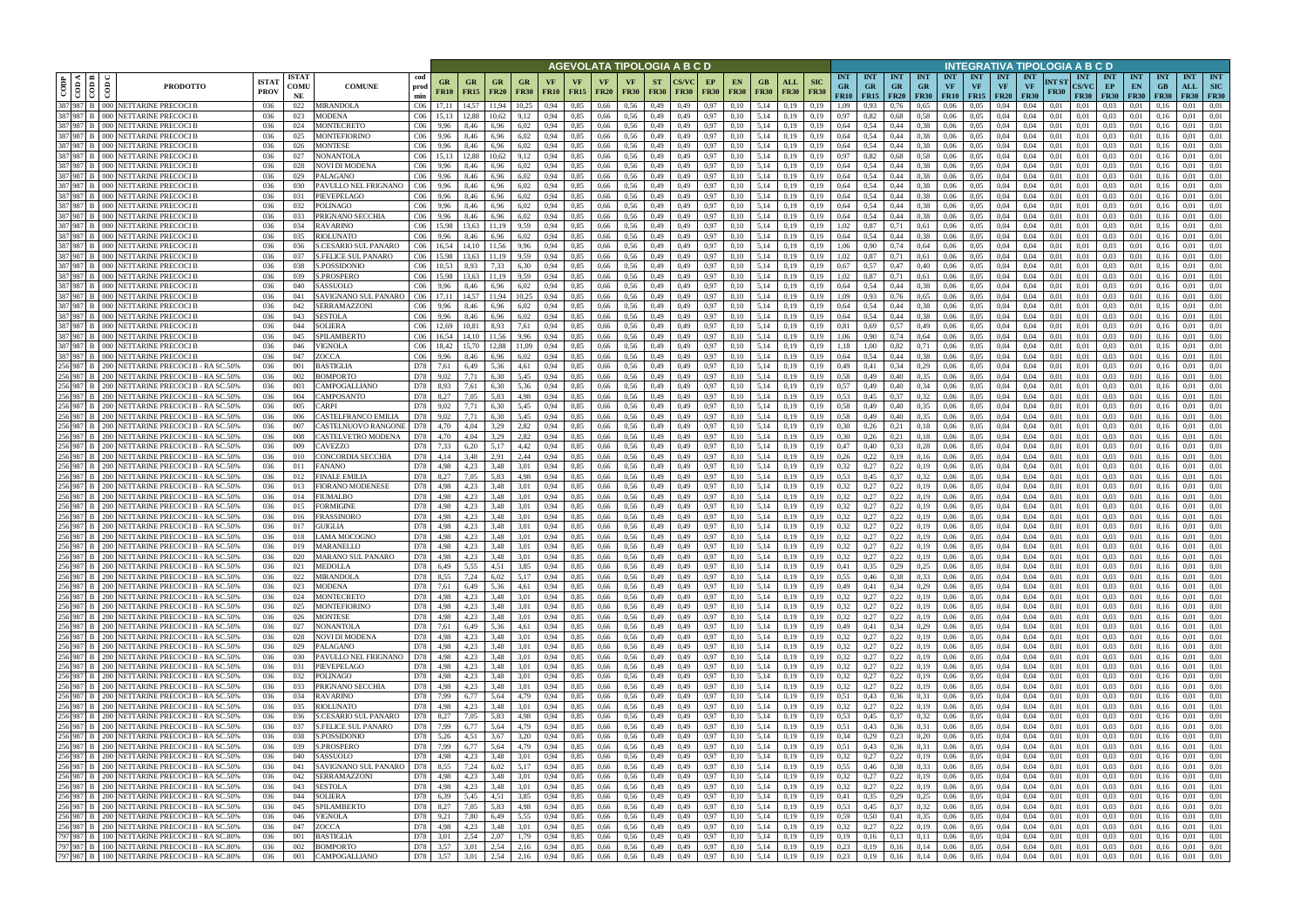|                        |                                                                                                                                                                                                                                |                                                                                      |                             |                            |                                                   |                    |                                              |                   |                           |                          |                   |                   |                            |                          |                          | AGEVOLATA TIPOLOGIA A B C D |                   |                              |                                |                    |                           |                                        |                                        |                         |                                        |                         |                                             |                                        | INTEGRATIVA TIPOLOGIA A B C D   |                      |                                           |                                 |                                 |                                 |                                  |                                         |
|------------------------|--------------------------------------------------------------------------------------------------------------------------------------------------------------------------------------------------------------------------------|--------------------------------------------------------------------------------------|-----------------------------|----------------------------|---------------------------------------------------|--------------------|----------------------------------------------|-------------------|---------------------------|--------------------------|-------------------|-------------------|----------------------------|--------------------------|--------------------------|-----------------------------|-------------------|------------------------------|--------------------------------|--------------------|---------------------------|----------------------------------------|----------------------------------------|-------------------------|----------------------------------------|-------------------------|---------------------------------------------|----------------------------------------|---------------------------------|----------------------|-------------------------------------------|---------------------------------|---------------------------------|---------------------------------|----------------------------------|-----------------------------------------|
| CODP                   | $rac{1000}{\frac{10000}{\frac{1}{2}}$<br>ම්                                                                                                                                                                                    | <b>PRODOTTO</b>                                                                      | <b>ISTA7</b><br><b>PROV</b> | <b>ISTAT</b><br>COMU<br>NE | <b>COMUNE</b>                                     | cod<br>prod<br>min | GR<br><b>FR10</b>                            | GR<br><b>FR15</b> | GR<br><b>FR20</b>         | <b>GR</b><br><b>FR30</b> | VF<br><b>FR10</b> | VF<br><b>FR15</b> | <b>VF</b><br><b>FR20</b>   | <b>VF</b><br><b>FR30</b> | <b>ST</b><br><b>FR30</b> | <b>FR30</b>                 | EP<br><b>FR30</b> | <b>EN</b><br><b>FR30</b>     | GB<br><b>FR30</b>              | ALL<br><b>FR30</b> | <b>SIC</b><br><b>FR30</b> | <b>INT</b><br><b>GR</b><br><b>FR10</b> | <b>INT</b><br><b>GR</b><br>$FR15$ FR20 | <b>INT</b><br><b>GR</b> | <b>INT</b><br><b>GR</b><br><b>FR30</b> | <b>INT</b><br><b>VF</b> | <b>INT</b><br><b>VF</b><br><b>FR10</b> FR15 | <b>INT</b><br><b>VF</b><br><b>FR20</b> | <b>INT</b><br>VF<br><b>FR30</b> | NT ST<br><b>FR30</b> | <b>INT</b><br><b>CS/VC</b><br><b>FR30</b> | <b>INT</b><br>EP<br><b>FR30</b> | <b>INT</b><br>EN<br><b>FR30</b> | <b>INT</b><br>GB<br><b>FR30</b> | <b>INT</b><br>ALL<br><b>FR30</b> | <b>INT</b><br><b>SIC</b><br><b>FR30</b> |
| 797 987                |                                                                                                                                                                                                                                | <b>B</b>   100   NETTARINE PRECOCI B - RA SC.80%                                     | 036                         | 004                        | CAMPOSANTO                                        | D78                | 3.29                                         | 2,82              | 2.35                      | 1.97                     | 0.94              | 0.85              | 0,66                       | 0.56                     | 0,49                     | 0,49                        | 0,97              | 0.10                         | 5.14                           | 0.19               | 0.19                      | 0.21                                   |                                        | 0.15                    | 0.13                                   | 0.06                    | 0.05                                        | 0.04                                   | 0.04                            | 0.01                 | 0.01                                      | 0.03                            | 0.01                            |                                 | 0.01                             | 0.01                                    |
| 797 987<br>797 987     |                                                                                                                                                                                                                                | B   100 NETTARINE PRECOCI B - RA SC.80%<br>100 NETTARINE PRECOCI B - RA SC.80%       | 036<br>036                  | 005<br>006                 | `ARPI<br>CASTELFRANCO EMILIA                      | D78<br>D78         | 3,57<br>3,57                                 | 3,01<br>3,01      | 2,54<br>2,54              | 2,16<br>2,16             | 0,94<br>0.94      | 0,85<br>0.85      | 0,66<br>0,66               | 0.56<br>0,56             | 0,49<br>0,49             | 0,49<br>0,49                | 0,97<br>0,97      | 0,10<br>0,10                 | 5,14<br>5,14                   | 0,19<br>0,19       | 0,19<br>0.19              | 0.23<br>0,23                           | 0,19<br>0,19                           | 0,16<br>0,16            | 0,14<br>0,14                           | 0,06<br>0.06            | 0.05<br>0,05                                | 0,04<br>0,04                           | 0.04<br>0.04                    | 0,01<br>0,01         | 0,01<br>0,01                              | 0.03<br>0.03                    | 0,01<br>0,01                    | 0.16<br>0.16                    | 0.01<br>0.01                     | 0.01<br>0,01                            |
| 797 987 B              |                                                                                                                                                                                                                                | 100 NETTARINE PRECOCI B - RA SC.80%                                                  | 036                         | 007                        | CASTELNUOVO RANGONE                               | D78                | 1.88                                         | 1.60              | 1.32                      | 1.13                     | 0.94              | 0.85              | 0,66                       | 0.56                     | 0,49                     | 0,49                        | 0,97              | 0.10                         | 5.14                           | 0.19               | 0.19                      | 0.12                                   | 0.10                                   | 0.08                    | 0.07                                   | 0,06                    | 0.05                                        | 0.04                                   | 0.04                            | 0.01                 | 0.01                                      | 0.03                            | 0.01                            | 0.16                            | 0.01                             | 0.01                                    |
| 797 987                | 100                                                                                                                                                                                                                            | NETTARINE PRECOCI B - RA SC.80%                                                      | 036                         | 008                        | CASTELVETRO MODENA                                | D78                | 1.88                                         | 1.60              | 1.32<br>2.07              | 1.13                     | 0.94              | 0.85<br>0.85      | 0.66                       | 0.56                     | 0,49                     | 0.49                        | 0.97              | 0.10                         | 5.14<br>5.14                   | 0.19               | 0.19                      | 0.12<br>0.19                           |                                        | 0.08                    | 0.07                                   | 0.06                    | 0.05<br>0.05                                | 0.04                                   | 0.04                            | 0.01                 | 0.01                                      | 0.03<br>0.03                    | 0.01                            |                                 | 0.01<br>0.01                     | 0.01                                    |
| 797 987<br>797 987     | 100<br>100                                                                                                                                                                                                                     | NETTARINE PRECOCI B - RA SC.80%<br>NETTARINE PRECOCI B - RA SC.80%                   | 036<br>036                  | 009<br>010                 | CAVEZZO<br>CONCORDIA SECCHIA                      | D78<br>D78         | 2,91<br>1.60                                 | 2,44<br>1.32      | 1.13                      | 1,79<br>0,94             | 0.94<br>0.94      | 0.85              | 0,66<br>0.66               | 0.56<br>0.56             | 0,49<br>0,49             | 0,49<br>0.49                | 0,97<br>0.97      | 0,10<br>0,10                 | 5.14                           | 0,19<br>0.19       | 0.19<br>0.19              | 0.10                                   | 0,16<br>0.08                           | 0,13<br>0.07            | 0,11<br>0.06                           | 0,06<br>0.06            | 0.05                                        | 0.04<br>0.04                           | 0.04<br>0.04                    | 0.01<br>0.01         | 0.01<br>0.01                              | 0.03                            | 0,01<br>0.01                    | 0.16<br>0.16                    | 0.01                             | 0,01<br>0.01                            |
| 797 987 B              |                                                                                                                                                                                                                                | 100 NETTARINE PRECOCI B - RA SC.80%                                                  | 036                         | 011                        | FANANO                                            | D78                | 1,97                                         | 1.69              | 1.41                      | 1,22                     | 0.94              | 0.85              | 0.66                       | 0.56                     | 0,49                     | 0,49                        | 0,97              | 0,10                         | 5.14                           | 0.19               | 0.19                      | 0.13                                   | 0,11                                   | 0,09                    | 0.08                                   | 0.06                    | 0.05                                        | 0.04                                   | 0.04                            | 0.01                 | 0.01                                      | 0.03                            | 0.01                            | 0.16                            | 0.01                             | 0.01                                    |
| 797 987 B<br>797 987   |                                                                                                                                                                                                                                | 100 NETTARINE PRECOCI B - RA SC.80%                                                  | 036                         | 012                        | <b>FINALE EMILIA</b>                              | D78                | 3,29                                         | 2.82              | 2.35                      | 1,97                     | 0.94              | 0.85              | 0.66                       | 0.56                     | 0,49                     | 0.49                        | 0,97              | 0,10                         | 5.14                           | 0,19               | 0.19                      | 0,21                                   | 0,18                                   | 0,15                    | 0,13                                   | 0.06                    | 0.05                                        | 0.04                                   | 0.04                            | 0.01                 | 0.01                                      | 0.03                            | 0,01                            | 0.16                            | 0.01                             | 0,01                                    |
| 797 987                | 100<br>100                                                                                                                                                                                                                     | NETTARINE PRECOCI B - RA SC.80%<br>NETTARINE PRECOCI B - RA SC.80%                   | 036<br>036                  | 013<br>014                 | FIORANO MODENESE<br>FIUMALBO                      | D78<br>D78         | 1,97<br>1,97                                 | 1.69<br>1.69      | 1.41<br>1,41              | 1,22<br>1,22             | 0.94<br>0.94      | 0,85<br>0,85      | 0,66<br>0,66               | 0.56<br>0.56             | 0,49<br>0,49             | 0,49<br>0.49                | 0,97<br>0.97      | 0.10<br>0,10                 | 5.14<br>5,14                   | 0.19<br>0.19       | 0.19<br>0.19              | 0.13<br>0,13                           | 0,11<br>0,11                           | 0,09<br>0,09            | 0.08<br>0.08                           | 0,06<br>0.06            | 0.05<br>0.05                                | 0.04<br>0.04                           | 0.04<br>0.04                    | 0,01<br>0.01         | 0.01<br>0.01                              | 0.03<br>0.03                    | 0,01<br>0,01                    | 0.16<br>0.16                    | 0.01<br>0.01                     | 0,01<br>0.01                            |
| 797 987 B              | 100                                                                                                                                                                                                                            | NETTARINE PRECOCI B - RA SC.80%                                                      | 036                         | 015                        | FORMIGINE                                         | D78                | 1,97                                         | 1,69              | 1,41                      | 1,22                     | 0,94              | 0,85              | 0,66                       | 0,56                     | 0,49                     | 0,49                        | 0,97              | 0,10                         | 5,14                           | 0,19               | 0,19                      | 0,13                                   | 0,11                                   | 0,09                    | 0.08                                   | 0,06                    | 0,05                                        | 0,04                                   | 0,04                            | 0,01                 | 0,01                                      | 0.03                            | 0,01                            | 0,16                            | 0,01                             | 0,01                                    |
| 797 987 B              |                                                                                                                                                                                                                                | 100 NETTARINE PRECOCI B - RA SC.80%<br>797 987 B 100 NETTARINE PRECOCI B - RA SC.80% | 036                         | 016<br>017                 | FRASSINORO<br><b>GUIGLIA</b>                      | D78<br>D78         | 1,97<br>1,97                                 | 1.69<br>1.69      | 1.41                      | 1.22<br>1,22             | 0.94<br>0.94      | 0,85<br>0,85      | 0,66                       | 0.56<br>0.56             | 0,49<br>0,49             | 0.49                        | 0.97              | 0.10<br>0.10                 | 5,14<br>5,14                   | 0.19               | 0.19<br>0.19              | 0,13<br>0,13                           | 0.11                                   | 0,09                    | 0.08                                   | 0,06                    | 0.05                                        | 0,04                                   | 0.04<br>0.04                    | 0.01                 | 0.01<br>0.01                              | 0.03<br>0.03                    | 0.01                            | 0.16<br>0.16                    | 0,01<br>0,01                     | 0.01<br>0.01                            |
|                        |                                                                                                                                                                                                                                | 797 987 B 100 NETTARINE PRECOCI B - RA SC.80%                                        | 036<br>036                  | 018                        | LAMA MOCOGNO                                      | D78                | 1,97                                         | 1,69              | 1,41<br>1,41              | 1,22                     | 0,94              | 0,85              | 0,66<br>0,66               | 0.56                     | 0,49                     | 0,49<br>0,49                | 0,97<br>0,97      | 0,10                         | 5,14                           | 0,19<br>0,19       | 0.19                      | 0,13                                   | 0,11<br>0.11                           | 0,09<br>0,09            | 0.08<br>0.08                           | 0,06<br>0,06            | 0,05<br>0,05                                | 0,04<br>0,04                           | 0.04                            | 0,01<br>0.01         | 0.01                                      | 0,03                            | 0,01<br>0,01                    | 0.16                            | 0,01                             | 0.01                                    |
| 797 987 B              |                                                                                                                                                                                                                                | 100 NETTARINE PRECOCI B - RA SC.80%                                                  | 036                         | 019                        | <b>MARANELLO</b>                                  | D78                | 1.97                                         | 1.69              | 1.41                      | 1.22                     | 0.94              | 0.85              | 0.66                       | 0.56                     | 0,49                     | 0.49                        | 0.97              | 0.10                         | 5.14                           | 0.19               | 0.19                      | 0.13                                   | 0.11                                   | 0.09                    | 0.08                                   | 0.06                    | 0.05                                        | 0.04                                   | 0.04                            | 0.01                 | 0.01                                      | 0.03                            | 0.01                            | 0.16                            | 0.01                             | 0.01                                    |
| 797 987 B<br>797 987 B |                                                                                                                                                                                                                                | 100 NETTARINE PRECOCI B - RA SC.80%                                                  | 036                         | 020<br>021                 | MARANO SUL PANARO                                 | D78<br>D78         | 1.97                                         | 1.69<br>2,26      | 1.41                      | 1.22                     | 0.94              | 0.85<br>0,85      | 0.66                       | 0.56<br>0.56             | 0,49                     | 0.49                        | 0.97              | 0.10                         | 5.14<br>5.14                   | 0.19               | 0.19                      | 0.13<br>0.17                           | 0.11<br>0.14                           | 0.09                    | 0.08                                   | 0.06<br>0.06            | 0.05                                        | 0.04<br>0.04                           | 0.04<br>0.04                    | 0.01<br>0.01         | 0.01<br>0.01                              | 0.03                            | 0.01<br>0.01                    | 0.16<br>0.16                    | 0.01<br>0.01                     | 0.01<br>0.01                            |
| 797 987 B              | 100                                                                                                                                                                                                                            | 100 NETTARINE PRECOCI B - RA SC.80%<br>NETTARINE PRECOCI B - RA SC.809               | 036<br>036                  | 022                        | MEDOLLA<br>MIRANDOLA                              | D78                | 2.63<br>3.38                                 | 2.91              | 1,88<br>2.35              | 1,60<br>2.07             | 0.94              | 0.85              | 0,66<br>0.66               | 0.56                     | 0,49<br>0,49             | 0.49<br>0.49                | 0,97<br>0.97      | 0.10<br>0.10                 | 5.14                           | 0.19<br>0.19       | 0.19                      | 0.22                                   |                                        | 0,12<br>0.15            | 0,10                                   | 0.06                    | 0,05<br>0.05                                | 0.04                                   | 0.04                            | 0.01                 | 0.01                                      | 0,03<br>0.03                    | 0.01                            |                                 | 0.01                             | 0.01                                    |
| 797 987                |                                                                                                                                                                                                                                | NETTARINE PRECOCI B - RA SC.80%                                                      | 036                         | 023                        | MODENA                                            | D78                | 3.01                                         | 2.54              | 2.07                      | .79                      | 0.94              | 0.85              | 0.66                       | 0.56                     | 0.49                     | 0.49                        | 0.97              | 0.10                         | 5.14                           | 0.19               | 0.19                      | 0.19                                   |                                        | 0.13                    |                                        | 0.06                    | 0.05                                        | 0.04                                   | 0.04                            | 0.01                 | 0.01                                      | 0.03                            | 0.01                            |                                 | 0.01                             | 0.01                                    |
| 797 987 B              | 100 l                                                                                                                                                                                                                          | NETTARINE PRECOCI B - RA SC.809                                                      | 036                         | 024                        | <b>MONTECRETO</b>                                 | D78                | 1.97                                         | 1.69              | 1.41                      | 1,22                     |                   | 0.85              | 0.66                       | 0.56                     | 0,49                     | 0.49                        | 0,97              | 0.10                         | 5.14                           | 0.19               | 0.19                      | 0,13                                   | 0,1                                    | 0,09                    | 0.08                                   | 0.06                    | 0.05                                        | 0.04                                   | 0.04                            | 0.01                 | 0.01                                      | 0.03                            | 0.01                            |                                 | 0.01                             | 0.01                                    |
| 987<br>797 987         | B                                                                                                                                                                                                                              | 100 NETTARINE PRECOCI B - RA SC.80%<br>100 NETTARINE PRECOCI B - RA SC.80%           | 036<br>036                  | 025<br>026                 | MONTEFIORINO<br>MONTESE                           | D78<br>D78         | 1.97<br>1.97                                 | 1.69<br>1.69      | 1.41<br>1.41              | 1.22<br>1,22             | 0.94              | 0.85<br>0,85      | 0.66<br>0,66               | 0.56<br>0.56             | 0,49<br>0,49             | 0.49<br>0,49                | 0.97<br>0.97      | 0.10<br>0,10                 | 5.14<br>5.14                   | 0.19<br>0.19       | 0.19<br>0,19              | 0.13<br>0.13                           | 0.11<br>0,11                           | 0,09<br>0,09            | 0.08<br>0.08                           | 0.06<br>0,06            | 0.05<br>0.05                                | 0.04<br>0,04                           | 0.04<br>0.04                    | 0.01<br>0.01         | 0.01<br>0,01                              | 0.03<br>0.03                    | 0.01<br>0.01                    | 0.16                            | 0.01<br>0.01                     | 0.01<br>0.01                            |
| 797 987                | 100 I                                                                                                                                                                                                                          | NETTARINE PRECOCI B - RA SC.80%                                                      | 036                         | 027                        | NONANTOLA                                         | D78                | 3,01                                         | 2,54              | 2.07                      | 1,79                     | 0.94              | 0,85              | 0,66                       | 0.56                     | 0,49                     | 0.49                        | 0,97              | 0,10                         | 5,14                           | 0.19               | 0.19                      | 0,19                                   |                                        | 0,13                    | 0,11                                   | 0.06                    | 0.05                                        | 0.04                                   | 0.04                            | 0.01                 | 0.01                                      | 0.03                            | 0.01                            |                                 | 0.01                             | 0.01                                    |
| 797 987                | 100 L                                                                                                                                                                                                                          | NETTARINE PRECOCI B - RA SC.80%                                                      | 036                         | 028                        | NOVI DI MODENA                                    | D78                | 1.97                                         | 1.69              | l.41                      | .22                      |                   | 0,85              | 0,66                       | 0.56                     | 0,49                     | 0,49                        | 0.97              | 0.10                         | 5.14                           | 0.19               | 0.19                      | 0.13                                   |                                        | 0,09                    | 0.08                                   | 0,06                    | 0.05                                        | 0.04                                   | 0.04                            | 0.01                 | 0.01                                      | 0.03                            | 0.01                            | 0.16                            | 0.01                             | 0.01                                    |
| 797 987<br>797 987     | 00 <sub>1</sub>                                                                                                                                                                                                                | NETTARINE PRECOCI B - RA SC.80%<br>100 NETTARINE PRECOCI B - RA SC.80%               | 036<br>036                  | 029<br>030                 | <b>PALAGANO</b><br>PAVULLO NEL FRIGNANO           | D78<br>D78         | .97<br>1,97                                  | .69<br>1,69       | l.41<br>1,41              | .22<br>1,22              | 0.94<br>0,94      | 0.85<br>0,85      | 0.66<br>0,66               | 0.56<br>0,56             | 0,49<br>0,49             | 0.49<br>0,49                | 0.97<br>0,97      | 0.10<br>0,10                 | 5.14<br>5,14                   | 0.19<br>0,19       | 0.19<br>0,19              | 0.13<br>0,13                           | 0,11                                   | 0.09<br>0,09            | 0.08<br>0.08                           | 0.06<br>0,06            | 0.05<br>0,05                                | 0.04<br>0,04                           | 0.04<br>0,04                    | 0.01<br>0,01         | 0.01<br>0,01                              | 0.03<br>0,03                    | 0.01<br>0,01                    | 0.16                            | 0.01<br>0,01                     | 0.01<br>0,01                            |
| 797 987                | 100 I                                                                                                                                                                                                                          | NETTARINE PRECOCI B - RA SC.80%                                                      | 036                         | 031                        | PIEVEPELAGO                                       | D78                | 1.97                                         | 1.69              | 1.41                      | 1.22                     | 0.94              | 0.85              | 0.66                       | 0.56                     | 0,49                     | 0.49                        | 0,97              | 0.10                         | 5.14                           | 0.19               | 0.19                      | 0.13                                   | 0.11                                   | 0.09                    | 0.08                                   | 0.06                    | 0.05                                        | 0.04                                   | 0.04                            | 0.01                 | 0.01                                      | 0.03                            | 0.01                            | 01                              | 0.01                             | 0.01                                    |
| 797 987 B              |                                                                                                                                                                                                                                | 100 NETTARINE PRECOCI B - RA SC.80%                                                  | 036                         | 032                        | POLINAGO                                          | D78                | 1,97                                         | 1.69              | 1.41                      | 1,22                     | 0.94              | 0.85              | 0,66                       | 0.56                     | 0,49                     | 0,49                        | 0,97              | 0,10                         | 5.14                           | 0.19               | 0.19                      | 0.13                                   | 0,11                                   | 0,09                    | 0.08                                   | 0,06                    | 0.05                                        | 0.04                                   | 0.04                            | 0.01                 | 0.01                                      | 0.03                            | 0,01                            | 0.16                            | 0.01                             | 0.01                                    |
| 797 987<br>797 987     | 100 l<br>100                                                                                                                                                                                                                   | NETTARINE PRECOCI B - RA SC.80%<br>NETTARINE PRECOCI B - RA SC.80%                   | 036<br>036                  | 033<br>034                 | PRIGNANO SECCHIA<br><b>RAVARINO</b>               | D78<br>D78         | 1.97<br>3.20                                 | 1.69<br>2.73      | 1,41<br>2.26              | 1,22<br>1,88             | 0.94<br>0.94      | 0.85<br>0.85      | 0.66<br>0.66               | 0.56<br>0.56             | 0,49<br>0,49             | 0.49<br>0.49                | 0,97<br>0,97      | 0.10<br>0.10                 | 5.14<br>5.14                   | 0.19<br>0.19       | 0.19<br>0.19              | 0.13<br>0.20                           | 0,11<br>0,17                           | 0,09<br>0,14            | 0.08<br>0,12                           | 0.06<br>0.06            | 0.05<br>0.05                                | 0.04<br>0.04                           | 0.04<br>0.04                    | 0.01<br>0.01         | 0.01<br>0.01                              | 0.03<br>0.03                    | 0.01<br>0.01                    | 016<br>0.16                     | 0.01<br>0.01                     | 0,01<br>0.01                            |
| 797 987                | 100                                                                                                                                                                                                                            | NETTARINE PRECOCI B - RA SC.80%                                                      | 036                         | 035                        | <b>RIOLUNATO</b>                                  | D78                | 1.97                                         | 1.69              | 1.41                      | 1,22                     | 0.94              | 0.85              | 0.66                       | 0.56                     | 0,49                     | 0.49                        | 0.97              | 0.10                         | 5.14                           | 0.19               | 0.19                      | 0.13                                   | 0,11                                   | 0,09                    | 0.08                                   | 0.06                    | 0.05                                        | 0.04                                   | 0.04                            | 0.01                 | 0.01                                      | 0.03                            | 0.01                            | 0.16                            | 0.01                             | 0.01                                    |
| 797 987 B              |                                                                                                                                                                                                                                | 100 NETTARINE PRECOCI B - RA SC.80%                                                  | 036                         | 036                        | S.CESARIO SUL PANARO                              | D78                | 3,29                                         | 2,82              | 2.35                      | 1,97                     | 0,94              | 0.85              | 0,66                       | 0.56                     | 0,49                     | 0,49                        | 0,97              | 0,10                         | 5,14                           | 0,19               | 0,19                      | 0,21                                   | 0,18                                   | 0,15                    | 0,13                                   | 0,06                    | 0.05                                        | 0,04                                   | 0.04                            | 0,01                 | 0,01                                      | 0,03                            | 0,01                            | 0.16                            | 0.01                             | 0,01                                    |
| 797 987<br>797 987 B   | 100<br>100                                                                                                                                                                                                                     | NETTARINE PRECOCI B - RA SC.80%<br>NETTARINE PRECOCI B - RA SC.80%                   | 036<br>036                  | 037<br>038                 | <b>S.FELICE SUL PANARO</b><br><b>S.POSSIDONIO</b> | D78<br>D78         | 3,20<br>2,07                                 | 2.73<br>1,79      | 2.26<br>1,41              | 1,88<br>1,22             | 0.94<br>0.94      | 0.85<br>0,85      | 0,66<br>0,66               | 0.56<br>0.56             | 0,49<br>0,49             | 0.49<br>0,49                | 0.97<br>0,97      | 0,10<br>0,10                 | 5,14<br>5,14                   | 0.19<br>0,19       | 0.19<br>0.19              | 0.20<br>0,13                           | 0,17<br>0,11                           | 0.14<br>0,09            | 0,12<br>0.08                           | 0.06<br>0,06            | 0.05<br>0.05                                | 0.04<br>0,04                           | 0.04<br>0.04                    | 0.01<br>0,01         | 0.01<br>0.01                              | 0.03<br>0.03                    | 0.01<br>0,01                    | 0.16<br>0.16                    | 0.01<br>0.01                     | 0.01<br>0,01                            |
| 797 987 B              |                                                                                                                                                                                                                                | 100 NETTARINE PRECOCI B - RA SC.80%                                                  | 036                         | 039                        | S.PROSPERO                                        | D78                | 3,20                                         | 2,73              | 2,26                      | 1,88                     | 0,94              | 0,85              | 0,66                       | 0,56                     | 0,49                     | 0,49                        | 0,97              | 0,10                         | 5,14                           | 0,19               | 0.19                      | 0,20                                   | 0,17                                   | 0,14                    | 0,12                                   | 0,06                    | 0,05                                        | 0,04                                   | 0,04                            | 0,01                 | 0,01                                      | 0,03                            | 0,01                            | 0.16                            | 0,01                             | 0,01                                    |
| 797 987 B              |                                                                                                                                                                                                                                | 100 NETTARINE PRECOCI B - RA SC.80%                                                  | 036                         | 040                        | SASSUOLO                                          | D78                | 1,97                                         | 1.69              | 1.41                      | 1,22                     | 0.94              | 0,85              | 0,66                       | 0.56                     | 0,49                     | 0,49                        | 0,97              | 0.10                         | 5,14                           | 0.19               | 0.19                      | 0.13                                   | 0,11                                   | 0,09                    | 0.08                                   | 0,06                    | 0,05                                        | 0,04                                   | 0.04                            | 0,01                 | 0.01                                      | 0.03                            | 0,01                            | 0.16                            | 0,01                             | 0.01                                    |
| 797 987 B<br>797 987 B |                                                                                                                                                                                                                                | 100 NETTARINE PRECOCI B - RA SC.80%<br>100 NETTARINE PRECOCI B - RA SC.80%           | 036<br>036                  | 041<br>042                 | SAVIGNANO SUL PANARO<br><b>SERRAMAZZONI</b>       | D78<br>D78         | 3.38<br>1,97                                 | 2.91<br>1,69      | 2.35<br>1,41              | 2,07<br>1,22             | 0.94<br>0.94      | 0,85<br>0,85      | 0,66<br>0,66               | 0.56<br>0.56             | 0,49<br>0,49             | 0,49<br>0,49                | 0,97<br>0,97      | 0,10<br>0.10                 | 5,14<br>5,14                   | 0,19<br>0,19       | 0.19<br>0.19              | 0,22<br>0,13                           | 0.19<br>0,11                           | 0,15<br>0,09            | 0,13<br>0.08                           | 0,06<br>0,06            | 0.05<br>0,05                                | 0,04<br>0,04                           | 0.04<br>0.04                    | 0.01<br>0.01         | 0.01<br>0.01                              | 0.03<br>0.03                    | 0,01<br>0,01                    | 0.16<br>0.16                    | 0,01<br>0.01                     | 0.01<br>0.01                            |
| 797 987 B              |                                                                                                                                                                                                                                | 100 NETTARINE PRECOCI B - RA SC.809                                                  | 036                         | 043                        | <b>SESTOLA</b>                                    | D78                | 1.97                                         | 1.69              | 1.41                      | 1,22                     | 0.94              | 0.85              | 0.66                       | 0.56                     | 0,49                     | 0.49                        | 0.97              | 0.10                         | 5.14                           | 0.19               |                           | 0.13                                   | 0.11                                   | 0.09                    | 0.08                                   | 0.06                    | 0.05                                        | 0.04                                   | 0.04                            | 0.01                 | 0.01                                      | 0.03                            | 0.01                            | 01                              | 0.01                             | 0.01                                    |
| 797 987                |                                                                                                                                                                                                                                | NETTARINE PRECOCI B - RA SC.80%                                                      | 036                         | 044                        | <b>SOLIERA</b>                                    | D78                | 2.54                                         | 2.16              | 1.79                      | 1.50                     | 0.94              | 0.85              | 0.66                       | 0.56                     | 0,49                     | 0.49                        | 0.97              | 0.10                         | 5.14                           | 0.19               | 0.19                      | 0.16                                   | 0.14                                   | 0.11                    | 0.10                                   | 0.06                    | 0.05                                        | 0.04                                   | 0.04                            | 0.01                 | 0.01                                      | 0.03                            | 0.01                            | 0.16                            | 0.01                             | 0.01                                    |
| 797 987 B<br>797 987 B |                                                                                                                                                                                                                                | 100 NETTARINE PRECOCI B - RA SC.809<br>100 NETTARINE PRECOCI B - RA SC.80%           | 036<br>036                  | 045<br>046                 | SPILAMBERTO<br>VIGNOLA                            | D78<br>D78         | 3.29<br>3.67                                 | 2,82<br>3.10      | 2,35<br>2.54              | 1,97<br>2.16             | 0.94<br>0.94      | 0,85<br>0.85      | 0,66<br>0.66               | 0.56<br>0.56             | 0,49<br>0.49             | 0.49<br>0.49                | 0,97<br>0.97      | 0,10<br>0.10                 | 5,14<br>5.14                   | 0,19<br>0.19       | 0.19<br>0.19              | 0,21<br>0.23                           | 0.18<br>0.20                           | 0,15<br>0.16            | 0,13<br>0.14                           | 0,06<br>0.06            | 0,05<br>0.05                                | 0,04<br>0.04                           | 0.04<br>0.04                    | 0.01<br>0.01         | 0.01<br>0.01                              | 0,03<br>0.03                    | 0,01<br>0.01                    | 0.16                            | 0,01<br>0.01                     | 0.01<br>0.01                            |
|                        |                                                                                                                                                                                                                                | 797 987 B 100 NETTARINE PRECOCI B - RA SC.80%                                        | 036                         | 047                        | ZOCCA                                             | D78                | 1.97                                         | 1.69              | 1.41                      | 1,22                     | 0.94              | 0.85              | 0.66                       | 0.56                     | 0,49                     | 0.49                        | 0.97              | 0.10                         | 5.14                           | 0.19               | 0.19                      | 0.13                                   | 0.11                                   | 0.09                    | 0.08                                   | 0.06                    | 0.05                                        | 0.04                                   | 0.04                            | 0.01                 | 0.01                                      | 0.03                            | 0.01                            | 0.16                            | 0.01                             | 0.01                                    |
|                        | 601 601 0 000 ORZO                                                                                                                                                                                                             |                                                                                      | 036                         | 001                        | <b>BASTIGLIA</b>                                  | C29                | 2.96                                         | 2,52              | 2.07                      | 1.78                     | 0.52              | 0.44              | 0.37                       | 0.30                     | 0.49                     | 0.49                        | 0.68              | 0.10                         | 0.49                           | 0.49               | 0.49                      | 1.04                                   | 0.88                                   | 0.73                    | 0.62                                   | 0.18                    | 0.16                                        | 0.13                                   |                                 | 0.01                 | 0.01                                      | 0.02                            | 0.01                            | 0.01                            | 0.01                             | 0.01                                    |
|                        | 601 601 0 000 ORZO<br>601 601 0 000 ORZO                                                                                                                                                                                       |                                                                                      | 036<br>036                  | 002<br>003                 | <b>BOMPORTO</b><br>CAMPOGALLIANO                  |                    | $C29$ 2,89<br>$C29$ 2,22                     | 2,44<br>1,92      | 2,00<br>1,55              | 1,70<br>1,33             | 0,52<br>0,52      | 0,44<br>0,44      | 0,37<br>0,37               | 0,30<br>0,30             | 0,49<br>0,49             | 0,49<br>0,49                | 0,68<br>0,68      | 0,10<br>0,10                 | 0,49<br>0,49                   | 0,49<br>0,49       | 0,49<br>0,49              | 1,01<br>0,78                           | 0,86<br>0,68                           | 0,70<br>0,55            | 0,60<br>0,47                           | 0,18<br>0,18            | 0,16<br>0,16                                | 0,13<br>0,13                           | 0,10<br>0,10                    | 0,01<br>0,01         | 0,01<br>0,01                              | 0,02<br>0,02                    | 0,01<br>0,01                    | 0,01<br>0,01                    | 0.01<br>0,01                     | 0,01<br>0,01                            |
|                        | 601 601 0 000 ORZO                                                                                                                                                                                                             |                                                                                      | 036                         | 004                        | CAMPOSANTO                                        |                    | C <sub>29</sub> 2,59                         | 2,22              | 1,85                      | 1,55                     | 0,52              | 0,44              | $0,37$ 0,30                |                          | 0,49                     | 0,49                        | 0,68              | 0,10                         | 0,49                           | 0,49               | 0,49                      | 0,91                                   | 0,78                                   | 0,65                    | 0,55                                   | 0,18                    | 0,16                                        | 0,13                                   | 0,10                            | 0,01                 | 0,01                                      | 0,02                            | 0,01                            | 0,01                            | 0,01                             | 0,01                                    |
|                        | 601 601 0 000 ORZO                                                                                                                                                                                                             |                                                                                      | 036                         | 005                        | CARPI                                             |                    | $C29$ 3,11                                   | 2,66              | 2,15                      | 1,85                     | 0,52              | 0,44              | $0,37$ 0,30                |                          | 0,49                     | 0,49                        | 0,68              | 0,10                         | $0,49$ 0,49                    |                    | 0,49                      | 1,09                                   | 0,94                                   | 0,75                    | 0,65                                   | 0,18                    | 0,16                                        | 0,13                                   | 0,10                            | 0,01                 | 0,01                                      | 0,02                            | 0,01                            | 0,01                            | 0,01                             | 0,01                                    |
|                        | 601 601 0 000 ORZO<br>601 601 0 000 ORZO                                                                                                                                                                                       |                                                                                      | 036<br>036                  | 006<br>007                 | CASTELFRANCO EMILIA<br>CASTELNUOVO RANGONE        |                    | $C29$ 1,78<br>$C29$ 1,85                     | 1,48<br>1,55      | 1,26<br>1,33              | 1,04<br>1,11             | 0,52<br>0,52      | 0,44<br>0,44      | 0,37<br>0,37               | 0,30<br>0,30             | 0,49<br>0,49             | 0,49<br>0,49                | 0,68<br>0,68      | 0,10<br>0,10                 | 0,49<br>$0,49$ 0,49            | 0,49               | 0,49<br>0,49              | 0,62<br>0,65                           | 0,52<br>0,55                           | 0,44<br>0,47            | 0,36<br>0,39                           | 0,18<br>0,18            | 0,16<br>0,16                                | 0,13<br>0,13                           | 0,10<br>0,10                    | 0,01<br>0,01         | 0,01<br>0,01                              | 0,02<br>0,02                    | 0,01<br>0,01                    | 0,01<br>0,01                    | 0,01<br>0,01                     | 0,01<br>0,01                            |
|                        | 601 601 0 000 ORZO                                                                                                                                                                                                             |                                                                                      | 036                         | 008                        | CASTELVETRO MODENA                                |                    | $C29$ 1,85                                   | 1,55              | 1,33                      | 1,11                     | 0,52              | 0,44              |                            | $0,37$ $0,30$            | 0,49                     | 0,49                        | 0,68              | 0,10                         | $0,49$ 0,49                    |                    | 0,49                      | 0,65                                   | 0,55                                   | 0,47                    | 0,39                                   | 0,18                    | 0,16                                        | 0,13                                   | 0,10                            | 0,01                 | 0,01                                      | 0,02                            | 0,01                            | 0,01                            | 0.01                             | 0,01                                    |
|                        | 601 601 0 000 ORZO                                                                                                                                                                                                             |                                                                                      | 036                         | 009                        | CAVEZZO                                           |                    | $C29$ 1,85                                   | 1,55              | 1,33                      | 1,11                     | 0,52              | 0,44              |                            | $0,37$ $0,30$            | 0,49                     | 0,49                        |                   | 0,68<br>0,10                 | 0,49 0,49                      |                    | 0,49                      | 0,65                                   | $0,55$ 0,47                            |                         | 0,39                                   | 0,18                    | 0,16                                        | 0,13                                   | 0,10                            | 0,01                 | 0,01                                      | 0,02                            | 0,01                            | 0,01                            | 0,01                             | 0,01                                    |
|                        | 601 601 0 000 ORZO<br>601 601 0 000 ORZO                                                                                                                                                                                       |                                                                                      | 036<br>036                  | 010<br>011                 | CONCORDIA SECCHIA<br>FANANO                       |                    | $C29$ 1,85<br>$C29$ 1,85                     | 1,55<br>1,55      | 1,33<br>1,33              | 1,11<br>1,11             | 0,52<br>0,52      | 0,44<br>0,44      | $0,37$ 0,30<br>$0,37$ 0,30 |                          | 0,49<br>0,49             | 0,49<br>0,49                | 0,68<br>0,68      | 0,10<br>0,10                 | $\overline{0,49}$ 0,49<br>0,49 | 0,49               | 0,49<br>0,49              | 0,65<br>0,65                           | 0,55<br>0,55                           | 0,47<br>0,47            | 0,39<br>0,39                           | 0,18<br>0,18            | 0,16<br>0,16                                | 0,13<br>0,13                           | 0,10<br>0,10                    | 0,01<br>0,01         | 0,01<br>0,01                              | 0,02<br>0,02                    | 0,01<br>0,01                    | 0,01<br>0,01                    | 0,01<br>0,01                     | 0,01<br>0,01                            |
|                        | 601 601 0 000 ORZO                                                                                                                                                                                                             |                                                                                      | 036                         | 012                        | <b>FINALE EMILIA</b>                              | C29                | 1,85                                         | 1,55              | 1,33                      | 1,11                     | 0,52              | 0,44              | $0,37$ 0,30                |                          | 0,49                     | 0,49                        | 0,68              | 0,10                         | 0,49                           | 0,49               | 0,49                      | 0,65                                   | 0,55                                   | 0,47                    | 0,39                                   | 0,18                    | 0,16                                        | 0,13                                   | 0,10                            | 0,01                 | 0,01                                      | 0,02                            | 0,01                            | 0,01                            | 0,01                             | 0,01                                    |
|                        | 601 601 0 000 ORZO                                                                                                                                                                                                             |                                                                                      | 036                         | 013                        | FIORANO MODENESE                                  |                    | C <sub>29</sub> 1,85                         | 1,55              | 1,33                      | 1,11                     | 0,52              | 0,44              | $0,37$ 0,30                |                          | 0,49                     | 0,49                        | 0,68              | 0,10                         | 0,49                           | 0,49               | 0,49                      | 0,65                                   | 0,55                                   | 0,47                    | 0,39                                   | 0,18                    | 0,16                                        | 0,13                                   | 0,10                            | 0,01                 | 0,01                                      | 0,02                            | 0,01                            | 0,01                            | 0,01                             | 0,01                                    |
|                        | 601 601 0 000 ORZO<br>601 601 0 000 ORZO                                                                                                                                                                                       |                                                                                      | 036<br>036                  | 014<br>015                 | <b>FIUMALBO</b><br><b>FORMIGINE</b>               |                    | $C29$ 1,85<br>$C29$ 1,85                     | 1,55<br>1,55      | 1,33<br>1,33              | 1,11<br>1,11             | 0,52<br>0,52      | 0,44<br>0,44      | $0,37$ 0,30<br>$0,37$ 0,30 |                          | 0,49<br>0,49             | 0,49<br>0,49                | 0,68<br>0,68      | 0,10<br>0,10                 | 0,49<br>0,49                   | 0,49<br>0,49       | 0,49<br>0,49              | 0,65<br>0,65                           | 0,55<br>0,55                           | 0,47<br>0,47            | 0,39<br>0,39                           | 0,18                    | 0,16<br>$0,18$ 0,16                         | 0,13<br>0,13                           | 0,10<br>0,10                    | 0,01<br>0,01         | 0,01<br>0,01                              | $0,02$ 0.01<br>0,02             | 0,01                            | 0,01<br>0,01                    | 0,01<br>0,01                     | 0,01<br>0,01                            |
|                        | 601 601 0 000 ORZO                                                                                                                                                                                                             |                                                                                      | 036                         | 016                        | FRASSINORO                                        |                    | $C29$ 1,85                                   | 1,55              | 1,33                      | 1,11                     | 0,52              | 0,44              | $0,37$ 0,30                |                          | 0,49                     | 0,49                        | 0,68              | 0,10                         | 0,49                           | 0,49               | 0,49                      | 0,65                                   | 0,55                                   | 0,47                    | 0,39                                   | 0,18                    | 0,16                                        | 0,13                                   | 0,10                            | 0,01                 | 0,01                                      | 0,02                            | 0,01                            | 0,01                            | 0,01                             | 0,01                                    |
|                        | 601 601 0 000 ORZO                                                                                                                                                                                                             |                                                                                      | 036                         | 017                        | <b>GUIGLIA</b>                                    |                    | $C29$ 1,85                                   | 1,55              | 1,33                      | 1,11                     | 0,52              | 0,44              | $0,37$ 0,30                |                          | 0,49                     | 0,49                        | 0,68              | 0,10                         | $0,49$ 0,49                    |                    | 0,49                      | 0,65                                   | 0,55                                   | 0,47                    | 0,39                                   |                         | $0,18$ 0,16                                 | 0,13                                   | 0,10                            | 0,01                 | 0,01                                      | 0,02                            | 0,01                            | 0,01                            | 0,01                             | 0,01                                    |
|                        | 601 601 0 000 ORZO<br>601 601 0 000 ORZO                                                                                                                                                                                       |                                                                                      | 036<br>036                  | 018<br>019                 | LAMA MOCOGNO<br><b>MARANELLO</b>                  |                    | $C29$ 2,44<br>$C29$ 1,85                     | 2,07<br>1,55      | 1,70<br>1,33              | 1,48<br>1,11             | 0,52<br>0,52      | 0,44<br>0,44      | $0,37$ 0,30                | $0,37$ 0,30              | 0,49<br>0,49             | 0,49<br>0,49                | 0,68<br>0,68      | 0,10<br>0,10                 | $0,49$ 0,49<br>0,49            | 0,49               | 0,49<br>0,49              | 0,86<br>0,65                           | 0,73<br>0,55                           | 0,60<br>0,47            | 0,52<br>0,39                           |                         | $0,18$ 0.16<br>$0,18$ 0,16                  | 0,13<br>0,13                           | 0,10<br>0,10                    | 0,01<br>0,01         | 0,01<br>0,01                              | 0,02<br>0,02                    | 0,01<br>0,01                    | 0,01<br>0,01                    | 0,01<br>0,01                     | 0,01<br>0,01                            |
|                        | 601 601 0 000 ORZO                                                                                                                                                                                                             |                                                                                      | 036                         | 020                        | MARANO SUL PANARO                                 |                    | $C29$ 1,85                                   | 1,55              | 1,33                      | 1,11                     | 0,52              | 0,44              | $0,37$ 0,30                |                          | 0,49                     | 0,49                        |                   | $0,68$ 0,10                  | $0,49$ 0,49                    |                    | 0,49                      | $0,65$ 0.55                            |                                        | 0,47                    | 0,39                                   |                         | $0,18$ 0,16                                 | 0,13                                   | 0,10                            | 0,01                 | 0,01                                      | 0,02                            | 0,01                            | 0,01                            | 0,01                             | 0,01                                    |
|                        | 601 601 0 000 ORZO                                                                                                                                                                                                             |                                                                                      | 036                         | 021                        | <b>MEDOLLA</b>                                    |                    | $C29$ 1,85                                   | 1,55              | 1,33                      | 1,11                     | 0,52              | 0,44              | $0,37$ 0,30                |                          | 0,49                     | 0,49                        | 0,68              | 0,10                         | 0,49                           | 0,49               | 0,49                      | $0,65$ 0.55                            |                                        | 0,47                    | 0,39                                   |                         | $0,18$ 0,16                                 | 0,13                                   | 0,10                            | 0,01                 | 0,01                                      | 0,02                            | 0,01                            | 0,01                            | 0,01                             | 0,01                                    |
|                        | 601 601 0 000 ORZO<br>601 601 0 000 ORZO                                                                                                                                                                                       |                                                                                      | 036<br>036                  | 022<br>023                 | <b>MIRANDOLA</b><br><b>MODENA</b>                 |                    | $C29$ 1,85<br>$C29$ 2,74                     | 1,55<br>2,29      | 1,33<br>1,92              | 1,11<br>1,63             | 0,52<br>0,52      | 0,44<br>0,44      | $0,37$ 0,30<br>$0,37$ 0,30 |                          | 0,49<br>0,49             | 0,49<br>0,49                | 0,68<br>0,68      | 0,10<br>0,10                 | 0,49<br>0,49 0,49              | 0,49               | 0,49<br>0,49              | $0,65$ 0.55<br>0,96                    | 0,81                                   | 0,47<br>0,68            | 0,39<br>0,57                           |                         | $0,18$ 0,16<br>$0,18$ 0,16                  | 0,13<br>0,13                           | 0,10<br>0,10                    | 0,01<br>0,01         | 0,01<br>0,01                              | 0,02<br>$0,02$ $0,01$           | 0,01                            | 0,01<br>0,01                    | 0,01<br>0,01                     | 0,01<br>0,01                            |
|                        | 601 601 0 000 ORZO                                                                                                                                                                                                             |                                                                                      | 036                         | 024                        | <b>MONTECRETO</b>                                 |                    | $C29$ 1,85                                   | 1,55              | 1,33                      | 1,11                     | 0,52              | 0,44              | $0,37$ 0,30                |                          | 0,49                     | 0,49                        | 0,68              | 0,10                         | $0,49$ 0,49                    |                    | 0,49                      | $0,65$ 0.55                            |                                        | 0,47                    | 0,39                                   |                         | $0,18$ 0,16                                 | 0,13                                   | 0,10                            | 0,01                 | 0,01                                      | $0,02$ $0,01$                   |                                 | 0,01                            | 0,01                             | 0,01                                    |
|                        | 601 601 0 000 ORZO                                                                                                                                                                                                             |                                                                                      | 036                         | 025                        | <b>MONTEFIORINO</b>                               |                    | $C29$ 1,85                                   | 1,55              | 1,33                      | 1,11                     | 0,52              | 0,44              | $0,37$ 0,30                |                          | 0,49                     | 0,49                        | 0,68              | 0,10                         | 0,49                           | 0,49               | 0,49                      | 0,65                                   | 0,55                                   | 0,47                    | 0,39                                   | 0,18                    | 0,16                                        | 0,13                                   | 0,10                            | 0,01                 | 0,01                                      | 0,02                            | 0,01                            | 0,01                            | 0,01                             | 0,01                                    |
|                        | 601 601 0 000 ORZO<br>601 601 0 000 ORZO                                                                                                                                                                                       |                                                                                      | 036<br>036                  | 026<br>027                 | <b>MONTESE</b><br><b>NONANTOLA</b>                | C29                | 1,85<br>C <sub>29</sub> 2,96                 | 1,55<br>2,52      | 1,33<br>2,07              | 1,11<br>1,78             | 0,52<br>0,52      | 0,44<br>0,44      | 0,37<br>0,37               | 0,30<br>0,30             | 0,49<br>0,49             | 0,49<br>0,49                | 0,68<br>0,68      | 0,10<br>0,10                 | 0,49<br>0,49                   | 0,49<br>0,49       | 0,49<br>0,49              | 0,65<br>1,04                           | 0,55<br>0,88                           | 0,47<br>0,73            | 0,39<br>0,62                           | 0,18<br>0,18            | 0,16<br>0,16                                | 0,13<br>0,13                           | 0,10<br>0,10                    | 0,01<br>0,01         | 0,01<br>0,01                              | 0,02<br>0,02                    | 0,01<br>0,01                    | 0,01<br>0,01                    | 0,01<br>0,01                     | 0,01<br>0,01                            |
|                        | $601$ $601$ $0$ $000$ $0$ $0$ $0$ $00$ $0$ $000$ $000$ $000$ $000$ $000$ $000$ $000$ $000$ $000$ $000$ $000$ $000$ $000$ $000$ $000$ $000$ $000$ $000$ $000$ $000$ $000$ $000$ $000$ $000$ $000$ $000$ $000$ $000$ $000$ $000$ |                                                                                      | 036                         | 028                        | NOVI DI MODENA                                    |                    | $C29$ 1,78                                   | 1,48              | 1,26                      | 1,04                     | 0,52              | 0,44              | $0,37$ 0,30                |                          | 0,49                     | 0,49                        | 0,68              | 0,10                         | 0,49 0,49                      |                    | 0,49                      | 0,62                                   | 0,52                                   | 0,44                    | 0,36                                   |                         | $0,18$ 0,16                                 | 0,13                                   | 0,10                            | 0,01                 | 0,01                                      | $0,02$ 0.01                     |                                 | 0,01                            | 0,01                             | 0,01                                    |
|                        | 601 601 0 000 ORZO                                                                                                                                                                                                             |                                                                                      | 036                         | 029                        | PALAGANO                                          |                    | $C29$ 1,85                                   | 1,55              | 1,33                      | 1,11                     | 0,52              | 0,44              | $0,37$ 0,30                |                          | 0,49                     | 0,49                        | 0,68              | 0,10                         | 0,49 0,49                      |                    | 0,49                      | 0,65                                   | 0,55                                   | 0,47                    | 0,39                                   | 0,18                    | 0,16                                        | 0,13                                   | 0,10                            | 0,01                 | 0,01                                      | 0,02                            | 0,01                            | 0,01                            | 0,01                             | 0,01                                    |
|                        | 601 601 0 000 ORZO<br>601 601 0 000 ORZO                                                                                                                                                                                       |                                                                                      | 036<br>036                  | 030<br>031                 | PAVULLO NEL FRIGNANO<br>PIEVEPELAGO               |                    | C <sub>29</sub> 1,85<br>C <sub>29</sub> 1,85 | 1,55<br>1,55      | 1,33<br>1,33              | 1,11<br>1,11             | 0,52<br>0,52      | 0,44<br>0,44      | $0,37$ 0,30                | $0,37$ $0,30$            | 0,49                     | 0,49 0,49<br>0,49           |                   | 0,68<br>0,10<br>0,68<br>0,10 | 0,49 0,49<br>$0,49$ $0,49$     |                    | 0,49<br>0,49              | 0,65<br>0,65                           | 0,55<br>$0,55$ 0,47                    | 0,47                    | 0,39<br>0,39                           |                         | $0,18$ 0,16<br>$0,18$ 0,16                  | 0,13<br>0,13                           | 0,10<br>0,10                    | 0,01<br>0,01         | 0,01<br>0,01                              | 0,02<br>0,02                    | 0,01<br>$0,\!01$                | 0,01<br>0,01                    | 0,01<br>0,01                     | 0,01<br>0,01                            |
|                        | $601$ $601$ 0 $000$ ORZO                                                                                                                                                                                                       |                                                                                      | 036                         | 032                        | <b>POLINAGO</b>                                   |                    |                                              |                   | $C29$ 1,85 1,55 1,33 1,11 |                          | 0,52              | 0,44              | $0,37$ $0,30$              |                          |                          | 0,49 0,49                   |                   | $0,68$ $0,10$                | 0,49 0,49                      |                    |                           |                                        | $0,49$ 0.65 0.55 0.47 0.39             |                         |                                        |                         | $0,18$ $0,16$                               | 0,13                                   | 0,10                            | 0,01                 | 0,01                                      | $0,02$ $0,01$                   |                                 | 0,01                            |                                  | $0,01$ $0,01$                           |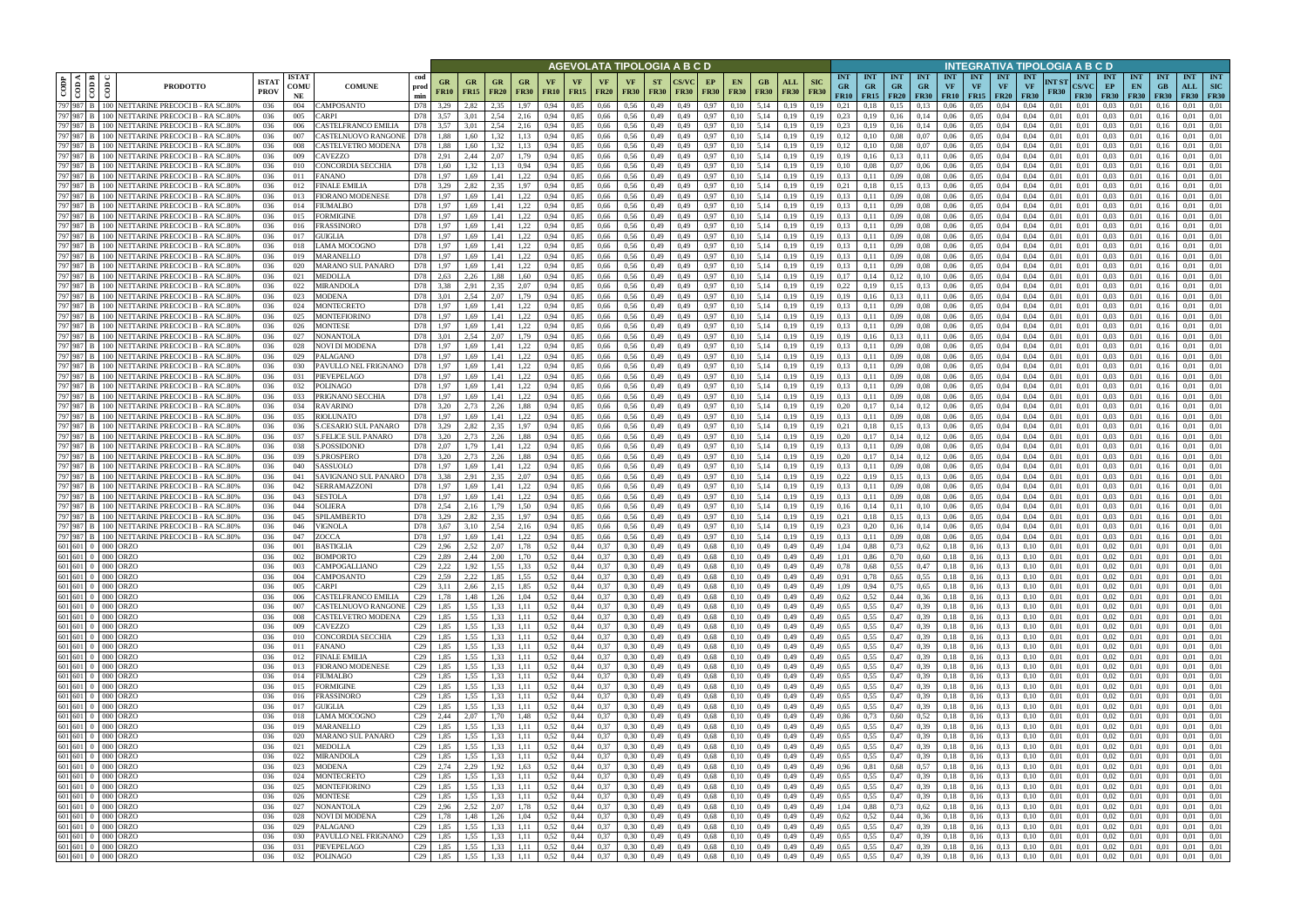|                                                                                                                                     |                                          |                                                                        |                            |                                            |                                                    |                   |                          |                          |                   |                   |                                |                          |                          | AGEVOLATA TIPOLOGIA A B C D |                   |                                      |                            |                    |                           |                                        |                                        |                           |                                        |                         |                                             |                                        | INTEGRATIVA TIPOLOGIA A B C D   |                      |                                           |                                |                                 |                                 |                                  |                                         |
|-------------------------------------------------------------------------------------------------------------------------------------|------------------------------------------|------------------------------------------------------------------------|----------------------------|--------------------------------------------|----------------------------------------------------|-------------------|--------------------------|--------------------------|-------------------|-------------------|--------------------------------|--------------------------|--------------------------|-----------------------------|-------------------|--------------------------------------|----------------------------|--------------------|---------------------------|----------------------------------------|----------------------------------------|---------------------------|----------------------------------------|-------------------------|---------------------------------------------|----------------------------------------|---------------------------------|----------------------|-------------------------------------------|--------------------------------|---------------------------------|---------------------------------|----------------------------------|-----------------------------------------|
| $\begin{array}{ c c }\n\hline\n\text{COD A} & \text{COD B} \\ \hline\n\text{COD A} & \text{COD B} & \text{D.}\n\hline\n\end{array}$ | $\overline{\text{co}}$                   | <b>ISTA7</b><br><b>PRODOTTO</b><br><b>PROV</b>                         | <b>ISTAT</b><br>COMU<br>NE | <b>COMUNE</b>                              | cod<br>GR<br>prod<br><b>FR10</b><br>min            | GR<br><b>FR15</b> | <b>GR</b><br><b>FR20</b> | <b>GR</b><br><b>FR30</b> | VF<br><b>FR10</b> | VF<br><b>FR15</b> | <b>VF</b><br><b>FR20</b>       | <b>VF</b><br><b>FR30</b> | <b>ST</b><br><b>FR30</b> | <b>FR30</b>                 | EP<br><b>FR30</b> | <b>EN</b><br><b>FR30</b>             | GB<br><b>FR30</b>          | ALL<br><b>FR30</b> | <b>SIC</b><br><b>FR30</b> | <b>INT</b><br><b>GR</b><br><b>FR10</b> | <b>INT</b><br><b>GR</b><br>$FR15$ FR20 | <b>INT</b><br><b>GR</b>   | <b>INT</b><br><b>GR</b><br><b>FR30</b> | <b>INT</b><br><b>VF</b> | <b>INT</b><br><b>VF</b><br><b>FR10</b> FR15 | <b>INT</b><br><b>VF</b><br><b>FR20</b> | <b>INT</b><br>VF<br><b>FR30</b> | NT ST<br><b>FR30</b> | <b>INT</b><br><b>CS/VC</b><br><b>FR30</b> | INT<br>EP<br><b>FR30</b>       | <b>INT</b><br>EN<br><b>FR30</b> | <b>INT</b><br>GB<br><b>FR30</b> | <b>INT</b><br>ALL<br><b>FR30</b> | <b>INT</b><br><b>SIC</b><br><b>FR30</b> |
|                                                                                                                                     | 601 601 0 000 ORZO                       | 036                                                                    | 033                        | PRIGNANO SECCHIA                           | C <sub>29</sub><br>1,85                            | 1,55              | 1.33                     | 1.11                     | 0.52              | 0,44              | 0.37                           | 0.30                     | 0,49                     | 0,49                        | 0,68              | 0.10                                 | 0,49                       | 0,49               | 0,49                      | 0.65                                   | 0.55                                   | 0,47                      | 0.39                                   | 0.18                    | 0.16                                        | 0.13                                   | 0.10                            | 0.01                 | 0,01                                      | 0.02                           | 0.01                            |                                 | 0.01                             | 0,01                                    |
|                                                                                                                                     | 601 601 0 000 ORZO<br>601 601 0 000 ORZO | 036<br>036                                                             | 034<br>035                 | RAVARINO<br>RIOLUNATO                      | C <sub>29</sub><br>2,96<br>C <sub>29</sub><br>1,85 | 2,52<br>1,55      | 2,07<br>1,33             | .78<br>1,11              | 0,52<br>0,52      | 0,44<br>0,44      | 0,37<br>0,37                   | 0,30<br>0,30             | 0,49<br>0,49             | 0,49<br>0,49                | 0,68<br>0,68      | 0,10<br>0,10                         | 0,49<br>0,49               | 0,49<br>0,49       | 0,49<br>0,49              | 1,04<br>0.65                           | 0,88<br>0.55                           | 0,73<br>0,47              | 0.62<br>0.39                           | 0.18<br>0,18            | 0,16<br>0,16                                | 0.13<br>0,13                           | 0,10<br>0,10                    | 0,01<br>0,01         | 0,01<br>0,01                              | 0.02<br>0,02                   | 0,01<br>0,01                    | 0,01<br>0,01                    | 0.01<br>0.01                     | 0,01<br>0,01                            |
|                                                                                                                                     | 601 601 0 000 ORZO                       | 036                                                                    | 036                        | S.CESARIO SUL PANARO                       | C29<br>1,85                                        | 1,55              | 1.33                     | 1.11                     | 0.52              | 0,44              | 0.37                           | 0.30                     | 0,49                     | 0,49                        | 0,68              | 0,10                                 | 0,49                       | 0,49               | 0,49                      | 0.65                                   | 0.55                                   | 0,47                      | 0.39                                   | 0,18                    | 0.16                                        | 0,13                                   | 0.10                            | 0,01                 | 0.01                                      | 0.02                           | 0,01                            | 0.01                            | 0,01                             | 0,01                                    |
|                                                                                                                                     | 601 601 0 000 ORZO                       | 036                                                                    | 037                        | <b>S.FELICE SUL PANARO</b>                 | C <sub>29</sub><br>1.78                            | 1,48              | 1,26                     | 1.04                     | 0.52              | 0,44              | 0.37                           | 0.30                     | 0,49                     | 0.49                        | 0.68              | 0.10                                 | 0,49                       | 0,49               | 0.49                      | 0,62                                   | 0.52                                   | 0,44                      | 0.36                                   | 0.18                    | 0.16                                        | 0.13                                   |                                 | 0.01                 | 0.01                                      | 0.02                           | 0.01                            | 0.01                            | 0.01                             | 0,01                                    |
|                                                                                                                                     | 601 601 0 000 ORZO                       | 036                                                                    | 038                        | S.POSSIDONIO                               | C <sub>29</sub><br>1,55                            | 1,33              | 1,11                     | 0,96                     | 0,52              | 0,44              | 0,37                           | 0,30                     | 0,49                     | 0,49                        | 0,68              | 0,10                                 | 0,49                       | 0,49               | 0,49                      | 0.55                                   | 0,47                                   | 0,39                      | 0,34                                   | 0,18                    | 0,16                                        | 0,13                                   | 0.10                            | 0,01                 | 0,01                                      | 0,02                           | 0,01                            | 0.01                            | 0,01                             | 0,01                                    |
|                                                                                                                                     | 601 601 0 000 ORZO<br>601 601 0 000 ORZO | 036<br>-036                                                            | 039<br>040                 | S.PROSPERO<br>SASSUOLO                     | 2.59<br>C29<br>C <sub>29</sub><br>1.78             | 2,22<br>1,48      | 1,85<br>1,26             | 1.55<br>1,04             | 0.52<br>0.52      | 0.44<br>0,44      | 0.37<br>0,37                   | 0.30<br>0,30             | 0,49<br>0,49             | 0.49<br>0,49                | 0,68<br>0,68      | 0,10<br>0,10                         | 0,49<br>0,49               | 0,49<br>0,49       | 0.49<br>0,49              | 0,91<br>0.62                           | 0.78<br>0,52                           | 0.65<br>0,44              | 0.55<br>0,36                           | 0.18<br>0,18            | 0.16<br>0,16                                | 0.13<br>0.13                           | 0.10<br>0.10                    | 0.01<br>0,01         | 0.01<br>0,01                              | 0.02<br>0.02                   | 0.01<br>0,01                    | 0.01<br>0.01                    | 0.01<br>0,01                     | 0.01<br>0,01                            |
|                                                                                                                                     | 601 601 0 000 ORZO                       | 036                                                                    | 041                        | SAVIGNANO SUL PANARO                       | 1,85<br>C <sub>29</sub>                            | 1,55              | 1,33                     | 1,11                     | 0,52              | 0,44              | 0,37                           | 0,30                     | 0,49                     | 0,49                        | 0,68              | 0,10                                 | 0,49                       | 0,49               | 0,49                      | 0,65                                   | 0,55                                   | 0,47                      | 0,39                                   | 0,18                    | 0,16                                        | 0.13                                   | 0.10                            | 0.01                 | 0,01                                      | 0,02                           | 0,01                            | 0,01                            | 0.01                             | 0,01                                    |
|                                                                                                                                     | 601 601 0 000 ORZO                       | 036                                                                    | 042                        | <b>SERRAMAZZONI</b>                        | C <sub>29</sub><br>1,78                            | 1,48              | 1,26                     | 1,04                     | 0,52              | 0,44              | 0,37                           | 0.30                     | 0,49                     | 0,49                        | 0.68              | 0,10                                 | 0,49                       | 0,49               | 0,49                      | 0,62                                   | 0,52                                   | 0,44                      | 0.36                                   | 0,18                    | 0,16                                        | 0.13                                   | 0,10                            | 0,01                 | 0,01                                      | 0,02                           | 0,01                            | 0,01                            | 0,01                             | 0,01                                    |
| 601 601                                                                                                                             | $0$ 000 ORZO<br>601 601 0 000 ORZO       | 036                                                                    | 043                        | <b>SESTOLA</b>                             | C <sub>29</sub><br>1,85                            | 1,55              | 1,33                     | 1,11                     | 0,52              | 0,44<br>0,44      | 0,37                           | 0,30                     | 0,49                     | 0,49                        | 0.68              | 0,10                                 | 0,49                       | 0,49               | 0,49                      | 0,65<br>0,78                           | 0,55                                   | 0,47                      | 0.39                                   | 0,18                    | 0,16                                        | 0.13                                   | 0,10                            | 0.01                 | 0,01                                      | 0,02                           | 0,01                            | 0,01                            | 0,01<br>0,01                     | 0,01                                    |
|                                                                                                                                     | 601 601 0 000 ORZO                       | 036<br>036                                                             | 044<br>045                 | SOLIERA<br>SPILAMBERTO                     | 2,22<br>C <sub>29</sub><br>C <sub>29</sub><br>1,85 | 1,92<br>1,55      | 1,55<br>1.33             | 1,33<br>1,11             | 0,52<br>0,52      | 0,44              | 0,37<br>0.37                   | 0,30<br>0.30             | 0,49<br>0,49             | 0,49<br>0,49                | 0,68<br>0,68      | 0,10<br>0,10                         | 0,49<br>0,49               | 0,49<br>0,49       | 0,49<br>0,49              | 0,65                                   | 0,68<br>0.55                           | 0,55<br>0,47              | 0,47<br>0.39                           | 0,18<br>0,18            | 0,16<br>0.16                                | 0,13<br>0.13                           | 0,10<br>0.10                    | 0,01<br>0.01         | 0,01<br>0,01                              | 0,02<br>0,02                   | 0,01<br>0,01                    | 0,01<br>0.01                    | 0,01                             | 0,01<br>0,01                            |
|                                                                                                                                     | 601 601 0 000 ORZO                       | 036                                                                    | 046                        | VIGNOLA                                    | C <sub>29</sub><br>1,78                            | 1,48              | 1,26                     | 1,04                     | 0,52              | 0,44              | 0,37                           | 0,30                     | 0,49                     | 0,49                        | 0,68              | 0,10                                 | 0,49                       | 0,49               | 0,49                      | 0,62                                   | 0,52                                   | 0,44                      | 0,36                                   | 0,18                    | 0,16                                        | 0.13                                   | 0.10                            | 0,01                 | 0,01                                      | 0,02                           | 0,01                            | 0.01                            | 0,01                             | 0,01                                    |
|                                                                                                                                     | 601 601 0 000 ORZO                       | 036                                                                    | 047                        | ZOCCA                                      | C <sub>29</sub><br>1,85                            | 1,55              | 1,33                     | 1,11                     | 0,52              | 0,44              | 0,37                           | 0,30                     | 0,49                     | 0,49                        | 0.68              | 0,10                                 | 0,49                       | 0,49               | 0,49                      | 0,65                                   | 0.55                                   | 0,47                      | 0.39                                   | 0,18                    | 0,16                                        | 0,13                                   | 0,10                            | 0,01                 | 0,01                                      | 0,02                           | 0,01                            | 0,01                            | 0,01                             | 0,01                                    |
|                                                                                                                                     |                                          | 120 016 0 000 ORZO DA SEME<br>036<br>120 016 0 000 ORZO DA SEME<br>036 | 001<br>002                 | <b>BASTIGLIA</b><br><b>BOMPORTO</b>        | D60<br>3.84<br>D60<br>3.74                         | 3.26<br>3.17      | 2.69<br>2.59             | 2.30<br>2,21             | 0.67<br>0.67      | 0.58<br>0,58      | 0,48<br>0,48                   | 0.38<br>0.38             | 0,49<br>0,49             | 0.49<br>0.49                | 0.68<br>0.68      | 0.10<br>0.10                         | 0,49<br>0,49               | 0,49<br>0,49       | 0.49<br>0.49              | 0.16<br>0,16                           | 0.14<br>0,13                           | 0,11<br>0,11              | 0,10<br>0,09                           | 0,03<br>0,03            | 0,02<br>0,02                                | 0.02<br>0,02                           | 0.02<br>0,02                    | 0.01<br>0.01         | 0.01<br>0.01                              | 0,02<br>0,02                   | 0,01<br>0,01                    | 0.01<br>0.01                    | 0,01<br>0,01                     | 0.01<br>0.01                            |
|                                                                                                                                     |                                          | 120 016 0 000 ORZO DA SEME<br>036                                      | 003                        | CAMPOGALLIANO                              | D60<br>2,88                                        | 2,50              | 2,02                     | 1,73                     | 0.67              | 0,58              | 0,48                           | 0,38                     | 0,49                     | 0.49                        | 0.68              | 0,10                                 | 0,49                       | 0,49               | 0,49                      | 0,12                                   | 0,10                                   | 0,08                      | 0,07                                   | 0,03                    | 0,02                                        | 0,02                                   | 0,02                            | 0.01                 | 0.01                                      | 0,02                           | 0,01                            | 0.01                            | 0,01                             | 0,01                                    |
|                                                                                                                                     |                                          | 120 016 0 000 ORZO DA SEME<br>036                                      | 004                        | CAMPOSANTO                                 | D60<br>3.36                                        | 2.88              | 2.40                     | 2,02                     | 0.67              | 0,58              | 0,48                           | 0.38                     | 0,49                     | 0.49                        | 0.68              | 0,10                                 | 0,49                       | 0.49               | 0.49                      | 0,14                                   |                                        | 0,10                      | 0.08                                   | 0,03                    | 0.02                                        | 0,02                                   | 0.02                            | 0.01                 | 0.01                                      | 0,02                           | 0.01                            | 0.01                            | 0,01                             | 0.01                                    |
|                                                                                                                                     |                                          | 120 016 0 000 ORZO DA SEME<br>036                                      | 005                        | <b>ARPI</b>                                | D60<br>4.03                                        | 3.46              | 2.78                     | 2.40                     | 0.67              | 0.58              | 0,48                           | 0.38                     | 0,49                     | 0.49                        | 0.68              | 0.10                                 | 0,49                       | 0.49               | 0.49                      | 0,17                                   |                                        | 0,12                      | 0,10                                   | 0.03                    | 0.02                                        | 0.02                                   | 0.02                            | 0.01                 | 0.01                                      | 0,02                           | 0.01                            | 0.01                            | 0.01                             | 0.01                                    |
|                                                                                                                                     |                                          | 120 016 0 000 ORZO DA SEME<br>036<br>120 016 0 000 ORZO DA SEME<br>036 | 006<br>007                 | CASTELFRANCO EMILIA<br>CASTELNUOVO RANGONI | D60<br>2.30<br>2.40<br>D <sub>60</sub>             | 1,92<br>2,02      | 1,63<br>1.73             | 1,34<br>1,44             | 0.67<br>0,67      | 0,58<br>0,58      | 0,48<br>0,48                   | 0,38<br>0.38             | 0,49<br>0,49             | 0,49<br>0,49                | 0,68<br>0.68      | 0,10<br>0,10                         | 0,49<br>0,49               | 0,49<br>0,49       | 0,49<br>0,49              | 0,10<br>0,10                           | 0.08<br>0.08                           | 0,07<br>0,07              | 0,06<br>0,06                           | 0,03<br>0.03            | 0,02<br>0,02                                | 0,02<br>0,02                           | 0,02<br>0.02                    | 0,01<br>0.01         | 0,01<br>0,01                              | 0,02<br>0,02                   | 0,01<br>0.01                    | 0.01<br>0,01                    | 0,01<br>0.01                     | 0,01<br>0,01                            |
|                                                                                                                                     |                                          | 120 016 0 000 ORZO DA SEME<br>036                                      | 008                        | CASTELVETRO MODENA                         | D <sub>60</sub><br>2,40                            | 2,02              | 1.73                     | 1,44                     | 0,67              | 0,58              | 0,48                           | 0.38                     | 0,49                     | 0,49                        | 0.68              | 0,10                                 | 0,49                       | 0,49               | 0,49                      | 0,10                                   | 0,08                                   | 0,07                      | 0,06                                   | 0.03                    | 0,02                                        | 0,02                                   | 0,02                            | 0,01                 | 0,01                                      | 0,02                           | 0,01                            | 0,01                            | 0,01                             | 0,01                                    |
|                                                                                                                                     |                                          | 120 016 0 000 ORZO DA SEME<br>036                                      | 009                        | CAVEZZO                                    | 2,40<br>D60                                        | 2,02              | 1,73                     | 1,44                     | 0,67              | 0,58              | 0,48                           | 0,38                     | 0,49                     | 0,49                        | 0.68              | 0,10                                 | 0,49                       | 0,49               | 0,49                      | 0,10                                   | 0.08                                   | 0,07                      | 0,06                                   | 0,03                    | 0,02                                        | 0,02                                   | 0,02                            | 0.01                 | 0.01                                      | 0,02                           | 0,01                            |                                 | 0.01                             | 0,01                                    |
|                                                                                                                                     |                                          | 120 016 0 000 ORZO DA SEME<br>036                                      | 010                        | CONCORDIA SECCHIA                          | 2,40<br>D60                                        | 2,02              | 1.73                     | 1,44                     | 0.67              | 0,58              | 0,48                           | 0.38                     | 0,49                     | 0,49                        | 0.68              | 0.10                                 | 0,49                       | 0,49               | 0,49                      | 0.10                                   | 0.08                                   | 0,07                      | 0,06                                   | 0,03                    | 0.02                                        | 0.02                                   | 0,02                            | 0.01                 | 0,01                                      | 0.02                           | 0,01                            | 0.01                            | 0,01                             | 0,01                                    |
| 120 016                                                                                                                             |                                          | 0 000 ORZO DA SEME<br>036<br>120 016 0 000 ORZO DA SEME<br>036         | 011<br>012                 | <b>ANANO</b><br><b>INALE EMILIA</b>        | D60<br>2,40<br>D <sub>60</sub><br>2,40             | 2,02<br>2,02      | 1.73<br>1,73             | 1,44<br>1,44             | 0.67<br>0,67      | 0.58<br>0,58      | 0,48<br>0,48                   | 0.38<br>0,38             | 0,49<br>0,49             | 0.49<br>0,49                | 0.68<br>0.68      | 0.10<br>0,10                         | 0,49<br>0,49               | 0.49<br>0,49       | 0,49<br>0,49              | 0.10<br>0,10                           | 0,08                                   | 0,07<br>0,07              | 0,06<br>0,06                           | 0.03<br>0,03            | 0.02<br>0,02                                | 0.02<br>0,02                           | 0.02<br>0,02                    | 0.01<br>0,01         | 0.01<br>0,01                              | 0.02<br>0,02                   | 0,01<br>0,01                    | 0,01                            | 0.01<br>0,01                     | 0.01<br>0,01                            |
|                                                                                                                                     |                                          | 120 016 0 000 ORZO DA SEME<br>036                                      | 013                        | <b>FIORANO MODENESE</b>                    | D <sub>60</sub><br>2,40                            | 2,02              | 1,73                     | 1,44                     | 0.67              | 0.58              | 0,48                           | 0.38                     | 0,49                     | 0.49                        | 0,68              | 0,10                                 | 0,49                       | 0,49               | 0,49                      | 0,10                                   | 0.08                                   | 0,07                      | 0,06                                   | 0.03                    | 0.02                                        | 0.02                                   | 0.02                            | 0.01                 | 0.01                                      | 0.02                           | 0,01                            | 0.01                            | 0.01                             | 0,01                                    |
|                                                                                                                                     |                                          | 120 016 0 000 ORZO DA SEME<br>036                                      | 014                        | <b>FIUMALBO</b>                            | 2,40<br>D <sub>60</sub>                            | 2,02              | 1,73                     | 1,44                     | 0.67              | 0,58              | 0,48                           | 0.38                     | 0,49                     | 0,49                        | 0,68              | 0,10                                 | 0,49                       | 0,49               | 0,49                      | 0.10                                   | 0,08                                   | 0,07                      | 0,06                                   | 0,03                    | 0.02                                        | 0,02                                   | 0.02                            | 0.01                 | 0.01                                      | 0.02                           | 0,01                            | 0.01                            | 0,01                             | 0,01                                    |
|                                                                                                                                     |                                          | 120 016 0 000 ORZO DA SEME<br>036<br>120 016 0 000 ORZO DA SEME        | 015<br>016                 | <b>FORMIGINE</b><br>FRASSINORO             | 2,40<br>D <sub>60</sub><br>2.40<br>D <sub>60</sub> | 2,02              | 1,73<br>1.73             | 1,44<br>1,44             | 0.67<br>0.67      | 0.58<br>0.58      | 0,48<br>0,48                   | 0.38<br>0.38             | 0,49<br>0,49             | 0,49                        | 0,68              | 0,10                                 | 0,49<br>0,49               | 0,49               | 0,49<br>0,49              | 0,10<br>0.10                           | 0.08<br>0.08                           | 0,07<br>0,07              | 0,06                                   | 0.03<br>0.03            | 0.02<br>0.02                                | 0.02<br>0.02                           | 0.02<br>0.02                    | 0.01<br>0.01         | 0.01<br>0.01                              | 0,02<br>0.02                   | 0,01<br>0,01                    | 0.01<br>0.01                    | 0,01<br>0.01                     | 0,01<br>0,01                            |
|                                                                                                                                     |                                          | 036<br>120 016 0 000 ORZO DA SEME<br>036                               | 017                        | GUIGLIA                                    | D60<br>2,40                                        | 2,02<br>2.02      | 1,73                     | 1,44                     | 0.67              | 0,58              | 0,48                           | 0.38                     | 0,49                     | 0,49<br>0.49                | 0.68<br>0,68      | 0,10<br>0,10                         | 0,49                       | 0,49<br>0,49       | 0.49                      | 0.10                                   | 0.08                                   | 0,07                      | 0,06<br>0,06                           | 0.03                    | 0.02                                        | 0.02                                   | 0.02                            | 0.01                 | 0.01                                      | 0,02                           | 0,01                            | 0.01                            | 0.01                             | 0,01                                    |
|                                                                                                                                     |                                          | 120 016 0 000 ORZO DA SEME<br>036                                      | 018                        | LAMA MOCOGNO                               | D60<br>3,17                                        | 2,69              | 2,21                     | 1,92                     | 0,67              | 0,58              | 0,48                           | 0,38                     | 0,49                     | 0,49                        | 0,68              | 0,10                                 | 0,49                       | 0,49               | 0,49                      | 0,13                                   | 0,11                                   | 0,09                      | 0.08                                   | 0,03                    | 0,02                                        | 0,02                                   | 0,02                            | 0,01                 | 0,01                                      | 0,02                           | 0,01                            | 0,01                            | 0,01                             | 0,01                                    |
| 120 016                                                                                                                             |                                          | 0 000 ORZO DA SEME<br>036                                              | 019                        | <b>MARANELLO</b>                           | D60<br>2,40                                        | 2,02              | 1,73                     | 1,44                     | 0.67              | 0,58              | 0,48                           | 0.38                     | 0,49                     | 0,49                        | 0.68              | 0,10                                 | 0,49                       | 0,49               | 0,49                      | 0,10                                   | 0.08                                   | 0,07                      | 0,06                                   | 0,03                    | 0,02                                        | 0,02                                   | 0.02                            | 0.01                 | 0,01                                      | 0,02                           | 0,01                            | 0.01                            | 0,01                             | 0,01                                    |
|                                                                                                                                     |                                          | 120 016 0 000 ORZO DA SEME<br>036<br>120 016 0 000 ORZO DA SEME<br>036 | 020<br>021                 | MARANO SUL PANARO<br>MEDOLLA               | D <sub>60</sub><br>2,40<br>D60<br>2,40             | 2,02<br>2,02      | 1,73<br>1,73             | 1,44<br>1,44             | 0.67<br>0.67      | 0,58<br>0,58      | 0,48<br>0,48                   | 0,38<br>0,38             | 0,49<br>0,49             | 0,49<br>0,49                | 0,68<br>0.68      | 0,10<br>0,10                         | 0,49<br>0,49               | 0,49<br>0,49       | 0,49<br>0,49              | 0,10<br>0,10                           | 0,08<br>0,08                           | 0,07<br>0,07              | 0,06<br>0,06                           | 0,03<br>0,03            | 0,02<br>0,02                                | 0,02<br>0,02                           | 0,02<br>0,02                    | 0,01<br>0,01         | 0,01<br>0,01                              | 0,02<br>0,02                   | 0,01<br>0,01                    | 0,01<br>0,01                    | 0,01<br>0,01                     | 0,01<br>0,01                            |
|                                                                                                                                     |                                          | 120 016 0 000 ORZO DA SEME<br>036                                      | 022                        | MIRANDOLA                                  | D60<br>2,40                                        | 2,02              | 1.73                     | 1,44                     | 0,67              | 0,58              | 0,48                           | 0,38                     | 0,49                     | 0,49                        | 0,68              | 0,10                                 | 0,49                       | 0,49               | 0,49                      | 0,10                                   | 0,08                                   | 0,07                      | 0,06                                   | 0,03                    | 0,02                                        | 0,02                                   | 0,02                            | 0,01                 | 0,01                                      | 0,02                           | 0,01                            | 0.01                            | 0,01                             | 0,01                                    |
|                                                                                                                                     |                                          | 120 016 0 000 ORZO DA SEME<br>036                                      | 023                        | <b>MODENA</b>                              | D60<br>3,55                                        | 2,98              | 2,50                     | 2,11                     | 0,67              | 0,58              | 0,48                           | 0.38                     | 0,49                     | 0,49                        | 0,68              | 0,10                                 | 0,49                       | 0,49               | 0,49                      | 0.15                                   | 0,12                                   | 0,10                      | 0,09                                   | 0,03                    | 0,02                                        | 0,02                                   | 0,02                            | 0,01                 | 0,01                                      | 0,02                           | 0,01                            | 0,01                            | 0,01                             | 0,01                                    |
|                                                                                                                                     |                                          | 120 016 0 000 ORZO DA SEME<br>036                                      | 024                        | MONTECRETO                                 | D60<br>2,40                                        | 2,02              | 1,73                     | 1,44                     | 0,67              | 0,58              | 0,48                           | 0,38                     | 0,49                     | 0,49                        | 0,68              | 0,10                                 | 0,49                       | 0,49               | 0,49                      | 0,10                                   | 0,08                                   | 0,07                      | 0,06                                   | 0,03                    | 0,02                                        | 0,02                                   | 0,02                            | 0,01                 | 0,01                                      | 0,02                           | 0,01                            | 0,01                            | 0,01                             | 0,01                                    |
|                                                                                                                                     |                                          | 120 016 0 000 ORZO DA SEME<br>036<br>120 016 0 000 ORZO DA SEME<br>036 | 025<br>026                 | MONTEFIORINO<br><b>MONTESE</b>             | D60<br>2.40<br>D60<br>2.40                         | 2,02<br>2,02      | 1.73<br>1,73             | 1,44<br>1,44             | 0,67<br>0.67      | 0,58<br>0,58      | 0,48<br>0,48                   | 0.38<br>0.38             | 0,49<br>0,49             | 0.49<br>0.49                | 0.68<br>0,68      | 0,10<br>0.10                         | 0,49<br>0,49               | 0,49<br>0,49       | 0.49<br>0.49              | 0,10<br>0,10                           | 0.08<br>0.08                           | 0,07<br>0,07              | 0,06<br>0,06                           | 0,03<br>0,03            | 0,02<br>0,02                                | 0,02<br>0,02                           | 0,02<br>0.02                    | 0.01<br>0.01         | 0.01<br>0.01                              | 0,02<br>0,02                   | 0,01<br>0,01                    | 0.01<br>0.01                    | 0,01<br>0,01                     | 0.01<br>0,01                            |
|                                                                                                                                     |                                          | 120 016 0 000 ORZO DA SEME<br>036                                      | 027                        | NONANTOLA                                  | D60<br>3,84                                        | 3,26              | 2,69                     | 2,30                     | 0.67              | 0,58              | 0,48                           | 0,38                     | 0,49                     | 0,49                        | 0.68              | 0,10                                 | 0,49                       | 0,49               | 0,49                      | 0,16                                   | 0,14                                   | 0,11                      | 0,10                                   | 0,03                    | 0,02                                        | 0,02                                   | 0,02                            | 0,01                 | 0,01                                      | 0,02                           | 0,01                            | 0,01                            | 0,01                             | 0,01                                    |
|                                                                                                                                     |                                          | 120 016 0 000 ORZO DA SEME<br>036                                      | 028                        | NOVI DI MODENA                             | D60<br>2.30                                        | 1.92              | 1.63                     | 1.34                     | 0.67              | 0.58              | 0.48                           | 0.38                     | 0.49                     | 0.49                        | 0.68              | 0.10                                 | 0.49                       | 0.49               | 0.49                      | 0.10                                   | 0.08                                   | 0.07                      | 0.06                                   | 0.03                    | 0.02                                        | 0.02                                   | 0.02                            | 0.01                 | 0.01                                      | 0.02                           | 0.01                            | 0.01                            | 0.01                             | 0.01                                    |
|                                                                                                                                     |                                          | 120 016 0 000 ORZO DA SEME<br>036<br>120 016 0 000 ORZO DA SEME<br>036 | 029<br>030                 | PALAGANO<br>PAVULLO NEL FRIGNANO           | D <sub>60</sub><br>2,40<br>D60 2,40                | 2,02<br>2,02      | 1,73                     | 1,44<br>1,44             | 0,67<br>0.67      | 0,58<br>0.58      | 0,48<br>0.48                   | 0.38<br>0.38             | 0,49<br>0.49             | 0,49<br>0.49                | 0,68<br>0,68      | 0,10<br>0.10                         | 0,49<br>0,49               | 0,49<br>0,49       | 0,49<br>0,49              | 0,10<br>0.10                           | 0,08<br>0.08                           | 0,07<br>0.07              | 0,06<br>0.06                           | 0,03<br>0.03            | 0,02<br>0,02                                | 0,02<br>0.02                           | 0,02<br>0.02                    | 0,01<br>0.01         | 0.01<br>0.01                              | 0,02<br>0.02                   | 0.01<br>0.01                    | 0.01<br>0.01                    | 0,01<br>0.01                     | 0,01<br>0,01                            |
|                                                                                                                                     |                                          | 120 016 0 000 ORZO DA SEME<br>036                                      | 031                        | PIEVEPELAGO                                | 2,40<br>D60                                        | 2,02              | 1,73<br>1,73             | 1,44                     | 0,67              | 0,58              | 0,48                           | 0,38                     | 0,49                     | 0,49                        | 0,68              | 0,10                                 | 0,49                       | 0,49               | 0,49                      | 0,10                                   | 0,08                                   | 0,07                      | 0,06                                   | 0,03                    | 0,02                                        | 0,02                                   | 0,02                            | 0,01                 | 0,01                                      | 0,02                           | 0,01                            | 0,01                            | 0.01                             | 0,01                                    |
|                                                                                                                                     |                                          | 120 016 0 000 ORZO DA SEME<br>036                                      | 032                        | <b>POLINAGO</b>                            | D <sub>60</sub><br>2,40                            | 2,02              | 1,73                     | 1,44                     | 0,67              | 0,58              | 0,48                           | 0,38                     | 0,49                     | 0,49                        | 0,68              | 0,10                                 | 0,49                       | 0,49               | 0,49                      | 0,10                                   | 0,08                                   | 0,07                      | 0,06                                   | 0,03                    | 0,02                                        | 0,02                                   | 0,02                            | 0,01                 | 0,01                                      | 0,02                           | 0,01                            | 0,01                            | 0,01                             | 0,01                                    |
|                                                                                                                                     |                                          | 120 016 0 000 ORZO DA SEME<br>036                                      | 033                        | PRIGNANO SECCHIA                           | D60 2,40                                           | 2,02              | 1,73                     | 1,44                     | 0,67              | 0,58              | $0,48$ 0,38                    |                          | 0,49                     | 0,49                        | 0,68              | 0,10                                 | 0,49                       | 0,49               | 0,49                      | 0,10                                   | 0,08                                   | 0,07                      | 0,06                                   | 0,03                    | 0,02                                        | 0,02                                   | 0,02                            | 0,01                 | 0,01                                      | 0,02                           | 0,01                            | 0,01                            | 0,01                             | 0,01                                    |
|                                                                                                                                     |                                          | 120 016 0 000 ORZO DA SEME<br>036<br>120 016 0 000 ORZO DA SEME<br>036 | 034<br>035                 | RAVARINO<br>RIOLUNATO                      | D60 3,84<br>D60 2,40                               | 3,26<br>2,02      | 2,69<br>1,73             | 2,30<br>1,44             | 0,67<br>0,67      | 0,58<br>0,58      | $0,48$ $0,38$<br>0,48          | 0,38                     | 0,49<br>0,49             | 0,49<br>0,49                | 0,68<br>0,68      | 0,10<br>0,10                         | $0,49$ 0,49<br>0,49        | 0,49               | 0,49<br>0,49              | 0,16<br>0,10                           | 0,14<br>0,08                           | 0,11<br>0,07              | 0,10<br>0,06                           | 0,03<br>0,03            | 0,02<br>0,02                                | 0,02<br>0,02                           | 0,02<br>0,02                    | 0,01<br>0,01         | 0,01<br>0,01                              | 0,02<br>0,02                   | 0,01<br>0,01                    | 0,01<br>0,01                    | 0,01<br>0,01                     | 0,01<br>0,01                            |
|                                                                                                                                     |                                          | 120 016 0 000 ORZO DA SEME<br>036                                      | 036                        | S.CESARIO SUL PANARO                       | D60 2,40                                           | 2,02              | 1,73                     | 1,44                     | 0,67              | 0,58              | 0,48                           | 0,38                     | 0,49                     | 0,49                        | 0,68              | 0,10                                 | $0,49$ 0,49                |                    | 0,49                      | 0,10                                   | 0,08                                   | 0,07                      | 0,06                                   | 0,03                    | 0,02                                        | 0,02                                   | 0,02                            | 0,01                 | 0,01                                      | 0,02                           | 0,01                            | 0,01                            | 0,01                             | 0,01                                    |
|                                                                                                                                     |                                          | 120 016 0 000 ORZO DA SEME<br>036                                      | 037                        | <b>S.FELICE SUL PANARO</b>                 | D <sub>60</sub> 2,30                               | 1,92              | 1,63                     | 1,34                     | 0,67              | 0,58              | $0,48$ $0,38$                  |                          | 0,49                     | 0,49                        | 0,68              | 0,10                                 | 0,49 0,49                  |                    | 0,49                      | 0,10                                   | 0,08                                   | 0,07                      | 0,06                                   |                         | $0,03$ 0.02                                 | 0,02                                   | 0,02                            | 0,01                 | 0,01                                      | 0,02                           | 0,01                            | 0,01                            | 0.01                             | 0,01                                    |
|                                                                                                                                     |                                          | 120 016 0 000 ORZO DA SEME<br>036<br>120 016 0 000 ORZO DA SEME        | 038                        | S.POSSIDONIO                               | D <sub>60</sub> 2,02                               | 1,73              | 1,44                     | 1,25                     | 0.67              | 0,58              | $0,48$ $0,38$<br>$0,48$ 0,38   |                          | 0,49                     | 0,49                        | 0,68              | 0,10                                 | 0,49 0,49                  |                    | 0,49                      | 0,08                                   | 0,07                                   | 0,06                      | 0,05                                   | $0,03$ 0.02             | $0,03$ 0.02                                 | 0,02                                   | 0,02                            | 0,01                 | 0,01                                      | 0,02                           | 0,01                            | 0,01                            | 0,01                             | 0,01                                    |
|                                                                                                                                     |                                          | 036<br>120 016 0 000 ORZO DA SEME<br>036                               | 039<br>040                 | S.PROSPERO<br>SASSUOLO                     | D60 3,36<br>D60 2,30                               | 2,88<br>1,92      | 2,40<br>1,63             | 2,02<br>1,34             | 0,67<br>0,67      | 0,58<br>0,58      | $0,48$ 0,38                    |                          | 0,49<br>0,49             | 0,49<br>0,49                | 0,68<br>0,68      | 0,10<br>0,10                         | 0,49 0,49<br>0,49          | 0,49               | 0,49<br>0,49              | 0,14<br>0,10                           | 0,12<br>0,08                           | 0,10<br>0,07              | 0,08<br>0,06                           | 0,03                    | 0,02                                        | 0,02<br>0,02                           | 0,02<br>0,02                    | 0,01<br>0,01         | 0,01<br>0,01                              | 0,02<br>0,02                   | 0,01<br>0,01                    | 0,01<br>0,01                    | 0,01<br>0,01                     | 0,01<br>0,01                            |
|                                                                                                                                     |                                          | 120 016 0 000 ORZO DA SEME<br>036                                      | 041                        | SAVIGNANO SUL PANARO                       | D60 2,40                                           | 2,02              | 1,73                     | 1,44                     | 0,67              | 0,58              | $0,48$ 0,38                    |                          | 0,49                     | 0,49                        | 0,68              | 0,10                                 | 0,49                       | 0,49               | 0,49                      | 0,10                                   | 0,08                                   | 0,07                      | 0,06                                   | 0,03                    | 0,02                                        | 0,02                                   | 0,02                            | 0,01                 | 0,01                                      | 0,02                           | 0,01                            | 0,01                            | 0.01                             | 0,01                                    |
|                                                                                                                                     |                                          | 120 016 0 000 ORZO DA SEME<br>036                                      | 042                        | SERRAMAZZONI                               | D60 2,30                                           | 1,92              | 1,63                     | 1,34                     | 0,67              | 0,58              | $0,48$ $0,38$                  |                          | 0,49                     | 0,49                        | 0,68              | 0,10                                 | 0,49                       | 0,49               | 0,49                      | 0,10                                   | 0,08                                   | 0,07                      | 0,06                                   | 0,03                    | 0,02                                        | 0,02                                   | 0,02                            | 0,01                 | 0,01                                      | 0,02                           | 0,01                            | 0,01                            | 0,01                             | 0,01                                    |
|                                                                                                                                     |                                          | 120 016 0 000 ORZO DA SEME<br>036<br>120 016 0 000 ORZO DA SEME<br>036 | 043<br>044                 | <b>SESTOLA</b><br><b>SOLIERA</b>           | D60 2,40<br>D60 2,88                               | 2,02<br>2,50      | 1,73<br>2,02             | 1,44<br>1,73             | 0,67<br>0,67      | 0,58<br>0,58      | $0,48$ 0,38<br>$0,48$ 0.38     |                          | 0,49<br>0,49             | 0,49<br>0,49                | 0,68<br>0,68      | 0,10<br>0,10                         | 0,49<br>$0,49$ 0,49        | 0,49               | 0,49<br>0,49              | 0,10<br>0,12                           | 0,08<br>0,10                           | 0,07<br>0,08              | 0,06<br>0,07                           | 0,03<br>0,03            | 0,02<br>0,02                                | 0,02<br>0,02                           | 0,02<br>0,02                    | 0,01<br>0,01         | 0,01<br>0,01                              | $0,02$ $0,01$<br>$0,02$ $0,01$ |                                 | 0,01<br>0,01                    | 0,01<br>0,01                     | 0,01<br>0,01                            |
|                                                                                                                                     |                                          | 120 016 0 000 ORZO DA SEME<br>036                                      | 045                        | SPILAMBERTO                                | D60 2,40                                           | 2,02              | 1,73                     | 1,44                     | 0,67              | 0,58              | $0,48$ 0,38                    |                          | 0,49                     | 0,49                        | 0,68              | 0,10                                 | 0,49                       | 0,49               | 0,49                      | 0,10                                   | 0,08                                   | 0,07                      | 0,06                                   | 0,03                    | 0,02                                        | 0,02                                   | 0,02                            | 0,01                 | 0,01                                      | 0,02                           | 0,01                            | 0,01                            | 0,01                             | 0,01                                    |
|                                                                                                                                     |                                          | 120 016 0 000 ORZO DA SEME<br>036                                      | 046                        | <b>VIGNOLA</b>                             | D <sub>60</sub> 2,30                               | 1,92              | 1,63                     | 1,34                     | 0,67              | 0,58              | $0,48$ 0.38                    |                          | 0,49                     | 0,49                        | 0,68              | 0,10                                 | $0,49$ 0,49                |                    | 0,49                      | 0,10                                   | 0.08                                   | 0,07                      | 0,06                                   |                         | $0,03$ 0.02                                 | 0,02                                   | 0,02                            | 0,01                 | 0,01                                      | 0,02                           | 0,01                            | 0,01                            | 0,01                             | 0,01                                    |
|                                                                                                                                     |                                          | 120 016 0 000 ORZO DA SEME<br>036                                      | 047                        | ZOCCA                                      | D60 2,40                                           | 2,02              | 1,73                     | 1,44                     | 0,67              | 0,58              | $0,48$ 0,38                    |                          | 0,49                     | 0,49                        | 0,68              | 0,10                                 | $0,49$ 0,49                |                    | 0,49                      | 0,10                                   | 0,08                                   | 0,07                      | 0,06                                   | $0,03$ 0.02             |                                             | 0,02                                   | 0,02                            | 0,01                 | 0,01                                      | 0,02                           | 0,01                            | 0,01                            | 0,01                             | 0,01                                    |
|                                                                                                                                     |                                          | 018 018 0 000 PATATE<br>036<br>018 018 0 000 PATATE<br>036             | 001<br>002                 | <b>BASTIGLIA</b><br><b>BOMPORTO</b>        | $C35$ 1,87<br>$C35$ 1,87                           | 1,62<br>1,62      | 1,28<br>1,28             | 1,11<br>1,11             | 0,43<br>0,43      | 0,34<br>0,34      | $0,26$ 0,17<br>$0,26$ 0,17     |                          | 0,49<br>0,49             | 0,49<br>0,49                | 1,46              | 0,00<br>1,46 0,00                    | $0,49$ 0,49<br>$0,49$ 0,49 |                    | 0,49<br>0,49              | 0,33<br>$0,33$ $0,28$                  | 0,28                                   | 0,22<br>$0,22$ $0,19$     | 0,19                                   |                         | $0,07$ 0.06<br>$0,07$ 0.06                  | 0,04<br>0,04                           | 0,03<br>0,03                    | 0,01<br>0,01         | 0,01<br>0,01                              | 0,04<br>0,04                   | 0,00<br>$0.00\,$                | 0,01<br>0,01                    | 0,01<br>0,01                     | 0,01<br>0,01                            |
|                                                                                                                                     |                                          | 018 018 0 000 PATATE<br>036                                            | 003                        | <b>CAMPOGALLIANO</b>                       | $C35$ 1,87                                         | 1,62              | 1,28                     | 1,11                     | 0,43              | 0,34              | $0,26$ 0,17                    |                          | 0,49                     | 0,49                        |                   | $1,46$ 0,00                          | $0,49$ 0,49                |                    | 0,49                      | $0,33$ $0,28$                          |                                        | $0,22$ 0,19               |                                        |                         | $0,07$ 0.06                                 | 0,04                                   | 0,03                            | 0,01                 | 0,01                                      | 0,04                           | 0,00                            | 0.01                            | 0,01                             | 0,01                                    |
|                                                                                                                                     |                                          | 018 018 0 000 PATATE<br>036                                            | 004                        | CAMPOSANTO                                 | C35 1,87                                           | 1,62              | 1,28                     | 1,11                     | 0,43              | 0,34              | $0,26$ 0,17                    |                          | 0,49                     | 0,49                        |                   | $1,46$ 0,00                          | $0,49$ 0.49                |                    | 0,49                      | $0,33$ $0,28$                          |                                        | $0,22$ 0,19               |                                        | $0,07$ 0.06             |                                             | 0,04                                   | 0,03                            | 0,01                 | 0,01                                      | 0,04                           | $0.00\,$                        | 0,01                            | 0,01                             | 0,01                                    |
|                                                                                                                                     |                                          | 018 018 0 000 PATATE<br>036<br>018 018 0 000 PATATE                    | 005                        | CARPI                                      | $C35$ 1,87                                         | 1,62              | 1,28                     | 1,11                     | 0,43              | 0,34              | $0,26$ $0,17$                  |                          | 0,49                     | 0,49                        | 1,46              | 0,00                                 | $0,49$ 0,49                |                    | 0,49                      | $0,33$ $0,28$                          |                                        | $0,22$ $0,19$             |                                        | $0,07$ 0.06             |                                             | 0,04                                   | 0,03                            | 0,01                 | 0,01                                      | $0,04$ 0,00                    |                                 | 0.01                            | 0,01                             | 0,01                                    |
|                                                                                                                                     |                                          | 036<br>018 018 0 000 PATATE<br>036                                     | 006<br>007                 | CASTELFRANCO EMILIA<br>CASTELNUOVO RANGONE | C35 1,87<br>$C35$ 1,87                             | 1,62<br>1,62      | 1,28<br>1,28             | 1,11<br>1,11             | 0,43<br>0,43      | 0,34<br>0,34      | $0,26$ $0,17$<br>$0,26$ 0,17   |                          | 0,49<br>0,49             | 0,49<br>0,49                | 1,46<br>1,46      | 0,00<br>0,00                         | $0,49$ 0,49<br>0,49        | 0,49               | 0,49<br>0,49              | $0,33$ $0,28$<br>0,33                  | 0,28                                   | $0,22 \quad 0,19$<br>0,22 | 0,19                                   | $0,07$ 0.06<br>0,07     | 0,06                                        | 0,04<br>0,04                           | 0,03<br>0,03                    | 0,01<br>0,01         | 0,01<br>0,01                              | $0,04$ 0.00<br>0,04            | 0,00                            | 0.01<br>0,01                    | 0,01<br>0,01                     | 0,01<br>0,01                            |
|                                                                                                                                     |                                          | 018 018 0 000 PATATE<br>036                                            | 008                        | CASTELVETRO MODENA                         | C35<br>1,87                                        | 1,62              | 1,28                     | 1,11                     | 0,43              | 0,34              | $0,26$ 0,17                    |                          | 0,49                     | 0,49                        | 1,46              | 0,00                                 | 0,49                       | 0,49               | 0,49                      | 0,33                                   | 0,28                                   | 0,22                      | 0,19                                   | 0,07                    | 0,06                                        | 0,04                                   | 0,03                            | 0,01                 | 0,01                                      | 0,04                           | 0,00                            | 0,01                            | 0,01                             | 0,01                                    |
|                                                                                                                                     |                                          | 018 018 0 000 PATATE<br>036                                            | 009                        | CAVEZZO                                    | $C35$ 1,87                                         | 1,62              | 1,28                     | 1,11                     | 0,43              | 0,34              | $0,26$ 0,17                    |                          | 0,49                     | 0,49                        | 1,46              | 0,00                                 | 0,49                       | 0,49               | 0,49                      | 0,33                                   | 0,28                                   | 0,22                      | 0,19                                   | 0,07                    | 0,06                                        | 0,04                                   | 0,03                            | 0,01                 | 0,01                                      | 0,04                           | 0,00                            | 0,01                            | 0,01                             | 0,01                                    |
|                                                                                                                                     |                                          | 018 018 0 000 PATATE<br>036                                            | 010                        | CONCORDIA SECCHIA                          | $C35$ 1,87                                         | 1,62              | 1,28                     | 1,11                     | 0,43              | 0,34              | $0,26$ 0,17                    |                          | 0,49                     | 0,49                        | 1,46              | 0,00                                 | 0,49 0,49                  |                    | 0,49                      | 0,33                                   | 0,28                                   | 0,22                      | 0,19                                   |                         | $0,07$ 0.06                                 | 0,04                                   | 0,03                            | 0,01                 | 0,01                                      | 0,04                           | 0,00                            | 0,01                            | 0,01                             | 0,01                                    |
|                                                                                                                                     |                                          | 018 018 0 000 PATATE<br>036<br>018 018 0 000 PATATE<br>036             | 011<br>012                 | FANANO<br><b>FINALE EMILIA</b>             | $C35$ 1,87<br>$C35$ 1,87                           | 1,62<br>1,62      | 1,28<br>1,28             | 1,11<br>1,11             | 0,43<br>0,43      | 0,34<br>0,34      | $0,26$ $0,17$<br>$0,26$ $0,17$ |                          | 0,49                     | 0,49<br>0,49 0,49           | 1,46<br>1,46      | 0,00<br>0,00                         | $0,49$ $0,49$<br>0,49 0,49 |                    | 0,49<br>0,49              | 0,33<br>$0,33$ $0,28$                  | 0,28                                   | 0,22<br>$0,22$ 0,19       | 0,19                                   |                         | $0,07$ 0.06<br>$0,07$ 0.06                  | 0,04<br>0,04                           | 0,03<br>0,03                    | 0,01<br>0,01         | 0,01<br>0,01                              | 0,04<br>0,04                   | $0,00$ $0,01$<br>$0,00$ $0,01$  |                                 | 0.01<br>0.01                     | 0,01<br>0,01                            |
|                                                                                                                                     |                                          | 018 018 0 000 PATATE<br>036                                            | 013                        | FIORANO MODENESE                           | $C35$ 1,87                                         | 1,62              | 1,28                     | 1,11                     | 0,43              | 0,34              | $0,26$ $0,17$                  |                          | 0,49                     | 0,49                        |                   | $1,46$ 0,00                          | 0,49 0,49                  |                    | 0,49                      |                                        | $0,33$ $0,28$ $0,22$ $0,19$            |                           |                                        |                         | $0,07$ 0.06                                 | 0,04                                   | 0,03                            | 0,01                 | 0,01                                      | $0,04$ 0,00 0,01               |                                 |                                 |                                  | $0,01$ $0,01$                           |
|                                                                                                                                     |                                          | 018 018 0 000 PATATE<br>036                                            | 014                        | <b>FIUMALBO</b>                            | $C35$ 1,87                                         |                   | $1,62$ $1,28$ $1,11$     |                          | 0,43              |                   |                                |                          |                          |                             |                   | $0,34$ 0.26 0.17 0.49 0.49 1.46 0.00 |                            | $0,49$ $0,49$      |                           |                                        | $0,49$ 0,33 0,28 0,22 0,19             |                           |                                        |                         | $0,07$ 0.06                                 | 0,04                                   | 0,03                            | 0,01                 | $0,01$ 0.04 0.00 0.01                     |                                |                                 |                                 |                                  | $0,01$ $0,01$                           |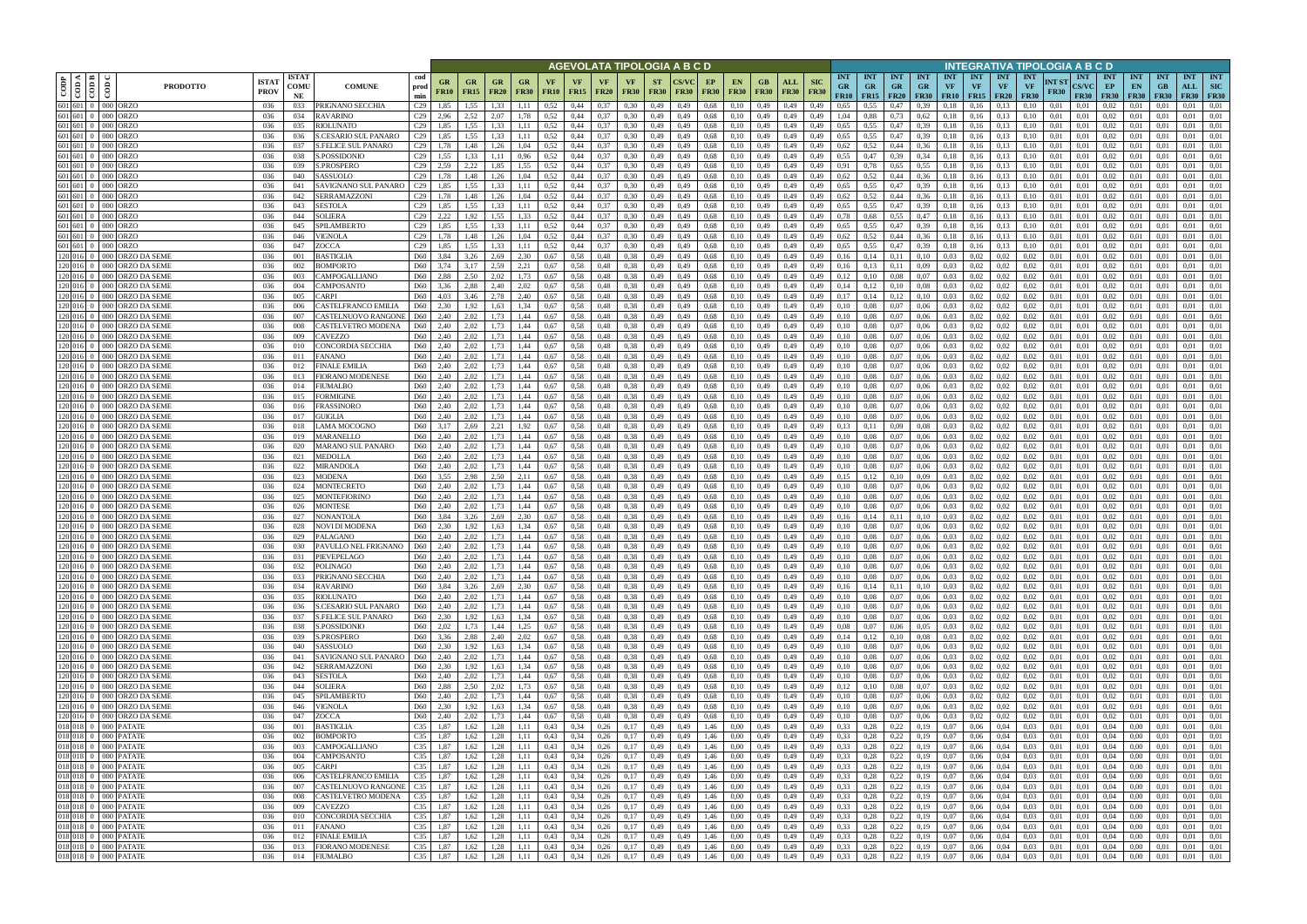|                          |                                        |                                                              |                             |                            |                                                             |                                    |                          |                          |                        |                   |                          |                              | AGEVOLATA TIPOLOGIA A B C D |                          |                      |                   |                          |                          |                     |                           |                                                                                               |                                        |                         |                                        |                            |                                      |                                        |                                        |                      | NTEGRATIVA TIPOLOGIA A B C D       |                                        |                                 |                                 |                                  |                                         |
|--------------------------|----------------------------------------|--------------------------------------------------------------|-----------------------------|----------------------------|-------------------------------------------------------------|------------------------------------|--------------------------|--------------------------|------------------------|-------------------|--------------------------|------------------------------|-----------------------------|--------------------------|----------------------|-------------------|--------------------------|--------------------------|---------------------|---------------------------|-----------------------------------------------------------------------------------------------|----------------------------------------|-------------------------|----------------------------------------|----------------------------|--------------------------------------|----------------------------------------|----------------------------------------|----------------------|------------------------------------|----------------------------------------|---------------------------------|---------------------------------|----------------------------------|-----------------------------------------|
| CODP                     | $\leq$ $\blacksquare$<br>$\frac{1}{2}$ | $\frac{6}{2}$<br><b>PRODOTTO</b>                             | <b>ISTA7</b><br><b>PROV</b> | <b>ISTAT</b><br>comu<br>NE | cod<br><b>COMUNE</b><br>prod<br>min                         | GR<br><b>FR10</b>                  | <b>GR</b><br><b>FR15</b> | <b>GR</b><br><b>FR20</b> | GR<br><b>FR30</b>      | VF<br><b>FR10</b> | <b>VF</b><br><b>FR15</b> | <b>VF</b><br><b>FR20</b>     | <b>VF</b><br><b>FR30</b>    | <b>ST</b><br><b>FR30</b> | CS/VC<br><b>FR30</b> | EP<br><b>FR30</b> | <b>EN</b><br><b>FR30</b> | GВ<br><b>FR30</b>        | ALL<br><b>FR30</b>  | <b>SIC</b><br><b>FR30</b> | <b>INT</b><br><b>GR</b><br>FR10                                                               | <b>INT</b><br><b>GR</b><br>$FR15$ FR20 | <b>INT</b><br><b>GR</b> | <b>INT</b><br><b>GR</b><br><b>FR30</b> | <b>INT</b><br>VF           | <b>INT</b><br>VF<br><b>FR10</b> FR15 | <b>INT</b><br><b>VF</b><br><b>FR20</b> | <b>INT</b><br><b>VF</b><br><b>FR30</b> | NT ST<br><b>FR30</b> | <b>INT</b><br>CS/VC<br><b>FR30</b> | <b>INT</b><br>EP<br><b>FR30</b>        | <b>INT</b><br>EN<br><b>FR30</b> | <b>INT</b><br>GB<br><b>FR30</b> | <b>INT</b><br>ALL<br><b>FR30</b> | <b>INT</b><br><b>SIC</b><br><b>FR30</b> |
|                          |                                        | 018 018 0 000 PATATE                                         | 036                         | 015                        | C35<br>FORMIGINE                                            | 1.87                               | 1,62                     | 1.28                     | 1.11                   | 0,43              | 0,34                     | 0,26                         | 0,17                        | 0,49                     | 0.49                 | 1,46              | 0.00                     | 0,49                     | 0,49                | 0,49                      | 0.33                                                                                          | 0.28                                   | 0,22                    |                                        | 0.07                       | 0.06                                 | 0.04                                   | 0.03                                   | 0.01                 | 0.01                               | 0.04                                   | 0.00                            |                                 | 0.01                             | 0.01                                    |
| 018 018 0<br>018 018     |                                        | 000 PATATE<br>000 PATATE                                     | 036<br>036                  | 016<br>017                 | C <sub>35</sub><br>FRASSINORO<br>C <sub>35</sub><br>GUIGLIA | 1.87                               | 1,62                     | 1.28<br>1.28             |                        | 0,43<br>0,43      | 0,34<br>0,34             | 0,26<br>0,26                 | 0,17<br>0,17                | 0,49<br>0,49             | 0,49<br>0.49         | 1,46<br>1,46      | 0.00<br>0.00             | 0,49<br>0,49             | 0,49<br>0,49        | 0,49<br>0,49              | 0,33<br>0,33                                                                                  | 0,28                                   | 0,22<br>0,22            | 0.19                                   | 0.07<br>0.07               | 0,06<br>0,06                         | 0,04                                   | 0,03<br>0,03                           | 0,01<br>0.01         | 0,01<br>0.01                       | 0.04<br>0.04                           | 0.00<br>0.00                    | 0.01                            | 0.01<br>0.01                     | 0,01<br>0.01                            |
| 018 018 0                |                                        | 000 PATATE                                                   | 036                         | 018                        | C35<br>LAMA MOCOGNO                                         | 1,87                               | 1,62                     | 1.28                     | 1,11                   | 0,43              | 0,34                     | 0,26                         | 0.17                        | 0,49                     | 0,49                 | 1,46              | 0.00                     | 0,49                     | 0,49                | 0,49                      | 0,33                                                                                          | 0,28                                   | 0,22                    | 0.19                                   | 0,07                       | 0,06                                 | 0,04                                   | 0,03                                   | 0,01                 | 0,01                               | 0.04                                   | 0.00                            | 0.01                            | 0.01                             | 0,01                                    |
| 018 018 0                |                                        | 000 PATATE                                                   | 036                         | 019                        | MARANELLO<br>C35                                            | 1.87                               | 1,62                     | 1.28                     | 1,11                   | 0,43              | 0,34                     | 0,26                         | 0,17                        | 0,49                     | 0.49                 | 1,46              | 0.00                     | 0,49                     | 0,49                | 0,49                      | 0.33                                                                                          | 0.28                                   | 0,22                    | 0,19                                   | 0.07                       | 0.06                                 | 0,04                                   | 0.03                                   | 0.01                 | 0,01                               | 0.04                                   | 0.00                            |                                 | 0.01                             | 0.01                                    |
| 018 018 0                |                                        | 000 PATATE                                                   | 036                         | 020                        | C <sub>35</sub><br>MARANO SUL PANARO                        | 1,87                               | 1,62                     | 1,28                     | 1,11                   | 0,43              | 0,34                     | 0,26                         | 0,17                        | 0,49                     | 0,49                 | 1,46              | 0,00                     | 0,49                     | 0,49                | 0,49                      | 0,33                                                                                          | 0,28                                   | 0,22                    | 0,19                                   | 0,07                       | 0,06                                 | 0,04                                   | 0,03                                   | 0,01                 | 0.01                               | 0,04                                   | 0,00                            | 0,01                            | 0,01                             | 0,01                                    |
| 018 018                  |                                        | 000 PATATE                                                   | 036                         | 021                        | MEDOLLA<br>C35                                              | 1,87                               | 1.62                     | 1.28                     | 1.11                   | 0.43              | 0.34                     | 0.26                         | 0,17                        | 0,49                     |                      | 1,46              | 0.00                     | 0.49                     | 0,49                | 0.49                      | 0,33                                                                                          | 0.28                                   | 0,22                    | 0.19                                   | 0.07                       | 0.06                                 | 0.04                                   |                                        | 0.01                 | 0.01                               | 0.04                                   | 0.00                            |                                 | 0.01                             | 0.01                                    |
| 018 018<br>018 018       |                                        | 000 PATATE<br>000 PATATE                                     | 036<br>036                  | 022<br>023                 | MIRANDOLA<br>C35<br>MODENA<br>C <sub>35</sub>               | 1,87<br>1,87                       | 1,62<br>1,62             | 1.28<br>1,28             | 1.11<br>1,11           | 0.43<br>0.43      | 0.34<br>0,34             | 0.26<br>0,26                 | 0,17<br>0,17                | 0,49<br>0,49             | 0.49<br>0.49         | 1,46<br>1,46      | 0.00<br>0.00             | 0.49<br>0,49             | 0,49<br>0,49        | 0,49<br>0.49              | 0.33<br>0,33                                                                                  | 0,28<br>0,28                           | 0,22<br>0,22            | 0.19<br>0,19                           | 0.07<br>0.07               | 0.06<br>0.06                         | 0.04<br>0.04                           | 0.03<br>0.03                           | 0.01<br>0.01         | 0.01<br>0.01                       | 0.04<br>0.04                           | 0.00<br>0.00                    | 0.01<br>0.01                    | 0.01<br>0.01                     | 0,01<br>0,01                            |
| $018$ 018 0              |                                        | 000 PATATE                                                   | 036                         | 024                        | C35<br>MONTECRETO                                           | 1,87                               | 1.62                     | 1.28                     | 1.11                   | 0.43              | 0.34                     | 0.26                         | 0,17                        | 0,49                     | 0.49                 | 1.46              | 0.00                     | 0.49                     | 0,49                | 0,49                      | 0.33                                                                                          | 0,28                                   | 0,22                    | 0,19                                   | 0.07                       | 0.06                                 | 0.04                                   | 0.03                                   | 0.01                 | 0.01                               | 0.04                                   | 0.00                            | 0.01                            | 0.01                             | 0.01                                    |
| 018 018 0                |                                        | 000 PATATE                                                   | 036                         | 025                        | C35<br>MONTEFIORINO                                         | 1,87                               | 1.62                     | 1,28                     | 1.11                   | 0.43              | 0.34                     | 0.26                         | 0,17                        | 0,49                     | 0.49                 | 1.46              | 0.00                     | 0.49                     | 0,49                | 0.49                      | 0.33                                                                                          | 0.28                                   | 0,22                    | 0,19                                   | 0.07                       | 0.06                                 | 0.04                                   | 0.03                                   | 0.01                 | 0.01                               | 0.04                                   | 0.00                            | 0.01                            | 0.01                             | 0.01                                    |
| 018 018 0                |                                        | 000 PATATE                                                   | 036                         | 026                        | C35<br>MONTESE                                              | 1,87                               | 1,62                     | 1,28                     | 1,11                   | 0,43              | 0,34                     | 0,26                         | 0,17                        | 0,49                     | 0,49                 | 1,46              | 0,00                     | 0,49                     | 0,49                | 0,49                      | 0,33                                                                                          | 0,28                                   | 0,22                    | 0,19                                   | 0,07                       | 0,06                                 | 0,04                                   | 0,03                                   | 0,01                 | 0,01                               | 0,04                                   | 0,00                            | 0.01                            | 0.01                             | 0,01                                    |
| 018 018 0<br>018 018 0   |                                        | 000 PATATE                                                   | 036                         | 027                        | C35<br>NONANTOLA<br>C35                                     | 1,87                               | 1,62                     | 1,28                     | 1,11                   | 0.43              | 0,34<br>0,34             | 0,26                         | 0,17                        | 0,49                     | 0.49                 | 1,46              | 0,00                     | 0,49                     | 0,49                | 0,49                      | 0,33<br>0,33                                                                                  | 0,28                                   | 0,22                    | 0,19                                   | 0,07<br>0,07               | 0.06                                 | 0,04                                   | 0.03                                   | 0.01                 | 0.01                               | 0,04                                   | 0,00                            | 0,01                            | 0,01<br>0.01                     | 0,01                                    |
| 018 018 0                |                                        | 000 PATATE<br>000 PATATE                                     | 036<br>036                  | 028<br>029                 | NOVI DI MODENA<br>C35<br>PALAGANO                           | 1,87<br>1,87                       | 1,62<br>1,62             | 1,28<br>1,28             | 1,11<br>1,11           | 0.43<br>0.43      | 0,34                     | 0,26<br>0,26                 | 0,17<br>0,17                | 0,49<br>0,49             | 0,49<br>0.49         | 1,46<br>1,46      | 0,00<br>0,00             | 0,49<br>0,49             | 0,49<br>0,49        | 0,49<br>0,49              | 0,33                                                                                          | 0,28<br>0,28                           | 0,22<br>0,22            | 0,19<br>0,19                           | 0,07                       | 0,06<br>0,06                         | 0,04<br>0,04                           | 0,03<br>0,03                           | 0,01<br>0,01         | 0.01<br>0,01                       | 0,04<br>0,04                           | 0,00<br>0,00                    | 0,01<br>0,01                    | 0,01                             | 0,01<br>0,01                            |
| 018 018                  |                                        | PATATE<br>000 l                                              | 036                         | 030                        | PAVULLO NEL FRIGNANO<br>C35                                 | 1,87                               | 1,62                     | 1,28                     | 1,11                   | 0.43              | 0,34                     | 0,26                         | 0,17                        | 0,49                     | 0.49                 | 1,46              | 0.00                     | 0,49                     | 0,49                | 0.49                      | 0,33                                                                                          | 0.28                                   | 0,22                    | 0,19                                   | 0,07                       | 0,06                                 | 0,04                                   | 0.03                                   | 0,01                 | 0.01                               | 0,04                                   | 0,00                            | 0.01                            | 0,01                             | 0,01                                    |
| 018 018 0                |                                        | 000 PATATE                                                   | 036                         | 031                        | C35<br>PIEVEPELAGO                                          | 1,87                               | 1,62                     | 1,28                     | 1,11                   | 0.43              | 0,34                     | 0,26                         | 0,17                        | 0,49                     | 0,49                 | 1,46              | 0.00                     | 0,49                     | 0,49                | 0,49                      | 0,33                                                                                          | 0.28                                   | 0,22                    | 0,19                                   | 0,07                       | 0,06                                 | 0,04                                   | 0,03                                   | 0.01                 | 0,01                               | 0,04                                   | 0,00                            | 0,01                            | 0,01                             | 0,01                                    |
| 018 018                  |                                        | <b>PATATE</b><br>000 I                                       | 036                         | 032                        | POLINAGO<br>C35                                             | 1,87                               | 1,62                     | 1,28                     | 1,11                   | 0,43              | 0,34                     | 0,26                         | 0,17                        | 0,49                     | 0,49                 | 1,46              | 0,00                     | 0,49                     | 0,49                | 0,49                      | 0,33                                                                                          | 0,28                                   | 0,22                    | 0,19                                   | 0,07                       | 0,06                                 | 0,04                                   | 0,03                                   | 0,01                 | 0,01                               | 0,04                                   | 0,00                            | 0,01                            | 0,01                             | 0,01                                    |
| 018 018 0<br>$018$ 018 0 |                                        | 000 PATATE<br>000 PATATE                                     | 036<br>036                  | 033<br>034                 | C35<br>PRIGNANO SECCHIA<br><b>RAVARINO</b><br>C35           | 1,87<br>1.87                       | 1,62<br>1.62             | 1,28<br>1.28             | 1.11<br>1.11           | 0,43<br>0.43      | 0,34<br>0.34             | 0,26<br>0,26                 | 0,17<br>0,17                | 0,49<br>0,49             | 0.49<br>0.49         | 1,46<br>1,46      | 0.00<br>0.00             | 0,49<br>0,49             | 0,49<br>0,49        | 0.49<br>0.49              | 0,33<br>0,33                                                                                  | 0.28<br>0.28                           | 0.22<br>0,22            | 0,19<br>0.19                           | 0.07<br>0.07               | 0.06<br>0.06                         | 0.04<br>0.04                           | 0.03<br>0.03                           | 0.01<br>0.01         | 0.01<br>0.01                       | 0.04<br>0.04                           | 0.00<br>0.00                    | 0.01<br>0.01                    | 0,01<br>0.01                     | 0.01<br>0.01                            |
| 018 018 0                |                                        | 000 PATATE                                                   | 036                         | 035                        | C35<br>RIOLUNATO                                            | 1,87                               | 1,62                     | 1,28                     | 1,11                   | 0,43              | 0,34                     | 0,26                         | 0,17                        | 0,49                     | 0,49                 | 1,46              | 0,00                     | 0,49                     | 0,49                | 0,49                      | 0,33                                                                                          | 0,28                                   | 0,22                    | 0,19                                   | 0,07                       | 0,06                                 | 0,04                                   | 0,03                                   | 0,01                 | 0.01                               | 0,04                                   | 0,00                            | 0.01                            | 0,01                             | 0,01                                    |
| 018 018                  |                                        | <b>PATATE</b><br>000 l                                       | 036                         | 036                        | C35<br>CESARIO SUL PANARO                                   | 1.87                               | 1.62                     | 1.28                     | 1.11                   | 0.43              | 0,34                     | 0.26                         | 0,17                        | 0.49                     | 0.49                 | 1.46              | 0.00                     | 0,49                     | 0.49                | 0.49                      | 0,33                                                                                          |                                        | 0,22                    |                                        | $_{0.07}$                  | 0.06                                 | 0.04                                   | 0.03                                   | 0.01                 | 0.01                               | 0.04                                   | 0.00                            |                                 | 0.01                             | 0.01                                    |
| 018 018 0                |                                        | 000 PATATE                                                   | 036                         | 037                        | C35<br><b>S.FELICE SUL PANARO</b>                           | 1,87                               | 1.62                     | 1.28                     |                        | 0.43              | 0,34                     | 0.26                         | 0,17                        | 0,49                     | 0.49                 | 1.46              | 0.00                     | 0,49                     | 0,49                |                           | 0.33                                                                                          |                                        | 0,22                    | 0.19                                   | $_{0.07}$                  | 0.06                                 | 0.04                                   | 0,03                                   | 0.01                 | 0.01                               | 0.04                                   | 0.00                            | 0.01                            | 0,01                             | 0.01                                    |
| 018 018                  |                                        | <b>PATATE</b><br>000 I                                       | 036                         | 038                        | C35<br><b>S.POSSIDONIO</b>                                  | 1,87                               | 1,62                     | 1.28                     | 1.11                   | 0.43              | 0.34                     | 0,26                         | 0,17                        | 0,49                     | 0.49                 | 1.46              | 0.00                     | 0.49                     | 0.49                | 0.49                      | 0,33                                                                                          |                                        | 0,22                    | 0.19                                   | 0.07                       | 0.06                                 | 0.04                                   | 0.03                                   | 0.01                 | 0.01                               | 0,04                                   | 0.00                            |                                 | 0.01                             | 0.01                                    |
| 018 018 0<br>018 018 0   |                                        | 000 PATATE<br>000 PATATE                                     | 036<br>036                  | 039<br>040                 | C35<br>5.PROSPERO<br>C <sub>35</sub><br>ASSUOLO             | 1,87<br>1.87                       | 1,62<br>1,62             | 1.28<br>1.28             | 1,11<br>1.11           | 0,43<br>0.43      | 0,34<br>0,34             | 0,26<br>0,26                 | 0,17<br>0,17                | 0,49<br>0,49             | 0,49<br>0.49         | 1,46<br>1,46      | 0.00<br>0.00             | 0,49<br>0.49             | 0,49<br>0.49        | 0,49<br>0,49              | 0,33<br>0,33                                                                                  | 0,28<br>0.28                           | 0,22<br>0,22            | 0.19<br>0.19                           | 0,07<br>0.07               | 0,06<br>0.06                         | 0,04<br>0.04                           | 0,03<br>0.03                           | 0.01<br>0.01         | 0,01<br>0.01                       | 0,04<br>0.04                           | 0.00<br>0.00                    | 0.01                            | 0,01<br>0.01                     | 0,01<br>0.01                            |
| $018$ 018 0              |                                        | 000 PATATE                                                   | 036                         | 041                        | C35<br>SAVIGNANO SUL PANARO                                 | 1,87                               | 1,62                     | 1.28                     | 1,11                   | 0,43              | 0,34                     | 0,26                         | 0,17                        | 0,49                     | 0,49                 | 1,46              | 0,00                     | 0,49                     | 0,49                | 0,49                      | 0,33                                                                                          | 0,28                                   | 0,22                    | 0.19                                   | $_{0.07}$                  | 0,06                                 | 0,04                                   | 0,03                                   | 0,01                 | 0,01                               | 0,04                                   | 0.00                            | 0,01                            | 0.01                             | 0,01                                    |
| 018 018                  |                                        | 000 PATATE                                                   | 036                         | 042                        | SERRAMAZZONI<br>C35                                         | 1.87                               | .62                      | 1.28                     | 1.11                   | 0.43              | 0.34                     | 0,26                         | 0.17                        | 0,49                     | 0.49                 | 1,46              | 0.00                     | 0,49                     | 0,49                | 0.49                      | 0,33                                                                                          |                                        | 0,22                    | 0.19                                   | 0.07                       | 0.06                                 | 0.04                                   | 0.03                                   | 0.01                 | 0.01                               | 0.04                                   | 0.00                            |                                 | 0.01                             | 0.01                                    |
| 018 018 0                |                                        | 000 PATATE                                                   | 036                         | 043                        | C35<br>SESTOLA                                              | 1.87                               | 1,62                     | 1,28                     | 1,11                   | 0,43              | 0,34                     | 0,26                         | 0,17                        | 0,49                     | 0,49                 | 1,46              | 0.00                     | 0,49                     | 0,49                | 0,49                      | 0,33                                                                                          | 0.28                                   | 0,22                    | 0.19                                   | $_{0.07}$                  | 0.06                                 | 0,04                                   | 0.03                                   | 0.01                 | 0,01                               | 0.04                                   | 0.00                            | 0.01                            | 0.01                             | 0.01                                    |
| 018 018                  |                                        | 000 PATATE                                                   | 036                         | 044                        | SOLIERA<br>C35                                              | 1,87                               | 1,62                     | 1,28                     | 1,11                   | 0,43              | 0,34                     | 0,26                         | 0,17                        | 0,49                     | 0,49                 | 1,46              | 0.00                     | 0,49                     | 0,49                | 0,49                      | 0,33                                                                                          | 0,28                                   | 0,22                    | 0,19                                   | 0,07                       | 0,06                                 | 0,04                                   | 0.03                                   | 0,01                 | 0.01                               | 0.04                                   | 0.00                            | 0.01                            | 0.01                             | 0,01                                    |
| 018 018 0<br>018 018     |                                        | 000 PATATE<br>000 PATATE                                     | 036<br>036                  | 045<br>046                 | SPILAMBERTO<br>C35<br>VIGNOLA<br>C35                        | 1.87<br>1.87                       | 1,62<br>1.62             | 1.28<br>1,28             | 1,11<br>1.11           | 0.43<br>0.43      | 0,34<br>0.34             | 0.26<br>0.26                 | 0,17<br>0,17                | 0,49<br>0,49             | 0.49<br>0.49         | 1,46<br>1,46      | 0.00<br>0.00             | 0.49<br>0.49             | 0,49<br>0,49        | 0,49<br>0.49              | 0.33<br>0,33                                                                                  | 0.28<br>0.28                           | 0,22<br>0,22            | 0.19<br>0,19                           | 0.07<br>0.07               | 0.06<br>0.06                         | 0.04<br>0.04                           | 0.03<br>0.03                           | 0.01<br>0.01         | 0.01<br>0.01                       | 0.04<br>0.04                           | 0.00<br>0.00                    | 0.01                            | 0.01<br>0.01                     | 0,01<br>0.01                            |
| 018 018 0                |                                        | 000 PATATE                                                   | 036                         | 047                        | ZOCCA<br>C35                                                | 1,87                               | 1,62                     | 1,28                     | 1,11                   | 0,43              | 0,34                     | 0,26                         | 0,17                        | 0,49                     | 0.49                 | 1,46              | 0.00                     | 0,49                     | 0,49                | 0,49                      | 0,33                                                                                          | 0,28                                   | 0,22                    | 0.19                                   | 0,07                       | 0.06                                 | 0,04                                   | 0.03                                   | 0.01                 | 0.01                               | 0.04                                   | 0,00                            | 0.01                            | 0.01                             | 0,01                                    |
| 059 059 A                |                                        | <b>PEPERONI</b><br>000 I                                     | 036                         | 001                        | C22<br>BASTIGLIA                                            | 5,61                               | 4,76                     | 3.91                     | 3,40                   | 0.51              | 0,43                     | 0.34                         | 0,26                        | 0,49                     | 0.97                 | 1,16              | 0.00                     | 0.97                     | 0,49                | 0.49                      | 0,99                                                                                          | 0.84                                   | 0.69                    | 0.60                                   | 0.09                       | 0.07                                 | 0.06                                   | 0.04                                   | 0.01                 | 0.03                               | 0.04                                   | 0.00                            | 0.03                            | 0.01                             | 0.01                                    |
| 059 059 A                |                                        | 000 PEPERONI                                                 | 036                         | 002                        | C22<br>BOMPORTO                                             | 5,61                               | 4,76                     | 3.91                     | 3,40                   | 0.51              | 0,43                     | 0.34                         | 0,26                        | 0,49                     | 0.97                 | 1,16              | 0.00                     | 0,97                     | 0,49                | 0,49                      | 0,99                                                                                          | 0,84                                   | 0,69                    | 0.60                                   | 0.09                       | 0.07                                 | 0.06                                   | 0.04                                   | 0.01                 | 0.03                               | 0.04                                   | 0.00                            | 0.03                            | 0.01                             | 0,01                                    |
| 059 059 A<br>059 059 A   |                                        | 000 PEPERONI                                                 | 036                         | 003                        | CAMPOGALLIANO                                               | $C22$ 5,61                         | 4,76                     | 3,91                     | 3,40                   | 0.51              | 0,43                     | 0,34                         | 0,26                        | 0,49                     | 0.97                 | 1,16              | 0,00                     | 0.97                     | 0,49                | 0,49                      | 0,99<br>0.99                                                                                  | 0,84                                   | 0,69                    | 0.60                                   | 0.09                       | 0,07                                 | 0,06                                   | 0,04                                   | 0.01                 | 0,03                               | 0,04                                   | 0,00                            | 0.03                            | 0.01<br>0.01                     | 0,01                                    |
| 059 059 A                |                                        | PEPERONI<br>000 <sub>1</sub><br>PEPERONI<br>000 <sub>1</sub> | 036<br>036                  | 004<br>005                 | C22<br>CAMPOSANTO<br>C22<br>CARPI                           | 5,61<br>5,61                       | 4,76<br>4,76             | 3,91<br>3,91             | 3,40<br>3,40           | 0,51<br>0,51      | 0,43<br>0,43             | 0,34<br>0,34                 | 0,26<br>0,26                | 0,49<br>0,49             | 0.97<br>0.97         | 1,16<br>1,16      | 0.00<br>0.00             | 0,97<br>0.97             | 0,49<br>0,49        | 0,49<br>0,49              | 0,99                                                                                          | 0,84<br>0,84                           | 0,69<br>0,69            | 0.60<br>0,60                           | 0,09<br>0,09               | 0,07<br>0,07                         | 0,06<br>0,06                           | 0,04<br>0,04                           | 0,01<br>0.01         | 0.03<br>0.03                       | 0,04<br>0,04                           | 0,00<br>0,00                    | 0.03<br>0.03                    | 0,01                             | 0,01<br>0,01                            |
| 059 059 A                |                                        | PEPERONI<br>000 <sup>1</sup>                                 | 036                         | 006                        | <b>ASTELFRANCO EMILIA</b><br>C22                            | 5,61                               | 4,76                     | 3,91                     | 3,40                   | 0,51              | 0,43                     | 0,34                         | 0,26                        | 0,49                     | 0.97                 | 1,16              | 0,00                     | 0,97                     | 0,49                | 0,49                      | 0,99                                                                                          | 0,84                                   | 0,69                    | 0,60                                   | 0,09                       | 0,07                                 | 0,06                                   | 0,04                                   | 0,01                 | 0,03                               | 0,04                                   | 0,00                            | 0,03                            | 0,01                             | 0,01                                    |
| 059 059 A                |                                        | <b>PEPERONI</b><br>000 <sub>1</sub>                          | 036                         | 007                        | C22<br>CASTELNUOVO RANGONE                                  | 5,61                               | 4,76                     | 3,91                     | 3,40                   | 0,51              | 0,43                     | 0,34                         | 0,26                        | 0,49                     | 0.97                 | 1,16              | 0,00                     | 0,97                     | 0,49                | 0,49                      | 0,99                                                                                          | 0,84                                   | 0,69                    | 0.60                                   | 0,09                       | 0,07                                 | 0,06                                   | 0,04                                   | 0.01                 | 0.03                               | 0,04                                   | 0,00                            | 0.03                            | 0,01                             | 0,01                                    |
| 059 059 A                |                                        | PEPERONI<br>000 <sub>1</sub>                                 | 036                         | 008                        | CASTELVETRO MODENA                                          | $C22$ 5,61                         | 4,76                     | 3,91                     | 3,40                   | 0.51              | 0,43                     | 0.34                         | 0,26                        | 0,49                     | 0.97                 | 1,16              | 0,00                     | 0,97                     | 0,49                | 0,49                      | 0,99                                                                                          | 0,84                                   | 0,69                    | 0.60                                   | 0,09                       | 0,07                                 | 0,06                                   | 0,04                                   | 0,01                 | 0.03                               | 0,04                                   | 0,00                            | 0.03                            | 0,01                             | 0,01                                    |
| 059 059 A<br>059 059 A   |                                        | <b>PEPERONI</b><br>000<br><b>PEPERONI</b>                    | 036<br>036                  | 009                        | CAVEZZO<br>CONCORDIA SECCHIA<br>C22                         | $C22$ 5.61<br>5,61                 | 4,76<br>4,76             | 3,91<br>3.91             | 3,40                   | 0,51              | 0,43<br>0,43             | 0,34<br>0.34                 | 0,26                        | 0,49                     | 0.97                 | 1,16<br>1,16      | 0,00                     | 0.97                     | 0,49                | 0,49                      | 0,99                                                                                          | 0,84                                   | 0,69                    | 0,60                                   | 0,09                       | 0,07                                 | 0,06<br>0.06                           | 0,04                                   | 0,01<br>0.01         | 0.03<br>0.03                       | 0,04<br>0.04                           | 0,00<br>0.00                    | 0,03                            | 0,01<br>0.01                     | 0,01<br>0,01                            |
|                          |                                        | 000<br>059 059 A 000 PEPERONI                                | 036                         | 010<br>011                 | <b>FANANO</b>                                               | C <sub>22</sub> 5.61               | 4,76                     | 3,91                     | 3,40<br>3,40           | 0.51<br>0.51      | 0,43                     | 0,34                         | 0,26<br>0,26                | 0,49<br>0,49             | 0.97<br>0,97         | 1,16              | 0.00<br>0,00             | 0.97<br>0,97             | 0,49<br>0,49        | 0.49<br>0,49              | 0,99<br>0,99                                                                                  | 0.84<br>0,84                           | 0,69<br>0,69            | 0.60<br>0.60                           | 0,09<br>0,09               | 0,07<br>0,07                         | 0,06                                   | 0.04<br>0,04                           | 0,01                 | 0.03                               | 0,04                                   | 0,00                            | 0.03<br>0.03                    | 0,01                             | 0,01                                    |
|                          |                                        | 059 059 A 000 PEPERONI                                       | 036                         | 012                        | <b>FINALE EMILIA</b>                                        | C <sub>22</sub> 5.61               | 4,76                     | 3,91                     | 3,40                   | 0,51              | 0,43                     | 0,34                         | 0,26                        | 0,49                     | 0.97                 | 1,16              | 0,00                     | 0,97                     | 0,49                | 0,49                      | 0,99                                                                                          | 0,84                                   | 0,69                    | 0,60                                   | 0.09                       | 0,07                                 | 0,06                                   | 0.04                                   | 0,01                 | 0.03                               | 0.04                                   | 0,00                            | 0.03                            | 0.01                             | 0,01                                    |
|                          |                                        | 059 059 A 000 PEPERONI                                       | 036                         | 013                        | FIORANO MODENESE                                            | $C22$ 5,61                         | 4,76                     | 3,91                     | 3,40                   | 0,51              | 0,43                     | $0,34$ $0,26$                |                             | 0,49                     | 0,97                 | 1,16              | 0,00                     | 0,97                     | 0,49                | 0,49                      | 0,99                                                                                          | 0,84                                   | 0,69                    | 0,60                                   | 0,09                       | 0,07                                 | 0,06                                   | 0,04                                   | 0,01                 | 0,03                               | 0,04                                   | $0.00\,$                        | 0,03                            | 0,01                             | 0,01                                    |
|                          |                                        | 059 059 A 000 PEPERONI                                       | 036                         | 014                        | FIUMALBO                                                    | C <sub>22</sub> 5,61               | 4,76                     | 3,91                     | 3,40                   | 0,51              | 0,43                     | $0,34$ 0,26                  |                             | 0,49                     | 0,97                 | 1,16              | 0,00                     | 0,97                     | 0,49                | 0,49                      | 0,99                                                                                          | 0,84                                   | 0,69                    | 0,60                                   | 0,09                       | 0,07                                 | 0,06                                   | 0,04                                   | 0,01                 | 0,03                               | $0.04\qquad 0.00$                      |                                 | 0,03                            | 0,01                             | 0,01                                    |
|                          |                                        | 059 059 A 000 PEPERONI<br>059 059 A 000 PEPERONI             | 036<br>036                  | 015<br>016                 | <b>FORMIGINE</b><br><b>FRASSINORO</b>                       | $C22$ 5,61<br>$C22$ 5.61           | 4,76<br>4,76             | 3,91<br>3,91             | 3,40<br>3,40           | 0,51<br>0,51      | 0,43<br>0,43             | $0,34$ 0,26<br>$0,34$ $0,26$ |                             | 0,49<br>0,49             | 0,97<br>0,97         | 1,16<br>1,16      | 0,00<br>0,00             | 0,97 0,49                | $0,97$ 0.49         | 0,49<br>0,49              | 0,99<br>0,99                                                                                  | 0,84<br>0,84                           | 0,69<br>0,69            | 0,60<br>0,60                           | 0,09<br>0,09               | 0,07<br>0,07                         | 0,06<br>0,06                           | 0,04<br>0,04                           | 0,01<br>0,01         | 0,03<br>0.03                       | $0.04\qquad 0.00$<br>$0.04\qquad 0.00$ |                                 | 0,03<br>0,03                    | 0,01<br>0,01                     | 0,01<br>0,01                            |
|                          |                                        | 059 059 A 000 PEPERONI                                       | 036                         | 017                        | <b>GUIGLIA</b>                                              | $C22$ 5,61                         | 4,76                     | 3,91                     | 3,40                   | 0,51              | 0,43                     | $0,34$ $0,26$                |                             | 0,49                     | 0,97                 | 1,16              | 0,00                     | 0,97 0,49                |                     | 0,49                      | 0,99                                                                                          | 0,84                                   | 0,69                    | 0,60                                   | 0,09                       | 0,07                                 | 0,06                                   | 0,04                                   | 0,01                 | 0,03                               | 0,04                                   | $0.00\,$                        | 0,03                            | 0,01                             | 0,01                                    |
|                          |                                        | 059 059 A 000 PEPERONI                                       | 036                         | 018                        | LAMA MOCOGNO                                                | $C22$ 5,61                         | 4,76                     | 3,91                     | 3,40                   | 0,51              | 0,43                     | $0,34$ 0,26                  |                             | 0,49                     | 0,97                 | 1,16              | 0,00                     | 0,97                     | 0,49                | 0,49                      | 0,99                                                                                          | 0,84                                   | 0,69                    | 0,60                                   | 0,09                       | 0,07                                 | 0,06                                   | 0,04                                   | 0,01                 | 0,03                               | 0,04                                   | 0,00                            | 0,03                            | 0,01                             | 0,01                                    |
|                          |                                        | 059 059 A 000 PEPERONI                                       | 036                         | 019                        | MARANELLO                                                   | $C22$ 5,61                         | 4,76                     | 3,91                     | 3,40                   | 0,51              | 0,43                     | $0,34$ 0,26                  |                             | 0,49                     | 0,97                 | 1,16              | 0,00                     | 0,97                     | 0,49                | 0,49                      | 0,99                                                                                          | 0,84                                   | 0,69                    | 0,60                                   | 0,09                       | 0,07                                 | 0,06                                   | 0,04                                   | 0,01                 | 0,03                               | 0,04                                   | 0,00                            | 0,03                            | 0.01                             | 0,01                                    |
|                          |                                        | 059 059 A 000 PEPERONI<br>059 059 A 000 PEPERONI             | 036                         | 020                        | MARANO SUL PANARO                                           | $C22$ 5,61                         | 4,76                     | 3,91                     | 3,40                   | 0.51              | 0,43                     | $0,34$ 0,26                  |                             | 0,49                     | 0,97                 | 1,16              | 0,00                     | 0,97                     | 0,49                | 0,49                      | 0,99                                                                                          | 0,84                                   | 0,69                    | 0,60                                   | 0,09                       | 0,07                                 | 0,06                                   | 0,04                                   | 0,01                 | 0.03                               | 0,04                                   | $0.00\,$                        | 0,03                            | 0,01                             | 0,01                                    |
|                          |                                        | 059 059 A 000 PEPERONI                                       | 036<br>036                  | 021<br>022                 | MEDOLLA<br><b>MIRANDOLA</b>                                 | $C22$ 5,61<br>$C22$ 5,61           | 4,76                     | 3,91<br>4,76 3,91        | 3,40<br>3,40 0,51      | 0,51              | 0,43<br>0,43             | $0,34$ 0,26<br>$0,34$ $0,26$ |                             | 0,49<br>0,49             | 0,97<br>0,97         | 1,16<br>1,16      | 0,00<br>0,00             | 0,97<br>0,97 0,49        | 0,49                | 0,49                      | 0,99<br>0,49 0,99                                                                             | 0,84<br>0,84 0,69                      | 0,69                    | 0,60<br>0,60                           | $0,09$ 0.07                | $0,09$ 0.07                          | 0,06<br>0,06                           | 0,04<br>0,04                           | 0,01<br>0,01         | 0,03<br>0,03                       | 0,04<br>0,04                           | 0,00<br>$0,00$ 0.03             | 0,03                            | 0,01                             | 0,01<br>$0,01$ $0,01$                   |
|                          |                                        | 059 059 A 000 PEPERONI                                       | 036                         | 023                        | <b>MODENA</b>                                               | C <sub>22</sub> 5,61               | 4,76                     | 3,91                     | $3,40$ 0.51            |                   |                          | $0,43$ 0.34 0.26             |                             | 0,49                     | 0,97                 | 1,16              | 0,00                     | 0,97 0,49                |                     | 0,49                      | 0,99                                                                                          | 0,84 0,69                              |                         | 0,60                                   |                            | $0,09$ 0.07                          | 0,06                                   | 0,04                                   | 0,01                 | 0,03                               | 0,04                                   | $0,00$ 0.03                     |                                 |                                  | $0,01$ $0,01$                           |
|                          |                                        | 059 059 A 000 PEPERONI                                       | 036                         | 024                        | <b>MONTECRETO</b>                                           | $C22$ 5,61                         |                          | 4,76 3,91                | 3,40                   | 0,51              | 0,43                     | $0,34$ 0,26                  |                             | 0,49                     | 0,97                 | 1,16              | 0,00                     | $0,97$ 0,49              |                     | 0,49                      | 0,99                                                                                          | 0,84 0,69                              |                         | 0,60                                   |                            | $0,09$ 0.07                          | 0,06                                   | 0,04                                   | 0,01                 | 0,03                               | 0,04                                   | $0,00$ 0.03                     |                                 | 0,01                             | 0,01                                    |
|                          |                                        | 059 059 A 000 PEPERONI                                       | 036                         | 025                        | <b>MONTEFIORINO</b>                                         | $C22$ 5,61                         | 4,76                     | 3,91                     | 3,40                   | 0,51              | 0,43                     | $0,34$ 0,26                  |                             | 0,49                     | 0,97                 | 1,16              | 0,00                     | $0,97$ 0,49              |                     | 0,49                      | 0,99                                                                                          | 0,84 0,69                              |                         | 0,60                                   | $0,09$ 0.07                |                                      | 0,06                                   | 0,04                                   | 0,01                 | 0,03                               | 0,04                                   | $0,00$ 0.03                     |                                 | 0,01                             | 0,01                                    |
|                          |                                        | 059 059 A 000 PEPERONI<br>059 059 A 000 PEPERONI             | 036                         | 026                        | <b>MONTESE</b><br><b>NONANTOLA</b>                          | $C22$ 5,61<br>$C22$ 5,61           | 4,76                     | 3,91<br>3,91             | 3,40                   | 0,51<br>0,51      | 0,43<br>0,43             | $0,34$ 0,26<br>$0,34$ 0,26   |                             | 0,49                     | 0,97<br>0,97         | 1,16              | 0,00                     | 0,97                     | $0,97$ 0.49         | 0,49                      | 0,99                                                                                          | 0,84 0,69                              |                         | 0,60                                   |                            | $0,09$ 0.07<br>0,07                  | 0,06                                   | 0,04<br>0,04                           | 0,01<br>0,01         | 0,03<br>0,03                       | 0,04<br>0,04                           | $0,00$ 0.03<br>$0,00$ 0.03      |                                 | 0,01<br>0,01                     | 0,01                                    |
|                          |                                        | 059 059 A 000 PEPERONI                                       | 036<br>036                  | 027<br>028                 | NOVI DI MODENA                                              | $C22$ 5,61                         | 4,76<br>4,76             | 3,91                     | 3,40<br>3,40           | 0.51              | 0,43                     | $0,34$ 0,26                  |                             | 0,49<br>0,49             | 0,97                 | 1,16<br>1,16      | 0,00<br>0,00             |                          | 0,49<br>$0,97$ 0.49 | 0,49<br>0,49              | 0,99<br>0,99                                                                                  | 0,84 0,69<br>0,84                      | 0,69                    | 0,60<br>0,60                           | 0,09<br>0,09               | 0,07                                 | 0,06<br>0,06                           | 0,04                                   | 0,01                 | 0.03                               | 0,04                                   | $0.00\,$                        | 0,03                            | 0,01                             | 0,01<br>0,01                            |
|                          |                                        | 059 059 A 000 PEPERONI                                       | 036                         | 029                        | PALAGANO                                                    | $C22$ 5,61                         | 4,76                     | 3,91                     | 3,40                   | 0,51              | 0,43                     | $0,34$ $0,26$                |                             | 0,49                     | 0,97                 | 1,16              | 0,00                     | 0,97 0,49                |                     | 0,49                      | 0,99                                                                                          | 0,84 0,69                              |                         | 0,60                                   | 0,09                       | 0,07                                 | 0,06                                   | 0,04                                   | 0,01                 | 0,03                               | 0,04                                   | 0,00                            | 0.03                            | 0,01                             | 0,01                                    |
|                          |                                        | 059 059 A 000 PEPERONI                                       | 036                         | 030                        | PAVULLO NEL FRIGNANO                                        | $C22$ 5,61                         | 4,76                     | 3,91                     | 3,40                   | 0,51              | 0,43                     | $0,34$ 0,26                  |                             | 0,49                     | 0,97                 | 1,16              | 0,00                     | $0,97$ 0,49              |                     | 0,49                      | 0,99                                                                                          | 0,84                                   | 0,69                    | 0,60                                   | 0,09                       | 0,07                                 | 0,06                                   | 0,04                                   | 0,01                 | 0,03                               | 0,04                                   | 0,00                            | 0.03                            | 0,01                             | 0,01                                    |
|                          |                                        | 059 059 A 000 PEPERONI                                       | 036                         | 031                        | PIEVEPELAGO                                                 | $C22$ 5,61                         | 4,76                     | 3,91                     | 3,40 0,51              |                   | 0,43                     | $0,34$ 0,26                  |                             | 0,49                     | 0,97                 | 1,16              | 0,00                     | 0,97 0,49                |                     | 0,49                      | 0,99                                                                                          | 0,84 0,69                              |                         | 0,60                                   | $0,09$ 0.07                |                                      | 0,06                                   | 0,04                                   | 0,01                 | 0,03                               | $0.04$ 0.00 0.03                       |                                 |                                 | 0,01                             | 0,01                                    |
|                          |                                        | 059 059 A 000 PEPERONI<br>059 059 A 000 PEPERONI             | 036<br>036                  | 032<br>033                 | POLINAGO<br>PRIGNANO SECCHIA                                | $C22$ 5,61<br>C <sub>22</sub> 5,61 | 4,76<br>4,76             | 3,91<br>3,91             | 3,40 0,51<br>3,40 0,51 |                   | 0,43                     | $0,34$ 0,26<br>$0,34$ 0,26   |                             | 0,49<br>0,49             | 0,97<br>0,97         | 1,16<br>1,16      | 0,00                     | 0,97 0,49                |                     | 0,49<br>0,49              | 0,99<br>0,99                                                                                  | 0,84 0,69<br>0,84 0,69                 |                         | 0,60<br>0,60                           | $0,09$ 0.07<br>$0,09$ 0.07 |                                      | 0,06<br>0,06                           | 0,04<br>0,04                           | 0,01<br>0,01         | 0.03<br>0,03                       | $0,04$ 0.00 0.03<br>$0,04$ 0,00 0,03   |                                 |                                 | 0,01<br>0,01                     | 0,01<br>0,01                            |
|                          |                                        | 059 059 A 000 PEPERONI                                       | 036                         | 034                        | <b>RAVARINO</b>                                             | $C22$ 5,61                         | 4,76                     | 3,91                     | 3,40                   | 0,51              | 0,43<br>0,43             | $0,34$ 0,26                  |                             | 0,49                     | 0,97                 | 1,16              | 0,00<br>0,00             | $0,97$ 0,49<br>0,97 0,49 |                     | 0,49                      | 0,99                                                                                          | 0,84                                   | 0,69                    | 0,60                                   | $0,09$ 0.07                |                                      | 0,06                                   | 0,04                                   | 0,01                 | 0,03                               | $0,04$ 0.00 0.03                       |                                 |                                 | 0,01                             | 0,01                                    |
|                          |                                        | 059 059 A 000 PEPERONI                                       | 036                         | 035                        | RIOLUNATO                                                   | $C22$ 5,61                         | 4,76                     | 3,91                     | 3,40                   | 0,51              | 0,43                     | $0,34$ 0,26                  |                             | 0,49                     | 0,97                 | 1,16              | 0,00                     | 0,97 0,49                |                     | 0,49                      | 0,99                                                                                          | 0,84                                   | 0,69                    | 0,60                                   | $0,09$ 0.07                |                                      | 0,06                                   | 0,04                                   | 0,01                 | 0,03                               | $0.04\qquad 0.00$                      |                                 | 0,03                            | 0,01                             | 0,01                                    |
|                          |                                        | 059 059 A 000 PEPERONI                                       | 036                         | 036                        | S.CESARIO SUL PANARO                                        | C <sub>22</sub> 5,61               | 4,76                     | 3,91                     | 3,40                   | 0,51              | 0,43                     | $0,34$ 0,26                  |                             | 0,49                     | 0,97                 | 1,16              | 0,00                     | $0,97$ 0,49              |                     | 0,49                      | 0,99                                                                                          | 0,84                                   | 0,69                    | 0,60                                   | 0,09                       | 0,07                                 | 0,06                                   | 0,04                                   | 0,01                 | 0,03                               | $0,04$ 0.00                            |                                 | 0,03                            | 0,01                             | 0,01                                    |
|                          |                                        | 059 059 A 000 PEPERONI                                       | 036                         | 037                        | <b>S.FELICE SUL PANARO</b>                                  | $C22$ 5,61                         | 4,76                     | 3,91                     | 3,40 0,51              |                   | 0,43                     | $0,34$ 0,26                  |                             | 0,49                     | 0,97                 | 1,16              | 0,00                     | 0,97 0,49                |                     | 0,49                      | 0,99                                                                                          | 0,84 0,69                              |                         | 0,60                                   | $0.09\qquad 0.07$          |                                      | 0,06                                   | 0,04                                   | 0,01                 | 0,03                               | $0,04$ 0.00                            |                                 | 0.03                            | 0,01                             | 0,01                                    |
|                          |                                        | 059 059 A 000 PEPERONI<br>059 059 A 000 PEPERONI             | 036<br>036                  | 038<br>039                 | S.POSSIDONIO<br>S.PROSPERO                                  | $C22$ 5,61<br>$C22$ 5,61           | 4,76<br>4,76             | 3,91<br>3,91             | 3,40<br>3,40           | 0,51<br>0,51      | 0,43<br>0,43             | $0,34$ 0,26<br>$0,34$ 0,26   |                             | 0,49                     | 0,97<br>0,97         | 1,16<br>1,16      | 0,00<br>0,00             | 0,97<br>0,97             | 0,49<br>0,49        | 0,49<br>0,49              | 0,99<br>0,99                                                                                  | 0,84<br>0,84                           | 0,69<br>0,69            | 0,60<br>0,60                           | 0,09<br>0,09               | 0,07<br>0,07                         | 0,06<br>0,06                           | 0,04<br>0,04                           | 0,01<br>0,01         | 0,03<br>0,03                       | $0,04$ 0.00<br>0,04                    | 0,00                            | 0,03<br>0,03                    | 0,01<br>0,01                     | 0,01<br>0,01                            |
|                          |                                        | 059 059 A 000 PEPERONI                                       | 036                         | 040                        | SASSUOLO                                                    | $C22$ 5,61                         | 4,76                     | 3,91                     | 3,40                   | 0,51              | 0,43                     | $0,34$ 0,26                  |                             | 0,49<br>0,49             | 0,97                 | 1,16              | 0,00                     | 0,97                     | 0,49                | 0,49                      | 0,99                                                                                          | 0,84                                   | 0,69                    | 0,60                                   | 0,09                       | 0,07                                 | 0,06                                   | 0,04                                   | 0,01                 | 0,03                               | 0,04                                   | 0,00                            | 0,03                            | 0,01                             | 0,01                                    |
|                          |                                        | 059 059 A 000 PEPERONI                                       | 036                         | 041                        | SAVIGNANO SUL PANARO                                        | $C22$ 5,61                         | 4,76                     | 3,91                     | 3,40                   | 0,51              | 0,43                     |                              | $0,34$ $0,26$               | 0,49                     | 0,97                 | 1,16              | 0,00                     | 0,97 0,49                |                     | 0,49                      | 0,99                                                                                          | 0,84                                   | 0,69                    | 0,60                                   | 0,09                       | 0,07                                 | 0,06                                   | 0,04                                   | 0,01                 | 0,03                               | $0.04\qquad 0.00$                      |                                 | 0,03                            | 0,01                             | 0,01                                    |
|                          |                                        | 059 059 A 000 PEPERONI                                       | 036                         | 042                        | SERRAMAZZONI                                                | $C22$ 5,61                         | 4,76                     | 3,91                     | 3,40                   | 0,51              | 0,43                     | $0,34$ 0,26                  |                             | 0,49                     | 0,97                 | 1,16              | 0,00                     | 0,97 0,49                |                     | 0,49                      | 0,99                                                                                          | 0,84 0,69                              |                         | 0,60                                   | $0,09$ $0,07$              |                                      | 0,06                                   | 0,04                                   | 0,01                 | 0,03                               | $0,04$ 0.00                            |                                 | 0,03                            | 0,01                             | 0,01                                    |
|                          |                                        | 059 059 A 000 PEPERONI                                       | 036                         | 043                        | <b>SESTOLA</b>                                              | C <sub>22</sub> 5,61               |                          | 4,76 3,91                | 3,40 0,51              |                   |                          |                              | $0,43$ 0,34 0,26            |                          | 0,49 0,97            | 1,16              | 0,00                     |                          | 0,97 0,49           |                           | $\begin{array}{ c c c c c c c c } \hline 0.49 & 0.99 & 0.84 & 0.69 & 0.60 \hline \end{array}$ |                                        |                         |                                        | 0,09                       | 0,07                                 | 0,06                                   | 0,04                                   | 0,01                 | $0,03$ 0.04 0.00 0.03              |                                        |                                 |                                 | $0,01$ 0.01                      |                                         |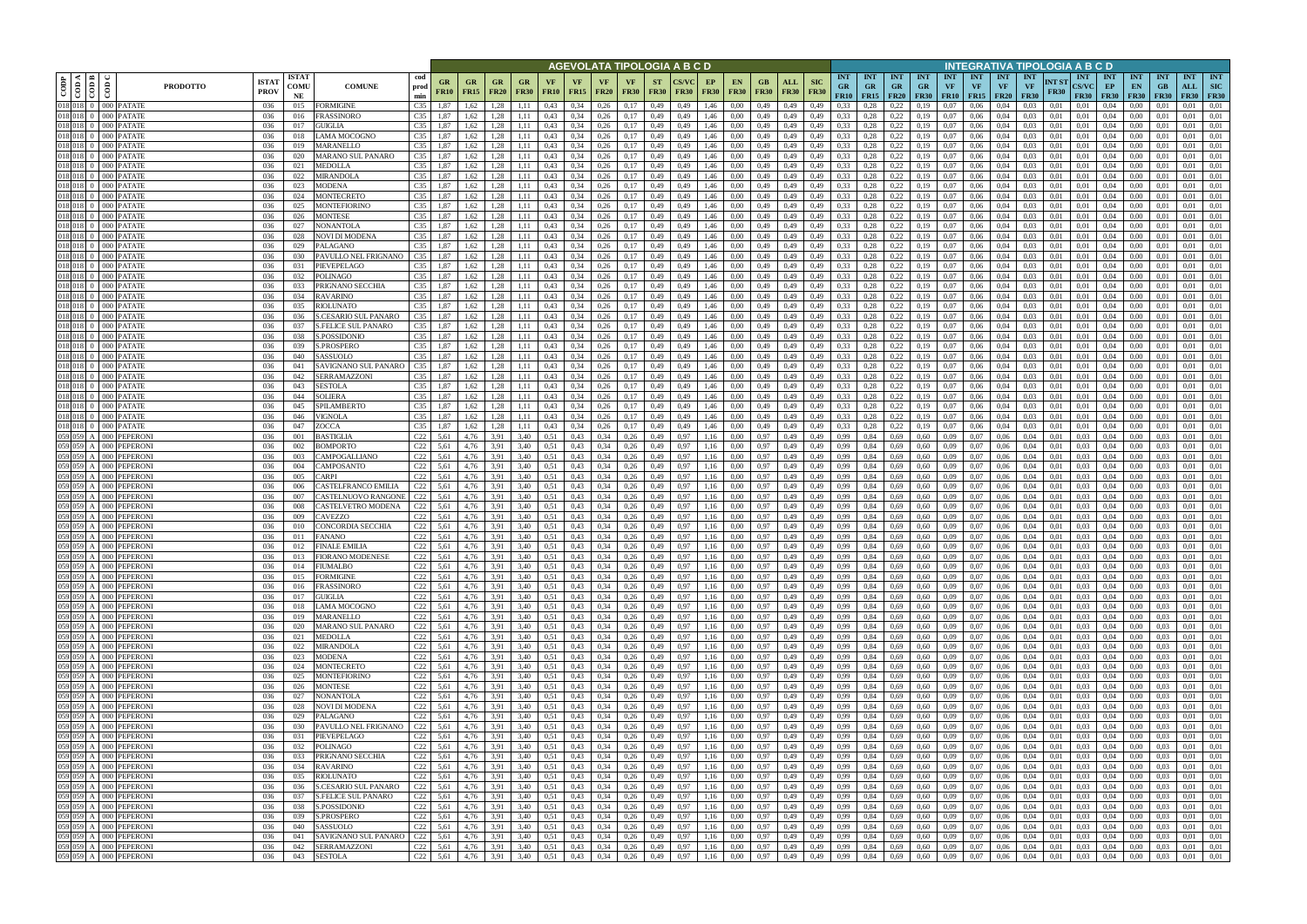|                                                                                                                                                          |                                              |                                                                                                                                                                             |                                                |                            |                                           |                       |                        |                          |                          |                          |                   |              |                          |                          |                          | AGEVOLATA TIPOLOGIA A B C D |    |                                         |                            |                    |                                    |                                        |                                        |                          |                                        |                         |                                             |                                        | INTEGRATIVA TIPOLOGIA A B C D   |                      |                                           |                                |                                 |                                 |                                       |                   |
|----------------------------------------------------------------------------------------------------------------------------------------------------------|----------------------------------------------|-----------------------------------------------------------------------------------------------------------------------------------------------------------------------------|------------------------------------------------|----------------------------|-------------------------------------------|-----------------------|------------------------|--------------------------|--------------------------|--------------------------|-------------------|--------------|--------------------------|--------------------------|--------------------------|-----------------------------|----|-----------------------------------------|----------------------------|--------------------|------------------------------------|----------------------------------------|----------------------------------------|--------------------------|----------------------------------------|-------------------------|---------------------------------------------|----------------------------------------|---------------------------------|----------------------|-------------------------------------------|--------------------------------|---------------------------------|---------------------------------|---------------------------------------|-------------------|
| $\begin{array}{ c c }\n\hline\n\text{COD} & \text{OOD} \\ \hline\n\text{COD A} & \text{OOD} \\ \hline\n\text{COD B} & \text{OOD} \\ \hline\n\end{array}$ | $\overline{\text{co}}$                       |                                                                                                                                                                             | <b>ISTA7</b><br><b>PRODOTTO</b><br><b>PROV</b> | <b>ISTAT</b><br>COMU<br>NE | <b>COMUNE</b>                             | cod<br>prod<br>min    | GR<br><b>FR10</b>      | <b>GR</b><br><b>FR15</b> | <b>GR</b><br><b>FR20</b> | <b>GR</b><br><b>FR30</b> | VF<br><b>FR10</b> | VF<br>FR15   | <b>VF</b><br><b>FR20</b> | <b>VF</b><br><b>FR30</b> | <b>ST</b><br><b>FR30</b> | <b>CS/VC</b><br><b>FR30</b> | EP | <b>EN</b><br><b>FR30</b><br><b>FR30</b> | GB<br><b>FR30</b>          | ALL<br><b>FR30</b> | <b>SIC</b><br><b>FR30</b>          | <b>INT</b><br><b>GR</b><br><b>FR10</b> | <b>INT</b><br><b>GR</b><br>$FR15$ FR20 | <b>INT</b><br><b>GR</b>  | <b>INT</b><br><b>GR</b><br><b>FR30</b> | <b>INT</b><br><b>VF</b> | <b>INT</b><br><b>VF</b><br><b>FR10</b> FR15 | <b>INT</b><br><b>VF</b><br><b>FR20</b> | <b>INT</b><br>VF<br><b>FR30</b> | NT ST<br><b>FR30</b> | <b>INT</b><br><b>CS/VC</b><br><b>FR30</b> | INT<br>EP<br><b>FR30</b>       | <b>INT</b><br>EN<br><b>FR30</b> | <b>INT</b><br>GB<br><b>FR30</b> | <b>INT</b><br>ALL<br><b>FR30</b> FR30 | <b>INT</b><br>SIC |
| 059 059                                                                                                                                                  |                                              | A 000 PEPERONI                                                                                                                                                              | 036                                            | 044                        | <b>SOLIERA</b>                            | C22                   | 5,61                   | 4,76                     | 3.91                     | 3,40                     | 0.51              | 0,43         | 0,34                     | 0,26                     | 0,49                     | 0.97                        |    | 1,16<br>0.00                            | 0,97                       | 0,49               | 0,49                               | 0.99                                   | 0.84                                   | 0,69                     | 0.60                                   | 0.09                    | 0.07                                        | 0.06                                   | 0.04                            | 0,01                 | 0.03                                      | 0.04                           | 0.00                            |                                 | 0.01                                  | 0,01              |
|                                                                                                                                                          |                                              | 059 059 A 000 PEPERONI<br>059 059 A 000 PEPERONI                                                                                                                            | 036<br>036                                     | 045<br>046                 | SPILAMBERTO<br>VIGNOLA                    | C22<br>C22            | 5,61<br>5,61           | 4,76<br>4,76             | 3,91<br>3,91             | 3,40<br>3,40             | 0,51<br>0,51      | 0,43<br>0,43 | 0,34<br>0.34             | 0,26<br>0,26             | 0,49<br>0,49             | 0,97<br>0.97                |    | 1,16<br>0,00<br>1,16<br>0,00            | 0,97<br>0,97               | 0,49<br>0,49       | 0,49<br>0,49                       | 0,99<br>0,99                           | 0,84<br>0,84                           | 0,69<br>0,69             | 0,60<br>0,60                           | 0,09<br>0.09            | 0,07<br>0,07                                | 0,06<br>0,06                           | 0,04<br>0,04                    | 0,01<br>0,01         | 0.03<br>0.03                              | 0,04<br>0,04                   | 0,00<br>0,00                    | 0.03<br>0.03                    | 0.01<br>0.01                          | 0,01<br>0,01      |
|                                                                                                                                                          |                                              | 059 059 A 000 PEPERONI                                                                                                                                                      | 036                                            | 047                        | ZOCCA                                     | C22                   | 5,61                   | 4,76                     | 3.91                     | 3,40                     | 0.51              | 0,43         | 0,34                     | 0,26                     | 0,49                     | 0,97                        |    | 1.16<br>0.00                            | 0,97                       | 0,49               | 0,49                               | 0,99                                   | 0,84                                   | 0,69                     | 0,60                                   | 0,09                    | 0.07                                        | 0,06                                   | 0.04                            | 0.01                 | 0.03                                      | 0.04                           | 0.00                            | 0.03                            | 0,01                                  | 0,01              |
|                                                                                                                                                          | 685 085 B 000 PERE B                         |                                                                                                                                                                             | 036                                            | 001                        | <b>BASTIGLIA</b>                          | C <sub>07</sub> 20.59 |                        | 17.48                    | 14.38                    | 12.31                    | 2,63              | 2,26         | 1,88                     | 1,60                     | 0,49                     | 0,49                        |    | 0,68<br>0,10                            | 4,12                       | 0,19               | 0.19                               | 1,31                                   | 1.12                                   | 0,92                     | 0.79                                   | 0.17                    | 0,14                                        | 0,12                                   |                                 | 0.01                 | 0.01                                      | 0.02                           | 0.01                            | 0.13                            | 0.01                                  | 0,01              |
|                                                                                                                                                          | 685 085 B 000 PERE B                         |                                                                                                                                                                             | 036                                            | 002                        | BOMPORTO                                  | C07 20,68             |                        | 17,58                    | 14,48                    | 12,41                    | 2,63              | 2,26         | 1,88                     | 1,60                     | 0,49                     | 0,49                        |    | 0,68<br>0,10                            | 4,12                       | 0,19               | 0,19                               | 1,32                                   | 1,12                                   | 0,92                     | 0,79                                   | 0,17                    | 0,14                                        | 0,12                                   | 0.10                            | 0,01                 | 0,01                                      | 0.02                           | 0,01                            | 0,13                            | 0,01                                  | 0,01              |
|                                                                                                                                                          | 685 085 B 000 PERE B<br>685 085 B 000 PERE B |                                                                                                                                                                             | 036<br>036                                     | 003<br>004                 | CAMPOGALLIANO<br>CAMPOSANTO               | CO7<br>CO7            | 19,74<br>19,36         | 16.83<br>16,45           | 13.82<br>13,54           | 11.84<br>11,66           | 2,63<br>2,63      | 2,26<br>2,26 | 1,88<br>1,88             | 1.60<br>1,60             | 0,49<br>0,49             | 0,49<br>0,49                |    | 0,68<br>0,10<br>0,68<br>0,10            | 4,12<br>4,12               | 0,19<br>0,19       | 0.19<br>0,19                       | 1,26<br>1,24                           | 1.07<br>1,05                           | 0,88<br>0,86             | 0,76                                   | 0,17<br>0,17            | 0,14<br>0,14                                | 0,12<br>0,12                           | 0.10<br>0.10                    | 0.01<br>0,01         | 0,01<br>0,01                              | 0.02<br>0.02                   | 0.01<br>0,01                    | 0.13<br>0,13                    | 0.01<br>0,01                          | 0.01<br>0,01      |
|                                                                                                                                                          | 685 085 B 000 PERE B                         |                                                                                                                                                                             | 036                                            | 005                        | CARPI                                     | CO7                   | 20.30                  | 17.30                    | 14,19                    | 12,22                    | 2,63              | 2,26         | 1,88                     | 1,60                     | 0,49                     | 0,49                        |    | 0,68<br>0,10                            | 4,12                       | 0,19               | 0,19                               | 1,30                                   | 1,10                                   | 0,91                     | 0,74<br>0,78                           | 0,17                    | 0,14                                        | 0,12                                   | 0,10                            | 0,01                 | 0,01                                      | 0,02                           | 0,01                            | 0,13                            | 0.01                                  | 0,01              |
|                                                                                                                                                          | 685 085 B 000 PERE B                         |                                                                                                                                                                             | 036                                            | 006                        | CASTELFRANCO EMILIA                       | CO7                   | 19,36                  | 16,45                    | 13,54                    | 11,66                    | 2,63              | 2,26         | 1,88                     | 1,60                     | 0,49                     | 0,49                        |    | 0,68<br>0,10                            | 4,12                       | 0,19               | 0,19                               | 1,24                                   | 1,05                                   | 0,86                     | 0,74                                   | 0,17                    | 0,14                                        | 0,12                                   | 0,10                            | 0,01                 | 0,01                                      | 0,02                           | 0,01                            | 0,13                            | 0,01                                  | 0,01              |
|                                                                                                                                                          | 685 085 B 000 PERE B                         |                                                                                                                                                                             | 036                                            | 007                        | CASTELNUOVO RANGON                        | CO7                   | 18,61                  | 15,79                    | 13,07                    | 11,19                    | 2,63              | 2,26         | 1,88                     | 1,60                     | 0,49                     | 0,49                        |    | 0,68<br>0,10                            | 4,12                       | 0,19               | 0,19                               | 1,19                                   | 1,01                                   | 0,83                     | 0,71                                   | 0,17                    | 0,14                                        | 0,12                                   | 0,10                            | 0,01                 | 0,01                                      | 0,02                           | 0,01                            | 0,13                            | 0,01                                  | 0,01              |
|                                                                                                                                                          | 685 085 B 000 PERE B<br>685 085 B 000 PERE B |                                                                                                                                                                             | 036                                            | 008                        | CASTELVETRO MODENA                        | CO7                   | 14,85                  | 12,60                    | 10,43                    | 8,93                     | 2,63              | 2,26         | 1,88                     | 1,60                     | 0,49                     | 0,49                        |    | 0,68<br>0,10                            | 4,12                       | 0,19               | 0,19                               | 0,95                                   | 0,80                                   | 0,67                     | 0,57                                   | 0,17                    | 0,14                                        | 0,12                                   | 0,10                            | 0,01                 | 0,01                                      | 0,02                           | 0,01                            | 0,13                            | 0,01                                  | 0,01              |
|                                                                                                                                                          | 685 085 B 000 PERE B                         |                                                                                                                                                                             | 036<br>036                                     | 009<br>010                 | CAVEZZO<br>CONCORDIA SECCHIA              | CO7<br>CO7            | 20,59<br>20,21         | 17.48<br>17,20           | 14,38<br>14,19           | 12,31<br>12,13           | 2,63<br>2,63      | 2,26<br>2,26 | 1,88<br>1,88             | 1,60<br>1,60             | 0,49<br>0,49             | 0,49<br>0,49                |    | 0,68<br>0,10<br>0,68<br>0,10            | 4,12<br>4,12               | 0,19<br>0,19       | 0,19<br>0,19                       | 1,31<br>1,29                           | 1,12<br>1,10                           | 0,92<br>0.91             | 0,79<br>0,77                           | 0,17<br>0,17            | 0,14<br>0,14                                | 0,12<br>0,12                           | 0,10<br>0,10                    | 0,01<br>0,01         | 0,01<br>0,01                              | 0,02<br>0,02                   | 0,01<br>0,01                    | 0,13<br>0.13                    | 0,01<br>0,01                          | 0,01<br>0,01      |
|                                                                                                                                                          | 685 085 B 000 PERE B                         |                                                                                                                                                                             | 036                                            | 011                        | <b>FANANO</b>                             | CO7                   | 11,47                  | 9,78                     | 7,99                     | 6,86                     | 2,63              | 2,26         | 1,88                     | 1,60                     | 0,49                     | 0,49                        |    | 0,68<br>0,10                            | 4,12                       | 0,19               | 0,19                               | 0,73                                   | 0,62                                   | 0.51                     | 0,44                                   | 0,17                    | 0,14                                        | 0,12                                   | 0,10                            | 0,01                 | 0,01                                      | 0,02                           | 0,01                            | 0,13                            | 0,01                                  | 0,01              |
|                                                                                                                                                          | 685 085 B 000 PERE B                         |                                                                                                                                                                             | 036                                            | 012                        | <b>FINALE EMILIA</b>                      | C <sub>07</sub> 20.59 |                        | 17.48                    | 14.38                    | 12.31                    | 2,63              | 2,26         | 1,88                     | 1,60                     | 0,49                     | 0.49                        |    | 0,68<br>0.10                            | 4,12                       | 0.19               | 0.19                               | 1,31                                   | 1,12                                   | 0,92                     | 0,79                                   | 0,17                    | 0,14                                        | 0,12                                   | 0.10                            | 0.01                 | 0.01                                      | 0,02                           | 0.01                            | 0.13                            | 0,01                                  | 0,01              |
|                                                                                                                                                          | 685 085 B 000 PERE B<br>685 085 B 000 PERE B |                                                                                                                                                                             | 036                                            | 013                        | <b>FIORANO MODENESE</b>                   | CO7                   | 11,47                  | 9,78                     | 7,99                     | 6,86                     | 2,63              | 2,26         | 1,88                     | 1,60                     | 0,49                     | 0,49                        |    | 0,10<br>0,68                            | 4,12                       | 0,19               | 0,19                               | 0,73                                   | 0,62                                   | 0,51                     | 0,44                                   | 0,17                    | 0,14                                        | 0,12                                   | 0.10                            | 0.01                 | 0.01                                      | 0,02                           | 0.01                            | 0.13                            | 0,01                                  | 0,01              |
|                                                                                                                                                          | 685 085 B 000 PERE B                         |                                                                                                                                                                             | 036<br>036                                     | 014<br>015                 | FIUMALBO<br>FORMIGINE                     | CO7<br>CO7            | 11,47<br>18,42         | 9,78                     | 7,99<br>12.88            | 6,86                     | 2,63<br>2,63      | 2,26<br>2,26 | 1,88<br>1,88             | 1,60<br>1.60             | 0,49<br>0,49             | 0,49<br>0,49                |    | 0.68<br>0,10<br>0.68<br>0,10            | 4,12<br>4,12               | 0,19<br>0.19       | 0,19<br>0.19                       | 0,73<br>1.18                           | 0.62<br>00.1                           | 0.51<br>0,82             | 0,44<br>0,71                           | 0,17<br>0.17            | 0,14<br>0,14                                | 0,12<br>0,12                           | 0.10                            | 0,01<br>0.01         | 0.01<br>0.01                              | 0,02<br>0,02                   | 0,01<br>0.01                    | 0.13<br>0.13                    | 0,01<br>0,01                          | 0,01<br>0.01      |
|                                                                                                                                                          | 685 085 B 000 PERE B                         |                                                                                                                                                                             | 036                                            | 016                        | FRASSINORO                                | CO7                   |                        | 9.78                     | 7.99                     | 6.86                     | 2,63              | 2,26         | 1,88                     | 1.60                     | 0,49                     | 0.49                        |    | 0.68<br>0,10                            | 4,12                       | 0.19               | 0.19                               | 0,73                                   | 0,62                                   | 0,51                     | 0,44                                   | 0.17                    | 0.14                                        | 0,12                                   |                                 | 0.01                 | 0.01                                      | 0,02                           | 0.01                            |                                 | 0.01                                  | 0.01              |
|                                                                                                                                                          | 685 085 B 000 PERE B                         |                                                                                                                                                                             | 036                                            | 017                        | GUIGLIA                                   | CO7                   | 11,47                  | 9,78                     | 7,99                     | 6,86                     | 2,63              | 2,26         | 1,88                     | 1,60                     | 0,49                     | 0,49                        |    | 0.68<br>0,10                            | 4,12                       | 0,19               | 0,19                               | 0.73                                   | 0,62                                   | 0,51                     | 0,44                                   | 0,17                    | 0,14                                        | 0,12                                   | 0,10                            | 0,01                 | 0,01                                      | 0,02                           | 0,01                            | 0,13                            | 0,01                                  | 0,01              |
|                                                                                                                                                          | 685 085 B 000 PERE B                         |                                                                                                                                                                             | 036                                            | 018                        | LAMA MOCOGNO                              | CO7                   |                        | 9,78                     | 7.99                     | 6,86                     | 2,63              | 2,26         | 1.88                     | 1,60                     | 0,49                     | 0,49                        |    | 0.68<br>0,10                            | 4,12                       | 0,19               | 0,19                               | 0,73                                   | 0.62                                   | 0,51                     | 0,44                                   | 0,17                    | 0,14                                        | 0,12                                   | 0.10                            | 0.01                 | 0,01                                      | 0,02                           | 0.01                            |                                 | 0.01                                  | 0,01              |
|                                                                                                                                                          | 685 085 B 000 PERE B<br>685 085 B 000 PERE B |                                                                                                                                                                             | 036<br>036                                     | 019<br>020                 | MARANELLO<br>MARANO SUL PANARO            | CO7<br>CO7            | 12.50                  | 10,62                    | 8,74<br>10,53            | 7,52<br>9,02             | 2,63<br>2,63      | 2,26<br>2,26 | 1,88<br>1,88             | 1,60<br>1,60             | 0,49<br>0,49             | 0,49<br>0,49                |    | 0.68<br>0,10<br>0.68<br>0,10            | 4,12<br>4,12               | 0,19<br>0,19       | 0,19<br>0,19                       | 0,80<br>0,96                           | 0.68<br>0,82                           | 0,56<br>0,67             | 0,48<br>0.58                           | 0,17<br>0,17            | 0,14<br>0,14                                | 0,12<br>0,12                           | 0,10<br>0.10                    | 0,01<br>0.01         | 0,01<br>0.01                              | 0,02<br>0,02                   | 0.01<br>0,01                    | 0,13                            | 0,01<br>0.01                          | 0,01<br>0,01      |
|                                                                                                                                                          | 685 085 B 000 PERE B                         |                                                                                                                                                                             | 036                                            | 021                        | MEDOLLA                                   | CO7                   | 20,59                  |                          | 14.38                    |                          | 2,63              | 2,26         | 1,88                     | 1,60                     | 0,49                     | 0,49                        |    | 0.68<br>0,10                            | 4,12                       | 0,19               | 0,19                               | 1.31                                   |                                        | 0,92                     | 0.79                                   | 0,17                    | 0,14                                        | 0,12                                   |                                 | 0.01                 | 0,01                                      | 0.02                           | 0.01                            | 0.13                            | 0,01                                  | 0,01              |
|                                                                                                                                                          | 685 085 B 000 PERE B                         |                                                                                                                                                                             | 036                                            | 022                        | MIRANDOLA                                 | CO7                   | 20.40                  |                          |                          | 12.22                    | 2,63              | 2,26         | .88                      | 1,60                     | 0,49                     | 0,49                        |    | 0,68<br>0.10                            | 4,12                       | 0.19               | 0.19                               | 1.30                                   |                                        | 0.91                     | 0.78                                   | 0.17                    | 0.14                                        | 0.12                                   |                                 | 0.01                 | 0.01                                      | 0.02                           | 0.01                            |                                 | 0.01                                  | 0.01              |
|                                                                                                                                                          | 685 085 B 000 PERE B                         |                                                                                                                                                                             | 036                                            | 023                        | MODENA                                    | CO7                   | 19,55                  | 16,64                    | 13,72                    | 11,75                    | 2,63              | 2,26         | 1,88                     | 1,60                     | 0,49                     | 0,49                        |    | 0,68<br>0,10                            | 4,12                       | 0,19               | 0,19                               | 1,25                                   | 0.06                                   | 0,88                     | 0,75                                   | 0,17                    | 0,14                                        | 0,12                                   | 0,10                            | 0,01                 | 0,01                                      | 0,02                           | 0,01                            | 0,13                            | 0,01                                  | 0,01              |
|                                                                                                                                                          | 685 085 B 000 PERE B<br>685 085 B 000 PERE B |                                                                                                                                                                             | 036<br>036                                     | 024<br>025                 | MONTECRETO<br>MONTEFIORINO                | CO7<br>CO7            | 11,47<br>11,47         | 9,78<br>9,78             | 7,99<br>7,99             | 6,86<br>6,86             | 2,63<br>2,63      | 2,26<br>2,26 | 1,88<br>1,88             | 1,60<br>1,60             | 0,49<br>0,49             | 0,49<br>0,49                |    | 0,68<br>0,10<br>0,68<br>0,10            | 4,12<br>4,12               | 0,19<br>0,19       | 0,19<br>0,19                       | 0,73<br>0,73                           | 0,62<br>0,62                           | 0,51<br>0,51             | 0,44<br>0,44                           | 0,17<br>0,17            | 0,14<br>0,14                                | 0,12<br>0,12                           | 0.10                            | 0.01<br>0.01         | 0.01<br>0,01                              | 0.02<br>0.02                   | 0,01<br>0,01                    | 0.13<br>0,13                    | 0.01<br>0,01                          | 0,01<br>0,01      |
|                                                                                                                                                          | 685 085 B 000 PERE B                         |                                                                                                                                                                             | 036                                            | 026                        | <b>MONTESE</b>                            | CO7                   | 11,47                  | 9,78                     | 7,99                     | 6,86                     | 2,63              | 2,26         | 1,88                     | 1,60                     | 0,49                     | 0,49                        |    | 0.68<br>0,10                            | 4,12                       | 0,19               | 0.19                               | 0,73                                   | 0,62                                   | 0,51                     | 0,44                                   | 0,17                    | 0,14                                        | 0,12                                   |                                 | 0.01                 | 0.01                                      | 0,02                           | 0,01                            | 0.13                            | 0.01                                  | 0,01              |
|                                                                                                                                                          | 685 085 B 000 PERE B                         |                                                                                                                                                                             | 036                                            | 027                        | NONANTOLA                                 | C <sub>07</sub> 20.30 |                        | 17.30                    | 14,19                    | 12,22                    | 2,63              | 2,26         | 1,88                     | 1,60                     | 0,49                     | 0,49                        |    | 0,68<br>0,10                            | 4,12                       | 0,19               | 0,19                               | 1.30                                   | 1,10                                   | 0,91                     | 0,78                                   | 0,17                    | 0,14                                        | 0,12                                   | 0.10                            | 0.01                 | 0,01                                      | 0.02                           | 0,01                            | 0.13                            | 0.01                                  | 0,01              |
|                                                                                                                                                          | 685 085 B 000 PERE B                         |                                                                                                                                                                             | 036                                            | 028                        | NOVI DI MODENA                            | C07 20,59             |                        | 17,48                    | 14,38                    | 12,31                    | 2,63              | 2,26         | 1,88                     | 1,60                     | 0,49                     | 0,49                        |    | 0,68<br>0,10                            | 4,12                       | 0,19               | 0,19                               | 1,31                                   | 1,12                                   | 0,92                     | 0,79                                   | 0,17                    | 0,14                                        | 0,12                                   | 0.10                            | 0.01                 | 0,01                                      | 0,02                           | 0,01                            | 0.13                            | 0.01                                  | 0,01              |
|                                                                                                                                                          | 685 085 B 000 PERE B<br>685 085 B 000 PERE B |                                                                                                                                                                             | 036                                            | 029<br>030                 | PALAGANO<br>PAVULLO NEL FRIGNANO          | CO7<br>CO7            | 11,47                  | 9,78                     | 7,99<br>7,99             | 6,86                     | 2,63              | 2,26<br>2,26 | 1,88                     | 1,60                     | 0,49                     | 0,49                        |    | 0,68<br>0,10                            | 4,12                       | 0,19               | 0,19                               | 0,73<br>0,73                           | 0,62                                   | 0,51                     | 0,44                                   | 0,17<br>0,17            | 0,14<br>0,14                                | 0,12<br>0,12                           | 0,10<br>0.10                    | 0,01<br>0.01         | 0,01                                      | 0,02<br>0,02                   | 0,01<br>0,01                    | 0,13                            | 0,01<br>0,01                          | 0,01<br>0,01      |
|                                                                                                                                                          | 685 085 B 000 PERE B                         |                                                                                                                                                                             | 036<br>036                                     | 031                        | PIEVEPELAGO                               | CO7                   | 11,47<br>11,47         | 9,78<br>9,78             | 7,99                     | 6,86<br>6,86             | 2,63<br>2,63      | 2,26         | 1,88<br>1,88             | 1,60<br>1,60             | 0,49<br>0,49             | 0,49<br>0,49                |    | 0,68<br>0,10<br>0,68<br>0,10            | 4,12<br>4,12               | 0,19<br>0,19       | 0,19<br>0,19                       | 0,73                                   | 0,62<br>0,62                           | 0.51<br>0,51             | 0,44<br>0,44                           | 0,17                    | 0,14                                        | 0,12                                   | 0,10                            | 0,01                 | 0,01<br>0,01                              | 0,02                           | 0,01                            | 0,13<br>0,13                    | 0,01                                  | 0,01              |
|                                                                                                                                                          | 685 085 B 000 PERE B                         |                                                                                                                                                                             | 036                                            | 032                        | POLINAGO                                  | CO7                   | 11,47                  | 9,78                     | 7,99                     | 6,86                     | 2,63              | 2,26         | 1,88                     | 1,60                     | 0,49                     | 0,49                        |    | 0,68<br>0,10                            | 4,12                       | 0,19               | 0,19                               | 0,73                                   | 0,62                                   | 0,51                     | 0,44                                   | 0,17                    | 0,14                                        | 0,12                                   | 0,10                            | 0,01                 | 0,01                                      | 0,02                           | 0,01                            | 0,13                            | 0,01                                  | 0,01              |
|                                                                                                                                                          | 685 085 B 000 PERE B                         |                                                                                                                                                                             | 036                                            | 033                        | PRIGNANO SECCHIA                          | CO7                   | 11,47                  | 9,78                     | 7,99                     | 6,86                     | 2,63              | 2,26         | 1,88                     | 1,60                     | 0,49                     | 0,49                        |    | 0,10<br>0,68                            | 4,12                       | 0,19               | 0,19                               | 0,73                                   | 0,62                                   | 0.51                     | 0,44                                   | 0,17                    | 0,14                                        | 0,12                                   | 0,10                            | 0,01                 | 0,01                                      | 0,02                           | 0,01                            | 0.13                            | 0,01                                  | 0,01              |
|                                                                                                                                                          | 685 085 B 000 PERE B<br>685 085 B 000 PERE B |                                                                                                                                                                             | 036<br>036                                     | 034<br>035                 | <b>RAVARINO</b><br>RIOLUNATO              | CO7                   | C07 20,40<br>11,47     | 17,30<br>9,78            | 14,29<br>7,99            | 12,22<br>6,86            | 2,63<br>2,63      | 2,26<br>2,26 | 1,88<br>1,88             | 1,60<br>1,60             | 0,49<br>0,49             | 0,49<br>0,49                |    | 0,68<br>0,10<br>0,68<br>0,10            | 4,12<br>4,12               | 0,19<br>0,19       | 0,19<br>0,19                       | 1,30<br>0,73                           | 1,10<br>0.62                           | 0.91<br>0.51             | 0,78<br>0,44                           | 0,17<br>0,17            | 0,14<br>0,14                                | 0,12<br>0,12                           | 0,10<br>0,10                    | 0,01<br>0,01         | 0,01<br>0,01                              | 0,02<br>0,02                   | 0,01<br>0,01                    | 0,13<br>0.13                    | 0,01<br>0,01                          | 0,01<br>0,01      |
|                                                                                                                                                          | 685 085 B 000 PERE B                         |                                                                                                                                                                             | 036                                            | 036                        | S.CESARIO SUL PANARO                      | CO7                   | 17,95                  | 15.23                    | 12.60                    | 10.81                    | 2,63              | 2,26         | 1,88                     | 1.60                     | 0,49                     | 0,49                        |    | 0.68<br>0,10                            | 4,12                       | 0,19               | 0.19                               | 1,15                                   | 0,97                                   | 0,80                     | 0.69                                   | 0.17                    | 0,14                                        | 0,12                                   | 0.10                            | 0.01                 | 0.01                                      | 0,02                           | 0.01                            | 0.13                            | 0,01                                  | 0,01              |
|                                                                                                                                                          | 685 085 B 000 PERE B                         |                                                                                                                                                                             | 036                                            | 037                        | <b>S.FELICE SUL PANARO</b>                | CO7                   | 19.27                  | 16.36                    | 13.54                    | 11.56                    | 2,63              | 2,26         | 1,88                     | 1,60                     | 0,49                     | 0.49                        |    | 0,68<br>0,10                            | 4,12                       | 0,19               | 0.19                               | 1,23                                   | 1.04                                   | 0,86                     | 0,74                                   | 0,17                    | 0,14                                        | 0,12                                   | 0.10                            | 0.01                 | 0.01                                      | 0,02                           | 0.01                            | 0.13                            | 0,01                                  | 0,01              |
|                                                                                                                                                          | 685 085 B 000 PERE B                         |                                                                                                                                                                             | 036                                            | 038                        | S.POSSIDONIO                              | CO7                   | 20,40                  | 17,30                    | 14,29                    | 12,22                    | 2,63              | 2,26         | 1,88                     | 1,60                     | 0,49                     | 0,49                        |    | 0.68<br>0,10                            | 4,12                       | 0,19               | 0,19                               | 1,30                                   | 1,10                                   | 0,91                     | 0,78                                   | 0,17                    | 0,14                                        | 0,12                                   | 0,10                            | 0,01                 | 0,01                                      | 0,02                           | 0,01                            | 0,13                            | 0,01                                  | 0,01              |
|                                                                                                                                                          | 685 085 B 000 PERE B                         |                                                                                                                                                                             | 036                                            | 039                        | <b>S.PROSPERO</b>                         | CO7                   | 20.59<br>C07 11,47     | 17.48                    | 14.38                    | 12.31                    | 2,63              | 2,26         | 1,88                     | 1.60                     | 0,49                     | 0.49                        |    | 0.68<br>0,10                            | 4,12                       | 0.19               | 0.19                               | 1.31                                   | 1.12                                   | 0,92                     | 0,79                                   | 0.17                    | 0,14                                        | 0,12                                   | 0.10                            | 0.01                 | 0.01                                      | 0,02                           | 0.01                            | 0.13                            | 0.01                                  | 0,01              |
|                                                                                                                                                          | 685 085 B 000 PERE B 685 085 B 000 PERE B    |                                                                                                                                                                             | 036<br>036                                     | 040<br>041                 | SASSUOLO<br>SAVIGNANO SUL PANARO          | C07 17,95             |                        | 9,78                     | 7,99<br>15,23 12,60      | 6,86<br>10,81            | 2,63<br>2,63      | 2,26<br>2,26 | 1,88<br>1,88             | 1,60<br>1,60             | 0,49<br>0,49             | 0,49<br>0,49                |    | 0,68<br>0,10<br>0.68<br>0,10            | 4,12<br>$4,12$ 0,19        | 0,19               | 0,19<br>0,19                       | 0,73<br>1,15 0,97                      | 0,62                                   | 0,51<br>$0,80$ $0,69$    | 0,44                                   | 0,17<br>0,17            | 0,14<br>0.14                                | 0,12<br>0,12                           | 0,10<br>0.10                    | 0,01<br>0.01         | 0.01<br>0.01                              | 0,02<br>0,02                   | 0.01<br>0.01                    | 0.13<br>0.13                    | 0,01<br>0.01                          | 0,01<br>0,01      |
|                                                                                                                                                          | 685 085 B 000 PERE B                         |                                                                                                                                                                             | 036                                            | 042                        | SERRAMAZZONI                              | CO7                   | 11,47                  | 9,78                     | 7,99                     | 6,86                     | 2,63              | 2,26         | 1,88                     | 1,60                     | 0,49                     | 0,49                        |    | 0,68<br>0,10                            | 4,12                       | 0,19               | 0,19                               | 0,73                                   | 0,62                                   | 0,51                     | 0,44                                   | 0,17                    | 0,14                                        | 0,12                                   | 0,10                            | 0,01                 | 0,01                                      | 0,02                           | 0,01                            | 0,13                            | 0.01                                  | 0,01              |
|                                                                                                                                                          | 685 085 B 000 PERE B                         |                                                                                                                                                                             | 036                                            | 043                        | <b>SESTOLA</b>                            | CO7                   | 11,47                  | 9,78                     | 7,99                     | 6,86                     | 2,63              | 2,26         | 1,88                     | 1,60                     | 0,49                     | 0,49                        |    | 0,68<br>0,10                            | 4,12                       | 0,19               | 0,19                               | 0,73                                   | 0,62                                   | 0,51                     | 0,44                                   | 0,17                    | 0,14                                        | 0,12                                   | 0,10                            | 0,01                 | 0,01                                      | 0,02                           | 0,01                            | 0,13                            | 0.01                                  | 0,01              |
|                                                                                                                                                          | 685 085 B 000 PERE B<br>685 085 B 000 PERE B |                                                                                                                                                                             | 036                                            | 044                        | <b>SOLIERA</b>                            |                       | C07 19,27              |                          | 16,36 13,54              | 11,56                    | 2,63              | 2,26         | 1,88                     | 1,60                     | 0,49                     | 0,49                        |    | 0,68<br>0,10                            | $4,12$ 0,19                |                    | 0,19                               | 1,23                                   | 1,04                                   | 0,86                     | 0,74                                   |                         | $0,17$ 0,14                                 | 0,12                                   | 0,10                            | 0,01                 | 0,01                                      | 0,02                           | 0,01                            | 0,13                            | 0,01                                  | 0,01              |
|                                                                                                                                                          | 685 085 B 000 PERE B                         |                                                                                                                                                                             | 036<br>036                                     | 045<br>046                 | SPILAMBERTO<br><b>VIGNOLA</b>             |                       | C07 18,24<br>C07 19,55 | 15,51<br>16,64           | 12,78<br>13,72           | 10,90<br>11,75           | 2,63<br>2,63      | 2,26<br>2,26 | 1,88<br>1,88             | 1,60<br>1,60             | 0,49<br>0,49             | 0,49<br>0,49                |    | 0,68<br>0,10<br>0,68<br>0,10            | $4,12$ 0,19<br>$4,12$ 0,19 |                    | 0,19<br>0,19                       | 1,16<br>1,25                           | 0,99<br>1,06                           | 0,82<br>0,88             | 0,70<br>0,75                           | 0,17                    | $0,17$ 0.14<br>0,14                         | 0,12<br>0,12                           | 0,10<br>0,10                    | 0,01<br>0,01         | 0,01<br>0,01                              | 0,02<br>0,02                   | 0,01<br>0,01                    | 0,13<br>0,13                    | 0,01<br>0,01                          | 0,01<br>0,01      |
|                                                                                                                                                          | 685 085 B 000 PERE B                         |                                                                                                                                                                             | 036                                            | 047                        | ZOCCA                                     | CO7                   | 11,47                  | 9,78                     | 7,99                     | 6,86                     | 2,63              | 2,26         | 1,88                     | 1,60                     | 0,49                     | 0,49                        |    | 0,68<br>0,10                            | $4,12$ 0,19                |                    | 0,19                               | 0,73                                   | 0,62                                   | 0,51                     | 0,44                                   | 0,17                    | 0,14                                        | 0,12                                   | 0,10                            | 0,01                 | 0,01                                      | 0,02                           | 0,01                            | 0,13                            | 0,01                                  | 0,01              |
|                                                                                                                                                          |                                              | 251 085 B 200 PERE B - RA SC.50%<br>251 085 B 200 PERE B - RA SC.50%                                                                                                        | 036                                            | 001                        | <b>BASTIGLIA</b>                          |                       |                        | D83 10.34 8.84           | 7,24                     | 6,20                     | 2,63              | 2,26         |                          | 1,88 1,60                | 0,49                     | 0,49                        |    | 0,68<br>0,10                            | $4,12$ 0,19                |                    | 0,19                               | 0,66                                   | 0,56                                   | 0,46                     | 0,40                                   |                         | $0,17$ 0,14                                 | 0,12                                   | 0,10                            | 0,01                 | 0,01                                      | 0,02                           | 0,01                            | 0,13                            | 0.01                                  | 0,01              |
|                                                                                                                                                          |                                              |                                                                                                                                                                             | 036                                            | 002<br>003                 | <b>BOMPORTO</b><br>CAMPOGALLIANO          | D83 9,87              | D83 10.34              | 8,84<br>8,37             | 7,24<br>6,96             | 6,20 2,63                | 2,63              | 2,26<br>2,26 | 1,88                     | 1,60                     | 0,49                     | 0,49                        |    | 0,68<br>0,10<br>0,68                    | $4,12$ 0,19<br>$4,12$ 0,19 |                    | 0,19                               | 0,66<br>0,63                           | 0,56                                   | 0,46                     | 0,40                                   |                         | $0,17$ 0.14<br>$0,17$ 0,14                  | 0,12                                   | 0,10<br>0,10                    | 0,01<br>0,01         | 0,01<br>0,01                              | $0.02 \qquad 0.01$<br>0,02     |                                 | 0,13                            | 0.01<br>0,01                          | 0,01              |
|                                                                                                                                                          |                                              | 251 085 B 200 PERE B - RA SC.50%<br>251 085 B 200 PERE B - RA SC.50%                                                                                                        | 036<br>036                                     | 004                        | CAMPOSANTO                                | D83                   | 9,68                   | 8,27                     | 6,77                     | 5,92<br>5,83             | 2,63              | 2,26         | 1,88                     | 1,88 1,60<br>1,60        | 0,49<br>0,49             | 0,49<br>0,49                |    | 0,10<br>0,68<br>0,10                    | $4,12$ 0,19                |                    | 0,19<br>0,19                       | 0,62                                   | 0,53<br>0,53                           | 0,44<br>0,43             | 0,38<br>0,37                           | 0,17                    | 0,14                                        | 0,12<br>0,12                           | 0,10                            | 0,01                 | 0,01                                      | 0,02                           | 0,01<br>0,01                    | 0,13<br>0,13                    | 0,01                                  | 0,01<br>0,01      |
|                                                                                                                                                          |                                              | 251 085 B 200 PERE B - RA SC.50%<br>251 085 B 200 PERE B - RA SC.50%                                                                                                        | 036                                            | 005                        | CARPI                                     | D83 10,15             |                        | 8,65                     | 7,14                     | 6,11                     | 2,63              | 2,26         |                          | 1,88 1,60                | 0,49                     | 0,49                        |    | 0,68<br>0,10                            | $4,12$ 0,19                |                    | 0,19                               | 0,65                                   | 0,55                                   | 0,46                     | 0,39                                   | 0,17                    | 0,14                                        | 0,12                                   | 0,10                            | 0,01                 | 0,01                                      | 0,02                           | 0,01                            | 0,13                            | 0,01                                  | 0,01              |
|                                                                                                                                                          |                                              |                                                                                                                                                                             | 036                                            | 006                        | CASTELFRANCO EMILIA                       | D83 9,68              |                        | 8,27                     | 6,77                     | 5,83                     | 2,63              | 2,26         | 1,88                     | 1,60                     | 0,49                     | 0,49                        |    | 0,68<br>0,10                            | $4,12$ 0,19                |                    | 0,19                               | 0,62                                   | 0,53                                   | 0,43                     | 0,37                                   | 0,17                    | 0,14                                        | 0,12                                   | 0,10                            | 0,01                 | 0,01                                      | $0,02$ $0,01$                  |                                 | 0,13                            | 0,01                                  | 0,01              |
|                                                                                                                                                          |                                              | 251 085 B 200 PERE B - RA SC.50%<br>251 085 B 200 PERE B - RA SC.50%                                                                                                        | 036                                            | 007                        | CASTELNUOVO RANGONE<br>CASTELVETRO MODENA | D83 9,31<br>D83 7,43  |                        | 7,90<br>6,30             | 6,49<br>5,17             | 5,55<br>4,42             | 2,63<br>2,63      | 2,26<br>2,26 | 1,88 1,60<br>1,88 1,60   |                          | 0,49<br>0,49             | 0,49<br>0,49                |    | 0,68<br>0,10<br>0,68<br>0,10            | $4,12$ 0,19<br>$4,12$ 0,19 |                    | 0,19                               | 0,59<br>0,47                           | 0,50<br>0,40                           | 0,41<br>0,33             | 0,35                                   |                         | $0,17$ $0,14$<br>$0,17$ 0,14                | 0,12<br>0,12                           | 0,10                            | 0,01<br>0,01         | 0,01                                      | $0,02$ 0.01<br>$0,02$ $0,01$   |                                 | 0,13                            | 0,01                                  | 0,01<br>0,01      |
|                                                                                                                                                          |                                              |                                                                                                                                                                             | 036<br>036                                     | 008<br>009                 | CAVEZZO                                   |                       | D83 10,34              | 8,84                     | 7,24                     | 6,20                     | 2,63              | 2,26         | 1,88 1,60                |                          | 0,49                     | 0,49                        |    | 0,68<br>0,10                            | $4,12$ 0,19                |                    | 0,19<br>0,19                       | 0,66                                   | 0,56                                   | 0,46                     | 0,28<br>0,40                           |                         | $0,17$ $0,14$                               | 0,12                                   | 0,10<br>0,10                    | 0,01                 | 0,01<br>0,01                              | 0,02                           | 0,01                            | 0,13<br>0,13                    | 0,01<br>0,01                          | 0,01              |
|                                                                                                                                                          |                                              | 251 085 B 200 PERE B - RA SC.50%<br>251 085 B 200 PERE B - RA SC.50%                                                                                                        | 036                                            | 010                        | CONCORDIA SECCHIA                         | D83 10,15             |                        | 8,65                     | 7,14                     | 6,11                     | 2,63              | 2,26         |                          | 1,88 1,60                | 0,49                     | 0,49                        |    | 0,68<br>0,10                            | $4,12$ 0,19                |                    | 0,19                               | 0,65                                   | 0,55                                   | 0,46                     | 0,39                                   |                         | $0,17$ $0,14$                               | 0,12                                   | 0,10                            | 0,01                 | 0,01                                      | $0,02$ 0.01                    |                                 | 0,13                            | 0,01                                  | 0,01              |
|                                                                                                                                                          |                                              | 251 085 B 200 PERE B - RASC.50%<br>251 085 B 200 PERE B - RASC.50%<br>251 085 B 200 PERE B - RASC.50%<br>251 085 B 200 PERE B - RASC.50%<br>251 085 B 200 PERE B - RASC.50% | 036                                            | 011                        | FANANO                                    | D83 5,73              |                        | 4,89                     | 4,04                     | 3,48                     | 2,63              | 2,26         |                          | 1,88 1,60                | 0,49                     | 0,49                        |    | $0,68$ 0,10                             | $4,12$ 0,19                |                    | 0,19                               | 0,37                                   | 0,31                                   | 0,26                     | 0,22                                   |                         | $0,17$ $0,14$                               | 0,12                                   | 0,10                            | 0,01                 | 0,01                                      | $0,02$ 0.01                    |                                 | 0,13                            | 0,01                                  | 0,01              |
|                                                                                                                                                          |                                              |                                                                                                                                                                             | 036                                            | 012                        | <b>FINALE EMILIA</b>                      | D83 10,34<br>D83 5,73 |                        | 8,84                     | 7,24                     | 6,20                     | 2,63              | 2,26         |                          | 1,88 1,60                | 0,49                     | 0,49                        |    | $0,68$ $0,10$                           | $4,12$ 0,19                |                    | 0,19                               | 0,66                                   | 0,56                                   | 0,46                     | 0,40                                   |                         | $0,17$ 0.14                                 | 0,12                                   | 0,10                            | 0,01                 | 0,01                                      | $0,02$ 0.01                    |                                 | 0, 13                           | 0,01                                  | 0,01<br>0,01      |
|                                                                                                                                                          |                                              |                                                                                                                                                                             | 036<br>036                                     | 013<br>014                 | FIORANO MODENESE<br><b>FIUMALBO</b>       | D83 5,73              |                        | 4,89<br>4,89             | 4,04<br>4,04             | 3,48<br>3,48             | 2,63<br>2,63      | 2,26<br>2,26 |                          | 1,88 1,60<br>1,88 1,60   | 0,49<br>0,49             | 0,49<br>0,49                |    | $0,68$ 0,10<br>$0,68$ 0,10              | $4,12$ 0,19<br>$4,12$ 0,19 |                    | 0,19<br>0,19                       | $0,37$ $0,31$<br>$0,37$ $0,31$         |                                        | 0,26<br>0,26             | 0,22<br>0,22                           |                         | $0,17$ $0,14$<br>$0,17$ $0,14$              | 0,12<br>0,12                           | 0,10<br>0,10                    | 0,01<br>0,01         | 0,01<br>0,01                              | $0,02$ 0.01<br>$0,02$ 0.01     |                                 | 0,13<br>0,13                    | 0,01<br>0,01                          | 0,01              |
|                                                                                                                                                          |                                              | 251 085 B 200 PERE B - RASC.50%                                                                                                                                             | 036                                            | 015                        | <b>FORMIGINE</b>                          | D83 9,21              |                        | 7,80                     | 6,49                     | 5,55                     | 2,63              | 2,26         |                          | 1,88 1,60                | 0,49                     | 0,49                        |    | 0,68<br>0,10                            | $4,12$ 0,19                |                    | 0,19                               | 0,59 0,50                              |                                        | 0,41                     | 0,35                                   |                         | $0,17$ $0,14$                               | 0,12                                   | 0,10                            | 0,01                 | 0,01                                      | $0,02$ 0.01                    |                                 | 0,13                            | 0,01                                  | 0,01              |
|                                                                                                                                                          |                                              | 251 085 B 200 PERE B - RA SC.50%<br>251 085 B 200 PERE B - RA SC.50%                                                                                                        | 036                                            | 016                        | <b>FRASSINORO</b>                         | D83 5,73              |                        | 4,89                     | 4,04                     | 3,48                     | 2,63              | 2,26         |                          | 1,88 1,60                | 0,49                     | 0,49                        |    | 0,68<br>0,10                            | $4,12$ 0,19                |                    | 0,19                               | $0,37$ $0,31$                          |                                        | 0,26                     | 0,22                                   |                         | $0,17$ 0,14                                 | 0,12                                   | 0,10                            | 0,01                 | 0,01                                      | $0,02$ 0.01                    |                                 | 0.13                            | 0,01                                  | 0,01              |
|                                                                                                                                                          |                                              |                                                                                                                                                                             | 036                                            | 017                        | <b>GUIGLIA</b>                            |                       | D83 5,73               | 4,89                     | 4,04                     | 3,48                     | 2,63              | 2,26<br>2,26 |                          | 1,88 1,60                | 0,49                     | 0,49                        |    | 0,68<br>0,10                            | $4,12$ 0,19<br>$4,12$ 0,19 |                    | 0,19                               | $0,37$ $0,31$<br>0,37                  |                                        | 0,26                     | 0,22<br>0,22                           |                         | $0,17$ $0,14$<br>0,14                       | 0,12                                   | 0,10                            | 0,01                 | 0,01                                      | $0,02$ $0,01$<br>$0,02$ $0,01$ |                                 | 0,13                            | 0,01                                  | 0,01<br>0,01      |
|                                                                                                                                                          |                                              | 251 085 B 200 PERE B - RA SC.50%<br>251 085 B 200 PERE B - RA SC.50%                                                                                                        | 036<br>036                                     | 018<br>019                 | LAMA MOCOGNO<br>MARANELLO                 | D83 5,73<br>D83       | 6,30                   | 4,89<br>5,36             | 4,04<br>4,42             | 3,48<br>3,76             | 2,63<br>2,63      | 2,26         | 1,88<br>1,88             | 1,60<br>1,60             | 0,49<br>0,49             | 0,49<br>0,49                |    | 0,68<br>0,10<br>0,68<br>0,10            | 4,12                       | 0,19               | 0,19<br>0,19                       | 0,40                                   | 0,31<br>0,34                           | 0,26<br>0,28             | 0,24                                   | 0,17<br>0,17            | 0,14                                        | 0,12<br>0,12                           | 0,10<br>0,10                    | 0,01<br>0,01         | 0,01<br>0,01                              | 0,02                           | 0,01                            | 0,13<br>0,13                    | 0,01<br>0,01                          | 0,01              |
|                                                                                                                                                          |                                              |                                                                                                                                                                             | 036                                            | 020                        | MARANO SUL PANARO                         | D83                   | 7,52                   | 6,39                     | 5,26                     | 4,51                     | 2,63              | 2,26         | 1,88                     | 1,60                     | 0,49                     | 0,49                        |    | 0,68<br>0,10                            | 4,12                       | 0,19               | 0,19                               | 0,48                                   | 0,41                                   | 0,34                     | 0,29                                   | 0,17                    | 0,14                                        | 0,12                                   | 0,10                            | 0,01                 | 0,01                                      | 0,02                           | 0,01                            | 0,13                            | 0,01                                  | 0,01              |
|                                                                                                                                                          |                                              | 251 085 B 200 PERE B - RA SC.50%<br>251 085 B 200 PERE B - RA SC.50%                                                                                                        | 036                                            | 021                        | MEDOLLA                                   |                       | D83 10,34              | 8,84                     | 7,24                     | 6,20                     | 2,63              | 2,26         |                          | 1,88 1,60                |                          | 0,49 0,49                   |    | 0,68<br>0,10                            | $4,12$ 0,19                |                    | 0,19                               | 0,66                                   | 0,56                                   | 0,46                     | 0,40                                   |                         | $0,17$ 0.14                                 | 0,12                                   | 0,10                            | 0,01                 | 0,01                                      | $0,02$ 0.01                    |                                 | 0,13                            | 0,01                                  | 0,01              |
|                                                                                                                                                          |                                              | 251 085 B 200 PERE B - RA SC.50%<br>251 085 B 200 PERE B - RA SC.50%                                                                                                        | 036                                            | 022                        | <b>MIRANDOLA</b>                          |                       |                        | D83 10,25 8,74           | 7,14                     | 6,11                     | 2,63              | 2,26         |                          | 1,88 1,60                | 0,49                     | 0,49                        |    | 0,68<br>0,10                            | $4,12$ 0,19                |                    | 0,19                               | 0,65                                   | 0,56                                   | 0,46                     | 0,39                                   |                         | $0,17$ $0,14$                               | 0,12                                   | 0,10                            | 0,01                 | 0,01                                      | 0,02                           | 0,01                            | 0,13                            | 0.01                                  | 0,01<br>0,01      |
|                                                                                                                                                          |                                              |                                                                                                                                                                             | 036<br>036                                     | 023<br>024                 | <b>MODENA</b><br>MONTECRETO               |                       | D83 9,78<br>D83 5,73   | 4,89                     | 8,27 6,86<br>4,04        | 5,83 2,63<br>3,48 2,63   |                   | 2,26<br>2,26 |                          | 1,88 1,60<br>1,88 1,60   |                          | 0,49 0,49<br>0,49 0,49      |    | $0,68$ $0,10$<br>$0,68$ $0,10$          | $4,12$ 0,19<br>$4,12$ 0,19 |                    | 0,19<br>0,19                       | 0,62<br>0,37                           | 0,31                                   | $0,53$ 0,44 0,37<br>0,26 | 0,22                                   |                         | $0,17$ 0,14<br>$0,17$ 0,14                  | 0,12<br>0,12                           | 0,10<br>0,10                    | 0,01<br>0,01         | 0,01<br>0,01                              | $0,02$ 0.01<br>$0,02$ 0.01     |                                 | 0,13<br>0,13                    | 0.01                                  | $0,01$ $0,01$     |
|                                                                                                                                                          |                                              | 251 085 B 200 PERE B - RA SC.50%<br>251 085 B 200 PERE B - RA SC.50%                                                                                                        | 036                                            | 025                        | <b>MONTEFIORINO</b>                       |                       | D83 5,73               |                          | 4,89 4,04 3,48 2,63      |                          |                   |              | 2,26 1,88 1,60           |                          |                          |                             |    | $0,49$ 0.49 0.68 0.10 4.12 0.19         |                            |                    | $0,19$ $0,37$ $0,31$ $0,26$ $0,22$ |                                        |                                        |                          |                                        |                         | $0,17$ $0,14$                               | 0,12                                   | 0,10                            | 0,01                 | $0,01$ $0,02$ $0,01$                      |                                |                                 | 0,13                            |                                       | $0,01$ $0,01$     |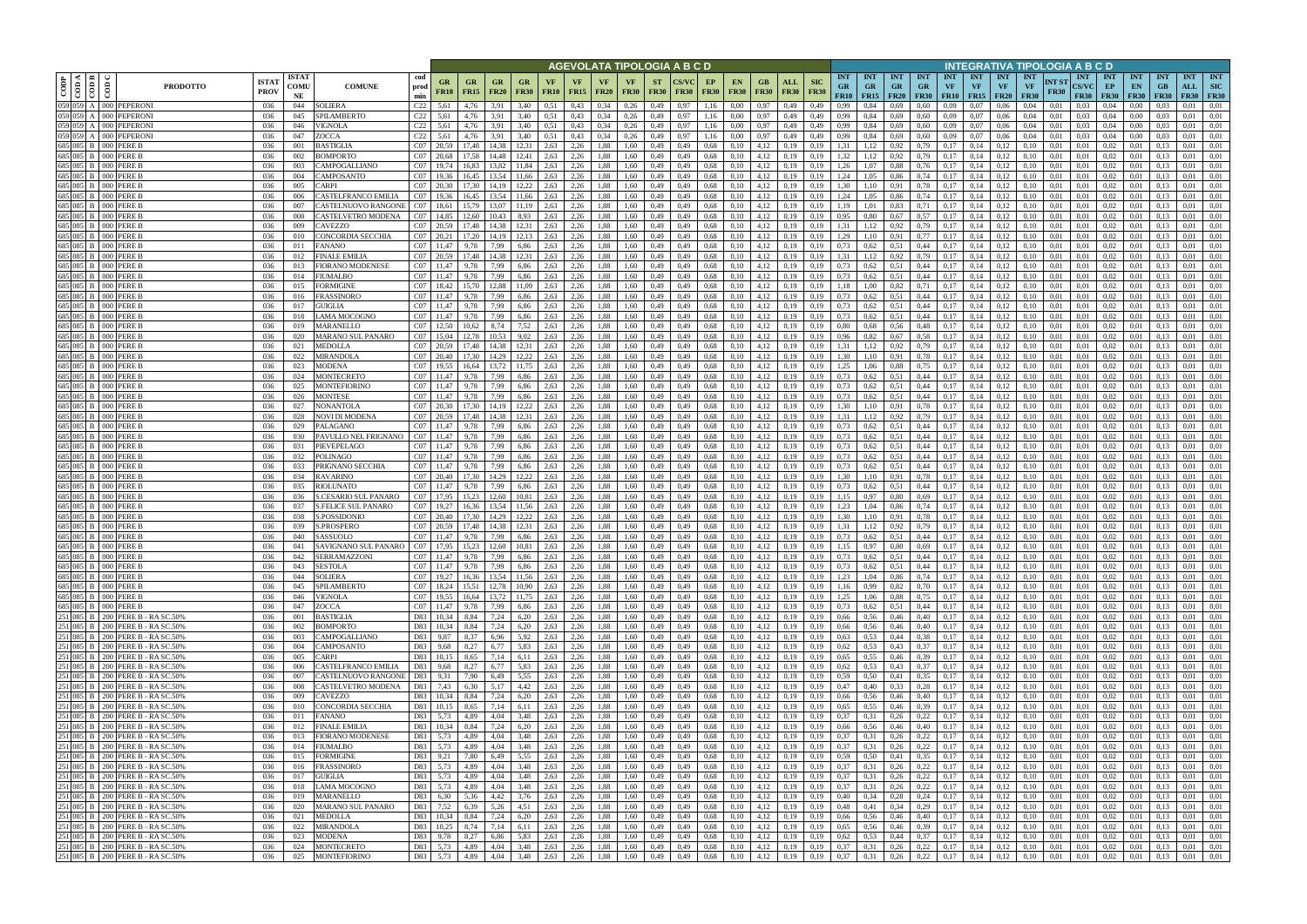|      |                                                               |                                                                        |                             |                            |                                                    |                      |                   |                         |                                |                          |                   |                   |                          |                          |                          | AGEVOLATA TIPOLOGIA A B C D |    |                                              |                   |                            |                           |                                 |                                               |                              |                                        |                         |                                             |                                        | INTEGRATIVA TIPOLOGIA A B C D   |                      |                                           |                                   |                                 |                                 |                                  |                                         |
|------|---------------------------------------------------------------|------------------------------------------------------------------------|-----------------------------|----------------------------|----------------------------------------------------|----------------------|-------------------|-------------------------|--------------------------------|--------------------------|-------------------|-------------------|--------------------------|--------------------------|--------------------------|-----------------------------|----|----------------------------------------------|-------------------|----------------------------|---------------------------|---------------------------------|-----------------------------------------------|------------------------------|----------------------------------------|-------------------------|---------------------------------------------|----------------------------------------|---------------------------------|----------------------|-------------------------------------------|-----------------------------------|---------------------------------|---------------------------------|----------------------------------|-----------------------------------------|
| CODP | $\frac{\overline{\text{cond}}}{\overline{\text{cond}}}$<br>ම් | <b>PRODOTTO</b>                                                        | <b>ISTA7</b><br><b>PROV</b> | <b>ISTAT</b><br>COMU<br>NE | <b>COMUNE</b>                                      | cod<br>prod<br>min   | GR<br><b>FR10</b> | GR<br><b>FR15</b>       | GR<br><b>FR20</b>              | <b>GR</b><br><b>FR30</b> | VF<br><b>FR10</b> | VF<br><b>FR15</b> | <b>VF</b><br><b>FR20</b> | <b>VF</b><br><b>FR30</b> | <b>ST</b><br><b>FR30</b> | <b>CS/VC</b><br><b>FR30</b> | EP | <b>EN</b><br><b>FR30</b><br><b>FR30</b>      | GB<br><b>FR30</b> | ALL<br><b>FR30</b>         | <b>SIC</b><br><b>FR30</b> | <b>INT</b><br><b>GR</b><br>FR10 | <b>INT</b><br><b>GR</b><br>$FR15$ FR20        | <b>INT</b><br><b>GR</b>      | <b>INT</b><br><b>GR</b><br><b>FR30</b> | <b>INT</b><br><b>VF</b> | <b>INT</b><br><b>VF</b><br><b>FR10</b> FR15 | <b>INT</b><br><b>VF</b><br><b>FR20</b> | <b>INT</b><br>VF<br><b>FR30</b> | NT ST<br><b>FR30</b> | <b>INT</b><br><b>CS/VC</b><br><b>FR30</b> | <b>INT</b><br>EP<br><b>FR30</b>   | <b>INT</b><br>EN<br><b>FR30</b> | <b>INT</b><br>GB<br><b>FR30</b> | <b>INT</b><br>ALL<br><b>FR30</b> | <b>INT</b><br><b>SIC</b><br><b>FR30</b> |
|      |                                                               | 251 085 B 200 PERE B - RA SC.50%                                       | 036                         | 026                        | <b>MONTESE</b>                                     | D83                  | 5,73              | 4,89                    | 4,04                           | 3,48                     | 2,63              | 2,26              | 1.88                     | 1,60                     | 0,49                     | 0,49                        |    | 0,68<br>0.10                                 | 4,12              | 0.19                       | 0.19                      | 0.37                            |                                               | 0,26                         | 0.22                                   | 0.17                    | 0.14                                        | 0.12                                   | 0.10                            | 0.01                 | 0,01                                      | 0.02                              | 0.01                            |                                 | 0.01                             | 0.01                                    |
|      |                                                               | 251 085 B 200 PERE B - RASC.50%<br>251 085 B 200 PERE B - RA SC.50%    | 036<br>036                  | 027<br>028                 | NONANTOLA<br>NOVI DI MODENA                        | D83<br>D83           | 10.15<br>10,34    | 8,65<br>8,84            | 7,14<br>7,24                   | 6,11<br>6,20             | 2,63<br>2,63      | 2,26<br>2,26      | 1,88<br>1,88             | 1,60<br>1,60             | 0,49<br>0,49             | 0,49<br>0,49                |    | 0,68<br>0,10<br>0,68<br>0,10                 | 4,12<br>4,12      | 0,19<br>0,19               | 0,19<br>0,19              | 0,65<br>0,66                    | 0,55<br>0,56                                  | 0,46<br>0,46                 | 0.39<br>0,40                           | 0,17<br>0,17            | 0,14<br>0,14                                | 0,12<br>0,12                           | 0,10<br>0,10                    | 0,01<br>0,01         | 0,01<br>0,01                              | 0.02<br>0,02                      | 0,01<br>0,01                    | 0.13<br>0.13                    | 0.01<br>0.01                     | 0.01<br>0,01                            |
|      |                                                               | 251 085 B 200 PERE B - RA SC.50%                                       | 036                         | 029                        | PALAGANO                                           | D83                  | 5.73              | 4.89                    | 4.04                           | 3,48                     | 2.63              | 2,26              | 1,88                     | 1.60                     | 0,49                     | 0,49                        |    | 0,68<br>0,10                                 | 4.12              | 0.19                       | 0.19                      | 0.37                            | 0,31                                          | 0,26                         | 0,22                                   | 0.17                    | 0,14                                        | 0,12                                   | 0.10                            | 0.01                 | 0.01                                      | 0.02                              | 0.01                            | 0.13                            | 0.01                             | 0.01                                    |
|      |                                                               | 251 085 B 200 PERE B - RASC.50%                                        | 036                         | 030                        | PAVULLO NEL FRIGNANO                               | D83                  | 5,73              | 4.89                    | 4.04                           | 3,48                     | 2.63              | 2,26              | 1.88                     | 1.60                     | 0,49                     | 0.49                        |    | 0.68<br>0.10                                 | 4.12              | 0.19                       | 0.19                      | 0.37                            | 0.31                                          | 0.26                         | 0,22                                   | 0.17                    | 0.14                                        | 0,12                                   |                                 | 0.01                 | 0.01                                      | 0.02                              | 0.01                            | 0.13                            | 0.01                             | 0.01                                    |
|      |                                                               | 251 085 B 200 PERE B - RA SC.50%<br>251 085 B 200 PERE B - RA SC.50%   | 036<br>036                  | 031<br>032                 | PIEVEPELAGO<br><b>POLINAGO</b>                     | D83<br>D83           | 5,73<br>5.73      | 4,89                    | 4.04<br>4.04                   | 3,48<br>3.48             | 2,63<br>2.63      | 2,26<br>2,26      | 1,88                     | 1,60<br>1.60             | 0,49                     | 0,49<br>0.49                |    | 0,68<br>0,10                                 | 4,12              | 0,19                       | 0.19<br>0.19              | 0.37<br>0.37                    | 0,31<br>0.31                                  | 0,26                         | 0,22                                   | 0.17<br>0.17            | 0,14<br>0.14                                | 0,12<br>0.12                           | 0.10<br>0.10                    | 0.01<br>0.01         | 0.01                                      | 0.02<br>0.02                      | 0,01<br>0.01                    | 0.13                            | 0.01<br>0.01                     | 0,01<br>0.01                            |
|      |                                                               | 251 085 B 200 PERE B - RA SC.50%                                       | -036                        | 033                        | PRIGNANO SECCHIA                                   | D83                  | 5,73              | 4.89<br>4.89            | 4,04                           | 3,48                     | 2.63              | 2,26              | 1,88<br>1,88             | 1.60                     | 0,49<br>0,49             | 0,49                        |    | 0,68<br>0,10<br>0,68<br>0,10                 | 4,12<br>4,12      | 0.19<br>0,19               | 0.19                      | 0.37                            | 0.31                                          | 0,26<br>0,26                 | 0,22<br>0,22                           | 0,17                    | 0,14                                        | 0,12                                   | 0.10                            | 0.01                 | 0.01<br>0.01                              | 0.02                              | 0.01                            | 0.13<br>0.13                    | 0.01                             | 0.01                                    |
|      |                                                               | 251 085 B 200 PERE B - RA SC.50%                                       | 036                         | 034                        | <b>RAVARINO</b>                                    | D83                  | 10,25             | 8.74                    | 7,14                           | 6,11                     | 2,63              | 2,26              | 1,88                     | 1,60                     | 0,49                     | 0,49                        |    | 0,68<br>0,10                                 | 4,12              | 0,19                       | 0.19                      | 0.65                            | 0,56                                          | 0,46                         | 0.39                                   | 0,17                    | 0,14                                        | 0,12                                   | 0.10                            | 0.01                 | 0,01                                      | 0,02                              | 0,01                            | 0,13                            | 0.01                             | 0,01                                    |
|      |                                                               | 251 085 B   200 PERE B - RA SC.50%                                     | 036                         | 035                        | RIOLUNATO                                          | D83                  | 5.73              | 4.89                    | 4,04                           | 3,48                     | 2,63              | 2,26              | 1,88                     | 1,60                     | 0,49                     | 0,49                        |    | 0.68<br>0,10                                 | 4,12              | 0,19                       | 0.19                      | 0.37                            | 0,31                                          | 0,26                         | 0,22                                   | 0,17                    | 0,14                                        | 0,12                                   | 0.10                            | 0,01                 | 0,01                                      | 0,02                              | 0,01                            | 0.13                            | 0.01                             | 0,01                                    |
|      |                                                               | 251 085 B 200 PERE B - RA SC.50%<br>251 085 B 200 PERE B - RA SC.50%   | 036<br>036                  | 036<br>037                 | <b>S.CESARIO SUL PANARO</b><br>S.FELICE SUL PANARO | D83<br>D83           | 9,02<br>9,68      | 7,71<br>8,27            | 6.30<br>6,77                   | 5,45<br>5,83             | 2,63<br>2,63      | 2,26<br>2,26      | 1,88<br>1,88             | 1,60<br>1,60             | 0,49<br>0,49             | 0,49<br>0,49                |    | 0.68<br>0,10<br>0,68<br>0,10                 | 4,12<br>4,12      | 0,19<br>0,19               | 0.19<br>0,19              | 0,58<br>0,62                    | 0,49<br>0,53                                  | 0,40<br>0,43                 | 0.35<br>0,37                           | 0,17<br>0,17            | 0,14<br>0,14                                | 0,12<br>0,12                           | 0.10<br>0,10                    | 0.01<br>0,01         | 0,01<br>0,01                              | 0,02<br>0,02                      | 0,01<br>0,01                    | 0,13<br>0,13                    | 0.01<br>0,01                     | 0,01<br>0,01                            |
|      |                                                               | 251 085 B 200 PERE B - RA SC.50%                                       | 036                         | 038                        | S.POSSIDONIO                                       | D83                  | 10,25             | 8,74                    | 7,14                           | 6,11                     | 2,63              | 2,26              | 1,88                     | 1.60                     | 0,49                     | 0.49                        |    | 0.68<br>0.10                                 | 4,12              | 0,19                       | 0.19                      | 0,65                            | 0.56                                          | 0,46                         | 0.39                                   | 0.17                    | 0.14                                        | 0,12                                   | 0.10                            | 0.01                 | 0.01                                      | 0.02                              | 0.01                            | 0.13                            | 0,01                             | 0.01                                    |
|      |                                                               | 251 085 B 200 PERE B - RA SC.50%                                       | 036                         | 039                        | S.PROSPERO                                         | D83                  | 10.34             | 8,84                    | 7,24                           | 6,20                     | 2,63              | 2,26              | 1,88                     | 1,60                     | 0,49                     | 0,49                        |    | 0,68<br>0.10                                 | 4,12              | 0,19                       | 0,19                      | 0,66                            | 0,56                                          | 0,46                         | 0,40                                   | 0,17                    | 0,14                                        | 0,12                                   | 0.10                            | 0,01                 | 0,01                                      | 0,02                              | 0,01                            | 0.13                            | 0,01                             | 0.01                                    |
|      |                                                               | 251 085 B 200 PERE B - RA SC.50%                                       | 036                         | 040                        | SASSUOLO                                           | D83                  | 5,73              | 4.89                    | 4,04                           | 3,48                     | 2,63              | 2,26              | 1,88                     | 1,60                     | 0,49                     | 0,49                        |    | 0,68<br>0,10                                 | 4,12              | 0,19                       | 0.19                      | 0,37                            | 0,31                                          | 0,26                         | 0,22                                   | 0,17                    | 0,14                                        | 0,12                                   | 0,10                            | 0,01                 | 0,01                                      | 0,02                              | 0,01                            | 0.13                            | 0,01                             | 0.01                                    |
|      |                                                               | 251 085 B   200 PERE B - RA SC.50%<br>251 085 B 200 PERE B - RA SC.50% | 036<br>036                  | 041<br>042                 | SAVIGNANO SUL PANARO<br>SERRAMAZZONI               | D83<br>D83           | 9.02<br>5,73      | 7.71<br>4.89            | 6.30<br>4.04                   | 5.45<br>3.48             | 2.63<br>2.63      | 2.26<br>2,26      | 1.88<br>1,88             | 1.60<br>1.60             | 0,49<br>0,49             | 0.49<br>0.49                |    | 0.68<br>0.10<br>0.68<br>0.10                 | 4,12<br>4,12      | 0.19<br>0.19               | 0.19<br>0.19              | 0.58<br>0,37                    | 0.49<br>0.31                                  | 0,40<br>0,26                 | 0.35<br>0,22                           | 0.17<br>0.17            | 0.14<br>0.14                                | 0.12<br>0,12                           | 0.10<br>0.10                    | 0.01<br>0.01         | 0.01<br>0.01                              | 0.02<br>0.02                      | 0.01<br>0.01                    | 0.13<br>0.13                    | 0.01<br>0.01                     | 0.01<br>0.01                            |
|      |                                                               | 251 085 B 200 PERE B - RA SC.50%                                       | 036                         | 043                        | <b>SESTOLA</b>                                     | D83                  | 5,73              | 4.89                    | 4,04                           | 3.48                     | 2,63              | 2,26              | 1,88                     | 1,60                     | 0,49                     | 0.49                        |    | 0.68<br>0,10                                 | 4,12              | 0,19                       | 0.19                      | 0,37                            | 0.31                                          | 0,26                         | 0,22                                   | 0.17                    | 0,14                                        | 0,12                                   | 0.10                            | 0.01                 | 0.01                                      | 0,02                              | 0.01                            | 0.13                            | 0.01                             | 0.01                                    |
|      |                                                               | 251 085 B 200 PERE B - RA SC.509                                       | 036                         | 044                        | SOLIERA                                            | D83                  | 9,68              | 8.27                    | 6.77                           | 5.83                     | 2.63              | 2,26              | 1,88                     | 1.60                     | 0,49                     | 0.49                        |    | 0.68<br>0.10                                 | 4,12              | 0.19                       |                           | 0.62                            | 0.53                                          | 0,43                         | 0.37                                   | 0.17                    | 0.14                                        | 0,12                                   |                                 | 0.01                 | 0.01                                      | 0,02                              | 0.01                            | 0.13                            | 0.01                             | 0.01                                    |
|      |                                                               | 251 085 B 200 PERE B - RA SC.50%                                       | 036                         | 045                        | SPILAMBERTO                                        | D83                  | 9.12              | 7.71                    | 6.39                           | 5.45                     | 2.63              | 2,26              | 1,88                     | 1.60                     | 0,49                     | 0.49                        |    | 0.68<br>0.10                                 | 4,12              | 0.19                       | 0.19                      | 0.58                            | 0.49                                          | 0.41                         | 0.35                                   | 0.17                    | 0.14                                        | 0.12                                   |                                 | 0.01                 | 0.01                                      | 0,02                              | 0.01                            |                                 | 0.01                             | 0.01                                    |
|      |                                                               | 251 085 B 200 PERE B - RA SC.50%<br>251 085 B 200 PERE B - RA SC.50%   | 036                         | 046                        | VIGNOLA                                            | D83                  | 9.78              | 8,27                    | 6.86                           | 5,83                     | 2,63              | 2,26<br>2.26      | 1,88                     | 1.60                     | 0,49                     | 0,49                        |    | 0,68<br>0,10                                 | 4,12              | 0,19                       | 0,19                      | 0,62                            | 0.53                                          | 0,44                         | 0,37                                   | 0,17                    | 0,14<br>0.14                                | 0,12                                   | 0.10                            | 0.01                 | 0.01                                      | 0,02                              | 0.01                            | 0.13                            | 0.01                             | 0.01                                    |
|      |                                                               | 441 085 B 100 PERE B - RA SC.809                                       | 036<br>036                  | 047<br>001                 | ZOCCA<br>BASTIGLIA                                 | D83<br>D83           | 5.73<br>4,14      | 4.89<br>3,48            | 4.04<br>2,91                   | 3,48<br>2,44             | 2.63<br>2,63      | 2,26              | 1.88<br>1.88             | 1.60<br>1,60             | 0,49<br>0,49             | 0.49<br>0,49                |    | 0.68<br>0,10<br>0,10<br>0.68                 | 4,12<br>4,12      | 0.19<br>0,19               | 0,19<br>0,19              | 0,37<br>0,26                    | 0.31<br>0,22                                  | 0,26<br>0,19                 | 0,22<br>0,16                           | 0.17<br>0,17            | 0,14                                        | 0,12<br>0,12                           | 0.10<br>0,10                    | 0.01<br>0,01         | 0,01<br>0,01                              | 0.02<br>0,02                      | 0.01<br>0.01                    | 0.13<br>0.13                    | 0.01<br>0.01                     | 0.01<br>0.01                            |
|      |                                                               | 441 085 B 100 PERE B - RA SC.80%                                       | 036                         | 002                        | BOMPORTO                                           | D83                  | 4,14              | 3,48                    | 2,91                           | 2,44                     | 2,63              | 2,26              | 1,88                     | 1,60                     | 0,49                     | 0,49                        |    | 0.68<br>0,10                                 | 4,12              | 0.19                       | 0,19                      | 0,26                            | 0,22                                          | 0,19                         | 0,16                                   | 0.17                    | 0,14                                        | 0,12                                   | 0.10                            | 0.01                 | 0,01                                      | 0,02                              | 0.01                            |                                 | 0.01                             | 0.01                                    |
|      |                                                               | 441 085 B 100 PERE B - RA SC.80%                                       | 036                         | 003                        | CAMPOGALLIANO                                      | D83                  | 3,95              | 3,38                    | 2.73                           | 2,35                     | 2,63              | 2,26              | 1,88                     | 1,60                     | 0,49                     | 0,49                        |    | 0.68<br>0.10                                 | 4,12              | 0.19                       | 0.19                      | 0,25                            | 0,22                                          | 0,17                         | 0,15                                   | 0,17                    | 0,14                                        | 0,12                                   |                                 | 0.01                 | 0,01                                      | 0.02                              | 0.01                            | 0.13                            | 0.01                             | 0.01                                    |
|      |                                                               | 441 085 B 100 PERE B - RA SC.80%                                       | 036                         | 004                        | CAMPOSANTO                                         | D83                  | 3.85              | 3,29                    | 2.73<br>2,82                   | 2,35                     | 2.63              | 2,26<br>2,26      | .88                      | 1,60                     | 0,49                     | 0.49                        |    | 0.68<br>0.10                                 | 4,12<br>4,12      | 0.19                       | 0.19                      | 0.25<br>0,26                    |                                               | 0.17                         | 0,15                                   | 0.17<br>0,17            | 0.14                                        | 0.12                                   |                                 | 0.01                 | 0.01                                      | 0.02                              | 0.01                            |                                 | 0.01                             | 0.01                                    |
|      |                                                               | 441 085 B 100 PERE B - RA SC.80%<br>441 085 B 100 PERE B - RA SC.80%   | 036<br>036                  | 005<br>006                 | `ARPI<br>CASTELFRANCO EMILIA                       | D83<br>D83           | 4,04<br>3.85      | 3,48<br>3,29            | 2.73                           | 2,44<br>2,35             | 2,63<br>2,63      | 2,26              | 1,88<br>1,88             | 1,60<br>1,60             | 0,49<br>0,49             | 0,49<br>0.49                |    | 0.68<br>0,10<br>0,68<br>0.10                 | 4.12              | 0,19<br>0.19               | 0,19<br>0.19              | 0.25                            | 0,22<br>0,21                                  | 0,18<br>0,17                 | 0,16<br>0,15                           | 0.17                    | 0,14<br>0,14                                | 0,12<br>0,12                           | 0,10                            | 0,01<br>0.01         | 0,01<br>0.01                              | 0,02<br>0.02                      | 0,01<br>0.01                    | 0,13<br>0.13                    | 0,01<br>0.01                     | 0,01<br>0.01                            |
|      |                                                               | 441 085 B 100 PERE B - RA SC.80%                                       | 036                         | 007                        | CASTELNUOVO RANGONE                                | D83                  | 3,76              | 3,20                    | 2.63                           | 2,26                     | 2,63              | 2,26              | 1,88                     | 1,60                     | 0,49                     | 0,49                        |    | 0,68<br>0,10                                 | 4,12              | 0,19                       | 0.19                      | 0.24                            | 0,20                                          | 0,17                         | 0,14                                   | 0,17                    | 0,14                                        | 0,12                                   | 0.10                            | 0.01                 | 0.01                                      | 0.02                              | 0,01                            | 0.13                            | 0.01                             | 0.01                                    |
|      |                                                               | 441 085 B 100 PERE B - RA SC.80%                                       | 036                         | 008                        | CASTELVETRO MODENA                                 | D83                  | 3,01              | 2,54                    | 2,07                           | 1,79                     | 2,63              | 2,26              | 1,88                     | 1,60                     | 0,49                     | 0,49                        |    | 0,68<br>0,10                                 | 4,12              | 0,19                       | 0.19                      | 0,19                            | 0,16                                          | 0,13                         | 0,11                                   | 0.17                    | 0,14                                        | 0,12                                   | 0.10                            | 0.01                 | 0.01                                      | 0.02                              | 0.01                            | 0.13                            | 0.01                             | 0.01                                    |
|      |                                                               | 441 085 B 100 PERE B - RASC.80%<br>441 085 B 100 PERE B - RA SC.80%    | 036<br>036                  | 009                        | <b>CAVEZZO</b><br>CONCORDIA SECCHIA                | D83<br>D83           | 4,14<br>4.04      | 3.48<br>3.48            | 2.91<br>2.82                   | 2,44<br>2,44             | 2.63<br>2.63      | 2,26<br>2,26      | 1,88                     | 1.60<br>1.60             | 0,49                     | 0,49<br>0.49                |    | 0.68<br>0,10                                 | 4.12<br>4,12      | 0,19                       | 0.19<br>0.19              | 0.26<br>0.26                    | 0,22<br>0,22                                  | 0,19                         | 0,16                                   | 0,17<br>0.17            | 0,14<br>0,14                                | 0,12<br>0.12                           | 0.10<br>0.10                    | 0.01<br>0.01         | 0.01                                      | 0.02<br>0.02                      | 0.01<br>0.01                    | 0.13                            | 0.01<br>0.01                     | 0.01<br>0.01                            |
|      |                                                               | 441 085 B 100 PERE B - RASC.80%                                        | 036                         | 010<br>011                 | FANANO                                             | D83                  | 2,26              | 1,88                    | 1.60                           | 1,32                     | 2,63              | 2,26              | 1,88<br>1,88             | 1,60                     | 0,49<br>0,49             | 0,49                        |    | 0,68<br>0,10<br>0,68<br>0,10                 | 4,12              | 0.19<br>0,19               | 0,19                      | 0,14                            | 0,12                                          | 0,18<br>0,10                 | 0,16<br>0.08                           | 0,17                    | 0,14                                        | 0,12                                   | 0.10                            | 0,01                 | 0.01<br>0,01                              | 0,02                              | 0,01                            | 0.13<br>0,13                    | 0.01                             | 0,01                                    |
|      |                                                               | 441 085 B   100 PERE B - RA SC.80%                                     | 036                         | 012                        | <b>FINALE EMILIA</b>                               | D83                  | 4,14              | 3.48                    | 2.91                           | 2,44                     | 2,63              | 2,26              | 1,88                     | 1.60                     | 0,49                     | 0.49                        |    | 0.68<br>0,10                                 | 4,12              | 0,19                       | 0.19                      | 0,26                            | 0,22                                          | 0,19                         | 0,16                                   | 0,17                    | 0,14                                        | 0,12                                   | 0.10                            | 0.01                 | 0.01                                      | 0,02                              | 0.01                            | 0.13                            | 0.01                             | 0,01                                    |
|      |                                                               | 441 085 B 100 PERE B - RA SC.80%                                       | 036                         | 013                        | <b>FIORANO MODENESE</b>                            | D83                  | 2,26              | 1,88                    | 1.60                           | 1,32                     | 2,63              | 2,26              | 1,88                     | 1,60                     | 0,49                     | 0,49                        |    | 0,68<br>0,10                                 | 4,12              | 0,19                       | 0,19                      | 0,14                            | 0,12                                          | 0,10                         | 0.08                                   | 0,17                    | 0,14                                        | 0,12                                   | 0,10                            | 0,01                 | 0,01                                      | 0,02                              | 0,01                            | 0.13                            | 0.01                             | 0,01                                    |
|      |                                                               | 441 085 B 100 PERE B - RA SC.80%<br>441 085 B 100 PERE B - RASC.809    | 036<br>036                  | 014<br>015                 | FIUMALBO<br>FORMIGINE                              | D83<br>D83           | 2,26<br>3,67      | 1,88<br>3,10            | 1,60<br>2.54                   | 1,32<br>2,16             | 2,63<br>2,63      | 2,26<br>2,26      | 1,88<br>1,88             | 1,60<br>1,60             | 0,49<br>0,49             | 0,49<br>0,49                |    | 0,68<br>0,10<br>0,68<br>0.10                 | 4,12<br>4,12      | 0,19<br>0,19               | 0,19<br>0,19              | 0,14<br>0.23                    | 0,12<br>0,20                                  | 0,10<br>0,16                 | 0.08<br>0,14                           | 0,17<br>0,17            | 0,14<br>0,14                                | 0,12<br>0,12                           | 0,10<br>0.10                    | 0,01<br>0,01         | 0,01<br>0,01                              | 0,02<br>0,02                      | 0,01<br>0,01                    | 0,13<br>0.13                    | 0,01<br>0,01                     | 0,01<br>0.01                            |
|      |                                                               | 441 085 B 100 PERE B - RA SC.80%                                       | 036                         | 016                        | FRASSINORO                                         | D83                  | 2.26              | 1.88                    | 1.60                           | 1.32                     | 2,63              | 2,26              | 1,88                     | 1,60                     | 0,49                     | 0,49                        |    | 0,68<br>0,10                                 | 4,12              | 0,19                       | 0.19                      | 0,14                            | 0,12                                          | 0,10                         | 0.08                                   | 0,17                    | 0,14                                        | 0,12                                   | 0.10                            | 0.01                 | 0,01                                      | 0,02                              | 0,01                            | 0.13                            | 0,01                             | 0.01                                    |
|      |                                                               | 441 085 B 100 PERE B - RASC.809                                        | 036                         | 017                        | <b>GUIGLIA</b>                                     | D83                  | 2,26              | 1.88                    | 1.60                           | 1,32                     | 2,63              | 2,26              | 1,88                     | 1,60                     | 0,49                     | 0,49                        |    | 0,68<br>0.10                                 | 4,12              | 0,19                       | 0.19                      | 0,14                            | 0,12                                          | 0,10                         | 0.08                                   | 0,17                    | 0,14                                        | 0,12                                   | 0,10                            | 0,01                 | 0.01                                      | 0,02                              | 0,01                            | 0.13                            | 0,01                             | 0.01                                    |
|      |                                                               | 441 085 B 100 PERE B - RA SC.809                                       | 036                         | 018                        | LAMA MOCOGNO                                       | D83                  | 2.26              | 1.88                    | 1.60                           | 1.32                     | 2,63              | 2,26              | 1.88                     | 1.60                     | 0,49                     | 0.49                        |    | 0.68<br>0.10                                 | 4,12              | 0.19                       |                           | 0.14                            | 0,12                                          | 0.10                         | 0.08                                   | 0.17                    | 0,14                                        | 0,12                                   | 0.10                            | 0.01                 | 0.01                                      | 0,02                              | 0.01                            | 0.13                            | 0.01                             | 0.01                                    |
|      |                                                               | 441 085 B   100 PERE B - RA SC.809<br>441 085 B 100 PERE B - RASC.809  | 036<br>036                  | 019<br>020                 | <b>MARANELLO</b><br>MARANO SUL PANARO              | D83<br>D83           | 2.54<br>3,01      | 2.16<br>2,54            | 1.79<br>2,07                   | 1.50<br>1,79             | 2.63<br>2,63      | 2,26<br>2,26      | 1.88<br>1,88             | 1.60<br>1,60             | 0,49<br>0,49             | 0.49<br>0,49                |    | 0.68<br>0.10<br>0.68<br>0,10                 | 4,12<br>4,12      | 0.19<br>0,19               | 0.19<br>0,19              | 0.16<br>0,19                    | 0.14<br>0,16                                  | 0.11<br>0,13                 | 0,10<br>0,11                           | 0.17<br>0,17            | 0,14<br>0,14                                | 0.12<br>0,12                           | 0.10<br>0,10                    | 0.01<br>0,01         | 0.01<br>0,01                              | 0,02<br>0,02                      | 0.01<br>0,01                    | 0.13<br>0.13                    | 0.01<br>0,01                     | 0.01<br>0,01                            |
|      |                                                               | 441 085 B 100 PERE B - RASC.809                                        | 036                         | 021                        | MEDOLLA                                            | D83                  | 4.14              | 3.48                    | 2.91                           | 2.44                     | 2.63              | 2.26              | 1.88                     | 1.60                     | 0.49                     | 0.49                        |    | 0.68<br>0.10                                 | 4.12              | 0.19                       | 0.19                      | 0.26                            | 0.22                                          | 0.19                         | 0.16                                   | 0.17                    | 0.14                                        | 0.12                                   |                                 | 0.01                 | 0.01                                      | 0.02                              | 0.01                            | 0.13                            | 0.01                             | 0.01                                    |
|      |                                                               | 441 085 B 100 PERE B - RA SC.80%                                       | 036                         | 022                        | <b>MIRANDOLA</b>                                   | D83                  | 4,04              | 3.48                    | 2,82                           | 2,44                     | 2,63              | 2,26              | 1,88                     | 1.60                     | 0,49                     | 0,49                        |    | 0,68<br>0,10                                 | 4,12              | 0.19                       | 0.19                      | 0.26                            | 0,22                                          | 0,18                         | 0,16                                   | 0.17                    | 0.14                                        | 0,12                                   | 0.10                            | 0.01                 | 0.01                                      | 0.02                              | 0.01                            | 0.13                            | 0.01                             | 0.01                                    |
|      |                                                               | 441 085 B 100 PERE B - RA SC.80%                                       | 036                         | 023                        | <b>MODENA</b>                                      | D83                  | 3,95              | 3,38                    | 2,73                           | 2,35                     | 2,63              | 2,26              | 1.88                     | 1.60                     | 0.49                     | 0.49                        |    | 0.68<br>0.10                                 | 4,12              | 0.19                       | 0.19                      | 0,25                            | 0,22                                          | 0,17                         | 0,15                                   | 0.17                    | 0.14                                        | 0,12                                   | 0.10                            | 0.01                 | 0.01                                      | 0.02                              | 0.01                            |                                 | 0.01                             | 0.01                                    |
|      |                                                               | 441 085 B 100 PERE B - RA SC.80%<br>441 085 B 100 PERE B - RA SC.80%   | 036<br>036                  | 024<br>025                 | <b>MONTECRETO</b><br><b>MONTEFIORINO</b>           | D83<br>D83           | 2,26<br>2,26      | 1,88<br>1,88            | 1,60<br>1,60                   | 1,32<br>1,32             | 2,63<br>2,63      | 2,26<br>2,26      | 1,88<br>1,88             | 1,60<br>1,60             | 0,49<br>0,49             | 0,49<br>0,49                |    | 0,68<br>0,10<br>0,68<br>0,10                 | 4,12<br>4,12      | 0,19<br>0,19               | 0,19<br>0,19              | 0,14<br>0,14                    | 0,12<br>0,12                                  | 0,10<br>0,10                 | 0.08<br>0,08                           | 0,17<br>0,17            | 0,14<br>0,14                                | 0,12<br>0,12                           | 0,10<br>0,10                    | 0,01<br>0,01         | 0,01<br>0,01                              | 0,02<br>0,02                      | 0,01<br>0,01                    | 0,13<br>0,13                    | 0.01<br>0,01                     | 0,01<br>0,01                            |
|      |                                                               |                                                                        | 036                         | 026                        | <b>MONTESE</b>                                     | D83 2,26             |                   | 1,88                    | 1,60                           | 1,32                     | 2,63              | 2,26              |                          | 1,88 1,60                | 0,49                     | 0,49                        |    | 0,68<br>0,10                                 |                   | $4,12$ 0,19                | 0,19                      | 0,14                            | 0,12                                          | 0,10                         | 0,08                                   |                         | $0,17$ 0,14                                 | 0,12                                   | 0,10                            | 0,01                 | 0,01                                      | 0,02                              | 0,01                            | 0,13                            | 0,01                             | 0,01                                    |
|      |                                                               | 441 085 B 100 PERE B - RA SC.80%<br>441 085 B 100 PERE B - RA SC.80%   | 036                         | 027                        | <b>NONANTOLA</b>                                   | D83                  | 4,04              | 3,48                    | 2,82                           | 2,44                     | 2,63              | 2,26              |                          | 1,88 1,60                | 0,49                     | 0,49                        |    | 0,68<br>0,10                                 |                   | $4,12$ 0,19                | 0,19                      | 0,26                            | 0,22                                          | 0,18                         | 0,16                                   |                         | $0,17$ 0.14                                 | 0,12                                   | 0,10                            | 0,01                 | 0,01                                      | 0,02                              | 0,01                            | 0,13                            | 0,01                             | 0,01                                    |
|      |                                                               | 441 085 B 100 PERE B - RA SC.80%<br>441 085 B 100 PERE B - RA SC.80%   | 036                         | 028                        | NOVI DI MODENA                                     | D83                  | 4,14              | 3,48                    | 2,91                           | 2,44                     | 2,63              | 2,26              | 1,88                     | 1,60                     | 0,49                     | 0,49                        |    | 0,68<br>0,10                                 |                   | $4,12$ 0,19                | 0,19                      | 0,26                            | 0,22                                          | 0,19                         | 0,16                                   |                         | $0,17$ $0,14$                               | 0,12                                   | 0,10                            | 0,01                 | 0,01                                      | 0,02                              | 0,01                            | 0,13                            | 0,01                             | 0,01                                    |
|      |                                                               |                                                                        | 036<br>036                  | 029<br>030                 | PALAGANO<br>PAVULLO NEL FRIGNANO                   | D83 2,26<br>D83 2,26 |                   | 1,88<br>1,88            | 1,60<br>1,60                   | 1,32<br>1,32             | 2,63<br>2,63      | 2,26<br>2,26      | 1,88                     | 1,60<br>1,88 1,60        | 0,49<br>0,49             | 0,49<br>0,49                |    | 0,68<br>0,10<br>0,68<br>0,10                 |                   | $4,12$ 0,19<br>$4,12$ 0,19 | 0,19<br>0,19              | 0,14<br>0,14                    | 0,12                                          | 0,10<br>$0,12$ $0,10$ $0,08$ | 0,08                                   |                         | $0,17$ $0,14$<br>$0,17$ 0,14                | 0,12<br>0,12                           | 0,10<br>0,10                    | 0,01<br>0,01         | 0,01<br>0.01                              | 0,02<br>$0.02 \qquad 0.01$        | 0,01                            | 0,13<br>0,13                    | 0.01                             | 0,01<br>$0,01$ $0,01$                   |
|      |                                                               | 441 085 B 100 PERE B - RA SC.80%<br>441 085 B 100 PERE B - RA SC.80%   | 036                         | 031                        | PIEVEPELAGO                                        | D83 2,26             |                   | 1,88                    | 1,60                           | 1,32 2,63                |                   | 2,26              |                          | 1,88 1,60                | 0,49                     | 0,49                        |    | $0,68$ $0,10$                                |                   | $4,12$ 0,19                | 0,19                      | 0,14                            |                                               | $0,12$ 0,10 0,08             |                                        |                         | $0,17$ 0.14                                 | 0,12                                   | 0,10                            | 0,01                 | 0,01                                      | $0.02 \qquad 0.01$                |                                 | 0,13                            | 0.01                             | 0,01                                    |
|      |                                                               | 441 085 B 100 PERE B - RA SC.80%                                       | 036                         | 032                        | POLINAGO                                           | D83 2,26             |                   | 1,88                    | 1,60                           | 1,32 2,63                |                   | 2,26              |                          | 1,88 1,60                | 0,49                     | 0,49                        |    | $0,68$ $0,10$                                |                   | $4,12$ 0,19                | 0,19                      | 0,14                            |                                               | $0,12$ $0,10$ $0,08$         |                                        |                         | $0,17$ 0,14                                 | 0,12                                   | 0,10                            | 0,01                 | 0,01                                      | $0,02$ 0.01                       |                                 | 0,13                            | 0,01                             | 0,01                                    |
|      |                                                               | 441 085 B 100 PERE B - RA SC.80%                                       | 036                         | 033                        | PRIGNANO SECCHIA                                   | D83 2,26             |                   | 1,88                    | 1,60                           | 1,32                     | 2,63              | 2,26              |                          | 1,88 1,60                | 0,49                     | 0,49                        |    | 0,68<br>0,10                                 |                   | $4,12$ 0,19                | 0,19                      | 0,14                            | 0,12                                          | 0,10                         | 0,08                                   |                         | $0,17$ 0,14                                 | 0,12                                   | 0,10                            | 0,01                 | 0,01                                      | $0,02$ 0.01                       |                                 | 0,13                            | 0,01                             | 0,01                                    |
|      |                                                               | 441 085 B 100 PERE B - RA SC.80%<br>441 085 B 100 PERE B - RA SC.80%   | 036<br>036                  | 034<br>035                 | RAVARINO<br>RIOLUNATO                              | D83 4,04<br>D83 2,26 |                   | 3,48<br>1,88            | 2,82<br>1,60                   | 2,44<br>1,32             | 2,63<br>2,63      | 2,26<br>2,26      |                          | 1,88 1,60<br>1,88 1,60   | 0,49<br>0,49             | 0,49<br>0,49                |    | 0,68<br>0,10<br>0,68<br>0,10                 |                   | $4,12$ 0,19<br>$4,12$ 0,19 | 0,19<br>0,19              | 0,26<br>0,14                    | 0,22<br>0,12                                  | 0,18<br>0,10                 | 0,16<br>0,08                           |                         | $0,17$ $0,14$<br>$0,17$ 0.14                | 0,12<br>0,12                           | 0,10<br>0,10                    | 0,01<br>0,01         | 0,01<br>0,01                              | $0,02$ 0.01<br>$0,02$ $0,01$      |                                 | 0,13<br>0,13                    | 0,01<br>0,01                     | 0,01<br>0,01                            |
|      |                                                               | 441 085 B 100 PERE B - RA SC.80%                                       | 036                         | 036                        | S.CESARIO SUL PANARO                               | D83 3,57             |                   | 3,01                    | 2,54                           | 2,16                     | 2,63              | 2,26              |                          | 1,88 1,60                | 0,49                     | 0,49                        |    | 0,68<br>0,10                                 |                   | $4,12$ 0,19                | 0,19                      | 0,23                            | 0,19                                          | 0,16                         | 0,14                                   |                         | $0,17$ $0,14$                               | 0,12                                   | 0,10                            | 0,01                 | 0,01                                      | $0,02$ 0.01                       |                                 | 0,13                            | 0,01                             | 0,01                                    |
|      |                                                               | 441 085 B 100 PERE B - RA SC.80%                                       | 036                         | 037                        | <b>S.FELICE SUL PANARO</b>                         | D83 3,85             |                   | 3,29                    | 2,73                           | 2,35 2,63                |                   | 2,26              |                          | 1,88 1,60                | 0,49                     | 0,49                        |    | 0,68<br>0,10                                 |                   | $4,12$ 0,19                | 0,19                      | $0,25$ $0,21$                   |                                               | $0,17$ $0,15$                |                                        |                         | $0,17$ $0,14$                               | 0,12                                   | 0,10                            | 0,01                 | 0,01                                      | $0,02$ 0.01                       |                                 | 0, 13                           | 0,01                             | 0,01                                    |
|      |                                                               | 441 085 B 100 PERE B - RA SC.80%<br>441 085 B 100 PERE B - RA SC.80%   | 036                         | 038                        | S.POSSIDONIO                                       | D83 4,04             |                   | 3,48                    | 2,82                           | 2,44                     | 2,63              | 2,26              |                          | 1,88 1,60                | 0,49                     | 0,49                        |    | 0,68<br>0,10                                 |                   | $4,12$ 0,19                | 0,19                      | 0,26                            | 0,22                                          | 0,18                         | 0,16                                   |                         | $0,17$ 0,14                                 | 0,12                                   | 0,10                            | 0,01                 | 0,01                                      | $0,02$ $0,01$                     |                                 | 0,13                            | 0,01                             | 0,01                                    |
|      |                                                               |                                                                        | 036<br>036                  | 039<br>040                 | S.PROSPERO<br>SASSUOLO                             | D83 4,14<br>D83 2,26 |                   | 3,48<br>1,88            | 2,91<br>1,60                   | 2,44<br>1,32             | 2,63<br>2,63      | 2,26<br>2,26      |                          | 1,88 1,60<br>1,88 1,60   | 0,49<br>0,49             | 0,49<br>0,49                |    | $0.68$ 0.10<br>$0,68$ $0,10$                 |                   | $4,12$ 0,19<br>$4,12$ 0,19 | 0,19<br>0,19              |                                 | $0,26$ $0,22$ $0,19$<br>$0,14$ 0.12 0.10 0.08 |                              | 0,16                                   |                         | $0,17$ 0.14<br>$0,17$ $0,14$                | 0,12<br>0,12                           | 0,10<br>0,10                    | 0,01<br>0,01         | 0.01<br>0,01                              | $0.02 \qquad 0.01$<br>$0,02$ 0.01 |                                 | 0,13<br>0,13                    | 0,01<br>0,01                     | 0.01<br>0,01                            |
|      |                                                               | 441 085 B 100 PERE B - RA SC.80%<br>441 085 B 100 PERE B - RA SC.80%   | 036                         | 041                        | SAVIGNANO SUL PANARO                               | D83 3,57             |                   | 3,01                    | 2,54                           | $2,16$ 2,63              |                   | 2,26              |                          | 1,88 1,60                | 0,49                     | 0,49                        |    | $0,68$ $0,10$                                |                   | $4,12$ 0,19                | 0,19                      |                                 | $0,23$ 0,19 0,16 0,14                         |                              |                                        |                         | $0,17$ $0,14$                               | 0,12                                   | 0,10                            | 0,01                 | 0,01                                      | $0,02$ 0.01                       |                                 | 0,13                            | 0,01                             | 0,01                                    |
|      |                                                               | 441 085 B 100 PERE B - RASC.80%                                        | 036                         | 042                        | SERRAMAZZONI                                       | D83 2,26             |                   | 1,88                    | 1,60                           | 1,32                     | 2,63              | 2,26              |                          | 1,88 1,60                | 0,49                     | 0,49                        |    | $0,68$ 0.10                                  |                   | $4,12$ 0,19                | 0,19                      | $0,14$ 0.12 0.10 0.08           |                                               |                              |                                        |                         | $0,17$ $0,14$                               | 0,12                                   | 0,10                            | 0,01                 | 0,01                                      | $0,02$ $0,01$                     |                                 | 0,13                            | 0,01                             | 0,01                                    |
|      |                                                               | 441 085 B 100 PERE B - RA SC.80%<br>441 085 B 100 PERE B - RA SC.80%   | 036                         | 043                        | <b>SESTOLA</b>                                     | D83 2,26             |                   | 1,88                    | 1,60<br>2,73                   | 1,32                     | 2,63              | 2,26              |                          | 1,88 1,60                | 0,49                     | 0,49                        |    | $0,68$ 0,10                                  |                   | $4,12$ 0,19                | 0,19                      |                                 | $0,14$ $0,12$ $0,10$ $0,08$                   |                              |                                        |                         | $0,17$ $0,14$                               | 0,12                                   | 0,10<br>0,10                    | 0,01                 | 0,01<br>0,01                              | $0,02$ 0.01                       |                                 | 0, 13                           | 0,01<br>0,01                     | 0,01<br>0,01                            |
|      |                                                               | 441 085 B 100 PERE B - RA SC.80%                                       | 036<br>036                  | 044<br>045                 | <b>SOLIERA</b><br>SPILAMBERTO                      | D83 3,85<br>D83 3,67 |                   | 3,29<br>3,10            | 2,54                           | 2,35<br>2,16             | 2,63<br>2,63      | 2,26<br>2,26      |                          | 1,88 1,60<br>1,88 1,60   | 0,49<br>0,49             | 0,49<br>0,49                |    | $0,68$ $0,10$<br>$0,68$ $0,10$               |                   | $4,12$ 0,19<br>$4,12$ 0,19 | 0,19<br>0,19              | $0,25$ $0,21$<br>$0,23$ $0,20$  |                                               | $0,17$ 0,15<br>$0,16$ $0,14$ |                                        |                         | $0,17$ $0,14$<br>$0,17$ $0,14$              | 0,12<br>0,12                           | 0,10                            | 0,01<br>0,01         | 0,01                                      | $0,02$ 0.01<br>$0,02$ 0.01        |                                 | 0,13<br>  0.13                  | 0,01                             | 0,01                                    |
|      |                                                               | 441 085 B 100 PERE B - RA SC.80%                                       | 036                         | 046                        | <b>VIGNOLA</b>                                     | D83 3.95             |                   | 3,38                    | 2,73                           | 2,35                     | 2,63              | 2,26              |                          | 1,88 1,60                | 0,49                     | 0,49                        |    | 0,68<br>0,10                                 |                   | $4,12$ 0,19                | 0,19                      |                                 | $0,25$ $0,22$ $0,17$                          |                              | 0,15                                   |                         | $0,17$ 0,14                                 | 0,12                                   | 0,10                            | 0,01                 | 0.01                                      | $0,02$ $0,01$                     |                                 | 0,13                            | 0,01                             | 0,01                                    |
|      |                                                               | 441 085 B 100 PERE B - RA SC.80%                                       | 036                         | 047                        | ZOCCA                                              | D83 2,26             |                   | 1,88                    | 1,60                           | 1,32                     | 2,63              | 2,26              |                          | 1,88 1,60                | 0,49                     | 0,49                        |    | 0,68<br>0,10                                 |                   | $4,12$ 0,19                | 0,19                      | $0,14$ $0,12$                   |                                               | 0,10                         | 0,08                                   | 0,17                    | 0,14                                        | 0,12                                   | 0,10                            | 0,01                 | 0,01                                      | $0,02$ 0.01                       |                                 | 0,13                            | 0,01                             | 0,01                                    |
|      |                                                               | 651 851 B 000 PERE PRECOCI B<br>651 851 B 000 PERE PRECOCI B           | 036                         | 001                        | <b>BASTIGLIA</b>                                   | CO8                  | 17,01             | 14,48                   | 11,94                          | 10,25                    | 2,63              | 2,26              | 1,88                     | 1,60                     | 0,49                     | 0,49                        |    | 0,68<br>0,10                                 | 4,12              | 0,19                       | 0,19                      | 1,09                            | 0,92                                          | 0,76                         | 0,65                                   | 0,17                    | 0,14                                        | 0,12                                   | 0,10                            | 0,01                 | 0,01                                      | 0,02                              | 0,01                            | 0,13                            | 0,01                             | 0.01                                    |
|      |                                                               | 651 851 B 000 PERE PRECOCI B                                           | 036<br>036                  | 002<br>003                 | <b>BOMPORTO</b><br>CAMPOGALLIANO                   | CO8<br>C08 17,01     | 16,83             | 14,29                   | 11,75<br>$14,48$ 11,94 10,25   | 10,06                    | 2,63<br>2,63      | 2,26<br>2,26      | 1,88                     | 1,60<br>1,88 1,60        | 0,49                     | 0,49<br>0,49 0,49           |    | 0,68<br>0,10<br>0,68<br>0,10                 |                   | $4,12$ 0,19<br>$4,12$ 0,19 | 0,19<br>0,19              | 1,07<br>1,09                    | 0,91<br>0,92                                  | 0,75<br>0,76                 | 0,64<br>0,65                           | 0,17                    | 0,14<br>$0,17$ 0,14                         | 0,12<br>0,12                           | 0,10<br>0,10                    | 0,01<br>0,01         | 0,01<br>0,01                              | 0,02<br>$0,02$ 0.01               | 0,01                            | 0,13<br>0,13                    | 0,01<br>0,01                     | 0,01<br>0,01                            |
|      |                                                               | 651 851 B 000 PERE PRECOCI B                                           | 036                         | 004                        | CAMPOSANTO                                         |                      |                   | $C08$ 17,95 15,23 12,60 |                                | 10,81 2,63               |                   | 2,26              |                          | 1,88 1,60                |                          | 0,49 0,49                   |    | $0,68$ $0,10$                                |                   | $4,12$ 0,19                | 0,19                      | 1,15                            | 0,97                                          | 0,80                         | 0,69                                   |                         | $0,17$ 0,14                                 | 0,12                                   | 0,10                            | 0,01                 | 0,01                                      | $0,02$ 0.01                       |                                 | 0,13                            | 0,01                             | 0,01                                    |
|      |                                                               | 651 851 B 000 PERE PRECOCI B                                           | 036                         | 005                        | CARPI                                              |                      |                   |                         | $C08$ 15,04 12,78 10,53        | 9,02 2,63                |                   | 2,26              |                          | 1,88 1,60                |                          | $0,49$ $0,49$               |    | $0,68$ $0,10$                                |                   | $4,12$ 0,19                |                           | $0,19$ $0,96$                   | 0,82                                          | 0,67                         | 0,58                                   |                         | $0,17$ 0,14                                 | 0,12                                   | 0,10                            | 0,01                 | 0,01                                      | $0,02$ $0,01$                     |                                 | 0,13                            | 0,01                             | 0,01                                    |
|      |                                                               | 651 851 B 000 PERE PRECOCI B<br>651 851 B 000 PERE PRECOCI B           | 036                         | 006                        | CASTELFRANCO EMILIA                                |                      |                   |                         | $\text{C}08$ 15,04 12,78 10,53 | 9,02                     | 2,63              | 2,26              |                          | 1,88 1,60                |                          | $0,49$ $0,49$               |    | $0,68$ $0,10$                                |                   | 4,12 0,19                  | 0,19                      | 0,96                            | $0,82$ 0.67 0.58                              |                              |                                        |                         | $0,17$ $0,14$                               | 0,12                                   | 0,10                            | 0,01                 | 0,01                                      | $0,02$ $0,01$                     |                                 | 0,13                            |                                  | $0,01$ $0,01$                           |
|      |                                                               |                                                                        | 036                         | 007                        | CASTELNUOVO RANGONE                                |                      |                   |                         |                                |                          |                   |                   |                          |                          |                          |                             |    | 2,26 1,88 1,60 0,49 0,49 0,68 0,10 4,12 0,19 |                   |                            |                           | $0,19$ 1,04 0,89 0,73 0,62      |                                               |                              |                                        |                         | $0,17$ $0,14$                               |                                        | $0,12 \qquad 0,10$              | 0,01                 | $0,01$ $0,02$ $0,01$                      |                                   |                                 | 0,13                            |                                  | $0,01$ $0,01$                           |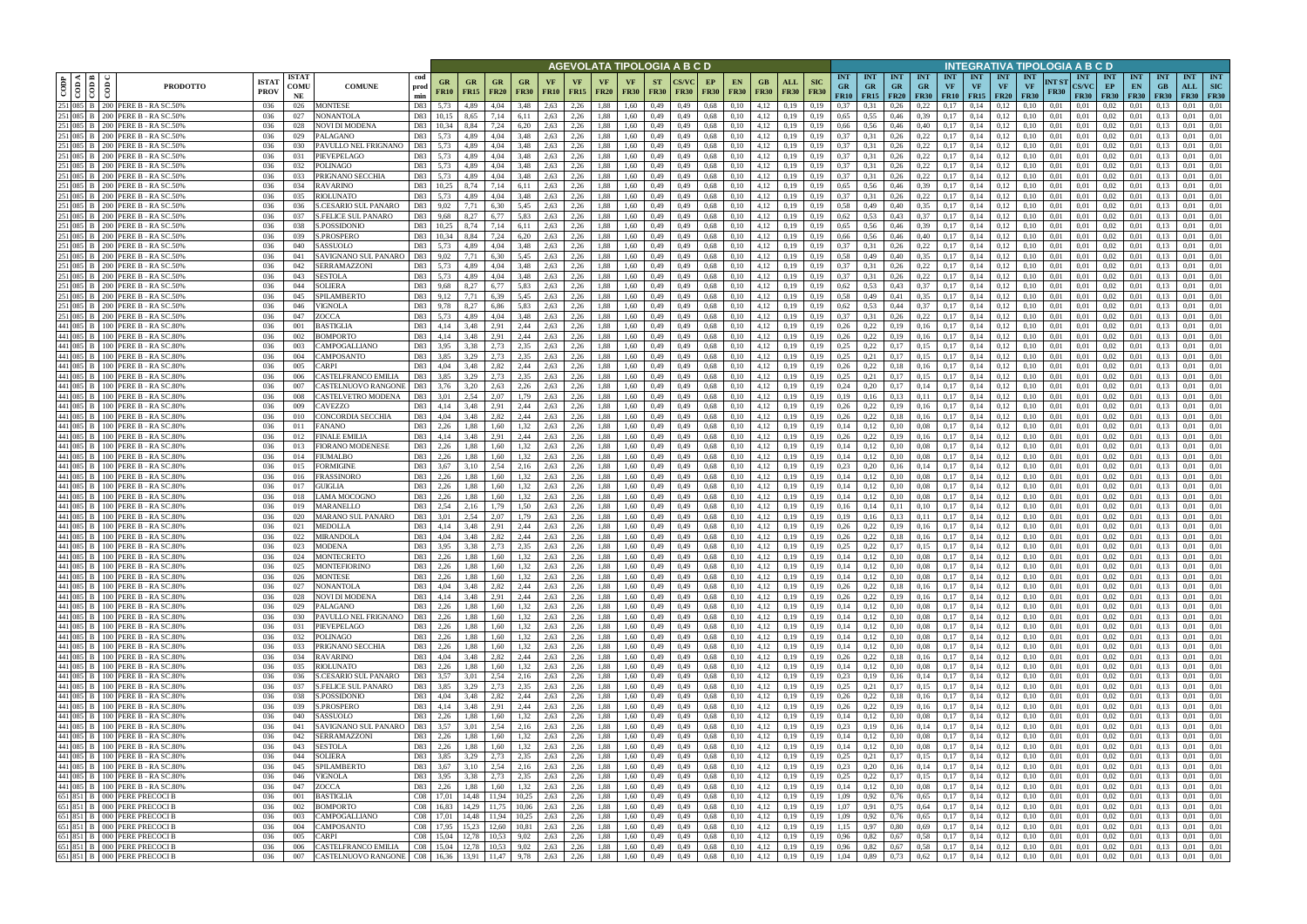|      |                            |                                                                                      |                             |                            |                                                         |                                 |                            |                            |                          |                     |                          |                          |                                  |                          | AGEVOLATA TIPOLOGIA A B C D |                   |                          |                   |                                                     |                           |                                                      |                                        |                         |                                 |                                        |                  |                                 | NTEGRATIVA TIPOLOGIA A B C D                   |                      |                                    |                                   |                                 |                                 |                                  |                                         |
|------|----------------------------|--------------------------------------------------------------------------------------|-----------------------------|----------------------------|---------------------------------------------------------|---------------------------------|----------------------------|----------------------------|--------------------------|---------------------|--------------------------|--------------------------|----------------------------------|--------------------------|-----------------------------|-------------------|--------------------------|-------------------|-----------------------------------------------------|---------------------------|------------------------------------------------------|----------------------------------------|-------------------------|---------------------------------|----------------------------------------|------------------|---------------------------------|------------------------------------------------|----------------------|------------------------------------|-----------------------------------|---------------------------------|---------------------------------|----------------------------------|-----------------------------------------|
| CODP | <b>⊲ Im</b><br>$rac{1}{2}$ | <b>PRODOTTO</b>                                                                      | <b>ISTAT</b><br><b>PROV</b> | <b>ISTAT</b><br>COMU<br>NE | cod<br><b>COMUNE</b><br>prod<br>min                     | GR<br><b>FR10</b>               | $_{\rm GR}$<br><b>FR15</b> | GR<br>FR20                 | GR<br><b>FR30</b>        | VF<br><b>FR10</b>   | <b>VF</b><br><b>FR15</b> | <b>VF</b><br><b>FR20</b> | <b>VF</b><br><b>FR30</b>         | <b>ST</b><br><b>FR30</b> | FR30                        | EP<br><b>FR30</b> | <b>EN</b><br><b>FR30</b> | GВ<br><b>FR30</b> | ALL<br><b>FR30</b>                                  | <b>SIC</b><br><b>FR30</b> | <b>INT</b><br><b>GR</b><br><b>FR10</b>               | <b>INT</b><br><b>GR</b><br>$FR15$ FR20 | <b>INT</b><br><b>GR</b> | <b>INT</b><br>GR<br><b>FR30</b> | <b>INT</b><br>VF<br><b>FR10   FR15</b> | <b>INT</b><br>VF | <b>INT</b><br>VF<br><b>FR20</b> | <b>INT</b><br><b>VF</b>                        | NT ST<br><b>FR30</b> | <b>INT</b><br>CS/VC<br><b>FR30</b> | <b>INT</b><br>EP<br><b>FR30</b>   | <b>INT</b><br>EN<br><b>FR30</b> | <b>INT</b><br>GB<br><b>FR30</b> | <b>INT</b><br>ALL<br><b>FR30</b> | <b>INT</b><br><b>SIC</b><br><b>FR30</b> |
|      | 651 851 B                  | 651 851 B 000 PERE PRECOCI B<br>000 PERE PRECOCI B                                   | 036<br>036                  | 008                        | CASTELVETRO MODENA<br>$\rm CO8$<br>CO8<br><b>AVEZZO</b> |                                 | 9,78<br>12,97              | 7.99                       | 6.86                     | 2,63<br>2,63        | 2,26<br>2,26             | .88<br>.88               | 1.60<br>1.60                     | 0,49<br>0,49             | 0.49<br>0.49                | 0.68              | 0.10<br>0.10             | 4,12<br>4,12      | 0.19                                                | 0.19                      | 0.73<br>0.97                                         | 0.62<br>0.83                           | 0.51<br>0,68            | 0,44<br>0.58                    | 0.17                                   | 0.14<br>0.14     | 0.12<br>0,12                    | 0.10                                           | 0.01<br>0.01         | 0.01<br>0.01                       | 0.02<br>0.02                      | 0.01                            | 0.13                            | 0.01<br>0.01                     | 0.01<br>0.01                            |
|      | 651 851                    | PERE PRECOCI B<br>000 I                                                              | 036                         | 009<br>010                 | CONCORDIA SECCHIA<br>C <sub>08</sub>                    |                                 |                            | 9.96                       | 3.55                     | 2,63                | 2,26                     | .88                      | .60                              | 0,49                     |                             | 0,68<br>0.68      |                          | 4,12              | 0,19<br>0,19                                        |                           | 0.91                                                 |                                        | 0.64                    | 0.55                            | 0.17                                   | 0,14             |                                 |                                                | 0.01                 | 0.01                               | 0,02                              |                                 |                                 | 0.01                             | 0.01                                    |
|      | 651 851 B                  | 000 PERE PRECOCI B                                                                   | 036                         | 011                        | FANANO<br>CO8                                           | 14.29                           | 12.13                      | 9.96                       | 8,55                     | 2,63                | 2,26                     | 1.88                     | 1.60                             | 0,49                     | 0,49                        | 0.68              | 0.10                     | 4,12              | 0,19                                                | 0.19                      | 0,91                                                 |                                        | 0,64                    | 0.55                            | 0,17                                   | 0.14             | 0,12                            | 0.10                                           | 0,01                 | 0,01                               | 0.02                              | 0.01                            | 0.13                            | 0.01                             | 0.01                                    |
|      | 651 851 B                  | 000 PERE PRECOCI B                                                                   | 036                         | 012                        | FINALE EMILIA<br>CO8                                    |                                 | 16.26                      | 13.44                      | 11.47                    | 2,63                | 2,26                     | 1,88                     | 1.60                             | 0,49                     | 0.49                        | 0,68              | 0.10                     | 4.12              | 0.19                                                | 0.19                      | 1.22                                                 | 1.04                                   | 0,86                    | 0.73                            | 0.17                                   | 0.14             | 0.12                            |                                                | 0.01                 | 0.01                               | 0.02                              | 0.01                            |                                 | 0.01                             | 0.01                                    |
|      | 651 851 B<br>651 851 B     | 000 PERE PRECOCI B<br>000 I                                                          | 036<br>036                  | 013<br>014                 | $\rm CO8$<br>FIORANO MODENESE<br>FIUMALBO<br>CO8        | 9,87<br>9.87                    | 8,37<br>8.37               | 6.96<br>6.96               | 5,92<br>5.92             | 2,63<br>2.63        | 2,26<br>2.26             | 1,88<br>.88              | 1,60                             | 0,49                     | 0,49                        | 0.68<br>0.68      | 0,10                     | 4,12<br>4.12      | 0,19                                                | 0.19                      | 0.63<br>0.63                                         | 0,53<br>0.53                           | 0,44<br>0.44            | 0.38                            | 0,17<br>0.17                           | 0,14<br>0.14     | 0,12                            | 0,10                                           | 0,01                 | 0,01                               | 0,02<br>0.02                      | 0,01<br>0.01                    | 0,13                            | 0,01<br>0.01                     | 0,01<br>0.01                            |
|      | 651 851 B                  | PERE PRECOCI B<br>000 PERE PRECOCI B                                                 | 036                         | 015                        | CO8<br>FORMIGINE                                        | 10.81                           | 9.21                       | 7.61                       | 6,49                     | 2,63                | 2,26                     | 1.88                     | 1.60<br>1.60                     | 0.49<br>0,49             | 0.49                        | 0.68              | 0.10                     | 4.12              | 0.19<br>0.19                                        | 0.19                      | 0.69                                                 | 0.59                                   | 0.49                    | 0.38<br>0,41                    | 0.17                                   | 0.14             | 0.12<br>0.12                    | 0.10                                           | 0.01<br>0.01         | 0.01<br>0.01                       | 0.02                              | 0.01                            | 0.13                            | 0.01                             | 0.01                                    |
|      | 651 851 B                  | PERE PRECOCI B<br>000 I                                                              | 036                         | 016                        | FRASSINORO<br>CO8                                       | 9.87                            | 8.37                       | 6.96                       | 5,92                     | 2,63                | 2,26                     | 1.88                     | 1.60                             | 0,49                     | 0.49                        | 0.68              | 0.10                     | 4,12              | 0,19                                                | 0.19                      | 0.63                                                 | 0.53                                   | 0.44                    | 0.38                            | 0.17                                   | 0,14             | 0.12                            |                                                | 0.01                 | 0.01                               | $0.02\,$                          | 0.01                            | 0.13                            | 0.01                             | 0,01                                    |
|      | 651 851 B                  | 000 PERE PRECOCI B                                                                   | 036                         | 017                        | CO8<br>GUIGLIA                                          | 9.87                            | 8.37                       | 6.96                       | 5,92                     | 2.63                | 2.26                     | 1.88                     | 1.60                             | 0.49                     | 0.49                        | 0.68              | 0.10                     | 4.12              | 0.19                                                | 0.19                      | 0.63                                                 | 0.53                                   | 0.44                    | 0.38                            | 0.17                                   | 0.14             | 0.12                            | 0.10                                           | 0.01                 | 0.01                               | 0.02                              | 0.01                            | 0.13                            | 0.01                             | 0.01                                    |
|      | 651 851 B<br>651 851 B     | 000 PERE PRECOCI B<br>000 PERE PRECOCI B                                             | 036<br>036                  | 018<br>019                 | LAMA MOCOGNO<br>CO8<br>MARANELLO<br>CO8                 | 9.87<br>9,87                    | 8.37<br>8,37               | 6.96<br>6.96               | 5.92<br>5,92             | 2.63<br>2,63        | 2,26<br>2,26             | 1.88<br>1.88             | 1.60<br>1.60                     | 0.49<br>0,49             | 0.49<br>0.49                | 0.68<br>0.68      | 0.10<br>0.10             | 4,12<br>4,12      | 0.19<br>0,19                                        | 0.19<br>0.19              | 0.63<br>0.63                                         | 0.53<br>0.53                           | 0.44<br>0,44            | 0.38<br>0.38                    | 0.17<br>0,17                           | 0.14<br>0,14     | 0.12<br>0,12                    | 0.10<br>0.10                                   | 0.01<br>0,01         | 0.01<br>0.01                       | 0.02<br>0,02                      | 0.01<br>0,01                    | 0.13<br>0.13                    | 0.01<br>0.01                     | 0.01<br>0.01                            |
|      | 651 851 B                  | PERE PRECOCI B<br>000 I                                                              | 036                         | 020                        | CO8<br>MARANO SUL PANARO                                | 9,87                            | 8.37                       | 6.96                       | 5,92                     | 2,63                | 2,26                     | 1,88                     | 1.60                             | 0,49                     | 0.49                        | 0.68              | 0.10                     | 4,12              | 0,19                                                | 0.19                      | 0.63                                                 | 0.53                                   | 0,44                    | 0.38                            | 0.17                                   | 0,14             | 0,12                            | 0.10                                           | 0.01                 | 0,01                               | 0,02                              | 0,01                            | 0.13                            | 0.01                             | 0.01                                    |
|      | 651 851 B                  | $000 -$<br>PERE PRECOCI B                                                            | 036                         | 021                        | CO8<br>MEDOLLA                                          | 19,27                           | 16.36                      | 13.54                      | 11,56                    | 2,63                | 2,26                     | 1,88                     | 1.60                             | 0,49                     | 0.49                        | 0.68              | 0.10                     | 4,12              | 0,19                                                | 0,19                      | 1.23                                                 | 1,04                                   | 0,86                    | 0,74                            | 0,17                                   | 0,14             | 0,12                            | 0,10                                           | 0,01                 | 0.01                               | 0,02                              | 0,01                            | 0.13                            | 0.01                             | 0,01                                    |
|      | 651 851 B                  | PERE PRECOCI B<br>000 I                                                              | 036                         | 022                        | MIRANDOLA<br>CO8                                        | 18,52                           | 15.70                      | 12.97                      | 11,09                    | 2,63                | 2,26                     | 1,88                     | 1,60                             | 0,49                     | 0,49                        | 0.68              | 0,10                     | 4,12              | 0,19                                                | 0.19                      | 1,18                                                 | 1,00                                   | 0,83                    | 0,71                            | 0,17                                   | 0,14             | 0,12                            | 0,10                                           | 0,01                 | 0.01                               | 0,02                              | 0,01                            | 0,13                            | 0,01                             | 0,01                                    |
|      | 651 851 B<br>651 851 B     | PERE PRECOCI B<br>PERE PRECOCI B<br>000 <sup>1</sup>                                 | 036<br>036                  | 023<br>024                 | MODENA<br>CO8<br>CO8<br>MONTECRETO                      | 15.04<br>9.87                   | 12.78<br>8.37              | 10.53<br>6.96              | 9.02<br>5,92             | 2,63<br>2,63        | 2,26<br>2,26             | 1,88<br>1,88             | 1.60<br>1.60                     | 0,49<br>0,49             | 0.49<br>0.49                | 0.68<br>0.68      | 0.10<br>0.10             | 4,12<br>4,12      | 0,19<br>0,19                                        | 0.19<br>0.19              | 0,96<br>0,63                                         | 0.82<br>0.53                           | 0,67<br>0,44            | 0.58<br>0.38                    | 0.17<br>0,17                           | 0.14<br>0.14     | 0,12<br>0,12                    | 0.10<br>0.10                                   | 0.01<br>0.01         | 0.01<br>0.01                       | 0.02<br>0,02                      | 0.01<br>0.01                    | 0.13<br>0.13                    | 0.01<br>0,01                     | 0.01<br>0.01                            |
|      | 651 851 B                  | PERE PRECOCI B<br>000 I                                                              | 036                         | 025                        | MONTEFIORINO<br>CO8                                     | 9,87                            | 8,37                       | 6,96                       | 5,92                     | 2,63                | 2,26                     | 1,88                     | 1.60                             | 0,49                     | 0.49                        | 0.68              | 0.10                     | 4,12              | 0,19                                                | 0.19                      | 0,63                                                 | 0,53                                   | 0,44                    | 0.38                            | 0,17                                   | 0,14             | 0,12                            | 0,10                                           | 0,01                 | 0.01                               | 0,02                              | 0,01                            | 0.13                            | 0,01                             | 0.01                                    |
|      | 651 851 B                  | 000 PERE PRECOCI B                                                                   | 036                         | 026                        | MONTESE<br>CO8                                          | 9.87                            | 8.37                       | 6.96                       | 5.92                     | 2.63                | 2.26                     | 1.88                     | 1.60                             | 0.49                     | 0.49                        | 0.68              | 0.10                     | 4,12              | 0.19                                                | 0.19                      | 0.63                                                 | 0.53                                   | 0.44                    | 0.38                            | 0.17                                   | 0.14             | 0.12                            | 0.10                                           | 0.01                 | 0.01                               | 0.02                              | 0.01                            | 0.13                            | 0.01                             | 0.01                                    |
|      | 651 851 B                  | 000 PERE PRECOCI B                                                                   | 036                         | 027                        | CO8<br>NONANTOLA                                        | 15.79                           | 13.44                      | 11.09                      | 9.49                     | 2.63                | 2.26                     | 1.88                     | 1.60                             | 0.49                     | 0.49                        | 0.68              | 0.10                     | 4,12              | 0.19                                                | 0.19                      | 1.01                                                 | 0.86                                   | 0.71                    | 0.61                            | 0.17                                   | 0.14             | 0.12                            | 0.10                                           | 0.01                 | 0.01                               | 0.02                              | 0.01                            | 0.13                            | 0.01                             | 0.01                                    |
|      | 651 851 B<br>651 851 B     | 000 PERE PRECOCI B<br>PERE PRECOCI B<br>000 I                                        | 036<br>036                  | 028<br>029                 | $\rm CO8$<br>NOVI DI MODENA<br><b>PALAGANO</b><br>CO8   | 17.30<br>9.87                   | 14.66<br>8.37              | 12,13<br>6.96              | 10.34<br>5.92            | 2,63<br>2.63        | 2,26<br>2.26             | 1,88<br>.88              | 1.60<br>1.60                     | 0,49<br>0.49             | 0.49                        | 0.68<br>0.68      | 0.10<br>0.10             | 4,12<br>4,12      | 0,19<br>0.19                                        | 0.19                      | 1,10<br>0.63                                         | 0.94<br>0.53                           | 0,77<br>0.44            | 0,66<br>0.38                    | 0.17<br>0.17                           | 0,14<br>0.14     | 0,12<br>0.12                    | 0.10                                           | 0.01<br>0.01         | 0.01<br>0.01                       | 0,02<br>0.02                      | 0,01<br>$0.0^{\circ}$           | 0.13                            | 0,01<br>0.01                     | 0.01<br>0.01                            |
|      | 651 851 B                  | PERE PRECOCI E<br>000                                                                | 036                         | 030                        | CO8<br>PAVULLO NEL FRIGNANO                             | 9.87                            | 8.37                       | 6.96                       | 5.92                     | 2.63                | 2,26                     | .88                      | 1.60                             | 0.49                     |                             | 0.68              | 0.10                     | 4,12              | 0.19                                                |                           | 0.63                                                 | 0.53                                   | 0.44                    | 0.38                            | 0.17                                   | 0.14             | 0,12                            |                                                | 0.01                 | 0.01                               | 0.02                              | 0.0                             | 0.13                            | 0.01                             | 0.01                                    |
|      | 651 851 B                  | PERE PRECOCI B<br>000 I                                                              | 036                         | 031                        | PIEVEPELAGO<br>CO8                                      | 9.87                            | 8.37                       | 6.96                       | 5.92                     | 2.63                | 2.26                     | .88                      | 1.60                             | 0.49                     |                             | 0.68              | 0.10                     | 4,12              | 0.19                                                |                           | 0.63                                                 | 0.53                                   | 0.44                    | 0.38                            | 0.17                                   | 0.14             | 0.12                            |                                                | 0.01                 | 0.01                               | 0,02                              | 0.0                             |                                 | 0.01                             | 0.01                                    |
|      | 651 851 B                  | 000 PERE PRECOCI B                                                                   | 036                         | 032                        | POLINAGO<br>CO8                                         | 9,87                            | 8,37                       | 6.96                       | 5,92                     | 2,63                | 2,26                     | 1,88                     | 1.60                             | 0,49                     | 0,49                        | 0.68              | 0.10                     | 4,12              | 0,19                                                | 0.19                      | 0.63                                                 | 0.53                                   | 0,44                    | 0.38                            | 0,17                                   | 0.14             | 0,12                            | 0.10                                           | 0.01                 | 0,01                               | 0,02                              | 0.01                            | 0.13                            | 0.01                             | 0.01                                    |
|      | 651 851 B<br>651 851 B     | 000 PERE PRECOCI B<br>000 PERE PRECOCI B                                             | 036<br>036                  | 033<br>034                 | PRIGNANO SECCHIA<br>CO8<br>RAVARINO<br>C <sub>08</sub>  | 9.87                            | 8.37                       | 6.96<br>10,53              | 5.92<br>9,02             | 2.63<br>2,63        | 2.26<br>2,26             | .88<br>.88               | 1.60<br>1.60                     | 0,49<br>0,49             | 0.49<br>0,49                | 0.68<br>0.68      | 0.10<br>0,10             | 4,12<br>4,12      | 0.19<br>0,19                                        | 0.19                      | 0.63<br>0.96                                         | 0.53<br>0,82                           | 0.44<br>0.67            | 0.38<br>0.58                    | 0.17<br>0,17                           | 0.14<br>0,14     | 0.12<br>0,12                    | 0.10                                           | 0.01<br>0.01         | 0.01<br>0,01                       | 0.02<br>0,02                      | 0.01<br>0.01                    | 0.13                            | 0.01<br>0.01                     | 0.01<br>0.01                            |
|      | 651 851 B                  | PERE PRECOCI B<br>000 I                                                              | 036                         | 035                        | RIOLUNATO<br>CO8                                        |                                 |                            | 6.96                       | 5.92                     | 2.63                | 2.26                     | .88                      | .60                              | 0,49                     |                             | 0.68              |                          | 4.12              | 0.19                                                |                           | 0.63                                                 |                                        | 0.44                    | 0.38                            | 0.17                                   | 0.14             |                                 |                                                |                      | 0.01                               | 0.02                              | 0.01                            |                                 | 0.01                             | 0.01                                    |
|      | 651 851 B                  | 000 PERE PRECOCI B                                                                   | 036                         | 036                        | C08<br>CESARIO SUL PANARO                               |                                 | 12.03                      | 9.87                       | 8,46                     | 2,63                | 2,26                     | .88                      | 1.60                             | 0,49                     | 0.49                        | 0.68              | 0.10                     | 4,12              | 0,19                                                | 0.19                      | 0,90                                                 |                                        | 0.63                    | 0,54                            | 0,17                                   | 0.14             | 0.12                            |                                                | 0.01                 | 0.01                               | 0.02                              | 0.01                            | 0.13                            | 0.01                             | 0.01                                    |
|      | 651 851 B                  | 000 PERE PRECOCI B                                                                   | 036                         | 037                        | S.FELICE SUL PANARO<br>$\rm CO8$                        | 15,23                           | 12.97                      | 10.62<br>12.22             | 9,12                     | 2,63                | 2,26                     | 1.88                     | 1,60                             | 0,49                     | 0.49                        | 0.68              | 0.10                     | 4,12              | 0,19                                                | 0.19                      | 0,97                                                 | 0.83                                   | 0,68                    | 0.58                            | 0.17                                   | 0,14             | 0.12                            | 0.10                                           | 0.01                 | 0.01                               | 0.02                              | 0,01                            | 0.13                            | 0.01                             | 0.01                                    |
|      | 651 851 B<br>651 851 B     | 000 PERE PRECOCI B<br>000 PERE PRECOCI B                                             | 036<br>036                  | 038<br>039                 | S.POSSIDONIO<br>CO8<br>S.PROSPERO                       | 17.48<br>C <sub>0</sub> 8 20.40 | 14.85<br>17.30             | 14.29                      | 10.53<br>12.22           | 2.63<br>2.63        | 2,26<br>2,26             | 1.88<br>.88              | 1.60<br>1.60                     | 0,49<br>0.49             | 0.49<br>0.49                | 0.68<br>0.68      | 0.10<br>0.10             | 4.12<br>4.12      | 0.19<br>0.19                                        | 0.19<br>0.19              | 1.12<br>1.30                                         | 0.95<br>.10                            | 0.78<br>0.91            | 0.67<br>0.78                    | 0.17<br>0.17                           | 0.14<br>0.14     | 0.12<br>0.12                    | 0.10                                           | 0.01<br>0.01         | 0.01<br>0.01                       | 0.02<br>$0.02\,$                  | 0.01<br>0.01                    | 0.13                            | 0.01<br>0.01                     | 0.01<br>0.01                            |
|      | 651 851 B                  | 000 PERE PRECOCI B                                                                   | 036                         | 040                        | CO8<br>SASSUOLO                                         | 9.87                            | 8.37                       | 6.96                       | 5,92                     | 2,63                | 2,26                     | 1,88                     | 1.60                             | 0,49                     | 0.49                        | 0.68              | 0.10                     | 4,12              | 0,19                                                | 0.19                      | 0.63                                                 | 0.53                                   | 0,44                    | 0.38                            | 0.17                                   | 0,14             | 0,12                            | 0.10                                           | 0.01                 | 0.01                               | 0.02                              | 0.01                            | 0.13                            | 0.01                             | 0.01                                    |
|      | 651 851 B                  | 000 PERE PRECOCI B                                                                   | 036                         | 041                        | SAVIGNANO SUL PANARO<br>CO8                             | 11.75                           | 9.96                       | 8.27                       | 7.05                     | 2.63                | 2.26                     | 1.88                     | 1.60                             | 0,49                     | 0.49                        | 0.68              | 0.10                     | 4,12              | 0.19                                                | 0.19                      | 0.75                                                 | 0.64                                   | 0.53                    | 0.45                            | 0.17                                   | 0.14             | 0.12                            | 0.10                                           | 0.01                 | 0.01                               | 0.02                              | 0.01                            | 0.13                            | 0.01                             | 0.01                                    |
|      | 651 851 B<br>651 851 B     | 000 PERE PRECOCI B<br>000 PERE PRECOCI B                                             | 036<br>036                  | 042<br>043                 | SERRAMAZZONI<br>CO8<br>SESTOLA<br>CO8                   | 9,87<br>9,87                    | 8.37<br>8.37               | 6.96<br>6.96               | 5,92<br>5,92             | 2.63<br>2,63        | 2.26<br>2,26             | 1.88<br>1.88             | 1.60<br>1,60                     | 0,49<br>0,49             | 0.49<br>0.49                | 0,68<br>0,68      | 0.10<br>0,10             | 4,12<br>4,12      | 0.19<br>0,19                                        | 0.19<br>0.19              | 0.63<br>0.63                                         | 0.53<br>0.53                           | 0.44<br>0,44            | 0.38<br>0.38                    | 0.17<br>0.17                           | 0.14<br>0,14     | 0,12<br>0.12                    | 0.10<br>0.10                                   | 0.01<br>0.01         | 0.01<br>0,01                       | 0.02<br>0,02                      | 0.01<br>0,01                    | 0.13<br>0,13                    | 0.01<br>0.01                     | 0.01<br>0,01                            |
|      | 651 851 B                  | PERE PRECOCI B<br>000                                                                | 036                         | 044                        | CO8<br>SOLIERA                                          | 15.04                           | 12.78                      | 10.53                      | 9,02                     | 2,63                | 2,26                     | 1,88                     | 1.60                             | 0,49                     | 0.49                        | 0.68              | 0.10                     | 4,12              | 0,19                                                | 0.19                      | 0.96                                                 | 0,82                                   | 0,67                    | 0.58                            | 0,17                                   | 0,14             | 0,12                            | 0.10                                           | 0,01                 | 0.01                               | 0,02                              | 0,01                            | 0.13                            | 0.01                             | 0,01                                    |
|      | 651 851 B                  | PERE PRECOCI B<br>000                                                                | 036                         | 045                        | C <sub>08</sub><br>SPILAMBERTO                          | 14,57                           | 12.41                      | 10.25                      | 8.74                     | 2,63                | 2,26                     | 1,88                     | 1.60                             | 0,49                     | 0.49                        | 0.68              | 0.10                     | 4,12              | 0,19                                                | 0.19                      | 0,93                                                 | 0,79                                   | 0,65                    | 0,56                            | 0,17                                   | 0,14             | 0,12                            | 0.10                                           | 0.01                 | 0.01                               | 0,02                              | 0,01                            | 0.13                            | 0.01                             | 0,01                                    |
|      | 651 851 B                  | PERE PRECOCI B<br>000 I                                                              | 036                         | 046                        | CO8<br>VIGNOLA                                          | 15,79                           | 13,44                      | 11,09                      | 9,49                     | 2,63                | 2,26                     | 1,88                     | 1,60                             | 0,49                     | 0,49                        | 0.68              | 0,10                     | 4,12              | 0,19                                                | 0,19                      | 1,01                                                 | 0,86                                   | 0,71                    | 0,61                            | 0,17                                   | 0,14             | 0,12                            | 0,10                                           | 0,01                 | 0,01                               | 0,02                              | 0,01                            | 0,13                            | 0,01                             | 0,01                                    |
|      | 651 851 B<br>175 851 B     | PERE PRECOCI B<br>PERE PRECOCI B - RA SC.50%<br>200 I                                | 036<br>036                  | 047<br>001                 | ZOCCA<br>CO8<br>BASTIGLIA<br>D82                        | 9.87<br>8.55                    | 8.37<br>7,24               | 6.96<br>6,02               | 5.92<br>5,17             | 2,63<br>2,63        | 2,26<br>2,26             | 1.88<br>1,88             | 1.60<br>1.60                     | 0,49<br>0,49             | 0.49<br>0.49                | 0.68<br>0,68      | 0.10<br>0.10             | 4,12<br>4,12      | 0,19<br>0,19                                        | 0.19<br>0.19              | 0,63<br>0,55                                         | 0.53<br>0,46                           | 0,44<br>0,38            | 0.38<br>0.33                    | 0.17<br>0,17                           | 0.14<br>0,14     | 0,12<br>0,12                    | 0.10<br>0.10                                   | 0.01<br>0,01         | 0.01<br>0.01                       | 0,02<br>0,02                      | 0.01<br>0,01                    | 0.13<br>0.13                    | 0,01<br>0,01                     | 0.01<br>0.01                            |
|      | 175 851 B                  | 200 PERE PRECOCI B - RA SC.50%                                                       | 036                         | 002                        | D82<br>BOMPORTO                                         | 8,46                            | 7,24                       | 5,92                       | 5,08                     | 2,63                | 2,26                     | 1,88                     | 1.60                             | 0,49                     | 0.49                        | 0.68              | 0.10                     | 4,12              | 0,19                                                | 0.19                      | 0,54                                                 | 0,46                                   | 0,38                    | 0,32                            | 0,17                                   | 0,14             | 0,12                            | 0,10                                           | 0.01                 | 0,01                               | 0,02                              | 0,01                            | 0,13                            | 0,01                             | 0.01                                    |
|      | 175 851 B                  | PERE PRECOCI B - RA SC.509<br>200 I                                                  | 036                         | 003                        | CAMPOGALLIANO<br>D82                                    | 8.55                            | 7.24                       | 6.02                       | 5.17                     | 2.63                | 2.26                     | 1.88                     | 1.60                             | 0.49                     | 0.49                        | 0.68              | 0.10                     | 4.12              | 0.19                                                |                           | 0.55                                                 | 0.46                                   | 0.38                    | 0.33                            | 0.17                                   | 0.14             | 0.12                            | 0.10                                           | 0.01                 | 0.01                               | 0.02                              | 0.01                            | 0.13                            | 0.01                             | 0.01                                    |
|      | 175 851 B                  | 200 PERE PRECOCI B - RA SC.50%<br>200 PERE PRECOCIB - RASC.50%                       | 036                         | 004                        | CAMPOSANTO<br>D82<br>D82                                | 9.02                            | 7.71                       | 6.30                       | 5.45                     | 2,63                | 2,26<br>2.26             | 1,88                     | 1.60                             | 0,49                     | 0.49                        | 0.68              | 0.10                     | 4,12              | 0,19                                                | 0.19                      | 0,58                                                 | 0.49                                   | 0.40                    | 0.35                            | 0.17                                   | 0.14             | 0.12                            | 0.10                                           | 0.01                 | 0.01                               | 0.02                              | 0.01                            | 0.13                            | 0.01<br>0.01                     | 0.01                                    |
|      | 175 851 B                  | 175 851 B 200 PERE PRECOCI B - RA SC.50%                                             | 036<br>036                  | 005<br>006                 | <b>CARP</b><br>CASTELFRANCO EMILIA                      | 7,52<br>D82 7,52                | 6.39<br>6,39               | 5.26<br>5,26               | 4,51<br>4,51             | 2.63<br>2,63        | 2,26                     | 1.88                     | 1.60<br>1,88 1,60                | 0,49<br>0,49             | 0.49<br>0,49                | 0.68<br>0,68      | 0.10<br>0,10             | 4,12              | 0.19<br>$4,12$ 0,19                                 | 0.19<br>0,19              | 0.48<br>$0,48$ 0.41                                  | 0,41                                   | 0.34<br>0,34            | 0.29<br>0,29                    | 0.17<br>0,17                           | 0.14<br>0,14     | 0.12<br>0,12                    | 0.10<br>0,10                                   | 0.01<br>0,01         | 0.01<br>0,01                       | 0.02<br>$0,02$ 0.01               | 0.01                            | 0.13<br>0,13                    | 0,01                             | 0.01<br>0,01                            |
|      |                            | 175 851 B 200 PERE PRECOCIB - RASC.50%                                               | 036                         | 007                        | CASTELNUOVO RANGONE                                     | D82 8,18                        | 6,96                       | 5,73                       | 4,89                     | 2,63                | 2,26                     | 1,88                     | 1,60                             | 0,49                     | 0,49                        | 0,68              | 0,10                     |                   | $4,12$ 0,19                                         | 0,19                      | 0,52                                                 | 0,44                                   | 0,37                    | 0,31                            | 0,17                                   | 0,14             | 0,12                            | 0,10                                           | 0,01                 | 0,01                               | $0,02$ 0.01                       |                                 | 0,13                            | 0,01                             | 0,01                                    |
|      |                            | 175 851 B 200 PERE PRECOCI B - RA SC.50%                                             | 036                         | 008                        | CASTELVETRO MODENA                                      | D82 5,73                        | 4,89                       | 4,04                       | 3,48                     | 2,63                | 2,26                     | 1,88 1,60                |                                  | 0,49                     | 0,49                        | 0,68              | 0,10                     |                   | $4,12$ 0,19                                         | 0,19                      | $0,37$ $0,31$                                        |                                        | 0,26                    | 0,22                            | 0,17                                   | 0,14             | 0,12                            | 0,10                                           | 0,01                 | 0,01                               | $0,02$ 0.01                       |                                 | 0,13                            | 0,01                             | 0,01                                    |
|      |                            | 175 851 B 200 PERE PRECOCI B - RA SC.50%<br>175 851 B 200 PERE PRECOCI B - RA SC.50% | 036<br>036                  | 009<br>010                 | CAVEZZO<br>CONCORDIA SECCHIA                            | D82 7,61<br>D82 7,14            | 6,49<br>6,11               | 5,36<br>4,98               | 4,32                     | $4,61$ 2,63<br>2,63 | 2,26<br>2,26             | 1,88 1,60                | 1,88 1,60                        | 0,49                     | 0,49 0,49<br>0,49           | 0,68<br>0,68      | 0,10<br>0,10             |                   | $4,12$ 0,19<br>$4,12$ 0,19                          | 0,19<br>0,19              | 0,49<br>0,46                                         | $0,41$ $0,34$ $0,29$<br>0,39 0,32      |                         | 0,28                            | $0,17$ $0,14$<br>0,17                  | 0,14             | 0,12<br>0,12                    | 0,10<br>0,10                                   | 0,01<br>0,01         | 0.01<br>0.01                       | $0,02$ 0.01<br>$0.02 \qquad 0.01$ |                                 | 0,13<br>0,13                    | 0,01<br>0.01                     | 0,01<br>0,01                            |
|      |                            | 175 851 B 200 PERE PRECOCI B - RA SC.50%                                             | 036                         | 011                        | <b>FANANO</b>                                           | D82 7,14                        | 6,11                       | 4,98                       | 4,32                     | 2,63                | 2,26                     | 1,88 1,60                |                                  | 0,49                     | 0,49                        | 0,68              | 0,10                     |                   | $4,12$ 0,19                                         | 0,19                      | 0,46                                                 | 0,39                                   | 0,32                    | 0,28                            | 0,17                                   | 0,14             | 0,12                            | 0,10                                           | 0,01                 | 0,01                               | 0,02                              | 0,01                            | 0,13                            | 0,01                             | 0,01                                    |
|      |                            | 175 851 B 200 PERE PRECOCI B - RA SC.50%                                             | 036                         | 012                        | <b>FINALE EMILIA</b>                                    | D82 9.59                        | 8,18                       | 6,67                       | 5,73                     | 2,63                | 2,26                     | 1,88                     | 1,60                             | 0,49                     | 0,49                        | 0,68              | 0,10                     |                   | $4,12$ 0,19                                         | 0,19                      | 0,61                                                 | 0,52                                   | 0,43                    | 0,37                            | 0,17                                   | 0,14             | 0,12                            | 0,10                                           | 0,01                 | 0,01                               | 0,02                              | 0,01                            | 0,13                            | 0,01                             | 0,01                                    |
|      |                            | 175 851 B 200 PERE PRECOCI B - RA SC.50%                                             | 036                         | 013                        | FIORANO MODENESE                                        | D82 4,98                        | 4,23                       | 3,48                       | 3,01                     | 2,63                | 2,26                     | 1,88                     | 1,60                             | 0,49                     | 0,49                        | 0,68              | 0,10                     |                   | $4,12$ 0,19                                         | 0,19                      | 0,32                                                 | 0,27                                   | 0,22                    | 0,19                            | 0,17                                   | 0,14             | 0,12                            | 0,10                                           | 0,01                 | 0,01                               | 0,02                              | 0,01                            | 0,13                            | 0.01                             | 0,01                                    |
|      |                            | 175 851 B 200 PERE PRECOCI B - RA SC.50%<br>175 851 B 200 PERE PRECOCI B - RA SC.50% | 036<br>036                  | 014<br>015                 | FIUMALBO<br><b>FORMIGINE</b>                            | D82 4,98<br>D82 5,45            | 4,23                       | 3,48<br>4,61 3,85          | 3,01<br>$3,29$ $2,63$    | 2,63                | 2,26<br>2,26             | 1,88<br>1,88 1,60        | 1,60                             | 0,49                     | 0,49<br>0,49 0,49           | 0,68<br>0,68      | 0,10<br>0,10             |                   | $4,12$ 0,19<br>$4,12$ 0,19                          | 0,19                      | 0,32<br>$0,19$ $0,35$ $0,29$ $0,25$ $0,21$           | 0,27                                   | 0,22                    | 0,19                            | $0,17$ 0,14<br>$0,17$ $0,14$           |                  | 0,12                            | 0,10<br>$0,12$ $0,10$                          | 0,01<br>0,01         | 0,01<br>0,01                       | 0,02<br>$0,02$ $0,01$             | 0,01                            | 0,13<br>0,13                    | 0,01                             | 0,01<br>$0,01$ $0,01$                   |
|      |                            | 175 851 B 200 PERE PRECOCI B - RA SC.50%                                             | 036                         | 016                        | FRASSINORO                                              | D82 4,98                        |                            | 4,23 3,48                  | 3,01 2,63                |                     | 2,26                     | 1,88 1,60                |                                  |                          | 0,49 0,49                   | 0,68              | 0,10                     |                   | $4,12$ 0,19                                         |                           | $0,19$ $0,32$ $0,27$ $0,22$ $0,19$                   |                                        |                         |                                 | $0,17$ 0,14                            |                  | 0,12                            | 0,10                                           | 0,01                 | 0,01                               |                                   | $0,02 \quad 0,01 \quad 0,13$    |                                 |                                  | $0,01$ $0,01$                           |
|      |                            | 175 851 B 200 PERE PRECOCI B - RA SC.50%                                             | 036                         | 017                        | GUIGLIA                                                 | D82 4,98                        |                            | $4,23$ $3,48$              | 3,01                     | 2,63                | 2,26                     | 1,88 1,60                |                                  |                          | 0,49 0,49                   | 0,68              | 0,10                     |                   | $4,12$ 0,19                                         |                           | $0,19$ $0,32$ $0,27$ $0,22$ $0,19$                   |                                        |                         |                                 |                                        | $0,17$ 0,14      | 0,12                            | 0,10                                           | 0,01                 | 0,01                               | $0,02$ $0,01$                     |                                 | 0,13                            |                                  | $0,01$ $0,01$                           |
|      |                            | 175 851 B 200 PERE PRECOCIB - RASC.50%                                               | 036                         | 018                        | LAMA MOCOGNO                                            | D82 4,98                        |                            | $4,23$ $3,48$              | 3,01                     | 2,63                | 2,26                     | 1,88 1,60                |                                  | 0,49                     | 0,49                        | 0,68              | 0,10                     |                   | $4,12$ 0,19                                         | 0,19                      | $0,32$ 0,27 0,22                                     |                                        |                         | 0,19                            | $0,17$ $0,14$                          |                  | 0,12                            | 0,10                                           | 0,01                 | 0,01                               | $0.02 \quad 0.01$                 |                                 | 0,13                            | 0,01                             | 0,01                                    |
|      |                            | 175 851 B 200 PERE PRECOCI B - RA SC.50%<br>175 851 B 200 PERE PRECOCI B - RA SC.50% | 036<br>036                  | 019<br>020                 | MARANELLO<br>MARANO SUL PANARO                          | D82 4,98<br>D82 4,98            |                            | 4,23 3,48<br>$4,23$ $3,48$ | 3,01<br>3,01             | 2,63<br>2,63        | 2,26<br>2,26             | 1,88 1,60<br>1,88 1,60   |                                  | 0,49<br>0,49             | 0,49<br>0,49                | 0,68<br>0,68      | 0,10<br>0,10             |                   | $4,12$ 0,19<br>$4,12$ 0,19                          | 0,19<br>0,19              | $0,32$ 0,27 0,22 0,19<br>$0,32$ $0,27$ $0,22$ $0,19$ |                                        |                         |                                 | $0,17$ 0,14<br>$0,17$ 0,14             |                  | 0,12<br>0,12                    | 0,10<br>0,10                                   | 0,01<br>0,01         | 0,01<br>0,01                       | $0,02$ 0.01                       | $0,02$ $0,01$                   | 0,13<br>0,13                    | 0,01<br>0,01                     | 0,01<br>0,01                            |
|      |                            | 175 851 B 200 PERE PRECOCI B - RA SC.50%                                             | 036                         | 021                        | <b>MEDOLLA</b>                                          | D82 9.68                        |                            | 8,27 6,77                  | 5,83                     | 2,63                | 2,26                     | 1,88 1,60                |                                  | 0,49                     | 0,49                        | 0,68              | 0,10                     |                   | $4,12$ 0,19                                         | 0,19                      | 0,62                                                 | $0,53$ $0,43$                          |                         | 0,37                            | $0,17$ 0,14                            |                  | 0,12                            | 0,10                                           | 0,01                 | 0,01                               | $0.02 \quad 0.01$                 |                                 | 0,13                            | 0,01                             | 0,01                                    |
|      |                            | 175 851 B 200 PERE PRECOCI B - RA SC.50%                                             | 036                         | 022                        | <b>MIRANDOLA</b>                                        | D82 9,31                        | 7,90                       | 6,49                       | 5,55 2,63                |                     | 2,26                     | 1,88 1,60                |                                  | 0,49                     | 0,49                        | 0,68              | 0,10                     |                   | $4,12$ 0,19                                         | 0,19                      | $0,59$ $0,50$ $0,41$                                 |                                        |                         | 0,35                            | $0,17$ 0,14                            |                  | 0,12                            | 0,10                                           | 0,01                 | 0,01                               | $0,02$ 0.01                       |                                 | 0,13                            | 0,01                             | 0,01                                    |
|      |                            | 175 851 B 200 PERE PRECOCI B - RA SC.50%<br>175 851 B 200 PERE PRECOCI B - RA SC.50% | 036                         | 023                        | <b>MODENA</b>                                           | D82 7,52<br>D82 4,98            | 6,39                       | 5,26                       | 4,51 2,63                |                     | 2,26                     | 1,88 1,60                |                                  | 0,49                     | 0,49                        | 0,68              | 0,10                     |                   | $4,12$ 0,19                                         | 0,19                      | $0,48$ $0,41$ $0,34$                                 |                                        |                         | 0,29                            | $0,17$ 0,14                            |                  | 0,12                            | 0,10                                           | 0,01                 | 0,01                               | $0,02$ 0.01                       | $0.02 \quad 0.01 \quad 0.13$    | 0,13                            | 0,01                             | 0,01<br>0,01                            |
|      |                            | 175 851 B 200 PERE PRECOCI B - RA SC.50%                                             | 036<br>036                  | 024<br>025                 | <b>MONTECRETO</b><br><b>MONTEFIORINO</b>                | D82 4,98                        |                            | 4,23 3,48<br>$4,23$ $3,48$ | $3,01$ 2,63<br>3,01 2,63 |                     | 2,26<br>2,26             |                          | 1,88 1,60<br>1,88 1,60 0,49 0,49 | 0,49 0,49                |                             | 0,68<br>0,68      | 0,10<br>0,10             |                   | $4,12$ 0,19<br>$4,12$ 0,19 0,19 0,32 0,27 0,22 0,19 |                           | $0,19$ $0,32$ $0,27$ $0,22$ $0,19$                   |                                        |                         |                                 | $0,17$ 0,14<br>$0,17$ 0,14             |                  | 0,12<br>0,12                    | 0,10<br>0,10                                   | 0,01<br>0,01         | 0,01<br>0,01                       |                                   | $0,02 \quad 0,01 \quad 0,13$    |                                 | 0,01<br>0,01                     | 0,01                                    |
|      |                            | 175 851 B 200 PERE PRECOCI B - RA SC.50%                                             | 036                         | 026                        | <b>MONTESE</b>                                          | D82 4,98                        |                            | $4,23$ $3,48$              | $3,01$ 2,63              |                     | 2,26                     |                          | 1,88 1,60                        | 0,49 0,49                |                             | 0,68              | 0,10                     |                   | $4,12$ 0,19                                         |                           | $0,19$ $0,32$ $0,27$ $0,22$ $0,19$                   |                                        |                         |                                 | $0,17$ 0,14                            |                  | 0,12                            | 0,10                                           | 0,01                 | 0,01                               | $0,02$ $0,01$                     |                                 | 0,13                            | 0,01                             | 0,01                                    |
|      |                            | 175 851 B 200 PERE PRECOCI B - RA SC.50%                                             | 036                         | 027                        | <b>NONANTOLA</b>                                        | D82 7,90                        |                            | 6,67 5,55                  | 4,70 2,63                |                     | 2,26                     | 1,88 1,60                |                                  | 0,49                     | 0,49                        | 0,68              | 0,10                     |                   | $4,12$ 0,19                                         | 0,19                      | $0,50$ $0,43$ $0,35$ $0,30$                          |                                        |                         |                                 | $0,17$ 0,14                            |                  | 0,12                            | 0,10                                           | 0,01                 | 0.01                               | $0,02$ 0.01                       |                                 | 0.13                            | 0,01                             | 0,01                                    |
|      |                            | 175 851 B 200 PERE PRECOCI B - RA SC.50%<br>175 851 B 200 PERE PRECOCI B - RA SC.50% | 036<br>036                  | 028<br>029                 | NOVI DI MODENA<br>PALAGANO                              | D82 8.65<br>D82 4,98            |                            | 7,33 6,02<br>$4,23$ $3,48$ | 5,17<br>3,01             | 2,63<br>2,63        | 2,26<br>2,26             | 1,88 1,60                | 1,88 1,60                        | 0,49<br>0,49             | 0.49<br>0,49                | 0,68<br>0,68      | 0,10<br>0,10             |                   | $4,12$ 0,19<br>$4,12$ 0,19                          | 0,19<br>0,19              | $0,55$ 0.47 0.38 0.33<br>$0,32$ $0,27$ $0,22$ $0,19$ |                                        |                         |                                 | $0,17$ 0,14<br>$0,17$ 0,14             |                  | 0,12<br>0,12                    | 0,10<br>0,10                                   | 0,01<br>0,01         | 0,01<br>0,01                       | $0,02$ 0.01<br>$0,02$ 0.01        |                                 | 0,13<br>  0.13                  | 0,01<br>0,01                     | 0,01<br>0,01                            |
|      |                            | 175 851 B 200 PERE PRECOCIB - RASC.50%                                               | 036                         | 030                        | PAVULLO NEL FRIGNANO                                    | D82 4,98                        |                            | 4,23 3,48                  | 3,01                     | 2,63                | 2,26                     |                          | 1,88 1,60 0,49 0,49              |                          |                             | 0,68              | 0,10                     |                   | $4,12$ 0,19                                         | 0,19                      | $0,32$ $0,27$ $0,22$ $0,19$                          |                                        |                         |                                 | $0,17$ 0.14                            |                  | 0,12                            | 0,10                                           | 0,01                 | 0,01                               | $0,02$ 0.01                       |                                 | 0,13                            | 0,01                             | 0,01                                    |
|      |                            | 175 851 B 200 PERE PRECOCI B - RA SC.50%                                             | 036                         | 031                        | PIEVEPELAGO                                             | D82 4,98                        | 4,23                       | 3,48                       | 3,01                     | 2,63                | 2,26                     | 1,88 1,60                |                                  | 0,49                     | 0,49                        | 0,68              | 0,10                     |                   | $4,12$ 0,19                                         | 0,19                      | $0,32$ $0,27$                                        |                                        | 0,22                    | 0,19                            | 0,17                                   | 0,14             | 0,12                            | 0,10                                           | 0,01                 | 0,01                               | $0,02$ $0,01$                     |                                 | 0,13                            | 0,01                             | 0,01                                    |
|      |                            | 175 851 B 200 PERE PRECOCI B - RA SC.50%                                             | 036                         | 032                        | POLINAGO                                                | D82 4,98                        | 4,23                       | 3,48                       | 3,01                     | 2,63                | 2,26                     | 1,88                     | 1,60                             | 0,49                     | 0,49                        | 0,68              | 0,10                     |                   | $4,12$ 0,19                                         | 0,19                      | 0,32                                                 | 0,27                                   | 0,22                    | 0,19                            | 0,17                                   | 0,14             | 0,12                            | 0,10                                           | 0,01                 | 0,01                               | $0,02$ 0.01                       |                                 | 0,13                            | 0,01                             | 0,01                                    |
|      |                            | 175 851 B 200 PERE PRECOCIB - RASC.50%<br>175 851 B 200 PERE PRECOCI B - RA SC.50%   | 036<br>036                  | 033<br>034                 | PRIGNANO SECCHIA<br>RAVARINO                            | D82 4,98<br>D82 7.52            | 4,23<br>6,39               | 3,48<br>5,26               | 3,01<br>4,51             | 2,63<br>2,63        | 2,26<br>2,26             | 1,88                     | 1,60<br>1,88 1,60                | 0,49<br>0,49             | 0,49<br>0,49                | 0,68<br>0,68      | 0,10<br>0,10             |                   | $4,12$ 0,19<br>$4,12$ 0,19                          | 0,19<br>0,19              | 0,32<br>0,48                                         | 0,27<br>$0,41$ 0.34 0.29               | 0,22                    | 0,19                            | 0,17<br>0,17                           | 0,14<br>0,14     | 0,12<br>0,12                    | 0,10<br>0,10                                   | 0,01<br>0,01         | 0,01<br>0.01                       | $0,02$ 0.01<br>$0.02 \quad 0.01$  |                                 | 0,13<br>0,13                    | 0,01<br>0,01                     | 0,01<br>0,01                            |
|      |                            | 175 851 B 200 PERE PRECOCI B - RA SC.50%                                             | 036                         | 035                        | RIOLUNATO                                               | D82 4,98                        | 4,23                       | 3,48                       | 3,01                     | 2,63                | 2,26                     | 1,88 1,60                |                                  | 0,49                     | 0,49                        | 0,68              | 0,10                     |                   | $4,12$ 0,19                                         |                           | $0,19$ $0,32$ $0,27$ $0,22$ $0,19$                   |                                        |                         |                                 | $0,17$ 0,14                            |                  | 0,12                            | 0,10                                           | 0,01                 | 0,01                               | $0,02$ 0.01                       |                                 | 0,13                            | 0,01                             | 0,01                                    |
|      |                            | 175 851 B 200 PERE PRECOCI B - RA SC.50%                                             | 036                         | 036                        | S.CESARIO SUL PANARO                                    | D82 7,05                        |                            | $6,02$ 4,98                | $4,23$ $2,63$            |                     |                          |                          | 2,26 1,88 1,60                   |                          | $0,49$ $0,49$ $0,68$        |                   |                          |                   | $0,10$ 4,12 0,19 0,19 0,45 0,38 0,32 0,27           |                           |                                                      |                                        |                         |                                 |                                        |                  |                                 | $0,17$ 0.14 0.12 0.10 0.01 0.01 0.02 0.01 0.13 |                      |                                    |                                   |                                 |                                 |                                  | $0,01$ $0,01$                           |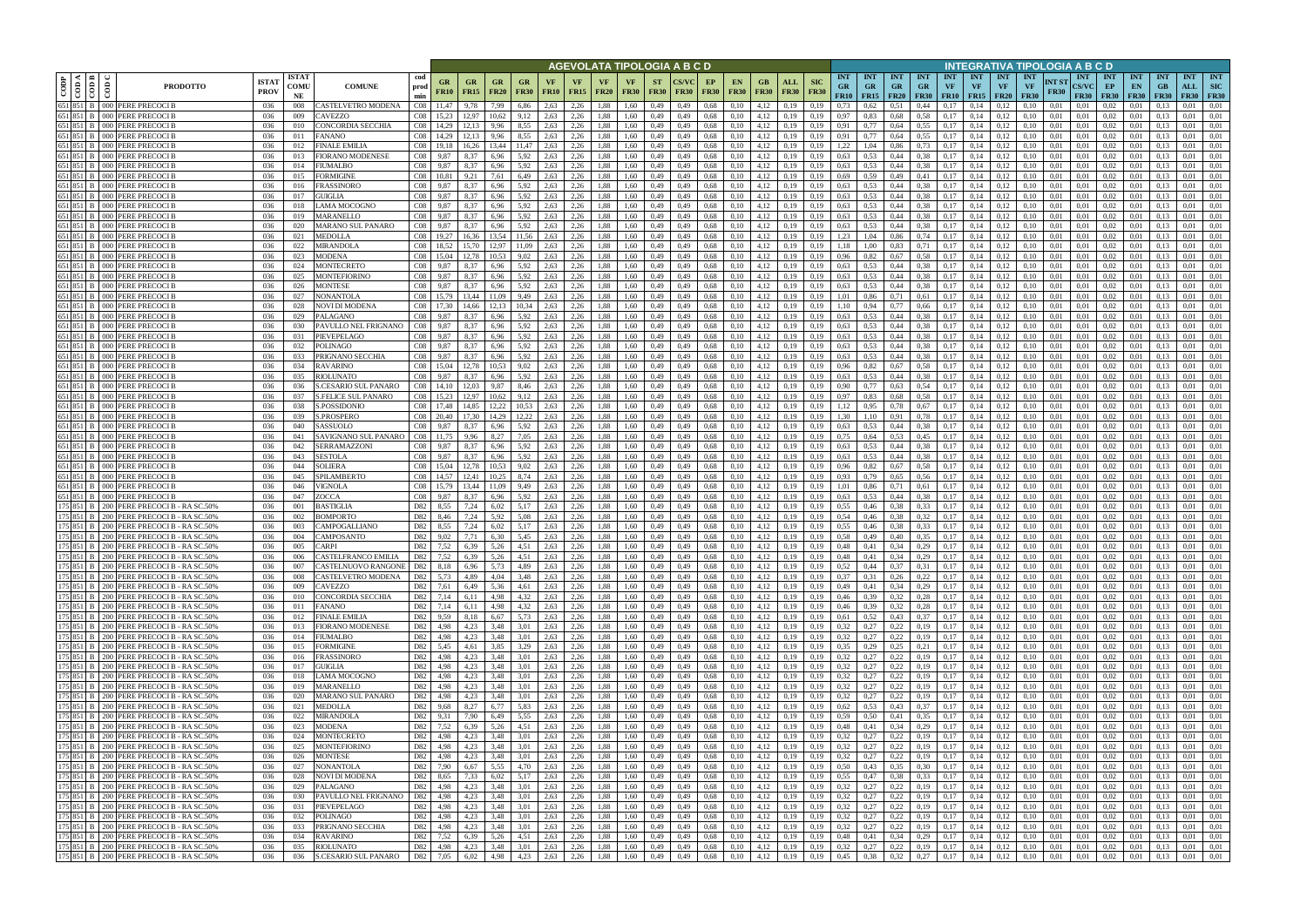|                                                                                                                                                                   |                  |                                                                                      |                             |                            |                                                           |                        |                          |                          |                                                       |                                  |                   |                   |                             |                   |                          | AGEVOLATA TIPOLOGIA A B C D |                   |                                          |                            |                                                                |                                                                                                                                      |                                 |                                              |                                        |                  |                                             |                                        | INTEGRATIVA TIPOLOGIA A B C D |                      |                                              |                                 |                                 |                                 |                   |                                              |
|-------------------------------------------------------------------------------------------------------------------------------------------------------------------|------------------|--------------------------------------------------------------------------------------|-----------------------------|----------------------------|-----------------------------------------------------------|------------------------|--------------------------|--------------------------|-------------------------------------------------------|----------------------------------|-------------------|-------------------|-----------------------------|-------------------|--------------------------|-----------------------------|-------------------|------------------------------------------|----------------------------|----------------------------------------------------------------|--------------------------------------------------------------------------------------------------------------------------------------|---------------------------------|----------------------------------------------|----------------------------------------|------------------|---------------------------------------------|----------------------------------------|-------------------------------|----------------------|----------------------------------------------|---------------------------------|---------------------------------|---------------------------------|-------------------|----------------------------------------------|
| ⊲ I ല<br>CODP<br>$\frac{1}{100}$                                                                                                                                  | $\epsilon$       | <b>PRODOTTO</b>                                                                      | <b>ISTAT</b><br><b>PROV</b> | <b>ISTAT</b><br>COMU<br>NE | <b>COMUNE</b>                                             | cod<br>prod<br>min     | GR<br><b>FR10</b>        | <b>GR</b><br><b>FR15</b> | <b>FR20</b>                                           | GR<br><b>FR30</b>                | VF<br><b>FR10</b> | VF<br><b>FR15</b> | VF<br><b>FR20</b>           | VF<br><b>FR30</b> | <b>ST</b><br><b>FR30</b> | <b>CS/VC</b><br><b>FR30</b> | EP<br><b>FR30</b> | EN.<br><b>FR30</b>                       | GB.<br><b>FR30</b>         | ALL<br><b>FR30</b>                                             | <b>INT</b><br><b>SIC</b><br><b>GR</b><br><b>FR30</b>                                                                                 | <b>INT</b><br><b>GR</b><br>FR10 | <b>INT</b><br><b>GR</b><br><b>FR15</b> FR20  | <b>INT</b><br><b>GR</b><br><b>FR30</b> | <b>INT</b><br>VF | <b>INT</b><br><b>VF</b><br><b>FR10</b> FR15 | <b>INT</b><br><b>VF</b><br><b>FR20</b> | INT<br>VF<br><b>FR30</b>      | NT ST<br><b>FR30</b> | <b>INT</b><br><b>CS/VC</b><br><b>FR30</b>    | <b>INT</b><br>EP<br><b>FR30</b> | <b>INT</b><br>EN<br><b>FR30</b> | <b>INT</b><br>GB<br><b>FR30</b> | <b>INT</b><br>ALL | <b>INT</b><br><b>SIC</b><br><b>FR30 FR30</b> |
| 175 851 B<br>175 851 B                                                                                                                                            |                  | 200 PERE PRECOCI B - RA SC.50%<br>200 PERE PRECOCI B - RA SC.50%                     | 036<br>036                  | 037<br>038                 | <b>S.FELICE SUL PANARO</b><br>S.POSSIDONIO                | D82<br>D82             | 7.61<br>8,74             | 6,49<br>7,43             | 5.36<br>6,11                                          | 4.61<br>5,26                     | 2.63<br>2,63      | 2,26<br>2,26      | 1.88<br>1,88                | 1,60<br>1,60      | 0,49<br>0,49             | 0,49<br>0,49                | 0,68<br>0,68      | 0.10<br>0,10                             | 4.12<br>4,12               | 0.19<br>0,19                                                   | 0.19<br>0.49<br>0,56<br>0,19                                                                                                         | 0.41<br>0,47                    | 0.34<br>0,39                                 | 0.29<br>0.34                           | 0.17<br>0,17     | 0.14<br>0,14                                | 0.12<br>0,12                           | 0.10<br>0.10                  | 0.01<br>0,01         | 0.01<br>0,01                                 | 0.02<br>0.02                    | 0.01<br>0,01                    | 0.13                            | 0.01<br>0.01      | 0.01<br>0.01                                 |
| 175 851 B                                                                                                                                                         |                  | 200 PERE PRECOCIB - RASC.50%                                                         | 036                         | 039                        | S.PROSPERO                                                | D82                    | 10.25                    | 8,74                     | 7,14                                                  | 6,11                             | 2,63              | 2,26              | 1,88                        | 1,60              | 0,49                     | 0,49                        | 0,68              | 0,10                                     | 4,12                       | 0,19                                                           | 0.65<br>0.19                                                                                                                         | 0.56                            | 0,46                                         | 0.39                                   | 0.17             | 0,14                                        | 0,12                                   | 0.10                          | 0,01                 | 0,01                                         | 0.02                            | 0,01                            | 0.13                            | 0.01              | 0.01                                         |
| 175 851 B                                                                                                                                                         |                  | 200 PERE PRECOCI B - RA SC.50%                                                       | 036                         | 040                        | SASSUOLO                                                  | D82                    | 4.98                     | 4.23                     | 3.48                                                  | 3.01                             | 2.63              | 2,26              | 1,88                        | 1.60              | 0,49                     | 0,49                        | 0.68              | 0,10                                     | 4.12                       | 0.19                                                           | 0.32<br>0.19                                                                                                                         | 0,27                            | 0,22                                         | 0,19                                   | 0.17             | 0.14                                        | 0,12                                   |                               | 0.01                 | 0.01                                         | 0.02                            | 0.01                            | 0.13                            | 0.01              | 0.01                                         |
| 175 851 B                                                                                                                                                         |                  | 200 PERE PRECOCI B - RA SC.50%                                                       | 036                         | 041                        | SAVIGNANO SUL PANARO                                      | D82                    | 5.92                     | 5.08                     | 4.14                                                  | 3.57                             | 2.63              | 2.26              | 1.88                        | 1.60              | 0,49                     | 0.49                        | 0.68              | 0.10                                     | 4.12                       | 0.19                                                           | 0.38<br>0.19                                                                                                                         | 0.32                            | 0.26                                         | 0.23                                   | 0.17             | 0.14                                        | 0.12                                   |                               | 0.01                 | 0.01                                         | 0.02                            | 0.01                            | $0.1^{\circ}$                   | 0.01              | 0.01                                         |
| 175 851 B<br>175 851 B                                                                                                                                            |                  | 200 PERE PRECOCI B - RA SC.50%<br>200 PERE PRECOCI B - RA SC.50%                     | 036<br>-036                 | 042<br>043                 | SERRAMAZZONI<br><b>SESTOLA</b>                            | D82<br>D82             | 4.98<br>4.98             | 4.23<br>4.23             | 3.48<br>3.48                                          | 3.01<br>3.01                     | 2,63<br>2.63      | 2,26<br>2,26      | 1,88<br>1.88                | 1.60<br>1.60      | 0,49<br>0.49             | 0,49<br>0.49                | 0,68<br>0.68      | 0,10<br>0,10                             | 4,12<br>4.12               | 0,19<br>0.19                                                   | 0.32<br>0.19<br>0.32<br>0.19                                                                                                         | 0,27<br>0,27                    | 0,22<br>0,22                                 | 0,19<br>0,19                           | 0.17<br>0.17     | 0,14<br>0.14                                | 0,12<br>0.12                           | 0.10                          | 0.01<br>0.01         | 0.01<br>0.01                                 | 0.02<br>0.02                    | 0,01<br>0.01                    | 0.13<br>0.13                    | 0.01<br>0.01      | 0.01<br>0.01                                 |
| 175 851 B                                                                                                                                                         |                  | 200 PERE PRECOCI B - RA SC.50%                                                       | -036                        | 044                        | <b>SOLIERA</b>                                            | D82                    | 7.52                     | 6.39                     | 5.26                                                  | 4.51                             | 2.63              | 2,26              | 1.88                        | 1.60              | 0,49                     | 0,49                        | 0.68              | 0,10                                     | 4.12                       | 0,19                                                           | 0.19<br>0.48                                                                                                                         | 0,41                            | 0,34                                         | 0,29                                   | 0.17             | 0,14                                        | 0,12                                   | 0.10                          | 0.01                 | 0.01                                         | 0.02                            | 0.01                            | 0.13                            | 0.01              | 0.01                                         |
| 175 851 B                                                                                                                                                         |                  | 200 PERE PRECOCI B - RA SC.50%                                                       | 036                         | 045                        | SPILAMBERTO                                               | D82                    | 7.33                     | 6.20                     | 5,17                                                  | 4,42                             | 2.63              | 2,26              | 1,88                        | 1.60              | 0,49                     | 0.49                        | 0.68              | 0,10                                     | 4,12                       | 0,19                                                           | 0.47<br>0.19                                                                                                                         | 0.40                            | 0,33                                         | 0,28                                   | 0.17             | 0,14                                        | 0,12                                   | 0.10                          | 0.01                 | 0.01                                         | 0,02                            | 0,01                            | 0.13                            | 0.01              | 0.01                                         |
| 175 851 B<br>175 851 B                                                                                                                                            |                  | 200 PERE PRECOCI B - RA SC.50%<br>200 PERE PRECOCI B - RA SC.50%                     | 036<br>036                  | 046<br>047                 | VIGNOLA<br>ZOCCA                                          | D82<br>D <sub>82</sub> | 7.90<br>4.98             | 6.67<br>4.23             | 5.55<br>3.48                                          | 4.70<br>3.01                     | 2,63<br>2,63      | 2,26<br>2,26      | 1.88<br>1.88                | 1.60<br>1.60      | 0,49<br>0,49             | 0,49<br>0,49                | 0.68<br>0.68      | 0,10<br>0,10                             | 4,12<br>4,12               | 0,19<br>0,19                                                   | 0.50<br>0.19<br>0.32<br>0.19                                                                                                         | 0.43<br>0,27                    | 0,35<br>0,22                                 | 0,30<br>0,19                           | 0,17<br>0.17     | 0,14<br>0,14                                | 0,12<br>0,12                           | 0.10<br>0.10                  | 0,01<br>0.01         | 0.01<br>0,01                                 | 0.02<br>0,02                    | 0,01<br>0,01                    | 0.13<br>0.13                    | 0.01<br>0.01      | 0.01<br>0.01                                 |
| 443 851 B                                                                                                                                                         |                  | 100 PERE PRECOCI B - RA SC.80%                                                       | 036                         | 001                        | BASTIGLIA                                                 | D82                    | 3,38                     | 2,91                     | 2,35                                                  | 2,07                             | 2,63              | 2,26              | 1,88                        | 1,60              | 0,49                     | 0,49                        | 0.68              | 0,10                                     | 4,12                       | 0,19                                                           | 0,22<br>0,19                                                                                                                         | 0,19                            | 0,15                                         | 0,13                                   | 0,17             | 0,14                                        | 0,12                                   | 0,10                          | 0,01                 | 0,01                                         | 0,02                            | 0,01                            | 0,13                            | 0,01              | 0,01                                         |
| 443 851 B                                                                                                                                                         |                  | 100 PERE PRECOCI B - RA SC.80%                                                       | 036                         | 002                        | BOMPORTO                                                  | D82                    | 3.38                     | 2.91                     | 2.35                                                  | 2.07                             | 2.63              | 2,26              | 1.88                        | 1.60              | 0,49                     | 0,49                        | 0.68              | 0,10                                     | 4,12                       | 0.19                                                           | 0.22<br>0.19                                                                                                                         | 0.19                            | 0.15                                         | 0,13                                   | 0.17             | 0.14                                        | 0.12                                   | 0.10                          | 0.01                 | 0.01                                         | 0.02                            | 0.01                            | 0.13                            | 0,01              | 0.01                                         |
| 443 851 B                                                                                                                                                         |                  | 100 PERE PRECOCI B - RA SC.80%                                                       | 036                         | 003                        | <b>CAMPOGALLIANO</b>                                      | D82                    | 3,38                     | 2,91                     | 2.35                                                  | 2,07                             | 2,63              | 2,26              | 1,88                        | 1,60              | 0,49                     | 0,49                        | 0.68              | 0,10                                     | 4,12                       | 0,19                                                           | 0,22<br>0,19                                                                                                                         | 0,19                            | 0,15                                         | 0,13                                   | 0,17             | 0,14                                        | 0,12                                   | 0.10                          | 0,01                 | 0.01                                         | 0.02                            | 0,01                            | 0.13                            | 0.01              | 0.01                                         |
| 443 851 B<br>443 851 B                                                                                                                                            |                  | 100 PERE PRECOCIB - RASC.80%<br>100 PERE PRECOCI B - RA SC.80%                       | 036<br>036                  | 004<br>005                 | CAMPOSANTO<br><b>ARPI</b>                                 | D82<br>D82             | 3,57<br>3.01             | 3,01<br>2.54             | 2.54<br>2.07                                          | 2,16<br>1.79                     | 2,63<br>2.63      | 2,26<br>2.26      | 1,88<br>1.88                | 1,60<br>1.60      | 0,49<br>0.49             | 0,49<br>0.49                | 0.68<br>0.68      | 0,10<br>0.10                             | 4,12<br>4.12               | 0,19<br>0.19                                                   | 0,23<br>0.19<br>0.19<br>0.19                                                                                                         | 0.19<br>0.16                    | 0,16<br>0,13                                 | 0,14<br>0.11                           | 0,17<br>0.17     | 0,14<br>0.14                                | 0,12<br>0.12                           | 0.10<br>0.10                  | 0.01<br>0.01         | 0.01<br>0.01                                 | 0.02<br>0.02                    | 0,01<br>0.01                    | 0.13<br>0.13                    | 0,01<br>0.01      | 0.01<br>0.01                                 |
| 443 851 B                                                                                                                                                         |                  | 100 PERE PRECOCI B - RA SC.80%                                                       | 036                         | 006                        | CASTELFRANCO EMILIA                                       | D82                    | 3.01                     | 2.54                     | 2.07                                                  | 1.79                             | 2.63              | 2.26              | 1.88                        | 1.60              | 0.49                     | 0.49                        | 0.68              | 0.10                                     | 4.12                       | 0.19                                                           | 0.19<br>0.19                                                                                                                         | 0.16                            | 0,13                                         | 0,11                                   | 0.17             | 0.14                                        | 0.12                                   | 0.10                          | 0.01                 | 0.01                                         | 0.02                            | 0.01                            | 0.13                            | 0.01              | 0.01                                         |
| 443 851 B                                                                                                                                                         |                  | 100 PERE PRECOCI B - RA SC.80%                                                       | 036                         | 007                        | CASTELNUOVO RANGONE                                       | D82                    | 3.29                     | 2,82                     | 2.35                                                  | 1.97                             | 2.63              | 2,26              | 1,88                        | 1.60              | 0,49                     | 0.49                        | 0,68              | 0,10                                     | 4,12                       | 0.19                                                           | 0,21<br>0.19                                                                                                                         | 0.18                            | 0,15                                         | 0,13                                   | 0.17             | 0,14                                        | 0.12                                   | 0.10                          | 0.01                 | 0.01                                         | 0,02                            | 0.01                            | 0.13                            | 0.01              | 0.01                                         |
| 443 851 B<br>443 851 B                                                                                                                                            | 100 l            | 100 PERE PRECOCIB - RASC.809<br>PERE PRECOCI B - RA SC.80%                           | 036<br>036                  | 008<br>009                 | CASTELVETRO MODENA<br>CAVEZZO                             | D82<br>D82             | 2.26<br>3.01             | 1.88<br>2.54             | 1.60<br>2.07                                          |                                  | 2.63<br>2.63      | 2.26<br>2.26      | 1.88<br>1.88                | 1.60<br>1.60      | 0.49<br>0.49             | 0.49<br>0.49                | 0.68<br>0.68      | 0.10                                     | 4.12<br>4.12               | 0.19<br>0.19                                                   | 0.14<br>0.19                                                                                                                         |                                 | 0.10<br>0,13                                 | 0.08<br>0.11                           | 0.17<br>0.17     | 0.14<br>0.14                                | 0.12<br>0.12                           |                               | 0.01<br>0.01         | 0.01<br>0.01                                 | 0.02<br>0.02                    |                                 |                                 | 0.01<br>0.01      | 0.01<br>0.01                                 |
| 443 851 B                                                                                                                                                         |                  | 100 PERE PRECOCI B - RA SC.809                                                       | 036                         | 010                        | CONCORDIA SECCHIA                                         | D82                    | 2.82                     | 2.44                     | .97                                                   | 1.69                             | 2.63              | 2,26              | 1,88                        | 1.60              | 0,49                     | 0,49                        | 0.68              | 0,10                                     | 4,12                       | 0.19                                                           | 0.18                                                                                                                                 |                                 | 0,13                                         | 0,11                                   | 0.17             | 0.14                                        | 0,12                                   |                               | 0.01                 | 0.01                                         | 0,02                            | 0.01                            | 0.13                            | 0.01              | 0.01                                         |
| 443 851 B                                                                                                                                                         |                  | 100 PERE PRECOCI B - RA SC.80%                                                       | 036                         | 011                        | FANANO                                                    | D82                    | 2.82                     | 2.44                     | .97                                                   |                                  | 2.63              | 2.26              | 1.88                        | 1.60              | 0,49                     | 0.49                        | 0.68              | 0,10                                     | 4,12                       | 0.19                                                           | 0.18<br>0.19                                                                                                                         | 0.16                            | 0,13                                         | 0,11                                   | 0.17             | 0.14                                        | 0.12                                   |                               | 0.01                 | 0.01                                         | 0.02                            | 0.01                            |                                 | 0.01              | 0.01                                         |
| 443 851 B                                                                                                                                                         |                  | 100 PERE PRECOCI B - RA SC.809                                                       | 036                         | 012                        | FINALE EMILIA                                             | D82                    | 3.85                     | 3.29                     | 2.73                                                  | 2.35                             | 2.63              | 2,26              | 1,88                        | 1.60              | 0,49                     | 0,49                        | 0,68              | 0,10                                     | 4,12                       | 0.19                                                           | 0.25<br>0,19                                                                                                                         | 0,21                            | 0,17                                         | 0.15                                   | 0.17             | 0,14                                        | 0,12                                   | 0.10                          | 0.01                 | 0,01                                         | 0.02                            | 0.01                            | 0.13                            | 0.01              | 0.01                                         |
| 443 851 B<br>443 851 B                                                                                                                                            |                  | 100 PERE PRECOCI B - RA SC.80%<br>100 PERE PRECOCI B - RA SC.80%                     | 036<br>036                  | 013<br>014                 | FIORANO MODENESE<br><b>IUMALBO</b>                        | D82<br>D82             | 1.97<br>1.97             | 1.69<br>1.69             | 1.41<br>.41                                           | 1.22                             | 2,63<br>2.63      | 2,26<br>2,26      | 1.88<br>1.88                | 1,60<br>1.60      | 0,49<br>0,49             | 0.49<br>0,49                | 0,68<br>0,68      | 0,10<br>0.10                             | 4,12<br>4.12               | 0.19<br>0.19                                                   | 0.13<br>0.19<br>0.13<br>0.19                                                                                                         | 0.11                            | 0,09<br>0,09                                 | 0.08<br>0.08                           | 0.17<br>0.17     | 0,14<br>0.14                                | 0,12<br>0.12                           |                               | 0.01<br>0.01         | 0.01<br>0.01                                 | 0.02<br>0.02                    | 0.01<br>0.01                    | 0.13                            | 0.01<br>0.01      | 0.01<br>0.01                                 |
| 443 851 B                                                                                                                                                         | 100 L            | PERE PRECOCI B - RA SC.80%                                                           | 036                         | 015                        | <b>FORMIGINE</b>                                          | D82                    | 2.16                     | 1.88                     | .50                                                   |                                  | 2.63              | 2.26              | 1.88                        | 1.60              | 0,49                     | 0.49                        | 0.68              | 0.10                                     | 4.12                       | 0.19                                                           | 0.14<br>0.19                                                                                                                         |                                 | 0.10                                         | 0.08                                   | 0.17             | 0.14                                        | 0.12                                   |                               | 0.01                 | 0.01                                         | 0.02                            | 0.01                            |                                 | 0.01              | 0.01                                         |
| 443 851 B                                                                                                                                                         |                  | 100 PERE PRECOCI B - RA SC.80%                                                       | 036                         | 016                        | FRASSINORO                                                | D82                    | 1,97                     | 1,69                     | 1.41                                                  |                                  | 2,63              | 2,26              | 1,88                        | 1,60              | 0,49                     | 0,49                        | 0,68              | 0,10                                     | 4,12                       | 0,19                                                           | 0,13<br>0,19                                                                                                                         | 0,11                            | 0,09                                         | 0.08                                   | 0,17             | 0,14                                        | 0,12                                   |                               | 0,01                 | 0,01                                         | 0,02                            | 0,01                            | 0,13                            | 0,01              | 0,01                                         |
| 443 851 B                                                                                                                                                         |                  | 100 PERE PRECOCI B - RA SC.80%                                                       | 036                         | 017                        | GUIGLIA                                                   | D82                    | 1.97                     | 1.69                     | 1.41                                                  | 1.22                             | 2.63              | 2.26              | 1.88                        | 1.60              | 0,49                     | 0.49                        | 0.68              | 0.10                                     | 4.12                       | 0.19                                                           | 0.19<br>0.13                                                                                                                         | 0.11                            | 0.09                                         | 0.08                                   | 0.17             | 0.14                                        | 0.12                                   |                               | 0.01                 | 0.01                                         | 0.02                            | 0.01                            | $0.1^{\circ}$                   | 0.01              | 0.01                                         |
| 443 851 B<br>443 851 B                                                                                                                                            |                  | 100 PERE PRECOCI B - RA SC.80%<br>100 PERE PRECOCI B - RA SC.80%                     | 036<br>036                  | 018<br>019                 | AMA MOCOGNO<br>MARANELLO                                  | D82<br>D82             | 1.97<br>1.97             | 1.69<br>1.69             | 1.41<br>1.41                                          | 1,22<br>1.22                     | 2.63<br>2.63      | 2,26<br>2,26      | 1,88<br>1,88                | 1.60<br>1.60      | 0,49<br>0,49             | 0,49<br>0,49                | 0.68<br>0.68      | 0,10<br>0,10                             | 4,12<br>4,12               | 0.19<br>0.19                                                   | 0.13<br>0.19<br>0.13<br>0.19                                                                                                         | 0,11<br>0.11                    | 0,09<br>0,09                                 | 0.08<br>0.08                           | 0.17<br>0.17     | 0,14<br>0,14                                | 0,12<br>0.12                           | 0.10                          | 0.01<br>0.01         | 0.01<br>0.01                                 | 0.02<br>0.02                    | 0.01<br>0.01                    | 0.13<br>0.13                    | 0.01<br>0.01      | 0.01<br>0.01                                 |
| 443 851 B                                                                                                                                                         |                  | 100 PERE PRECOCI B - RA SC.80%                                                       | 036                         | 020                        | <b>MARANO SUL PANARO</b>                                  | D82                    | 1.97                     | 1.69                     | 1.41                                                  | 1,22                             | 2.63              | 2,26              | 1.88                        | 1.60              | 0,49                     | 0,49                        | 0.68              | 0,10                                     | 4.12                       | 0.19                                                           | 0.13<br>0.19                                                                                                                         | 0.11                            | 0,09                                         | 0.08                                   | 0.17             | 0,14                                        | 0.12                                   |                               | 0.01                 | 0.01                                         | 0.02                            | 0.01                            | 0.13                            | 0.01              | 0.01                                         |
| 443 851 B                                                                                                                                                         |                  | 100 PERE PRECOCI B - RA SC.80%                                                       | -036                        | 021                        | <b>MEDOLLA</b>                                            | D82                    | 3.85                     | 3.29                     | 2.73                                                  | 2.35                             | 2.63              | 2,26              | 1.88                        | 1.60              | 0,49                     | 0.49                        | 0.68              | 0,10                                     | 4.12                       | 0.19                                                           | 0.25<br>0.19                                                                                                                         | 0,21                            | 0,17                                         | 0.15                                   | 0.17             | 0.14                                        | 0.12                                   |                               | 0.01                 | 0.01                                         | 0.02                            | 0.01                            | 0.13                            | 0.01              | 0.01                                         |
| 443 851 B                                                                                                                                                         | 100 <sup>1</sup> | 100 PERE PRECOCI B - RA SC.80%                                                       | 036                         | 022                        | MIRANDOLA                                                 | D82                    | 3.67                     | 3.10                     | 2.54                                                  | 2,16                             | 2,63              | 2,26              | 1,88                        | 1.60              | 0,49                     | 0,49                        | 0,68              | 0,10                                     | 4,12                       | 0,19                                                           | 0.23<br>0,19                                                                                                                         | 0,20                            | 0,16                                         | 0,14                                   | 0,17<br>0.17     | 0,14                                        | 0,12                                   | 0.10                          | 0,01                 | 0,01                                         | 0,02                            | 0,01                            | 0,13                            | 0.01              | 0.01                                         |
| 443 851 B<br>443 851 B                                                                                                                                            | 100 <sup>1</sup> | PERE PRECOCI B - RA SC.80%<br>PERE PRECOCI B - RA SC.80%                             | 036<br>036                  | 023<br>024                 | <b>MODENA</b><br>MONTECRETO                               | D82<br>D82             | 3.01<br>1,97             | 2.54<br>1.69             | 2.07<br>1.41                                          | 1.79<br>1,22                     | 2.63<br>2,63      | 2,26<br>2,26      | 1.88<br>1,88                | 1.60<br>1.60      | 0,49<br>0,49             | 0.49<br>0,49                | 0.68<br>0.68      | 0,10<br>0,10                             | 4,12<br>4,12               | 0,19<br>0,19                                                   | 0.19<br>0.19<br>0.19<br>0.13                                                                                                         | 0,16<br>0,11                    | 0,13<br>0,09                                 | 0,11<br>0.08                           | 0,17             | 0,14<br>0,14                                | 0,12<br>0,12                           | 0.10                          | 0.01<br>0,01         | 0.01<br>0,01                                 | 0.02<br>0,02                    | 0.01<br>0,01                    | 0.13<br>0.13                    | 0.01<br>0.01      | 0.01<br>0,01                                 |
| 443 851 B                                                                                                                                                         | 100 <sup>1</sup> | PERE PRECOCI B - RA SC.80%                                                           | 036                         | 025                        | MONTEFIORINO                                              | D82                    | 1,97                     | 1,69                     | 1,41                                                  | 1,22                             | 2,63              | 2,26              | 1,88                        | 1,60              | 0,49                     | 0,49                        | 0,68              | 0,10                                     | 4,12                       | 0,19                                                           | 0,13<br>0.19                                                                                                                         | 0,11                            | 0,09                                         | 0.08                                   | 0,17             | 0,14                                        | 0,12                                   | 0.10                          | 0,01                 | 0,01                                         | 0,02                            | 0,01                            | 0,13                            | 0,01              | 0,01                                         |
| 443 851 B                                                                                                                                                         |                  | 100 PERE PRECOCI B - RA SC.80%                                                       | 036                         | 026                        | <b>MONTESE</b>                                            | D82                    | 1,97                     | 1.69                     | 1.41                                                  | 1.22                             | 2,63              | 2,26              | 1,88                        | 1,60              | 0,49                     | 0,49                        | 0.68              | 0,10                                     | 4,12                       | 0,19                                                           | 0.13<br>0.19                                                                                                                         | 0,11                            | 0,09                                         | 0.08                                   | 0,17             | 0,14                                        | 0,12                                   | 0.10                          | 0,01                 | 0.01                                         | 0.02                            | 0,01                            | 0.13                            | 0.01              | 0.01                                         |
| 443 851 B<br>443 851 B                                                                                                                                            |                  | 100 PERE PRECOCI B - RA SC.80%<br>100 PERE PRECOCI B - RA SC.80%                     | 036<br>036                  | 027<br>028                 | <b>NONANTOLA</b><br>NOVI DI MODENA                        | D82<br>D82             | 3.20<br>3,48             | 2.73<br>2,91             | 2.26<br>2,44                                          | 1.88<br>2,07                     | 2.63<br>2,63      | 2,26<br>2,26      | 1,88<br>1,88                | 1.60<br>1,60      | 0,49<br>0,49             | 0,49<br>0,49                | 0.68<br>0.68      | 0,10<br>0,10                             | 4,12<br>4,12               | 0,19<br>0,19                                                   | 0.19<br>0,20<br>0,22<br>0.19                                                                                                         | 0,17<br>0,19                    | 0,14<br>0,16                                 | 0,12<br>0,13                           | 0,17<br>0,17     | 0.14<br>0,14                                | 0,12<br>0,12                           | 0.10<br>0.10                  | 0.01<br>0,01         | 0.01<br>0.01                                 | 0.02<br>0,02                    | 0,01<br>0,01                    | 0.13<br>0.13                    | 0,01<br>0.01      | 0.01<br>0.01                                 |
| 443 851 B                                                                                                                                                         |                  | 100 PERE PRECOCI B - RA SC.80%                                                       | 036                         | 029                        | PALAGANO                                                  | D82                    | 1.97                     | 1.69                     | 1.41                                                  | 1.22                             | 2.63              | 2,26              | 1.88                        | 1.60              | 0.49                     | 0.49                        | 0.68              | 0.10                                     | 4.12                       | 0.19                                                           | 0.13                                                                                                                                 | 0.11                            | 0,09                                         | 0.08                                   | 0.17             | 0.14                                        | 0.12                                   |                               | 0.01                 | 0.01                                         | 0.02                            | 0.01                            | 0.13                            | 0.01              | 0.01                                         |
| 443 851 B                                                                                                                                                         | 100 l            | PERE PRECOCI B - RA SC.80%                                                           | 036                         | 030                        | PAVULLO NEL FRIGNANO                                      | D82                    | 1.97                     | 1.69                     | 1.41                                                  | 1.22                             | 2.63              | 2.26              | 1.88                        | 1.60              | 0.49                     | 0.49                        | 0.68              | 0.10                                     | 4,12                       | 0.19                                                           | 0.13                                                                                                                                 | 0.11                            | 0.09                                         | 0.08                                   | 0.17             | 0.14                                        | 0.12                                   |                               | 0.01                 | 0.01                                         | 0.02                            | 0.01                            | 0.13                            | 0.01              | 0.01                                         |
| 443 851 B                                                                                                                                                         |                  | 100 PERE PRECOCI B - RA SC.80%                                                       | 036                         | 031                        | PIEVEPELAGO                                               | D82                    | 1,97                     | 1.69                     | 1,41                                                  | 1,22                             | 2,63              | 2,26              | 1,88                        | 1.60              | 0,49                     | 0,49                        | 0.68              | 0,10                                     | 4,12                       | 0.19                                                           | 0,13                                                                                                                                 | 0.11                            | 0,09                                         | 0.08                                   | 0,17             | 0,14                                        | 0,12                                   | 0.10                          | 0.01                 | 0.01                                         | 0,02                            | 0.01                            | 0.13                            | 0,01              | 0.01                                         |
| 443 851 B                                                                                                                                                         |                  | 100 PERE PRECOCI B - RA SC.80%<br>443 851 B   100 PERE PRECOCI B - RA SC.80%         | 036<br>036                  | 032<br>033                 | POLINAGO<br>PRIGNANO SECCHIA                              | D82<br>D82             | 1.97<br>1.97             | 1.69<br>1.69             | 1.41<br>1.41                                          | 1.22<br>1,22                     | 2.63<br>2.63      | 2.26<br>2,26      | 1.88<br>1.88                | 1.60<br>1.60      | 0.49<br>0.49             | 0.49<br>0.49                | 0.68<br>0.68      | 0.10<br>0.10                             | 4.12<br>4.12               | 0.19<br>0.19                                                   | 0.13<br>0.13<br>0.19                                                                                                                 | 0.11                            | 0.09<br>0.09                                 | 0.08<br>0.08                           | 0.17<br>0.17     | 0.14<br>0.14                                | 0.12<br>0.12                           | 0.10                          | 0.01<br>0.01         | 0.01<br>0.01                                 | 0.02<br>0.02                    | 0.01<br>0.01                    | 0.13                            | 0.01<br>0.01      | 0.01<br>0.01                                 |
|                                                                                                                                                                   |                  | 443 851 B 100 PERE PRECOCIB - RASC 80%                                               | 036                         | 034                        | <b>RAVARINO</b>                                           | D82                    | 3.01                     | 2.54                     | 2.07                                                  | 1.79                             | 2.63              | 2,26              | 1.88                        | 1.60              | 0.49                     | 0.49                        | 0.68              | 0.10                                     | 4.12                       | 0.19                                                           | 0.19<br>0.19                                                                                                                         | 0.16                            | 0.13                                         | 0.11                                   | 0.17             | 0.14                                        | 0.12                                   |                               | 0.01                 | 0.01                                         | 0.02                            | 0.01                            |                                 | 0.01              | 0.01                                         |
|                                                                                                                                                                   |                  | 443 851 B 100 PERE PRECOCI B - RA SC.80%                                             | 036                         | 035                        | RIOLUNATO                                                 | D82                    | 1,97                     | 1,69                     | 1,41                                                  | 1,22                             | 2,63              | 2,26              | 1,88                        | 1,60              | 0,49                     | 0,49                        | 0,68              | 0,10                                     | 4,12                       | 0,19                                                           | 0,19<br>0,13                                                                                                                         | 0,11                            | 0,09                                         | 0,08                                   |                  | $0,17$ 0,14                                 | 0,12                                   |                               | 0,01                 | 0,01                                         | 0,02                            | 0,01                            | 0,13                            | 0,01              | 0,01                                         |
|                                                                                                                                                                   |                  | 443 851 B 100 PERE PRECOCI B - RA SC.80%<br>443 851 B 100 PERE PRECOCI B - RA SC.80% | 036<br>036                  | 036<br>037                 | <b>S.CESARIO SUL PANARO</b><br><b>S.FELICE SUL PANARO</b> | D82<br>D82             | 2,82<br>3,01             | 2,44<br>2,54             | 1,97<br>2,07                                          | 1,69<br>1,79                     | 2,63<br>2,63      | 2,26<br>2,26      | 1,88<br>1,88                | 1,60<br>1,60      | 0,49<br>0,49             | 0,49<br>0,49                | 0,68<br>0,68      | 0,10<br>0,10                             | 4,12                       | 0,19<br>$4,12$ 0,19                                            | 0,18<br>0,19<br>0,19                                                                                                                 | 0,16<br>0,19<br>0,16            | 0,13<br>0,13                                 | 0,11<br>0,11                           |                  | $0,17$ 0,14<br>$0,17$ 0,14                  | 0,12<br>0,12                           | 0,10<br>0,10                  | 0,01<br>0,01         | 0,01<br>0,01                                 | 0,02<br>$0,02$ $0,01$           | 0,01                            | 0,13<br>0,13                    | 0,01<br>0,01      | 0,01<br>0,01                                 |
|                                                                                                                                                                   |                  | 443 851 B 100 PERE PRECOCI B - RA SC.80%                                             | 036                         | 038                        | S.POSSIDONIO                                              | D82                    | 3,48                     | 2,91                     | 2,44 2,07                                             |                                  | 2,63              | 2,26              | 1,88                        | 1,60              | 0,49                     | 0,49 0,68                   |                   | 0,10                                     |                            | $4,12$ 0,19                                                    | 0,19                                                                                                                                 | $0,22$ $0,19$                   | 0,16                                         | 0,13                                   |                  | $0,17$ $0,14$                               | 0,12                                   | 0,10                          | 0,01                 | 0,01                                         | $0,02$ $0,01$                   |                                 | 0,13                            | 0,01              | 0,01                                         |
|                                                                                                                                                                   |                  | 443 851 B 100 PERE PRECOCI B - RA SC.80%                                             | 036                         | 039                        | <b>S.PROSPERO</b>                                         | D82                    | 4,04                     | 3,48                     | 2,82                                                  | 2,44                             | 2,63              | 2,26              | 1,88                        | 1,60              | 0,49                     | 0,49 0,68                   |                   | 0,10                                     |                            | $4,12$ 0,19                                                    | 0,26<br>0,19                                                                                                                         | 0,22                            | 0,18                                         | 0,16                                   |                  | $0,17$ 0,14                                 | 0,12                                   | 0,10                          | 0,01                 | 0,01                                         | 0,02                            | 0,01                            | 0,13                            | 0,01              | 0,01                                         |
|                                                                                                                                                                   |                  | 443 851 B 100 PERE PRECOCIB - RA SC.80%<br>443 851 B 100 PERE PRECOCIB - RA SC.80%   | 036                         | 040                        | SASSUOLO                                                  | D82                    | 1,97                     | 1,69                     | 1,41                                                  | 1,22                             | 2,63              | 2,26              | 1,88                        | 1,60              | 0,49                     |                             | $0,49$ 0.68 0.10  | $0,49$ $0,68$ $0,10$                     |                            | $4,12$ 0,19                                                    | 0,19<br>0,13                                                                                                                         | 0,11                            | 0,09                                         | 0,08                                   |                  | $0,17$ 0,14                                 | 0,12                                   | 0,10                          | 0,01                 | 0,01                                         | $0,02$ $0,01$                   |                                 | 0,13                            | 0.01              | 0,01                                         |
|                                                                                                                                                                   |                  | 443 851 B 100 PERE PRECOCI B - RA SC.80%                                             | 036<br>036                  | 041<br>042                 | SAVIGNANO SUL PANARO<br>SERRAMAZZONI                      | D82<br>D82             | 2,35<br>1,97             | 1,97<br>1,69             | 1,69 1,41<br>$1,41$ 1,22 2,63                         |                                  | 2,63              | 2,26<br>2,26      | 1,88 1,60<br>1,88 1,60 0,49 |                   | 0,49                     |                             |                   | $0,49$ 0.68 0.10                         |                            | $4,12$ 0,19<br>$4,12$ 0,19                                     | 0,19<br>0,19                                                                                                                         |                                 | $0,15$ $0,13$ $0,11$<br>$0,13$ $0,11$ $0,09$ | 0,09<br>0,08                           |                  | $0,17$ 0,14<br>$0,17$ 0,14                  | 0,12<br>0,12                           | 0,10<br>0,10                  | 0,01<br>0,01         | 0,01<br>0,01                                 | $0,02$ $0,01$<br>$0,02$ $0,01$  |                                 | 0,13<br>0,13                    |                   | $0,01$ $0,01$<br>$0,01$ $0,01$               |
|                                                                                                                                                                   |                  | 443 851 B 100 PERE PRECOCI B - RA SC.80%                                             | 036                         | 043                        | <b>SESTOLA</b>                                            | D82                    | 1,97                     | 1,69                     | $1,41$ $1,22$ $2,63$                                  |                                  |                   | 2,26              | 1,88 1,60                   |                   | 0,49                     |                             |                   | $0,49$ $0,68$ $0,10$                     |                            | $4,12$ 0,19                                                    | 0,19                                                                                                                                 | $0,13$ $0,11$                   | 0,09                                         | 0,08                                   |                  | $0,17$ 0,14                                 | 0,12                                   | 0,10                          | 0,01                 | 0,01                                         | $0,02$ $0,01$                   |                                 | 0,13                            |                   | $0,01$ 0.01                                  |
|                                                                                                                                                                   |                  | 443 851 B 100 PERE PRECOCI B - RA SC.80%                                             | 036                         | 044                        | <b>SOLIERA</b>                                            | D82                    | 3,01                     | 2,54                     | 2,07                                                  | 1,79                             | 2,63              | 2,26              | 1,88                        | 1,60              | 0,49                     | $0,49$ 0.68                 |                   | 0,10                                     |                            | $4,12$ 0,19                                                    | 0,19<br>0,19                                                                                                                         | 0,16                            | 0,13                                         | 0,11                                   |                  | $0,17$ $0,14$                               | 0,12                                   | 0,10                          | 0,01                 | 0,01                                         | $0,02$ 0.01                     |                                 | 0,13                            | 0,01              | 0,01                                         |
|                                                                                                                                                                   |                  | 443 851 B 100 PERE PRECOCI B - RA SC.80%<br>443 851 B 100 PERE PRECOCIB - RASC.80%   | 036<br>036                  | 045<br>046                 | SPILAMBERTO<br><b>VIGNOLA</b>                             | D82<br>D82             | 2,91<br>3,20             | 2,44<br>2,73             | 2,07<br>2,26                                          | 1,79<br>1,88                     | 2,63<br>2,63      | 2,26<br>2,26      | 1,88<br>1,88                | 1,60<br>1,60      | 0,49<br>0,49             | $0,49$ 0.68<br>$0,49$ 0.68  |                   | 0,10<br>0,10                             |                            | $4,12$ 0,19<br>$4,12$ 0,19                                     | 0,19<br>0,19<br>0,20<br>0,19                                                                                                         | 0,16<br>0,17                    | 0,13<br>0,14                                 | 0,11<br>0,12                           |                  | $0,17$ 0,14<br>$0,17$ $0,14$                | 0,12<br>0,12                           | 0,10<br>0,10                  | 0,01<br>0,01         | 0,01<br>0,01                                 | $0,02$ 0.01<br>$0,02$ 0.01      |                                 | 0,13<br>0,13                    | 0,01<br>0,01      | 0,01<br>0,01                                 |
|                                                                                                                                                                   |                  | 443 851 B 100 PERE PRECOCI B - RA SC.80%                                             | 036                         | 047                        | <b>ZOCCA</b>                                              | D82                    | 1,97                     | 1,69                     | $1,41$ $1,22$ $2,63$                                  |                                  |                   | 2,26              | 1,88                        | 1,60              | 0,49                     | $0,49$ $0,68$               |                   | 0,10                                     |                            | $4,12$ 0,19                                                    | 0,19                                                                                                                                 | 0,13<br>0,11                    | 0,09                                         | 0,08                                   |                  | $0,17$ 0,14                                 | 0,12                                   | 0,10                          | 0,01                 | 0,01                                         | $0,02$ $0,01$                   |                                 | 0,13                            | 0,01              | 0,01                                         |
| 687 087 B 000 PESCHE B                                                                                                                                            |                  |                                                                                      | 036                         | 001                        | <b>BASTIGLIA</b>                                          | C09                    |                          | 14,48 12,31              | 10,15 8,65 0,94                                       |                                  |                   | 0,85              | 0,66                        | 0,56              | 0,49                     | 0,49 0,97                   |                   | 0,10                                     |                            | $5,14$ 0,19                                                    | 0,19<br>0,92                                                                                                                         | 0,79                            | 0,65                                         | 0,55                                   |                  | $0,06$ 0.05                                 | 0,04                                   | 0,04                          | 0,01                 | 0,01                                         | $0,03$ $0,01$                   |                                 | 0,16                            | 0,01              | 0,01                                         |
| 687 087 B 000 PESCHE B                                                                                                                                            |                  |                                                                                      | 036                         | 002                        | <b>BOMPORTO</b>                                           | C <sub>09</sub>        | 13,91                    | 11,84                    | 9,78                                                  | 8,37                             | 0,94              | 0,85              | 0,66                        | 0,56              | 0,49                     | 0,49 0,97                   |                   | 0,10                                     |                            | $5,14$ 0,19                                                    | 0,19<br>0,89                                                                                                                         | 0,76                            | 0,62                                         | 0,53                                   |                  | $0,06$ 0.05                                 | 0,04                                   | 0,04                          | 0,01                 | 0,01                                         | $0,03$ 0.01                     |                                 | 0,16                            | 0,01              | 0,01                                         |
|                                                                                                                                                                   |                  |                                                                                      | 036<br>036                  | 003<br>004                 | CAMPOGALLIANO<br>CAMPOSANTO                               | C <sub>09</sub><br>C09 | 12,88                    | 12,97 11,00<br>10,90     | 9,12 7,80                                             | 9,02 7,71 0,94                   | 0,94              | 0,85<br>0,85      | 0,66 0,56<br>0,66 0,56      |                   | 0,49<br>0,49             | $0,49$ 0.97 0.10            |                   | $0,49$ 0.97 0.10                         |                            | 5,14 0,19<br>5,14 0,19                                         | 0,19<br>0,19                                                                                                                         | 0,83<br>0,70<br>0,82 0,70       | 0,58<br>0,58                                 | 0,50<br>0,49                           |                  | $0,06$ 0.05<br>$0,06$ 0.05                  | 0,04<br>0,04                           | 0,04<br>0,04                  | 0,01<br>0,01         | 0,01<br>0,01                                 | $0,03$ $0,01$<br>$0,03$ $0,01$  |                                 | 0,16<br>0,16                    | 0,01<br>0,01      | 0,01<br>0,01                                 |
| 687 087 B 000 PESCHE B<br>687 087 B 000 PESCHE B                                                                                                                  |                  |                                                                                      | 036                         | 005                        | CARPI                                                     | C <sub>09</sub>        |                          | 15,70 13,35              | $11,00$ 9,40 0,94                                     |                                  |                   | 0,85              | 0,66 0,56                   |                   | 0,49                     | $0,49$ 0.97 0.10            |                   |                                          | $5,14$ 0,19                |                                                                | 0,19                                                                                                                                 | 1,00 0,85                       | 0,70                                         | 0,60                                   |                  | $0,06$ 0.05                                 | 0,04                                   | 0,04                          | 0,01                 | 0,01                                         | $0,03$ $0,01$                   |                                 | 0,16                            | 0,01              | 0,01                                         |
| 687 087 B 000 PESCHE B<br>687 087 B 000 PESCHE B                                                                                                                  |                  |                                                                                      | 036                         | 006                        | CASTELFRANCO EMILIA                                       | C <sub>09</sub>        | 12,88                    | 10,90                    |                                                       | 9,02 7,71 0,94                   |                   | 0,85              | 0,66 0,56                   |                   | 0,49                     |                             |                   | $0,49$ 0.97 0.10                         |                            | 5,14 0,19                                                      | 0,19                                                                                                                                 |                                 | $0,82$ 0,70 0,58                             | 0,49                                   |                  | $0,06$ 0.05                                 | 0,04                                   | 0,04                          | 0,01                 | 0,01                                         | $0,03$ $0,01$                   |                                 | 0,16                            | 0,01              | 0,01                                         |
|                                                                                                                                                                   |                  |                                                                                      | 036<br>036                  | 007                        | CASTELNUOVO RANGONE                                       | C <sub>09</sub>        | 9,96                     | 8,46                     |                                                       | 6,96 6,02 0,94<br>7,43 6,39 0,94 |                   | 0,85              | 0,66 0,56                   |                   | 0,49                     |                             |                   | $0,49$ $0,97$ $0,10$<br>$0,49$ 0,97 0,10 | $5,14$ 0,19<br>$5,14$ 0,19 |                                                                | 0,19                                                                                                                                 |                                 | $0,64$ 0.54 0.44                             | 0,38                                   |                  | $0,06$ 0.05<br>$0,06$ 0.05                  | 0,04                                   | 0,04<br>0,04                  | 0,01                 | 0,01                                         | $0,03$ $0,01$                   |                                 | 0,16<br>0,16                    | 0,01<br>0,01      | 0,01<br>0,01                                 |
| 687 087 B 000 PESCHE B<br>687 087 B 000 PESCHE B                                                                                                                  |                  |                                                                                      | 036                         | 008<br>009                 | CASTELVETRO MODENA<br>CAVEZZO                             | C <sub>09</sub>        | 10,62<br>$C09$ 8,65 7,33 | 9,02                     |                                                       | $6,02$ $5,17$ 0.94               |                   | 0,85<br>0,85      | 0,66 0,56<br>0,66 0,56      |                   | 0,49<br>0,49             |                             |                   | $0,49$ $0,97$ $0,10$                     |                            | 5,14 0,19                                                      | 0,19<br>0,19                                                                                                                         | 0,68 0,58                       | 0,47<br>$0,55$ 0.47 0.38                     | 0,41<br>0,33                           |                  | $0,06$ 0.05                                 | 0,04<br>0,04                           | 0,04                          | 0,01<br>0,01         | 0,01<br>0,01                                 | $0,03$ $0,01$<br>$0,03$ $0,01$  |                                 | 0,16                            | 0,01              | 0,01                                         |
| 687 087 B 000 PESCHE B 687 087 B 000 PESCHE B                                                                                                                     |                  |                                                                                      | 036                         | 010                        | CONCORDIA SECCHIA                                         |                        | $C09$ 8,74 7,43          |                          |                                                       | $6,11$ $5,26$ $0,94$             |                   | 0,85              | 0,66                        | 0,56              | 0,49                     |                             |                   | $0,49$ 0.97 0.10                         |                            | 5,14 0,19                                                      | 0,19                                                                                                                                 |                                 | $0,56$ 0,47 0,39                             | 0,34                                   |                  | $0,06$ 0.05                                 | 0,04                                   | 0,04                          | 0,01                 | 0,01                                         | $0,03$ $0,01$                   |                                 | 0,16                            | 0,01              | 0,01                                         |
|                                                                                                                                                                   |                  |                                                                                      | 036                         | 011                        | FANANO                                                    | C09                    | 8,65                     | 7,33                     | 6,02 5,17                                             |                                  | 0,94              | 0,85              | 0,66                        | 0,56              | 0,49                     | 0,49                        | 0,97              | 0,10                                     | $5,14$ 0,19                |                                                                | 0,19                                                                                                                                 | 0,55 0,47                       | 0,38                                         | 0,33                                   |                  | $0,06$ 0.05                                 | 0,04                                   | 0,04                          | 0,01                 | 0,01                                         | $0,03$ 0.01                     |                                 | 0,16                            | 0,01              | 0,01                                         |
| 687 087 B 000 PESCHE B                                                                                                                                            |                  |                                                                                      | 036<br>036                  | 012<br>013                 | FINALE EMILIA<br>FIORANO MODENESE                         | C09<br>C <sub>09</sub> | 11,75<br>4,42            | 9,96<br>3,76             | 8,27<br>3,10                                          | 7,05<br>2,63                     | 0,94<br>0,94      | 0,85<br>0,85      | 0,66<br>0,66                | 0,56<br>0,56      | 0,49<br>0,49             | 0,49<br>0,49                | 0,97<br>0,97      | 0,10<br>0,10                             | 5,14<br>$5,14$ 0,19        | 0,19                                                           | 0,19<br>0,28<br>0,19                                                                                                                 | 0,75<br>0,64<br>0,24            | 0,53<br>0,20                                 | 0,45<br>0,17                           |                  | $0,06$ 0.05<br>$0,06$ 0.05                  | 0,04<br>0,04                           | 0,04<br>0,04                  | 0,01<br>0,01         | 0,01<br>0,01                                 | 0,03<br>0,03                    | 0,01<br>0,01                    | 0,16<br>0,16                    | 0,01<br>0,01      | 0,01<br>0,01                                 |
| <b>687 087 B 000 PESCHE B</b><br><b>687 087 B 000 PESCHE B</b><br><b>687 087 B 000 PESCHE B</b><br><b>687 087 B 000 PESCHE B</b><br><b>687 087 B 000 PESCHE B</b> |                  |                                                                                      | 036                         | 014                        | <b>FIUMALBO</b>                                           | C09                    | 9,31                     | 7,90                     | 6,49 5,55 0,94                                        |                                  |                   | 0,85              | 0,66 0,56                   |                   | 0,49                     | 0,49 0,97                   |                   | $0,10$ $5,14$ $0,19$                     |                            |                                                                | 0,19                                                                                                                                 |                                 | $0,59$ $0,50$ $0,41$                         | 0,35                                   |                  | $0,06$ 0.05                                 | 0,04                                   | 0,04                          | 0,01                 | 0,01                                         | $0,03$ $0,01$                   |                                 | 0,16                            | 0,01              | 0,01                                         |
|                                                                                                                                                                   |                  |                                                                                      | 036                         | 015                        | <b>FORMIGINE</b>                                          |                        | C09 11,37 9,68           |                          | 7,99                                                  | 6,86 0,94                        |                   | 0,85              | $0,66$ 0.56                 |                   | 0,49                     |                             |                   | $0,49$ $0,97$ $0,10$ $5,14$ $0,19$       |                            |                                                                | 0,19                                                                                                                                 |                                 | $0,73$ $0,62$ $0,51$                         | 0,44                                   |                  | $0,06$ 0.05                                 | 0,04                                   | 0,04                          | 0,01                 | 0,01                                         | $0,03$ $0,01$                   |                                 | 0,16                            |                   | $0,01$ $0,01$                                |
|                                                                                                                                                                   |                  |                                                                                      | 036                         | 016                        | <b>FRASSINORO</b>                                         | C <sub>09</sub>        | 9.31                     |                          | 7,90 6,49 5,55 0,94                                   |                                  |                   | 0,85              |                             | $0,66$ 0.56 0.49  |                          |                             |                   | $0,49$ 0.97 0.10 5.14 0.19               |                            |                                                                | $0,19$ 0.59 0.50 0.41 0.35                                                                                                           |                                 |                                              |                                        |                  | $0,06$ 0.05                                 | 0,04                                   | 0,04                          | 0,01                 | 0,01                                         | $0,03$ $0,01$ $0,16$            |                                 |                                 |                   | $0,01$ $0,01$                                |
| 687 087 B 000 PESCHE B 687 087 B 000 PESCHE B                                                                                                                     |                  |                                                                                      | 036<br>036                  | 017<br>018                 | <b>GUIGLIA</b><br><b>LAMA MOCOGNO</b>                     |                        |                          | $C09$ 9,31 7,90          | 6,49 5,55 0,94<br>$C09$ 9,31 7,90 6,49 5,55 0,94 0,85 |                                  |                   | 0,85              |                             |                   |                          |                             |                   |                                          |                            | $0,66$ $0,56$ $0,49$ $0,49$ $0,97$ $0,10$ $5,14$ $0,19$ $0,19$ | $0.66$   $0.56$   $0.49$   $0.49$   $0.97$   $0.10$   $5.14$   $0.19$   $0.19$   $0.59$   $0.50$   $0.41$   $0.35$   $0.06$   $0.05$ |                                 | $0,59$ 0.50 0.41 0.35 0.06 0.05              |                                        |                  |                                             | 0,04                                   | 0,04<br>$0,04$ 0.04           | 0,01                 | 0,01<br>$0,01$ 0.01 0.03 0.01 0.16 0.01 0.01 | $0,03$ $0,01$ $0,16$            |                                 |                                 |                   | $0,01$ $0,01$                                |
|                                                                                                                                                                   |                  |                                                                                      |                             |                            |                                                           |                        |                          |                          |                                                       |                                  |                   |                   |                             |                   |                          |                             |                   |                                          |                            |                                                                |                                                                                                                                      |                                 |                                              |                                        |                  |                                             |                                        |                               |                      |                                              |                                 |                                 |                                 |                   |                                              |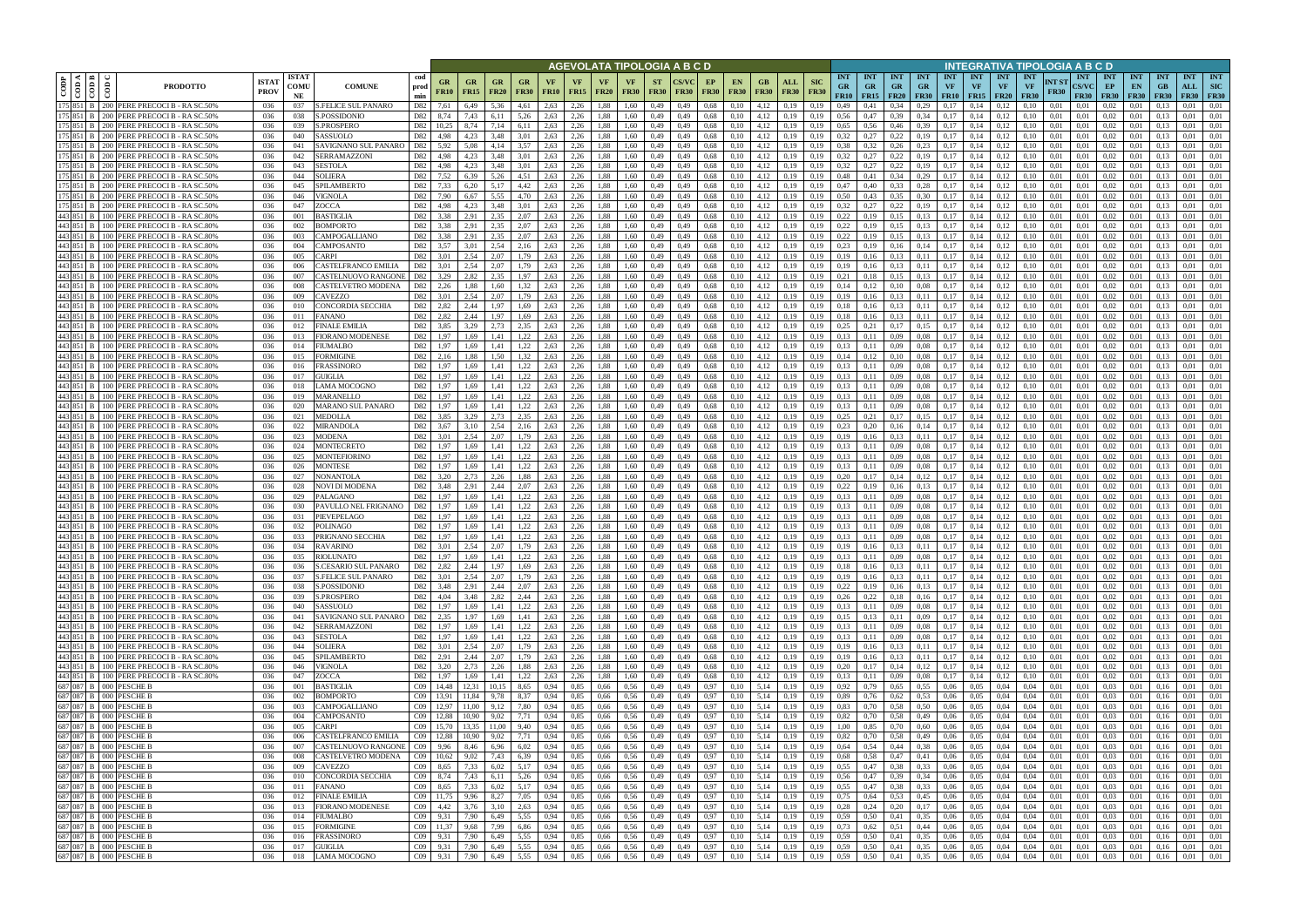|                |                               |                                                                          |                             |                            |                                                                    |                      |                          |                   |                                  |                   |                   |                          | AGEVOLATA TIPOLOGIA A B C D                    |                          |              |                   |                          |                        |                                           |                           |                                                                  |                                        |                         |                                        |                                 |                                 |                                 | NTEGRATIVA TIPOLOGIA A B C D                     |                      |                                           |                                          |                                 |                                 |                                  |                                         |
|----------------|-------------------------------|--------------------------------------------------------------------------|-----------------------------|----------------------------|--------------------------------------------------------------------|----------------------|--------------------------|-------------------|----------------------------------|-------------------|-------------------|--------------------------|------------------------------------------------|--------------------------|--------------|-------------------|--------------------------|------------------------|-------------------------------------------|---------------------------|------------------------------------------------------------------|----------------------------------------|-------------------------|----------------------------------------|---------------------------------|---------------------------------|---------------------------------|--------------------------------------------------|----------------------|-------------------------------------------|------------------------------------------|---------------------------------|---------------------------------|----------------------------------|-----------------------------------------|
| $_{\rm{copp}}$ | ≺ I ⊨<br>$\frac{1}{\sqrt{2}}$ | <b>PRODOTTO</b>                                                          | <b>ISTAT</b><br><b>PROV</b> | <b>ISTAT</b><br>COMU<br>NE | cod<br><b>COMUNE</b><br>prod<br>min                                | GR<br><b>FR10</b>    | <b>GR</b><br><b>FR15</b> | GR<br><b>FR20</b> | GR<br><b>FR30</b>                | VF<br><b>FR10</b> | VF<br><b>FR15</b> | <b>VF</b><br><b>FR20</b> | <b>VF</b><br><b>FR30</b>                       | <b>ST</b><br><b>FR30</b> | FR30         | EP<br><b>FR30</b> | <b>EN</b><br><b>FR30</b> | GВ<br><b>FR30</b>      | <b>ALL</b><br><b>FR30</b>                 | <b>SIC</b><br><b>FR30</b> | <b>INT</b><br><b>GR</b><br>FR10                                  | <b>INT</b><br><b>GR</b><br>$FR15$ FR20 | <b>INT</b><br><b>GR</b> | <b>INT</b><br><b>GR</b><br><b>FR30</b> | <b>INT</b><br>VF<br><b>FR10</b> | <b>INT</b><br>VF<br><b>FR15</b> | <b>INT</b><br>VF<br><b>FR20</b> | <b>INT</b><br><b>VF</b><br><b>FR30</b>           | NT ST<br><b>FR30</b> | <b>INT</b><br><b>CS/VC</b><br><b>FR30</b> | <b>INT</b><br>EP<br><b>FR30</b>          | <b>INT</b><br>EN<br><b>FR30</b> | <b>INT</b><br>GB<br><b>FR30</b> | <b>INT</b><br>ALL<br><b>FR30</b> | <b>INT</b><br><b>SIC</b><br><b>FR30</b> |
|                | 687 087 B                     | 687 087 B 000 PESCHE B<br>000 PESCHE E                                   | 036                         | 019                        | MARANELLO<br>$C_{09}$                                              | 9.31                 | 7.90<br>7.90             | 6.49              | 5.55                             | 0.94              | 0,85              | 0,66                     | 0.56<br>0.56                                   | 0,49                     | 0.49         | 0.97              | 0.10                     | 5,14                   | 0.19                                      | 0.19                      | 0.59                                                             | 0.50<br>0.50                           | 0.41                    | 0.35                                   | 0.06<br>0.06                    | 0.05<br>0.05                    | 0.04                            | 0.04<br>0.04                                     | 0.01<br>0.01         | 0.01<br>0.01                              | 0.03<br>0.03                             | 0.01                            |                                 | 0.01<br>0.01                     | 0.01<br>0.01                            |
| 687 087        |                               | PESCHE E<br>000 <sub>1</sub>                                             | 036<br>036                  | 020<br>021                 | MARANO SUL PANARO<br>C <sub>09</sub><br>MEDOLLA<br>C <sub>09</sub> | 9.31<br>8,74         | 7,43                     | 6,49<br>6.11      | 5.55<br>5,26                     | 0.94<br>0.94      | 0,85<br>0,85      | 0,66<br>0,66             | 0.56                                           | 0,49<br>0,49             | 0,49         | 0.97<br>0.97      | 0.10<br>0.10             | 5,14<br>5,14           | 0,19<br>0,19                              | 0.19                      | 0.59<br>0,56                                                     |                                        | 0,41<br>0,39            | 0.35<br>0.34                           | ).06                            | 0.05                            | 0.04                            | 0.04                                             | 0.01                 | 0.01                                      | 0.03                                     |                                 | 0.16                            | 0.01                             | 0.01                                    |
|                | 687 087 B                     | 000 PESCHE E                                                             | 036                         | 022                        | MIRANDOLA<br>C <sub>09</sub>                                       | 15.04                |                          | 10.53             | 9.02                             | 0.94              | 0,85              | 0,66                     | 0.56                                           | 0,49                     | 0,49         | 0.97              | 0.10                     | 5,14                   | 0,19                                      | 0.19                      | 0.96                                                             | 0,82                                   | 0,67                    | 0.58                                   | 0,06                            | 0.05                            | 0,04                            | 0.04                                             | 0,01                 | 0.01                                      | 0.03                                     | 0.01                            | 0.16                            | 0.01                             | 0.01                                    |
|                | 687 087 B                     | 000 PESCHE E                                                             | 036                         | 023                        | MODENA<br>C <sub>09</sub>                                          | 12.88                | 10.90                    | 9.02              | 7.71                             | 0.94              | 0.85              | 0,66                     | 0.56                                           | 0,49                     | 0.49         | 0.97              | 0.10                     | 5.14                   | 0.19                                      | 0.19                      | 0.82                                                             | 0.70                                   | 0,58                    | 0.49                                   | 0.06                            | 0.05                            | 0.04                            | 0.04                                             | 0.01                 | 0.01                                      | 0.03                                     | 0.01                            |                                 | 0.01                             | 0.01                                    |
| 687 087        | 687 087 B                     | 000 PESCHE E<br>PESCHE E<br>DOC                                          | 036<br>036                  | 024<br>025                 | MONTECRETO<br>C09<br>MONTEFIORINO<br>CO9                           | 9.31<br>9.31         | 7,90<br>7.90             | 6,49<br>6.49      | 5,55<br>5.55                     | 0,94<br>0.94      | 0,85<br>0.85      | 0,66<br>0.66             | 0,56<br>0.56                                   | 0,49<br>0.49             | 0,49         | 0,97<br>0.97      | 0,10                     | 5,14<br>5.14           | 0,19<br>0.19                              | 0,19                      | 0,59<br>0.59                                                     | 0.50<br>0.50                           | 0,41<br>0.41            | 0.35<br>0.35                           | 0,06<br>0.06                    | 0,05<br>0.05                    | 0,04<br>0.04                    | 0.04<br>0.04                                     | 0,01<br>0.01         | 0,01<br>0.01                              | 0.03<br>0.03                             | 0,01<br>0.01                    | 0.16                            | 0,01<br>0.01                     | 0,01<br>0.01                            |
| 687 087        |                               | 000 PESCHE E                                                             | 036                         | 026                        | $C_{09}$<br>MONTESE                                                | 9.31                 | 7.90                     | 6.49              | 5.55                             | 0.94              | 0,85              | 0,66                     | 0.56                                           | 0,49                     | 0.49         | 0.97              | 0.10                     | 5.14                   | 0,19                                      | 0.19                      | 0.59                                                             | 0.50                                   | 0.41                    | 0.35                                   | 0.06                            | 0.05                            | 0.04                            | 0.04                                             | 0.01                 | 0.01                                      | 0.03                                     | 0.01                            | 01                              | 0.01                             | 0.01                                    |
| 687 087        |                               | <b>PESCHE E</b><br>DOO 1                                                 | 036                         | 027                        | NONANTOLA<br>CO9                                                   | 9.31                 | 7.90                     | 6,49              | 5,55                             | 0.94              | 0,85              | 0,66                     | 0,56                                           | 0,49                     | 0.49         | 0.97              | 0.10                     | 5.14                   | 0,19                                      | 0.19                      | 0.59                                                             | 0.50                                   | 0.41                    | 0.35                                   | 0.06                            | 0.05                            | 0.04                            | 0.04                                             | 0.01                 | 0.01                                      | 0.03                                     | 0.01                            |                                 | 0.01                             | 0,01                                    |
|                | 687 087 B                     | 000 PESCHE E                                                             | 036                         | 028                        | NOVI DI MODENA<br>CO9                                              | 8.08                 | 6.86                     | 5.64              | 4,89                             | 0.94              | 0.85              | 0.66                     | 0.56                                           | 0,49                     | 0.49         | 0.97              | 0.10                     | 5.14                   | 0.19                                      | 0.19                      | 0.52                                                             | 0,44                                   | 0.36                    | 0.31                                   | 0.06                            | 0.05                            | 0.04                            | 0.04                                             | 0.01                 | 0.01                                      | 0.03                                     | 0.01                            | 0.16                            | 0.01                             | 0.01                                    |
|                | 687 087 B<br>687 087 B        | 000 PESCHE B<br>000 PESCHE E                                             | 036<br>036                  | 029<br>-030                | PALAGANO<br>$C_{09}$<br>C <sub>09</sub><br>PAVULLO NEL FRIGNANO    | 9.31<br>9,31         | 7.90<br>7,90             | 6.49<br>6.49      | 5.55<br>5,55                     | 0.94<br>0.94      | 0.85<br>0,85      | 0.66<br>0,66             | 0.56<br>0.56                                   | 0,49<br>0,49             | 0.49<br>0.49 | 0.97<br>0,97      | 0.10<br>0,10             | 5.14<br>5.14           | 0.19<br>0,19                              | 0.19<br>0.19              | 0.59<br>0.59                                                     | 0.50<br>0,50                           | 0.41<br>0,41            | 0.35<br>0.35                           | 0.06<br>0,06                    | 0.05<br>0.05                    | 0.04<br>0,04                    | 0.04<br>0.04                                     | 0.01<br>0.01         | 0.01<br>0.01                              | 0.03<br>0,03                             | 0.01<br>0,01                    | 0.16<br>0.16                    | 0.01<br>0.01                     | 0.01<br>0.01                            |
| 687 087        |                               | <b>PESCHE E</b>                                                          | 036                         | 031                        | PIEVEPELAGO<br>CO9                                                 | 9,31                 | 7.90                     | 6.49              | 5.55                             | 0.94              | 0,85              | 0,66                     | 0.56                                           | 0,49                     | 0.49         | 0.97              | 0.10                     | 5,14                   | 0,19                                      | 0.19                      | 0.59                                                             | 0.50                                   | 0,41                    | 0.35                                   | 0,06                            | 0.05                            | 0,04                            | 0.04                                             | 0.01                 | 0,01                                      | 0.03                                     | 0,01                            | 0.16                            | 0.01                             | 0,01                                    |
|                | 687 087 B                     | <b>PESCHE E</b><br>000 <sup>1</sup>                                      | 036                         | 032                        | POLINAGO<br>CO9                                                    | 9.31                 | 7,90                     | 6.49              | 5,55                             | 0.94              | 0,85              | 0,66                     | 0,56                                           | 0,49                     | 0.49         | 0,97              | 0.10                     | 5,14                   | 0,19                                      | 0,19                      | 0.59                                                             | 0,50                                   | 0,41                    | 0.35                                   | 0,06                            | 0.05                            | 0,04                            | 0.04                                             | 0,01                 | 0.01                                      | 0.03                                     | 0,01                            | 0.16                            | 0.01                             | 0,01                                    |
|                | 687 087 B                     | PESCHE E<br>000 I                                                        | 036                         | 033                        | PRIGNANO SECCHIA<br>CO9                                            | 9,31                 | 7,90                     | 6,49              | 5,55                             | 0,94              | 0,85              | 0,66                     | 0,56                                           | 0,49                     | 0,49         | 0,97              | 0,10                     | 5,14                   | 0,19                                      | 0.19                      | 0.59                                                             | 0,50                                   | 0,41                    | 0,35                                   | 0,06                            | 0,05                            | 0,04                            | 0,04                                             | 0,01                 | 0,01                                      | 0,03                                     | 0,01                            | 0,16                            | 0,01                             | 0,01                                    |
| 687 087        | 687 087 B                     | PESCHE E<br>PESCHE E                                                     | 036<br>036                  | 034<br>035                 | C <sub>09</sub><br>RAVARINO<br>C <sub>09</sub><br>RIOLUNATO        | 13.16<br>9.31        | 11.19<br>7.90            | 9.21<br>6,49      | 7,90<br>5,55                     | 0.94<br>0.94      | 0,85<br>0,85      | 0,66<br>0,66             | 0.56<br>0.56                                   | 0,49<br>0,49             | 0.49<br>0.49 | 0,97<br>0,97      | 0.10<br>0.10             | 5,14<br>5,14           | 0,19<br>0,19                              | 0.19<br>0.19              | 0,84<br>0,59                                                     | 0.71<br>0.50                           | 0,59<br>0,41            | 0,50<br>0.35                           | 0,06<br>0,06                    | 0,05<br>0,05                    | 0,04<br>0,04                    | 0.04<br>0.04                                     | 0.01<br>0.01         | 0.01<br>0.01                              | 0.03<br>0,03                             | 0,01<br>0,01                    | 0.16<br>0.16                    | 0.01<br>0,01                     | 0.01<br>0.01                            |
| 687 087        |                               | PESCHE E                                                                 | 036                         | 036                        | C <sub>09</sub><br>S.CESARIO SUL PANARO                            | 14,19                | 12,03                    | 9,96              | 8,55                             | 0,94              | 0,85              | 0,66                     | 0,56                                           | 0,49                     | 0.49         | 0,97              | 0.10                     | 5,14                   | 0,19                                      | 0,19                      | 0,91                                                             | 0,77                                   | 0,64                    | 0,55                                   | 0,06                            | 0,05                            | 0,04                            | 0,04                                             | 0,01                 | 0,01                                      | 0,03                                     | 0,01                            | 0.16                            | 0,01                             | 0,01                                    |
|                | 687 087 B                     | 000 PESCHE E                                                             | 036                         | 037                        | <b>S.FELICE SUL PANARO</b><br>C <sub>09</sub>                      | 11.75                | 9.96                     | 8.27              | 7,05                             | 0.94              | 0,85              | 0.66                     | 0.56                                           | 0,49                     | 0.49         | 0,97              | 0.10                     | 5,14                   | 0.19                                      | 0.19                      | 0.75                                                             | 0.64                                   | 0,53                    | 0.45                                   | 0.06                            | 0.05                            | 0.04                            | 0.04                                             | 0.01                 | 0.01                                      | 0.03                                     | 0.01                            | 0.16                            | 0.01                             | 0.01                                    |
|                | 687 087 B                     | <b>PESCHE B</b><br>000 <sub>1</sub>                                      | 036                         | 038                        | $C_{09}$<br>S.POSSIDONIO                                           | 11.37                | 9.68                     | 7.99              | 6,86                             | 0.94              | 0.85              | 0.66                     | 0.56                                           | 0.49                     | 0.49         | 0,97              | 0.10                     | 5.14                   | 0.19                                      | 0.19                      | 0.73                                                             | 0,62                                   | 0,51                    | 0.44                                   | 0.06                            | 0.05                            | 0.04                            | 0.04                                             | 0.01                 | 0.01                                      | 0.03                                     | 0.01                            |                                 | 0.01                             | 0.01                                    |
| 687 087        | 687 087 B                     | 000 PESCHE E<br><b>PESCHE I</b>                                          | 036<br>036                  | 039<br>040                 | C <sub>09</sub><br>S.PROSPERO<br>C <sub>09</sub><br><b>ASSUOLO</b> | 10.62<br>9.31        | 9,02<br>7.90             | 7,43<br>6.49      | 6,39<br>5.55                     | 0,94<br>0.94      | 0,85<br>0.85      | 0,66<br>0.66             | 0,56<br>0.56                                   | 0,49<br>0.49             | 0.49         | 0,97<br>0.97      | 0.10<br>0.10             | 5,14<br>5.14           | 0,19<br>0.19                              | 0,19                      | 0.68<br>0.59                                                     | 0,58<br>0.50                           | 0,47<br>0.41            | 0,41<br>0.35                           | 0,06<br>0.06                    | 0.05<br>0.05                    | 0,04<br>0.04                    | 0,04<br>0.04                                     | 0.01<br>0.01         | 0.01<br>0.01                              | 0,03<br>0.03                             | 0,01<br>0.0                     | 0.16                            | 0,01<br>0.01                     | 0.01<br>0.01                            |
|                | 687 087 B                     | <b>PESCHE I</b><br>000 <sub>1</sub>                                      | 036                         | 041                        | CO9<br>AVIGNANO SUL PANARO                                         |                      |                          | 7.80              | 6.67                             | 0.94              | 0,85              | 0.66                     | 0.56                                           | 0,49                     |              | 0,97              | 0.10                     | 5.14                   | 0.19                                      |                           | 0.71                                                             | 0.60                                   | 0.50                    | 0,43                                   | 0.06                            | 0.05                            | 0.04                            | 0.04                                             | 0.01                 | 0.01                                      | 0.03                                     | 0.0                             |                                 | 0.01                             | 0.01                                    |
| 687 087        |                               | PESCHE I<br>DOO 1                                                        | 036                         | 042                        | SERRAMAZZONI<br>C <sub>09</sub>                                    | 9.31                 | 7.90                     | 6.49              | 5.55                             | 0.94              | 0.85              | 0.66                     | 0.56                                           | 0,49                     |              | 0.97              | 0.10                     | 5.14                   | 0.19                                      |                           | 0,59                                                             | 0.50                                   | 0.41                    | 0.35                                   | 0.06                            | 0.05                            | 0.04                            | 0.04                                             | 0.01                 | 0.01                                      | 0.03                                     | 0.0                             |                                 | 0.01                             | 0.01                                    |
|                | 687 087 B                     | 000 PESCHE E                                                             | 036                         | 043                        | SESTOLA<br>$C_{09}$                                                | 9,31                 | 7.90                     | 6,49              | 5.55                             | 0.94              | 0,85              | 0,66                     | 0.56                                           | 0,49                     | 0,49         | 0.97              | 0,10                     | 5,14                   | 0,19                                      | 0,19                      | 0.59                                                             | 0.50                                   | 0,41                    | 0.35                                   | 0,06                            | 0.05                            | 0,04                            | 0,04                                             | 0.01                 | 0,01                                      | 0.03                                     | 0.01                            | 0.16                            | 0.01                             | 0.01                                    |
|                | 687 087 B<br>687 087 B        | 000 PESCHE B<br>000 PESCHE E                                             | 036<br>036                  | 044<br>045                 | SOLIERA<br>C <sub>09</sub><br>SPILAMBERTO<br>C <sub>09</sub>       |                      | 9.40<br>10,53            | 7.80<br>8,65      | 6,67<br>7,43                     | 0.94<br>0,94      | 0.85<br>0,85      | 0,66<br>0,66             | 0.56<br>0.56                                   | 0,49<br>0,49             | 0.49<br>0,49 | 0.97<br>0.97      | 0.10<br>0,10             | 5.14<br>5,14           | 0.19<br>0,19                              | 0.19                      | 0,71<br>0,79                                                     | 0.60<br>0.67                           | 0.50<br>0,55            | 0.43<br>0,47                           | 0.06<br>0.06                    | 0.05<br>0.05                    | 0.04<br>0,04                    | 0.04<br>0,04                                     | 0.01<br>0,01         | 0.01<br>0,01                              | 0.03<br>0.03                             | 0.01<br>0.01                    |                                 | 0.01<br>0.01                     | 0.01<br>0.01                            |
| 687 087        |                               | PESCHE E<br>ാററ                                                          | 036                         | 046                        | VIGNOLA<br>C <sub>09</sub>                                         | 9.96                 | 8.46                     | 6.96              | 6.02                             | 0.94              | 0.85              | 0,66                     | 0.56                                           | 0,49                     |              | 0.97              |                          | 5.14                   | 0.19                                      |                           | 0,64                                                             |                                        | 0.44                    | 0.38                                   | 0.06                            | 0.05                            |                                 | 0.04                                             |                      | 0.01                                      | 0.03                                     | 0.01                            |                                 | 0.01                             | 0.01                                    |
| 687 087        |                               | 000 PESCHE E                                                             | 036                         | 047                        | ZOCCA<br>C <sub>09</sub>                                           | 9.31                 | 7.90                     | 6,49              | 5,55                             | 0.94              | 0,85              | 0,66                     | 0.56                                           | 0,49                     | 0.49         | 0.97              | 0.10                     | 5,14                   | 0,19                                      | 0.19                      | 0,59                                                             | 0.50                                   | 0.41                    | 0.35                                   | 0,06                            | 0.05                            | 0,04                            | 0.04                                             | 0.01                 | 0.01                                      | 0.03                                     | 0.01                            |                                 | 0.01                             | 0.01                                    |
|                | 087                           | PESCHE B - RA SC.50%<br>200 I                                            | 036                         | 001                        | BASTIGLIA<br>D85                                                   | 7,24                 | 6,11                     | 5.08              | 4,32                             | 0.94              | 0,85              | 0,66                     | 0,56                                           | 0,49                     | 0.49         | 0,97              | 0.10                     | 5,14                   | 0,19                                      | 0.19                      | 0,46                                                             | 0.39                                   | 0,32                    | 0,28                                   | 0.06                            | 0,05                            | 0.04                            | 0.04                                             | 0.01                 | 0.01                                      | 0.03                                     | 0,01                            |                                 | 0.01                             | 0.01                                    |
| 247 087        | 247 087 B                     | 200 PESCHE B - RA SC.50%<br>PESCHE B - RA SC.50%<br>200 I                | 036<br>036                  | 002<br>003                 | D85<br>BOMPORTO<br>CAMPOGALLIANO<br>D85                            | 6,96<br>6,49         | 5,92<br>5.55             | 4.89<br>4.51      | 4,14<br>3.85                     | 0.94<br>0.94      | 0,85<br>0.85      | 0,66<br>0.66             | 0.56<br>0.56                                   | 0,49                     | 0.49         | 0.97<br>0.97      | 0.10<br>0.10             | 5.14<br>5.14           | 0.19<br>0.19                              | 0.19<br>0.19              | 0.44<br>0,41                                                     | 0.38<br>0.35                           | 0.31<br>0,29            | 0.26<br>0.25                           | 0.06<br>0.06                    | 0.05<br>0.05                    | 0.04<br>0.04                    | 0.04<br>0.04                                     | 0.01<br>0.01         | 0.01<br>0.01                              | 0.03<br>0.03                             | 0.01<br>0.01                    | 0.16                            | 0.01<br>0.01                     | 0.01<br>0.01                            |
|                | 247 087 B                     | 200 PESCHE B - RA SC.50%                                                 | 036                         | 004                        | D85<br>CAMPOSANTO                                                  | 6,49                 | 5,55                     | 4.51              | 3,85                             | 0.94              | 0,85              | 0,66                     | 0,56                                           | 0,49<br>0,49             | 0.49         | 0,97              | 0.10                     | 5.14                   | 0,19                                      | 0.19                      | 0,41                                                             | 0,35                                   | 0,29                    | 0.25                                   | 0.06                            | 0.05                            | 0,04                            | 0.04                                             | 0.01                 | 0.01                                      | 0.03                                     | 0.01                            | 0.16                            | 0.01                             | 0.01                                    |
|                | 247 087 B                     | PESCHE B - RA SC.50%<br>200 I                                            | 036                         | 005                        | D85<br>CARPI                                                       | 7.90                 | 6.67                     | 5.55              | 4.70                             | 0.94              | 0.85              | 0.66                     | 0.56                                           | 0,49                     | 0.49         | 0.97              | 0.10                     | 5.14                   | 0.19                                      | 0.19                      | 0.50                                                             | 0.43                                   | 0.35                    | 0.30                                   | 0.06                            | 0.05                            | 0.04                            | 0.04                                             | 0.01                 | 0.01                                      | 0.03                                     | 0.01                            | -0.1                            | 0.01                             | 0.01                                    |
|                | 247 087 B                     | 200 PESCHE B - RA SC.50%                                                 | 036                         | 006                        | CASTELFRANCO EMILIA<br>D85                                         | 6,49                 | 5.55                     | 4.51              | 3,85                             | 0.94              | 0.85              | 0,66                     | 0.56                                           | 0,49                     | 0.49         | 0,97              | 0.10                     | 5.14                   | 0.19                                      | 0.19                      | 0.41                                                             | 0,35                                   | 0,29                    | 0,25                                   | 0.06                            | 0.05                            | 0.04                            | 0.04                                             | 0.01                 | 0.01                                      | 0.03                                     | 0.01                            | 0.16                            | 0.01                             | 0.01                                    |
| 247 087        | 247 087 B                     | 200 PESCHE B - RA SC.50%<br>200 I                                        | 036                         | 007                        | CASTELNUOVO RANGONE<br>D85<br>D85                                  | 4,98                 | 4,23<br>4,51             | 3,48<br>3.76      | 3,01                             | 0.94<br>0.94      | 0,85              | 0.66                     | 0,56<br>0.56                                   | 0,49                     | 0.49<br>0.49 | 0,97              | 0,10<br>0.10             | 5,14                   | 0,19                                      | 0.19<br>0.19              | 0,32<br>0.34                                                     | 0,27                                   | 0,22                    | 0,19                                   | 0.06                            | 0.05                            | 0,04                            | 0.04<br>0.04                                     | 0.01                 | 0.01<br>0.01                              | 0,03<br>0.03                             | 0,01                            | 0.16                            | 0.01<br>0.01                     | 0,01<br>0,01                            |
| 247 087        |                               | PESCHE B - RA SC.50%<br>PESCHE B - RA SC.50%<br>200 I                    | 036<br>036                  | 008<br>009                 | CASTELVETRO MODENA<br>CAVEZZO<br>D85                               | 5,36<br>4,32         | 3,67                     | 3,01              | 3,20<br>2,63                     | 0.94              | 0,85<br>0,85      | 0,66<br>0,66             | 0.56                                           | 0,49<br>0,49             | 0.49         | 0,97<br>0.97      | 0.10                     | 5,14<br>5,14           | 0,19<br>0,19                              | 0.19                      | 0,28                                                             | 0,29<br>0,23                           | 0,24<br>0,19            | 0,20<br>0,17                           | 0,06<br>0.06                    | 0,05<br>0.05                    | 0,04<br>0,04                    | 0.04                                             | 0,01<br>0.01         | 0.01                                      | 0.03                                     | 0,01<br>0,01                    | 0.16<br>0.16                    | 0,01                             | 0,01                                    |
| 247 087        |                               | PESCHE B - RA SC.50%<br>200 I                                            | 036                         | 010                        | CONCORDIA SECCHIA<br>D85                                           | 4,42                 | 3,76                     | 3,10              | 2,63                             | 0,94              | 0,85              | 0,66                     | 0,56                                           | 0,49                     | 0,49         | 0,97              | 0,10                     | 5,14                   | 0,19                                      | 0,19                      | 0,28                                                             | 0,24                                   | 0,20                    | 0,17                                   | 0,06                            | 0,05                            | 0,04                            | 0,04                                             | 0,01                 | 0,01                                      | 0,03                                     | 0,01                            | 0,16                            | 0,01                             | 0,01                                    |
|                | 247 087 B                     | 200 PESCHE B - RA SC.50%                                                 | 036                         | 011                        | D85<br>FANANO                                                      | 4,32                 | 3,67                     | 3,01              | 2,63                             | 0.94              | 0,85              | 0,66                     | 0.56                                           | 0,49                     | 0.49         | 0,97              | 0.10                     | 5,14                   | 0,19                                      | 0.19                      | 0,28                                                             | 0.23                                   | 0,19                    | 0,17                                   | 0,06                            | 0.05                            | 0,04                            | 0.04                                             | 0.01                 | 0.01                                      | 0,03                                     | 0,01                            | 0.16                            | 0,01                             | 0,01                                    |
|                | 247 087 B<br>247 087 B        | PESCHE B - RA SC.50%<br>200 I                                            | 036                         | 012<br>013                 | FINALE EMILIA<br>D85<br>D85                                        | 5,92<br>2,26         | 5,08                     | 4.14              | 3,57                             | 0,94              | 0,85<br>0,85      | 0,66                     | 0,56                                           | 0,49                     | 0.49         | 0,97              | 0.10                     | 5,14                   | 0,19                                      | 0.19                      | 0,38<br>0,14                                                     | 0.32                                   | 0,26                    | 0,23                                   | 0,06                            | 0.05                            | 0,04                            | 0.04                                             | 0,01<br>0.01         | 0.01                                      | 0,03                                     | 0,01                            | 0.16                            | 0,01                             | 0,01<br>0,01                            |
| 247 087        |                               | 200 PESCHE B - RA SC.50%<br>PESCHE B - RA SC.50%<br>200 I                | 036<br>036                  | 014                        | FIORANO MODENESE<br>FIUMALBO<br>D85                                | 4.70                 | 1,88<br>4.04             | 1,60<br>3.29      | 1,32<br>2,82                     | 0,94<br>0.94      | 0.85              | 0,66<br>0.66             | 0,56<br>0.56                                   | 0,49<br>0.49             | 0.49<br>0.49 | 0,97<br>0.97      | 0,10<br>0.10             | 5,14<br>5.14           | 0,19<br>0.19                              | 0.19                      | 0.30                                                             | 0,12<br>0.26                           | 0,10<br>0.21            | 0.08<br>0.18                           | 0,06<br>0.06                    | 0,05<br>0.05                    | 0,04<br>0.04                    | 0,04<br>0.04                                     | 0.01                 | 0,01<br>0.01                              | 0,03<br>0.03                             | 0,01<br>0.01                    | 0.16                            | 0,01<br>0.01                     | 0.01                                    |
|                |                               | 247 087 B 200 PESCHE B - RA SC.50%                                       | 036                         | 015                        | D85<br>FORMIGINE                                                   | 5.73                 | 4.89                     | 4.04              | 3,48                             | 0.94              | 0,85              | 0,66                     | 0,56                                           | 0,49                     | 0.49         | 0,97              | 0.10                     | 5,14                   | 0,19                                      | 0,19                      | 0,37                                                             | 0.31                                   | 0,26                    | 0,22                                   | 0,06                            | 0,05                            | 0.04                            | 0.04                                             | 0.01                 | 0.01                                      | 0.03                                     | 0.01                            | 0.16                            | 0,01                             | 0,01                                    |
|                |                               | 247 087 B 200 PESCHE B - RA SC.50%                                       | 036                         | 016                        | D85<br><b>FRASSINORO</b>                                           | 4.70                 | 4.04                     | 3.29              | 2,82                             | 0.94              | 0.85              | 0,66                     | 0,56                                           | 0,49                     | 0.49         | 0.97              | 0.10                     | 5.14                   | 0,19                                      | 0,19                      | 0.30                                                             | 0,26                                   | 0,21                    | 0.18                                   | 0.06                            | 0.05                            | 0.04                            | 0.04                                             | 0.01                 | 0.01                                      | 0.03                                     | 0.01                            | 0.16                            | 0.01                             | 0.01                                    |
|                |                               | 247 087 B 200 PESCHE B - RA SC.50%<br>247 087 B 200 PESCHE B - RA SC.50% | 036<br>036                  | 017<br>018                 | <b>GUIGLIA</b><br><b>LAMA MOCOGNO</b>                              | D85 4,70<br>D85 4,70 | 4,04<br>4,04             | 3,29<br>3,29      | 2,82<br>2,82                     | 0,94<br>0,94      | 0,85<br>0,85      | 0,66 0,56<br>$0,66$ 0.56 |                                                | 0,49<br>0,49             | 0,49<br>0,49 | 0,97              | 0,10<br>0,10             | 5,14 0,19<br>5,14 0,19 |                                           | 0,19<br>0,19              | 0,30<br>0,30                                                     | 0,26<br>0,26                           | 0,21<br>0,21            | 0,18<br>0,18                           | 0,06<br>0,06                    | 0,05<br>0,05                    | 0,04<br>0,04                    | 0,04<br>0,04                                     | 0,01<br>0,01         | 0,01<br>0,01                              | $0.03 \qquad 0.01$<br>$0.03 \qquad 0.01$ |                                 | 0,16<br>0,16                    | 0,01<br>0,01                     | 0,01<br>0.01                            |
|                |                               | 247 087 B 200 PESCHE B - RA SC.50%                                       | 036                         | 019                        | <b>MARANELLO</b>                                                   | D85 4,70             | 4,04                     | 3,29              | 2,82                             | 0,94              | 0,85              | $0,66$ 0.56              |                                                | 0,49                     | 0,49         | 0,97<br>0,97      | 0,10                     | 5,14 0,19              |                                           | 0,19                      | 0,30                                                             | $0,26$ $0,21$                          |                         | 0,18                                   | 0,06                            | 0,05                            | 0,04                            | 0,04                                             | 0,01                 | 0,01                                      | $0,03$ $0,01$                            |                                 | 0,16                            | 0,01                             | 0,01                                    |
|                |                               | 247 087 B 200 PESCHE B - RA SC.50%                                       | 036                         | 020                        | <b>MARANO SUL PANARO</b>                                           | D85 4,70             | 4,04                     | 3,29              | 2,82 0,94                        |                   | 0,85              |                          | 0,66 0,56                                      | 0,49                     | 0,49         | 0,97              | 0,10                     | 5,14 0,19              |                                           | 0,19                      | $0,30$ $0,26$ $0,21$ $0,18$                                      |                                        |                         |                                        |                                 | $0.06\qquad 0.05$               | 0,04                            | 0,04                                             | 0,01                 | 0.01                                      | $0,03$ $0,01$                            |                                 | 0,16                            | 0,01                             | 0,01                                    |
|                |                               | 247 087 B 200 PESCHE B - RA SC.50%                                       | 036                         | 021                        | <b>MEDOLLA</b>                                                     | D85 4,42             | 3,76                     | 3,10              | 2,63 0,94                        |                   | 0,85              | 0,66 0,56                |                                                | 0,49                     | 0,49         | 0,97              | 0,10                     | 5,14 0,19              |                                           | 0,19                      | 0,28                                                             | $0,24$ $0,20$                          |                         | 0,17                                   | 0,06                            | 0,05                            | 0,04                            | 0,04                                             | 0,01                 | 0.01                                      | $0.03 \qquad 0.01$                       |                                 | 0,16                            | 0.01                             | 0,01                                    |
|                |                               | 247 087 B 200 PESCHE B - RA SC.50%<br>247 087 B 200 PESCHE B - RA SC.50% | 036<br>036                  | 022<br>023                 | <b>MIRANDOLA</b><br><b>MODENA</b>                                  | D85 7,52<br>D85 6,49 | 6,39<br>5,55             | 5,26<br>4,51      | 4,51<br>3,85                     | 0,94<br>0,94      | 0,85<br>0,85      | 0,66 0,56<br>0,66 0,56   |                                                | 0,49<br>0,49             | 0,49<br>0,49 | 0,97<br>0,97      | 0,10<br>0,10             | 5,14 0,19<br>5,14 0,19 |                                           | 0,19<br>0,19              | 0,48<br>0,41                                                     | 0,41<br>$0,35$ $0,29$                  | 0,34                    | 0,29<br>0,25                           | 0,06<br>0,06                    | 0,05<br>0,05                    | 0,04<br>0,04                    | 0,04<br>0,04                                     | 0,01<br>0,01         | 0,01<br>0,01                              | 0,03<br>0,03                             | 0,01<br>0,01                    | 0,16<br>0,16                    | 0,01<br>0.01                     | 0,01<br>0,01                            |
|                |                               | 247 087 B 200 PESCHE B - RA SC.50%                                       | 036                         | 024                        | <b>MONTECRETO</b>                                                  | D85 4,70             | 4,04                     | 3,29              | 2,82                             | 0,94              | 0,85              |                          | $0,66$ 0.56                                    | 0,49                     | 0,49         | 0,97              | 0,10                     | 5,14 0,19              |                                           | 0,19                      | 0,30                                                             | $0,26$ $0,21$                          |                         | 0,18                                   | 0,06                            | 0,05                            | 0,04                            | 0,04                                             | 0,01                 | 0,01                                      | 0,03                                     | 0,01                            | 0,16                            | 0.01                             | 0.01                                    |
|                |                               | 247 087 B 200 PESCHE B - RA SC.50%                                       | 036                         | 025                        | <b>MONTEFIORINO</b>                                                | D85 4,70             | 4,04                     | 3,29              | 2,82 0,94                        |                   | 0,85              | 0,66 0,56                |                                                | 0,49                     | 0,49         | 0,97              | 0,10                     | 5,14 0,19              |                                           | 0,19                      | 0,30                                                             | $0,26$ $0,21$                          |                         | 0,18                                   |                                 | $0,06$ 0.05                     | 0,04                            | 0,04                                             | 0,01                 | 0,01                                      | 0,03                                     | 0,01                            | 0,16                            | 0,01                             | 0,01                                    |
|                |                               | 247 087 B 200 PESCHE B - RA SC.50%                                       | 036                         | 026                        | <b>MONTESE</b>                                                     | D85 4,70             |                          | 4,04 3,29         | 2,82 0,94                        |                   | 0,85              |                          | 0,66 0,56                                      | 0,49 0,49                |              | 0,97              |                          | $0,10$ $5,14$ $0,19$   |                                           |                           | $0,19$ $0,30$ $0,26$ $0,21$ $0,18$                               |                                        |                         |                                        |                                 | $0,06$ 0.05                     | 0,04                            | 0,04                                             | 0,01                 | 0,01                                      | $0,03$ $0,01$                            |                                 | 0,16                            |                                  | $0,01$ $0,01$                           |
|                |                               | 247 087 B 200 PESCHE B - RA SC.50%<br>247 087 B 200 PESCHE B - RA SC.50% | 036<br>036                  | 027<br>028                 | <b>NONANTOLA</b><br><b>NOVI DI MODENA</b>                          | D85 4,70<br>D85 4,04 |                          | $4,04$ $3,29$     | 2,82 0,94<br>3,48 2,82 2,44 0,94 |                   | 0,85<br>0,85      |                          | $0,66$ 0.56 0.49 0.49<br>$0,66$ 0.56 0.49 0.49 |                          |              | 0,97<br>0,97      | $0,10$ $5,14$ $0,19$     | $0,10$ $5,14$ $0,19$   |                                           |                           | $0,19$ $0,30$ $0,26$ $0,21$ $0,18$<br>$0,19$ 0.26 0.22 0.18 0.16 |                                        |                         |                                        |                                 | $0,06$ 0.05<br>$0,06$ 0.05      | 0,04<br>0,04                    | 0,04<br>0,04                                     | 0,01<br>0,01         | 0,01<br>0,01                              | $0,03$ $0,01$                            | $0,03$ 0.01 0.16                | 0,16                            |                                  | $0,01$ $0,01$<br>$0,01$ $0,01$          |
|                |                               | 247 087 B 200 PESCHE B - RA SC.50%                                       | 036                         | 029                        | PALAGANO                                                           | D85 4,70             |                          | 4,04 3,29         | 2,82 0,94                        |                   | 0,85              |                          | $0,66$ 0.56                                    | 0,49                     | 0,49         | 0,97              | 0,10                     | $5,14$ 0,19            |                                           | 0,19                      | $0,30$ $0,26$ $0,21$                                             |                                        |                         | 0,18                                   |                                 | $0,06$ 0.05                     | 0,04                            | 0,04                                             | 0,01                 | 0,01                                      | $0,03$ 0.01                              |                                 | 0,16                            |                                  | $0,01$ 0.01                             |
|                |                               | 247 087 B 200 PESCHE B - RA SC.50%                                       | 036                         | 030                        | PAVULLO NEL FRIGNANO                                               | D85 4,70             |                          | 4,04 3,29         | 2,82 0,94                        |                   | 0,85              |                          | 0,66 0,56                                      | 0,49                     | 0,49         | 0,97              | 0,10                     | 5,14 0,19              |                                           | 0,19                      | $0,30$ $0,26$ $0,21$ $0,18$                                      |                                        |                         |                                        |                                 | $0,06$ 0.05                     | 0,04                            | 0,04                                             | 0,01                 | 0,01                                      | $0,03$ $0,01$                            |                                 | 0,16                            | 0,01                             | 0,01                                    |
|                |                               | 247 087 B 200 PESCHE B - RA SC.50%                                       | 036                         | 031                        | PIEVEPELAGO                                                        | D85 4,70             |                          | 4,04 3,29         | 2,82 0,94                        |                   | 0,85              |                          | 0,66 0,56                                      | 0,49                     | 0,49         | 0,97              | 0,10                     | 5,14 0,19              |                                           | 0,19                      | $0,30$ $0,26$ $0,21$                                             |                                        |                         | 0,18                                   | 0,06                            | 0,05                            | 0,04                            | 0,04                                             | 0,01                 | 0,01                                      |                                          | $0,03$ 0.01 0.16                |                                 | 0.01                             | 0,01                                    |
|                |                               | 247 087 B 200 PESCHE B - RA SC.50%<br>247 087 B 200 PESCHE B - RA SC.50% | 036<br>036                  | 032<br>033                 | POLINAGO<br>PRIGNANO SECCHIA                                       | D85 4,70<br>D85 4,70 | 4,04<br>4,04             | 3,29<br>3,29      | 2,82<br>2,82 0,94                | 0.94              | 0,85<br>0,85      |                          | 0,66 0,56<br>$0,66$ 0.56                       | 0,49<br>0,49             | 0,49<br>0,49 | 0,97<br>0,97      | 0,10<br>0,10             | 5,14 0,19<br>5,14 0,19 |                                           | 0,19<br>0,19              | 0,30<br>0,30                                                     | $0,26$ $0,21$<br>$0,26$ $0,21$         |                         | 0,18<br>0,18                           | 0,06<br>0,06                    | 0,05<br>0,05                    | 0,04<br>0,04                    | 0,04<br>0,04                                     | 0,01<br>0,01         | 0,01<br>0,01                              | $0.03 \qquad 0.01$<br>$0.03 \qquad 0.01$ |                                 | 0,16<br>0,16                    | 0,01<br>0,01                     | 0,01<br>0,01                            |
|                |                               | 247 087 B 200 PESCHE B - RA SC.50%                                       | 036                         | 034                        | <b>RAVARINO</b>                                                    | D85 6,58             | 5,64                     | 4,61              | 3,95 0,94                        |                   | 0,85              |                          | 0,66 0,56                                      | 0,49                     | 0,49         | 0,97              | 0,10                     | 5,14 0,19              |                                           | 0,19                      | 0,42                                                             | $0,36$ $0,29$                          |                         | 0,25                                   | 0,06                            | 0,05                            | 0,04                            | 0,04                                             | 0,01                 | 0,01                                      | $0,03$ 0.01                              |                                 | 0,16                            | 0,01                             | 0,01                                    |
|                |                               | 247 087 B 200 PESCHE B - RA SC.50%                                       | 036                         | 035                        | RIOLUNATO                                                          | D85 4,70             | 4,04                     | 3,29              | 2,82 0,94                        |                   | 0,85              |                          | $0,66$ 0.56 0.49 0.49                          |                          |              | 0,97              | 0,10                     | 5,14 0,19              |                                           | 0,19                      | $0,30$ $0,26$ $0,21$ $0,18$                                      |                                        |                         |                                        |                                 | $0.06$ 0.05                     | 0,04                            | 0,04                                             | 0,01                 | 0,01                                      | $0.03 \qquad 0.01$                       |                                 | 0,16                            | 0,01                             | 0,01                                    |
|                |                               | 247 087 B 200 PESCHE B - RA SC.50%                                       | 036                         | 036                        | S.CESARIO SUL PANARO                                               | D85 7,14             | 6,11                     | 4,98              | 4,32 0,94                        |                   | 0,85              |                          | $0,66$ $0,56$ $0,49$ $0,49$                    |                          |              | 0,97              | 0,10                     | 5,14 0,19              |                                           |                           | $0,19$ 0.46 0.39 0.32 0.28                                       |                                        |                         |                                        |                                 | $0.06$ 0.05                     | 0,04                            | 0,04                                             | 0,01                 | 0.01                                      |                                          | $0.03$ $0.01$ $0.16$            |                                 | 0,01                             | 0,01                                    |
|                |                               | 247 087 B 200 PESCHE B - RA SC.50%<br>247 087 B 200 PESCHE B - RA SC.50% | 036<br>036                  | 037                        | <b>S.FELICE SUL PANARO</b>                                         | D85 5,92<br>D85 5,73 | 5,08                     | 4,14<br>4,89 4,04 | 3,57 0,94                        |                   | 0,85              |                          | $0,66$ 0.56 0.49 0.49                          |                          |              | 0,97              | 0,10                     | 5,14 0,19              |                                           | 0,19                      | $0,38$ $0,32$ $0,26$ $0,23$<br>$0,37$ 0,31 0,26 0,22             |                                        |                         |                                        |                                 | $0,06$ 0.05                     | 0,04                            | 0,04<br>0,04                                     | 0,01                 | 0,01<br>0.01                              |                                          | $0,03$ $0,01$ $0,16$            |                                 | 0,01<br>0,01                     | 0,01<br>0,01                            |
|                |                               | 247 087 B 200 PESCHE B - RA SC.50%                                       | 036                         | 038<br>039                 | S.POSSIDONIO<br>S.PROSPERO                                         | D85 5,36             |                          | $4,51$ $3,76$     | 3,48 0,94<br>3,20 0,94           |                   | 0,85<br>0,85      |                          | 0,66 0,56<br>$0,66$ $0,56$ $0,49$              | 0,49                     | 0,49<br>0.49 | 0,97<br>0,97      | 0,10<br>0,10             | 5,14 0,19<br>5,14 0,19 |                                           | 0,19<br>0,19              | $0,34$ 0,29 0,24 0,20                                            |                                        |                         |                                        |                                 | $0,06$ 0.05<br>$0,06$ 0.05      | 0,04<br>0,04                    | 0,04                                             | 0,01<br>0,01         | 0,01                                      | $0,03$ $0,01$<br>$0,03$ $0,01$           |                                 | 0.16<br>0,16                    | 0,01                             | 0,01                                    |
|                |                               | 247 087 B 200 PESCHE B - RA SC.50%                                       | 036                         | 040                        | SASSUOLO                                                           | D85 4,70             | 4,04                     | 3,29              | 2,82 0,94                        |                   | 0,85              |                          | $0,66$ 0.56 0.49                               |                          | 0,49         | 0,97              | 0,10                     | $5,14$ 0,19            |                                           | 0,19                      | $0,30$ $0,26$ $0,21$ $0,18$                                      |                                        |                         |                                        |                                 | $0,06$ 0.05                     | 0,04                            | 0,04                                             | 0,01                 | 0,01                                      | $0,03$ $0,01$                            |                                 | 0,16                            | 0,01                             | 0,01                                    |
|                |                               | 247 087 B 200 PESCHE B - RA SC.50%                                       | 036                         | 041                        | SAVIGNANO SUL PANARO   D85 5,55                                    |                      |                          | 4,70 3,85         | 3,29 0,94                        |                   | 0,85              |                          | $0,66$ $0,56$ $0,49$                           |                          | 0,49         | 0,97              | 0,10                     | $5,14$ 0,19            |                                           | 0,19                      | $0,35$ $0,30$ $0,25$ $0,21$                                      |                                        |                         |                                        |                                 | $0.06\qquad 0.05$               | 0,04                            | 0,04                                             | 0,01                 | 0.01                                      | $0,03$ $0,01$                            |                                 | 0,16                            | 0,01                             | 0,01                                    |
|                |                               | 247 087 B 200 PESCHE B - RA SC.50%<br>247 087 B 200 PESCHE B - RA SC.50% | 036<br>036                  | 042<br>043                 | SERRAMAZZONI<br><b>SESTOLA</b>                                     | D85 4,70<br>D85 4,70 | 4,04<br>4,04             | 3,29<br>3,29      | 2,82<br>2,82                     | 0,94<br>0,94      | 0,85<br>0,85      | 0,66 0,56<br>$0,66$ 0.56 |                                                | 0,49<br>0,49             | 0,49<br>0,49 | 0,97<br>0,97      | 0,10<br>0,10             | 5,14 0,19<br>5,14 0,19 |                                           | 0,19<br>0,19              | $0,30$ $0,26$ $0,21$<br>0,30                                     | 0,26                                   | 0,21                    | 0,18<br>0,18                           | 0,06<br>0,06                    | 0,05<br>0,05                    | 0,04<br>0,04                    | 0,04<br>0,04                                     | 0,01<br>0,01         | 0,01<br>0,01                              | $0,03$ $0,01$<br>$0,03$ $0,01$           |                                 | 0,16<br>0,16                    | 0,01<br>0,01                     | 0,01<br>0,01                            |
|                |                               | 247 087 B 200 PESCHE B - RA SC.50%                                       | 036                         | 044                        | SOLIERA                                                            | D85 5.55             | 4,70                     | 3,85              | 3,29                             | 0,94              | 0,85              | 0,66 0,56                |                                                | 0,49                     | 0,49         | 0,97              | 0,10                     | $5,14$ 0,19            |                                           | 0,19                      | 0,35                                                             | 0,30                                   | 0,25                    | 0,21                                   | 0,06                            | 0,05                            | 0,04                            | 0,04                                             | 0,01                 | 0,01                                      | $0,03$ $0,01$                            |                                 | 0,16                            | 0,01                             | 0,01                                    |
|                |                               | 247 087 B 200 PESCHE B - RA SC.50%                                       | 036                         | 045                        | SPILAMBERTO                                                        | D85 6,20             | 5,26                     | 4,32              | 3,76 0,94                        |                   | 0,85              |                          | $0,66$ $0,56$                                  | 0,49                     | 0,49         | 0,97              | 0,10                     | 5,14 0,19              |                                           | 0,19                      | 0,40                                                             | $0,34$ $0,28$                          |                         | 0,24                                   | 0,06                            | 0,05                            | 0,04                            | 0,04                                             | 0,01                 | 0.01                                      | $0.03 \qquad 0.01$                       |                                 | 0,16                            | 0,01                             | 0,01                                    |
|                |                               | 247 087 B 200 PESCHE B - RA SC.50%                                       | 036                         | 046                        | <b>VIGNOLA</b>                                                     | D85 4,98             | 4,23                     | 3,48              | 3,01 0,94                        |                   | 0,85              |                          | 0,66 0,56                                      |                          | 0,49 0,49    | 0,97              |                          | $0,10$ 5,14 0,19       |                                           |                           | $0,19$ $0,32$ $0,27$ $0,22$ $0,19$                               |                                        |                         |                                        |                                 | $0,06$ 0.05                     | 0,04                            | 0,04                                             | 0,01                 | 0,01                                      | $0,03$ $0,01$                            |                                 | 0,16                            | 0,01                             | 0,01                                    |
|                |                               | 247 087 B 200 PESCHE B - RA SC.50%                                       | 036                         | 047                        | <b>ZOCCA</b>                                                       | D85 4,70             |                          |                   | 4,04 3,29 2,82 0,94              |                   | 0,85              |                          | $0,66$ $0,56$ $0,49$ $0,49$ $0,97$             |                          |              |                   |                          |                        | $0,10$ 5,14 0,19 0,19 0,30 0,26 0,21 0,18 |                           |                                                                  |                                        |                         |                                        |                                 | $0,06$ 0.05                     |                                 | $0,04$ $0,04$ $0,01$ $0,01$ $0,03$ $0,01$ $0,16$ |                      |                                           |                                          |                                 |                                 | $0,01$ $0,01$                    |                                         |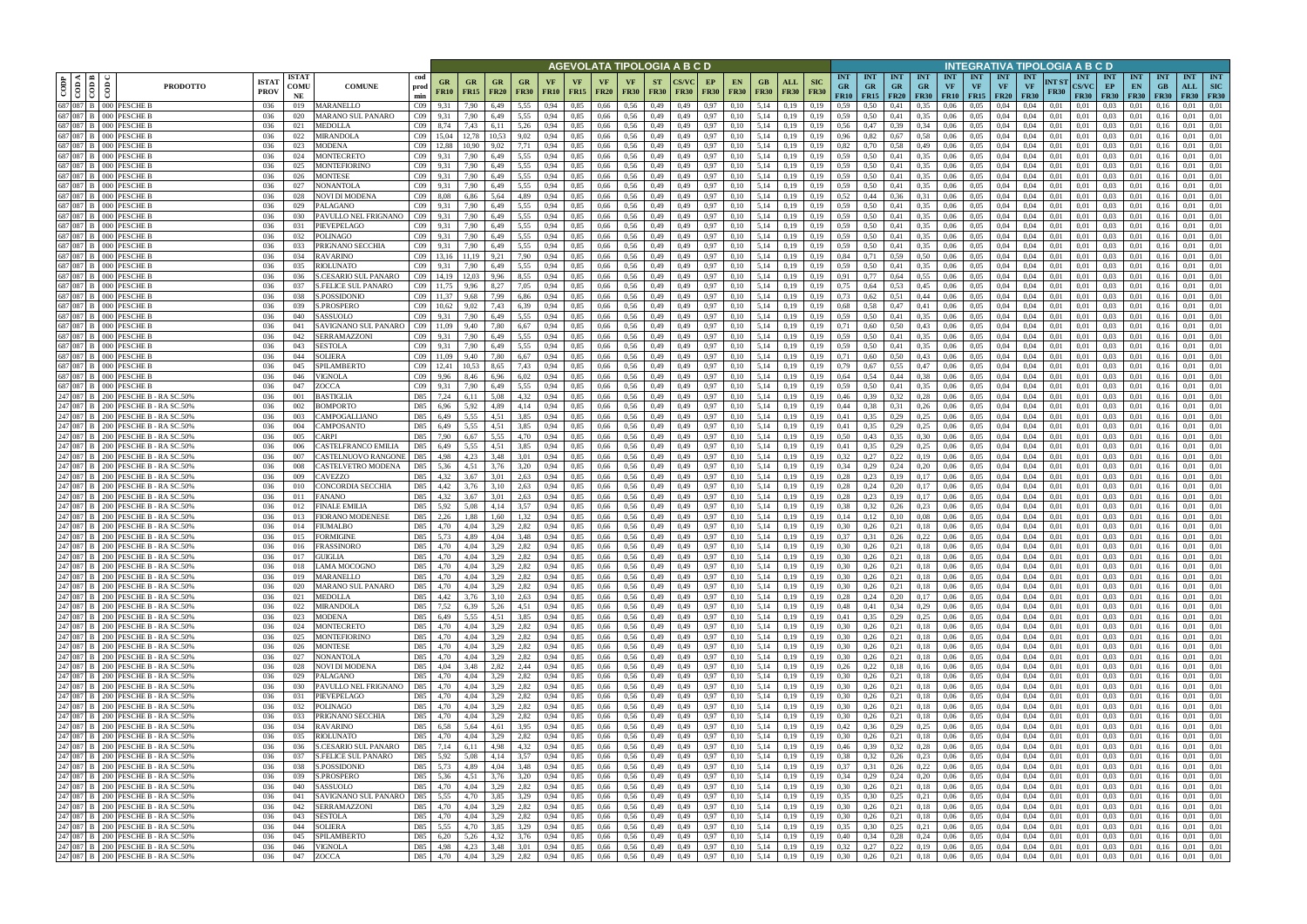|           |                                                                       |                                                                            |                             |                            |                                            |                                      |                   |                                       |                   |                          |                   |              |                            |                          |                          | AGEVOLATA TIPOLOGIA A B C D |                   |                              |                   |                           |                           |                                 |                                            |                         |                                 |                         |                                            |                                 | INTEGRATIVA TIPOLOGIA A B C D          |                      |                                    |                                 |                                 |                     |                                  |                                         |
|-----------|-----------------------------------------------------------------------|----------------------------------------------------------------------------|-----------------------------|----------------------------|--------------------------------------------|--------------------------------------|-------------------|---------------------------------------|-------------------|--------------------------|-------------------|--------------|----------------------------|--------------------------|--------------------------|-----------------------------|-------------------|------------------------------|-------------------|---------------------------|---------------------------|---------------------------------|--------------------------------------------|-------------------------|---------------------------------|-------------------------|--------------------------------------------|---------------------------------|----------------------------------------|----------------------|------------------------------------|---------------------------------|---------------------------------|---------------------|----------------------------------|-----------------------------------------|
| CODP      | $\triangleleft$ $\blacksquare$<br>$ \tilde{e} \tilde{\bar{e}} $<br>ම් | <b>PRODOTTO</b>                                                            | <b>ISTAT</b><br><b>PROV</b> | <b>ISTAT</b><br>COMU<br>NE | <b>COMUNE</b>                              | cod<br>prod<br>min                   | GR<br><b>FR10</b> | GR<br><b>FR15</b>                     | GR<br><b>FR20</b> | <b>GR</b><br><b>FR30</b> | VF<br><b>FR10</b> | VF<br>FR15   | <b>VF</b><br><b>FR20</b>   | <b>VF</b><br><b>FR30</b> | <b>ST</b><br><b>FR30</b> | <b>FR30</b>                 | EP<br><b>FR30</b> | <b>EN</b><br><b>FR30</b>     | GB<br><b>FR30</b> | <b>ALL</b><br><b>FR30</b> | <b>SIC</b><br><b>FR30</b> | <b>INT</b><br><b>GR</b><br>FR10 | <b>INT</b><br><b>GR</b><br>$FR15$   $FR20$ | <b>INT</b><br><b>GR</b> | <b>INT</b><br>GR<br><b>FR30</b> | <b>INT</b><br><b>VF</b> | <b>INT</b><br><b>VF</b><br>$FR10$   $FR15$ | <b>INT</b><br>VF<br><b>FR20</b> | <b>INT</b><br><b>VF</b><br><b>FR30</b> | NT ST<br><b>FR30</b> | <b>INT</b><br>CS/VC<br><b>FR30</b> | <b>INT</b><br>EP<br><b>FR30</b> | <b>INT</b><br>EN<br><b>FR30</b> | <b>INT</b><br>F R30 | <b>INT</b><br>ALL<br><b>FR30</b> | <b>INT</b><br><b>SIC</b><br><b>FR30</b> |
|           |                                                                       | 445 087 B 100 PESCHE B - RA SC.80%                                         | 036                         | 001                        | BASTIGLIA                                  | D85                                  | 2.91              | 2,44                                  | 2.07              | .79                      | 0.94              | 0.85         | 0,66                       | 0.56                     | 0,49                     | 0.49                        | 0.97              | 0.10                         | 5,14              | 0.19                      | 0.19                      | 0.19                            |                                            | 0.13                    |                                 | 0.06                    | 0.05                                       | 0.04                            | 0.04                                   | 0.01                 | 0.01                               | 0.03                            |                                 |                     | 0.01                             | 0.01                                    |
|           | 445 087 B 100<br>445 087 B 100                                        | PESCHE B - RA SC.80%<br>PESCHE B - RA SC.80%                               | 036<br>036                  | 002<br>003                 | 3OMPORTO<br>CAMPOGALLIANO                  | D85<br>D85                           | 2,82<br>2,63      | 2,44<br>2,26                          | .97<br>1.88       | l.69<br>.60              | 0,94              | 0,85<br>0.85 | 0,66<br>0,66               | 0.56<br>0.56             | 0,49<br>0,49             | 0,49<br>0.49                | 0,97<br>0,97      | 0,10<br>0,10                 | 5,14<br>5,14      | 0,19<br>0.19              | 0,19<br>0.19              | 0.18<br>0,17                    | 0,16                                       | 0,13                    | 0,11                            | 0,06<br>0.06            | 0.05<br>0.05                               | 0.04<br>0.04                    | 0.04<br>0.04                           | 0.01<br>0.01         | 0,01<br>0.01                       | 0.03<br>0.03                    | 0.01<br>0.01                    | 0.16                | 0.01<br>0.01                     | 0.01<br>0.01                            |
|           |                                                                       | 445 087 B   100 PESCHE B - RA SC.80%                                       | 036                         | 004                        | CAMPOSANTO                                 | D85                                  | 2,54              | 2,16                                  | 1.79              | 1,50                     | 0.94              | 0,85         | 0,66                       | 0.56                     | 0,49                     | 0,49                        | 0,97              | 0.10                         | 5,14              | 0.19                      | 0,19                      | 0,16                            | 0,14                                       | 0.11                    | 0,10                            | 0,06                    | 0.05                                       | 0,04                            | 0,04                                   | 0,01                 | 0,01                               | 0.03                            | 0.01                            | 0.16                | 0,01                             | 0.01                                    |
|           |                                                                       | 445 087 B 100 PESCHE B - RA SC.80%                                         | 036                         | 005                        | CARPI                                      | D85                                  | 3.10              | 2,63                                  | 2,16              | 1,88                     | 0.94              | 0.85         | 0,66                       | 0.56                     | 0,49                     | 0.49                        | 0,97              | 0.10                         | 5,14              | 0.19                      | 0.19                      | 0.20                            | 0.17                                       | 0,14                    | 0,12                            | 0,06                    | 0.05                                       | 0,04                            | 0.04                                   | 0.01                 | 0,01                               | 0.03                            | 0.01                            |                     | 0.01                             | 0.01                                    |
|           |                                                                       | 445 087 B 100 PESCHE B - RA SC.80%                                         | 036                         | 006                        | CASTELFRANCO EMILIA                        | D85                                  | 2,54              | 2,16                                  | 1.79              | 1,50                     | 0,94              | 0,85         | 0,66                       | 0,56                     | 0,49                     | 0,49                        | 0,97              | 0,10                         | 5,14              | 0,19                      | 0,19                      | 0,16                            | 0,14                                       | 0,11                    | 0,10                            | 0,06                    | 0,05                                       | 0,04                            | 0,04                                   | 0,01                 | 0,01                               | 0,03                            | 0,01                            | 0.16                | 0,01                             | 0,01                                    |
| 445 087 B | 100                                                                   | PESCHE B - RA SC.80%<br>445 087 B 100 PESCHE B - RA SC.80%                 | 036<br>036                  | 007<br>008                 | CASTELNUOVO RANGONI<br>CASTELVETRO MODENA  | D85<br>D85                           | 1.97<br>2,16      | 1.69<br>1.88                          | l.41<br>1.50      | 1,22<br>1,32             | 0.94<br>0.94      | 0.85<br>0.85 | 0.66<br>0,66               | 0.56<br>0.56             | 0,49<br>0,49             | 0.49<br>0.49                | 0.97<br>0.97      | 0.10<br>0.10                 | 5.14<br>5.14      | 0.19<br>0.19              | 0.19                      | 0.13<br>0.14                    | 0,12                                       | 0,09<br>0.10            | 0.08<br>0.08                    | 0.06<br>0.06            | 0.05<br>0.05                               | 0.04<br>0.04                    | 0.04<br>0.04                           | 0.01<br>0.01         | 0.01<br>0.01                       | 0.03<br>0.03                    | 0.01<br>0.01                    | 0.16                | 0.01<br>0.01                     | 0.01<br>0.01                            |
|           |                                                                       | 445 087 B 100 PESCHE B - RA SC.80%                                         | 036                         | 009                        | CAVEZZO                                    | D85                                  | 1,69              | 1.41                                  | 1,22              | 1,03                     | 0.94              | 0.85         | 0.66                       | 0.56                     | 0,49                     | 0.49                        | 0,97              | 0,10                         | 5.14              | 0,19                      | 0.19                      | 0,11                            | 0.09                                       | 0,08                    | 0,07                            | 0.06                    | 0.05                                       | 0.04                            | 0.04                                   | 0.01                 | 0.01                               | 0.03                            | 0,01                            | 0.16                | 0.01                             | 0,01                                    |
|           |                                                                       | 445 087 B 100 PESCHE B - RA SC.80%                                         | 036                         | 010                        | CONCORDIA SECCHIA                          | D85                                  | 1.79              | 1.50                                  | 1.22              | 1.03                     | 0.94              | 0.85         | 0.66                       | 0.56                     | 0,49                     | 0.49                        | 0.97              | 0.10                         | 5.14              | 0.19                      | 0.19                      | 0.11                            | 0.10                                       | 0.08                    | 0.07                            | 0.06                    | 0.05                                       | 0.04                            | 0.04                                   | 0.01                 | 0.01                               | 0.03                            | 0.01                            | 0.16                | 0.01                             | 0.01                                    |
|           |                                                                       | 445 087 B 100 PESCHE B - RA SC.80%                                         | 036                         | 011                        | FANANO                                     | D85                                  | 1,69              | 1.41                                  | 1.22              | 1.03                     | 0.94              | 0.85         | 0.66                       | 0.56                     | 0,49                     | 0.49                        | 0.97              | 0,10                         | 5.14              | 0.19                      | 0.19                      | 0.11                            | 0.09                                       | 0.08                    | 0.07                            | 0.06                    | 0.05                                       | 0.04                            | 0.04                                   | 0.01                 | 0.01                               | 0.03                            | 0.01                            | 0.16                | 0.01                             | 0.01                                    |
|           |                                                                       | 445 087 B   100 PESCHE B - RA SC.80%                                       | 036                         | 012                        | <b>FINALE EMILIA</b>                       | D85                                  | 2,35              | 1,97                                  | 1.69              | 1,41                     | 0.94              | 0,85         | 0,66                       | 0.56                     | 0,49                     | 0,49                        | 0,97              | 0,10                         | 5.14              | 0,19                      | 0.19                      | 0.15                            | 0,13                                       | 0,11                    | 0,09                            | 0,06                    | 0,05                                       | 0,04                            | 0,04                                   | 0.01                 | 0.01                               | 0.03                            | 0,01                            | 0.16                | 0.01                             | 0.01                                    |
|           |                                                                       | 445 087 B 100 PESCHE B - RA SC.80%<br>445 087 B   100 PESCHE B - RA SC.80% | 036<br>036                  | 013<br>014                 | FIORANO MODENESE<br>FIUMALBO               | D85<br>D85                           | 0.85<br>1,88      | 0,75<br>1,60                          | 0.56<br>1.32      | 0,47<br>1,13             | 0.94<br>0.94      | 0,85<br>0.85 | 0,66<br>0,66               | 0.56<br>0.56             | 0,49<br>0,49             | 0,49<br>0,49                | 0,97<br>0,97      | 0,10<br>0,10                 | 5,14<br>5.14      | 0,19<br>0,19              | 0.19<br>0.19              | 0.05<br>0,12                    | 0.05<br>0,10                               | 0,04<br>0,08            | 0.03<br>0,07                    | 0,06<br>0,06            | 0.05<br>0,05                               | 0,04<br>0,04                    | 0.04<br>0.04                           | 0.01<br>0,01         | 0,01<br>0,01                       | 0.03<br>0.03                    | 0,01<br>0,01                    | 0.16<br>0.16        | 0.01<br>0.01                     | 0.01<br>0.01                            |
|           |                                                                       | 445 087 B 100 PESCHE B - RA SC.80%                                         | 036                         | 015                        | FORMIGINE                                  | D85                                  | 2,26              | 1,88                                  | 1,60              | 1,32                     | 0,94              | 0,85         | 0,66                       | 0,56                     | 0,49                     | 0,49                        | 0,97              | 0,10                         | 5,14              | 0,19                      | 0.19                      | 0,14                            | 0,12                                       | 0,10                    | 0,08                            | 0,06                    | 0,05                                       | 0,04                            | 0,04                                   | 0,01                 | 0,01                               | 0.03                            | 0,01                            | 0,16                | 0,01                             | 0,01                                    |
|           |                                                                       | 445 087 B 100 PESCHE B - RA SC.80%                                         | 036                         | 016                        | FRASSINORO                                 | D85                                  | 1,88              | 1,60                                  | 1.32              | 1,13                     | 0.94              | 0,85         | 0,66                       | 0.56                     | 0,49                     | 0.49                        | 0,97              | 0.10                         | 5,14              | 0.19                      | 0.19                      | 0,12                            | 0.10                                       | 0,08                    | 0,07                            | 0,06                    | 0.05                                       | 0,04                            | 0.04                                   | 0.01                 | 0.01                               | 0.03                            | 0,01                            | 0.16                | 0.01                             | 0.01                                    |
|           |                                                                       | 445 087 B 100 PESCHE B - RA SC.80%<br>445 087 B 100 PESCHE B - RA SC.80%   | 036                         | 017                        | GUIGLIA                                    | D85                                  | 1,88              | 1.60                                  | 1.32              | 1,13                     | 0.94              | 0,85<br>0,85 | 0,66                       | 0.56                     | 0,49<br>0,49             | 0.49                        | 0,97              | 0.10                         | 5,14              | 0,19                      | 0.19                      | 0,12<br>0,12                    | 0.10                                       | 0,08                    | 0.07                            | 0,06                    | 0.05<br>0,05                               | 0,04                            | 0.04                                   | 0.01                 | 0.01                               | 0.03                            | 0,01                            | 0.16                | 0,01<br>0,01                     | 0.01<br>0,01                            |
|           |                                                                       | 445 087 B   100 PESCHE B - RA SC.80%                                       | 036<br>036                  | 018<br>019                 | LAMA MOCOGNO<br><b>MARANELLO</b>           | D85<br>D85                           | 1,88<br>1.88      | 1,60<br>1.60                          | 1,32<br>1.32      | 1,13<br>1.13             | 0,94<br>0.94      | 0.85         | 0,66<br>0,66               | 0,56<br>0.56             | 0,49                     | 0,49<br>0.49                | 0,97<br>0,97      | 0,10<br>0.10                 | 5,14<br>5.14      | 0,19<br>0.19              | 0,19<br>0.19              | 0,12                            | 0,10<br>0.10                               | 0,08<br>0,08            | 0,07<br>0.07                    | 0,06<br>0.06            | 0.05                                       | 0,04<br>0.04                    | 0,04<br>0.04                           | 0,01<br>0.01         | 0,01<br>0.01                       | 0,03<br>0.03                    | 0,01<br>0.01                    | 0.16<br>0.16        | 0.01                             | 0.01                                    |
|           |                                                                       | 445 087 B   100 PESCHE B - RA SC.80%                                       | 036                         | 020                        | MARANO SUL PANARO                          | D85                                  | 1.88              | 1.60                                  | 1.32              | 1.13                     | 0.94              | 0.85         | 0.66                       | 0.56                     | 0,49                     | 0.49                        | 0,97              | 0.10                         | 5.14              | 0.19                      | 0.19                      | 0.12                            | 0.10                                       | 0,08                    | 0.07                            | 0.06                    | 0.05                                       | 0.04                            | 0.04                                   | 0.01                 | 0.01                               | 0.03                            | 0.01                            | 0.16                | 0.01                             | 0.01                                    |
|           |                                                                       | 445 087 B 100 PESCHE B - RA SC.80%                                         | 036                         | 021                        | MEDOLLA                                    | D85                                  | 1,79              | 1,50                                  | 1,22              | 1,03                     | 0,94              | 0,85         | 0,66                       | 0,56                     | 0,49                     | 0,49                        | 0,97              | 0,10                         | 5,14              | 0,19                      | 0,19                      | 0,11                            | 0,10                                       | 0,08                    | 0.07                            | 0,06                    | 0,05                                       | 0,04                            | 0,04                                   | 0.01                 | 0.01                               | 0,03                            | 0,01                            | 0.16                | 0,01                             | 0.01                                    |
|           |                                                                       | 445 087 B 100 PESCHE B - RA SC.80%<br>445 087 B 100 PESCHE B - RA SC.80%   | 036                         | 022                        | MIRANDOLA                                  | D85<br>D85                           | 2.54              | 2.54                                  | 2.07              |                          | 0.94              | 0.85<br>0.85 | 0.66                       | 0.56                     | 0,49                     | 0.49                        | 0.97              | 0.10                         | 5.14<br>5.14      | 0.19                      |                           | 0.19<br>0.16                    |                                            | 0,13                    | 0.1                             | 0.06                    | 0.05                                       | 0.04                            | 0.04                                   | 0.01                 | 0.01                               | 0.03<br>0.03                    | 0.01                            |                     | 0.01<br>0.01                     | 0.01                                    |
|           |                                                                       | 445 087 B 100 PESCHE B - RA SC.80%                                         | 036<br>036                  | 023<br>024                 | MODENA<br>MONTECRETO                       | D85                                  | 1.88              | 1.60                                  | 1.79<br>1.32      | l.50<br>1.13             | 0.94<br>0.94      | 0.85         | 0.66<br>0.66               | 0.56<br>0.56             | 0,49<br>0,49             | 0.49<br>0.49                | 0,97<br>0,97      | 0.10<br>0.10                 | 5.14              | 0.19<br>0.19              | 0.19                      | 0,12                            |                                            | 0.11<br>0,08            | 0,10<br>0.07                    | 0.06<br>0.06            | 0.05<br>0.05                               | 0.04<br>0.04                    | 0.04<br>0.04                           | 0.01<br>0.01         | 0.01<br>0.01                       | 0.03                            | 0.01<br>0.01                    |                     | 0.01                             | 0.01<br>0.01                            |
|           |                                                                       | 445 087 B   100 PESCHE B - RA SC.80%                                       | 036                         | 025                        | MONTEFIORINO                               | D85                                  | 1,88              | 1.60                                  | 1.32              | 1.13                     | 0.94              | 0,85         | 0,66                       | 0.56                     | 0,49                     | 0,49                        | 0,97              | 0,10                         | 5,14              | 0.19                      | 0,19                      | 0,12                            | 0,10                                       | 0,08                    | 0,07                            | 0,06                    | 0.05                                       | 0,04                            | 0.04                                   | 0.01                 | 0,01                               | 0.03                            | 0.01                            | 0.16                | 0.01                             | 0.01                                    |
|           |                                                                       | 445 087 B 100 PESCHE B - RA SC.80%                                         | 036                         | 026                        | MONTESE                                    | D85                                  | 1.88              | 1.60                                  | 1.32              | 1.13                     | 0.94              | 0.85         | 0,66                       | 0.56                     | 0,49                     | 0.49                        | 0.97              | 0.10                         | 5.14              | 0.19                      | 0.19                      | 0,12                            | 0.10                                       | 0.08                    | 0.07                            | 0.06                    | 0.05                                       | 0.04                            | 0.04                                   | 0.01                 | 0.01                               | 0.03                            | 0.01                            |                     | 0.01                             | 0.01                                    |
|           |                                                                       | 445 087 B   100 PESCHE B - RA SC.80%                                       | 036                         | 027                        | NONANTOLA                                  | D85                                  | 1.88              | 1,60                                  | 1.32              | 1,13                     | 0,94              | 0,85         | 0,66                       | 0,56                     | 0,49                     | 0,49                        | 0,97              | 0,10                         | 5,14              | 0,19                      | 0,19                      | 0,12                            |                                            | 0,08                    | 0,07                            | 0,06                    | 0,05                                       | 0,04                            | 0,04                                   | 0,01                 | 0,01                               | 0,03                            | 0.01                            | 0.16                | 0.01                             | 0.01                                    |
|           |                                                                       | 445 087 B 100 PESCHE B - RA SC.80%<br>445 087 B 100 PESCHE B - RA SC.80%   | 036<br>036                  | 028<br>029                 | NOVI DI MODENA<br>PALAGANO                 | D85<br>D85                           | 1.60<br>.88       | 1,60                                  | 1.13<br>.32       | 0.94<br>1.13             | 0.94<br>0.94      | 0.85<br>0,85 | 0.66<br>0.66               | 0.56<br>0.56             | 0,49<br>0,49             | 0.49<br>0,49                | 0.97<br>0,97      | 0.10<br>0.10                 | 5.14<br>5,14      | 0.19<br>0.19              | 0.19<br>0,19              | 0.10<br>0,12                    |                                            | 0.07<br>0,08            | 0,06<br>0,07                    | 0.06<br>0,06            | 0.05<br>0.05                               | 0.04<br>0,04                    | 0.04<br>0.04                           | 0.01<br>0,01         | 0.01<br>0,01                       | 0.03<br>0.03                    | 0.01<br>0.01                    | 0.16                | 0.01<br>0.01                     | 0.01<br>0.01                            |
|           |                                                                       | 445 087 B 100 PESCHE B - RA SC.80%                                         | 036                         | 030                        | PAVULLO NEL FRIGNANO                       | D85                                  | 1,88              | 1,60                                  | 1.32              | 1,13                     | 0.94              | 0.85         | 0,66                       | 0,56                     | 0,49                     | 0,49                        | 0,97              | 0.10                         | 5,14              | 0,19                      | 0.19                      | 0,12                            |                                            | 0,08                    | 0,07                            | 0.06                    | 0,05                                       | 0,04                            | 0.04                                   | 0.01                 | 0.01                               | 0.03                            | 0,01                            | (0.16)              | 0.01                             | 0.01                                    |
|           |                                                                       | 445 087 B 100 PESCHE B - RA SC.80%                                         | 036                         | 031                        | PIEVEPELAGO                                | D85                                  | 1.88              | 1.60                                  | 1.32              | 1.13                     | 0.94              | 0.85         | 0,66                       | 0.56                     | 0,49                     | 0.49                        | 0,97              | 0.10                         | 5.14              | 0.19                      | 0.19                      | 0.12                            | 0.10                                       | 0.08                    | 0.07                            | 0,06                    | 0.05                                       | 0.04                            | 0.04                                   | 0.01                 | 0.01                               | 0.03                            | 0.01                            | 0.16                | 0.01                             | 0.01                                    |
|           |                                                                       | 445 087 B   100 PESCHE B - RA SC.80%<br>445 087 B 100 PESCHE B - RA SC.80% | 036                         | 032<br>033                 | POLINAGO                                   | D85<br>D85                           | 1.88              | 1.60                                  | 1.32<br>1.32      | 1.13                     | 0.94              | 0.85<br>0.85 | 0.66                       | 0.56                     | 0,49                     | 0.49                        | 0.97              | 0.10                         | 5.14<br>5.14      | 0.19                      | 0.19<br>0.19              | 0,12<br>0,12                    |                                            | 0.08                    | 0.07<br>0.07                    | 0.06                    | 0.05<br>0.05                               | 0.04                            | 0.04<br>0.04                           | 0.01<br>0.01         | 0.01<br>0.01                       | 0.03<br>0.03                    | 0.01                            |                     | 0.01<br>0.01                     | 0.01<br>0.01                            |
|           |                                                                       | 445 087 B 100 PESCHE B - RA SC.80%                                         | 036<br>-036                 | 034                        | PRIGNANO SECCHIA<br><b>RAVARINO</b>        | D85                                  | 1.88<br>2.63      | 1.60<br>2.26                          | 1.88              | 1,13<br>1.60             | 0.94<br>0.94      | 0.85         | 0,66<br>0.66               | 0,56<br>0.56             | 0,49<br>0,49             | 0,49<br>0.49                | 0,97<br>0.97      | 0,10<br>0.10                 | 5.14              | 0,19<br>0.19              | 0.19                      | 0.17                            | 0,10<br>0,14                               | 0,08<br>0.12            | 0,10                            | 0,06<br>0.06            | 0.05                                       | 0,04<br>0.04                    | 0.04                                   | 0.01                 | 0.01                               | 0.03                            | 0,01<br>0.01                    | 0.16<br>0.16        | 0.01                             | 0.01                                    |
|           |                                                                       | 445 087 B   100 PESCHE B - RA SC.80%                                       | -036                        | 035                        | RIOLUNATO                                  | D85                                  | 1.88              | 1.60                                  | 1.32              | 1,13                     | 0.94              | 0.85         | 0,66                       | 0.56                     | 0,49                     | 0,49                        | 0,97              | 0,10                         | 5.14              | 0.19                      | 0.19                      | 0.12                            | 0,10                                       | 0,08                    | 0.07                            | 0.06                    | 0.05                                       | 0.04                            | 0.04                                   | 0.01                 | 0.01                               | 0.03                            | 0.01                            | 0.16                | 0.01                             | 0.01                                    |
|           |                                                                       | 445 087 B   100 PESCHE B - RA SC.80%                                       | 036                         | 036                        | S.CESARIO SUL PANARO                       | D85                                  | 2,82              | 2,44                                  | 1,97              | 1,69                     | 0,94              | 0,85         | 0,66                       | 0.56                     | 0,49                     | 0.49                        | 0,97              | 0,10                         | 5,14              | 0,19                      | 0.19                      | 0.18                            | 0,16                                       | 0,13                    | 0,11                            | 0.06                    | 0.05                                       | 0.04                            | 0.04                                   | 0.01                 | 0,01                               | 0.03                            | 0,01                            | 0.16                | 0.01                             | 0,01                                    |
|           | 445 087 B 100                                                         | PESCHE B - RA SC.80%<br>445 087 B   100 PESCHE B - RA SC.80%               | 036<br>036                  | 037<br>038                 | <b>S.FELICE SUL PANARO</b><br>S.POSSIDONIC | D85<br>D85                           | 2,35<br>2,26      | 1.97<br>1.88                          | 1.69<br>1.60      | 1,41<br>1,32             | 0.94<br>0.94      | 0,85<br>0,85 | 0,66<br>0,66               | 0.56<br>0.56             | 0,49<br>0,49             | 0,49<br>0.49                | 0,97<br>0.97      | 0.10<br>0,10                 | 5,14<br>5,14      | 0.19<br>0,19              | 0.19<br>0.19              | 0.15<br>0,14                    | 0,13<br>0,12                               | 0,11<br>0,10            | 0.09<br>0.08                    | 0,06<br>0.06            | 0,05<br>0,05                               | 0.04<br>0,04                    | 0.04<br>0.04                           | 0,01<br>0.01         | 0.01<br>0.01                       | 0.03<br>0.03                    | 0,01<br>0,01                    | 0.16<br>0.16        | 0.01<br>0,01                     | 0,01<br>0,01                            |
|           |                                                                       | 445 087 B   100 PESCHE B - RA SC.80%                                       | 036                         | 039                        | <b>S.PROSPERO</b>                          | D85                                  | 2,16              | 1,88                                  | 1,50              | 1,32                     | 0,94              | 0,85         | 0,66                       | 0,56                     | 0,49                     | 0,49                        | 0,97              | 0,10                         | 5,14              | 0,19                      | 0,19                      | 0,14                            | 0,12                                       | 0,10                    | 0.08                            | 0,06                    | 0,05                                       | 0,04                            | 0,04                                   | 0,01                 | 0,01                               | 0,03                            | 0,01                            | 0,16                | 0,01                             | 0,01                                    |
|           |                                                                       | 445 087 B 100 PESCHE B - RA SC.80%                                         | 036                         | 040                        | SASSUOLO                                   | D85                                  | 1,88              | 1,60                                  | 1.32              | 1,13                     | 0.94              | 0,85         | 0,66                       | 0.56                     | 0,49                     | 0.49                        | 0,97              | 0,10                         | 5,14              | 0,19                      | 0.19                      | 0,12                            | 0.10                                       | 0,08                    | 0.07                            | 0,06                    | 0.05                                       | 0,04                            | 0.04                                   | 0.01                 | 0,01                               | 0.03                            | 0,01                            | 0.16                | 0,01                             | 0.01                                    |
|           |                                                                       | 445 087 B 100 PESCHE B - RA SC.80%                                         | 036                         | 041                        | <b>SAVIGNANO SUL PANARO</b>                | D85                                  | 2,26              | 1,88                                  | 1.60              | 1,32                     | 0.94              | 0,85         | 0,66                       | 0.56                     | 0,49                     | 0,49                        | 0,97              | 0.10                         | 5,14              | 0,19                      | 0.19                      | 0,14                            | 0,12                                       | 0,10                    | 0.08                            | 0,06                    | 0,05                                       | 0,04                            | 0,04                                   | 0,01                 | 0,01                               | 0.03                            | 0,01                            | 0.16                | 0.01                             | 0.01                                    |
|           |                                                                       | 445 087 B 100 PESCHE B - RA SC.80%<br>445 087 B   100 PESCHE B - RA SC.80% | 036<br>036                  | 042<br>043                 | SERRAMAZZONI<br>SESTOLA                    | D85<br>D85                           | 1,88<br>1.88      | 1,60<br>1.60                          | 1,32<br>1.32      | 1,13<br>1.13             | 0,94<br>0.94      | 0,85<br>0.85 | 0,66<br>0.66               | 0,56<br>0.56             | 0,49<br>0.49             | 0,49<br>0.49                | 0,97<br>0.97      | 0,10<br>0.10                 | 5,14<br>5.14      | 0,19<br>0.19              | 0.19                      | 0,12<br>0.12                    | 0.10<br>0.10                               | 0,08<br>0.08            | 0.07<br>0.07                    | 0,06<br>0.06            | 0,05<br>0.05                               | 0,04<br>0.04                    | 0,04<br>0.04                           | 0.01<br>0.01         | 0,01<br>0.01                       | 0,03<br>0.03                    | 0,01<br>0.01                    | 0.16<br>0.16        | 0,01<br>0.01                     | 0.01<br>0.01                            |
|           |                                                                       | 445 087 B 100 PESCHE B - RA SC.80%                                         | 036                         | 044                        | <b>SOLIERA</b>                             | D85                                  | 2.26              | 1.88                                  | 1.60              | 1,32                     | 0.94              | 0.85         | 0,66                       | 0.56                     | 0,49                     | 0.49                        | 0,97              | 0.10                         | 5.14              | 0.19                      | 0.19                      | 0.14                            | 0,12                                       | 0,10                    | 0.08                            | 0.06                    | 0.05                                       | 0.04                            | 0.04                                   | 0.01                 | 0.01                               | 0.03                            | 0.01                            | 0.16                | 0.01                             | 0.01                                    |
|           |                                                                       | 445 087 B 100 PESCHE B - RA SC.80%                                         | 036                         | 045                        | SPILAMBERTO                                | D85                                  | 2.44              | 2.07                                  | 1.69              | 1,50                     | 0.94              | 0.85         | 0,66                       | 0.56                     | 0,49                     | 0.49                        | 0.97              | 0.10                         | 5.14              | 0.19                      | 0.19                      | 0.16                            | 0,13                                       | 0.11                    | 0.10                            | 0.06                    | 0.05                                       | 0.04                            | 0.04                                   | 0.01                 | 0.01                               | 0.03                            | 0.01                            | 0.16                | 0.01                             | 0.01                                    |
|           |                                                                       | 445 087 B 100 PESCHE B - RA SC.80%                                         | 036                         | 046                        | <b>VIGNOLA</b>                             | D85                                  | 1,97              | 1,69                                  | 1,41              | 1,22                     | 0,94              | 0,85         | 0,66                       | 0,56                     | 0,49                     | 0,49                        |                   | 0,97<br>0,10                 | 5,14              | 0,19                      | 0,19                      | 0,13                            | 0,11                                       | 0,09                    | 0,08                            | 0,06                    | 0,05                                       | 0,04                            | 0,04                                   | 0,01                 | 0,01                               | 0,03                            | 0,01                            | 0,16                | 0,01                             | 0,01                                    |
|           |                                                                       | 445 087 B 100 PESCHE B - RA SC.80%<br>671 871 B 000 PESCHE PRECOCI B       | 036<br>036                  | 047<br>001                 | ZOCCA<br><b>BASTIGLIA</b>                  | D85<br>$C10$ 12,69                   | 1,88              | 1,60<br>10,81                         | 1,32<br>8,93      | 1,13<br>7,61             | 0,94<br>0,94      | 0,85<br>0,85 | 0,66<br>$0,66$ 0.56        | 0,56                     | 0,49<br>0,49             | 0,49<br>0,49                | 0,97<br>0,97      | 0,10<br>0,10                 | 5,14              | 0,19<br>$5,14$ 0,19       | 0,19<br>0,19              | 0,12<br>0,81                    | 0,10<br>0,69                               | 0,08<br>0,57            | 0,07<br>0,49                    | 0,06<br>0,06            | 0,05<br>0,05                               | 0,04<br>0,04                    | 0,04<br>0,04                           | 0,01<br>0,01         | 0,01<br>0,01                       | 0,03<br>$0,03$ 0.01             | 0,01                            | 0,16<br>0,16        | 0,01<br>0,01                     | 0,01<br>0,01                            |
|           |                                                                       | 671 871 B 000 PESCHE PRECOCI B                                             | 036                         | 002                        | <b>BOMPORTO</b>                            | C <sub>10</sub> 12,97                |                   | 11,00 9,12                            |                   | 7,80                     | 0,94              | 0,85         |                            | 0,66 0,56                | 0,49                     | 0,49                        | 0,97              | 0,10                         |                   | $5,14$ 0.19               | 0,19                      | 0,83                            | 0,70                                       | 0,58                    | 0,50                            |                         | $0.06\qquad 0.05$                          | 0,04                            | 0,04                                   | 0,01                 | 0,01                               | $0.03 \qquad 0.01$              |                                 | 0,16                | 0,01                             | 0,01                                    |
|           |                                                                       | 671 871 B 000 PESCHE PRECOCI B                                             | 036                         | 003                        | CAMPOGALLIANO                              | $C10$ 12,03                          |                   | 10,25 8,46                            |                   | 7,24                     | 0,94              | 0,85         | $0,66$ 0.56                |                          | 0,49                     | 0,49                        | 0,97              | 0,10                         |                   | 5,14 0,19                 | 0,19                      | 0,77                            | 0,65                                       | 0,54                    | 0,46                            | 0,06                    | 0,05                                       | 0,04                            | 0,04                                   | 0,01                 | 0,01                               | $0.03 \qquad 0.01$              |                                 | 0,16                | 0,01                             | 0,01                                    |
|           |                                                                       | 671 871 B 000 PESCHE PRECOCI B<br>671 871 B 000 PESCHE PRECOCI B           | 036                         | 004                        | CAMPOSANTO                                 |                                      | $C10$ 14,19       | 12,03 9,96                            |                   | 8,55                     | 0,94              | 0,85         | 0,66                       | 0,56                     | 0,49                     | 0,49                        | 0,97              | 0,10                         | 5,14              | 0,19                      | 0,19                      | 0,91                            | 0,77                                       | 0,64                    | 0,55                            | 0,06                    | 0,05                                       | 0,04                            | 0,04                                   | 0,01                 | 0,01                               | 0,03                            | 0,01                            | 0,16                | 0,01                             | 0,01                                    |
|           |                                                                       | 671 871 B 000 PESCHE PRECOCI B                                             | 036<br>036                  | 005<br>006                 | CARPI<br>CASTELFRANCO EMILIA               | C <sub>10</sub> 14,66                |                   | $C10$ 14,19 12,03 9,96<br>12,50 10,25 |                   | 8,55<br>8,84             | 0,94<br>0,94      | 0,85<br>0,85 | 0,66<br>0,66               | 0,56<br>0,56             | 0,49<br>0,49             | 0,49<br>0,49                | 0,97              | 0,10<br>0,97<br>0,10         | 5,14              | 0,19<br>5,14 0,19         | 0,19<br>0,19              | 0,91<br>0,94                    | 0,77<br>0,80                               | 0,64<br>0,65            | 0,55<br>0,56                    | 0,06<br>0,06            | 0,05<br>0,05                               | 0,04<br>0,04                    | 0,04<br>0,04                           | 0,01<br>0,01         | 0,01<br>0,01                       | 0,03<br>0,03                    | 0,01<br>0,01                    | 0,16<br>0,16        | 0,01<br>0,01                     | 0,01<br>0,01                            |
|           |                                                                       | 671 871 B 000 PESCHE PRECOCI B                                             | 036                         | 007                        | CASTELNUOVO RANGONE                        | $C10$ 10,25                          |                   | 8,74                                  | 7,14              | 6,11                     | 0,94              | 0,85         | 0,66                       | 0,56                     | 0,49                     | 0,49                        |                   | 0,10<br>0,97                 |                   | 5,14 0,19                 | 0,19                      | 0,65                            | 0,56                                       | 0,46                    | 0,39                            | 0,06                    | 0,05                                       | 0,04                            | 0,04                                   | 0,01                 | 0,01                               | 0,03                            | 0,01                            | 0,16                | 0,01                             | 0,01                                    |
|           |                                                                       |                                                                            | 036                         | 008                        | CASTELVETRO MODENA                         |                                      |                   | $C10$ 10,53 8,93 7,33                 |                   | 6,30 0,94                |                   | 0,85         | 0,66 0,56                  |                          | 0,49                     | 0,49                        |                   | 0,97<br>0,10                 |                   | 5,14 0,19                 | 0,19                      | 0,67                            | $0,57$ 0.47                                |                         | 0,40                            |                         | $0,06$ 0.05                                | 0,04                            | 0,04                                   | 0,01                 | 0,01                               | $0,03$ $0,01$                   |                                 | 0,16                | 0.01                             | 0,01                                    |
|           |                                                                       | 671 871 B 000 PESCHE PRECOCI B                                             | 036                         | 009                        | CAVEZZO                                    |                                      |                   | $C10$ 10,62 9,02 7,43                 |                   | 6,39 0,94                |                   | 0,85         | 0,66 0,56                  |                          | 0,49                     | 0,49                        |                   | 0,97<br>0,10                 |                   | $5,14$ 0,19               | 0,19                      | 0,68                            | 0,58 0,47                                  |                         | 0,41                            |                         | $0,06$ 0.05                                | 0,04                            | 0,04                                   | 0,01                 | 0,01                               | $0,03$ $0,01$                   |                                 | 0,16                |                                  | $0,01$ $0,01$                           |
|           |                                                                       | 671 871 B 000 PESCHE PRECOCI B<br>671 871 B 000 PESCHE PRECOCI B           | 036<br>036                  | 010<br>011                 | CONCORDIA SECCHIA<br>FANANO                | $C10$ 8,18                           |                   | 6,96 5,73<br>$C10$ 10,25 8,74         | 7,14              | 4,89 0,94<br>6,11        | 0,94              | 0,85<br>0,85 | $0,66$ 0.56                | 0,66 0,56                | 0,49<br>0,49             | 0,49<br>0,49                |                   | 0,97<br>0,10<br>0,97<br>0,10 |                   | 5,14 0,19<br>$5,14$ 0,19  | 0,19<br>0,19              | 0,52<br>0.65                    | $0,44$ $0,37$<br>0,56                      | 0,46                    | 0,31<br>0,39                    | 0,06                    | $0,06$ 0.05<br>0,05                        | 0,04<br>0,04                    | 0,04<br>0,04                           | 0,01<br>0,01         | 0,01<br>0,01                       | 0,03<br>$0.03 \qquad 0.01$      | 0,01                            | 0,16<br>0,16        | 0.01<br>0.01                     | 0,01<br>0,01                            |
|           |                                                                       | 671 871 B 000 PESCHE PRECOCI B                                             | 036                         | 012                        | <b>FINALE EMILIA</b>                       |                                      |                   | $C10$ 13,63 11,56 9,59                |                   | 8,18                     | 0,94              | 0,85         | $0,66$ 0.56                |                          | 0,49                     | 0,49                        |                   | 0,97<br>0,10                 |                   | 5,14 0,19                 | 0,19                      | 0,87                            | 0,74                                       | 0,61                    | 0,52                            | 0,06                    | 0,05                                       | 0,04                            | 0,04                                   | 0,01                 | 0,01                               | $0,03$ 0.01                     |                                 | 0,16                | 0,01                             | 0,01                                    |
|           |                                                                       | 671 871 B 000 PESCHE PRECOCI B                                             | 036                         | 013                        | FIORANO MODENESE                           |                                      |                   | $C10$ 10,25 8,74                      | 7,14              | 6,11                     | 0,94              | 0,85         |                            | 0,66 0,56                | 0,49                     | 0,49                        |                   | 0,97<br>0,10                 |                   | $5,14$ 0,19               | 0,19                      | 0,65                            | 0,56                                       | 0,46                    | 0,39                            | 0,06                    | 0,05                                       | 0,04                            | 0,04                                   | 0,01                 | 0,01                               | $0,03$ 0.01                     |                                 | 0,16                | 0.01                             | 0,01                                    |
|           |                                                                       | 671 871 B 000 PESCHE PRECOCI B                                             | 036                         | 014                        | <b>FIUMALBO</b>                            |                                      |                   | $C10$ 10,25 8,74                      | 7,14              | 6,11                     | 0,94              | 0,85         |                            | 0,66 0,56                | 0,49                     | 0,49                        |                   | 0,97<br>0,10                 |                   | 5,14 0,19                 | 0,19                      | 0,65                            | 0,56                                       | 0,46                    | 0,39                            | 0,06                    | 0,05                                       | 0,04                            | 0,04                                   | 0,01                 | 0,01                               | $0,03$ $0,01$                   |                                 | 0,16                | 0,01                             | 0,01                                    |
|           |                                                                       | 671 871 B 000 PESCHE PRECOCI B<br>671 871 B 000 PESCHE PRECOCI B           | 036<br>036                  | 015<br>016                 | <b>FORMIGINE</b><br><b>FRASSINORO</b>      | C <sub>10</sub> 12,41<br>$C10$ 10,25 |                   | 10,53 8,65<br>8,74                    | 7,14              | 7,43<br>6,11             | 0,94<br>0,94      | 0,85<br>0,85 | $0,66$ 0.56<br>$0,66$ 0.56 |                          | 0,49<br>0,49             | 0,49<br>0,49                |                   | 0,97<br>0,10<br>0,97<br>0,10 |                   | $5,14$ 0,19<br>5,14 0,19  | 0,19<br>0,19              | 0,79<br>0,65                    | 0,67<br>0,56                               | 0,55<br>0,46            | 0,47<br>0,39                    | 0,06<br>0,06            | 0,05<br>0,05                               | 0,04<br>0,04                    | 0,04<br>0,04                           | 0,01<br>0,01         | 0,01<br>0,01                       | $0,03$ $0,01$<br>$0,03$ $0,01$  |                                 | 0,16<br>0,16        | 0,01<br>0,01                     | 0,01<br>0,01                            |
|           |                                                                       | 671 871 B 000 PESCHE PRECOCI B                                             | 036                         | 017                        | <b>GUIGLIA</b>                             |                                      |                   | $C10$ 10,25 8,74 7,14                 |                   | 6,11                     | 0.94              | 0,85         | 0,66 0,56                  |                          | 0,49                     | 0,49                        |                   | $0,97$ 0,10                  |                   | $5,14$ 0,19               | 0,19                      | 0.65                            | 0,56                                       | 0,46                    | 0,39                            |                         | $0,06$ 0.05                                | 0,04                            | 0,04                                   | 0,01                 | 0,01                               | $0,03$ 0.01                     |                                 | 0,16                | 0,01                             | 0,01                                    |
|           |                                                                       | 671 871 B 000 PESCHE PRECOCI B                                             | 036                         | 018                        | LAMA MOCOGNO                               |                                      |                   | $C10$ 10,25 8,74 7,14                 |                   | 6,11                     | 0,94              | 0,85         | 0,66 0,56                  |                          | 0,49                     | 0,49                        |                   | $0,97$ 0,10                  |                   | 5,14 0,19                 | 0,19                      | 0,65 0,56                       |                                            | $0,46$ 0,39             |                                 |                         | $0.06\qquad 0.05$                          | 0,04                            | 0,04                                   | 0,01                 | 0.01                               | $0.03 \qquad 0.01$              |                                 | 0,16                | 0,01                             | 0,01                                    |
|           |                                                                       | 671 871 B 000 PESCHE PRECOCI B<br>671 871 B 000 PESCHE PRECOCI B           | 036                         | 019                        | MARANELLO                                  |                                      |                   | $C10$ 10,25 8,74 7,14                 |                   | 6,11                     | 0,94              | 0,85         | 0,66 0,56                  |                          | 0,49                     | 0,49                        |                   | $0,97$ $0,10$                |                   | 5,14 0,19                 | 0,19                      | 0,65                            | 0,56                                       | 0,46                    | 0,39                            |                         | $0,06$ 0.05                                | 0,04                            | 0,04                                   | 0,01                 | 0,01                               | $0,03$ $0,01$                   |                                 | 0,16                | 0,01                             | 0,01                                    |
|           |                                                                       | 671 871 B 000 PESCHE PRECOCI B                                             | 036<br>036                  | 020<br>021                 | MARANO SUL PANARO<br>MEDOLLA               | $C10$ 10,25<br>$C10$ 9,31            |                   | 8,74 7,14<br>7,90                     | 6,49              | 6,11<br>5,55             | 0,94<br>0,94      | 0,85<br>0,85 | 0,66 0,56<br>0,66 0,56     |                          | 0,49<br>0,49             | 0,49<br>0,49                |                   | $0,97$ 0,10<br>$0,97$ 0,10   |                   | 5,14 0,19<br>5,14 0,19    | 0,19<br>0,19              | $0.65$ 0.56<br>$0,59$ $0,50$    |                                            | 0,46<br>0,41            | 0,39<br>0,35                    |                         | $0,06$ 0.05<br>$0.06$ 0.05                 | 0,04<br>0,04                    | 0,04<br>0,04                           | 0,01<br>0,01         | 0,01<br>0,01                       | $0,03$ $0,01$<br>0,03           | 0,01                            | 0,16<br>0,16        | 0,01<br>0,01                     | 0,01<br>0,01                            |
|           |                                                                       | 671 871 B 000 PESCHE PRECOCI B                                             | 036                         | 022                        | <b>MIRANDOLA</b>                           | $C10$ 12,88                          |                   | $10,90$ $9,02$                        |                   | 7,71                     | 0,94              | 0,85         | $0,66$ 0.56                |                          | 0,49                     | 0,49                        |                   | $0,97$ $0,10$                |                   | $5,14$ 0,19               | 0,19                      | $0,82$ 0,70                     |                                            | 0,58                    | 0,49                            |                         | $0,06$ 0.05                                | 0,04                            | 0,04                                   | 0,01                 | 0,01                               | $0,03$ $0,01$                   |                                 | 0,16                | 0,01                             | 0,01                                    |
|           |                                                                       | 671 871 B 000 PESCHE PRECOCI B                                             | 036                         | 023                        | <b>MODENA</b>                              |                                      |                   | $C10$ 12,13 10,34 8,46                |                   | 7,24 0,94                |                   | 0,85         | 0,66 0,56                  |                          | 0,49                     | 0,49                        |                   | $0,97$ $0,10$                |                   | $5,14$ 0,19               | 0,19                      | 0,77 0,66                       |                                            | 0,54                    | 0,46                            |                         | $0.06$ 0.05                                | 0,04                            | 0,04                                   | 0,01                 | 0,01                               | $0,03$ $0,01$                   |                                 | 0,16                | 0,01                             | 0,01                                    |
|           |                                                                       | 671 871 B 000 PESCHE PRECOCI B<br>671 871 B 000 PESCHE PRECOCI B           | 036                         | 024                        | <b>MONTECRETO</b>                          | $C10$ 10,25                          |                   | 8,74                                  | 7,14              | 6,11                     | 0,94              | 0,85         | $0,66$ 0.56                |                          | 0,49                     | 0,49                        | 0,97              | 0,10                         |                   | $5,14$ 0,19               | 0,19                      | 0,65                            | 0,56                                       | 0,46                    | 0,39                            | 0,06                    | 0,05                                       | 0,04                            | 0,04                                   | 0,01                 | 0,01                               | $0,03$ $0,01$                   |                                 | 0,16                | 0,01                             | 0,01                                    |
|           |                                                                       | 671 871 B 000 PESCHE PRECOCI B                                             | 036<br>036                  | 025<br>026                 | <b>MONTEFIORINO</b><br><b>MONTESE</b>      | $C10$ 10,25<br>$C10$ 10,25           |                   | 8,74<br>8,74                          | 7,14<br>7,14      | 6,11<br>6,11             | 0,94<br>0,94      | 0,85<br>0,85 | $0,66$ 0.56<br>$0,66$ 0.56 |                          | 0,49<br>0,49             | 0,49<br>0,49                | 0,97<br>0,97      | 0,10<br>0,10                 | 5,14              | 0,19<br>$5,14$ 0,19       | 0,19<br>0,19              | 0,65<br>0,65                    | 0,56<br>0,56                               | 0,46<br>0,46            | 0,39<br>0,39                    | 0,06<br>0,06            | 0,05<br>0,05                               | 0,04<br>0,04                    | 0,04<br>0,04                           | 0,01<br>0,01         | 0,01<br>0,01                       | 0,03<br>0.03                    | 0,01<br>0,01                    | 0,16<br>0,16        | 0,01<br>0,01                     | 0,01<br>0,01                            |
|           |                                                                       | 671 871 B 000 PESCHE PRECOCI B                                             | 036                         | 027                        | <b>NONANTOLA</b>                           |                                      |                   | $C10$ 12,69 10,81 8,93                |                   | 7,61                     | 0,94              | 0,85         |                            | 0.66 0.56                | 0,49                     | 0,49                        | 0,97              | 0,10                         |                   | 5,14 0,19                 | 0,19                      | 0,81                            | 0,69                                       | 0,57                    | 0,49                            | 0,06                    | 0,05                                       | 0,04                            | 0,04                                   | 0,01                 | 0,01                               | $0,03$ $0,01$                   |                                 | 0,16                | 0,01                             | 0.01                                    |
|           |                                                                       | 671 871 B 000 PESCHE PRECOCI B                                             | 036                         | 028                        | NOVI DI MODENA                             | $C10$ 8,18                           |                   | 6,96                                  | 5,73              | 4,89                     | 0,94              | 0,85         |                            | 0,66 0,56                | 0,49                     | 0,49                        |                   | 0,97<br>0,10                 |                   | $5,14$ 0,19               | 0,19                      | 0,52                            | $0,44$ $0,37$                              |                         | 0,31                            | 0,06                    | 0,05                                       | 0,04                            | 0,04                                   | 0,01                 | 0,01                               | $0,03$ 0.01                     |                                 | 0,16                | 0,01                             | 0,01                                    |
|           |                                                                       | 671 871 B 000 PESCHE PRECOCI B                                             | 036                         | 029                        | <b>PALAGANO</b>                            |                                      |                   | $C10$ 10,25 8,74 7,14                 |                   | 6,11                     | 0,94              | 0,85         | 0,66 0,56                  |                          |                          | 0,49 0,49                   |                   | 0,97<br>$0,10$ $5,14$ $0,19$ |                   |                           |                           |                                 | $0,19$ 0.65 0.56 0.46 0.39                 |                         |                                 |                         | $0,06$ 0.05                                | 0,04                            | 0,04                                   | 0,01                 | 0,01                               | $0,03$ $0,01$                   |                                 | 0,16                | 0,01                             | 0,01                                    |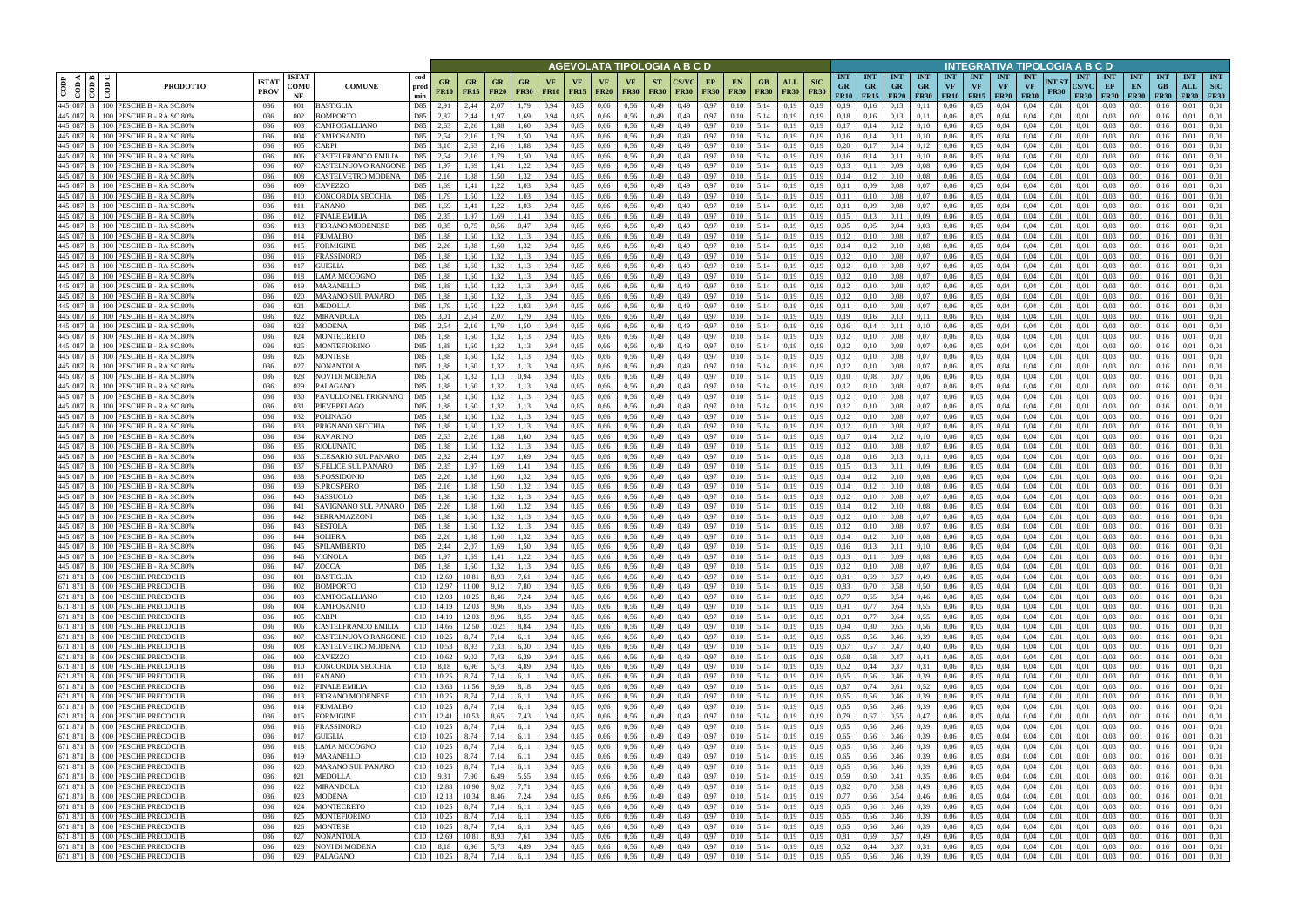|      |                                       |                                                                                          |                             |                            |                                                    |                                                    |                          |                           |                            |                   |                   |                          | AGEVOLATA TIPOLOGIA A B C D                              |                          |              |                   |                          |                                              |                                                 |                                                                                                                                         |                                                 |                         |                                 |                  |                                      |                                        | INTEGRATIVA TIPOLOGIA A B C D                  |                      |                                           |                                 |                                          |                                 |                                  |                                         |
|------|---------------------------------------|------------------------------------------------------------------------------------------|-----------------------------|----------------------------|----------------------------------------------------|----------------------------------------------------|--------------------------|---------------------------|----------------------------|-------------------|-------------------|--------------------------|----------------------------------------------------------|--------------------------|--------------|-------------------|--------------------------|----------------------------------------------|-------------------------------------------------|-----------------------------------------------------------------------------------------------------------------------------------------|-------------------------------------------------|-------------------------|---------------------------------|------------------|--------------------------------------|----------------------------------------|------------------------------------------------|----------------------|-------------------------------------------|---------------------------------|------------------------------------------|---------------------------------|----------------------------------|-----------------------------------------|
| CODP | $\leq$ $\leq$ $\leq$<br>$\frac{1}{2}$ | දී<br><b>PRODOTTO</b>                                                                    | <b>ISTA1</b><br><b>PROV</b> | <b>ISTAT</b><br>COMU<br>NE | <b>COMUNE</b>                                      | cod<br>GR<br>prod<br><b>FR10</b><br>min            | <b>GR</b><br><b>FR15</b> | <b>FR20</b>               | GR<br><b>FR30</b>          | VF<br><b>FR10</b> | VF<br><b>FR15</b> | <b>VF</b><br><b>FR20</b> | <b>VF</b><br><b>FR30</b>                                 | <b>ST</b><br><b>FR30</b> | <b>FR30</b>  | EP<br><b>FR30</b> | <b>EN</b><br><b>FR30</b> | GB.<br><b>FR30</b>                           | <b>SIC</b><br>ALL<br><b>FR30</b><br><b>FR30</b> | <b>INT</b><br><b>GR</b><br>FR10                                                                                                         | <b>INT</b><br><b>GR</b><br>$FR15$ FR20          | <b>INT</b><br><b>GR</b> | <b>INT</b><br>GR<br><b>FR30</b> | <b>INT</b><br>VF | <b>INT</b><br>VF<br><b>FR10 FR15</b> | <b>INT</b><br><b>VF</b><br><b>FR20</b> | <b>INT</b><br>VF                               | NT ST<br><b>FR30</b> | <b>INT</b><br><b>CS/VC</b><br><b>FR30</b> | <b>INT</b><br>EP<br><b>FR30</b> | <b>INT</b><br>EN<br><b>FR30</b>          | <b>INT</b><br>GB<br><b>FR30</b> | <b>INT</b><br>ALL<br><b>FR30</b> | <b>INT</b><br><b>SIC</b><br><b>FR30</b> |
|      | 671 871 B<br>671 871 B                | 000 PESCHE PRECOCI B                                                                     | 036                         | 030                        | PAVULLO NEL FRIGNANO                               | C10<br>10.25                                       | 8,74                     | 7.14                      | 6.11                       | 0.94              | 0.85              | 0,66                     | 0.56                                                     | 0,49                     | 0.49         | 0.97              | 0.10                     | 5.14                                         | 0.19                                            | 0.19<br>0.65                                                                                                                            | 0.56                                            | 0.46                    | 0.39                            | 0.06             | 0.05                                 | 0.04                                   | 0.04                                           | 0.01                 | 0.01                                      | 0.03                            | 0.01                                     |                                 | 0.01                             | 0.01                                    |
|      | 671 871 B                             | 000 PESCHE PRECOCI B<br>000 PESCHE PRECOCI B                                             | 036<br>036                  | 031<br>032                 | PIEVEPELAGO<br>POLINAGO                            | C10<br>10.25<br>C10<br>10.25                       | 8,74<br>8,74             | 7.14<br>7,14              | 6,11<br>6,11               | 0.94<br>0.94      | 0,85<br>0,85      | 0,66<br>0,66             | 0.56<br>0,56                                             | 0,49<br>0,49             | 0,49<br>0.49 | 0,97<br>0,97      | 0.10<br>0.10             | 5,14<br>5,14                                 | 0.19<br>0,19                                    | 0,65<br>0,19<br>0.65<br>0.19                                                                                                            | 0,56<br>0.56                                    | 0,46<br>0,46            | 0.39<br>0.39                    | 0.06<br>0.06     | 0.05<br>0,05                         | 0,04<br>0,04                           | 0.04<br>0.04                                   | 0,01<br>0,01         | 0,01<br>0,01                              | 0.03<br>0.03                    | 0.01<br>0,01                             | 0.16<br>0.16                    | 0.01<br>0.01                     | 0.01<br>0,01                            |
|      | 671 871 B                             | 000 PESCHE PRECOCI B                                                                     | 036                         | 033                        | PRIGNANO SECCHIA                                   | C10<br>10.25                                       | 8.74                     | 7.14                      | 6.11                       | 0.94              | 0.85              | 0.66                     | 0.56                                                     | 0,49                     | 0.49         | 0.97              | 0.10                     | 5.14                                         | 0.19                                            | 0.65<br>0.19                                                                                                                            | 0.56                                            | 0,46                    | 0.39                            | 0.06             | 0.05                                 | 0.04                                   | 0.04                                           | 0.01                 | 0.01                                      | 0.03                            | 0.01                                     | 0.16                            | 0.01                             | 0.01                                    |
|      | 671 871 B                             | <b>PESCHE PRECOCIB</b><br>000 I                                                          | 036                         | 034                        | <b>RAVARINO</b>                                    | C10<br>12.69                                       | 10.81                    | 8.93                      | 7.61                       | 0.94              | 0.85              | 0.66                     | 0.56                                                     | 0.49                     | 0.49         | 0.97              | 0.10                     | 5.14                                         | 0.19                                            | 0.81<br>0.19                                                                                                                            | 0.69                                            | 0.57                    | 0.49                            | 0.06             | 0.05                                 | 0.04                                   | 0.04                                           | 0.01                 | 0.01                                      | 0.03                            | 0.01                                     |                                 | 0.01                             | 0.01                                    |
|      | 671 871 B                             | 000 PESCHE PRECOCI B                                                                     | 036                         | 035                        | RIOLUNATO                                          | C10<br>10,25                                       | 8.74                     | 7.14                      | 6,11                       | 0.94              | 0,85              | 0,66                     | 0.56                                                     | 0,49                     | 0.49         | 0.97              | 0.10                     | 5.14                                         | 0,19                                            | 0.65<br>0.19                                                                                                                            | 0,56                                            | 0,46                    | 0.39                            | 0.06             | 0.05                                 | 0.04                                   | 0.04                                           | 0.01                 | 0.01                                      | 0.03                            | 0.01                                     | 0.16                            | 0.01                             | 0.01                                    |
|      | 671 871 B<br>671 871 B                | 000 PESCHE PRECOCI B<br>000 PESCHE PRECOCI B                                             | 036<br>036                  | -036<br>037                | S.CESARIO SUL PANARO<br><b>S.FELICE SUL PANARO</b> | $C10$ 13.82<br>$C10$ 14,19                         | 11.75<br>12.03           | 9.68<br>9.96              | 8,27<br>8.55               | 0.94<br>0.94      | 0.85<br>0.85      | 0.66<br>0.66             | 0.56<br>0.56                                             | 0.49<br>0,49             | 0.49<br>0.49 | 0.97<br>0.97      | 0.10<br>0.10             | 5.14<br>5.14                                 | 0.19<br>0.19                                    | 0.88<br>0.19<br>0.91<br>0.19                                                                                                            | 0.75<br>0,77                                    | 0.62<br>0.64            | 0.53<br>0.55                    | 0.06<br>0.06     | 0.05<br>0.05                         | 0.04<br>0.04                           | 0.04<br>0.04                                   | 0.01<br>0.01         | 0.01<br>0.01                              | 0.03<br>0.03                    | 0.01<br>0.01                             | 0.16<br>0.16                    | 0.01<br>0.01                     | 0.01<br>0.01                            |
|      | 671 871 B                             | 000 PESCHE PRECOCI B                                                                     | 036                         | 038                        | S.POSSIDONIO                                       | $C10$ 12,13                                        | 10.34                    | 8.46                      | 7,24                       | 0.94              | 0.85              | 0.66                     | 0.56                                                     | 0,49                     | 0.49         | 0.97              | 0.10                     | 5.14                                         | 0,19                                            | 0.77<br>0.19                                                                                                                            | 0,66                                            | 0,54                    | 0,46                            | 0.06             | 0.05                                 | 0.04                                   | 0.04                                           | 0.01                 | 0.01                                      | 0.03                            | 0.01                                     | 0.16                            | 0.01                             | 0.01                                    |
|      | 671 871 B                             | $000 -$<br>PESCHE PRECOCI E                                                              | 036                         | 039                        | <b>S.PROSPERO</b>                                  | C10<br>11,47                                       | 9,78                     | 7.99                      | 6,86                       | 0.94              | 0,85              | 0,66                     | 0.56                                                     | 0,49                     | 0.49         | 0.97              | 0.10                     | 5.14                                         | 0,19<br>0.19                                    | 0.73                                                                                                                                    | 0,62                                            | 0.51                    | 0,44                            | 0,06             | 0.05                                 | 0.04                                   | 0.04                                           | 0,01                 | 0.01                                      | 0.03                            | 0.01                                     | 0.16                            | 0.01                             | 0.01                                    |
|      | 671 871 B                             | PESCHE PRECOCI E<br>000 <sub>1</sub>                                                     | 036                         | 040                        | SASSUOLO                                           | C10                                                | 8.74                     | 7.14                      | 6,11                       | 0.94              | 0,85              | 0,66                     | 0.56                                                     | 0,49                     | 0.49         | 0.97              | 0.10                     | 5,14                                         | 0,19<br>0.19                                    | 0,65                                                                                                                                    | 0.56                                            | 0,46                    | 0.39                            | 0.06             | 0.05                                 | 0.04                                   | 0.04                                           | 0.01                 | 0.01                                      | 0.03                            | 0,01                                     | 0.16                            | 0.01                             | 0.01                                    |
|      | 671 871 B<br>671 871 B                | PESCHE PRECOCI E<br>000 <sub>1</sub><br>PESCHE PRECOCI B<br>000                          | 036<br>036                  | 041<br>042                 | SAVIGNANO SUL PANARO<br>SERRAMAZZONI               | C10<br>12,13<br>C10<br>10.25                       | 10,34<br>8.74            | 8,46<br>7.14              | 7,24<br>6.11               | 0,94<br>0.94      | 0,85<br>0,85      | 0,66<br>0,66             | 0,56<br>0.56                                             | 0,49<br>0,49             | 0,49<br>0.49 | 0,97<br>0.97      | 0,10<br>0.10             | 5,14<br>5,14                                 | 0,19<br>0.19<br>0.19                            | 0,77<br>0,19<br>0,65                                                                                                                    | 0,66<br>0.56                                    | 0,54<br>0.46            | 0,46<br>0.39                    | 0,06<br>0.06     | 0.05<br>0.05                         | 0,04<br>0,04                           | 0,04<br>0.04                                   | 0,01<br>0.01         | 0,01<br>0.01                              | 0,03<br>0.03                    | 0,01<br>0.01                             | 0.16<br>0.16                    | 0,01<br>0,01                     | 0,01<br>0.01                            |
|      | 671 871 B                             | 000 PESCHE PRECOCI B                                                                     | 036                         | 043                        | SESTOLA                                            | C10<br>10.25                                       | 8,74                     | 7.14                      | 6,11                       | 0.94              | 0,85              | 0,66                     | 0,56                                                     | 0,49                     | 0.49         | 0,97              | 0.10                     | 5,14                                         | 0,19<br>0.19                                    | 0,65                                                                                                                                    | 0,56                                            | 0,46                    | 0.39                            | 0,06             | 0,05                                 | 0,04                                   | 0.04                                           | 0.01                 | 0.01                                      | 0.03                            | 0,01                                     | 0.16                            | 0.01                             | 0.01                                    |
|      | 671 871 B                             | 000 PESCHE PRECOCI B                                                                     | 036                         | 044                        | <b>SOLIERA</b>                                     | C10<br>10.81                                       | 9,21                     | 7,61                      | 6,49                       | 0.94              | 0,85              | 0,66                     | 0,56                                                     | 0,49                     | 0.49         | 0,97              | 0.10                     | 5,14                                         | 0,19                                            | 0.19<br>0.69                                                                                                                            | 0.59                                            | 0,49                    | 0.41                            | 0,06             | 0,05                                 | 0,04                                   | 0.04                                           | 0.01                 | 0.01                                      | 0,03                            | 0,01                                     | 0.16                            | 0,01                             | 0.01                                    |
|      | 671 871 B                             | PESCHE PRECOCI B<br>000 <sup>1</sup>                                                     | 036                         | 045                        | SPILAMBERTO                                        | C10<br>12.97                                       | 11.00                    | 9.12                      | 7.80                       | 0.94              | 0.85              | 0.66                     | 0.56                                                     | 0.49                     | 0.49         | 0.97              | 0.10                     | 5.14                                         | 0.19                                            | 0.83<br>0.19                                                                                                                            | 0.70                                            | 0.58                    | 0.50                            | 0.06             | 0.05                                 | 0.04                                   | 0.04                                           | 0.01                 | 0.01                                      | 0.03                            | 0.01                                     | 016                             | 0.01                             | 0.01                                    |
|      | 671 871 B<br>671 871 B                | 000 PESCHE PRECOCI B<br>PESCHE PRECOCI B<br>000 <sub>1</sub>                             | 036<br>036                  | 046<br>047                 | VIGNOLA<br>ZOCCA                                   | C10<br>10.15<br>C10<br>10.25                       | 8.65<br>8.74             | 7.14<br>7.14              | 6.11<br>6.11               | 0.94<br>0.94      | 0.85<br>0,85      | 0.66<br>0,66             | 0.56<br>0,56                                             | 0.49<br>0,49             | 0.49<br>0.49 | 0.97<br>0.97      | 0.10<br>0.10             | 5.14<br>5.14                                 | 0.19<br>0.19                                    | 0.65<br>0.19<br>0.65<br>0.19                                                                                                            | 0.55<br>0.56                                    | 0.46<br>0.46            | 0.39<br>0.39                    | 0.06<br>0.06     | 0.05<br>0.05                         | 0.04<br>0.04                           | 0.04<br>0.04                                   | 0.01<br>0.01         | 0.01<br>0.01                              | 0.03<br>0,03                    | 0.01<br>0.01                             | 0.16<br>0.16                    | 0.01<br>0.01                     | 0.01<br>0.01                            |
|      | 202 871 B                             | PESCHE PRECOCI B - RA SC.50%<br>200 I                                                    | 036                         | -001                       | 3 ASTIGLIA                                         | D84<br>6.39                                        | 5.45                     | 4.51                      | 3.85                       | 0.94              | 0.85              | 0.66                     | 0.56                                                     | 0.49                     |              | 0.97              | 0.10                     | 5.14                                         | 0.19                                            | 0.41                                                                                                                                    |                                                 | 0,29                    | 0.25                            | 0.06             | 0.05                                 | 0.04                                   | 0.04                                           | 0.01                 | 0.01                                      | 0.03                            | 0.0                                      |                                 | 0.01                             | 0.01                                    |
|      | 202 871 B                             | PESCHE PRECOCI B - RA SC.50%                                                             | 036                         | 002                        | <b>BOMPORTO</b>                                    | D84<br>6.49                                        | 5.55                     | 4.51                      | 3.85                       | 0.94              | 0.85              | 0.66                     | 0.56                                                     | 0.49                     |              | 0.97              | 0.10                     | 5.14                                         | 0.19                                            | 0.41                                                                                                                                    | 0.35                                            | 0,29                    | 0.25                            | 0.06             | 0.05                                 | 0.04                                   | 0.04                                           | 0.01                 | 0.01                                      | 0.03                            | $0.0^{\circ}$                            |                                 | 0.01                             | 0.01                                    |
|      |                                       | 200   PESCHE PRECOCI B - RA SC.50%                                                       | 036                         | 003                        | CAMPOGALLIANO                                      | D84<br>6.02                                        | 5.08                     | 4.23                      | 3,57                       | 0.94              | 0,85              | 0,66                     | 0.56                                                     | 0,49                     |              | 0.97              | 0.10                     | 5.14                                         | 0,19                                            | 0.38                                                                                                                                    | 0.32                                            | 0,27                    | 0,23                            | 0.06             | 0.05                                 | 0.04                                   | 0.04                                           | 0.01                 | 0.01                                      | 0.03                            | 0.0                                      |                                 | 0.01                             | 0.01                                    |
|      | 202 871 B                             | 200 PESCHE PRECOCI B - RA SC.50%<br>200 PESCHE PRECOCI B - RA SC.50%                     | 036<br>036                  | 004<br>005                 | CAMPOSANTO<br><b>ARPI</b>                          | D84<br>7.14<br>D84<br>7,14                         | 6.11<br>6.11             | 4.98<br>4.98              | 4.32<br>4,32               | 0.94<br>0.94      | 0.85<br>0,85      | 0,66<br>0,66             | 0.56<br>0.56                                             | 0,49<br>0,49             | 0.49<br>0.49 | 0.97<br>0.97      | 0.10<br>0.10             | 5.14<br>5.14                                 | 0.19<br>0,19                                    | 0.46<br>0.19<br>0.46<br>0,19                                                                                                            | 0.39<br>0.39                                    | 0.32<br>0,32            | 0.28<br>0,28                    | 0.06<br>0.06     | 0.05<br>0.05                         | 0.04<br>0,04                           | 0.04<br>0.04                                   | 0.01<br>0.01         | 0.01<br>0.01                              | 0.03<br>0.03                    | 0.01<br>0.01                             | 0.16                            | 0.01<br>0.01                     | 0.01<br>0.01                            |
|      | 202 871 B                             | PESCHE PRECOCI B - RA SC.50%<br>200 I                                                    | 036                         | 006                        | CASTELFRANCO EMILIA                                | D84<br>7.33                                        | 6,20                     | 5.17                      | 4,42                       | 0.94              | 0,85              | 0,66                     | 0.56                                                     | 0,49                     | 0.49         | 0.97              | 0.10                     | 5,14                                         | 0.19<br>0.19                                    | 0,47                                                                                                                                    | 0.40                                            | 0,33                    | 0,28                            | 0.06             | 0.05                                 | 0.04                                   | 0.04                                           | 0.01                 | 0.01                                      | 0.03                            | 0.01                                     |                                 | 0.01                             | 0.01                                    |
|      | 202 871 B                             | PESCHE PRECOCI B - RA SC.50%<br>200 I                                                    | 036                         | 007                        | CASTELNUOVO RANGONI                                | D84<br>5.17                                        | 4,42                     | 3.67                      | 3,10                       | 0.94              | 0,85              | 0,66                     | 0.56                                                     | 0,49                     | 0.49         | 0.97              | 0.10                     | 5.14                                         | 0,19                                            | 0.33<br>0.19                                                                                                                            | 0.28                                            | 0,23                    | 0,20                            | 0.06             | 0.05                                 | 0.04                                   | 0.04                                           | 0.01                 | 0.01                                      | 0.03                            | 0.01                                     |                                 | 0.01                             | 0.01                                    |
|      |                                       | PESCHE PRECOCI B - RA SC.50%<br>200.                                                     | 036                         | 008                        | CASTELVETRO MODENA                                 | D84<br>5.26                                        | 4.51                     | 3.67                      | 3.20                       | 0.94              | 0.85              | 0,66                     | 0.56                                                     | 0,49                     |              | 0.97              |                          | 5.14                                         | 0.19                                            | 0.34                                                                                                                                    |                                                 | 0.23                    | 0.20                            | 0.06             | 0.05                                 | 0.04                                   | 0.04                                           | 0.01                 | 0.01                                      | 0.03                            | 0.01                                     |                                 | 0.01                             | 0.01                                    |
|      | 202 871 B<br>202 871 B                | PESCHE PRECOCI B - RA SC.50%<br>200 I<br>PESCHE PRECOCI B - RA SC.50%<br>200 I           | 036<br>036                  | 009<br>010                 | CAVEZZO<br>CONCORDIA SECCHIA                       | D84<br>5,36<br>D84  <br>4.14                       | 4,51<br>3.48             | 3,76<br>2.91              | 3,20<br>2,44               | 0,94<br>0.94      | 0,85<br>0.85      | 0,66<br>0.66             | 0,56<br>0.56                                             | 0,49<br>0.49             | 0.49<br>0.49 | 0,97<br>0.97      | 0,10<br>0.10             | 5,14<br>5.14                                 | 0,19<br>0.19                                    | 0,34<br>0,19<br>0.19<br>0.26                                                                                                            | 0,29<br>0.22                                    | 0,24<br>0.19            | 0,20                            | 0,06<br>0.06     | 0,05<br>0.05                         | 0,04<br>0.04                           | 0,04<br>0.04                                   | 0,01<br>0.01         | 0,01<br>0.01                              | 0,03<br>0.03                    | 0,01<br>0.01                             | 0.16<br>016                     | 0,01<br>0.01                     | 0,01<br>0.01                            |
|      | 202 871 B                             | 200 PESCHE PRECOCI B - RA SC.50%                                                         | 036                         | 011                        | FANANO                                             | D84<br>5,17                                        | 4,42                     | 3.67                      | 3,10                       | 0.94              | 0.85              | 0,66                     | 0.56                                                     | 0,49                     | 0.49         | 0.97              | 0.10                     | 5.14                                         | 0.19                                            | 0.33<br>0.19                                                                                                                            | 0,28                                            | 0,23                    | 0.16<br>0,20                    | 0.06             | 0.05                                 | 0.04                                   | 0.04                                           | 0.01                 | 0.01                                      | 0.03                            | 0.01                                     | 0.16                            | 0.01                             | 0.01                                    |
|      | 202 871 B                             | PESCHE PRECOCI B - RA SC.50%<br>200 I                                                    | 036                         | 012                        | FINALE EMILIA                                      | D84<br>6.86                                        | 5.83                     | 4.79                      | 4,14                       | 0.94              | 0.85              | 0.66                     | 0.56                                                     | 0,49                     | 0.49         | 0.97              | 0.10                     | 5.14                                         | 0.19                                            | 0,44<br>0.19                                                                                                                            | 0.37                                            | 0.31                    | 0.26                            | 0.06             | 0.05                                 | 0.04                                   | 0.04                                           | 0.01                 | 0.01                                      | 0.03                            | 0.01                                     | 016                             | 0.01                             | 0.01                                    |
|      | 202 871 B                             | PESCHE PRECOCI B - RA SC.50%<br>200 I                                                    | 036                         | 013                        | <b>FIORANO MODENESE</b>                            | D84<br>5,17                                        | 4.42                     | 3.67                      | 3.10                       | 0.94              | 0.85              | 0.66                     | 0.56                                                     | 0.49                     | 0.49         | 0.97              | 0.10                     | 5.14                                         | 0.19                                            | 0.33<br>0.19                                                                                                                            | 0,28                                            | 0,23                    | 0,20                            | 0.06             | 0.05                                 | 0.04                                   | 0.04                                           | 0.01                 | 0.01                                      | 0.03                            | 0.01                                     | 0.16                            | 0.01                             | 0.01                                    |
|      | 202 871 B<br>202 871 B                | PESCHE PRECOCI B - RA SC.50%<br>200 I                                                    | 036                         | 014                        | FIUMALBO                                           | D84<br>5,17<br>D84                                 | 4.42<br>5,26             | 3.67<br>4.32              | 3.10                       | 0.94<br>0.94      | 0.85              | 0.66                     | 0.56<br>0.56                                             | 0.49                     | 0.49         | 0.97              | 0.10                     | 5.14<br>5.14                                 | 0.19                                            | 0.33<br>0.19<br>0.40                                                                                                                    | 0.28                                            | 0,23                    | 0,20                            | 0.06             | 0.05<br>0.05                         | 0.04<br>0.04                           | 0.04<br>0.04                                   | 0.01                 | 0.01<br>0.01                              | 0.03                            | 0.01                                     | 0.16                            | 0.01<br>0.01                     | 0.01<br>0.01                            |
|      | 202 871 B                             | 200   PESCHE PRECOCI B - RA SC.50%<br>PESCHE PRECOCI B - RA SC.50%<br>200 I              | 036<br>036                  | 015<br>016                 | FORMIGINE<br>FRASSINORO                            | 6,20<br>D84<br>5,17                                | 4.42                     | 3.67                      | 3,76<br>3.10               | 0.94              | 0,85<br>0,85      | 0,66<br>0,66             | 0.56                                                     | 0,49<br>0,49             | 0.49<br>0.49 | 0,97<br>0.97      | 0,10<br>0.10             | 5,14                                         | 0,19<br>0,19<br>0.19<br>0.19                    | 0.33                                                                                                                                    | 0,34<br>0.28                                    | 0,28<br>0,23            | 0,24<br>0,20                    | 0,06<br>0.06     | 0.05                                 | 0.04                                   | 0.04                                           | 0,01<br>0.01         | 0.01                                      | 0,03<br>0.03                    | 0,01<br>0.01                             | 0.16<br>0.16                    | 0.01                             | 0.01                                    |
|      | 202 871 B                             | PESCHE PRECOCI B - RA SC.50%<br>200 I                                                    | 036                         | 017                        | GUIGLIA                                            | D84<br>5,17                                        | 4,42                     | 3.67                      | 3,10                       | 0.94              | 0,85              | 0,66                     | 0.56                                                     | 0,49                     | 0.49         | 0.97              | 0.10                     | 5,14                                         | 0,19                                            | 0.33<br>0.19                                                                                                                            | 0,28                                            | 0,23                    | 0,20                            | 0,06             | 0.05                                 | 0,04                                   | 0.04                                           | 0,01                 | 0.01                                      | 0.03                            | 0.01                                     | 0.16                            | 0.01                             | 0,01                                    |
|      | 202 871 B                             | PESCHE PRECOCI B - RA SC.50%<br>200 I                                                    | 036                         | 018                        | LAMA MOCOGNO                                       | D84<br>5,17                                        | 4,42                     | 3,67                      | 3,10                       | 0.94              | 0,85              | 0,66                     | 0,56                                                     | 0,49                     | 0.49         | 0,97              | 0,10                     | 5,14                                         | 0,19<br>0.19                                    | 0,33                                                                                                                                    | 0,28                                            | 0,23                    | 0,20                            | 0,06             | 0,05                                 | 0,04                                   | 0,04                                           | 0,01                 | 0,01                                      | 0,03                            | 0,01                                     | 0.16                            | 0,01                             | 0,01                                    |
|      | 202 871 B                             | PESCHE PRECOCI B - RA SC.50%<br>200 I                                                    | 036                         | 019                        | MARANELLO                                          | D84<br>5,17                                        | 4.42                     | 3.67                      | 3,10                       | 0.94              | 0,85              | 0,66                     | 0.56                                                     | 0,49                     | 0.49         | 0,97              | 0.10                     | 5,14                                         | 0,19<br>0.19                                    | 0.33                                                                                                                                    | 0,28                                            | 0,23                    | 0,20                            | 0,06             | 0.05                                 | 0,04                                   | 0.04                                           | 0.01                 | 0.01                                      | 0.03                            | 0,01                                     | 0.16                            | 0.01                             | 0.01                                    |
|      | 202 871 B<br>202 871 B                | 200   PESCHE PRECOCI B - RA SC.50%<br>PESCHE PRECOCI B - RA SC.50%<br>200 I              | 036<br>036                  | 020<br>021                 | MARANO SUL PANARO<br>MEDOLLA                       | D84<br>5,17<br>D84<br>4,70                         | 4.42<br>4.04             | 3,67<br>3,29              | 3,10<br>2,82               | 0.94<br>0.94      | 0,85<br>0,85      | 0,66<br>0,66             | 0.56<br>0,56                                             | 0,49<br>0,49             | 0.49<br>0.49 | 0.97<br>0,97      | 0.10<br>0.10             | 5,14<br>5,14                                 | 0,19<br>0.19<br>0,19<br>0.19                    | 0,33<br>0.30                                                                                                                            | 0.28<br>0,26                                    | 0,23<br>0,21            | 0,20<br>0,18                    | 0,06<br>0,06     | 0.05<br>0,05                         | 0,04<br>0,04                           | 0.04<br>0.04                                   | 0.01<br>0.01         | 0.01<br>0.01                              | 0.03<br>0,03                    | 0.01<br>0,01                             | 0.16<br>0.16                    | 0,01<br>0.01                     | 0.01<br>0.01                            |
|      | 202 871 B                             | PESCHE PRECOCI B - RA SC.50%<br>200 I                                                    | 036                         | 022                        | MIRANDOLA                                          | D84<br>6.49                                        | 5.55                     | 4.51                      | 3.85                       | 0.94              | 0.85              | 0.66                     | 0.56                                                     | 0.49                     | 0.49         | 0.97              | 0.10                     | 5.14                                         | 0.19<br>0.19                                    | 0.41                                                                                                                                    | 0.35                                            | 0,29                    | 0.25                            | 0.06             | 0.05                                 | 0.04                                   | 0.04                                           | 0.01                 | 0.01                                      | 0.03                            | 0.01                                     | 0.16                            | 0.01                             | 0.01                                    |
|      | 202 871 B                             | PESCHE PRECOCI B - RA SC.50%                                                             | 036                         | 023                        | MODENA                                             | D84<br>6.11                                        | 5.17                     | 4.32                      | 3.67                       | 0.94              | 0.85              | 0.66                     | 0.56                                                     | 0.49                     | 0.49         | 0.97              | 0.10                     | 5.14                                         | 0.19                                            | 0.39<br>0.19                                                                                                                            | 0.33                                            | 0.28                    | 0.23                            | 0.06             | 0.05                                 | 0.04                                   | 0.04                                           | 0.01                 | 0.01                                      | 0.03                            | 0.01                                     | 0.16                            | 0.01                             | 0.01                                    |
|      | 202 871 B                             | PESCHE PRECOCI B - RA SC.509<br>200 I                                                    | 036                         | 024                        | MONTECRETO                                         | D84<br>5,17                                        | 4.42                     | 3.67                      | 3.10                       | 0.94              | 0,85              | 0,66                     | 0,56                                                     | 0,49                     | 0.49         | 0,97              | 0.10                     | 5,14                                         | 0,19                                            | 0,33<br>0.19                                                                                                                            | 0.28                                            | 0,23                    | 0,20                            | 0.06             | 0.05                                 | 0,04                                   | 0.04                                           | 0.01                 | 0.01                                      | 0,03                            | 0.01                                     | 0.16                            | 0,01                             | 0,01                                    |
|      | 202 871 B                             | 200 PESCHE PRECOCI B - RA SC.50%<br>202 871 B 200 PESCHE PRECOCI B - RA SC.50%           | 036<br>036                  | 025<br>026                 | MONTEFIORINC<br>MONTESE                            | D84<br>5.17<br>D84<br>5.17                         | 4.42<br>4.42             | 3.67<br>3.67              | 3.10<br>3.10               | 0.94<br>0.94      | 0.85<br>0.85      | 0.66<br>0.66             | 0.56<br>0.56                                             | 0.49<br>0.49             | 0.49<br>0.49 | 0.97<br>0.97      | 0.10<br>0.10             | 5.14<br>5.14                                 | 0.19<br>0.19<br>0.19                            | 0.33<br>0.33<br>0.19                                                                                                                    | 0.28<br>0.28                                    | 0.23<br>0,23            | 0.20<br>0,20                    | 0.06<br>0.06     | 0.05<br>0.05                         | 0.04<br>0.04                           | 0.04<br>0.04                                   | 0.01<br>0.01         | 0.01<br>0.01                              | 0.03<br>0.03                    | 0.01<br>0.01                             | 0.16                            | 0.01<br>0.01                     | 0.01<br>0.01                            |
|      |                                       | 202 871 B 200 PESCHE PRECOCI B - RA SC.50%                                               | 036                         | 027                        | NONANTOLA                                          | D <sub>84</sub><br>6.39                            | 5.45                     | 4.51                      | 3.85                       | 0.94              | 0.85              | 0.66                     | 0.56                                                     | 0.49                     | 0.49         | 0.97              | 0.10                     | 5.14                                         | 0.19                                            | 0.19<br>0.41                                                                                                                            | 0.35                                            | 0,29                    | 0.25                            | 0.06             | 0.05                                 | 0.04                                   | 0.04                                           | 0.01                 | 0.01                                      | 0.03                            | 0.01                                     |                                 | 0.01                             | 0.01                                    |
|      |                                       | 202 871 B 200 PESCHE PRECOCI B - RA SC.50%                                               | 036                         | 028                        | NOVI DI MODENA                                     | D84 4,14                                           | 3,48                     | 2,91                      | 2,44                       | 0,94              | 0,85              |                          | 0,66 0,56                                                | 0,49                     | 0,49         | 0,97              | 0,10                     | 5,14                                         | 0,19                                            | 0,26<br>0,19                                                                                                                            | 0,22                                            | 0,19                    | 0,16                            | 0,06             | 0,05                                 | 0,04                                   | 0,04                                           | 0,01                 | 0,01                                      | 0,03                            | 0,01                                     | 0,16                            | 0,01                             | 0,01                                    |
|      |                                       | 202 871 B 200 PESCHE PRECOCI B - RA SC.50%<br>202 871 B 200 PESCHE PRECOCI B - RA SC.50% | 036                         | 029                        | PALAGANO                                           | D84 5,17                                           | 4,42                     | 3,67<br>3,67              | 3,10                       | 0,94              | 0,85              |                          | 0,66 0,56                                                | 0,49                     | 0,49         | 0,97              | 0,10                     | 5,14 0,19                                    |                                                 | 0,33<br>0,19                                                                                                                            |                                                 | $0.28$ 0.23 0.20        |                                 | 0,06             | 0,05                                 | 0,04                                   | 0,04                                           | 0,01                 | 0.01                                      | $0,03$ $0,01$                   |                                          | 0,16                            | 0,01                             | 0,01                                    |
|      |                                       | 202 871 B 200 PESCHE PRECOCI B - RA SC.50%                                               | 036<br>036                  | 030<br>031                 | PAVULLO NEL FRIGNANO<br>PIEVEPELAGO                | D84 5,17<br>D84 5,17                               | 4,42                     | 4,42 3,67                 | $3,10$ 0.94<br>$3,10$ 0.94 |                   | 0,85<br>0,85      |                          | $0,66$ 0.56<br>$0,66$ 0.56                               | 0,49 0,49<br>0,49 0,49   |              | 0,97<br>0,97      | 0,10                     | $0,10$ $5,14$ $0,19$<br>5,14 0,19            |                                                 | $0,19$ 0.33 0.28 0.23 0.20<br>$0,19$ $0,33$ $0,28$ $0,23$ $0,20$                                                                        |                                                 |                         |                                 | $0,06$ 0.05      | $0,06$ 0.05                          | 0,04<br>0,04                           | 0,04<br>0,04                                   | 0,01<br>0,01         | 0,01<br>0.01                              | $0,03$ $0,01$<br>$0,03$ $0,01$  |                                          | 0,16<br>0,16                    | 0,01<br>0,01                     | 0,01<br>0,01                            |
|      |                                       | 202 871 B 200 PESCHE PRECOCI B - RA SC.50%                                               | 036                         | 032                        | POLINAGO                                           | D84 5,17                                           |                          | 4,42 3,67                 | $3,10$ 0.94                |                   | 0,85              | $0,66$ 0.56              |                                                          | 0,49                     | 0,49         | 0,97              | 0,10                     | 5,14 0,19                                    |                                                 | 0,33<br>0,19                                                                                                                            | $0,28$ 0,23                                     |                         | 0,20                            |                  | $0,06$ 0.05                          | 0,04                                   | 0,04                                           | 0,01                 | 0,01                                      | 0,03                            | 0,01                                     | 0,16                            | 0,01                             | 0,01                                    |
|      |                                       | 202 871 B 200 PESCHE PRECOCI B - RA SC.50%                                               | 036                         | 033                        | PRIGNANO SECCHIA                                   | D84 5,17                                           |                          | 4,42 3,67                 | $3,10$ 0.94                |                   | 0,85              |                          | 0,66 0,56                                                | 0,49                     | 0,49         | 0,97              | 0,10                     | 5,14 0,19                                    |                                                 | $0,19$ $0,33$                                                                                                                           |                                                 | $0,28$ $0,23$ $0,20$    |                                 |                  | $0,06$ 0.05                          | 0,04                                   | 0,04                                           | 0,01                 | 0,01                                      | $0,03$ $0,01$                   |                                          | 0,16                            | 0,01                             | 0,01                                    |
|      |                                       | 202 871 B 200 PESCHE PRECOCI B - RA SC.50%<br>202 871 B 200 PESCHE PRECOCI B - RA SC.50% | 036<br>036                  | 034<br>035                 | RAVARINO<br>RIOLUNATO                              | $\overline{D84}$ 6,39<br>D84 5,17                  |                          | 5,45 4,51<br>4,42 3,67    | 3,85 0,94<br>$3,10$ 0.94   |                   | 0,85<br>0,85      |                          | $0,66$ 0.56<br>$0,66$ 0.56 0.49 0.49                     | $0,49$ $0,49$            |              | 0,97              |                          | $0,10$ $5,14$ $0,19$<br>$0,10$ $5,14$ $0,19$ |                                                 | $0,19$ 0.41 0.35 0.29 0.25<br>$0,19$ 0.33 0.28 0.23 0.20                                                                                |                                                 |                         |                                 |                  | $0,06$ 0.05<br>$0.06\qquad 0.05$     | 0,04                                   | 0,04<br>0,04                                   | 0,01<br>0,01         | 0,01<br>0,01                              |                                 | $0,03$ 0,01 0,16<br>$0,03$ $0,01$ $0,16$ |                                 |                                  | $0,01$ $0,01$                           |
|      |                                       | 202 871 B 200 PESCHE PRECOCI B - RA SC.50%                                               | 036                         | 036                        | S.CESARIO SUL PANARO                               | D84 6,96                                           |                          | 5,92 4,89                 | $4,14$ 0,94                |                   | 0,85              |                          | $0,66$ 0.56                                              | 0,49 0,49                |              | 0,97<br>0,97      |                          | $0,10$ $5,14$ $0,19$                         |                                                 | $0,19$ 0.44 0.38 0.31 0.26                                                                                                              |                                                 |                         |                                 |                  | $0,06$ 0.05                          | 0,04<br>0,04                           | 0,04                                           | 0,01                 | 0,01                                      |                                 | $\overline{0,03}$ 0,01 0,16              |                                 |                                  | $0,01$ $0,01$<br>$0,01$ $0,01$          |
|      |                                       | 202 871 B 200 PESCHE PRECOCI B - RA SC.50%                                               | 036                         | 037                        | <b>S.FELICE SUL PANARO</b>                         | D84 7,14                                           | 6,11                     | 4,98                      | 4,32 0,94                  |                   | 0,85              | $0,66$ 0.56              |                                                          | 0,49                     | 0,49         | 0,97              | 0,10                     | $5,14$ 0,19                                  |                                                 | 0,19<br>0,46                                                                                                                            | 0,39 0,32                                       |                         | 0,28                            |                  | $0,06$ 0.05                          | 0,04                                   | 0,04                                           | 0,01                 | 0,01                                      | $0,03$ 0.01                     |                                          | 0,16                            | 0,01                             | 0,01                                    |
|      |                                       | 202 871 B 200 PESCHE PRECOCI B - RA SC.50%                                               | 036                         | 038                        | S.POSSIDONIO                                       | D84 6,11                                           |                          | $5,17$ $4,32$             | 3,67 0,94                  |                   | 0,85              | 0,66 0,56                |                                                          | 0,49                     | 0,49         | 0,97              | 0,10                     | $5,14$ 0,19                                  |                                                 | 0,19                                                                                                                                    | $0,39$ $0,33$ $0,28$                            |                         | 0,23                            | 0,06             | 0,05                                 | 0,04                                   | 0,04                                           | 0,01                 | 0,01                                      | $0,03$ $0,01$                   |                                          | 0,16                            | 0,01                             | 0,01                                    |
|      |                                       | 202 871 B 200 PESCHE PRECOCI B - RA SC.50%<br>202 871 B 200 PESCHE PRECOCI B - RA SC.50% | 036<br>036                  | 039                        | S.PROSPERO<br>SASSUOLO                             | D84 5,73<br>D84 5,17                               |                          | 4,89 4,04<br>4,42 3,67    | 3,48 0,94<br>$3,10$ 0.94   |                   | 0,85<br>0,85      |                          | $0,66$ $0,56$ $0,49$<br>$0,66$ $0,56$ $0,49$             |                          | 0,49<br>0,49 | 0,97<br>0,97      | 0,10<br>0,10             | 5,14 0,19<br>5,14 0,19                       |                                                 | 0,19<br>0,19                                                                                                                            | $0,37$ 0,31 0,26<br>$0,33$ $0,28$ $0,23$ $0,20$ |                         | 0,22                            |                  | $0,06$ 0.05<br>$0,06$ 0.05           | 0,04                                   | 0,04<br>0,04                                   | 0,01<br>0,01         | 0,01<br>0,01                              | $0,03$ $0,01$                   | $0,03$ 0.01 0.16                         | 0,16                            | 0,01<br>0,01                     | 0,01<br>0,01                            |
|      |                                       | 202 871 B 200 PESCHE PRECOCI B - RA SC.50%                                               | 036                         | 040<br>041                 | SAVIGNANO SUL PANARO   D84 6,11                    |                                                    |                          | 5,17 4,32                 | 3,67 0,94                  |                   | 0,85              |                          | $0,66$ 0.56 0.49                                         |                          | 0,49         | 0,97              | 0,10                     | 5,14 0,19                                    | 0,19                                            |                                                                                                                                         | $0,39$ $0,33$ $0,28$ $0,23$                     |                         |                                 |                  | $0,06$ 0.05                          | 0,04<br>0,04                           | 0,04                                           | 0,01                 | 0,01                                      | $0,03$ $0,01$                   |                                          | 0,16                            | 0,01                             | 0,01                                    |
|      |                                       | 202 871 B 200 PESCHE PRECOCI B - RA SC.50%                                               | 036                         | 042                        | SERRAMAZZONI                                       | D84 5,17                                           |                          | 4,42 3,67                 | $3,10$ 0.94                |                   | 0,85              |                          | $0,66$ 0.56 0.49                                         |                          | 0,49         | 0,97              | 0,10                     | 5,14 0,19                                    | 0,19                                            |                                                                                                                                         | $0,33$ $0,28$ $0,23$ $0,20$                     |                         |                                 |                  | $0,06$ 0.05                          | 0,04                                   | 0,04                                           | 0,01                 | 0,01                                      | $0,03$ $0,01$                   |                                          | 0,16                            | 0,01                             | 0,01                                    |
|      |                                       | 202 871 B 200 PESCHE PRECOCI B - RA SC.50%                                               | 036                         | 043                        | <b>SESTOLA</b>                                     | D84 5,17                                           |                          | 4,42 3,67                 | 3,10 0,94                  |                   | 0,85              |                          | $0,66$ $0,56$ $0,49$                                     |                          | 0,49         | 0,97              | 0,10                     | 5,14 0,19                                    | 0,19                                            |                                                                                                                                         | $0,33$ $0,28$ $0,23$ $0,20$                     |                         |                                 |                  | $0,06$ 0.05                          | 0,04                                   | 0,04                                           | 0,01                 | 0,01                                      | $0.03 \qquad 0.01$              |                                          | 0,16                            | 0,01                             | 0,01                                    |
|      |                                       | 202 871 B 200 PESCHE PRECOCI B - RA SC.50%<br>202 871 B 200 PESCHE PRECOCI B - RA SC.50% | 036                         | 044                        | <b>SOLIERA</b>                                     | D84 5,45                                           |                          | 4,61 3,85<br>5,55 4,51    | 3,29 0,94                  |                   | 0,85              |                          | $0,66$ $0,56$ $0,49$ $0,49$                              |                          |              | 0,97              | 0,10                     | 5,14 0,19                                    |                                                 | $0,19$ $0,35$ $0,29$ $0,25$ $0,21$                                                                                                      |                                                 |                         |                                 |                  | $0,06$ 0.05                          | 0,04                                   | 0,04                                           | 0,01                 | 0,01                                      |                                 | $0,03$ 0.01 0.16                         |                                 | 0,01                             | 0,01                                    |
|      |                                       | 202 871 B 200 PESCHE PRECOCI B - RA SC.50%                                               | 036<br>036                  | 045<br>046                 | SPILAMBERTO<br><b>VIGNOLA</b>                      | D84 6,49<br>D84 5.08                               |                          | 4,32 3,57 3,01 0,94       | 3,85 0,94                  |                   | 0,85<br>0,85      |                          | $0,66$ $0,56$ $0,49$ $0,49$                              |                          |              | 0,97              |                          |                                              |                                                 | $0,10$ 5,14 0,19 0,19 0,41 0,35 0,29 0,25<br>$0.66$ $0.56$ $0.49$ $0.49$ $0.97$ $0.10$ $5.14$ $0.19$ $0.19$ $0.32$ $0.28$ $0.23$ $0.19$ |                                                 |                         |                                 |                  | $0,06$ 0.05<br>$0,06$ 0.05 0.04      | 0,04                                   | 0,04<br>$0,04$ $0,01$                          | 0,01                 | 0,01<br>$0,01$ 0.03 0.01 0.16             |                                 | $0,03$ 0.01 0.16                         |                                 | 0,01<br>0.01                     | 0,01<br>0,01                            |
|      |                                       | 202 871 B 200 PESCHE PRECOCI B - RA SC.50%                                               | 036                         | 047                        | ZOCCA                                              | D84 5,17                                           |                          | $4,42$ $3,67$ $3,10$ 0.94 |                            |                   |                   |                          | $0,85$ 0.66 0.56 0.49 0.49                               |                          |              | 0,97              |                          |                                              |                                                 | $0,10$ 5,14 0,19 0,19 0,33 0,28 0,23 0,20                                                                                               |                                                 |                         |                                 |                  | $0,06$ 0.05 0.04                     |                                        | 0,04                                           | 0,01                 | $0,01$ $0,03$ $0,01$                      |                                 |                                          | 0,16                            | 0,01                             | 0,01                                    |
|      |                                       | 447 871 B 100 PESCHE PRECOCI B - RA SC.80%                                               | 036                         | 001                        | <b>BASTIGLIA</b>                                   | D84 2,54                                           |                          | 2,16 1,79 1,50 0,94       |                            |                   | 0,85              |                          | $0,66$ 0.56 0.49 0.49                                    |                          |              | 0,97              | 0,10                     | 5,14 0,19                                    |                                                 | $0,19$ 0,16 0,14 0,11 0,10                                                                                                              |                                                 |                         |                                 |                  | $0,06$ 0.05                          | 0,04                                   | 0,04                                           | 0,01                 | 0,01                                      | $0,03$ $0,01$                   |                                          | 0,16                            | 0,01                             | 0,01                                    |
|      |                                       | 447 871 B 100 PESCHE PRECOCI B - RA SC.80%<br>447 871 B 100 PESCHE PRECOCI B - RA SC.80% | 036                         | 002                        | <b>BOMPORTO</b>                                    | D84 2,63                                           |                          | 2,26 1,88 1,60 0,94       |                            |                   |                   |                          | $0,85$ 0.66 0.56 0.49 0.49                               |                          |              | 0,97              | 0,10                     | 5,14 0,19                                    |                                                 | $0,19$ $0,17$ $0,14$ $0,12$ $0,10$<br>$0,19$ $0,16$ $0,13$ $0,11$ $0,10$                                                                |                                                 |                         |                                 |                  | $0,06$ 0.05                          | 0,04                                   | 0,04                                           | 0,01                 | $0,01$ $0,03$ $0,01$                      |                                 |                                          | 0,16                            |                                  | $0,01$ $0,01$<br>0,01                   |
|      |                                       | 447 871 B 100 PESCHE PRECOCI B - RA SC.80%                                               | 036<br>036                  | 003<br>004                 | <b>CAMPOGALLIANO</b><br>CAMPOSANTO                 | D84 2,44<br>D84 2,82                               | 2,44                     | $2,07$ 1,69<br>1,97       | 1,50 0,94<br>1,69          | 0,94              | 0,85<br>0,85      |                          | $0,66$ $0,56$ $0,49$ $0,49$<br>$0,66$ 0.56               | 0,49                     | 0,49         | 0,97<br>0,97      | 0,10<br>0,10             | 5,14 0,19<br>$5,14$ 0,19                     | 0,19                                            |                                                                                                                                         | $0,18$ 0,16 0,13 0,11                           |                         |                                 | 0,06             | $0,06$ 0.05<br>0,05                  | 0,04<br>0,04                           | 0,04<br>0,04                                   | 0,01<br>0,01         | $0.01 \quad 0.03 \quad 0.01$<br>0,01      | $0,03$ $0,01$                   |                                          | 0,16<br>0,16                    | 0,01<br>0,01                     | 0,01                                    |
|      |                                       | 447 871 B 100 PESCHE PRECOCI B - RA SC.80%                                               | 036                         | 005                        | CARPI                                              | D84 2,82                                           | 2,44                     | 1,97                      | 1,69                       | 0,94              | 0,85              |                          | $0,66$ 0.56                                              | 0,49                     | 0,49         | 0,97              | 0,10                     | $5,14$ 0,19                                  |                                                 | 0,19<br>0,18                                                                                                                            | $0,16$ $0,13$                                   |                         | 0,11                            | 0,06             | 0,05                                 | 0,04                                   | 0,04                                           | 0,01                 | 0,01                                      | 0.03                            | 0.01                                     | 0,16                            | 0,01                             | 0,01                                    |
|      |                                       | 447 871 B 100 PESCHE PRECOCI B - RA SC.80%                                               | 036                         | 006                        | CASTELFRANCO EMILIA                                | D84 2,91                                           | 2,44                     | 2,07                      | 1,79                       | 0,94              | 0,85              | 0,66 0,56                |                                                          | 0,49                     | 0,49         | 0,97              | 0,10                     | $5,14$ 0,19                                  |                                                 | 0,19<br>0,19                                                                                                                            | $0,16$ $0,13$                                   |                         | 0,11                            | 0,06             | 0,05                                 | 0,04                                   | 0,04                                           | 0,01                 | 0,01                                      | $0,03$ $0,01$                   |                                          | 0,16                            | 0,01                             | 0,01                                    |
|      |                                       | 447 871 B 100 PESCHE PRECOCI B - RA SC.80%                                               | 036                         | 007                        | CASTELNUOVO RANGONE                                | D84 2,07                                           |                          | 1,79 1,41                 | $1,22$ 0,94                |                   | 0,85              |                          | $0,66$ $0,56$ $0,49$ $0,49$                              |                          |              | 0,97              |                          |                                              |                                                 | $0,10$ 5,14 0,19 0,19 0,13 0,11 0,09 0,08                                                                                               |                                                 |                         |                                 |                  | $0,06$ 0.05                          | 0,04                                   | 0,04                                           | 0,01                 | 0,01                                      |                                 | $0,03$ $0,01$ $0,16$                     |                                 | 0,01                             | 0,01                                    |
|      |                                       | 447 871 B 100 PESCHE PRECOCI B - RA SC.80%<br>447 871 B 100 PESCHE PRECOCI B - RA SC.80% | 036<br>036                  | 008<br>009                 | CASTELVETRO MODENA<br>CAVEZZO                      | D84 2,07 1,79 1,41<br>D84 2,16 1,88 1,50 1,32 0,94 |                          |                           | $1,22$ 0,94                |                   |                   |                          | $0,85$ 0.66 0.56 0.49 0.49<br>$0,85$ 0.66 0.56 0.49 0.49 |                          |              | 0,97<br>0,97      |                          |                                              |                                                 | $0,10$ 5,14 0,19 0,19 0,13 0,11 0,09 0,08<br>$0,10$ 5,14 0,19 0,19 0,14 0,12 0,10 0,08                                                  |                                                 |                         |                                 |                  | $0,06$ 0.05<br>$0,06$ 0.05           | 0,04                                   | 0,04<br>$0,04$ 0.04                            | 0,01<br>0,01         | 0,01<br>$0,01$ 0.03 0.01 0.16             |                                 | $0,03$ $0,01$ $0,16$                     |                                 |                                  | $0,01$ $0,01$<br>$0,01$ $0,01$          |
|      |                                       | 447 871 B 100 PESCHE PRECOCI B - RA SC.80%                                               | 036                         | 010                        | CONCORDIA SECCHIA                                  | $DB4$ 1,60 1,32 1,13 0,94 0,94                     |                          |                           |                            |                   |                   |                          |                                                          |                          |              |                   |                          |                                              |                                                 | $0.85$   $0.66$   $0.56$   $0.49$   $0.49$   $0.97$   $0.10$   $5.14$   $0.19$   $0.19$   $0.10$   $0.08$   $0.07$   $0.06$             |                                                 |                         |                                 |                  |                                      |                                        | $0,06$ 0.05 0.04 0.04 0.01 0.01 0.03 0.01 0.16 |                      |                                           |                                 |                                          |                                 |                                  | $0,01$ $0,01$                           |
|      |                                       | 447 871 B 100 PESCHE PRECOCI B - RA SC.80%                                               | 036                         | 011                        | <b>FANANO</b>                                      | D84 2,07 1,79 1,41                                 |                          |                           | 1,22 0,94                  |                   |                   |                          |                                                          |                          |              |                   |                          |                                              |                                                 |                                                                                                                                         |                                                 |                         |                                 |                  |                                      |                                        | $0,06$ 0.05 0.04 0.04 0.01 0.01 0.03 0.01 0.16 |                      |                                           |                                 |                                          |                                 |                                  | $0,01$ $0,01$                           |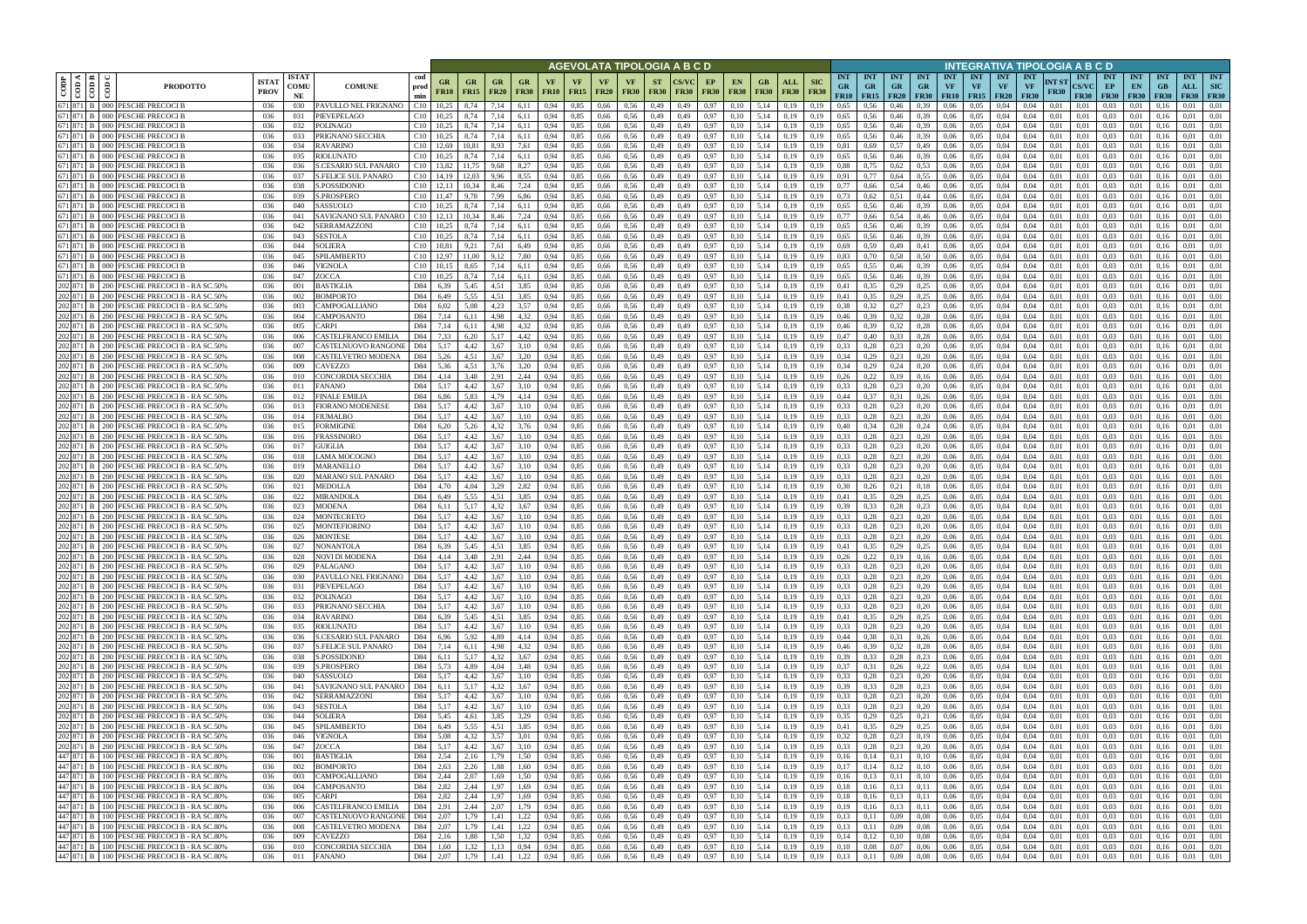|                        |                                                                                                                                                                                                                                                                                                                                                                                                                                                                 |                                                                                |                             |                            |                                          |                    |                                              |                   |                                                                |                          |                   |                   |                            |                          |                          | AGEVOLATA TIPOLOGIA A B C D |                   |                                                                |                            |                    |                                                      |                                        |                                            |                                        |                  |                                             |                                        | INTEGRATIVA TIPOLOGIA A B C D   |                      |                                           |                                 |                                 |                                 |                                  |                                         |
|------------------------|-----------------------------------------------------------------------------------------------------------------------------------------------------------------------------------------------------------------------------------------------------------------------------------------------------------------------------------------------------------------------------------------------------------------------------------------------------------------|--------------------------------------------------------------------------------|-----------------------------|----------------------------|------------------------------------------|--------------------|----------------------------------------------|-------------------|----------------------------------------------------------------|--------------------------|-------------------|-------------------|----------------------------|--------------------------|--------------------------|-----------------------------|-------------------|----------------------------------------------------------------|----------------------------|--------------------|------------------------------------------------------|----------------------------------------|--------------------------------------------|----------------------------------------|------------------|---------------------------------------------|----------------------------------------|---------------------------------|----------------------|-------------------------------------------|---------------------------------|---------------------------------|---------------------------------|----------------------------------|-----------------------------------------|
| CODP                   | $\frac{1}{\sqrt{\frac{1}{2}}\sqrt{\frac{1}{2}}\sqrt{\frac{1}{2}}\sqrt{\frac{1}{2}}\sqrt{\frac{1}{2}}\sqrt{\frac{1}{2}}\sqrt{\frac{1}{2}}\sqrt{\frac{1}{2}}\sqrt{\frac{1}{2}}\sqrt{\frac{1}{2}}\sqrt{\frac{1}{2}}\sqrt{\frac{1}{2}}\sqrt{\frac{1}{2}}\sqrt{\frac{1}{2}}\sqrt{\frac{1}{2}}\sqrt{\frac{1}{2}}\sqrt{\frac{1}{2}}\sqrt{\frac{1}{2}}\sqrt{\frac{1}{2}}\sqrt{\frac{1}{2}}\sqrt{\frac{1}{2}}\sqrt{\frac{1}{2}}\sqrt{\frac{1}{2}}\sqrt{\frac{1}{2$<br>ම් | <b>PRODOTTO</b>                                                                | <b>ISTA7</b><br><b>PROV</b> | <b>ISTAT</b><br>COMU<br>NE | <b>COMUNE</b>                            | cod<br>prod<br>min | GR<br><b>FR10</b>                            | GR<br><b>FR15</b> | GR<br><b>FR20</b>                                              | <b>GR</b><br><b>FR30</b> | VF<br><b>FR10</b> | VF<br><b>FR15</b> | <b>VF</b><br><b>FR20</b>   | <b>VF</b><br><b>FR30</b> | <b>ST</b><br><b>FR30</b> | <b>FR30</b>                 | EP<br><b>FR30</b> | <b>EN</b><br><b>FR30</b>                                       | GB<br><b>FR30</b>          | ALL<br><b>FR30</b> | <b>INT</b><br><b>SIC</b><br><b>GR</b><br><b>FR30</b> | <b>INT</b><br><b>GR</b><br><b>FR10</b> | <b>INT</b><br><b>GR</b><br>$FR15$   $FR20$ | <b>INT</b><br><b>GR</b><br><b>FR30</b> | <b>INT</b><br>VF | <b>INT</b><br><b>VF</b><br><b>FR10</b> FR15 | <b>INT</b><br><b>VF</b><br><b>FR20</b> | <b>INT</b><br>VF<br><b>FR30</b> | NT ST<br><b>FR30</b> | <b>INT</b><br><b>CS/VC</b><br><b>FR30</b> | <b>INT</b><br>EP<br><b>FR30</b> | <b>INT</b><br>EN<br><b>FR30</b> | <b>INT</b><br>GB<br><b>FR30</b> | <b>INT</b><br>ALL<br><b>FR30</b> | <b>INT</b><br><b>SIC</b><br><b>FR30</b> |
|                        |                                                                                                                                                                                                                                                                                                                                                                                                                                                                 | 447 871 B 100 PESCHE PRECOCI B - RA SC.80%                                     | 036                         | 012                        | <b>FINALE EMILIA</b>                     | D84                | 2,73                                         | 2,35              | 1.88                                                           | 1.60                     | 0.94              | 0.85              | 0,66                       | 0.56                     | 0,49                     | 0.49                        | 0.97              | 0.10                                                           | 5.14                       | 0.19               | 0.19<br>0.17                                         |                                        | 0.12                                       | 0.10                                   | 0.06             | 0.05                                        | 0.04                                   | 0.04                            | 0.01                 | 0.01                                      | 0.03                            | 0.01                            |                                 | 0.01                             | 0.01                                    |
| 447 871 B              | 447 871 B 100                                                                                                                                                                                                                                                                                                                                                                                                                                                   | PESCHE PRECOCI B - RA SC.80%<br>100 PESCHE PRECOCI B - RA SC.80%               | 036<br>036                  | 013<br>014                 | FIORANO MODENESE<br>FIUMALBO             | D84<br>D84         | 2.07<br>2,07                                 | 1,79<br>1,79      | 1,41<br>1.41                                                   | 1.22<br>1,22             | 0.94<br>0.94      | 0,85<br>0.85      | 0,66<br>0,66               | 0.56<br>0,56             | 0,49<br>0,49             | 0,49<br>0,49                | 0,97<br>0,97      | 0,10<br>0,10                                                   | 5,14<br>5,14               | 0,19<br>0,19       | 0.13<br>0,19<br>0.19<br>0,13                         | 0,11<br>0,11                           | 0,09<br>0,09                               | 0.08<br>0.08                           | 0,06<br>0.06     | 0.05<br>0,05                                | 0,04<br>0,04                           | 0.04<br>0.04                    | 0,01<br>0,01         | 0,01<br>0,01                              | 0.03<br>0.03                    | 0,01<br>0,01                    | 0.16<br>0.16                    | 0.01<br>0.01                     | 0.01<br>0.01                            |
| 447 871 B              |                                                                                                                                                                                                                                                                                                                                                                                                                                                                 | 100 PESCHE PRECOCI B - RA SC.80%                                               | 036                         | 015                        | <b>FORMIGINE</b>                         | D84                | 2,44                                         | 2.07              | 1.69                                                           | 1,50                     | 0.94              | 0.85              | 0,66                       | 0.56                     | 0,49                     | 0,49                        | 0,97              | 0.10                                                           | 5.14                       | 0.19               | 0.16<br>0.19                                         | 0.13                                   | 0.11                                       | 0,10                                   | 0.06             | 0.05                                        | 0.04                                   | 0.04                            | 0.01                 | 0.01                                      | 0.03                            | 0.01                            | 0.16                            | 0.01                             | 0.01                                    |
| 447 871 B              | 100                                                                                                                                                                                                                                                                                                                                                                                                                                                             | PESCHE PRECOCI B - RA SC.80%                                                   | 036                         | 016                        | FRASSINORO                               | D84                | 2.07                                         | 1.79              | 1.41                                                           | 1,22                     | 0.94              | 0.85              | 0.66                       | 0.56                     | 0,49                     | 0.49                        | 0.97              | 0.10                                                           | 5.14                       | 0.19               | 0.13<br>0.19                                         | 0.11                                   | 0.09                                       | 0.08                                   | 0.06             | 0.05                                        | 0.04                                   | 0.04                            | 0.01                 | 0.01                                      | 0.03                            | 0.01                            | 01                              | 0.01                             | 0.01                                    |
| 447 871 B<br>447 871 B | 100                                                                                                                                                                                                                                                                                                                                                                                                                                                             | PESCHE PRECOCI B - RA SC.80%<br>100 PESCHE PRECOCI B - RA SC.80%               | 036<br>036                  | 017<br>018                 | GUIGLIA<br>LAMA MOCOGNO                  | D84<br>D84         | 2.07<br>2.07                                 | 1,79<br>1.79      | 1.41<br>1.41                                                   | 1,22<br>1,22             | 0.94<br>0.94      | 0.85<br>0.85      | 0,66<br>0.66               | 0.56<br>0.56             | 0,49<br>0,49             | 0,49<br>0.49                | 0,97<br>0.97      | 0,10<br>0,10                                                   | 5.14<br>5.14               | 0,19<br>0.19       | 0.13<br>0.19<br>0.13<br>0.19                         | 0,11<br>0.11                           | 0,09<br>0.09                               | 0.08<br>0.08                           | 0,06<br>0.06     | 0.05<br>0.05                                | 0.04<br>0.04                           | 0.04<br>0.04                    | 0.01<br>0.01         | 0.01<br>0.01                              | 0.03<br>0.03                    | 0,01<br>0.01                    | 0.16<br>0.16                    | 0.01<br>0.01                     | 0.01<br>0.01                            |
|                        |                                                                                                                                                                                                                                                                                                                                                                                                                                                                 | 447 871 B   100 PESCHE PRECOCI B - RA SC.80%                                   | 036                         | 019                        | <b>MARANELLO</b>                         | D84                | 2.07                                         | 1,79              | 1.41                                                           | 1,22                     | 0.94              | 0.85              | 0.66                       | 0.56                     | 0,49                     | 0,49                        | 0,97              | 0,10                                                           | 5.14                       | 0.19               | 0.13<br>0.19                                         | 0,11                                   | 0,09                                       | 0.08                                   | 0.06             | 0.05                                        | 0.04                                   | 0.04                            | 0.01                 | 0.01                                      | 0.03                            | 0.01                            | 0.16                            | 0.01                             | 0.01                                    |
| 447 871 B              |                                                                                                                                                                                                                                                                                                                                                                                                                                                                 | 100 PESCHE PRECOCI B - RA SC.80%                                               | 036                         | 020                        | MARANO SUL PANARO                        | D84                | 2.07                                         | 1.79              | 1,41                                                           | 1,22                     | 0.94              | 0.85              | 0.66                       | 0.56                     | 0,49                     | 0.49                        | 0,97              | 0,10                                                           | 5.14                       | 0,19               | 0.19<br>0,13                                         | 0,11                                   | 0,09                                       | 0.08                                   | 0.06             | 0.05                                        | 0.04                                   | 0.04                            | 0.01                 | 0.01                                      | 0.03                            | 0,01                            | 0.16                            | 0.01                             | 0.01                                    |
| 447 871 B<br>447 871 B | $100 -$                                                                                                                                                                                                                                                                                                                                                                                                                                                         | PESCHE PRECOCI B - RA SC.80%<br>100 PESCHE PRECOCI B - RA SC.80%               | 036<br>036                  | 021<br>022                 | <b>MEDOLLA</b><br>MIRANDOLA              | D84<br>D84         | 1,88<br>2,54                                 | 1,60<br>2,16      | 1,32<br>1.79                                                   | 1,13<br>1.50             | 0.94<br>0.94      | 0,85<br>0,85      | 0,66<br>0,66               | 0.56<br>0.56             | 0,49<br>0,49             | 0,49<br>0.49                | 0,97<br>0.97      | 0.10<br>0,10                                                   | 5.14<br>5,14               | 0.19<br>0.19       | 0,12<br>0.19<br>0.19<br>0,16                         | 0,10<br>0,14                           | 0,08<br>0,11                               | 0,07<br>0,10                           | 0,06<br>0.06     | 0,05<br>0.05                                | 0.04<br>0.04                           | 0.04<br>0.04                    | 0,01<br>0.01         | 0.01<br>0.01                              | 0.03<br>0.03                    | 0,01<br>0,01                    | 0.16<br>0.16                    | 0.01<br>0.01                     | 0.01<br>0.01                            |
|                        | 447 871 B 100                                                                                                                                                                                                                                                                                                                                                                                                                                                   | PESCHE PRECOCI B - RA SC.80%                                                   | 036                         | 023                        | MODENA                                   | D84                | 2,44                                         | 2,07              | 1,69                                                           | 1,50                     | 0,94              | 0,85              | 0,66                       | 0,56                     | 0,49                     | 0,49                        | 0,97              | 0,10                                                           | 5,14                       | 0,19               | 0,19<br>0,16                                         | 0,13                                   | 0,11                                       | 0,10                                   | 0,06             | 0,05                                        | 0,04                                   | 0,04                            | 0,01                 | 0,01                                      | 0.03                            | 0,01                            | 0,16                            | 0,01                             | 0,01                                    |
|                        |                                                                                                                                                                                                                                                                                                                                                                                                                                                                 | 447 871 B 100 PESCHE PRECOCI B - RA SC.80%                                     | 036                         | 024                        | MONTECRETO                               | D84                | 2.07                                         | 1.79              | 1.41                                                           | 1.22                     | 0.94              | 0,85              | 0,66                       | 0.56                     | 0,49                     | 0.49                        | 0.97              | 0.10                                                           | 5,14                       | 0.19               | 0,13<br>0.19                                         | 0.11                                   | 0.09                                       | 0.08                                   | 0,06             | 0.05                                        | 0,04                                   | 0.04                            | 0.01                 | 0.01                                      | 0.03                            | 0.01                            | 0.16                            | 0,01                             | 0.01                                    |
|                        |                                                                                                                                                                                                                                                                                                                                                                                                                                                                 | 447 871 B 100 PESCHE PRECOCI B - RA SC.80%                                     | 036                         | 025                        | MONTEFIORINO                             | D84                | 2,07                                         | 1,79              | 1,41                                                           | 1,22                     | 0.94              | 0,85              | 0,66                       | 0.56                     | 0,49                     | 0.49                        | 0,97              | 0.10                                                           | 5,14                       | 0,19               | 0,13<br>0.19                                         | 0,11                                   | 0,09                                       | 0.08                                   | 0,06             | 0,05                                        | 0,04                                   | 0.04                            | 0,01                 | 0.01                                      | 0.03                            | 0,01                            | 0.16                            | 0.01                             | 0.01                                    |
| 447 871 B              |                                                                                                                                                                                                                                                                                                                                                                                                                                                                 | 447 871 B 100 PESCHE PRECOCI B - RA SC.80%<br>100 PESCHE PRECOCI B - RA SC.80% | 036<br>036                  | 026<br>027                 | MONTESE<br>NONANTOLA                     | D84<br>D84         | 2,07<br>2.54                                 | 1,79<br>2.16      | 1.41<br>1.79                                                   | 1,22<br>1.50             | 0,94<br>0.94      | 0,85<br>0.85      | 0,66<br>0.66               | 0.56<br>0.56             | 0,49<br>0.49             | 0,49<br>0.49                | 0,97<br>0.97      | 0,10<br>0.10                                                   | 5,14<br>5.14               | 0,19<br>0.19       | 0,13<br>0.19<br>0.16<br>0.19                         | 0.11<br>0.14                           | 0,09<br>0.11                               | 0.08<br>0.10                           | 0,06<br>0.06     | 0,05<br>0.05                                | 0,04<br>0.04                           | 0.04<br>0.04                    | 0.01<br>0.01         | 0.01<br>0.01                              | 0.03<br>0.03                    | 0,01<br>0.01                    | 0.16<br>0.16                    | 0,01<br>0.01                     | 0.01<br>0.01                            |
| 447 871 B              |                                                                                                                                                                                                                                                                                                                                                                                                                                                                 | 100 PESCHE PRECOCI B - RA SC.80%                                               | 036                         | 028                        | NOVI DI MODENA                           | D84                | 1.60                                         | 1.32              | 1.13                                                           | 0.94                     | 0.94              | 0.85              | 0.66                       | 0.56                     | 0,49                     | 0.49                        | 0.97              | 0.10                                                           | 5.14                       | 0.19               | 0.10<br>0.19                                         | 0.08                                   | 0.07                                       | 0.06                                   | 0.06             | 0.05                                        | 0.04                                   | 0.04                            | 0.01                 | 0.01                                      | 0.03                            | 0.01                            | 0.16                            | 0.01                             | 0.01                                    |
| 447 871 B              |                                                                                                                                                                                                                                                                                                                                                                                                                                                                 | 100 PESCHE PRECOCI B - RA SC.80%                                               | 036                         | 029                        | PALAGANO                                 | D84                | 2.07                                         | 1.79              | 1.41                                                           | 1,22                     | 0.94              | 0,85              | 0,66                       | 0.56                     | 0,49                     | 0.49                        | 0,97              | 0.10                                                           | 5.14                       | 0.19               | 0,13<br>0.19                                         | 0,11                                   | 0,09                                       | 0.08                                   | 0.06             | 0.05                                        | 0.04                                   | 0.04                            | 0.01                 | 0.01                                      | 0,03                            | 0.01                            | 0.16                            | 0.01                             | 0.01                                    |
| 447 871 B<br>447 871 B | 100                                                                                                                                                                                                                                                                                                                                                                                                                                                             | 100 PESCHE PRECOCI B - RA SC.809<br>PESCHE PRECOCI B - RA SC.80%               | 036<br>036                  | 030<br>031                 | PAVULLO NEL FRIGNANO<br>PIEVEPELAGO      | D84<br>D84         | 2.07<br>2.07                                 | .79<br>.79        | 1.41<br>1.41                                                   | 1,22<br>1,22             | 0.94              | 0.85<br>0.85      | 0.66<br>0.66               | 0.56<br>0.56             | 0.49<br>0.49             | 0.49<br>0.49                | 0.97<br>0.97      | 0.10<br>0.10                                                   | 5.14<br>5.14               | 0.19<br>0.19       | 0.13<br>0.19<br>0.13<br>0.19                         |                                        | 0.09<br>0.09                               | 0.08<br>0.08                           | 0.06<br>0.06     | 0.05<br>0.05                                | 0.04<br>0.04                           | 0.04<br>0.04                    | 0.01<br>0.01         | 0.01<br>0.01                              | 0.03<br>0.03                    | 0.01<br>0.01                    |                                 | 0.01<br>0.01                     | 0.01<br>0.01                            |
| 447 871 B              |                                                                                                                                                                                                                                                                                                                                                                                                                                                                 | 100 PESCHE PRECOCI B - RA SC.80%                                               | 036                         | 032                        | POLINAGO                                 | D84                | 2.07                                         | 1.79              | 1.41                                                           | 1,22                     |                   | 0.85              | 0.66                       | 0.56                     | 0,49                     | 0.49                        | 0,97              | 0,10                                                           | 5.14                       | 0.19               | 0.13<br>0.19                                         | 0,11                                   | 0,09                                       | 0.08                                   | 0.06             | 0.05                                        | 0.04                                   | 0.04                            | 0.01                 | 0.01                                      | 0.03                            | 0.01                            |                                 | 0.01                             | 0.01                                    |
| 447 871 B              |                                                                                                                                                                                                                                                                                                                                                                                                                                                                 | 100 PESCHE PRECOCI B - RA SC.80%                                               | 036                         | 033                        | PRIGNANO SECCHIA                         | D84                | 2.07                                         | 1.79              | 1.41                                                           | 1.22                     | 0.94              | 0.85              | 0.66                       | 0.56                     | 0,49                     | 0.49                        | 0.97              | 0.10                                                           | 5.14                       | 0.19               | 0.13<br>0.19                                         | 0.11                                   | 0,09                                       | 0.08                                   | 0.06             | 0.05                                        | 0.04                                   | 0.04                            | 0.01                 | 0.01                                      | 0.03                            | 0.01                            |                                 | 0.01                             | 0.01                                    |
| 447 871 B              | 100                                                                                                                                                                                                                                                                                                                                                                                                                                                             | 447 871 B 100 PESCHE PRECOCI B - RA SC.80%<br>PESCHE PRECOCI B - RA SC.80%     | 036                         | 034<br>035                 | RAVARINO                                 | D84<br>D84         | 2.54<br>2.07                                 | 2,16              | 1.79                                                           | 1.50                     |                   | 0,85              | 0,66                       | 0.56<br>0.56             | 0,49                     | 0,49                        | 0.97<br>0.97      | 0,10                                                           | 5.14<br>5.14               | 0.19               | 0,19<br>0,16<br>0,13<br>0.19                         | 0,14                                   | 0,11                                       | 0,10                                   | 0,06<br>0.06     | 0.05<br>0.05                                | 0,04                                   | 0.04<br>0.04                    | 0.01<br>0.01         | 0,01<br>0.01                              | 0.03<br>0.03                    | 0.01                            | 0.16                            | 0.01                             | 0.01<br>0.01                            |
| 447 871 B              | 100                                                                                                                                                                                                                                                                                                                                                                                                                                                             | PESCHE PRECOCI B - RA SC.80%                                                   | 036<br>036                  | 036                        | RIOLUNATO<br><b>S.CESARIO SUL PANARO</b> | D84                | 2.73                                         | 1.79<br>2,35      | 1,41<br>1.88                                                   | 1,22<br>1.60             | 0.94<br>0.94      | 0,85<br>0,85      | 0,66<br>0,66               | 0.56                     | 0,49<br>0,49             | 0.49<br>0,49                | 0.97              | 0.10<br>0.10                                                   | 5.14                       | 0.19<br>0.19       | 0.17<br>0.19                                         | 0.11                                   | 0,09<br>0.12                               | 0,08<br>0,10                           | 0,06             | 0.05                                        | 0.04<br>0.04                           | 0.04                            | 0.01                 | 0.01                                      | 0.03                            | 0.01<br>0.01                    | 0.16                            | 0.01<br>0.01                     | 0.01                                    |
| 447 871                | 100                                                                                                                                                                                                                                                                                                                                                                                                                                                             | PESCHE PRECOCI B - RA SC.80%                                                   | 036                         | 037                        | S.FELICE SUL PANARO                      | D84                | 2,82                                         | 2,44              | 1.97                                                           | .69                      | 0.94              | 0.85              | 0.66                       | 0.56                     | 0,49                     | 0.49                        | 0.97              | 0.10                                                           | 5.14                       | 0.19               | 0.19<br>0.18                                         |                                        | 0.13                                       | 0.11                                   | 0.06             | 0.05                                        | 0.04                                   | 0.04                            | 0.01                 | 0.01                                      | 0.03                            | 0.01                            |                                 | 0.01                             | 0.01                                    |
|                        |                                                                                                                                                                                                                                                                                                                                                                                                                                                                 | 447 871 B 100 PESCHE PRECOCI B - RA SC.80%                                     | 036                         | 038                        | <b>S.POSSIDONIO</b>                      | D84                | 2,44                                         | 2,07              | 1,69                                                           | 1,50                     | 0,94              | 0,85              | 0,66                       | 0,56                     | 0,49                     | 0,49                        | 0,97              | 0,10                                                           | 5,14                       | 0,19               | 0,19<br>0,16                                         | 0,13                                   | 0,11                                       | 0,10                                   | 0,06             | 0,05                                        | 0,04                                   | 0,04                            | 0,01                 | 0,01                                      | 0,03                            | 0,01                            | 0.16                            | 0,01                             | 0,01                                    |
| 447 871 B              |                                                                                                                                                                                                                                                                                                                                                                                                                                                                 | 100 PESCHE PRECOCI B - RA SC.80%<br>447 871 B 100 PESCHE PRECOCI B - RA SC.80% | 036<br>036                  | 039<br>040                 | S.PROSPERO<br>SASSUOLO                   | D84<br>D84         | 2.26<br>2.07                                 | 1.88<br>1,79      | 1.60<br>1.41                                                   | 1,32<br>1,22             | 0.94<br>0.94      | 0.85<br>0.85      | 0.66<br>0,66               | 0.56<br>0.56             | 0,49<br>0,49             | 0.49<br>0,49                | 0,97<br>0,97      | 0.10<br>0,10                                                   | 5.14<br>5.14               | 0.19<br>0.19       | 0.19<br>0.14<br>0.13<br>0.19                         | 0,12<br>0,11                           | 0,10<br>0,09                               | 0.08<br>0.08                           | 0.06<br>0,06     | 0.05<br>0.05                                | 0.04<br>0.04                           | 0.04<br>0.04                    | 0.01<br>0.01         | 0.01<br>0.01                              | 0.03<br>0.03                    | 0.01<br>0.01                    | 016<br>0.16                     | 0.01<br>0.01                     | 0.01<br>0.01                            |
| 447 871 B              |                                                                                                                                                                                                                                                                                                                                                                                                                                                                 | 100 PESCHE PRECOCI B - RA SC.80%                                               | 036                         | 041                        | SAVIGNANO SUL PANARO                     | D84                | 2,44                                         | 2.07              | 1.69                                                           | 1,50                     | 0.94              | 0.85              | 0.66                       | 0.56                     | 0,49                     | 0.49                        | 0,97              | 0.10                                                           | 5.14                       | 0.19               | 0.19<br>0,16                                         | 0.13                                   | 0,11                                       | 0,10                                   | 0.06             | 0.05                                        | 0.04                                   | 0.04                            | 0.01                 | 0.01                                      | 0.03                            | 0.01                            | 016                             | 0.01                             | 0.01                                    |
| 447 871 B              | 100                                                                                                                                                                                                                                                                                                                                                                                                                                                             | PESCHE PRECOCI B - RA SC.80%                                                   | 036                         | 042                        | SERRAMAZZONI                             | D84                | 2.07                                         | 1.79              | 1.41                                                           | 1,22                     | 0.94              | 0.85              | 0.66                       | 0.56                     | 0,49                     | 0.49                        | 0,97              | 0.10                                                           | 5.14                       | 0.19               | 0.19<br>0.13                                         | 0,11                                   | 0,09                                       | 0.08                                   | 0.06             | 0.05                                        | 0.04                                   | 0.04                            | 0.01                 | 0.01                                      | 0.03                            | 0.01                            | 0.16                            | 0.01                             | 0.01                                    |
| 447 871 B<br>447 871 B |                                                                                                                                                                                                                                                                                                                                                                                                                                                                 | 100 PESCHE PRECOCI B - RA SC.80%<br>100 PESCHE PRECOCI B - RA SC.80%           | 036<br>-036                 | 043<br>044                 | <b>SESTOLA</b><br><b>SOLIERA</b>         | D84<br>D84         | 2.07<br>2,16                                 | 1.79<br>1,88      | 1.41<br>1.50                                                   | 1,22<br>1,32             | 0.94<br>0,94      | 0.85<br>0.85      | 0.66<br>0,66               | 0.56<br>0.56             | 0,49<br>0,49             | 0.49<br>0,49                | 0.97<br>0,97      | 0,10<br>0,10                                                   | 5.14<br>5,14               | 0.19<br>0,19       | 0.13<br>0.19<br>0,14<br>0,19                         | 0.11<br>0,12                           | 0.09<br>0,10                               | 0.08<br>0.08                           | 0.06<br>0,06     | 0.05<br>0.05                                | 0.04<br>0,04                           | 0.04<br>0.04                    | 0.01<br>0,01         | 0.01<br>0,01                              | 0.03<br>0,03                    | 0.01<br>0,01                    | 0.16<br>0.16                    | 0.01<br>0.01                     | 0.01<br>0.01                            |
| 447 871 B              | $100 -$                                                                                                                                                                                                                                                                                                                                                                                                                                                         | PESCHE PRECOCI B - RA SC.80%                                                   | 036                         | 045                        | SPILAMBERTO                              | D84                | 2.63                                         | 2,26              | 1.88                                                           | 1.60                     | 0.94              | 0.85              | 0,66                       | 0.56                     | 0,49                     | 0.49                        | 0.97              | 0,10                                                           | 5,14                       | 0.19               | 0,17<br>0.19                                         | 0,14                                   | 0,12                                       | 0,10                                   | 0.06             | 0.05                                        | 0.04                                   | 0.04                            | 0.01                 | 0.01                                      | 0.03                            | 0.01                            | 0.16                            | 0.01                             | 0.01                                    |
|                        |                                                                                                                                                                                                                                                                                                                                                                                                                                                                 | 447 871 B   100 PESCHE PRECOCI B - RA SC.80%                                   | 036                         | 046                        | VIGNOLA                                  | D84                | 2,07                                         | 1,79              | 1,41                                                           | 1,22                     | 0.94              | 0,85              | 0,66                       | 0.56                     | 0,49                     | 0,49                        | 0,97              | 0,10                                                           | 5,14                       | 0,19               | 0.13<br>0.19                                         | 0,11                                   | 0,09                                       | 0.08                                   | 0,06             | 0.05                                        | 0.04                                   | 0.04                            | 0,01                 | 0.01                                      | 0.03                            | 0,01                            | 0.16                            | 0.01                             | 0,01                                    |
|                        |                                                                                                                                                                                                                                                                                                                                                                                                                                                                 | 447 871 B 100 PESCHE PRECOCI B - RA SC.80%                                     | 036                         | 047                        | ZOCCA                                    | D84                | 2,07                                         | 1,79              | 1,41                                                           | 1,22                     | 0,94              | 0,85              | 0,66                       | 0,56                     | 0,49                     | 0,49                        | 0,97              | 0,10                                                           | 5,14                       | 0,19               | 0.19<br>0.13                                         | 0,11                                   | 0,09                                       | 0.08                                   | 0,06             | 0,05                                        | 0,04                                   | 0.04                            | 0,01                 | 0,01                                      | 0,03                            | 0,01                            | 0.16                            | 0,01                             | 0,01                                    |
|                        |                                                                                                                                                                                                                                                                                                                                                                                                                                                                 | 127 127 0 000 PISELLO DA SEME<br>127 127 0 000 PISELLO DA SEME                 | 036<br>036                  | 001<br>002                 | BASTIGLIA<br>BOMPORTO                    | D47<br>D47         | 3,46<br>3.46                                 | 2.98<br>2.98      | 2.40<br>2.40                                                   | 2,11<br>2.11             | 1,15<br>1,15      | 0,96<br>0,96      | 0.77<br>0,77               | 0,67<br>0,67             | 0,49<br>0,49             | 0,49<br>0,49                | 0,97<br>0,97      | 0.10<br>0,10                                                   | 0,97<br>0.97               | 0,49<br>0,49       | 0.14<br>0,49<br>0,14<br>0.49                         | 0,12<br>0.12                           | 0,10<br>0,10                               | 0,09<br>0,09                           | 0,05<br>0,05     | 0.04<br>0.04                                | 0.03<br>0.03                           | 0.03<br>0.03                    | 0,01<br>0.01         | 0.01<br>0.01                              | 0.03<br>0.03                    | 0,01<br>0,01                    | 0.03<br>0.03                    | 0.01<br>0,01                     | 0.01<br>0.01                            |
|                        |                                                                                                                                                                                                                                                                                                                                                                                                                                                                 | 127 127 0 000 PISELLO DA SEME                                                  | 036                         | 003                        | CAMPOGALLIANO                            | D47                | 3,46                                         | 2,98              | 2,40                                                           | 2,11                     | 1,15              | 0,96              | 0.77                       | 0,67                     | 0,49                     | 0,49                        | 0,97              | 0.10                                                           | 0.97                       | 0,49               | 0,14<br>0.49                                         | 0,12                                   | 0,10                                       | 0.09                                   | 0,05             | 0,04                                        | 0.03                                   | 0.03                            | 0.01                 | 0.01                                      | 0,03                            | 0,01                            | 0.03                            | 0.01                             | 0.01                                    |
|                        |                                                                                                                                                                                                                                                                                                                                                                                                                                                                 | 127 127 0 000 PISELLO DA SEME                                                  | 036                         | 004                        | CAMPOSANTO                               | D47                | 3.46                                         | 2.98              | 2.40                                                           | 2.11                     | 1.15              | 0.96              | 0.77                       | 0.67                     | 0,49                     | 0.49                        | 0,97              | 0.10                                                           | 0.97                       | 0.49               | 0.14<br>0.49                                         | 0.12                                   | 0.10                                       | 0.09                                   | 0.05             | 0.04                                        | 0.03                                   | 0.03                            | 0.01                 | 0.01                                      | 0.03                            | 0.01                            | 0.03                            | 0.01                             | 0.01                                    |
|                        |                                                                                                                                                                                                                                                                                                                                                                                                                                                                 | 127 127 0 000 PISELLO DA SEME<br>127 127 0 000 PISELLO DA SEME                 | 036<br>036                  | 005<br>006                 | CARPI<br>CASTELFRANCO EMILIA             | D47<br>D47         | 3.46<br>3.46                                 | 2.98<br>2,98      | 2.40<br>2,40                                                   | 2.11<br>2.11             | 1.15<br>1,15      | 0.96<br>0,96      | 0.77<br>0.77               | 0.67<br>0.67             | 0,49<br>0,49             | 0.49<br>0.49                | 0.97<br>0,97      | 0.10<br>0,10                                                   | 0.97<br>0,97               | 0.49<br>0,49       | 0.14<br>0.49<br>0,14<br>0.49                         | 0.12<br>0,12                           | 0.10<br>0,10                               | 0.09<br>0,09                           | 0.05<br>0,05     | 0.04<br>0.04                                | 0.03<br>0,03                           | 0.03<br>0.03                    | 0.01<br>0.01         | 0.01<br>0.01                              | 0.03<br>0,03                    | 0.01<br>0,01                    | 0.03<br>0.03                    | 0.01<br>0,01                     | 0.01<br>0.01                            |
|                        |                                                                                                                                                                                                                                                                                                                                                                                                                                                                 | 127 127 0 000 PISELLO DA SEME                                                  | 036                         | 007                        | CASTELNUOVO RANGONI                      | D47                | 3.46                                         | 2.98              | 2.40                                                           | 2.11                     | 1.15              | 0.96              | 0.77                       | 0.67                     | 0.49                     | 0.49                        | 0.97              | 0.10                                                           | 0.97                       | 0.49               | 0.14<br>0.49                                         |                                        | 0.10                                       | 0.09                                   | 0.05             | 0.04                                        | 0.03                                   | 0.03                            | 0.01                 | 0.01                                      | 0.03                            | 0.01                            | 0.03                            | 0.01                             | 0.01                                    |
|                        |                                                                                                                                                                                                                                                                                                                                                                                                                                                                 | 127 127 0 000 PISELLO DA SEME                                                  | 036                         | 008                        | CASTELVETRO MODENA                       | D47                | 3,46                                         | 2.98              | 2.40                                                           | 2.11                     | 1.15              | 0.96              | 0.77                       | 0.67                     | 0,49                     | 0.49                        | 0.97              | 0.10                                                           | 0.97                       | 0.49               | 0.14<br>0.49                                         | 0,12                                   | 0.10                                       | 0,09                                   | 0.05             | 0.04                                        | 0.03                                   | 0.03                            | 0.01                 | 0.01                                      | 0.03                            | 0.01                            | 0.03                            | 0.01                             | 0.01                                    |
|                        |                                                                                                                                                                                                                                                                                                                                                                                                                                                                 | 127 127 0 000 PISELLO DA SEME<br>127 127 0 000 PISELLO DA SEME                 | 036<br>036                  | 009<br>010                 | CAVEZZO<br><b>CONCORDIA SECCHIA</b>      | D47                | 3,46<br>D <sub>47</sub> 3,46                 | 2,98<br>2,98      | 2.40<br>2,40                                                   | 2,11<br>2,11             | 1.15<br>1,15      | 0.96<br>0,96      | 0.77<br>0,77               | 0.67<br>0,67             | 0.49<br>0,49             | 0.49<br>0,49                | 0.97<br>0,97      | 0,10                                                           | 0.97<br>0,97               | 0.49<br>0,49       | 0.49<br>0.14<br>0,14<br>0,49                         | 0,12<br>0,12                           | 0.10<br>0,10                               | 0.09<br>0,09                           | 0.05<br>0,05     | 0.04<br>0,04                                | 0.03<br>0.03                           | 0.03<br>0,03                    | 0.01<br>0,01         | 0.01<br>0,01                              | 0.03<br>0,03                    | 0.01<br>0,01                    | 0.03<br>0,03                    | 0.01<br>0,01                     | 0.01<br>0,01                            |
|                        |                                                                                                                                                                                                                                                                                                                                                                                                                                                                 | 127 127 0 000 PISELLO DA SEME                                                  | 036                         | 011                        | FANANO                                   |                    | D <sub>47</sub> 3,46                         | 2,98              | 2,40                                                           | 2,11                     | 1,15              | 0,96              | 0,77                       | 0,67                     | 0,49                     | 0,49                        | 0,97              | 0,10                                                           | 0,97                       | 0,49               | 0,49<br>0,14                                         | 0,12                                   | 0,10                                       | 0,09                                   | 0,05             | 0,04                                        | 0.03                                   | 0,03                            | 0,01                 | 0,01                                      | 0,03                            | 0,01                            | 0,03                            | 0,01                             | 0,01                                    |
|                        |                                                                                                                                                                                                                                                                                                                                                                                                                                                                 | 127 127 0 000 PISELLO DA SEME                                                  | 036                         | 012                        | <b>FINALE EMILIA</b>                     |                    | D47 3,46                                     | 2,98              | 2,40                                                           | 2,11                     | 1,15              | 0,96              | $0,77$ 0.67                |                          | 0,49                     | 0,49                        | 0,97              | 0,10                                                           | 0,97                       | 0,49               | 0,14<br>0,49                                         | 0,12                                   | 0,10                                       | 0,09                                   |                  | $0,05$ 0.04                                 | 0,03                                   | 0,03                            | 0,01                 | 0,01                                      | 0,03                            | 0,01                            | 0,03                            | 0,01                             | 0,01                                    |
|                        |                                                                                                                                                                                                                                                                                                                                                                                                                                                                 | 127 127 0 000 PISELLO DA SEME<br>127 127 0 000 PISELLO DA SEME                 | 036<br>036                  | 013<br>014                 | <b>FIORANO MODENESE</b><br>FIUMALBO      |                    | D <sub>47</sub> 3,46<br>D <sub>47</sub> 3,46 | 2,98<br>2,98      | 2,40<br>2,40                                                   | 2,11<br>2,11             | 1,15<br>1,15      | 0,96<br>0,96      | $0,77$ 0.67<br>0,77        | 0,67                     | 0,49<br>0,49             | 0,49<br>0,49                |                   | 0,97<br>0,10<br>0,97<br>0,10                                   | 0,97<br>0,97               | 0,49<br>0,49       | 0,49<br>0,14<br>0,49<br>0,14                         | 0,12<br>0,12                           | 0,10<br>0,10                               | 0,09<br>0,09                           | 0,05             | $0,05$ 0.04<br>0,04                         | 0,03<br>0.03                           | 0,03<br>0,03                    | 0,01<br>0,01         | 0,01<br>0,01                              | 0,03<br>0,03                    | 0,01<br>0,01                    | 0,03<br>0,03                    | 0,01<br>0,01                     | 0,01<br>0,01                            |
|                        |                                                                                                                                                                                                                                                                                                                                                                                                                                                                 | 127 127 0 000 PISELLO DA SEME                                                  | 036                         | 015                        | <b>FORMIGINE</b>                         |                    | D <sub>47</sub> 3,46                         | 2,98              | 2,40                                                           | 2,11                     | 1,15              | 0,96              | 0,77                       | 0,67                     | 0,49                     | 0,49                        |                   | 0,97<br>0,10                                                   | $0,97$ 0,49                |                    | 0,49<br>0,14                                         | 0,12                                   | 0,10                                       | 0,09                                   | 0,05             | 0,04                                        | 0,03                                   | 0,03                            | 0,01                 | 0,01                                      | 0,03                            | 0,01                            | 0,03                            | 0,01                             | 0,01                                    |
|                        |                                                                                                                                                                                                                                                                                                                                                                                                                                                                 | 127 127 0 000 PISELLO DA SEME                                                  | 036                         | 016                        | <b>FRASSINORO</b>                        |                    | D <sub>47</sub> 3,46                         | 2,98 2,40         |                                                                | 2,11                     | 1,15              | 0,96              | $0,77$ 0.67                |                          | 0,49                     | 0,49                        |                   | 0,97<br>0,10                                                   | 0,97                       | 0,49               | 0,14<br>0,49                                         |                                        | $0,12$ $0,10$                              | 0,09                                   |                  | $0,05$ 0.04                                 | 0,03                                   | 0.03                            | 0,01                 | 0.01                                      | 0,03                            | 0,01                            | 0,03                            | 0.01                             | 0,01                                    |
|                        |                                                                                                                                                                                                                                                                                                                                                                                                                                                                 | 127 127 0 000 PISELLO DA SEME<br>127 127 0 000 PISELLO DA SEME                 | 036<br>036                  | 017                        | <b>GUIGLIA</b><br>LAMA MOCOGNO           |                    | D <sub>47</sub> 3,46<br>D47 3,46             |                   | 2,98 2,40<br>2,98 2,40                                         | 2,11<br>2,11             | 1,15<br>1,15      | 0,96<br>0,96      | $0,77$ 0.67<br>$0,77$ 0.67 |                          | 0,49<br>0,49             | 0,49<br>0,49                |                   | 0,97<br>0,10<br>0,97<br>0,10                                   | 0,97 0,49<br>0,97          | 0,49               | 0,49<br>0,14<br>0,49<br>0,14                         |                                        | $0,12 \quad 0,10$<br>$0,12$ $0,10$         | 0,09<br>0,09                           |                  | $0.05$ 0.04<br>$0,05$ 0.04                  | 0,03<br>0,03                           | 0,03<br>0,03                    | 0,01<br>0,01         | 0.01<br>0,01                              | 0,03<br>0,03                    | 0,01<br>0,01                    | 0,03<br>0,03                    | 0.01<br>0,01                     | 0,01<br>0,01                            |
|                        |                                                                                                                                                                                                                                                                                                                                                                                                                                                                 | 127 127 0 000 PISELLO DA SEME                                                  | 036                         | 018<br>019                 | <b>MARANELLO</b>                         |                    | D <sub>47</sub> 3,46                         | 2,98              | 2,40                                                           | 2,11                     | 1,15              | 0,96              | $0,77$ 0.67                |                          | 0,49                     | 0,49                        |                   | 0,97<br>0,10                                                   | $0,97$ 0,49                |                    | 0,14<br>0,49                                         | 0,12                                   | 0,10                                       | 0,09                                   | 0,05             | 0,04                                        | 0,03                                   | 0,03                            | 0,01                 | 0,01                                      | 0,03                            | 0,01                            | 0,03                            | 0.01                             | 0,01                                    |
|                        |                                                                                                                                                                                                                                                                                                                                                                                                                                                                 | 127 127 0 000 PISELLO DA SEME                                                  | 036                         | 020                        | MARANO SUL PANARO                        |                    | D <sub>47</sub> 3,46                         | 2,98              | 2,40                                                           | 2,11                     | 1,15              | 0,96              | $0,77$ 0.67                |                          | 0,49                     | 0,49                        |                   | 0,97<br>0,10                                                   | 0,97                       | 0,49               | 0,14<br>0,49                                         | 0,12                                   | 0,10                                       | 0,09                                   | 0,05             | 0,04                                        | 0,03                                   | 0,03                            | 0,01                 | 0,01                                      | 0,03                            | 0,01                            | 0,03                            | 0.01                             | 0,01                                    |
|                        |                                                                                                                                                                                                                                                                                                                                                                                                                                                                 | 127 127 0 000 PISELLO DA SEME<br>127 127 0 000 PISELLO DA SEME                 | 036                         | 021                        | MEDOLLA                                  |                    | D <sub>47</sub> 3,46                         | 2,98              | 2,40                                                           | 2,11                     | 1,15              | 0,96              | $0,77$ 0.67                |                          | 0,49                     | 0,49                        |                   | 0,97<br>0,10                                                   | $0,97$ 0.49                |                    | 0,14<br>0,49                                         | 0,12                                   | 0,10                                       | 0,09                                   | 0,05             | 0,04                                        | 0,03                                   | 0,03                            | 0,01                 | 0,01                                      | $0,03$ $0,01$                   |                                 | 0,03                            | 0,01                             | 0,01                                    |
|                        |                                                                                                                                                                                                                                                                                                                                                                                                                                                                 | 127 127 0 000 PISELLO DA SEME                                                  | 036<br>036                  | 022<br>023                 | <b>MIRANDOLA</b><br><b>MODENA</b>        |                    | D <sub>47</sub> 3,46<br>D <sub>47</sub> 3,46 | 2,98<br>2,98      | 2,40<br>2,40                                                   | 2,11<br>2,11             | 1,15<br>1,15      | 0,96<br>0,96      | $0,77$ 0.67<br>$0,77$ 0.67 |                          | 0,49<br>0,49             | 0,49<br>0,49                | 0,97              | 0,10<br>0,97<br>0,10                                           | 0,97<br>$0,97$ 0,49        | 0,49               | 0,14<br>0,49<br>0,49                                 | 0,12<br>0,14<br>0,12                   | 0,10<br>0,10                               | 0,09<br>0,09                           | 0,05<br>0,05     | 0,04<br>0,04                                | 0,03<br>0,03                           | 0,03<br>0,03                    | 0,01<br>0,01         | 0,01<br>0,01                              | $0,03$ 0.01<br>$0,03$ $0,01$    |                                 | 0,03<br>0,03                    | 0,01<br>0,01                     | 0,01<br>0,01                            |
|                        |                                                                                                                                                                                                                                                                                                                                                                                                                                                                 | 127 127 0 000 PISELLO DA SEME                                                  | 036                         | 024                        | <b>MONTECRETO</b>                        |                    | D <sub>47</sub> 3,46                         | 2,98              | 2,40                                                           | 2,11                     | 1,15              | 0,96              | $0,77$ 0.67                |                          | 0,49                     | 0,49                        |                   | 0,97<br>0,10                                                   | 0,97                       | 0,49               | 0,49<br>0,14                                         | 0,12                                   | 0,10                                       | 0,09                                   | 0,05             | 0,04                                        | 0,03                                   | 0,03                            | 0,01                 | 0,01                                      | 0,03                            | 0,01                            | 0,03                            | 0,01                             | 0,01                                    |
|                        |                                                                                                                                                                                                                                                                                                                                                                                                                                                                 | 127 127 0 000 PISELLO DA SEME                                                  | 036                         | 025                        | <b>MONTEFIORINO</b>                      |                    | D <sub>47</sub> 3,46                         | 2,98              | 2,40                                                           | 2,11                     | 1,15              | 0,96              | $0,77$ 0.67                |                          | 0,49                     | 0,49                        |                   | 0,97<br>0,10                                                   | $0,97$ 0,49                |                    | 0,49                                                 | $0,14$ $0,12$                          | 0,10                                       | 0,09                                   |                  | $0,05$ 0.04                                 | 0.03                                   | 0,03                            | 0,01                 | 0,01                                      | $0.03 \qquad 0.01$              |                                 | 0,03                            | 0,01                             | 0,01                                    |
|                        |                                                                                                                                                                                                                                                                                                                                                                                                                                                                 | 127 127 0 000 PISELLO DA SEME<br>127 127 0 000 PISELLO DA SEME                 | 036<br>036                  | 026<br>027                 | <b>MONTESE</b><br><b>NONANTOLA</b>       |                    | D <sub>47</sub> 3,46<br>D <sub>47</sub> 3,46 | 2,98              | 2,40<br>2,98 2,40                                              | 2,11<br>$2,11$ 1,15      | 1,15              | 0,96<br>0,96      | $0,77$ 0.67<br>$0,77$ 0.67 |                          | 0,49<br>0,49             | 0,49<br>0,49                |                   | 0,97<br>0,10<br>$0,97$ 0,10                                    | $0,97$ 0,49<br>$0,97$ 0,49 |                    | 0,49<br>0,49                                         | $0,14$ $0,12$                          | 0,10<br>$0,14$ $0,12$ $0,10$ $0,09$        | 0,09                                   |                  | $0,05$ 0.04<br>$0,05$ 0.04                  | 0.03<br>0,03                           | 0,03<br>0,03                    | 0,01<br>0,01         | 0,01<br>0,01                              | $0,03$ 0.01<br>$0,03$ $0,01$    |                                 | 0,03<br>0,03                    | 0,01<br>0,01                     | 0,01<br>0,01                            |
|                        |                                                                                                                                                                                                                                                                                                                                                                                                                                                                 | 127 127 0 000 PISELLO DA SEME                                                  | 036                         | 028                        | NOVI DI MODENA                           |                    | D <sub>47</sub> 3,46                         |                   | $2,98$ $2,40$                                                  | $2,11 \quad 1,15$        |                   | 0,96              | $0,77$ 0.67                |                          | 0,49                     | 0,49                        |                   | $0,97$ 0,10                                                    | $0,97$ 0,49                |                    | 0,49                                                 |                                        | $0,14$ 0,12 0,10 0,09                      |                                        |                  | $0,05$ 0.04                                 | 0.03                                   | 0,03                            | 0,01                 | 0,01                                      | $0,03$ $0,01$                   |                                 | 0,03                            | 0,01                             | 0,01                                    |
|                        |                                                                                                                                                                                                                                                                                                                                                                                                                                                                 | 127 127 0 000 PISELLO DA SEME                                                  | 036                         | 029                        | PALAGANO                                 |                    | D <sub>47</sub> 3,46                         | 2,98              | 2,40                                                           | 2,11                     | 1,15              | 0,96              | $0,77$ 0.67                |                          | 0,49                     | 0,49                        |                   | $0,97$ 0,10                                                    | $0,97$ 0,49                |                    | 0,49                                                 | $0,14$ $0,12$                          |                                            | $0,10$ $0,09$                          |                  | $0,05$ 0.04                                 | 0.03                                   | 0,03                            | 0,01                 | 0,01                                      | $0.03 \qquad 0.01$              |                                 | 0,03                            | 0,01                             | 0,01                                    |
|                        |                                                                                                                                                                                                                                                                                                                                                                                                                                                                 | 127 127 0 000 PISELLO DA SEME<br>127 127 0 000 PISELLO DA SEME                 | 036                         | 030                        | PAVULLO NEL FRIGNANO<br>PIEVEPELAGO      |                    | D <sub>47</sub> 3,46<br>D <sub>47</sub> 3,46 | 2,98<br>2,98      | 2,40<br>2,40                                                   | 2,11                     | 1,15              | 0,96              | $0,77$ 0.67<br>$0,77$ 0.67 |                          | 0,49                     | 0,49                        |                   | 0,97<br>0,10                                                   | $0,97$ 0,49<br>$0,97$ 0.49 |                    | 0,49                                                 | $0,14$ $0,12$                          | $0,14$ $0,12$ $0,10$ $0,09$                | $0,10 \quad 0,09$                      |                  | $0,05$ 0.04<br>$0,05$ 0.04                  | 0.03                                   | 0,03                            | 0,01                 | 0,01                                      | $0,03$ 0.01<br>$0,03$ $0,01$    |                                 | 0,03                            | 0,01                             | 0,01<br>0,01                            |
|                        |                                                                                                                                                                                                                                                                                                                                                                                                                                                                 | 127 127 0 000 PISELLO DA SEME                                                  | 036<br>036                  | 031<br>032                 | POLINAGO                                 |                    | D <sub>47</sub> 3,46                         | 2,98              | 2,40                                                           | 2,11<br>$2,11$ 1,15      | 1,15              | 0,96<br>0,96      | $0,77$ 0.67                |                          | 0,49<br>0,49             | 0,49<br>0,49                |                   | $0,97$ 0,10<br>0,97<br>0,10                                    | $0,97$ 0,49                |                    | 0,49<br>0,49                                         |                                        | $0,14$ $0,12$ $0,10$ $0,09$                |                                        |                  | $0,05$ 0.04                                 | 0,03<br>0.03                           | 0,03<br>0,03                    | 0,01<br>0,01         | 0,01<br>0,01                              | $0,03$ $0,01$                   |                                 | 0,03<br>0,03                    | 0,01<br>0,01                     | 0,01                                    |
|                        |                                                                                                                                                                                                                                                                                                                                                                                                                                                                 | 127 127 0 000 PISELLO DA SEME                                                  | 036                         | 033                        | PRIGNANO SECCHIA                         |                    | D <sub>47</sub> 3,46                         | 2,98              | 2,40                                                           | 2,11                     | 1,15              | 0,96              | $0,77$ 0.67                |                          | 0,49                     | 0,49                        | 0,97              | 0,10                                                           | 0,97                       | 0,49               | 0,49                                                 | 0,14<br>0,12                           | 0,10                                       | 0,09                                   | 0,05             | 0,04                                        | 0,03                                   | 0,03                            | 0,01                 | 0,01                                      | $0,03$ $0,01$                   |                                 | 0,03                            | 0,01                             | 0,01                                    |
|                        |                                                                                                                                                                                                                                                                                                                                                                                                                                                                 | 127 127 0 000 PISELLO DA SEME                                                  | 036                         | 034                        | RAVARINO                                 |                    | D <sub>47</sub> 3,46                         | 2,98              | 2,40                                                           | 2,11                     | 1,15              | 0,96              | 0,77                       | 0,67                     | 0,49                     | 0,49                        | 0,97              | 0,10                                                           | 0,97                       | 0,49               | 0,14<br>0,49                                         | 0,12                                   | 0,10                                       | 0,09                                   | 0,05             | 0,04                                        | 0.03                                   | 0,03                            | 0,01                 | 0,01                                      | 0,03                            | 0,01                            | 0,03                            | 0,01                             | 0,01                                    |
|                        |                                                                                                                                                                                                                                                                                                                                                                                                                                                                 | 127 127 0 000 PISELLO DA SEME<br>127 127 0 000 PISELLO DA SEME                 | 036<br>036                  | 035<br>036                 | RIOLUNATO<br>S.CESARIO SUL PANARO        |                    | D <sub>47</sub> 3,46<br>D <sub>47</sub> 3,46 | 2,98<br>2,98      | 2,40<br>2,40                                                   | 2,11<br>2,11             | 1,15<br>1,15      | 0,96<br>0,96      | 0,77<br>$0,77$ 0.67        | 0,67                     | 0,49<br>0,49             | 0,49<br>0,49                | 0,97              | 0,10<br>0,97<br>0,10                                           | 0,97<br>$0,97$ 0,49        | 0,49               | 0,14<br>0,49<br>0,49<br>0,14                         | 0,12                                   | 0,10<br>$0,12$ $0,10$ $0,09$               | 0,09                                   | 0,05             | 0,04<br>$0,05$ 0.04                         | 0,03<br>0,03                           | 0,03<br>0,03                    | 0,01<br>0,01         | 0,01<br>0,01                              | 0,03<br>$0,03$ $0,01$           | 0,01                            | 0,03<br>0,03                    | 0,01<br>0,01                     | 0,01<br>0,01                            |
|                        |                                                                                                                                                                                                                                                                                                                                                                                                                                                                 | 127 127 0 000 PISELLO DA SEME                                                  | 036                         | 037                        | S.FELICE SUL PANARO                      |                    | D <sub>47</sub> 3,46                         | 2,98              | 2,40                                                           | 2,11                     | 1,15              | 0,96              | $0,77$ 0.67                |                          | 0,49                     | 0,49                        |                   | 0,97<br>0,10                                                   | 0,97                       | 0,49               | 0,14<br>0,49                                         |                                        | $0,12$ $0,10$ $0,09$                       |                                        |                  | $0,05$ 0.04                                 | 0,03                                   | 0,03                            | 0,01                 | 0,01                                      | 0,03                            | 0,01                            | 0,03                            | 0,01                             | 0,01                                    |
|                        |                                                                                                                                                                                                                                                                                                                                                                                                                                                                 | 127 127 0 000 PISELLO DA SEME                                                  | 036                         | 038                        | S.POSSIDONIO                             |                    | D <sub>47</sub> 3,46                         |                   | 2,98 2,40                                                      | $2,11$ 1,15              |                   | 0,96              | $0,77$ 0.67                |                          |                          | 0,49 0,49                   |                   | 0,97<br>0,10                                                   | 0,97 0,49                  |                    | $0,49$ 0,14 0,12 0,10 0,09                           |                                        |                                            |                                        |                  | $0,05$ 0.04                                 | 0,03                                   | 0,03                            | 0,01                 | 0,01                                      | $0,03$ $0,01$                   |                                 | 0,03                            | 0.01                             | 0,01                                    |
|                        |                                                                                                                                                                                                                                                                                                                                                                                                                                                                 | 127 127 0 000 PISELLO DA SEME<br>127 127 0 000 PISELLO DA SEME                 | 036<br>036                  | 039                        | S.PROSPERO<br>SASSUOLO                   |                    |                                              |                   | D47 3,46 2,98 2,40 2,11 1,15<br>$D47$ 3,46 2,98 2,40 2,11 1,15 |                          |                   | 0,96              | $0,77$ 0.67                |                          | 0,49                     | 0,49                        |                   | 0,97<br>0,10<br>$0.96$ 0.77 0.67 0.49 0.49 0.97 0.10 0.97 0.49 | 0,97 0,49                  |                    | 0,49<br>$0,49$ 0,14 0,12 0,10 0,09                   |                                        | $0,14$ $0,12$ $0,10$ $0,09$                |                                        |                  | $0,05$ 0.04<br>$0,05$ 0.04                  | 0,03<br>0,03                           | 0,03<br>0,03                    | 0,01<br>0,01         | 0,01<br>$0,01$ $0,03$ $0,01$              | $0,03$ $0,01$                   |                                 | 0,03<br>0,03                    |                                  | $0,01$ $0,01$                           |
|                        |                                                                                                                                                                                                                                                                                                                                                                                                                                                                 |                                                                                |                             | 040                        |                                          |                    |                                              |                   |                                                                |                          |                   |                   |                            |                          |                          |                             |                   |                                                                |                            |                    |                                                      |                                        |                                            |                                        |                  |                                             |                                        |                                 |                      |                                           |                                 |                                 |                                 | $0,01$ $0,01$                    |                                         |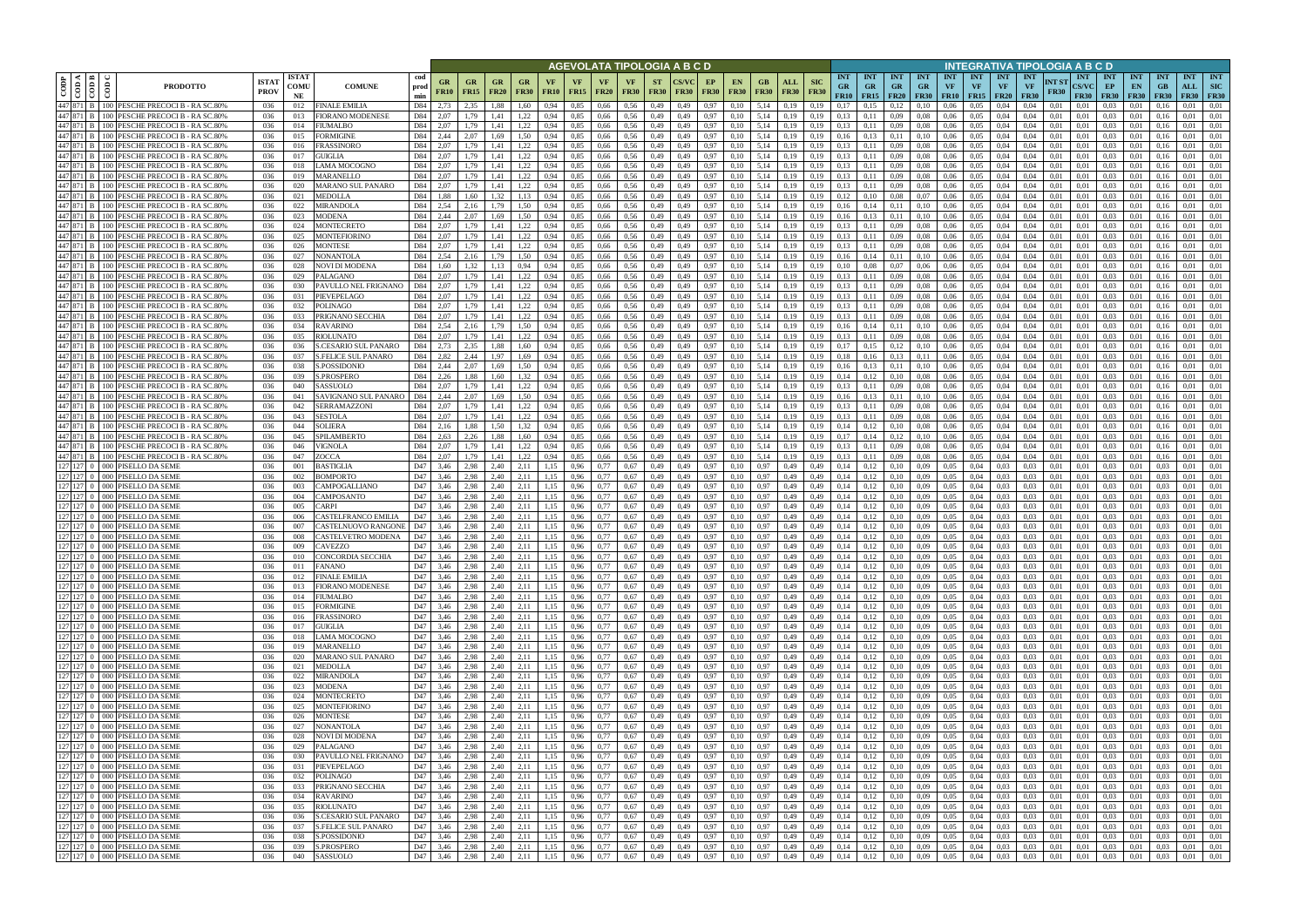|                        |                                                   |                                                                              |                             |                            |                                             |                                              |              |                   |                                                      |                          |                   |                   |                          |                                |                          | AGEVOLATA TIPOLOGIA A B C D |                   |                                                               |                            |                     |                           |                                    |                                        |                         |                                        |                  |                                             |                                        | INTEGRATIVA TIPOLOGIA A B C D   |                      |                                           |                                   |                                 |                                 |                           |                                         |
|------------------------|---------------------------------------------------|------------------------------------------------------------------------------|-----------------------------|----------------------------|---------------------------------------------|----------------------------------------------|--------------|-------------------|------------------------------------------------------|--------------------------|-------------------|-------------------|--------------------------|--------------------------------|--------------------------|-----------------------------|-------------------|---------------------------------------------------------------|----------------------------|---------------------|---------------------------|------------------------------------|----------------------------------------|-------------------------|----------------------------------------|------------------|---------------------------------------------|----------------------------------------|---------------------------------|----------------------|-------------------------------------------|-----------------------------------|---------------------------------|---------------------------------|---------------------------|-----------------------------------------|
| CODP                   | $\frac{\frac{1}{\cos \theta}}{\sin \theta}$<br>ම් | <b>PRODOTTO</b>                                                              | <b>ISTA7</b><br><b>PROV</b> | <b>ISTAT</b><br>COMU<br>NE | <b>COMUNE</b>                               | cod<br>prod<br>min                           | GR<br>FR10   | GR<br><b>FR15</b> | <b>FR20</b>                                          | <b>GR</b><br><b>FR30</b> | VF<br><b>FR10</b> | VF<br><b>FR15</b> | <b>VF</b><br><b>FR20</b> | <b>VF</b><br><b>FR30</b>       | <b>ST</b><br><b>FR30</b> | <b>FR30</b>                 | EP<br><b>FR30</b> | EN<br><b>FR30</b>                                             | GB.<br><b>FR30</b>         | ALL<br><b>FR30</b>  | <b>SIC</b><br><b>FR30</b> | <b>INT</b><br><b>GR</b><br>FR10    | <b>INT</b><br><b>GR</b><br>$FR15$ FR20 | <b>INT</b><br><b>GR</b> | <b>INT</b><br><b>GR</b><br><b>FR30</b> | <b>INT</b><br>VF | <b>INT</b><br><b>VF</b><br><b>FR10</b> FR15 | <b>INT</b><br><b>VF</b><br><b>FR20</b> | <b>INT</b><br>VF<br><b>FR30</b> | NT ST<br><b>FR30</b> | <b>INT</b><br><b>CS/VC</b><br><b>FR30</b> | <b>INT</b><br>EP<br><b>FR30</b>   | <b>INT</b><br>EN<br><b>FR30</b> | <b>INT</b><br>GB<br><b>FR30</b> | <b>INT</b><br>ALL<br>FR30 | <b>INT</b><br><b>SIC</b><br><b>FR30</b> |
| 127 127                |                                                   | 0 000 PISELLO DA SEME<br>127 127 0 000 PISELLO DA SEME                       | 036                         | 041                        | SAVIGNANO SUL PANARO<br>SERRAMAZZONI        | D47                                          | 3,46         | 2,98              | 2.40<br>2.40                                         | 2.11                     | 1,15              | 0,96              | 0.77                     | 0.67                           | 0,49                     | 0,49                        | 0,97              | 0.10                                                          | 0.97                       | 0.49                | 0.49                      | 0.14<br>0,14                       |                                        | 0.10                    | 0.09                                   | 0.05             | 0.04                                        | 0.03                                   | 0.03<br>0.03                    | 0.01                 | 0.01                                      | 0.03<br>0.03                      | 0.01                            |                                 | 0.01                      | 0.01<br>0.01                            |
| 127 127                | 0 <sup>1</sup>                                    | 000 PISELLO DA SEME                                                          | 036<br>036                  | 042<br>043                 | <b>SESTOLA</b>                              | D47<br>D47                                   | 3,46<br>3,46 | 2,98<br>2,98      | 2,40                                                 | 2,11<br>2,11             | 1,15<br>1,15      | 0,96<br>0,96      | 0,77<br>0.77             | 0.67<br>0.67                   | 0,49<br>0,49             | 0,49<br>0,49                | 0,97<br>0,97      | 0.10<br>0,10                                                  | 0.97<br>0.97               | 0,49<br>0,49        | 0,49<br>0,49              | 0,14                               | 0,12<br>0,12                           | 0,10<br>0,10            | 0,09<br>0.09                           | 0.05<br>0,05     | 0,04<br>0,04                                | 0.03<br>0.03                           | 0.03                            | 0,01<br>0,01         | 0,01<br>0,01                              | 0.03                              | 0,01<br>0,01                    | 0.03<br>0.03                    | 0.01<br>0.01              | 0,01                                    |
|                        |                                                   | 127 127 0 000 PISELLO DA SEME                                                | 036                         | 044                        | <b>SOLIERA</b>                              | D47                                          | 3,46         | 2,98              | 2.40                                                 | 2,11                     | 1,15              | 0.96              | 0.77                     | 0.67                           | 0,49                     | 0,49                        | 0,97              | 0.10                                                          | 0.97                       | 0.49                | 0.49                      | 0.14                               | 0,12                                   | 0.10                    | 0.09                                   | 0.05             | 0.04                                        | 0.03                                   | 0.03                            | 0.01                 | 0.01                                      | 0.03                              | 0.01                            | 0.03                            | 0.01                      | 0.01                                    |
| 127 127                | $-000$                                            | PISELLO DA SEME                                                              | 036                         | 045                        | SPILAMBERTO                                 | D47                                          | 3.46         | 2.98              | 2.40                                                 | 2,11                     | 1.15              | 0.96              | 0.77                     | 0.67                           | 0,49                     | 0.49                        | 0.97              | 0.10                                                          | 0.97                       | 0.49                | 0.49                      | 0.14                               | 0.12                                   | 0.10                    | 0.09                                   | 0.05             | 0.04                                        | 0.03                                   | 0.03                            | 0.01                 | 0.01                                      | 0.03                              | 0.01                            |                                 | 0.01                      | 0.01                                    |
|                        |                                                   | 127 127 0 000 PISELLO DA SEME<br>127 127 0 000 PISELLO DA SEME               | 036<br>036                  | 046<br>047                 | VIGNOLA<br>ZOCCA                            | D47<br>D47                                   | 3,46<br>3.46 | 2,98<br>2.98      | 2,40<br>2.40                                         | 2,11<br>2.11             | 1,15<br>1.15      | 0.96<br>0.96      | 0.77<br>0.77             | 0.67<br>0.67                   | 0,49<br>0,49             | 0,49<br>0.49                | 0,97<br>0,97      | 0,10<br>0,10                                                  | 0,97<br>0.97               | 0,49<br>0.49        | 0.49<br>0.49              | 0.14<br>0.14                       | 0,12<br>0,12                           | 0,10<br>0.10            | 0,09<br>0.09                           | 0,05<br>0.05     | 0.04<br>0.04                                | 0.03<br>0.03                           | 0.03<br>0.03                    | 0.01<br>0.01         | 0.01<br>0.01                              | 0.03<br>0.03                      | 0,01<br>0.01                    | 0.03<br>0.03                    | 0.01<br>0.01              | 0,01<br>0.01                            |
|                        |                                                   | 026 026 0 000 PISELLO FRESCO (VERDE)                                         | -036                        | 001                        | BASTIGLIA                                   | C46                                          | 3.32         | 2.81              | 2.30                                                 | 1,96                     | 0.51              | 0,43              | 0.34                     | 0,26                           | 0,49                     | 0,49                        | 1,46              | 0,10                                                          | 0.97                       | 0,49                | 0.49                      | 0.58                               | 0,49                                   | 0.40                    | 0,34                                   | 0.09             | 0.07                                        | 0.06                                   | 0.04                            | 0.01                 | 0.01                                      | 0.04                              | 0.01                            | 0.03                            | 0.01                      | 0.01                                    |
|                        |                                                   | 026 026 0 000 PISELLO FRESCO (VERDE)                                         | 036                         | 002                        | BOMPORTO                                    | C46                                          | 3,32         | 2.81              | 2,30                                                 | 1,96                     | 0.51              | 0,43              | 0.34                     | 0,26                           | 0,49                     | 0,49                        | 1,46              | 0,10                                                          | 0.97                       | 0,49                | 0.49                      | 0.58                               | 0,49                                   | 0.40                    | 0.34                                   | 0.09             | 0.07                                        | 0,06                                   | 0.04                            | 0.01                 | 0.01                                      | 0,04                              | 0,01                            | 0.03                            | 0.01                      | 0,01                                    |
| 026 026                | $026$ 026 0 000<br>000                            | PISELLO FRESCO (VERDE)                                                       | 036                         | 003                        | CAMPOGALLIANO                               | C46                                          | 3,32         | 2,81              | 2.30                                                 | 1,96                     | 0.51              | 0,43              | 0.34                     | 0,26                           | 0,49                     | 0,49                        | 1,46              | 0,10                                                          | 0,97                       | 0,49                | 0,49                      | 0.58<br>0.58                       | 0,49                                   | 0,40                    | 0,34                                   | 0,09             | 0.07                                        | 0,06                                   | 0.04                            | 0,01                 | 0.01                                      | 0.04                              | 0,01                            | 0.03                            | 0.01                      | 0,01                                    |
|                        | $026$ 026 0 000                                   | PISELLO FRESCO (VERDE)<br>PISELLO FRESCO (VERDE)                             | 036<br>036                  | 004<br>005                 | CAMPOSANTO<br>CARPI                         | C46<br>C46                                   | 3.32<br>3,32 | 2,81<br>2,81      | 2.30<br>2,30                                         | 1,96<br>1,96             | 0.51<br>0.51      | 0,43<br>0,43      | 0.34<br>0,34             | 0,26<br>0,26                   | 0,49<br>0,49             | 0.49<br>0,49                | 1,46<br>1,46      | 0,10<br>0,10                                                  | 0,97<br>0,97               | 0,49<br>0,49        | 0.49<br>0,49              | 0,58                               | 0,49<br>0,49                           | 0,40<br>0,40            | 0,34<br>0,34                           | 0.09<br>0,09     | 0.07<br>0,07                                | 0,06<br>0,06                           | 0.04<br>0,04                    | 0.01<br>0,01         | 0,01<br>0,01                              | 0.04<br>0.04                      | 0,01<br>0,01                    | 0.03<br>0,03                    | 0.01<br>0,01              | 0.01<br>0,01                            |
|                        | 026 026 0 000                                     | PISELLO FRESCO (VERDE)                                                       | 036                         | 006                        | CASTELFRANCO EMILIA                         | C46                                          | 3.32         | 2.81              | 2.30                                                 | 1,96                     | 0.51              | 0,43              | 0.34                     | 0.26                           | 0,49                     | 0.49                        | 1,46              | 0.10                                                          | 0,97                       | 0,49                | 0.49                      | 0,58                               | 0,49                                   | 0.40                    | 0.34                                   | 0.09             | 0.07                                        | 0,06                                   | 0.04                            | 0.01                 | 0.01                                      | 0,04                              | 0.01                            | 0.03                            | 0,01                      | 0.01                                    |
|                        | 026 026 0 000                                     | PISELLO FRESCO (VERDE)                                                       | 036                         | 007                        | CASTELNUOVO RANGONE                         | C46                                          | 3,32         | 2,81              | 2.30                                                 | 1,96                     | 0.51              | 0,43              | 0,34                     | 0,26                           | 0,49                     | 0,49                        | 1,46              | 0.10                                                          | 0,97                       | 0,49                | 0,49                      | 0,58                               | 0,49                                   | 0,40                    | 0.34                                   | 0,09             | 0,07                                        | 0,06                                   | 0.04                            | 0,01                 | 0.01                                      | 0,04                              | 0,01                            | 0.03                            | 0,01                      | 0.01                                    |
| 026 026                | $0 \t 000$                                        | 026 026 0 000 PISELLO FRESCO (VERDE)<br>PISELLO FRESCO (VERDE                | 036<br>036                  | 008<br>009                 | CASTELVETRO MODENA<br>CAVEZZO               | C46<br>C46                                   | 3,32<br>3.32 | 2,81<br>2.81      | 2.30<br>2.30                                         | 1,96<br>1.96             | 0.51<br>0.51      | 0,43<br>0.43      | 0,34<br>0.34             | 0,26<br>0.26                   | 0,49<br>0,49             | 0,49<br>0.49                | 1,46<br>1.46      | 0,10<br>0.10                                                  | 0.97<br>0.97               | 0,49<br>0.49        | 0.49<br>0.49              | 0,58<br>0.58                       | 0,49<br>0.49                           | 0,40<br>0.40            | 0.34<br>0.34                           | 0,09<br>0.09     | 0,07<br>0.07                                | 0,06<br>0.06                           | 0,04<br>0.04                    | 0.01<br>0.01         | 0,01<br>0.01                              | 0,04<br>0.04                      | 0,01<br>0.01                    | 0.03<br>0.03                    | 0,01<br>0.01              | 0.01<br>0.01                            |
|                        |                                                   | 026 026 0 000 PISELLO FRESCO (VERDE)                                         | 036                         | 010                        | CONCORDIA SECCHIA                           | C46                                          | 3.32         | 2.81              | 2.30                                                 | 1.96                     | 0.51              | 0.43              | 0.34                     | 0.26                           | 0,49                     | 0.49                        | 1.46              | 0.10                                                          | 0.97                       | 0.49                | 0.49                      | 0.58                               | 0.49                                   | 0.40                    | 0.34                                   | 0.09             | 0.07                                        | 0.06                                   | 0.04                            | 0.01                 | 0.01                                      | 0.04                              | 0.01                            | 0.03                            | 0.01                      | 0.01                                    |
| 026 026                | 000                                               | PISELLO FRESCO (VERDE)                                                       | 036                         | 011                        | FANANO                                      | C46                                          | 3,32         | 2.81              | 2.30                                                 | 1,96                     | 0.51              | 0,43              | 0.34                     | 0,26                           | 0,49                     | 0.49                        | 1,46              | 0,10                                                          | 0,97                       | 0,49                | 0.49                      | 0,58                               | 0.49                                   | 0.40                    | 0.34                                   | 0.09             | 0,07                                        | 0.06                                   | 0.04                            | 0.01                 | 0.01                                      | 0,04                              | 0.01                            | 0.03                            | 0.01                      | 0.01                                    |
| $026$ 026 0<br>026 026 | 000                                               | PISELLO FRESCO (VERDE<br>PISELLO FRESCO (VERDE)                              | 036                         | 012                        | FINALE EMILIA<br><b>FIORANO MODENESE</b>    | C46<br>C46                                   | 3,32         | 2.81<br>2.81      | 2.30<br>2.30                                         | .96                      | 0.51              | 0,43<br>0.43      | 0.34<br>0.34             | 0.26                           | 0,49<br>0.49             | 0.49                        | 1.46              | 0.10                                                          | 0.97                       | 0.49                |                           | 0.58<br>0.58                       | 0.49                                   | 0.40                    | 0.34                                   | 0.09             | 0.07<br>0.07                                | 0.06                                   | 0.04                            | 0.01<br>0.01         | 0.01<br>0.01                              | 0.04                              | 0.01                            |                                 | 0.01<br>0.01              | 0.01<br>0.01                            |
|                        | - 000<br>$026$ 026 0 000                          | PISELLO FRESCO (VERDE                                                        | 036<br>036                  | 013<br>014                 | FIUMALBO                                    | C46                                          | 3.32<br>3,32 | 2,81              | 2.30                                                 | .96<br>l.96              | 0.51<br>0.51      | 0,43              | 0.34                     | 0.26<br>0,26                   | 0,49                     | 0.49<br>0.49                | 1.46<br>1.46      | 0.10<br>0,10                                                  | 0.97<br>0,97               | 0.49<br>0,49        | 0.49                      | 0.58                               | 0.49<br>0,49                           | 0.40<br>0.40            | 0.34<br>0.34                           | 0.09<br>0.09     | 0.07                                        | 0.06<br>0.06                           | 0.04<br>0.04                    | 0.01                 | 0.01                                      | 0.04<br>0.04                      | 0.01<br>0.01                    | 0.03                            | 0.01                      | 0.01                                    |
| 026 026                | $0 - 000$                                         | PISELLO FRESCO (VERDE)                                                       | 036                         | 015                        | FORMIGINE                                   | C46                                          | 3.32         | 2.81              | 2.30                                                 | 1.96                     | 0.51              | 0.43              | 0.34                     | 0,26                           | 0,49                     | 0.49                        | 1.46              | 0.10                                                          | 0.97                       | 0.49                | 0,49                      | 0.58                               | 0.49                                   | 0,40                    | 0.34                                   | 0.09             | 0.07                                        | 0,06                                   | 0.04                            | 0.01                 | 0.01                                      | 0.04                              | 0.01                            | 0.03                            | 0.01                      | 0.01                                    |
|                        | $026 \ 026 \ 0 \ 000$                             | PISELLO FRESCO (VERDE)                                                       | 036                         | 016                        | FRASSINORO                                  | C46                                          | 3.32         | 2.81              | 2.30                                                 | 1,96                     | 0.51              | 0,43              | 0.34                     | 0,26                           | 0,49                     | 0,49                        | 1,46              | 0,10                                                          | 0.97                       | 0,49                | 0,49                      | 0.58                               | 0,49                                   | 0,40                    | 0.34                                   | 0,09             | 0.07                                        | 0,06                                   | 0.04                            | 0.01                 | 0,01                                      | 0.04                              | 0.01                            | 0.03                            | 0.01                      | 0.01                                    |
| 026 026<br>026 026     | 000 <sup>1</sup><br>$000 -$                       | PISELLO FRESCO (VERDE)                                                       | 036                         | 017<br>018                 | GUIGLIA<br>AMA MOCOGNO                      | C46<br>C46                                   | 3,32         | 2.81<br>2.81      | 2.30<br>2.30                                         | 1,96                     |                   | 0,43<br>0,43      | 0.34<br>0.34             | 0,26<br>0.26                   | 0,49                     | 0.49                        | 1,46<br>l.46      | 0,10                                                          | 0,97<br>0.97               | 0,49                | 0,49                      | 0.58<br>0.58                       | 0.49                                   | 0,40                    | 0.34                                   | 0.09<br>0,09     | 0.07<br>0.07                                | 0,06                                   | 0.04<br>0.04                    | 0.01<br>0.01         | 0.01<br>0.01                              | 0,04<br>0.04                      | 0.01<br>0.01                    | 0.03                            | 0.01<br>0.01              | 0.01<br>0.01                            |
| 026 026                | 000                                               | PISELLO FRESCO (VERDE<br>PISELLO FRESCO (VERDE)                              | 036<br>036                  | 019                        | <b>MARANELLO</b>                            | C46                                          | 3,32<br>3.32 | 2.81              | 2.30                                                 | .96<br>.96               | 0.51              | 0.43              | 0.34                     | 0.26                           | 0,49<br>0,49             | 0,49<br>0.49                | 1.46              | 0.10<br>0.10                                                  | 0.97                       | 0,49<br>0.49        | 0,49<br>0.49              | 0.58                               | 0,49                                   | 0,40<br>0.40            | 0,34<br>0.34                           | 0.09             | 0.07                                        | 0,06<br>0.06                           | 0.04                            | 0.01                 | 0.01                                      | 0.04                              | 0.01                            |                                 | 0.01                      | 0.01                                    |
| 026 026                | 000                                               | PISELLO FRESCO (VERDE)                                                       | 036                         | 020                        | MARANO SUL PANARO                           | C46                                          | 3,32         | 2,81              | 2,30                                                 | 1.96                     | 0.51              | 0,43              | 0,34                     | 0,26                           | 0,49                     | 0,49                        | 1,46              | 0,10                                                          | 0.97                       | 0,49                | 0,49                      | 0,58                               | 0,49                                   | 0,40                    | 0,34                                   | 0,09             | 0,07                                        | 0,06                                   | 0,04                            | 0,01                 | 0,01                                      | 0,04                              | 0,01                            | 0,03                            | 0,01                      | 0,01                                    |
| 026 026                | 000 <sup>1</sup>                                  | PISELLO FRESCO (VERDE)                                                       | 036                         | 021                        | <b>MEDOLLA</b>                              | C46                                          | 3.32         | 2.81              | 2.30                                                 | 1,96                     | 0.51              | 0.43              | 0.34                     | 0,26                           | 0,49                     | 0.49                        | 1,46              | 0.10                                                          | 0.97                       | 0,49                | 0.49                      | 0.58                               | 0,49                                   | 0.40                    | 0.34                                   | 0.09             | 0.07                                        | 0.06                                   | 0.04                            | 0.01                 | 0.01                                      | 0.04                              | 0.01                            | 0.03                            | 0.01                      | 0.01                                    |
| $026 \ 026 \ 0$        | $026$ 026 0 000<br>$-000$                         | PISELLO FRESCO (VERDE)<br>PISELLO FRESCO (VERDE)                             | 036<br>036                  | 022<br>023                 | <b>MIRANDOLA</b><br>MODENA                  | C46<br>C46                                   | 3,32<br>3.32 | 2,81<br>2.81      | 2.30<br>2,30                                         | 1,96<br>1,96             | 0.51<br>0.51      | 0,43<br>0,43      | 0.34<br>0.34             | 0,26<br>0,26                   | 0,49<br>0,49             | 0,49<br>0.49                | 1,46<br>1,46      | 0,10<br>0,10                                                  | 0,97<br>0.97               | 0,49<br>0,49        | 0,49<br>0.49              | 0.58<br>0.58                       | 0,49<br>0,49                           | 0,40<br>0.40            | 0,34<br>0.34                           | 0.09<br>0.09     | 0.07<br>0.07                                | 0,06<br>0.06                           | 0.04<br>0.04                    | 0.01<br>0.01         | 0.01<br>0.01                              | 0.04<br>0.04                      | 0,01<br>0.01                    | 0.03<br>0.03                    | 0.01<br>0.01              | 0.01<br>0,01                            |
|                        | $026$ 026 0 000                                   | PISELLO FRESCO (VERDE)                                                       | 036                         | 024                        | MONTECRETO                                  | C46                                          | 3.32         | 2.81              | 2.30                                                 | 1,96                     | 0.51              | 0.43              | 0.34                     | 0,26                           | 0,49                     | 0.49                        | 1,46              | 0.10                                                          | 0,97                       | 0,49                | 0.49                      | 0.58                               | 0,49                                   | 0.40                    | 0,34                                   | 0.09             | 0.07                                        | 0.06                                   | 0.04                            | 0.01                 | 0.01                                      | 0.04                              | 0.01                            | 0.03                            | 0.01                      | 0.01                                    |
| 026 026                | - 000                                             | PISELLO FRESCO (VERDE)                                                       | 036                         | 025                        | MONTEFIORINO                                | C46                                          | 3.32         | 2.81              | 2.30                                                 | 1,96                     | 0.51              | 0.43              | 0.34                     | 0,26                           | 0,49                     | 0.49                        | 1.46              | 0,10                                                          | 0.97                       | 0.49                | 0.49                      | 0.58                               | 0,49                                   | 0.40                    | 0.34                                   | 0.09             | 0.07                                        | 0.06                                   | 0.04                            | 0.01                 | 0.01                                      | 0.04                              | 0.01                            | 0.03                            | 0.01                      | 0.01                                    |
|                        | $026$ 026 0 000                                   | PISELLO FRESCO (VERDE)                                                       | 036                         | 026                        | MONTESE                                     | C46                                          | 3,32         | 2,81              | 2.30                                                 | 1,96                     | 0,51              | 0,43              | 0.34                     | 0,26                           | 0,49                     | 0,49                        | 1,46              | 0,10                                                          | 0,97                       | 0,49                | 0,49                      | 0.58                               | 0,49                                   | 0,40                    | 0,34                                   | 0,09             | 0,07                                        | 0,06                                   | 0.04                            | 0,01                 | 0,01                                      | 0,04                              | 0,01                            | 0.03                            | 0.01                      | 0,01                                    |
| 026 026                | - 000<br>$026$ 026 0 000                          | PISELLO FRESCO (VERDE)<br>PISELLO FRESCO (VERDE)                             | 036<br>036                  | 027<br>028                 | NONANTOLA<br>NOVI DI MODENA                 | C46<br>C46                                   | 3,32<br>3,32 | 2.81<br>2,81      | 2.30<br>2.30                                         | 1,96<br>1,96             | 0.51<br>0.51      | 0,43<br>0,43      | 0.34<br>0.34             | 0,26<br>0,26                   | 0,49<br>0,49             | 0.49<br>0,49                | 1.46<br>1,46      | 0,10<br>0,10                                                  | 0.97<br>0.97               | 0,49<br>0,49        | 0.49<br>0,49              | 0.58<br>0.58                       | 0,49<br>0,49                           | 0.40<br>0,40            | 0,34<br>0,34                           | 0.09<br>0,09     | 0.07<br>0.07                                | 0.06<br>0,06                           | 0.04<br>0.04                    | 0.01<br>0,01         | 0.01<br>0,01                              | 0.04<br>0.04                      | 0.01<br>0,01                    | 0.03<br>0.03                    | 0.01<br>0.01              | 0.01<br>0,01                            |
| 026 026                | 000 <sup>1</sup>                                  | PISELLO FRESCO (VERDE)                                                       | 036                         | 029                        | <b>PALAGANO</b>                             | C46                                          | 3,32         | 2,81              | 2,30                                                 | 1,96                     | 0.51              | 0,43              | 0,34                     | 0,26                           | 0,49                     | 0,49                        | 1,46              | 0,10                                                          | 0,97                       | 0,49                | 0,49                      | 0,58                               | 0,49                                   | 0,40                    | 0,34                                   | 0,09             | 0,07                                        | 0,06                                   | 0,04                            | 0,01                 | 0,01                                      | 0.04                              | 0,01                            | 0,03                            | 0,01                      | 0,01                                    |
|                        | $026$ 026 0 000                                   | PISELLO FRESCO (VERDE)                                                       | 036                         | 030                        | PAVULLO NEL FRIGNANO                        | C46                                          | 3,32         | 2,81              | 2.30                                                 | 1,96                     | 0.51              | 0,43              | 0,34                     | 0,26                           | 0,49                     | 0,49                        | 1,46              | 0.10                                                          | 0.97                       | 0,49                | 0,49                      | 0,58                               | 0,49                                   | 0,40                    | 0.34                                   | 0,09             | 0,07                                        | 0,06                                   | 0.04                            | 0,01                 | 0,01                                      | 0,04                              | 0,01                            | 0.03                            | 0,01                      | 0.01                                    |
|                        | 026 026 0 000                                     | 026 026 0 000 PISELLO FRESCO (VERDE)<br>PISELLO FRESCO (VERDE)               | 036<br>036                  | 031<br>032                 | PIEVEPELAGO<br>POLINAGO                     | C46<br>C46                                   | 3,32<br>3,32 | 2.81<br>2,81      | 2.30<br>2.30                                         | 1,96<br>1,96             | 0.51              | 0,43<br>0,43      | 0,34<br>0.34             | 0,26<br>0,26                   | 0,49<br>0,49             | 0,49<br>0,49                | 1,46<br>1,46      | 0,10<br>0.10                                                  | 0.97<br>0.97               | 0,49<br>0,49        | 0,49<br>0,49              | 0,58<br>0,58                       | 0,49<br>0,49                           | 0,40<br>0,40            | 0.34<br>0.34                           | 0,09<br>0,09     | 0,07<br>0,07                                | 0,06<br>0,06                           | 0,04<br>0.04                    | 0.01<br>0,01         | 0,01<br>0.01                              | 0,04<br>0,04                      | 0,01<br>0,01                    | 0.03<br>0.03                    | 0,01<br>0.01              | 0.01<br>0.01                            |
| 026 026                | $0 - 000$                                         | PISELLO FRESCO (VERDE                                                        | 036                         | 033                        | PRIGNANO SECCHIA                            | C46                                          | 3.32         | 2.81              | 2.30                                                 | 1.96                     | 0.51<br>0.51      | 0,43              | 0.34                     | 0.26                           | 0,49                     | 0.49                        | 1,46              | 0.10                                                          | 0,97                       | 0.49                | 0.49                      | 0.58                               | 0.49                                   | 0.40                    | 0.34                                   | 0.09             | 0.07                                        | 0.06                                   | 0.04                            | 0.01                 | 0.01                                      | 0.04                              | 0.01                            | 0.03                            | 0.01                      | 0.01                                    |
| 026 026                | - 000                                             | PISELLO FRESCO (VERDE                                                        | 036                         | 034                        | <b>RAVARINO</b>                             | C46                                          | 3.32         | 2.81              | 2.30                                                 | 1.96                     | 0.51              | 0.43              | 0.34                     | 0.26                           | 0,49                     | 0.49                        | 1,46              | 0.10                                                          | 0.97                       | 0.49                | 0.49                      | 0.58                               | 0.49                                   | 0.40                    | 0.34                                   | 0.09             | 0.07                                        | 0.06                                   | 0.04                            | 0.01                 | 0.01                                      | 0.04                              | 0.01                            | 0.03                            | 0.01                      | 0.01                                    |
| 026 026                | 000                                               | PISELLO FRESCO (VERDE                                                        | 036                         | 035                        | RIOLUNATO                                   | C46                                          | 3,32         | 2,81              | 2,30                                                 | 1,96                     | 0.51              | 0,43              | 0,34                     | 0,26                           | 0,49                     | 0,49                        | 1,46              | 0,10                                                          | 0,97                       | 0,49                | 0.49                      | 0,58                               | 0,49                                   | 0.40                    | 0.34                                   | 0,09             | 0,07                                        | 0,06                                   | 0.04                            | 0.01                 | 0.01                                      | 0.04                              | 0,01                            | 0.03                            | 0,01                      | 0,01                                    |
|                        |                                                   | 026 026 0 000 PISELLO FRESCO (VERDE)<br>026 026 0 000 PISELLO FRESCO (VERDE) | 036<br>036                  | 036<br>037                 | S.CESARIO SUL PANARO<br>S.FELICE SUL PANARO | C46<br>C46                                   | 3.32<br>3,32 | 2.81<br>2.81      | 2.30<br>2.30                                         | 1.96<br>1.96             | 0.51<br>0.51      | 0.43<br>0,43      | 0.34<br>0,34             | 0.26<br>0.26                   | 0.49<br>0,49             | 0.49<br>0.49                | 1.46<br>1,46      | 0.10<br>0.10                                                  | 0.97<br>0.97               | 0.49<br>0.49        | 0.49<br>0.49              | 0.58<br>0.58                       | 0.49<br>0.49                           | 0.40<br>0.40            | 0.34<br>0.34                           | 0.09<br>0.09     | 0.07<br>0.07                                | 0.06<br>0.06                           | 0.04<br>0.04                    | 0.01<br>0.01         | 0.01<br>0.01                              | 0.04<br>0.04                      | 0.01<br>0.01                    | 0.03<br>0.03                    | 0.01<br>0,01              | 0.01<br>0.01                            |
|                        |                                                   | 026 026 0 000 PISELLO FRESCO (VERDE)                                         | 036                         | 038                        | S.POSSIDONIO                                | C46                                          | 3,32         | 2,81              | 2,30                                                 | 1.96                     | 0.51              | 0.43              | 0.34                     | 0.26                           | 0.49                     | 0.49                        | 1.46              | 0.10                                                          | 0.97                       | 0.49                | 0.49                      | 0.58                               | 0.49                                   | 0.40                    | 0.34                                   | 0.09             | 0.07                                        | 0.06                                   | 0.04                            | 0.01                 | 0.01                                      | 0.04                              | 0.01                            | 0.03                            | 0.01                      | 0.01                                    |
|                        |                                                   | 026 026 0 000 PISELLO FRESCO (VERDE)                                         | 036                         | 039                        | S.PROSPERO                                  | C46                                          | 3,32         | 2,81              | 2,30                                                 | 1,96                     | 0,51              | 0,43              | 0,34                     | 0,26                           | 0,49                     | 0,49                        | 1,46              | 0,10                                                          | 0.97                       | 0,49                | 0,49                      | 0,58                               | 0,49                                   | 0,40                    | 0,34                                   | 0,09             | 0,07                                        | 0,06                                   | 0,04                            | 0,01                 | 0,01                                      | 0,04                              | 0,01                            | 0,03                            | 0,01                      | 0,01                                    |
|                        |                                                   | 026 026 0 000 PISELLO FRESCO (VERDE)<br>026 026 0 000 PISELLO FRESCO (VERDE) | 036<br>036                  | 040                        | SASSUOLO<br>SAVIGNANO SUL PANARO            | C46<br>$C46$ 3,32                            | 3,32         | 2,81<br>2,81      | 2,30<br>2,30                                         | 1,96                     | 0,51              | 0,43<br>0,43      | 0,34                     | 0,26<br>$0,34$ 0,26            | 0,49<br>0,49             | 0,49                        | 1,46              | 0,10<br>0,10                                                  | 0,97<br>0,97               | 0,49<br>0,49        | 0,49                      | 0,58<br>0,58                       | 0,49                                   | 0,40<br>0,40            | 0,34                                   | 0,09             | 0,07<br>$0,09$ 0.07                         | 0,06<br>0,06                           | 0,04<br>0,04                    | 0,01<br>0,01         | 0,01<br>0,01                              | 0,04<br>0,04                      | 0,01<br>0,01                    | 0,03<br>0,03                    | 0,01<br>0,01              | 0,01                                    |
|                        |                                                   | 026 026 0 000 PISELLO FRESCO (VERDE)                                         | 036                         | 041<br>042                 | SERRAMAZZONI                                | $C46$ 3,32                                   |              | 2,81              | 2,30                                                 | 1,96<br>1,96             | 0,51<br>0.51      | 0,43              |                          | $0,34$ $0,26$                  | 0,49                     | 0,49<br>0,49                | 1,46<br>1,46      | 0,10                                                          | 0,97                       | 0,49                | 0,49<br>0,49              | 0,58                               | 0,49<br>0,49                           | 0,40                    | 0,34<br>0,34                           |                  | $0,09$ 0.07                                 | 0,06                                   | 0,04                            | 0,01                 | 0,01                                      | 0,04                              | 0,01                            | 0,03                            | 0,01                      | 0,01<br>0,01                            |
|                        |                                                   | 026 026 0 000 PISELLO FRESCO (VERDE)                                         | 036                         | 043                        | <b>SESTOLA</b>                              | C <sub>46</sub> 3,32                         |              | 2,81              | 2,30                                                 | 1,96                     | 0,51              | 0,43              | 0,34                     | 0,26                           | 0,49                     | 0,49                        | 1,46              | 0,10                                                          | 0,97                       | 0,49                | 0,49                      | 0,58                               | 0,49                                   | 0,40                    | 0,34                                   | 0,09             | 0,07                                        | 0,06                                   | 0,04                            | 0,01                 | 0,01                                      | 0,04                              | 0,01                            | 0,03                            | 0,01                      | 0,01                                    |
|                        |                                                   | 026 026 0 000 PISELLO FRESCO (VERDE)                                         | 036                         | 044                        | <b>SOLIERA</b>                              | C <sub>46</sub> 3,32                         |              | 2,81              | 2,30                                                 | 1,96                     | 0,51              | 0,43              |                          | $0,34$ 0,26                    | 0,49                     | 0,49                        | 1,46              | 0,10                                                          | $0,97$ 0,49                |                     | 0,49                      | 0,58                               | 0,49                                   | 0,40                    | 0,34                                   |                  | $0,09$ 0.07                                 | 0,06                                   | 0,04                            | 0,01                 | 0,01                                      | 0,04                              | 0,01                            | 0,03                            | 0.01                      | 0,01                                    |
|                        |                                                   | 026 026 0 000 PISELLO FRESCO (VERDE)<br>026 026 0 000 PISELLO FRESCO (VERDE) | 036<br>036                  | 045<br>046                 | SPILAMBERTO<br><b>VIGNOLA</b>               | C <sub>46</sub> 3,32<br>C <sub>46</sub> 3.32 |              |                   | 2,81 2,30<br>2,81 2,30                               | 1,96<br>1,96             | 0,51<br>0,51      | 0,43<br>0,43      |                          | $0,34$ $0,26$<br>$0,34$ $0,26$ | 0,49<br>0,49             | 0,49<br>0,49                | 1,46<br>1,46      | 0,10<br>0,10                                                  | 0,97                       | 0,49<br>0,97 0,49   | 0,49<br>0,49              | 0.58<br>0,58                       | 0,49<br>0,49                           | 0,40<br>0,40            | 0,34<br>0,34                           |                  | $0,09$ $0,07$<br>$0,09$ 0.07                | 0,06<br>0,06                           | 0,04<br>0,04                    | 0,01<br>0,01         | 0,01<br>0.01                              | $0.04\qquad 0.01$<br>0,04         | 0,01                            | 0,03<br>0,03                    | 0.01                      | $0,01$ $0,01$<br>0,01                   |
|                        |                                                   | 026 026 0 000 PISELLO FRESCO (VERDE)                                         | 036                         | 047                        | ZOCCA                                       | C <sub>46</sub> 3,32                         |              |                   | 2,81 2,30                                            | 1,96                     | 0,51              | 0,43              | $0,34$ 0,26              |                                | 0,49                     | 0,49                        | 1,46              | 0,10                                                          | 0,97                       | 0,49                | 0,49                      | 0,58                               | 0,49                                   | 0,40                    | 0,34                                   |                  | $0,09$ 0.07                                 | 0,06                                   | 0,04                            | 0,01                 | 0,01                                      | 0,04                              | 0,01                            | 0,03                            | 0,01                      | 0,01                                    |
|                        |                                                   | 027 027 0 000 PISELLO SECCO                                                  | 036                         | 001                        | <b>BASTIGLIA</b>                            | $L72$ 2,89                                   |              | 2,47              | 2,04                                                 | 1,70                     | 0,51              | 0,43              | $0,34$ 0,26              |                                | 0,49                     | 0,49                        | 1,46              | 0,10                                                          | $0,97$ 0,49                |                     | 0,49                      | 0,51                               | 0,43                                   | 0,36                    | 0,30                                   | 0,09             | 0,07                                        | 0,06                                   | 0,04                            | 0,01                 | 0,01                                      | 0,04                              | 0,01                            | 0,03                            | 0.01                      | 0,01                                    |
|                        |                                                   | 027 027 0 000 PISELLO SECCO<br>027 027 0 000 PISELLO SECCO                   | 036<br>036                  | 002<br>003                 | <b>BOMPORTO</b><br>CAMPOGALLIANO            | $L72$ 2,89<br>$L72$ 2,89                     |              | 2,47              | 2,04<br>2,04                                         | 1,70<br>1,70             | 0,51              | 0,43<br>0,43      | $0,34$ 0,26              | $0,34$ 0,26                    | 0,49<br>0,49             | 0,49<br>0,49                | 1,46<br>1,46      | 0,10<br>0,10                                                  | 0,97                       | 0,49<br>$0,97$ 0.49 | 0,49<br>0,49              | 0,51<br>0,51                       | 0,43<br>0,43                           | 0,36<br>0,36            | 0,30<br>0,30                           | 0,09<br>0,09     | 0,07<br>0,07                                | 0,06<br>0,06                           | 0,04<br>0,04                    | 0,01<br>0,01         | 0,01<br>0,01                              | 0,04<br>0,04                      | 0,01<br>0,01                    | 0,03<br>0,03                    | 0.01<br>0,01              | 0,01<br>0,01                            |
|                        |                                                   | 027 027 0 000 PISELLO SECCO                                                  | 036                         | 004                        | CAMPOSANTO                                  | L72 2,89                                     |              | 2,47              | 2,47 2,04                                            | 1,70                     | 0,51<br>0,51      | 0,43              |                          | $0,34$ $0,26$                  | 0,49                     | 0,49                        | 1,46              | 0,10                                                          | 0,97                       | 0,49                | 0,49                      | 0,51                               | 0,43                                   | 0,36                    | 0,30                                   |                  | $0,09$ 0.07                                 | 0,06                                   | 0,04                            | 0,01                 | 0,01                                      | $0,04$ 0.01                       |                                 | 0,03                            | 0,01                      | 0,01                                    |
|                        |                                                   | 027 027 0 000 PISELLO SECCO                                                  | 036                         | 005                        | CARPI                                       | $L72$ 2,89                                   |              |                   | 2,47 2,04                                            | 1,70                     | 0,51              | 0,43              |                          | $0,34$ $0,26$                  | 0,49                     | 0,49                        | 1,46              | 0,10                                                          | $0,97$ 0,49                |                     | 0,49                      | 0,51                               | 0,43                                   | 0,36                    | 0,30                                   |                  | $0,09$ 0.07                                 | 0,06                                   | 0,04                            | 0,01                 | 0,01                                      | $0,04$ 0.01                       |                                 | 0,03                            | 0,01                      | 0,01                                    |
|                        |                                                   | 027 027 0 000 PISELLO SECCO                                                  | 036                         | 006                        | CASTELFRANCO EMILIA                         | $L72$ 2,89                                   |              |                   | 2,47 2,04                                            | 1,70                     | 0,51              | 0,43              |                          | $0,34$ 0,26                    | 0,49                     | 0,49                        | 1,46              | 0,10                                                          |                            | $0,97$ 0,49         | 0,49                      | 0,51                               | 0,43                                   | 0,36                    | 0,30                                   |                  | $0,09$ 0.07                                 | 0,06                                   | 0,04                            | 0,01                 | 0,01                                      | 0,04                              | 0,01                            | 0,03                            | 0,01                      | 0,01                                    |
|                        |                                                   | 027 027 0 000 PISELLO SECCO<br>027 027 0 000 PISELLO SECCO                   | 036<br>036                  | 007<br>008                 | CASTELNUOVO RANGONE<br>CASTELVETRO MODENA   | $L72$ 2,89<br>$L72$ 2,89                     |              |                   | 2,47 2,04<br>2,47 2,04                               | 1,70<br>1,70             | 0,51<br>0,51      | 0,43<br>0,43      |                          | $0,34$ 0,26<br>$0,34$ $0,26$   | 0,49<br>0,49             | 0,49<br>0,49                |                   | $1,46$ 0,10<br>$1,46$ 0,10                                    | $0,97$ 0,49<br>$0,97$ 0,49 |                     | 0,49<br>0,49              | 0,51<br>0,51                       | 0,43<br>0,43                           | 0,36<br>0,36            | 0,30<br>0,30                           |                  | 0.09 0.07<br>$0,09$ 0.07                    | 0,06<br>0,06                           | 0,04<br>0,04                    | 0,01<br>0,01         | 0,01<br>0,01                              | $0.04 \qquad 0.01$<br>$0,04$ 0.01 |                                 | 0,03<br>0,03                    | 0,01<br>0,01              | 0,01<br>0,01                            |
|                        |                                                   | 027 027 0 000 PISELLO SECCO                                                  | 036                         | 009                        | CAVEZZO                                     | $L72$ 2,89                                   |              |                   | 2,47 2,04                                            | $1,70$ $0,51$            |                   | 0,43              |                          | $0,34$ 0,26                    | 0,49                     | 0,49                        |                   | $1,46$ 0,10                                                   |                            | 0,97 0,49           | 0,49                      | $0,51$ $0,43$                      |                                        | $0,36$ $0,30$           |                                        |                  | $0,09$ 0.07                                 | 0,06                                   | 0,04                            | 0,01                 | 0,01                                      | $0,04$ $0,01$                     |                                 | 0,03                            | 0,01                      | 0,01                                    |
|                        |                                                   | 027 027 0 000 PISELLO SECCO                                                  | 036                         | 010                        | CONCORDIA SECCHIA                           | $L72$ 2,89                                   |              |                   | 2,47 2,04                                            | $1,70$ $0,51$            |                   | 0,43              |                          | $0,34$ $0,26$                  | 0,49                     |                             |                   | $0,49$ 1,46 0,10                                              |                            | 0,97 0,49           | 0,49                      | $0,51$ $0,43$                      |                                        | $0,36$ $0,30$           |                                        |                  | $0,09$ 0.07                                 | 0,06                                   | 0,04                            | 0,01                 | 0,01                                      | $0,04$ $0,01$                     |                                 | 0.03                            | 0,01                      | 0,01                                    |
|                        |                                                   | 027 027 0 000 PISELLO SECCO                                                  | 036                         | 011                        | FANANO                                      | $L72$ 2,89                                   |              |                   | 2,47 2,04                                            | 1,70                     | 0,51              | 0,43              |                          | $0,34$ 0,26                    | 0,49                     | 0,49                        |                   | $1,46$ 0,10                                                   | $0,97$ 0,49                |                     | 0,49                      | $0,51$ 0.43                        |                                        | $0,36$ $0,30$           |                                        |                  | $0,09$ 0.07                                 | 0,06                                   | 0,04                            | 0,01                 | 0,01                                      | $0,04$ $0,01$                     |                                 | 0,03                            | 0,01                      | 0,01                                    |
|                        |                                                   | 027 027 0 000 PISELLO SECCO<br>027 027 0 000 PISELLO SECCO                   | 036<br>036                  | 012<br>013                 | <b>FINALE EMILIA</b><br>FIORANO MODENESE    | $L72$ 2,89<br>$L72$ 2,89                     |              |                   | 2,47 2,04<br>2,47 2,04                               | 1,70<br>1,70             | 0,51<br>0,51      | 0,43<br>0,43      |                          | $0,34$ 0,26<br>$0,34$ 0,26     | 0,49<br>0,49             | 0,49<br>0,49                |                   | $1,46$ 0,10<br>$1,46$ 0,10                                    | $0,97$ 0,49<br>$0,97$ 0.49 |                     | 0,49<br>0,49              | $0,51$ $0,43$<br>$0,51$ $0,43$     |                                        | 0,36<br>0,36            | 0,30<br>0,30                           |                  | $0,09$ 0.07<br>$0,09$ 0.07                  | 0,06<br>0,06                           | 0,04<br>0,04                    | 0,01<br>0,01         | 0,01<br>0,01                              | $0,04$ 0.01<br>$0,04$ $0,01$      |                                 | 0,03<br>0,03                    | 0,01<br>0,01              | 0,01<br>0,01                            |
|                        |                                                   | 027 027 0 000 PISELLO SECCO                                                  | 036                         | 014                        | <b>FIUMALBO</b>                             | L72 2.89                                     |              |                   | 2,47 2,04                                            | 1,70                     | 0,51              | 0,43              |                          | $0,34$ $0,26$                  | 0,49                     | 0,49                        |                   | $1,46$ 0,10                                                   | $0,97$ 0,49                |                     | 0,49                      | $0,51$ 0.43                        |                                        | 0,36                    | 0,30                                   |                  | $0,09$ 0.07                                 | 0,06                                   | 0,04                            | 0,01                 |                                           | $0,01$ 0.04 0.01                  |                                 | 0,03                            | 0,01                      | 0,01                                    |
|                        |                                                   | 027 027 0 000 PISELLO SECCO                                                  | 036                         | 015                        | <b>FORMIGINE</b>                            | L72 2,89                                     |              | 2,47              | 2,04                                                 | 1,70                     | 0,51              | 0,43              |                          | $0,34$ 0,26                    | 0,49                     | 0,49                        | 1,46              | 0,10                                                          | 0,97                       | 0,49                | 0,49                      | 0,51                               | 0,43                                   | 0,36                    | 0,30                                   | 0,09             | 0,07                                        | 0,06                                   | 0,04                            | 0,01                 | 0,01                                      | $0,04$ 0.01                       |                                 | 0,03                            | 0,01                      | 0,01                                    |
|                        |                                                   | 027 027 0 000 PISELLO SECCO<br>027 027 0 000 PISELLO SECCO                   | 036                         | 016                        | FRASSINORO                                  | L72 2,89<br>L72 2,89                         |              | 2,47              | 2,04<br>2,04                                         | 1,70                     | 0,51              | 0,43              |                          | $0,34$ 0,26                    | 0,49                     | 0,49                        | 1,46              | 0,10                                                          | 0,97                       | 0,49                | 0,49                      | 0,51<br>0,51                       | 0,43                                   | 0,36                    | 0,30                                   | 0,09             | 0,07                                        | 0,06                                   | 0,04                            | 0,01                 | 0,01                                      | 0,04                              | 0.01                            | 0,03                            | 0,01                      | 0,01                                    |
|                        |                                                   | 027 027 0 000 PISELLO SECCO                                                  | 036<br>036                  | 017<br>018                 | GUIGLIA<br>LAMA MOCOGNO                     | L72 2,89                                     |              | 2,47              | 2,47 2,04                                            | 1,70<br>1,70             | 0,51<br>0,51      | 0,43<br>0,43      |                          | $0,34$ 0,26<br>$0,34$ $0,26$   | 0,49                     | 0,49<br>0,49 0,49           | 1,46              | 0,10<br>$1,46$ 0,10                                           | 0,97<br>0,97 0,49          | 0,49                | 0,49<br>0,49              | 0,51                               | 0,43<br>0,43                           | 0,36<br>0,36            | 0,30<br>0,30                           | 0,09             | 0,07<br>$0,09$ 0.07                         | 0,06<br>0,06                           | 0,04<br>0,04                    | 0,01<br>0,01         | 0,01<br>0,01                              | 0,04<br>$0,04$ $0,01$             | 0,01                            | 0,03<br>0,03                    | 0,01<br>0,01              | 0,01<br>0,01                            |
|                        |                                                   | 027 027 0 000 PISELLO SECCO                                                  | 036                         | 019                        | MARANELLO                                   | $L72$ 2,89                                   |              |                   | 2,47 2,04                                            | 1,70                     | 0,51              | 0,43              |                          | $0,34$ $0,26$                  | 0,49                     | 0,49                        | 1,46              | 0,10                                                          | 0,97                       | 0,49                | 0,49                      | 0,51                               | $0,43$ $0,36$                          |                         | 0,30                                   |                  | $0,09$ 0.07                                 | 0,06                                   | 0,04                            | 0,01                 | 0,01                                      | $0,04$ $0,01$                     |                                 | 0,03                            | 0,01                      | 0,01                                    |
|                        |                                                   | 027 027 0 000 PISELLO SECCO                                                  | 036                         | 020                        | MARANO SUL PANARO                           |                                              |              |                   | $L72$ 2,89 2,47 2,04                                 | 1,70 0,51                |                   | 0,43              |                          |                                |                          | $0,34$ 0,26 0,49 0,49       |                   | $1,46$ 0.10                                                   | 0,97 0,49                  |                     |                           | 0,49 0,51                          |                                        | $0,43$ $0,36$ $0,30$    |                                        |                  | $0,09$ 0.07                                 | 0,06                                   | 0,04                            | 0,01                 | 0,01                                      | $0,04$ $0,01$                     |                                 | 0,03                            | 0.01                      | 0,01                                    |
|                        |                                                   | 027 027 0 000 PISELLO SECCO<br>027 027 0 000 PISELLO SECCO                   | 036<br>036                  | 021<br>022                 | MEDOLLA<br><b>MIRANDOLA</b>                 |                                              |              |                   | $L72$ 2,89 2,47 2,04<br>L72 2,89 2,47 2,04 1,70 0,51 | $1,70$ 0.51              |                   | 0,43              |                          | $0,34$ $0,26$                  |                          | $0,49$ $0,49$               |                   | $1,46$ 0,10<br>$0,43$ 0.34 0.26 0.49 0.49 1.46 0.10 0.97 0.49 |                            | 0,97 0,49           | 0,49                      | 0,51<br>$0,49$ 0.51 0.43 0.36 0.30 |                                        | $0,43$ $0,36$ $0,30$    |                                        |                  | $0,09$ $0,07$<br>$0,09$ $0,07$              | 0,06<br>0,06                           | 0,04<br>0,04                    | 0,01<br>0,01         | 0,01<br>$0,01$ 0.04 0.01                  | $0,04$ $0,01$                     |                                 | 0,03<br>0,03                    |                           | $0,01$ $0,01$                           |
|                        |                                                   |                                                                              |                             |                            |                                             |                                              |              |                   |                                                      |                          |                   |                   |                          |                                |                          |                             |                   |                                                               |                            |                     |                           |                                    |                                        |                         |                                        |                  |                                             |                                        |                                 |                      |                                           |                                   |                                 |                                 | $0,01$ $0,01$             |                                         |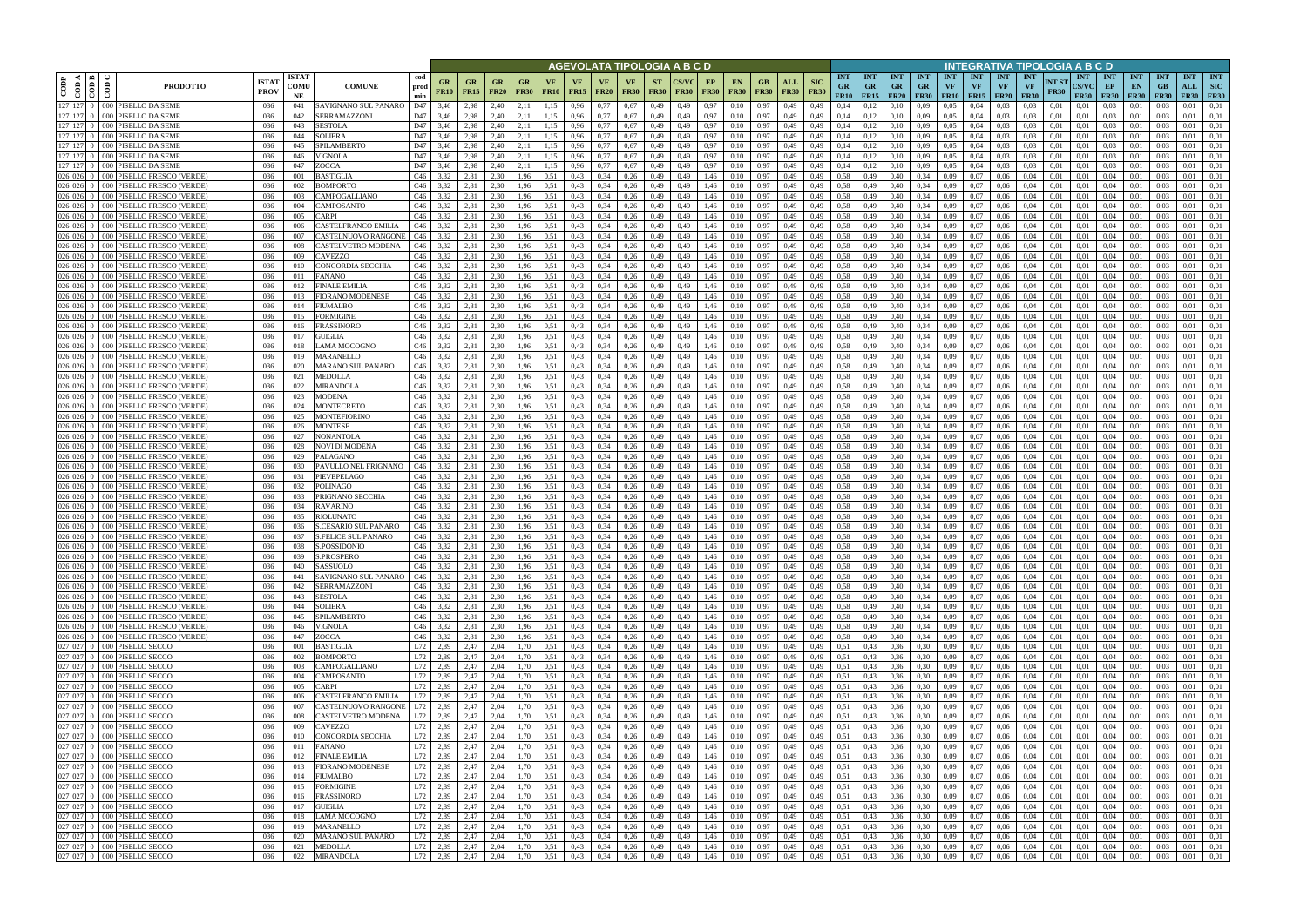|         |                                                                   |                                                                          |                              |                                   |                                     |                            |                          |                                               |                    |                      |                   |                   |                            |                          | AGEVOLATA TIPOLOGIA A B C D |                   |                   |                   |                            |                           |                                 |                                        |                         |                                      |                  |                                      |                                        |                                        |                      | NTEGRATIVA TIPOLOGIA A B C D              |                                        |                                 |                                 |                                  |                                         |
|---------|-------------------------------------------------------------------|--------------------------------------------------------------------------|------------------------------|-----------------------------------|-------------------------------------|----------------------------|--------------------------|-----------------------------------------------|--------------------|----------------------|-------------------|-------------------|----------------------------|--------------------------|-----------------------------|-------------------|-------------------|-------------------|----------------------------|---------------------------|---------------------------------|----------------------------------------|-------------------------|--------------------------------------|------------------|--------------------------------------|----------------------------------------|----------------------------------------|----------------------|-------------------------------------------|----------------------------------------|---------------------------------|---------------------------------|----------------------------------|-----------------------------------------|
| CODP    | $\blacktriangleleft$<br>$\blacksquare$<br>$\cos$<br>$\frac{1}{2}$ | <b>PRODOTTO</b>                                                          | <b>ISTA</b> 1<br><b>PROV</b> | <b>ISTAT</b><br><b>COMU</b><br>NE | <b>COMUNE</b>                       | cod<br>prod<br>min         | <b>GR</b><br><b>FR10</b> | <b>GR</b><br><b>GR</b><br><b>FR15</b><br>FR20 | GR.<br><b>FR30</b> | VF<br><b>FR10</b>    | VF<br><b>FR15</b> | VF<br><b>FR20</b> | <b>VF</b><br><b>FR30</b>   | <b>ST</b><br><b>FR30</b> | `S/VC<br><b>FR30</b>        | EP<br><b>FR30</b> | EN<br><b>FR30</b> | GВ<br><b>FR30</b> | ALL<br><b>FR30</b>         | <b>SIC</b><br><b>FR30</b> | <b>INT</b><br><b>GR</b><br>FR10 | <b>INT</b><br><b>GR</b><br>$FR15$ FR20 | <b>INT</b><br><b>GR</b> | <b>INT</b><br>$G_{R}$<br><b>FR30</b> | <b>INT</b><br>VF | <b>INT</b><br>VF<br><b>FR10</b> FR15 | <b>INT</b><br><b>VF</b><br><b>FR20</b> | <b>INT</b><br><b>VF</b><br><b>FR30</b> | NT ST<br><b>FR30</b> | <b>INT</b><br><b>CS/VC</b><br><b>FR30</b> | <b>INT</b><br>EP<br><b>FR30</b>        | <b>INT</b><br>EN<br><b>FR30</b> | <b>INT</b><br>GB<br><b>FR30</b> | <b>INT</b><br>ALL<br><b>FR30</b> | <b>INT</b><br><b>SIC</b><br><b>FR30</b> |
| 027 027 |                                                                   | 0 000 PISELLO SECCO                                                      | 036                          | 023                               | <b>MODENA</b>                       | L72<br>2,89                |                          | 2,47<br>2.04                                  | .70                | 0.51                 | 0,43              | 0,34              | 0,26                       | 0,49                     | 0,49                        | 1,46              | 0,10              | 0,97              | 0,49                       | 0,49                      | 0.51                            | 0.43                                   | 0.36                    | 0.30                                 | 0.09             | 0.07                                 | 0.06                                   | 0.04                                   | 0.01                 | 0.01                                      | 0.04                                   |                                 |                                 | 0.01                             | 0.01                                    |
| 027 027 |                                                                   | 027 027 0 000 PISELLO SECCO<br>0 000<br>PISELLO SECCO                    | 036<br>036                   | 024<br>025                        | MONTECRETO<br>MONTEFIORINO          | L72<br>2,89<br>L72<br>2,89 |                          | 2,47<br>2,04<br>2,47<br>2.04                  | .70                | 0.51<br>0.51         | 0,43<br>0,43      | 0,34<br>0,34      | 0,26<br>0,26               | 0,49<br>0,49             | 0,49<br>0.49                | 1,46<br>1,46      | 0,10<br>0,10      | 0,97<br>0,97      | 0,49<br>0,49               | 0,49                      | 0,51<br>0,51                    | 0,43<br>0,43                           | 0,36                    | 0,30                                 | 0.09<br>),09     | 0,07<br>0,07                         | 0,06                                   | 0,04<br>0,04                           | 0,01<br>0,01         | 0,01<br>0.01                              | 0,04<br>0,04                           | 0.01<br>0.0                     | 0.03                            | 0,01<br>0.01                     | 0,01<br>0,01                            |
|         |                                                                   | 027 027 0 000 PISELLO SECCO                                              | 036                          | 026                               | MONTESE                             | L72<br>2,89                |                          | 2.04<br>2,47                                  | 1,70               | 0,51                 | 0,43              | 0,34              | 0,26                       | 0,49                     | 0,49                        | 1,46              | 0,10              | 0,97              | 0,49                       | 0,49<br>0,49              | 0.51                            | 0,43                                   | 0,36<br>0,36            | 0,30<br>0,30                         | 0,09             | 0,07                                 | 0,06<br>0,06                           | 0,04                                   | 0,01                 | 0.01                                      | 0,04                                   | 0,01                            | 0.03                            | 0,01                             | 0,01                                    |
|         |                                                                   | 027 027 0 000 PISELLO SECCO                                              | 036                          | 027                               | <b>NONANTOLA</b>                    | L72<br>2,89                |                          | 2.04<br>2,47                                  | 1.70               | 0,51                 | 0,43              | 0,34              | 0,26                       | 0,49                     | 0.49                        | 1,46              | 0,10              | 0,97              | 0,49                       | 0,49                      | 0.51                            | 0.43                                   | 0,36                    | 0.30                                 | 0,09             | 0,07                                 | 0,06                                   | 0.04                                   | 0,01                 | 0,01                                      | 0,04                                   | 0.01                            | 0.03                            | 0.01                             | 0.01                                    |
|         |                                                                   | 027 027 0 000 PISELLO SECCO                                              | 036                          | 028                               | NOVI DI MODENA                      | L72<br>2,89                |                          | 2,04<br>2,47                                  | 1,70               | 0,51                 | 0,43              | 0,34              | 0,26                       | 0,49                     | 0,49                        | 1,46              | 0,10              | 0,97              | 0,49                       | 0,49                      | 0.51                            | 0,43                                   | 0,36                    | 0.30                                 | 0.09             | 0,07                                 | 0,06                                   | 0,04                                   | 0,01                 | 0,01                                      | 0,04                                   | 0,01                            | 0,03                            | 0,01                             | 0,01                                    |
|         |                                                                   | 027 027 0 000 PISELLO SECCO                                              | 036                          | 029                               | PALAGANO                            | L72<br>2,89                |                          | 2,47<br>2.04                                  | ,70                | 0.51                 | 0,43              | 0.34              | 0,26                       | 0,49                     | 0.49                        | 1,46              | 0.10              | 0.97              | 0,49                       | 0.49                      | 0,51                            | 0.43                                   | 0.36                    | 0.30                                 | ).09             | 0.07                                 | 0.06                                   | 0.04                                   | 0.01                 | 0.01                                      | 0.04                                   | 0.01                            |                                 | 0.01                             | 0.01                                    |
|         |                                                                   | 027 027 0 000 PISELLO SECCO<br>027 027 0 000 PISELLO SECCO               | 036<br>036                   | 030<br>031                        | PAVULLO NEL FRIGNANO                | L72<br>2,89<br>L72<br>2,89 |                          | 2,47<br>2.04<br>2,47<br>2.04                  | 1,70<br>1,70       | 0.51                 | 0,43              | 0,34<br>0,34      | 0,26<br>0,26               | 0,49                     | 0.49<br>0.49                | 1,46              | 0.10              | 0.97              | 0,49                       | 0,49                      | 0.51<br>0.51                    | 0,43                                   | 0,36                    | 0,30                                 | 0.09<br>0.09     | 0.07<br>0.07                         | 0,06                                   | 0.04<br>0.04                           | 0.01<br>0.01         | 0.01                                      | 0.04                                   | 0,01                            | 0.03                            | 0.01<br>0.01                     | 0.01<br>0,01                            |
|         |                                                                   | 027 027 0 000 PISELLO SECCO                                              | 036                          | 032                               | PIEVEPELAGO<br><b>POLINAGO</b>      | L72<br>2,89                |                          | 2,47<br>2.04                                  | 1,70               | 0,51<br>0.51         | 0,43<br>0,43      | 0,34              | 0,26                       | 0,49<br>0,49             | 0.49                        | 1,46<br>1,46      | 0.10<br>0.10      | 0,97<br>0.97      | 0,49<br>0,49               | 0,49<br>0,49              | 0.51                            | 0,43<br>0,43                           | 0,36<br>0.36            | 0.30<br>0.30                         | 0.09             | 0.07                                 | 0,06<br>0.06                           | 0.04                                   | 0.01                 | 0.01<br>0.01                              | 0,04<br>0.04                           | 0,01<br>0.01                    | 0.03<br>0.03                    | 0.01                             | 0.01                                    |
|         |                                                                   | 027 027 0 000 PISELLO SECCO                                              | 036                          | 033                               | PRIGNANO SECCHIA                    | L72<br>2,89                |                          | 2,47<br>2.04                                  | 1,70               | 0.51                 | 0,43              | 0.34              | 0,26                       | 0,49                     | 0.49                        | 1.46              | 0.10              | 0,97              | 0,49                       | 0.49                      | 0.51                            | 0.43                                   | 0.36                    | 0.30                                 | 0.09             | 0.07                                 | 0.06                                   | 0.04                                   | 0.01                 | 0.01                                      | 0.04                                   | 0.01                            | 0.03                            | 0.01                             | 0.01                                    |
|         |                                                                   | 027 027 0 000 PISELLO SECCO                                              | 036                          | 034                               | <b>RAVARINO</b>                     | L72<br>2,89                |                          | 2,47<br>2.04                                  | 1,70               | 0,51                 | 0,43              | 0,34              | 0,26                       | 0,49                     | 0,49                        | 1,46              | 0.10              | 0,97              | 0,49                       | 0,49                      | 0.51                            | 0,43                                   | 0,36                    | 0.30                                 | 0,09             | 0,07                                 | 0,06                                   | 0,04                                   | 0,01                 | 0.01                                      | 0,04                                   | 0,01                            | 0.03                            | 0,01                             | 0,01                                    |
|         |                                                                   | 027 027 0 000 PISELLO SECCO                                              | 036                          | 035                               | <b>RIOLUNATO</b>                    | L72<br>2,89                |                          | 2.04<br>2,47                                  | 1,70               | 0,51                 | 0,43              | 0,34              | 0,26                       | 0,49                     | 0,49                        | 1,46              | 0.10              | 0,97              | 0,49                       | 0,49                      | 0.51                            | 0,43                                   | 0,36                    | 0,30                                 | 0,09             | 0.07                                 | 0,06                                   | 0,04                                   | 0.01                 | 0,01                                      | 0,04                                   | 0,01                            | 0.03                            | 0,01                             | 0,01                                    |
|         |                                                                   | 027 027 0 000 PISELLO SECCO                                              | 036                          | 036                               | S.CESARIO SUL PANARO                | L72<br>2,89                |                          | 2,47<br>2.04                                  | 1,70               | 0,51                 | 0,43              | 0,34              | 0,26                       | 0,49                     | 0,49                        | 1,46              | 0.10              | 0,97              | 0,49                       | 0,49                      | 0.51                            | 0,43                                   | 0,36                    | 0.30                                 | 0,09             | 0,07                                 | 0,06                                   | 0,04                                   | 0,01                 | 0.01                                      | 0,04                                   | 0,01                            | 0.03                            | 0.01                             | 0,01                                    |
|         |                                                                   | 027 027 0 000 PISELLO SECCO<br>027 027 0 000 PISELLO SECCO               | 036                          | 037<br>038                        | S.FELICE SUL PANARO                 | L72<br>2,89<br>L72<br>2,89 |                          | 2,47<br>2,04<br>2.04                          | 1,70<br>1,70       | 0,51                 | 0,43<br>0,43      | 0,34              | 0,26                       | 0,49                     | 0.49<br>0.49                | 1,46              | 0,10<br>0.10      | 0,97<br>0,97      | 0,49                       | 0,49                      | 0,51<br>0.51                    | 0,43                                   | 0,36                    | 0,30<br>0.30                         | 0,09             | 0,07                                 | 0,06                                   | 0,04<br>0.04                           | 0,01                 | 0.01<br>0.01                              | 0,04<br>0,04                           | 0,01                            | 0,03<br>0.03                    | 0,01<br>0.01                     | 0,01<br>0.01                            |
|         |                                                                   | 027 027 0 000 PISELLO SECCO                                              | 036<br>036                   | 039                               | S.POSSIDONIO<br>S.PROSPERO          | L72<br>2,89                |                          | 2,47<br>2,04<br>2,47                          | 1,70               | 0,51<br>0.51         | 0,43              | 0,34<br>0,34      | 0,26<br>0,26               | 0,49<br>0,49             | 0,49                        | 1,46<br>1,46      | 0.10              | 0,97              | 0,49<br>0,49               | 0,49<br>0,49              | 0.51                            | 0,43<br>0,43                           | 0,36<br>0,36            | 0,30                                 | 0.09<br>0.09     | 0,07<br>0,07                         | 0,06<br>0,06                           | 0.04                                   | 0,01<br>0.01         | 0.01                                      | 0,04                                   | 0,01<br>0,01                    | 0.03                            | 0,01                             | 0.01                                    |
|         |                                                                   | 027 027 0 000 PISELLO SECCO                                              | 036                          | 040                               | SASSUOLO                            | L72<br>2,89                |                          | 2,47<br>2,04                                  | 1,70               | 0,51                 | 0,43              | 0,34              | 0,26                       | 0,49                     | 0,49                        | 1,46              | 0,10              | 0,97              | 0,49                       | 0,49                      | 0.51                            | 0,43                                   | 0,36                    | 0,30                                 | 0,09             | 0,07                                 | 0,06                                   | 0,04                                   | 0,01                 | 0,01                                      | 0,04                                   | 0,01                            | 0,03                            | 0,01                             | 0,01                                    |
|         |                                                                   | 027 027 0 000 PISELLO SECCO                                              | 036                          | 041                               | SAVIGNANO SUL PANARO                | L72<br>2,89                |                          | 2.04<br>2.47                                  | 1.70               | 0,51                 | 0,43              | 0,34              | 0,26                       | 0,49                     | 0.49                        | 1,46              | 0.10              | 0,97              | 0,49                       | 0.49                      | 0.51                            | 0,43                                   | 0.36                    | 0,30                                 | 0.09             | 0.07                                 | 0.06                                   | 0.04                                   | 0.01                 | 0.01                                      | 0,04                                   | 0,01                            | 0.03                            | 0,01                             | 0.01                                    |
|         |                                                                   | 027 027 0 000 PISELLO SECCO                                              | 036                          | 042                               | SERRAMAZZONI                        | L72<br>2,89                |                          | 2,47<br>2.04                                  | 1,70               | 0,51                 | 0,43              | 0,34              | 0,26                       | 0,49                     | 0.49                        | 1,46              | 0.10              | 0,97              | 0,49                       | 0.49                      | 0.51                            | 0,43                                   | 0,36                    | 0.30                                 | 0.09             | 0,07                                 | 0.06                                   | 0.04                                   | 0.01                 | 0.01                                      | 0,04                                   | 0.01                            | 0.03                            | 0.01                             | 0.01                                    |
|         |                                                                   | 027 027 0 000 PISELLO SECCO                                              | 036                          | 043                               | SESTOLA                             | L72<br>2,89                |                          | 2,04<br>2,47                                  | 1,70               | 0,51                 | 0,43              | 0,34              | 0,26                       | 0,49                     | 0,49                        | 1,46              | 0,10              | 0,97              | 0,49                       | 0,49                      | 0.51                            | 0,43                                   | 0,36                    | 0,30                                 | 0,09             | 0,07                                 | 0,06                                   | 0,04                                   | 0,01                 | 0.01                                      | 0,04                                   | 0,01                            | 0.03                            | 0,01                             | 0,01                                    |
|         | 027 027 0 000                                                     | PISELLO SECCO<br>027 027 0 000 PISELLO SECCO                             | 036<br>036                   | 044<br>045                        | SOLIERA<br>SPILAMBERTO              | L72<br>2,89<br>L72<br>2,89 |                          | 2,47<br>2.04<br>2,47<br>2.04                  | .70<br>.70         | 0.51<br>0.51         | 0,43<br>0,43      | 0,34<br>0,34      | 0,26<br>0,26               | 0,49<br>0,49             | 0.49<br>0,49                | 1.46<br>1.46      | 0.10<br>0.10      | 0,97<br>0,97      | 0.49<br>0,49               | 0.49<br>0,49              | 0,51<br>0,51                    | 0,43<br>0,43                           | 0.36<br>0,36            | 0.30<br>0,30                         | 0.09<br>0.09     | 0.07<br>0.07                         | 0.06<br>0.06                           | 0.04<br>0,04                           | 0.01<br>0.01         | 0.01<br>0.01                              | 0,04<br>0.04                           | 0.0<br>0.01                     | 0.03<br>0.03                    | 0.01<br>0,01                     | 0.01<br>0.01                            |
|         | $\overline{027}$ $\overline{027}$ 0 000                           | PISELLO SECCO                                                            | 036                          | 046                               | VIGNOLA                             | L72<br>2.89                |                          | 2,47<br>2.04                                  | .70                | 0.51                 | 0,43              | 0,34              | 0,26                       | 0,49                     | 0.49                        | 1.46              | 0.10              | 0,97              | 0,49                       | 0,49                      | 0,51                            | 0.43                                   | 0,36                    | 0.30                                 | 0.09             | 0.07                                 | 0.06                                   | 0.04                                   | 0.01                 | 0.01                                      | 0,04                                   | 0.01                            | 0.03                            | 0.01                             | 0.01                                    |
|         |                                                                   | 027 027 0 000 PISELLO SECCO                                              | 036                          | 047                               | ZOCCA                               | L72<br>2,89                |                          | 2,47<br>2.04                                  | 1.70               | 0.51                 | 0,43              | 0,34              | 0,26                       | 0,49                     | 0,49                        | 1,46              | 0,10              | 0,97              | 0,49                       | 0,49                      | 0.51                            | 0,43                                   | 0,36                    | 0.30                                 | 0.09             | 0.07                                 | 0,06                                   | 0,04                                   | 0,01                 | 0,01                                      | 0,04                                   | 0.01                            | 0.03                            | 0,01                             | 0,01                                    |
| 227 227 |                                                                   | 0 000 PISELLO PROTEICO                                                   | 036                          | 001                               | BASTIGLIA                           | C96<br>3,66                |                          | 3,15<br>2.55                                  | 2,21               | 0.51                 | 0,43              | 0,34              | 0,26                       | 0,49                     | 0.49                        | 1,46              | 0.10              | 0,97              | 0,49                       | 0,49                      | 0,64                            | 0.55                                   | 0,45                    | 0.39                                 | 0.09             | 0.07                                 | 0.06                                   | 0.04                                   | 0.01                 | 0.01                                      | 0,04                                   | 0.01                            | 0.03                            | 0.01                             | 0.01                                    |
| 227 227 |                                                                   | 0 000 PISELLO PROTEICO                                                   | 036                          | 002                               | BOMPORTO                            | C96                        | 3,66                     | 3,15<br>2,55                                  | 2,21               | 0,51                 | 0,43              | 0,34              | 0,26                       | 0,49                     | 0,49                        | 1,46              | 0,10              | 0,97              | 0,49                       | 0,49                      | 0,64                            | 0,55                                   | 0,45                    | 0.39                                 | 0.09             | 0,07                                 | 0,06                                   | 0,04                                   | 0,01                 | 0.01                                      | 0,04                                   | 0,01                            | 0,03                            | 0,01                             | 0,01                                    |
| 227 227 |                                                                   | 0 000 PISELLO PROTEICO                                                   | 036                          | 003                               | CAMPOGALLIANO                       | C96                        | 3,66                     | 2.55<br>3,15                                  | 2,21               | 0.51                 | 0,43              | 0,34              | 0,26                       | 0,49                     | 0.49                        | 1,46              | 0.10              | 0.97              | 0,49                       | 0,49                      | 0,64                            | 0.55                                   | 0,45                    | 0.39                                 | ).09             | 0.07                                 | 0,06                                   | 0.04                                   | 0.01                 | 0.01                                      | 0,04                                   | 0.01                            | 0.03                            | 0.01                             | 0.01                                    |
|         |                                                                   | 0 000 PISELLO PROTEICO<br>0 000 PISELLO PROTEICO                         | 036<br>036                   | 004<br>005                        | CAMPOSANTO<br>CARPI                 | C96<br>C96<br>3,66         | 3,66                     | 2.55<br>3,15<br>2,55<br>3,15                  | 2,21<br>2,21       | 0,51<br>0,51         | 0,43<br>0,43      | 0,34<br>0,34      | 0,26<br>0,26               | 0,49<br>0,49             | 0,49<br>0.49                | 1,46<br>1,46      | 0,10<br>0,10      | 0,97<br>0,97      | 0,49<br>0,49               | 0,49<br>0,49              | 0,64<br>0.64                    | 0,55<br>0.55                           | 0,45<br>0,45            | 0.39<br>0.39                         | ),09<br>0.09     | 0,07<br>0,07                         | 0,06<br>0,06                           | 0,04<br>0,04                           | 0,01<br>0,01         | 0,01<br>0,01                              | 0,04<br>0,04                           | 0,01<br>0,01                    | 0.03<br>0.03                    | 0.01<br>0,01                     | 0.01<br>0,01                            |
|         |                                                                   | 227 227 0 000 PISELLO PROTEICO                                           | 036                          | 006                               | CASTELFRANCO EMILIA                 | C96<br>3,66                |                          | 3,15<br>2.55                                  | 2,21               | 0,51                 | 0,43              | 0,34              | 0,26                       | 0,49                     | 0.49                        | 1,46              | 0.10              | 0.97              | 0,49                       | 0,49                      | 0,64                            | 0,55                                   | 0,45                    | 0.39                                 | 0.09             | 0.07                                 | 0,06                                   | 0.04                                   | 0.01                 | 0.01                                      | 0.04                                   | 0,01                            | 0.03                            | 0.01                             | 0,01                                    |
|         |                                                                   | 0 000 PISELLO PROTEICO                                                   | 036                          | 007                               | CASTELNUOVO RANGONE                 | C96<br>3,66                |                          | 2.55<br>3.15                                  | 2,21               | 0,51                 | 0,43              | 0,34              | 0,26                       | 0,49                     | 0.49                        | 1,46              | 0.10              | 0,97              | 0,49                       | 0.49                      | 0,64                            | 0.55                                   | 0.45                    | 0.39                                 | 0.09             | 0.07                                 | 0.06                                   | 0.04                                   | 0.01                 | 0.01                                      | 0.04                                   | 0.01                            | 0.03                            | 0.01                             | 0.01                                    |
|         |                                                                   | 0 000 PISELLO PROTEICO                                                   | 036                          | 008                               | CASTELVETRO MODENA                  | C96<br>3,66                |                          | 3,15<br>2,55                                  | 2,21               | 0,51                 | 0,43              | 0,34              | 0,26                       | 0,49                     | 0.49                        | 1,46              | 0.10              | 0,97              | 0,49                       | 0,49                      | 0,64                            | 0,55                                   | 0,45                    | 0.39                                 | 0,09             | 0.07                                 | 0,06                                   | 0,04                                   | 0,01                 | 0,01                                      | 0,04                                   | 0,01                            | 0.03                            | 0,01                             | 0,01                                    |
|         |                                                                   | 227 227 0 000 PISELLO PROTEICO                                           | 036                          | 009                               | CAVEZZO                             | C96<br>3.66                |                          | 2.55<br>3.15                                  | 2,21               | 0.51                 | 0,43              | 0.34              | 0,26                       | 0,49                     | 0.49                        | 1.46              | 0.10              | 0,97              | 0,49                       | 0.49                      | 0,64                            | 0.55                                   | 0.45                    | 0.39                                 | 0.09             | 0.07                                 | 0.06                                   | 0.04                                   | 0.01                 | 0.01                                      | 0.04                                   | 0.01                            | 0.03                            | 0.01                             | 0.01                                    |
|         |                                                                   | 227 227 0 000 PISELLO PROTEICO<br>227 227 0 000 PISELLO PROTEICO         | 036<br>036                   | 010<br>011                        | CONCORDIA SECCHIA<br>FANANO         | C96<br>3,66<br>C96<br>3,66 |                          | 3,15<br>2.55<br>2,55<br>3,15                  | 2,21<br>2,21       | 0,51<br>0,51         | 0,43<br>0,43      | 0,34<br>0,34      | 0,26<br>0,26               | 0,49<br>0,49             | 0.49<br>0,49                | 1,46<br>1,46      | 0.10<br>0,10      | 0,97<br>0,97      | 0,49<br>0,49               | 0,49<br>0,49              | 0.64<br>0,64                    | 0,55<br>0,55                           | 0.45<br>0,45            | 0.39<br>0.39                         | 0.09<br>0.09     | 0.07<br>0.07                         | 0,06<br>0,06                           | 0.04<br>0,04                           | 0.01<br>0,01         | 0.01<br>0,01                              | 0,04<br>0,04                           | 0,01<br>0,01                    | 0.03<br>0.03                    | 0.01<br>0.01                     | 0.01<br>0,01                            |
|         | 227 227 0 000                                                     | PISELLO PROTEICO                                                         | 036                          | 012                               | FINALE EMILIA                       | C96                        | 3,66                     | 3,15<br>2.55                                  | 2,21               | 0.51                 | 0,43              | 0,34              | 0,26                       | 0,49                     | 0,49                        | 1,46              | 0.10              | 0,97              | 0,49                       | 0,49                      | 0.64                            | 0,55                                   | 0,45                    | 0.39                                 | 0,09             | 0,07                                 | 0,06                                   | 0.04                                   | 0,01                 | 0.01                                      | 0,04                                   | 0,01                            | 0.03                            | 0.01                             | 0,01                                    |
|         |                                                                   | 227 227 0 000 PISELLO PROTEICO                                           | 036                          | 013                               | FIORANO MODENESE                    | C96<br>3,66                |                          | 2,55<br>3,15                                  | 2,21               | 0,51                 | 0,43              | 0,34              | 0,26                       | 0,49                     | 0,49                        | 1,46              | 0.10              | 0,97              | 0,49                       | 0,49                      | 0.64                            | 0.55                                   | 0,45                    | 0.39                                 | 0,09             | 0.07                                 | 0,06                                   | 0,04                                   | 0.01                 | 0.01                                      | 0,04                                   | 0,01                            | 0.03                            | 0,01                             | 0,01                                    |
|         | 227 227 0 000                                                     | PISELLO PROTEICO                                                         | 036                          | 014                               | FIUMALBO                            | C96<br>3,66                |                          | 2,55<br>3,15                                  | 2,21               | 0,51                 | 0,43              | 0,34              | 0,26                       | 0,49                     | 0,49                        | 1,46              | 0,10              | 0,97              | 0,49                       | 0,49                      | 0,64                            | 0,55                                   | 0,45                    | 0,39                                 | 0,09             | 0,07                                 | 0,06                                   | 0,04                                   | 0,01                 | 0.01                                      | 0,04                                   | 0,01                            | 0,03                            | 0,01                             | 0,01                                    |
|         |                                                                   | 227 227 0 000 PISELLO PROTEICO                                           | 036                          | 015                               | FORMIGINE                           | C96<br>3,66                |                          | 2.55<br>3.15                                  | 2,21               | 0.51                 | 0,43              | 0,34              | 0,26                       | 0,49                     | 0,49                        | 1,46              | 0.10              | 0,97              | 0,49                       | 0,49                      | 0,64                            | 0.55                                   | 0,45                    | 0.39                                 | 0.09             | 0,07                                 | 0,06                                   | 0.04                                   | 0.01                 | 0.01                                      | 0,04                                   | 0,01                            | 0.03                            | 0,01                             | 0,01                                    |
|         |                                                                   | 227 227 0 000 PISELLO PROTEICO<br>227 227 0 000 PISELLO PROTEICO         | 036<br>036                   | 016<br>017                        | FRASSINORO<br><b>GUIGLIA</b>        | C96<br>3,66<br>C96         | 3,66                     | 2.55<br>3,15<br>2,55<br>3,15                  | 2,21<br>2,21       | 0,51<br>0,51         | 0,43<br>0,43      | 0,34<br>0,34      | 0,26<br>0,26               | 0,49<br>0,49             | 0,49<br>0,49                | 1,46<br>1,46      | 0,10<br>0,10      | 0,97<br>0,97      | 0,49<br>0,49               | 0,49<br>0,49              | 0,64<br>0,64                    | 0,55<br>0.55                           | 0,45<br>0,45            | 0.39<br>0.39                         | 0,09<br>0,09     | 0,07<br>0,07                         | 0,06<br>0,06                           | 0.04<br>0,04                           | 0,01<br>0,01         | 0.01<br>0,01                              | 0,04<br>0,04                           | 0,01<br>0,01                    | 0.03<br>0,03                    | 0,01<br>0,01                     | 0,01<br>0,01                            |
|         |                                                                   | 227 227 0 000 PISELLO PROTEICO                                           | 036                          | 018                               | LAMA MOCOGNO                        | C96<br>3,66                |                          | 2.55<br>3.15                                  | 2.21               | 0.51                 | 0,43              | 0.34              | 0,26                       | 0.49                     | 0.49                        | 1.46              | 0.10              | 0,97              | 0,49                       | 0.49                      | 0.64                            | 0.55                                   | 0.45                    | 0.39                                 | 0.09             | 0.07                                 | 0.06                                   | 0.04                                   | 0.01                 | 0.01                                      | 0,04                                   | 0.01                            | 0.03                            | 0.01                             | 0.01                                    |
|         |                                                                   | 227 227 0 000 PISELLO PROTEICO                                           | 036                          | 019                               | <b>MARANELLO</b>                    | C96                        | 3,66                     | 3,15<br>2,55                                  | 2,21               | 0,51                 | 0,43              | 0,34              | 0,26                       | 0,49                     | 0,49                        | 1,46              | 0.10              | 0,97              | 0,49                       | 0,49                      | 0.64                            | 0.55                                   | 0,45                    | 0.39                                 | 0.09             | 0.07                                 | 0.06                                   | 0.04                                   | 0.01                 | 0.01                                      | 0,04                                   | 0,01                            | 0.03                            | 0,01                             | 0,01                                    |
|         |                                                                   | 227 227 0 000 PISELLO PROTEICO                                           | 036                          | 020                               | MARANO SUL PANARO                   | C96<br>3,66                |                          | 2,55<br>3,15                                  | 2,21               | 0,51                 | 0,43              | 0,34              | 0,26                       | 0,49                     | 0.49                        | 1,46              | 0.10              | 0,97              | 0,49                       | 0.49                      | 0.64                            | 0,55                                   | 0.45                    | 0.39                                 | 0.09             | 0.07                                 | 0.06                                   | 0.04                                   | 0.01                 | 0.01                                      | 0.04                                   | 0.01                            | 0.03                            | 0.01                             | 0.01                                    |
|         |                                                                   | 227 227 0 000 PISELLO PROTEICO<br>$227$ $227$ 0 000 PISELLO PROTEICO     | 036<br>036                   | 021<br>022                        | <b>MEDOLLA</b><br><b>MIRANDOLA</b>  | C96<br>C96                 | 3,66<br>3,66             | 2,55<br>3,15<br>2,55<br>3,15                  | 2,21<br>2,21       | 0,51<br>0,51         | 0,43<br>0,43      | 0,34<br>0,34      | 0,26<br>0,26               | 0,49<br>0,49             | 0,49<br>0,49                | 1,46<br>1,46      | 0,10<br>0,10      |                   | $0,97$ 0.49<br>$0,97$ 0.49 | 0,49<br>0,49              | 0,64<br>0,64                    | 0,55<br>0,55                           | 0,45<br>0,45            | 0.39<br>0.39                         | 0,09<br>0,09     | 0,07<br>0,07                         | 0,06<br>0,06                           | 0,04<br>0,04                           | 0,01<br>0,01         | 0,01<br>0.01                              | $0.04 \quad 0.01$<br>$0,04$ 0.01       |                                 | 0,03<br>0,03                    | 0,01<br>0,01                     | 0,01<br>0,01                            |
|         |                                                                   | 227 227 0 000 PISELLO PROTEICO                                           | 036                          | 023                               | <b>MODENA</b>                       | C96<br>3,66                |                          | 2,55<br>3,15                                  | 2,21               | 0,51                 | 0,43              | 0,34              | 0,26                       | 0,49                     | 0,49                        | 1,46              | 0,10              |                   | $0,97$ 0.49                | 0,49                      | 0,64                            | 0,55                                   | 0,45                    | 0,39                                 | 0,09             | 0,07                                 | 0,06                                   | 0,04                                   | 0,01                 | 0,01                                      | $0,04$ 0.01                            |                                 | 0,03                            | 0,01                             | 0,01                                    |
|         |                                                                   | $227$ $227$ 0 000 PISELLO PROTEICO                                       | 036                          | 024                               | <b>MONTECRETO</b>                   | C96                        | 3,66                     | 2,55<br>3,15                                  |                    | $2,21$ 0.51          | 0,43              |                   | $0,34$ $0,26$              | 0,49                     | 0,49                        | 1,46              | 0,10              |                   | $0,97$ 0.49                | 0,49                      | 0,64                            | $0,55$ 0.45                            |                         | 0,39                                 | 0.09             | 0,07                                 | 0,06                                   | 0,04                                   | 0,01                 | 0,01                                      | $0,04$ $0,01$                          |                                 | 0,03                            | 0,01                             | 0.01                                    |
|         |                                                                   | $227$ $227$ 0 000 PISELLO PROTEICO                                       | 036                          | 025                               | <b>MONTEFIORINO</b>                 | C96<br>3,66                |                          | 3,15<br>2,55                                  | 2,21               | 0.51                 | 0,43              | 0,34              | 0,26                       | 0,49                     | 0,49                        | 1,46              | 0,10              |                   | $0,97$ 0.49                | 0,49                      | 0,64                            | 0,55                                   | 0,45                    | 0,39                                 | 0,09             | 0,07                                 | 0,06                                   | 0,04                                   | 0,01                 | 0,01                                      | 0,04                                   | 0.01                            | 0,03                            | 0,01                             | 0,01                                    |
|         |                                                                   | $227$ $227$ 0 000 PISELLO PROTEICO<br>$227$ $227$ 0 000 PISELLO PROTEICO | 036                          | 026                               | <b>MONTESE</b>                      | C96<br>3,66                |                          | 2,55<br>3,15                                  | 2,21               | 0,51                 | 0,43              | 0,34              | 0,26                       | 0,49                     | 0,49                        | 1,46              | 0,10              |                   | $0,97$ 0.49                | 0,49                      | 0,64                            | 0,55                                   | 0,45                    | 0,39                                 | 0,09             | 0,07                                 | 0,06                                   | 0,04                                   | 0,01                 | 0,01                                      | 0,04                                   | 0,01                            | 0,03                            | 0.01                             | 0,01                                    |
|         |                                                                   | $227$ $227$ 0 000 PISELLO PROTEICO                                       | 036<br>036                   | 027<br>028                        | <b>NONANTOLA</b><br>NOVI DI MODENA  | C96<br>C96<br>3,66         | 3,66                     | 3,15<br>2,55<br>2,55<br>3,15                  | 2,21<br>2,21       | 0,51<br>0,51         | 0,43<br>0,43      | 0,34<br>0,34      | 0,26<br>0,26               | 0,49<br>0,49             | 0,49<br>0,49                | 1,46<br>1,46      | 0,10<br>0,10      | 0,97              | 0,49<br>$0,97$ 0.49        | 0,49<br>0,49              | 0,64<br>0,64                    | 0,55<br>0,55                           | 0,45<br>0,45            | 0,39<br>0,39                         | 0,09<br>0.09     | 0,07<br>0,07                         | 0,06<br>0,06                           | 0,04<br>0,04                           | 0,01<br>0,01         | 0,01<br>0,01                              | 0,04<br>0,04                           | 0,01<br>0,01                    | 0,03<br>0,03                    | 0,01<br>0,01                     | 0,01<br>0,01                            |
|         |                                                                   | 227 227 0 000 PISELLO PROTEICO                                           | 036                          | 029                               | <b>PALAGANO</b>                     | C96                        | 3,66                     | 2,55<br>3,15                                  | 2,21               | 0,51                 | 0,43              | 0,34              | 0,26                       | 0,49                     | 0,49                        | 1,46              | 0,10              | 0,97              | 0,49                       | 0,49                      | 0,64                            | 0,55                                   | 0,45                    | 0,39                                 | 0,09             | 0,07                                 | 0,06                                   | 0,04                                   | 0,01                 | 0,01                                      | 0,04                                   | 0,01                            | 0,03                            | 0.01                             | 0,01                                    |
|         |                                                                   | 227 227 0 000 PISELLO PROTEICO                                           | 036                          | 030                               | PAVULLO NEL FRIGNANO                | C <sub>96</sub> 3.66       |                          | $3,15$ $2,55$ $2,21$ $0,51$                   |                    |                      | 0,43              |                   | $0,34$ $0,26$              | 0,49                     | 0,49                        | 1,46              | 0,10              |                   | 0,97 0,49                  | 0,49                      | 0,64                            | $0,55$ $0,45$                          |                         | 0,39                                 |                  | $0.09 \qquad 0.07$                   | 0,06                                   | 0,04                                   | 0,01                 | 0.01                                      | 0,04                                   | 0,01                            | 0,03                            | 0,01                             | 0,01                                    |
|         |                                                                   | 227 227 0 000 PISELLO PROTEICO                                           | 036                          | 031                               | PIEVEPELAGO                         | $C96$ 3,66                 |                          | $3,15$ 2,55 2,21 0,51                         |                    |                      | 0,43              |                   | $0,34$ 0,26                | 0,49                     | 0,49                        | 1,46              | 0,10              |                   | 0,97 0,49                  | 0,49                      | 0,64                            | $0,55$ $0,45$                          |                         | 0,39                                 |                  | $0,09$ 0.07                          | 0,06                                   | 0,04                                   | 0,01                 | 0,01                                      | 0,04                                   | 0,01                            | 0,03                            | 0,01                             | 0,01                                    |
|         |                                                                   | 227 227 0 000 PISELLO PROTEICO                                           | 036                          | 032                               | POLINAGO                            | C <sub>96</sub> 3.66       |                          | $3,15$ 2,55 2,21 0,51                         |                    |                      | 0,43              |                   | $0,34$ $0,26$              | 0,49                     | 0,49                        | 1,46              | 0,10              |                   | 0,97 0,49                  | 0,49                      | 0,64                            | $0,55$ 0.45                            |                         | 0,39                                 | 0.09 0.07        |                                      | 0,06                                   | 0,04                                   | 0,01                 | 0,01                                      | 0,04                                   | 0,01                            | 0,03                            | 0,01                             | 0,01                                    |
|         |                                                                   | 227 227 0 000 PISELLO PROTEICO<br>227 227 0 000 PISELLO PROTEICO         | 036<br>036                   | 033<br>034                        | PRIGNANO SECCHIA<br><b>RAVARINO</b> | C96<br>C96                 | 3,66<br>3,66             | 2,55<br>3,15<br>2,55<br>3,15                  | 2,21               | 0, 51<br>$2,21$ 0.51 | 0,43<br>0,43      | 0,34<br>0,34      | 0,26<br>0,26               | 0,49<br>0,49             | 0,49<br>0,49                | 1,46<br>1,46      | 0,10<br>0,10      |                   | 0,97 0,49<br>0,97 0,49     | 0,49<br>0,49              | 0,64<br>0,64                    | $0,55$ $0,45$<br>$0,55$ 0.45           |                         | 0,39<br>0,39                         | 0,09<br>0,09     | 0,07<br>0,07                         | 0,06<br>0,06                           | 0,04<br>0,04                           | 0,01<br>0,01         | 0,01<br>0,01                              | 0,04<br>0,04                           | 0,01<br>0,01                    | 0,03<br>0,03                    | 0,01<br>0.01                     | 0,01<br>0,01                            |
|         |                                                                   | 227 227 0 000 PISELLO PROTEICO                                           | 036                          | 035                               | <b>RIOLUNATO</b>                    | C96                        | 3,66                     | 2,55<br>3,15                                  |                    | $2,21$ 0.51          | 0,43              | 0,34              | 0,26                       | 0,49                     | 0,49                        | 1,46              | 0,10              |                   | 0,97 0,49                  | 0,49                      | 0,64                            | $0,55$ $0,45$                          |                         | 0,39                                 | 0,09             | 0,07                                 | 0,06                                   | 0,04                                   | 0,01                 | 0,01                                      | 0,04                                   | 0,01                            | 0,03                            | 0.01                             | 0,01                                    |
|         |                                                                   | 227 227 0 000 PISELLO PROTEICO                                           | 036                          | 036                               | S.CESARIO SUL PANARO                | C96<br>3,66                |                          | 2,55<br>3,15                                  | 2,21               | 0,51                 | 0,43              | 0,34              | 0,26                       | 0,49                     | 0,49                        | 1,46              | 0,10              |                   | $0,97$ 0.49                | 0,49                      | 0,64                            | 0,55                                   | 0,45                    | 0,39                                 | 0,09             | 0,07                                 | 0,06                                   | 0,04                                   | 0,01                 | 0,01                                      | 0,04                                   | 0,01                            | 0,03                            | 0.01                             | 0,01                                    |
|         |                                                                   | 227 227 0 000 PISELLO PROTEICO                                           | 036                          | 037                               | <b>S.FELICE SUL PANARO</b>          | C96                        | 3,66                     | 2,55<br>3,15                                  | $2,21$ 0.51        |                      | 0,43              | 0,34              | 0,26                       | 0,49                     | 0,49                        | 1,46              | 0,10              |                   | $0,97$ 0.49                | 0,49                      | 0,64                            | $0,55$ 0.45                            |                         | 0,39                                 | 0,09             | 0,07                                 | 0,06                                   | 0,04                                   | 0,01                 | 0,01                                      | 0,04                                   | 0,01                            | 0,03                            | 0,01                             | 0,01                                    |
|         |                                                                   | 227 227 0 000 PISELLO PROTEICO                                           | 036                          | 038                               | S.POSSIDONIO                        | C96                        | 3,66                     | 2,55<br>3,15                                  |                    | 2,21 0,51            | 0,43              | 0,34              | 0,26                       | 0,49                     | 0,49                        | 1,46              | 0,10              |                   | 0,97 0,49                  | 0,49                      | 0,64                            | $0,55$ $0,45$                          |                         | 0,39                                 | 0,09             | 0,07                                 | 0,06                                   | 0,04                                   | 0,01                 | 0,01                                      | 0,04                                   | 0,01                            | 0,03                            | 0,01                             | 0,01                                    |
|         |                                                                   | $227$ $227$ 0 000 PISELLO PROTEICO<br>227 227 0 000 PISELLO PROTEICO     | 036<br>036                   | 039<br>040                        | S.PROSPERO<br>SASSUOLO              | C96<br>C96                 | 3,66<br>3,66             | 3,15<br>2,55<br>3,15                          | $2,55$ $2,21$ 0.51 | $2,21$ 0.51          | 0,43<br>0,43      |                   | $0,34$ 0,26<br>$0,34$ 0,26 | 0,49<br>0,49             | 0,49<br>0,49                | 1,46<br>1,46      | 0,10<br>0,10      |                   | 0,97 0,49<br>0,97 0,49     | 0,49<br>0,49              | 0,64<br>0,64                    | $0,55$ $0,45$<br>$0,55$ $0,45$         |                         | 0,39<br>0,39                         | 0,09<br>0,09     | 0,07<br>0,07                         | 0,06<br>0,06                           | 0,04<br>0,04                           | 0,01<br>0,01         | 0,01<br>0,01                              | $0.04\qquad 0.01$<br>$0.04\qquad 0.01$ |                                 | 0,03<br>0,03                    | 0,01<br>0,01                     | 0,01<br>0,01                            |
|         |                                                                   | $227$ $227$ 0 000 PISELLO PROTEICO                                       | 036                          | 041                               | SAVIGNANO SUL PANARO                | C <sub>96</sub> 3,66       |                          | 3,15                                          | $2,55$ $2,21$ 0.51 |                      | 0,43              |                   | $0,34$ 0,26                | 0,49                     | 0,49                        | 1,46              | 0,10              |                   | 0,97 0,49                  | 0,49                      | 0,64                            | $0,55$ $0,45$                          |                         | 0,39                                 | 0,09             | 0,07                                 | 0,06                                   | 0,04                                   | 0,01                 | 0,01                                      | $0,04$ 0.01                            |                                 | 0,03                            | 0,01                             | 0,01                                    |
|         |                                                                   | 227 227 0 000 PISELLO PROTEICO                                           | 036                          | 042                               | SERRAMAZZONI                        | $C96$ 3.66                 |                          | 3,15                                          | 2,55 2,21 0,51     |                      | 0,43              |                   | $0,34$ 0,26                | 0,49                     | 0,49                        | 1,46              | 0,10              |                   | 0,97 0,49                  | 0,49                      | 0,64                            | $0,55$ 0.45                            |                         | 0,39                                 | 0,09             | 0,07                                 | 0,06                                   | 0,04                                   | 0,01                 | 0,01                                      | $0,04$ $0,01$                          |                                 | 0,03                            | 0,01                             | 0,01                                    |
|         |                                                                   | 227 227 0 000 PISELLO PROTEICO                                           | 036                          | 043                               | <b>SESTOLA</b>                      | C96                        | 3,66                     | 3,15<br>2,55                                  | $2,21$ 0.51        |                      | 0,43              |                   | $0,34$ 0,26                | 0,49                     | 0,49                        | 1,46              | 0,10              |                   | $0,97$ 0.49                | 0,49                      | 0,64                            | $0,55$ 0.45                            |                         | 0,39                                 | 0,09             | 0,07                                 | 0,06                                   | 0,04                                   | 0,01                 | 0,01                                      | $0,04$ 0.01                            |                                 | 0,03                            | 0,01                             | 0,01                                    |
|         |                                                                   | 227 227 0 000 PISELLO PROTEICO                                           | 036                          | 044                               | <b>SOLIERA</b>                      | C96                        | 3,66                     | 2,55<br>3,15                                  |                    | 2,21 0,51            | 0,43              | 0,34              | 0,26                       | 0,49                     | 0,49                        | 1,46              | 0,10              |                   | $0,97$ 0.49                | 0,49                      | 0,64                            | $0,55$ 0.45                            |                         | 0,39                                 | 0,09             | 0,07                                 | 0,06                                   | 0,04                                   | 0,01                 | 0,01                                      | $0,04$ $0,01$                          |                                 | 0,03                            | 0,01                             | 0,01                                    |
|         |                                                                   | $227$ $227$ 0 000 PISELLO PROTEICO                                       | 036                          | 045                               | SPILAMBERTO                         | C96                        | 3,66                     | 2,55<br>3,15                                  |                    | $2,21$ 0.51          | 0,43              |                   | $0,34$ 0,26                | 0,49                     | 0,49                        | 1,46              | 0,10              |                   | 0,97 0,49                  | 0,49                      | 0,64                            | $0,55$ $0,45$                          |                         | 0,39                                 | 0,09             | 0,07                                 | 0,06                                   | 0,04                                   | 0,01                 | 0,01                                      | $0,04$ 0.01                            |                                 | 0.03                            | 0,01                             | 0,01                                    |
|         |                                                                   | 227 227 0 000 PISELLO PROTEICO<br>227 227 0 000 PISELLO PROTEICO         | 036<br>036                   | 046<br>047                        | <b>VIGNOLA</b><br>ZOCCA             | C96<br>3,66<br>C96<br>3,66 |                          | 3,15<br>2,55<br>2,55<br>3,15                  | 2,21<br>2,21       | 0,51<br>0,51         | 0,43<br>0,43      | 0,34<br>0,34      | 0,26<br>0,26               | 0,49<br>0,49             | 0,49<br>0,49                | 1,46<br>1,46      | 0,10<br>0,10      |                   | $0,97$ 0.49<br>$0,97$ 0.49 | 0,49<br>0,49              | 0,64<br>0,64                    | 0,55<br>0,55                           | 0,45<br>0,45            | 0,39<br>0,39                         | 0,09<br>0,09     | 0,07<br>0,07                         | 0,06<br>0,06                           | 0,04<br>0,04                           | 0,01<br>0,01         | 0,01<br>0,01                              | $0,04$ $0,01$<br>0,04                  | 0,01                            | 0,03<br>0,03                    | 0,01<br>0.01                     | 0,01<br>0,01                            |
|         |                                                                   | 009 009 A 000 POMODORO IND.CONCENTRATO                                   | 036                          | 001                               | <b>BASTIGLIA</b>                    | C12<br>6,86                |                          | 5,83<br>4,79                                  | 4,14               | 0,56                 | 0,47              | 0,38              | 0,28                       | 0,49                     | 0,97                        | 3,59              | 0,00              |                   | $0,49$ $0,49$              | 0,49                      | 0,44                            | 0,37                                   | 0,31                    | 0,26                                 | 0,04             | 0,03                                 | 0,02                                   | 0,02                                   | 0,01                 | 0,03                                      | $0,11$ $0,00$                          |                                 | 0,01                            | 0,01                             | 0,01                                    |
|         |                                                                   | 009 009 A 000 POMODORO IND.CONCENTRATO                                   | 036                          | 002                               | BOMPORTO                            | $C12$ 11,37                |                          | 7,99<br>9,68                                  |                    | 6,86 0,56            | 0,47              | 0,38              | 0,28                       | 0,49                     | 0,97                        | 3,59              | 0,00              |                   | 0,49 0,49                  | 0,49                      | 0,73                            | 0,62                                   | 0,51                    | 0,44                                 | 0,04             | 0,03                                 | 0,02                                   | 0,02                                   | 0,01                 | 0,03                                      | $0,11$ 0.00                            |                                 | 0,01                            | 0,01                             | 0,01                                    |
|         |                                                                   | 009 009 A 000 POMODORO IND.CONCENTRATO                                   | 036                          | 003                               | CAMPOGALLIANO                       | C12 8,27                   |                          | 7,05<br>5,83                                  |                    | 4,98 0,56            | 0,47              | 0,38              | 0,28                       | 0,49                     | 0,97                        | 3,59              | 0,00              |                   | 0,49 0,49                  | 0,49                      | 0,53                            | $0,45$ 0,37                            |                         | 0,32                                 | 0,04             | 0,03                                 | 0,02                                   | 0,02                                   | 0,01                 | 0,03                                      | $0,11$ $0,00$                          |                                 | 0,01                            | 0,01                             | 0,01                                    |
|         |                                                                   | 009 009 A 000 POMODORO IND.CONCENTRATO                                   | 036                          | 004                               | CAMPOSANTO                          |                            |                          | $C12$ 12,78 10,90 8,93                        |                    | 7,71 0,56            | 0,47              | 0,38              | 0,28                       | 0,49                     | 0,97                        | 3,59              | 0,00              |                   | 0,49 0,49                  |                           | $0,49$ $0,82$                   | 0,70 0,57                              |                         | 0,49                                 | 0,04             | 0,03                                 | 0,02                                   | 0,02                                   | 0,01                 | 0,03                                      | $0,11 \quad 0,00$                      |                                 | 0,01                            | 0,01                             | 0,01                                    |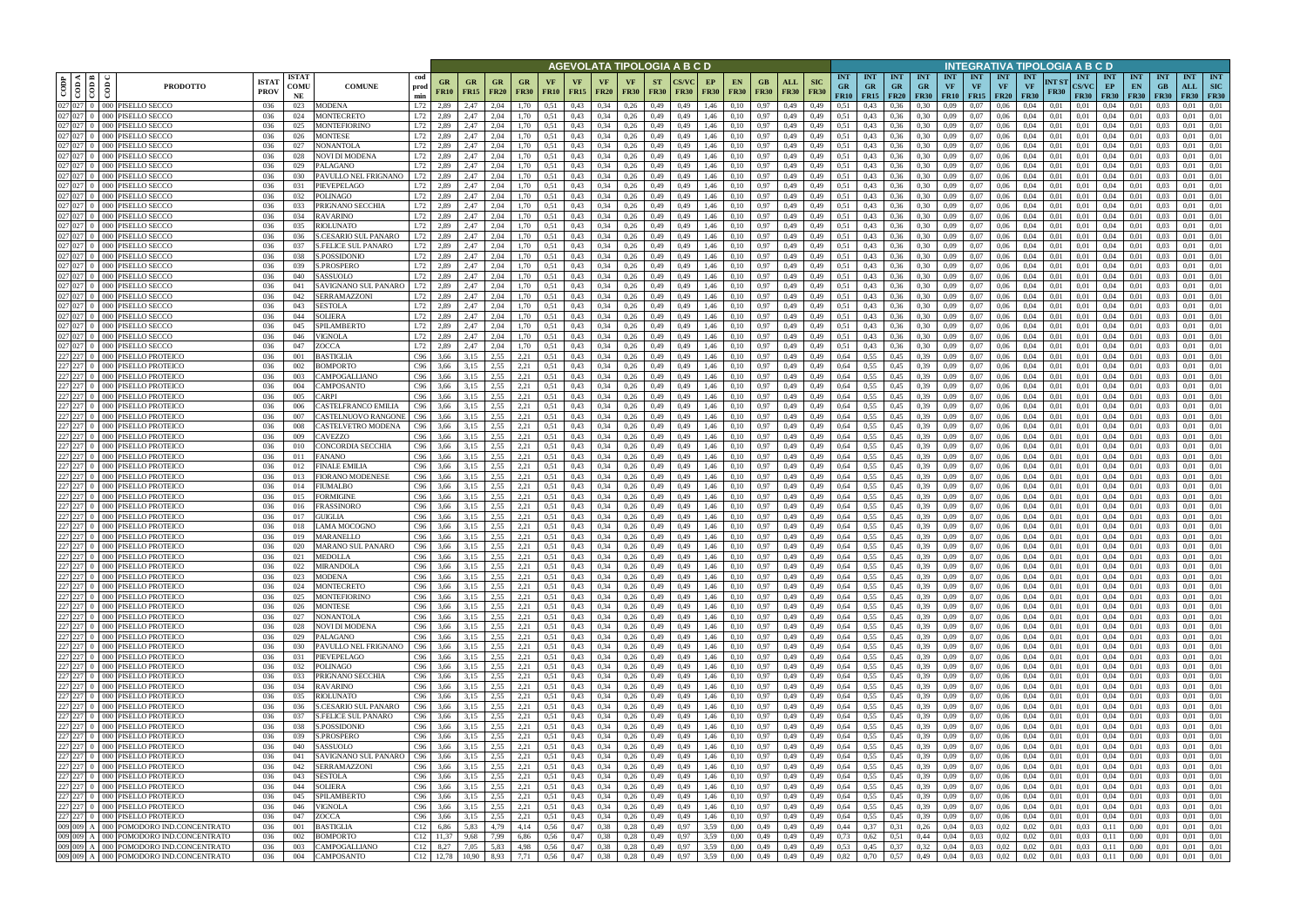|                            |     |                                                                                      |                             |                            |                                                       |                                         |                        |                                                                                                                         |                        |              |                   |                                |                      |                          | AGEVOLATA TIPOLOGIA A B C D |                   |                          |                            |                    |                           |                                                     |                                        |              |                                 |                                 |                                 |                                        | INTEGRATIVA TIPOLOGIA A B C D                  |                      |                                           |                                 |                                                 |                                        |                                  |                                         |
|----------------------------|-----|--------------------------------------------------------------------------------------|-----------------------------|----------------------------|-------------------------------------------------------|-----------------------------------------|------------------------|-------------------------------------------------------------------------------------------------------------------------|------------------------|--------------|-------------------|--------------------------------|----------------------|--------------------------|-----------------------------|-------------------|--------------------------|----------------------------|--------------------|---------------------------|-----------------------------------------------------|----------------------------------------|--------------|---------------------------------|---------------------------------|---------------------------------|----------------------------------------|------------------------------------------------|----------------------|-------------------------------------------|---------------------------------|-------------------------------------------------|----------------------------------------|----------------------------------|-----------------------------------------|
| CODP<br>$\frac{1}{2}$      | ≺∣⊨ | ĝ<br><b>PRODOTTO</b>                                                                 | <b>ISTA7</b><br><b>PROV</b> | <b>ISTAT</b><br>COMU<br>NE | <b>COMUNE</b>                                         | cod<br>GR<br>prod<br><b>FR10</b><br>min | $G_{R}$<br><b>FR15</b> | GR<br><b>FR20</b>                                                                                                       | GR<br><b>FR30</b>      | <b>FR10</b>  | VF<br><b>FR15</b> | VF.<br><b>FR20</b>             | <b>FR30</b>          | <b>ST</b><br><b>FR30</b> | <b>FR30</b>                 | EP<br><b>FR30</b> | <b>EN</b><br><b>FR30</b> | GB.<br><b>FR30</b>         | ALL<br><b>FR30</b> | <b>SIC</b><br><b>FR30</b> | <b>INT</b><br><b>GR</b><br><b>FR10</b>              | <b>INT</b><br><b>GR</b><br>$FR15$ FR20 | INT<br>GR.   | <b>INT</b><br>GR<br><b>FR30</b> | <b>INT</b><br>VF<br><b>FR10</b> | <b>INT</b><br>VF<br><b>FR15</b> | <b>INT</b><br><b>VF</b><br><b>FR20</b> | <b>INT</b><br>VF<br><b>FR30</b>                | NT ST<br><b>FR30</b> | <b>INT</b><br><b>CS/VC</b><br><b>FR30</b> | <b>INT</b><br>EP<br><b>FR30</b> | <b>INT</b><br>EN<br><b>FR30</b>                 | <b>INT</b><br><b>GB</b><br><b>FR30</b> | <b>INT</b><br>ALL<br><b>FR30</b> | <b>INT</b><br><b>SIC</b><br><b>FR30</b> |
| 009 009                    |     | 000 POMODORO IND.CONCENTRATO                                                         | 036                         | 005                        | CARPI                                                 | C <sub>12</sub> 12.69                   | 10.81                  | 8.93                                                                                                                    | 7.61                   | 0.56         | 0,47              | 0.38                           | 0.28                 | 0,49                     | 0.97                        | 3,59              | 0.00                     | 0.49                       | 0,49               | 0.49                      | 0.81                                                | 0.69                                   | 0.57         | 0.49                            | 0.04                            | 0.03                            | 0.02                                   | 0.02                                           | 0.01                 | 0.03                                      | 0.11                            | $0.00\,$                                        | -0.01                                  | 0.01                             | 0.01                                    |
| 009 009<br>009 009         |     | POMODORO IND.CONCENTRATO<br>000 l                                                    | 036                         | 006                        | CASTELFRANCO EMILIA                                   | C12<br>8.18<br>C12                      | 6,96                   | 5.73<br>5.17                                                                                                            | 4,89                   | 0.56         | 0,47              | 0.38                           | 0.28                 | 0,49                     | 0.97                        | 3,59              | 0.00                     | 0,49                       | 0,49               | 0,49                      | 0.52                                                | 0,44                                   | 0.37         | 0.31                            | 0.04                            | 0.03<br>0.03                    | 0.02                                   | 0.02                                           | 0.01                 | 0.03                                      | 0.11                            | 0.00                                            | 0.01                                   | 0.01                             | 0,01                                    |
| 009 009                    |     | POMODORO IND.CONCENTRATO<br>POMODORO IND.CONCENTRATO                                 | 036<br>036                  | 007<br>008                 | CASTELNUOVO RANGONE<br>CASTELVETRO MODENA             | 7.33<br>C12<br>8,18                     | 6.20<br>6,96           | 5.73                                                                                                                    | 4,42<br>4,89           | 0.56<br>0.56 | 0,47<br>0,47      | 0.38<br>0.38                   | 0.28<br>0.28         | 0,49<br>0.49             | -0.97<br>0.97               | 3.59<br>3.59      | 0.00<br>0.00             | 0.49<br>0.49               | 0,49<br>0,49       | 0.49<br>0.49              | 0,47<br>0.52                                        | 0.40<br>0,44                           | 0.33<br>0.37 | 0,28<br>0.31                    | 0.04<br>0.04                    | 0.03                            | 0.02<br>0.02                           | 0.02<br>0.02                                   | 0.01<br>0.01         | 0.03<br>0.03                              | 0,11<br>0.11                    | 0.00<br>0.00                                    | 0.01<br>0.01                           | 0.01<br>0.01                     | 0.01<br>0.01                            |
| 009 009                    |     | POMODORO IND.CONCENTRATO                                                             | 036                         | 009                        | CAVEZZO                                               | C12<br>8.65                             | 7.33                   | 6.02                                                                                                                    | 5.17                   | 0.56         | 0,47              | 0.38                           | 0.28                 | 0.49                     | 0.97                        | 3.59              | 0.00                     | 0.49                       | 0.49               | 0.49                      | 0.55                                                | 0.47                                   | 0.38         | 0.33                            | 0.04                            | 0.03                            | 0.02                                   | 0.02                                           | 0.01                 | 0.03                                      | 0.11                            | 0.00                                            | 0.01                                   | 0.01                             | 0.01                                    |
| 009 009 A                  |     | POMODORO IND.CONCENTRATO<br>ാററ                                                      | 036                         | 010                        | CONCORDIA SECCHIA                                     | C <sub>12</sub> 8,27                    | 7,05                   | 5.83                                                                                                                    | 4,98                   | 0.56         | 0,47              | 0.38                           | 0,28                 | 0,49                     | 0.97                        | 3,59              | 0.00                     | 0.49                       | 0,49               | 0,49                      | 0.53                                                | 0,45                                   | 0,37         | 0.32                            | 0.04                            | 0.03                            | 0,02                                   | 0.02                                           | 0.01                 | 0.03                                      | 0,11                            | 0,00                                            | 0.01                                   | 0.01                             | 0.01                                    |
| 009 009                    |     | 'OMODORO IND.CONCENTRATO                                                             | 036                         | 011                        | FANANO                                                | C12<br>8,18                             | 6.96                   | 5.73                                                                                                                    | 4.89                   | 0.56         | 0,47              | 0.38                           | 0.28                 | 0,49                     | 0.97                        | 3,59              | 0.00                     | 0,49                       | 0.49               | 0.49                      | 0,52                                                | 0,44                                   | 0.37         | 0.31                            | 0.04                            | 0.03                            | 0.02                                   | 0.02                                           | 0.01                 | 0.03                                      | 0,11                            | 0.00                                            | 0.01                                   | 0.01                             | 0.01                                    |
| 009 009<br>009 009         |     | 'OMODORO IND.CONCENTRATO<br>POMODORO IND.CONCENTRATO                                 | 036<br>036                  | 012<br>013                 | FINALE EMILIA<br>FIORANO MODENESE                     | C12<br>11,28<br>C12<br>8,18             | 9,59<br>6,96           | 7.90<br>5,73                                                                                                            | 6,77<br>4,89           | 0.56<br>0.56 | 0,47<br>0,47      | 0.38<br>0.38                   | 0,28<br>0,28         | 0,49<br>0,49             | 0.97<br>0.97                | 3,59<br>3,59      | 0.00<br>0.00             | 0,49<br>0,49               | 0,49<br>0,49       | 0.49<br>0,49              | 0,72<br>0,52                                        | 0,61<br>0,44                           | 0,50<br>0,37 | 0,43<br>0.31                    | 0,04<br>0,04                    | 0.03<br>0.03                    | 0.02<br>0,02                           | 0.02<br>0,02                                   | 0.01<br>0.01         | 0.03<br>0.03                              | 0,11<br>0,11                    | 0,00<br>0,00                                    | 0.01<br>0,01                           | 0.01<br>0,01                     | 0,01<br>0,01                            |
| 009 009                    |     | POMODORO IND.CONCENTRATO                                                             | 036                         | 014                        | FIUMALBO                                              | C <sub>12</sub> 8,18                    | 6,96                   | 5.73                                                                                                                    | 4,89                   | 0.56         | 0,47              | 0.38                           | 0.28                 | 0,49                     | 0.97                        | 3,59              | 0.00                     | 0,49                       | 0,49               | 0.49                      | 0.52                                                | 0,44                                   | 0,37         | 0.31                            | 0,04                            | 0.03                            | 0.02                                   | 0.02                                           | 0.01                 | 0.03                                      | 0,11                            | 0,00                                            | 0.01                                   | 0.01                             | 0.01                                    |
| $009$ $009$ $\overline{ }$ |     | POMODORO IND.CONCENTRATO                                                             | 036                         | 015                        | FORMIGINE                                             | C <sub>12</sub> 8,18                    | 6,96                   | 5.73                                                                                                                    | 4,89                   | 0.56         | 0,47              | 0.38                           | 0.28                 | 0,49                     | 0.97                        | 3,59              | 0.00                     | 0,49                       | 0,49               | 0.49                      | 0,52                                                | 0,44                                   | 0,37         | 0.31                            | 0,04                            | 0.03                            | 0,02                                   | 0.02                                           | 0.01                 | 0.03                                      | 0,11                            | 0,00                                            | 0.01                                   | 0,01                             | 0.01                                    |
| 009 009                    |     | POMODORO IND.CONCENTRATO                                                             | 036                         | 016                        | FRASSINORO                                            | C12<br>8,18                             | 6,96                   | 5,73                                                                                                                    | 4,89                   | 0.56         | 0,47              | 0.38                           | 0,28                 | 0,49                     | 0.97                        | 3,59              | 0.00                     | 0,49                       | 0,49               | 0.49                      | 0,52                                                | 0,44                                   | 0,37         | 0.31                            | 0.04                            | 0.03                            | 0.02                                   | 0.02                                           | 0.01                 | 0.03                                      | 0,11                            | 0,00                                            | 0.01                                   | 0.01                             | 0.01                                    |
| 009 009<br>009 009         |     | POMODORO IND.CONCENTRATO<br>POMODORO IND.CONCENTRATO                                 | 036<br>036                  | 017<br>018                 | <b>GUIGLIA</b><br>LAMA MOCOGNO                        | $C12$ 8.18<br>$C12$ 8.18                | 6.96<br>6.96           | 5.73<br>5.73                                                                                                            | 4.89<br>4.89           | 0.56<br>0.56 | 0.47<br>0.47      | 0.38<br>0.38                   | 0.28<br>0.28         | 0.49<br>0.49             | 0.97<br>0.97                | 3.59<br>3.59      | 0.00<br>0.00             | 0.49<br>0.49               | 0.49<br>0.49       | 0.49<br>0.49              | 0.52<br>0.52                                        | 0.44<br>0.44                           | 0.37<br>0.37 | 0.31<br>0.31                    | 0.04<br>0.04                    | 0.03<br>0.03                    | 0.02<br>0.02                           | 0.02<br>0.02                                   | 0.01<br>0.01         | 0.03<br>0.03                              | 0.11<br>0.11                    | 0.00<br>0.00                                    | 0.01<br>0.01                           | 0.01<br>0.01                     | 0.01<br>0.01                            |
| 009 009                    |     | POMODORO IND.CONCENTRATO                                                             | 036                         | 019                        | MARANELLO                                             | C <sub>12</sub> 8,18                    | 6.96                   | 5.73                                                                                                                    | 4.89                   | 0.56         | 0,47              | 0.38                           | 0,28                 | 0,49                     | 0.97                        | 3.59              | 0.00                     | 0,49                       | 0,49               | 0.49                      | 0,52                                                | 0.44                                   | 0,37         | 0.31                            | 0.04                            | 0.03                            | 0,02                                   | 0,02                                           | 0.01                 | 0.03                                      | 0,11                            | 0.00                                            | 0.01                                   | 0,01                             | 0.01                                    |
| 009 009                    |     | POMODORO IND.CONCENTRATO                                                             | 036                         | 020                        | MARANO SUL PANARO                                     | C12<br>8.18                             | 6.96                   | 5.73                                                                                                                    | 4.89                   | 0.56         | 0.47              | 0.38                           | 0.28                 | 0.49                     | 0.97                        | 3.59              | 0.00                     | 0.49                       | 0.49               | 0.49                      | 0.52                                                | 0.44                                   | 0.37         | 0.31                            | 0.04                            | 0.03                            | 0.02                                   | 0.02                                           | 0.01                 | 0.03                                      | 0.11                            | 0.00                                            | 0.01                                   | 0.01                             | 0.01                                    |
| 009 009                    |     | POMODORO IND.CONCENTRATO                                                             | 036                         | 021                        | <b>MEDOLLA</b>                                        | C12<br>7.61                             | 6.49                   | 5.36                                                                                                                    | 4.61                   | 0.56         | 0,47              | 0.38                           | 0.28                 | 0.49                     | 0.97                        | 3.59              | 0.00                     | 0.49                       | 0.49               | 0.49                      | 0.49                                                | 0.41                                   | 0.34         | 0,29                            | 0.04                            | 0.03                            | 0.02                                   | 0.02                                           | 0.01                 | 0.03                                      | 0.11                            | 0.00                                            | 0.01                                   | 0.01                             | 0.01                                    |
| 009 009<br>009 009         |     | POMODORO IND.CONCENTRATO<br>'OMODORO IND.CONCENTRATO                                 | 036<br>036                  | 022<br>023                 | MIRANDOLA<br>MODENA                                   | C12<br>11.28<br>C12                     | 9.59<br>9,21           | 7.90<br>7.61                                                                                                            | 6.77<br>6.49           | 0.56<br>0.56 | 0,47<br>0,47      | 0.38<br>0.38                   | 0.28<br>0.28         | 0.49<br>0,49             | 0.97<br>0.97                | 3.59<br>3.59      | 0.00<br>0.00             | 0.49<br>0.49               | 0.49<br>0.49       | 0.49                      | 0,72<br>0.69                                        |                                        | 0.50<br>0.49 | 0,43<br>0.41                    | 0.04<br>0.04                    | 0.03<br>0.03                    | 0.02<br>0.02                           | 0.02<br>$0.02\,$                               | 0.01                 | 0.03<br>0.03                              | 0.11<br>0.11                    | 0.00<br>0.00                                    |                                        | 0.01<br>0.01                     | 0.01<br>0.01                            |
| 009 009                    |     | 'OMODORO IND.CONCENTRATO                                                             | 036                         | 024                        | MONTECRETO                                            | C12<br>8.18                             | 6.96                   | 5.73                                                                                                                    | 4.89                   | 0.56         | 0,47              | 0.38                           | 0.28                 | 0.49                     | 0.97                        | 3.59              | 0.00                     | 0.49                       | 0.49               |                           | 0.52                                                |                                        | 0.37         | 0.31                            | 0.04                            | 0.03                            | 0.02                                   | 0.02                                           | 0.01                 | 0.03                                      | 0.11                            | 0.00                                            |                                        | 0.01                             | 0.01                                    |
| 009 009                    |     | 'OMODORO IND.CONCENTRATO<br>ാററ                                                      | 036                         | 025                        | MONTEFIORINC                                          | C12<br>8,18                             | 6,96                   | 5,73                                                                                                                    | 4,89                   | 0,56         | 0,47              | 0.38                           | 0,28                 | 0,49                     | 0.97                        | 3,59              | 0,00                     | 0,49                       | 0,49               | 0,49                      | 0,52                                                | 0,44                                   | 0,37         | 0,31                            | 0,04                            | 0,03                            | 0,02                                   | 0,02                                           | 0,01                 | 0.03                                      | 0,11                            | 0,00                                            | 0.01                                   | 0.01                             | 0,01                                    |
| 009 009                    |     | OMODORO IND.CONCENTRATO                                                              | 036                         | 026                        | MONTESE                                               | C12<br>8.18                             | 6.96                   | 5.73                                                                                                                    | 4.89                   | 0.56         | 0,47              | 0.38                           | 0.28                 | 0.49                     |                             | 3.59              | 0.00                     | 0.49                       | 0.49               | 0.49                      | 0.52                                                |                                        | 0.37         | 0.31                            | 0.04                            | 0.03                            | 0.02                                   | 0.02                                           | 0.01                 | 0.03                                      | 0.11                            | 0.00                                            |                                        | 0.01                             | 0.01                                    |
| 009 009<br>009 009         |     | POMODORO IND.CONCENTRATO<br>ാററ<br>OMODORO IND.CONCENTRATO                           | 036<br>036                  | 027<br>028                 | NONANTOLA<br>NOVI DI MODENA                           | C12<br>7.90<br>C12                      | 6,67<br>9,68           | 5.55<br>7.99                                                                                                            | 4,70<br>6,86           | 0.56<br>0,56 | 0,47<br>0,47      | 0.38<br>0.38                   | 0.28<br>0,28         | 0,49<br>0,49             |                             | 3,59<br>3,59      | 0.00<br>$_{0.00}$        | 0.49<br>0,49               | 0,49<br>0,49       | 0,49                      | 0.50<br>0.73                                        | 0.43<br>0.62                           | 0.35<br>0,51 | 0.30<br>0,44                    | 0,04<br>0.04                    | 0.03<br>0.03                    | 0.02<br>0.02                           | 0.02<br>0.02                                   | 0.01<br>0.01         | 0.03<br>0.03                              | 0.11<br>0,11                    | 0.00<br>0.00                                    |                                        | 0.01<br>0.01                     | 0.01<br>0.01                            |
| 009 009 A                  |     | 'OMODORO IND.CONCENTRATO<br>ാററ                                                      | 036                         | 029                        | PALAGANO                                              | C12<br>8.18                             | 6.96                   | 5.73                                                                                                                    | 4,89                   | 0.56         | 0,47              | 0.38                           | 0.28                 | 0.49                     | 0.97                        | 3.59              | 0.00                     | 0.49                       | 0.49               | 0.49                      | 0.52                                                | 0.44                                   | 0.37         | 0.31                            | 0.04                            | 0.03                            | 0.02                                   | 0.02                                           | 0.01                 | 0.03                                      | 0.11                            | 0.00                                            | 0.01                                   | 0.01                             | 0.01                                    |
| 009 009                    |     | POMODORO IND.CONCENTRATO<br>൜                                                        | 036                         | 030                        | PAVULLO NEL FRIGNANO                                  | C <sub>12</sub> 8,18                    | 6.96                   | 5.73                                                                                                                    | 4.89                   | 0.56         | 0.47              | 0.38                           | 0.28                 | 0.49                     | 0.97                        | 3.59              | 0.00                     | 0.49                       | 0.49               | 0.49                      | 0.52                                                | 0.44                                   | 0.37         | 0.31                            | 0.04                            | 0.03                            | 0.02                                   | 0.02                                           | 0.01                 | 0.03                                      | 0.11                            | 0.00                                            | -0.01                                  | 0.01                             | 0.01                                    |
| 009 009 A                  |     | POMODORO IND.CONCENTRATO<br>000 l                                                    | 036                         | 031                        | PIEVEPELAGO                                           | C12<br>8,18                             | 6,96                   | 5,73                                                                                                                    | 4,89                   | 0,56         | 0,47              | 0,38                           | 0,28                 | 0,49                     | 0.97                        | 3,59              | 0.00                     | 0,49                       | 0,49               | 0,49                      | 0,52                                                | 0,44                                   | 0,37         | 0.31                            | 0,04                            | 0.03                            | 0,02                                   | 0,02                                           | 0.01                 | 0.03                                      | 0,11                            | 0,00                                            | 0.01                                   | 0.01                             | 0,01                                    |
| 009 009<br>009 009         |     | 'OMODORO IND.CONCENTRATO<br>'OMODORO IND.CONCENTRATO                                 | 036                         | 032<br>033                 | POLINAGO                                              | C12<br>8,18<br>C12                      | 6.96<br>6,96           | 5.73<br>5.73                                                                                                            | 4.89<br>4,89           | 0.56<br>0.56 | 0,47<br>0,47      | 0.38<br>0.38                   | 0.28<br>0,28         | 0.49                     | 0.97                        | 3.59<br>3.59      | 0.00                     | 0.49<br>0.49               | 0.49               | 0.49<br>0.49              | 0.52<br>0.52                                        | 0.44                                   | 0.37<br>0,37 | 0.31<br>0.31                    | 0.04<br>0.04                    | 0.03<br>0.03                    | 0.02<br>0.02                           | 0.02<br>0.02                                   | 0.01<br>0.01         | 0.03<br>0.03                              | 0,11<br>0,11                    | 0.00                                            | 0.01                                   | 0.01<br>0.01                     | 0.01<br>0.01                            |
| 009 009                    |     | 'OMODORO IND.CONCENTRATO                                                             | 036<br>036                  | 034                        | PRIGNANO SECCHIA<br>RAVARINO                          | 8,18<br>C12<br>6,86                     | 5.83                   | 4.79                                                                                                                    | 4.14                   | 0.56         | 0,47              | 0.38                           | 0,28                 | 0,49<br>0,49             | 0.97                        | 3.59              | 0.00<br>0.00             | 0.49                       | 0,49<br>0,49       | 0.49                      | 0.44                                                | 0,44<br>0.37                           | 0,31         | 0,26                            | 0.04                            | 0.03                            | 0.02                                   | 0.02                                           | 0.01                 | 0.03                                      | 0,11                            | 0,00<br>0.00                                    | 0.01                                   | 0.01                             | 0.01                                    |
| 009 009                    |     | POMODORO IND.CONCENTRATO                                                             | 036                         | 035                        | RIOLUNATO                                             | C12<br>8,18                             | 6,96                   | 5.73                                                                                                                    | 4,89                   | 0.56         | 0,47              | 0.38                           | 0,28                 | 0,49                     | 0.97                        | 3,59              | 0.00                     | 0,49                       | 0,49               | 0,49                      | 0.52                                                | 0,44                                   | 0,37         | 0.31                            | 0,04                            | 0.03                            | 0.02                                   | 0.02                                           | 0.01                 | 0.03                                      | 0,11                            | 0,00                                            | 0.01                                   | 0.01                             | 0,01                                    |
| 009 009                    |     | POMODORO IND.CONCENTRATO                                                             | 036                         | -036                       | <b>S.CESARIO SUL PANARO</b>                           | C12<br>7,90                             | 6.67                   | 5.55                                                                                                                    | 4.70                   | 0.56         | 0,47              | 0.38                           | 0.28                 | 0,49                     | 0.97                        | 3.59              | 0.00                     | 0,49                       | 0.49               | 0.49                      | 0.50                                                | 0.43                                   | 0.35         | 0.30                            | 0.04                            | 0.03                            | 0.02                                   | 0.02                                           | 0.01                 | 0.03                                      | 0,11                            | 0.00                                            | 0.01                                   | 0.01                             | 0.01                                    |
| 009 009<br>009 009         |     | POMODORO IND.CONCENTRATO                                                             | 036                         | 037                        | S.FELICE SUL PANARO                                   | C12<br>11,37                            | 9,68                   | 7.99                                                                                                                    | 6,86                   | 0,56         | 0,47              | 0.38                           | 0,28                 | 0,49                     | 0.97                        | 3,59              | 0.00                     | 0,49                       | 0,49               | 0,49                      | 0,73                                                | 0,62                                   | 0,51         | 0,44                            | 0,04                            | 0.03                            | 0,02                                   | 0,02                                           | 0,01                 | 0.03                                      | 0,11                            | 0,00                                            | 0.01                                   | 0,01                             | 0,01                                    |
| 009 009                    |     | POMODORO IND.CONCENTRATO<br>'OMODORO IND.CONCENTRATO                                 | 036<br>036                  | 038<br>039                 | S.POSSIDONIO<br><b>S.PROSPERO</b>                     | C <sub>12</sub> 8,65<br>C12<br>9,02     | 7.33<br>7,71           | 6.02<br>6.30                                                                                                            | 5.17<br>5,45           | 0.56<br>0.56 | 0,47<br>0,47      | 0.38<br>0,38                   | 0.28<br>0.28         | 0,49<br>0,49             | 0.97<br>0.97                | 3,59<br>3,59      | 0.00<br>0.00             | 0,49<br>0,49               | 0,49<br>0,49       | 0.49<br>0,49              | 0.55<br>0.58                                        | 0.47<br>0,49                           | 0.38<br>0,40 | 0.33<br>0.35                    | 0.04<br>0,04                    | 0.03<br>0.03                    | 0.02<br>0,02                           | 0.02<br>0.02                                   | 0.01<br>0.01         | 0.03<br>0.03                              | 0,11<br>0,11                    | 0.00<br>0,00                                    | 0.01<br>0.01                           | 0,01<br>0.01                     | 0.01<br>0.01                            |
| 009 009                    |     | POMODORO IND.CONCENTRATO                                                             | 036                         | 040                        | SASSUOLO                                              | C12<br>8,18                             | 6,96                   | 5.73                                                                                                                    | 4.89                   | 0.56         | 0,47              | 0.38                           | 0,28                 | 0,49                     | 0.97                        | 3,59              | 0.00                     | 0,49                       | 0,49               | 0.49                      | 0,52                                                | 0.44                                   | 0,37         | 0,31                            | 0.04                            | 0.03                            | 0.02                                   | 0.02                                           | 0.01                 | 0.03                                      | 0,11                            | 0,00                                            | 0.01                                   | 0,01                             | 0.01                                    |
| 009 009                    |     | POMODORO IND.CONCENTRATO                                                             | 036                         | 041                        | SAVIGNANO SUL PANARO                                  | C <sub>12</sub> 8,18                    | 6.96                   | 5.73                                                                                                                    | 4.89                   | 0.56         | 0.47              | 0.38                           | 0.28                 | 0.49                     | 0.97                        | 3.59              | 0.00                     | 0.49                       | 0.49               | 0.49                      | 0.52                                                | 0.44                                   | 0.37         | 0.31                            | 0.04                            | 0.03                            | 0.02                                   | 0.02                                           | 0.01                 | 0.03                                      | 0.11                            | 0.00                                            | 0.01                                   | 0.01                             | 0.01                                    |
| 009 009<br>009 009         |     | POMODORO IND.CONCENTRATO                                                             | 036                         | 042                        | SERRAMAZZONI                                          | C <sub>12</sub> 8,18                    | 6.96                   | 5.73                                                                                                                    | 4.89                   | 0.56         | 0,47              | 0.38                           | 0.28                 | 0.49                     | 0.97                        | 3.59              | 0.00                     | 0.49                       | 0.49               | 0.49                      | 0.52                                                | 0.44                                   | 0.37         | 0.31                            | 0.04                            | 0.03                            | 0.02                                   | 0.02                                           | 0.01                 | 0.03                                      | 0.11                            | 0.00                                            | 0.01                                   | 0.01                             | 0.01                                    |
| 009 009                    |     | POMODORO IND.CONCENTRATO<br>POMODORO IND.CONCENTRATO                                 | 036<br>036                  | 043<br>044                 | SESTOLA<br>SOLIERA                                    | C12<br>8.18<br>C <sub>12</sub> 8.74     | 6.96<br>7.43           | 5.73<br>6.11                                                                                                            | 4.89<br>5.26           | 0.56<br>0.56 | 0,47<br>0,47      | 0.38<br>0.38                   | 0.28<br>0.28         | 0.49<br>0.49             | 0.97<br>0.97                | 3.59<br>3.59      | 0.00<br>0.00             | 0.49<br>0.49               | 0.49<br>0.49       | 0.49<br>0.49              | 0.52<br>0.56                                        | 0.44<br>0.47                           | 0.37<br>0.39 | 0.31<br>0.34                    | 0.04<br>0.04                    | 0.03<br>0.03                    | 0.02<br>0.02                           | 0.02<br>0.02                                   | 0.01<br>0.01         | 0.03<br>0.03                              | 0.11<br>0.11                    | 0.00<br>0.00                                    | 0.01<br>0.01                           | 0.01<br>0.01                     | 0.01<br>0.01                            |
| 009 009                    |     | POMODORO IND.CONCENTRATO                                                             | 036                         | 045                        | SPILAMBERTO                                           | C12<br>7.90                             | 6.67                   | 5.55                                                                                                                    | 4.70                   | 0.56         | 0.47              | 0.38                           | 0.28                 | 0.49                     | 0.97                        | 3.59              | 0.00                     | 0.49                       | 0.49               | 0.49                      | 0.50                                                | 0.43                                   | 0.35         | 0.30                            | 0.04                            | 0.03                            | 0.02                                   | 0.02                                           | 0.01                 | 0.03                                      | 0.11                            | 0.00                                            |                                        | 0.01                             | 0.01                                    |
| 009 009                    |     | 'OMODORO IND.CONCENTRATO<br>ാററ                                                      | 036                         | 046                        | VIGNOLA                                               | C12<br>8,18                             | 6.96                   | 5,73                                                                                                                    | 4.89                   | 0.56         | 0,47              | 0.38                           | 0,28                 | 0,49                     | 0.97                        | 3.59              | 0.00                     | 0.49                       | 0.49               | 0.49                      | 0,52                                                | 0.44                                   | 0,37         | 0.31                            | 0.04                            | 0.03                            | 0,02                                   | 0.02                                           | 0.01                 | 0.03                                      | 0,11                            | 0.00                                            | 0.01                                   | 0.01                             | 0.01                                    |
| 009 009                    |     | OMODORO IND.CONCENTRATO                                                              | 036                         | 047                        | <b>ZOCCA</b>                                          | C12                                     |                        | 5.73                                                                                                                    | 4.89                   | 0.56         | 0.47              | 0.38                           |                      | 0.49                     |                             | 3.59              |                          | 0.49                       | 0.49               |                           | 0,52                                                |                                        |              |                                 | 0.04                            | 0.03                            |                                        | 0.02                                           |                      |                                           |                                 |                                                 |                                        | 0.01                             | 0.01                                    |
| 010 010 A                  |     | 000 POMODORO DA CONSUMO FRESCO<br>010 010 A 000 POMODORO DA CONSUMO FRESCO           | 036<br>036                  | 001<br>002                 | <b>BASTIGLIA</b><br><b>BOMPORTO</b>                   | C13<br>4.98<br>C13<br>6,77              | 4,23<br>5.73           | 3.48<br>4.70                                                                                                            | 3.01<br>4.04           | 0,56<br>0.56 | 0,47<br>0,47      | 0,38<br>0.38                   | 0,28<br>0.28         | 0,49<br>0,49             | 0.97<br>0.97                | 3.40<br>3.40      | 0.00<br>0.00             | 0.49<br>0.49               | 0,49<br>0,49       | 0.49<br>0.49              | 0,32<br>0.43                                        | 0,27<br>0.37                           | 0,22<br>0.30 | 0.19                            | 0,04<br>0.04                    | 0.03<br>0.03                    | 0.02                                   | 0.02<br>0.02                                   | 0.01<br>0.01         | 0.03<br>0.03                              | 0.10<br>0.10                    | 0.00<br>0.00                                    | 0.01                                   | 0.01                             | 0.01<br>0.01                            |
|                            |     | 010 010 A 000 POMODORO DA CONSUMO FRESCO                                             | 036                         | 003                        | CAMPOGALLIANO                                         | C13 7,24                                | 6,11                   | 5,08                                                                                                                    | 4,32                   | 0,56         | 0,47              | $0,38$ $0,28$                  |                      |                          | 0,49 0,97                   | 3,40              | 0,00                     | 0,49 0,49                  |                    | 0,49                      | 0,46                                                | 0,39 0,32                              |              | 0,28                            | 0,04                            | 0,03                            | 0,02                                   | 0,02                                           | 0,01                 | 0,03                                      | 0,10                            | $0,00$ $0,01$                                   |                                        | 0,01                             | 0,01                                    |
|                            |     | 010 010 A 000 POMODORO DA CONSUMO FRESCO                                             | 036                         | 004                        | CAMPOSANTO                                            | C13 8,46                                | 7,24                   | 5,92                                                                                                                    | 5,08                   | 0,56         | 0,47              | $0,38$ $0,28$                  |                      | 0,49                     | 0.97                        | 3,40              | 0,00                     | 0,49 0,49                  |                    |                           | $0,49$ $0,54$                                       | $0,46$ $0,38$ $0,32$                   |              |                                 |                                 | $0,04$ 0.03                     | 0,02                                   | 0,02                                           | 0,01                 |                                           |                                 | $0,03$ 0,10 0,00 0,01                           |                                        | 0,01                             | 0,01                                    |
|                            |     | 010 010 A 000 POMODORO DA CONSUMO FRESCO<br>010 010 A 000 POMODORO DA CONSUMO FRESCO | 036                         | 005                        | CARPI                                                 | C13 8,08                                |                        | $6,86$ $5,64$                                                                                                           |                        | 4,89 0,56    | 0,47              | $0,38$ $0,28$                  |                      |                          | 0,49 0,97                   | 3,40              | 0,00                     | 0,49 0,49                  |                    |                           | $0,49$ $0,52$ $0,44$ $0,36$ $0,31$                  |                                        |              |                                 |                                 | $0,04$ 0.03                     | 0,02                                   | 0,02                                           | 0,01                 |                                           |                                 | $0,03$ 0,10 0,00 0,01                           |                                        | $0,01$ $0,01$                    |                                         |
|                            |     | 010 010 A 000 POMODORO DA CONSUMO FRESCO                                             | 036<br>036                  | 006<br>007                 | CASTELFRANCO EMILIA<br>CASTELNUOVO RANGONE   C13 6,77 | $C13$ 5,17                              | 5,73                   | 4,42 3,67<br>4,70                                                                                                       | $3,10$ 0.56<br>4,04    | 0,56         | 0,47<br>0,47      | $0,38$ $0,28$                  | $0,38$ $0,28$        | 0,49                     | 0,49 0,97<br>0,97           | 3,40<br>3,40      | 0,00<br>0,00             | 0,49 0,49<br>0,49 0,49     |                    | 0,49                      | $0,49$ 0.33 0.28 0.23 0.20<br>0,43                  | $0,37$ 0,30                            |              | 0,26                            | 0,04                            | $0,04$ 0.03<br>0,03             | 0,02<br>0,02                           | 0,02<br>0,02                                   | 0,01<br>0,01         | 0,03                                      | 0,10                            | $0.03$ 0.10 0.00 0.01<br>$0,00$ $0,01$          |                                        | $0,01$ $0,01$<br>$0,01$ $0,01$   |                                         |
|                            |     | 010 010 A 000 POMODORO DA CONSUMO FRESCO                                             | 036                         | 008                        | CASTELVETRO MODENA                                    | $C13$ 7,33                              |                        | 6,20 5,17                                                                                                               | 4,42 0,56              |              | 0,47              | $0,38$ $0,28$                  |                      | 0,49                     | 0,97                        | 3,40              | 0,00                     | 0,49 0,49                  |                    | 0,49                      | 0,47                                                | $0,40$ $0,33$ $0,28$                   |              |                                 |                                 | $0,04$ 0.03                     | 0,02                                   | 0,02                                           | 0,01                 | 0,03                                      |                                 | $0,10$ $0,00$ $0,01$                            |                                        | 0,01                             | 0,01                                    |
|                            |     | 010 010 A 000 POMODORO DA CONSUMO FRESCO                                             | 036                         | 009                        | CAVEZZO                                               | $C13$ 8,37                              | 7,14                   | 5,83                                                                                                                    | 4,98                   | 0,56         | 0,47              | $0,38$ $0,28$                  |                      | 0,49                     | 0,97                        | 3,40              | 0,00                     | 0,49                       | 0,49               | 0,49                      | 0,53                                                | 0,46 0,37                              |              | 0,32                            | 0,04                            | 0,03                            | 0,02                                   | 0,02                                           | 0,01                 | 0,03                                      |                                 | $0,10$ $0,00$ $0,01$                            |                                        | 0.01                             | 0,01                                    |
|                            |     | 010 010 A 000 POMODORO DA CONSUMO FRESCO<br>010 010 A 000 POMODORO DA CONSUMO FRESCO | 036<br>036                  | 010<br>011                 | CONCORDIA SECCHIA<br>FANANO                           | $C13$ 8,18<br>$C13 \mid 7,05$           | 6,96<br>6,02           | 5,73<br>4,98                                                                                                            | 4,89<br>$4,23$ 0,56    | 0,56         | 0,47<br>0,47      | $0,38$ $0,28$                  | $0,38$ $0,28$        | 0,49<br>0,49             | 0,97<br>0,97                | 3,40<br>3,40      | 0,00<br>0,00             | $0,49$ $0,49$<br>0,49      | 0,49               | 0,49<br>0,49              | 0,52<br>0,45                                        | $0,44$ $0,37$<br>$0,38$ $0,32$         |              | 0,31<br>0,27                    | 0,04<br>0,04                    | 0,03<br>0,03                    | 0,02<br>0,02                           | 0,02<br>0,02                                   | 0,01<br>0,01         | 0,03<br>0,03                              | 0,10<br>0,10                    | $0,00$ $0,01$<br>$0,00$ $0,01$                  |                                        | 0,01<br>0,01                     | 0,01<br>0,01                            |
|                            |     | 010 010 A 000 POMODORO DA CONSUMO FRESCO                                             | 036                         | 012                        | <b>FINALE EMILIA</b>                                  | C13 6,77                                | 5,73                   | 4,70                                                                                                                    | 4,04                   | 0,56         | 0,47              | $0,38$ $0,28$                  |                      | 0,49                     | 0,97                        | 3,40              | 0,00                     | 0,49 0,49                  |                    | 0,49                      | 0,43                                                | $0,37$ $0,30$                          |              | 0,26                            | 0,04                            | 0,03                            | 0,02                                   | 0,02                                           | 0,01                 | 0,03                                      |                                 | $0,10 \quad 0,00 \quad 0,01$                    |                                        | 0,01                             | 0,01                                    |
|                            |     | 010 010 A 000 POMODORO DA CONSUMO FRESCO                                             | 036                         | 013                        | FIORANO MODENESE                                      | C13 5,73                                | 4,89                   | 4,04                                                                                                                    | 3,48                   | 0,56         | 0,47              | $0,38$ $0,28$                  |                      | 0,49                     | 0,97                        | 3,40              | 0,00                     | 0,49 0,49                  |                    | 0,49                      | 0,37                                                | $0,31$ 0.26                            |              | 0,22                            | 0,04                            | 0,03                            | 0,02                                   | 0,02                                           | 0,01                 | 0,03                                      |                                 | $0,10$ $0,00$ $0,01$                            |                                        | 0,01                             | 0,01                                    |
|                            |     | 010 010 A 000 POMODORO DA CONSUMO FRESCO                                             | 036                         | 014                        | FIUMALBO                                              | $C13 \t 4,14$                           | 3,48                   | 2,91                                                                                                                    | 2,44                   | 0,56         | 0,47              | $0,38$ $0,28$                  |                      | 0,49                     | 0,97                        | 3,40              | 0,00                     | 0,49 0,49                  |                    | 0,49                      | 0,26                                                | $0,22$ $0,19$                          |              | 0,16                            | 0,04                            | 0,03                            | 0,02                                   | 0,02                                           | 0,01                 | 0,03                                      |                                 | $0,10$ $0,00$ $0,01$                            |                                        | 0,01                             | 0,01                                    |
|                            |     | 010 010 A 000 POMODORO DA CONSUMO FRESCO<br>010 010 A 000 POMODORO DA CONSUMO FRESCO | 036<br>036                  | 015<br>016                 | <b>FORMIGINE</b><br>FRASSINORO                        | C13 5,73<br>$C13 \t 4,14$               | 4,89<br>3,48           | 4,04<br>2,91                                                                                                            | 3,48<br>2,44 0,56      | 0,56         | 0,47<br>0,47      | $0,38$ $0,28$<br>$0,38$ $0,28$ |                      | 0,49<br>0,49             | 0,97<br>0,97                | 3,40<br>3,40      | 0,00<br>0,00             | $0,49$ $0,49$<br>0,49 0,49 |                    | 0,49<br>0,49              | $0,37$ 0,31 0,26<br>$0,26$ $0,22$ $0,19$ $0,16$     |                                        |              | 0,22                            | 0,04                            | 0,03<br>$0,04$ 0.03             | 0,02<br>0,02                           | 0,02<br>0,02                                   | 0,01<br>0,01         | 0,03<br>0,03                              | $0,10$ $0,00$                   | $0,10$ $0,00$ $0,01$                            | 0.01                                   | 0,01<br>0,01                     | 0,01<br>0,01                            |
|                            |     | 010 010 A 000 POMODORO DA CONSUMO FRESCO                                             | 036                         | 017                        | <b>GUIGLIA</b>                                        | $C13 \t 4,14$                           | 3,48                   | 2,91                                                                                                                    | 2,44 0,56              |              | 0,47              | $0,38$ $0,28$                  |                      | 0,49                     | 0,97                        | 3,40              | 0,00                     | 0,49 0,49                  |                    | 0,49                      | $0,26$ $0,22$ $0,19$                                |                                        |              | 0,16                            |                                 | $0,04$ 0.03                     | 0,02                                   | 0,02                                           | 0,01                 | 0,03                                      |                                 | $0,10$ $0,00$ $0,01$                            |                                        | 0,01                             | 0,01                                    |
|                            |     | 010 010 A 000 POMODORO DA CONSUMO FRESCO                                             | 036                         | 018                        | <b>LAMA MOCOGNO</b>                                   | $C13$ 4,14                              |                        | $3,48$ 2,91                                                                                                             | 2,44 0,56              |              |                   |                                | $0,47$ 0.38 0.28     | 0,49                     | 0.97                        | 3,40              | 0,00                     | 0,49 0,49                  |                    |                           | $0,49$ $0,26$ $0,22$ $0,19$ $0,16$                  |                                        |              |                                 |                                 | $0,04$ 0.03                     | 0,02                                   | 0,02                                           | 0,01                 | $0.03$ $0.10$ $0.00$ $0.01$               |                                 |                                                 |                                        | 0,01                             | 0,01                                    |
|                            |     | 010 010 A 000 POMODORO DA CONSUMO FRESCO                                             | 036                         | 019                        | <b>MARANELLO</b>                                      | $C13$ 4,14                              |                        | 3,48 2,91 2,44 0,56                                                                                                     |                        |              | 0,47              |                                | $0,38$ $0,28$ $0,49$ |                          | 0.97                        | 3,40              | 0,00                     | 0,49 0,49                  |                    |                           | $0,49$ $0,26$ $0,22$ $0,19$ $0,16$                  |                                        |              |                                 |                                 | $0,04$ 0.03                     | 0,02                                   | 0,02                                           | 0,01                 | $0.03$ 0.10 0.00 0.01                     |                                 |                                                 |                                        | 0,01                             | 0,01                                    |
|                            |     | 010 010 A 000 POMODORO DA CONSUMO FRESCO<br>010 010 A 000 POMODORO DA CONSUMO FRESCO | 036<br>036                  | 020                        | MARANO SUL PANARO                                     | $C13$ 4,14<br>$C13$ 6.30                |                        | 3,48 2,91<br>5,36 4,42                                                                                                  | 2,44 0,56<br>3,76 0,56 |              | 0,47              | $0,38$ $0,28$<br>$0,38$ 0,28   |                      | 0,49                     | 0,97<br>0.97                | 3,40<br>3,40      | 0,00<br>0,00             | 0,49 0,49                  |                    | 0,49                      | $0,26$ $0,22$ $0,19$ $0,16$<br>$0,40$ $0,34$ $0,28$ |                                        |              | 0,24                            |                                 | $0,04$ 0.03<br>$0,04$ 0.03      | 0,02                                   | 0,02<br>0,02                                   | 0,01<br>0,01         | $0.03 \qquad 0.10 \qquad 0.00$            |                                 | $0,03$ 0,10 0,00 0,01                           | 0.01                                   | 0,01<br>0,01                     | 0,01<br>0,01                            |
|                            |     | 010 010 A 000 POMODORO DA CONSUMO FRESCO                                             | 036                         | 021<br>022                 | <b>MEDOLLA</b><br><b>MIRANDOLA</b>                    | C13 7,43                                |                        | 6,30 5,17                                                                                                               | 4,42                   | 0,56         | 0,47<br>0,47      |                                | $0,38$ $0,28$        | 0,49<br>0,49             | 0,97                        | 3,40              | 0,00                     | 0,49 0,49<br>0,49 0,49     |                    | 0,49<br>0,49              | $0,47$ $0,40$ $0,33$ $0,28$                         |                                        |              |                                 |                                 | $0,04$ 0.03                     | 0,02<br>0,02                           | 0,02                                           | 0,01                 | $0.03 \qquad 0.10 \qquad 0.00$            |                                 |                                                 | 0.01                                   | 0,01                             | 0,01                                    |
|                            |     | 010 010 A 000 POMODORO DA CONSUMO FRESCO                                             | 036                         | 023                        | <b>MODENA</b>                                         | C13 8,46                                | 7,24                   | 5,92                                                                                                                    | 5,08                   | 0,56         | 0,47              | $0,38$ 0,28                    |                      | 0,49                     | 0,97                        | 3,40              | 0,00                     | 0,49 0,49                  |                    | 0,49                      | $0,54$ 0,46 0,38                                    |                                        |              | 0,32                            | 0,04                            | 0,03                            | 0,02                                   | 0,02                                           | 0,01                 |                                           | $0,03$ $0,10$ $0,00$            |                                                 | 0,01                                   | 0,01                             | 0,01                                    |
|                            |     | $ 010 010 $ A $ 000 $ POMODORO DA CONSUMO FRESCO                                     | 036                         | 024                        | MONTECRETO                                            | $C13$ 4,14                              | 3,48                   | 2,91                                                                                                                    | 2,44                   | 0,56         | 0,47              | $0,38$ 0,28                    |                      | 0,49                     | 0,97                        | 3,40              | 0,00                     | 0,49                       | 0,49               | 0,49                      | 0,26                                                | 0,22                                   | 0,19         | 0,16                            | 0,04                            | 0,03                            | 0,02                                   | 0,02                                           | 0,01                 | 0.03                                      | 0,10                            | 0,00                                            | 0,01                                   | 0,01                             | 0,01                                    |
|                            |     | 010 010 A 000 POMODORO DA CONSUMO FRESCO<br>010 010 A 000 POMODORO DA CONSUMO FRESCO | 036<br>036                  | 025<br>026                 | MONTEFIORINO<br>MONTESE                               | $C13 \t 4,14$<br>$C13$ 4,14             | 3,48<br>3,48           | 2,91<br>2,91                                                                                                            | 2,44<br>2,44           | 0,56<br>0,56 | 0,47<br>0,47      | $0,38$ 0,28<br>$0,38$ $0,28$   |                      | 0,49<br>0,49             | 0,97<br>0,97                | 3,40<br>3,40      | 0,00<br>0,00             | 0,49 0,49<br>0,49          | 0,49               | 0,49<br>0,49              | 0,26<br>0,26                                        | $0,22$ $0,19$<br>$0,22$ $0,19$         |              | 0,16<br>0,16                    | 0,04<br>0,04                    | 0,03<br>0,03                    | 0,02<br>0,02                           | 0,02<br>0,02                                   | 0,01<br>0,01         | 0,03<br>0,03                              | 0,10<br>0,10                    | 0,00<br>0,00                                    | 0,01<br>0,01                           | 0,01<br>0,01                     | 0,01<br>0,01                            |
|                            |     | 010 010 A 000 POMODORO DA CONSUMO FRESCO                                             | 036                         | 027                        | <b>NONANTOLA</b>                                      | C13 7,43                                |                        | 6,30 5,17                                                                                                               |                        | 4,42 0,56    | 0,47              | $0,38$ 0,28                    |                      |                          | 0,49 0,97                   | 3,40              | 0,00                     | 0,49 0,49                  |                    |                           | $0,49$ 0.47 0.40 0.33 0.28                          |                                        |              |                                 |                                 | $0,04$ 0.03                     | 0,02                                   | 0,02                                           | 0,01                 |                                           |                                 | $0.03$ 0.10 0.00 0.01                           |                                        | 0,01                             | 0,01                                    |
|                            |     | 010 010 A 000 POMODORO DA CONSUMO FRESCO                                             | 036                         | 028                        | NOVI DI MODENA                                        | C13 8,46                                | 7,24                   | 5,92                                                                                                                    | 5,08                   | 0,56         | 0,47              | $0,38$ 0,28                    |                      | 0,49                     | 0,97                        | 3,40              | 0,00                     | 0,49 0,49                  |                    | 0,49                      | 0,54                                                | $0,46$ 0,38 0,32                       |              |                                 |                                 | $0,04$ 0.03                     | 0,02                                   | 0,02                                           | 0,01                 | 0,03                                      |                                 | $0,10$ $0,00$ $0,01$                            |                                        | $0,01$ 0.01                      |                                         |
|                            |     | 010 010 A 000 POMODORO DA CONSUMO FRESCO                                             | 036                         | 029                        | PALAGANO                                              | $C13$ 4,14                              |                        | 3,48 2,91                                                                                                               | 2,44 0,56              |              | 0,47              | $0,38$ $0,28$                  |                      | 0,49                     | 0,97                        | 3,40              | 0,00                     | 0,49 0,49                  |                    |                           | $0,49$ 0.26 0.22 0.19 0.16                          |                                        |              |                                 |                                 | $0,04$ 0.03                     | 0,02                                   | 0,02                                           | 0,01                 | 0,03                                      |                                 | $0,10$ $0,00$ $0,01$                            |                                        | 0,01                             | 0,01                                    |
|                            |     | 010 010 A 000 POMODORO DA CONSUMO FRESCO<br>010 010 A 000 POMODORO DA CONSUMO FRESCO | 036<br>036                  | 030<br>031                 | PAVULLO NEL FRIGNANO<br>PIEVEPELAGO                   | $C13$ 4,14<br>$C13$ 4,14                | 3,48                   | 2,91<br>$3,48$ 2,91                                                                                                     | 2,44<br>2,44 0,56      | 0,56         | 0,47<br>0,47      | $0,38$ $0,28$                  | 0,38 0,28            | 0,49<br>0,49             | 0,97<br>0,97                | 3,40<br>3,40      | 0,00<br>0,00             | 0,49 0,49<br>0,49 0,49     |                    | 0,49                      | 0,26<br>$0,49$ $0,26$                               | $0,22$ $0,19$<br>$0,22$ $0,19$ $0,16$  |              | 0,16                            |                                 | $0,04$ 0.03<br>$0,04$ 0.03      | 0,02<br>0,02                           | 0,02<br>0,02                                   | 0,01<br>0,01         | 0,03<br>0.03                              | 0,10                            | $0,00$ $0,01$<br>$0,10 \qquad 0,00 \qquad 0,01$ |                                        | $0,01$ $0,01$<br>$0,01$ $0,01$   |                                         |
|                            |     | 010 010 A 000 POMODORO DA CONSUMO FRESCO                                             | 036                         | 032                        | POLINAGO                                              |                                         |                        | $C13$ 4,14 3,48 2,91                                                                                                    | 2,44 0,56              |              | 0,47              |                                | $0,38$ $0,28$        | 0,49                     | 0,97                        | 3,40              | 0,00                     | 0,49 0,49                  |                    |                           | $0,49$ 0.26 0.22 0.19 0.16                          |                                        |              |                                 |                                 | $0,04$ 0.03                     | 0,02                                   | 0,02                                           | 0,01                 | $0,03$ 0,10 0,00 0,01                     |                                 |                                                 |                                        | $0,01$ $0,01$                    |                                         |
|                            |     | 010 010 A 000 POMODORO DA CONSUMO FRESCO                                             | 036                         | 033                        | PRIGNANO SECCHIA                                      |                                         |                        | $\begin{array}{ c c c c c c c c c c c } \hline \end{array}$ (2,44 $\begin{array}{ c c c c c c c c } \hline \end{array}$ |                        |              |                   |                                |                      |                          |                             |                   |                          |                            |                    |                           |                                                     |                                        |              |                                 |                                 |                                 |                                        | $0.04$ 0.03 0.02 0.02 0.01 0.03 0.10 0.00 0.01 |                      |                                           |                                 |                                                 |                                        | $0,01$ $0,01$                    |                                         |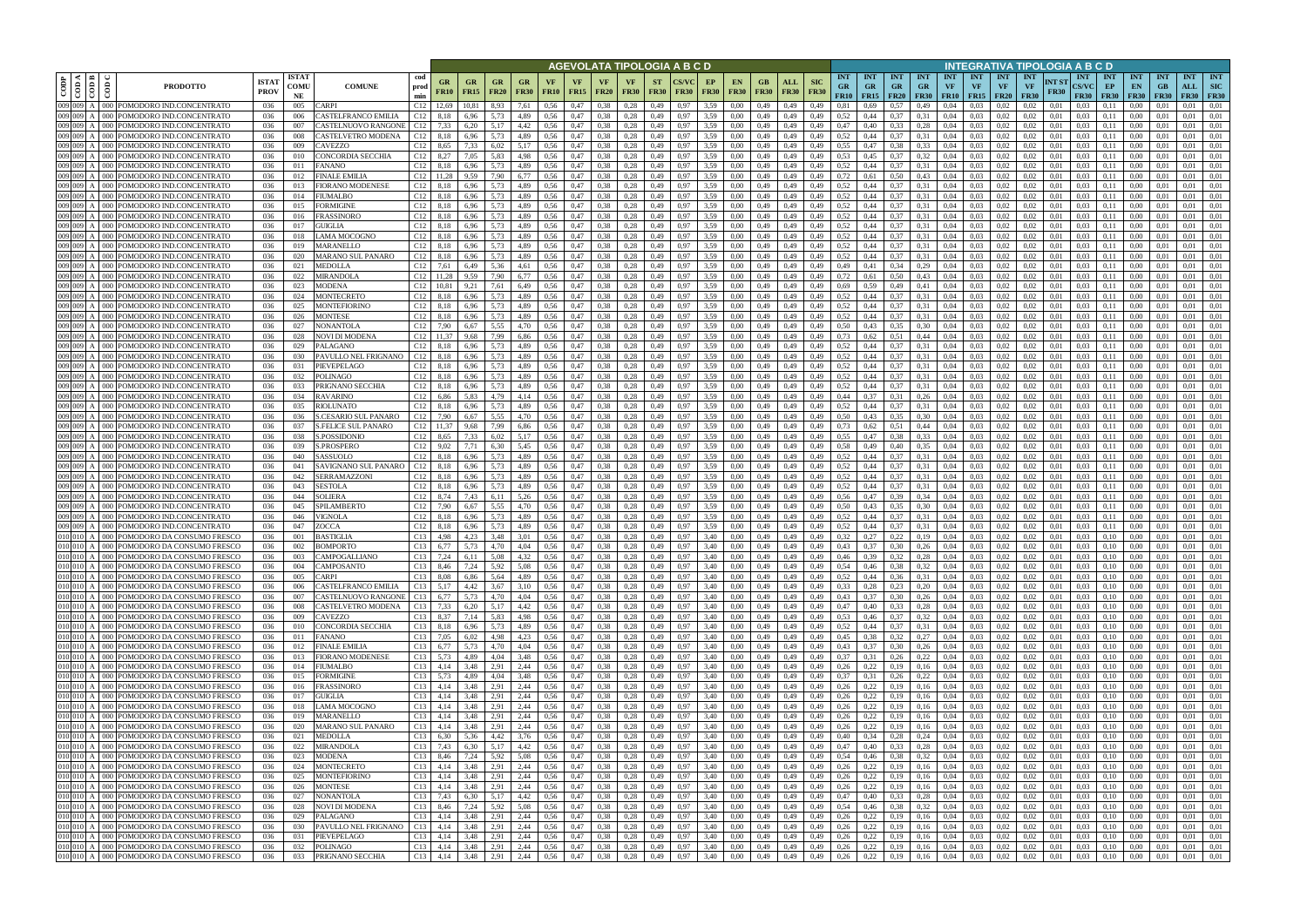|                        |                        |                                                                        |                             |                            |                                                           |                                    |                               |                   |                          |              |                   |                                |                                            |                          | AGEVOLATA TIPOLOGIA A B C D |                   |                          |                                |                    |                           |                                              |                                        |              |                                 |                                 |                                 |                                        |                                 |                      | INTEGRATIVA TIPOLOGIA A B C D             |                                 |                                                 |                                        |                                  |                                         |
|------------------------|------------------------|------------------------------------------------------------------------|-----------------------------|----------------------------|-----------------------------------------------------------|------------------------------------|-------------------------------|-------------------|--------------------------|--------------|-------------------|--------------------------------|--------------------------------------------|--------------------------|-----------------------------|-------------------|--------------------------|--------------------------------|--------------------|---------------------------|----------------------------------------------|----------------------------------------|--------------|---------------------------------|---------------------------------|---------------------------------|----------------------------------------|---------------------------------|----------------------|-------------------------------------------|---------------------------------|-------------------------------------------------|----------------------------------------|----------------------------------|-----------------------------------------|
| CODP                   | ≺ I ⊨<br>$\frac{1}{2}$ | ĝ<br><b>PRODOTTO</b>                                                   | <b>ISTA7</b><br><b>PROV</b> | <b>ISTAT</b><br>COMU<br>NE | cod<br><b>COMUNE</b><br>prod<br>min                       | GR<br><b>FR10</b>                  | G <sub>R</sub><br><b>FR15</b> | GR<br><b>FR20</b> | GR.<br><b>FR30</b>       | <b>FR10</b>  | VF<br><b>FR15</b> | VF.<br><b>FR20</b>             | <b>VF</b><br><b>FR30</b>                   | <b>ST</b><br><b>FR30</b> | <b>FR30</b>                 | EP<br><b>FR30</b> | <b>EN</b><br><b>FR30</b> | GB.<br><b>FR30</b>             | ALL<br><b>FR30</b> | <b>SIC</b><br><b>FR30</b> | <b>INT</b><br><b>GR</b><br><b>FR10</b>       | <b>INT</b><br><b>GR</b><br>$FR15$ FR20 | INT<br>GR.   | <b>INT</b><br>GR<br><b>FR30</b> | <b>INT</b><br>VF<br><b>FR10</b> | <b>INT</b><br>VF<br><b>FR15</b> | <b>INT</b><br><b>VF</b><br><b>FR20</b> | <b>INT</b><br>VF<br><b>FR30</b> | NT ST<br><b>FR30</b> | <b>INT</b><br><b>CS/VC</b><br><b>FR30</b> | <b>INT</b><br>EP<br><b>FR30</b> | <b>INT</b><br>EN<br><b>FR30</b>                 | <b>INT</b><br><b>GB</b><br><b>FR30</b> | <b>INT</b><br>ALL<br><b>FR30</b> | <b>INT</b><br><b>SIC</b><br><b>FR30</b> |
|                        | 010 010 A              | 000 POMODORO DA CONSUMO FRESCO                                         | 036                         | 034                        | <b>RAVARINO</b><br>C13                                    | 7,61                               | 6,49                          | 5.36              | 4.61                     | 0.56         | 0,47              | 0.38                           | 0.28                                       | 0,49                     | 0.97                        | 3,40              | 0.00                     | 0.49                           | 0,49               | 0.49                      | 0.49                                         | 0,41                                   | 0.34         | 0.29                            | 0.04                            | 0.03                            | 0.02                                   | 0.02                            | 0.01                 | 0.03                                      | 0.10                            | $0.00\,$                                        | -0.01                                  | 0.01                             | 0,01                                    |
| 010 010                | 010 010 A              | POMODORO DA CONSUMO FRESCO<br>000<br>POMODORO DA CONSUMO FRESCO        | 036<br>036                  | 035<br>036                 | RIOLUNATO<br>C13<br>S.CESARIO SUL PANARO<br>C13           | 4,14<br>7.05                       | 3,48<br>6.02                  | 2.91<br>4.98      | 2,44<br>4.23             | 0.56<br>0.56 | 0,47<br>0,47      | 0.38<br>0.38                   | 0.28<br>0.28                               | 0,49<br>0,49             | 0.97<br>0.97                | 3,40<br>3,40      | 0.00<br>0.00             | 0,49<br>0.49                   | 0,49<br>0,49       | 0,49<br>0.49              | 0.26<br>0,45                                 | 0,22<br>0.38                           | 0,19<br>0,32 | 0,16<br>0,27                    | 0,04<br>0.04                    | 0.03<br>0.03                    | 0.02<br>0.02                           | 0.02<br>0.02                    | 0.01<br>0.01         | 0.03<br>0.03                              | 0.10<br>0.10                    | 0.00<br>0.00                                    | 0.01<br>0.01                           | 0.01<br>0.01                     | 0,01<br>0.01                            |
| 010 010                |                        | 'OMODORO DA CONSUMO FRESCO                                             | 036                         | 037                        | <b>S.FELICE SUL PANARO</b><br>C13                         | 8.08                               | 6,86                          | 5.64              | 4,89                     | 0.56         | 0,47              | 0.38                           | 0.28                                       | 0.49                     | 0.97                        | 3.40              | 0.00                     | 0.49                           | 0,49               | 0.49                      | 0.52                                         | 0,44                                   | 0,36         | 0.31                            | 0.04                            | 0.03                            | 0.02                                   | 0.02                            | 0.01                 | 0.03                                      | 0.10                            | 0.00                                            | 0.01                                   | 0.01                             | 0.01                                    |
| 010 010                |                        | POMODORO DA CONSUMO FRESCO                                             | 036                         | 038                        | S.POSSIDONIO                                              | C <sub>13</sub> 7.90               | 6.67                          | 5.55              | 4.70                     | 0.56         | 0,47              | 0.38                           | 0.28                                       | 0.49                     | 0.97                        | 3.40              | 0.00                     | 0.49                           | 0.49               | 0.49                      | 0.50                                         | 0.43                                   | 0.35         | 0.30                            | 0.04                            | 0.03                            | 0.02                                   | 0.02                            | 0.01                 | 0.03                                      | 0.10                            | 0.00                                            | 0.01                                   | 0.01                             | 0.01                                    |
|                        | 010 010 A              | POMODORO DA CONSUMO FRESCO                                             | 036                         | 039                        | S.PROSPERO<br>C13                                         | 6,30                               | 5,36                          | 4,42              | 3,76                     | 0.56         | 0,47              | 0,38                           | 0,28                                       | 0,49                     | 0.97                        | 3.40              | 0.00                     | 0,49                           | 0,49               | 0,49                      | 0.40                                         | 0,34                                   | 0,28         | 0,24                            | 0.04                            | 0.03                            | 0,02                                   | 0,02                            | 0,01                 | 0.03                                      | 0,10                            | 0,00                                            | 0.01                                   | 0.01                             | 0,01                                    |
| 010 010                |                        | POMODORO DA CONSUMO FRESCO                                             | 036                         | 040                        | C13<br>SASSUOLO                                           | 4.14                               | 3.48                          | 2.91              | 2,44                     | 0.56         | 0,47              | 0.38                           | 0.28                                       | 0,49                     | 0.97                        | 3.40              | 0.00                     | 0,49                           | 0.49               | 0.49                      | 0,26                                         | 0,22                                   | 0,19         | 0,16                            | 0,04                            | 0.03                            | 0.02                                   | 0.02                            | 0.01                 | 0.03                                      | 0,10                            | 0.00                                            | 0.01                                   | 0.01                             | 0,01                                    |
| 010 010 A<br>010 010 A |                        | POMODORO DA CONSUMO FRESCO<br>POMODORO DA CONSUMO FRESCO               | 036<br>036                  | 041<br>042                 | C13<br><b>SAVIGNANO SUL PANARO</b><br>SERRAMAZZONI<br>C13 | 4,14<br>4,14                       | 3,48<br>3,48                  | 2,91<br>2,91      | 2,44<br>2,44             | 0.56<br>0.56 | 0,47<br>0,47      | 0.38<br>0.38                   | 0,28<br>0,28                               | 0,49<br>0,49             | 0.97<br>0.97                | 3,40<br>3,40      | 0.00<br>0,00             | 0,49<br>0,49                   | 0,49<br>0,49       | 0.49<br>0,49              | 0.26<br>0,26                                 | 0,22<br>0,22                           | 0,19<br>0,19 | 0,16<br>0,16                    | 0,04<br>0,04                    | 0.03<br>0.03                    | 0.02<br>0,02                           | 0.02<br>0,02                    | 0.01<br>0.01         | 0.03<br>0.03                              | 0,10<br>0,10                    | 0,00<br>0,00                                    | 0.01<br>0,01                           | 0.01<br>0,01                     | 0,01<br>0,01                            |
|                        | 010 010 A              | POMODORO DA CONSUMO FRESCO                                             | 036                         | 043                        | SESTOLA<br>C13                                            | 4,14                               | 3,48                          | 2,91              | 2,44                     | 0,56         | 0,47              | 0.38                           | 0,28                                       | 0,49                     | 0.97                        | 3,40              | 0.00                     | 0,49                           | 0,49               | 0,49                      | 0,26                                         | 0,22                                   | 0,19         | 0,16                            | 0,04                            | 0.03                            | 0,02                                   | 0.02                            | 0.01                 | 0.03                                      | 0,10                            | 0,00                                            | 0.01                                   | 0,01                             | 0.01                                    |
|                        | 010 010 A              | POMODORO DA CONSUMO FRESCO                                             | 036                         | 044                        | SOLIERA                                                   | $C13$ 8.08                         | 6.86                          | 5,64              | 4,89                     | 0.56         | 0,47              | 0,38                           | 0.28                                       | 0,49                     | 0.97                        | 3,40              | 0,00                     | 0,49                           | 0,49               | 0.49                      | 0,52                                         | 0,44                                   | 0,36         | 0.31                            | 0,04                            | 0,03                            | 0,02                                   | 0.02                            | 0.01                 | 0.03                                      | 0,10                            | 0,00                                            | 0.01                                   | 0,01                             | 0.01                                    |
| 010 010                |                        | POMODORO DA CONSUMO FRESCO                                             | 036                         | 045                        | C13<br>SPILAMBERTO                                        | 5,64                               | 4,79                          | 3.95              | 3,38                     | 0,56         | 0,47              | 0.38                           | 0,28                                       | 0,49                     | 0.97                        | 3,40              | 0.00                     | 0,49                           | 0,49               | 0.49                      | 0,36                                         | 0.31                                   | 0,25         | 0,22                            | 0.04                            | 0.03                            | 0.02                                   | 0.02                            | 0.01                 | 0.03                                      | 0,10                            | 0,00                                            | 0.01                                   | 0.01                             | 0.01                                    |
| 010 010<br>010 010     |                        | POMODORO DA CONSUMO FRESCO<br>'OMODORO DA CONSUMO FRESCO               | 036                         | 046<br>047                 | VIGNOLA<br>C13<br>C13                                     | 4.14                               | 3.48<br>3.48                  | 2.91<br>2.91      | 2.44<br>2.44             | 0.56         | 0,47<br>0.47      | 0.38<br>0.38                   | 0.28                                       | 0.49                     | 0.97                        | 3.40<br>3.40      | 0.00                     | 0,49                           | 0.49               | 0.49                      | 0.26<br>0.26                                 | 0.22<br>0.22                           | 0.19<br>0.19 | 0.16                            | 0.04                            | 0.03<br>0.03                    | 0.02                                   | 0.02                            | 0.01                 | 0.03                                      | 0.10                            | 0.00                                            | 0.01                                   | 0.01<br>0.01                     | 0.01<br>0.01                            |
| 008 008                |                        | <b>POMODORO IND.PELATI</b>                                             | 036<br>036                  | 001                        | ZOCCA<br>BASTIGLIA<br>C14                                 | 4.14<br>5,45                       | 4.61                          | 3.85              | 3,29                     | 0.56<br>0.56 | 0,47              | 0.38                           | 0.28<br>0,28                               | 0.49<br>0,49             | 0.97<br>0.97                | 3.40              | 0.00<br>0.00             | 0.49<br>0,49                   | 0.49<br>0,49       | 0.49<br>0.49              | 0,35                                         | 0,29                                   | 0,25         | 0.16<br>0,21                    | 0.04<br>0.04                    | 0,03                            | 0.02<br>0,02                           | 0.02<br>0,02                    | 0.01<br>0.01         | 0.03<br>0.03                              | 0.10<br>0,10                    | 0.00<br>0,00                                    | 0.01<br>0.01                           | 0,01                             | 0.01                                    |
| 008 008                |                        | POMODORO IND.PELATI                                                    | 036                         | 002                        | C14<br>BOMPORTO                                           | 7.43                               | 6.30                          | 5.17              | 4.42                     | 0.56         | 0.47              | 0.38                           | 0.28                                       | 0.49                     | 0.97                        | 3.40              | 0.00                     | 0.49                           | 0.49               | 0.49                      | 0.47                                         | 0.40                                   | 0.33         | 0.28                            | 0.04                            | 0.03                            | 0.02                                   | 0.02                            | 0.01                 | 0.03                                      | 0.10                            | 0.00                                            | 0.01                                   | 0.01                             | 0.01                                    |
| 008 008                |                        | POMODORO IND.PELATI<br>000                                             | 036                         | 003                        | C14<br><b>CAMPOGALLIANO</b>                               | 6.77                               | 5.73                          | 4.70              | 4.04                     | 0.56         | 0,47              | 0.38                           | 0.28                                       | 0.49                     | 0.97                        | 3.40              | 0.00                     | 0.49                           | 0.49               | 0.49                      | 0.43                                         | 0.37                                   | 0.30         | 0.26                            | 0.04                            | 0.03                            | 0.02                                   | 0.02                            | 0.01                 | 0.03                                      | 0.10                            | 0.00                                            | 0.01                                   | 0.01                             | 0.01                                    |
| 008 008                |                        | POMODORO IND.PELATI                                                    | 036                         | 004                        | C14<br>CAMPOSANTO                                         | 7.05                               | 6.02                          | 4.98              | 4,23                     | 0.56         | 0,47              | 0.38                           | 0,28                                       | 0,49                     | 0.97                        | 3.40              | 0.00                     | 0.49                           | 0.49               | 0.49                      | 0,45                                         | 0.38                                   | 0,32         | 0,27                            | 0.04                            | 0.03                            | 0.02                                   | 0.02                            | 0.01                 | 0.03                                      | 0.10                            | 0.00                                            |                                        | 0.01                             | 0.01                                    |
| 008 008<br>008 008     |                        | POMODORO IND.PELATI<br>000<br>POMODORO IND.PELATI<br>ാററ               | 036<br>036                  | 005<br>006                 | C14<br>`ARPI<br><b>CASTELFRANCO EMILIA</b><br>C14         | 8.18<br>6.67                       | 6.96<br>5.64                  | 5.73<br>4.70      | 4,89<br>4.04             | 0.56<br>0.56 | 0,47<br>0,47      | 0.38<br>0.38                   | 0.28<br>0.28                               | 0,49<br>0,49             | 0.97<br>0.97                | 3.40<br>3.40      | 0.00<br>0.00             | 0.49<br>0.49                   | 0,49<br>0.49       | 0.49                      | 0.52<br>0.43                                 | 0.36                                   | 0.37<br>0.30 | 0.31<br>0,26                    | 0,04<br>0.04                    | 0.03<br>0.03                    | 0.02<br>0.02                           | 0,02<br>0.02                    | 0.01<br>0.01         | 0.03<br>0.03                              | 0.10<br>0.10                    | 0.00<br>0.00                                    |                                        | 0.01<br>0.01                     | 0.01<br>0.01                            |
| 008 008                |                        | OMODORO IND.PELATI<br>000 l                                            | 036                         | 007                        | C14<br>CASTELNUOVO RANGONI                                | 5,73                               | 4,89                          | 4,04              | 3,48                     | 0,56         | 0,47              | 0.38                           | 0,28                                       | 0,49                     | 0.97                        | 3,40              | 0,00                     | 0,49                           | 0,49               | 0,49                      | 0,37                                         | 0.31                                   | 0,26         | 0,22                            | 0,04                            | 0,03                            | 0,02                                   | 0,02                            | 0,01                 | 0.03                                      | 0,10                            | 0,00                                            | 0,01                                   | 0,01                             | 0,01                                    |
| 008 008                |                        | POMODORO IND.PELATI                                                    | 036                         | 008                        | C14<br>CASTELVETRO MODENA                                 | 4,23                               | 3.57                          | 3.01              | 2.54                     | 0.56         | 0,47              | 0.38                           | 0.28                                       | 0,49                     |                             | 3,40              | 0.00                     | 0.49                           | 0,49               | 0.49                      | 0.27                                         |                                        | 0.19         | 0.16                            | 0.04                            | 0.03                            | 0.02                                   | 0.02                            | 0.01                 | 0.03                                      | 0.10                            | 0.00                                            |                                        | 0.01                             | 0.01                                    |
| 008 008                |                        | <b>POMODORO IND.PELATI</b><br>000 I                                    | 036                         | 009                        | C14<br>CAVEZZO                                            | 5,45                               | 4,61                          | 3.85              | 3,29                     | 0,56         | 0,47              | 0.38                           | 0.28                                       | 0,49                     |                             | 3,40              | 0.00                     | 0,49                           | 0,49               | 0,49                      | 0.35                                         |                                        | 0,25         | 0,21                            | 0,04                            | 0.03                            | 0.02                                   | 0.02                            | 0.01                 | 0.03                                      | 0.10                            | 0.00                                            |                                        | 0.01                             | 0.01                                    |
| 008 008                |                        | OMODORO IND.PELATI                                                     | 036                         | 010                        | CONCORDIA SECCHIA<br>C14                                  | 5,92                               | 5.08                          | 4,14              | 3,57                     | 0,56         | 0,47              | 0.38                           | 0,28                                       | 0,49                     |                             | 3,40              | 0.00                     | 0,49                           | 0,49               |                           | 0.38                                         |                                        | 0,26         | 0,23                            | 0,04                            | 0.03                            | 0.02                                   | 0.02                            | 0.01                 | 0.03                                      | 0.10                            | 0,00                                            | 0.01                                   | 0.01                             | 0.01                                    |
| 008 008                | 008 008 A              | POMODORO IND.PELATI<br>DOC<br>POMODORO IND.PELATI<br>൜                 | 036<br>036                  | 011<br>012                 | C14<br>FANANO<br><b>FINALE EMILIA</b><br>C14              | 4.70<br>6.67                       | 4.04<br>5.64                  | 3.29<br>4.70      | 2,82<br>4.04             | 0.56<br>0.56 | 0,47<br>0,47      | 0.38<br>0.38                   | 0.28<br>0.28                               | 0,49<br>0.49             | 0.97<br>0.97                | 3.40<br>3.40      | 0.00<br>0.00             | 0.49<br>0.49                   | 0,49<br>0,49       | 0.49<br>0.49              | 0.30<br>0,43                                 | 0,26<br>0.36                           | 0.21<br>0.30 | 0.18<br>0.26                    | 0.04<br>0.04                    | 0.03<br>0.03                    | 0.02<br>0.02                           | 0.02<br>0.02                    | 0.01<br>0.01         | 0.03<br>0.03                              | 0.10<br>0.10                    | 0.00<br>0.00                                    | 0.01<br>-0.01                          | 0.01<br>0.01                     | 0.01<br>0.01                            |
|                        | 008 008 A              | POMODORO IND.PELATI<br>000 <sub>1</sub>                                | 036                         | 013                        | C14<br>FIORANO MODENESE                                   | 4,23                               | 3,57                          | 3,01              | 2,54                     | 0,56         | 0,47              | 0,38                           | 0,28                                       | 0,49                     | 0.97                        | 3,40              | 0.00                     | 0,49                           | 0,49               | 0,49                      | 0,27                                         | 0,23                                   | 0,19         | 0,16                            | 0,04                            | 0.03                            | 0,02                                   | 0,02                            | 0.01                 | 0.03                                      | 0,10                            | 0,00                                            | 0.01                                   | 0.01                             | 0,01                                    |
| 008 008                |                        | OMODORO IND.PELATI                                                     | 036                         | 014                        | FIUMALBO<br>C14                                           | 4.70                               | 4.04                          | 3.29              | 2,82                     | 0.56         | 0,47              | 0.38                           | 0.28                                       | 0.49                     |                             | 3.40              | 0.00                     | 0.49                           | 0.49               | 0.49                      | 0.30                                         | 0,26                                   | 0,21         | 0.18                            | 0.04                            | 0.03                            | 0.02                                   | 0.02                            | 0.01                 | 0.03                                      | 0.10                            | 0.00                                            |                                        | 0.01                             | 0.01                                    |
| 008 008                |                        | POMODORO IND.PELATI                                                    | 036                         | 015                        | C14<br>FORMIGINE                                          | 4,23                               | 3.57                          | 3.01              | 2,54                     | 0.56         | 0,47              | 0.38                           | 0,28                                       | 0,49                     | 0.97                        | 3.40              | 0.00                     | 0.49                           | 0,49               | 0,49                      | 0,27                                         | 0,23                                   | 0,19         | 0,16                            | 0,04                            | 0.03                            | 0.02                                   | 0.02                            | 0.01                 | 0.03                                      | 0.10                            | 0,00                                            | 0.01                                   | 0.01                             | 0.01                                    |
| 008 008                | 008 008 A              | POMODORO IND.PELATI                                                    | 036                         | 016                        | FRASSINORO<br>C14                                         | 4.70                               | 4.04                          | 3.29              | 2,82                     | 0.56         | 0,47              | 0.38                           | 0,28                                       | 0,49                     | 0.97                        | 3.40              | 0.00                     | 0.49                           | 0,49               | 0.49                      | 0.30                                         | 0,26                                   | 0,21         | 0,18                            | 0.04                            | 0.03                            | 0.02                                   | 0.02                            | 0.01                 | 0.03                                      | 0,10                            | 0.00                                            | 0.01                                   | 0.01                             | 0.01                                    |
|                        | 008 008 A              | POMODORO IND.PELATI<br>POMODORO IND.PELATI                             | 036<br>036                  | 017<br>018                 | C14<br>GUIGLIA<br>LAMA MOCOGNO<br>C14                     | 4,70<br>4,70                       | 4.04<br>4.04                  | 3.29<br>3.29      | 2,82<br>2.82             | 0.56<br>0.56 | 0,47<br>0,47      | 0.38<br>0.38                   | 0,28<br>0.28                               | 0,49<br>0,49             | 0.97<br>0.97                | 3,40<br>3.40      | 0.00<br>0.00             | 0,49<br>0,49                   | 0,49<br>0,49       | 0,49<br>0.49              | 0.30<br>0.30                                 | 0,26<br>0,26                           | 0,21<br>0,21 | 0,18<br>0,18                    | 0,04<br>0,04                    | 0.03<br>0.03                    | 0.02<br>0.02                           | 0.02<br>0.02                    | 0.01<br>0.01         | 0.03<br>0.03                              | 0,10<br>0,10                    | 0,00<br>0.00                                    | 0.01<br>0.01                           | 0.01<br>0.01                     | 0,01<br>0.01                            |
|                        | 008 008 A              | POMODORO IND.PELATI                                                    | 036                         | 019                        | C14<br>MARANELLO                                          | 4,23                               | 3,57                          | 3,01              | 2,54                     | 0,56         | 0,47              | 0.38                           | 0,28                                       | 0,49                     | 0.97                        | 3,40              | 0,00                     | 0,49                           | 0,49               | 0,49                      | 0,27                                         | 0,23                                   | 0,19         | 0,16                            | 0,04                            | 0,03                            | 0,02                                   | 0,02                            | 0,01                 | 0.03                                      | 0,10                            | 0,00                                            | 0,01                                   | 0,01                             | 0,01                                    |
| 008 008                |                        | POMODORO IND.PELATI                                                    | 036                         | 020                        | C14<br>MARANO SUL PANARO                                  | 4,70                               | 4.04                          | 3.29              | 2.82                     | 0.56         | 0,47              | 0,38                           | 0.28                                       | 0,49                     | 0.97                        | 3,40              | 0.00                     | 0,49                           | 0,49               | 0.49                      | 0,30                                         | 0.26                                   | 0,21         | 0,18                            | 0,04                            | 0.03                            | 0,02                                   | 0.02                            | 0.01                 | 0.03                                      | 0,10                            | 0,00                                            | 0.01                                   | 0,01                             | 0.01                                    |
|                        | 008 008 A              | POMODORO IND.PELATI                                                    | 036                         | 021                        | C14<br>MEDOLLA                                            | 5,45                               | 4,61                          | 3.85              | 3,29                     | 0,56         | 0,47              | 0,38                           | 0,28                                       | 0,49                     | 0.97                        | 3,40              | 0.00                     | 0,49                           | 0,49               | 0,49                      | 0,35                                         | 0,29                                   | 0,25         | 0,21                            | 0,04                            | 0,03                            | 0,02                                   | 0,02                            | 0.01                 | 0.03                                      | 0,10                            | 0,00                                            | 0.01                                   | 0,01                             | 0,01                                    |
| 008 008<br>008 008     |                        | POMODORO IND.PELATI<br>POMODORO IND.PELATI                             | 036<br>036                  | 022<br>023                 | C14<br>MIRANDOLA<br>MODENA                                | 7,05<br>C <sub>14</sub> 8.55       | 6.02<br>7.24                  | 4.98<br>6.02      | 4,23<br>5.17             | 0,56<br>0.56 | 0,47<br>0,47      | 0,38<br>0.38                   | 0,28<br>0.28                               | 0,49<br>0.49             | 0.97<br>0.97                | 3,40<br>3.40      | 0.00<br>0.00             | 0,49<br>0.49                   | 0,49<br>0.49       | 0.49<br>0.49              | 0,45<br>0.55                                 | 0.38<br>0.46                           | 0,32<br>0.38 | 0,27<br>0.33                    | 0.04<br>0.04                    | 0.03<br>0.03                    | 0,02<br>0.02                           | 0.02<br>0.02                    | 0.01<br>0.01         | 0.03<br>0.03                              | 0,10<br>0.10                    | 0,00<br>0.00                                    | 0.01<br>0.01                           | 0,01<br>0.01                     | 0.01<br>0.01                            |
| 008 008                |                        | POMODORO IND.PELATI<br>റററ                                             | 036                         | 024                        | C14<br>MONTECRETO                                         | 4.70                               | 4.04                          | 3.29              | 2.82                     | 0.56         | 0,47              | 0.38                           | 0.28                                       | 0.49                     | 0.97                        | 3.40              | 0.00                     | 0,49                           | 0.49               | 0.49                      | 0.30                                         | 0.26                                   | 0.21         | 0.18                            | 0.04                            | 0.03                            | 0.02                                   | 0.02                            | 0.01                 | 0.03                                      | 0.10                            | 0.00                                            | 0.01                                   | 0.01                             | 0.01                                    |
| 008 008                |                        | POMODORO IND.PELATI                                                    | 036                         | 025                        | MONTEFIORINO<br>C14                                       | 4.70                               | 4.04                          | 3.29              | 2,82                     | 0.56         | 0,47              | 0.38                           | 0.28                                       | 0.49                     | 0.97                        | 3.40              | 0.00                     | 0,49                           | 0,49               | 0.49                      | 0.30                                         | 0.26                                   | 0.21         | 0.18                            | 0.04                            | 0.03                            | 0.02                                   | 0.02                            | 0.01                 | 0.03                                      | 0.10                            | 0.00                                            | 0.01                                   | 0.01                             | 0.01                                    |
| 008 008                |                        | POMODORO IND.PELATI<br>റററ                                             | 036                         | 026                        | C14<br>MONTESE                                            | 4.70                               | 4.04                          | 3.29              | 2.82                     | 0.56         | 0,47              | 0.38                           | 0.28                                       | 0.49                     | 0.97                        | 3.40              | 0.00                     | 0.49                           | 0.49               | 0.49                      | 0.30                                         | 0.26                                   | 0.21         | 0,18                            | 0.04                            | 0.03                            | 0.02                                   | 0.02                            | 0.01                 | 0.03                                      | 0.10                            | 0.00                                            | 0.01                                   | 0.01                             | 0.01                                    |
| 008 008                |                        | POMODORO IND.PELATI                                                    | 036                         | 027                        | C14<br>NONANTOLA                                          | 6.11                               | 5.17                          | 4.32              | 3.67                     | 0.56         | 0.47              | 0.38                           | 0.28                                       | 0.49                     | 0.97                        | 3.40              | 0.00                     | 0.49                           | 0.49               | 0.49                      | 0.39                                         | 0.33                                   | 0.28         | 0.23                            | 0.04                            | 0.03                            | 0.02                                   | 0.02                            | 0.01                 | 0.03                                      | 0.10                            | 0.00                                            | 0.01                                   | 0.01                             | 0.01                                    |
| 008 008<br>008 008     |                        | POMODORO IND.PELATI<br>000-<br><b>OMODORO IND.PELATI</b><br>ാററ        | 036<br>036                  | 028                        | C14<br>NOVI DI MODENA<br>C14<br><b>ALAGANO</b>            | 7,99                               | 6.77<br>4.04                  | 5.64<br>3.29      | 4,79<br>2.82             | 0.56<br>0.56 | 0,47<br>0.47      | 0.38<br>0.38                   | 0,28                                       | 0,49<br>0.49             | 0.97                        | 3.40<br>3.40      | 0.00<br>0.00             | 0,49<br>0.49                   | 0,49<br>0.49       | 0,49                      | 0,51<br>0.30                                 | 0,43                                   | 0,36         | 0,31                            | 0,04<br>0.04                    | 0.03<br>0.03                    | 0,02                                   | 0,02<br>0.02                    | 0.01                 | 0.03                                      | 0,10                            | 0.00<br>0.00                                    | 0.01                                   | 0,01<br>0.01                     | 0.01<br>0.01                            |
|                        |                        | 008 008 A   000 POMODORO IND.PELATI                                    | 036                         | 030                        | C14<br>PAVULLO NEL FRIGNANO                               | 4.70                               | 4,04                          | 3,29              | 2,82                     | 0,56         | 0,47              | 0,38                           | 0,28                                       | 0,49                     | 0.97                        | 3.40              | 0.00                     | 0.49                           | 0,49               | 0,49                      | 0.30                                         | 0,26                                   | 0,21         | 0.18                            | 0,04                            | 0.03                            | 0.02                                   | 0,02                            | 0.01                 | 0.03                                      | 0.10                            | 0.00                                            | 0.01                                   | 0.01                             | 0,01                                    |
|                        |                        | 008 008 A 000 POMODORO IND.PELATI                                      | 036                         | 031                        | PIEVEPELAGO<br>C14                                        | 4.70                               | 4.04                          | 3.29              | 2,82                     | 0,56         | 0,47              | 0.38                           | 0,28                                       | 0,49                     | 0.97                        | 3.40              | 0.00                     | 0.49                           | 0,49               | 0.49                      | 0.30                                         | 0.26                                   | 0,21         | 0.18                            | 0.04                            | 0.03                            |                                        | 0.02                            | 0.01                 | 0.03                                      | 0.10                            | 0.00                                            |                                        |                                  | 0.01                                    |
|                        |                        | 008 008 A 000 POMODORO IND.PELATI                                      | 036                         | 032                        | POLINAGO                                                  | C <sub>14</sub> 4,70               | 4,04                          | 3,29              | 2,82                     | 0,56         | 0,47              | $0,38$ $0,28$                  |                                            |                          | 0,49 0,97                   | 3,40              | 0,00                     | $0,49$ $0,49$                  |                    | 0,49                      | 0,30                                         | $0,26$ $0,21$                          |              | 0,18                            | 0,04                            | 0,03                            | 0,02                                   | 0,02                            | 0,01                 | 0,03                                      | 0,10                            | $0.00\,$                                        | 0,01                                   | 0.01                             | 0,01                                    |
|                        |                        | 008 008 A 000 POMODORO IND.PELATI<br>008 008 A 000 POMODORO IND.PELATI | 036                         | 033                        | PRIGNANO SECCHIA                                          | $C14$ 4,70<br>C <sub>14</sub> 6,77 | 4,04                          | 3,29              | 2,82                     | 0,56         | 0,47              | $0,38$ $0,28$                  |                                            | 0,49                     | 0.97                        | 3,40              | 0,00                     | $0,49$ $0,49$                  |                    |                           | $0,49$ $0,30$                                | $0,26$ $0,21$                          |              | 0,18                            | $0,04$ 0.03                     |                                 | 0,02                                   | 0,02                            | 0,01                 | 0,03                                      | 0,10                            | $0,00$ $0,01$                                   |                                        | 0.01                             | 0,01                                    |
|                        |                        | 008 008 A 000 POMODORO IND.PELATI                                      | 036<br>036                  | 034<br>035                 | <b>RAVARINO</b><br>RIOLUNATO                              | C <sub>14</sub> 4,70               | 5,73<br>4,04                  | 4,70<br>3,29      | 4,04<br>2,82 0,56        | 0,56         | 0,47<br>0,47      | $0,38$ $0,28$<br>$0,38$ 0,28   |                                            | 0,49<br>0,49             | 0,97<br>0.97                | 3,40<br>3,40      | 0,00<br>0,00             | 0,49 0,49<br>0,49 0,49         |                    |                           | $0,49$ $0,43$<br>$0,49$ $0,30$               | $0,37$ 0,30 0,26<br>$0,26$ $0,21$      |              | 0,18                            |                                 | $0,04$ 0.03<br>$0,04$ 0.03      | 0,02<br>0,02                           | 0,02<br>0,02                    | 0,01<br>0,01         | 0,03<br>0,03                              | 0,10                            | $0,10 \qquad 0,00 \qquad 0,01$<br>$0,00$ $0,01$ |                                        | $0,01$ $0,01$<br>0,01            | 0,01                                    |
|                        |                        | 008 008 A 000 POMODORO IND.PELATI                                      | 036                         | 036                        | S.CESARIO SUL PANARO                                      | $C14$ 6,11                         | 5,17                          | 4,32              | 3,67                     | 0,56         | 0,47              | $0,38$ $0,28$                  |                                            | 0,49                     | 0,97                        | 3,40              | 0,00                     | 0,49                           | 0,49               | 0,49                      | 0,39                                         | $0,33$ $0,28$                          |              | 0,23                            | 0,04                            | 0,03                            | 0,02                                   | 0,02                            | 0,01                 | 0,03                                      | 0,10                            | 0,00                                            | 0,01                                   | 0,01                             | 0,01                                    |
|                        |                        | 008 008 A 000 POMODORO IND.PELATI                                      | 036                         | 037                        | S.FELICE SUL PANARO                                       | C <sub>14</sub> 7,80               | 6,67                          | 5,45              | 4,70                     | 0,56         | 0,47              | $0,38$ $0,28$                  |                                            | 0,49                     | 0,97                        | 3,40              | 0,00                     | 0,49 0,49                      |                    | 0,49                      | 0,50                                         | $0,43$ $0,35$                          |              | 0,30                            | 0,04                            | 0,03                            | 0,02                                   | 0,02                            | 0,01                 | 0,03                                      | 0,10                            | $0,00$ $0,01$                                   |                                        | 0,01                             | 0,01                                    |
|                        |                        | 008 008 A 000 POMODORO IND.PELATI                                      | 036                         | 038                        | S.POSSIDONIO                                              | $\overline{C14}$ 6,11              | 5,17                          | 4,32              | 3,67                     | 0,56         | 0,47              | $0,38$ 0,28                    |                                            | 0,49                     | 0,97                        | 3,40              | 0,00                     | 0,49                           | 0,49               | 0,49                      | 0,39                                         | $0,33$ $0,28$                          |              | 0,23                            | 0,04                            | 0,03                            | 0,02                                   | 0,02                            | 0,01                 | 0,03                                      | 0,10                            | 0,00                                            | 0,01                                   | 0.01                             | 0,01                                    |
|                        |                        | 008 008 A 000 POMODORO IND.PELATI<br>008 008 A 000 POMODORO IND.PELATI | 036<br>036                  | 039<br>040                 | S.PROSPERO<br>SASSUOLO                                    | $C14$ 5,92<br>$C14$ 4,23           | 5,08<br>3,57                  | 4,14<br>3,01      | 3,57<br>2,54             | 0,56<br>0,56 | 0,47<br>0,47      | $0,38$ $0,28$<br>$0,38$ 0,28   |                                            | 0,49<br>0,49             | 0,97<br>0,97                | 3,40<br>3,40      | 0,00<br>0,00             | 0,49<br>0,49                   | 0,49<br>0,49       | 0,49<br>0,49              | 0,38<br>0,27                                 | $0,32$ 0,26<br>$0,23$ $0,19$           |              | 0,23<br>0,16                    | 0,04<br>0,04                    | 0,03<br>0,03                    | 0,02<br>0,02                           | 0,02<br>0,02                    | 0,01<br>0,01         | 0,03<br>0,03                              | 0,10<br>0,10                    | $0,00$ $0,01$<br>0,00                           | 0,01                                   | 0,01<br>0.01                     | 0,01<br>0,01                            |
|                        |                        | 008 008 A 000 POMODORO IND.PELATI                                      | 036                         | 041                        | SAVIGNANO SUL PANARO C14 4,23                             |                                    | 3,57                          | 3,01              | 2,54                     | 0,56         | 0,47              | $0,38$ $0,28$                  |                                            | 0,49                     | 0,97                        | 3,40              | 0,00                     | 0,49                           | 0,49               | 0,49                      | 0,27                                         | $0,23$ $0,19$                          |              | 0,16                            | 0,04                            | 0,03                            | 0,02                                   | 0,02                            | 0,01                 | 0,03                                      | 0,10                            | $0,00$ $0,01$                                   |                                        | 0,01                             | 0,01                                    |
|                        |                        | 008 008 A 000 POMODORO IND.PELATI                                      | 036                         | 042                        | SERRAMAZZONI                                              | $C14$ 4,70                         | 4,04                          | 3,29              | 2,82                     | 0,56         | 0,47              | $0,38$ $0,28$                  |                                            | 0,49                     | 0,97                        | 3,40              | 0,00                     | 0,49                           | 0,49               | 0,49                      | 0,30                                         | $0,26$ 0,21                            |              | 0,18                            | 0,04                            | 0,03                            | 0,02                                   | 0,02                            | 0,01                 | 0,03                                      | 0,10                            | 0,00                                            | 0, 01                                  | 0,01                             | 0,01                                    |
|                        |                        | 008 008 A 000 POMODORO IND.PELATI                                      | 036                         | 043                        | <b>SESTOLA</b>                                            | $C14$ 4,70                         | 4,04                          | 3,29              | 2,82                     | 0,56         | 0,47              | $0,38$ 0,28                    |                                            | 0,49                     | 0,97                        | 3,40              | 0,00                     | 0,49                           | 0,49               | 0,49                      | 0,30                                         | $0,26$ $0,21$                          |              | 0,18                            | 0,04                            | 0,03                            | 0,02                                   | 0,02                            | 0,01                 | 0,03                                      | 0,10                            | 0,00                                            | 0,01                                   | 0,01                             | 0,01                                    |
|                        |                        | 008 008 A 000 POMODORO IND.PELATI<br>008 008 A 000 POMODORO IND.PELATI | 036                         | 044                        | <b>SOLIERA</b>                                            | $C14$ 6,96<br>$C14$ 4,70           | 5,92                          | 4,89              | 4,14                     | 0,56         | 0,47              | $0,38$ 0,28                    |                                            | 0,49                     | 0,97                        | 3,40              | 0,00                     | $0,49$ $0,49$                  |                    | 0,49                      | 0,44                                         | 0,38                                   | 0,31         | 0,26                            | 0,04                            | 0,03                            | 0,02                                   | 0,02                            | 0,01                 | 0,03                                      | 0,10                            | 0,00                                            | 0,01                                   | 0,01                             | 0,01                                    |
|                        |                        | 008 008 A 000 POMODORO IND.PELATI                                      | 036<br>036                  | 045<br>046                 | SPILAMBERTO<br><b>VIGNOLA</b>                             | $C14$ 4,23                         | 4,04<br>3,57                  | 3,29<br>3,01      | 2,82<br>2,54 0,56        | 0,56         | 0,47<br>0,47      | $0,38$ $0,28$<br>$0,38$ $0,28$ |                                            | 0,49<br>0,49             | 0,97<br>0,97                | 3,40<br>3,40      | 0,00<br>0,00             | 0,49 0,49<br>0,49 0,49         |                    | 0,49<br>0,49              | 0,30<br>$0,27$ 0,23 0,19                     | $0,26$ $0,21$                          |              | 0,18<br>0,16                    | 0,04<br>0,04                    | 0,03<br>0,03                    | 0,02<br>0,02                           | 0,02<br>0,02                    | 0,01<br>0,01         | 0,03<br>0,03                              | 0,10<br>0,10                    | 0,00<br>0,00                                    | 0.01<br>0,01                           | 0,01<br>0,01                     | 0,01<br>0,01                            |
|                        |                        | 008 008 A 000 POMODORO IND.PELATI                                      | 036                         | 047                        | ZOCCA                                                     | C <sub>14</sub> 4,70               | 4,04                          | 3,29              | 2,82 0,56                |              | 0,47              |                                | $0,38$ $0,28$                              | 0,49                     | 0,97                        | 3,40              | 0,00                     | $0,49$ $0,49$                  |                    | 0,49                      | $0,30$ $0,26$ $0,21$ $0,18$                  |                                        |              |                                 |                                 | $0,04$ 0.03                     | 0,02                                   | 0,02                            | 0,01                 |                                           | $0.03$ 0.10 0.00 0.01           |                                                 |                                        | 0,01                             | 0,01                                    |
|                        |                        | 004 004 0 000 RISO                                                     | 036                         | 001                        | <b>BASTIGLIA</b>                                          | $C15$ 2,08                         | 1,74 1,49                     |                   | 1,25 0,83                |              | 0,75              |                                | $0,58$ 0.50 1.16 0.49                      |                          |                             | 0,10              | 0,00                     | $0,49$ $0,19$                  |                    |                           | $0,19$ $0,42$ $0,36$ $0,31$ $0,25$           |                                        |              |                                 | $0,17$ 0,15                     |                                 | 0,12                                   | 0,10                            | 0,04                 | $0,01$ $0,01$ $0,00$ $0,01$               |                                 |                                                 |                                        | 0,01                             | 0,01                                    |
|                        |                        | 004 004 0 000 RISO                                                     | 036                         | 002                        | <b>BOMPORTO</b>                                           | $C15$ 2,08                         | 1,74 1,49                     |                   | 1,25 0,83                |              | 0,75              |                                | $0,58$ $0,50$ $1,16$                       |                          | 0,49                        | 0,10              | 0,00                     | $0,49$ $0,19$                  |                    | 0,19                      | $0,42$ $0,36$ $0,31$                         |                                        |              | 0,25                            | $0,17$ 0,15                     |                                 | 0,12                                   | 0,10                            | 0,04                 | 0,01                                      | $0,01$ $0,00$                   |                                                 | 0,01                                   | 0,01                             | 0,01                                    |
|                        |                        | 004 004 0 000 RISO<br>004 004 0 000 RISO                               | 036<br>036                  | 003                        | CAMPOGALLIANO<br>CAMPOSANTO                               | $C15$ 2.08<br>$C15$ 2,08           | 1,74<br>1,74                  | 1,49<br>1,49      | $1,25$ 0.83<br>1,25 0,83 |              | 0,75<br>0,75      |                                | $0,58$ $0,50$ 1,16<br>$0,58$ $0,50$ $1,16$ |                          | 0,49                        | 0,10              | 0,00                     | $0,49$ $0,19$                  |                    | 0,19                      | $0,42$ $0,36$ $0,31$<br>$0,42$ $0,36$ $0,31$ |                                        |              | 0,25<br>0,25                    | $0,17$ 0.15<br>$0,17$ 0.15      |                                 | 0,12                                   | 0,10                            | 0,04                 | 0,01                                      | $0,01$ 0.00<br>$0,01$ 0.00      |                                                 | 0,01                                   | 0,01                             | 0,01<br>0,01                            |
|                        |                        | 004 004 0 000 RISO                                                     | 036                         | 004<br>005                 | CARPI                                                     | $C15$ 2,08                         | 1,74                          | 1,49              | 1,25                     | 0,83         | 0,75              | $0,58$ 0,50                    |                                            | 1,16                     | 0,49<br>0,49                | 0,10<br>0,10      | 0,00<br>0,00             | $0,49$ $0,19$<br>$0,49$ $0,19$ |                    | 0,19<br>0,19              | $0,42$ 0,36 0,31                             |                                        |              | 0,25                            | 0,17                            | 0,15                            | 0,12<br>0,12                           | 0,10<br>0,10                    | 0,04<br>0,04         | 0,01<br>0,01                              | 0,01                            | 0,00                                            | 0.01<br>0,01                           | 0,01<br>0,01                     | 0,01                                    |
|                        |                        | 004 004 0 000 RISO                                                     | 036                         | 006                        | CASTELFRANCO EMILIA                                       | $C15$ 2,08                         | 1,74                          | 1,49              | 1,25                     | 0,83         | 0,75              | $0,58$ 0.50                    |                                            | 1,16                     | 0,49                        | 0,10              | 0,00                     | 0,49                           | 0,19               | 0,19                      | 0,42                                         | 0,36                                   | 0,31         | 0,25                            | 0,17                            | 0,15                            | 0,12                                   | 0,10                            | 0,04                 | 0,01                                      | 0.01                            | 0,00                                            | 0,01                                   | 0,01                             | 0,01                                    |
|                        |                        | 004 004 0 000 RISO                                                     | 036                         | 007                        | CASTELNUOVO RANGONE                                       | $C15$ 2,08                         | 1,74                          | 1,49              | 1,25                     | 0,83         | 0,75              | $0,58$ 0.50                    |                                            | 1,16                     | 0,49                        | 0,10              | 0,00                     | 0,49                           | 0,19               | 0,19                      | 0,42                                         | 0,36                                   | 0,31         | 0,25                            | 0,17                            | 0,15                            | 0,12                                   | 0,10                            | 0,04                 | 0,01                                      | 0.01                            | 0,00                                            | 0,01                                   | 0,01                             | 0,01                                    |
|                        |                        | 004 004 0 000 RISO                                                     | 036                         | 008                        | CASTELVETRO MODENA                                        | $C15$ 2,08                         | 1,74                          | 1,49              | 1,25                     | 0,83         | 0,75              | $0,58$ 0,50                    |                                            | 1,16                     | 0,49                        | 0,10              | 0,00                     | 0,49                           | 0,19               | 0,19                      | 0,42                                         | $0,36$ $0,31$                          |              | 0,25                            | 0,17                            | 0,15                            | 0,12                                   | 0,10                            | 0,04                 | 0,01                                      | 0,01                            | 0,00                                            | 0,01                                   | 0,01                             | 0,01                                    |
|                        |                        | 004 004 0 000 RISO<br>004 004 0 000 RISO                               | 036<br>036                  | 009<br>010                 | CAVEZZO<br>CONCORDIA SECCHIA                              | $C15$ 2.08<br>$C15$ 2,08           | 1,74<br>1,74                  | 1,49<br>1,49      | 1,25 0,83<br>1,25 0,83   |              | 0,75<br>0,75      | $0,58$ 0.50                    | $0,58$ 0.50                                | 1,16<br>1,16             | 0,49<br>0,49                | 0,10<br>0,10      | 0,00<br>0,00             | $0,49$ $0,19$<br>$0,49$ $0,19$ |                    | 0,19<br>0,19              | 0,42<br>0,42                                 | $0,36$ $0,31$<br>$0,36$ $0,31$         |              | 0,25<br>0,25                    | 0,17                            | $0,17$ 0.15<br>0,15             | 0,12<br>0,12                           | 0,10<br>0,10                    | 0,04<br>0,04         | 0.01<br>0,01                              | 0,01<br>0,01                    | $0.00\,$<br>$0,\!00$                            | 0.01<br>0,01                           | 0,01<br>0,01                     | 0,01<br>0,01                            |
|                        |                        | 004 004 0 000 RISO                                                     | 036                         | 011                        | FANANO                                                    | $C15$ 2,08                         | 1,74                          | 1,49              | $1,25$ 0,83              |              | 0,75              |                                | 0,58 0,50                                  | 1,16                     | 0,49                        | 0,10              | 0,00                     | $0,49$ $0,19$                  |                    | 0,19                      | 0,42                                         | $0,36$ $0,31$                          |              | 0,25                            |                                 | $0,17$ 0,15                     | 0,12                                   | 0,10                            | 0,04                 | 0,01                                      | 0,01                            | 0,00                                            | 0,01                                   | 0,01                             | 0,01                                    |
|                        |                        | 004 004 0 000 RISO                                                     | 036                         | 012                        | <b>FINALE EMILIA</b>                                      | $C15$ 2,08                         | 1,74                          | 1,49              | 1,25                     | 0,83         | 0,75              | $0,58$ 0.50                    |                                            | 1,16                     | 0,49                        | 0,10              | 0,00                     | 0,49                           | 0,19               | 0,19                      | 0,42                                         | $0,36$ $0,31$                          |              | 0,25                            | 0,17                            | 0,15                            | 0,12                                   | 0,10                            | 0,04                 | 0,01                                      | 0.01                            | 0,00                                            | 0,01                                   | 0,01                             | 0,01                                    |
|                        |                        | 004 004 0 000 RISO                                                     | 036                         | 013                        | FIORANO MODENESE                                          | $C15$ 2,08                         | 1,74 1,49                     |                   | $1,25$ 0,83              |              | 0,75              |                                | $0,58$ $0,50$                              | 1,16                     | 0,49                        | 0,10              | 0,00                     | $0,49$ $0,19$                  |                    |                           | $0,19$ $0,42$                                | $0,36$ $0,31$                          |              | 0,25                            |                                 | $0,17$ 0.15                     | 0,12                                   | 0,10                            | 0,04                 | 0,01                                      | 0,01                            | $0,00$ $0,01$                                   |                                        | 0,01                             | 0,01                                    |
|                        |                        | 004 004 0 000 RISO                                                     | 036                         | 014                        | FIUMALBO                                                  | C <sub>15</sub> 2,08               | 1,74                          | 1,49              | $1,25$ 0,83              |              | 0,75              |                                | $0,58$ $0,50$                              | 1,16                     | 0,49                        | 0,10              | 0,00                     | $0,49$ $0,19$                  |                    | 0,19                      | 0,42                                         | $0,36$ $0,31$                          |              | 0,25                            | 0,17                            | 0,15                            | 0,12                                   | 0,10                            | 0,04                 | 0,01                                      |                                 | $0,01$ 0,00 0,01                                |                                        | $0,01$ $0,01$                    |                                         |
|                        |                        | 004 004 0 000 RISO                                                     | 036                         | 015                        | <b>FORMIGINE</b>                                          | $\overline{C}$ 15 2,08             | 1,74 1,49                     |                   | $1,25$ 0,83              |              |                   |                                | $0,75$ 0.58 0.50 1.16 0.49                 |                          |                             | 0,10              |                          | $0,00 \qquad 0,49 \qquad 0,19$ |                    |                           | $0,19$ $0,42$ $0,36$ $0,31$ $0,25$           |                                        |              |                                 | $0,17$ $0,15$                   |                                 |                                        | $0,12$ $0,10$                   |                      | $0,04$ $0,01$ $0,01$ $0,00$ $0,01$        |                                 |                                                 |                                        | $0,01$ $0,01$                    |                                         |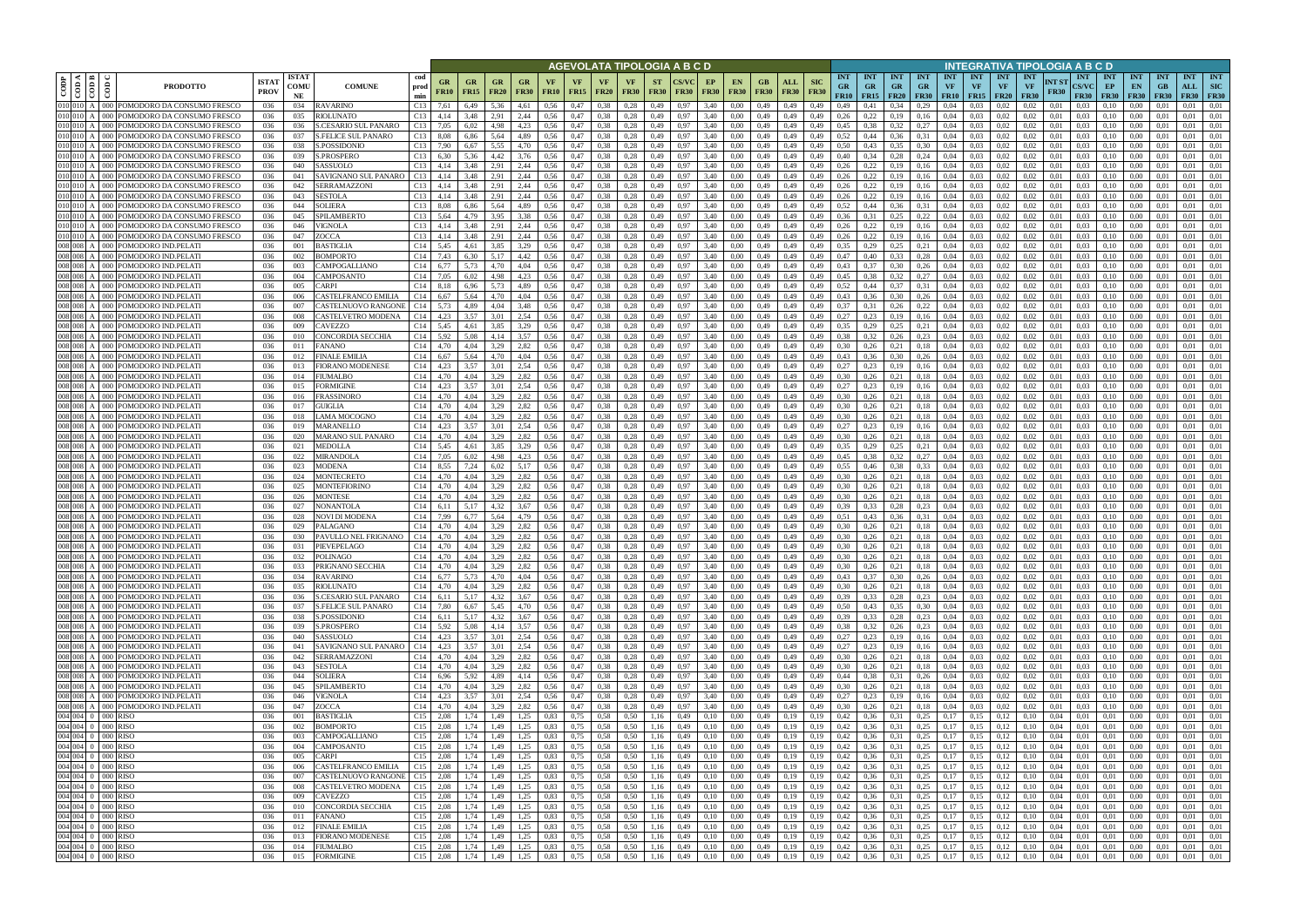|                                                                                                                                                                |                                                                                |                            |                                                           |                              |                                        |                              |                          |                   |              |                          |                                |                          | AGEVOLATA TIPOLOGIA A B C D |                   |                                 |                   |                                |                           |                                        |                                        |                              |                                        |                                        |                         |                                        | INTEGRATIVA TIPOLOGIA A B C D                           |                                           |                          |                                              |                                 |                   |                                       |
|----------------------------------------------------------------------------------------------------------------------------------------------------------------|--------------------------------------------------------------------------------|----------------------------|-----------------------------------------------------------|------------------------------|----------------------------------------|------------------------------|--------------------------|-------------------|--------------|--------------------------|--------------------------------|--------------------------|-----------------------------|-------------------|---------------------------------|-------------------|--------------------------------|---------------------------|----------------------------------------|----------------------------------------|------------------------------|----------------------------------------|----------------------------------------|-------------------------|----------------------------------------|---------------------------------------------------------|-------------------------------------------|--------------------------|----------------------------------------------|---------------------------------|-------------------|---------------------------------------|
| $\begin{array}{ c c }\n\hline\n\text{comp} \\ \hline\n\text{comp} \\ \hline\n\text{comp} \\ \hline\n\text{loop} \\ \hline\n\text{loop} \\ \hline\n\end{array}$ | <b>ISTA7</b><br><b>PRODOTTO</b><br><b>PROV</b>                                 | <b>ISTAT</b><br>COMU<br>NE | <b>COMUNE</b>                                             | cod<br>prod<br>min           | GR<br>GR<br><b>FR10</b><br><b>FR15</b> | GR<br><b>FR20</b>            | <b>GR</b><br><b>FR30</b> | VF<br><b>FR10</b> | VF<br>FR15   | <b>VF</b><br><b>FR20</b> | <b>VF</b><br><b>FR30</b>       | <b>ST</b><br><b>FR30</b> | <b>FR30</b>                 | EP<br><b>FR30</b> | <b>EN</b><br><b>FR30</b>        | GB<br><b>FR30</b> | ALL<br><b>FR30</b>             | <b>SIC</b><br><b>FR30</b> | <b>INT</b><br><b>GR</b><br><b>FR10</b> | <b>INT</b><br><b>GR</b><br>$FR15$ FR20 | <b>INT</b><br><b>GR</b>      | <b>INT</b><br><b>GR</b><br><b>FR30</b> | <b>INT</b><br><b>VF</b><br>$FR10$ FR15 | <b>INT</b><br><b>VF</b> | <b>INT</b><br><b>VF</b><br><b>FR20</b> | <b>INT</b><br>NT ST<br>VF<br><b>FR30</b><br><b>FR30</b> | <b>INT</b><br><b>CS/VC</b><br><b>FR30</b> | INT<br>EP<br><b>FR30</b> | <b>INT</b><br>EN<br><b>FR30</b>              | <b>INT</b><br>GB<br><b>FR30</b> | <b>INT</b><br>ALL | <b>INT</b><br>SIC<br><b>FR30</b> FR30 |
| 004 004 0 000 RISO                                                                                                                                             | 036                                                                            | 016                        | <b>FRASSINORO</b>                                         | C15                          | 2.08<br>1,74                           | l.49                         | 1.25                     | 0.83              | 0,75         | 0,58                     | 0.50                           | 1,16                     | 0,49                        | 0,10              | 0.00                            | 0,49              | 0.19                           | 0,19                      | 0.42                                   | 0.36                                   | 0.31                         | 0.25                                   |                                        | 0.15                    | 0.12                                   | 0.10<br>0,04                                            | 0,01                                      | 0.01                     | 0.00                                         |                                 | 0.01              | 0,01                                  |
| 004 004 0 000 RISO<br>004 004 0 000 RISO                                                                                                                       | 036<br>036                                                                     | 017<br>018                 | GUIGLIA<br>LAMA MOCOGNO                                   | C15<br>C15                   | 2.08<br>1,74<br>2,08<br>1,74           | 1,49<br>1,49                 | 1,25<br>1,25             | 0,83<br>0,83      | 0,75<br>0,75 | 0,58<br>0,58             | 0,50<br>0,50                   | 1,16<br>1,16             | 0,49<br>0,49                | 0,10<br>0,10      | 0.00<br>0.00                    | 0,49<br>0,49      | 0,19<br>0,19                   | 0,19<br>0,19              | 0,42<br>0,42                           | 0,36<br>0,36                           | 0,31<br>0,31                 | 0,25<br>0,25                           | 0,17<br>0,17                           | 0,15<br>0,15            | 0,12<br>0,12                           | 0,10<br>0,04<br>0,04<br>0,10                            | 0,01<br>0,01                              | 0.01<br>0.01             | 0,00<br>0,00                                 | 0,01<br>0,01                    | 0.01<br>0.01      | 0,01<br>0,01                          |
| 004 004 0 000 RISO                                                                                                                                             | 036                                                                            | 019                        | MARANELLO                                                 | C15                          | 2.08<br>1,74                           | <b>.49</b>                   | 1,25                     | 0.83              | 0,75         | 0,58                     | 0.50                           | 1,16                     | 0,49                        | 0,10              | 0.00                            | 0,49              | 0,19                           | 0,19                      | 0,42                                   | 0,36                                   | 0,31                         | 0,25                                   | 0.17                                   | 0,15                    | 0,12                                   | 0.10<br>0,04                                            | 0,01                                      | 0.01                     | 0,00                                         | 0.01                            | 0,01              | 0,01                                  |
| 004 004 0 000 RISO                                                                                                                                             | 036                                                                            | 020                        | MARANO SUL PANARO                                         | C15                          | 2.08<br>1,74                           | 1.49                         | 1,25                     | 0.83              | 0,75         | 0.58                     | 0.50                           | 1,16                     | 0.49                        | 0,10              | 0.00                            | 0,49              | 0.19                           | 0.19                      | 0,42                                   | 0.36                                   | 0.31                         | 0,25                                   | 0.17                                   | 0,15                    | 0,12                                   | 0.04                                                    | 0.01                                      | 0.01                     | 0.00                                         | 0.01                            | 0.01              | 0,01                                  |
| 004 004 0 000 RISO                                                                                                                                             | 036                                                                            | 021                        | MEDOLLA                                                   | C15                          | 2,08<br>1,74                           | 1,49                         | 1,25                     | 0,83              | 0,75         | 0,58                     | 0,50                           | 1,16                     | 0,49                        | 0,10              | 0,00                            | 0,49              | 0,19                           | 0,19                      | 0,42                                   | 0,36                                   | 0,31                         | 0,25                                   | 0,17                                   | 0,15                    | 0,12                                   | 0.10<br>0,04                                            | 0,01                                      | 0.01                     | 0,00                                         | 0.01                            | 0,01              | 0,01                                  |
| 004 004 0 000 RISO<br>004 004 0 000 RISO                                                                                                                       | 036<br>-036                                                                    | 022<br>023                 | <b>MIRANDOLA</b><br><b>MODENA</b>                         | $C15$ 2.08<br>C15            | 1,74<br>2,08<br>1,74                   | 1,49<br>1,49                 | 1,25<br>1,25             | 0.83<br>0,83      | 0,75<br>0,75 | 0.58<br>0.58             | 0.50<br>0,50                   | 1,16<br>1,16             | 0.49<br>0,49                | 0,10<br>0,10      | 0.00<br>0,00                    | 0,49<br>0,49      | 0,19<br>0,19                   | 0.19<br>0,19              | 0,42<br>0,42                           | 0,36<br>0,36                           | 0,31<br>0,31                 | 0,25<br>0,25                           | 0.17<br>0,17                           | 0,15<br>0,15            | 0,12<br>0,12                           | 0.04<br>0.10<br>0.10<br>0,04                            | 0,01<br>0,01                              | 0.01<br>0.01             | 0.00<br>0,00                                 | 0.01<br>0.01                    | 0.01<br>0,01      | 0,01<br>0,01                          |
| 004 004 0 000 RISO                                                                                                                                             | 036                                                                            | 024                        | MONTECRETO                                                | $C15$ 2.08                   | 1,74                                   | 1,49                         | 1,25                     | 0,83              | 0,75         | 0.58                     | 0,50                           | 1,16                     | 0,49                        | 0,10              | 0,00                            | 0,49              | 0,19                           | 0,19                      | 0,42                                   | 0,36                                   | 0,31                         | 0,25                                   | 0,17                                   | 0,15                    | 0,12                                   | 0,04<br>0.10                                            | 0,01                                      | 0,01                     | 0,00                                         | 0,01                            | 0,01              | 0,01                                  |
| 004 004 0 000 RISO                                                                                                                                             | 036                                                                            | 025                        | MONTEFIORINO                                              | C15                          | 2,08<br>1,74                           | 1,49                         | 1,25                     | 0,83              | 0,75         | 0.58                     | 0,50                           | 1,16                     | 0,49                        | 0,10              | 0,00                            | 0,49              | 0.19                           | 0,19                      | 0,42                                   | 0,36                                   | 0,31                         | 0,25                                   | 0,17                                   | 0,15                    | 0,12                                   | 0,10<br>0,04                                            | 0,01                                      | 0,01                     | 0,00                                         | 0,01                            | 0,01              | 0,01                                  |
| 004 004 0 000 RISO<br>004 004 0 000 RISO                                                                                                                       | 036                                                                            | 026                        | MONTESE                                                   | C15<br>2,08<br>C15           | 1,74<br>1,74                           | 1,49<br>1,49                 | 1,25<br>1,25             | 0,83<br>0,83      | 0,75<br>0,75 | 0,58<br>0,58             | 0,50<br>0,50                   | 1,16                     | 0,49<br>0,49                | 0,10              | 0,00<br>0,00                    | 0,49<br>0,49      | 0,19                           | 0,19<br>0,19              | 0,42<br>0,42                           | 0,36                                   | 0,31                         | 0,25<br>0,25                           | 0,17<br>0,17                           | 0,15<br>0,15            | 0,12                                   | 0,10<br>0,04<br>0,10<br>0,04                            | 0,01                                      | 0,01                     | 0,00                                         | 0,01<br>0,01                    | 0,01<br>0,01      | 0,01<br>0,01                          |
| 004 004 0 000 RISO                                                                                                                                             | 036<br>036                                                                     | 027<br>028                 | NONANTOLA<br>NOVI DI MODENA                               | $C15$ 2.08                   | 2,08<br>1,74                           | 1,49                         | 1,25                     | 0,83              | 0,75         | 0,58                     | 0.50                           | 1,16<br>1,16             | 0,49                        | 0,10<br>0,10      | 0,00                            | 0,49              | 0,19<br>0,19                   | 0,19                      | 0,42                                   | 0,36<br>0,36                           | 0,31<br>0,31                 | 0,25                                   | 0,17                                   | 0,15                    | 0,12<br>0,12                           | 0.10<br>0.04                                            | 0,01<br>0,01                              | 0,01<br>0,01             | 0,00<br>0,00                                 | 0.01                            | 0,01              | 0,01                                  |
| 004 004 0 000 RISO                                                                                                                                             | 036                                                                            | 029                        | PALAGANO                                                  | $C15$ 2.08                   | 1,74                                   | 1,49                         | 1,25                     | 0,83              | 0,75         | 0,58                     | 0,50                           | 1,16                     | 0,49                        | 0,10              | 0,00                            | 0,49              | 0,19                           | 0,19                      | 0,42                                   | 0,36                                   | 0,31                         | 0,25                                   | 0,17                                   | 0,15                    | 0,12                                   | 0,10<br>0,04                                            | 0,01                                      | 0,01                     | 0,00                                         | 0,01                            | 0,01              | 0,01                                  |
| 004 004 0 000 RISO                                                                                                                                             | 036                                                                            | 030                        | PAVULLO NEL FRIGNANO                                      | C15                          | 2,08<br>1,74                           | 1,49                         | 1,25                     | 0,83              | 0,75         | 0,58                     | 0,50                           | 1,16                     | 0,49                        | 0,10              | 0,00                            | 0,49              | 0,19                           | 0,19                      | 0,42                                   | 0,36                                   | 0,31                         | 0,25                                   | 0,17                                   | 0,15                    | 0,12                                   | 0,10<br>0,04                                            | 0,01                                      | 0,01                     | 0,00                                         | 0,01                            | 0,01              | 0,01                                  |
| 004 004 0 000 RISO<br>004 004 0 000 RISO                                                                                                                       | 036<br>036                                                                     | 031<br>032                 | PIEVEPELAGO<br>POLINAGO                                   | C15<br>2.08<br>$C15$ 2.08    | 1.74<br>1.74                           | 1.49<br>1.49                 | 1,25<br>1,25             | 0.83<br>0.83      | 0,75<br>0,75 | 0,58<br>0,58             | 0.50<br>0.50                   | 1,16<br>1,16             | 0.49<br>0.49                | 0,10<br>0,10      | 0.00<br>0.00                    | 0,49<br>0,49      | 0.19<br>0,19                   | 0.19<br>0.19              | 0,42<br>0,42                           | 0.36<br>0.36                           | 0,31<br>0,31                 | 0,25<br>0,25                           | 0.17<br>0,17                           | 0,15<br>0,15            | 0,12<br>0,12                           | 0.10<br>0.04<br>0.10<br>0.04                            | 0.01<br>0.01                              | 0.01<br>0.01             | 0.00<br>0,00                                 | 0.01<br>0.01                    | 0.01<br>0,01      | 0,01<br>0,01                          |
| 004 004 0 000 RISO                                                                                                                                             | 036                                                                            | 033                        | PRIGNANO SECCHIA                                          | $C15$ 2.08                   | 1,74                                   | 1,49                         | 1,25                     | 0.83              | 0,75         | 0,58                     | 0,50                           | 1,16                     | 0.49                        | 0,10              | 0.00                            | 0,49              | 0.19                           | 0,19                      | 0,42                                   | 0,36                                   | 0,31                         | 0,25                                   | 0,17                                   | 0,15                    | 0,12                                   | 0.10<br>0.04                                            | 0.01                                      | 0,01                     | 0,00                                         | 0.01                            | 0,01              | 0,01                                  |
| 004 004 0 000 RISO                                                                                                                                             | 036                                                                            | 034                        | <b>RAVARINO</b>                                           | C15                          | 2.08                                   | <b>.49</b>                   | 1.25                     | 0.83              | 0,75         | 0,58                     | 0.50                           | 1.16                     | 0.49                        | 0,10              | 0.00                            | 0,49              | 0.19                           | 0.19                      | 0,42                                   |                                        | 0,31                         | 0,25                                   | 0.17                                   | 0,15                    | 0,12                                   | 0.04                                                    | 0.01                                      | 0.01                     | 0.00                                         | 0.01                            | 0,01              | 0.01                                  |
| 004 004 0 000 RISO<br>004 004 0 000 RISO                                                                                                                       | 036                                                                            | 035                        | RIOLUNATO                                                 | C15                          | 2.08<br>1.74                           | l.49                         | 1.25                     | 0.83              | 0,75         | 0,58                     | 0.50                           |                          | 0.49                        | 0.10              | 0.00                            | 0,49              | 0.19                           | 0.19                      | 0,42                                   | 0.36                                   | 0,31                         | 0,25                                   | 0.17                                   | 0.15                    | 0.12                                   | 0.04                                                    | 0.01                                      | 0.01                     | 0.00                                         | 0.01                            | 0.01              | 0.01<br>0,01                          |
| 004 004 0 000 RISO                                                                                                                                             | 036<br>036                                                                     | 036<br>037                 | <b>S.CESARIO SUL PANARO</b><br><b>S.FELICE SUL PANARO</b> | C15<br>C15                   | 1,74<br>2,08<br>2,08<br>1,74           | <b>.49</b><br>1.49           | 1,25<br>1,25             | 0,83<br>0.83      | 0,75<br>0,75 | 0,58<br>0,58             | 0,50<br>0.50                   | 1,16<br>1,16             | 0,49<br>0,49                | 0,10<br>0,10      | 0.00<br>0.00                    | 0,49<br>0,49      | 0.19<br>0.19                   | 0,19<br>0,19              | 0,42<br>0,42                           | 0,36<br>0.36                           | 0,31<br>0,31                 | 0,25<br>0.25                           | 0,17<br>0.17                           | 0,15<br>0,15            | 0,12<br>0,12                           | 0,10<br>0,04<br>0.10<br>0.04                            | 0,01<br>0,01                              | 0,01<br>0,01             | 0,00<br>0.00                                 | 0.01<br>0.01                    | 0,01<br>0.01      | 0,01                                  |
| 004 004 0 000 RISO                                                                                                                                             | 036                                                                            | 038                        | S.POSSIDONIO                                              | C15                          | 2,08<br>1,74                           | 1,49                         | 1,25                     | 0,83              | 0,75         | 0.58                     | 0.50                           | 1,16                     | 0,49                        | 0,10              | 0.00                            | 0,49              | 0,19                           | 0,19                      | 0,42                                   | 0.36                                   | 0,31                         | 0,25                                   | 0,17                                   | 0,15                    | 0,12                                   | 0,10<br>0,04                                            | 0,01                                      | 0,01                     | 0,00                                         | 0,01                            | 0,01              | 0,01                                  |
| 004 004 0 000 RISO                                                                                                                                             | 036                                                                            | 039                        | S.PROSPERO                                                | C15                          | 2,08<br>1,74                           | 1,49                         | 1,25                     | 0,83              | 0,75         | 0,58                     | 0.50                           | 1,16                     | 0,49                        | 0,10              | 0,00                            | 0,49              | 0,19                           | 0,19                      | 0,42                                   | 0,36                                   | 0.31                         | 0,25                                   | 0.17                                   | 0,15                    | 0,12                                   | 0.10<br>0.04                                            | 0.01                                      | 0.01                     | 0,00                                         | 0,01                            | 0.01              | 0,01                                  |
| 004 004 0 000 RISO<br>004 004 0 000 RISO                                                                                                                       | 036<br>036                                                                     | 040<br>041                 | SASSUOLO<br>SAVIGNANO SUL PANARO                          | C15<br>C15                   | 2.08<br>2.08                           | .49<br>.49                   | .25<br>.25               | 0.83<br>0.83      | 0,75<br>0,75 | 0.58<br>0.58             | 0.50<br>0.50                   | 1,16                     | 0,49<br>0.49                | 0,10<br>0.10      | 0.00<br>0.00                    | 0,49<br>0,49      | 0.19<br>0.19                   | 0,19<br>0.19              | 0,42<br>0,42                           | 0,36<br>0.36                           | 0,31<br>0.31                 | 0,25<br>0,25                           | 0,17<br>0.17                           | 0,15<br>0.15            | 0,12<br>0.12                           | 0,04<br>0.04                                            | 0,01<br>0.01                              | 0.01<br>0.01             | 0,00<br>0.00                                 | 0.01                            | 0,01<br>0.01      | 0,01<br>0.01                          |
| $\overline{004}$ $\overline{004}$ $\overline{0}$ $\overline{000}$ RISO                                                                                         | 036                                                                            | 042                        | SERRAMAZZONI                                              | C15                          | 2,08                                   | 1,49                         | 1,25                     | 0,83              | 0,75         | 0,58                     | 0,50                           | .16<br>1,16              | 0,49                        | 0,10              | 0,00                            | 0,49              | 0,19                           | 0,19                      | 0,42                                   | 0,36                                   | 0.31                         | 0,25                                   | 0,17                                   | 0,15                    | 0,12                                   | 0,10<br>0,04                                            | 0,01                                      | 0.01                     | 0,00                                         | 0,01                            | 0,01              | 0,01                                  |
| 004 004 0 000 RISO                                                                                                                                             | 036                                                                            | 043                        | <b>SESTOLA</b>                                            | C15                          | 2.08<br>1,74                           | 1.49                         | 1,25                     | 0.83              | 0,75         | 0.58                     | 0.50                           | 1,16                     | 0.49                        | 0,10              | 0.00                            | 0,49              | 0,19                           | 0.19                      | 0,42                                   | 0,36                                   | 0,31                         | 0,25                                   | 0.17                                   | 0,15                    | 0,12                                   | 0.04                                                    | 0.01                                      | 0.01                     | 0.00                                         | 0.01                            | 0.01              | 0,01                                  |
| 004 004 0 000 RISO                                                                                                                                             | 036                                                                            | 044                        | <b>SOLIERA</b>                                            | C15                          | 2.08<br>1,74                           | 1,49                         | 1,25                     | 0.83              | 0,75         | 0.58                     | 0,50                           | 1,16                     | 0,49                        | 0,10              | 0.00                            | 0,49              | 0,19                           | 0,19                      | 0,42                                   | 0,36                                   | 0,31                         | 0,25                                   | 0,17                                   | 0,15                    | 0,12                                   | 0.10<br>0,04                                            | 0,01                                      | 0.01                     | 0,00                                         | 0.01                            | 0,01              | 0,01                                  |
| 004 004 0 000 RISO<br>004 004 0 000 RISO                                                                                                                       | 036<br>036                                                                     | 045<br>046                 | SPILAMBERTO<br><b>VIGNOLA</b>                             | C15<br>C15                   | 2,08<br>1,74<br>2.08<br>1,74           | 1,49<br>1.49                 | 1,25<br>1,25             | 0,83<br>0.83      | 0,75<br>0,75 | 0.58<br>0,58             | 0,50<br>0.50                   | 1,16<br>1,16             | 0.49<br>0,49                | 0,10<br>0,10      | 0.00<br>0.00                    | 0,49<br>0,49      | 0,19<br>0,19                   | 0.19<br>0,19              | 0,42<br>0,42                           | 0,36<br>0,36                           | 0.31<br>0,31                 | 0,25<br>0,25                           | 0.17<br>0,17                           | 0,15<br>0,15            | 0,12<br>0,12                           | 0.04<br>0.10<br>0.10<br>0,04                            | 0.01<br>0,01                              | 0.01<br>0.01             | 0.00<br>0,00                                 | 0.01<br>0.01                    | 0,01<br>0.01      | 0,01<br>0,01                          |
| 004 004 0 000 RISO                                                                                                                                             | 036                                                                            | 047                        | ZOCCA                                                     | C15                          | 2,08<br>1.74                           | 1,49                         | 1,25                     | 0,83              | 0,75         | 0.58                     | 0.50                           | 1,16                     | 0.49                        | 0,10              | 0.00                            | 0,49              | 0,19                           | 0.19                      | 0,42                                   | 0,36                                   | 0,31                         | 0,25                                   | 0,17                                   | 0,15                    | 0,12                                   | 0.04<br>0.10                                            | 0,01                                      | 0.01                     | 0.00                                         | 0.01                            | 0.01              | 0,01                                  |
|                                                                                                                                                                | 904 904 0 000 RISO TIPO INDICA<br>036                                          | 001                        | BASTIGLIA                                                 | D63                          | 2,32<br>1,99                           | 1,66                         | 1,41                     | 0,83              | 0,75         | 0,58                     | 0,50                           | 1,16                     | 0,49                        | 0,10              | 0,00                            | 0,49              | 0,19                           | 0,19                      | 0,48                                   | 0,41                                   | 0,34                         | 0,29                                   | 0,17                                   | 0,15                    | 0,12                                   | 0,10<br>0,04                                            | 0,01                                      | 0,01                     | 0,00                                         | 0,01                            | 0,01              | 0,01                                  |
|                                                                                                                                                                | 904 904 0 000 RISO TIPO INDICA<br>036                                          | 002                        | BOMPORTO                                                  | D63                          | 2,32<br>1,99                           | 1,66                         | 1,41                     | 0,83              | 0,75         | 0,58                     | 0.50                           | 1,16                     | 0,49                        | 0,10              | 0,00                            | 0,49              | 0,19                           | 0,19                      | 0,48                                   | 0,41                                   | 0,34                         | 0,29                                   | 0,17                                   | 0,15                    | 0,12                                   | 0.10<br>0.04                                            | 0,01                                      | 0,01                     | 0,00                                         | 0.01                            | 0,01              | 0,01                                  |
|                                                                                                                                                                | 904 904 0 000 RISO TIPO INDICA<br>036<br>904 904 0 000 RISO TIPO INDICA<br>036 | 003<br>004                 | CAMPOGALLIANO<br>CAMPOSANTO                               | D63<br>D63                   | 2,32<br>1,99<br>2,32<br>1,99           | 1,66<br>1,66                 | 1,41<br>1,41             | 0,83<br>0,83      | 0,75<br>0,75 | 0,58<br>0,58             | 0,50<br>0,50                   | 1,16<br>1,16             | 0,49<br>0,49                | 0,10<br>0,10      | 0,00<br>0,00                    | 0,49<br>0,49      | 0,19<br>0,19                   | 0,19<br>0,19              | 0,48<br>0,48                           | 0,41<br>0,41                           | 0,34<br>0,34                 | 0,29<br>0,29                           | 0,17<br>0,17                           | 0,15<br>0,15            | 0,12<br>0,12                           | 0,10<br>0,04<br>0,10<br>0,04                            | 0,01<br>0,01                              | 0,01<br>0,01             | 0,00<br>0,00                                 | 0,01<br>0,01                    | 0,01<br>0,01      | 0,01<br>0,01                          |
|                                                                                                                                                                | 904 904 0 000 RISO TIPO INDICA<br>036                                          | 005                        | CARPI                                                     | D63                          | 2,32<br>1,99                           | 1,66                         | 1,41                     | 0,83              | 0,75         | 0,58                     | 0,50                           | 1,16                     | 0,49                        | 0,10              | 0,00                            | 0,49              | 0,19                           | 0,19                      | 0,48                                   | 0,41                                   | 0,34                         | 0,29                                   | 0,17                                   | 0,15                    | 0,12                                   | 0,10<br>0,04                                            | 0,01                                      | 0,01                     | 0,00                                         | 0.01                            | 0,01              | 0,01                                  |
|                                                                                                                                                                | 904 904 0 000 RISO TIPO INDICA<br>036                                          | 006                        | CASTELFRANCO EMILIA                                       | D63                          | 2,32<br>1,99                           | 1,66                         | 1,41                     | 0,83              | 0,75         | 0,58                     | 0,50                           | 1,16                     | 0,49                        | 0,10              | 0,00                            | 0,49              | 0,19                           | 0,19                      | 0,48                                   | 0,41                                   | 0,34                         | 0,29                                   | 0,17                                   | 0,15                    | 0,12                                   | 0,10<br>0,04                                            | 0,01                                      | 0,01                     | 0,00                                         | 0,01                            | 0,01              | 0,01                                  |
|                                                                                                                                                                | 904 904 0 000 RISO TIPO INDICA<br>036<br>904 904 0 000 RISO TIPO INDICA<br>036 | 007<br>008                 | CASTELNUOVO RANGONE<br>CASTELVETRO MODENA                 | D63<br>D63                   | 2,32<br>1,99<br>2,32<br>1,99           | 1,66<br>1,66                 | 1,41<br>1,41             | 0,83              | 0,75<br>0,75 | 0,58<br>0,58             | 0,50<br>0,50                   | 1,16<br>1,16             | 0,49<br>0.49                | 0,10<br>0,10      | 0.00<br>0.00                    | 0,49<br>0,49      | 0,19<br>0.19                   | 0,19<br>0.19              | 0,48<br>0,48                           | 0,41<br>0,41                           | 0,34<br>0,34                 | 0,29<br>0,29                           | 0,17<br>0.17                           | 0,15<br>0,15            | 0,12<br>0,12                           | 0,10<br>0,04<br>0.10<br>0.04                            | 0,01<br>0.01                              | 0,01<br>0,01             | 0,00<br>0,00                                 | 0.01<br>0.01                    | 0,01<br>0,01      | 0,01<br>0,01                          |
|                                                                                                                                                                | 904 904 0 000 RISO TIPO INDICA<br>036                                          | 009                        | CAVEZZO                                                   | D63                          | 2,32<br>1,99                           | 1,66                         | 1.41                     | 0.83<br>0,83      | 0,75         | 0,58                     | 0.50                           | 1,16                     | 0.49                        | 0,10              | 0.00                            | 0,49              | 0.19                           | 0.19                      | 0,48                                   | 0,41                                   | 0,34                         | 0,29                                   | 0.17                                   | 0,15                    | 0,12                                   | 0.10<br>0.04                                            | 0.01                                      | 0,01                     | 0,00                                         | 0.01                            | 0,01              | 0,01                                  |
|                                                                                                                                                                | 904 904 0 000 RISO TIPO INDICA<br>036                                          | 010                        | CONCORDIA SECCHIA                                         | D63                          | 2,32<br>1,99                           | 1,66                         | 1,41                     | 0,83              | 0,75         | 0,58                     | 0,50                           | 1,16                     | 0,49                        | 0,10              | 0,00                            | 0,49              | 0,19                           | 0,19                      | 0,48                                   | 0,41                                   | 0,34                         | 0,29                                   | 0,17                                   | 0,15                    | 0,12                                   | 0,10<br>0,04                                            | 0,01                                      | 0,01                     | 0,00                                         | 0,01                            | 0,01              | 0,01                                  |
|                                                                                                                                                                | 904 904 0 000 RISO TIPO INDICA<br>036                                          | 011                        | FANANO                                                    | D63                          | 2,32<br>1.99                           | 1.66                         | 1.41                     | 0.83              | 0.75         | 0.58                     | 0.50                           | 1.16                     | 0.49                        | 0.10              | 0.00                            | 0,49              | 0.19                           | 0.19                      | 0,48                                   | 0.41                                   | 0,34                         | 0,29                                   | 0.17                                   | 0,15                    | 0,12                                   | 0.10<br>0.04                                            | 0.01                                      | 0.01                     | 0.00                                         | 0.01                            | 0.01              | 0,01                                  |
|                                                                                                                                                                | 904 904 0 000 RISO TIPO INDICA<br>036<br>904 904 0 000 RISO TIPO INDICA<br>036 | 012<br>013                 | <b>FINALE EMILIA</b><br>FIORANO MODENESE                  | D63<br>$\overline{D63}$ 2,32 | 2,32<br>1,99<br>1,99                   | 1,66<br>1,66                 | 1,41<br>1,41             | 0,83<br>0.83      | 0,75<br>0,75 | 0.58                     | 0,50<br>$0.58$ $0.50$          | 1,16                     | 0,49<br>1,16 0,49           | 0,10<br>0,10      | 0,00<br>0.00                    | 0,49<br>0,49      | 0,19<br>0,19                   | 0,19<br>0,19              | 0,48<br>0.48                           | 0,41<br>0,41                           | 0,34<br>$0,34$ 0,29          | 0,29                                   | 0,17<br>0,17                           | 0,15<br>0,15            | 0,12<br>0,12                           | 0,10<br>0,04<br>0.10<br>0.04                            | 0,01<br>0.01                              | 0,01<br>0.01             | 0.00<br>0.00                                 | 0,01<br>0.01                    | 0,01<br>0.01      | 0,01<br>0,01                          |
|                                                                                                                                                                | 904 904 0 000 RISO TIPO INDICA<br>036                                          | 014                        | <b>FIUMALBO</b>                                           | D63                          | 2,32<br>1,99                           | 1,66                         | 1,41                     | 0,83              | 0,75         | 0,58                     | 0,50                           | 1,16                     | 0,49                        | 0,10              | 0,00                            | 0,49              | 0,19                           | 0,19                      | 0,48                                   | 0,41                                   | 0,34                         | 0,29                                   | 0,17                                   | 0,15                    | 0,12                                   | 0,10<br>0,04                                            | 0,01                                      | 0,01                     | 0,00                                         | 0,01                            | 0.01              | 0,01                                  |
|                                                                                                                                                                | 904 904 0 000 RISO TIPO INDICA<br>036                                          | 015                        | <b>FORMIGINE</b>                                          | D63                          | 2,32<br>1,99                           | 1,66                         | 1,41                     | 0.83              | 0,75         | 0.58                     | 0,50                           | 1,16                     | 0,49                        | 0,10              | 0,00                            | 0,49              | 0,19                           | 0,19                      | 0,48                                   | 0,41                                   | 0,34                         | 0,29                                   | 0,17                                   | 0,15                    | 0,12                                   | 0,10<br>0,04                                            | 0,01                                      | 0,01                     | 0,00                                         | 0,01                            | 0,01              | 0,01                                  |
|                                                                                                                                                                | 904 904 0 000 RISO TIPO INDICA<br>036<br>904 904 0 000 RISO TIPO INDICA<br>036 | 016                        | <b>FRASSINORO</b><br><b>GUIGLIA</b>                       | D63 2,32                     | 1,99                                   | 1,66<br>1,66                 | 1,41                     | 0,83<br>0,83      | 0,75         | $0,58$ 0.50              |                                | 1,16                     | 0,49                        | 0,10              | 0,00<br>0,00                    | $0,49$ $0,19$     |                                | 0,19                      | 0,48                                   | 0,41                                   | 0,34                         | 0,29                                   | $0,17$ 0,15                            |                         | 0,12                                   | 0,10<br>0,04<br>0,10<br>0,04                            | 0,01<br>0,01                              | 0,01<br>0,01             | 0,00<br>$0.00\,$                             | 0,01                            | 0,01<br>0.01      | 0,01<br>0,01                          |
|                                                                                                                                                                | 904 904 0 000 RISO TIPO INDICA<br>036                                          | 017<br>018                 | LAMA MOCOGNO                                              | D63 2,32<br>D63 2,32         | 1,99<br>1,99                           | 1,66                         | 1,41<br>1,41             | 0,83              | 0,75<br>0,75 | 0,58                     | $0,58$ $0,50$<br>0,50          | 1,16<br>1,16             | 0,49<br>0,49                | 0,10<br>0,10      | 0,00                            |                   | $0,49$ $0,19$<br>$0,49$ $0,19$ | 0,19<br>0,19              | 0,48<br>0,48                           | 0,41<br>0,41                           | 0,34<br>0,34                 | 0,29<br>0,29                           | $0,17$ 0.15                            | $0,17$ 0.15             | 0,12<br>0,12                           | 0,10<br>0,04                                            | 0,01                                      | 0.01                     | 0,00                                         | 0,01<br>0,01                    | 0.01              | 0,01                                  |
|                                                                                                                                                                | 904 904 0 000 RISO TIPO INDICA<br>036                                          | 019                        | MARANELLO                                                 | D63 2,32                     | 1,99                                   | 1,66                         | 1,41                     | 0,83              | 0,75         |                          | $0,58$ 0.50                    | 1,16                     | 0,49                        | 0,10              | 0,00                            |                   | $0,49$ $0,19$                  | 0,19                      | 0,48                                   | 0,41                                   | 0,34                         | 0,29                                   | $0,17$ 0.15                            |                         | 0,12                                   | 0,04<br>0,10                                            | 0,01                                      | 0,01                     |                                              | $0,00$ $0,01$                   | 0.01              | 0,01                                  |
|                                                                                                                                                                | 904 904 0 000 RISO TIPO INDICA<br>036                                          | 020                        | MARANO SUL PANARO                                         | D63 2,32                     | 1,99                                   | 1,66                         | 1,41                     | 0,83              | 0,75         |                          | $0,58$ $0,50$                  | 1,16                     | 0,49                        | 0,10              | 0,00                            | $0,49$ $0,19$     |                                | 0,19                      | 0,48                                   | $0,41$ $0,34$ $0,29$                   |                              |                                        | $0,17$ 0,15                            |                         | 0,12                                   | 0,10<br>0,04                                            | 0,01                                      | 0.01                     |                                              | $0,00$ $0,01$                   |                   | $0,01$ $0,01$                         |
|                                                                                                                                                                | 904 904 0 000 RISO TIPO INDICA<br>036<br>904 904 0 000 RISO TIPO INDICA<br>036 | 021<br>022                 | MEDOLLA<br><b>MIRANDOLA</b>                               | D63 2,32<br>D63 2,32         | 1,99<br>1,99                           | 1,66<br>1,66                 | 1,41<br>1,41             | 0,83<br>0,83      | 0,75<br>0,75 |                          | $0,58$ $0,50$<br>$0,58$ 0,50   | 1,16                     | 1,16 0,49<br>0,49           | 0,10<br>0,10      | 0,00<br>0,00                    | $0,49$ $0,19$     | $0,49$ $0,19$                  | 0,19<br>0,19              | 0,48<br>0,48                           | $0,41$ $0,34$ $0,29$<br>0,41           | $0,34$ $0,29$                |                                        | $0,17$ 0,15                            | $0,17$ 0,15             | 0,12<br>0,12                           | 0,10<br>0,04<br>0,10<br>0,04                            | 0.01<br>0,01                              | 0,01<br>0,01             |                                              | $0,00$ $0,01$<br>$0,00$ $0,01$  | 0.01<br>0,01      | 0,01<br>0,01                          |
|                                                                                                                                                                | 904 904 0 000 RISO TIPO INDICA<br>036                                          | 023                        | <b>MODENA</b>                                             | D63 2,32                     | 1,99                                   | 1,66                         | 1,41                     | 0,83              | 0,75         |                          | $0,58$ 0.50                    | 1,16                     | 0,49                        | 0,10              | 0,00                            | $0,49$ 0,19       |                                | 0,19                      | 0,48                                   | 0,41                                   | 0,34                         | 0,29                                   | 0,17                                   | 0,15                    | 0,12                                   | 0,04<br>0,10                                            | 0,01                                      | 0,01                     | 0,00                                         | 0,01                            | 0,01              | 0,01                                  |
|                                                                                                                                                                | 904 904 0 000 RISO TIPO INDICA<br>036                                          | 024                        | <b>MONTECRETO</b>                                         | D63 2,32                     | 1,99                                   | 1,66                         | 1,41                     | 0,83              | 0,75         |                          | $0,58$ 0.50                    | 1,16                     | 0,49                        | 0,10              | 0,00                            | $0,49$ $0,19$     |                                | 0,19                      | 0,48                                   | 0,41                                   | 0,34                         | 0,29                                   | 0,17                                   | 0,15                    | 0,12                                   | 0,10<br>0,04                                            | 0,01                                      | 0,01                     | 0,00                                         | 0,01                            | 0.01              | 0,01                                  |
|                                                                                                                                                                | 904 904 0 000 RISO TIPO INDICA<br>036<br>904 904 0 000 RISO TIPO INDICA        | 025                        | <b>MONTEFIORINO</b>                                       | D63 2,32<br>D63 2,32         | 1,99                                   | 1,66                         | 1,41                     | 0,83              | 0,75         |                          | $0,58$ 0.50                    | 1,16                     | 0,49                        | 0,10              | 0,00                            |                   | $0,49$ $0,19$                  | 0,19                      | 0,48                                   | 0,41                                   | 0,34                         | 0,29                                   | $0,17$ 0,15                            |                         | 0,12                                   | 0,10<br>0,04                                            | 0,01                                      | 0,01                     |                                              | $0,00$ $0,01$                   | 0,01              | 0,01                                  |
|                                                                                                                                                                | 036<br>904 904 0 000 RISO TIPO INDICA<br>036                                   | 026<br>027                 | <b>MONTESE</b><br><b>NONANTOLA</b>                        | D63 2,32                     | 1,99<br>1,99                           | 1,66<br>1,66                 | 1,41<br>1,41             | 0,83<br>0,83      | 0,75<br>0,75 |                          | $0,58$ $0,50$<br>$0,58$ $0,50$ | 1,16<br>1,16             | 0,49<br>0,49                | 0,10<br>0,10      | 0,00<br>0,00                    |                   | $0,49$ $0,19$<br>$0,49$ $0,19$ | 0,19<br>0,19              | 0,48<br>0,48                           | 0,41<br>0,41                           | 0,34<br>0,34                 | 0,29<br>0,29                           | $0,17$ 0,15<br>$0,17$ 0,15             |                         | 0,12<br>0,12                           | 0,10<br>0,04<br>0,10<br>0,04                            | 0,01<br>0,01                              | 0,01<br>0,01             | 0,00<br>0,00                                 | 0.01<br>  0.01                  | 0,01<br>0,01      | 0,01<br>0,01                          |
|                                                                                                                                                                | 904 904 0 000 RISO TIPO INDICA<br>036                                          | 028                        | NOVI DI MODENA                                            | D63 2,32                     | 1,99                                   | 1,66                         | 1,41                     | 0,83              | 0,75         | $0,58$ 0.50              |                                | 1,16                     | 0,49                        | 0,10              | 0,00                            |                   | $0,49$ $0,19$                  | 0,19                      | 0,48                                   | 0,41                                   | 0,34                         | 0,29                                   |                                        | $0,17$ 0.15             | 0,12                                   | 0,10<br>0,04                                            | 0,01                                      | 0,01                     | 0,00                                         | 0,01                            | 0,01              | 0,01                                  |
|                                                                                                                                                                | 904 904 0 000 RISO TIPO INDICA<br>036                                          | 029                        | PALAGANO                                                  | D63 2,32                     | 1,99                                   | 1,66                         | 1,41                     | 0,83              | 0,75         |                          | 0.58 0.50                      | 1,16                     | 0,49                        | 0,10              | 0,00                            |                   | $0,49$ $0,19$                  | 0,19                      | 0,48                                   | 0,41                                   | 0,34                         | 0,29                                   | $0,17$ $0,15$                          |                         | 0,12                                   | 0,10<br>0,04                                            | 0,01                                      |                          | $0.01$ 0.00 0.01                             |                                 | 0,01              | 0,01                                  |
|                                                                                                                                                                | 904 904 0 000 RISO TIPO INDICA<br>036<br>904 904 0 000 RISO TIPO INDICA<br>036 | 030<br>031                 | PAVULLO NEL FRIGNANO<br>PIEVEPELAGO                       | D63 2,32<br>D63 2,32         | 1,99                                   | 1,66<br>1,66                 | 1,41<br>1,41             | 0,83<br>0,83      | 0,75<br>0,75 |                          | $0,58$ $0,50$<br>0,58 0,50     | 1,16<br>1,16             | 0,49<br>0,49                | 0,10              | 0,00<br>$0,10$ $0,00$           |                   | $0,49$ $0,19$<br>$0,49$ $0,19$ | 0,19<br>0,19              | $0,48$ 0.41<br>$0,48$ $0,41$           |                                        | 0,34<br>$0,34$ 0,29          | 0,29                                   | $0,17$ $0,15$<br>$0,17$ 0,15           |                         | 0,12<br>0,12                           | 0,10<br>0,04<br>0,10<br>0,04                            | 0,01<br>0,01                              |                          | $0,01$ $0,00$ $0,01$<br>$0,01$ $0,00$ $0,01$ |                                 | 0,01<br>0,01      | 0,01<br>0,01                          |
|                                                                                                                                                                | 904 904 0 000 RISO TIPO INDICA<br>036                                          | 032                        | <b>POLINAGO</b>                                           | D63 2,32                     | 1,99<br>1,99                           | 1,66                         | 1,41                     | 0.83              | 0,75         |                          | 0,58 0,50                      | 1,16                     | 0,49                        |                   | $0,10$ 0.00                     |                   | $0,49$ $0,19$                  | 0,19                      | $0,48$ $0,41$                          |                                        | $0,34$ $0,29$                |                                        | $0,17$ $0,15$                          |                         | 0,12                                   | 0,10<br>0,04                                            | 0.01                                      |                          | $0,01$ 0.00 0.01                             |                                 | 0,01              | 0,01                                  |
|                                                                                                                                                                | 904 904 0 000 RISO TIPO INDICA<br>036                                          | 033                        | PRIGNANO SECCHIA                                          | D63 2,32                     | 1,99                                   | 1,66                         | 1,41                     | 0,83              | 0,75         |                          | $0,58$ 0.50                    | 1,16                     | 0,49                        |                   | $0,10$ $0,00$                   |                   | $0,49$ $0,19$                  | 0,19                      | $0,48$ $0,41$                          |                                        | $0,34$ 0,29                  |                                        | $0,17$ $0,15$                          |                         | 0,12                                   | 0,10<br>0,04                                            | 0,01                                      |                          | $0,01$ 0.00 0.01                             |                                 | 0,01              | 0,01                                  |
|                                                                                                                                                                | 904 904 0 000 RISO TIPO INDICA<br>036                                          | 034                        | RAVARINO                                                  | D63 2,32                     | 1,99                                   | 1,66                         | 1,41                     | 0,83              | 0,75         |                          | 0,58 0,50                      | 1,16                     | 0,49                        |                   | $0,10$ $0,00$                   |                   | $0,49$ $0,19$                  | 0,19                      | $0,48$ $0,41$                          |                                        | $0,34$ 0,29                  |                                        | $0,17$ $0,15$                          |                         | 0,12                                   | 0,10<br>0,04                                            | 0,01                                      |                          | $0,01$ $0,00$                                | 0.01                            | 0,01              | 0,01                                  |
|                                                                                                                                                                | 904 904 0 000 RISO TIPO INDICA<br>036<br>904 904 0 000 RISO TIPO INDICA<br>036 | 035<br>036                 | RIOLUNATO<br>S.CESARIO SUL PANARO                         | D63 2,32<br>D63 2,32         | 1,99<br>1,99                           | 1,66<br>1,66                 | 1,41 0,83<br>1,41        | 0,83              | 0,75<br>0,75 |                          | $0,58$ 0.50<br>$0,58$ $0,50$   |                          | 1,16 0,49<br>1,16 0,49      |                   | $0,10$ $0,00$<br>$0,10$ $0,00$  | $0,49$ $0,19$     | $0,49$ $0,19$                  | 0,19<br>0,19              | $0,48$ $0,41$<br>$0,48$ $0,41$         |                                        | $0,34$ $0,29$<br>$0,34$ 0,29 |                                        | $0,17$ 0,15<br>$0,17$ 0,15             |                         | 0,12<br>0,12                           | 0,10<br>0,04<br>0,10<br>0,04                            | 0,01<br>0,01                              |                          | $0.01 \qquad 0.00$<br>$0.01 \qquad 0.00$     | 0.01<br>  0.01                  | 0,01<br>0,01      | 0,01<br>0,01                          |
|                                                                                                                                                                | 904 904 0 000 RISO TIPO INDICA<br>036                                          | 037                        | <b>S.FELICE SUL PANARO</b>                                | D63 2,32                     | 1,99                                   | 1,66                         | 1,41                     | 0,83              | 0,75         | $0,58$ 0.50              |                                | 1,16                     | 0,49                        | 0,10              | 0,00                            | $0,49$ $0,19$     |                                | 0,19                      | 0,48                                   | 0,41                                   | 0,34                         | 0,29                                   | 0,17                                   | 0,15                    | 0,12                                   | 0,10<br>0,04                                            | 0,01                                      |                          | $0,01$ 0.00                                  | 0,01                            | 0,01              | 0,01                                  |
|                                                                                                                                                                | 904 904 0 000 RISO TIPO INDICA<br>036                                          | 038                        | S.POSSIDONIO                                              | D63 2,32                     | 1,99                                   | 1,66                         | 1,41                     | 0.83              | 0,75         | 0,58                     | 0,50                           | 1,16                     | 0,49                        | 0,10              | 0,00                            | 0,49              | 0,19                           | 0,19                      | 0,48                                   | 0,41                                   | 0,34                         | 0,29                                   | 0,17                                   | 0,15                    | 0,12                                   | 0,10<br>0,04                                            | 0,01                                      | 0,01                     | 0,00                                         | 0,01                            | 0,01              | 0.01                                  |
|                                                                                                                                                                | 904 904 0 000 RISO TIPO INDICA<br>036                                          | 039                        | S.PROSPERO                                                | D63 2,32                     | 1,99                                   | 1,66                         | 1,41                     | 0,83              | 0,75         | 0,58                     | 0,50                           | 1,16                     | 0,49                        | 0,10              | 0,00                            | 0,49              | 0,19                           | 0,19                      | 0,48                                   | 0,41                                   | 0,34                         | 0,29                                   | 0,17                                   | 0,15                    | 0,12                                   | 0,10<br>0,04                                            | 0,01                                      | 0,01                     | 0,00                                         | 0,01                            | 0,01              | 0,01                                  |
|                                                                                                                                                                | 904 904 0 000 RISO TIPO INDICA<br>036<br>904 904 0 000 RISO TIPO INDICA<br>036 | 040<br>041                 | SASSUOLO<br>SAVIGNANO SUL PANARO                          | D63 2,32<br>D63 2,32         | 1,99<br>1,99                           | 1,66<br>1,66                 | 1,41<br>1,41 0,83        | 0,83              | 0,75<br>0,75 |                          | $0,58$ $0,50$<br>$0,58$ $0,50$ |                          | $1,16$ 0,49<br>1,16 0,49    | 0,10<br>0,10      | 0,00<br>0,00                    | $0,49$ $0,19$     | $0,49$ $0,19$                  | 0,19<br>0,19              | 0,48<br>0,48                           | 0,41<br>$0,41$ $0,34$ $0,29$           | $0,34$ 0,29                  |                                        | $0,17$ 0,15<br>$0,17$ $0,15$           |                         | 0,12<br>0,12                           | 0,10<br>0,04<br>0,10<br>0,04                            | 0,01<br>0,01                              | 0,01                     | $0,01$ $0,00$                                | 0,01<br>$0,00$ $0,01$           | 0,01<br>0.01      | 0,01<br>0,01                          |
|                                                                                                                                                                | 904 904 0 000 RISO TIPO INDICA<br>036                                          | 042                        | SERRAMAZZONI                                              | D63 2,32                     | 1,99                                   | 1,66                         | 1,41 0,83                |                   | 0,75         |                          | $0,58$ $0,50$                  |                          | 1,16 0,49                   | 0,10              | 0,00                            |                   | $0,49$ $0,19$                  |                           |                                        | $0,19$ 0.48 0.41 0.34 0.29             |                              |                                        |                                        | $0,17$ 0,15             | 0,12                                   | 0,10<br>0,04                                            | 0,01                                      |                          | $0,01$ 0.00 0.01                             |                                 | 0.01              | 0,01                                  |
|                                                                                                                                                                | 904 904 0 000 RISO TIPO INDICA<br>036                                          | 043                        | <b>SESTOLA</b>                                            |                              | $\overline{D63}$ 2,32 1,99             | 1,66                         | 1,41 0,83                |                   | 0,75         |                          | $0,58$ $0,50$                  |                          | 1,16 0,49                   | 0,10              | 0,00                            |                   | $0,49$ $0,19$                  | 0,19                      |                                        | $0,48$ 0.41 0.34 0.29                  |                              |                                        | $0,17$ 0,15                            |                         | 0,12                                   | 0,10<br>0,04                                            | 0,01                                      |                          | $0,01$ 0,00 0,01                             |                                 |                   | $0,01$ $0,01$                         |
|                                                                                                                                                                | 904 904 0 000 RISO TIPO INDICA<br>036                                          | 044                        | <b>SOLIERA</b>                                            |                              |                                        | D63 2,32 1,99 1,66 1,41 0,83 |                          |                   | 0,75         |                          |                                |                          |                             |                   | $0,58$ 0.50 1.16 0.49 0.10 0.00 |                   | $0,49$ $0,19$                  |                           |                                        | $0,19$ $0,48$ $0,41$ $0,34$ $0,29$     |                              |                                        | $0,17$ $0,15$                          |                         |                                        | $0,12$ $0,10$                                           | 0,04                                      |                          | $0,01$ 0.01 0.00 0.01                        |                                 |                   | $0,01$ $0,01$                         |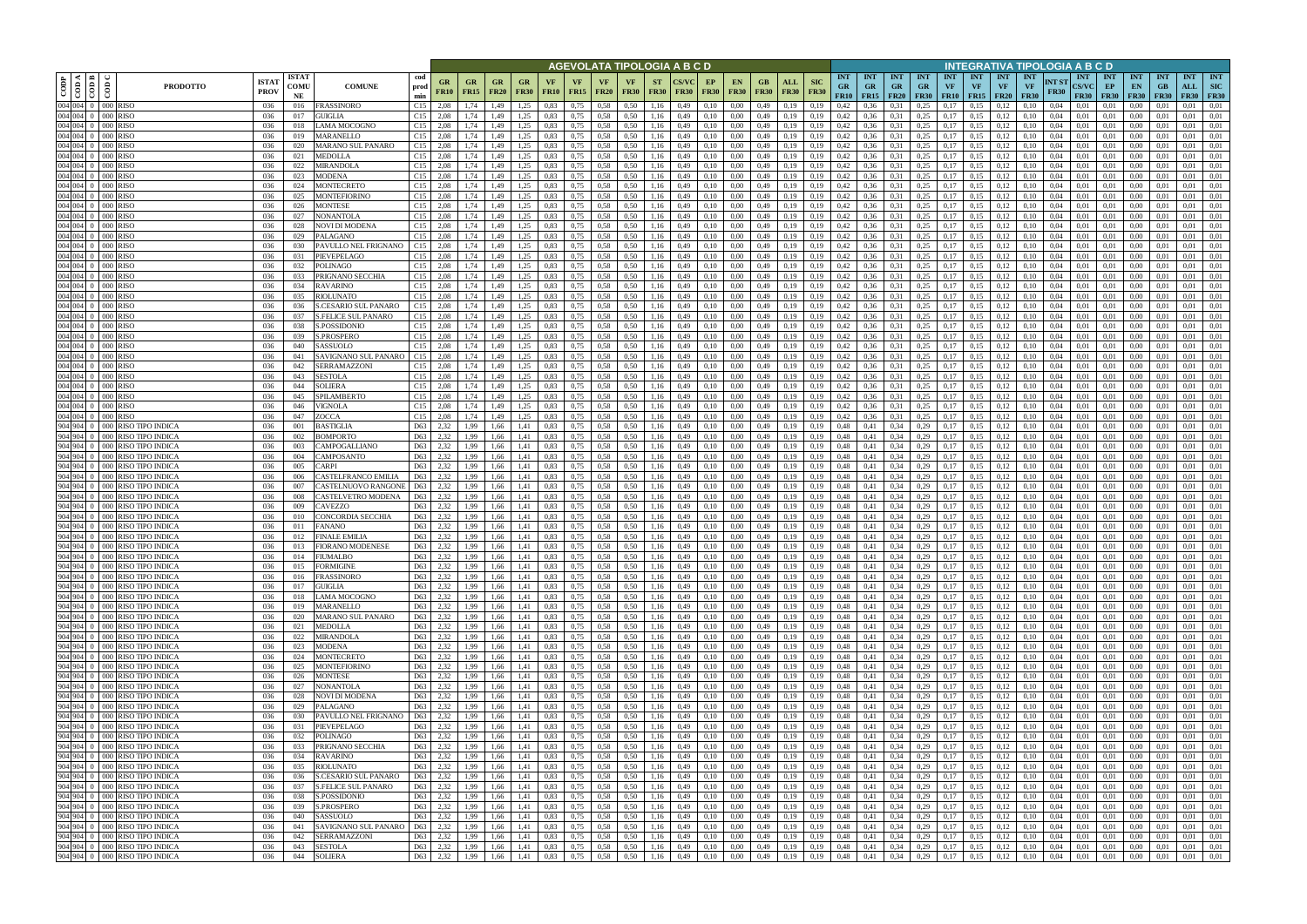|                                    |                                                                                                                                                 |                                                                                |                            |                                                 |                                |                   |                                               |                          |                   |                   | AGEVOLATA TIPOLOGIA A B C D    |                              |                          |                             |                   |                          |                   |                            |                            |                                        |                                        |                         |                                        | INTEGRATIVA TIPOLOGIA A B C D |                                        |                                        |                                 |                      |                                           |                            |                                 |                                    |                                       |                   |
|------------------------------------|-------------------------------------------------------------------------------------------------------------------------------------------------|--------------------------------------------------------------------------------|----------------------------|-------------------------------------------------|--------------------------------|-------------------|-----------------------------------------------|--------------------------|-------------------|-------------------|--------------------------------|------------------------------|--------------------------|-----------------------------|-------------------|--------------------------|-------------------|----------------------------|----------------------------|----------------------------------------|----------------------------------------|-------------------------|----------------------------------------|-------------------------------|----------------------------------------|----------------------------------------|---------------------------------|----------------------|-------------------------------------------|----------------------------|---------------------------------|------------------------------------|---------------------------------------|-------------------|
| $\overline{\overline{\text{COP}}}$ | $\overline{\bigcirc \overline{\bigcirc \overline{\bigcirc}}\bigg _E}$<br>$\overline{\text{co}}$                                                 | <b>ISTA7</b><br><b>PRODOTTO</b><br><b>PROV</b>                                 | <b>ISTAT</b><br>COMU<br>NE | <b>COMUNE</b>                                   | cod<br>prod<br>min             | GR<br><b>FR10</b> | GR<br><b>GR</b><br><b>FR15</b><br><b>FR20</b> | <b>GR</b><br><b>FR30</b> | VF<br><b>FR10</b> | VF<br><b>FR15</b> | <b>VF</b><br><b>FR20</b>       | <b>VF</b><br><b>FR30</b>     | <b>ST</b><br><b>FR30</b> | <b>CS/VC</b><br><b>FR30</b> | EP<br><b>FR30</b> | <b>EN</b><br><b>FR30</b> | GB<br><b>FR30</b> | ALL<br><b>FR30</b>         | <b>SIC</b><br><b>FR30</b>  | <b>INT</b><br><b>GR</b><br><b>FR10</b> | <b>INT</b><br><b>GR</b><br>$FR15$ FR20 | <b>INT</b><br><b>GR</b> | <b>INT</b><br><b>GR</b><br><b>FR30</b> | <b>INT</b><br><b>VF</b>       | <b>INT</b><br><b>VF</b><br>$FR10$ FR15 | <b>INT</b><br><b>VF</b><br><b>FR20</b> | <b>INT</b><br>VF<br><b>FR30</b> | NT ST<br><b>FR30</b> | <b>INT</b><br><b>CS/VC</b><br><b>FR30</b> | INT<br>EP<br><b>FR30</b>   | <b>INT</b><br>EN<br><b>FR30</b> | <b>INT</b><br>$G$ B<br><b>FR30</b> | <b>INT</b><br>ALL<br><b>FR30 FR30</b> | <b>INT</b><br>SIC |
|                                    |                                                                                                                                                 | 904 904 0 000 RISO TIPO INDICA<br>036                                          | 045                        | SPILAMBERTO                                     | D63                            | 2,32              | 1,99<br>1,66                                  | 1.41                     | 0.83              | 0,75              | 0,58                           | 0.50                         | 1,16                     | 0,49                        | 0,10              | 0.00                     | 0,49              | 0.19                       | 0,19                       | 0,48                                   | 0.41                                   | 0,34                    | 0,29                                   | 0.17                          | 0.15                                   | 0.12                                   | 0.10                            | 0,04                 | 0,01                                      | 0.01                       | 0.00                            |                                    | 0.01                                  | 0,01              |
|                                    |                                                                                                                                                 | 904 904 0 000 RISO TIPO INDICA<br>036<br>904 904 0 000 RISO TIPO INDICA<br>036 | 046<br>047                 | VIGNOLA<br>ZOCCA                                | D63<br>D <sub>63</sub>         | 2,32<br>2,32      | 1,66<br>1,99<br>1,66<br>1,99                  | 1,41<br>1,41             | 0,83<br>0,83      | 0,75<br>0,75      | 0,58<br>0,58                   | 0,50<br>0,50                 | 1,16<br>1,16             | 0,49<br>0,49                | 0,10<br>0,10      | 0,00<br>0,00             | 0,49<br>0,49      | 0,19<br>0,19               | 0,19<br>0,19               | 0,48<br>0,48                           | 0,41<br>0,41                           | 0,34<br>0,34            | 0,29<br>0,29                           | 0,17<br>0,17                  | 0,15<br>0,15                           | 0,12<br>0,12                           | 0,10<br>0,10                    | 0,04<br>0,04         | 0,01<br>0,01                              | 0.01<br>0,01               | 0,00<br>0,00                    | 0,01<br>0,01                       | 0.01<br>0,01                          | 0,01<br>0,01      |
|                                    | 035 035 0 000 SOIA                                                                                                                              | 036                                                                            | 001                        | <b>BASTIGLIA</b>                                | C31                            | 3,15              | 2,21<br>2,64                                  | 1,87                     | 0.51              | 0,43              | 0,34                           | 0,26                         | 0,49                     | 0,49                        | 0,49              | 0.00                     | 0,49              | 0,49                       | 0,49                       | 0,55                                   | 0,46                                   | 0,39                    | 0,33                                   | 0,09                          | 0.07                                   | 0,06                                   | 0.04                            | 0,01                 | 0,01                                      | 0.01                       | 0,00                            | 0.01                               | 0,01                                  | 0,01              |
|                                    | 035 035 0 000 SOIA                                                                                                                              | 036                                                                            | 002                        | <b>BOMPORTO</b>                                 | C31                            | 3,49              | 2,98<br>2,47                                  | 2,13                     | 0.51              | 0,43              | 0.34                           | 0,26                         | 0,49                     | 0.49                        | 0,49              | 0.00                     | 0,49              | 0,49                       | 0,49                       | 0,61                                   | 0,52                                   | 0,43                    | 0.37                                   | 0.09                          | 0.07                                   | 0,06                                   | 0.04                            | 0.01                 | 0.01                                      | 0.01                       | 0.00                            | 0.01                               | 0.01                                  | 0,01              |
|                                    | 035 035 0 000 SOIA<br>035 035 0 000 SOIA                                                                                                        | 036<br>036                                                                     | 003<br>004                 | CAMPOGALLIANO<br>CAMPOSANTO                     | C31<br>$C31$ 2.72              | 2,81              | 2,38<br>1.96<br>2,30                          | 1,70<br>1,62             | 0.51              | 0,43<br>0,43      | 0,34<br>0,34                   | 0,26<br>0,26                 | 0,49                     | 0,49                        | 0,49              | 0,00                     | 0,49              | 0,49                       | 0,49                       | 0,49<br>0,48                           | 0,42                                   | 0,34<br>0,33            | 0,30                                   | 0,09<br>0.09                  | 0,07<br>0,07                           | 0,06                                   | 0.04                            | 0,01<br>0.01         | 0,01                                      | 0.01<br>0.01               | 0,00                            | 0,01                               | 0,01                                  | 0,01<br>0,01      |
|                                    | 035 035 0 000 SOIA                                                                                                                              | 036                                                                            | 005                        | CARPI                                           | C31 2.81                       |                   | 1,87<br>2,38<br>1,96                          | 1,70                     | 0.51<br>0.51      | 0,43              | 0,34                           | 0,26                         | 0,49<br>0,49             | 0,49<br>0,49                | 0,49<br>0,49      | 0.00<br>0,00             | 0,49<br>0,49      | 0,49<br>0,49               | 0,49<br>0,49               | 0,49                                   | 0,40<br>0,42                           | 0,34                    | 0,28<br>0,30                           | 0,09                          | 0,07                                   | 0,06<br>0,06                           | 0.04<br>0,04                    | 0,01                 | 0,01<br>0,01                              | 0.01                       | $0.00\,$<br>0,00                | 0.01<br>0,01                       | 0,01<br>0,01                          | 0,01              |
|                                    | 035 035 0 000 SOIA                                                                                                                              | 036                                                                            | 006                        | CASTELFRANCO EMILIA                             | C31 2.81                       |                   | 2,38<br>1,96                                  | 1,70                     | 0,51              | 0,43              | 0,34                           | 0,26                         | 0,49                     | 0,49                        | 0,49              | 0,00                     | 0,49              | 0,49                       | 0,49                       | 0,49                                   | 0,42                                   | 0,34                    | 0,30                                   | 0,09                          | 0,07                                   | 0,06                                   | 0,04                            | 0,01                 | 0,01                                      | 0,01                       | 0,00                            | 0,01                               | 0,01                                  | 0,01              |
|                                    | 035 035 0 000 SOIA                                                                                                                              | 036                                                                            | 007                        | CASTELNUOVO RANGONI                             | C31                            | 2,98              | 2,55<br>2,13                                  | 1,79                     | 0.51              | 0,43              | 0,34                           | 0,26                         | 0,49                     | 0,49                        | 0,49              | 0,00                     | 0,49              | 0,49                       | 0,49                       | 0,52                                   | 0,45                                   | 0,37                    | 0,31                                   | 0,09                          | 0,07                                   | 0,06                                   | 0,04                            | 0,01                 | 0,01                                      | 0,01                       | 0,00                            | 0,01                               | 0,01                                  | 0,01              |
|                                    | 035 035 0 000 SOLA<br>035 035 0 000 SOIA                                                                                                        | 036<br>036                                                                     | 008<br>009                 | CASTELVETRO MODENA<br>CAVEZZO                   | C31<br>C31                     | 2,98<br>2,98      | 2,55<br>2,13<br>2,55<br>2,13                  | 1,79<br>1,79             | 0.51<br>0,51      | 0,43<br>0,43      | 0,34<br>0,34                   | 0,26<br>0,26                 | 0,49<br>0,49             | 0,49<br>0,49                | 0,49<br>0,49      | 0,00<br>0,00             | 0,49<br>0,49      | 0,49<br>0,49               | 0,49<br>0,49               | 0,52<br>0,52                           | 0,45<br>0,45                           | 0,37<br>0,37            | 0,31<br>0,31                           | 0,09<br>0,09                  | 0,07<br>0,07                           | 0,06<br>0,06                           | 0,04<br>0,04                    | 0,01<br>0,01         | 0,01<br>0,01                              | 0,01<br>0,01               | 0,00<br>0,00                    | 0,01<br>0,01                       | 0,01<br>0,01                          | 0,01<br>0,01      |
|                                    | 035 035 0 000 SOIA                                                                                                                              | 036                                                                            | 010                        | CONCORDIA SECCHIA                               | C31                            | 3,23              | 2,72<br>2,30                                  | 1,96                     | 0.51              | 0,43              | 0,34                           | 0,26                         | 0,49                     | 0,49                        | 0,49              | 0,00                     | 0,49              | 0,49                       | 0,49                       | 0,57                                   | 0,48                                   | 0,40                    | 0,34                                   | 0,09                          | 0,07                                   | 0,06                                   | 0,04                            | 0,01                 | 0,01                                      | 0,01                       | 0,00                            | 0.01                               | 0,01                                  | 0,01              |
|                                    | 035 035 0 000 SOIA                                                                                                                              | 036                                                                            | 011                        | <b>FANANO</b>                                   | C31                            | 2,98              | 2,55<br>2,13                                  | 1,79                     | 0,51              | 0,43              | 0,34                           | 0,26                         | 0,49                     | 0,49                        | 0,49              | 0,00                     | 0,49              | 0,49                       | 0,49                       | 0,52                                   | 0,45                                   | 0,37                    | 0.31                                   | 0,09                          | 0,07                                   | 0,06                                   | 0,04                            | 0,01                 | 0,01                                      | 0,01                       | 0,00                            | 0,01                               | 0,01                                  | 0,01              |
|                                    | 035 035 0 000 SOIA<br>035 035 0 000 SOIA                                                                                                        | 036<br>036                                                                     | 012<br>013                 | <b>FINALE EMILIA</b><br><b>FIORANO MODENESE</b> | C31<br>C31                     | 4,00<br>2,98      | 3,40<br>2,81<br>2,55<br>2.13                  | 2,38<br>1,79             | 0,51<br>0.51      | 0,43<br>0,43      | 0,34<br>0,34                   | 0,26<br>0,26                 | 0,49<br>0,49             | 0,49<br>0.49                | 0,49<br>0,49      | 0,00<br>0.00             | 0,49<br>0,49      | 0,49<br>0,49               | 0,49<br>0,49               | 0,70<br>0,52                           | 0,60<br>0.45                           | 0,49<br>0,37            | 0,42<br>0.31                           | 0,09<br>0,09                  | 0,07<br>0,07                           | 0,06<br>0,06                           | 0,04<br>0.04                    | 0,01<br>0.01         | 0,01<br>0.01                              | 0,01<br>0,01               | 0,00<br>0,00                    | 0,01<br>0.01                       | 0,01<br>0,01                          | 0,01<br>0,01      |
|                                    | 035 035 0 000 SOIA                                                                                                                              | 036                                                                            | 014                        | <b>FIUMALBO</b>                                 | C31                            | 2,98              | 2,55<br>2,13                                  | 1,79                     | 0,51              | 0,43              | 0,34                           | 0,26                         | 0,49                     | 0,49                        | 0,49              | 0.00                     | 0,49              | 0,49                       | 0,49                       | 0,52                                   | 0,45                                   | 0,37                    | 0.31                                   | 0,09                          | 0,07                                   | 0,06                                   | 0,04                            | 0.01                 | 0.01                                      | 0,01                       | 0,00                            | 0.01                               | 0,01                                  | 0,01              |
|                                    | 035 035 0 000 SOIA                                                                                                                              | 036                                                                            | 015                        | FORMIGINE                                       | C31                            | 2,98              | 2,55<br>2,13                                  | 1,79                     | 0.51              | 0,43              | 0,34                           | 0,26                         | 0,49                     | 0,49                        | 0,49              | 0,00                     | 0,49              | 0,49                       | 0,49                       | 0,52                                   | 0,45                                   | 0,37                    | 0.31                                   | 0,09                          | 0,07                                   | 0,06                                   | 0,04                            | 0,01                 | 0,01                                      | 0,01                       | 0,00                            | 0.01                               | 0,01                                  | 0,01              |
|                                    | 035 035 0 000 SOLA<br>035 035 0 000 SOLA                                                                                                        | 036<br>036                                                                     | 016<br>017                 | FRASSINORO<br>GUIGLIA                           | C31<br>C31                     | 2,98<br>2,98      | 2,55<br>2,13<br>2,55<br>2,13                  | .79<br>.79               | 0.51<br>0.51      | 0,43<br>0,43      | 0,34<br>0,34                   | 0,26<br>0,26                 | 0,49<br>0,49             | 0,49<br>0.49                | 0,49<br>0,49      | 0.00<br>0.00             | 0,49<br>0,49      | 0,49<br>0.49               | 0,49<br>0.49               | 0,52<br>0,52                           | 0.45<br>0.45                           | 0,37<br>0,37            | 0.31<br>0.31                           | 0,09<br>0,09                  | 0,07<br>0.07                           | 0,06<br>0.06                           | 0,04<br>0.04                    | 0.01<br>0.01         | 0.01<br>0.01                              | 0.01<br>0,01               | 0.00<br>0.00                    | 0.01<br>0.01                       | 0,01<br>0,01                          | 0,01<br>0,01      |
|                                    | 035 035 0 000 SOIA                                                                                                                              | 036                                                                            | 018                        | LAMA MOCOGNO                                    | C31                            | 2,98              | 2,55<br>2,13                                  | .79                      | 0.51              | 0,43              | 0,34                           | 0,26                         | 0,49                     | 0,49                        | 0,49              | 0,00                     | 0,49              | 0,49                       | 0,49                       | 0,52                                   | 0,45                                   | 0,37                    | 0,31                                   | 0,09                          | 0,07                                   | 0,06                                   | 0,04                            | 0,01                 | 0,01                                      | 0,01                       | 0,00                            | 0,01                               | 0,01                                  | 0,01              |
|                                    | 035 035 0 000 SOLA                                                                                                                              | 036                                                                            | 019                        | MARANELLO                                       | C31                            | 2,98              | 2,55<br>2.13                                  | 1.79                     | 0.51              | 0,43              | 0,34                           | 0,26                         | 0,49                     | 0,49                        | 0,49              | 0.00                     | 0,49              | 0,49                       | 0,49                       | 0,52                                   | 0.45                                   | 0,37                    | 0.31                                   | 0,09                          | 0,07                                   | 0,06                                   | 0.04                            | 0.01                 | 0,01                                      | 0,01                       | 0.00                            | 0,01                               | 0,01                                  | 0,01              |
|                                    | 035 035 0 000 SOIA                                                                                                                              | 036                                                                            | 020                        | MARANO SUL PANARO                               | C31 2,98                       |                   | 2,55<br>2,13                                  | 1,79                     | 0.51              | 0,43              | 0,34                           | 0,26                         | 0,49                     | 0,49                        | 0,49              | 0,00                     | 0,49              | 0,49                       | 0,49                       | 0,52                                   | 0,45                                   | 0,37                    | 0.31                                   | 0,09                          | 0,07                                   | 0,06                                   | 0,04                            | 0,01                 | 0,01                                      | 0,01                       | 0,00                            | 0,01                               | 0,01                                  | 0,01              |
|                                    | 035 035 0 000 SOIA<br>035 035 0 000 SOIA                                                                                                        | 036<br>036                                                                     | 021<br>022                 | MEDOLLA<br>MIRANDOLA                            | C31<br>C31                     | 2,98<br>4,17      | 2,55<br>2,13<br>2,89<br>3,57                  | 1,79<br>2,47             | 0,51<br>0.51      | 0,43<br>0,43      | 0,34<br>0,34                   | 0,26<br>0,26                 | 0,49<br>0,49             | 0,49<br>0,49                | 0,49<br>0,49      | 0,00<br>0.00             | 0,49<br>0,49      | 0,49<br>0,49               | 0,49<br>0,49               | 0,52<br>0.73                           | 0,45<br>0,63                           | 0,37<br>0,51            | 0,31<br>0,43                           | 0,09<br>0,09                  | 0,07<br>0.07                           | 0,06<br>0,06                           | 0.04<br>0,04                    | 0.01<br>0.01         | 0,01<br>0,01                              | 0,01<br>0.01               | 0,00<br>0,00                    | 0,01<br>0.01                       | 0,01<br>0,01                          | 0,01<br>0,01      |
|                                    | 035 035 0 000 SOIA                                                                                                                              | 036                                                                            | 023                        | MODENA                                          | C31                            | 2,98              | 2,55<br>2.13                                  | .79                      | 0.51              | 0,43              | 0.34                           | 0,26                         | 0,49                     | 0.49                        | 0,49              | 0.00                     | 0,49              | 0,49                       | 0,49                       | 0,52                                   | 0,45                                   | 0,37                    | 0.31                                   | 0,09                          | 0.07                                   | 0,06                                   | 0.04                            | 0.01                 | 0.01                                      | 0.01                       | 0.00                            | 0.01                               | 0.01                                  | 0,01              |
|                                    | 035 035 0 000 SOIA                                                                                                                              | 036                                                                            | 024                        | MONTECRETO                                      | C31                            | 2,98              | 2,55<br>2,13                                  | 1,79                     | 0.51              | 0,43              | 0,34                           | 0,26                         | 0,49                     | 0,49                        | 0,49              | 0,00                     | 0,49              | 0,49                       | 0,49                       | 0,52                                   | 0,45                                   | 0,37                    | 0,31                                   | 0,09                          | 0,07                                   | 0,06                                   | 0,04                            | 0,01                 | 0,01                                      | 0,01                       | 0,00                            | 0,01                               | 0,01                                  | 0,01              |
|                                    | 035 035 0 000 SOIA<br>035 035 0 000 SOIA                                                                                                        | 036<br>036                                                                     | 025<br>026                 | <b>MONTEFIORINO</b><br><b>MONTESE</b>           | C31<br>C31                     | 2,98<br>2,98      | 2,55<br>2,13<br>2,55<br>2,13                  | 1,79<br>1,79             | 0.51<br>0,51      | 0,43<br>0,43      | 0.34<br>0,34                   | 0,26<br>0,26                 | 0,49<br>0,49             | 0,49<br>0,49                | 0,49<br>0,49      | 0.00<br>0.00             | 0,49<br>0,49      | 0,49<br>0,49               | 0,49<br>0,49               | 0,52<br>0,52                           | 0,45<br>0,45                           | 0,37<br>0,37            | 0.31<br>0.31                           | 0.09<br>0,09                  | 0.07<br>0.07                           | 0,06<br>0,06                           | 0.04<br>0.04                    | 0.01<br>0,01         | 0.01<br>0,01                              | 0.01<br>0.01               | 0,00<br>0,00                    | 0.01<br>0.01                       | 0,01<br>0,01                          | 0,01<br>0,01      |
|                                    | 035 035 0 000 SOIA                                                                                                                              | 036                                                                            | 027                        | NONANTOLA                                       | C31                            | 2,98              | 2,55<br>2,13                                  | 1,79                     | 0,51              | 0,43              | 0,34                           | 0,26                         | 0,49                     | 0,49                        | 0,49              | 0.00                     | 0,49              | 0,49                       | 0,49                       | 0,52                                   | 0,45                                   | 0,37                    | 0.31                                   | 0,09                          | 0,07                                   | 0,06                                   | 0.04                            | 0.01                 | 0,01                                      | 0,01                       | 0,00                            | 0.01                               | 0.01                                  | 0,01              |
|                                    | 035 035 0 000 SOIA                                                                                                                              | 036                                                                            | 028                        | NOVI DI MODENA                                  | C31                            | 2,98              | 2,55<br>2,13                                  | 1,79                     | 0.51              | 0,43              | 0.34                           | 0,26                         | 0,49                     | 0,49                        | 0,49              | 0,00                     | 0,49              | 0,49                       | 0,49                       | 0,52                                   | 0,45                                   | 0,37                    | 0.31                                   | 0,09                          | 0,07                                   | 0,06                                   | 0.04                            | 0.01                 | 0,01                                      | 0.01                       | 0,00                            | 0.01                               | 0,01                                  | 0,01              |
|                                    | 035 035 0 000 SOIA                                                                                                                              | 036                                                                            | 029                        | PALAGANO                                        | C31                            | 2,98              | 2,55<br>2,13                                  | 1,79                     | 0.51              | 0,43              | 0,34                           | 0,26                         | 0,49                     | 0,49                        | 0,49              | 0,00                     | 0,49              | 0,49                       | 0,49                       | 0,52                                   | 0,45                                   | 0,37                    | 0.31                                   | 0,09                          | 0,07                                   | 0,06                                   | 0.04                            | 0.01                 | 0,01                                      | 0,01                       | 0,00                            | 0.01                               | 0,01                                  | 0,01              |
|                                    | 035 035 0 000 SOIA<br>035 035 0 000 SOIA                                                                                                        | -036<br>036                                                                    | 030<br>031                 | PAVULLO NEL FRIGNANO<br>PIEVEPELAGO             | C31<br>C31                     | 2,98<br>2,98      | 2,13<br>2,55<br>2,55<br>2,13                  | 1,79<br>1,79             | 0,51<br>0.51      | 0,43<br>0,43      | 0,34<br>0,34                   | 0,26<br>0,26                 | 0,49<br>0,49             | 0,49<br>0,49                | 0,49<br>0,49      | 0,00<br>0,00             | 0,49<br>0,49      | 0,49<br>0,49               | 0,49<br>0,49               | 0,52<br>0,52                           | 0,45<br>0,45                           | 0,37<br>0,37            | 0,31<br>0,31                           | 0,09<br>0,09                  | 0,07<br>0,07                           | 0,06<br>0,06                           | 0,04<br>0,04                    | 0,01<br>0,01         | 0,01<br>0,01                              | 0,01<br>0,01               | 0,00<br>0,00                    | 0,01<br>0,01                       | 0,01<br>0,01                          | 0,01<br>0,01      |
|                                    | 035 035 0 000 SOIA                                                                                                                              | 036                                                                            | 032                        | POLINAGO                                        | C31                            | 2,98              | 2,55<br>2,13                                  | 1,79                     | 0.51              | 0,43              | 0,34                           | 0,26                         | 0,49                     | 0,49                        | 0,49              | 0,00                     | 0,49              | 0,49                       | 0,49                       | 0,52                                   | 0,45                                   | 0,37                    | 0,31                                   | 0,09                          | 0,07                                   | 0,06                                   | 0.04                            | 0,01                 | 0,01                                      | 0,01                       | 0,00                            | 0,01                               | 0,01                                  | 0,01              |
|                                    | 035 035 0 000 SOIA                                                                                                                              | 036                                                                            | 033                        | PRIGNANO SECCHIA                                | C31                            | 2,98              | 2,55<br>2,13                                  | 1,79                     | 0,51              | 0,43              | 0,34                           | 0,26                         | 0,49                     | 0,49                        | 0,49              | 0,00                     | 0,49              | 0,49                       | 0,49                       | 0,52                                   | 0,45                                   | 0,37                    | 0,31                                   | 0,09                          | 0,07                                   | 0,06                                   | 0,04                            | 0,01                 | 0,01                                      | 0,01                       | 0,00                            | 0,01                               | 0,01                                  | 0,01              |
|                                    | 035 035 0 000 SOIA<br>035 035 0 000 SOIA                                                                                                        | 036<br>036                                                                     | 034<br>035                 | <b>RAVARINO</b><br><b>RIOLUNATO</b>             | C31<br>C31                     | 4,42<br>2,98      | 3,74<br>3,06<br>2,55<br>2,13                  | 2,64<br>1,79             | 0,51<br>0,51      | 0,43<br>0,43      | 0,34<br>0,34                   | 0,26<br>0,26                 | 0,49<br>0,49             | 0,49<br>0,49                | 0,49<br>0,49      | 0,00<br>0,00             | 0,49<br>0,49      | 0,49<br>0,49               | 0,49<br>0,49               | 0,78<br>0,52                           | 0,66<br>0,45                           | 0,54<br>0,37            | 0,46<br>0,31                           | 0,09<br>0,09                  | 0,07<br>0,07                           | 0,06<br>0,06                           | 0,04<br>0,04                    | 0,01<br>0,01         | 0,01<br>0,01                              | 0,01<br>0,01               | 0,00<br>$0.00\,$                | 0,01<br>0,01                       | 0,01<br>0,01                          | 0,01<br>0,01      |
|                                    | 035 035 0 000 SOIA                                                                                                                              | 036                                                                            | 036                        | S.CESARIO SUL PANARO                            | C31                            | 2,98              | 2,55<br>2,13                                  | 1,79                     | 0,51              | 0,43              | 0,34                           | 0,26                         | 0,49                     | 0,49                        | 0,49              | 0,00                     | 0,49              | 0,49                       | 0,49                       | 0,52                                   | 0,45                                   | 0,37                    | 0.31                                   | 0,09                          | 0,07                                   | 0,06                                   | 0,04                            | 0,01                 | 0,01                                      | 0,01                       | 0,00                            | 0,01                               | 0,01                                  | 0,01              |
|                                    | 035 035 0 000 SOLA                                                                                                                              | 036                                                                            | 037                        | <b>S.FELICE SUL PANARO</b>                      | C31                            | 3,23              | 2,72<br>2,30                                  | 1,96                     | 0.51              | 0,43              | 0,34                           | 0,26                         | 0,49                     | 0,49                        | 0,49              | 0.00                     | 0,49              | 0,49                       | 0,49                       | 0,57                                   | 0,48                                   | 0,40                    | 0.34                                   | 0,09                          | 0,07                                   | 0,06                                   | 0,04                            | 0.01                 | 0.01                                      | 0,01                       | 0,00                            | 0.01                               | 0,01                                  | 0,01              |
|                                    | 035 035 0 000 SOIA<br>035 035 0 000 SOIA                                                                                                        | 036<br>036                                                                     | 038<br>039                 | S.POSSIDONIO<br>S.PROSPERO                      | C31<br>C31                     | 2,98<br>3,06      | 2,55<br>2,13<br>2,64<br>2,13                  | 1.79<br>1,87             | 0.51<br>0.51      | 0,43<br>0,43      | 0,34<br>0,34                   | 0,26<br>0,26                 | 0,49<br>0,49             | 0.49<br>0,49                | 0,49<br>0,49      | 0.00<br>0,00             | 0,49<br>0,49      | 0,49<br>0,49               | 0,49<br>0,49               | 0,52<br>0,54                           | 0,45<br>0,46                           | 0,37<br>0,37            | 0.31<br>0,33                           | 0,09<br>0,09                  | 0,07<br>0,07                           | 0,06<br>0,06                           | 0.04<br>0,04                    | 0,01<br>0,01         | 0.01<br>0,01                              | 0,01<br>0,01               | 0,00<br>0,00                    | 0.01<br>0,01                       | 0,01<br>0,01                          | 0,01<br>0,01      |
|                                    | 035 035 0 000 SOIA                                                                                                                              | 036                                                                            | 040                        | SASSUOLO                                        | C31                            | 2,98              | 2,55<br>2.13                                  | 1.79                     | 0.51              | 0,43              | 0,34                           | 0,26                         | 0,49                     | 0.49                        | 0,49              | 0.00                     | 0,49              | 0.49                       | 0,49                       | 0,52                                   | 0.45                                   | 0,37                    | 0.31                                   | 0,09                          | 0,07                                   | 0.06                                   | 0.04                            | 0.01                 | 0.01                                      | 0.01                       | 0.00                            | 0.01                               | 0.01                                  | 0,01              |
|                                    | 035 035 0 000 SOIA<br>035 035 0 000 SOIA                                                                                                        | 036                                                                            | 041                        | SAVIGNANO SUL PANARO                            | C31 2,98                       |                   | 2,55<br>2,13                                  | 1,79                     | 0.51              | 0,43              | $0,34$ 0,26                    |                              | 0,49                     | 0,49                        | 0,49              | 0,00                     | 0,49              | 0,49                       | 0,49                       | 0,52                                   | 0,45                                   | 0,37                    | 0,31                                   | 0,09                          | 0,07                                   | 0,06                                   | 0,04                            | 0,01                 | 0,01                                      | 0,01                       | 0.00                            | 0,01                               | 0,01                                  | 0,01              |
|                                    | 035 035 0 000 SOIA                                                                                                                              | 036<br>036                                                                     | 042<br>043                 | <b>SERRAMAZZONI</b><br><b>SESTOLA</b>           | C31 2,98<br>C31 2.98           |                   | $2,55$ $2,13$<br>2,55<br>2,13                 | 1,79                     | 0,51              | 0,43              | $0,34$ 0,26                    | 0,26                         | 0,49<br>0,49             | 0,49                        | 0,49<br>0,49      | 0.00<br>0,00             | 0,49<br>0,49      | 0,49<br>0,49               | 0,49                       | $0,52$ 0,45<br>0,52                    |                                        | $0,37$ $0,31$           |                                        | 0.09<br>0,09                  | 0,07<br>0,07                           | 0,06<br>0,06                           | 0.04<br>0,04                    | 0.01<br>0,01         | 0.01<br>0,01                              | 0.01<br>0.01               | 0.00<br>0,00                    | 0.01<br>0,01                       | 0.01<br>0.01                          | 0,01<br>0,01      |
|                                    | 035 035 0 000 SOIA                                                                                                                              | 036                                                                            | 044                        | <b>SOLIERA</b>                                  | C31 2.81                       |                   | 2,38<br>1,96                                  | 1,79<br>1,70             | 0,51<br>0,51      | 0,43<br>0,43      | 0,34<br>0,34                   | 0,26                         | 0,49                     | 0,49<br>0,49                | 0,49              | 0,00                     | 0,49              | 0,49                       | 0,49<br>0,49               | 0,49                                   | 0,45<br>0,42                           | 0,37<br>0,34            | 0,31<br>0,30                           | 0,09                          | 0,07                                   | 0,06                                   | 0,04                            | 0,01                 | 0,01                                      | 0,01                       | 0,00                            | 0,01                               | 0,01                                  | 0,01              |
|                                    | 035 035 0 000 SOIA                                                                                                                              | 036                                                                            | 045                        | SPILAMBERTO                                     | $C31$ 2,98                     |                   | 2,55<br>2,13                                  | 1,79                     | 0,51              | 0,43              | $0,34$ 0,26                    |                              | 0,49                     | 0,49                        | 0,49              | 0,00                     | 0,49              | 0,49                       | 0,49                       | 0,52                                   | 0,45                                   | 0,37                    | 0,31                                   | 0,09                          | 0,07                                   | 0,06                                   | 0,04                            | 0,01                 | 0,01                                      | 0,01                       | 0,00                            | 0,01                               | 0,01                                  | 0,01              |
|                                    | 035 035 0 000 SOIA<br>035 035 0 000 SOIA                                                                                                        | 036                                                                            | 046                        | <b>VIGNOLA</b>                                  | $C31 \quad 2,98$               |                   | 2,55<br>2,13                                  | 1,79                     | 0,51              | 0,43              | $0,34$ 0,26                    |                              | 0,49                     | 0,49                        |                   | 0,49<br>0,00             |                   | $0,49$ 0,49                | 0,49                       | 0,52                                   | 0,45                                   | 0,37                    | 0,31                                   |                               | $0,09$ 0.07                            | 0,06                                   | 0,04                            | 0,01                 | 0,01                                      | 0.01                       | 0,00                            | 0,01                               | 0,01                                  | 0,01              |
|                                    | 208 208 0 000 SORGO                                                                                                                             | 036<br>036                                                                     | 047<br>001                 | ZOCCA<br><b>BASTIGLIA</b>                       | $C31 \quad 2,98$<br>$C30$ 2,72 |                   | 2,55<br>2,13<br>2,30<br>1,87                  | 1,79<br>1,62             | 0,51<br>0,60      | 0,43<br>0,51      | 0,34<br>0,43                   | 0,26<br>0,34                 | 0,49<br>0,49             | 0,49<br>0,49                | 0,49<br>0,68      | 0,00<br>0,00             | 0,49              | 0,49<br>$0,49$ $0,49$      | 0,49<br>0,97               | 0,52<br>0,48                           | 0,45<br>0,40                           | 0,37<br>0,33            | 0,31<br>0,28                           | 0,09<br>0,10                  | 0,07<br>0,09                           | 0,06<br>0,07                           | 0,04<br>0,06                    | 0,01<br>0,01         | 0,01<br>0,01                              | 0,01<br>0,02               | 0,00<br>0,00                    | 0,01<br>  0,01                     | 0,01<br>0,01                          | 0,01<br>0,03      |
|                                    |                                                                                                                                                 | 208 208 0 000 SORGO<br>208 208 0 000 SORGO<br>036                              | 002                        | <b>BOMPORTO</b>                                 | $C30 \quad 2,47$               |                   | 2,13<br>1,70                                  | 1,45                     | 0,60              | 0,51              |                                | $0,43$ $0,34$                | 0,49                     | 0,49                        | 0,68              | 0,00                     |                   | $0,49$ $0,49$              | 0,97                       | 0,43                                   | 0,37                                   | 0,30                    | 0,25                                   | 0,10                          | 0,09                                   | 0,07                                   | 0,06                            | 0,01                 | 0,01                                      | 0,02                       | $0,00$ $0,01$                   |                                    | 0.01                                  | 0,03              |
|                                    |                                                                                                                                                 | 036                                                                            | 003                        | CAMPOGALLIANO                                   | C <sub>30</sub> 3,06           |                   | 2,64 2,13                                     | 1,87                     | 0,60              | 0,51              |                                | $0,43$ $0,34$                | 0,49                     | 0,49                        |                   | 0,68<br>0,00             |                   | 0,49 0,49                  | 0,97                       | 0,54                                   | 0,46                                   | 0,37                    | 0,33                                   | 0,10                          | 0,09                                   | 0,07                                   | 0,06                            | 0,01                 | 0,01                                      | 0,02                       | $0,00$ $0,01$                   |                                    | 0.01                                  | 0,03              |
|                                    |                                                                                                                                                 | 208 208 0 000 SORGO<br>208 208 0 000 SORGO<br>036<br>036                       | 004<br>005                 | CAMPOSANTO<br>CARPI                             | $C30$ 2,55<br>$C30$ 3,15       |                   | 2,21<br>1,79<br>2,21<br>2,64                  | 1,53<br>1,87             | 0,60<br>0,60      | 0,51<br>0,51      | $0,43$ 0,34<br>$0,43$ 0,34     |                              | 0,49<br>0,49             | 0,49<br>0,49                | 0,68              | 0,68<br>0,00<br>0,00     | 0,49              | $0,49$ 0,49<br>0,49        | 0,97<br>0,97               | 0,45<br>0,55                           | 0,39<br>0,46                           | 0,31<br>0,39            | 0,27<br>0,33                           | 0,10<br>0,10                  | 0,09<br>0,09                           | 0,07<br>0,07                           | 0,06<br>0,06                    | 0,01<br>0,01         | 0,01<br>0,01                              | 0,02<br>0,02               | $0,00$ $0,01$<br>0,00           | 0,01                               | 0,01<br>0,01                          | 0,03<br>0,03      |
|                                    | 208 208 0 000 SORGO<br>208 208 0 000 SORGO                                                                                                      | 036                                                                            | 006                        | CASTELFRANCO EMILIA                             | $C30$ 2,30                     |                   | 1,62<br>1,96                                  | 1,36                     | 0,60              | 0,51              | $0,43$ 0,34                    |                              | 0,49                     | 0,49                        | 0,68              | 0,00                     | 0,49              | 0,49                       | 0,97                       | 0,40                                   | 0,34                                   | 0,28                    | 0,24                                   | 0,10                          | 0,09                                   | 0,07                                   | 0,06                            | 0,01                 | 0,01                                      | 0,02                       | 0,00                            | 0,01                               | 0,01                                  | 0,03              |
|                                    |                                                                                                                                                 | 036                                                                            | 007                        | CASTELNUOVO RANGONE                             | $C30 \t 2,38$                  |                   | 2,04<br>1,70                                  | 1,45                     | 0,60              | 0,51              |                                | $0,43$ $0,34$                | 0,49                     | 0,49                        | 0,68              | 0,00                     | 0,49              | 0,49                       | 0,97                       | 0,42                                   | 0,36                                   | 0,30                    | 0,25                                   | 0,10                          | 0,09                                   | 0,07                                   | 0,06                            | 0,01                 | 0,01                                      | 0,02                       | 0,00                            | 0,01                               | 0,01                                  | 0,03              |
|                                    | 208 208 0 000 SORGO<br>208 208 0 000 SORGO                                                                                                      | 036<br>036                                                                     | 008<br>009                 | CASTELVETRO MODENA<br>CAVEZZO                   | $C30$ 2,38<br>$C30$ 2,72       |                   | 2,04<br>1,70<br>2,30<br>1,87                  | 1,45<br>1,62             | 0,60<br>0,60      | 0,51<br>0,51      | $0,43$ $0,34$<br>$0,43$ $0,34$ |                              | 0,49<br>0,49             | 0,49<br>0,49                | 0,68<br>0,68      | 0,00<br>0,00             | 0,49<br>0,49      | 0,49<br>0,49               | 0,97<br>0,97               | 0,42<br>0,48                           | 0,36<br>0,40                           | 0,30<br>0,33            | 0,25<br>0,28                           | 0,10<br>0,10                  | 0,09<br>0,09                           | 0,07<br>0,07                           | 0,06<br>0,06                    | 0,01<br>0,01         | 0,01<br>0,01                              | 0,02<br>0,02               | 0,00<br>0,00                    | 0,01<br>  0,01                     | 0,01<br>0,01                          | 0,03<br>0,03      |
|                                    | 208 208 0 000 SORGO<br>208 208 0 000 SORGO                                                                                                      | 036                                                                            | 010                        | CONCORDIA SECCHIA                               | $C30 \quad 2,30$               |                   | 1,62<br>1,96                                  | 1,36                     | 0,60              | 0,51              | $0,43$ 0,34                    |                              | 0,49                     | 0,49                        | 0,68              | 0,00                     | 0,49              | 0,49                       | 0,97                       | 0,40                                   | 0,34                                   | 0,28                    | 0,24                                   | 0,10                          | 0,09                                   | 0,07                                   | 0,06                            | 0,01                 | 0,01                                      | 0,02                       | 0,00                            | 0,01                               | 0,01                                  | 0,03              |
|                                    |                                                                                                                                                 | 036                                                                            | 011                        | FANANO                                          | $C30$ 2,38                     |                   | 2,04<br>1,70                                  | 1,45                     | 0,60              | 0,51              | $0,43$ $0,34$                  |                              | 0,49                     | 0,49                        | 0,68              | 0,00                     |                   | $0,49$ 0,49                | 0,97                       | 0,42                                   | 0,36                                   | 0,30                    | 0,25                                   | 0,10                          | 0,09                                   | 0,07                                   | 0,06                            | 0,01                 | 0,01                                      | 0,02                       | 0,00                            | 0.01                               | 0,01                                  | 0,03              |
|                                    | 208 208 0 000 SORGO<br>208 208 0 000 SORGO                                                                                                      | 036<br>036                                                                     | 012<br>013                 | <b>FINALE EMILIA</b><br><b>FIORANO MODENESE</b> | $C30$ 2,38<br>$C30$ 2,38       |                   | 2,04<br>1,70<br>2,04<br>1,70                  | 1,45<br>1,45             | 0,60<br>0,60      | 0,51<br>0,51      | $0,43$ $0,34$                  | $0,43$ $0,34$                | 0,49<br>0,49             | 0,49<br>0,49                | 0,68              | 0,00<br>0,68<br>0,00     | 0,49              | $0,49$ 0,49<br>0,49        | 0,97<br>0,97               | 0,42<br>0,42                           | 0,36<br>0,36                           | 0,30<br>0,30            | 0,25<br>0,25                           | 0,10                          | $0,10$ $0,09$<br>0,09                  | 0,07<br>0,07                           | 0,06<br>0,06                    | 0,01<br>0,01         | 0,01<br>0,01                              | 0,02<br>0,02               | 0,00<br>$0,00$ $0,01$           | 0.01                               | 0,01<br>0,01                          | 0,03<br>0,03      |
|                                    |                                                                                                                                                 | 036                                                                            | 014                        | <b>FIUMALBO</b>                                 | $C30$ 2,38                     |                   | 2,04<br>1,70                                  | 1,45                     | 0,60              | 0,51              | $0,43$ $0,34$                  |                              | 0,49                     | 0,49                        |                   | 0,68<br>0,00             |                   | $0,49$ 0,49                | 0,97                       | $0,42$ 0,36                            |                                        | 0,30                    | 0,25                                   |                               | $0,10$ $0,09$                          | 0,07                                   | 0,06                            | 0,01                 | 0,01                                      | 0,02                       | $0.00\,$                        | 0.01                               | 0,01                                  | 0,03              |
|                                    | 208 208 0 000 SORGO                                                                                                                             | 036                                                                            | 015                        | <b>FORMIGINE</b>                                | $C30$ 2,38                     |                   | 2,04<br>1,70                                  | 1,45                     | 0,60              | 0,51              | $0,43$ 0,34                    |                              | 0,49                     | 0,49                        | 0,68              | 0,00                     | 0,49              | 0,49                       | 0,97                       | $0,42$ 0,36                            |                                        | 0,30                    | 0,25                                   |                               | $0,10$ $0,09$                          | 0,07                                   | 0,06                            | 0,01                 | 0,01                                      | 0,02                       | 0,00                            | 0.01                               | 0,01                                  | 0,03              |
|                                    | 208 208 0 000 SORGO                                                                                                                             | 036                                                                            | 016                        | <b>FRASSINORO</b>                               | $C30 \t 2,38$                  |                   | 2,04<br>1,70                                  | 1,45                     | 0,60              | 0,51              | $0,43$ $0,34$                  |                              | 0,49                     | 0,49                        | 0,68              | 0,00                     | 0,49              | 0,49                       | 0,97                       | $0,42$ 0,36                            |                                        | 0,30                    | 0,25                                   |                               | $0,10$ $0,09$                          | 0,07                                   | 0,06                            | 0,01                 | 0,01                                      | $0,02$ 0.00                |                                 | 0.01                               | 0,01                                  | 0,03              |
|                                    | 208 208 0 000 SORGO                                                                                                                             | 036<br>036                                                                     | 017<br>018                 | <b>GUIGLIA</b><br>LAMA MOCOGNO                  | $C30$ 2,38<br>$C30 \quad 2.38$ |                   | 2,04<br>1,70<br>2,04<br>1,70                  | 1,45<br>1,45             | 0,60<br>0,60      | 0,51<br>0,51      | $0,43$ $0,34$                  | $0,43$ $0,34$                | 0,49<br>0,49             | 0,49<br>0,49                | 0,68<br>0,68      | 0,00<br>0,00             |                   | $0,49$ 0,49<br>$0,49$ 0,49 | 0,97<br>0,97               | $0,42$ 0,36<br>$0,42$ 0,36             |                                        | 0,30<br>0,30            | 0,25<br>0,25                           |                               | $0,10$ 0.09<br>$0,10$ $0,09$           | 0,07<br>0,07                           | 0,06<br>0,06                    | 0,01<br>0,01         | 0,01<br>0,01                              | $0,02$ 0,00<br>$0,02$ 0,00 |                                 | 0,01<br>  0.01                     | 0,01<br>0,01                          | 0,03<br>0,03      |
|                                    | 208 208 0 000 SORGO                                                                                                                             | 036                                                                            | 019                        | MARANELLO                                       | C30 2,38                       |                   | 2,04<br>1,70                                  | 1,45                     | 0,60              | 0,51              | $0,43$ 0,34                    |                              | 0,49                     | 0,49                        | 0,68              | 0,00                     | 0,49              | 0,49                       | 0,97                       | 0,42                                   | 0,36                                   | 0,30                    | 0,25                                   | 0,10                          | 0,09                                   | 0,07                                   | 0,06                            | 0,01                 | 0,01                                      | 0,02                       | 0,00                            | 0,01                               | 0,01                                  | 0,03              |
|                                    |                                                                                                                                                 | 036                                                                            | 020                        | MARANO SUL PANARO                               | $C30$ 2,38                     |                   | 2,04<br>1,70                                  | 1,45                     | 0,60              | 0,51              | 0,43                           | 0,34                         | 0,49                     | 0,49                        | 0,68              | 0,00                     | 0,49              | 0,49                       | 0,97                       | 0,42                                   | 0,36                                   | 0,30                    | 0,25                                   | 0,10                          | 0,09                                   | 0,07                                   | 0,06                            | 0,01                 | 0,01                                      | 0,02                       | 0,00                            | 0,01                               | 0,01                                  | 0,03              |
|                                    | $\begin{array}{ c c c c c c } \hline 208 & 208 & 0 & 000 & {\text{SORGO}} \\ \hline 208 & 208 & 0 & 000 & {\text{SORGO}} \\ \hline \end{array}$ | 036<br>036                                                                     | 021<br>022                 | MEDOLLA<br><b>MIRANDOLA</b>                     | C30<br>$C30$ 3,23              | 1,96              | 1,36<br>1,70<br>2,72<br>2,30                  | 1,19<br>1,96             | 0,60<br>0,60      | 0,51<br>0,51      |                                | $0,43$ 0,34<br>$0,43$ $0,34$ | 0,49<br>0,49             | 0,49<br>0,49                | 0,68<br>0,68      | 0,00<br>0,00             | 0,49              | 0,49<br>$0,49$ 0,49        | 0,97<br>0,97               | 0,34<br>0,57                           | 0,30<br>0,48                           | 0,24<br>0,40            | 0,21<br>0,34                           | 0,10                          | 0,09<br>$0,10$ $0,09$                  | 0,07<br>0,07                           | 0,06<br>0,06                    | 0,01<br>0,01         | 0,01<br>0,01                              | 0,02<br>0,02               | 0,00<br>0,00                    | 0,01<br>  0,01                     | 0,01<br>0,01                          | 0,03<br>0,03      |
|                                    |                                                                                                                                                 | 036                                                                            | 023                        | MODENA                                          | $C30 \quad 2,30$               |                   | 1,62<br>1,96                                  | 1,36                     | 0,60              | 0,51              |                                | $0,43$ $0,34$                | 0,49                     | 0,49                        | 0,68              | 0,00                     |                   | $0,49$ 0.49                | 0,97                       | 0,40                                   | 0,34                                   | 0,28                    | 0,24                                   |                               | $0,10$ 0.09                            | 0,07                                   | 0,06                            | 0,01                 | 0,01                                      | 0,02                       | 0,00                            | 0.01                               | 0,01                                  | 0,03              |
|                                    | 208 208 0 000 SORGO<br>208 208 0 000 SORGO                                                                                                      | 036                                                                            | 024                        | <b>MONTECRETO</b>                               | $C30 \quad 2,38$               |                   | 2,04<br>1,70                                  | 1,45                     | 0,60              | 0,51              |                                | $0,43$ $0,34$                |                          | 0,49 0,49                   |                   | 0,68<br>0,00             |                   | 0,49 0,49                  | 0,97                       | 0,42                                   |                                        | $0,36$ $0,30$ $0,25$    |                                        |                               | $0,10$ $0,09$                          | 0,07                                   | 0,06                            | 0,01                 | 0,01                                      | 0,02                       | $0,00$ $0,01$                   |                                    | 0,01                                  | 0,03              |
|                                    | 208 208 0 000 SORGO<br>208 208 0 000 SORGO                                                                                                      | 036                                                                            | 025                        | <b>MONTEFIORINO</b>                             | C30 2,38                       |                   | 2,04<br>1,70                                  |                          | 1,45 0,60         | 0,51              |                                | $0,43$ $0,34$                |                          | 0,49 0,49                   |                   | 0,68<br>0,00             |                   | 0,49 0,49                  | 0,97                       | 0,42                                   |                                        | $0,36$ $0,30$ $0,25$    |                                        |                               | $0,10$ 0.09                            | 0,07                                   | 0,06                            | 0,01                 | 0,01                                      |                            | $\overline{0,02}$ 0,00 0,01     |                                    | 0,01                                  | 0,03              |
|                                    |                                                                                                                                                 | 036                                                                            | 026                        | <b>MONTESE</b>                                  | $C30$ 2,38 2,04                |                   | 1,70                                          | 1,45 0,60                |                   | 0,51              |                                |                              |                          | $0,43$ $0,34$ $0,49$ $0,49$ |                   | $0,68$ 0.00              |                   | 0,49 0,49                  | $0,97$ 0.42 0.36 0.30 0.25 |                                        |                                        |                         |                                        |                               | $0,10$ $0,09$                          | 0,07                                   | 0,06                            | 0,01                 | $0,01$ $0,02$ $0,00$ $0,01$               |                            |                                 |                                    | $0,01$ 0.03                           |                   |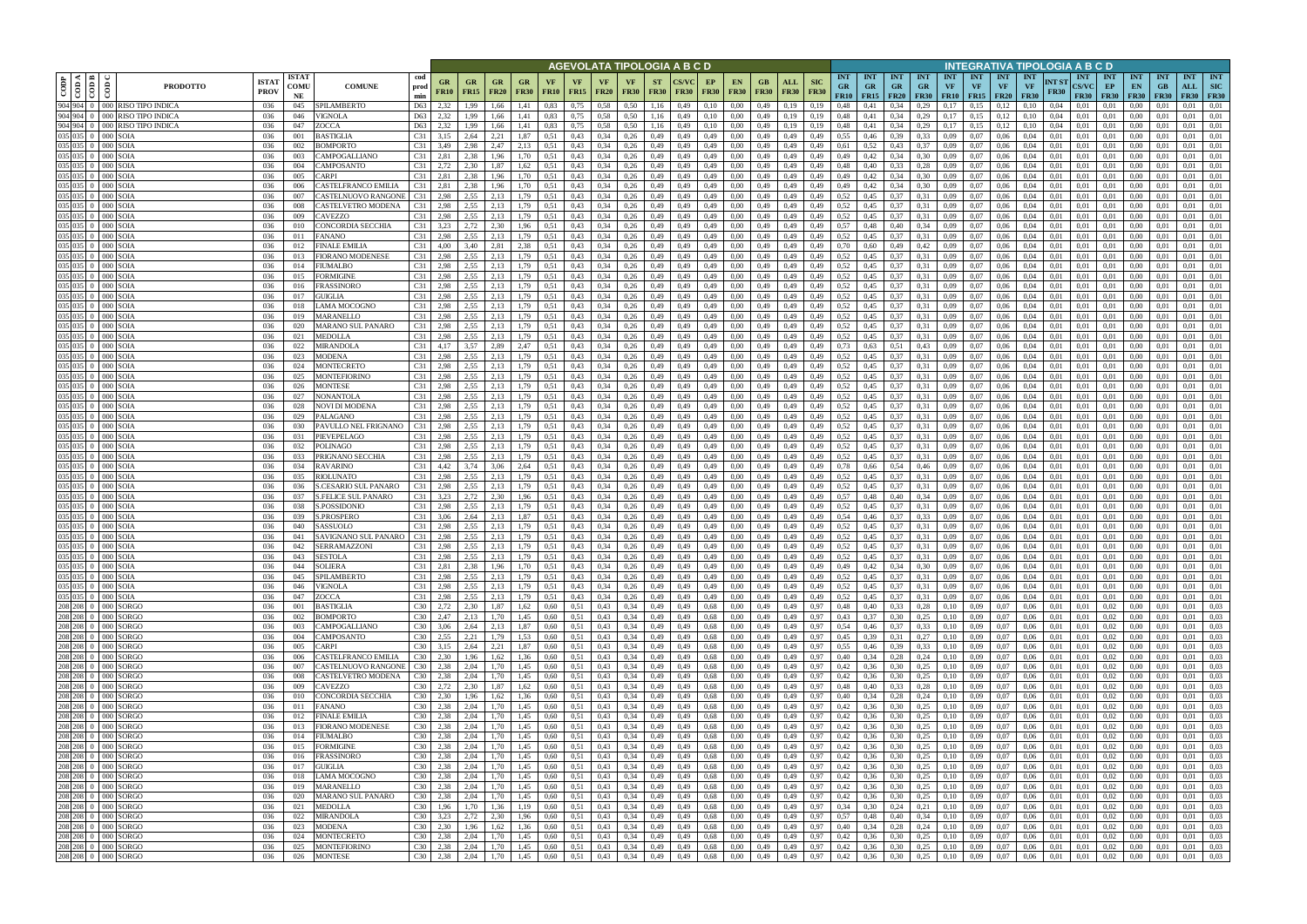|                                                     |                                                                        |                             |                            |                                                    |                                    |                      |                          |                                        |                          |                   |                    |                              |                                      |                          | AGEVOLATA TIPOLOGIA A B C D     |                   |                    |                    |                                |                            |                                        |                                          |                                |                                        |                         |                                        |                                        | INTEGRATIVA TIPOLOGIA A B C D   |                      |                                           |                                                              |                                 |                           |                                       |                            |
|-----------------------------------------------------|------------------------------------------------------------------------|-----------------------------|----------------------------|----------------------------------------------------|------------------------------------|----------------------|--------------------------|----------------------------------------|--------------------------|-------------------|--------------------|------------------------------|--------------------------------------|--------------------------|---------------------------------|-------------------|--------------------|--------------------|--------------------------------|----------------------------|----------------------------------------|------------------------------------------|--------------------------------|----------------------------------------|-------------------------|----------------------------------------|----------------------------------------|---------------------------------|----------------------|-------------------------------------------|--------------------------------------------------------------|---------------------------------|---------------------------|---------------------------------------|----------------------------|
| ⊲ ∣ ⊭<br>$\rm{cop}$<br>$\frac{1}{\frac{1}{2}}$<br>ĝ | <b>PRODOTTO</b>                                                        | <b>ISTAT</b><br><b>PROV</b> | <b>ISTAT</b><br>COMU<br>NE | <b>COMUNE</b>                                      | cod<br>prod<br>min                 | GR<br><b>FR10</b>    | <b>GR</b><br><b>FR15</b> | <b>GR</b><br><b>FR20</b>               | <b>GR</b><br><b>FR30</b> | VF<br><b>FR10</b> | VF.<br><b>FR15</b> | VF<br><b>FR20</b>            | VF<br><b>FR30</b>                    | <b>ST</b><br><b>FR30</b> | <b>CS/VC</b><br>FR30            | EP<br><b>FR30</b> | EN.<br><b>FR30</b> | GB.<br><b>FR30</b> | ALL<br><b>FR30</b>             | <b>SIC</b><br><b>FR30</b>  | <b>INT</b><br><b>GR</b><br><b>FR10</b> | <b>INT</b><br><b>GR</b><br>$FR15$ $FR20$ | <b>INT</b><br><b>GR</b>        | <b>INT</b><br><b>GR</b><br><b>FR30</b> | <b>INT</b><br><b>VF</b> | <b>INT</b><br><b>VF</b><br>$FR10$ FR15 | <b>INT</b><br><b>VF</b><br><b>FR20</b> | <b>INT</b><br>VF<br><b>FR30</b> | NT ST<br><b>FR30</b> | <b>INT</b><br><b>CS/VC</b><br><b>FR30</b> | <b>INT</b><br>EP<br><b>FR30</b>                              | <b>INT</b><br>EN<br><b>FR30</b> | <b>INT</b><br>GB<br>F R30 | <b>INT</b><br>ALL<br><b>FR30 FR30</b> | <b>INT</b><br>SIC          |
| 208 208 0 000 SORGO<br>208 208 0 000 SORGO          |                                                                        | 036<br>036                  | 027<br>028                 | <b>NONANTOLA</b><br><b>NOVI DI MODENA</b>          | C30<br>C30                         | 2,72<br>2.30         | 2.30<br>1,96             | 1.87<br>,62                            | 1.62<br>.36              | 0.60<br>0,60      | 0,51<br>0,51       | 0.43<br>0,43                 | 0.34<br>0,34                         | 0,49<br>0,49             | 0,49<br>0,49                    | 0,68<br>0,68      | 0.00<br>0,00       | 0,49<br>0,49       | 0.49<br>0,49                   | 0.97<br>0,97               | 0.48<br>0,40                           | 0.40<br>0,34                             | 0,33<br>0,28                   | 0.28<br>0,24                           | $0.10\,$<br>0,10        | 0.09<br>0.09                           | 0.07<br>0.07                           | 0.06<br>0,06                    | 0.01<br>0,01         | 0,01<br>0,01                              | 0.02<br>0.02                                                 | 0.00<br>0,00                    | 0,01                      | 0.01<br>0.01                          | 0.03<br>0,03               |
| 208 208 0 000 SORGO                                 |                                                                        | 036                         | 029                        | PALAGANO                                           | C30                                | 2.38                 | 2,04                     | 1.70                                   | 1,45                     | 0,60              | 0,51               | 0,43                         | 0,34                                 | 0,49                     | 0,49                            | 0,68              | 0,00               | 0,49               | 0,49                           | 0,97                       | 0,42                                   | 0,36                                     | 0,30                           | 0,25                                   | 0,10                    | 0,09                                   | 0,07                                   | 0,06                            | 0,01                 | 0,01                                      | 0,02                                                         | 0,00                            | 0,01                      | 0.01                                  | 0.03                       |
| 208 208 0 000 SORGO                                 |                                                                        | 036                         | 030                        | PAVULLO NEL FRIGNANO                               | C <sub>30</sub>                    | 2.38                 | 2.04                     | 1.70                                   | 1,45                     | 0.60              | 0.51               | 0,43                         | 0.34                                 | 0,49                     | 0,49                            | 0,68              | 0.00               | 0,49               | 0,49                           | 0.97                       | 0.42                                   | 0,36                                     | 0,30                           | 0,25                                   | 0,10                    | 0.09                                   | 0,07                                   | 0.06                            | 0.01                 | 0.01                                      | 0.02                                                         | 0,00                            | 0.01                      | 0.01                                  | 0.03                       |
| 208 208 0 000 SORGO                                 |                                                                        | 036                         | 031                        | PIEVEPELAGO                                        | C30                                | 2.38                 | 2.04                     | 1.70                                   | 1.45                     | 0.60              | 0.51               | 0.43                         | 0.34                                 | 0,49                     | 0,49                            | 0,68              | 0.00               | 0,49               | 0.49                           | 0.97                       | 0,42                                   | 0.36                                     | 0.30                           | 0.25                                   | 0.10                    | 0.09                                   | 0.07                                   | 0.06                            | 0.01                 | 0.01                                      | 0.02                                                         | 0.00                            | 0.01                      | 0.01                                  | 0.03                       |
| 208 208 0 000 SORGO<br>208 208 0 000 SORGO          |                                                                        | 036<br>-036                 | 032<br>033                 | <b>POLINAGO</b><br>PRIGNANO SECCHIA                | C30<br>C30                         | 2,38<br>2.38         | 2.04<br>2.04             | 1.70<br>1.70                           | 1,45<br>1,45             | 0.60<br>0.60      | 0,51<br>0,51       | 0,43<br>0.43                 | 0.34<br>0.34                         | 0,49<br>0,49             | 0,49<br>0,49                    | 0,68<br>0.68      | 0,00<br>0.00       | 0,49<br>0,49       | 0,49<br>0,49                   | 0.97<br>0.97               | 0,42<br>0.42                           | 0,36<br>0.36                             | 0,30<br>0.30                   | 0,25<br>0,25                           | 0,10<br>0.10            | 0,09<br>0.09                           | 0,07<br>0.07                           | 0.06<br>0.06                    | 0.01<br>0.01         | 0,01<br>0.01                              | 0.02<br>0.02                                                 | 0,00<br>0.00                    | 0.01<br>0.01              | 0.01<br>0.01                          | 0.03<br>0.03               |
| 208 208 0 000 SORGO                                 |                                                                        | -036                        | 034                        | <b>RAVARINO</b>                                    | C30                                | 2.30                 | 1.96                     | 1.62                                   | 1,36                     | 0.60              | 0,51               | 0.43                         | 0.34                                 | 0,49                     | 0,49                            | 0,68              | 0.00               | 0,49               | 0,49                           | 0,97                       | 0.40                                   | 0,34                                     | 0,28                           | 0,24                                   | 0,10                    | 0,09                                   | 0.07                                   | 0.06                            | 0.01                 | 0.01                                      | 0.02                                                         | $0.00\,$                        | 0.01                      | 0.01                                  | 0.03                       |
| 208 208 0 000 SORGO                                 |                                                                        | 036                         | 035                        | <b>RIOLUNATO</b>                                   | C30                                | 2.38                 | 2.04                     | 1.70                                   | 1,45                     | 0.60              | 0,51               | 0.43                         | 0.34                                 | 0,49                     | 0,49                            | 0.68              | 0.00               | 0,49               | 0,49                           | 0.97                       | 0,42                                   | 0,36                                     | 0,30                           | 0,25                                   | 0,10                    | 0,09                                   | 0,07                                   | 0,06                            | 0.01                 | 0,01                                      | 0,02                                                         | $0.00\,$                        | 0.01                      | 0.01                                  | 0.03                       |
| 208 208 0 000 SORGO<br>208 208 0 000 SORGO          |                                                                        | 036<br>036                  | 036<br>037                 | S.CESARIO SUL PANARO<br><b>S.FELICE SUL PANARO</b> | C <sub>30</sub><br>C <sub>30</sub> | 2,38<br>3,15         | 2.04<br>2,64             | 1.70<br>2,21                           | 1,45<br>1,87             | 0.60<br>0,60      | 0,51<br>0,51       | 0,43<br>0,43                 | 0.34<br>0.34                         | 0,49<br>0,49             | 0,49<br>0,49                    | 0.68<br>0,68      | 0.00<br>0,00       | 0,49<br>0,49       | 0,49<br>0,49                   | 0,97<br>0,97               | 0,42<br>0.55                           | 0,36<br>0,46                             | 0,30<br>0,39                   | 0,25<br>0.33                           | 0,10<br>0,10            | 0,09<br>0.09                           | 0.07<br>0.07                           | 0,06<br>0,06                    | 0,01<br>0.01         | 0,01<br>0,01                              | 0,02<br>0,02                                                 | 0,00<br>0,00                    | 0.01<br>0.01              | 0.01<br>0,01                          | 0,03<br>0,03               |
| 208 208 0 000 SORGO                                 |                                                                        | 036                         | 038                        | S.POSSIDONIO                                       | C <sub>30</sub>                    | 2,55                 | 2,21                     | 1,79                                   | 1,53                     | 0,60              | 0,51               | 0.43                         | 0,34                                 | 0,49                     | 0,49                            | 0,68              | 0,00               | 0,49               | 0,49                           | 0,97                       | 0,45                                   | 0,39                                     | 0,31                           | 0,27                                   | 0,10                    | 0,09                                   | 0.07                                   | 0,06                            | 0,01                 | 0,01                                      | 0,02                                                         | 0,00                            | 0,01                      | 0,01                                  | 0,03                       |
| 208 208 0 000 SORGO                                 |                                                                        | 036                         | 039                        | S.PROSPERO                                         | C30                                | 2.04                 | 1.70                     | 1,45                                   | 1,19                     | 0,60              | 0,51               | 0.43                         | 0.34                                 | 0,49                     | 0,49                            | 0.68              | 0,00               | 0,49               | 0,49                           | 0.97                       | 0,36                                   | 0.30                                     | 0,25                           | 0,21                                   | 0,10                    | 0,09                                   | 0.07                                   | 0,06                            | 0.01                 | 0,01                                      | 0.02                                                         | 0,00                            | 0.01                      | 0,01                                  | 0,03                       |
| 208 208 0 000 SORGO                                 |                                                                        | 036                         | 040                        | SASSUOLO                                           | C30                                | 2,38                 | 2,04                     | 1,70                                   | 1,45                     | 0,60              | 0,51               | 0.43                         | 0,34                                 | 0,49                     | 0,49                            | 0.68              | 0,00               | 0,49               | 0,49                           | 0,97                       | 0,42                                   | 0,36                                     | 0,30                           | 0,25                                   | 0,10                    | 0,09                                   | 0.07                                   | 0,06                            | 0,01                 | 0,01                                      | 0,02                                                         | 0,00                            | 0.01                      | 0,01                                  | 0,03                       |
| 208 208 0 000 SORGO<br>208 208 0 000 SORGO          |                                                                        | 036<br>036                  | 041<br>042                 | SAVIGNANO SUL PANARO<br>SERRAMAZZONI               | C30<br>C30                         | 2,38<br>2.38         | 2,04<br>2.04             | 1,70<br>1.70                           | 1,45<br>1.45             | 0,60<br>0.60      | 0,51<br>0.51       | 0,43<br>0.43                 | 0.34<br>0.34                         | 0,49<br>0,49             | 0,49<br>0.49                    | 0.68<br>0.68      | 0,00<br>0.00       | 0,49<br>0,49       | 0,49<br>0,49                   | 0,97<br>0.97               | 0,42<br>0.42                           | 0,36<br>0.36                             | 0,30<br>0,30                   | 0,25<br>0,25                           | 0,10<br>0,10            | 0,09<br>0.09                           | 0.07<br>0.07                           | 0,06<br>0.06                    | 0,01<br>0.01         | 0,01<br>0.01                              | 0,02<br>0.02                                                 | 0,00<br>0,00                    | 0,01<br>0.01              | 0,01<br>0.01                          | 0.03<br>0.03               |
| 208 208 0 000 SORGO                                 |                                                                        | 036                         | 043                        | <b>SESTOLA</b>                                     | C30                                | 2.38                 | 2.04                     | 1.70                                   | 1.45                     | 0.60              | 0,51               | 0.43                         | 0.34                                 | 0,49                     | 0,49                            | 0.68              | 0.00               | 0,49               | 0,49                           | 0.97                       | 0,42                                   | 0.36                                     | 0,30                           | 0,25                                   | 0,10                    | 0.09                                   | 0.07                                   | 0.06                            | 0.01                 | 0.01                                      | 0.02                                                         | 0.00                            | 0.01                      | 0,01                                  | 0.03                       |
| 208 208 0 000 SORGO                                 |                                                                        | 036                         | 044                        | SOLIERA                                            | C30                                | 3,23                 | 2,72                     | 2.30                                   | 1.96                     | 0,60              | 0,51               | 0,43                         | 0.34                                 | 0,49                     | 0,49                            | 0.68              | 0.00               | 0,49               | 0,49                           | 0.97                       | 0,57                                   | 0,48                                     | 0,40                           | 0.34                                   | 0,10                    | 0,09                                   | 0.07                                   | 0,06                            | 0.01                 | 0.01                                      | 0,02                                                         | 0,00                            | 0.01                      | 0.01                                  | 0,03                       |
| 208 208 0 000 SORGO<br>208 208 0 000 SORGO          |                                                                        | 036<br>036                  | 045<br>046                 | SPILAMBERTO<br>VIGNOLA                             | C30<br>C30                         | 2.38<br>2.38         | 2.04<br>2.04             | 1.70<br>1.70                           |                          | 0.60<br>0.60      | 0,51<br>0.51       | 0.43<br>0.43                 | 0.34<br>0.34                         | 0,49<br>0,49             | 0,49<br>0.49                    | 0.68<br>0.68      | 0.00<br>0.00       | 0,49<br>0,49       | 0,49<br>0.49                   | 0.97<br>0.97               | 0,42<br>0,42                           | 0.36                                     | 0.30<br>0,30                   | 0,25<br>0,25                           | 0.10<br>0.10            | 0.09<br>0.09                           | 0.07<br>0.07                           | 0.06<br>0.06                    | 0.01<br>0.01         | 0.01<br>0.01                              | 0.02<br>0,02                                                 | 0.00<br>0.00                    | 0.01<br>0.01              | 0.01<br>0.01                          | 0.03<br>0.03               |
| 208 208 0 000 SORGO                                 |                                                                        | 036                         | 047                        | ZOCCA                                              | C30                                | 2.38                 | 2.04                     | 1.70                                   | 1,45                     | 0.60              | 0,51               | 0,43                         | 0.34                                 | 0,49                     | 0,49                            | 0.68              | 0.00               | 0,49               | 0,49                           | 0,97                       | 0,42                                   | 0.36                                     | 0,30                           | 0,25                                   | 0,10                    | 0,09                                   | 0.07                                   | 0,06                            | 0,01                 | 0,01                                      | 0,02                                                         | 0,00                            | 0.01                      | 0,01                                  | 0.03                       |
| 982                                                 | 303 0 000 SORGO DA BIOMASSA                                            | 036                         | 001                        | BASTIGLIA                                          | L82                                | 2.04                 | 1.70                     | 1.45                                   |                          | 0.43              | 0.34               | 0.26                         | 0.17                                 | 0,49                     | 0,49                            | 0,68              | 0.00               | 0,49               | 0.49                           | 0,49                       | 0.36                                   | 0.30                                     | 0,25                           | 0,21                                   | 0,07                    | 0.06                                   | 0,04                                   | 0.03                            | 0.01                 | 0,01                                      | 0.02                                                         | 0.00                            | 0.01                      | 0.01                                  | 0.01                       |
| 982 303 0                                           | 000 SORGO DA BIOMASSA                                                  | 036                         | 002                        | BOMPORTO                                           | L82                                | 2.04                 | 1.70                     | 1.45                                   | 1.19                     | 0.43              | 0,34               | 0,26                         | 0.17                                 | 0,49                     | 0,49                            | 0,68              | 0,00               | 0,49               | 0,49                           | 0,49                       | 0.36                                   | 0.30                                     | 0,25                           | 0,21                                   | 0,07                    | 0,06                                   | 0,04                                   | 0,03                            | 0,01                 | 0,01                                      | 0,02                                                         | 0,00                            | 0,01                      | 0,01                                  | 0,01                       |
| 982 303 0<br>982 303 0                              | 000 SORGO DA BIOMASSA<br>000 SORGO DA BIOMASSA                         | 036<br>036                  | 003<br>004                 | CAMPOGALLIANO<br>CAMPOSANTO                        | L82<br>L82                         | 2,04<br>2.04         | 1.70<br>1.70             | .45<br>.45                             |                          | 0.43<br>0.43      | 0,34<br>0,34       | 0.26<br>0,26                 | 0,17<br>0.17                         | 0,49<br>0,49             | 0,49<br>0,49                    | 0,68<br>0,68      | 0,00<br>0.00       | 0,49<br>0,49       | 0.49<br>0,49                   | 0,49<br>0,49               | 0,36<br>0.36                           | 0.30<br>0.30                             | 0,25<br>0,25                   | 0,21<br>0,21                           | 0,07<br>0,07            | 0,06<br>0.06                           | 0,04<br>0,04                           | 0.03<br>0.03                    | 0,01<br>0.01         | 0,01<br>0,01                              | 0,02<br>0.02                                                 | 0,00<br>0,00                    | 0.01<br>0.01              | 0.01<br>0,01                          | 0,01<br>0.01               |
| 982 303 0                                           | 000 SORGO DA BIOMASSA                                                  | 036                         | 005                        | `ARPI                                              | L82                                | 2.04                 |                          | .45                                    |                          | 0.43              | 0.34               | 0.26                         | 0.17                                 | 0,49                     | 0,49                            | 0,68              | 0.00               | 0,49               | 0.49                           | 0.49                       | 0.36                                   | 0.30                                     | 0,25                           | 0,21                                   | 0.07                    | 0.06                                   | 0.04                                   | 0.03                            | 0.01                 | 0.01                                      | 0.02                                                         | 0.00                            |                           | 0.01                                  | 0.01                       |
| 982 303 0                                           | 000 SORGO DA BIOMASSA                                                  | 036                         | 006                        | CASTELFRANCO EMILIA                                | L82                                | 2,04                 | 1,70                     | 1,45                                   | 1,19                     | 0.43              | 0,34               | 0,26                         | 0,17                                 | 0,49                     | 0,49                            | 0,68              | 0,00               | 0,49               | 0,49                           | 0,49                       | 0,36                                   | 0,30                                     | 0,25                           | 0,21                                   | 0,07                    | 0,06                                   | 0,04                                   | 0,03                            | 0,01                 | 0,01                                      | 0,02                                                         | 0,00                            | 0,01                      | 0,01                                  | 0,01                       |
| 982 303 0<br>982 303 0                              | 000 SORGO DA BIOMASSA                                                  | 036                         | 007                        | CASTELNUOVO RANGONE                                | L82<br>L82                         | 2.04                 | 1.70                     | 1.45                                   | 1.19                     | 0.43              | 0,34               | 0.26                         | 0.17                                 | 0,49                     | 0,49                            | 0,68              | 0.00               | 0,49               | 0,49                           | 0.49                       | 0.36<br>0.36                           | 0.30                                     | 0,25                           | 0,21                                   | 0.07                    | 0.06<br>0.06                           | 0.04                                   | 0.03                            | 0.01                 | 0.01                                      | 0.02<br>0.02                                                 | 0,00                            | 0.01                      | 0.01                                  | 0.01                       |
| 982 303 0                                           | 000 SORGO DA BIOMASSA<br>000 SORGO DA BIOMASSA                         | 036<br>036                  | 008<br>009                 | CASTELVETRO MODENA<br>CAVEZZO                      | L82                                | 2.04<br>2.04         | 1.70<br>1.70             | 1,45<br>1,45                           | 1,19<br>1.19             | 0,43<br>0.43      | 0,34<br>0,34       | 0.26<br>0.26                 | 0,17<br>0,17                         | 0,49<br>0,49             | 0,49<br>0,49                    | 0.68<br>0,68      | 0.00<br>0.00       | 0,49<br>0,49       | 0,49<br>0,49                   | 0,49<br>0.49               | 0.36                                   | 0.30<br>0.30                             | 0,25<br>0,25                   | 0,21<br>0,21                           | 0,07<br>0.07            | 0.06                                   | 0,04<br>0,04                           | 0.03<br>0.03                    | 0.01<br>0.01         | 0.01<br>0.01                              | 0.02                                                         | 0,00<br>0.00                    | 0.01<br>0.01              | 0,01<br>0.01                          | 0,01<br>0,01               |
| 982 303 0                                           | 000 SORGO DA BIOMASSA                                                  | 036                         | 010                        | CONCORDIA SECCHIA                                  | L82                                | 2.04                 | 1.70                     | 1.45                                   | 1.19                     | 0.43              | 0,34               | 0.26                         | 0.17                                 | 0,49                     | 0,49                            | 0.68              | 0.00               | 0,49               | 0,49                           | 0,49                       | 0.36                                   | 0.30                                     | 0,25                           | 0,21                                   | 0.07                    | 0.06                                   | 0.04                                   | 0.03                            | 0.01                 | 0.01                                      | 0.02                                                         | 0,00                            | 0.01                      | 0.01                                  | 0.01                       |
| 982 303 0                                           | 000 SORGO DA BIOMASSA                                                  | 036                         | 011                        | FANANO                                             | L82                                | 2.04                 | 1.70                     | 1.45                                   | 1.19                     | 0.43              | 0,34               | 0.26                         | 0.17                                 | 0,49                     | 0,49                            | 0.68              | 0.00               | 0,49               | 0,49                           | 0.49                       | 0.36                                   | 0.30                                     | 0,25                           | 0,21                                   | 0.07                    | 0.06                                   | 0.04                                   | 0.03                            | 0.01                 | 0.01                                      | 0.02                                                         | $0.00\,$                        | 0.01                      | 0.01                                  | 0.01                       |
| 982 303 0<br>000E                                   | 982 303 0 000 SORGO DA BIOMASSA<br>SORGO DA BIOMASSA                   | 036<br>036                  | 012<br>013                 | FINALE EMILIA<br>FIORANO MODENESE                  | L82<br>L82                         | 2,04<br>2,04         | 1,70<br>1.70             | 1,45<br>1,45                           | 1,19<br>1,19             | 0.43<br>0.43      | 0,34<br>0,34       | 0,26<br>0.26                 | 0,17<br>0,17                         | 0,49<br>0,49             | 0,49<br>0,49                    | 0,68<br>0.68      | 0,00<br>0.00       | 0,49<br>0,49       | 0,49<br>0,49                   | 0,49<br>0.49               | 0.36<br>0,36                           | 0,30<br>0.30                             | 0,25<br>0,25                   | 0,21<br>0,21                           | 0,07<br>0,07            | 0,06<br>0.06                           | 0,04<br>0,04                           | 0.03<br>0.03                    | 0,01<br>0.01         | 0,01<br>0,01                              | 0,02<br>0,02                                                 | $0.00\,$<br>0.00                | 0.01<br>0.01              | 0,01<br>0,01                          | 0,01<br>0,01               |
| 982 303 0                                           | 000 SORGO DA BIOMASSA                                                  | 036                         | 014                        | FIUMALBO                                           | L82                                | 2,04                 | 1.70                     | 1,45                                   | 1,19                     | 0.43              | 0,34               | 0,26                         | 0,17                                 | 0,49                     | 0,49                            | 0.68              | 0.00               | 0,49               | 0,49                           | 0,49                       | 0.36                                   | 0,30                                     | 0,25                           | 0,21                                   | 0,07                    | 0,06                                   | 0,04                                   | 0.03                            | 0,01                 | 0,01                                      | 0,02                                                         | 0,00                            | 0,01                      | 0,01                                  | 0,01                       |
| 982 303 0                                           | 000 SORGO DA BIOMASSA                                                  | 036                         | 015                        | FORMIGINE                                          | L82                                | 2,04                 | 1,70                     | 1,45                                   | 1,19                     | 0.43              | 0,34               | 0,26                         | 0,17                                 | 0,49                     | 0,49                            | 0,68              | 0,00               | 0,49               | 0,49                           | 0,49                       | 0,36                                   | 0,30                                     | 0,25                           | 0,21                                   | 0,07                    | 0,06                                   | 0,04                                   | 0,03                            | 0,01                 | 0,01                                      | 0,02                                                         | 0,00                            | 0,01                      | 0,01                                  | 0,01                       |
| 982 303 0                                           | 000 SORGO DA BIOMASSA                                                  | 036                         | 016                        | FRASSINORO                                         | L82                                | 2,04                 | 1.70                     | 1.45                                   | 1,19                     | 0.43              | 0,34               | 0,26                         | 0,17                                 | 0,49                     | 0,49                            | 0,68              | 0,00               | 0,49               | 0,49                           | 0,49                       | 0,36                                   | 0,30                                     | 0,25                           | 0,21                                   | 0,07                    | 0,06                                   | 0,04                                   | 0.03                            | 0,01                 | 0,01                                      | 0,02                                                         | 0,00                            | 0.01                      | 0,01                                  | 0,01                       |
| 982 303 0                                           | 982 303 0 000 SORGO DA BIOMASSA<br>000 SORGO DA BIOMASSA               | 036<br>036                  | 017<br>018                 | GUIGLIA<br>LAMA MOCOGNO                            | L82<br>L82                         | 2,04<br>2,04         | 1,70<br>1,70             | 1,45<br>1,45                           | 1,19<br>1,19             | 0.43<br>0,43      | 0,34<br>0,34       | 0,26<br>0,26                 | 0,17<br>0,17                         | 0,49<br>0,49             | 0,49<br>0,49                    | 0,68<br>0.68      | 0,00<br>0,00       | 0,49<br>0,49       | 0,49<br>0,49                   | 0,49<br>0,49               | 0,36<br>0,36                           | 0,30<br>0,30                             | 0,25<br>0,25                   | 0,21<br>0,21                           | 0,07<br>0,07            | 0,06<br>0,06                           | 0,04<br>0,04                           | 0,03<br>0,03                    | 0,01<br>0,01         | 0,01<br>0,01                              | 0,02<br>0,02                                                 | $0.00\,$<br>0,00                | 0,01<br>0.01              | 0,01<br>0,01                          | 0,01<br>0,01               |
| 982 303 0                                           | 000 SORGO DA BIOMASSA                                                  | 036                         | 019                        | <b>MARANELLO</b>                                   | L82                                | 2.04                 | 1.70                     | 1.45                                   | 1.19                     | 0.43              | 0,34               | 0.26                         | 0.17                                 | 0,49                     | 0,49                            | 0.68              | 0.00               | 0,49               | 0,49                           | 0.49                       | 0.36                                   | 0.30                                     | 0,25                           | 0,21                                   | 0.07                    | 0,06                                   | 0,04                                   | 0.03                            | 0.01                 | 0.01                                      | 0,02                                                         | 0,00                            | 0.01                      | 0,01                                  | 0.01                       |
| 982 303 0                                           | 000 SORGO DA BIOMASSA                                                  | 036                         | 020                        | MARANO SUL PANARO                                  | L82                                | 2.04                 | 1.70                     | 1.45                                   | 1.19                     | 0.43              | 0.34               | 0.26                         | 0.17                                 | 0,49                     | 0,49                            | 0.68              | 0.00               | 0,49               | 0,49                           | 0.49                       | 0.36                                   | 0.30                                     | 0,25                           | 0,21                                   | 0.07                    | 0.06                                   | 0.04                                   | 0.03                            | 0.01                 | 0.01                                      | 0,02                                                         | 0,00                            | 0.01                      | 0.01                                  | 0.01                       |
|                                                     | 982 303 0 000 SORGO DA BIOMASSA<br>982 303 0 000 SORGO DA BIOMASSA     | 036<br>036                  | 021<br>022                 | <b>MEDOLLA</b><br>MIRANDOLA                        | L82<br>L82                         | 2,04<br>2.04         | 1,70<br>1.70             | 1,45<br>1.45                           | 1.19<br>1.19             | 0,43<br>0.43      | 0,34<br>0.34       | 0,26<br>0.26                 | 0,17<br>0.17                         | 0,49<br>0.49             | 0,49<br>0.49                    | 0.68<br>0.68      | 0,00<br>0.00       | 0,49<br>0.49       | 0,49<br>0.49                   | 0,49<br>0.49               | 0,36<br>0.36                           | 0,30<br>0.30                             | 0,25<br>0.25                   | 0,21<br>0.21                           | 0,07<br>0.07            | 0,06<br>0.06                           | 0,04<br>0.04                           | 0,03<br>0.03                    | 0,01<br>0.01         | 0,01<br>0.01                              | 0,02<br>0.02                                                 | 0,00<br>0.00                    | 0,01<br>0.01              | 0,01<br>0.01                          | 0,01<br>0.01               |
|                                                     | 982 303 0 000 SORGO DA BIOMASSA                                        | 036                         | 023                        | <b>MODENA</b>                                      | L82                                | 2.04                 | 1.70                     | 1.45                                   | 1.19                     | 0.43              | 0,34               | 0,26                         | 0.17                                 | 0,49                     | 0,49                            | 0.68              | 0.00               | 0,49               | 0,49                           | 0,49                       | 0,36                                   | 0.30                                     | 0,25                           | 0,21                                   | 0,07                    | 0.06                                   | 0.04                                   | 0.03                            | 0,01                 | 0.01                                      | 0.02                                                         | 0.00                            | 0.01                      | 0,01                                  | 0,01                       |
|                                                     | 982 303 0 000 SORGO DA BIOMASSA                                        | 036                         | 024                        | <b>MONTECRETO</b>                                  | L82                                | 2.04                 | 1.70                     | 1.45                                   | 1.19                     | 0.43              | 0.34               | 0.26                         | 0,17                                 | 0.49                     | 0.49                            | 0,68              | 0.00               | 0,49               | 0,49                           | 0,49                       | 0,36                                   | 0,30                                     | 0,25                           | 0,21                                   | 0.07                    | 0.06                                   | 0.04                                   | 0.03                            | 0.01                 | 0.01                                      | 0.02                                                         | 0.00                            | 0.01                      | 0.01                                  | 0,01                       |
|                                                     | 982 303 0 000 SORGO DA BIOMASSA<br>982 303 0 000 SORGO DA BIOMASSA     | 036                         | 025                        | <b>MONTEFIORINO</b>                                | L82                                | 2,04                 | 1,70                     | 1,45                                   | 1,19                     | 0.43              | 0,34               | 0,26                         | 0,17                                 | 0,49                     | 0,49                            | 0,68              | 0,00               | 0,49               | 0,49                           | 0,49                       | 0.36                                   | 0,30                                     | 0,25                           | 0,21                                   | 0,07                    | 0,06                                   | 0,04                                   | 0,03                            | 0,01                 | 0,01                                      | 0,02                                                         | $0.00\,$                        | 0,01                      | 0.01                                  | 0,01                       |
|                                                     | 982 303 0 000 SORGO DA BIOMASSA                                        | 036<br>036                  | 026<br>027                 | <b>MONTESE</b><br><b>NONANTOLA</b>                 | L82<br>L82                         | 2,04<br>2,04         | 1,70<br>1,70             | 1.45<br>1,45                           | 1,19<br>1,19             | 0.43<br>0,43      | 0,34<br>0,34       | 0,26<br>0,26                 | 0,17<br>0,17                         | 0,49<br>0,49             | 0,49<br>0,49                    | 0,68<br>0,68      | 0,00<br>0,00       | 0,49<br>0,49       | 0,49<br>0,49                   | 0,49<br>0,49               | 0,36<br>0,36                           | 0,30<br>0,30                             | 0,25<br>0,25                   | 0,21<br>0,21                           | 0,07                    | 0,06<br>$0,07$ 0.06                    | 0,04<br>0,04                           | 0,03<br>0,03                    | 0,01<br>0,01         | 0,01<br>0,01                              | 0,02<br>0,02                                                 | $0.00\,$<br>0,00                | 0,01<br>  0,01            | 0,01<br>0,01                          | 0,01<br>0,01               |
|                                                     | 982 303 0 000 SORGO DA BIOMASSA                                        | 036                         | 028                        | <b>NOVI DI MODENA</b>                              | L82                                | 2,04                 | 1,70                     | 1,45                                   | 1,19                     | 0.43              | 0,34               | 0,26                         | 0,17                                 | 0,49                     | 0,49                            | 0,68              | 0,00               |                    | $0,49$ $0,49$                  | 0,49                       | 0,36                                   | 0,30                                     | 0,25                           | 0,21                                   |                         | $0,07$ 0.06                            | 0,04                                   | 0,03                            | 0,01                 | 0,01                                      | 0,02                                                         | $0.00\,$                        | 0.01                      | 0.01                                  | 0,01                       |
|                                                     | 982 303 0 000 SORGO DA BIOMASSA                                        | 036                         | 029                        | PALAGANO                                           | L82                                | 2,04                 | 1,70                     | 1,45                                   | 1,19                     | 0,43              | 0,34               | 0,26                         | 0,17                                 | 0,49                     | 0,49                            | 0,68              | 0,00               | 0,49               | 0,49                           | 0,49                       | 0,36                                   | 0,30                                     | 0,25                           | 0,21                                   | 0,07                    | 0,06                                   | 0,04                                   | 0,03                            | 0,01                 | 0,01                                      | 0,02                                                         | 0,00                            | 0.01                      | 0.01                                  | 0,01                       |
|                                                     | 982 303 0 000 SORGO DA BIOMASSA<br>982 303 0 000 SORGO DA BIOMASSA     | 036<br>036                  | 030<br>031                 | PAVULLO NEL FRIGNANO<br>PIEVEPELAGO                | L82<br>L82                         | 2,04<br>2,04         | 1,70<br>1,70             | 1,45<br>$1,45$ $1,19$                  | 1,19                     | 0,43<br>0.43      | 0,34<br>0,34       | 0,26<br>0,26                 | 0,17<br>0,17                         | 0,49<br>0,49             | 0,49<br>0,49 0,68               | 0,68              | 0,00<br>0,00       |                    | $0,49$ $0,49$<br>$0,49$ $0,49$ | 0,49<br>0,49               | 0,36<br>0,36                           | 0,30<br>0,30                             | 0,25<br>0,25                   | 0,21<br>0,21                           | 0,07                    | 0,06<br>$0,07$ 0.06                    | 0,04<br>0,04                           | 0,03<br>0,03                    | 0,01<br>0,01         | 0,01<br>0,01                              | 0,02<br>$0,02$ 0.00 0.01                                     | $0,00 \qquad 0,01$              |                           | 0.01                                  | 0,01<br>$0,01$ $0,01$      |
|                                                     | 982 303 0 000 SORGO DA BIOMASSA                                        | 036                         | 032                        | <b>POLINAGO</b>                                    | L82                                | 2,04                 | 1,70                     | $1,45$ 1,19 0,43                       |                          |                   | 0,34               | 0,26                         | 0,17                                 | 0,49                     |                                 | 0,49 0,68         | 0,00               |                    | $0,49$ $0,49$                  | 0,49                       | 0,36                                   | $0,30$ $0,25$                            |                                | 0,21                                   |                         | $0.07\qquad 0.06$                      | 0,04                                   | 0,03                            | 0,01                 | 0.01                                      | $0.02 \quad 0.00 \quad 0.01$                                 |                                 |                           | 0.01                                  | 0,01                       |
|                                                     | 982 303 0 000 SORGO DA BIOMASSA                                        | 036                         | 033                        | PRIGNANO SECCHIA                                   | L82                                | 2,04                 | 1,70                     | 1,45 1,19                              |                          | 0,43              | 0,34               | $0,26$ $0,17$                |                                      | 0,49                     | 0,49                            | 0,68              | 0,00               |                    | 0,49 0,49                      | 0,49                       | 0,36                                   | 0,30                                     | 0,25                           | 0,21                                   |                         | $0,07$ 0,06                            | 0,04                                   | 0,03                            | 0,01                 | 0,01                                      | $0,02 \quad 0,00 \quad 0,01$                                 |                                 |                           | 0.01                                  | 0,01                       |
|                                                     | 982 303 0 000 SORGO DA BIOMASSA<br>982 303 0 000 SORGO DA BIOMASSA     | 036                         | 034                        | <b>RAVARINO</b>                                    | L82                                | 2,04                 | 1,70                     | 1,45                                   | 1,19                     | 0,43              | 0,34               | 0,26                         | 0,17                                 | 0,49                     | 0,49                            | 0,68              | 0,00               | 0,49               | 0,49                           | 0,49                       | 0,36                                   | 0,30                                     | 0,25                           | 0,21                                   | 0,07                    | 0,06                                   | 0,04                                   | 0,03                            | 0,01                 | 0,01                                      | 0,02                                                         | 0,00                            | 0.01                      | 0.01                                  | 0,01                       |
|                                                     | 982 303 0 000 SORGO DA BIOMASSA                                        | 036<br>036                  | 035<br>036                 | <b>RIOLUNATO</b><br>S.CESARIO SUL PANARO           | L82<br>L82                         | 2,04                 | 1,70<br>2,04 1,70        | 1,45<br>$1,45$ $1,19$                  | 1,19                     | 0,43<br>0,43      | 0,34<br>0,34       | 0,26<br>0,26                 | 0,17<br>0,17                         | 0,49<br>0,49             | 0,49<br>0,49                    | 0,68<br>0,68      | 0,00<br>0,00       | 0,49               | 0,49<br>$0,49$ $0,49$          | 0,49<br>0,49               | 0,36<br>0,36                           | 0,30<br>0,30                             | 0,25<br>0,25                   | 0,21<br>0,21                           | 0,07<br>0,07            | 0,06<br>0,06                           | 0,04<br>0,04                           | 0,03<br>0,03                    | 0,01<br>0,01         | 0,01<br>0,01                              | 0,02<br>0,02                                                 | 0,00<br>$0,00$ $0,01$           | 0,01                      | 0,01<br>0,01                          | 0,01<br>0,01               |
|                                                     | 982 303 0 000 SORGO DA BIOMASSA                                        | 036                         | 037                        | <b>S.FELICE SUL PANARO</b>                         | L82                                | 2,04                 | 1,70                     | $1,45$ $1,19$                          |                          | 0,43              | 0,34               | 0,26                         | 0,17                                 | 0,49                     | 0,49                            | 0,68              | 0,00               |                    | $0,49$ $0,49$                  | 0,49                       | 0,36                                   | 0,30                                     | 0,25                           | 0,21                                   |                         | $0,07$ 0.06                            | 0,04                                   | 0.03                            | 0,01                 | 0,01                                      |                                                              | $0,02 \quad 0,00 \quad 0,01$    |                           | 0,01                                  | 0,01                       |
|                                                     | 982 303 0 000 SORGO DA BIOMASSA                                        | 036                         | 038                        | S.POSSIDONIO                                       | L82                                | 2,04                 | 1,70                     | $1,45$ $1,19$ 0.43                     |                          |                   | 0,34               | $0,26$ 0,17                  |                                      | 0,49                     | 0,49                            | 0,68              | 0,00               |                    | $0,49$ $0,49$                  | 0,49                       | 0,36                                   | 0,30                                     | 0,25                           | 0,21                                   |                         | $0,07$ 0.06                            | 0,04                                   | 0.03                            | 0,01                 | 0,01                                      |                                                              | $0,02 \quad 0,00 \quad 0,01$    |                           | 0,01                                  | 0,01                       |
|                                                     | 982 303 0 000 SORGO DA BIOMASSA<br>982 303 0 000 SORGO DA BIOMASSA     | 036<br>036                  | 039<br>040                 | S.PROSPERO<br>SASSUOLO                             | L82<br>L82                         | 2,04<br>2,04         | 1,70<br>1,70             | $1,45$ $1,19$<br>$1,45$ 1,19 0,43      |                          | 0,43              | 0,34<br>0,34       | $0,26$ 0,17<br>$0,26$ $0,17$ |                                      | 0,49<br>0,49             | 0,49<br>0,49                    | 0,68<br>0.68      | 0,00<br>0,00       | 0,49               | 0,49<br>$0,49$ $0,49$          | 0,49<br>0,49               | 0,36<br>0,36                           | 0,30<br>0,30                             | 0,25<br>0,25                   | 0,21<br>0,21                           |                         | $0,07$ 0.06<br>$0,07$ 0.06             | 0,04<br>0,04                           | 0,03<br>0,03                    | 0,01<br>0,01         | 0,01<br>0.01                              | 0,02<br>0,02                                                 | $0,\!00$<br>$0,00 \quad 0,01$   | 0,01                      | 0,01<br>0,01                          | 0,01<br>0,01               |
|                                                     | 982 303 0 000 SORGO DA BIOMASSA                                        | 036                         | 041                        | SAVIGNANO SUL PANARO                               | L82                                | 2,04                 | 1,70                     | $1,45$ $1,19$ 0.43                     |                          |                   | 0,34               | $0,26$ 0,17                  |                                      | 0,49                     | 0,49                            | 0,68              | 0,00               |                    | $0,49$ $0,49$                  | 0,49                       | 0.36                                   | 0,30                                     | 0,25                           | 0,21                                   |                         | $0,07$ 0.06                            | 0,04                                   | 0,03                            | 0,01                 | 0,01                                      | 0,02                                                         | $0,00$ $0,01$                   |                           | 0,01                                  | 0,01                       |
|                                                     | 982 303 0 000 SORGO DA BIOMASSA                                        | 036                         | 042                        | SERRAMAZZONI                                       | L82                                | 2,04                 | 1,70                     | $1,45$ 1,19 0,43                       |                          |                   | 0,34               | $0,26$ $0,17$                |                                      | 0,49                     | 0,49                            | 0,68              | 0,00               |                    | $0,49$ $0,49$                  | 0,49                       | $0,36$ $0,30$                          |                                          | 0,25                           | 0,21                                   |                         | $0,07$ 0.06                            | 0,04                                   | 0.03                            | 0,01                 | 0,01                                      | 0,02                                                         | $0,00$ $0,01$                   |                           | 0,01                                  | 0,01                       |
|                                                     | 982 303 0 000 SORGO DA BIOMASSA                                        | 036                         | 043                        | <b>SESTOLA</b>                                     | L82                                | 2,04                 | 1,70                     | $1,45$ 1,19 0,43                       |                          |                   | 0,34               | $0,26$ 0,17                  |                                      | 0,49                     | 0,49 0,68                       |                   | 0,00               |                    | $0,49$ $0,49$                  | 0,49                       | $0,36$ $0,30$                          |                                          | 0,25                           | 0,21                                   |                         | $0,07$ 0.06                            | 0,04                                   | 0,03                            | 0,01                 | 0,01                                      | $0.02 \quad 0.00 \quad 0.01$                                 |                                 |                           | 0,01                                  | 0,01                       |
|                                                     | 982 303 0 000 SORGO DA BIOMASSA<br>982 303 0 000 SORGO DA BIOMASSA     | 036<br>036                  | 044<br>045                 | <b>SOLIERA</b><br>SPILAMBERTO                      | L82<br>L82                         | 2,04<br>2,04         | 1,70<br>1,70             | $1,45$ $1,19$ 0.43<br>$1,45$ 1,19 0,43 |                          |                   | 0,34<br>0,34       | $0,26$ 0,17<br>$0,26$ 0,17   |                                      | 0,49<br>0,49             | 0,49<br>0,49                    | 0,68<br>0,68      | 0,00<br>0,00       |                    | $0,49$ $0,49$<br>$0,49$ $0,49$ | 0,49<br>0,49               | $0.36\qquad 0.30$<br>$0,36$ $0,30$     |                                          | 0,25<br>0,25                   | 0,21<br>0,21                           |                         | $0,07$ 0.06<br>$0,07$ 0.06             | 0,04<br>0,04                           | 0,03<br>0,03                    | 0,01<br>0,01         | 0,01<br>0,01                              | $0.02 \quad 0.00 \quad 0.01$<br>$0.02 \quad 0.00 \quad 0.01$ |                                 |                           | 0,01<br>0,01                          | 0,01<br>0,01               |
|                                                     | 982 303 0 000 SORGO DA BIOMASSA                                        | 036                         | 046                        | <b>VIGNOLA</b>                                     | L82                                | 2,04                 | 1,70                     | $1,45$ 1,19 0,43                       |                          |                   | 0,34               | $0,26$ $0,17$                |                                      | 0,49                     | $0,49$ $0,68$                   |                   | 0,00               | 0,49 0,49          |                                | 0,49                       | $0.36\qquad 0.30$                      |                                          | 0,25                           | 0,21                                   |                         | $0,07$ 0.06                            | 0,04                                   | 0,03                            | 0,01                 | 0.01                                      | $0,02$ $0,00$ $0,01$                                         |                                 |                           | 0,01                                  | 0,01                       |
|                                                     | 982 303 0 000 SORGO DA BIOMASSA                                        | 036                         | 047                        | ZOCCA                                              | L82                                | 2,04                 | 1,70                     | $1,45$ 1,19 0,43                       |                          |                   | 0,34               | $0,26$ $0,17$                |                                      | 0,49                     | $0,49$ $0,68$                   |                   | 0,00               |                    | $0,49$ $0,49$                  | 0,49                       | $0,36$ $0,30$                          |                                          | 0,25                           | 0,21                                   |                         | $0.07$ 0.06                            | 0,04                                   | 0,03                            | 0,01                 | 0,01                                      | $0.02 \quad 0.00$                                            |                                 | 0,01                      | 0,01                                  | 0,01                       |
|                                                     | 939 408 0 000 SORGO DA INSILAGGIO<br>939 408 0 000 SORGO DA INSILAGGIO | 036<br>036                  | 001<br>002                 | <b>BASTIGLIA</b><br><b>BOMPORTO</b>                | L83<br>L83                         | 1,87<br>1,87         | 1,62<br>1,62             | $1,28$ 1,11<br>1,28                    |                          | 0,60<br>0,60      | 0,51<br>0,51       | 0,43<br>0,43                 | 0,34<br>0,34                         | 0,49<br>0,49             | 0,49<br>0,49                    | 0,68<br>0,68      | 0,00<br>0,00       | 0,49               | $0,49$ $0,49$<br>0,49          | 0,97<br>0,97               | $0,33$ $0,28$<br>0,33                  | 0,28                                     | 0,22<br>0,22                   | 0,19<br>0,19                           |                         | $0,10$ 0.09<br>$0,10$ $0,09$           | 0,07<br>0.07                           | 0,06<br>0,06                    | 0,01<br>0,01         | 0,01<br>0,01                              | $0,02$ 0.00<br>0,02                                          | 0,00                            | 0.01<br>0,01              | 0,01<br>0,01                          | 0,03<br>0,03               |
|                                                     | 939 408 0 000 SORGO DA INSILAGGIO                                      | 036                         | 003                        | CAMPOGALLIANO                                      | L83                                | 1,87                 | 1,62                     | 1,28                                   | 1,11                     | 0,60              | 0,51               | 0,43                         | 0,34                                 | 0,49                     | 0,49                            | 0,68              | 0,00               | 0,49               | 0,49                           | 0,97                       | 0,33                                   | 0,28                                     | 0,22                           | 0,19                                   |                         | $0,10$ $0,09$                          | 0,07                                   | 0,06                            | 0,01                 | 0,01                                      | 0,02                                                         | 0,00                            | 0.01                      | 0,01                                  | 0,03                       |
|                                                     | 939 408 0 000 SORGO DA INSILAGGIO                                      | 036                         | 004                        | CAMPOSANTO                                         | L83                                | 1,87                 | 1,62                     | $1,28$ 1,11                            |                          | 0,60              | 0,51               | $0,43$ $0,34$                |                                      | 0,49                     | 0,49 0,68                       |                   | 0,00               |                    | $0,49$ $0,49$                  | 0,97                       | $0,33$ $0,28$                          |                                          | 0,22                           | 0,19                                   |                         | $0,10$ $0,09$                          | 0,07                                   | 0,06                            | 0,01                 | 0,01                                      | $0,02$ 0,00 0,01                                             |                                 |                           | 0.01                                  | 0,03                       |
|                                                     | 939 408 0 000 SORGO DA INSILAGGIO                                      | 036                         | 005                        | CARPI                                              | L83                                | 1,87                 | 1,62                     | $1,28$ $1,11$                          |                          | 0,60              | 0,51               | $0,43$ 0,34                  |                                      | 0,49                     | 0,49 0,68                       |                   | 0,00               |                    | 0,49 0,49                      | 0,97                       | $0,33$ $0,28$                          |                                          | 0,22                           | 0,19                                   |                         | $0,10$ $0,09$                          | 0,07                                   | 0,06                            | 0,01                 | 0,01                                      | 0,02                                                         | $0,00$ $0,01$                   |                           | 0.01                                  | 0,03                       |
|                                                     | 939 408 0 000 SORGO DA INSILAGGIO<br>939 408 0 000 SORGO DA INSILAGGIO | 036<br>036                  | 006<br>007                 | CASTELFRANCO EMILIA<br>CASTELNUOVO RANGONE         |                                    | L83 1,87<br>L83 1,87 | 1,62<br>1,62             | $1,28$ $1,11$<br>$1,28$ $1,11$         |                          | 0,60<br>0,60      | 0,51<br>0,51       |                              | $0,43$ 0.34 0.49<br>$0,43$ 0.34 0.49 |                          | 0,49 0,68<br>$0,49$ $0,68$ 0,00 |                   | 0,00               |                    | 0,49 0,49<br>0,49 0,49         | 0,97<br>0,97               | $0,33$ $0,28$                          | $0,33$ $0,28$                            | $0,22$ $0,19$<br>$0,22$ $0,19$ |                                        |                         | $0,10$ 0.09<br>$0,10$ $0,09$           | 0,07<br>0,07                           | 0,06<br>0,06                    | 0,01<br>0,01         | 0,01<br>0,01                              | $0.02 \quad 0.00 \quad 0.01$<br>$0,02 \quad 0,00 \quad 0,01$ |                                 |                           | 0.01                                  | 0,03<br>$0.01 \qquad 0.03$ |
|                                                     | 939 408 0 000 SORGO DA INSILAGGIO                                      | 036                         | 008                        | <b>CASTELVETRO MODENA</b>                          |                                    |                      |                          | L83 1,87 1,62 1,28 1,11                |                          | 0,60              | 0,51               |                              |                                      |                          | $0,43$ 0.34 0.49 0.49 0.68 0.00 |                   |                    |                    | $0,49$ $0,49$                  | $0.97$ 0.33 0.28 0.22 0.19 |                                        |                                          |                                |                                        |                         | $0,10 \qquad 0,09$                     | 0,07                                   | 0,06                            | 0,01                 | $0,01$ $0,02$ $0,00$ $0,01$               |                                                              |                                 |                           |                                       | $0,01$ $0,03$              |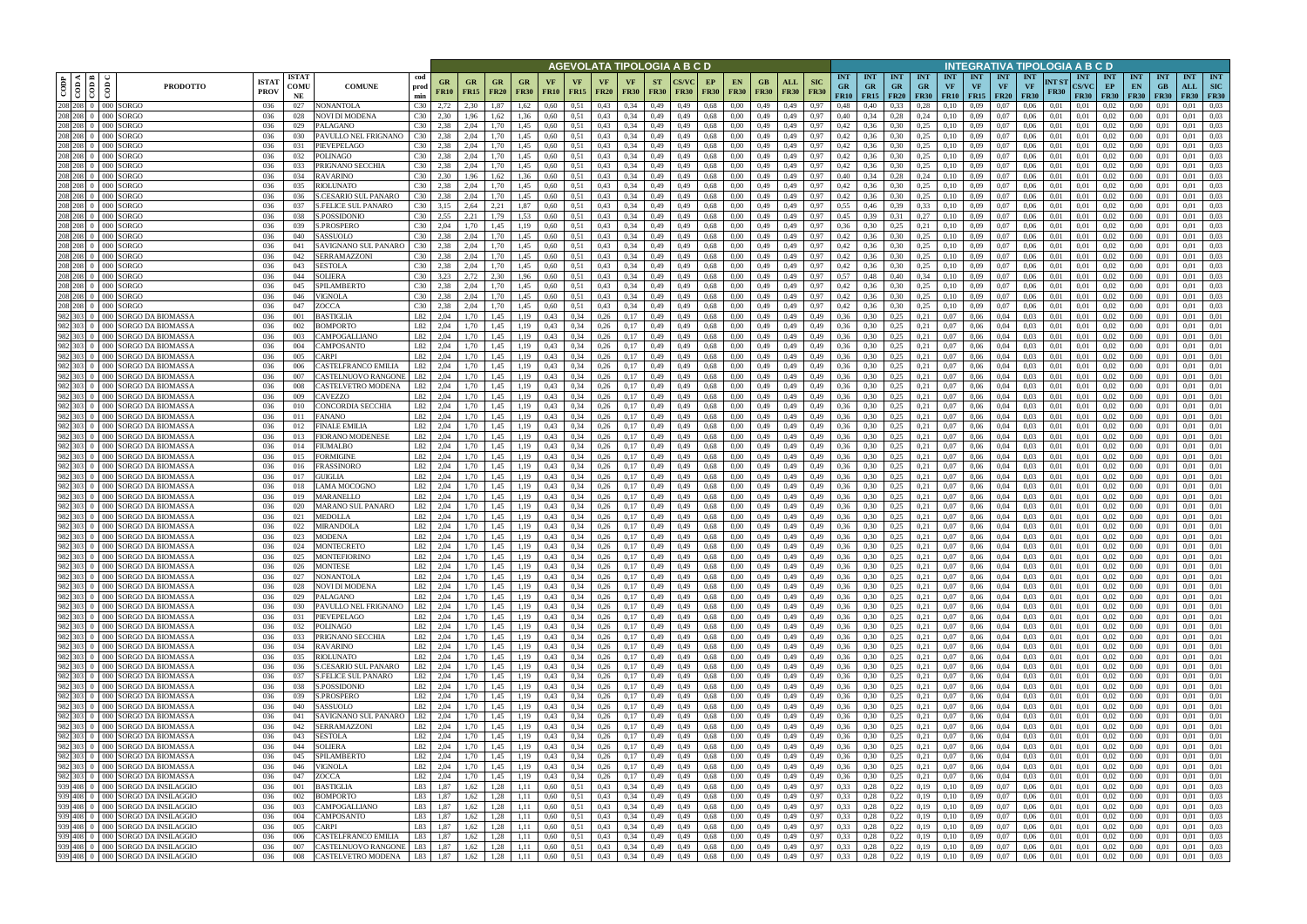|                                                |                                                              |                             |                            |                                                           |                    |                                   |                          |                                          |                   |                   |                   |                              |                   |                          | AGEVOLATA TIPOLOGIA A B C D     |                   |                    |                                |                    |                           |                                 |                                        |                                        |                                        |                         |                                             |                                        | INTEGRATIVA TIPOLOGIA A B C D   |               |                                    |                                                              |                                 |                           |                                  |                                         |
|------------------------------------------------|--------------------------------------------------------------|-----------------------------|----------------------------|-----------------------------------------------------------|--------------------|-----------------------------------|--------------------------|------------------------------------------|-------------------|-------------------|-------------------|------------------------------|-------------------|--------------------------|---------------------------------|-------------------|--------------------|--------------------------------|--------------------|---------------------------|---------------------------------|----------------------------------------|----------------------------------------|----------------------------------------|-------------------------|---------------------------------------------|----------------------------------------|---------------------------------|---------------|------------------------------------|--------------------------------------------------------------|---------------------------------|---------------------------|----------------------------------|-----------------------------------------|
| ⊲ ∣ ≃<br>CODP<br>$\frac{1}{100}$<br>$\epsilon$ | <b>PRODOTTO</b>                                              | <b>ISTA1</b><br><b>PROV</b> | <b>ISTAT</b><br>COMU<br>NE | <b>COMUNE</b>                                             | cod<br>prod<br>min | GR<br><b>FR10</b>                 | <b>GR</b><br><b>FR15</b> | <b>GR</b><br><b>FR20</b>                 | GR<br><b>FR30</b> | VF<br><b>FR10</b> | VF<br><b>FR15</b> | <b>VF</b><br><b>FR20</b>     | VF<br><b>FR30</b> | <b>ST</b><br><b>FR30</b> | <b>CS/VC</b><br><b>FR30</b>     | EP<br><b>FR30</b> | EN.<br><b>FR30</b> | GB.<br><b>FR30</b>             | ALL<br><b>FR30</b> | <b>SIC</b><br><b>FR30</b> | <b>INT</b><br><b>GR</b><br>FR10 | <b>INT</b><br><b>GR</b><br><b>FR15</b> | <b>INT</b><br><b>GR</b><br><b>FR20</b> | <b>INT</b><br><b>GR</b><br><b>FR30</b> | <b>INT</b><br><b>VF</b> | <b>INT</b><br><b>VF</b><br><b>FR10</b> FR15 | <b>INT</b><br><b>VF</b><br><b>FR20</b> | <b>INT</b><br>VF<br><b>FR30</b> | NT ST<br>FR30 | INT<br><b>CS/VC</b><br><b>FR30</b> | <b>INT</b><br>EP<br><b>FR30</b>                              | <b>INT</b><br>EN<br><b>FR30</b> | <b>INT</b><br>GB<br>F R30 | <b>INT</b><br>ALL<br><b>FR30</b> | <b>INT</b><br><b>SIC</b><br><b>FR30</b> |
| 939 408 0<br>939 408 0                         | 000 SORGO DA INSILAGGIO<br>000 SORGO DA INSILAGGIO           | 036<br>036                  | 009<br>010                 | CAVEZZO<br>CONCORDIA SECCHIA                              | L83<br>L83         | 1.87<br>1.87                      | 1,62<br>1,62             | 1.28<br>1,28                             |                   | 0.60<br>0,60      | 0,51<br>0,51      | 0.43<br>0,43                 | 0.34<br>0.34      | 0,49<br>0,49             | 0,49<br>0,49                    | 0,68<br>0,68      | 0.00<br>0.00       | 0,49<br>0,49                   | 0.49<br>0,49       | 0.97<br>0,97              | 0.33<br>0.33                    | 0.28<br>0,28                           | 0,22<br>0,22                           | 0.19<br>0,19                           | $0.10\,$<br>0,10        | 0.09<br>0.09                                | 0.07<br>0.07                           | 0.06<br>0,06                    | 0.01<br>0,01  | 0.01<br>0,01                       | 0.02<br>0.02                                                 | 0.00<br>0,00                    | 0,01                      | 0.01<br>0.01                     | 0.03<br>0.03                            |
| 939 408 0                                      | 000 SORGO DA INSILAGGIO                                      | 036                         | 011                        | FANANO                                                    | L83                | 1,87                              | 1,62                     | 1,28                                     |                   | 0,60              | 0,51              | 0,43                         | 0.34              | 0,49                     | 0,49                            | 0,68              | 0.00               | 0,49                           | 0,49               | 0.97                      | 0.33                            | 0,28                                   | 0,22                                   | 0,19                                   | 0,10                    | 0,09                                        | 0,07                                   | 0,06                            | 0,01          | 0,01                               | 0,02                                                         | 0,00                            | -0.01                     | 0.01                             | 0.03                                    |
| 939 408 0                                      | 000 SORGO DA INSILAGGIO                                      | 036                         | 012                        | <b>FINALE EMILIA</b>                                      | L83                | 1.87                              | 1.62                     | 1.28                                     |                   | 0.60              | 0.51              | 0.43                         | 0.34              | 0,49                     | 0,49                            | 0,68              | 0.00               | 0,49                           | 0.49               | 0.97                      | 0.33                            | 0.28                                   | 0,22                                   | 0,19                                   | 0.10                    | 0.09                                        | 0,07                                   | 0.06                            | 0.01          | 0.01                               | 0.02                                                         | 0.00                            | 0.01                      | 0.01                             | 0.03                                    |
| 939 408 0                                      | 000 SORGO DA INSILAGGIO                                      | 036                         | 013                        | FIORANO MODENESE                                          | L83                | 1.87                              | 1.62                     | 1.28                                     |                   | 0.60              | 0.51              | 0.43                         | 0.34              | 0,49                     | 0.49                            | 0.68              | 0.00               | 0.49                           | 0.49               | 0.97                      | 0.33                            | 0.28                                   | 0,22                                   | 0.19                                   | 0.10                    | 0.09                                        | 0.07                                   | 0.06                            | 0.01          | 0.01                               | 0.02                                                         | 0.00                            | -00                       | 0.01                             | 0.03                                    |
| 939 408 0                                      | 000 SORGO DA INSILAGGIO<br>000 SORGO DA INSILAGGIO           | 036                         | 014                        | <b>IUMALBO</b>                                            | L83                | 1.87                              | 1.62                     | 1.28                                     |                   | 0.60              | 0,51              | 0,43                         | 0.34              | 0,49                     | 0,49                            | 0,68              | 0.00               | 0,49                           | 0,49               | 0.97                      | 0.33                            | 0,28                                   | 0,22                                   | 0,19                                   | 0,10                    | 0.09                                        | 0,07                                   | 0.06                            | 0.01          | 0.01                               | 0.02                                                         | 0,00                            | 0.01                      | 0.01                             | 0.03                                    |
| 939 408 0<br>939 408 0                         | 000 SORGO DA INSILAGGIO                                      | -036<br>-036                | 015<br>016                 | FORMIGINE<br><b>FRASSINORO</b>                            | L83<br>L83         | 1.87<br>1.87                      | 1.62<br>1.62             | 1.28<br>1.28                             | 1.11<br>1.11      | 0.60<br>0.60      | 0,51<br>0.51      | 0.43<br>0.43                 | 0.34<br>0.34      | 0,49<br>0,49             | 0.49<br>0,49                    | 0.68<br>0.68      | 0.00<br>0.00       | 0.49<br>0,49                   | 0.49<br>0,49       | 0.97<br>0.97              | 0.33<br>0.33                    | 0.28<br>0,28                           | 0,22<br>0,22                           | 0,19<br>0,19                           | 0.10<br>0.10            | 0.09<br>0.09                                | 0.07<br>0.07                           | 0.06<br>0.06                    | 0.01<br>0.01  | 0.01<br>0.01                       | 0.02<br>0.02                                                 | 0.00<br>$0.00\,$                | 0.01<br>0.01              | 0.01<br>0.01                     | 0.03<br>0.03                            |
| 939 408 0                                      | 000 SORGO DA INSILAGGIO                                      | 036                         | 017                        | GUIGLIA                                                   | L83                | 1,87                              | 1.62                     | 1,28                                     | 1,11              | 0.60              | 0,51              | 0.43                         | 0.34              | 0,49                     | 0,49                            | 0.68              | 0.00               | 0,49                           | 0,49               | 0.97                      | 0.33                            | 0,28                                   | 0,22                                   | 0,19                                   | 0,10                    | 0.09                                        | 0,07                                   | 0.06                            | 0.01          | 0,01                               | 0,02                                                         | $0.00\,$                        | 0.01                      | 0.01                             | 0.03                                    |
| 939 408 0<br>000                               | SORGO DA INSILAGGIO                                          | 036                         | 018                        | AMA MOCOGNO                                               | L83                | 1,87                              | 1.62                     | 1,28                                     | 1,11              | 0.60              | 0.51              | 0.43                         | 0.34              | 0,49                     | 0,49                            | 0,68              | 0.00               | 0,49                           | 0,49               | 0.97                      | 0.33                            | 0,28                                   | 0,22                                   | 0,19                                   | 0,10                    | 0.09                                        | 0.07                                   | 0,06                            | 0,01          | 0,01                               | 0.02                                                         | 0,00                            | 0.01                      | 0.01                             | 0.03                                    |
| 939 408                                        | 000 SORGO DA INSILAGGIO                                      | 036                         | 019                        | <b>MARANELLO</b>                                          | L83                | 1,87                              | 1,62                     | 1,28                                     | 1,11              | 0.60              | 0,51              | 0.43                         | 0.34              | 0,49                     | 0,49                            | 0.68              | 0.00               | 0,49                           | 0,49               | 0.97                      | 0.33                            | 0,28                                   | 0,22                                   | 0,19                                   | 0,10                    | 0.09                                        | 0.07                                   | 0,06                            | 0.01          | 0,01                               | 0,02                                                         | 0,00                            | 0.01                      | 0.01                             | 0.03                                    |
| 939 408 0<br>939 408 0                         | 000 SORGO DA INSILAGGIO<br>000 SORGO DA INSILAGGIO           | 036<br>036                  | 020<br>021                 | MARANO SUL PANARO<br><b>MEDOLLA</b>                       | L83<br>L83         | 1,87<br>1,87                      | 1,62<br>1,62             | 1,28<br>1.28                             | 1,11<br>1.11      | 0,60<br>0.60      | 0,51<br>0,51      | 0,43<br>0.43                 | 0,34<br>0.34      | 0,49<br>0,49             | 0,49<br>0,49                    | 0,68<br>0.68      | 0,00<br>0.00       | 0,49<br>0,49                   | 0,49<br>0,49       | 0,97<br>0.97              | 0,33<br>0.33                    | 0,28<br>0.28                           | 0,22<br>0,22                           | 0,19<br>0,19                           | 0,10<br>0,10            | 0,09<br>0.09                                | 0.07<br>0.07                           | 0,06<br>0,06                    | 0,01<br>0.01  | 0,01<br>0.01                       | 0,02<br>0.02                                                 | 0,00<br>0,00                    | 0,01<br>0.01              | 0,01<br>0,01                     | 0,03<br>0.03                            |
| 939 408 0                                      | 000 SORGO DA INSILAGGIO                                      | 036                         | 022                        | MIRANDOLA                                                 | L83                | 1,87                              | 1,62                     | 1.28                                     | 1.11              | 0,60              | 0,51              | 0.43                         | 0.34              | 0,49                     | 0,49                            | 0.68              | 0.00               | 0,49                           | 0,49               | 0.97                      | 0.33                            | 0,28                                   | 0,22                                   | 0,19                                   | 0,10                    | 0,09                                        | 0.07                                   | 0,06                            | 0,01          | 0.01                               | 0.02                                                         | 0,00                            | 0.01                      | 0,01                             | 0.03                                    |
|                                                | 939 408 0 000 SORGO DA INSILAGGIO                            | 036                         | 023                        | <b>MODENA</b>                                             | L83                | 1,87                              | 1,62                     | 1,28                                     | 1.11              | 0,60              | 0,51              | 0,43                         | 0.34              | 0,49                     | 0,49                            | 0.68              | 0,00               | 0,49                           | 0,49               | 0.97                      | 0.33                            | 0,28                                   | 0,22                                   | 0,19                                   | 0,10                    | 0,09                                        | 0.07                                   | 0,06                            | 0,01          | 0,01                               | 0,02                                                         | 0,00                            | 0.01                      | 0,01                             | 0.03                                    |
| 939 408 0                                      | 000 SORGO DA INSILAGGIO                                      | 036                         | 024                        | <b>MONTECRETO</b>                                         | L83                | 1.87                              | 1.62                     | 1.28                                     | 1.11              | 0.60              | 0.51              | 0.43                         | 0.34              | 0.49                     | 0.49                            | 0.68              | 0.00               | 0,49                           | 0.49               | 0.97                      | 0.33                            | 0.28                                   | 0,22                                   | 0,19                                   | 0,10                    | 0.09                                        | 0.07                                   | 0.06                            | 0.01          | 0.01                               | 0.02                                                         | 0.00                            | 0.01                      | 0.01                             | 0.03                                    |
| 939 408 0<br>939 408 0                         | 000 SORGO DA INSILAGGIO<br>000 SORGO DA INSILAGGIO           | 036<br>036                  | 025<br>026                 | <b>MONTEFIORINO</b><br>MONTESE                            | L83<br>L83         | 1.87<br>1.87                      | 1.62<br>1.62             | 1.28<br>1,28                             | -1.11<br>1.11     | 0.60<br>0.60      | 0,51<br>0,51      | 0.43<br>0.43                 | 0.34<br>0.34      | 0,49<br>0,49             | 0,49<br>0,49                    | 0.68<br>0,68      | 0.00<br>0.00       | 0.49<br>0,49                   | 0.49<br>0,49       | 0.97<br>0.97              | 0.33<br>0.33                    | 0.28<br>0,28                           | 0,22<br>0,22                           | 0,19<br>0,19                           | 0,10<br>0,10            | 0.09<br>0,09                                | 0.07<br>0,07                           | 0.06<br>0.06                    | 0.01<br>0.01  | 0.01<br>0.01                       | 0.02<br>0,02                                                 | 0.00<br>0,00                    | 0.01<br>0.01              | 0.01<br>0.01                     | 0.03<br>0.03                            |
| 939 408 0                                      | 000 SORGO DA INSILAGGIO                                      | 036                         | 027                        | NONANTOLA                                                 | L83                | 1.87                              |                          | .28                                      |                   | 0.60              | 0,51              | 0.43                         | 0.34              | 0.49                     | 0.49                            | 0.68              | 0.00               | 0.49                           | 0.49               | 0.97                      | 0.33                            | 0.28                                   | 0,22                                   | 0,19                                   | $0.10\,$                | 0.09                                        | 0.07                                   | 0.06                            | 0.01          | 0.01                               | 0.02                                                         | 0.00                            | 0.01                      | 0.01                             | 0.03                                    |
| 939 408 0                                      | 000 SORGO DA INSILAGGIO                                      | 036                         | 028                        | NOVI DI MODENA                                            | L83                | 1.87                              |                          | 1.28                                     |                   | 0.60              | 0.51              | 0.43                         | 0.34              | 0.49                     | 0.49                            | 0.68              | 0.00               | 0.49                           | 0.49               | 0.97                      | 0.33                            | 0.28                                   | 0,22                                   | 0,19                                   | 0.10                    | 0.09                                        | 0.07                                   | 0.06                            | 0.01          | 0.01                               | 0.02                                                         | 0.00                            | $0.0^{\circ}$             | 0.01                             | 0.03                                    |
| 939 408 0                                      | 000 SORGO DA INSILAGGIO                                      | 036                         | 029                        | PALAGANO                                                  | L83                | 1.87                              | 1,62                     | 1,28                                     |                   | 0.60              | 0,51              | 0,43                         | 0.34              | 0,49                     | 0,49                            | 0.68              | 0.00               | 0,49                           | 0,49               | 0,97                      | 0.33                            | 0,28                                   | 0,22                                   | 0,19                                   | 0,10                    | 0.09                                        | 0,07                                   | 0.06                            | 0.01          | 0.01                               | 0,02                                                         | 0.00                            | 0.01                      | 0.01                             | 0.03                                    |
| 939 408 0<br>939 408 0                         | 000 ISORGO DA INSILAGGIO                                     | 036                         | 030                        | PAVULLO NEL FRIGNANO                                      | L83<br>L83         | 1.87<br>1.87                      | 1.62                     | 1.28<br>1.28                             |                   | 0.60              | 0.51              | 0.43                         | 0.34              | 0,49                     | 0,49                            | 0,68              | 0.00               | 0,49                           | 0.49               | 0.97                      | 0.33<br>0.33                    | 0.28                                   | 0,22                                   | 0,19                                   | 0,10                    | 0.09<br>0.09                                | 0,07                                   | 0.06                            | 0.01          | 0.01                               | 0.02                                                         | 0.00<br>0.00                    | 0.01                      | 0.01<br>0.01                     | 0.03<br>0.03                            |
| 939 408 0                                      | 000 SORGO DA INSILAGGIO<br>000 SORGO DA INSILAGGIO           | 036<br>036                  | 031<br>032                 | PIEVEPELAGO<br>POLINAGO                                   | L83                | 1,87                              | 1,62<br>1,62             | 1,28                                     |                   | 0.60<br>0.60      | 0,51<br>0,51      | 0.43<br>0.43                 | 0.34<br>0.34      | 0,49<br>0,49             | 0,49<br>0,49                    | 0,68<br>0,68      | 0.00<br>0.00       | 0,49<br>0,49                   | 0,49<br>0.49       | 0,97<br>0.97              | 0.33                            | 0,28<br>0,28                           | 0,22<br>0,22                           | 0,19<br>0,19                           | 0,10<br>0,10            | 0.09                                        | 0.07<br>0.07                           | 0,06<br>0.06                    | 0,01<br>0.01  | 0,01<br>0,01                       | 0,02<br>0,02                                                 | 0,00                            | 0.01<br>0.01              | 0.01                             | 0.03                                    |
| 939 408 0                                      | 000 SORGO DA INSILAGGIO                                      | 036                         | 033                        | PRIGNANO SECCHIA                                          | L83                | 1.87                              | 1,62                     | .28                                      |                   | 0.60              | 0,51              | 0.43                         | 0.34              | 0,49                     | 0,49                            | 0,68              | 0.00               | 0,49                           | 0.49               | 0.97                      | 0.33                            | 0.28                                   | 0,22                                   | 0,19                                   | 0,10                    | 0.09                                        | 0.07                                   | 0.06                            | 0.01          | 0,01                               | 0.02                                                         | 0.00                            | 0.01                      | 0.01                             | 0.03                                    |
| 939 408 0                                      | 000 SORGO DA INSILAGGIO                                      | 036                         | 034                        | RAVARINO                                                  | L83                | 1.87                              | 1.62                     | .28                                      |                   | 0.60              | 0.51              | 0.43                         | 0.34              | 0,49                     | 0.49                            | 0,68              | 0.00               | 0,49                           | 0.49               | 0.97                      | 0.33                            | 0.28                                   | 0,22                                   | 0,19                                   | $0.10\,$                | 0.09                                        | 0.07                                   | 0.06                            | 0.01          | 0.01                               | 0.02                                                         | 0.00                            |                           | 0.01                             | 0.03                                    |
| 939 408 0                                      | 000 SORGO DA INSILAGGIO                                      | 036                         | 035                        | RIOLUNATO                                                 | L83                | 1,87                              | 1,62                     | 1,28                                     |                   | 0,60              | 0,51              | 0,43                         | 0,34              | 0,49                     | 0,49                            | 0,68              | 0,00               | 0,49                           | 0,49               | 0,97                      | 0,33                            | 0,28                                   | 0,22                                   | 0,19                                   | 0,10                    | 0,09                                        | 0.07                                   | 0,06                            | 0,01          | 0,01                               | 0,02                                                         | 0,00                            | 0,01                      | 0,01                             | 0.03                                    |
| 939 408 0<br>939 408 0                         | 000 SORGO DA INSILAGGIO<br>000 SORGO DA INSILAGGIO           | 036<br>036                  | 036<br>037                 | <b>S.CESARIO SUL PANARO</b><br><b>S.FELICE SUL PANARO</b> | L83<br>L83         | 1.87<br>1.87                      | 1.62<br>1.62             | 1.28<br>1.28                             | 1.11              | 0.60<br>0.60      | 0.51<br>0,51      | 0.43<br>0.43                 | 0.34<br>0.34      | 0,49<br>0,49             | 0.49<br>0,49                    | 0.68<br>0.68      | 0.00<br>0.00       | 0,49<br>0,49                   | 0.49<br>0,49       | 0.97<br>0.97              | 0.33<br>0.33                    | 0,28<br>0,28                           | 0,22<br>0,22                           | 0,19<br>0,19                           | 0.10<br>0,10            | 0.09<br>0.09                                | 0.07<br>0,07                           | 0.06<br>0.06                    | 0.01<br>0.01  | 0.01<br>0.01                       | 0.02<br>0.02                                                 | 0.00<br>0,00                    | 0.01<br>0.01              | 0.01<br>0.01                     | 0.03<br>0.03                            |
| 939 408 0                                      | 000 SORGO DA INSILAGGIO                                      | 036                         | 038                        | S.POSSIDONIO                                              | L83                | 1.87                              | 1.62                     | 1.28                                     | 1.11              | 0.60              | 0.51              | 0.43                         | 0.34              | 0,49                     | 0,49                            | 0,68              | 0.00               | 0,49                           | 0.49               | 0.97                      | 0.33                            | 0.28                                   | 0,22                                   | 0,19                                   | 0,10                    | 0.09                                        | 0.07                                   | 0.06                            | 0.01          | 0.01                               | 0.02                                                         | 0.00                            | -0.01                     | 0.01                             | 0.03                                    |
| 939 408 0                                      | 000 SORGO DA INSILAGGIO                                      | 036                         | 039                        | <b>S.PROSPERO</b>                                         | L83                | 1.87                              | 1.62                     | 1.28                                     | 1.11              | 0.60              | 0.51              | 0.43                         | 0.34              | 0,49                     | 0,49                            | 0.68              | 0.00               | 0,49                           | 0,49               | 0.97                      | 0.33                            | 0,28                                   | 0,22                                   | 0,19                                   | 0.10                    | 0.09                                        | 0.07                                   | 0.06                            | 0.01          | 0.01                               | 0.02                                                         | 0.00                            | 0.01                      | 0.01                             | 0.03                                    |
| 939 408 0                                      | 000 SORGO DA INSILAGGIO                                      | 036                         | 040                        | SASSUOLO                                                  | I 83               | 1.87                              | 1.62                     | 1.28                                     | 1.11              | 0.60              | 0,51              | 0.43                         | 0.34              | 0,49                     | 0.49                            | 0.68              | 0.00               | 0,49                           | 0.49               | 0.97                      | 0.33                            | 0.28                                   | 0,22                                   | 0,19                                   | 0.10                    | 0.09                                        | 0.07                                   | 0.06                            | 0.01          | 0.01                               | 0.02                                                         | 0.00                            | 0.01                      | 0.01                             | 0.03                                    |
| 939 408<br>$000 -$                             | 939 408 0 000 SORGO DA INSILAGGIO<br>SORGO DA INSILAGGIO     | 036<br>036                  | 041<br>042                 | SAVIGNANO SUL PANARO<br>SERRAMAZZONI                      | L83<br>L83         | 1,87<br>1,87                      | 1,62<br>1.62             | 1,28<br>1,28                             | 1,11<br>1.11      | 0,60<br>0.60      | 0,51<br>0,51      | 0,43<br>0.43                 | 0.34<br>0.34      | 0,49<br>0,49             | 0,49<br>0,49                    | 0,68<br>0.68      | 0,00<br>0.00       | 0,49<br>0,49                   | 0,49<br>0,49       | 0,97<br>0.97              | 0.33<br>0.33                    | 0,28<br>0,28                           | 0,22<br>0,22                           | 0,19<br>0,19                           | 0,10<br>0,10            | 0,09<br>0.09                                | 0,07<br>0.07                           | 0.06<br>0.06                    | 0,01<br>0.01  | 0,01<br>0.01                       | 0,02<br>0.02                                                 | $0.00\,$<br>0.00                | 0.01<br>0.01              | 0.01<br>0.01                     | 0.03<br>0.03                            |
| 939 408 0                                      | 000 SORGO DA INSILAGGIO                                      | 036                         | 043                        | SESTOLA                                                   | L83                | 1,87                              | 1,62                     | 1,28                                     | 1,11              | 0.60              | 0,51              | 0,43                         | 0.34              | 0,49                     | 0,49                            | 0,68              | 0.00               | 0,49                           | 0,49               | 0.97                      | 0.33                            | 0,28                                   | 0,22                                   | 0,19                                   | 0,10                    | 0.09                                        | 0.07                                   | 0,06                            | 0,01          | 0,01                               | 0,02                                                         | 0,00                            | 0.01                      | 0.01                             | 0.03                                    |
| 939 408 0                                      | 000 SORGO DA INSILAGGIO                                      | 036                         | 044                        | SOLIERA                                                   | L83                | 1,87                              | 1,62                     | 1,28                                     | 1,11              | 0,60              | 0,51              | 0,43                         | 0.34              | 0,49                     | 0,49                            | 0,68              | 0,00               | 0,49                           | 0,49               | 0,97                      | 0.33                            | 0,28                                   | 0,22                                   | 0,19                                   | 0,10                    | 0,09                                        | 0.07                                   | 0,06                            | 0,01          | 0,01                               | 0,02                                                         | 0,00                            | 0,01                      | 0,01                             | 0,03                                    |
| 939 408 0                                      | 000 SORGO DA INSILAGGIO                                      | 036                         | 045                        | SPILAMBERTO                                               | L83                | 1,87                              | 1,62                     | 1.28                                     | 1.11              | 0,60              | 0,51              | 0.43                         | 0.34              | 0,49                     | 0,49                            | 0.68              | 0.00               | 0,49                           | 0,49               | 0.97                      | 0.33                            | 0,28                                   | 0,22                                   | 0,19                                   | 0,10                    | 0,09                                        | 0.07                                   | 0,06                            | 0,01          | 0,01                               | 0.02                                                         | 0,00                            | 0.01                      | 0,01                             | 0.03                                    |
| 939 408 0                                      | 000 SORGO DA INSILAGGIO<br>939 408 0 000 SORGO DA INSILAGGIO | 036<br>036                  | 046<br>047                 | VIGNOLA<br>ZOCCA                                          | L83<br>L83         | 1,87<br>1,87                      | 1,62<br>1,62             | 1,28<br>1,28                             | 1,11<br>1,11      | 0,60<br>0,60      | 0,51<br>0,51      | 0.43<br>0,43                 | 0.34<br>0.34      | 0,49<br>0,49             | 0,49<br>0,49                    | 0.68<br>0.68      | 0,00<br>0.00       | 0,49<br>0,49                   | 0,49<br>0,49       | 0.97<br>0.97              | 0.33<br>0.33                    | 0,28<br>0,28                           | 0,22<br>0,22                           | 0,19<br>0,19                           | 0,10<br>0,10            | 0.09<br>0,09                                | 0.07<br>0.07                           | 0,06<br>0,06                    | 0.01<br>0,01  | 0,01<br>0.01                       | 0,02<br>0,02                                                 | 0,00<br>0,00                    | 0.01<br>0.01              | 0,01<br>0,01                     | 0.03<br>0.03                            |
|                                                | 979 308 0 000 SORGO DA SEME                                  | 036                         | 001                        | <b>BASTIGLIA</b>                                          | H39                | 3.26                              | 2.78                     | 2.30                                     | 1.92              | 0.67              | 0.58              | 0.48                         | 0.38              | 0,49                     | 0.49                            | 0.68              | 0.00               | 0,49                           | 0.49               | 0.97                      | 0.14                            | 0.12                                   | 0,10                                   | 0.08                                   | 0.03                    | 0.02                                        | 0.02                                   | 0.02                            | 0.01          | 0.01                               | 0.02                                                         | 0.00                            | 0.01                      | 0.01                             | 0.03                                    |
|                                                | 979 308 0 000 SORGO DA SEME                                  | 036                         | 002                        | BOMPORTO                                                  | H39                | 2.88                              | 2.50                     | 2.02                                     | 1.73              | 0.67              | 0.58              | 0.48                         | 0.38              | 0,49                     | 0.49                            | 0.68              | 0.00               | 0,49                           | 0.49               | 0.97                      | 0.12                            | 0.10                                   | 0,08                                   | 0.07                                   | 0.03                    | 0.02                                        | 0.02                                   | 0.02                            | 0.01          | 0.01                               | 0,02                                                         | 0.00                            | 0.01                      | 0.01                             | 0.03                                    |
|                                                | 979 308 0 000 SORGO DA SEME                                  | 036                         | 003                        | <b>CAMPOGALLIANO</b>                                      | H39                | 3,65                              | 3,07                     | 2,59                                     | 2,21              | 0,67              | 0,58              | 0,48                         | 0.38              | 0,49                     | 0,49                            | 0,68              | 0,00               | 0,49                           | 0,49               | 0.97                      | 0,15                            | 0,13                                   | 0,11                                   | 0.09                                   | 0,03                    | 0,02                                        | 0.02                                   | 0,02                            | 0,01          | 0.01                               | 0,02                                                         | 0,00                            | 0.01                      | 0,01                             | 0.03                                    |
|                                                | 979 308 0 000 SORGO DA SEME<br>979 308 0 000 SORGO DA SEME   | 036<br>036                  | 004<br>005                 | CAMPOSANTO<br>CARPI                                       | H39<br>H39         | 3.07<br>3.74                      | 2.59<br>3.17             | 2.11<br>2.59                             | 1.82<br>2,21      | 0.67<br>0.67      | 0.58<br>0.58      | 0.48<br>0.48                 | 0.38<br>0.38      | 0.49<br>0,49             | 0.49<br>0,49                    | 0.68<br>0.68      | 0.00<br>0.00       | 0.49<br>0.49                   | 0.49<br>0,49       | 0.97<br>0.97              | 0.13<br>0.16                    | 0.11<br>0.13                           | 0.09<br>0,11                           | 0.08<br>0,09                           | 0.03<br>0.03            | 0.02<br>0.02                                | 0.02<br>0.02                           | 0.02<br>0.02                    | 0.01<br>0.01  | 0.01<br>0.01                       | 0.02<br>0.02                                                 | 0.00<br>0.00                    | 0.01<br>0.01              | 0.01<br>0.01                     | 0.03<br>0.03                            |
|                                                | 979 308 0 000 SORGO DA SEME                                  | 036                         | 006                        | CASTELFRANCO EMILIA                                       | H39                | 2.69                              | 2.30                     | 1,92                                     | 1.63              | 0.67              | 0.58              | 0.48                         | 0.38              | 0.49                     | 0.49                            | 0.68              | 0.00               | 0.49                           | 0.49               | 0.97                      | 0.11                            | 0.10                                   | 0.08                                   | 0.07                                   | 0.03                    | 0.02                                        | 0.02                                   | 0.02                            | 0.01          | 0.01                               | 0.02                                                         | 0.00                            | 0.01                      | 0.01                             | 0.03                                    |
|                                                | 979 308 0 000 SORGO DA SEME                                  | 036                         | 007                        | CASTELNUOVO RANGONE                                       | H39                | 2,78                              | 2,40                     | 1,92                                     | 1,63              | 0,67              | 0,58              | 0,48                         | 0,38              | 0,49                     | 0,49                            | 0,68              | 0,00               | 0,49                           | 0,49               | 0,97                      | 0,12                            | 0,10                                   | 0,08                                   | 0,07                                   | 0,03                    | 0,02                                        | 0,02                                   | 0,02                            | 0,01          | 0,01                               | 0,02                                                         | $0.00\,$                        | 0,01                      | 0,01                             | 0,03                                    |
|                                                | 979 308 0 000 SORGO DA SEME                                  | 036                         | 008                        | CASTELVETRO MODENA                                        | H39                | 2,78                              | 2,40                     | 1,92                                     | 1,63              | 0,67              | 0,58              | 0,48                         | 0,38              | 0,49                     | 0,49                            | 0,68              | 0,00               | 0,49                           | 0,49               | 0,97                      | 0,12                            | 0,10                                   | 0,08                                   | 0,07                                   | 0,03                    | 0,02                                        | 0,02                                   | 0,02                            | 0,01          | 0,01                               | 0,02                                                         | $0.00\,$                        | 0,01                      | 0,01                             | 0,03                                    |
|                                                | 979 308 0 000 SORGO DA SEME<br>979 308 0 000 SORGO DA SEME   | 036<br>036                  | 009<br>010                 | CAVEZZO<br>CONCORDIA SECCHIA                              | H39<br>H39         | 3,26<br>2,69                      | 2,78<br>2,30             | 2,30<br>1,92                             | 1,92<br>1,63      | 0,67<br>0,67      | 0,58<br>0,58      | 0,48<br>0,48                 | 0,38<br>0,38      | 0,49<br>0,49             | 0,49<br>0,49                    | 0,68<br>0,68      | 0,00<br>0,00       | 0,49<br>$0,49$ $0,49$          | 0,49               | 0,97<br>0,97              | 0,14<br>0,11                    | 0,12<br>0,10                           | 0,10<br>0,08                           | 0,08<br>0,07                           |                         | $0,03$ 0.02<br>$0,03$ 0.02                  | 0,02<br>0,02                           | 0,02<br>0,02                    | 0,01<br>0,01  | 0,01<br>0,01                       | 0,02<br>0,02                                                 | 0,00<br>$0.00\,$                | 0,01<br>0,01              | 0,01<br>0,01                     | 0,03<br>0,03                            |
|                                                | 979 308 0 000 SORGO DA SEME                                  | 036                         | 011                        | FANANO                                                    | H39                | 2,78                              | 2,40                     | 1,92                                     | 1,63              | 0,67              | 0,58              | 0,48                         | 0,38              | 0,49                     | 0,49                            | 0,68              | 0,00               | 0,49                           | 0,49               | 0,97                      | 0,12                            | 0,10                                   | 0,08                                   | 0,07                                   |                         | $0,03$ 0.02                                 | 0,02                                   | 0,02                            | 0,01          | 0,01                               | 0,02                                                         | 0,00                            | 0,01                      | 0,01                             | 0,03                                    |
|                                                | 979 308 0 000 SORGO DA SEME                                  | 036                         | 012                        | <b>FINALE EMILIA</b>                                      | H39                | 2,78                              | 2,40                     | 1,92                                     | 1,63              | 0,67              | 0,58              | 0,48                         | 0,38              | 0,49                     | 0,49                            | 0,68              | 0,00               | $0,49$ $0,49$                  |                    | 0,97                      | 0,12                            | 0,10                                   | 0,08                                   | 0,07                                   |                         | $0,03$ 0.02                                 | 0,02                                   | 0,02                            | 0,01          | 0,01                               | 0,02                                                         | $0,\!00$                        | 0,01                      | 0,01                             | 0,03                                    |
|                                                | 979 308 0 000 SORGO DA SEME                                  | 036                         | 013                        | FIORANO MODENESE                                          | H39                | 2,78                              | 2,40                     | 1,92                                     | 1,63              | 0,67              | 0,58              | 0,48                         | 0,38              | 0,49                     | 0,49 0,68                       |                   | 0,00               | $0,49$ $0,49$                  |                    | 0,97                      | 0,12                            | 0,10                                   | 0,08                                   | 0,07                                   |                         | $0,03$ $0,02$                               | 0,02                                   | 0,02                            | 0,01          | 0,01                               | 0,02                                                         | $0,00$ $0,01$                   |                           | 0.01                             | 0,03                                    |
|                                                | 979 308 0 000 SORGO DA SEME<br>979 308 0 000 SORGO DA SEME   | 036<br>036                  | 014<br>015                 | FIUMALBO<br><b>FORMIGINE</b>                              | H39<br>H39         | 2,78<br>2,78                      | 2,40<br>2,40             | $1,92$ $1,63$ $0,67$<br>$1,92$ 1,63 0,67 |                   |                   | 0,58<br>0,58      | 0,48<br>$0,48$ 0,38          | 0,38              | 0,49<br>0,49             | 0,49                            | 0,49 0,68<br>0,68 | 0,00<br>0,00       | $0,49$ $0,49$<br>$0,49$ $0,49$ |                    | 0,97<br>0,97              | 0,12<br>0,12                    | 0,10<br>0,10                           | 0,08<br>0,08                           | 0,07<br>0,07                           |                         | $0,03$ 0.02<br>$0,03$ 0.02                  | 0,02<br>0,02                           | 0,02<br>0,02                    | 0,01<br>0,01  | 0.01<br>0,01                       | 0,02<br>0,02                                                 | $0,00$ $0,01$<br>$0,00$ $0,01$  |                           | 0,01<br>0,01                     | 0,03<br>0,03                            |
|                                                | 979 308 0 000 SORGO DA SEME                                  | 036                         | 016                        | FRASSINORO                                                | H39                | 2,78                              | 2,40                     | 1,92                                     | 1,63              | 0,67              | 0,58              | 0,48                         | 0,38              | 0,49                     | 0,49                            | 0,68              | 0,00               | 0,49                           | 0,49               | 0,97                      | 0,12                            | 0,10                                   | 0,08                                   | 0,07                                   | 0,03                    | 0,02                                        | 0,02                                   | 0,02                            | 0,01          | 0,01                               | 0,02                                                         | 0,00                            | 0,01                      | 0,01                             | 0,03                                    |
|                                                | 979 308 0 000 SORGO DA SEME                                  | 036                         | 017                        | <b>GUIGLIA</b>                                            | H39                | 2,78                              | 2,40                     | 1,92                                     | 1,63              | 0,67              | 0,58              | 0,48                         | 0,38              | 0,49                     | 0,49                            | 0,68              | 0,00               | 0,49                           | 0,49               | 0,97                      | 0,12                            | 0,10                                   | 0,08                                   | 0,07                                   | 0,03                    | 0,02                                        | 0,02                                   | 0,02                            | 0,01          | 0,01                               | 0,02                                                         | 0,00                            | 0,01                      | 0,01                             | 0,03                                    |
|                                                | 979 308 0 000 SORGO DA SEME                                  | 036                         | 018                        | LAMA MOCOGNO                                              | H <sub>39</sub>    | 2,78                              | 2,40                     | 1,92                                     | 1,63              | 0,67              | 0,58              | 0,48                         | 0,38              | 0,49                     | 0,49                            | 0,68              | 0,00               | 0,49                           | 0,49               | 0,97                      | 0,12                            | 0,10                                   | 0,08                                   | 0,07                                   | 0,03                    | 0,02                                        | 0,02                                   | 0,02                            | 0,01          | 0,01                               | 0,02                                                         | 0,00                            | 0,01                      | 0,01                             | 0,03                                    |
|                                                | 979 308 0 000 SORGO DA SEME<br>979 308 0 000 SORGO DA SEME   | 036<br>036                  | 019                        | <b>MARANELLO</b><br>MARANO SUL PANARO                     | H39<br>H39         | 2,78<br>2,78                      | 2,40<br>2,40             | $1,92$ 1,63<br>$1,92$ 1,63               |                   | 0,67              | 0,58<br>0,58      | 0,48                         | 0,38              | 0,49<br>0,49             | 0,49<br>0,49                    | 0,68<br>0,68      | 0,00               | 0,49<br>$0,49$ $0,49$          | 0,49               | 0,97                      | 0,12<br>0,12                    | 0,10                                   | 0,08                                   | 0,07<br>0,07                           |                         | $0,03$ 0.02<br>$0,03$ 0.02                  | 0,02                                   | 0,02<br>0,02                    | 0,01<br>0,01  | 0,01                               | 0,02<br>0,02                                                 | 0,00                            | 0,01                      | 0,01                             | 0,03<br>0,03                            |
|                                                | 979 308 0 000 SORGO DA SEME                                  | 036                         | 020<br>021                 | MEDOLLA                                                   | H39                | 2,30                              | 1,92                     | 1,63                                     | 1,34              | 0,67<br>0,67      | 0,58              | 0,48<br>0,48                 | 0,38<br>0,38      | 0,49                     | 0,49                            | 0,68              | 0,00<br>0,00       | 0,49                           | 0,49               | 0,97<br>0,97              | 0,10                            | 0,10<br>0,08                           | 0,08<br>0,07                           | 0,06                                   |                         | $0,03$ 0.02                                 | 0,02<br>0,02                           | 0,02                            | 0,01          | 0,01<br>0,01                       | 0,02                                                         | 0,00<br>$0,\!00$                | 0,01<br>  0,01            | 0,01<br>0,01                     | 0,03                                    |
|                                                | 979 308 0 000 SORGO DA SEME                                  | 036                         | 022                        | <b>MIRANDOLA</b>                                          | H39                | 3,84                              | 3,26                     | 2,69 2,30                                |                   | 0,67              | 0,58              | 0,48                         | 0,38              | 0,49                     | 0,49                            | 0.68              | 0,00               | $0,49$ $0,49$                  |                    | 0,97                      | 0,16                            | 0,14                                   | 0,11                                   | 0,10                                   |                         | $0,03$ 0.02                                 | 0,02                                   | 0,02                            | 0,01          | 0,01                               | 0,02                                                         | $0,00$ $0,01$                   |                           | 0,01                             | 0,03                                    |
|                                                | 979 308 0 000 SORGO DA SEME                                  | 036                         | 023                        | <b>MODENA</b>                                             | H39                | 2,69                              | 2,30                     | 1,92 1,63                                |                   | 0,67              | 0,58              | 0,48                         | 0,38              | 0,49                     | 0,49                            | 0,68              | 0,00               | $0,49$ $0,49$                  |                    | 0,97                      | 0,11                            | 0,10                                   | 0,08                                   | 0,07                                   |                         | $0,03$ 0.02                                 | 0,02                                   | 0,02                            | 0,01          | 0,01                               | 0,02                                                         | $0,00$ $0,01$                   |                           | 0,01                             | 0,03                                    |
|                                                | 979 308 0 000 SORGO DA SEME<br>979 308 0 000 SORGO DA SEME   | 036                         | 024                        | <b>MONTECRETO</b>                                         | H39                | 2,78                              | 2,40                     | 1,92 1,63                                |                   | 0,67              | 0,58              | 0,48                         | 0,38              | 0,49                     | 0,49                            | 0,68              | 0,00               | $0,49$ $0,49$                  |                    | 0,97                      | $0,12$ $0,10$                   |                                        | 0,08                                   | 0,07                                   |                         | $0,03$ 0.02                                 | 0,02                                   | 0,02                            | 0,01          | 0,01                               | 0,02                                                         | $0,00$ $0,01$                   |                           | 0,01                             | 0,03                                    |
|                                                | 979 308 0 000 SORGO DA SEME                                  | 036<br>036                  | 025<br>026                 | <b>MONTEFIORINO</b><br><b>MONTESE</b>                     | H39<br>H39         | 2,78<br>2,78                      | 2,40<br>2,40             | $1,92$ 1,63<br>1,92 1,63                 |                   | 0,67<br>0,67      | 0,58<br>0,58      | 0,48<br>0,48                 | 0,38<br>0,38      | 0,49<br>0,49             | 0,49<br>0,49                    | 0,68<br>0,68      | 0,00<br>0,00       | $0,49$ $0,49$<br>$0,49$ $0,49$ |                    | 0,97<br>0,97              | $0,12$ $0,10$<br>$0,12$ $0,10$  |                                        | 0,08<br>0,08                           | 0,07<br>0,07                           |                         | $0,03$ 0.02<br>$0,03$ 0.02                  | 0,02<br>0,02                           | 0,02<br>0,02                    | 0,01<br>0,01  | 0,01<br>0,01                       | 0,02<br>$0,02$ 0.00                                          | $0,00$ $0,01$                   | 0,01                      | 0,01<br>0,01                     | 0,03<br>0,03                            |
|                                                | 979 308 0 000 SORGO DA SEME                                  | 036                         | 027                        | <b>NONANTOLA</b>                                          | H39                | 3,26                              | 2,78                     | 2,30 1,92                                |                   | 0,67              | 0,58              | 0,48                         | 0,38              | 0,49                     | 0,49                            | 0,68              | 0,00               | $0,49$ $0,49$                  |                    | 0,97                      | $0,14$ $0,12$                   |                                        | 0,10                                   | 0,08                                   |                         | $0,03$ 0.02                                 | 0,02                                   | 0,02                            | 0,01          | 0,01                               | 0,02                                                         | 0,00                            | 0.01                      | 0,01                             | 0,03                                    |
|                                                | 979 308 0 000 SORGO DA SEME                                  | 036                         | 028                        | NOVI DI MODENA                                            | H39                | 2,69                              | 2,30                     | $1,92$ 1,63 0,67                         |                   |                   | 0,58              | $0,48$ 0.38                  |                   | 0,49                     | 0,49 0,68                       |                   | 0,00               | $0,49$ $0,49$                  |                    | 0,97                      | $0,11$ $0,10$                   |                                        | 0,08                                   | 0,07                                   |                         | $0,03$ 0.02                                 | 0,02                                   | 0,02                            | 0,01          | 0,01                               | $0,02$ 0.00                                                  |                                 | 0,01                      | 0,01                             | 0,03                                    |
|                                                | 979 308 0 000 SORGO DA SEME<br>979 308 0 000 SORGO DA SEME   | 036                         | 029                        | PALAGANO                                                  | H39                | 2,78                              | 2,40                     | $1,92$ 1,63 0,67                         |                   |                   | 0,58              | $0,48$ 0.38                  |                   | 0,49                     | $0,49$ $0,68$                   |                   | 0,00               | $0,49$ $0,49$                  |                    | 0,97                      | $0,12$ $0,10$                   |                                        | 0,08                                   | 0,07                                   |                         | $0,03$ 0.02                                 | 0,02                                   | 0,02                            | 0,01          | 0,01                               | $0.02 \quad 0.00$                                            |                                 | 0,01                      | 0,01                             | 0,03                                    |
|                                                | 979 308 0 000 SORGO DA SEME                                  | 036<br>036                  | 030<br>031                 | PAVULLO NEL FRIGNANO<br>PIEVEPELAGO                       | H39<br>H39         | 2,78<br>2,78                      | 2,40<br>2,40             | $1,92$ 1,63<br>1,92                      | 1,63              | 0,67<br>0.67      | 0,58<br>0,58      | 0,48<br>0,48                 | 0,38<br>0,38      | 0,49<br>0,49             | 0,49<br>0,49                    | 0,68<br>0,68      | 0,00<br>0,00       | 0,49<br>0,49                   | 0,49<br>0,49       | 0,97<br>0,97              | $0,12$ $0,10$<br>0,12           | 0,10                                   | 0,08<br>0,08                           | 0,07<br>0,07                           | 0,03                    | $0,03$ 0.02<br>0,02                         | 0,02<br>0,02                           | 0,02<br>0,02                    | 0,01<br>0,01  | 0,01<br>0,01                       | 0,02<br>0,02                                                 | 0,00<br>0,00                    | 0,01<br>0,01              | 0,01<br>0,01                     | 0,03<br>0,03                            |
|                                                | 979 308 0 000 SORGO DA SEME                                  | 036                         | 032                        | POLINAGO                                                  | H39                | 2,78                              | 2,40                     | 1,92                                     | 1,63              | 0,67              | 0,58              | 0,48                         | 0,38              | 0,49                     | 0,49                            | 0,68              | 0,00               | 0,49                           | 0,49               | 0,97                      | 0,12                            | 0,10                                   | 0,08                                   | 0,07                                   | 0,03                    | 0,02                                        | 0,02                                   | 0,02                            | 0,01          | 0,01                               | 0,02                                                         | 0,00                            | 0,01                      | 0,01                             | 0,03                                    |
|                                                | 979 308 0 000 SORGO DA SEME                                  | 036                         | 033                        | PRIGNANO SECCHIA                                          | H39                | 2,78                              | 2,40                     | $1,92 \quad 1,63$                        |                   | 0,67              | 0,58              | $0,48$ 0.38                  |                   | 0,49                     | 0,49 0,68                       |                   | 0,00               | $0,49$ $0,49$                  |                    | 0,97                      | 0,12                            | 0,10                                   | 0,08                                   | 0,07                                   |                         | $0,03$ 0.02                                 | 0,02                                   | 0,02                            | 0,01          | 0,01                               | 0,02                                                         | 0,00                            | 0,01                      | 0,01                             | 0,03                                    |
|                                                | 979 308 0 000 SORGO DA SEME<br>979 308 0 000 SORGO DA SEME   | 036                         | 034                        | <b>RAVARINO</b>                                           | H39                | 2,69                              | 2,30                     | 1,92 1,63                                |                   | 0,67              | 0,58              | $0,48$ 0.38                  |                   | 0,49                     | 0,49 0,68                       |                   | 0,00               | 0,49 0,49                      |                    | 0,97                      | 0,11                            | 0,10                                   | 0,08                                   | 0,07                                   |                         | $0,03$ 0.02                                 | 0,02                                   | 0,02                            | 0,01          | 0,01                               | 0,02                                                         | $0,00$ $0,01$                   |                           | 0,01                             | 0,03                                    |
|                                                | 979 308 0 000 SORGO DA SEME                                  | 036<br>036                  | 035<br>036                 | <b>RIOLUNATO</b><br><b>S.CESARIO SUL PANARO</b>           | H <sub>39</sub>    | 2,78<br>H <sub>39</sub> 2,78 2,40 | 2,40                     | $1,92$ 1,63 0,67<br>$1,92$ 1,63 0,67     |                   |                   | 0,58<br>0,58      | $0,48$ $0,38$<br>$0,48$ 0,38 |                   | 0,49<br>0,49             | 0,49 0,68<br>0,49 0,68          |                   | 0,00<br>0,00       | 0,49 0,49<br>0,49 0,49         |                    | 0,97<br>0,97              | 0,12<br>0,12                    | 0,10<br>0,10                           | 0,08<br>0,08                           | 0,07<br>0,07                           |                         | $0,03$ $0,02$<br>$0,03$ $0,02$              | 0,02<br>0,02                           | 0,02<br>0,02                    | 0,01<br>0,01  | 0,01<br>0,01                       | $0,02 \quad 0,00 \quad 0,01$<br>$0,02 \quad 0,00 \quad 0,01$ |                                 |                           | 0,01<br>0.01                     | 0,03<br>0,03                            |
|                                                | 979 308 0 000 SORGO DA SEME                                  | 036                         | 037                        | <b>S.FELICE SUL PANARO</b>                                |                    |                                   |                          | $H39$ 3,74 3,17 2,59 2,21 0,67           |                   |                   | 0,58              |                              |                   |                          | $0,48$ 0.38 0.49 0.49 0.68 0.00 |                   |                    | $0,49$ $0,49$                  |                    | $0,97$ 0,16 0,13 0,11     |                                 |                                        |                                        | 0,09                                   |                         | $0,03$ 0.02                                 | 0,02                                   | 0,02                            | 0,01          | $0,01$ $0,02$ $0,00$ $0,01$        |                                                              |                                 |                           | $0,01$ $0,03$                    |                                         |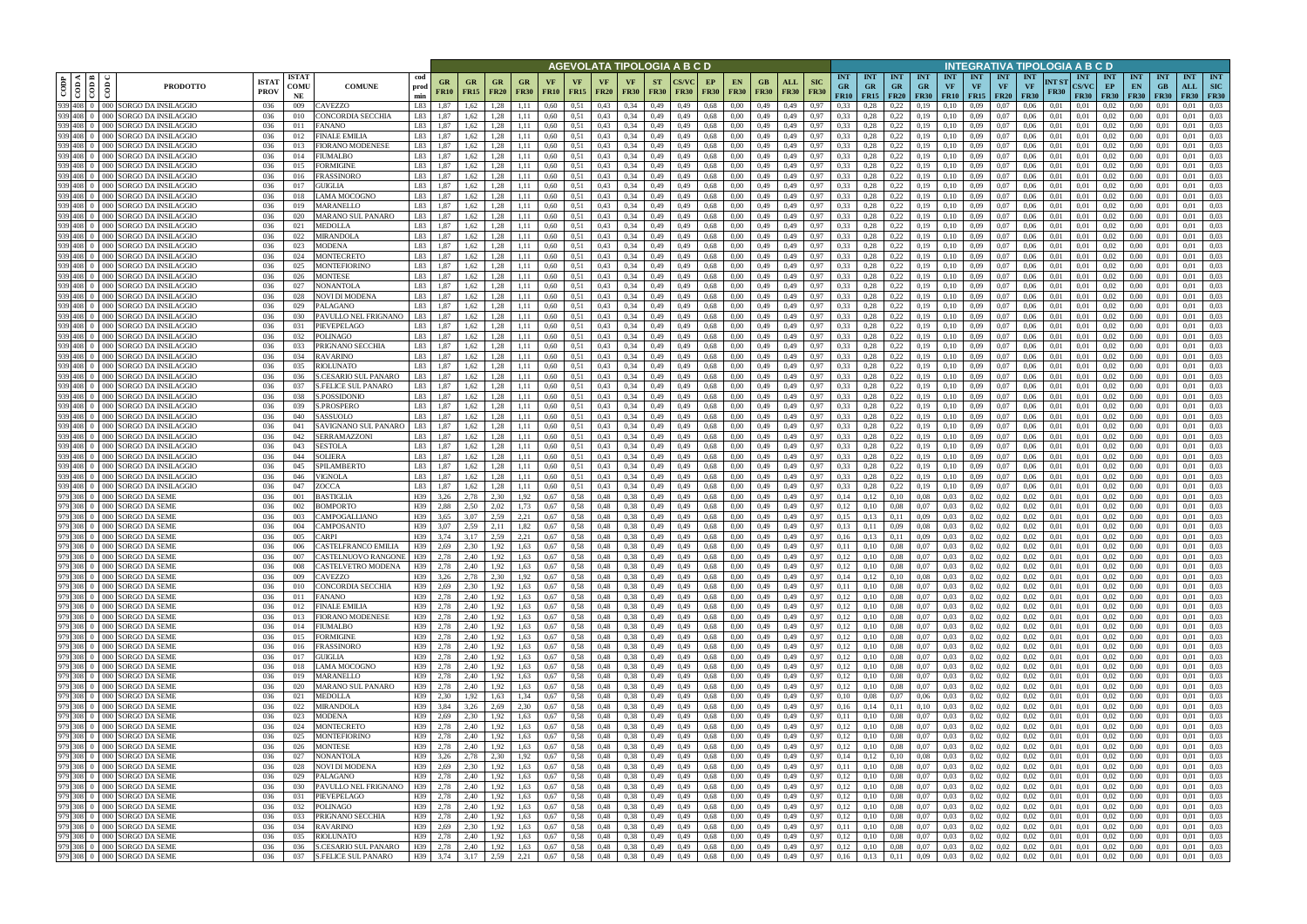|           |                                                    |                                                                          |                                                           |                                                    |                        |                       |                                        |                                               |                        |                   | AGEVOLATA TIPOLOGIA A B C D |                          |                          |              |                                               |                   |                          |                           |                                        |                                                      |                         |                                        |                         |                                             |                                        | INTEGRATIVA TIPOLOGIA A B C D |                      |                                           |                                       |                                 |                                 |                                  |                                  |
|-----------|----------------------------------------------------|--------------------------------------------------------------------------|-----------------------------------------------------------|----------------------------------------------------|------------------------|-----------------------|----------------------------------------|-----------------------------------------------|------------------------|-------------------|-----------------------------|--------------------------|--------------------------|--------------|-----------------------------------------------|-------------------|--------------------------|---------------------------|----------------------------------------|------------------------------------------------------|-------------------------|----------------------------------------|-------------------------|---------------------------------------------|----------------------------------------|-------------------------------|----------------------|-------------------------------------------|---------------------------------------|---------------------------------|---------------------------------|----------------------------------|----------------------------------|
|           | $\overline{\text{cond}}$<br>$\overline{\text{co}}$ | <b>PRODOTTO</b>                                                          | <b>ISTAT</b><br><b>ISTA7</b><br>COMU<br><b>PROV</b><br>NE | <b>COMUNE</b>                                      | cod<br>prod<br>min     | GR<br><b>FR10</b>     | GR<br><b>FR15</b>                      | GR<br><b>GR</b><br><b>FR20</b><br><b>FR30</b> | VF<br><b>FR10</b>      | VF<br><b>FR15</b> | <b>VF</b><br><b>FR20</b>    | <b>VF</b><br><b>FR30</b> | <b>ST</b><br><b>FR30</b> | <b>FR30</b>  | EP<br><b>EN</b><br><b>FR30</b><br><b>FR30</b> | GB<br><b>FR30</b> | ALL<br><b>FR30</b>       | <b>SIC</b><br><b>FR30</b> | <b>INT</b><br><b>GR</b><br><b>FR10</b> | <b>INT</b><br><b>GR</b><br>$FR15$ FR20               | <b>INT</b><br><b>GR</b> | <b>INT</b><br><b>GR</b><br><b>FR30</b> | <b>INT</b><br><b>VF</b> | <b>INT</b><br><b>VF</b><br><b>FR10</b> FR15 | <b>INT</b><br><b>VF</b><br><b>FR20</b> | <b>INT</b><br>VF              | NT ST<br><b>FR30</b> | <b>INT</b><br><b>CS/VC</b><br><b>FR30</b> | INT<br>EP<br><b>FR30</b>              | <b>INT</b><br>EN<br><b>FR30</b> | <b>INT</b><br>GB<br><b>FR30</b> | <b>INT</b><br>ALL<br><b>FR30</b> | <b>INT</b><br>SIC<br><b>FR30</b> |
|           |                                                    | 979 308 0 000 SORGO DA SEME<br>979 308 0 000 SORGO DA SEME               | 036<br>038                                                | S.POSSIDONIO<br><b>S.PROSPERO</b>                  | H39                    | 3.07<br>2.50          | 2,59                                   | 2.11<br>1.82<br>1.73                          | 0.67                   | 0.58<br>0,58      | 0,48                        | 0.38                     | 0,49                     | 0,49         | 0,68<br>0.00                                  | 0,49              | 0,49                     | 0.97                      | 0.13                                   | 0.11                                                 | 0,09                    | 0.08                                   | 0.03                    | 0.02<br>0.02                                | 0.02<br>0.02                           | 0.02<br>0,02                  | 0.01                 | 0.01                                      | 0.02                                  | 0.00                            |                                 | 0.01                             | 0.03<br>0,03                     |
|           |                                                    | 979 308 0 000 SORGO DA SEME                                              | 036<br>039<br>036<br>040                                  | SASSUOLO                                           | H39<br>H39             | 2.78                  | 2,11<br>2,40                           | 1,54<br>1.92<br>1,63                          | 0.67<br>0,67           | 0.58              | 0,48<br>0,48                | 0.38<br>0.38             | 0,49<br>0,49             | 0,49<br>0,49 | 0.68<br>0.00<br>0,68<br>0.00                  | 0,49<br>0,49      | 0,49<br>0,49             | 0,97<br>0,97              | 0,10<br>0,12                           | 0,09<br>0.10                                         | 0,07<br>0,08            | 0,06<br>0,07                           | 0.03<br>0.03            | 0,02                                        | 0,02                                   | 0.02                          | 0,01<br>0,01         | 0,01<br>0,01                              | 0,02                                  | 0,00<br>0,00                    | 0,01<br>0.01                    | 0.01<br>0.01                     | 0.03                             |
|           |                                                    | 979 308 0 000 SORGO DA SEME                                              | 036<br>041                                                | SAVIGNANO SUL PANARO                               | H39                    | 2,78                  | 2,40                                   | .92<br>1,63                                   | 0.67                   | 0.58              | 0,48                        | 0.38                     | 0,49                     | 0,49         | 0,68<br>0.00                                  | 0,49              | 0,49                     | 0.97                      | 0,12                                   | 0,10                                                 | 0,08                    | 0.07                                   | 0.03                    | 0.02                                        | 0.02                                   | 0.02                          | 0.01                 | 0.01                                      | 0.02                                  | 0.00                            | 0.01                            | 0.01                             | 0.03                             |
| 979 308 0 |                                                    | 000 SORGO DA SEME<br>979 308 0 000 SORGO DA SEME                         | 036<br>042<br>036<br>043                                  | <b>SERRAMAZZONI</b><br><b>SESTOLA</b>              | H <sub>39</sub><br>H39 | 2,78<br>2,78          | 2,40<br>2,40                           | 1.63<br>.92<br>1.92<br>1,63                   | 0.67<br>0.67           | 0.58<br>0,58      | 0.48<br>0,48                | 0.38<br>0.38             | 0,49<br>0,49             | 0.49<br>0,49 | 0.68<br>0.00<br>0,68<br>0.00                  | 0,49<br>0,49      | 0,49<br>0,49             | 0.97<br>0.97              | 0,12<br>0,12                           | 0,10                                                 | 0.08<br>0,08            | 0.07<br>0,07                           | 0.03<br>0,03            | 0.02<br>0,02                                | 0.02<br>0,02                           | 0.02<br>0.02                  | 0.01<br>0.01         | 0.01<br>0.01                              | 0.02<br>0.02                          | 0.00<br>0,00                    | 0.01                            | 0.01<br>0.01                     | 0.03<br>0.03                     |
|           |                                                    | 979 308 0 000 SORGO DA SEME                                              | 036<br>044                                                | <b>SOLIERA</b>                                     | H39                    | 3.84                  | 3,26                                   | 2.69<br>2,30                                  | 0.67                   | 0.58              | 0.48                        | 0.38                     | 0,49                     | 0.49         | 0,68<br>0.00                                  | 0,49              | 0,49                     | 0.97                      | 0,16                                   | 0,14                                                 | 0.11                    | 0,10                                   | 0.03                    | 0.02                                        | 0.02                                   | 0.02                          | 0.01                 | 0.01                                      | 0.02                                  | 0.00                            | 0.01                            | 0.01                             | 0.03                             |
|           |                                                    | 979 308 0 000 SORGO DA SEME                                              | 045<br>-036                                               | SPILAMBERTO                                        | H39                    | 2.78                  | 2,40                                   | 1,63<br>1,92                                  | 0.67                   | 0.58              | 0,48                        | 0,38                     | 0,49                     | 0,49         | 0,68<br>0,00                                  | 0,49              | 0,49                     | 0,97                      | 0,12                                   | 0,10                                                 | 0,08                    | 0,07                                   | 0,03                    | 0,02                                        | 0,02                                   | 0.02                          | 0.01                 | 0.01                                      | 0.02                                  | $0.00\,$                        | 0.01                            | 0.01                             | 0.03                             |
|           |                                                    | 979 308 0 000 SORGO DA SEME<br>979 308 0 000 SORGO DA SEME               | 036<br>046<br>036<br>047                                  | <b>VIGNOLA</b><br>ZOCCA                            | H <sub>39</sub><br>H39 | 2,78<br>2.78          | 2,40<br>2,40                           | 1,63<br>1,92<br>1,92<br>1,63                  | 0,67<br>0.67           | 0,58<br>0,58      | 0,48<br>0,48                | 0,38<br>0,38             | 0,49<br>0,49             | 0,49<br>0,49 | 0,68<br>0,00<br>0.68<br>0,00                  | 0,49<br>0,49      | 0,49<br>0,49             | 0.97<br>0,97              | 0,12<br>0,12                           | 0,10<br>0,10                                         | 0,08<br>0,08            | 0,07<br>0,07                           | 0,03<br>0,03            | 0,02<br>0,02                                | 0,02<br>0,02                           | 0.02<br>0,02                  | 0.01<br>0,01         | 0,01<br>0,01                              | 0,02<br>0,02                          | 0,00<br>0,00                    | 0.01<br>0,01                    | 0.01<br>0.01                     | 0.03<br>0,03                     |
|           |                                                    | 691 091 B 000 SUSINE B                                                   | 036<br>001                                                | <b>BASTIGLIA</b>                                   | C16                    | 18,89                 | 16,07                                  | 13,25<br>11,37                                | 2,82                   | 2,07              | 1,97                        | 1,69                     | 0,49                     | 0,49         | 1,46<br>0,10                                  | 5,63              | 0.19                     | 0,19                      | 1,21                                   | 1,03                                                 | 0,85                    | 0,73                                   | 0,18                    | 0,13                                        | 0.13                                   | 0,11                          | 0.01                 | 0,01                                      | 0.04                                  | 0,01                            | 0,17                            | 0,01                             | 0,01                             |
|           |                                                    | 691 091 B 000 SUSINE B                                                   | 036<br>002                                                | BOMPORTO                                           | C16                    | 17,58                 | 14,95                                  | 12,31<br>10,53                                | 2,82                   | 2,07              | 1,97                        | 1,69                     | 0,49                     | 0,49         | 1,46<br>0,10                                  | 5,63              | 0,19                     | 0,19                      | 1,12                                   | 0,95                                                 | 0,79                    | 0,67                                   | 0,18                    | 0,13                                        | 0,13                                   | 0,11                          | 0,01                 | 0,01                                      | 0,04                                  | 0,01                            | 0,17                            | 0,01                             | 0,01                             |
|           |                                                    | 691 091 B 000 SUSINE B<br>691 091 B 000 SUSINE B                         | 036<br>003<br>036<br>004                                  | CAMPOGALLIANO<br>CAMPOSANTO                        | C16<br>C16             | 14.38<br>17,86        | 12.22<br>15.23                         | 8,65<br>10.06<br>12,50<br>10,72               | 2,82<br>2,82           | 2,07<br>2,07      | 1,97<br>1,97                | 1,69<br>1,69             | 0,49<br>0,49             | 0,49<br>0,49 | 1,46<br>0,10<br>1,46<br>0,10                  | 5,63<br>5,63      | 0,19<br>0,19             | 0.19<br>0,19              | 0,92<br>1,14                           | 0.78<br>0,97                                         | 0,64<br>0,80            | 0.55<br>0.68                           | 0,18<br>0,18            | 0,13<br>0,13                                | 0.13<br>0.13                           | 0.11<br>0.11                  | 0.01<br>0,01         | 0,01<br>0,01                              | 0,04<br>0,04                          | 0,01<br>0,01                    | 0,17<br>0.17                    | 0,01<br>0,01                     | 0,01<br>0,01                     |
|           |                                                    | 691 091 B 000 SUSINE B                                                   | 036<br>005                                                | CARPI                                              | C16                    | 15.98                 | 13,63                                  | 11.19<br>9,59                                 | 2,82                   | 2,07              | 1,97                        | 1,69                     | 0,49                     | 0,49         | 1,46<br>0,10                                  | 5,63              | 0,19                     | 0,19                      | 1,02                                   | 0,87                                                 | 0,71                    | 0.61                                   | 0,18                    | 0,13                                        | 0.13                                   | 0,11                          | 0,01                 | 0,01                                      | 0,04                                  | 0,01                            | 0,17                            | 0,01                             | 0.01                             |
|           |                                                    | 691 091 B 000 SUSINE B                                                   | 036<br>006                                                | CASTELFRANCO EMILIA                                | C16                    | 15.60                 | 13.25                                  | 10.90<br>9.40                                 | 2,82                   | 2.07              | 1.97                        | 1.69                     | 0,49                     | 0.49         | 1,46<br>0.10                                  | 5.63              | 0.19                     | 0.19                      | 1.00                                   | 0.85                                                 | 0,70                    | 0.60                                   | 0,18                    | 0.13                                        | 0.13                                   | 0.11                          | 0.01                 | 0.01                                      | 0.04                                  | 0.01                            | 0.17                            | 0.01                             | 0.01                             |
|           |                                                    | 691 091 B 000 SUSINE B<br>691 091 B 000 SUSINE B                         | 036<br>007<br>036<br>008                                  | CASTELNUOVO RANGONE<br>CASTELVETRO MODENA          | C16<br>C16             | 15.60<br>15,32        | 13.25<br>13,07                         | 10.90<br>9.40<br>10,72<br>9,21                | 2,82<br>2,82           | 2,07<br>2,07      | 1,97<br>1,97                | 1,69<br>1,69             | 0,49<br>0,49             | 0.49<br>0.49 | 1,46<br>0,10<br>1,46<br>0,10                  | 5,63<br>5,63      | 0.19<br>0,19             | 0.19<br>0.19              | 1.00<br>0,98                           | 0.85<br>0,83                                         | 0,70<br>0,68            | 0,60<br>0.59                           | 0,18<br>0,18            | 0,13<br>0,13                                | 0.13<br>0,13                           | 0.11<br>0.11                  | 0.01<br>0.01         | 0.01<br>0.01                              | 0.04<br>0,04                          | 0.01<br>0.01                    | 0.17<br>0.17                    | 0,01<br>0.01                     | 0.01<br>0,01                     |
|           |                                                    | 691 091 B 000 SUSINE                                                     | 036<br>009                                                | CAVEZZO                                            | C16                    | 15.98                 |                                        | 9.59                                          | 2,82                   | 2,07              | 1.97                        | 1.69                     | 0,49                     | 0.49         | 1.46<br>0.10                                  | 5.63              | 0.19                     | 0.19                      | 1.02                                   | 0.87                                                 | 0.71                    | 0.61                                   | 0.18                    | 0.13                                        | 0.13                                   |                               | 0.01                 | 0.01                                      | 0.04                                  | 0.01                            |                                 | 0.01                             | 0.01                             |
|           |                                                    | 691 091 B 000 SUSINE                                                     | 036<br>010                                                | CONCORDIA SECCHIA                                  | C16                    | 15.32                 | 13.07                                  | 10.72<br>9.21                                 | 2,82                   | 2.07              | 1.97                        | 1.69                     | 0,49                     | 0.49         | 1.46<br>0.10                                  | 5.63              | 0.19                     | 0.19                      | 0.98                                   | 0.83                                                 | 0,68                    | 0.59                                   | 0.18                    | 0.13                                        | 0.13                                   |                               | 0.01                 | 0.01                                      | 0.04                                  | 0.01                            |                                 | 0.01                             | 0.01                             |
|           |                                                    | 691 091 B 000 SUSINE<br>691 091 B 000 SUSINE B                           | 036<br>011                                                | FANANO                                             | C16                    | 10,53                 | 8,93                                   | 7,33<br>6,30                                  | 2,82                   | 2,07<br>2.07      | 1.97                        | 1,69                     | 0,49                     | 0,49         | 1.46<br>0,10                                  | 5,63              | 0,19                     | 0,19                      | 0,67                                   | 0,57                                                 | 0,47                    | 0,40                                   | 0,18                    | 0,13                                        | 0,13                                   | 0,11                          | 0.01                 | 0,01                                      | 0,04                                  | 0.01                            |                                 | 0.01                             | 0,01<br>0.01                     |
|           |                                                    | 691 091 B 000 SUSINE B                                                   | 036<br>012<br>036<br>013                                  | <b>FINALE EMILIA</b><br>FIORANO MODENESE           | C16<br>C16             | 15.98<br>8,65         | 13,63<br>7,33                          | 9.59<br>11.19<br>6,02<br>5,17                 | 2,82<br>2,82           | 2,07              | 1.97<br>1.97                | 1,69<br>1,69             | 0,49<br>0,49             | 0,49<br>0,49 | 1,46<br>0,10<br>1,46<br>0,10                  | 5,63<br>5,63      | 0.19<br>0,19             | 0,19<br>0,19              | 1,02<br>0.55                           | 0,87<br>0,47                                         | 0,71<br>0,38            | 0.61<br>0,33                           | 0.18<br>0.18            | 0,13<br>0,13                                | 0.13<br>0.13                           | 0.11<br>0,11                  | 0.01<br>0,01         | 0,01<br>0,01                              | 0.04<br>0.04                          | 0.01<br>0.01                    | 0.17                            | 0.01<br>0.01                     | 0.01                             |
|           |                                                    | 691 091 B 000 SUSINE B                                                   | 036<br>014                                                | FIUMALBO                                           | C16                    | 10.53                 | 8,93                                   | 7,33<br>6,30                                  | 2,82                   | 2,07              | 1.97                        | 1,69                     | 0,49                     | 0,49         | 1,46<br>0,10                                  | 5,63              | 0,19                     | 0,19                      | 0.67                                   | 0.57                                                 | 0,47                    | 0,40                                   | 0,18                    | 0,13                                        | 0,13                                   | 0.11                          | 0.01                 | 0.01                                      | 0,04                                  | 0.01                            |                                 | 0.01                             | 0.01                             |
|           |                                                    | 691 091 B 000 SUSINE                                                     | 036<br>015                                                | <b>FORMIGINE</b>                                   | C16                    | 12.88                 | 10.90                                  | 9.02                                          | 2,82                   | 2,07              | 1.97                        | 1,69                     | 0,49                     | 0,49         | 1,46<br>0.10                                  | 5,63              | 0.19                     | 0,19                      | 0,82                                   |                                                      | 0,58                    | 0,49                                   | 0,18                    | 0.13                                        | 0.13                                   |                               | 0.01                 | 0,01                                      | 0.04                                  | 0.01                            | $0.1^{\circ}$                   | 0.01                             | 0.01                             |
|           |                                                    | 691 091 B 000 SUSINE<br>691 091 B 000 SUSINE B                           | 036<br>016<br>036<br>017                                  | FRASSINORO<br>GUIGLIA                              | C16<br>C16             | 10,53                 | 8,93                                   | 7.33<br>6.30<br>7,33<br>6,30                  | 2,82<br>2,82           | 2.07<br>2,07      | 1.97<br>1,97                | 1.69<br>1,69             | 0,49<br>0,49             | 0.49<br>0,49 | 1.46<br>0.10<br>1,46<br>0,10                  | 5,63<br>5,63      | 0.19<br>0,19             | 0.19<br>0,19              | 0,67<br>0,67                           | 0.57<br>0,57                                         | 0,47<br>0,47            | 0,40<br>0,40                           | 0.18<br>0,18            | 0.13<br>0,13                                | 0.13<br>0.13                           | 0,11                          | 0.01<br>0,01         | 0.01<br>0,01                              | 0.04<br>0,04                          | 0.01<br>0,01                    | 0,17                            | 0.01<br>0,01                     | 0.01<br>0,01                     |
|           |                                                    | 691 091 B 000 SUSINE B                                                   | 036<br>018                                                | LAMA MOCOGNO                                       | C16                    | 10.53                 | 8,93                                   | 7,33<br>6,30                                  | 2,82                   | 2.07              | 1.97                        | 1,69                     | 0,49                     | 0.49         | 1,46<br>0,10                                  | 5.63              | 0,19                     | 0.19                      | 0.67                                   | 0.57                                                 | 0,47                    | 0,40                                   | 0.18                    | 0.13                                        | 0.13                                   | 0.11                          | 0.01                 | 0.01                                      | 0.04                                  | 0.01                            | 0.17                            | 0.01                             | 0.01                             |
|           |                                                    | 691 091 B 000 SUSINE B                                                   | 036<br>019                                                | MARANELLO                                          | C16                    | 10.53                 | 8,93                                   | 7,33<br>6,30                                  | 2,82                   | 2,07              | 1,97                        | 1,69                     | 0,49                     | 0,49         | 1,46<br>0,10                                  | 5,63              | 0,19                     | 0,19                      | 0,67                                   | 0,57                                                 | 0,47                    | 0,40                                   | 0,18                    | 0,13                                        | 0.13                                   | 0.11                          | 0.01                 | 0.01                                      | 0.04                                  | 0,01                            | 0.17                            | 0,01                             | 0,01                             |
|           |                                                    | 691 091 B 000 SUSINE B<br>691 091 B 000 SUSINE B                         | 036<br>020<br>036<br>021                                  | MARANO SUL PANARO<br>MEDOLLA                       | C16<br>C16             | 10.53<br>15,98        | 8,93<br>13.63                          | 6,30<br>7,33<br>9,59<br>11.19                 | 2,82<br>2,82           | 2.07<br>2.07      | 1,97<br>1.97                | 1,69<br>1.69             | 0,49<br>0,49             | 0,49<br>0,49 | 1,46<br>0,10<br>1,46<br>0,10                  | 5,63<br>5.63      | 0,19<br>0.19             | 0.19<br>0.19              | 0.67<br>1.02                           | 0.57<br>0,87                                         | 0,47<br>0.71            | 0,40<br>0,61                           | 0.18<br>0.18            | 0,13<br>0,13                                | 0.13<br>0.13                           | 0.11<br>0.11                  | 0.01<br>0.01         | 0.01<br>0.01                              | 0.04<br>0.04                          | 0.01<br>0.01                    | 0.17<br>0.17                    | 0.01<br>0.01                     | 0,01<br>0.01                     |
|           |                                                    | 691 091 B 000 SUSINE B                                                   | 036<br>022                                                | <b>MIRANDOLA</b>                                   | C16                    | 15.13                 | 12.88                                  | 10.62<br>9,12                                 | 2,82                   | 2.07              | 1,97                        | 1,69                     | 0,49                     | 0,49         | 1,46<br>0,10                                  | 5,63              | 0,19                     | 0.19                      | 0,97                                   | 0,82                                                 | 0,68                    | 0.58                                   | 0,18                    | 0,13                                        | 0.13                                   | 0.11                          | 0.01                 | 0,01                                      | 0.04                                  | 0.01                            | 0.17                            | 0.01                             | 0.01                             |
|           |                                                    | 691 091 B 000 SUSINE B                                                   | 023<br>036                                                | <b>MODENA</b>                                      | C16                    | 14,19                 | 12,03                                  | 8,55<br>9,96                                  | 2,82                   | 2,07              | 1,97                        | 1,69                     | 0,49                     | 0,49         | 1,46<br>0,10                                  | 5,63              | 0,19                     | 0,19                      | 0,91                                   | 0,77                                                 | 0,64                    | 0,55                                   | 0,18                    | 0,13                                        | 0,13                                   | 0,11                          | 0,01                 | 0,01                                      | 0,04                                  | 0,01                            | 0,17                            | 0,01                             | 0,01                             |
|           |                                                    | 691 091 B 000 SUSINE B<br>691 091 B 000 SUSINE B                         | 036<br>024<br>036<br>025                                  | MONTECRETO<br>MONTEFIORINO                         | C16<br>C16             | 10.53<br>10,53        | 8.93<br>8,93                           | 6,30<br>7,33<br>7,33<br>6,30                  | 2,82<br>2,82           | 2,07<br>2,07      | 1,97<br>1,97                | 1,69<br>1,69             | 0,49<br>0,49             | 0,49<br>0,49 | 1,46<br>0,10<br>1,46<br>0,10                  | 5,63<br>5,63      | 0,19<br>0,19             | 0.19<br>0,19              | 0,67<br>0,67                           | 0,57<br>0,57                                         | 0,47<br>0,47            | 0,40<br>0,40                           | 0,18<br>0,18            | 0,13<br>0,13                                | 0.13<br>0.13                           | 0,11<br>0,11                  | 0.01<br>0,01         | 0,01<br>0,01                              | 0.04<br>0.04                          | 0,01<br>0,01                    | 0,17<br>0,17                    | 0,01<br>0,01                     | 0,01<br>0,01                     |
|           |                                                    | 691 091 B 000 SUSINE B                                                   | 036<br>026                                                | MONTESE                                            | C16                    | 10,25                 | 8,74                                   | 7,14<br>6,11                                  | 2,82                   | 2,07              | 1,97                        | 1,69                     | 0,49                     | 0,49         | 1,46<br>0,10                                  | 5,63              | 0,19                     | 0,19                      | 0,65                                   | 0,56                                                 | 0,46                    | 0,39                                   | 0,18                    | 0,13                                        | 0,13                                   | 0,11                          | 0,01                 | 0,01                                      | 0.04                                  | 0,01                            | 0,17                            | 0,01                             | 0,01                             |
|           |                                                    | 691 091 B 000 SUSINE B                                                   | 036<br>027                                                | NONANTOLA                                          | C16                    | 16,64                 | 14.10                                  | 11,66<br>9,96                                 | 2,82                   | 2,07              | 1,97                        | 1,69                     | 0,49                     | 0,49         | 1,46<br>0,10                                  | 5,63              | 0,19                     | 0,19                      | 1,06                                   | 0,90                                                 | 0,74                    | 0,64                                   | 0,18                    | 0,13                                        | 0.13                                   | 0,11                          | 0,01                 | 0,01                                      | 0,04                                  | 0,01                            | 0.17                            | 0,01                             | 0,01                             |
|           |                                                    | 691 091 B 000 SUSINE B<br>691 091 B 000 SUSINE B                         | 036<br>028<br>036<br>029                                  | NOVI DI MODENA<br>PALAGANO                         | C16<br>C16             | 17,48<br>10.53        | 14,85<br>8,93                          | 12.22<br>10,53<br>7,33<br>6,30                | 2,82<br>2,82           | 2,07<br>2,07      | 1,97<br>1,97                | 1,69<br>1,69             | 0,49<br>0,49             | 0,49<br>0,49 | 1,46<br>0,10<br>1,46<br>0,10                  | 5,63<br>5,63      | 0,19<br>0,19             | 0,19<br>0,19              | 1,12<br>0,67                           | 0,95<br>0,57                                         | 0,78<br>0,47            | 0.67<br>0,40                           | 0,18<br>0,18            | 0,13<br>0,13                                | 0,13<br>0,13                           | 0,11<br>0,11                  | 0,01<br>0,01         | 0,01<br>0,01                              | 0,04<br>0,04                          | 0,01<br>0,01                    | 0,17<br>0.17                    | 0,01<br>0,01                     | 0,01<br>0,01                     |
|           |                                                    | 691 091 B 000 SUSINE B                                                   | 036<br>030                                                | PAVULLO NEL FRIGNANO                               | C16                    | 10.53                 | 8.93                                   | 7.33<br>6.30                                  | 2,82                   | 2,07              | 1.97                        | 1.69                     | 0,49                     | 0.49         | 1,46<br>0,10                                  | 5,63              | 0.19                     |                           | 0,67                                   | 0.57                                                 | 0,47                    | 0,40                                   | 0,18                    | 0,13                                        | 0,13                                   | 0.11                          | 0.01                 | 0.01                                      | 0.04                                  | 0.01                            | 0.17                            | 0,01                             | 0.01                             |
|           |                                                    | 691 091 B 000 SUSINE B                                                   | 036<br>031                                                | PIEVEPELAGO                                        | C16                    | 10.53                 | 8.93                                   | 7.33<br>6.30                                  | 2,82                   | 2,07              | 1.97                        | 1.69                     | 0,49                     | 0.49         | 1,46<br>0.10                                  | 5,63              | 0.19                     | 0.19                      | 0,67                                   | 0.57                                                 | 0,47                    | 0,40                                   | 0,18                    | 0,13                                        | 0.13                                   | 0.11                          | 0.01                 | 0.01                                      | 0.04                                  | 0.01                            | 0.17                            | 0.01                             | 0.01                             |
|           |                                                    | 691 091 B 000 SUSINE B                                                   | 036<br>032                                                | POLINAGO                                           | C16                    | 10,53                 | 8,93                                   | 7,33<br>6,30                                  | 2,82                   | 2,07              | 1,97                        | 1,69                     | 0,49                     | 0,49         | 1,46<br>0,10                                  | 5,63              | 0,19                     | 0,19                      | 0,67                                   | 0,57                                                 | 0,47                    | 0,40                                   | 0,18                    | 0,13                                        | 0.13                                   | 0,11                          | 0,01                 | 0,01                                      | 0,04                                  | 0,01                            | 0,17                            | 0,01                             | 0,01                             |
|           |                                                    | 691 091 B 000 SUSINE B<br>691 091 B 000 SUSINE B                         | 036<br>033<br>036<br>034                                  | PRIGNANO SECCHIA<br><b>RAVARINO</b>                | C16<br>C16             | 10.53<br>17,20        | 8.93<br>14,66                          | 7.33<br>6.30<br>12,03<br>10,34                | 2.82<br>2,82           | 2.07<br>2,07      | 1.97<br>1,97                | 1.69<br>1.69             | 0,49<br>0,49             | 0.49<br>0,49 | 1.46<br>0.10<br>1,46<br>0,10                  | 5.63<br>5,63      | 0.19<br>0,19             | 0.19<br>0,19              | 0.67<br>1,10                           | 0.57<br>0,94                                         | 0.47<br>0,77            | 0,40<br>0,66                           | 0.18<br>0,18            | 0.13<br>0,13                                | 0.13<br>0,13                           | 0.11<br>0,11                  | 0.01<br>0,01         | 0.01<br>0.01                              | 0.04<br>0.04                          | 0.01<br>0.01                    | 0.17                            | 0.01<br>0,01                     | 0.01<br>0,01                     |
|           |                                                    | 691 091 B 000 SUSINE B                                                   | 036<br>035                                                | <b>RIOLUNATO</b>                                   |                        | $C16$ 10.53           | 8.93                                   | 7,33<br>6,30                                  | 2,82                   | 2.07              | 1,97                        | 1,69                     | 0,49                     | 0,49         | 1,46<br>0.10                                  | 5,63              | 0,19                     | 0.19                      | 0.67                                   | 0,57                                                 | 0,47                    | 0.40                                   | 0.18                    | 0.13                                        | 0.13                                   | 0.11                          | 0.01                 | 0.01                                      | 0.04                                  | 0.01                            | 0.17                            | 0.01                             | 0.01                             |
|           |                                                    | 691 091 B 000 SUSINE B                                                   | 036<br>036                                                | S.CESARIO SUL PANARO<br><b>S.FELICE SUL PANARO</b> |                        | C <sub>16</sub> 16,54 | 14,10                                  | 11,56<br>9,96                                 | 2,82                   | 2,07              | 1,97                        | 1,69                     | 0,49                     | 0,49         | 1,46<br>0,10                                  | 5,63              | 0,19                     | 0,19                      | 1,06                                   | 0,90                                                 | 0,74                    | 0,64                                   | 0,18                    | 0,13                                        | 0.13                                   | 0,11                          | 0,01                 | 0,01                                      | 0,04                                  | 0,01                            | 0,17                            | 0.01                             | 0,01                             |
|           |                                                    | 691 091 B 000 SUSINE B<br>691 091 B 000 SUSINE B                         | 036<br>037<br>036<br>038                                  | S.POSSIDONIO                                       |                        | $C16$ 14,38           | 12,22 10,06<br>$C16$ 15,60 13,25 10,90 | 8,65<br>9,40                                  | 2,82<br>2,82           | 2,07<br>2,07      | 1,97                        | 1,69<br>1,97 1,69        | 0,49<br>0,49             | 0,49<br>0,49 | 1,46<br>0,10<br>1,46<br>0,10                  | 5,63              | 0,19<br>5,63 0,19        | 0,19<br>0,19              | 0,92<br>1,00                           | 0,78<br>0,85                                         | 0,64<br>0,70            | 0,55<br>0,60                           | 0,18                    | 0,13<br>$0,18$ 0,13                         | 0.13<br>0,13                           | 0,11<br>0,11                  | 0,01<br>0,01         | 0,01<br>0,01                              | 0,04<br>0,04                          | 0,01<br>0,01                    | 0,17<br>0,17                    | 0,01<br>0,01                     | 0,01<br>0,01                     |
|           |                                                    | 691 091 B 000 SUSINE B                                                   | 036<br>039                                                | S.PROSPERO                                         |                        |                       | $C16$ 14,38 12,22 10,06                | 8,65                                          | 2,82                   | 2,07              |                             | 1,97 1,69                | 0,49                     | 0,49         | 1,46<br>0,10                                  |                   | 5,63 0,19                | 0,19                      | 0,92                                   | 0,78                                                 | 0,64                    | 0,55                                   |                         | $0,18$ 0.13                                 | 0,13                                   | 0,11                          | 0,01                 | 0,01                                      | 0,04                                  | 0,01                            | 0,17                            | 0,01                             | 0,01                             |
|           |                                                    | 691 091 B 000 SUSINE B                                                   | 036<br>040                                                | SASSUOLO                                           |                        | $C16$ 10,53           | 8,93                                   | 7,33<br>6,30                                  | 2,82                   | 2,07              | 1,97                        | 1,69                     | 0,49                     | 0,49         | 1,46<br>0,10                                  |                   | 5,63 0,19                | 0,19                      | 0,67                                   | 0,57                                                 | 0,47                    | 0,40                                   |                         | $0,18$ 0.13                                 | 0,13                                   | 0,11                          | 0,01                 | 0,01                                      | 0,04                                  | 0,01                            | 0,17                            | 0,01                             | 0,01                             |
|           |                                                    | 691 091 B 000 SUSINE B<br>691 091 B 000 SUSINE B                         | 036<br>041<br>036<br>042                                  | SAVIGNANO SUL PANARO<br>SERRAMAZZONI               |                        | C <sub>16</sub> 18,42 | 15,70 12,88<br>$C16$ 10,53 8,93 7,33   | 11,09                                         | 2,82<br>6,30 2,82      | 2,07<br>2,07      | 1,97                        | 1,69<br>1,97 1,69        | 0,49<br>0,49             | 0,49<br>0,49 | 1,46<br>0,10<br>1,46<br>0,10                  |                   | 5,63 0,19<br>5,63 0,19   | 0,19<br>0,19              | 1,18<br>0,67                           | 1,00<br>$0,57$ 0,47                                  | 0,82                    | 0,71<br>0,40                           |                         | $0,18$ 0.13<br>$0,18$ $0,13$                | 0,13<br>0,13                           | 0,11<br>0,11                  | 0,01<br>0,01         | 0,01<br>0,01                              | 0,04<br>$0,04$ $0,01$                 | 0,01                            | 0,17<br>0,17                    | 0,01                             | 0,01<br>$0,01$ $0,01$            |
|           |                                                    | 691 091 B 000 SUSINE B                                                   | 036<br>043                                                | <b>SESTOLA</b>                                     |                        |                       |                                        | $C16$ 10,53 8,93 7,33                         | 6,30 2,82              | 2,07              |                             | 1,97 1,69                | 0,49                     | 0,49         | $1,46$ 0,10                                   |                   | 5,63 0,19                |                           | $0,19$ $0,67$                          | $0,57$ 0.47                                          |                         | 0,40                                   |                         | $0,18$ $0,13$                               | 0,13                                   | 0,11                          | 0,01                 | 0,01                                      | $0,04$ $0,01$                         |                                 | 0,17                            |                                  | $0,01$ $0,01$                    |
|           |                                                    | 691 091 B 000 SUSINE B                                                   | 036<br>044                                                | <b>SOLIERA</b>                                     |                        |                       |                                        | $C16$ 17,11 14,57 11,94 10,25 2,82            |                        | 2,07              |                             | 1,97 1,69                | 0,49                     | 0,49         | $1,46$ 0,10                                   |                   | 5,63 0,19                | 0,19                      | 1,09                                   | 0,93                                                 | 0,76                    | 0,65                                   |                         | $0,18$ 0,13                                 | 0,13                                   | 0,11                          | 0,01                 | 0,01                                      | $0,04$ $0,01$                         |                                 | 0,17                            |                                  | $0,01$ 0.01                      |
|           |                                                    | 691 091 B 000 SUSINE B<br>691 091 B 000 SUSINE B                         | 036<br>045<br>036<br>046                                  | SPILAMBERTO<br><b>VIGNOLA</b>                      |                        | C <sub>16</sub> 17,58 | 14,95<br>$C16$ 18,14 15,42             | 12,31<br>12,69<br>10,90                       | $10,53$ 2,82<br>2,82   | 2,07<br>2,07      |                             | 1,97 1,69<br>1,97 1,69   | 0,49<br>0,49             | 0,49<br>0,49 | 1,46<br>0,10<br>1,46<br>0,10                  |                   | 5,63 0,19<br>5,63 0,19   | 0,19<br>0,19              | 1,12<br>1,16                           | 0,95<br>0,98                                         | 0,79<br>0,81            | 0,67<br>0,70                           | 0,18                    | 0,13<br>$0,18$ $0,13$                       | 0,13<br>0,13                           | 0,11<br>0,11                  | 0,01<br>0,01         | 0,01<br>0,01                              | 0,04<br>0,04                          | 0,01<br>0,01                    | 0,17<br>0,17                    | 0,01<br>0,01                     | 0,01<br>0,01                     |
|           |                                                    | 691 091 B 000 SUSINE B                                                   | 036<br>047                                                | ZOCCA                                              |                        | $C16$ 10,53 8,93      |                                        | 7,33                                          | 6,30 2,82              | 2,07              |                             | 1,97 1,69                | 0,49                     | 0,49         | 1,46<br>0,10                                  |                   | 5,63 0,19                | 0,19                      | 0,67                                   | 0,57                                                 | 0,47                    | 0,40                                   |                         | $0,18$ 0.13                                 | 0,13                                   | 0,11                          | 0,01                 | 0,01                                      | $0,04$ $0,01$                         |                                 | 0,17                            | 0,01                             | 0,01                             |
|           |                                                    | 236 091 B 200 SUSINE B - RA SC.50%                                       | 036<br>001                                                | <b>BASTIGLIA</b>                                   |                        | D87 9,49              | 8,08                                   | 6,67<br>5,73                                  | 2,82                   | 2,07              |                             | 1,97 1,69                | 0,49                     | 0,49         | 1,46<br>0,10                                  |                   | 5,63 0,19                | 0,19                      | 0,61                                   | 0,52                                                 | 0,43                    | 0,37                                   |                         | $0,18$ $0,13$                               | 0,13                                   | 0,11                          | 0,01                 | 0,01                                      | $0,04$ 0.01                           |                                 | 0,17                            | 0,01                             | 0,01                             |
|           |                                                    | 236 091 B 200 SUSINE B - RA SC.50%<br>236 091 B 200 SUSINE B - RA SC.50% | 036<br>002<br>036<br>003                                  | <b>BOMPORTO</b><br>CAMPOGALLIANO                   |                        | D87 8,84<br>D87 7,24  | 7,52<br>6,11                           | 6,20<br>5,08<br>4,32                          | 5,26 2,82<br>2,82      | 2,07<br>2,07      |                             | 1,97 1,69<br>1,97 1,69   | 0,49<br>0,49             | 0,49<br>0,49 | $1,46$ 0,10<br>1,46<br>0,10                   |                   | 5,63 0,19<br>$5,63$ 0,19 | 0,19<br>0,19              | 0,56<br>0,46                           | 0,48<br>0,39                                         | 0,40<br>0,32            | 0,34<br>0,28                           |                         | $0,18$ $0,13$<br>$0,18$ $0,13$              | 0,13<br>0,13                           | 0,11<br>0,11                  | 0,01<br>0,01         | 0,01<br>0,01                              | $0,04$ 0.01<br>0,04                   | 0,01                            | 0,17<br>0,17                    | 0,01<br>0,01                     | 0,01<br>0,01                     |
|           |                                                    | 236 091 B 200 SUSINE B - RA SC.50%                                       | 036<br>004                                                | CAMPOSANTO                                         |                        | D87 8,93              | 7,61                                   | 5,36<br>6,30                                  | 2,82                   | 2,07              |                             | 1,97 1,69                | 0,49                     | 0,49         | $1,46$ 0,10                                   |                   | 5,63 0,19                | 0,19                      | $0,57$ 0,49                            |                                                      | 0,40                    | 0,34                                   |                         | $0,18$ 0.13                                 | 0,13                                   | 0,11                          | 0,01                 | 0,01                                      | $0,04$ 0.01                           |                                 | 0,17                            | 0,01                             | 0,01                             |
|           |                                                    | 236 091 B 200 SUSINE B - RA SC.50%<br>236 091 B 200 SUSINE B - RA SC.50% | 036<br>005                                                | CARPI                                              |                        | D87 7,99              |                                        | 6,77 5,64                                     | 4,79 2,82              | 2,07              |                             | 1,97 1,69                | 0,49                     | 0,49         | $1,46$ 0,10                                   |                   | 5,63 0,19                | 0,19                      | $0,51$ 0.43                            |                                                      | $0,36$ $0,31$           |                                        |                         | $0,18$ $0,13$                               | 0,13                                   | 0,11                          | 0,01                 | 0,01                                      | $0,04$ $0,01$                         |                                 | 0,17                            | 0,01                             | 0,01                             |
|           |                                                    |                                                                          | 036<br>006<br>036<br>007                                  | CASTELFRANCO EMILIA<br>CASTELNUOVO RANGONE         | D87 7,80               | D87 7,80              |                                        | 6,67 5,45<br>6,67 5,45                        | 4,70 2,82<br>4,70 2,82 | 2,07<br>2,07      |                             | 1,97 1,69<br>1,97 1,69   | 0,49<br>0,49             | 0,49         | $1,46$ 0,10<br>$0,49$ 1,46 0,10               |                   | 5,63 0,19<br>5,63 0,19   | 0,19<br>0,19              | $0,50$ $0,43$                          | $0,50$ 0.43 0.35 0.30                                | $0,35$ 0,30             |                                        |                         | $0,18$ $0,13$<br>$0,18$ $0,13$              | 0,13<br>0,13                           | 0,11<br>0,11                  | 0,01<br>0,01         | 0,01<br>0,01                              | $0,04$ $0,01$<br>$0,04$ 0.01          |                                 | 0,17<br>0,17                    | 0,01<br>0,01                     | 0,01<br>0,01                     |
|           |                                                    | 236 091 B 200 SUSINE B - RA SC.50%<br>236 091 B 200 SUSINE B - RA SC.50% | 036<br>008                                                | CASTELVETRO MODENA                                 |                        | D87 7,71              |                                        | 6,58 5,36<br>4,61                             | 2,82                   | 2,07              |                             | 1,97 1,69                | 0,49                     |              | $0,49$ 1,46 0,10                              |                   | 5,63 0,19                | 0,19                      | $0,49$ $0,42$                          |                                                      | $0,34$ $0,29$           |                                        |                         | $0,18$ $0,13$                               | 0,13                                   | 0,11                          | 0,01                 | 0,01                                      | $0,04$ $0,01$                         |                                 | 0,17                            | 0,01                             | 0,01                             |
|           |                                                    | 236 091 B 200 SUSINE B - RA SC.50%                                       | 036<br>009                                                | CAVEZZO                                            |                        | D87 7.99              |                                        | 6,77 5,64<br>4,79                             | 2,82                   | 2,07              |                             | 1,97 1,69                | 0,49                     |              | $0,49$ 1,46 $0,10$                            |                   | 5,63 0,19                | 0,19                      | $0,51$ $0,43$                          |                                                      | $0,36$ $0,31$           |                                        |                         | $0,18$ $0,13$                               | 0,13                                   | 0,11                          | 0,01                 | 0.01                                      | $0,04$ $0,01$                         |                                 | 0,17                            | 0,01                             | 0,01                             |
|           |                                                    | 236 091 B 200 SUSINE B - RA SC.50%                                       | 036<br>010                                                | CONCORDIA SECCHIA                                  |                        | D87 7,71              | 6,58                                   | 5,36<br>4,61                                  | 2,82                   | 2,07              |                             | 1,97 1,69                | 0,49                     |              | $0,49$ 1,46 $0,10$                            |                   | 5,63 0,19                | 0,19                      |                                        | $0,49$ $0,42$ $0,34$ $0,29$                          |                         |                                        |                         | $0,18$ $0,13$                               | 0,13                                   | 0,11                          | 0,01                 |                                           | $0,01$ 0.04 0.01                      |                                 | 0,17                            | 0,01                             | 0,01                             |
|           |                                                    | 236 091 B 200 SUSINE B - RA SC.50%<br>236 091 B 200 SUSINE B - RA SC.50% | 036<br>011<br>036<br>012                                  | <b>FANANO</b><br><b>FINALE EMILIA</b>              |                        | D87 5,26<br>D87 7,99  | 6,77                                   | 4,51 3,67<br>5,64<br>4,79                     | 3,20 2,82<br>2,82      | 2,07<br>2,07      |                             | 1,97 1,69<br>1,97 1,69   | 0,49<br>0,49             | 0,49         | $0,49$ 1,46 0,10<br>1,46<br>0,10              |                   | 5,63 0,19<br>5,63 0,19   | 0,19<br>0,19              | $0,51$ 0,43                            | $0,34$ 0,29 0,23 0,20                                | 0,36                    | 0,31                                   | 0,18                    | $0,18$ $0,13$<br>0,13                       | 0,13<br>0,13                           | 0,11<br>0,11                  | 0,01<br>0,01         | 0,01                                      | $0,01$ 0.04 0.01<br>$0,04$ $0,01$     |                                 | 0,17<br>0,17                    | 0,01<br>0,01                     | 0,01<br>0,01                     |
|           |                                                    | 236 091 B 200 SUSINE B - RA SC.50%                                       | 036<br>013                                                | <b>FIORANO MODENESE</b>                            |                        | D87 4,32              | 3,67                                   | 3,01<br>2,63                                  | 2,82                   | 2,07              | 1,97                        | 1,69                     | 0,49                     | 0,49         | 1,46<br>0,10                                  | 5,63              | 0,19                     | 0,19                      | 0,28                                   | 0,23                                                 | 0,19                    | 0,17                                   | 0,18                    | 0,13                                        | 0,13                                   | 0,11                          | 0,01                 | 0,01                                      | 0,04                                  | 0.01                            | 0,17                            | 0,01                             | 0,01                             |
|           |                                                    | 236 091 B 200 SUSINE B - RA SC.50%<br>236 091 B 200 SUSINE B - RA SC.50% | 036<br>014                                                | FIUMALBO                                           |                        | D87 5,26              | 4,51                                   | 3,67<br>3,20                                  | 2,82                   | 2,07              | 1,97                        | 1,69                     | 0,49                     | 0,49         | 1,46<br>0,10                                  | 5,63              | 0,19                     | 0,19                      | 0,34                                   | 0,29                                                 | 0,23                    | 0,20                                   | 0,18                    | 0,13                                        | 0,13                                   | 0,11                          | 0,01                 | 0,01                                      | 0,04                                  | 0,01                            | 0,17                            | 0,01                             | 0,01                             |
|           |                                                    |                                                                          | 036<br>015<br>036<br>016                                  | <b>FORMIGINE</b><br><b>FRASSINORO</b>              |                        | D87 6,49<br>D87 5,26  | 4,51                                   | 5,55 4,51<br>3,85<br>3,67                     | 2,82<br>$3,20$ 2,82    | 2,07<br>2,07      |                             | 1,97 1,69<br>1,97 1,69   | 0,49 0,49                |              | $0,49$ 0.49 1.46 0.10<br>$1,46$ 0,10          |                   | 5,63 0,19<br>5,63 0,19   | 0,19<br>0,19              |                                        | $0,41$ 0.35 0.29 0.25<br>$0,34$ $0,29$ $0,23$ $0,20$ |                         |                                        |                         | $0,18$ $0,13$<br>$0,18$ $0,13$              | 0,13<br>0,13                           | 0,11<br>0,11                  | 0,01<br>0,01         | 0,01<br>0,01                              | $0,04$ $0,01$<br>$0,04$ $0,01$ $0,17$ |                                 | 0,17                            | 0,01<br>0,01                     | 0,01<br>0,01                     |
|           |                                                    | 236 091 B 200 SUSINE B - RA SC.50%<br>236 091 B 200 SUSINE B - RA SC.50% | 036<br>017                                                | <b>GUIGLIA</b>                                     |                        | D87 5,26              |                                        | $4,51$ $3,67$                                 | 3,20 2,82              | 2,07              |                             |                          | 1,97 1,69 0,49 0,49      |              | $1,46$ 0,10                                   |                   | 5,63 0,19                |                           |                                        | $0,19$ 0.34 0.29 0.23 0.20                           |                         |                                        |                         | $0,18$ $0,13$                               | 0,13                                   | 0,11                          | 0,01                 | 0,01                                      | $0,04$ 0.01 0.17                      |                                 |                                 |                                  | $0,01$ $0,01$                    |
|           |                                                    | 236 091 B 200 SUSINE B - RA SC.50%<br>236 091 B 200 SUSINE B - RA SC.50% | 036<br>018                                                | LAMA MOCOGNO                                       |                        | D87 5,26              |                                        | $4,51$ $3,67$                                 | 3,20 2,82              | 2,07              |                             | 1,97 1,69                |                          |              | $0,49$ 0,49 1,46 0,10                         |                   | 5,63 0,19                |                           |                                        | $0,19$ $0,34$ $0,29$ $0,23$ $0,20$                   |                         |                                        | $0,18$ $0,13$           |                                             | 0,13                                   | 0,11                          | 0,01                 | 0,01                                      | $0,04$ 0.01 0.17                      |                                 |                                 |                                  | $0,01$ $0,01$                    |
|           |                                                    |                                                                          | 036<br>019                                                | <b>MARANELLO</b>                                   |                        | D87 5,26              |                                        | $4,51$ $3,67$                                 | 3,20 2,82              |                   |                             |                          |                          |              | 2,07 1,97 1,69 0,49 0,49 1,46 0,10 5,63 0,19  |                   |                          |                           |                                        | $0,19$ 0.34 0.29 0.23 0.20                           |                         |                                        |                         | $0,18$ $0,13$                               |                                        | $0,13$ $0,11$                 | 0,01                 |                                           |                                       |                                 | $0,01$ $0,04$ $0,01$ $0,17$     |                                  | $0,01$ $0,01$                    |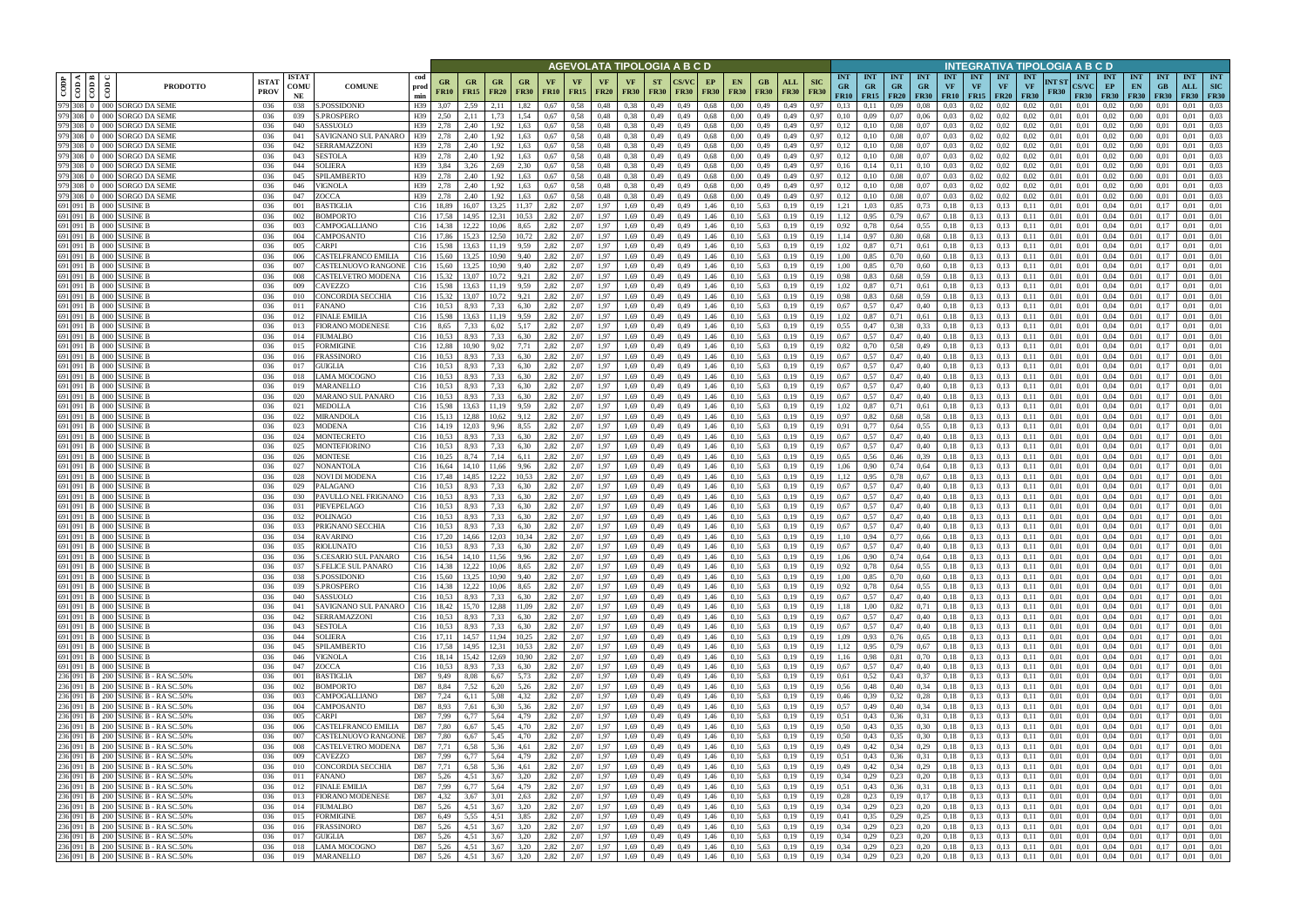|                                           |                                                                                |                             |                            |                                                   |                    |                      |                          |                          |                                                     |                   |                          |                          |                         |                          | AGEVOLATA TIPOLOGIA A B C D                                                                                                    |                   |                                                     |                          |                           |                           |                                       |                                            |                  |                                 |                        |                                        |                                 |                          |                      | INTEGRATIVA TIPOLOGIA A B C D             |                                 |                                      |                     |                                  |                                         |
|-------------------------------------------|--------------------------------------------------------------------------------|-----------------------------|----------------------------|---------------------------------------------------|--------------------|----------------------|--------------------------|--------------------------|-----------------------------------------------------|-------------------|--------------------------|--------------------------|-------------------------|--------------------------|--------------------------------------------------------------------------------------------------------------------------------|-------------------|-----------------------------------------------------|--------------------------|---------------------------|---------------------------|---------------------------------------|--------------------------------------------|------------------|---------------------------------|------------------------|----------------------------------------|---------------------------------|--------------------------|----------------------|-------------------------------------------|---------------------------------|--------------------------------------|---------------------|----------------------------------|-----------------------------------------|
| I≺I≅<br>$\frac{\text{COD}}{\text{COD A}}$ | ලී<br><b>PRODOTTO</b>                                                          | <b>ISTAT</b><br><b>PROV</b> | <b>ISTAT</b><br>comu<br>NE | <b>COMUNE</b>                                     | cod<br>prod<br>min | GR<br>FR10           | <b>GR</b><br><b>FR15</b> | <b>GR</b><br><b>FR20</b> | <b>GR</b><br><b>FR30</b>                            | VF<br><b>FR10</b> | <b>VF</b><br><b>FR15</b> | <b>VF</b><br><b>FR20</b> | VF<br><b>FR30</b>       | <b>ST</b><br><b>FR30</b> | CS/VC<br><b>FR30</b>                                                                                                           | EP<br><b>FR30</b> | <b>EN</b><br><b>FR30</b>                            | GB<br><b>FR30</b>        | <b>ALL</b><br><b>FR30</b> | <b>SIC</b><br><b>FR30</b> | <b>INT</b><br><b>GR</b><br>FR10       | <b>INT</b><br><b>GR</b><br>$FR15$   $FR20$ | <b>INT</b><br>GR | <b>INT</b><br>GR<br><b>FR30</b> | <b>INT</b><br>VF       | <b>INT</b><br><b>VF</b><br>$FR10$ FR15 | <b>INT</b><br>VF<br><b>FR20</b> | INT<br>VF<br><b>FR30</b> | NT ST<br><b>FR30</b> | <b>INT</b><br><b>CS/VC</b><br><b>FR30</b> | <b>INT</b><br>EP<br><b>FR30</b> | <b>INT</b><br>EN<br>F R30            | <b>INT</b><br>F R30 | <b>INT</b><br>ALL<br><b>FR30</b> | <b>INT</b><br><b>SIC</b><br><b>FR30</b> |
| 236 091<br>236 091                        | 200 SUSINE B - RA SC.50%<br>200 SUSINE B - RA SC.50%                           | 036<br>036                  | 020<br>021                 | MARANO SUL PANARO<br>AEDOLLA                      | D87<br>D87         | 5,26<br>7.99         | 4.51<br>6,77             | 3.67<br>5.64             | 3.20                                                | 2,82<br>2,82      | 2.07<br>2.07             | .97                      | 1.69<br>1.69            | 0,49<br>0,49             | 0,49<br>0,49                                                                                                                   | 1.46              | 0.10<br>0.10                                        | 5,63<br>5,63             |                           | 0.19<br>0.19              | 0.34<br>0,51                          | 0,43                                       | 0.23<br>0,36     | 0.20<br>0.31                    | 0.18                   | 0.13<br>0,13                           | 0.13                            |                          | 0.01<br>0.01         | 0.01<br>0,01                              | 0.04<br>0.04                    | 0.01                                 |                     | 0.01                             | 0.01<br>0.01                            |
| 236 091                                   | 200 SUSINE B - RA SC.50%                                                       | 036                         | 022                        | MIRANDOLA                                         | D87                | 7.61                 | 6,49                     | 5.36                     |                                                     | 2,82              | 2.07                     |                          | L <sub>69</sub>         | 0,49                     | 0.49                                                                                                                           | 1.46              |                                                     | 5,63                     | 0,19                      | 0,19                      | 0,49                                  |                                            | 0,34             | 0,29                            | $_{0.18}$<br>$_{0.18}$ | 0,13                                   | 0.13<br>0.13                    |                          | 0.01                 | 0,01                                      | 0.04                            | 0.01                                 | $0.1^{\circ}$       | 0.01                             | 0.01                                    |
|                                           | 236 091   B   200   SUSINE B - RASC.50%                                        | 036                         | 023                        | MODENA                                            | D87                | 7,14                 | 6.11                     | 4.98                     | 4.32                                                | 2,82              | 2.07                     | 1.97                     | 1,69                    | 0,49                     | 0,49                                                                                                                           | 1,46              | 0.10                                                | 5,63                     | 0.19                      | 0.19                      | 0,46                                  | 0.39                                       | 0,32             | 0,28                            | 0,18                   | 0,13                                   | 0.13                            | 0.11                     | 0.01                 | 0,01                                      | 0.04                            | 0.01                                 | 0.17                | 0.01                             | 0.01                                    |
| 236 091                                   | 200 SUSINE B - RA SC.50%                                                       | 036                         | 024                        | MONTECRETO                                        | D87                | 5,26                 | 4.51                     | 3.67                     | 3.20                                                | 2.82              | 2.07                     | 1.97                     | 1.69                    | 0.49                     | 0.49                                                                                                                           | 1.46              |                                                     | 5.63                     | 0.19                      | 0.19                      | 0.34                                  | 0.29                                       | 0,23             | 0.20                            | 0,18                   | 0.13                                   | 0.13                            |                          | 0.01                 | 0.01                                      | 0.04                            | 0.01                                 |                     | 0.01                             | 0.01                                    |
|                                           | 236 091 B 200 SUSINE B - RASC.50%                                              | 036                         | 025                        | MONTEFIORINO                                      | D87                | 5,26                 | 4.51                     | 3.67                     | 3,20                                                | 2,82              | 2,07                     | 1.97                     | 1,69                    | 0,49                     | 0,49                                                                                                                           | 1,46              | 0.10                                                | 5,63                     | 0,19                      | 0.19                      | 0.34                                  | 0,29                                       | 0,23             | 0,20                            | 0,18                   | 0,13                                   | 0,13                            |                          | 0,01                 | 0,01                                      | 0.04                            | 0,01                                 | 0.17                | 0,01                             | 0.01                                    |
| 236 091 B                                 | 200 SUSINE B - RA SC.50%                                                       | 036                         | 026                        | MONTESE                                           | D87                | 5.17                 | 4.42                     | 3.67                     |                                                     | 2.82              | 2.07                     | 1.97                     | l.69                    | 0.49                     | 0.49                                                                                                                           |                   |                                                     | 5.63                     | 0.19                      |                           | 0.33                                  | 0.28                                       | 0,23             | 0,20                            | 0.18                   | 0,13                                   | 0.13                            |                          | 0.01                 | 0.01                                      | 0.04                            | 0.01                                 |                     | 0.01                             | 0.01                                    |
| 236 091 B                                 | 236 091   B   200   SUSINE B - RASC.50%<br>200 SUSINE B - RA SC.50%            | 036<br>036                  | 027<br>028                 | NONANTOLA<br>NOVI DI MODENA                       | D87<br>D87         | 8.37<br>8.74         | 7.14<br>7,43             | 5.83<br>6.11             | 4.98<br>5,26                                        | 2.82<br>2.82      | 2.07<br>2.07             | 1.97<br>1.97             | 1.69<br>1.69            | 0,49<br>0,49             | 0,49<br>0.49                                                                                                                   | 1.46<br>1.46      | 0.10<br>0.10                                        | 5.63<br>5.63             | 0.19<br>0,19              | 0.19<br>0.19              | 0.53<br>0.56                          | 0,46<br>0,47                               | 0,37<br>0,39     | 0.32<br>0,34                    | 0,18<br>0.18           | 0,13<br>0,13                           | 0.13<br>0.13                    | 0.11<br>0.11             | 0.01<br>0.01         | 0.01<br>0.01                              | 0.04<br>0.04                    | 0.01<br>0.01                         | 0.17<br>0.17        | 0.01<br>0.01                     | 0.01<br>0,01                            |
| 236 091 B                                 | 200 SUSINE B - RA SC.50%                                                       | 036                         | 029                        | <b>ALAGANO</b>                                    | D87                | 5.26                 | 4.51                     | 3.67                     | 3,20                                                | 2,82              | 2.07                     | .97                      | 1.69                    | 0,49                     | 0.49                                                                                                                           |                   | 0.10                                                | 5.63                     | 0,19                      | 0.19                      | 0.34                                  | 0,29                                       | 0,23             | 0,20                            | 0.18                   | 0,13                                   | 0.13                            |                          | 0.01                 | 0.01                                      | 0.04                            | 0.01                                 | 0.17                | 0.01                             | 0.01                                    |
| 236 091                                   | 200 SUSINE B - RA SC.50%                                                       | 036                         | 030                        | PAVULLO NEL FRIGNANO                              | D87                | 5,26                 | 4.51                     | 3.67                     | 3,20                                                | 2.82              | 2,07                     | .97                      | L <sub>69</sub>         | 0,49                     | 0.49                                                                                                                           |                   | 0.10                                                | 5.63                     | 0,19                      | 0.19                      | 0.34                                  | 0,29                                       | 0,23             | 0,20                            | 0.18                   | 0,13                                   | 0.13                            |                          | 0.01                 | 0.01                                      | 0.04                            | 0,01                                 | 0.17                | 0.01                             | 0.01                                    |
| 236 091 B                                 | 200 SUSINE B - RA SC.50%                                                       | 036                         | 031                        | <b>IEVEPELAGO</b>                                 | D87                | 5,26                 | 4,51                     | 3.67                     | 3,20                                                | 2,82              | 2,07                     | 1,97                     | 1,69                    | 0,49                     | 0,49                                                                                                                           | 1.46              | 0,10                                                | 5.63                     | 0,19                      | 0,19                      | 0.34                                  | 0,29                                       | 0,23             | 0,20                            | 0,18                   | 0,13                                   | 0.13                            |                          | 0.01                 | 0,01                                      | 0.04                            | 0,01                                 | 0,17                | 0.01                             | 0.01                                    |
| 236 091 B                                 | 200 SUSINE B - RA SC.50%                                                       | 036                         | 032                        | POLINAGO                                          | D87                | 5.26                 | 4.51                     | 3.67                     | 3.20                                                | 2.82              | 2.07                     | 1.97                     | 1.69                    | 0,49                     | 0,49                                                                                                                           | 1.46              | 0,10                                                | 5.63                     | 0,19                      | 0.19                      | 0.34                                  | 0,29                                       | 0,23             | 0,20                            | 0,18                   | 0,13                                   | 0,13                            | 0.11                     | 0.01                 | 0,01                                      | 0.04                            | 0,01                                 | 0.17                | 0.01                             | 0.01                                    |
|                                           | 236 091 B   200 SUSINE B - RASC.50%<br>236 091   B   200   SUSINE B - RASC.50% | 036                         | 033<br>034                 | PRIGNANO SECCHIA<br>RAVARINO                      | D87<br>D87         | 5,26<br>8,65         | 4,51<br>7,33             | 3.67<br>6,02             | 3,20<br>5,17                                        | 2.82<br>2,82      | 2.07<br>2,07             | 1,97<br>1,97             | 1,69                    | 0,49<br>0,49             | 0,49<br>0,49                                                                                                                   | 1,46              | 0,10                                                | 5,63<br>5,63             | 0,19                      | 0,19                      | 0.34<br>0,55                          | 0,29<br>0,47                               | 0,23             | 0,20<br>0.33                    | 0,18<br>0,18           | 0,13<br>0,13                           | 0,13<br>0.13                    | 0.11                     | 0,01<br>0,01         | 0,01                                      | 0.04<br>0.04                    | 0,01<br>0,01                         | 0,17                | 0.01<br>0,01                     | 0,01<br>0,01                            |
| 236 091 B                                 | 200 SUSINE B - RA SC.50%                                                       | 036<br>036                  | 035                        | RIOLUNATO                                         | D87                | 5.26                 | 4.51                     | 3.67                     | 3.20                                                | 2.82              | 2,07                     | 1.97                     | 1,69<br>1,69            | 0,49                     | 0,49                                                                                                                           | 1,46<br>1,46      | 0,10<br>0.10                                        | 5,63                     | 0,19<br>0.19              | 0,19<br>0.19              | 0.34                                  | 0,29                                       | 0,38<br>0,23     | 0,20                            | 0,18                   | 0.13                                   | 0.13                            | 0,11<br>0.11             | 0,01                 | 0,01<br>0.01                              | 0.04                            | 0,01                                 | 0,17<br>0.17        | 0.01                             | 0.01                                    |
|                                           | 236 091 B   200 SUSINE B - RASC.50%                                            | 036                         | 036                        | <b>S.CESARIO SUL PANARO</b>                       | D87                | 8,27                 | 7,05                     | 5.83                     | 4.98                                                | 2.82              | 2,07                     | 1.97                     | 1,69                    | 0,49                     | 0,49                                                                                                                           | 1,46              | 0,10                                                | 5,63                     | 0,19                      | 0.19                      | 0.53                                  | 0,45                                       | 0,37             | 0,32                            | 0,18                   | 0.13                                   | 0,13                            | 0.11                     | 0.01                 | 0,01                                      | 0.04                            | 0,01                                 | 0.17                | 0,01                             | 0.01                                    |
|                                           | 236 091 B 200 SUSINE B - RA SC.50%                                             | 036                         | 037                        | <b>S.FELICE SUL PANARO</b>                        | D87                | 7,24                 | 6,11                     | 5.08                     | 4,32                                                | 2,82              | 2,07                     | 1,97                     | 1,69                    | 0,49                     | 0,49                                                                                                                           | 1,46              | 0.10                                                | 5,63                     | 0,19                      | 0,19                      | 0,46                                  | 0.39                                       | 0,32             | 0,28                            | 0,18                   | 0,13                                   | 0,13                            | 0.11                     | 0,01                 | 0.01                                      | 0,04                            | 0,01                                 | 0.17                | 0.01                             | 0.01                                    |
|                                           | 236 091 B 200 SUSINE B - RASC.50%                                              | 036                         | 038                        | <b>S.POSSIDONIO</b>                               | D87                | 7.80                 | 6.67                     | 5.45                     | 4.70                                                | 2.82              | 2,07                     | 1.97                     | 1.69                    | 0.49                     | 0.49                                                                                                                           | 1.46              | 0.10                                                | 5.63                     | 0.19                      |                           | 0.50                                  | 0.43                                       | 0.35             | 0.30                            | 0.18                   | 0.13                                   | 0.13                            | 0.11                     | 0.01                 | 0.01                                      | 0.04                            | 0.01                                 | 0.17                | 0.01                             | 0.01                                    |
|                                           | 236 091 B 200 SUSINE B - RASC.50%                                              | 036                         | 039                        | PROSPERO                                          | D87                | 7.24                 | 6.11                     | 5.08                     | 4.32                                                | 2.82              | 2.07                     | 1.97                     | 1.69                    | 0.49                     | 0.49                                                                                                                           | 1.46              |                                                     | 5.63                     | 0.19                      |                           | 0.46                                  | 0.39                                       | 0,32             | 0.28                            | 0.18                   | 0.13                                   | 0.13                            | 0.11                     | 0.01                 | 0.01                                      | 0.04                            | 0.01                                 | 0.17                | 0.01                             | 0.01                                    |
| 236 091 B                                 | 236 091 B 200 SUSINE B - RA SC.50%<br>200 SUSINE B - RA SC.50%                 | 036<br>036                  | 040<br>041                 | ASSUOLO<br>SAVIGNANO SUL PANARO                   | D87<br>D87         | 5.26<br>9.21         | 4.51<br>7.80             | 3.67<br>6.49             | 3.20<br>5.55                                        | 2.82<br>2.82      | 2,07<br>2.07             | 1.97<br>1.97             | 1.69<br>1.69            | 0,49<br>0.49             | 0,49<br>0.49                                                                                                                   | 1.46<br>1.46      | 0.10                                                | 5.63<br>5.63             | 0.19<br>0.19              | 0.19<br>0.19              | 0.34<br>0.59                          | 0,29<br>0.50                               | 0,23<br>0.41     | 0,20<br>0.35                    | 0,18<br>0.18           | 0,13<br>0.13                           | 0.13<br>0.13                    | 0.11<br>0.11             | 0.01<br>0.01         | 0.01<br>0.01                              | 0,04<br>0.04                    | 0,01<br>0.01                         | 0.17                | 0,01<br>0.01                     | 0.01<br>0.01                            |
|                                           | 236 091 B 200 SUSINE B - RASC.50%                                              | 036                         | 042                        | <b>ERRAMAZZONI</b>                                | D87                | 5.26                 | 4.51                     | 3.67                     | 3.20                                                | 2.82              | 2.07                     | 1.97                     | 1.69                    | 0.49                     | 0.49                                                                                                                           |                   | 0.10                                                | 5.63                     | 0.19                      |                           | 0.34                                  | 0.29                                       | 0.23             | 0,20                            | 0.18                   | 0.13                                   | 0.13                            |                          | 0.01                 | 0.01                                      | 0.04                            | 0.01                                 | 0.17                | 0.01                             | 0.01                                    |
| 236 091                                   | 200 SUSINE B - RA SC.50%                                                       | 036                         | 043                        | <b>ESTOLA</b>                                     | D87                | 5.26                 | 4.51                     | 3.67                     | 3.20                                                | 2.82              | 2.07                     | 1.97                     | 1.69                    | 0.49                     | 0.49                                                                                                                           |                   |                                                     | 5.63                     |                           |                           | 0.34                                  | 0.29                                       | 0,23             | 0,20                            | 0.18                   | 0.13                                   | 0.13                            |                          | 0.01                 | 0.01                                      | 0.04                            | 0.01                                 |                     | 0.01                             | 0.01                                    |
| 236 091                                   | 200 SUSINE B - RA SC.50%                                                       | 036                         | 044                        | SOLIERA                                           | D87                | 8.55                 | 7.24                     | 6.02                     |                                                     | 2.82              | 2.07                     |                          | 1.69                    | 0,49                     | 0,49                                                                                                                           |                   |                                                     | 5.63                     |                           |                           | 0.55                                  | 0.46                                       | 0,38             | 0.33                            | $_{0.18}$              | 0,13                                   | 0.13                            |                          | 0.01                 | 0.01                                      | 0.04                            | 0.01                                 | $0.1^{\circ}$       | 0.01                             | 0.01                                    |
| 236 091                                   | 200 SUSINE B - RA SC.50%                                                       | 036                         | 045                        | PILAMBERTO                                        | D87                | 8.84                 | 7.52                     | 6.20                     | 5.26                                                | 2.82              | 2.07                     | .97                      | 1.69                    | 0.49                     | 0.49                                                                                                                           |                   |                                                     | 5.63                     |                           | 0.19                      | 0.56                                  | 0.48                                       | 0.40             | 0.34                            | 0.18                   | 0.13                                   | 0.13                            |                          | 0.01                 | 0.01                                      | 0.04                            | 0.01                                 |                     | 0.01                             | 0.01                                    |
| 236 091 1<br>236 091                      | 200 SUSINE B - RA SC.50%<br>200 SUSINE B - RA SC.50%                           | 036<br>036                  | 046<br>047                 | /IGNOLA<br><b>ZOCCA</b>                           | D87<br>D87         | 9,12<br>5.26         | 4.51                     | 6,39<br>3.67             | 5,45<br>3.20                                        | 2,82<br>2,82      | 2,07<br>2.07             | 1.97                     | 1,69<br>L <sub>69</sub> | 0,49<br>0.49             | 0,49<br>0.49                                                                                                                   | 1.46<br>1.46      | 0,10                                                | 5,63<br>5.63             | 0,19<br>0.19              |                           | 0.58<br>0.34                          | 0,49<br>0.29                               | 0,41<br>0.23     | 0,35<br>0.20                    | 0,18<br>0.18           | 0,13<br>0.13                           | 0.13<br>0.13                    |                          | 0,01<br>0.01         | 0,01<br>0.01                              | 0,04<br>0.04                    | 0,01<br>0.01                         | 0,1                 | 0,01<br>0.01                     | 0,01<br>0.01                            |
|                                           | 449 091 B 100 SUSINE B - RA SC.80%                                             | 036                         | 001                        | <b>BASTIGLIA</b>                                  | D87                | 3,76                 | 3.20                     | 2.63                     | 2,26                                                | 2,82              | 2.07                     |                          | 1.69                    | 0,49                     | 0,49                                                                                                                           | 1.46              |                                                     | 5,63                     | 0.19                      | 0.19                      | 0,24                                  | 0.20                                       | 0,17             | 0,14                            | 0,18                   | 0,13                                   | 0.13                            |                          | 0.01                 | 0,01                                      | 0.04                            | 0,01                                 | -0.13               | 0.01                             | 0.01                                    |
| 449 091                                   | 100 SUSINE B - RA SC.80%                                                       | 036                         | 002                        | <b>BOMPORTO</b>                                   | D87                | 3,48                 | 2,91                     | 2.44                     | 2.07                                                | 2,82              | 2,07                     |                          | L <sub>0</sub> 9        | 0,49                     | 0.49                                                                                                                           | 1.46              |                                                     | 5,63                     | 0.19                      |                           | 0,22                                  |                                            | 0,16             | 0.13                            | 0,18                   | 0,13                                   | 0.13                            |                          | 0.01                 | 0.01                                      | 0.04                            | 0,01                                 |                     | 0.01                             | 0.01                                    |
|                                           | 449 091 B 100 SUSINE B - RASC.80%                                              | 036                         | 003                        | 'AMPOGALLIANO                                     | D87                | 2.91                 | 2.44                     | 2.07                     | 1.79                                                | 2.82              | 2.07                     | 1.97                     | 1.69                    | 0,49                     | 0,49                                                                                                                           | 1.46              | 0.10                                                | 5.63                     | 0.19                      | 0.19                      | 0.19                                  | 0.16                                       | 0,13             | 0,11                            | 0,18                   | 0,13                                   | 0.13                            | 0.11                     | 0.01                 | 0.01                                      | 0.04                            | 0.01                                 | 0.17                | 0.01                             | 0.01                                    |
| 449 091 B                                 | 100 SUSINE B - RA SC.80%                                                       | 036                         | 004                        | CAMPOSANTO                                        | D87                | 3.57                 | 3.01                     | 2.54                     | 2.16                                                | 2.82              | 2,07                     | 1.97                     | 1.69                    | 0,49                     | 0.49                                                                                                                           | 1.46              | 0.10                                                | 5.63                     | 0,19                      | 0.19                      | 0.23                                  | 0,19                                       | 0,16             | 0,14                            | 0.18                   | 0,13                                   | 0.13                            |                          | 0.01                 | 0.01                                      | 0.04                            | 0.01                                 | 0.17                | 0.01                             | 0.01                                    |
| 449 091 1                                 | 449 091 B 100 SUSINE B - RASC.80%<br>100 SUSINE B - RA SC.80%                  | 036<br>036                  | 005                        | 'ARPI<br>'ASTELFRANCO EMILIA                      | D87<br>D87         | 3.20<br>3.10         | 2,73<br>2.63             | 2.26<br>2.16             | 1,88                                                | 2,82<br>2.82      | 2,07<br>2.07             | 1.97<br>.97              | 1,69<br>1.69            | 0,49                     | 0,49<br>0.49                                                                                                                   | 1,46              | 0,10                                                | 5,63<br>5.63             | 0,19                      | 0.19<br>0.19              | 0.20<br>0.20                          | 0,17<br>0.17                               | 0,14             | 0,12                            | 0,18                   | 0,13                                   | 0.13<br>0.13                    | 0.11                     | 0.01<br>0.01         | 0,01                                      | 0.04<br>0.04                    | 0,01<br>0.01                         | 0,17                | 0.01<br>0.01                     | 0,01<br>0.01                            |
| 449 091 B                                 | 100 SUSINE B - RA SC.80%                                                       | 036                         | 006<br>007                 | 'ASTELNUOVO RANGONE                               | D87                | 3.10                 | 2.63                     | 2.16                     | 1,88<br>1,88                                        | 2.82              | 2.07                     | 1.97                     | 1.69                    | 0,49<br>0.49             | 0.49                                                                                                                           | 1.46              | 0.10<br>0.10                                        | 5.63                     | 0,19<br>0.19              | 0.19                      | 0.20                                  | 0.17                                       | 0.14<br>0.14     | 0,12<br>0,12                    | 0.18<br>0.18           | 0,13<br>0,13                           | 0.13                            | 0.11                     | 0.01                 | 0.01<br>0.01                              | 0.04                            | 0.01                                 | 0.17<br>0.17        | 0.01                             | 0.01                                    |
| 449 091 B                                 | 100 SUSINE B - RA SC.80%                                                       | 036                         | 008                        | 'ASTELVETRO MODENA                                | D87                | 3.10                 | 2,63                     | 2,16                     | 1,88                                                | 2,82              | 2,07                     | 1,97                     | 1.69                    | 0,49                     | 0.49                                                                                                                           | 1.46              | 0,10                                                | 5.63                     | 0,19                      | 0,19                      | 0.20                                  | 0,17                                       | 0,14             | 0,12                            | 0,18                   | 0,13                                   | 0,13                            | 0.11                     | 0.01                 | 0,01                                      | 0.04                            | 0,01                                 | 0,17                | 0.01                             | 0.01                                    |
| 449 091 B                                 | 100 SUSINE B - RA SC.80%                                                       | 036                         | 009                        | <b>AVEZZO:</b>                                    | D87                | 3,20                 | 2.73                     | 2,26                     | 1,88                                                | 2,82              | 2.07                     | 1,97                     | 1.69                    | 0,49                     | 0,49                                                                                                                           | 1,46              | 0,10                                                | 5,63                     | 0,19                      | 0,19                      | 0.20                                  | 0,17                                       | 0,14             | 0,12                            | 0,18                   | 0,13                                   | 0,13                            | 0.11                     | 0,01                 | 0,01                                      | 0.04                            | 0,01                                 | 0.17                | 0.01                             | 0,01                                    |
| 449 091 1                                 | 100 SUSINE B - RA SC.80%                                                       | 036                         | 010                        | CONCORDIA SECCHIA                                 | D87                | 3,10                 | 2,63                     | 2,16                     | 1,88                                                | 2,82              | 2,07                     | 1.97                     | 1.69                    | 0,49                     | 0,49                                                                                                                           | 1.46              | 0,10                                                | 5,63                     | 0,19                      | 0,19                      | 0,20                                  | 0,17                                       | 0,14             | 0,12                            | 0,18                   | 0,13                                   | 0,13                            | 0.11                     | 0.01                 | 0,01                                      | 0.04                            | 0,01                                 | 0,17                | 0,01                             | 0,01                                    |
|                                           | 449 091 B 100 SUSINE B - RASC.80%                                              | 036                         | 011                        | ANANO                                             | D87                | 2,07                 | 1,79                     | 1,41                     | 1,22                                                | 2,82              | 2,07                     | 1,97                     | 1,69                    | 0,49                     | 0,49                                                                                                                           | 1,46              | 0,10                                                | 5,63                     | 0,19                      | 0,19                      | 0,13                                  | 0,11                                       | 0,09             | 0.08                            | 0,18                   | 0,13                                   | 0,13                            | 0,11                     | 0,01                 | 0,01                                      | 0,04                            | 0,01                                 | 0,17                | 0,01                             | 0,01                                    |
|                                           | 449 091 B 100 SUSINE B - RA SC.80%<br>449 091 B   100 SUSINE B - RA SC.80%     | 036<br>036                  | 012<br>013                 | <b>INALE EMILIA</b><br><b>IORANO MODENESE</b>     | D87<br>D87         | 3.20<br>1,69         | 2.73<br>1.41             | 2.26<br>1.22             | 1,88<br>1,03                                        | 2.82<br>2,82      | 2,07<br>2,07             | 1.97<br>1,97             | 1.69<br>1,69            | 0,49<br>0,49             | 0,49<br>0,49                                                                                                                   | 1,46<br>1,46      | 0,10<br>0,10                                        | 5,63<br>5,63             | 0,19<br>0,19              | 0.19<br>0,19              | 0,20<br>0,11                          | 0,17<br>0,09                               | 0,14<br>0,08     | 0,12<br>0,07                    | 0,18<br>0,18           | 0,13<br>0,13                           | 0,13<br>0,13                    | 0.11<br>0.11             | 0.01<br>0,01         | 0,01<br>0,01                              | 0,04<br>0,04                    | 0,01<br>0,01                         | 0.17<br>0.17        | 0,01<br>0,01                     | 0.01<br>0.01                            |
|                                           | 449 091 B 100 SUSINE B - RA SC.80%                                             | 036                         | 014                        | FIUMALBO                                          | D87                | 2,07                 | 1,79                     | 1,41                     | 1,22                                                | 2,82              | 2,07                     | 1.97                     | 1,69                    | 0,49                     | 0,49                                                                                                                           | 1,46              | 0,10                                                | 5,63                     | 0,19                      | 0.19                      | 0,13                                  | 0,11                                       | 0,09             | 0.08                            | 0,18                   | 0,13                                   | 0,13                            | 0.11                     | 0,01                 | 0,01                                      | 0,04                            | 0,01                                 | 0,17                | 0,01                             | 0.01                                    |
|                                           | 449 091 B 100 SUSINE B - RASC.80%                                              | 036                         | 015                        | <b>ORMIGINE</b>                                   | D87                | 2.54                 | 2.16                     | 1.79                     | 1.50                                                | 2.82              | 2.07                     | 1.97                     | 1.69                    | 0.49                     | 0.49                                                                                                                           | 1.46              |                                                     | 5.63                     | 0.19                      |                           | 0.16                                  | 0.14                                       | 0.11             | 0.10                            | 0,18                   | 0.13                                   | 0.13                            | 0.11                     | 0.01                 | 0.01                                      | 0.04                            | 0.01                                 | $0.1^{\circ}$       | 0.01                             | 0.01                                    |
|                                           | 449 091 B   100 SUSINE B - RASC.80%                                            | 036                         | 016                        | FRASSINORO                                        | D87                | 2.07                 | 1.79                     | 1.41                     | 1,22                                                | 2,82              | 2,07                     | 1.97                     | 1.69                    | 0,49                     | 0,49                                                                                                                           | 1.46              | 0.10                                                | 5.63                     | 0,19                      | 0.19                      | 0,13                                  | 0.11                                       | 0,09             | 0.08                            | 0,18                   | 0.13                                   | 0.13                            | 0.11                     | 0.01                 | 0.01                                      | 0.04                            | 0,01                                 | 0.17                | 0,01                             | 0.01                                    |
|                                           | 449 091 B 100 SUSINE B - RA SC.80%                                             | 036                         | 017                        | GUIGLIA                                           | D87                | 2.07                 | 1.79                     | 1.41                     | 1,22                                                | 2,82              | 2.07                     | 1,97                     | 1.69                    | 0.49                     | 0.49                                                                                                                           | 1.46              | 0.10                                                | 5.63                     | 0,19                      | 0.19                      | 0.13                                  | 0.11                                       | 0.09             | 0.08                            | 0,18                   | 0.13                                   | 0.13                            | 0.11                     | 0.01                 | 0.01                                      | 0.04                            | 0.01                                 | 0.17                | 0.01                             | 0.01                                    |
|                                           | 449 091 B 100 SUSINE B - RA SC.80%<br>449 091 B 100 SUSINE B - RA SC.80%       | 036<br>036                  | 018<br>019                 | LAMA MOCOGNO<br>MARANELLO                         | D87<br>D87         | 2,07<br>2,07         | 1,79<br>1,79             | 1,41<br>1,41             | 1,22<br>1,22                                        | 2,82<br>2,82      | 2,07<br>2,07             | 1,97<br>1,97             | 1,69<br>1,69            | 0,49<br>0,49             | 0,49                                                                                                                           | 0,49 1,46<br>1,46 | 0,10<br>0,10                                        | 5,63 0,19<br>$5,63$ 0,19 |                           | 0,19<br>0,19              | 0,13<br>0,13                          | 0,11<br>0,11                               | 0,09<br>0,09     | 0,08<br>0,08                    |                        | $0,18$ $0,13$<br>$0,18$ 0.13           | 0,13<br>0,13                    | 0,11<br>0,11             | 0,01<br>0,01         | 0,01<br>0,01                              | $0,04$ 0.01<br>$0.04$ 0.01      |                                      | 0,17<br>0,17        | 0,01<br>0,01                     | 0,01<br>0,01                            |
|                                           | 449 091 B 100 SUSINE B - RA SC.80%                                             | 036                         | 020                        | MARANO SUL PANARO                                 |                    | D87 2,07             | 1,79                     | 1,41                     | 1,22                                                | 2,82              | 2,07                     | 1,97                     | 1,69                    | 0,49                     |                                                                                                                                | 0,49 1,46         | 0,10                                                | 5,63 0,19                |                           | 0,19                      | 0,13                                  | 0,11                                       | 0,09             | 0,08                            |                        | $0,18$ $0,13$                          | 0,13                            | 0,11                     | 0,01                 | 0,01                                      | $0,04$ $0,01$                   |                                      | 0,17                | 0,01                             | 0,01                                    |
|                                           | 449 091 B 100 SUSINE B - RA SC.80%                                             | 036                         | 021                        | MEDOLLA                                           | D87                | 3,20                 | 2,73                     | 2,26                     | 1,88                                                |                   | 2,82 2,07                |                          | 1,97 1,69 0,49          |                          |                                                                                                                                | $0,49$ 1,46       | $0,10$ $5,63$ $0,19$                                |                          |                           | 0,19                      | 0,20                                  | 0,17                                       | 0,14             | 0,12                            |                        | $0,18$ $0,13$                          | 0,13                            | 0,11                     | 0,01                 | 0.01                                      | $0,04$ 0.01                     |                                      | 0.17                | 0,01                             | 0,01                                    |
|                                           | 449 091 B 100 SUSINE B - RA SC.80%                                             | 036                         | 022                        | <b>MIRANDOLA</b>                                  | D87                | 3,01                 | 2,54                     | 2,07                     | 1,79                                                | 2,82              | 2,07                     | 1,97                     | 1,69                    | 0,49                     |                                                                                                                                | 0,49 1,46         | $0,10$ 5,63 0,19                                    |                          |                           | 0,19                      | 0,19                                  | 0,16                                       | 0,13             | 0,11                            |                        | $0,18$ $0,13$                          | 0,13                            | 0,11                     | 0,01                 | 0,01                                      | $0,04$ 0.01                     |                                      | 0.17                | 0,01                             | 0,01                                    |
|                                           | 449 091 B 100 SUSINE B - RA SC.80%<br>449 091 B 100 SUSINE B - RA SC.80%       | 036<br>036                  | 023<br>024                 | MODENA<br>MONTECRETO                              | D87<br>D87         | 2,82<br>2,07         | 2,44<br>1,79             | 1,97<br>1,41             | 1,69<br>1,22                                        | 2,82<br>2,82      | 2,07<br>2,07             | 1,97<br>1,97             | 1,69<br>1,69            | 0,49<br>0,49             | 0,49 1,46<br>0,49                                                                                                              | 1,46              | 0,10<br>0,10                                        | 5,63 0,19<br>5,63 0,19   |                           | 0,19<br>0,19              | 0,18<br>0,13                          | 0,16<br>0,11                               | 0,13<br>0,09     | 0,11<br>0,08                    |                        | $0,18$ $0,13$<br>$0,18$ $0,13$         | 0,13<br>0,13                    | 0,11<br>0,11             | 0,01<br>0,01         | 0,01<br>0,01                              | $0,04$ 0.01<br>0,04             | 0,01                                 | 0,17<br>0,17        | 0,01<br>0,01                     | 0,01<br>0,01                            |
|                                           | 449 091 B 100 SUSINE B - RA SC.80%                                             | 036                         | 025                        | MONTEFIORINO                                      | D87                | 2,07                 | 1,79                     | 1,41                     | 1,22                                                | 2,82              | 2,07                     | 1,97                     | 1,69                    | 0,49                     |                                                                                                                                | 0,49 1,46         | 0,10                                                | 5,63 0,19                |                           | 0,19                      | 0,13                                  | 0,11                                       | 0,09             | 0,08                            |                        | $0,18$ $0,13$                          | 0,13                            | 0,11                     | 0,01                 | 0.01                                      | $0.04 \qquad 0.01$              |                                      | 0,17                | 0,01                             | 0,01                                    |
|                                           | 449 091 B 100 SUSINE B - RA SC.80%                                             | 036                         | 026                        | <b>MONTESE</b>                                    | D87                | 2,07                 | 1,79                     | 1,41                     | 1,22 2,82                                           |                   | 2,07                     | 1,97                     | 1,69                    | 0,49                     |                                                                                                                                | 0,49 1,46         | $0,10$ $5,63$ $0,19$                                |                          |                           | 0,19                      | 0,13                                  | 0,11                                       | 0,09             | 0,08                            |                        | $0,18$ $0,13$                          | 0,13                            | 0,11                     | 0,01                 | 0,01                                      | $0,04$ 0.01                     |                                      | 0,17                | 0,01                             | 0,01                                    |
|                                           | 449 091 B 100 SUSINE B - RA SC.80%                                             | 036                         | 027                        | <b>NONANTOLA</b>                                  | D87                |                      |                          |                          | $3,29$ $2,82$ $2,35$ $1,97$ $2,82$ $2,07$           |                   |                          | 1,97 1,69 0,49           |                         |                          |                                                                                                                                |                   | $0,49$ 1,46 0,10 5,63 0,19                          |                          |                           | 0,19                      | 0,21                                  | $0,18$ $0,15$                              |                  | 0,13                            |                        | $0,18$ $0,13$                          | 0,13                            | 0,11                     | 0,01                 | 0,01                                      |                                 | $0,04$ $0,01$ $0,17$                 |                     |                                  | $0,01$ $0,01$                           |
|                                           | 449 091 B 100 SUSINE B - RA SC.80%<br>449 091 B 100 SUSINE B - RA SC.80%       | 036                         | 028                        | NOVI DI MODENA                                    |                    | D87 3,48 2,91        |                          |                          | 2,44 2,07 2,82 2,07                                 |                   |                          |                          | 1,97 1,69               | 0,49                     |                                                                                                                                |                   | $0,49$ 1,46 $0,10$ 5,63 0,19                        |                          |                           | 0,19                      | 0,22                                  | 0,19                                       | 0,16             | 0,13                            |                        | $0,18$ $0,13$                          | 0,13                            | 0,11                     | 0,01                 | 0,01                                      |                                 | $0,04$ $0,01$ $0,17$                 |                     |                                  | $0,01$ $0,01$                           |
|                                           | 449 091 B 100 SUSINE B - RA SC.80%                                             | 036<br>036                  | 029<br>030                 | PALAGANO<br>PAVULLO NEL FRIGNANO   D87   2,07     |                    | D87 2,07             | 1,79<br>1,79             | 1,41                     | $1,22$ $2,82$ $2,07$<br>$1,41$ $1,22$ $2,82$ $2,07$ |                   |                          | 1,97                     | 1,69<br>1,97 1,69       | 0,49<br>0,49             | 0,49 1,46                                                                                                                      | 0,49 1,46         | $0,10$ $5,63$ $0,19$<br>$0,10$ $5,63$ $0,19$        |                          |                           | 0,19<br>0,19              | 0,13<br>0,13                          | 0,11<br>0,11                               | 0,09<br>0,09     | 0,08<br>0,08                    |                        | $0,18$ $0,13$<br>$0,18$ $0,13$         | 0,13<br>0,13                    | 0,11<br>0,11             | 0,01<br>0,01         | 0,01<br>0,01                              |                                 | $0,04$ 0.01 0.17<br>$0.04$ 0.01 0.17 |                     | 0.01                             | 0,01<br>$0,01$ $0,01$                   |
|                                           | 449 091 B 100 SUSINE B - RA SC.80%                                             | 036                         | 031                        | PIEVEPELAGO                                       |                    | D87 2,07 1,79        |                          |                          | $1,41$ 1,22 2,82 2,07 1,97 1,69 0,49                |                   |                          |                          |                         |                          |                                                                                                                                | 0,49 1,46         | $0,10$ $5,63$ $0,19$ $0,19$                         |                          |                           |                           | 0,13                                  | $0,11$ $0,09$                              |                  | 0,08                            |                        | $0,18$ $0,13$                          | 0,13                            | 0,11                     | 0,01                 | 0,01                                      |                                 | $0,04$ 0.01 0.17                     |                     |                                  | $0,01$ $0,01$                           |
|                                           | 449 091 B 100 SUSINE B - RA SC.80%                                             | 036                         | 032                        | POLINAGO                                          |                    | D87 2,07 1,79        |                          | 1,41                     | $1,22$ 2,82 2,07                                    |                   |                          |                          | 1,97 1,69 0,49          |                          |                                                                                                                                | 0,49 1,46         | $0,10$ 5,63 0,19 0,19                               |                          |                           |                           | 0,13                                  | 0,11                                       | 0,09             | 0,08                            |                        | $0,18$ $0,13$                          | 0,13                            | 0,11                     | 0,01                 | 0,01                                      |                                 | $0,04$ 0.01 0.17                     |                     |                                  | $0,01$ 0.01                             |
|                                           | 449 091 B 100 SUSINE B - RA SC.80%                                             | 036                         | 033                        | PRIGNANO SECCHIA                                  | D87                | 2,07                 | 1,79                     | 1,41                     | $1,22$ $2,82$                                       |                   | 2,07                     | 1,97                     | 1,69                    | 0,49                     | 0,49                                                                                                                           | 1,46              | 0,10                                                | 5,63 0,19                |                           | 0,19                      | 0,13                                  | 0,11                                       | 0,09             | 0,08                            |                        | $0,18$ $0,13$                          | 0,13                            | 0,11                     | 0,01                 | 0,01                                      | $0,04$ 0.01                     |                                      | 0,17                | 0,01                             | 0,01                                    |
|                                           | 449 091 B 100 SUSINE B - RA SC.80%                                             | 036                         | 034                        | <b>RAVARINO</b>                                   | D87                | 3,48                 | 2,91                     | 2,44                     | $2,07$ $2,82$                                       |                   | 2,07                     | 1,97                     | 1,69                    | 0,49                     | 0,49                                                                                                                           | 1,46              | 0,10                                                | 5,63 0,19                |                           | 0,19                      | 0,22                                  | 0,19                                       | 0,16             | 0,13                            |                        | $0,18$ $0,13$                          | 0,13                            | 0,11                     | 0,01                 | 0,01                                      | $0,04$ $0,01$                   |                                      | 0,17                | 0,01                             | 0,01                                    |
|                                           | 449 091 B 100 SUSINE B - RA SC 80%<br>449 091 B 100 SUSINE B - RA SC.80%       | 036<br>036                  | 035<br>036                 | RIOLUNATO<br>S.CESARIO SUL PANARO                 |                    | D87 2,07<br>D87 3,29 | 1,79<br>2,82             | 1,41                     | $1,22$ $2,82$<br>2,35 1,97 2,82                     |                   | 2,07<br>2,07             | 1,97                     | 1,69<br>1,97 1,69       | 0,49<br>0,49             | 0,49<br>0,49 1,46                                                                                                              | 1,46              | 0,10<br>0,10                                        | 5,63 0,19<br>5,63 0,19   |                           | 0,19<br>0,19              | 0,13<br>0,21                          | 0,11<br>0,18                               | 0,09<br>0,15     | 0,08<br>0,13                    |                        | $0,18$ $0,13$<br>$0,18$ $0,13$         | 0,13<br>0,13                    | 0,11<br>0,11             | 0,01<br>0,01         | 0,01<br>0,01                              | $0,04$ 0.01<br>$0,04$ 0.01      |                                      | 0, 17<br>0,17       | 0,01<br>0,01                     | 0,01<br>0,01                            |
|                                           | 449 091 B 100 SUSINE B - RA SC.80%                                             | 036                         | 037                        | <b>S.FELICE SUL PANARO</b>                        |                    | D87 2,91             | 2,44                     |                          | 2,07 1,79 2,82                                      |                   | 2,07                     |                          | 1,97 1,69               | 0,49                     |                                                                                                                                |                   | $0,49$ 1,46 0,10 5,63 0,19                          |                          |                           | 0,19                      | 0,19                                  | 0,16                                       | 0,13             | 0,11                            |                        | $0,18$ $0,13$                          | 0,13                            | 0,11                     | 0,01                 | 0,01                                      |                                 | $0,04$ 0.01 0.17                     |                     | 0,01                             | 0,01                                    |
|                                           | 449 091 B 100 SUSINE B - RA SC.80%                                             | 036                         | 038                        | S.POSSIDONIO                                      |                    | D87 3,10             | 2,63                     |                          | 2,16 1,88 2,82                                      |                   | 2,07                     |                          | 1,97 1,69               | 0,49                     |                                                                                                                                |                   | $0,49$ 1,46 0,10 5,63 0,19                          |                          |                           | 0,19                      | 0,20                                  | 0,17                                       | 0,14             | 0,12                            |                        | $0,18$ $0,13$                          | 0,13                            | 0,11                     | 0,01                 | 0,01                                      | $0,04$ 0.01                     |                                      | 0,17                | 0,01                             | 0,01                                    |
|                                           | 449 091 B 100 SUSINE B - RASC.80%                                              | 036                         | 039                        | S.PROSPERO                                        |                    | D87 2,91             | 2,44                     |                          | 2,07 1,79 2,82 2,07 1,97 1,69 0,49                  |                   |                          |                          |                         |                          |                                                                                                                                |                   | $0,49$ 1,46 0,10 5,63 0,19                          |                          |                           | 0,19                      | $0,19$ $0,16$ $0,13$                  |                                            |                  |                                 |                        | $0,11$ $0,18$ $0,13$                   | 0,13                            | 0,11                     | 0,01                 | 0,01                                      |                                 | $0,04$ $0,01$ $0,17$                 |                     |                                  | $0,01$ 0.01                             |
|                                           | 449 091 B 100 SUSINE B - RA SC.80%<br>449 091 B 100 SUSINE B - RA SC.80%       | 036                         | 040                        | SASSUOLO                                          |                    | D87 2,07             | 1,79                     |                          | $1,41$ $1,22$ $2,82$ $2,07$ $1,97$ $1,69$ $0,49$    |                   |                          |                          |                         |                          |                                                                                                                                |                   | $0,49$ 1,46 0,10 5,63 0,19                          |                          |                           | 0,19                      | 0,13                                  | 0,11                                       | 0,09             | 0,08                            |                        | $0,18$ $0,13$                          | 0,13                            | 0,11                     | 0,01                 | 0,01                                      |                                 | $0,04$ 0.01 0.17                     |                     | 0,01                             | 0,01                                    |
|                                           | 449 091 B 100 SUSINE B - RA SC.80%                                             | 036<br>036                  | 041<br>042                 | SAVIGNANO SUL PANARO   D87   3,67<br>SERRAMAZZONI |                    | D87 2,07             | 3,10<br>1,79             |                          | 2,54 2,16 2,82 2,07<br>$1,41$   $1,22$   $2,82$     |                   | 2,07                     | 1,97 1,69                | 1,97 1,69               | 0,49<br>0,49             |                                                                                                                                | 0,49 1,46         | $0,49$ 1,46 0,10 5,63 0,19<br>0,10                  | 5,63 0,19                |                           | 0,19<br>0,19              | 0,23<br>0,13                          | 0,20<br>0,11                               | 0,16<br>0,09     | 0,14<br>0,08                    |                        | $0,18$ $0,13$<br>$0,18$ $0,13$         | 0,13<br>0,13                    | 0,11<br>0,11             | 0,01<br>0,01         | 0,01<br>0,01                              | $0,04$ 0.01                     | $0,04$ $0,01$ $0,17$                 | 0,17                | 0,01<br>0,01                     | 0,01<br>0,01                            |
|                                           | 449 091 B 100 SUSINE B - RA SC.80%                                             | 036                         | 043                        | SESTOLA                                           |                    | D87 2,07             | 1,79                     | 1,41                     | 1,22                                                | 2,82              | 2,07                     | 1,97                     | 1,69                    | 0,49                     | $0,49$ 1,46                                                                                                                    |                   | 0,10                                                | 5,63 0,19                |                           | 0,19                      | 0,13                                  | 0,11                                       | 0,09             | 0,08                            |                        | $0,18$ $0,13$                          | 0,13                            | 0,11                     | 0,01                 | 0,01                                      | $0,04$ 0.01                     |                                      | 0,17                | 0,01                             | 0,01                                    |
|                                           | 449 091 B 100 SUSINE B - RA SC.80%                                             | 036                         | 044                        | SOLIERA                                           | D87                | 3,38                 | 2,91                     | 2,35                     | 2,07                                                | 2,82              | 2,07                     |                          | 1,97 1,69               | 0,49                     |                                                                                                                                | 0,49 1,46         | 0,10                                                | 5,63 0,19                |                           | 0,19                      | 0,22                                  | 0,19                                       | 0,15             | 0,13                            |                        | $0,18$ $0,13$                          | 0,13                            | 0,11                     | 0,01                 | 0,01                                      | $0,04$ 0.01                     |                                      | 0,17                | 0,01                             | 0,01                                    |
|                                           | 449 091 B 100 SUSINE B - RA SC.80%                                             | 036                         | 045                        | SPILAMBERTO                                       | D87                | 3,48                 | 2,91                     | 2,44                     | 2,07                                                | 2,82              | 2,07                     | 1,97                     | 1,69                    | 0,49                     |                                                                                                                                | 0,49 1,46         | 0,10                                                | 5,63 0,19                |                           | 0,19                      | 0,22                                  | 0,19                                       | 0,16             | 0,13                            |                        | $0,18$ $0,13$                          | 0,13                            | 0,11                     | 0,01                 | 0,01                                      | $0,04$ 0.01                     |                                      | 0,17                | 0,01                             | 0,01                                    |
|                                           | 449 091 B 100 SUSINE B - RA SC.80%<br>449 091 B 100 SUSINE B - RA SC.80%       | 036<br>036                  | 046<br>047                 | VIGNOLA<br>ZOCCA                                  | D87                | 3,67<br>D87 2,07     | 3,10<br>1,79             |                          | 2,54 2,16 2,82 2,07<br>$1,41$ $1,22$ $2,82$ $2,07$  |                   |                          | 1,97                     | 1,97 1,69               | 1,69 0,49<br>0,49        |                                                                                                                                |                   | $0,49$ 1,46 0,10<br>$0,49$ 1,46 0,10 5,63 0,19 0,19 | 5,63 0,19                |                           | 0,19                      | $0,23$ $0,20$<br>$0,13$ $0,11$ $0,09$ |                                            | 0,16             | 0,14<br>0,08                    |                        | $0,18$ $0,13$<br>$0,18$ $0,13$         | 0,13<br>0,13                    | 0,11<br>0,11             | 0,01<br>0,01         | 0,01<br>0,01                              | $0.04$ 0.01<br>$0,04$ 0.01      |                                      | 0,17<br>0,17        | 0,01<br>0,01                     | 0,01<br>0,01                            |
|                                           | 611 911 B 000 SUSINE PRECOCI B                                                 | 036                         | 001                        | <b>BASTIGLIA</b>                                  |                    |                      |                          |                          |                                                     |                   |                          |                          |                         |                          | C17 14.57 12.41 10.25 8.74 2.82 2.44 1.97 1.69 0.49 0.49 1.46 0.10 5.63 0.19 0.19 0.93 0.79 0.65 0.56 0.18 0.16 0.13 0.11 0.01 |                   |                                                     |                          |                           |                           |                                       |                                            |                  |                                 |                        |                                        |                                 |                          |                      | $0,01$ 0.04 0.01 0.17 0.01 0.01           |                                 |                                      |                     |                                  |                                         |
|                                           |                                                                                |                             |                            |                                                   |                    |                      |                          |                          |                                                     |                   |                          |                          |                         |                          |                                                                                                                                |                   |                                                     |                          |                           |                           |                                       |                                            |                  |                                 |                        |                                        |                                 |                          |                      |                                           |                                 |                                      |                     |                                  |                                         |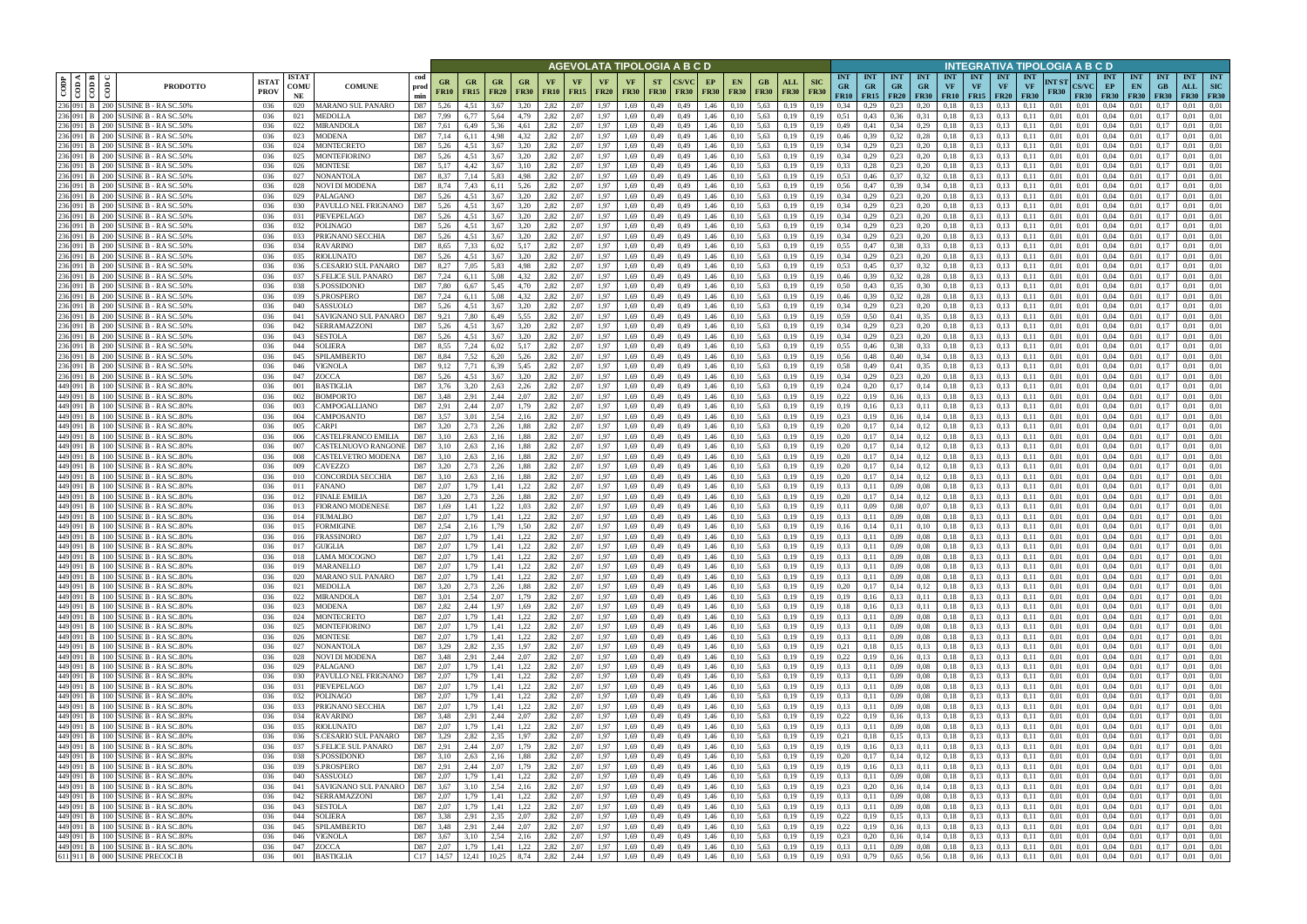|           |                                     |                                                                                          |                            |                            |                                                   |                      |                       |                   |                                              |                          |                   |              |                          |                          |                          | AGEVOLATA TIPOLOGIA A B C D |                   |                             |                        |                           |                           |                                                            |                                        |                  |                                 |                         |                                            |                                 |                                 |                      | INTEGRATIVA TIPOLOGIA A B C D      |                                   |                                 |                                 |                                  |                                         |
|-----------|-------------------------------------|------------------------------------------------------------------------------------------|----------------------------|----------------------------|---------------------------------------------------|----------------------|-----------------------|-------------------|----------------------------------------------|--------------------------|-------------------|--------------|--------------------------|--------------------------|--------------------------|-----------------------------|-------------------|-----------------------------|------------------------|---------------------------|---------------------------|------------------------------------------------------------|----------------------------------------|------------------|---------------------------------|-------------------------|--------------------------------------------|---------------------------------|---------------------------------|----------------------|------------------------------------|-----------------------------------|---------------------------------|---------------------------------|----------------------------------|-----------------------------------------|
| CODP      | $\frac{\text{H 000}}{\text{V 000}}$ | <b>PRODOTTO</b>                                                                          | <b>ISTA</b><br><b>PROV</b> | <b>ISTAT</b><br>COMU<br>NE | <b>COMUNE</b>                                     | cod<br>prod<br>min   | GR<br><b>FR10</b>     | GR<br><b>FR15</b> | GR<br><b>FR20</b>                            | <b>GR</b><br><b>FR30</b> | VF<br><b>FR10</b> | VF<br>FR15   | <b>VF</b><br><b>FR20</b> | <b>VF</b><br><b>FR30</b> | <b>ST</b><br><b>FR30</b> | <b>FR30</b>                 | EP<br><b>FR30</b> | EN<br><b>FR30</b>           | GВ<br><b>FR30</b>      | <b>ALL</b><br><b>FR30</b> | <b>SIC</b><br><b>FR30</b> | <b>INT</b><br><b>GR</b><br>FR10                            | <b>INT</b><br><b>GR</b><br>$FR15$ FR20 | <b>INT</b><br>GR | <b>INT</b><br>GR<br><b>FR30</b> | <b>INT</b><br><b>VF</b> | <b>INT</b><br><b>VF</b><br>$FR10$   $FR15$ | <b>INT</b><br>VF<br><b>FR20</b> | <b>INT</b><br>VF<br><b>FR30</b> | NT ST<br><b>FR30</b> | <b>INT</b><br>CS/VC<br><b>FR30</b> | <b>INT</b><br>EP<br><b>FR30</b>   | <b>INT</b><br>EN<br><b>FR30</b> | <b>INT</b><br>GB<br><b>FR30</b> | <b>INT</b><br>ALL<br><b>FR30</b> | <b>INT</b><br><b>SIC</b><br><b>FR30</b> |
|           |                                     | 611 911 B 000 SUSINE PRECOCI B<br>611 911 B 000 SUSINE PRECOCI B                         | 036<br>036                 | 002<br>003                 | BOMPORTO<br>CAMPOGALLIANO                         | C17<br>C17           | 14,19                 | 12.03<br>9,96     | 9.96<br>8,27                                 | 8.55<br>7,05             | 2,82<br>2,82      | 2,44<br>2,44 | 1.97<br>.97              | 1.69<br>1,69             | 0,49<br>0,49             | 0.49<br>0,49                | 1.46<br>1.46      | 0.10<br>0,10                | 5,63<br>5,63           | 0.19<br>0,19              | 0.19<br>0.19              | 0.91<br>0.75                                               | 0,64                                   | 0.64<br>0.53     | 0.55<br>0,45                    | $_{0.18}$               | 0.16<br>0.16                               | 0.13<br>0.13                    |                                 | 0.01<br>0.01         | 0.01<br>0.01                       | 0.04                              | 0.01                            | $0.1^{\circ}$                   | 0.01<br>0.01                     | 0.01<br>0.01                            |
| 611 911   |                                     | 000 SUSINE PRECOCI E                                                                     | 036                        | 004                        | CAMPOSANTO                                        | C17                  |                       |                   | 9.87                                         |                          | 2,82              | 2,44         | .97                      | 1,69                     | 0,49                     | 0.49                        | l.46              | 0.10                        | 5,63                   | 0.19                      | 0.19                      | 0,90                                                       |                                        | 0,63             | 0.54                            |                         | 0.16                                       | 0.13                            |                                 | 0.01                 | 0.01                               | 0.04                              |                                 |                                 |                                  | 0.01                                    |
|           |                                     | 611 911 B 000 SUSINE PRECOCI B                                                           | 036                        | 005                        | CARPI                                             | C17                  |                       | 11.19             | 9.21                                         | 7,90                     | 2,82              | 2,44         | 1.97                     | 1,69                     | 0,49                     | 0,49                        | 1,46              | 0.10                        | 5.63                   | 0.19                      | 0,19                      | 0,84                                                       | 0.71                                   | 0,59             | 0,50                            | 0,18                    | 0.16                                       | 0.13                            | 0.11                            | 0,01                 | 0,01                               | 0.04                              | 0.01                            | 0.17                            | 0.01                             | 0.01                                    |
| 611 911 B |                                     | 000 SUSINE PRECOCI E                                                                     | 036                        | 006                        | CASTELFRANCO EMILIA                               | C17                  |                       | 9.59              | 7.90                                         | 6,77                     | 2,82              | 2,44         | 1.97                     | 1,69                     | 0,49                     | 0.49                        | 1,46              | 0.10                        | 5,63                   | 0.19                      | 0.19                      | 0.72                                                       | 0.61                                   | 0,50             | 0.43                            | 0.18                    | 0.16                                       | 0.13                            | 0.11                            | 0.01                 | 0.01                               | 0.04                              | 0.01                            |                                 | 0.01                             | 0.01                                    |
|           |                                     | 611 911 B 000 SUSINE PRECOCI B                                                           | 036                        | 007                        | CASTELNUOVO RANGONE                               | C17                  | 11,00                 | 9,31              | 7,71                                         | 6,58                     | 2,82              | 2,44         | 1,97                     | 1,69                     | 0,49                     | 0,49                        | 1,46              | 0,10                        | 5,63                   | 0,19                      | 0,19                      | 0.70                                                       | 0.59                                   | 0,49             | 0,42                            | 0,18                    | 0,16                                       | 0.13                            | 0,11                            | 0,01                 | 0,01                               | 0,04                              | 0,01                            | 0,17                            | 0,01                             | 0.01                                    |
| 611 911   |                                     | 000 SUSINE PRECOCI E                                                                     | 036                        | 008                        | CASTELVETRO MODENA                                | C17                  |                       | 9.96              | 8,27                                         | 7,05                     | 2,82              | 2,44         | 1.97                     | 1.69                     | 0,49                     | 0.49                        | 1.46              | 0.10                        | 5.63                   | 0.19                      |                           | 0.75                                                       | 0.64                                   | 0.53             | 0.45                            |                         | 0.16                                       | 0.13                            |                                 | 0.01                 | 0.01                               | 0.04                              | 0.01                            |                                 | 0.01                             | 0.01                                    |
| 611 911 B |                                     | 611 911 B 000 SUSINE PRECOCI B<br>000 SUSINE PRECOCI I                                   | 036<br>036                 | 009<br>010                 | <b>AVEZZO</b><br>CONCORDIA SECCHIA                | C17<br>C17           | 11.75<br>11,75        | 9.96<br>9,96      | 8.27<br>8,27                                 | 7,05<br>7,05             | 2,82<br>2,82      | 2,44<br>2,44 | 1.97<br>1.97             | 1.69<br>1,69             | 0,49<br>0,49             | 0.49<br>0.49                | 1.46<br>1,46      | 0.10<br>0,10                | 5.63<br>5,63           | 0.19<br>0,19              | 0.19<br>0.19              | 0.75<br>0,75                                               | 0.64<br>0.64                           | 0,53<br>0,53     | 0,45<br>0.45                    | 0.18<br>0.18            | 0.16<br>0.16                               | 0.13<br>0.13                    | 0.11<br>0.11                    | 0.01<br>0.01         | 0.01<br>0.01                       | 0.04<br>0.04                      | 0.01<br>0.01                    | 0.17<br>0.17                    | 0.01<br>0.01                     | 0.01<br>0.01                            |
|           |                                     | 611 911 B 000 SUSINE PRECOCI B                                                           | 036                        | 011                        | FANANO                                            | C17                  | 7,90                  | 6.67              | 5.55                                         | 4,70                     | 2,82              | 2.44         | 1.97                     | 1.69                     | 0,49                     | 0.49                        | 1.46              | 0.10                        | 5.63                   | 0.19                      | 0.19                      | 0.50                                                       | 0,43                                   | 0.35             | 0.30                            | 0.18                    | 0.16                                       | 0.13                            | 0.11                            | 0.01                 | 0.01                               | 0.04                              | 0.01                            | 0.17                            | 0.01                             | 0.01                                    |
| 611 911 B |                                     | 000 SUSINE PRECOCI E                                                                     | 036                        | 012                        | <b>FINALE EMILIA</b>                              | C17                  | 11.00                 | 9.31              | 7.71                                         | 6.58                     | 2,82              | 2.44         | 1.97                     | 1.69                     | 0,49                     | 0.49                        | 1.46              | 0.10                        | 5.63                   | 0.19                      | 0.19                      | 0.70                                                       | 0.59                                   | 0.49             | 0,42                            | 0.18                    | 0.16                                       | 0.13                            | 0.11                            | 0.01                 | 0.01                               | 0.04                              | 0.01                            | 0.17                            | 0.01                             | 0.01                                    |
|           |                                     | 611 911 B 000 SUSINE PRECOCI                                                             | 036                        | 013                        | FIORANO MODENESE                                  | C17                  | 7,90                  | 6,67              | 5.55                                         | 4,70                     | 2,82              | 2,44         | 1.97                     | 1,69                     | 0,49                     | 0,49                        | 1,46              | 0,10                        | 5,63                   | 0.19                      | 0.19                      | 0.50                                                       | 0,43                                   | 0,35             | 0,30                            | 0,18                    | 0,16                                       | 0.13                            | 0.11                            | 0,01                 | 0,01                               | 0,04                              | 0,01                            | 0,17                            | 0.01                             | 0.01                                    |
| 611 911 B |                                     | 000 SUSINE PRECOCI B                                                                     | 036                        | 014                        | FIUMALBO                                          | C17                  | 7,90                  | 6,67              | 5.55                                         | 4,70                     | 2,82              | 2.44         | 1.97                     | 1,69                     | 0,49                     | 0,49                        | 1,46              | 0,10                        | 5,63                   | 0,19                      | 0.19                      | 0.50                                                       | 0,43                                   | 0.35             | 0,30                            | 0,18                    | 0.16                                       | 0.13                            | 0,11                            | 0.01                 | 0,01                               | 0.04                              | 0,01                            | 0,1                             | 0.01                             | 0.01                                    |
| 611 911 B |                                     | 611 911 B 000 SUSINE PRECOCI B<br>000 SUSINE PRECOCI E                                   | 036<br>036                 | 015                        | FORMIGINE<br>FRASSINORO                           | C17<br>C17           | 9.31<br>7,90          | 7,90<br>6,67      | 6,49<br>5,55                                 | 5,55<br>4,70             | 2,82<br>2,82      | 2,44<br>2,44 | 1.97<br>1,97             | 1,69<br>1,69             | 0,49                     | 0,49<br>0,49                | 1,46<br>1,46      | 0,10<br>0,10                | 5,63<br>5,63           | 0.19                      | 0,19<br>0.19              | 0.59<br>0,50                                               | 0.50<br>0,43                           | 0,41<br>0,35     | 0.35                            | 0,18<br>0,18            | 0,16<br>0,16                               | 0.13<br>0.13                    | 0,11                            | 0,01<br>0,01         | 0,01<br>0,01                       | 0.04<br>0,04                      | 0,01<br>0,01                    | 0,17                            | 0.01<br>0,01                     | 0.01<br>0,01                            |
|           |                                     | 611 911 B 000 SUSINE PRECOCII                                                            | 036                        | 016<br>017                 | GUIGLIA                                           | C17                  | 7,90                  | 6.67              | 5.55                                         | 4,70                     | 2,82              | 2,44         | 1.97                     | 1,69                     | 0,49<br>0,49             | 0.49                        | 1,46              | 0.10                        | 5,63                   | 0,19<br>0.19              | 0.19                      | 0.50                                                       | 0,43                                   | 0.35             | 0,30<br>0.30                    | 0,18                    | 0.16                                       | 0.13                            | 0,11<br>0.11                    | 0.01                 | 0.01                               | 0.04                              | 0,01                            | 0,17<br>0.17                    | 0.01                             | 0.01                                    |
|           |                                     | 611 911 B 000 SUSINE PRECOCI                                                             | 036                        | 018                        | LAMA MOCOGNO                                      | C17                  | 7,90                  | 6.67              | 5.55                                         | 4,70                     | 2,82              | 2,44         | 1.97                     | 1.69                     | 0,49                     | 0.49                        | 1,46              | 0.10                        | 5,63                   | 0.19                      | 0.19                      | 0,50                                                       | 0.43                                   | 0,35             | 0.30                            | 0.18                    | 0.16                                       | 0,13                            | 0.11                            | 0.01                 | 0.01                               | 0.04                              | 0.01                            | 0.17                            | 0.01                             | 0.01                                    |
|           |                                     | 611 911 B 000 SUSINE PRECOCII                                                            | 036                        | 019                        | MARANELLO                                         | C17                  | 7,90                  | 6,67              | 5,55                                         | 4,70                     | 2,82              | 2,44         | 1,97                     | 1,69                     | 0,49                     | 0,49                        | 1,46              | 0,10                        | 5,63                   | 0,19                      | 0.19                      | 0,50                                                       | 0,43                                   | 0,35             | 0.30                            | 0,18                    | 0,16                                       | 0.13                            | 0,11                            | 0,01                 | 0.01                               | 0,04                              | 0,01                            | 0.17                            | 0,01                             | 0.01                                    |
|           |                                     | 611 911 B 000 SUSINE PRECOCIE                                                            | 036                        | 020                        | MARANO SUL PANARO                                 | C <sub>17</sub> 7.90 |                       | 6.67              | 5.55                                         | 4.70                     | 2.82              | 2.44         | 1.97                     | 1.69                     | 0,49                     | 0.49                        | 1.46              | 0.10                        | 5.63                   | 0.19                      | 0.19                      | 0.50                                                       | 0.43                                   | 0.35             | 0.30                            | 0.18                    | 0.16                                       | 0.13                            | 0.11                            | 0.01                 | 0.01                               | 0.04                              | 0.01                            | 0.17                            | 0.01                             | 0.01                                    |
|           |                                     | 611 911 B 000 SUSINE PRECOCIE                                                            | 036                        | 021                        | MEDOLLA                                           | C17                  | 13.82                 | 11.75             | 9.68                                         | 8.27                     | 2.82              | 2.44         | 1.97                     | 1.69                     | 0,49                     | 0.49                        | 1.46              | 0.10                        | 5.63                   | 0.19                      | 0.19                      | 0.88                                                       | 0.75                                   | 0.62             | 0.53                            | 0.18                    | 0.16                                       | 0.13                            | 0.11                            | 0.01                 | 0.01                               | 0.04                              | 0.01                            | 0.17                            | 0.01                             | 0.01                                    |
|           |                                     | 611 911 B 000 SUSINE PRECOCIE<br>000 SUSINE PRECOCI                                      | 036<br>036                 | 022<br>023                 | MIRANDOLA                                         | C17<br>C17           | 11.75                 | 9,96              | 8,27<br>8.27                                 | 7,05<br>7.05             | 2,82<br>2.82      | 2,44<br>2.44 | 1.97<br>1.97             | 1,69<br>1.69             | 0,49<br>0.49             | 0,49                        | 1,46              | 0,10                        | 5,63<br>5.63           | 0,19<br>0.19              | 0.19                      | 0,75<br>0.75                                               | 0.64                                   | 0.53             | 0,45<br>0.45                    | 0,18                    | 0,16                                       | 0.13                            | 0,11                            | 0.01                 | 0.01<br>0.01                       | 0,04<br>0.04                      | 0,01                            | 0.17                            | 0,01<br>0.01                     | 0.01<br>0.01                            |
| 611 911 B |                                     | 611 911 B 000 SUSINE PRECOCI                                                             | 036                        | 024                        | MODENA<br>MONTECRETO                              | C17                  | 7.90                  | 9.96              | 5.55                                         | 4.70                     | 2,82              | 2.44         | .97                      | 1.69                     | 0,49                     | 0.49<br>0.49                | 1.46<br>1.46      | 0.10<br>0.10                | 5.63                   | 0.19                      |                           | 0.50                                                       |                                        | 0,53<br>0,35     | 0.30                            | 0.18                    | 0.16<br>0.16                               | 0.13<br>0.13                    |                                 | 0.01<br>0.01         | 0.01                               | 0.04                              | 0.01                            |                                 | 0.01                             | 0.01                                    |
| 611 911 B |                                     | 000 SUSINE PRECOCI I                                                                     | 036                        | 025                        | MONTEFIORINO                                      | C17                  | 7.90                  | 6.67              | 5.55                                         | 4.70                     | 2,82              | 2.44         | 1.97                     | 1.69                     | 0,49                     | 0.49                        | 1.46              | 0.10                        | 5.63                   | 0.19                      | 0.19                      | 0.50                                                       | 0.43                                   | 0,35             | 0.30                            | 0.18                    | 0.16                                       | 0.13                            |                                 | 0.01                 | 0.01                               | 0.04                              | 0.01                            |                                 | 0.01                             | 0.01                                    |
|           |                                     | 611 911 B 000 SUSINE PRECOCIE                                                            | 036                        | 026                        | MONTESE                                           | C17                  | 7,90                  | 6,67              | 5.55                                         | 4,70                     | 2,82              | 2,44         | 1.97                     | 1,69                     | 0,49                     | 0,49                        | 1.46              | 0,10                        | 5,63                   | 0.19                      | 0,19                      | 0.50                                                       | 0,43                                   | 0,35             | 0,30                            | 0,18                    | 0.16                                       | 0.13                            | 0,11                            | 0.01                 | 0,01                               | 0,04                              | 0.01                            | 0.17                            | 0.01                             | 0.01                                    |
|           |                                     | 611 911 B 000 SUSINE PRECOCI B                                                           | 036                        | 027                        | NONANTOLA                                         | C17                  |                       | 11.09             | 9,12                                         | 7.80                     | 2,82              | 2,44         | 1.97                     | 1.69                     | 0,49                     | 0.49                        | 1.46              | 0.10                        | 5.63                   | 0.19                      | 0.19                      | 0.83                                                       | 0.71                                   | 0.58             | 0.50                            | 0.18                    | 0.16                                       | 0.13                            |                                 | 0.01                 | 0.01                               | 0.04                              | 0.01                            |                                 | 0.01                             | 0.01                                    |
|           |                                     | 611 911 B 000 SUSINE PRECOCI B                                                           | 036                        | 028                        | NOVI DI MODENA                                    | C17                  |                       | 11,00             |                                              | 7,80                     | 2,82              | 2,44         | .97                      | 1,69                     | 0,49                     | 0,49                        | 1.46              | 0,10                        | 5,63                   | 0,19                      |                           | 0.83                                                       |                                        | 0,58             | 0.50                            | 0.18                    | 0.16                                       | 0,13                            |                                 | 0.01                 | 0.01                               | $_{0.04}$                         | 0.01                            |                                 | 0.01                             |                                         |
| 611 911   |                                     | 000 SUSINE PRECOCI                                                                       | 036                        | 029                        | PALAGANO                                          | C17                  | 7.90                  |                   | 5.55<br>5.55                                 | 4.70                     | 2.82              | 2,44         | .97                      | 1.69                     | 0,49                     | 0.49                        | l.46              | 0.10                        | 5,63                   | 0.19                      | 0.19                      | 0.50                                                       |                                        | 0.35             | 0.30                            |                         | 0.16                                       | 0.13                            |                                 |                      | 0.01                               | 0.04                              | 0.01                            |                                 | 0.01                             | 0.01                                    |
| 611 911 B |                                     | 611 911 B 000 SUSINE PRECOCI<br>000 SUSINE PRECOCI I                                     | 036<br>036                 | 030<br>031                 | PAVULLO NEL FRIGNANO<br>PIEVEPELAGO               | C17<br>C17           | 7,90<br>7,90          | 6,67<br>6.67      | 5.55                                         | 4,70<br>4,70             | 2,82<br>2,82      | 2,44<br>2,44 | 1.97<br>1.97             | 1,69<br>1,69             | 0,49<br>0,49             | 0,49<br>0.49                | 1,46<br>1,46      | 0.10<br>0.10                | 5,63<br>5,63           | 0.19<br>0,19              | 0.19<br>0.19              | 0.50<br>0,50                                               | 0,43<br>0.43                           | 0,35<br>0,35     | 0,30<br>0.30                    | 0.18<br>0.18            | 0.16<br>0.16                               | 0.13<br>0.13                    | 0.11                            | 0.01<br>0.01         | 0,01<br>0.01                       | 0.04<br>0.04                      | 0.01<br>0,01                    | (0.1)                           | 0.01<br>0.01                     | 0.01<br>0.01                            |
|           |                                     | 611 911 B 000 SUSINE PRECOCI B                                                           | 036                        | 032                        | POLINAGO                                          | C17                  | 7.90                  | 6.67              | 5.55                                         | 4,70                     | 2,82              | 2,44         | 1.97                     | 1.69                     | 0,49                     | 0.49                        | 1.46              | 0.10                        | 5.63                   | 0.19                      | 0.19                      | 0.50                                                       | 0,43                                   | 0.35             | 0.30                            | 0.18                    | 0.16                                       | 0.13                            |                                 | 0.01                 | 0.01                               | 0.04                              | 0.01                            | 0.17                            | 0.01                             | 0.01                                    |
| 611 911 B |                                     | 000 SUSINE PRECOCI E                                                                     | 036                        | 033                        | PRIGNANO SECCHIA                                  | C17                  | 7.90                  | 6.67              | 5.55                                         | 4.70                     | 2,82              | 2,44         | 1.97                     | 1.69                     | 0,49                     | 0.49                        | 1,46              | 0.10                        | 5.63                   | 0.19                      | 0.19                      | 0.50                                                       | 0.43                                   | 0.35             | 0.30                            |                         | 0.16                                       | 0.13                            |                                 | 0.01                 | 0.01                               | 0.04                              | 0.01                            |                                 | 0.01                             | 0.01                                    |
|           |                                     | 611 911 B 000 SUSINE PRECOCI B                                                           | 036                        | 034                        | <b>RAVARINO</b>                                   | C17                  | 12,97                 | 11,00             | 9,12                                         | 7,80                     | 2,82              | 2,44         | 1.97                     | 1,69                     | 0,49                     | 0,49                        | 1,46              | 0,10                        | 5,63                   | 0.19                      | 0.19                      | 0.83                                                       | 0.70                                   | 0,58             | 0,50                            | 0.18                    | 0.16                                       | 0.13                            | 0.11                            | 0.01                 | 0.01                               | 0.04                              | 0.01                            | 0.17                            | 0.01                             | 0.01                                    |
| 611 911 B |                                     | 000 SUSINE PRECOCI E                                                                     | 036                        | 035                        | RIOLUNATO                                         | C17                  | 7.90                  | 6.67              | 5.55                                         | 4.70                     | 2.82              | 2.44         | 1.97                     | 1.69                     | 0,49                     | 0.49                        | 1.46              | 0.10                        | 5.63                   | 0.19                      | 0.19                      | 0.50                                                       | 0.43                                   | 0.35             | 0.30                            | 0.18                    | 0.16                                       | 0.13                            | 0.11                            | 0.01                 | 0.01                               | 0.04                              | 0.01                            | 0.17                            | 0.01                             | 0.01                                    |
|           |                                     | 611 911 B 000 SUSINE PRECOCIE                                                            | -036                       | 036                        | S.CESARIO SUL PANARO                              | C17                  | 11,75                 | 9,96              | 8.27                                         | 7,05                     | 2,82              | 2.44         | 1.97                     | 1.69                     | 0,49                     | 0,49                        | 1,46              | 0,10                        | 5.63                   | 0.19                      | 0.19                      | 0.75                                                       | 0,64                                   | 0,53             | 0,45                            | 0,18                    | 0.16                                       | 0.13                            | 0.11                            | 0.01                 | 0.01                               | 0.04                              | 0.01                            | 0.17                            | 0.01                             | 0.01                                    |
| 611 911 B |                                     | 611 911 B 000 SUSINE PRECOCI B<br>000 SUSINE PRECOCI                                     | 036<br>036                 | 037<br>038                 | <b>S.FELICE SUL PANARO</b><br><b>S.POSSIDONIO</b> | C17<br>C17           | 10,72<br>11,75        | 9,12<br>9,96      | 7,52<br>8,27                                 | 6,39<br>7,05             | 2,82<br>2,82      | 2,44<br>2,44 | 1,97<br>1.97             | 1,69<br>1,69             | 0,49<br>0,49             | 0,49<br>0,49                | 1,46<br>1,46      | 0,10<br>0,10                | 5,63<br>5,63           | 0,19<br>0.19              | 0.19<br>0.19              | 0.68<br>0.75                                               | 0.58<br>0,64                           | 0,48<br>0,53     | 0,41<br>0,45                    | 0,18<br>0,18            | 0,16<br>0,16                               | 0,13<br>0.13                    | 0,11<br>0,11                    | 0.01<br>0,01         | 0,01<br>0.01                       | 0.04<br>0,04                      | 0,01<br>0,01                    | 0,17<br>0.17                    | 0.01<br>0.01                     | 0.01<br>0.01                            |
| 611 911 B |                                     | 000 SUSINE PRECOCI I                                                                     | 036                        | 039                        | S.PROSPERO                                        | C17                  | 11,75                 | 9.96              | 8,27                                         | 7,05                     | 2,82              | 2,44         | 1.97                     | 1,69                     | 0,49                     | 0,49                        | 1,46              | 0,10                        | 5,63                   | 0.19                      | 0.19                      | 0,75                                                       | 0,64                                   | 0,53             | 0,45                            | 0,18                    | 0.16                                       | 0.13                            | 0,11                            | 0.01                 | 0,01                               | 0.04                              | 0,01                            | 0,17                            | 0,01                             | 0,01                                    |
|           |                                     | 611 911 B 000 SUSINE PRECOCI                                                             | 036                        | 040                        | SASSUOLO                                          | C17                  | 7,90                  | 6,67              | 5,55                                         | 4,70                     | 2,82              | 2,44         | 1,97                     | 1,69                     | 0,49                     | 0,49                        | 1,46              | 0,10                        | 5,63                   | 0,19                      | 0,19                      | 0,50                                                       | 0,43                                   | 0,35             | 0,30                            | 0,18                    | 0,16                                       | 0.13                            | 0,11                            | 0,01                 | 0,01                               | 0,04                              | 0,01                            | 0,17                            | 0,01                             | 0,01                                    |
|           |                                     | 611 911 B 000 SUSINE PRECOCI E                                                           | 036                        | 041                        | SAVIGNANO SUL PANARO                              | C17                  | 11,75                 | 9,96              | 8.27                                         | 7,05                     | 2,82              | 2,44         | 1.97                     | 1,69                     | 0,49                     | 0.49                        | 1,46              | 0,10                        | 5,63                   | 0.19                      | 0.19                      | 0.75                                                       | 0,64                                   | 0.53             | 0,45                            | 0,18                    | 0.16                                       | 0.13                            | 0.11                            | 0.01                 | 0,01                               | 0.04                              | 0.01                            | 0.17                            | 0,01                             | 0.01                                    |
|           |                                     | 611 911 B 000 SUSINE PRECOCI E                                                           | 036                        | 042                        | <b>SERRAMAZZONI</b>                               | C17                  | 7,90                  | 6,67              | 5.55                                         | 4,70                     | 2,82              | 2,44         | 1.97                     | 1,69                     | 0,49                     | 0,49                        | 1,46              | 0.10                        | 5,63                   | 0,19                      | 0.19                      | 0,50                                                       | 0,43                                   | 0,35             | 0,30                            | 0,18                    | 0.16                                       | 0,13                            | 0.11                            | 0,01                 | 0,01                               | 0,04                              | 0,01                            | 0.17                            | 0,01                             | 0.01                                    |
|           |                                     | 611 911 B 000 SUSINE PRECOCI B<br>$611$ 911 B $\pm$ 000 SUSINE PRECOCLE                  | 036                        | 043                        | <b>SESTOLA</b>                                    | C17                  | 7,90                  | 6,67              | 5.55                                         | 4.70                     | 2,82              | 2,44         | 1,97                     | 1,69                     | 0,49                     | 0,49                        | 1,46              | 0,10                        | 5,63                   | 0,19                      | 0.19                      | 0,50                                                       | 0,43                                   | 0,35             | 0,30                            | 0,18                    | 0,16                                       | 0,13                            | 0.11                            | 0.01                 | 0.01                               | 0,04                              | 0,01                            | 0.17                            | 0,01                             | 0.01                                    |
|           |                                     | 611 911 B 000 SUSINE PRECOCI E                                                           | 036<br>036                 | 044<br>045                 | <b>SOLIERA</b><br>SPILAMBERTO                     | C17<br>C17           | 12.03<br>14.29        | 10.25<br>12.13    | 8.46<br>9.96                                 | 7.24<br>8.55             | 2,82<br>2,82      | 2.44<br>2,44 | 1.97<br>1.97             | 1.69<br>1.69             | 0.49<br>0,49             | 0.49<br>0.49                | 1.46<br>1,46      | 0.10<br>0,10                | 5.63<br>5.63           | 0.19<br>0,19              | 0.19                      | 0.77<br>0,91                                               | 0.65<br>0.77                           | 0.54<br>0,64     | 0.46<br>0.55                    | 0.18<br>0,18            | 0.16<br>0.16                               | 0.13<br>0.13                    | 0.11<br>0.11                    | 0.01<br>0.01         | 0.01<br>0.01                       | 0.04<br>0.04                      | 0.01<br>0.01                    | $0.1^{\circ}$<br>0.17           | 0.01<br>0.01                     | 0.01<br>0.01                            |
|           |                                     | 611 911 B 000 SUSINE PRECOCI B                                                           | 036                        | 046                        | <b>VIGNOLA</b>                                    |                      | C <sub>17</sub> 13.54 | 11.47             | 9.49                                         | 8,08                     | 2.82              | 2.44         | 1.97                     | 1.69                     | 0,49                     | 0.49                        | 1,46              | 0.10                        | 5.63                   | 0.19                      | 0.19                      | 0.86                                                       | 0,73                                   | 0.61             | 0.52                            | 0.18                    | 0.16                                       | 0.13                            | 0.11                            | 0.01                 | 0.01                               | 0.04                              | 0.01                            | 0.17                            | 0.01                             | 0.01                                    |
|           |                                     | 611 911 B 000 SUSINE PRECOCI B                                                           | 036                        | 047                        | ZOCCA                                             |                      | C <sub>17</sub> 7.90  | 6,67              | 5,55                                         | 4,70                     | 2,82              | 2,44         |                          | 1,97 1,69                | 0,49                     | 0,49                        | 1,46              | 0,10                        | 5,63                   | 0,19                      | 0,19                      | 0,50                                                       | 0,43                                   | 0,35             | 0,30                            | 0,18                    | 0,16                                       | 0,13                            | 0,11                            | 0,01                 | 0,01                               | $0,04$ 0.01                       |                                 | 0,17                            | 0,01                             | 0,01                                    |
|           |                                     | 184 911 B 200 SUSINE PRECOCI B - RA SC.50%                                               | 036                        | 001                        | <b>BASTIGLIA</b>                                  | D <sub>86</sub>      | 7,33                  | 6,20              | 5,17                                         | 4,42                     | 2,82              | 2,44         |                          | 1,97 1,69                | 0,49                     | 0,49                        | 1,46              | 0,10                        | 5,63                   | 0,19                      | 0,19                      | 0,47                                                       | 0,40                                   | 0,33             | 0,28                            | 0,18                    | 0,16                                       | 0.13                            | 0,11                            | 0,01                 | 0,01                               | $0,04$ 0.01                       |                                 | 0,17                            | 0,01                             | 0.01                                    |
|           |                                     | 184 911 B 200 SUSINE PRECOCI B - RA SC.50%                                               | 036                        | 002                        | <b>BOMPORTO</b>                                   | D86 7,14             |                       | 6,11              | 4,98                                         | 4,32                     | 2,82              | 2,44         |                          | $1,97$ 1,69              | 0,49                     | 0,49                        | 1,46              | 0,10                        | 5,63 0,19              |                           | 0,19                      | $0,46$ 0,39                                                |                                        | 0,32             | 0,28                            | 0,18                    | 0,16                                       | 0,13                            | 0,11                            | 0,01                 | 0,01                               | $0,04$ $0,01$                     |                                 | 0,17                            | 0,01                             | 0,01                                    |
|           |                                     | 184 911 B 200 SUSINE PRECOCI B - RA SC.50%<br>184 911 B 200 SUSINE PRECOCI B - RA SC.50% | 036<br>036                 | 003<br>004                 | CAMPOGALLIANO<br>CAMPOSANTO                       |                      | D86 5.92<br>D86 7,05  | 5,08<br>6,02      | 4,14<br>4,98                                 | 3,57<br>4,23             | 2,82<br>2,82      | 2,44<br>2,44 |                          | 1,97 1,69<br>1,97 1,69   | 0,49<br>0,49             | 0,49<br>0,49                | 1,46              | $1,46$ 0.10<br>0,10         | 5,63 0,19<br>5,63 0,19 |                           | 0,19<br>0,19              | 0.38<br>0.45                                               | 0,32<br>0,38                           | 0,26<br>0,32     | 0,23<br>0,27                    |                         | $0,18$ 0,16<br>$0,18$ $0,16$               | 0,13<br>0,13                    | 0,11<br>0,11                    | 0,01<br>0,01         | 0,01<br>0.01                       | $0,04$ 0.01<br>$0.04 \qquad 0.01$ |                                 | 0,17<br>0,17                    | 0,01<br>0.01                     | 0,01<br>0,01                            |
|           |                                     | 184 911 B 200 SUSINE PRECOCI B - RA SC.50%                                               | 036                        | 005                        | CARPI                                             |                      | D86 6,58              | 5,64              | 4,61                                         | 3,95                     | 2,82              | 2,44         | 1,97                     | 1,69                     | 0,49                     | 0,49                        | 1,46              | 0,10                        | 5,63                   | 0,19                      | 0,19                      | 0,42                                                       | 0,36                                   | 0,29             | 0,25                            | 0,18                    | 0,16                                       | 0,13                            | 0,11                            | 0,01                 | 0,01                               | 0,04                              | 0,01                            | 0,17                            | 0,01                             | 0,01                                    |
|           |                                     | 184 911 B 200 SUSINE PRECOCI B - RA SC.50%                                               | 036                        | 006                        | CASTELFRANCO EMILIA                               | D86 5.64             |                       | 4,79              | 3,95                                         | 3,38                     | 2,82              | 2,44         | 1,97                     | 1,69                     | 0,49                     | 0,49                        | 1,46              | 0,10                        | 5,63                   | 0,19                      | 0,19                      | 0.36                                                       | 0,31                                   | 0,25             | 0,22                            | 0,18                    | 0,16                                       | 0,13                            | 0,11                            | 0,01                 | 0,01                               | 0,04                              | 0,01                            | 0,17                            | 0.01                             | 0,01                                    |
|           |                                     | 184 911 B 200 SUSINE PRECOCI B - RA SC 50%                                               | 036                        | 007                        | CASTELNUOVO RANGONE                               | D86 5,55             |                       | 4,70              | 3,85                                         | 3,29                     | 2,82              | 2,44         | 1,97                     | 1,69                     | 0,49                     | 0,49                        | 1,46              | 0,10                        | 5,63 0,19              |                           | 0,19                      | 0,35                                                       | 0,30                                   | 0,25             | 0,21                            | 0,18                    | 0,16                                       | 0,13                            | 0,11                            | 0,01                 | 0,01                               | 0,04                              | 0,01                            | 0,17                            | 0,01                             | 0,01                                    |
|           |                                     | 184 911 B 200 SUSINE PRECOCI B - RA SC.50%                                               | 036                        | 008                        | CASTELVETRO MODENA                                |                      | D86 5,92              | 5,08              | 4,14                                         | 3,57                     | 2,82              | 2,44         |                          | 1,97 1,69                | 0,49                     | 0,49                        | 1,46              | 0,10                        | 5,63 0,19              |                           | 0,19                      | 0,38                                                       | 0,32                                   | 0,26             | 0,23                            |                         | $0,18$ 0,16                                | 0,13                            | 0,11                            | 0,01                 | 0,01                               | 0,04                              | 0,01                            | 0,17                            | 0,01                             | 0,01                                    |
|           |                                     | 184 911 B 200 SUSINE PRECOCI B - RA SC.50%                                               | 036                        | 009                        | CAVEZZO                                           |                      | D86 5,92              |                   | $5,08$ $4,14$                                | $3,57$ 2,82              |                   | 2,44         |                          | 1,97 1,69                |                          |                             |                   | $0,49$ 0.49 1.46 0.10       | 5,63 0,19              |                           |                           | $0,19$ $0,38$ $0,32$ $0,26$ $0,23$                         |                                        |                  |                                 |                         | $0,18$ $0,16$                              | 0,13                            | 0,11                            | 0,01                 | 0,01                               | $0,04$ 0.01                       |                                 | 0,17                            |                                  | $0,01$ $0,01$                           |
|           |                                     | 184 911 B 200 SUSINE PRECOCI B - RA SC.50%<br>184 911 B 200 SUSINE PRECOCI B - RA SC.50% | 036<br>036                 | 010<br>011                 | CONCORDIA SECCHIA<br>FANANO                       |                      | D86 5,92<br>D86 3,95  |                   | $5,08$ $4,14$<br>$3,38$ $2,73$ $2,35$ $2,82$ | 3,57 2,82                |                   | 2,44<br>2,44 |                          | 1,97 1,69<br>1,97 1,69   |                          | 0,49 0,49<br>0,49 0,49      |                   | $1,46$ 0,10<br>1,46 0,10    | 5,63 0,19<br>5,63 0,19 |                           | 0,19<br>0,19              | $0,38$ $0,32$ $0,26$ $0,23$<br>$0,25$ $0,22$ $0,17$ $0,15$ |                                        |                  |                                 |                         | $0,18$ $0,16$<br>$0,18$ $0,16$             | 0,13<br>0,13                    | 0,11<br>0,11                    | 0,01<br>0,01         | 0,01<br>0,01                       | $0,04$ 0.01 0.17<br>$0,04$ $0,01$ |                                 | 0,17                            |                                  | $0,01$ $0,01$<br>$0,01$ $0,01$          |
|           |                                     | 184 911 B 200 SUSINE PRECOCI B - RA SC.50%                                               | 036                        | 012                        | <b>FINALE EMILIA</b>                              |                      | D86 5.55              | 4,70              | 3,85                                         | $3,29$ $2,82$            |                   | 2,44         |                          | 1,97 1,69                | 0,49                     | 0,49                        | 1,46              | 0,10                        | 5,63 0,19              |                           | 0,19                      | $0,35$ $0,30$                                              |                                        | 0,25             | 0,21                            |                         | $0,18$ 0,16                                | 0,13                            | 0,11                            | 0,01                 | 0,01                               | $0,04$ 0.01                       |                                 | 0,17                            | 0.01                             | 0,01                                    |
|           |                                     | 184 911 B 200 SUSINE PRECOCI B - RA SC.50%                                               | 036                        | 013                        | FIORANO MODENESE                                  | D86 3,95             |                       |                   | 3,38 2,73                                    | $2,35$ $2,82$            |                   | 2,44         |                          | 1,97 1,69                | 0,49                     | 0,49                        |                   | $1,46$ 0,10                 | 5,63 0,19              |                           | 0,19                      | $0,25$ 0,22 0,17                                           |                                        |                  | 0,15                            |                         | $0,18$ 0,16                                | 0,13                            | 0,11                            | 0,01                 | 0,01                               | $0,04$ 0.01                       |                                 | 0,17                            | 0.01                             | 0,01                                    |
|           |                                     | 184 911 B 200 SUSINE PRECOCI B - RA SC.50%                                               | 036                        | 014                        | FIUMALBO                                          |                      | D86 3,95              |                   | 3,38 2,73                                    | $2,35$ $2,82$            |                   | 2,44         |                          | 1,97 1,69                | 0,49                     | 0,49                        | 1,46              | 0,10                        | 5,63 0,19              |                           | 0,19                      | 0,25                                                       | $0,22$ $0,17$                          |                  | 0,15                            |                         | $0,18$ 0,16                                | 0,13                            | 0,11                            | 0,01                 | 0,01                               | $0,04$ $0,01$                     |                                 | 0,17                            | 0.01                             | 0,01                                    |
|           |                                     | 184 911 B   200 SUSINE PRECOCI B - RA SC.50%                                             | 036                        | 015                        | <b>FORMIGINE</b>                                  |                      | D86 4,70              | 4,04              | 3,29                                         | 2,82                     | 2,82              | 2,44         |                          | 1,97 1,69                | 0,49                     | 0,49                        | 1,46              | 0,10                        | 5,63 0,19              |                           | 0,19                      | 0,30                                                       | 0,26                                   | 0,21             | 0,18                            |                         | $0,18$ 0.16                                | 0,13                            | 0,11                            | 0,01                 | 0,01                               | 0,04                              | 0,01                            | 0,17                            | 0,01                             | 0,01                                    |
|           |                                     | 184 911 B 200 SUSINE PRECOCI B - RA SC.50%<br>184 911 B 200 SUSINE PRECOCI B - RA SC.50% | 036<br>036                 | 016<br>017                 | <b>FRASSINORO</b><br><b>GUIGLIA</b>               | D86<br>D86           | 3,95<br>3,95          | 3,38<br>3,38      | 2,73<br>2,73                                 | 2,35 2,82<br>2,35        | 2,82              | 2,44<br>2,44 |                          | 1,97 1,69<br>1,97 1,69   | 0,49<br>0,49             | 0,49<br>0,49                | 1,46              | 0,10<br>$1,46$ 0,10         | 5,63 0,19<br>5,63 0,19 |                           | 0,19<br>0,19              | 0,25<br>0,25                                               | $0,22$ $0,17$<br>$0,22$ $0,17$         |                  | 0,15                            |                         | $0,18$ $0,16$<br>$0,18$ $0,16$             | 0,13<br>0,13                    | 0,11<br>0,11                    | 0,01<br>0,01         | 0,01<br>0,01                       | $0,04$ 0.01<br>$0,04$ 0.01        |                                 | 0,17                            | 0,01<br>0,01                     | 0,01<br>0,01                            |
|           |                                     | 184 911 B 200 SUSINE PRECOCI B - RA SC.50%                                               | 036                        | 018                        | LAMA MOCOGNO                                      |                      | D86 3,95              |                   | 3,38 2,73                                    | 2,35 2,82                |                   | 2,44         |                          | 1,97 1,69                | 0,49                     | 0,49                        |                   | $1,46$ 0,10                 | 5,63 0,19              |                           | 0,19                      | $0,25$ $0,22$ $0,17$ $0,15$                                |                                        |                  | 0,15                            |                         | $0,18$ 0.16                                | 0,13                            | 0,11                            | 0,01                 | 0.01                               | $0,04$ $0,01$                     |                                 | 0,17<br>0,17                    | 0.01                             | 0,01                                    |
|           |                                     | 184 911 B   200 SUSINE PRECOCI B - RA SC.50%                                             | 036                        | 019                        | <b>MARANELLO</b>                                  |                      | D86 3.95              |                   | $3,38$ 2,73                                  | 2,35 2,82                |                   | 2,44         |                          | 1,97 1,69                | 0,49                     | 0,49                        |                   | $1,46$ 0,10                 | 5,63 0,19              |                           | 0,19                      | $0,25$ $0,22$ $0,17$ $0,15$                                |                                        |                  |                                 |                         | $0,18$ $0,16$                              | 0,13                            | 0,11                            | 0,01                 | 0.01                               | $0,04$ 0.01 0.17                  |                                 |                                 | 0,01                             | 0,01                                    |
|           |                                     | 184 911 B 200 SUSINE PRECOCI B - RA SC.50%                                               | 036                        | 020                        | MARANO SUL PANARO                                 |                      | D86 3,95              |                   | $3,38$ 2,73 2,35 2,82                        |                          |                   | 2,44         |                          | 1,97 1,69                | 0,49                     |                             |                   | $0,49$ 1,46 0,10            | 5,63 0,19              |                           | 0,19                      | $0,25$ $0,22$ $0,17$ $0,15$                                |                                        |                  |                                 |                         | $0,18$ $0,16$                              | 0,13                            | 0,11                            | 0,01                 | 0,01                               | $0,04$ 0.01 0.17                  |                                 |                                 | 0.01                             | 0,01                                    |
|           |                                     | 184 911 B 200 SUSINE PRECOCI B - RA SC.50%                                               | 036                        | 021                        | MEDOLLA                                           |                      | D86 6,96              |                   | 5,92 4,89                                    | $4,14$ 2,82              |                   | 2,44         |                          | 1,97 1,69                | 0,49                     |                             |                   | $0,49$ 1,46 $0,10$          | 5,63 0,19              |                           | 0,19                      | $0,44$ $0,38$                                              |                                        | 0,31             | 0,26                            |                         | $0,18$ $0,16$                              | 0,13                            | 0,11                            | 0,01                 | 0.01                               | $0,04$ 0.01                       |                                 | 0,17                            | 0,01                             | 0,01                                    |
|           |                                     | 184 911 B 200 SUSINE PRECOCI B - RA SC.50%                                               | 036                        | 022                        | <b>MIRANDOLA</b>                                  |                      | D86 5,92              |                   | $5,08$ $4,14$                                | 3,57                     | 2,82              | 2,44         |                          | 1,97 1,69                | 0,49                     | 0,49                        |                   | $1,46$ 0,10                 | 5,63 0,19              |                           | 0,19                      | $0,38$ $0,32$                                              |                                        | 0,26             | 0,23                            |                         | $0,18$ $0,16$                              | 0,13                            | 0,11                            | 0,01                 | 0,01                               | $0,04$ $0,01$                     |                                 | 0,17                            | 0,01                             | 0,01                                    |
|           |                                     | 184 911 B 200 SUSINE PRECOCI B - RA SC.50%<br>184 911 B 200 SUSINE PRECOCI B - RA SC.50% | 036<br>036                 | 023<br>024                 | <b>MODENA</b><br><b>MONTECRETO</b>                |                      | D86 5,92<br>D86 3.95  | 5,08              | 4,14<br>$3,38$ 2,73 2,35 2,82                | 3,57                     | 2,82              | 2,44<br>2,44 |                          | 1,97 1,69                | 0,49                     | 0,49<br>0,49                |                   | $1,46$ 0.10<br>$1,46$ 0,10  | 5,63 0,19<br>5,63 0,19 |                           | 0,19                      | $0,38$ $0,32$<br>$0,25$ 0.22 0.17 0.15                     |                                        | $0,26$ $0,23$    |                                 |                         | $0,18$ 0,16<br>$0,18$ $0,16$               | 0,13<br>0,13                    | 0,11<br>0,11                    | 0,01<br>0,01         | 0,01<br>0.01                       | $0,04$ $0,01$<br>$0,04$ 0.01      |                                 | 0,17                            | 0,01<br>0,01                     | 0,01<br>0,01                            |
|           |                                     | 184 911 B 200 SUSINE PRECOCI B - RA SC.50%                                               | 036                        | 025                        | <b>MONTEFIORINO</b>                               | D86 3,95             |                       | 3,38              | 2,73                                         | 2,35                     | 2,82              | 2,44         |                          | 1,97 1,69<br>1,97 1,69   | 0,49<br>0,49             | 0,49                        | 1,46              | 0,10                        | 5,63 0,19              |                           | 0,19<br>0,19              | $0,25$ 0,22                                                |                                        | 0,17             | 0,15                            | 0,18                    | 0,16                                       | 0,13                            | 0,11                            | 0,01                 | 0,01                               | $0,04$ 0.01                       |                                 | 0,17<br>0,17                    | 0,01                             | 0,01                                    |
|           |                                     | 184 911 B 200 SUSINE PRECOCI B - RA SC.50%                                               | 036                        | 026                        | <b>MONTESE</b>                                    | D86 3,95             |                       | 3,38              | 2,73                                         | 2,35                     | 2,82              | 2,44         | 1,97                     | 1,69                     | 0,49                     | 0,49                        | 1,46              | 0,10                        | 5,63                   | 0,19                      | 0,19                      | 0,25                                                       | 0,22                                   | 0,17             | 0,15                            | 0,18                    | 0,16                                       | 0,13                            | 0,11                            | 0,01                 | 0,01                               | $0,04$ 0.01                       |                                 | 0,17                            | 0,01                             | 0,01                                    |
|           |                                     | 184 911 B 200 SUSINE PRECOCI B - RA SC.50%                                               | 036                        | 027                        | <b>NONANTOLA</b>                                  | D86 6.58             |                       | 5,64              | 4,61                                         | 3,95                     | 2,82              | 2,44         |                          | 1,97 1,69                | 0,49                     | 0,49                        | 1,46              | 0,10                        | 5,63 0,19              |                           | 0,19                      | 0,42                                                       | 0,36                                   | 0,29             | 0,25                            | 0,18                    | 0,16                                       | 0,13                            | 0,11                            | 0,01                 | 0,01                               | $0,04$ 0.01                       |                                 | 0,17                            | 0,01                             | 0,01                                    |
|           |                                     | 184 911 B 200 SUSINE PRECOCI B - RA SC.50%                                               | 036                        | 028                        | NOVI DI MODENA                                    |                      | D86 6,49              | 5,55              | 4,51                                         | 3,85                     | 2,82              | 2,44         |                          | 1,97 1,69                | 0,49                     | 0,49                        | 1,46              | 0,10                        | 5,63 0,19              |                           | 0,19                      | 0,41                                                       | $0,35$ $0,29$                          |                  | 0,25                            |                         | $0,18$ $0,16$                              | 0,13                            | 0,11                            | 0,01                 | 0.01                               | $0,04$ $0,01$                     |                                 | 0,17                            | 0,01                             | 0,01                                    |
|           |                                     | 184 911 B 200 SUSINE PRECOCI B - RA SC.50%                                               | 036                        | 029                        | PALAGANO                                          |                      | D86 3,95              |                   | $3,38$ $2,73$ $2,35$                         |                          | 2,82              | 2,44         |                          | 1,97 1,69                | 0,49                     | 0,49                        |                   | $1,46$ 0,10                 | 5,63 0,19              |                           | 0,19                      | $0,25$ $0,22$ $0,17$ $0,15$                                |                                        |                  |                                 |                         | $0,18$ $0,16$                              | 0,13                            | 0,11                            | 0,01                 | 0,01                               | $0,04$ $0,01$                     |                                 | 0,17                            | 0,01                             | 0,01                                    |
|           |                                     | 184 911 B 200 SUSINE PRECOCI B - RA SC.50%                                               | 036                        | 030                        | PAVULLO NEL FRIGNANO                              |                      |                       |                   | $DS6$ 3,95 3,38 2,73 2,35                    |                          | 2,82              | 2,44         |                          | 1,97 1,69                |                          |                             |                   | $0,49$ $0,49$ $1,46$ $0,10$ |                        | 5,63 0,19                 |                           | $0,19$ $0,25$ $0,22$ $0,17$ $0,15$                         |                                        |                  |                                 |                         | $0,18$ $0,16$                              | 0,13                            | 0,11                            | 0,01                 | $0,01$ 0.04 0.01                   |                                   |                                 | 0,17                            |                                  | $0,01$ $0,01$                           |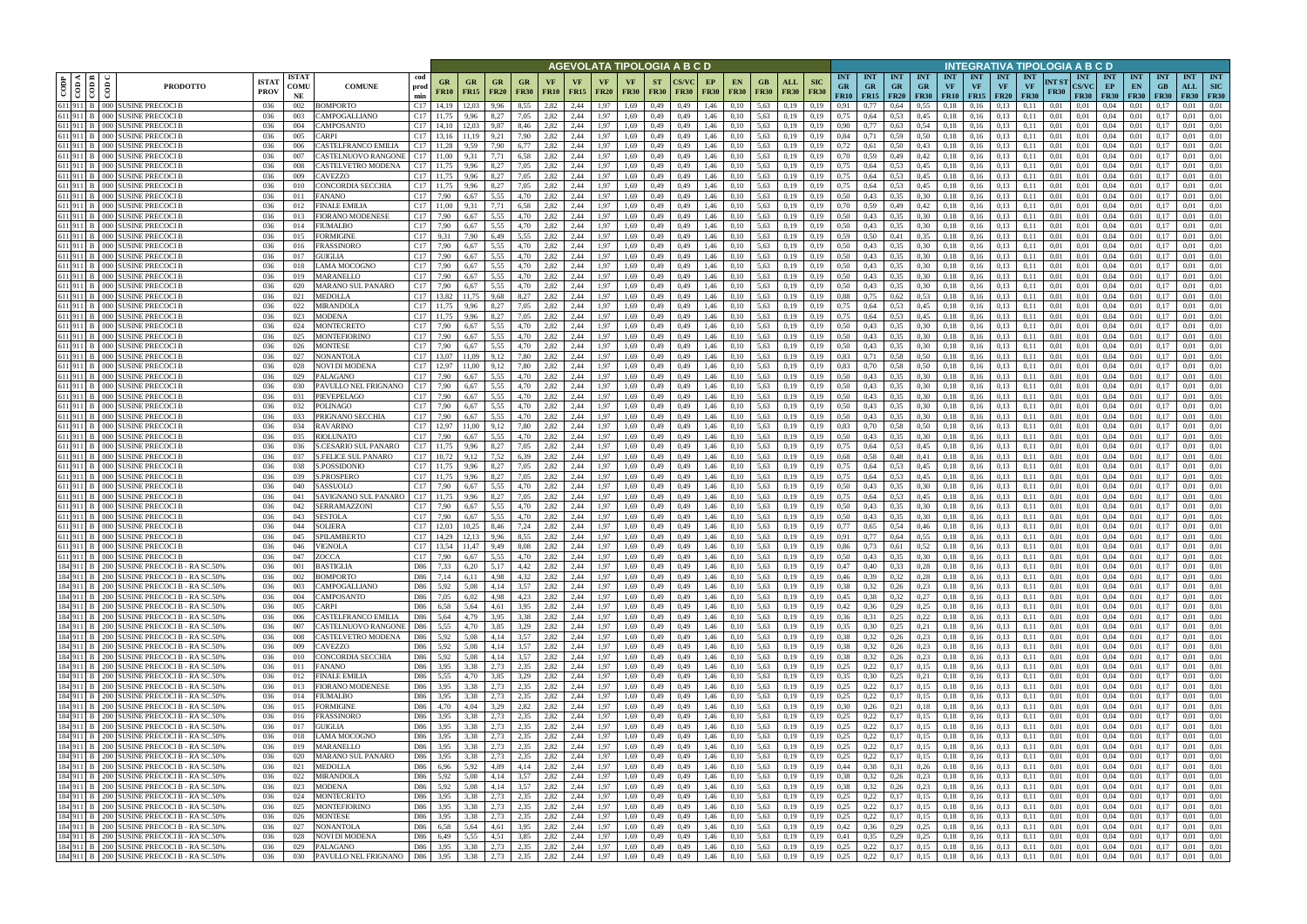|                                               |                                                                                            |                             |                            |                                            |                          |                   |                          |                                                                    |                   |                   |                   |                                              |                       |                          | AGEVOLATA TIPOLOGIA A B C D |                   |                                                          |                    |                        |                                    |                                 |                                        |                         |                                        |                  |                                        |                                        | INTEGRATIVA TIPOLOGIA A B C D |               |                                               |                                       |                                 |                                 |                                       |                                |
|-----------------------------------------------|--------------------------------------------------------------------------------------------|-----------------------------|----------------------------|--------------------------------------------|--------------------------|-------------------|--------------------------|--------------------------------------------------------------------|-------------------|-------------------|-------------------|----------------------------------------------|-----------------------|--------------------------|-----------------------------|-------------------|----------------------------------------------------------|--------------------|------------------------|------------------------------------|---------------------------------|----------------------------------------|-------------------------|----------------------------------------|------------------|----------------------------------------|----------------------------------------|-------------------------------|---------------|-----------------------------------------------|---------------------------------------|---------------------------------|---------------------------------|---------------------------------------|--------------------------------|
| ⊲ ∣ ≃<br>CODP<br>$\frac{1}{60}$<br>$\epsilon$ | <b>PRODOTTO</b>                                                                            | <b>ISTAT</b><br><b>PROV</b> | <b>ISTAT</b><br>COMU<br>NE | <b>COMUNE</b>                              | cod<br>prod<br>min       | GR<br><b>FR10</b> | <b>GR</b><br><b>FR15</b> | <b>GR</b><br><b>FR20</b>                                           | GR<br><b>FR30</b> | VF<br><b>FR10</b> | VF<br><b>FR15</b> | <b>VF</b><br><b>FR20</b>                     | VF<br><b>FR30</b>     | <b>ST</b><br><b>FR30</b> | <b>CS/VC</b><br><b>FR30</b> | EP<br><b>FR30</b> | EN.<br><b>FR30</b>                                       | GB.<br><b>FR30</b> | ALL<br><b>FR30</b>     | <b>SIC</b><br><b>FR30</b>          | <b>INT</b><br><b>GR</b><br>FR10 | <b>INT</b><br><b>GR</b><br>$FR15$ FR20 | <b>INT</b><br><b>GR</b> | <b>INT</b><br><b>GR</b><br><b>FR30</b> | <b>INT</b><br>VF | <b>INT</b><br><b>VF</b><br>$FR10$ FR15 | <b>INT</b><br><b>VF</b><br><b>FR20</b> | INT<br>VF<br><b>FR30</b>      | NT ST<br>FR30 | <b>INT</b><br><b>CS/VC</b><br><b>FR30</b>     | <b>INT</b><br>EP<br><b>FR30</b>       | <b>INT</b><br>EN<br><b>FR30</b> | <b>INT</b><br>GB<br><b>FR30</b> | <b>INT</b><br>ALL<br><b>FR30 FR30</b> | <b>INT</b><br>SIC              |
| 184 911 B<br>184 911 B                        | 200 SUSINE PRECOCI B - RA SC.50%<br>200 SUSINE PRECOCI B - RA SC.50%                       | 036                         | 031                        | PIEVEPELAGO                                | D86<br>D86               | 3.95              | 3.38<br>3.38             | 2.73<br>2.73                                                       | 2.35<br>2.35      | 2.82<br>2,82      | 2,44<br>2,44      | 1.97                                         | 1.69                  | 0,49                     | 0,49                        | 1,46              | 0.10                                                     | 5.63               | 0.19                   | 0.19                               | 0.25<br>0.25                    | 0.22<br>0.22                           | 0.17                    | 0.15                                   | 0.18             | 0.16<br>0.16                           | 0.13<br>0.13                           | 0.11                          | 0.01          | 0.01                                          | 0.04<br>0.04                          | 0.01                            |                                 | 0.01                                  | 0.01<br>0.01                   |
| 184 911 B                                     | 200 SUSINE PRECOCI B - RA SC.50%                                                           | 036<br>036                  | 032<br>033                 | POLINAGO<br>PRIGNANO SECCHIA               | D86                      | 3,95<br>3,95      | 3.38                     | 2.73                                                               | 2.35              | 2,82              | 2,44              | 1,97<br>1,97                                 | 1,69<br>1,69          | 0,49<br>0,49             | 0,49<br>0,49                | 1,46<br>1,46      | 0,10<br>0,10                                             | 5.63<br>5,63       | 0,19<br>0,19           | 0,19<br>0,19                       | 0.25                            | 0,22                                   | 0,17<br>0,17            | 0,15<br>0,15                           | 0,18<br>0,18     | 0,16                                   | 0,13                                   | 0,11<br>0.11                  | 0,01<br>0,01  | 0,01<br>0,01                                  | 0.04                                  | 0,01<br>0,01                    | 0.17<br>0.17                    | 0.01<br>0.01                          | 0,01                           |
| 184 911 B                                     | 200 SUSINE PRECOCI B - RA SC.50%                                                           | 036                         | 034                        | <b>RAVARINO</b>                            | D86                      | 6,49              | 5.55                     | 4.51                                                               | 3.85              | 2.82              | 2,44              | 1.97                                         | 1.69                  | 0,49                     | 0,49                        | 1.46              | 0,10                                                     | 5.63               | 0.19                   | 0.19                               | 0.41                            | 0.35                                   | 0,29                    | 0.25                                   | 0.18             | 0.16                                   | 0.13                                   | 0.11                          | 0.01          | 0.01                                          | 0.04                                  | 0.01                            | 0.17                            | 0.01                                  | 0.01                           |
| 184 911 B                                     | 200 SUSINE PRECOCI B - RA SC.50%                                                           | 036                         | 035                        | <b>RIOLUNATO</b>                           | D86                      | 3.95              | 3.38                     | 2.73                                                               | 2.35              | 2.82              | 2.44              | 1.97                                         | 1.69                  | 0,49                     | 0.49                        | 1.46              | 0.10                                                     | 5.63               | 0.19                   | 0.19                               | 0.25                            | 0.22                                   | 0.17                    | 0.15                                   | 0.18             | 0.16                                   | 0.13                                   |                               | 0.01          | 0.01                                          | 0.04                                  | 0.01                            | -0.13                           | 0.01                                  | 0.01                           |
| 184 911 B                                     | 200 SUSINE PRECOCI B - RA SC.50%                                                           | 036                         | 036                        | S.CESARIO SUL PANARO                       | D86                      | 5.92              | 5.08                     | 4.14                                                               | 3.57              | 2,82              | 2,44              | 1.97                                         | 1.69                  | 0,49                     | 0,49                        | 1,46              | 0,10                                                     | 5,63               | 0,19                   | 0.19                               | 0.38                            | 0.32                                   | 0,26                    | 0,23                                   | 0,18             | 0,16                                   | 0.13                                   | 0.11                          | 0.01          | 0.01                                          | 0.04                                  | 0,01                            | 0.17                            | 0.01                                  | 0,01                           |
| 184 911 B<br>184 911 B                        | 200 SUSINE PRECOCI B - RA SC.50%<br>200 SUSINE PRECOCI B - RA SC.50%                       | -036                        | 037<br>038                 | <b>S.FELICE SUL PANARO</b><br>S.POSSIDONIO | D86                      | 5.36<br>5.92      | 4.51<br>5.08             | 3.76<br>4.14                                                       | 3.20<br>3.57      | 2.82<br>2,82      | 2.44<br>2.44      | 1.97                                         | 1.69<br>1.69          | 0.49                     | 0.49                        | 1.46<br>1.46      | 0,10                                                     | 5.63<br>5.63       | 0.19                   | 0.19<br>0.19                       | 0.34<br>0.38                    | 0,29<br>0.32                           | 0.24                    | 0,20                                   | 0.18             | 0.16                                   | 0.13<br>0.13                           | 0.11                          | 0.01<br>0.01  | 0.01<br>0.01                                  | 0.04<br>0.04                          | 0.01<br>0.01                    | 0.17<br>0.17                    | 0.01<br>0.01                          | 0.01<br>0.01                   |
| 184 911 B                                     | 200 SUSINE PRECOCI B - RA SC.50%                                                           | 036<br>036                  | 039                        | S.PROSPERO                                 | D86<br>D86               | 5.92              | 5.08                     | 4,14                                                               | 3,57              | 2,82              | 2,44              | 1,97<br>1,97                                 | 1.69                  | 0,49<br>0,49             | 0,49<br>0.49                | 1.46              | 0,10<br>0,10                                             | 5.63               | 0.19<br>0,19           | 0.19                               | 0.38                            | 0,32                                   | 0,26<br>0,26            | 0,23<br>0,23                           | 0,18<br>0,18     | 0,16<br>0,16                           | 0.13                                   | 0.11<br>0.11                  | 0.01          | 0.01                                          | 0.04                                  | 0,01                            | 0,17                            | 0.01                                  | 0.01                           |
| 184 911 B                                     | 200 SUSINE PRECOCI B - RA SC.50%                                                           | 036                         | 040                        | SASSUOLO                                   | D86                      | 3,95              | 3.38                     | 2.73                                                               | 2,35              | 2,82              | 2,44              | 1,97                                         | 1.69                  | 0,49                     | 0,49                        | 1,46              | 0,10                                                     | 5,63               | 0,19                   | 0.19                               | 0.25                            | 0,22                                   | 0,17                    | 0.15                                   | 0,18             | 0,16                                   | 0.13                                   | 0.11                          | 0,01          | 0.01                                          | 0.04                                  | 0,01                            | 0.17                            | 0.01                                  | 0.01                           |
| 184 911 B                                     | 200 SUSINE PRECOCI B - RA SC.50%                                                           | 036                         | 041                        | SAVIGNANO SUL PANARO                       | D86                      | 5,92              | 5.08                     | 4,14                                                               | 3.57              | 2,82              | 2,44              | 1,97                                         | 1.69                  | 0,49                     | 0,49                        | 1.46              | 0,10                                                     | 5,63               | 0,19                   | 0.19                               | 0.38                            | 0,32                                   | 0,26                    | 0,23                                   | 0,18             | 0.16                                   | 0.13                                   | 0.11                          | 0.01          | 0,01                                          | 0.04                                  | 0,01                            | 0.17                            | 0.01                                  | 0.01                           |
| 184 911 B                                     | 200 SUSINE PRECOCI B - RA SC.50%                                                           | 036                         | 042                        | SERRAMAZZONI                               | D86                      | 3,95              | 3,38                     | 2,73                                                               | 2,35              | 2,82              | 2,44              | 1,97                                         | 1,69                  | 0,49                     | 0,49                        | 1,46              | 0,10                                                     | 5,63               | 0,19                   | 0,19                               | 0,25                            | 0,22                                   | 0,17                    | 0,15                                   | 0,18             | 0,16                                   | 0,13                                   | 0,11                          | 0,01          | 0,01                                          | 0.04                                  | 0,01                            | 0,17                            | 0,01                                  | 0,01                           |
| 184 911 B<br>184 911 B                        | 200 SUSINE PRECOCI B - RA SC.50%<br>200 SUSINE PRECOCI B - RA SC.50%                       | 036<br>036                  | 043<br>044                 | SESTOLA<br><b>SOLIERA</b>                  | D86<br>D86               | 3,95<br>6,02      | 3.38<br>5,08             | 2.73<br>4.23                                                       | 2.35<br>3,57      | 2.82<br>2,82      | 2,44<br>2,44      | 1.97<br>1.97                                 | 1.69<br>1,69          | 0,49<br>0,49             | 0.49<br>0,49                | 1,46<br>1,46      | 0,10<br>0,10                                             | 5,63<br>5,63       | 0.19<br>0,19           | 0.19<br>0.19                       | 0.25<br>0.38                    | 0.22<br>0.32                           | 0,17<br>0,27            | 0,15<br>0,23                           | 0,18<br>0,18     | 0.16<br>0.16                           | 0.13<br>0.13                           | 0.11<br>0.11                  | 0.01<br>0,01  | 0.01<br>0.01                                  | 0.04<br>0,04                          | 0.01<br>0,01                    | 0.17<br>0.17                    | 0,01<br>0,01                          | 0.01<br>0.01                   |
| 184 911 B                                     | 200 SUSINE PRECOCI B - RA SC.50%                                                           | 036                         | 045                        | SPILAMBERTO                                | D86                      | 7,14              | 6,11                     | 4,98                                                               | 4.32              | 2,82              | 2,44              | 1,97                                         | 1,69                  | 0,49                     | 0,49                        | 1,46              | 0,10                                                     | 5,63               | 0,19                   | 0.19                               | 0,46                            | 0.39                                   | 0,32                    | 0,28                                   | 0,18             | 0,16                                   | 0,13                                   | 0.11                          | 0,01          | 0.01                                          | 0,04                                  | 0,01                            | 0.17                            | 0,01                                  | 0.01                           |
| 184 911 B                                     | 200 SUSINE PRECOCI B - RA SC.50%                                                           | 036                         | 046                        | VIGNOLA                                    | D86                      | 6.77              | 5.73                     | 4.70                                                               | 4.04              | 2.82              | 2.44              | 1.97                                         | 1.69                  | 0.49                     | 0.49                        | 1.46              | 0.10                                                     | 5.63               | 0.19                   | 0.19                               | 0.43                            | 0.37                                   | 0.30                    | 0.26                                   | 0.18             | 0.16                                   | 0.13                                   | 0.11                          | 0.01          | 0.01                                          | 0.04                                  | 0.01                            | 0.17                            | 0.01                                  | 0.01                           |
| 184 911 B                                     | 200 SUSINE PRECOCI B - RA SC.50%                                                           | 036                         | 047                        | ZOCCA                                      | D86                      | 3.95              | 3.38                     | 2.73                                                               | 2.35              | 2.82              | 2.44              | 1.97                                         | 1.69                  | 0.49                     | 0.49                        | 1.46              | 0.10                                                     | 5.63               | 0.19                   | 0.19                               | 0.25                            | 0.22                                   | 0.17                    | 0,15                                   | 0.18             | 0.16                                   | 0.13                                   | 0.11                          | 0.01          | 0.01                                          | 0.04                                  | 0.01                            | 0.17                            | 0.01                                  | 0.01                           |
| 452 911 B<br>100L                             | 100 SUSINE PRECOCI B - RA SC.80%<br>SUSINE PRECOCI B - RA SC.809                           | 036                         | 001                        | <b>BASTIGLIA</b><br><b>BOMPORTO</b>        | D86                      | 2.91<br>2.82      | 2.44                     | 2.07<br>.97                                                        | 1.79              | 2,82<br>2.82      | 2,44<br>2.44      | 1.97<br>L.97                                 | 1.69                  | 0,49                     | 0.49                        | 1.46              | 0,10                                                     | 5,63<br>5.63       | 0.19                   | 0.19                               | 0,19                            | 0.16                                   | 0,13                    | 0,11                                   | 0,18             | 0.16                                   | 0.13                                   | 0.11                          | 0.01<br>0.01  | 0.01<br>0.01                                  | 0.04                                  | 0.01                            | 0.17                            | 0.01<br>0.01                          | 0.01                           |
| 452 911 B<br>452 911 B<br>100 l               | SUSINE PRECOCI B - RA SC.80%                                                               | 036<br>036                  | 002<br>003                 | CAMPOGALLIANO                              | D86<br>D86               | 2.35              | 2.44<br>1.97             | .69                                                                | 1.69              | 2.82              | 2.44              | 1.97                                         | 1.69<br>1.69          | 0.49<br>0.49             | 0.49<br>0.49                | 1.46<br>1.46      | 0.10<br>0.10                                             | 5.63               | 0.19<br>0.19           | 0.19                               | 0.18<br>0.15                    |                                        | 0,13<br>0.11            | 0,11<br>0.09                           | 0.18<br>0.18     | 0.16<br>0.16                           | 0.13<br>0.13                           |                               | 0.01          | 0.01                                          | 0.04<br>0.04                          | 0.01<br>0.01                    |                                 | 0.01                                  | 0.01<br>0.01                   |
| 452 911 B                                     | 100 SUSINE PRECOCI B - RA SC.80%                                                           | 036                         | 004                        | CAMPOSANTO                                 | D86                      | 2.82              | 2.44                     | .97                                                                |                   | 2,82              | 2.44              | 1.97                                         | 1.69                  | 0,49                     | 0,49                        | 1.46              | 0,10                                                     | 5.63               | 0.19                   | 0.19                               | 0.18                            |                                        | 0,13                    | 0,11                                   | 0,18             | 0.16                                   | 0.13                                   |                               | 0.01          | 0.01                                          | 0.04                                  | 0.01                            |                                 | 0.01                                  | 0.01                           |
| 452 911 B                                     | 100 SUSINE PRECOCI B - RA SC.80%                                                           | 036                         | 005                        | CARPI                                      | D86                      | 2.63              | 2.26                     | .88.                                                               | 1.60              | 2.82              | 2.44              | 1.97                                         | 1.69                  | 0,49                     | 0.49                        | 1.46              | 0,10                                                     | 5.63               | 0.19                   | 0.19                               | 0.17                            | 0.14                                   | 0,12                    | 0,10                                   | 0.18             | 0.16                                   | 0.13                                   | 0.11                          | 0.01          | 0.01                                          | 0.04                                  | 0.01                            |                                 | 0.01                                  | 0.01                           |
| 452 911 B                                     | 100 SUSINE PRECOCI B - RA SC.80%                                                           | 036                         | 006                        | CASTELFRANCO EMILIA                        | D86                      | 2.26              | 1.88                     | 1.60                                                               | 1.32              | 2.82              | 2,44              | 1.97                                         | 1.69                  | 0,49                     | 0,49                        | 1.46              | 0,10                                                     | 5.63               | 0.19                   | 0,19                               | 0.14                            | 0,12                                   | 0,10                    | 0.08                                   | 0.18             | 0.16                                   | 0.13                                   | 0.11                          | 0.01          | 0,01                                          | 0.04                                  | 0.01                            | 0.17                            | 0.01                                  | 0.01                           |
| 452 911 B<br>452 911 B                        | 100 SUSINE PRECOCI B - RA SC.80%                                                           | 036                         | 007<br>008                 | CASTELNUOVO RANGONE<br>CASTELVETRO MODENA  | D86<br>D86               | 2,16<br>2,35      | 1.88<br>1.97             | 1.50<br>.69                                                        | 1.32<br>1.41      | 2,82<br>2.82      | 2,44<br>2,44      | 1.97<br>l.97                                 | 1,69<br>1.69          | 0,49                     | 0.49<br>0,49                | 1.46              | 0,10                                                     | 5,63<br>5,63       | 0.19                   | 0,19<br>0.19                       | 0,14<br>0.15                    | 0,12                                   | 0,10                    | 0,08                                   | 0,18             | 0.16<br>0.16                           | 0,13<br>0.13                           |                               | 0.01<br>0.01  | 0.01<br>0.01                                  | 0.04<br>0.04                          | 0.01<br>0.01                    |                                 | 0.01<br>0.01                          | 0.01<br>0.01                   |
| 452 911 B<br>100 L                            | 100 SUSINE PRECOCI B - RA SC.80%<br>USINE PRECOCI B - RA SC.80%                            | 036<br>036                  | 009                        | CAVEZZO                                    | D86                      | 2.35              |                          | .69                                                                |                   | 2.82              | 2.44              | l.97                                         | 1.69                  | 0,49<br>0,49             | 0.49                        | 1.46<br>1.46      | 0.10<br>0.10                                             | 5.63               | 0.19<br>0.19           | 0.19                               | 0.15                            |                                        | 0,11<br>0.11            | 0.09<br>0.09                           | 0,18<br>0.18     | 0.16                                   | 0.13                                   |                               | 0.01          | 0.01                                          | 0.04                                  | 0.01                            | $0.1^{\circ}$                   | 0.01                                  | 0.01                           |
| 452 911 B                                     | 100 SUSINE PRECOCI B - RA SC.80%                                                           | 036                         | 010                        | CONCORDIA SECCHIA                          | D86                      | 2,35              | 1.97                     | 1,69                                                               | 1,41              | 2,82              | 2,44              | 1,97                                         | 1,69                  | 0,49                     | 0,49                        | 1,46              | 0,10                                                     | 5,63               | 0,19                   | 0,19                               | 0,15                            | 0,13                                   | 0,11                    | 0,09                                   | 0,18             | 0,16                                   | 0.13                                   | 0,11                          | 0,01          | 0,01                                          | 0,04                                  | 0,01                            | 0,1                             | 0,01                                  | 0,01                           |
| 452 911 B                                     | 100 SUSINE PRECOCI B - RA SC.80%                                                           | 036                         | 011                        | <b>FANANO</b>                              | D86                      | 1.60              | 1.32                     | 1.13                                                               | 0.94              | 2.82              | 2.44              | 1.97                                         | 1.69                  | 0,49                     | 0.49                        | 1.46              | 0.10                                                     | 5.63               | 0.19                   | 0.19                               | 0.10                            | 0.08                                   | 0.07                    | 0.06                                   | 0.18             | 0.16                                   | 0.13                                   | 0.11                          | 0.01          | 0.01                                          | 0.04                                  | 0.01                            | 0.17                            | 0.01                                  | 0.01                           |
| 452 911 B                                     | 100 SUSINE PRECOCI B - RA SC.80%                                                           | 036                         | 012                        | FINALE EMILIA                              | D86                      | 2.16              | 1.88                     | 1.50                                                               | 1.32              | 2.82              | 2,44              | 1.97                                         | 1.69                  | 0,49                     | 0,49                        | 1.46              | 0,10                                                     | 5,63               | 0.19                   | 0.19                               | 0.14                            | 0,12                                   | 0,10                    | 0.08                                   | 0,18             | 0.16                                   | 0.13                                   | 0.11                          | 0.01          | 0.01                                          | 0.04                                  | 0.01                            | 0.17                            | 0.01                                  | 0.01                           |
| 452 911 B<br>452 911 B                        | 100 SUSINE PRECOCI B - RA SC.80%<br>100 SUSINE PRECOCI B - RA SC.80%                       | 036<br>036                  | 013<br>014                 | FIORANO MODENESE<br>FIUMALBO               | D86<br>D86               | 1.60<br>1.60      | 1.32<br>1.32             | 1.13<br>1.13                                                       | 0.94<br>0.94      | 2.82<br>2.82      | 2,44<br>2.44      | 1,97<br>1.97                                 | 1.69<br>1.69          | 0,49<br>0,49             | 0.49<br>0.49                | 1,46<br>1.46      | 0,10<br>0,10                                             | 5.63<br>5.63       | 0.19<br>0.19           | 0.19<br>0.19                       | 0.10<br>0.10                    | 0.08<br>0.08                           | 0,07<br>0.07            | 0.06<br>0.06                           | 0.18<br>0.18     | 0.16<br>0.16                           | 0.13<br>0.13                           | 0.11<br>0.11                  | 0.01<br>0.01  | 0.01<br>0.01                                  | 0.04<br>0.04                          | 0.01<br>0.01                    | 0.17<br>0.17                    | 0.01<br>0.01                          | 0.01<br>0.01                   |
| 452 911 B                                     | 100 SUSINE PRECOCI B - RA SC.80%                                                           | -036                        | 015                        | FORMIGINE                                  | D86                      | 1.88              | 1.60                     | 1.32                                                               | 1.13              | 2.82              | 2.44              | 1.97                                         | 1.69                  | 0,49                     | 0.49                        | 1.46              | 0,10                                                     | 5.63               | 0.19                   | 0.19                               | 0.12                            | 0.10                                   | 0.08                    | 0.07                                   | 0.18             | 0.16                                   | 0.13                                   | 0.11                          | 0.01          | 0.01                                          | 0.04                                  | 0.01                            | 0.17                            | 0.01                                  | 0.01                           |
| 452 911 B                                     | 100 SUSINE PRECOCI B - RA SC.80%                                                           | 036                         | 016                        | FRASSINORO                                 | D86                      | 1.60              | 1,32                     | 1,13                                                               | 0,94              | 2,82              | 2,44              | 1,97                                         | 1.69                  | 0,49                     | 0,49                        | 1,46              | 0,10                                                     | 5,63               | 0,19                   | 0.19                               | 0.10                            | 0.08                                   | 0,07                    | 0,06                                   | 0,18             | 0,16                                   | 0,13                                   | 0.11                          | 0,01          | 0,01                                          | 0,04                                  | 0,01                            | 0,17                            | 0.01                                  | 0.01                           |
| 452 911 B<br>100 <sup>1</sup>                 | <b>SUSINE PRECOCI B - RA SC.80%</b>                                                        | 036                         | 017                        | GUIGLIA                                    | D86                      | 1.60              | 1.32                     | 1,13                                                               | 0.94              | 2.82              | 2,44              | 1.97                                         | 1.69                  | 0,49                     | 0.49                        | 1.46              | 0,10                                                     | 5,63               | 0.19                   | 0.19                               | 0.10                            | 0.08                                   | 0.07                    | 0,06                                   | 0,18             | 0.16                                   | 0.13                                   |                               | 0.01          | 0.01                                          | 0.04                                  | 0.01                            | 0.17                            | 0.01                                  | 0.01                           |
| 452 911 B                                     | 100 SUSINE PRECOCI B - RA SC.80%                                                           | 036                         | 018                        | LAMA MOCOGNO                               | D86                      | 1,60              | 1,32                     | 1,13                                                               | 0,94              | 2,82              | 2,44              | 1,97                                         | 1.69                  | 0,49                     | 0,49                        | 1,46              | 0,10                                                     | 5,63               | 0,19                   | 0.19                               | 0.10                            | 0,08                                   | 0,07                    | 0,06                                   | 0,18             | 0,16                                   | 0,13                                   | 0.11                          | 0,01          | 0,01                                          | 0.04                                  | 0,01                            | 0,17                            | 0.01                                  | 0,01                           |
| 452 911 B<br>452 911 B                        | 100 SUSINE PRECOCI B - RA SC.80%<br>100 SUSINE PRECOCI B - RA SC.80%                       | 036<br>036                  | 019<br>020                 | MARANELLO<br>MARANO SUL PANARO             | D86<br>D86               | 1,60<br>1,60      | 1,32<br>1.32             | 1,13<br>1.13                                                       | 0,94<br>0.94      | 2,82<br>2,82      | 2,44<br>2,44      | 1,97<br>1,97                                 | 1,69<br>1,69          | 0,49<br>0,49             | 0,49<br>0,49                | 1,46<br>1,46      | 0,10<br>0,10                                             | 5,63<br>5,63       | 0,19<br>0.19           | 0.19<br>0.19                       | 0,10<br>0.10                    | 0,08<br>0,08                           | 0,07<br>0,07            | 0,06<br>0,06                           | 0,18<br>0,18     | 0,16<br>0.16                           | 0.13<br>0,13                           | 0,11<br>0.11                  | 0,01<br>0,01  | 0,01<br>0.01                                  | 0,04<br>0,04                          | 0,01<br>0,01                    | 0,17<br>0.17                    | 0,01<br>0,01                          | 0,01<br>0.01                   |
| 452 911 B                                     | 100 SUSINE PRECOCI B - RA SC.80%                                                           | 036                         | 021                        | <b>MEDOLLA</b>                             | D86                      | 2.73              | 2.35                     | 1.88                                                               | 1.60              | 2.82              | 2,44              | 1,97                                         | 1.69                  | 0,49                     | 0,49                        | 1,46              | 0,10                                                     | 5,63               | 0.19                   | 0.19                               | 0,17                            | 0,15                                   | 0,12                    | 0,10                                   | 0.18             | 0.16                                   | 0,13                                   | 0.11                          | 0.01          | 0,01                                          | 0,04                                  | 0,01                            | 0.17                            | 0,01                                  | 0.01                           |
| 452 911 B                                     | 100 SUSINE PRECOCI B - RA SC.80%                                                           | 036                         | 022                        | MIRANDOLA                                  | D86                      | 2,35              | 1.97                     | 1.69                                                               | 1.41              | 2,82              | 2,44              | 1,97                                         | 1,69                  | 0,49                     | 0,49                        | 1,46              | 0,10                                                     | 5,63               | 0,19                   | 0.19                               | 0,15                            | 0,13                                   | 0,11                    | 0.09                                   | 0,18             | 0,16                                   | 0,13                                   | 0.11                          | 0,01          | 0.01                                          | 0,04                                  | 0,01                            | 0.17                            | 0,01                                  | 0.01                           |
| 452 911 B                                     | 100 SUSINE PRECOCI B - RA SC.80%                                                           | 036                         | 023                        | <b>MODENA</b>                              | D86                      | 2.35              | 1.97                     | 1.69                                                               | 1.41              | 2.82              | 2.44              | 1.97                                         | 1.69                  | 0.49                     | 0.49                        | 1.46              | 0.10                                                     | 5.63               | 0.19                   |                                    | 0.15                            | 0.13                                   | 0.11                    | 0.09                                   | 0.18             | 0.16                                   | 0.13                                   | 0.11                          | 0.01          | 0.01                                          | 0.04                                  | 0.01                            | 0.17                            | 0.01                                  | 0.01                           |
| 452 911 B<br>100L<br>452 911 B                | <b>SUSINE PRECOCI B - RA SC.80%</b><br>100 SUSINE PRECOCI B - RA SC.80%                    | 036<br>036                  | 024<br>025                 | <b>MONTECRETO</b><br><b>MONTEFIORINO</b>   | D86<br>D86               | 1.60<br>1.60      | 1.32<br>1,32             | 1.13<br>1,13                                                       | 0.94<br>0.94      | 2.82<br>2,82      | 2.44<br>2,44      | 1.97<br>1,97                                 | 1.69<br>1.69          | 0.49<br>0,49             | 0.49<br>0,49                | 1.46<br>1.46      | 0.10<br>0,10                                             | 5.63<br>5,63       | 0.19<br>0.19           | 0.19                               | 0.10<br>0.10                    | 0.08<br>0.08                           | 0,07<br>0,07            | 0.06<br>0,06                           | 0.18<br>0,18     | 0.16<br>0,16                           | 0.13<br>0,13                           | 0.11<br>0.11                  | 0.01<br>0.01  | 0.01<br>0.01                                  | 0.04<br>0,04                          | 0.01<br>0,01                    | 0.17<br>0.17                    | 0.01<br>0,01                          | 0.01<br>0.01                   |
| 452 911 B                                     | 100 SUSINE PRECOCI B - RA SC.80%                                                           | 036                         | 026                        | MONTESE                                    | D86                      | 1.60              | 1.32                     | 1.13                                                               |                   | 2.82              | 2.44              | 1.97                                         | 1.69                  | 0.49                     | 0.49                        | 1.46              | 0.10                                                     | 5.63               | 0.19                   |                                    | 0.10                            |                                        | 0.07                    | 0.06                                   | 0.18             | 0.16                                   | 0.13                                   |                               | 0.01          | 0.01                                          | 0.04                                  | 0.01                            |                                 | 0.01                                  | 0.01                           |
|                                               | 452 911 B 100 SUSINE PRECOCI B - RA SC.80%                                                 | 036                         | 027                        | <b>NONANTOLA</b>                           | D86                      | 2.63              | 2.26                     | 1.88                                                               | 1.60              | 2.82              | 2.44              | 1.97                                         | 1.69                  | 0.49                     | 0.49                        | 1.46              | 0.10                                                     | 5.63               | 0.19                   | 0.19                               | 0.17                            | 0.14                                   | 0,12                    | 0,10                                   | 0.18             | 0.16                                   | 0.13                                   | 0.11                          | 0.01          | 0.01                                          | 0.04                                  | 0.01                            | 0.17                            | 0.01                                  | 0.01                           |
|                                               | 452 911 B 100 SUSINE PRECOCI B - RA SC.80%                                                 | 036                         | 028                        | <b>NOVI DI MODENA</b>                      | D86                      | 2.63              | 2,26                     | 1.88                                                               | 1.60              | 2,82              | 2.44              | 1.97                                         | 1.69                  | 0.49                     | 0.49                        | 1.46              | 0.10                                                     | 5.63               | 0.19                   | 0.19                               | 0.17                            | 0.14                                   | 0.12                    | 0.10                                   | 0.18             | 0.16                                   | 0.13                                   | 0.11                          | 0.01          | 0.01                                          | 0.04                                  | 0.01                            |                                 | 0.01                                  | 0.01                           |
|                                               | 452 911 B 100 SUSINE PRECOCI B - RA SC.80%                                                 | 036                         | 029                        | PALAGANO                                   | D86                      | 1,60              | 1,32                     | 1,13                                                               | 0,94              | 2,82              | 2,44              | 1,97                                         | 1,69                  | 0,49                     | 0,49                        | 1,46              | 0,10                                                     | 5,63               | 0,19                   | 0,19                               | 0,10                            | 0,08                                   | 0,07                    | 0,06                                   | 0,18             | 0,16                                   | 0.13                                   | 0,11                          | 0,01          | 0,01                                          | 0,04                                  | 0,01                            | 0,17                            | 0,01                                  | 0,01                           |
|                                               | 452 911 B 100 SUSINE PRECOCI B - RA SC.80%<br>452 911 B 100 SUSINE PRECOCI B - RA SC.80%   | 036<br>036                  | 030<br>031                 | PAVULLO NEL FRIGNANO<br>PIEVEPELAGO        | D86<br>D86               | 1.60<br>1,60      | 1,32<br>1,32             | 1,13<br>$1,13$ 0.94                                                | 0,94              | 2,82<br>2,82      | 2,44<br>2,44      | 1,97<br>$1,97$ 1,69                          | 1,69                  | 0,49<br>0,49             | 0,49<br>0,49                | 1,46<br>1,46      | 0,10<br>0,10                                             | 5,63               | 0,19<br>5,63 0,19      | 0,19<br>0,19                       | 0,10<br>0,10                    | 0,08<br>0,08                           | 0,07<br>0,07            | 0,06<br>0,06                           |                  | $0,18$ 0.16<br>$0,18$ 0,16             | 0.13<br>0,13                           | 0,11<br>0,11                  | 0,01<br>0,01  | 0,01<br>0,01                                  | 0,04<br>$0,04$ $0,01$                 | 0,01                            | 0,17<br>0,17                    | 0,01<br>0,01                          | 0,01<br>0,01                   |
|                                               | 452 911 B 100 SUSINE PRECOCI B - RA SC.80%                                                 | 036                         | 032                        | POLINAGO                                   | D86                      | 1,60              | 1,32                     | 1,13 0,94                                                          |                   | 2,82              | 2,44              |                                              | 1,97 1,69             | 0,49                     |                             |                   | $0,49$ 1,46 0,10                                         |                    | 5,63 0,19              | 0,19                               | 0,10                            | 0,08                                   | 0,07                    | 0,06                                   |                  | $0,18$ 0,16                            | 0,13                                   | 0,11                          | 0,01          | 0,01                                          | $0,04$ 0.01                           |                                 | 0,17                            | 0,01                                  | 0,01                           |
|                                               | 452 911 B 100 SUSINE PRECOCI B - RA SC.80%                                                 | 036                         | 033                        | PRIGNANO SECCHIA                           | D86                      | 1,60              | 1,32                     | 1,13                                                               | 0,94              | 2,82              | 2,44              | 1,97                                         | 1,69                  | 0,49                     | 0,49                        | 1,46              | 0,10                                                     |                    | 5,63 0,19              | 0,19                               | 0,10                            | 0,08                                   | 0,07                    | 0,06                                   |                  | $0,18$ $0,16$                          | 0,13                                   | 0,11                          | 0,01          | 0,01                                          | 0,04                                  | 0,01                            | 0,17                            | 0,01                                  | 0,01                           |
|                                               | 452 911 B 100 SUSINE PRECOCI B - RA SC.80%                                                 | 036                         | 034                        | <b>RAVARINO</b>                            | D86                      | 2,63              | 2,26                     | 1,88 1,60                                                          |                   | 2,82              | 2,44              | 1,97                                         | 1,69                  | 0,49                     |                             |                   | $0,49$   1,46   0,10                                     |                    | 5,63 0,19              | 0,19                               | 0,17                            | 0,14                                   | 0,12                    | 0,10                                   |                  | $0,18$ 0,16                            | 0,13                                   | 0,11                          | 0,01          | 0,01                                          | $0,04$ $0,01$                         |                                 | 0,17                            | 0,01                                  | 0,01                           |
|                                               | 452 911 B 100 SUSINE PRECOCI B - RA SC.80%<br>452 911 B   100 SUSINE PRECOCI B - RA SC.80% | 036<br>036                  | 035<br>036                 | RIOLUNATO<br>S.CESARIO SUL PANARO          | D86<br>D86               | 1,60<br>2,35      | 1,32<br>1,97             | $1,13$ 0.94 2.82<br>$1,69$ $1,41$ $2,82$                           |                   |                   | 2,44<br>2,44      | $1,97$ $1,69$ 0,49                           | 1,97 1,69             | 0,49                     |                             |                   | $0,49$ 1,46 $0,10$<br>$0,49$ 1,46 0,10                   |                    | 5,63 0,19<br>5,63 0,19 | 0,19<br>0,19                       | 0,10                            | 0,08<br>$0,15$ $0,13$ $0,11$           | 0,07                    | 0,06<br>0,09                           |                  | $0,18$ $0,16$<br>$0,18$ $0,16$         | 0,13<br>0,13                           | 0,11<br>0,11                  | 0,01<br>0,01  | 0,01<br>0,01                                  | $0,04$ $0,01$ $0,17$<br>$0,04$ $0,01$ |                                 | 0,17                            |                                       | $0,01$ $0,01$<br>$0,01$ $0,01$ |
|                                               | 452 911 B 100 SUSINE PRECOCI B - RA SC.80%                                                 | 036                         | 037                        | S.FELICE SUL PANARO                        | D86                      | 2,16              | 1,88                     | 1,50 1,32 2,82                                                     |                   |                   | 2,44              |                                              | 1,97 1,69             | 0,49                     |                             |                   | $0,49$ 1,46 $0,10$                                       |                    | 5,63 0,19              | 0,19                               | 0,14                            | $0,12$ $0,10$                          |                         | 0,08                                   |                  | $0,18$ $0,16$                          | 0,13                                   | 0,11                          | 0,01          | 0,01                                          | $0,04$ $0,01$                         |                                 | 0,17                            | $0,01$ 0.01                           |                                |
|                                               | 452 911 B 100 SUSINE PRECOCI B - RA SC.80%                                                 | 036                         | 038                        | S.POSSIDONIO                               | D86                      |                   | 2,35 1,97                | 1,69                                                               | 1,41              | 2,82              | 2,44              | 1,97 1,69                                    |                       | 0,49                     |                             | 0,49 1,46         | 0,10                                                     |                    | 5,63 0,19              | 0,19                               | 0,15                            | 0,13                                   | 0,11                    | 0,09                                   |                  | $0,18$ 0,16                            | 0,13                                   | 0,11                          | 0,01          | 0,01                                          | $0,04$ 0.01                           |                                 | 0,17                            | 0,01                                  | 0,01                           |
|                                               | 452 911 B   100 SUSINE PRECOCI B - RA SC.80%                                               | 036                         | 039                        | S.PROSPERO                                 | D86                      | 2,35              | 1,97                     | 1,69 1,41                                                          |                   | 2,82              | 2,44              | 1,97 1,69                                    |                       | 0,49                     | $0,49$ 1,46                 |                   | 0,10                                                     |                    | 5,63 0,19              | 0,19                               | 0,15                            | 0,13                                   | 0,11                    | 0,09                                   |                  | $0,18$ 0,16                            | 0,13                                   | 0,11                          | 0,01          | 0,01                                          | $0,04$ 0.01                           |                                 | 0,17                            | 0,01                                  | 0,01                           |
|                                               | 452 911 B 100 SUSINE PRECOCI B - RA SC.80%                                                 | 036                         | 040                        | SASSUOLO                                   | D86                      | 1,60              | 1,32                     | $1,13$ 0.94 2.82                                                   |                   |                   | 2,44              | 1,97 1,69                                    |                       | 0,49                     |                             | 0,49 1,46         | 0,10                                                     |                    | $5,63$ 0,19            | 0,19                               | 0,10                            | 0,08<br>$0,15$ $0,13$                  | 0,07                    | 0,06                                   |                  | $0,18$ 0,16                            | 0,13                                   | 0,11                          | 0,01          | 0,01                                          | $0,04$ 0.01                           |                                 | 0,17                            | 0,01                                  | 0,01                           |
|                                               | 452 911 B   100 SUSINE PRECOCI B - RA SC.80%<br>452 911 B 100 SUSINE PRECOCI B - RA SC.80% | 036<br>036                  | 041<br>042                 | SAVIGNANO SUL PANARO<br>SERRAMAZZONI       | D86<br>D86               | 2,35<br>1,60      | 1,97<br>1,32             | 1,69 1,41<br>$1,13$ 0.94 2.82                                      |                   | 2,82              | 2,44<br>2,44      | 1,97 1,69<br>1,97 1,69                       |                       | 0,49<br>0,49             | $0,49$ 1,46                 |                   | 0,10<br>$0,49$ 1,46 $0,10$                               |                    | 5,63 0,19<br>5,63 0,19 | 0,19<br>0,19                       | 0,10                            | 0,08                                   | 0,11<br>0,07            | 0,09<br>0,06                           |                  | $0,18$ 0,16<br>$0,18$ $0,16$           | 0,13<br>0,13                           | 0,11<br>0,11                  | 0,01<br>0,01  | 0,01<br>0,01                                  | $0,04$ 0.01<br>$0,04$ 0.01            |                                 | 0,17<br>0,17                    | 0,01<br>0,01                          | 0,01<br>0,01                   |
|                                               | 452 911 B 100 SUSINE PRECOCI B - RA SC.80%                                                 | 036                         | 043                        | <b>SESTOLA</b>                             | D86                      | 1,60              | 1,32                     | 1,13 0,94                                                          |                   | 2,82              | 2,44              | 1,97 1,69                                    |                       | 0,49                     | 0,49 1,46                   |                   | 0,10                                                     |                    | $5,63$ 0,19            | 0,19                               | 0,10                            | 0,08                                   | 0,07                    | 0,06                                   |                  | $0,18$ $0,16$                          | 0,13                                   | 0,11                          | 0,01          | 0,01                                          | $0,04$ 0.01                           |                                 | 0,17                            | 0,01                                  | 0,01                           |
|                                               | 452 911 B 100 SUSINE PRECOCI B - RA SC.80%                                                 | 036                         | 044                        | <b>SOLIERA</b>                             | D86                      | 2,44 2,07         |                          | $1,69$ $1,50$ $2,82$                                               |                   |                   | 2,44              | 1,97 1,69                                    |                       | 0,49                     |                             |                   | $0,49$ 1,46 0,10                                         |                    | 5,63 0,19              | 0,19                               | $0,16$ $0,13$                   |                                        | 0,11                    | 0,10                                   |                  | $0,18$ $0,16$                          | 0,13                                   | 0,11                          | 0,01          | 0,01                                          | $0,04$ 0.01                           |                                 | 0,17                            | 0,01                                  | 0,01                           |
|                                               | 452 911 B 100 SUSINE PRECOCI B - RA SC.80%                                                 | 036                         | 045                        | SPILAMBERTO                                | D86                      | 2,82              | 2,44                     | $1,97$ 1,69 2,82                                                   |                   |                   | 2,44              | 1,97 1,69                                    |                       | 0,49                     |                             |                   | $0,49$ 1,46 $0,10$                                       |                    | 5,63 0,19              | 0,19                               |                                 | $0,18$ $0,16$                          | 0,13                    | 0,11                                   |                  | $0,18$ 0,16                            | 0,13                                   | 0,11                          | 0,01          | 0,01                                          | $0,04$ $0,01$                         |                                 | 0,17                            | 0,01                                  | 0,01                           |
|                                               | 452 911 B 100 SUSINE PRECOCI B - RA SC.80%<br>452 911 B 100 SUSINE PRECOCI B - RA SC.80%   | 036<br>036                  | 046<br>047                 | <b>VIGNOLA</b><br><b>ZOCCA</b>             | D86<br>D86               | 1,60              | 2,73 2,35<br>1,32        | $1,88$ $1,60$ $2,82$<br>$1,13$ 0.94 2.82                           |                   |                   | 2,44<br>2,44      | $1,97$ 1,69                                  | 1,97 1,69             | 0,49<br>0,49             |                             |                   | $0,49$ 1,46 0,10<br>$0,49$ 1,46 $0,10$                   |                    | 5,63 0,19<br>5,63 0,19 | 0,19<br>0,19                       | $0,10$ $0,08$                   | $0,17$ $0,15$                          | 0,12<br>0,07            | 0,10<br>0,06                           |                  | $0,18$ $0,16$<br>$0,18$ $0,16$         | 0,13<br>0,13                           | 0,11<br>0,11                  | 0,01<br>0,01  | 0,01<br>$0,01$ 0.04 0.01                      | $0,04$ 0.01 0.17                      |                                 | 0,17                            | 0,01<br>0,01                          | 0,01<br>0,01                   |
|                                               | 502 002 B 000 UVA DA VINO NORD                                                             | 036                         | 001                        | <b>BASTIGLIA</b>                           | H80                      | 7,92              | 6,70                     | 5,57 4,79 0,44                                                     |                   |                   | 0,35              | $0,26$ $0,17$                                |                       | 0,49                     |                             |                   | $0,97$ 0.78 0.10                                         |                    | 1,94 0,49              | 0,49                               | 1,18 1,00                       |                                        | 0,83                    | 0,71                                   |                  | $0,06$ 0.05                            | 0,04                                   | 0,03                          | 0,01          | 0,03                                          | $0,02$ $0,01$                         |                                 | 0,06                            | 0,01                                  | 0,01                           |
|                                               | 502 002 B 000 UVA DA VINO NORD                                                             | 036                         | 002                        | <b>BOMPORTO</b>                            | <b>H80</b>               |                   | 8,53 7,22                | $6,00$ $5,13$ $0,44$                                               |                   |                   | 0,35              | $0,26$ $0,17$                                |                       | 0,49                     |                             |                   | $0.97$ 0.78 0.10                                         |                    | 1,94 0,49              | 0,49                               | 1,27 1,08                       |                                        | 0,90                    | 0,77                                   |                  | $0,06$ 0.05                            | 0,04                                   | 0,03                          | 0,01          | $0,03$ $0,02$ $0,01$                          |                                       |                                 | 0,06                            | 0,01                                  | 0,01                           |
|                                               | $502$ 002 B 000 UVA DA VINO NORD                                                           | 036                         | 003                        | CAMPOGALLIANO                              | <b>H80</b>               | 8,61              | 7,31                     | $6,00$ $5,13$ $0,44$                                               |                   |                   | 0,35              | $0,26$ 0,17                                  |                       | 0,49                     |                             |                   | $0,97$ 0,78 0,10                                         |                    | 1,94 0,49              | 0,49                               |                                 | 1,29 1,09                              | 0,90                    | 0,77                                   |                  | $0,06$ 0.05                            | 0,04                                   | 0,03                          | 0,01          | $0,03$ 0.02 0.01                              |                                       |                                 | 0,06                            | 0,01                                  | 0,01                           |
|                                               | 502 002 B 000 UVA DA VINO NORD<br>$502$ 002 B 000 UVA DA VINO NORD                         | 036<br>036                  | 004<br>005                 | CAMPOSANTO<br>CARPI                        | <b>H80</b><br><b>H80</b> | 7,22<br>7,83      | 6,18<br>6,70             | 5,05 4,35 0,44<br>5,48                                             | 4,70              | 0,44              | 0,35<br>0,35      | 0,26                                         | $0,26$ $0,17$<br>0,17 | 0,49<br>0,49             | 0,97 0,78                   |                   | $0.97$ 0.78 0.10<br>0,10                                 |                    | 1,94 0,49<br>1,94 0,49 | 0,49<br>0,49                       | 1,17                            | 1,08 0,92<br>1,00                      | 0,75<br>0,82            | 0,65<br>0,70                           |                  | $0,06$ 0.05<br>$0,06$ 0.05             | 0,04<br>0,04                           | 0,03<br>0,03                  | 0,01<br>0,01  | $0,03$ 0.02 0.01<br>0,03                      | $0,02$ $0,01$                         |                                 | 0,06<br>0,06                    | 0.01<br>0,01                          | 0,01<br>0,01                   |
|                                               | 502 002 B 000 UVA DA VINO NORD                                                             | 036                         | 006                        | CASTELFRANCO EMILIA                        | H80                      | 5,57              | 4,70                     | 3,92                                                               | 3,31              | 0,44              | 0,35              | 0,26                                         | 0,17                  | 0,49                     | 0,97                        | 0,78              | 0,10                                                     |                    | 1,94 0,49              | 0,49                               | 0,83                            | 0,70                                   | 0,58                    | 0,49                                   |                  | $0,06$ 0.05                            | 0,04                                   | 0,03                          | 0,01          | 0.03                                          | 0,02                                  | 0,01                            | 0,06                            | 0,01                                  | 0,01                           |
|                                               | 502 002 B 000 UVA DA VINO NORD                                                             | 036                         | 007                        | CASTELNUOVO RANGONE                        | H80                      | 4,35              | 3,74                     | 3,05                                                               | 2,61              | 0,44              | 0,35              | 0,26                                         | 0,17                  | 0,49                     | 0,97                        | 0,78              | 0,10                                                     | 1,94               | 0,49                   | 0,49                               | 0,65                            | 0,56                                   | 0,45                    | 0,39                                   |                  | $0,06$ 0.05                            | 0,04                                   | 0,03                          | 0,01          | 0,03                                          | 0,02                                  | 0,01                            | 0,06                            | 0,01                                  | 0,01                           |
|                                               | 502 002 B 000 UVA DA VINO NORD                                                             | 036                         | 008                        | CASTELVETRO MODENA                         | <b>H80</b>               | 5,31              | 4,52                     | $3,74$ $3,22$ 0,44                                                 |                   |                   | 0,35              | $0,26$ $0,17$                                |                       | 0,49                     |                             |                   | $0,97$ 0.78 0.10 1.94 0.49                               |                    |                        | 0,49                               |                                 | 0,79 0,68                              | 0,56                    | 0,48                                   |                  | $0,06$ 0.05                            | 0,04                                   | 0,03                          | 0,01          | 0,03                                          | $0,02$ $0,01$                         |                                 | 0,06                            | 0,01                                  | 0,01                           |
|                                               | 502 002 B 000 UVA DA VINO NORD                                                             | 036                         | 009                        | CAVEZZO                                    | <b>H80</b>               | 8,27              |                          | 7,05 5,83 4,96 0,44                                                |                   |                   | 0,35              | $0,26$ 0,17                                  |                       | 0,49                     |                             |                   | $0,97$ 0.78 0.10 1.94 0.49                               |                    |                        | 0,49                               |                                 | $1,23$ $1,05$ 0,87                     |                         | 0,74                                   |                  | $0,06$ 0.05                            | 0,04                                   | 0,03                          | 0,01          | 0,03                                          | $0,02 \quad 0,01 \quad 0,06$          |                                 |                                 | 0,01                                  | 0,01                           |
|                                               | 502 002 B 000 UVA DA VINO NORD<br>502 002 B 000 UVA DA VINO NORD                           | 036<br>036                  | 010<br>011                 | CONCORDIA SECCHIA<br>FANANO                | <b>H80</b>               |                   |                          | $6,09$ $5,22$ $4,26$ $3,65$ $0,44$<br>H80 6,44 5,48 4,52 3,83 0,44 |                   |                   | 0,35<br>0,35      | $0,26$ $0,17$ $0,49$<br>$0,26$ $0,17$ $0,49$ |                       |                          |                             |                   | $0.97$ 0.78 0.10 1.94 0.49<br>$0.97$ 0.78 0.10 1.94 0.49 |                    |                        | $0,49$ 0.91 0.78 0.64 0.55<br>0,49 |                                 | $0,96$ $0,82$ $0,68$                   |                         | 0,57                                   |                  | $0,06$ 0.05<br>$0,06$ 0.05             | 0,04<br>0,04                           | 0,03<br>0,03                  | 0,01<br>0,01  | $0,03$ 0.02 0.01 0.06<br>$0,03$ $0,02$ $0,01$ |                                       |                                 | 0,06                            | $0,01$ $0,01$<br>$0,01$ $0,01$        |                                |
|                                               | 502 002 B 000 UVA DA VINO NORD                                                             | 036                         |                            | 012 FINALE EMILIA                          |                          |                   |                          | H80 6,09 5,22 4,26 3,65 0,44 0,35                                  |                   |                   |                   | $0,26$ 0.17 0.49                             |                       |                          |                             |                   |                                                          |                    |                        |                                    |                                 |                                        |                         |                                        |                  |                                        | 0,04                                   | 0,03                          | 0,01          | $0,03$ 0.02 0.01 0.06                         |                                       |                                 |                                 | $0,01$ $0,01$                         |                                |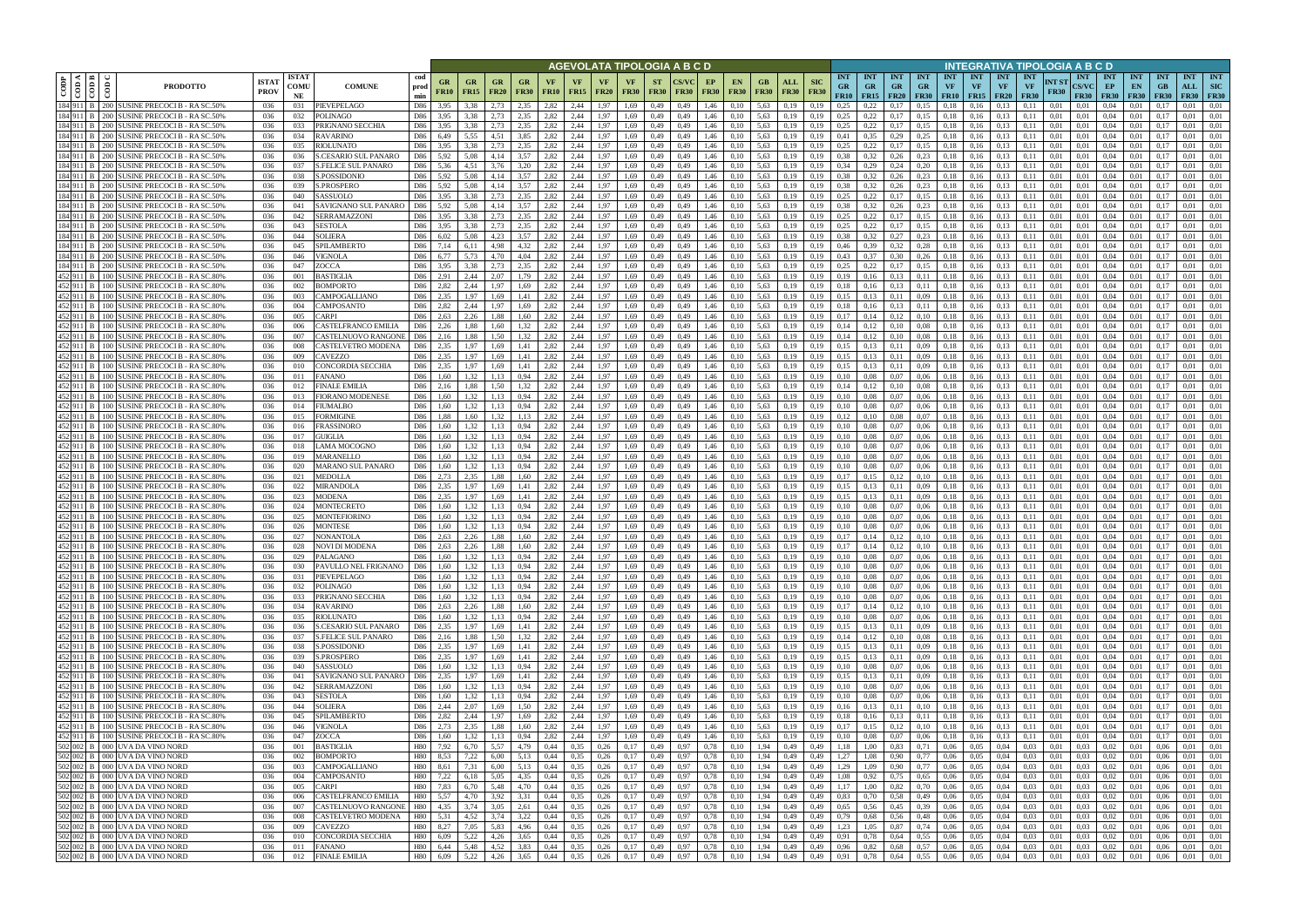|           |                             |                                                                                      |                            |                            |                                       |                          |                   |                        |                   |                        |                   |                   |                                         |                          |                          | AGEVOLATA TIPOLOGIA A B C D |                   |                                           |                          |                           |                           |                                      |                          |                                 |                                 |                         |                                            |                                 | INTEGRATIVA TIPOLOGIA A B C D          |                      |                                    |                                 |                                 |                           |                                  |                                         |
|-----------|-----------------------------|--------------------------------------------------------------------------------------|----------------------------|----------------------------|---------------------------------------|--------------------------|-------------------|------------------------|-------------------|------------------------|-------------------|-------------------|-----------------------------------------|--------------------------|--------------------------|-----------------------------|-------------------|-------------------------------------------|--------------------------|---------------------------|---------------------------|--------------------------------------|--------------------------|---------------------------------|---------------------------------|-------------------------|--------------------------------------------|---------------------------------|----------------------------------------|----------------------|------------------------------------|---------------------------------|---------------------------------|---------------------------|----------------------------------|-----------------------------------------|
| CODP      | ≺ I ⊨<br>$\frac{1}{2}$<br>ĝ | <b>PRODOTTO</b>                                                                      | <b>ISTA</b><br><b>PROV</b> | <b>ISTAT</b><br>COMU<br>NE | <b>COMUNE</b>                         | cod<br>prod<br>min       | GR<br><b>FR10</b> | GR<br><b>FR15</b>      | GR<br><b>FR20</b> | GR<br><b>FR30</b>      | VF<br><b>FR10</b> | <b>VF</b><br>FR15 | <b>VF</b><br><b>FR20</b>                | <b>VF</b><br><b>FR30</b> | <b>ST</b><br><b>FR30</b> | <b>FR30</b>                 | EP<br><b>FR30</b> | EN<br><b>FR30</b>                         | GВ<br><b>FR30</b>        | <b>ALL</b><br><b>FR30</b> | <b>SIC</b><br><b>FR30</b> | <b>INT</b><br><b>GR</b><br>FR10      | <b>INT</b><br><b>GR</b>  | <b>INT</b><br>GR<br>$FR15$ FR20 | <b>INT</b><br>GR<br><b>FR30</b> | <b>INT</b><br><b>VF</b> | <b>INT</b><br><b>VF</b><br>$FR10$   $FR15$ | <b>INT</b><br>VF<br><b>FR20</b> | <b>INT</b><br><b>VF</b><br><b>FR30</b> | NT ST<br><b>FR30</b> | <b>INT</b><br>CS/VC<br><b>FR30</b> | <b>INT</b><br>EP<br><b>FR30</b> | <b>INT</b><br>EN<br><b>FR30</b> | <b>INT</b><br>GB<br>F R30 | <b>INT</b><br>ALL<br><b>FR30</b> | <b>INT</b><br><b>SIC</b><br><b>FR30</b> |
|           |                             | 502 002 B 000 UVA DA VINO NORD<br>502 002 B 000 UVA DA VINO NORD                     | 036<br>036                 | 013<br>014                 | FIORANO MODENESE<br>FIUMALBO          | H80<br>H80               | 8,53<br>6,44      | 7,22<br>5,48           | 6.00<br>4,52      | 5,13<br>3,83           | 0.44<br>0,44      | 0,35<br>0,35      | 0,26<br>0,26                            | 0.17<br>0,17             | 0,49<br>0,49             | 0.97<br>0,97                | 0,78<br>0,78      | 0.10<br>0,10                              | 1.94<br>1,94             | 0.49<br>0,49              | 0.49<br>0,49              | 1.27<br>0.96                         | 0,82                     | 0.90<br>0,68                    | 0.57                            | 0.06<br>0.06            | 0.05<br>0.05                               | 0.04<br>0.04                    | $0.03 -$<br>0.03                       | 0.01<br>0.01         | 0.03<br>0.03                       | 0.02<br>0.02                    | 0.01                            | 0.06                      | 0.01                             | 0.01<br>0.01                            |
| 502 002   |                             | B   000  UVA DA VINO NORD                                                            | 036                        | 015                        | FORMIGINE                             | H80                      | 5.57              | 4.70                   | 3.92              |                        | 0,44              | 0,35              | 0,26                                    | 0.17                     | 0,49                     | 0.97                        | 0,78              | 0.10                                      | 1,94                     | 0.49                      | 0,49                      | 0.83                                 |                          | 0,58                            | 0,49                            | 0.06                    | 0.05                                       | 0.04                            | 0.03                                   | 0.01                 | 0.03                               | 0.02                            | 0.01                            |                           | 0.01                             | 0.01                                    |
|           |                             | 502 002 B 000 UVA DA VINO NORD                                                       | 036                        | 016                        | FRASSINORO                            | H80                      | 6,44              | 5,48                   | 4.52              | 3,83                   | 0.44              | 0,35              | 0,26                                    | 0.17                     | 0,49                     | 0.97                        | 0,78              | 0.10                                      | 1,94                     | 0,49                      | 0,49                      | 0.96                                 | 0,82                     | 0,68                            | 0.57                            | 0,06                    | 0.05                                       | 0,04                            | 0,03                                   | 0,01                 | 0.03                               | 0.02                            | 0,01                            | 0.06                      | 0.01                             | 0.01                                    |
|           |                             | 502 002 B 000 UVA DA VINO NORD                                                       | 036                        | 017                        | GUIGLIA                               | H80                      | 6.44              | 5,48                   | 4.52              | 3,83                   | 0.44              | 0.35              | 0,26                                    | 0.17                     | 0,49                     | 0.97                        | 0,78              | 0.10                                      | 1.94                     | 0.49                      | 0,49                      | 0,96                                 | 0.82                     | 0,68                            | 0.57                            | 0.06                    | 0.05                                       | 0,04                            | 0.03                                   | 0.01                 | 0.03                               | 0.02                            | 0.01                            | 0.06                      | 0.01                             | 0.01                                    |
|           |                             | 502 002 B 000 UVA DA VINO NORD                                                       | 036                        | 018                        | LAMA MOCOGNO                          | H80                      | 6,44              | 5,48                   | 4,52              | 3,83                   | 0,44              | 0,35              | 0,26                                    | 0,17                     | 0,49                     | 0.97                        | 0,78              | 0,10                                      | 1,94                     | 0,49                      | 0,49                      | 0,96                                 | 0,82                     | 0,68                            | 0.57                            | 0,06                    | 0,05                                       | 0,04                            | 0,03                                   | 0,01                 | 0.03                               | 0,02                            | 0,01                            | 0.06                      | 0,01                             | 0,01                                    |
| 502 002   |                             | 000 UVA DA VINO NORD<br>502 002 B 000 UVA DA VINO NORD                               | 036<br>036                 | 019<br>020                 | MARANELLO<br>MARANO SUL PANARO        | H80<br>H80               | 5.31<br>4.35      | 4.52<br>3.74           | 3.74<br>3.05      | 3,22<br>2,61           | 0.44<br>0.44      | 0.35<br>0.35      | 0.26<br>0.26                            | 0.17<br>0.17             | 0,49<br>0,49             | 0.97<br>0.97                | 0.78<br>0,78      | 0.10<br>0.10                              | l.94<br>1.94             | 0.49<br>0,49              | 0.49<br>0.49              | 0.79<br>0.65                         | 0.68<br>0,56             | 0.56<br>0,45                    | 0.48<br>0.39                    | 0.06<br>0.06            | 0.05<br>0.05                               | 0.04<br>0.04                    | 0.03                                   | 0.01<br>0.01         | 0.03<br>0.03                       | 0.02<br>0.02                    | 0.01<br>0.01                    | 0.06                      | 0.01<br>0.01                     | 0.01<br>0.01                            |
| 502 002 B |                             | 000 UVA DA VINO NORD                                                                 | 036                        | 021                        | MEDOLLA                               | H80                      | 7,83              | 6.70                   | 5.48              | 4,70                   | 0.44              | 0.35              | 0.26                                    | 0,17                     | 0,49                     | 0.97                        | 0,78              | 0,10                                      | 1.94                     | 0,49                      | 0.49                      | 1.17                                 | .00                      | 0,82                            | 0,70                            | 0.06                    | 0.05                                       | 0.04                            | 0.03                                   | 0.01                 | 0.03                               | 0.02                            | 0.01                            | 0.06                      | 0.01                             | 0,01                                    |
|           |                             | 502 002 B 000 UVA DA VINO NORD                                                       | 036                        | 022                        | MIRANDOLA                             | H80                      | 8.61              | 7,31                   | 6.00              | 5,13                   | 0.44              | 0.35              | 0.26                                    | 0.17                     | 0,49                     | 0.97                        | 0.78              | 0.10                                      | 1.94                     | 0.49                      | 0.49                      | 1.29                                 | 1.09                     | 0.90                            | 0,77                            | 0.06                    | 0.05                                       | 0.04                            | 0.03                                   | 0.01                 | 0.03                               | 0.02                            | 0.01                            | 0.06                      | 0.01                             | 0.01                                    |
|           |                             | 502 002 B 000 UVA DA VINO NORD                                                       | 036                        | 023                        | MODENA                                | H80                      | 5.57              | 4.70                   | 3.92              | 3.31                   | 0.44              | 0.35              | 0.26                                    | 0.17                     | 0,49                     | 0.97                        | 0.78              | 0,10                                      | 1.94                     | 0.49                      | 0.49                      | 0.83                                 | 0.70                     | 0.58                            | 0,49                            | 0.06                    | 0.05                                       | 0.04                            | 0.03                                   | 0.01                 | 0.03                               | 0.02                            | 0.01                            | 0.06                      | 0.01                             | 0.01                                    |
|           |                             | 502 002 B 000 UVA DA VINO NORD                                                       | 036                        | 024                        | MONTECRETO                            | H80                      | 6,44              | 5,48                   | 4,52              | 3,83                   | 0,44              | 0,35              | 0.26                                    | 0,17                     | 0,49                     | 0.97                        | 0,78              | 0,10                                      | 1.94                     | 0,49                      | 0,49                      | 0.96                                 | 0,82                     | 0,68                            | 0,57                            | 0,06                    | 0,05                                       | 0,04                            | 0.03                                   | 0.01                 | 0.03                               | 0,02                            | 0,01                            | 0.06                      | 0.01                             | 0.01                                    |
|           |                             | 502 002 B 000 UVA DA VINO NORD<br>502 002 B 000 UVA DA VINO NORD                     | 036                        | 025                        | MONTEFIORINO                          | H80                      | 6,44              | 5.48                   | 4.52<br>4.52      | 3,83                   | 0.44              | 0,35              | 0,26                                    | 0,17                     | 0,49                     | 0.97                        | 0,78              | 0,10                                      | 1,94                     | 0,49                      | 0.49                      | 0,96                                 | 0.82                     | 0,68                            | 0,57                            | 0.06                    | 0.05                                       | 0,04                            | 0.03                                   | 0.01                 | 0.03                               | 0.02                            | 0,01                            | 0.06                      | 0.01                             | 0.01                                    |
|           |                             | 502 002 B 000 UVA DA VINO NORD                                                       | 036<br>036                 | 026<br>027                 | MONTESE<br>NONANTOLA                  | H80<br>H80               | 6,44<br>6,00      | 5,48<br>5,13           | 4,18              | 3,83<br>3,57           | 0.44<br>0,44      | 0,35<br>0,35      | 0,26<br>0,26                            | 0,17<br>0,17             | 0,49<br>0,49             | 0.97<br>0.97                | 0,78<br>0,78      | 0,10<br>0,10                              | 1,94<br>1,94             | 0,49<br>0,49              | 0,49<br>0,49              | 0,96<br>0,90                         | 0,82<br>0,77             | 0,68<br>0,62                    | 0,57<br>0,53                    | 0,06<br>0,06            | 0,05<br>0,05                               | 0,04<br>0,04                    | 0.03<br>0,03                           | 0.01<br>0.01         | 0.03<br>0.03                       | 0.02<br>0,02                    | 0,01<br>0,01                    | 0.06<br>0.06              | 0.01<br>0,01                     | 0.01<br>0,01                            |
|           |                             | 502 002 B 000 UVA DA VINO NORD                                                       | 036                        | 028                        | NOVI DI MODENA                        | H80                      | 8.18              | 6,96                   | 5,74              | 4,87                   | 0.44              | 0,35              | 0,26                                    | 0.17                     | 0,49                     | 0.97                        | 0,78              | 0.10                                      | 1,94                     | 0,49                      | 0.49                      | 1,22                                 |                          | 0,86                            | 0.73                            | 0,06                    | 0.05                                       | 0.04                            | 0.03                                   | 0.01                 | 0.03                               | 0.02                            | 0,01                            | 0.06                      | 0.01                             | 0.01                                    |
|           |                             | 502 002 B 000 UVA DA VINO NORD                                                       | 036                        | 029                        | PALAGANO                              | H80                      | 6,44              | 5,48                   | 4.52              | 3,83                   | 0.44              | 0,35              | 0,26                                    | 0.17                     | 0,49                     | 0.97                        | 0,78              | 0.10                                      | 1,94                     | 0,49                      | 0.49                      | 0,96                                 | 0.82                     | 0,68                            | 0,57                            | 0,06                    | 0.05                                       | 0,04                            | 0.03                                   | 0.01                 | 0.03                               | 0.02                            | 0.01                            | 0.06                      | 0.01                             | 0.01                                    |
|           |                             | 502 002 B 000 UVA DA VINO NORD                                                       | 036                        | 030                        | PAVULLO NEL FRIGNANO                  | H80                      | 6,44              | 5,48                   | 4,52              | 3,83                   | 0,44              | 0,35              | 0,26                                    | 0,17                     | 0,49                     | 0.97                        | 0,78              | 0.10                                      | 1,94                     | 0,49                      | 0,49                      | 0,96                                 | 0,82                     | 0,68                            | 0,57                            | 0,06                    | 0,05                                       | 0,04                            | 0,03                                   | 0,01                 | 0.03                               | 0,02                            | 0,01                            | 0.06                      | 0,01                             | 0.01                                    |
|           |                             | 502 002 B 000 UVA DA VINO NORD                                                       | 036                        | 031                        | PIEVEPELAGO                           | H80                      | 6.44              | 5.48                   | 4.52              | 3.83                   | 0.44              | 0.35              | 0.26                                    | 0.17                     | 0,49                     | 0.97                        | 0.78              | 0.10                                      | 1.94                     | 0.49                      | 0.49                      | 0.96                                 | 0.82                     | 0.68                            | 0.57                            | 0.06                    | 0.05                                       | 0.04                            | 0.03                                   | 0.01                 | 0.03                               | 0.02                            | 0.01                            | 0.06                      | 0.01                             | 0.01                                    |
|           |                             | 502 002 B 000 UVA DA VINO NORD<br>502 002 B 000 UVA DA VINO NORD                     | 036<br>036                 | 032<br>033                 | POLINAGO<br>PRIGNANO SECCHIA          | H80<br>H80               | 6.44<br>6,44      | 5.48<br>5,48           | 4.52<br>4,52      | 3.83<br>3,83           | 0.44<br>0,44      | 0.35<br>0,35      | 0.26<br>0.26                            | 0,17<br>0,17             | 0,49<br>0,49             | 0.97<br>0.97                | 0.78<br>0,78      | 0.10<br>0,10                              | 1.94<br>1,94             | 0.49<br>0,49              | 0.49<br>0,49              | 0.96<br>0,96                         | 0.82<br>0,82             | 0,68<br>0,68                    | 0.57<br>0.57                    | 0.06<br>0,06            | 0.05<br>0,05                               | 0.04<br>0,04                    | 0.03<br>0,03                           | 0.01<br>0.01         | 0.03<br>0.03                       | 0.02<br>0,02                    | 0.01<br>0,01                    | 0.06<br>0.06              | 0.01<br>0,01                     | 0.01<br>0.01                            |
| 502 002 B |                             | 000 UVA DA VINO NORD                                                                 | 036                        | 034                        | RAVARINO                              | H80                      | 6.87              | 5.83                   | 4.79              | 4.09                   | 0.44              | 0.35              | 0.26                                    | 0.17                     | 0,49                     | 0.97                        | 0.78              | 0.10                                      | 1.94                     | 0.49                      | 0.49                      | 1.03                                 | 0.87                     | 0.71                            | 0.61                            | 0.06                    | 0.05                                       | 0.04                            | 0.03                                   | 0.01                 | 0.03                               | 0.02                            | 0.01                            |                           | 0.01                             | 0.01                                    |
|           |                             | 502 002 B 000 UVA DA VINO NORD                                                       | 036                        | 035                        | RIOLUNATO                             | <b>H80</b>               | 6.44              | 5.48                   | 4.52              | 3.83                   |                   | 0,35              | 0.26                                    | 0.17                     | 0,49                     | 0.97                        | 0.78              | 0.10                                      | l.94                     | 0.49                      |                           | 0.96                                 | 0.82                     | 0,68                            | 0,57                            | 0.06                    | 0.05                                       | 0.04                            | 0.03                                   | 0.01                 | 0.03                               | 0.02                            | 0.01                            |                           | 0.01                             | 0.01                                    |
|           |                             | 502 002 B 000 UVA DA VINO NORD                                                       | 036                        | 036                        | S.CESARIO SUL PANARO                  | H80                      | 6.44              | 5.48                   | 4.52              | 3.83                   | 0.44              | 0.35              | 0.26                                    | 0.17                     | 0,49                     | 0.97                        | 0,78              | 0.10                                      | l.94                     | 0.49                      | 0.49                      | 0.96                                 | 0.82                     | 0,68                            | 0,57                            | 0.06                    | 0.05                                       | 0.04                            | 0.03                                   | 0.01                 | 0.03                               | 0,02                            | 0.01                            |                           | 0.01                             | 0.01                                    |
|           |                             | 502 002 B 000 UVA DA VINO NORD                                                       | 036                        | 037                        | S.FELICE SUL PANARO                   | H80                      | 6,18              | 5,22                   | 4.35              | 3,74                   | 0,44              | 0,35              | 0,26                                    | 0,17                     | 0,49                     | 0.97                        | 0,78              | 0,10                                      | 1,94                     | 0,49                      | 0,49                      | 0,92                                 | 0,78                     | 0,65                            | 0.56                            | 0,06                    | 0.05                                       | 0,04                            | 0.03                                   | 0.01                 | 0.03                               | 0,02                            | 0.01                            | 0.06                      | 0.01                             | 0.01                                    |
|           |                             | 502 002 B 000 UVA DA VINO NORD                                                       | 036                        | 038                        | <b>S.POSSIDONIC</b>                   | H80                      | 8,61              | 7,31                   | 6.00              | 5,13                   | 0.44              | 0.35              | 0.26                                    | 0.17                     | 0,49                     | 0.97                        | 0.78              | 0.10                                      | 1.94                     | 0.49                      | 0,49                      | 1.29                                 | .09                      | 0.90                            | 0.77                            | 0.06                    | 0.05                                       | 0.04                            | 0.03                                   | 0.01                 | 0.03                               | 0.02                            | 0.01                            | 0.06                      | 0.01                             | 0.01                                    |
| 502 002   |                             | 502 002 B 000 UVA DA VINO NORD<br>B   000  UVA DA VINO NORD                          | 036<br>036                 | 039<br>040                 | <b>S.PROSPERO</b><br>SASSUOLO         | H80<br>H80               | 7,05<br>5.31      | 6,00<br>4.52           | 4,96<br>3.74      | 4,26<br>3.22           | 0,44<br>0.44      | 0,35<br>0.35      | 0,26<br>0.26                            | 0,17<br>0.17             | 0,49<br>0,49             | 0,97<br>0.97                | 0,78<br>0.78      | 0,10<br>0.10                              | 1,94<br>1.94             | 0,49<br>0.49              | 0,49<br>0.49              | 1,05<br>0.79                         | 0.90<br>0.68             | 0,74<br>0,56                    | 0,64<br>0,48                    | 0,06<br>0.06            | 0.05<br>0.05                               | 0,04<br>0.04                    | 0,03<br>0.03                           | 0.01<br>0.01         | 0.03<br>0.03                       | 0,02<br>0.02                    | 0,01<br>0.01                    | 0.06                      | 0.01<br>0.01                     | 0.01<br>0.01                            |
|           |                             | 502 002 B 000 UVA DA VINO NORD                                                       | 036                        | 041                        | SAVIGNANO SUL PANARO                  | H80                      | 6,44              | 5,48                   | 4.52              | 3,83                   | 0.44              | 0,35              | 0,26                                    | 0.17                     | 0,49                     | 0.97                        | 0,78              | 0.10                                      | 1,94                     | 0,49                      | 0,49                      | 0.96                                 | 0,82                     | 0,68                            | 0.57                            | 0,06                    | 0.05                                       | 0,04                            | 0.03                                   | 0.01                 | 0.03                               | 0.02                            | 0.01                            | 0.06                      | 0.01                             | 0.01                                    |
|           |                             | 502 002 B 000 UVA DA VINO NORD                                                       | 036                        | 042                        | SERRAMAZZONI                          | H80                      | 6,44              | 5,48                   | 4.52              | 3,83                   | 0.44              | 0,35              | 0,26                                    | 0,17                     | 0,49                     | 0.97                        | 0,78              | 0.10                                      | 1,94                     | 0,49                      | 0,49                      | 0,96                                 | 0.82                     | 0,68                            | 0.57                            | 0.06                    | 0,05                                       | 0.04                            | 0.03                                   | 0.01                 | 0.03                               | 0.02                            | 0,01                            | 0.06                      | 0.01                             | 0.01                                    |
|           |                             | 502 002 B 000 UVA DA VINO NORD                                                       | 036                        | 043                        | <b>SESTOLA</b>                        | H80                      | 6,44              | 5,48                   | 4.52              | 3,83                   | 0.44              | 0.35              | 0.26                                    | 0.17                     | 0,49                     | 0.97                        | 0,78              | 0.10                                      | 1.94                     | 0.49                      | 0.49                      | 0.96                                 | 0.82                     | 0.68                            | 0.57                            | 0,06                    | 0.05                                       | 0.04                            | 0.03                                   | 0.01                 | 0.03                               | 0.02                            | 0.01                            | 0.06                      | 0.01                             | 0.01                                    |
|           |                             | 502 002 B 000 UVA DA VINO NORD                                                       | 036                        | 044                        | <b>SOLIERA</b>                        | H80                      | 6.61              | 5.66                   | 4.61              | 4.00                   | 0.44              | 0.35              | 0.26                                    | 0.17                     | 0,49                     | 0.97                        | 0,78              | 0.10                                      | 1.94                     | 0.49                      | 0.49                      | 0.99                                 | 0.84                     | 0.69                            | 0.60                            | 0.06                    | 0.05                                       | 0.04                            | 0.03                                   | 0.01                 | 0.03                               | 0.02                            | 0.01                            |                           | 0.01                             | 0.01                                    |
|           |                             | 502 002 B 000 UVA DA VINO NORD<br>502 002 B 000 UVA DA VINO NORD                     | 036                        | 045                        | SPILAMBERTO                           | H80<br>H80               | 6,44<br>6.44      | 5,48<br>5.48           | 4,52<br>4.52      | 3,83<br>3.83           | 0.44<br>0.44      | 0,35<br>0.35      | 0,26<br>0.26                            | 0,17<br>0.17             | 0,49                     | 0.97                        | 0,78<br>0.78      | 0,10                                      | 1.94<br>1.94             | 0,49                      | 0,49<br>0.49              | 0,96<br>0.96                         | 0,82<br>0.82             | 0,68<br>0.68                    | 0.57<br>0.57                    | 0,06<br>0.06            | 0.05<br>0.05                               | 0,04<br>0.04                    | 0.03<br>0.03                           | 0.01<br>0.01         | 0.03                               | 0.02<br>0.02                    | 0,01<br>0.01                    | 0.06<br>0.06              | 0.01<br>0.01                     | 0.01<br>0.01                            |
|           |                             | 502 002 B 000 UVA DA VINO NORD                                                       | 036<br>-036                | 046<br>047                 | VIGNOLA<br>ZOCCA                      | H80                      | 6.44              | 5.48                   | 4.52              | 3,83                   | 0.44              | 0.35              | 0.26                                    | 0,17                     | 0,49<br>0,49             | 0.97<br>0.97                | 0,78              | 0.10<br>0,10                              | 1.94                     | 0.49<br>0,49              | 0,49                      | 0.96                                 | 0,82                     | 0,68                            | 0.57                            | 0.06                    | 0.05                                       | 0.04                            | 0.03                                   | 0.01                 | 0.03<br>0.03                       | 0.02                            | 0.01                            | 0.06                      | 0.01                             | 0.01                                    |
|           |                             | 802 002 C 000 UVA DA VINO QUALITA' EXTRA                                             | 036                        | 001                        | BASTIGLIA                             | H80                      | 9.14              | 7,74                   | 6,44              | 5,48                   | 0.44              | 0,35              | 0.26                                    | 0,17                     | 0,49                     | 0.97                        | 0,78              | 0,10                                      | 1,94                     | 0,49                      | 0.49                      | 1,36                                 | 1,16                     | 0,96                            | 0,82                            | 0.06                    | 0.05                                       | 0.04                            | 0.03                                   | 0.01                 | 0.03                               | 0,02                            | 0,01                            | 0.06                      | 0.01                             | 0,01                                    |
| 802 002 C |                             | 000 UVA DA VINO QUALITA' EXTRA                                                       | 036                        | 002                        | <b>BOMPORTO</b>                       | H80                      | 9,83              | 8.35                   | 6.87              | 5,92                   | 0.44              | 0,35              | 0,26                                    | 0,17                     | 0,49                     | 0.97                        | 0,78              | 0.10                                      | 1,94                     | 0,49                      | 0.49                      | 1.47                                 | 1,25                     | 1,03                            | 0.88                            | 0,06                    | 0,05                                       | 0.04                            | 0.03                                   | 0.01                 | 0.03                               | 0,02                            | 0,01                            | 0.06                      | 0.01                             | 0.01                                    |
| 802 002   |                             | 000 UVA DA VINO QUALITA' EXTRA                                                       | 036                        | 003                        | CAMPOGALLIANO                         | H80                      | 9,92              | 8,44                   | 6,96              | 5,92                   | 0.44              | 0,35              | 0,26                                    | 0,17                     | 0,49                     | 0.97                        | 0,78              | 0,10                                      | 1,94                     | 0,49                      | 0.49                      | 1,48                                 | 1,26                     | 1.04                            | 0.88                            | 0.06                    | 0.05                                       | 0,04                            | 0.03                                   | 0.01                 | 0.03                               | 0,02                            | 0,01                            | 0.06                      | 0.01                             | 0,01                                    |
|           |                             | 802 002 C   000 UVA DA VINO QUALITA' EXTRA                                           | 036                        | 004                        | CAMPOSANTO                            | H80                      | 8,27              | 7,05                   | 5,83              | 4,96                   | 0,44              | 0,35              | 0,26                                    | 0,17                     | 0,49                     | 0,97                        | 0,78              | 0,10                                      | 1,94                     | 0,49                      | 0,49                      | 1,23                                 | 1,05                     | 0,87                            | 0,74                            | 0,06                    | 0,05                                       | 0,04                            | 0,03                                   | 0,01                 | 0.03                               | 0,02                            | 0,01                            | 0,06                      | 0,01                             | 0,01                                    |
| 802 002 C |                             | 000 UVA DA VINO QUALITA' EXTRA<br>802 002 C   000 UVA DA VINO QUALITA' EXTRA         | 036<br>036                 | 005<br>006                 | CARPI<br>CASTELFRANCO EMILIA          | H80<br>H80               | 9.05<br>6,44      | 7,66<br>5,48           | 6.35<br>4.52      | 5,39<br>3,83           | 0.44<br>0,44      | 0,35<br>0,35      | 0,26<br>0,26                            | 0.17<br>0,17             | 0,49<br>0,49             | 0.97<br>0.97                | 0,78<br>0,78      | 0,10<br>0.10                              | 1,94<br>1,94             | 0,49<br>0,49              | 0.49<br>0,49              | 1,35<br>0,96                         | 1.14<br>0,82             | 0,95<br>0,68                    | 0.81<br>0.57                    | 0,06<br>0,06            | 0.05<br>0,05                               | 0,04<br>0,04                    | 0.03<br>0.03                           | 0.01<br>0,01         | 0.03<br>0.03                       | 0.02<br>0,02                    | 0,01<br>0,01                    | 0.06<br>0.06              | 0,01<br>0,01                     | 0.01<br>0.01                            |
| 802 002   |                             | 000 UVA DA VINO OUALITA' EXTRA                                                       | 036                        | 007                        | CASTELNUOVO RANGONI                   | H80                      | 5,05              | 4,26                   | 3,57              | 3,05                   | 0,44              | 0,35              | 0,26                                    | 0,17                     | 0,49                     | 0.97                        | 0,78              | 0,10                                      | 1,94                     | 0,49                      | 0,49                      | 0,75                                 | 0,64                     | 0.53                            | 0,45                            | 0,06                    | 0,05                                       | 0,04                            | 0.03                                   | 0.01                 | 0.03                               | 0,02                            | 0,01                            | 0.06                      | 0,01                             | 0.01                                    |
| 802 002   |                             | 000 UVA DA VINO QUALITA' EXTRA                                                       | 036                        | 008                        | CASTELVETRO MODENA                    | H80                      | 6.09              | 5.22                   | 4.26              | 3.65                   | 0.44              | 0.35              | 0.26                                    | 0.17                     | 0.49                     | 0.97                        | 0.78              | 0.10                                      | 1.94                     | 0.49                      | 0.49                      | 0.91                                 |                          | 0.64                            | 0.55                            | 0.06                    | 0.05                                       | 0.04                            | 0.03                                   | 0.01                 | 0.03                               | 0.02                            | 0.01                            | 0.06                      | 0.01                             | 0.01                                    |
|           |                             | 802 002 C 000 UVA DA VINO OUALITA' EXTRA                                             | 036                        | 009                        | CAVEZZO                               | H80                      | 9.48              | 8.09                   | 6.61              | 5.66                   | 0.44              | 0.35              | 0.26                                    | 0.17                     | 0,49                     | 0.97                        | 0,78              | 0.10                                      | 1.94                     | 0,49                      | 0.49                      | 1,42                                 | 1.21                     | 0,99                            | 0.84                            | 0.06                    | 0.05                                       | 0.04                            | 0.03                                   | 0.01                 | 0.03                               | 0.02                            | 0.01                            | 0.06                      | 0.01                             | 0.01                                    |
|           |                             | 802 002 C   000 UVA DA VINO QUALITA' EXTRA                                           | 036                        | 010                        | CONCORDIA SECCHIA                     | H80                      | 7.05              | 6.00                   | 4.96              | 4,26                   | 0.44              | 0.35              | 0.26                                    | 0,17                     | 0.49                     | 0.97                        | 0.78              | 0.10                                      | 1.94                     | 0.49                      | 0.49                      | 1.05                                 | 0.90                     | 0.74                            | 0.64                            | 0.06                    | 0.05                                       | 0.04                            | 0.03                                   | 0.01                 | 0.03                               | 0.02                            | 0.01                            | 0.06                      | 0.01                             | 0.01                                    |
|           |                             | 802 002 C 000 UVA DA VINO QUALITA' EXTRA<br>802 002 C 000 UVA DA VINO QUALITA' EXTRA | 036<br>036                 | 011<br>012                 | <b>FANANO</b><br><b>FINALE EMILIA</b> | <b>H80</b><br><b>H80</b> | 7,40<br>7,05      | 6,26<br>6,00           | 5,22<br>4,96      | 4,44<br>4,26           | 0,44<br>0,44      | 0,35<br>0,35      | $0,26$ $0,17$<br>$0,26$ $0,17$          |                          | 0,49<br>0,49             | 0,97<br>0,97                | 0,78<br>0,78      | 0,10<br>0,10                              | 1,94<br>1,94             | 0,49<br>0,49              | 0,49<br>0,49              | 1,10<br>1,05                         | 0,94<br>0,90             | 0,78<br>0,74                    | 0,66<br>0,64                    | 0,06<br>0,06            | 0,05<br>0,05                               | 0,04<br>0,04                    | 0,03<br>0,03                           | 0,01<br>0,01         | 0,03<br>0.03                       | 0,02<br>$0,02$ $0,01$           | 0,01                            | 0,06<br>0,06              | 0,01<br>0,01                     | 0,01<br>0,01                            |
|           |                             | 802 002 C 000 UVA DA VINO QUALITA' EXTRA                                             | 036                        | 013                        | FIORANO MODENESE                      | H80 9,83                 |                   | 8,35                   | 6,87              | 5,92                   | 0,44              | 0,35              | $0,26$ $0,17$                           |                          | 0,49                     | 0,97                        | 0,78              | 0,10                                      | 1,94                     | 0,49                      | 0,49                      | 1,47                                 | 1,25                     | 1,03                            | 0,88                            | 0,06                    | 0,05                                       | 0,04                            | 0,03                                   | 0,01                 | 0,03                               | $0,02$ $0,01$                   |                                 | 0,06                      | 0,01                             | 0,01                                    |
|           |                             | 802 002 C 000 UVA DA VINO QUALITA' EXTRA                                             | 036                        | 014                        | <b>FIUMALBO</b>                       | H80 7,40                 |                   | 6,26                   | 5,22              | 4,44 0,44              |                   | 0,35              |                                         | $0,26$ $0,17$            | 0,49                     | 0,97                        | 0,78              | 0,10                                      | 1,94 0,49                |                           | 0,49                      | 1,10                                 | 0,94                     | 0,78                            | 0,66                            | 0,06                    | 0,05                                       | 0,04                            | 0,03                                   | 0,01                 | 0,03                               | $0,02$ 0.01                     |                                 | 0,06                      | 0,01                             | 0,01                                    |
|           |                             | $ 802 002 $ C $ 000 $ UVA DA VINO QUALITA' EXTRA                                     | 036                        | 015                        | <b>FORMIGINE</b>                      | H80 6,44                 |                   | 5,48                   | 4,52              | 3,83                   | 0,44              | 0,35              |                                         | $0,26$ $0,17$            | 0,49                     | 0,97                        | 0,78              | 0,10                                      | 1,94                     | 0,49                      | 0,49                      | 0,96                                 | 0,82                     | 0,68                            | 0,57                            | 0,06                    | 0,05                                       | 0,04                            | 0,03                                   | 0,01                 | 0,03                               | $0,02$ $0,01$                   |                                 | 0,06                      | 0,01                             | 0,01                                    |
|           |                             | 802 002 C 000 UVA DA VINO QUALITA' EXTRA                                             | 036                        | 016                        | <b>FRASSINORO</b>                     | H80 7,40                 |                   | 6,26                   | 5,22              | 4,44                   | 0,44              | 0,35              | $0,26$ 0,17                             |                          | 0,49                     | 0,97                        | 0,78              | 0,10                                      | 1,94                     | 0,49                      | 0,49                      | 1,10                                 | 0,94                     | 0,78                            | 0,66                            | 0,06                    | 0,05                                       | 0,04                            | 0,03                                   | 0,01                 | 0,03                               | 0,02                            | 0,01                            | 0,06                      | 0,01                             | 0,01                                    |
|           |                             | 802 002 C 000 UVA DA VINO QUALITA' EXTRA<br>802 002 C 000 UVA DA VINO QUALITA' EXTRA | 036<br>036                 | 017<br>018                 | GUIGLIA<br>LAMA MOCOGNO               | H80<br><b>H80</b>        | 7,40<br>7,40      | 6,26<br>6,26           | 5,22<br>5,22      | 4,44<br>4,44           | 0,44<br>0,44      | 0,35<br>0,35      | $0,26$ $0,17$                           | $0,26$ $0,17$            | 0,49<br>0,49             | 0,97<br>0,97                | 0,78<br>0,78      | 0,10<br>0,10                              | 1,94<br>1,94             | 0,49<br>0,49              | 0,49<br>0,49              | 1,10<br>1,10                         | 0,94<br>0,94             | 0,78<br>0,78                    | 0,66<br>0,66                    | 0,06<br>0,06            | 0,05<br>0,05                               | 0,04<br>0,04                    | 0,03<br>0,03                           | 0,01<br>0,01         | 0,03<br>0.03                       | 0,02<br>0,02                    | 0,01<br>0,01                    | 0,06<br>0,06              | 0,01<br>0,01                     | 0,01<br>0,01                            |
|           |                             | 802 002 C 000 UVA DA VINO QUALITA' EXTRA                                             | 036                        | 019                        | MARANELLO                             | <b>H80</b>               | 6,09              | 5,22                   | 4,26              | 3,65                   | 0,44              | 0,35              | $0,26$ 0,17                             |                          | 0,49                     | 0,97                        | 0,78              | 0,10                                      | 1,94                     | 0,49                      | 0,49                      | 0,91                                 | 0,78                     | 0,64                            | 0,55                            | 0,06                    | 0,05                                       | 0,04                            | 0,03                                   | 0,01                 | 0,03                               | 0,02                            | 0,01                            | 0,06                      | 0,01                             | 0,01                                    |
|           |                             | 802 002 C 000 UVA DA VINO QUALITA' EXTRA                                             | 036                        | 020                        | MARANO SUL PANARO                     | H80 5,05                 |                   |                        | $4,26$ $3,57$     | $3,05$ 0.44            |                   | 0,35              | $0,26$ 0,17 0,49                        |                          |                          | 0,97                        | 0,78              | 0,10                                      | 1,94 0,49                |                           |                           | $0,49$ 0,75 0,64 0,53                |                          |                                 | 0,45                            |                         | $0,06$ 0.05                                | 0,04                            | 0,03                                   | 0,01                 | $0,03$ $0,02$ $0,01$               |                                 |                                 | 0,06                      | 0.01                             | 0,01                                    |
|           |                             | 802 002 C 000 UVA DA VINO QUALITA' EXTRA                                             | 036                        | 021                        | MEDOLLA                               | H80 9,05                 |                   | 7,66                   | 6,35              | 5,39 0,44              |                   | 0,35              | $0,26$ $0,17$                           |                          | 0,49                     | 0,97                        | 0,78              | 0,10                                      | 1,94 0,49                |                           | 0,49                      | 1,35                                 | $1,14$ 0,95              |                                 | 0,81                            |                         | $0,06$ 0.05                                | 0,04                            | 0,03                                   | 0,01                 | $0,03$ $0,02$ $0,01$               |                                 |                                 | 0,06                      |                                  | $0,01$ $0,01$                           |
|           |                             | 802 002 C 000 UVA DA VINO QUALITA' EXTRA                                             | 036                        | 022                        | <b>MIRANDOLA</b>                      | H80 9,92                 |                   |                        | 8,44 6,96         | 5,92                   | 0,44              | 0,35              |                                         | $0,26$ $0,17$            | 0,49                     | 0,97                        | 0,78              | 0,10                                      | 1,94 0,49                |                           | 0,49                      | 1,48                                 | $1,26$ 1,04              |                                 | 0,88                            | 0,06                    | 0,05                                       | 0,04                            | 0,03                                   | 0,01                 | 0,03                               | $0,02$ 0.01                     |                                 | 0,06                      | 0,01                             | 0,01                                    |
|           |                             | 802 002 C 000 UVA DA VINO QUALITA' EXTRA<br>802 002 C 000 UVA DA VINO QUALITA' EXTRA | 036                        | 023                        | <b>MODENA</b><br><b>MONTECRETO</b>    | H80                      | 6,44              | 5,48                   | 4,52              | 3,83                   | 0,44              | 0,35              | $0,26$ 0,17                             |                          | 0,49                     | 0,97                        | 0,78              | 0,10                                      | 1,94                     | 0,49                      | 0,49                      | 0,96                                 | 0,82                     | 0,68                            | 0,57                            | 0,06                    | 0,05                                       | 0,04                            | 0,03<br>0,03                           | 0,01                 | 0,03                               | $0,02 \qquad 0,01$              |                                 | 0,06                      | 0.01                             | 0,01                                    |
|           |                             | 802 002 C 000 UVA DA VINO QUALITA' EXTRA                                             | 036<br>036                 | 024<br>025                 | <b>MONTEFIORINO</b>                   | H80 7,40<br>H80 7,40     |                   | 6,26<br>6,26           | 5,22<br>5,22      | 4,44 0,44<br>4,44 0,44 |                   | 0,35<br>0,35      | $0,26$ 0,17                             | $0,26$ 0,17              | 0,49<br>0,49             | 0,97<br>0,97                | 0,78<br>0,78      | 0,10<br>0,10                              | 1,94 0,49<br>$1,94$ 0,49 |                           | 0,49<br>0,49              | 1,10<br>1,10                         | $0,94$ 0.78<br>0,94 0,78 |                                 | 0,66<br>0,66                    | 0,06<br>0,06            | 0,05<br>0,05                               | 0,04<br>0,04                    | 0,03                                   | 0,01<br>0,01         | 0,03<br>0,03                       | $0,02$ 0.01<br>$0,02$ $0,01$    |                                 | 0,06<br>0,06              | 0.01<br>0,01                     | 0,01<br>0,01                            |
|           |                             | 802 002 C 000 UVA DA VINO QUALITA' EXTRA                                             | 036                        | 026                        | <b>MONTESE</b>                        | H80 7,40                 |                   | 6,26                   | 5,22              | 4,44                   | 0,44              | 0,35              | $0,26$ $0,17$                           |                          | 0,49                     | 0,97                        | 0,78              | 0,10                                      | $1,94$ 0,49              |                           | 0,49                      | 1,10                                 | 0,94                     | 0,78                            | 0,66                            | 0,06                    | 0,05                                       | 0,04                            | 0,03                                   | 0,01                 | 0,03                               | $0,02 \qquad 0,01$              |                                 | 0,06                      | 0,01                             | 0,01                                    |
|           |                             | 802 002 C 000 UVA DA VINO QUALITA' EXTRA                                             | 036                        | 027                        | <b>NONANTOLA</b>                      | H80                      | 6,87              | 5,83                   | 4,79              | 4,09                   | 0,44              | 0,35              | $0,26$ $0,17$                           |                          | 0,49                     | 0,97                        | 0,78              | 0,10                                      | 1,94                     | 0,49                      | 0,49                      | 1,03                                 | 0,87                     | 0,71                            | 0,61                            | 0,06                    | 0,05                                       | 0,04                            | 0,03                                   | 0,01                 | 0,03                               | $0,02$ 0.01                     |                                 | 0,06                      | 0,01                             | 0,01                                    |
|           |                             | 802 002 C 000 UVA DA VINO QUALITA' EXTRA                                             | 036                        | 028                        | NOVI DI MODENA                        | H80 9,40                 |                   | 8,00                   | 6,61              | 5,66                   | 0,44              | 0,35              | $0,26$ 0,17                             |                          | 0,49                     | 0,97                        | 0,78              | 0,10                                      | 1,94                     | 0,49                      | 0,49                      | 1,40                                 | 1,20                     | 0,99                            | 0,84                            | 0,06                    | 0,05                                       | 0,04                            | 0,03                                   | 0,01                 | 0,03                               | 0,02                            | 0,01                            | 0,06                      | 0,01                             | 0,01                                    |
|           |                             | 802 002 C 000 UVA DA VINO QUALITA' EXTRA                                             | 036                        | 029                        | PALAGANO                              | H80 7,40                 |                   | 6,26                   | 5,22              | 4,44                   | 0,44              | 0,35              |                                         | $0,26$ $0,17$            | 0,49                     | 0,97                        | 0,78              | 0,10                                      | 1,94 0,49                |                           | 0,49                      | $1,10$ 0.94 0.78                     |                          |                                 | 0,66                            | 0,06                    | 0,05                                       | 0,04                            | 0,03                                   | 0,01                 | 0,03                               | $0,02$ 0.01                     |                                 | 0,06                      | 0,01                             | 0,01                                    |
|           |                             | 802 002 C 000 UVA DA VINO QUALITA' EXTRA<br>802 002 C 000 UVA DA VINO QUALITA' EXTRA | 036<br>036                 | 030<br>031                 | PAVULLO NEL FRIGNANO<br>PIEVEPELAGO   | H80 7,40<br>H80 7,40     |                   | 6,26 5,22<br>6,26 5,22 |                   | 4,44 0,44<br>4,44      | 0,44              | 0,35<br>0,35      | $0,26$ 0,17                             | $0,26$ $0,17$            | 0,49<br>0,49             | 0,97<br>0,97                |                   | $0,78$ $0,10$<br>$0,78$ $0,10$            | 1,94 0,49<br>1,94 0,49   |                           | 0,49<br>0,49              | $1,10$ 0.94 0.78<br>$1,10$ 0.94 0.78 |                          |                                 | 0,66<br>0,66                    |                         | $0,06$ 0.05<br>$0,06$ 0.05                 | 0,04<br>0,04                    | 0,03<br>0,03                           | 0,01<br>0,01         | 0,03<br>0,03                       | $0,02$ $0,01$<br>0,02           | 0,01                            | 0,06<br>0,06              | 0,01<br>0,01                     | 0,01<br>0,01                            |
|           |                             | 802 002 C 000 UVA DA VINO QUALITA' EXTRA                                             | 036                        | 032                        | POLINAGO                              | H80 7,40                 |                   | 6,26                   | 5,22              | 4,44                   | 0,44              | 0,35              | $0,26$ 0,17                             |                          | 0,49                     | 0,97                        |                   | $0,78$ $0,10$                             | $1,94$ 0,49              |                           | 0,49                      | $1,10$ 0.94                          |                          | 0,78                            | 0,66                            |                         | $0,06$ 0.05                                | 0,04                            | 0,03                                   | 0,01                 | 0,03                               | $0,02$ 0.01                     |                                 | 0,06                      | 0,01                             | 0,01                                    |
|           |                             | 802 002 C 000 UVA DA VINO QUALITA' EXTRA                                             | 036                        | 033                        | PRIGNANO SECCHIA                      | H80 7,40                 |                   | 6,26                   | 5,22              | 4,44                   | 0,44              | 0,35              |                                         | $0,26$ $0,17$            | 0,49                     | 0,97                        |                   | $0,78$ $0,10$                             | $1,94$ 0,49              |                           | 0,49                      | 1,10                                 | 0,94                     | 0,78                            | 0,66                            |                         | $0,06$ 0.05                                | 0,04                            | 0,03                                   | 0,01                 | 0,03                               | $0,02$ $0,01$                   |                                 | 0,06                      | 0,01                             | 0,01                                    |
|           |                             | 802 002 C 000 UVA DA VINO QUALITA' EXTRA                                             | 036                        | 034                        | RAVARINO                              | H80 7,92                 |                   | 6,70                   | 5,57              | 4,79                   | 0,44              | 0,35              | $0,26$ 0,17                             |                          | 0,49                     | 0,97                        | 0,78              | 0,10                                      | 1,94 0,49                |                           | 0,49                      | 1,18                                 | 1,00                     | 0,83                            | 0,71                            | 0,06                    | 0,05                                       | 0,04                            | 0,03                                   | 0,01                 | 0,03                               | $0,02$ 0.01                     |                                 | 0,06                      | 0,01                             | 0,01                                    |
|           |                             | 802 002 C 000 UVA DA VINO QUALITA' EXTRA                                             | 036                        | 035                        | RIOLUNATO                             | H80 7,40                 |                   | 6,26                   | 5,22              | 4,44 0,44              |                   | 0,35              |                                         | $0,26$ $0,17$            | 0,49                     | 0,97                        |                   | $0,78$ $0,10$                             | $1,94$ 0,49              |                           | 0,49                      | $1,10$ 0.94                          |                          | 0,78                            | 0,66                            |                         | $0,06$ 0.05                                | 0,04                            | 0,03                                   | 0,01                 |                                    | $0,03$ 0.02 0.01                |                                 | 0,06                      | 0,01                             | 0,01                                    |
|           |                             | 802 002 C 000 UVA DA VINO QUALITA' EXTRA                                             | 036                        | 036                        | S.CESARIO SUL PANARO                  | H80 7,40                 |                   | 6,26                   | 5,22              | 4,44                   | 0,44              | 0,35              | $0,26$ 0,17                             |                          | 0,49                     | 0,97                        | 0,78              | 0,10                                      | 1,94                     | 0,49                      | 0,49                      | 1,10                                 | 0,94                     | 0,78                            | 0,66                            | 0,06                    | 0,05                                       | 0,04                            | 0,03                                   | 0,01                 | 0,03                               | $0,02$ $0,01$                   |                                 | 0,06                      | 0,01                             | 0,01                                    |
|           |                             | 802 002 C 000 UVA DA VINO QUALITA' EXTRA<br>802 002 C 000 UVA DA VINO QUALITA' EXTRA | 036<br>036                 | 037<br>038                 | S.FELICE SUL PANARO<br>S.POSSIDONIO   | H80 7,13<br>H80 9,92     |                   | 6,09<br>8,44           | 4,96<br>6,96      | 4,26<br>5,92           | 0,44<br>0,44      | 0,35<br>0,35      | $\overline{0,26}$ 0,17<br>$0,26$ $0,17$ |                          | 0,49<br>0,49             | 0,97<br>0,97                | 0,78<br>0,78      | 0,10<br>0,10                              | 1,94<br>1,94             | 0,49<br>0,49              | 0,49<br>0,49              | 1,07<br>1,48                         | 0,91<br>1,26             | 0,74<br>1,04                    | 0,64<br>0,88                    | 0,06<br>0,06            | 0,05<br>0,05                               | 0,04<br>0,04                    | 0,03<br>0,03                           | 0,01<br>0,01         | 0,03<br>0,03                       | 0,02<br>$0,02$ $0,01$           | 0,01                            | 0,06<br>0,06              | 0,01<br>0,01                     | 0,01<br>0,01                            |
|           |                             | 802 002 C 000 UVA DA VINO QUALITA' EXTRA                                             | 036                        | 039                        | S.PROSPERO                            | H80 8.09                 |                   | 6,87                   | 5,66              | 4,87                   | 0,44              | 0,35              |                                         | $0,26$ $0,17$            | 0,49                     | 0,97                        | 0,78              | 0,10                                      | 1,94 0,49                |                           | 0,49                      | 1,21                                 | 1,03                     | 0,84                            | 0,73                            | 0,06                    | 0,05                                       | 0,04                            | 0,03                                   | 0,01                 | 0,03                               | $0,02$ $0,01$                   |                                 | 0,06                      | 0,01                             | 0,01                                    |
|           |                             | 802 002 C 000 UVA DA VINO QUALITA' EXTRA                                             | 036                        | 040                        | SASSUOLO                              | H80 6,09                 |                   |                        | 5,22 4,26         | 3,65                   | 0,44              | 0,35              | $0,26$ 0,17                             |                          | 0,49                     | 0,97                        | 0,78              | 0,10                                      | 1,94 0,49                |                           | 0,49                      | 0,91                                 | 0,78                     | 0,64                            | 0,55                            |                         | $0,06$ 0.05                                | 0,04                            | 0,03                                   | 0,01                 | 0,03                               | $0,02$ 0.01                     |                                 | 0,06                      | 0,01                             | 0,01                                    |
|           |                             | 802 002 C 000 UVA DA VINO QUALITA' EXTRA                                             | 036                        | 041                        | SAVIGNANO SUL PANARO   H80   7,40     |                          |                   |                        | $6,26$ $5,22$     | 4,44                   | 0,44              | 0,35              |                                         |                          |                          |                             |                   | $0.26$ 0.17 0.49 0.97 0.78 0.10 1.94 0.49 |                          |                           |                           | $0,49$ 1,10 0,94 0,78 0,66           |                          |                                 |                                 |                         | $0,06$ 0.05                                | 0,04                            | 0,03                                   | 0,01                 | $0,03$ $0,02$ $0,01$               |                                 |                                 | 0,06                      | 0,01                             | 0,01                                    |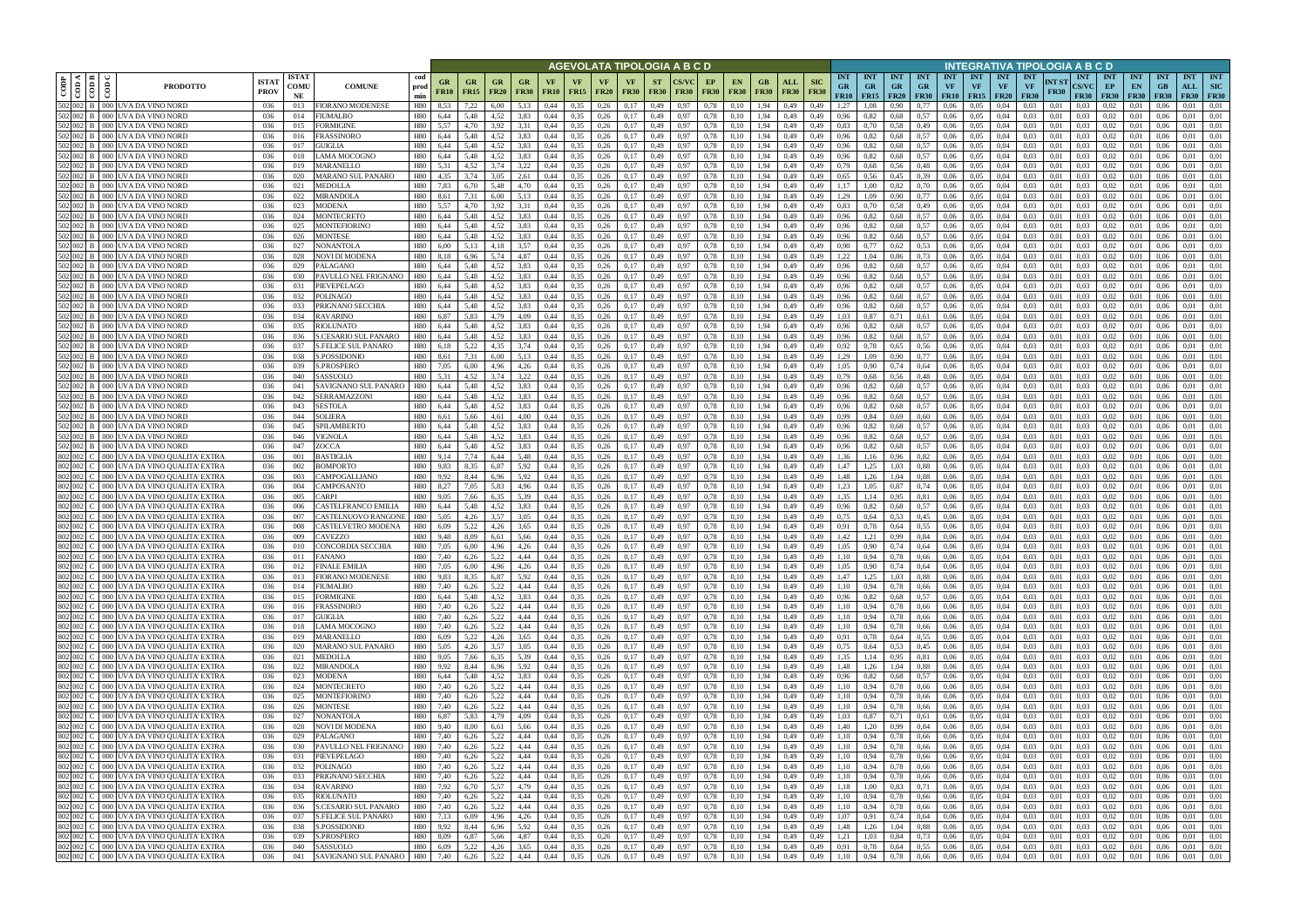|                    |                               |                                                                                              |                             |                            |                                                                |                      |                               |                   |                        |                   |                      |                                   | AGEVOLATA TIPOLOGIA A B C D |                          |              |                   |                          |                            |                                                 |                                        |                          |                                        |                                        |                                      |                  |                                        | INTEGRATIVA TIPOLOGIA A B C D                                  |                                           |                                 |                                                    |                                    |                                  |                                         |
|--------------------|-------------------------------|----------------------------------------------------------------------------------------------|-----------------------------|----------------------------|----------------------------------------------------------------|----------------------|-------------------------------|-------------------|------------------------|-------------------|----------------------|-----------------------------------|-----------------------------|--------------------------|--------------|-------------------|--------------------------|----------------------------|-------------------------------------------------|----------------------------------------|--------------------------|----------------------------------------|----------------------------------------|--------------------------------------|------------------|----------------------------------------|----------------------------------------------------------------|-------------------------------------------|---------------------------------|----------------------------------------------------|------------------------------------|----------------------------------|-----------------------------------------|
| CODP               | kt i pa i<br>$rac{1}{2}$      | $\epsilon$<br><b>PRODOTTO</b>                                                                | <b>ISTA1</b><br><b>PROV</b> | <b>ISTAT</b><br>COMU<br>NE | cod<br><b>COMUNE</b><br>prod<br>min                            | GR<br><b>FR10</b>    | G <sub>R</sub><br><b>FR15</b> | GR<br><b>FR20</b> | GR<br><b>FR30</b>      | VF<br><b>FR10</b> | <b>FR15</b>          | <b>VF</b><br><b>FR20</b>          | <b>VF</b><br><b>FR30</b>    | <b>ST</b><br><b>FR30</b> | <b>FR30</b>  | EP<br><b>FR30</b> | <b>EN</b><br><b>FR30</b> | GВ<br><b>FR30</b>          | <b>SIC</b><br>ALL<br><b>FR30</b><br><b>FR30</b> | <b>INT</b><br><b>GR</b><br><b>FR10</b> | <b>INT</b><br><b>GR</b>  | <b>INT</b><br><b>GR</b><br>$FR15$ FR20 | <b>INT</b><br><b>GR</b><br><b>FR30</b> | <b>INT</b><br>VF<br><b>FR10 FR15</b> | <b>INT</b><br>VF | <b>INT</b><br><b>VF</b><br><b>FR20</b> | <b>INT</b><br>NT ST<br><b>VF</b><br><b>FR30</b><br><b>FR30</b> | <b>INT</b><br><b>CS/VC</b><br><b>FR30</b> | <b>INT</b><br>EP<br><b>FR30</b> | <b>INT</b><br>EN<br><b>FR30</b>                    | <b>INT</b><br>$G$ B<br><b>FR30</b> | <b>INT</b><br>ALL<br><b>FR30</b> | <b>INT</b><br><b>SIC</b><br><b>FR30</b> |
| 802 002            |                               | 000 UVA DA VINO QUALITA' EXTRA                                                               | 036                         | 042                        | SERRAMAZZONI<br>H80                                            | 7.40                 | 6,26                          | 5.22              | 4.44                   | 0.44              | 0.35                 | 0,26                              | 0.17                        | 0,49                     | 0.97         | 0.78              | 0.10                     | 1.94                       | 0,49<br>0.49                                    | 1.10                                   |                          | 0.78                                   | 0.66                                   | 0.06                                 | 0.05             | 0.04                                   | 0.03<br>0.01                                                   | 0.03                                      | 0.02                            | 0.01                                               | 0.06                               | 0.01                             | 0.01                                    |
| 802 002<br>802 002 |                               | JVA DA VINO QUALITA' EXTRA<br>000 I<br>000 UVA DA VINO QUALITA' EXTRA                        | 036<br>036                  | 043<br>044                 | SESTOLA<br>H80<br>SOLIERA<br>H80                               | 7.40<br>7,57         | 6,26<br>6,44                  | 5.22<br>5,31      | 4,44<br>4,52           | 0,44<br>0,44      | 0,35<br>0,35         | 0,26<br>0,26                      | 0,17<br>0,17                | 0,49<br>0,49             | 0.97<br>0.97 | 0,78<br>0,78      | 0,10<br>0.10             | 1,94<br>1,94               | 0,49<br>0,49<br>0,49<br>0,49                    | 1.10<br>1.13                           | 0,94<br>0.96             | 0,78<br>0,79                           | 0,66<br>0.68                           | 0.06<br>0.06                         | 0.05<br>0,05     | 0,04<br>0,04                           | 0.03<br>0,01<br>0.03<br>0,01                                   | 0.03<br>0.03                              | 0.02<br>0,02                    | 0.01<br>0,01                                       | 0.06<br>0.06                       | 0.01<br>0.01                     | 0,01<br>0,01                            |
|                    | 802 002 C                     | 000 UVA DA VINO OUALITA' EXTRA                                                               | 036                         | 045                        | SPILAMBERTO<br>H80                                             | 7,40                 | 6,26                          | 5.22              | 4,44                   | 0.44              | 0,35                 | 0.26                              | 0,17                        | 0,49                     | 0.97         | 0,78              | 0.10                     | 1.94                       | 0,49<br>0,49                                    | 1.10                                   | 0,94                     | 0.78                                   | 0,66                                   | 0.06                                 | 0.05             | 0,04                                   | 0.03<br>0.01                                                   | 0.03                                      | 0.02                            | 0.01                                               | 0.06                               | 0.01                             | 0.01                                    |
| 802 002            |                               | JVA DA VINO QUALITA' EXTRA<br>DOC                                                            | 036                         | 046                        | VIGNOLA<br>H80                                                 | 7.40                 | 6.26                          | 5.22              | 4.44                   | 0.44              | 0.35                 | 0.26                              | 0.17                        | 0.49                     | 0.97         | 0.78              | 0.10                     | 1.94                       | 0.49<br>0.49                                    | 1.10                                   | 0.94                     | 0.78                                   | 0.66                                   | 0.06                                 | 0.05             | 0.04                                   | 0.03<br>0.01                                                   | 0.03                                      | 0.02                            | 0.01                                               | 0.06                               | 0.01                             | 0.01                                    |
|                    | 802 002 C                     | JVA DA VINO QUALITA' EXTRA<br>000 I                                                          | 036                         | 047                        | ZOCCA<br>H80                                                   | 7,40                 | 6,26                          | 5,22              | 4,44                   | 0.44              | 0,35                 | 0,26                              | 0,17                        | 0,49                     | 0.97         | 0,78              | 0.10                     | 1.94                       | 0,49<br>0,49                                    | 1.10                                   | 0,94                     | 0,78                                   | 0,66                                   | 0.06                                 | 0.05             | 0,04                                   | 0.03<br>0.01                                                   | 0.03                                      | 0.02                            | 0,01                                               | 0.06                               | 0.01                             | 0,01                                    |
|                    | $902 \ 002 \ $ D<br>902 002 D | JVA DA VINO NOR QUALITA' EXTRA<br>JVA DA VINO NOR QUALITA' EXTRA<br>000 I                    | 036<br>036                  | 001<br>002                 | <b>BASTIGLIA</b><br>H80<br>BOMPORTO<br>H80                     | 9.48<br>10,27        | 8.09<br>8,70                  | 6.61<br>7,22      | 5.66<br>6,18           | 0.44<br>0.44      | 0.35<br>0,35         | 0.26<br>0.26                      | 0,17<br>0,17                | 0.49<br>0,49             | 0.97<br>0.97 | 0.78<br>0,78      | 0.10<br>0.10             | 1.94<br>1.94               | 0.49<br>0.49<br>0,49<br>0,49                    | 1,42<br>1.53                           | 1,21<br>1,30             | 0,99<br>1.08                           | 0.84<br>0,92                           | 0.06<br>0.06                         | 0.05<br>0.05     | 0.04<br>0.04                           | 0.03<br>0.01<br>0.03<br>0.01                                   | 0.03<br>0.03                              | 0.02<br>0.02                    | 0.01<br>0.01                                       | 0.06<br>0.06                       | 0.01<br>0.01                     | 0.01<br>0.01                            |
|                    | $902 002 $ D                  | 000  UVA DA VINO NOR QUALITA' EXTRA                                                          | 036                         | 003                        | CAMPOGALLIANO<br>H80                                           | 10.35                | 8,79                          | 7,22              | 6,18                   | 0.44              | 0,35                 | 0,26                              | 0,17                        | 0,49                     | 0.97         | 0,78              | 0,10                     | 1.94                       | 0,49<br>0.49                                    | 1.55                                   | 1,31                     | 1,08                                   | 0.92                                   | 0.06                                 | 0.05             | 0.04                                   | 0.03<br>0.01                                                   | 0.03                                      | 0,02                            | 0.01                                               | 0.06                               | 0.01                             | 0,01                                    |
|                    | 902 002 D                     | <b>JVA DA VINO NOR OUALITA' EXTRA</b>                                                        | 036                         | 004                        | CAMPOSANTO<br>H80                                              | 8.70                 | 7,40                          | 6.09              | 5,22                   | 0.44              | 0,35                 | 0,26                              | 0,17                        | 0,49                     | 0.97         | 0,78              | 0.10                     | 1,94                       | 0,49<br>0,49                                    | 1.30                                   | 1,10                     | 0,91                                   | 0,78                                   | 0,06                                 | 0.05             | 0,04                                   | 0.03<br>0,01                                                   | 0.03                                      | 0,02                            | 0,01                                               | 0.06                               | 0.01                             | 0,01                                    |
|                    | 902 002 D                     | JVA DA VINO NOR OUALITA' EXTRA                                                               | 036                         | 005                        | CARPI<br>H80                                                   | 9.40                 | 8.00                          | 6,61              | 5,66                   | 0.44              | 0,35                 | 0,26                              | 0,17                        | 0,49                     | 0.97         | 0,78              | 0,10                     | 1,94                       | 0,49<br>0.49                                    | 1.40                                   | 1,20                     | 0,99                                   | 0,84                                   | 0.06                                 | 0.05             | 0,04                                   | 0.03<br>0.01                                                   | 0.03                                      | 0,02                            | 0,01                                               | 0.06                               | 0.01                             | 0.01                                    |
|                    | 902 002 D                     | JVA DA VINO NOR QUALITA' EXTRA                                                               | 036                         | 006                        | CASTELFRANCO EMILIA<br>H80                                     | 6,70                 | 5,66                          | 4,70              | 4,00                   | 0,44              | 0,35                 | 0,26                              | 0,17                        | 0,49                     | 0.97         | 0,78              | 0,10                     | 1,94                       | 0,49<br>0,49                                    | 1,00                                   | 0,84                     | 0,70                                   | 0,60                                   | 0,06                                 | 0,05             | 0,04                                   | 0,03<br>0,01                                                   | 0.03                                      | 0,02                            | 0,01                                               | 0,06                               | 0,01                             | 0,01                                    |
|                    | 902 002 D<br>902 002 D        | JVA DA VINO NOR QUALITA' EXTRA<br>JVA DA VINO NOR QUALITA' EXTRA                             | 036<br>036                  | 007<br>008                 | H80<br>CASTELNUOVO RANGONE<br>CASTELVETRO MODENA<br><b>H80</b> | 5.22<br>6,35         | 4.44<br>5,39                  | 3,65<br>4,44      | 3.13<br>3,83           | 0.44<br>0.44      | 0,35<br>0,35         | 0,26<br>0,26                      | 0.17<br>0,17                | 0,49<br>0,49             | 0.97<br>0.97 | 0,78<br>0,78      | 0.10<br>0.10             | 1,94<br>1,94               | 0,49<br>0.49<br>0,49<br>0,49                    | 0,78<br>0,95                           | 0.66<br>0,81             | 0.55<br>0,66                           | 0,47<br>0,57                           | 0.06<br>0,06                         | 0.05<br>0,05     | 0,04<br>0,04                           | 0.03<br>0.01<br>0.03<br>0.01                                   | 0.03<br>0.03                              | 0.02<br>0,02                    | 0.01<br>0,01                                       | 0.06<br>0.06                       | 0,01<br>0,01                     | 0.01<br>0.01                            |
|                    | 902 002 D                     | JVA DA VINO NOR QUALITA' EXTRA<br>000 I                                                      | 036                         | 009                        | CAVEZZO<br>H80                                                 | 9.92                 | 8,44                          | 6.96              | 5,92                   | 0.44              | 0,35                 | 0,26                              | 0,17                        | 0,49                     | 0.97         | 0,78              | 0.10                     | 1,94                       | 0,49<br>0.49                                    | 1,48                                   | 1,26                     | 1.04                                   | 0.88                                   | 0,06                                 | 0,05             | 0,04                                   | 0.03<br>0.01                                                   | 0.03                                      | 0,02                            | 0,01                                               | 0.06                               | 0,01                             | 0.01                                    |
|                    | 902 002 D                     | JVA DA VINO NOR QUALITA' EXTRA                                                               | 036                         | 010                        | CONCORDIA SECCHIA<br>H80                                       | 7.31                 | 6.18                          | 5.13              | 4.35                   | 0.44              | 0.35                 | 0.26                              | 0.17                        | 0.49                     | 0.97         | 0.78              | 0.10                     | 1.94                       | 0.49<br>0.49                                    | 1.09                                   | 0.92                     | 0.77                                   | 0.65                                   | 0.06                                 | 0.05             | 0.04                                   | 0.03<br>0.01                                                   | 0.03                                      | 0.02                            | 0.01                                               | 0.06                               | 0.01                             | 0.01                                    |
|                    | 902 002 D                     | JVA DA VINO NOR QUALITA' EXTRA                                                               | 036                         | 011                        | <b>FANANO</b><br>H80                                           | 7.74                 | 6.61                          | 5.39              | 4.61                   | 0.44              | 0.35                 | 0.26                              | 0.17                        | 0.49                     | 0.97         | 0.78              | 0.10                     | 1.94                       | 0.49<br>0.49                                    | 1.16                                   | 0.99                     | 0.81                                   | 0.69                                   | 0.06                                 | 0.05             | 0.04                                   | 0.03<br>0.01                                                   | 0.03                                      | 0.02                            | 0.01                                               | 0.06                               | 0.01                             | 0.01                                    |
|                    | 902 002 D<br>902 002 D        | JVA DA VINO NOR QUALITA' EXTRA                                                               | 036<br>036                  | 012<br>013                 | FINALE EMILIA<br>H80<br>FIORANO MODENESE<br>H80                | 7.31                 | 6,18<br>8.70                  | 5,13<br>7.22      | 4.35                   | 0.44<br>0.44      | 0,35<br>0,35         | 0,26<br>0.26                      | 0,17<br>0.17                | 0,49<br>0.49             | 0.97         | 0.78<br>0.78      | 0.10<br>0.10             | 1.94<br>1.94               | 0,49<br>0.49<br>0.49<br>0.49                    | 1.09<br>1.53                           | 0,92<br>- 30             | 0.77<br>1.08                           | 0.65                                   | 0.06<br>0.06                         | 0,05<br>0.05     | 0.04<br>0.04                           | 0.03<br>0.01<br>0.03<br>0.01                                   | 0.03<br>0.03                              | 0,02<br>0.02                    | 0.01                                               | 0.06<br>0.06                       | 0.01<br>0.01                     | 0,01<br>0.01                            |
|                    | 902 002 D                     | IVA DA VINO NOR QUALITA' EXTRA<br>IVA DA VINO NOR QUALITA' EXTRA                             | 036                         | 014                        | FIUMALBO<br>H80                                                | 7.74                 | 6.61                          | 5.39              |                        | 0.44              | 0.35                 | 0.26                              | 0.17                        | 0.49                     | 0.97         | 0.78              | 0.10                     | 1.94                       | 0.49<br>0.49                                    | 1.16                                   | 0.99                     | 0.81                                   | 0.92<br>0.69                           | 0.06                                 | 0.05             | 0.04                                   | 0.03<br>0.01                                                   | 0.03                                      | 0.02                            | 0.0<br>0.0                                         | 0.06                               | 0.01                             | 0.01                                    |
|                    | 902 002 D                     | JVA DA VINO NOR QUALITA' EXTRA<br>000 l                                                      | 036                         | 015                        | FORMIGINE<br>H80                                               | 6.70                 | 5.66                          | 4.70              | 4,00                   | 0.44              | 0,35                 | 0,26                              | 0,17                        | 0,49                     | 0.97         | 0,78              | 0.10                     | 1.94                       | 0.49<br>0.49                                    | 1.00                                   |                          | 0.70                                   | 0.60                                   | 0.06                                 | 0.05             | 0.04                                   | 0,03<br>0.01                                                   | 0.03                                      | 0,02                            | 0.0                                                | 0.06                               | 0.01                             | 0.01                                    |
|                    | 902   002   D                 | JVA DA VINO NOR QUALITA' EXTRA<br>ാററ                                                        | 036                         | 016                        | H80<br>FRASSINORO                                              | 7.74                 | 6.61                          | 5.39              | 4.61                   | 0.44              | 0.35                 | 0,26                              | 0.17                        | 0,49                     | 0.97         | 0.78              | 0.10                     | 1.94                       | 0.49<br>0.49                                    | 1.16                                   | 0.99                     | 0.81                                   | 0.69                                   | 0.06                                 | 0.05             | 0.04                                   | 0.03<br>0.01                                                   | 0.03                                      | 0.02                            | 0.01                                               | 0.06                               | 0.01                             | 0.01                                    |
|                    | 902 002 D                     | JVA DA VINO NOR OUALITA' EXTRA<br>000 I                                                      | 036                         | 017                        | GUIGLIA<br>H80                                                 | 7,74                 | 6,61                          | 5.39              | 4,61                   | 0.44              | 0,35                 | 0,26                              | 0,17                        | 0,49                     | 0.97         | 0,78              | 0.10                     | 1.94                       | 0,49<br>0,49                                    | 1.16                                   | 0.99                     | 0.81                                   | 0.69                                   | 0.06                                 | 0.05             | 0,04                                   | 0,03<br>0.01                                                   | 0.03                                      | 0,02                            | 0.01                                               | 0.06                               | 0,01                             | 0.01                                    |
| 902 002            | 902 002 D                     | JVA DA VINO NOR QUALITA' EXTRA<br>൜<br>JVA DA VINO NOR QUALITA' EXTRA<br>DOC                 | 036<br>036                  | 018<br>019                 | LAMA MOCOGNO<br>H80<br>MARANELLO<br><b>H80</b>                 | 7,74<br>6.35         | 6,61<br>5,39                  | 5,39<br>4.44      | 4,61<br>3,83           | 0.44<br>0.44      | 0,35<br>0,35         | 0,26<br>0,26                      | 0,17<br>0.17                | 0,49<br>0,49             | 0.97         | 0,78<br>0.78      | 0.10<br>0.10             | 1,94<br>1,94               | 0.49<br>0,49<br>0,49<br>0,49                    | 1.16<br>0,95                           | 0.81                     | 0,81<br>0,66                           | 0.69<br>0.57                           | 0.06<br>0,06                         | 0.05<br>0.05     | 0.04                                   | 0.03<br>0.03<br>0.01                                           | 0.03<br>0.03                              | 0,02<br>0.02                    | 0.01<br>0.01                                       | 0.06<br>0.06                       | 0.01<br>0.01                     | 0.01<br>0.01                            |
| 902 002            |                               | JVA DA VINO NOR QUALITA' EXTRA                                                               | 036                         | 020                        | MARANO SUL PANARO<br>H80                                       | 5.22                 | 4.44                          | 3.65              | 3.13                   | 0.44              | 0.35                 | 0,26                              | 0.17                        | 0.49                     |              | 0.78              |                          | l.94                       | 0.49<br>0.49                                    | 0.78                                   | 0.66                     | 0.55                                   | 0.47                                   | 0.06                                 | 0.05             | 0.04                                   | 0.03<br>0.01                                                   | 0.03                                      | 0.02                            | 0.01                                               | 0.06                               | 0.01                             | 0.01                                    |
|                    | 902 002 D                     | JVA DA VINO NOR QUALITA' EXTRA<br>000 I                                                      | 036                         | 021                        | H80<br>MEDOLLA                                                 | 9,40                 | 8,00                          | 6,61              | 5,66                   | 0,44              | 0,35                 | 0,26                              | 0,17                        | 0,49                     | 0.97         | 0,78              | 0,10                     | 1,94                       | 0,49<br>0,49                                    | 1,40                                   | 1,20                     | 0,99                                   | 0,84                                   | 0,06                                 | 0,05             | 0,04                                   | 0,03<br>0,01                                                   | 0.03                                      | 0,02                            | 0,01                                               | 0,06                               | 0,01                             | 0,01                                    |
|                    | 902 002 D                     | JVA DA VINO NOR QUALITA' EXTRA<br>DOC                                                        | 036                         | 022                        | <b>MIRANDOLA</b><br>H80                                        |                      | 8.79                          | 7.22              | 6.18                   | 0.44              | 0.35                 | 0.26                              | 0,17                        | 0,49                     | 0.97         | 0,78              | 0.10                     | 1.94                       | 0.49<br>0.49                                    | 1.55                                   | 1.31                     | 1.08                                   | 0.92                                   | 0.06                                 | 0.05             | 0.04                                   | 0.03<br>0.01                                                   | 0.03                                      | 0.02                            | 0.01                                               | 0.06                               | 0.01                             | 0.01                                    |
|                    | 902 002 D<br>902 002 D        | 000  UVA DA VINO NOR QUALITA' EXTRA<br>JVA DA VINO NOR QUALITA' EXTRA<br>DOO 11              | 036<br>036                  | 023<br>024                 | <b>MODENA</b><br>H80<br>MONTECRETO<br>H80                      | 6,70<br>7,74         | 5.66                          | 4.70<br>5.39      | 4,00<br>4,61           | 0.44<br>0.44      | 0,35<br>0.35         | 0,26<br>0.26                      | 0,17<br>0,17                | 0,49                     | 0.97<br>0.97 | 0,78              | 0.10                     | 1.94<br>1.94               | 0,49<br>0,49<br>0.49                            | 1.00                                   | 0,84<br>0.99             | 0,70<br>0.81                           | 0,60<br>0.69                           | 0,06<br>0.06                         | 0.05<br>0.05     | 0,04<br>0.04                           | 0.03<br>0.01<br>0.03<br>0.01                                   | 0.03                                      | 0.02<br>0.02                    | 0.01<br>0.01                                       | 0.06                               | 0.01<br>0.01                     | 0.01<br>0,01                            |
|                    | 902 002 D                     | JVA DA VINO NOR QUALITA' EXTRA<br>000 I                                                      | 036                         | 025                        | <b>MONTEFIORINO</b><br>H80                                     | 7.74                 | 6,61<br>6.61                  | 5.39              | 4.61                   | 0.44              | 0.35                 | 0.26                              | 0,17                        | 0,49<br>0,49             | 0.97         | 0,78<br>0,78      | 0.10<br>0.10             | 1.94                       | 0,49<br>0.49<br>0,49                            | 1,16<br>1.16                           | 0,99                     | 0.81                                   | 0.69                                   | 0.06                                 | 0.05             | 0.04                                   | 0.03<br>0.01                                                   | 0.03<br>0.03                              | 0.02                            | 0.01                                               | 0.06<br>0.06                       | 0.01                             | 0.01                                    |
|                    | 902 002 D                     | JVA DA VINO NOR QUALITA' EXTRA                                                               | 036                         | 026                        | <b>MONTESE</b><br>H80                                          | 7.74                 | 6.61                          | 5.39              | 4.61                   | 0.44              | 0.35                 | 0.26                              | 0,17                        | 0,49                     | 0.97         | 0.78              | 0.10                     | 1.94                       | 0.49<br>0.49                                    | 1.16                                   | 0.99                     | 0.81                                   | 0.69                                   | 0.06                                 | 0.05             | 0.04                                   | 0.03<br>0.01                                                   | 0.03                                      | 0.02                            | 0.01                                               | 0.06                               | 0.01                             | 0.01                                    |
|                    | 902 002 D                     | 000  UVA DA VINO NOR QUALITA' EXTRA                                                          | 036                         | 027                        | NONANTOLA<br>H80                                               | 7,22                 | 6,18                          | 5.05              | 4,35                   | 0,44              | 0,35                 | 0,26                              | 0,17                        | 0,49                     | 0.97         | 0,78              | 0,10                     | 1,94                       | 0,49<br>0,49                                    | 1,08                                   | 0,92                     | 0,75                                   | 0.65                                   | 0,06                                 | 0.05             | 0,04                                   | 0.03<br>0,01                                                   | 0.03                                      | 0,02                            | 0,01                                               | 0.06                               | 0.01                             | 0,01                                    |
|                    | 902   002   D                 | JVA DA VINO NOR QUALITA' EXTRA                                                               | 036                         | 028                        | NOVI DI MODENA<br>H80                                          | 9.83                 | 8.35                          | 6,87              | 5,92                   | 0.44              | 0,35                 | 0.26                              | 0,17                        | 0,49                     | 0.97         | 0,78              | 0.10                     | 1,94                       | 0.49<br>0.49                                    | 1,47                                   | 1.25                     | 1.03                                   | 0.88                                   | 0.06                                 | 0.05             | 0.04                                   | 0.03<br>0.01                                                   | 0.03                                      | 0.02                            | 0.01                                               | 0.06                               | 0.01                             | 0.01                                    |
|                    | 902 002 D<br>902 002 D        | JVA DA VINO NOR QUALITA' EXTRA<br>000 I<br>JVA DA VINO NOR QUALITA' EXTRA                    | 036<br>036                  | 029<br>030                 | <b>PALAGANO</b><br>H80<br>PAVULLO NEL FRIGNANO<br>H80          | 7,74<br>7,74         | 6,61<br>6,61                  | 5.39<br>5,39      | 4,61<br>4,61           | 0.44<br>0,44      | 0,35<br>0,35         | 0,26<br>0,26                      | 0,17<br>0,17                | 0,49<br>0,49             | 0.97<br>0.97 | 0,78<br>0,78      | 0.10<br>0,10             | 1,94<br>1,94               | 0,49<br>0,49<br>0,49<br>0,49                    | 1,16<br>1,16                           | 0,99<br>0,99             | 0,81<br>0,81                           | 0.69<br>0,69                           | 0,06<br>0.06                         | 0.05<br>0,05     | 0,04<br>0,04                           | 0.03<br>0,01<br>0,03<br>0,01                                   | 0.03<br>0.03                              | 0,02<br>0,02                    | 0,01<br>0,01                                       | 0.06<br>0.06                       | 0.01<br>0,01                     | 0,01<br>0,01                            |
|                    | 902 002 D                     | JVA DA VINO NOR QUALITA' EXTRA                                                               | 036                         | 031                        | PIEVEPELAGO<br>H80                                             | 7,74                 | 6.61                          | 5.39              | 4,61                   | 0.44              | 0,35                 | 0,26                              | 0.17                        | 0,49                     | 0.97         | 0,78              | 0.10                     | 1,94                       | 0,49<br>0.49                                    | 1,16                                   | 0,99                     | 0.81                                   | 0.69                                   | 0.06                                 | 0.05             | 0,04                                   | 0.03<br>0.01                                                   | 0.03                                      | 0,02                            | 0,01                                               | 0.06                               | 0,01                             | 0.01                                    |
|                    | 902 002 D                     | 000 UVA DA VINO NOR QUALITA' EXTRA                                                           | 036                         | 032                        | POLINAGO<br>H80                                                | 7.74                 | 6.61                          | 5.39              | 4.61                   | 0.44              | 0,35                 | 0,26                              | 0.17                        | 0,49                     | 0.97         | 0,78              | 0.10                     | 1,94                       | 0,49<br>0.49                                    | 1,16                                   | 0.99                     | 0.81                                   | 0.69                                   | 0,06                                 | 0,05             | 0,04                                   | 0.03<br>0.01                                                   | 0.03                                      | 0,02                            | 0.01                                               | 0.06                               | 0,01                             | 0.01                                    |
|                    | 902 002 D                     | JVA DA VINO NOR QUALITA' EXTRA                                                               | 036                         | 033                        | PRIGNANO SECCHIA<br><b>H80</b>                                 | 7,74                 | 6,61                          | 5,39              | 4,61                   | 0.44              | 0,35                 | 0,26                              | 0,17                        | 0,49                     | 0.97         | 0,78              | 0.10                     | 1,94                       | 0,49<br>0,49                                    | 1,16                                   | 0,99                     | 0,81                                   | 0.69                                   | 0.06                                 | 0,05             | 0.04                                   | 0.03<br>0.01                                                   | 0.03                                      | 0,02                            | 0,01                                               | 0.06                               | 0.01                             | 0.01                                    |
|                    | 902 002 D                     | JVA DA VINO NOR QUALITA' EXTRA                                                               | 036                         | 034                        | <b>RAVARINO</b><br>H80                                         | 8.27                 | 7.05                          | 5.83              | 4.96                   | 0.44              | 0,35                 | 0.26                              | 0.17                        | 0.49                     | 0.97         | 0.78              | 0.10                     | 1.94                       | 0.49<br>0.49                                    | 1.23                                   | 1.05                     | 0.87                                   | 0.74                                   | 0.06                                 | 0.05             | 0.04                                   | 0.03<br>0.01                                                   | 0.03                                      | 0.02                            | 0.01                                               | 0.06                               | 0.01                             | 0.01                                    |
|                    | 902 002 D<br>902 002 D        | JVA DA VINO NOR QUALITA' EXTRA<br>JVA DA VINO NOR QUALITA' EXTRA<br>000 I                    | 036<br>036                  | 035<br>036                 | RIOLUNATO<br>H80<br>S.CESARIO SUL PANARO<br>H80                | 7.74<br>7.74         | 6.61<br>6.61                  | 5.39<br>5.39      | 4.61<br>4.61           | 0.44<br>0.44      | 0.35<br>0,35         | 0.26<br>0,26                      | 0.17<br>0,17                | 0.49<br>0,49             | 0.97<br>0.97 | 0.78<br>0,78      | 0.10<br>0.10             | 1.94<br>1,94               | 0.49<br>0.49<br>0,49<br>0,49                    | 1.16<br>1,16                           | 0.99<br>0.99             | 0.81<br>0.81                           | 0.69<br>0.69                           | 0.06<br>0.06                         | 0.05<br>0.05     | 0.04<br>0,04                           | 0.01<br>0.03<br>0.03<br>0.01                                   | 0.03<br>0.03                              | 0.02<br>0,02                    | 0.01<br>0,01                                       | 0.06<br>0.06                       | 0.01<br>0,01                     | 0.01<br>0,01                            |
|                    | $902$ 002 D                   | <b>IVA DA VINO NOR OUALITA' EXTRA</b>                                                        | 036                         | 037                        | H80<br>S.FELICE SUL PANARO                                     | 7.40                 | 6.26                          | 5.22              | 4.44                   | 0.44              | 0.35                 | 0.26                              | 0.17                        | 0.49                     | 0.97         | 0.78              | 0.10                     | 1.94                       | 0.49<br>0.49                                    | 1.10                                   |                          | 0.78                                   | 0.66                                   | 0.06                                 | 0.05             | 0.04                                   | 0.03<br>0.01                                                   | 0.03                                      | 0.02                            | 0.01                                               | 0.06                               | 0.01                             | 0.01                                    |
|                    |                               | 902 002 D 000 UVA DA VINO NOR QUALITA' EXTRA                                                 | 036                         | 038                        | H80<br>S.POSSIDONIO                                            | 10.35                | 8.79                          | 7,22              | 6.18                   | 0.44              | 0,35                 | 0,26                              | 0.17                        | 0.49                     | 0.97         | 0.78              | 0.10                     | 1.94                       | 0.49<br>0.49                                    | 1.55                                   | 1.31                     | 1.08                                   | 0,92                                   | 0.06                                 | 0.05             | 0.04                                   | 0.03<br>0.01                                                   | 0.03                                      | 0.02                            | 0.01                                               | 0.06                               | 0.01                             | 0.01                                    |
|                    |                               | 902 002 D 000 UVA DA VINO NOR QUALITA' EXTRA                                                 | 036                         | 039                        | H80<br>S.PROSPERO                                              | 8.44                 | 7.13                          | 5,92              | 5.05                   | 0.44              | 0.35                 | 0.26                              | 0.17                        | 0.49                     | 0.97         | 0.78              | 0.10                     | 1.94                       | 0.49<br>0.49                                    | 1.26                                   | 1.07                     | 0.88                                   | 0.75                                   | 0.06                                 | 0.05             | 0.04                                   | 0.03<br>0.01                                                   | 0.03                                      | 0.02                            | 0.01                                               | 0.06                               | 0.01                             | 0.01                                    |
|                    |                               | 902 002 D 000 UVA DA VINO NOR QUALITA' EXTRA<br>902 002 D 000 UVA DA VINO NOR QUALITA' EXTRA | 036<br>036                  | 040<br>041                 | SASSUOLO<br>H80<br>SAVIGNANO SUL PANARO<br>H80                 | 6.35<br>7,74         | 5,39<br>6,61                  | 4,44<br>5,39      | 3,83<br>4,61           | 0,44<br>0,44      | 0,35<br>0,35         | $0,26$ 0,17<br>$0,26$ 0,17        |                             | 0,49<br>0,49             | 0,97<br>0,97 | 0,78<br>0,78      | 0,10<br>0,10             | 1,94<br>1,94               | 0,49<br>0,49<br>0,49<br>0,49                    | 0,95<br>1,16                           | 0,81<br>0,99             | 0,66<br>0,81                           | 0,57<br>0,69                           | 0,06<br>0,06                         | 0.05<br>0,05     | 0,04<br>0,04                           | 0,03<br>0,01<br>0,03<br>0,01                                   | 0,03<br>0.03                              | 0,02<br>0,02                    | 0,01<br>0.01                                       | 0,06<br>0,06                       | 0,01<br>0,01                     | 0,01<br>0,01                            |
|                    |                               | 902 002 D 000 UVA DA VINO NOR QUALITA' EXTRA                                                 | 036                         | 042                        | SERRAMAZZONI<br>H80                                            | 7,74                 | 6,61                          | 5,39              | 4,61                   | 0,44              | 0,35                 | $0,26$ 0,17                       |                             | 0,49                     | 0,97         | 0,78              | 0,10                     | $1,94$ 0,49                | 0,49                                            | 1,16                                   | 0,99                     | 0,81                                   | 0,69                                   | 0,06                                 | 0,05             | 0,04                                   | 0,03<br>0,01                                                   | 0,03                                      | 0,02                            | 0,01                                               | 0,06                               | 0,01                             | 0,01                                    |
|                    |                               | 902 002 D 000 UVA DA VINO NOR QUALITA' EXTRA                                                 | 036                         | 043                        | <b>SESTOLA</b>                                                 | H80 7,74             | 6,61                          | 5,39              | 4,61                   | 0,44              | 0,35                 | $0,26$ $0,17$                     |                             | 0,49                     | 0,97         | 0,78              | 0,10                     | 1,94 0,49                  | 0,49                                            | 1,16                                   | 0,99                     | 0,81                                   | 0,69                                   | 0,06                                 | 0,05             | 0,04                                   | 0,03<br>0,01                                                   | 0.03                                      | 0,02                            | 0,01                                               | 0,06                               | 0,01                             | 0,01                                    |
|                    |                               | 902 002 D 000 UVA DA VINO NOR QUALITA' EXTRA                                                 | 036                         | 044                        | <b>SOLIERA</b>                                                 | H80 7,92             | 6,70                          | 5,57              | 4,79                   | 0,44              | 0,35                 | $0,26$ 0,17                       |                             | 0,49                     | 0,97         | 0,78              | 0,10                     | 1,94 0,49                  | 0,49                                            | 1,18                                   | 1,00                     | 0,83                                   | 0,71                                   | 0,06                                 | 0,05             | 0,04                                   | 0,03<br>0,01                                                   | 0,03                                      | 0,02                            | 0,01                                               | 0,06                               | 0.01                             | 0,01                                    |
|                    |                               | 902 002 D 000 UVA DA VINO NOR QUALITA' EXTRA<br>902 002 D 000 UVA DA VINO NOR QUALITA' EXTRA | 036                         | 045<br>046                 | SPILAMBERTO<br><b>VIGNOLA</b>                                  | H80 7,74<br>H80 7,74 | 6,61<br>6,61                  | 5,39<br>5,39      | 4,61<br>4,61           | 0,44<br>0,44      | 0,35<br>0,35         | $0,26$ 0,17<br>$0,26$ 0,17        |                             | 0,49<br>0,49             | 0,97<br>0,97 | 0,78<br>0,78      | 0,10<br>0,10             | $1,94$ 0,49<br>1,94 0,49   | 0,49<br>0,49                                    | 1,16                                   | 0,99<br>$1,16$ 0,99 0,81 | 0,81                                   | 0,69<br>0,69                           | 0,06<br>0,06                         | 0,05<br>0,05     | 0,04<br>0,04                           | 0,01<br>0,03<br>0,03<br>0,01                                   | 0,03<br>0,03                              | 0,02                            | 0,01<br>$0,02$ $0,01$                              | 0,06<br>0,06                       | 0.01                             | 0,01<br>$0,01$ $0,01$                   |
|                    |                               | 902 002 D 000 UVA DA VINO NOR QUALITA' EXTRA                                                 | 036<br>036                  | 047                        | ZOCCA                                                          | H80 7,74             | 6,61 5,39                     |                   | $4,61$ 0,44            |                   |                      |                                   | $0,35$ 0,26 0,17            | 0,49                     | 0,97         | 0,78              | 0,10                     | 1,94 0,49                  |                                                 | $0,49$ 1,16                            |                          | 0,99 0,81                              | 0,69                                   | $0,06$ 0.05                          |                  | 0,04                                   | 0,03<br>0,01                                                   | 0,03                                      |                                 | $0,02$ $0,01$                                      | 0,06                               |                                  | $0,01$ 0.01                             |
|                    |                               | 013 013 A 000 ZUCCHE                                                                         | 036                         | 001                        | <b>BASTIGLIA</b>                                               | D32 4,76             | 4,08                          | 3,32              | 2,89                   | 0,51              | $0,43$ $0,34$ $0,26$ |                                   |                             | 0,49                     | 1,94         | 0,97              | 0,00                     | 0,97 0,49                  | 0,49                                            | 0,84                                   |                          | 0,72 0,58                              | 0,51                                   | $0,09$ 0.07                          |                  | 0,06                                   | 0,04<br>0,01                                                   | 0,06                                      | 0,03                            | $0,00$ 0.03                                        |                                    | 0,01                             | 0,01                                    |
|                    |                               | 013 013 A 000 ZUCCHE                                                                         | 036                         | 002                        | <b>BOMPORTO</b>                                                | D32 4,76             | 4,08                          | 3,32              | 2,89                   | 0,51              | 0,43                 | $0,34$ 0,26                       |                             | 0,49                     | 1,94         | 0,97              | 0,00                     | $0,97$ 0,49                | 0,49                                            | 0,84                                   |                          | $0,72$ 0.58                            | 0,51                                   | 0,09                                 | 0,07             | 0,06                                   | 0,04<br>0,01                                                   | 0,06                                      | 0,03                            | 0,00                                               | 0,03                               | 0.01                             | 0,01                                    |
|                    |                               | 013 013 A 000 ZUCCHE<br>013 013 A 000 ZUCCHE                                                 | 036<br>036                  | 003<br>004                 | CAMPOGALLIANO<br>CAMPOSANTO                                    | D32 4,76<br>D32 4,76 | 4,08<br>4,08                  | 3,32<br>3,32      | 2,89<br>2,89           | 0,51<br>0,51      | 0,43<br>0,43         | $0,34$ 0,26<br>$0,34$ 0,26        |                             | 0,49<br>0,49             | 1,94<br>1,94 | 0,97<br>0,97      | 0,00<br>0,00             | 0,97<br>$0,97$ 0,49        | 0,49<br>0,49<br>0,49                            | 0,84<br>0,84                           |                          | $0,72$ 0.58<br>$0,72$ 0,58             | 0,51<br>0,51                           | 0,09<br>0,09                         | 0,07<br>0,07     | 0,06<br>0,06                           | 0,04<br>0,01<br>0,04<br>0,01                                   | 0,06<br>0,06                              | 0,03<br>0,03                    | 0,00<br>0,00                                       | 0,03<br>0,03                       | 0,01<br>0,01                     | 0,01<br>0,01                            |
|                    |                               | 013 013 A 000 ZUCCHE                                                                         | 036                         | 005                        | CARPI                                                          | D <sub>32</sub> 4,76 | 4,08                          | 3,32              | 2,89                   | 0,51              | 0,43                 | $0,34$ 0,26                       |                             | 0,49                     | 1,94         | 0,97              | 0,00                     | 0,97                       | 0,49<br>0,49                                    | 0,84                                   |                          | $0,72$ 0.58                            | 0,51                                   | 0,09                                 | 0,07             | 0,06                                   | 0,04<br>0,01                                                   | 0,06                                      |                                 | $0,03$ 0,00                                        | 0,03                               | 0,01                             | 0,01                                    |
|                    |                               | 013 013 A 000 ZUCCHE                                                                         | 036                         | 006                        | CASTELFRANCO EMILIA                                            | D32 4,76             | 4,08                          | 3,32              | 2,89                   | 0,51              | 0,43                 | $0,34$ $0,26$                     |                             | 0,49                     | 1,94         | 0,97              | 0,00                     | $0,97$ 0,49                | 0,49                                            | 0,84                                   |                          | $0,72$ 0.58                            | 0,51                                   | 0,09                                 | 0,07             | 0,06                                   | 0,01<br>0,04                                                   | 0,06                                      | 0,03                            | 0,00                                               | 0,03                               | 0,01                             | 0,01                                    |
|                    |                               | 013 013 A 000 ZUCCHE                                                                         | 036                         | 007                        | CASTELNUOVO RANGONE                                            | D32 4,76             | 4,08                          | 3,32              | 2,89                   | 0,51              | 0,43                 | $0,34$ 0,26                       |                             | 0,49                     | 1,94         | 0,97              | 0,00                     | 0,97 0,49                  | 0,49                                            | 0,84                                   |                          | $0,72$ 0.58                            | 0,51                                   | 0,09                                 | 0,07             | 0,06                                   | 0,04<br>0,01                                                   | 0,06                                      | 0,03                            | 0,00                                               | 0,03                               | 0,01                             | 0,01                                    |
|                    |                               | 013 013 A 000 ZUCCHE                                                                         | 036                         | 008                        | CASTELVETRO MODENA                                             | D32 4,76             | 4,08                          | 3,32              | 2,89                   | 0,51              | 0,43                 | $0,34$ 0,26                       |                             | 0,49                     | 1,94         | 0,97              | 0,00                     | $0,97$ 0,49                | 0,49                                            | 0,84                                   |                          | $0,72$ 0.58                            | 0,51                                   | 0,09                                 | 0,07             | 0,06                                   | 0,04<br>0,01                                                   | 0,06                                      | 0,03                            | $0.00\,$                                           | 0,03                               | 0,01                             | 0,01                                    |
|                    |                               | 013 013 A 000 ZUCCHE<br>013 013 A 000 ZUCCHE                                                 | 036<br>036                  | 009<br>010                 | CAVEZZO<br><b>CONCORDIA SECCHIA</b>                            | D32 4,76<br>D32 4,76 | 4,08<br>4,08                  | 3,32<br>3,32      | 2,89<br>2,89           | 0,51<br>0,51      | 0,43<br>0,43         | $0,34$ 0,26<br>$0,34$ 0,26        |                             | 0,49<br>0,49             | 1,94<br>1,94 | 0,97<br>0,97      | 0,00<br>0,00             | $0,97$ 0,49<br>0,97 0,49   | 0,49<br>0,49                                    | 0,84<br>0,84                           |                          | $0,72$ 0.58<br>$0,72$ 0.58             | 0,51<br>0,51                           | 0,09<br>0,09                         | 0,07<br>0,07     | 0,06<br>0,06                           | 0,04<br>0,01<br>0,04<br>0,01                                   | 0,06<br>0,06                              | 0,03                            | 0,00<br>$0,03$ 0,00 0,03                           | 0,03                               | 0,01<br>0,01                     | 0,01<br>0,01                            |
|                    |                               | 013 013 A 000 ZUCCHE                                                                         | 036                         | 011                        | <b>FANANO</b>                                                  | D32 4,76             | 4,08                          | 3,32              | 2,89 0,51              |                   | 0,43                 |                                   | $0,34$ $0,26$               | 0,49                     | 1,94         | 0,97              | 0,00                     | $0,97$ 0,49                | 0,49                                            |                                        | $0,84$ 0.72 0.58         |                                        | 0,51                                   | $0,09$ 0.07                          |                  | 0,06                                   | 0,04<br>0,01                                                   | 0,06                                      |                                 | $0,03$ 0,00                                        | 0,03                               | 0,01                             | 0,01                                    |
|                    |                               | 013 013 A 000 ZUCCHE                                                                         | 036                         | 012                        | <b>FINALE EMILIA</b>                                           | D32 4,76             | 4,08                          | 3,32              | 2,89                   | 0,51              | 0,43                 | $0,34$ 0,26                       |                             | 0,49                     | 1,94         | 0,97              | 0,00                     | $0,97$ 0,49                | 0,49                                            |                                        | $0,84$ $0,72$ $0,58$     |                                        | 0,51                                   | 0,09                                 | 0,07             | 0,06                                   | 0,04<br>0,01                                                   | 0,06                                      |                                 | $0,03$ 0.00                                        | 0,03                               | 0,01                             | 0,01                                    |
|                    |                               | 013 013 A 000 ZUCCHE                                                                         | 036                         | 013                        | <b>FIORANO MODENESE</b>                                        | D32 4,76             | 4,08                          | 3,32              | 2,89                   | 0,51              | 0,43                 | $0,34$ 0,26                       |                             | 0,49                     | 1,94         | 0,97              | 0,00                     | $0,97$ 0,49                | 0,49                                            | 0,84                                   | $0,72$ 0.58              |                                        | 0,51                                   | $0,09$ 0.07                          |                  | 0,06                                   | 0,04<br>0,01                                                   | 0,06                                      |                                 | $0,03$ 0,00                                        | 0,03                               | 0,01                             | 0,01                                    |
|                    |                               | 013 013 A 000 ZUCCHE<br>013 013 A 000 ZUCCHE                                                 | 036                         | 014                        | <b>FIUMALBO</b>                                                | D32 4,76             | 4,08                          | 3,32              | 2,89                   | 0,51              | 0,43                 | $0,34$ 0,26<br>$0,34$ 0,26        |                             | 0,49                     | 1,94         | 0,97              | 0,00                     | $0,97$ 0,49                | 0,49                                            | 0,84                                   |                          | $0,72$ 0.58                            | 0,51                                   | 0,09                                 | 0,07             | 0,06                                   | 0,04<br>0,01                                                   | 0,06                                      |                                 | $0,03$ 0,00                                        | 0.03                               | 0,01                             | 0,01<br>0,01                            |
|                    |                               | 013 013 A 000 ZUCCHE                                                                         | 036<br>036                  | 015<br>016                 | <b>FORMIGINE</b><br><b>FRASSINORO</b>                          | D32 4,76<br>D32 4,76 | 4,08<br>4,08                  | 3,32<br>3,32      | 2,89<br>2,89           | 0,51<br>0,51      | 0,43<br>0,43         | $0,34$ 0,26                       |                             | 0,49<br>0,49             | 1,94<br>1,94 | 0,97<br>0,97      | 0,00<br>0,00             | $0,97$ 0,49<br>0,97        | 0,49<br>0,49<br>0,49                            | 0,84<br>0,84                           | 0,72                     | $0,72$ 0.58<br>0,58                    | 0,51<br>0,51                           | $0,09$ 0.07<br>0,09                  | 0,07             | 0,06<br>0,06                           | 0,04<br>0,01<br>0,04<br>0,01                                   | 0,06<br>0,06                              | $0,03$ 0,00<br>0,03             | 0,00                                               | 0,03<br>0,03                       | 0.01<br>0,01                     | 0,01                                    |
|                    |                               | 013 013 A 000 ZUCCHE                                                                         | 036                         | 017                        | <b>GUIGLIA</b><br>D32                                          | 4,76                 | 4,08                          | 3,32              | 2,89                   | 0,51              | 0,43                 | $0,34$ 0,26                       |                             | 0,49                     | 1,94         | 0,97              | 0,00                     | 0,97                       | 0,49<br>0,49                                    | 0,84                                   | 0,72                     | 0,58                                   | 0,51                                   | 0,09                                 | 0,07             | 0,06                                   | 0,04<br>0,01                                                   | 0,06                                      | 0,03                            | 0.00                                               | 0,03                               | 0,01                             | 0,01                                    |
|                    |                               | 013 013 A 000 ZUCCHE                                                                         | 036                         | 018                        | D32<br>LAMA MOCOGNO                                            | 4,76                 | 4,08                          | 3,32              | 2,89                   | 0,51              | 0,43                 | $0,34$ 0,26                       |                             | 0,49                     | 1,94         | 0,97              | 0,00                     | 0,97                       | 0,49<br>0,49                                    | 0,84                                   | 0,72                     | 0,58                                   | 0,51                                   | 0,09                                 | 0,07             | 0,06                                   | 0,04<br>0,01                                                   | 0,06                                      | 0,03                            | 0,00                                               | 0,03                               | 0,01                             | 0,01                                    |
|                    |                               | 013 013 A 000 ZUCCHE                                                                         | 036                         | 019                        | MARANELLO                                                      | D32 4,76             | 4,08                          | 3,32              | 2,89                   | 0,51              | 0,43                 | $0,34$ 0,26                       |                             | 0,49                     | 1,94         | 0,97              | 0,00                     | $0,97$ 0,49                | 0,49                                            | 0,84                                   |                          | $0,72$ 0.58                            | 0,51                                   | $0,09$ 0,07                          |                  | 0,06                                   | 0,04<br>0,01                                                   | 0,06                                      |                                 | $0,03$ 0.00                                        | 0,03                               | 0,01                             | 0,01                                    |
|                    |                               | 013 013 A 000 ZUCCHE<br>013 013 A 000 ZUCCHE                                                 | 036<br>036                  | 020<br>021                 | MARANO SUL PANARO<br><b>MEDOLLA</b>                            | D32 4,76<br>D32 4,76 | 4,08<br>4,08                  | 3,32<br>3,32      | 2,89 0,51<br>2,89 0,51 |                   | 0,43                 | $0,34$ $0,26$<br>$0,43$ 0,34 0,26 |                             | 0,49<br>0,49             | 1,94<br>1,94 | 0,97<br>0,97      | 0,00<br>0,00             | $0,97$ 0,49<br>$0,97$ 0,49 | 0,49                                            | 0,84<br>$0,49$ $0,84$                  |                          | $0,72$ 0,58<br>$0,72$ 0.58 0.51        | 0,51                                   | $0,09$ 0.07<br>$0,09$ 0.07           |                  | 0,06<br>0,06                           | 0,04<br>0,01<br>0,04<br>0,01                                   | 0,06<br>0,06                              |                                 | $0,03$ 0.00 0.03<br>$0.03 \qquad 0.00 \qquad 0.03$ |                                    | 0,01<br>0,01                     | 0,01<br>0,01                            |
|                    |                               | 013 013 A 000 ZUCCHE                                                                         | 036                         | 022                        | <b>MIRANDOLA</b>                                               | D32 4,76             | 4,08                          | 3,32 2,89 0,51    |                        |                   | $0,43$ 0,34 0,26     |                                   |                             | 0,49                     | 1,94         | 0,97              | 0,00                     | 0,97 0,49                  |                                                 | 0,49 0,84                              |                          | $0,72$ 0.58 0.51                       |                                        | $0,09$ 0,07                          |                  | 0,06                                   | 0,04<br>0,01                                                   | 0,06                                      |                                 | $0,03$ 0,00 0,03                                   |                                    |                                  | $0,01$ $0,01$                           |
|                    |                               | 013 013 A 000 ZUCCHE                                                                         | 036                         | 023                        | <b>MODENA</b>                                                  | D32 4,76             | 4,08                          | 3,32 2,89 0,51    |                        |                   |                      |                                   | $0,43$ 0.34 0.26 0.49 1.94  |                          |              | 0,97              |                          | $0,00$ 0.97 0.49           |                                                 | $0,49$ 0.84 0.72 0.58 0.51             |                          |                                        |                                        | $0,09$ 0.07                          |                  | 0,06                                   | 0,01<br>0,04                                                   |                                           | $0,06$ $0,03$ $0,00$ $0,03$     |                                                    |                                    | $0,01$ $0,01$                    |                                         |